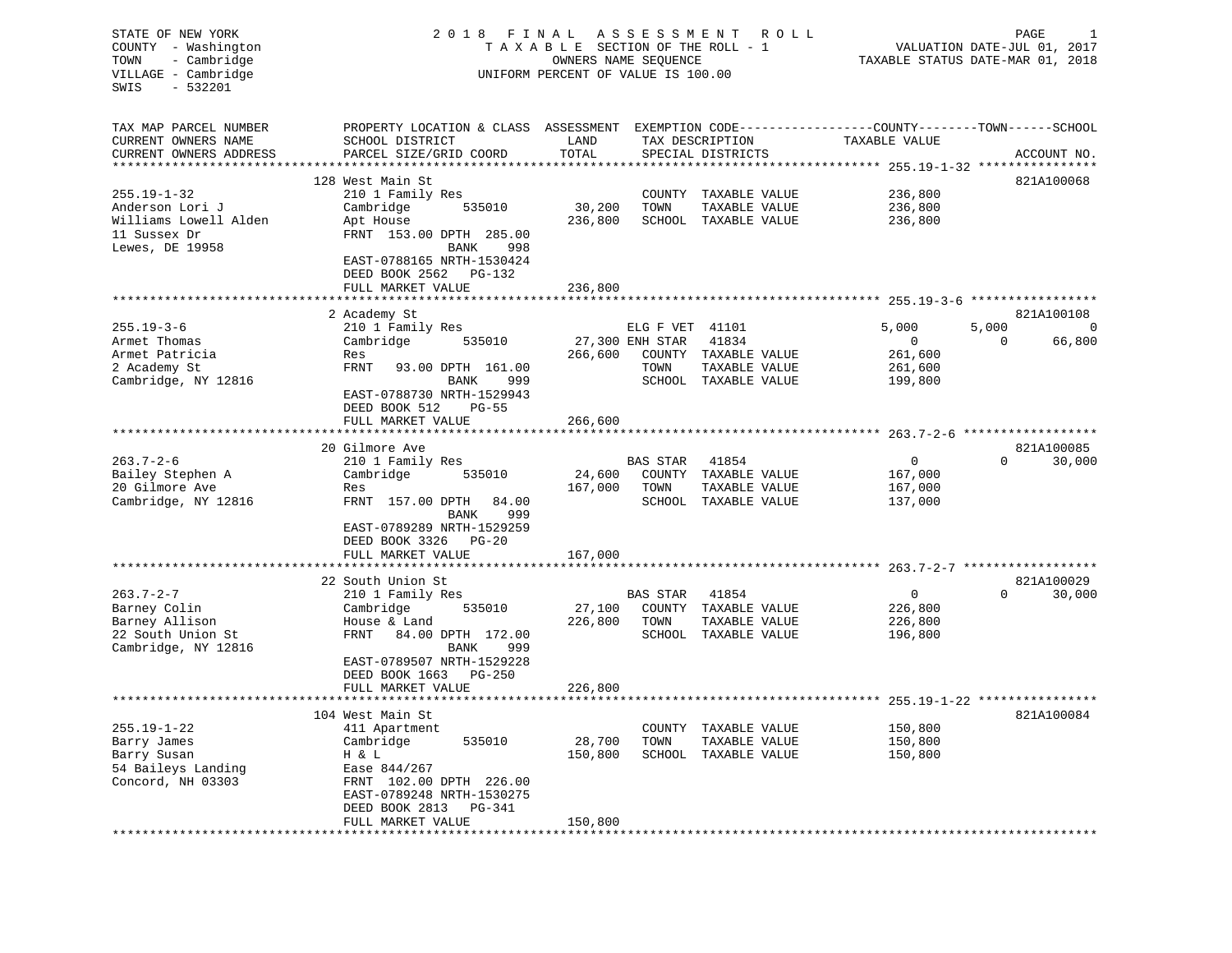| STATE OF NEW YORK<br>COUNTY - Washington<br>TOWN<br>- Cambridge<br>VILLAGE - Cambridge<br>$-532201$<br>SWIS | R O L L<br>PAGE<br>VALUATION DATE-JUL 01, 2017<br>TAXABLE STATUS DATE-MAR 01, 2018                                                           |                 |                        |                                      |                          |                    |                  |
|-------------------------------------------------------------------------------------------------------------|----------------------------------------------------------------------------------------------------------------------------------------------|-----------------|------------------------|--------------------------------------|--------------------------|--------------------|------------------|
| TAX MAP PARCEL NUMBER<br>CURRENT OWNERS NAME<br>CURRENT OWNERS ADDRESS                                      | PROPERTY LOCATION & CLASS ASSESSMENT EXEMPTION CODE---------------COUNTY-------TOWN------SCHOOL<br>SCHOOL DISTRICT<br>PARCEL SIZE/GRID COORD | LAND<br>TOTAL   |                        | TAX DESCRIPTION<br>SPECIAL DISTRICTS | TAXABLE VALUE            |                    | ACCOUNT NO.      |
|                                                                                                             |                                                                                                                                              |                 |                        |                                      |                          |                    |                  |
|                                                                                                             | 97 West Main St                                                                                                                              |                 |                        |                                      |                          |                    | 821A100078       |
| $255.19 - 3 - 2$                                                                                            | 210 1 Family Res                                                                                                                             |                 | BAS STAR               | 41854                                | $\overline{0}$           | $\Omega$           | 30,000           |
| Barton Jamie J                                                                                              | Cambridge 535010                                                                                                                             |                 |                        | 29,700 COUNTY TAXABLE VALUE          | 156,400                  |                    |                  |
| 97 West Main St                                                                                             | Res                                                                                                                                          | 156,400         | TOWN                   | TAXABLE VALUE                        | 156,400                  |                    |                  |
| Cambridge, NY 12816                                                                                         | FRNT 100.00 DPTH 195.00<br>998<br>BANK                                                                                                       |                 |                        | SCHOOL TAXABLE VALUE                 | 126,400                  |                    |                  |
|                                                                                                             | EAST-0788307 NRTH-1530095<br>DEED BOOK 3102 PG-15<br>FULL MARKET VALUE                                                                       | 156,400         |                        |                                      |                          |                    |                  |
|                                                                                                             | ***********************                                                                                                                      |                 |                        |                                      |                          |                    |                  |
|                                                                                                             | 3 Gilmore Ave                                                                                                                                |                 |                        |                                      |                          |                    | 821A100031       |
| $255.19 - 2 - 30$                                                                                           | 210 1 Family Res                                                                                                                             |                 | AGED-SCH               | 41804                                | $\Omega$                 | $\mathbf{0}$       | 31,975           |
| Bates Elizabeth R LE<br>Erhardt Catherine M                                                                 | Cambridge<br>535010                                                                                                                          | 127,900 AGED-CO | 28,200 AGED-TOWN 41803 | 41802                                | $\overline{0}$<br>63,950 | 44,765<br>$\Omega$ | 0<br>$\mathbf 0$ |
| 3 Gilmore Ave                                                                                               | Lot & Res<br>457/897 Bdy Agmt 752/325                                                                                                        |                 | ENH STAR               | 41834                                | $\overline{0}$           | $\Omega$           | 66,800           |
| Cambridge, NY 12816                                                                                         | FRNT 76.00 DPTH 253.00                                                                                                                       |                 |                        | COUNTY TAXABLE VALUE                 | 63,950                   |                    |                  |
|                                                                                                             | EAST-0789418 NRTH-1529852                                                                                                                    |                 | TOWN                   | TAXABLE VALUE                        | 83,135                   |                    |                  |
|                                                                                                             | DEED BOOK 3333 PG-240                                                                                                                        |                 |                        | SCHOOL TAXABLE VALUE                 | 29,125                   |                    |                  |
|                                                                                                             | FULL MARKET VALUE                                                                                                                            | 127,900         |                        |                                      |                          |                    |                  |
|                                                                                                             | *******************                                                                                                                          |                 |                        |                                      |                          |                    |                  |
|                                                                                                             | 8 Gilmore Ave                                                                                                                                |                 |                        |                                      |                          |                    | 821A100178       |
| $255.19 - 2 - 34$                                                                                           | 220 2 Family Res                                                                                                                             |                 | BAS STAR               | 41854                                | $\mathbf{0}$             | $\Omega$           | 30,000           |
| Bearor Joseph M                                                                                             | Cambridge 535010                                                                                                                             | 24,300          |                        | COUNTY TAXABLE VALUE                 | 214,600                  |                    |                  |
| 8 Gilmore Ave                                                                                               | Res                                                                                                                                          | 214,600         | TOWN                   | TAXABLE VALUE                        | 214,600                  |                    |                  |
| Cambridge, NY 12816                                                                                         | FRNT<br>76.00 DPTH 138.00<br>999<br>BANK<br>EAST-0789181 NRTH-1529683<br>DEED BOOK 2141 PG-178                                               |                 |                        | SCHOOL TAXABLE VALUE                 | 184,600                  |                    |                  |
|                                                                                                             | FULL MARKET VALUE                                                                                                                            | 214,600         |                        |                                      |                          |                    |                  |
|                                                                                                             |                                                                                                                                              |                 |                        |                                      |                          |                    |                  |
|                                                                                                             | 36 South Union St                                                                                                                            |                 |                        |                                      |                          |                    | 821A100013       |
| $263.7 - 2 - 13$                                                                                            | 210 1 Family Res                                                                                                                             |                 | <b>BAS STAR</b>        | 41854                                | $\mathbf{0}$             | $\Omega$           | 30,000           |
| Becker Robert                                                                                               | Cambridge<br>535010                                                                                                                          | 28,200          |                        | COUNTY TAXABLE VALUE                 | 163,400                  |                    |                  |
| Becker Sarah                                                                                                | Res                                                                                                                                          | 163,400         | TOWN                   | TAXABLE VALUE                        | 163,400                  |                    |                  |
| 36 South Union St                                                                                           | FRNT 83.00 DPTH 198.00                                                                                                                       |                 |                        | SCHOOL TAXABLE VALUE                 | 133,400                  |                    |                  |
| Cambridge, NY 12816                                                                                         | EAST-0789403 NRTH-1528799                                                                                                                    |                 |                        |                                      |                          |                    |                  |
|                                                                                                             | DEED BOOK 773<br>PG-238                                                                                                                      |                 |                        |                                      |                          |                    |                  |
|                                                                                                             | FULL MARKET VALUE                                                                                                                            | 163,400         |                        |                                      |                          |                    |                  |
|                                                                                                             |                                                                                                                                              |                 |                        |                                      |                          |                    |                  |
|                                                                                                             | South Union W/off                                                                                                                            |                 |                        |                                      |                          |                    |                  |
| $263.7 - 2 - 15.1$                                                                                          | 311 Res vac land                                                                                                                             | 900             |                        | COUNTY TAXABLE VALUE                 | 900                      |                    |                  |
| Becker Robert A                                                                                             | Cambridge<br>535010                                                                                                                          | 900             | TOWN                   | TAXABLE VALUE                        | 900<br>900               |                    |                  |
| Becker Sarah C<br>36 S Union St                                                                             | FRNT 121.00 DPTH 71.00<br>EAST-0789271 NRTH-1528742                                                                                          |                 |                        | SCHOOL TAXABLE VALUE                 |                          |                    |                  |
| Cambridge, NY 12816                                                                                         | DEED BOOK 2059<br>PG-295                                                                                                                     |                 |                        |                                      |                          |                    |                  |
| ***********                                                                                                 | FULL MARKET VALUE                                                                                                                            | 900             |                        |                                      |                          |                    |                  |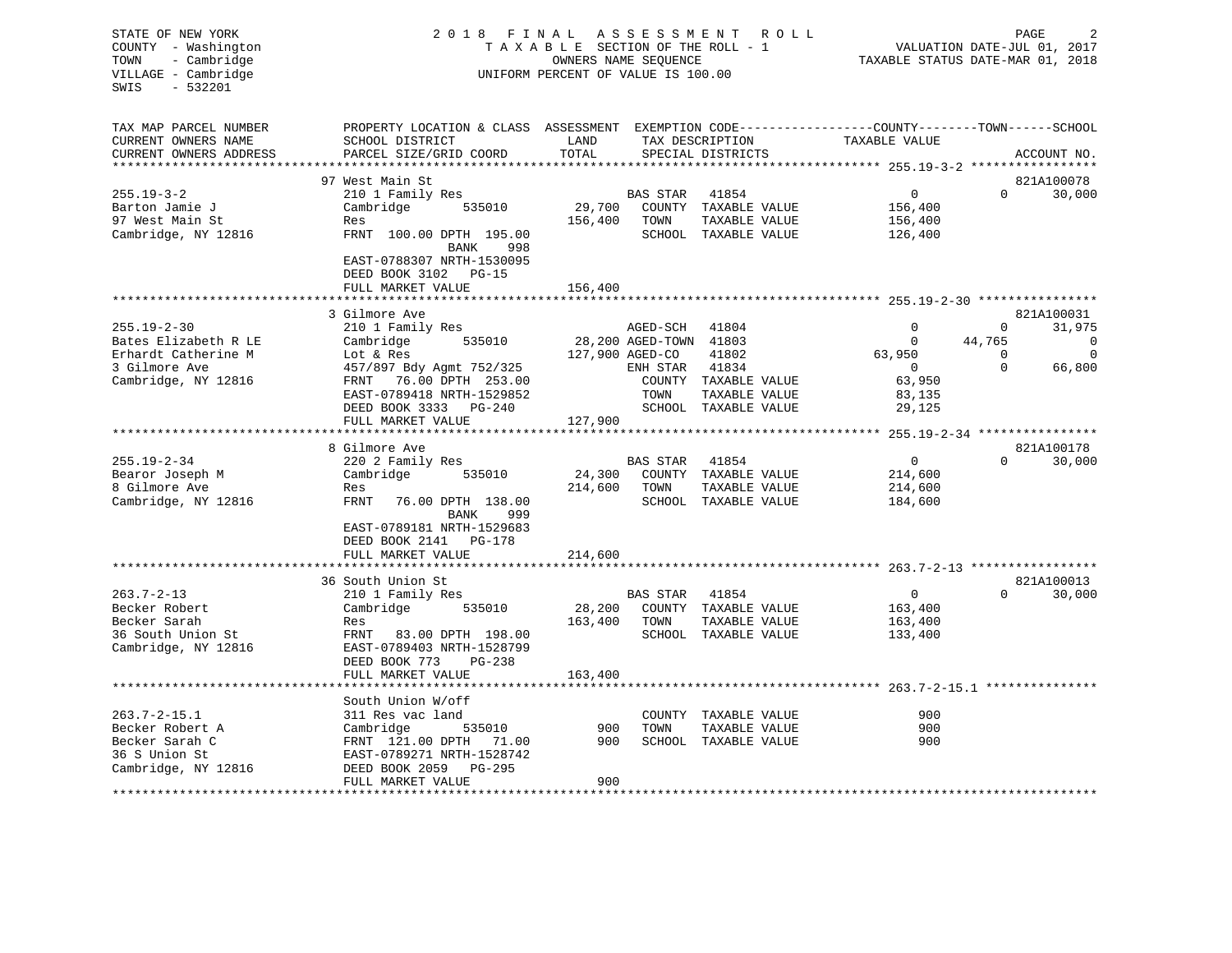| STATE OF NEW YORK<br>COUNTY - Washington<br>- Cambridge<br>TOWN<br>VILLAGE - Cambridge<br>SWIS<br>- 532201 | 2 0 1 8<br>FINAL<br>TAXABLE SECTION OF THE ROLL - 1<br>UNIFORM PERCENT OF VALUE IS 100.00                                                                                   | <b>ROLL</b><br>PAGE<br>VALUATION DATE-JUL 01, 2017<br>TAXABLE STATUS DATE-MAR 01, 2018 |                                             |                                                                        |                                                     |                       |                               |
|------------------------------------------------------------------------------------------------------------|-----------------------------------------------------------------------------------------------------------------------------------------------------------------------------|----------------------------------------------------------------------------------------|---------------------------------------------|------------------------------------------------------------------------|-----------------------------------------------------|-----------------------|-------------------------------|
| TAX MAP PARCEL NUMBER<br>CURRENT OWNERS NAME<br>CURRENT OWNERS ADDRESS                                     | PROPERTY LOCATION & CLASS ASSESSMENT EXEMPTION CODE----------------COUNTY-------TOWN------SCHOOL<br>SCHOOL DISTRICT<br>PARCEL SIZE/GRID COORD                               | LAND<br>TOTAL                                                                          |                                             | TAX DESCRIPTION<br>SPECIAL DISTRICTS                                   | TAXABLE VALUE                                       |                       | ACCOUNT NO.                   |
| **********************                                                                                     | ***********************                                                                                                                                                     |                                                                                        |                                             |                                                                        |                                                     |                       |                               |
| $263.7 - 2 - 21$<br>Bell Karen A<br>60 South Union St<br>Cambridge, NY 12816                               | 60 South Union St<br>210 1 Family Res<br>Cambridge<br>535010<br>Res<br>Easement 878/160<br>FRNT 123.00 DPTH 210.00<br>EAST-0789245 NRTH-1527994<br>DEED BOOK 469<br>PG-1124 | 32,700<br>150,100                                                                      | BAS STAR<br>TOWN                            | 41854<br>COUNTY TAXABLE VALUE<br>TAXABLE VALUE<br>SCHOOL TAXABLE VALUE | $\mathbf 0$<br>150,100<br>150,100<br>120,100        | $\Omega$              | 821A100112<br>30,000          |
|                                                                                                            | FULL MARKET VALUE                                                                                                                                                           | 150,100                                                                                |                                             |                                                                        |                                                     |                       |                               |
| $255.19 - 2 - 19$<br>Bell Philip L<br>10 South Union St<br>Cambridge, NY 12816                             | 10 South Union St<br>210 1 Family Res<br>Cambridge<br>535010<br>Res<br>FRNT 118.00 DPTH 170.00<br>EAST-0789606 NRTH-1529733                                                 | 30,300<br>313,000                                                                      | BAS STAR<br>TOWN                            | 41854<br>COUNTY TAXABLE VALUE<br>TAXABLE VALUE<br>SCHOOL TAXABLE VALUE | $\mathbf{0}$<br>313,000<br>313,000<br>283,000       | $\Omega$              | 821A100014<br>30,000          |
|                                                                                                            | DEED BOOK 500<br>$PG-6$<br>FULL MARKET VALUE<br>******************************                                                                                              | 313,000                                                                                |                                             |                                                                        |                                                     |                       |                               |
|                                                                                                            | 98 West Main St                                                                                                                                                             |                                                                                        |                                             |                                                                        |                                                     |                       | 821A100016                    |
| $255.19 - 1 - 21.1$<br>Black Dog Wines & Spirits Ltd Cambridge<br>98 West Main St<br>Cambridge, NY 12816   | 431 Auto dealer<br>535010<br>Res & Gar<br>480/1047<br>FRNT<br>80.00 DPTH 99.00<br>EAST-0789404 NRTH-1530298<br>DEED BOOK 3833<br>PG-81                                      | 18,900<br>95,300                                                                       | COUNTY<br>TOWN                              | TAXABLE VALUE<br>TAXABLE VALUE<br>SCHOOL TAXABLE VALUE                 | 95,300<br>95,300<br>95,300                          |                       |                               |
|                                                                                                            | FULL MARKET VALUE                                                                                                                                                           | 95,300                                                                                 |                                             |                                                                        |                                                     |                       |                               |
|                                                                                                            |                                                                                                                                                                             |                                                                                        |                                             |                                                                        | ************ 263.7-2-14 ******************          |                       |                               |
| $263.7 - 2 - 14$<br>Blanchfield John LE<br>Blanchfield Jason M<br>38 South Union St<br>Cambridge, NY 12816 | 38 South Union St<br>210 1 Family Res<br>Cambridge<br>535010<br>Res<br>FRNT<br>54.00 DPTH 172.00<br>EAST-0789409 NRTH-1528725                                               | 109,500                                                                                | VETWAR CTS 41120<br>24,200 ENH STAR<br>TOWN | 41834<br>COUNTY TAXABLE VALUE<br>TAXABLE VALUE<br>SCHOOL TAXABLE VALUE | 16,425<br>$\mathbf 0$<br>93,075<br>93,075<br>36,700 | 16,425<br>$\mathbf 0$ | 821A100012<br>6,000<br>66,800 |
|                                                                                                            | DEED BOOK 3472<br>PG-116                                                                                                                                                    |                                                                                        |                                             |                                                                        |                                                     |                       |                               |
|                                                                                                            | FULL MARKET VALUE<br>* * * * * * * * * * * * * * *                                                                                                                          | 109,500                                                                                |                                             |                                                                        | ******* 255.20-1-3 *****************                |                       |                               |
|                                                                                                            | 13 North Union St                                                                                                                                                           |                                                                                        |                                             |                                                                        |                                                     |                       | 821C100004                    |
| $255.20 - 1 - 3$<br>Bolton Gary<br>Bolton Marianne<br>13 North Union St<br>Cambridge, NY 12816             | 210 1 Family Res<br>Cambridge<br>535010<br>Res<br>FRNT 173.00 DPTH<br>83.00<br>BANK<br>999<br>EAST-0790218 NRTH-1530730<br>DEED BOOK 3481<br>PG-185                         | 25,800<br>113,700                                                                      | BAS STAR<br>COUNTY<br>TOWN                  | 41854<br>TAXABLE VALUE<br>TAXABLE VALUE<br>SCHOOL TAXABLE VALUE        | $\mathbf 0$<br>113,700<br>113,700<br>83,700         | $\Omega$              | 30,000                        |
|                                                                                                            | FULL MARKET VALUE                                                                                                                                                           | 113,700                                                                                |                                             |                                                                        |                                                     |                       |                               |
|                                                                                                            |                                                                                                                                                                             |                                                                                        |                                             |                                                                        |                                                     |                       |                               |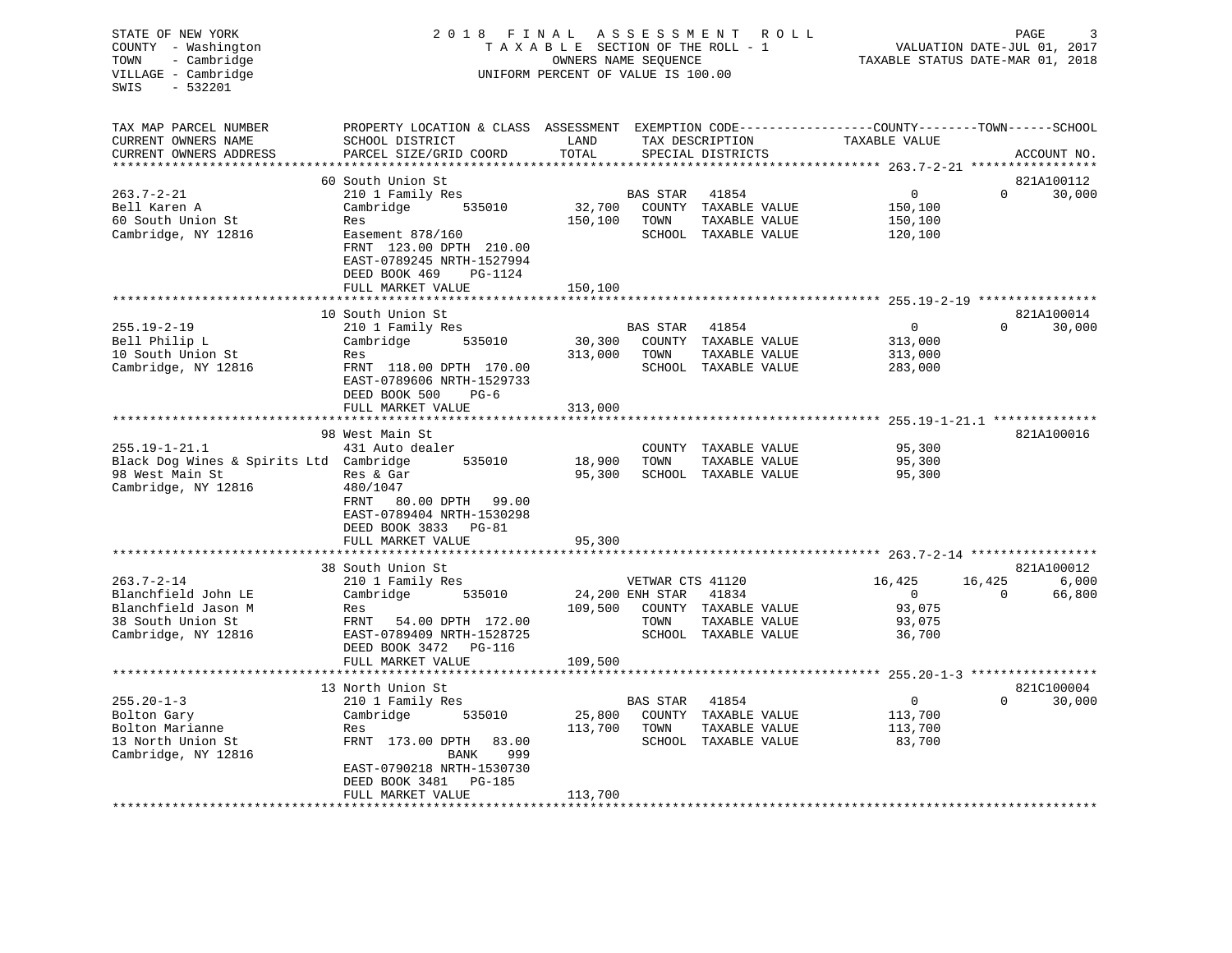# STATE OF NEW YORK 2 0 1 8 F I N A L A S S E S S M E N T R O L L PAGE 4 COUNTY - Washington T A X A B L E SECTION OF THE ROLL - 1 VALUATION DATE-JUL 01, 2017 TOWN - Cambridge OWNERS NAME SEQUENCE TAXABLE STATUS DATE-MAR 01, 2018 UNIFORM PERCENT OF VALUE IS 100.00

| TAX MAP PARCEL NUMBER  | PROPERTY LOCATION & CLASS ASSESSMENT EXEMPTION CODE---------------COUNTY-------TOWN-----SCHOOL |                         |          |                             |                                                                  |          |             |
|------------------------|------------------------------------------------------------------------------------------------|-------------------------|----------|-----------------------------|------------------------------------------------------------------|----------|-------------|
| CURRENT OWNERS NAME    | SCHOOL DISTRICT                                                                                | LAND                    |          | TAX DESCRIPTION             | TAXABLE VALUE                                                    |          |             |
| CURRENT OWNERS ADDRESS | PARCEL SIZE/GRID COORD                                                                         | TOTAL                   |          | SPECIAL DISTRICTS           |                                                                  |          | ACCOUNT NO. |
|                        |                                                                                                |                         |          |                             |                                                                  |          |             |
|                        | 62 South Union St                                                                              |                         |          |                             |                                                                  |          | 821A100121  |
| $263.7 - 2 - 22$       | 210 1 Family Res                                                                               |                         | BAS STAR | 41854                       | $\mathbf{0}$                                                     | $\Omega$ | 30,000      |
| Borthwick David R      | Cambridge<br>535010                                                                            |                         |          | 33,300 COUNTY TAXABLE VALUE | 172,800                                                          |          |             |
| Borthwick Deborah C    | Res                                                                                            | 172,800                 | TOWN     | TAXABLE VALUE               | 172,800                                                          |          |             |
| 62 South Union St      | FRNT 150.00 DPTH 169.00                                                                        |                         |          | SCHOOL TAXABLE VALUE        | 142,800                                                          |          |             |
| Cambridge, NY 12816    | EAST-0789241 NRTH-1527866                                                                      |                         |          |                             |                                                                  |          |             |
|                        | DEED BOOK 1791 PG-40                                                                           |                         |          |                             |                                                                  |          |             |
|                        | FULL MARKET VALUE                                                                              | 172,800                 |          |                             |                                                                  |          |             |
|                        |                                                                                                |                         |          |                             |                                                                  |          |             |
|                        | West Main St                                                                                   |                         |          |                             |                                                                  |          | 821A100041  |
| $255.19 - 1 - 18$      | 330 Vacant comm                                                                                |                         |          | COUNTY TAXABLE VALUE        | 700                                                              |          |             |
| Bouchard Paul J        | 535010<br>Cambridge                                                                            | 700                     | TOWN     | TAXABLE VALUE               | 700                                                              |          |             |
| 284 Center Rd          | FRNT 35.00 DPTH 80.00                                                                          | 700                     |          | SCHOOL TAXABLE VALUE        | 700                                                              |          |             |
| Eagle Bridge, NY 12057 | EAST-0789659 NRTH-1530280                                                                      |                         |          |                             |                                                                  |          |             |
|                        | DEED BOOK 2808 PG-116                                                                          |                         |          |                             |                                                                  |          |             |
|                        | FULL MARKET VALUE                                                                              | 700                     |          |                             |                                                                  |          |             |
|                        | ******************************                                                                 | * * * * * * * * * * * * |          |                             | *********************************** 255.19-1-19 **************** |          |             |
|                        | 90 West Main St                                                                                |                         |          |                             |                                                                  |          | 821A100019  |
| $255.19 - 1 - 19$      | 482 Det row bldg                                                                               |                         |          | COUNTY TAXABLE VALUE        | 145,000                                                          |          |             |
| Bouchard Paul J        | 535010<br>Cambridge                                                                            | 30,100                  | TOWN     | TAXABLE VALUE               | 145,000                                                          |          |             |
| 284 Center Rd          | Store                                                                                          | 145,000                 |          | SCHOOL TAXABLE VALUE        | 145,000                                                          |          |             |
| Eagle Bridge, NY 12057 | Boundary Agmt 586/50                                                                           |                         |          |                             |                                                                  |          |             |
|                        | 95.00 DPTH 238.00<br>FRNT                                                                      |                         |          |                             |                                                                  |          |             |
|                        | EAST-0789581 NRTH-1530349                                                                      |                         |          |                             |                                                                  |          |             |
|                        | DEED BOOK 2164 PG-341                                                                          |                         |          |                             |                                                                  |          |             |
|                        | FULL MARKET VALUE                                                                              | 145,000                 |          |                             |                                                                  |          |             |
|                        |                                                                                                |                         |          |                             |                                                                  |          |             |
|                        | 92 West Main St                                                                                |                         |          |                             |                                                                  |          | 821A100159  |
| $255.19 - 1 - 20$      | 330 Vacant comm                                                                                |                         |          | COUNTY TAXABLE VALUE        | 10,000                                                           |          |             |
| Bouchard Paul J        | Cambridge<br>535010                                                                            | 10,000                  | TOWN     | TAXABLE VALUE               | 10,000                                                           |          |             |
| 284 Center Rd          | Vac Land                                                                                       | 10,000                  |          | SCHOOL TAXABLE VALUE        | 10,000                                                           |          |             |
|                        | 71.00 DPTH 238.00                                                                              |                         |          |                             |                                                                  |          |             |
| Eagle Bridge, NY 12057 | FRNT<br>EAST-0789498 NRTH-1530326                                                              |                         |          |                             |                                                                  |          |             |
|                        | DEED BOOK 2164 PG-341                                                                          |                         |          |                             |                                                                  |          |             |
|                        |                                                                                                |                         |          |                             |                                                                  |          |             |
|                        | FULL MARKET VALUE                                                                              | 10,000                  |          |                             |                                                                  |          |             |
|                        |                                                                                                |                         |          |                             |                                                                  |          |             |
| $255.19 - 1 - 34$      | 115 West Main St                                                                               |                         |          |                             |                                                                  |          | 821A100161  |
|                        | 210 1 Family Res                                                                               |                         |          | COUNTY TAXABLE VALUE        | 118,800                                                          |          |             |
| Bouchard Richard A     | Cambridge 535010                                                                               | 28,500                  | TOWN     | TAXABLE VALUE               | 118,800                                                          |          |             |
| Bouchard Nancy C       | Res                                                                                            | 118,800                 |          | SCHOOL TAXABLE VALUE        | 118,800                                                          |          |             |
| 8 Priscilla Rd         | 4.00<br>ACRES                                                                                  |                         |          |                             |                                                                  |          |             |
| Woonsocket, RI 02895   | EAST-0787315 NRTH-1530255                                                                      |                         |          |                             |                                                                  |          |             |
|                        | DEED BOOK 3623 PG-231                                                                          |                         |          |                             |                                                                  |          |             |
|                        | FULL MARKET VALUE                                                                              | 118,800                 |          |                             |                                                                  |          |             |
|                        |                                                                                                |                         |          |                             |                                                                  |          |             |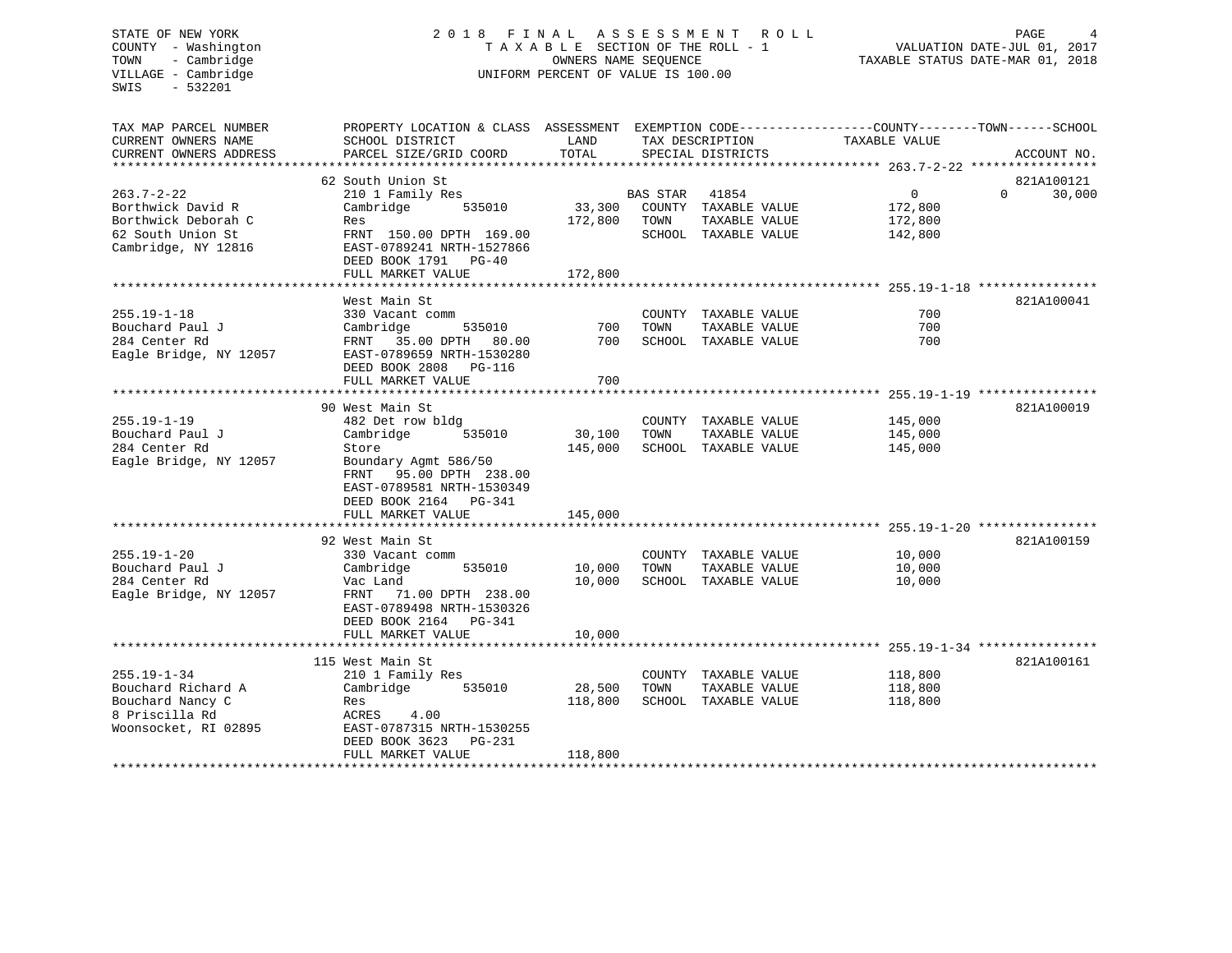| STATE OF NEW YORK<br>COUNTY - Washington<br>- Cambridge<br>TOWN<br>VILLAGE - Cambridge<br>$-532201$<br>SWIS | 2018                                                                                                                                          | FINAL<br>TAXABLE SECTION OF THE ROLL - 1<br>OWNERS NAME SEQUENCE<br>UNIFORM PERCENT OF VALUE IS 100.00 | A S S E S S M E N T | PAGE<br>5<br>VALUATION DATE-JUL 01, 2017<br>TAXABLE STATUS DATE-MAR 01, 2018 |                    |          |             |
|-------------------------------------------------------------------------------------------------------------|-----------------------------------------------------------------------------------------------------------------------------------------------|--------------------------------------------------------------------------------------------------------|---------------------|------------------------------------------------------------------------------|--------------------|----------|-------------|
| TAX MAP PARCEL NUMBER<br>CURRENT OWNERS NAME<br>CURRENT OWNERS ADDRESS                                      | PROPERTY LOCATION & CLASS ASSESSMENT EXEMPTION CODE----------------COUNTY-------TOWN------SCHOOL<br>SCHOOL DISTRICT<br>PARCEL SIZE/GRID COORD | LAND<br>TOTAL                                                                                          |                     | TAX DESCRIPTION<br>SPECIAL DISTRICTS                                         | TAXABLE VALUE      |          | ACCOUNT NO. |
| ***********************                                                                                     |                                                                                                                                               |                                                                                                        |                     |                                                                              |                    |          |             |
|                                                                                                             | 11 Academy St                                                                                                                                 |                                                                                                        |                     |                                                                              |                    |          | 821A100167  |
| $255.19 - 2 - 38$<br>Bouchard Richard A                                                                     | 220 2 Family Res<br>Cambridge<br>535010                                                                                                       | 28,900                                                                                                 | TOWN                | COUNTY TAXABLE VALUE<br>TAXABLE VALUE                                        | 127,700<br>127,700 |          |             |
| Bouchard Nancy C                                                                                            | 2 Family House                                                                                                                                | 127,700                                                                                                |                     | SCHOOL TAXABLE VALUE                                                         | 127,700            |          |             |
| 8 Priscilla Rd                                                                                              | FRNT 86.00 DPTH 209.00                                                                                                                        |                                                                                                        |                     |                                                                              |                    |          |             |
| Woonsocket, RI 02895                                                                                        | EAST-0788995 NRTH-1529773                                                                                                                     |                                                                                                        |                     |                                                                              |                    |          |             |
|                                                                                                             | DEED BOOK 3623 PG-235                                                                                                                         |                                                                                                        |                     |                                                                              |                    |          |             |
|                                                                                                             | FULL MARKET VALUE                                                                                                                             | 127,700                                                                                                |                     |                                                                              |                    |          |             |
|                                                                                                             |                                                                                                                                               |                                                                                                        |                     |                                                                              |                    |          |             |
|                                                                                                             | 152 West Main St                                                                                                                              |                                                                                                        |                     |                                                                              |                    |          | 821A100045  |
| $255.19 - 1 - 7$                                                                                            | 210 1 Family Res                                                                                                                              |                                                                                                        | <b>BAS STAR</b>     | 41854                                                                        | $\overline{0}$     | $\Omega$ | 30,000      |
| Brown Philip                                                                                                | 535010<br>Cambridge                                                                                                                           | 12,700                                                                                                 |                     | COUNTY TAXABLE VALUE                                                         | 63,000             |          |             |
| 152 W Main St<br>Cambridge, NY 12816                                                                        | Res<br>FRNT 118.00 DPTH 156.00                                                                                                                | 63,000                                                                                                 | TOWN                | TAXABLE VALUE<br>SCHOOL TAXABLE VALUE                                        | 63,000<br>33,000   |          |             |
|                                                                                                             | EAST-0787407 NRTH-1530626                                                                                                                     |                                                                                                        |                     |                                                                              |                    |          |             |
|                                                                                                             | DEED BOOK 1723 PG-211                                                                                                                         |                                                                                                        |                     |                                                                              |                    |          |             |
|                                                                                                             | FULL MARKET VALUE                                                                                                                             | 63,000                                                                                                 |                     |                                                                              |                    |          |             |
|                                                                                                             |                                                                                                                                               |                                                                                                        |                     |                                                                              |                    |          |             |
|                                                                                                             | 5 Myrtle Ave                                                                                                                                  |                                                                                                        |                     |                                                                              |                    |          | 821A100153  |
| $255.19 - 3 - 10$                                                                                           | 210 1 Family Res                                                                                                                              |                                                                                                        | VETCOM CTS 41130    |                                                                              | 55,000             | 45,000   | 10,000      |
| Browne Gretchen LE                                                                                          | 535010<br>Cambridge                                                                                                                           |                                                                                                        | 39,300 BAS STAR     | 41854                                                                        | $\mathbf{0}$       | $\Omega$ | 30,000      |
| Browne Daniel                                                                                               | H & L                                                                                                                                         | 244,100                                                                                                |                     | COUNTY TAXABLE VALUE                                                         | 189,100            |          |             |
| 5 Myrtle Ave                                                                                                | FRNT 220.00 DPTH 162.00                                                                                                                       |                                                                                                        | TOWN                | TAXABLE VALUE                                                                | 199,100            |          |             |
| Cambridge, NY 12816                                                                                         | EAST-0788580 NRTH-1529784                                                                                                                     |                                                                                                        |                     | SCHOOL TAXABLE VALUE                                                         | 204,100            |          |             |
|                                                                                                             | DEED BOOK 2948 PG-202<br>FULL MARKET VALUE                                                                                                    | 244,100                                                                                                |                     |                                                                              |                    |          |             |
|                                                                                                             |                                                                                                                                               |                                                                                                        |                     |                                                                              |                    |          |             |
|                                                                                                             | 66 South Union St                                                                                                                             |                                                                                                        |                     |                                                                              |                    |          | 821A100118  |
| $263.7 - 2 - 23$                                                                                            | 210 1 Family Res                                                                                                                              |                                                                                                        | BAS STAR            | 41854                                                                        | $\overline{0}$     | $\Omega$ | 30,000      |
| Brundige Bruce A                                                                                            | Cambridge<br>535010                                                                                                                           | 33,500                                                                                                 |                     | COUNTY TAXABLE VALUE                                                         | 145,000            |          |             |
| Brundige Sandra                                                                                             | Res                                                                                                                                           | 145,000                                                                                                | TOWN                | TAXABLE VALUE                                                                | 145,000            |          |             |
| 66 South Union St                                                                                           | FRNT 210.00 DPTH 118.00                                                                                                                       |                                                                                                        |                     | SCHOOL TAXABLE VALUE                                                         | 115,000            |          |             |
| Cambridge, NY 12816                                                                                         | EAST-0789239 NRTH-1527714                                                                                                                     |                                                                                                        |                     |                                                                              |                    |          |             |
|                                                                                                             | DEED BOOK 665<br>PG-138                                                                                                                       |                                                                                                        |                     |                                                                              |                    |          |             |
|                                                                                                             | FULL MARKET VALUE                                                                                                                             | 145,000                                                                                                |                     |                                                                              |                    |          |             |
|                                                                                                             |                                                                                                                                               |                                                                                                        |                     |                                                                              |                    |          |             |
|                                                                                                             | 44 Academy St                                                                                                                                 |                                                                                                        |                     |                                                                              |                    |          | 821A100124  |
| $263.7 - 1 - 20$                                                                                            | 210 1 Family Res                                                                                                                              |                                                                                                        | BAS STAR            | 41854                                                                        | $\mathbf 0$        | $\Omega$ | 30,000      |
| Burdick Richard M                                                                                           | Cambridge<br>535010                                                                                                                           | 29,100                                                                                                 |                     | COUNTY TAXABLE VALUE                                                         | 100,000            |          |             |
| Burdick Brenda M<br>44 Academy St                                                                           | Res<br>FRNT 131.00 DPTH 137.00                                                                                                                | 100,000                                                                                                | TOWN                | TAXABLE VALUE<br>SCHOOL TAXABLE VALUE                                        | 100,000<br>70,000  |          |             |
| Cambridge, NY 12816                                                                                         | EAST-0788985 NRTH-1528344                                                                                                                     |                                                                                                        |                     |                                                                              |                    |          |             |
|                                                                                                             | DEED BOOK 737<br>PG-339                                                                                                                       |                                                                                                        |                     |                                                                              |                    |          |             |
|                                                                                                             | FULL MARKET VALUE                                                                                                                             | 100,000                                                                                                |                     |                                                                              |                    |          |             |
|                                                                                                             |                                                                                                                                               | * * * * * * * * * * * * * * * * * * *                                                                  |                     |                                                                              |                    |          |             |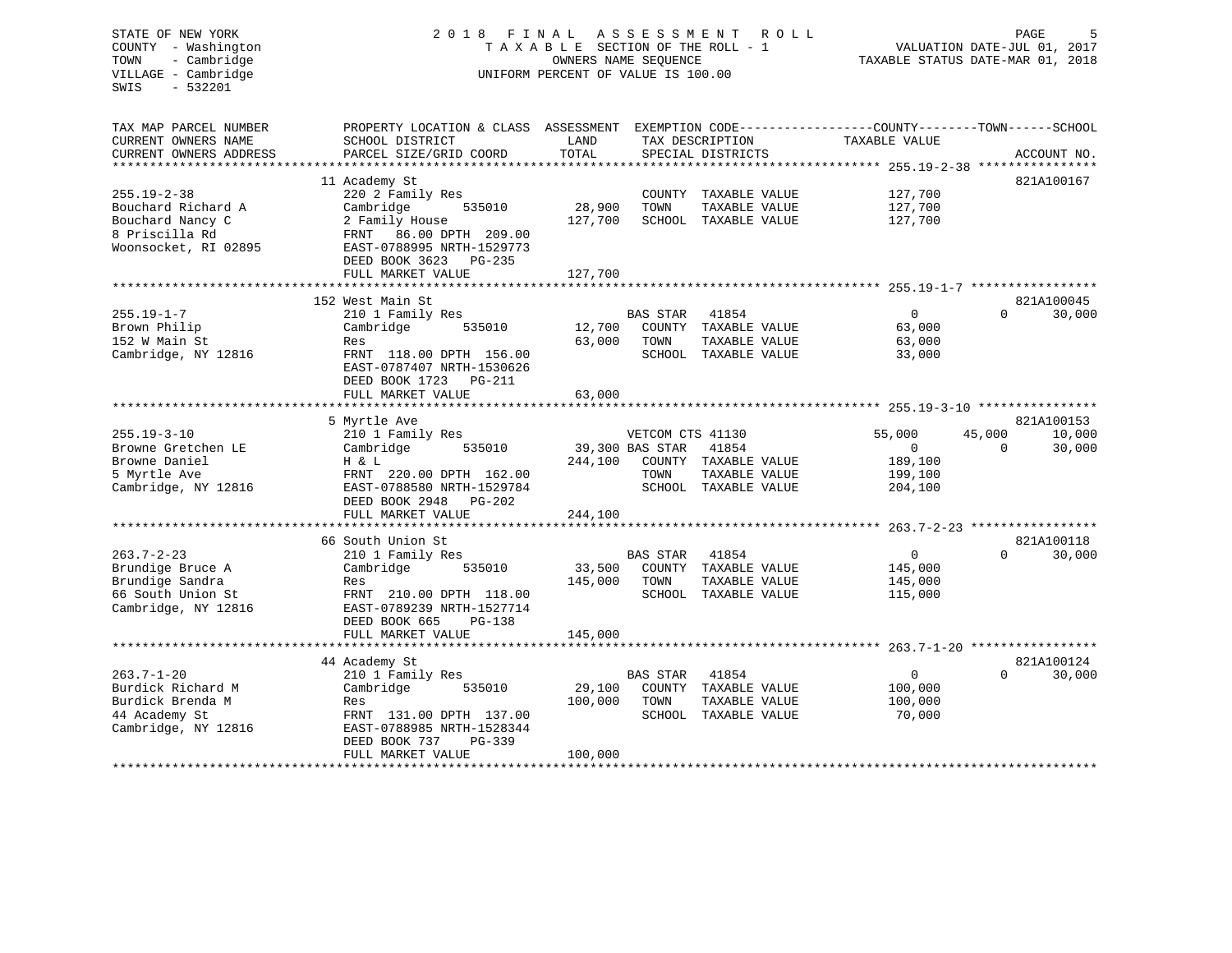| STATE OF NEW YORK<br>COUNTY - Washington<br>- Cambridge<br>TOWN<br>VILLAGE - Cambridge<br>$-532201$<br>SWIS | 2018 FINAL ASSESSMENT                                                                                                                        | TAXABLE SECTION OF THE ROLL - 1<br>OWNERS NAME SEQUENCE<br>UNIFORM PERCENT OF VALUE IS 100.00 | PAGE<br>6<br>VALUATION DATE-JUL 01, 2017<br>TAXABLE STATUS DATE-MAR 01, 2018 |                                       |                                    |              |             |
|-------------------------------------------------------------------------------------------------------------|----------------------------------------------------------------------------------------------------------------------------------------------|-----------------------------------------------------------------------------------------------|------------------------------------------------------------------------------|---------------------------------------|------------------------------------|--------------|-------------|
| TAX MAP PARCEL NUMBER<br>CURRENT OWNERS NAME<br>CURRENT OWNERS ADDRESS                                      | PROPERTY LOCATION & CLASS ASSESSMENT EXEMPTION CODE----------------COUNTY-------TOWN-----SCHOOL<br>SCHOOL DISTRICT<br>PARCEL SIZE/GRID COORD | LAND<br>TOTAL                                                                                 |                                                                              | TAX DESCRIPTION<br>SPECIAL DISTRICTS  | TAXABLE VALUE                      |              | ACCOUNT NO. |
|                                                                                                             |                                                                                                                                              |                                                                                               |                                                                              |                                       |                                    |              |             |
|                                                                                                             | 35 Academy St                                                                                                                                |                                                                                               |                                                                              |                                       |                                    |              | 821A100063  |
| $263.7 - 2 - 35$                                                                                            | 210 1 Family Res                                                                                                                             |                                                                                               | BAS STAR                                                                     | 41854                                 | 0                                  | $\mathbf{0}$ | 30,000      |
| Burke Jeffrey                                                                                               | Cambridge<br>535010                                                                                                                          | 27,100                                                                                        |                                                                              | COUNTY TAXABLE VALUE                  | 155,000                            |              |             |
| 35 Academy St                                                                                               | Res                                                                                                                                          | 155,000                                                                                       | TOWN                                                                         | TAXABLE VALUE                         | 155,000                            |              |             |
| Cambridge, NY 12816                                                                                         | FRNT<br>66.00 DPTH 275.00<br>BANK<br>998                                                                                                     |                                                                                               |                                                                              | SCHOOL TAXABLE VALUE                  | 125,000                            |              |             |
|                                                                                                             | EAST-0789179 NRTH-1528912<br>DEED BOOK 3014 PG-330                                                                                           |                                                                                               |                                                                              |                                       |                                    |              |             |
|                                                                                                             | FULL MARKET VALUE<br>***********************                                                                                                 | 155,000                                                                                       |                                                                              |                                       |                                    |              |             |
|                                                                                                             |                                                                                                                                              |                                                                                               |                                                                              |                                       |                                    |              |             |
| $255.19 - 2 - 6$                                                                                            | 69 West Main St<br>220 2 Family Res                                                                                                          |                                                                                               |                                                                              | COUNTY TAXABLE VALUE                  | 220,000                            |              | 821A100034  |
| Center Arthur E                                                                                             | Cambridge<br>535010                                                                                                                          | 27,100                                                                                        | TOWN                                                                         | TAXABLE VALUE                         | 220,000                            |              |             |
| Center Judy B                                                                                               | H & L                                                                                                                                        | 220,000                                                                                       |                                                                              | SCHOOL TAXABLE VALUE                  | 220,000                            |              |             |
| 27 Washington St                                                                                            | FRNT 66.00 DPTH 260.00                                                                                                                       |                                                                                               |                                                                              |                                       |                                    |              |             |
| Cambridge, NY 12816                                                                                         | EAST-0789308 NRTH-1529998<br>DEED BOOK 434<br>PG-271                                                                                         |                                                                                               |                                                                              |                                       |                                    |              |             |
|                                                                                                             | FULL MARKET VALUE                                                                                                                            | 220,000                                                                                       |                                                                              |                                       |                                    |              |             |
|                                                                                                             |                                                                                                                                              |                                                                                               |                                                                              |                                       | $255.19 - 1 - 3$ ***************** |              |             |
|                                                                                                             | State Route 372                                                                                                                              |                                                                                               |                                                                              |                                       |                                    |              | 821A100850  |
| $255.19 - 1 - 3$                                                                                            | 311 Res vac land<br>535010                                                                                                                   |                                                                                               |                                                                              | COUNTY TAXABLE VALUE                  | 10,000                             |              |             |
| Center Road Enterprises<br>139 Center Rd                                                                    | Cambridge<br>Land & Pond                                                                                                                     | 10,000<br>10,000                                                                              | TOWN                                                                         | TAXABLE VALUE<br>SCHOOL TAXABLE VALUE | 10,000<br>10,000                   |              |             |
| Eagle Bridge, NY 12057                                                                                      | ACRES<br>2.10                                                                                                                                |                                                                                               |                                                                              |                                       |                                    |              |             |
|                                                                                                             | EAST-0786899 NRTH-1530784                                                                                                                    |                                                                                               |                                                                              |                                       |                                    |              |             |
|                                                                                                             | DEED BOOK 2002    PG-231                                                                                                                     |                                                                                               |                                                                              |                                       |                                    |              |             |
|                                                                                                             | FULL MARKET VALUE                                                                                                                            | 10,000                                                                                        |                                                                              |                                       |                                    |              |             |
|                                                                                                             | * * * * * * * * * * * * * * * * * *                                                                                                          |                                                                                               |                                                                              |                                       |                                    |              |             |
|                                                                                                             | 83 West Main St                                                                                                                              |                                                                                               |                                                                              |                                       |                                    |              | 821A100055  |
| $255.19 - 2 - 1$                                                                                            | 411 Apartment                                                                                                                                |                                                                                               | COUNTY                                                                       | TAXABLE VALUE                         | 204,200                            |              |             |
| CG Lady LLC                                                                                                 | Cambridge<br>535010                                                                                                                          | 21,800                                                                                        | TOWN                                                                         | TAXABLE VALUE                         | 204,200                            |              |             |
| 4633 County Route 74                                                                                        | Res                                                                                                                                          | 204,200                                                                                       |                                                                              | SCHOOL TAXABLE VALUE                  | 204,200                            |              |             |
| Greenwich, NY 12834                                                                                         | 54.00 DPTH 132.00<br>FRNT                                                                                                                    |                                                                                               |                                                                              |                                       |                                    |              |             |
|                                                                                                             | EAST-0788896 NRTH-1529979<br>DEED BOOK 3896<br>PG-329                                                                                        |                                                                                               |                                                                              |                                       |                                    |              |             |
|                                                                                                             | FULL MARKET VALUE                                                                                                                            | 204,200                                                                                       |                                                                              |                                       |                                    |              |             |
|                                                                                                             |                                                                                                                                              |                                                                                               |                                                                              |                                       |                                    |              |             |
|                                                                                                             | 17 North Union St                                                                                                                            |                                                                                               |                                                                              |                                       |                                    |              | 821A100164  |
| $255.20 - 1 - 9.2$                                                                                          | 280 Res Multiple                                                                                                                             |                                                                                               | COUNTY                                                                       | TAXABLE VALUE                         | 117,900                            |              |             |
| Cheney Robert                                                                                               | Cambridge<br>535010                                                                                                                          | 28,400                                                                                        | TOWN                                                                         | TAXABLE VALUE                         | 117,900                            |              |             |
| 971 Turnpike Rd                                                                                             | H & L                                                                                                                                        | 117,900                                                                                       |                                                                              | SCHOOL TAXABLE VALUE                  | 117,900                            |              |             |
| Cambridge, NY 12816                                                                                         | FRNT 152.00 DPTH 116.00                                                                                                                      |                                                                                               |                                                                              |                                       |                                    |              |             |
|                                                                                                             | ACRES<br>0.40                                                                                                                                |                                                                                               |                                                                              |                                       |                                    |              |             |
|                                                                                                             | EAST-0790409 NRTH-1531132                                                                                                                    |                                                                                               |                                                                              |                                       |                                    |              |             |
|                                                                                                             | DEED BOOK 2879<br>PG-194                                                                                                                     |                                                                                               |                                                                              |                                       |                                    |              |             |
|                                                                                                             | FULL MARKET VALUE                                                                                                                            | 117,900                                                                                       |                                                                              |                                       |                                    |              |             |
|                                                                                                             |                                                                                                                                              |                                                                                               |                                                                              |                                       |                                    |              |             |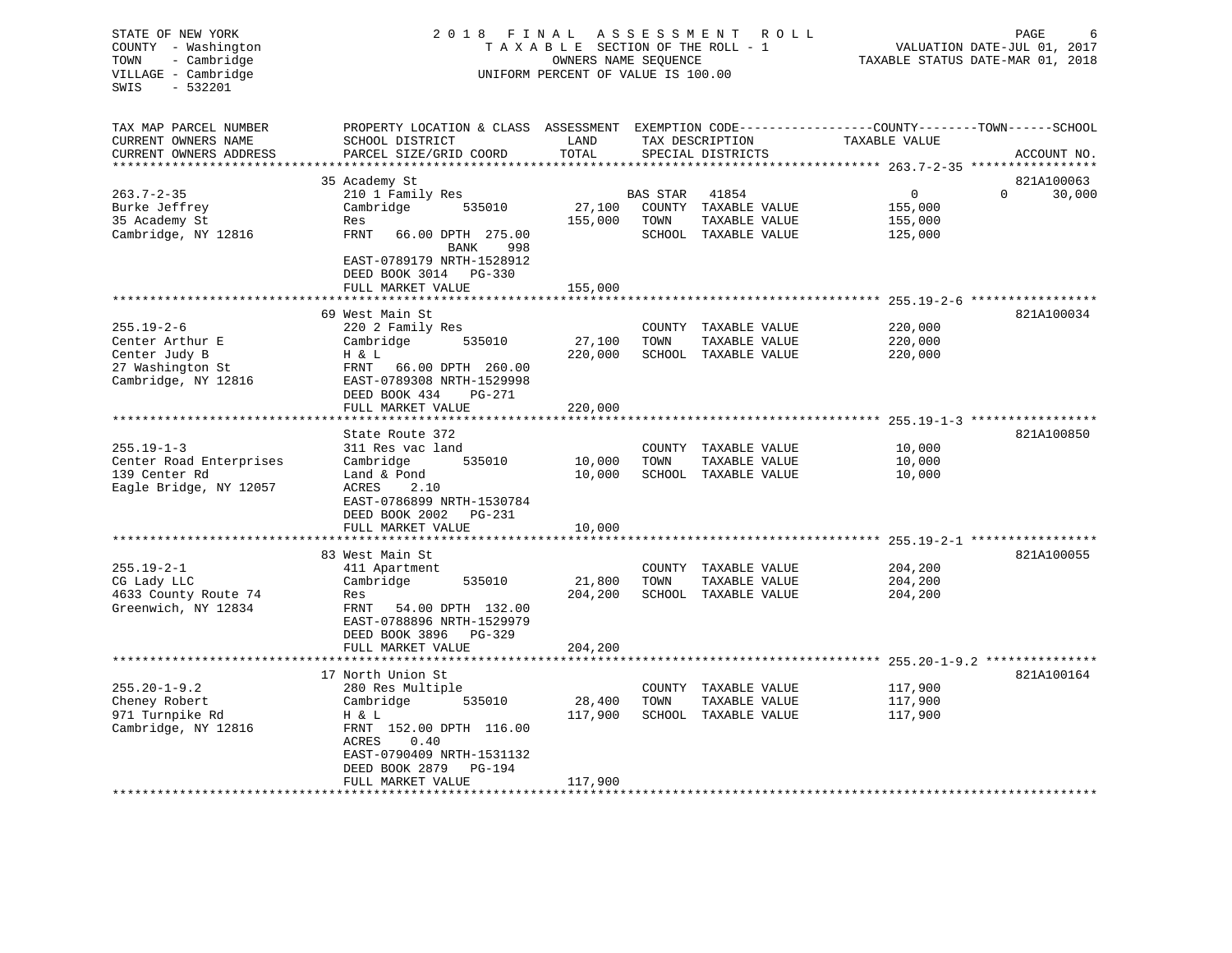| STATE OF NEW YORK<br>COUNTY - Washington<br>TOWN<br>- Cambridge<br>VILLAGE - Cambridge<br>$-532201$<br>SWIS | 2018 FINAL<br>TAXABLE SECTION OF THE ROLL - 1<br>UNIFORM PERCENT OF VALUE IS 100.00                                                         | R O L L       | PAGE<br>VALUATION DATE-JUL 01, 2017<br>TAXABLE STATUS DATE-MAR 01, 2018 |                                       |                                                                    |                                  |
|-------------------------------------------------------------------------------------------------------------|---------------------------------------------------------------------------------------------------------------------------------------------|---------------|-------------------------------------------------------------------------|---------------------------------------|--------------------------------------------------------------------|----------------------------------|
| TAX MAP PARCEL NUMBER<br>CURRENT OWNERS NAME<br>CURRENT OWNERS ADDRESS                                      | PROPERTY LOCATION & CLASS ASSESSMENT EXEMPTION CODE---------------COUNTY-------TOWN-----SCHOOL<br>SCHOOL DISTRICT<br>PARCEL SIZE/GRID COORD | LAND<br>TOTAL |                                                                         | TAX DESCRIPTION<br>SPECIAL DISTRICTS  | TAXABLE VALUE                                                      | ACCOUNT NO.                      |
|                                                                                                             |                                                                                                                                             |               |                                                                         |                                       |                                                                    |                                  |
| $255.19 - 1 - 10$                                                                                           | 138 West Main St<br>210 1 Family Res                                                                                                        |               | BAS STAR                                                                | 41854                                 | $\overline{0}$                                                     | 821A100066<br>$\Omega$<br>30,000 |
| Chinian Matthew                                                                                             | Cambridge<br>535010                                                                                                                         | 59,500        |                                                                         | COUNTY TAXABLE VALUE                  | 204,000                                                            |                                  |
| Ball Alane                                                                                                  | Res                                                                                                                                         | 204,000       | TOWN                                                                    | TAXABLE VALUE                         | 204,000                                                            |                                  |
| 138 West Main St                                                                                            | 1710/124                                                                                                                                    |               |                                                                         | SCHOOL TAXABLE VALUE                  | 174,000                                                            |                                  |
| Cambridge, NY 12816                                                                                         | 6.10<br>ACRES<br>EAST-0787876 NRTH-1530757<br>DEED BOOK 1850<br>PG-183                                                                      |               |                                                                         |                                       |                                                                    |                                  |
|                                                                                                             | FULL MARKET VALUE                                                                                                                           | 204,000       |                                                                         |                                       |                                                                    |                                  |
|                                                                                                             | ******************<br>116 West Main St                                                                                                      |               |                                                                         |                                       | ************************************ 255.19-1-28 ***************** | 821A100181                       |
| $255.19 - 1 - 28$                                                                                           | 411 Apartment                                                                                                                               |               |                                                                         | COUNTY TAXABLE VALUE                  | 155,300                                                            |                                  |
| Chinian Matthew P                                                                                           | 535010<br>Cambridge                                                                                                                         | 34,100        | TOWN                                                                    | TAXABLE VALUE                         | 155,300                                                            |                                  |
| Ball Alane A                                                                                                | Apts 4                                                                                                                                      | 155,300       |                                                                         | SCHOOL TAXABLE VALUE                  | 155,300                                                            |                                  |
| 138 West Main St                                                                                            | FRNT 124.00 DPTH 400.00                                                                                                                     |               |                                                                         |                                       |                                                                    |                                  |
| Cambridge, NY 12816                                                                                         | EAST-0788773 NRTH-1530302                                                                                                                   |               |                                                                         |                                       |                                                                    |                                  |
|                                                                                                             | DEED BOOK 2641 PG-90                                                                                                                        |               |                                                                         |                                       |                                                                    |                                  |
|                                                                                                             | FULL MARKET VALUE                                                                                                                           | 155,300       |                                                                         |                                       |                                                                    |                                  |
|                                                                                                             | *********************                                                                                                                       |               |                                                                         |                                       |                                                                    |                                  |
| $263.7 - 1 - 7$                                                                                             | 1 Pleasant St<br>411 Apartment                                                                                                              |               |                                                                         | COUNTY TAXABLE VALUE                  | 112,400                                                            | 821A100038                       |
| Chinian Matthew P                                                                                           | Cambridge<br>535010                                                                                                                         | 22,500        | TOWN                                                                    | TAXABLE VALUE                         | 112,400                                                            |                                  |
| Ball Alane A                                                                                                | Apts                                                                                                                                        | 112,400       |                                                                         | SCHOOL TAXABLE VALUE                  | 112,400                                                            |                                  |
| 138 W Main St                                                                                               | FRNT<br>82.00 DPTH 113.00                                                                                                                   |               |                                                                         |                                       |                                                                    |                                  |
| Cambridge, NY 12816-1011                                                                                    | EAST-0788745 NRTH-1529523                                                                                                                   |               |                                                                         |                                       |                                                                    |                                  |
|                                                                                                             | DEED BOOK 946<br>$PG-133$                                                                                                                   |               |                                                                         |                                       |                                                                    |                                  |
|                                                                                                             | FULL MARKET VALUE                                                                                                                           | 112,400       |                                                                         |                                       |                                                                    |                                  |
|                                                                                                             |                                                                                                                                             |               |                                                                         |                                       |                                                                    |                                  |
|                                                                                                             | 96 West Main St                                                                                                                             |               |                                                                         |                                       |                                                                    | 821A100077                       |
| $255.19 - 1 - 14.3$                                                                                         | 220 2 Family Res                                                                                                                            |               | BAS STAR                                                                | 41854                                 | 0                                                                  | 30,000<br>$\Omega$               |
| Churchill Michael                                                                                           | 535010<br>Cambridge                                                                                                                         | 24,000        |                                                                         | COUNTY TAXABLE VALUE                  | 170,000                                                            |                                  |
| Churchill Dawn<br>96 West Main St                                                                           | House & Lot<br>FRNT 175.00 DPTH 92.00                                                                                                       | 170,000       | TOWN                                                                    | TAXABLE VALUE<br>SCHOOL TAXABLE VALUE | 170,000<br>140,000                                                 |                                  |
| Cambridge, NY 12816                                                                                         | BANK<br>999                                                                                                                                 |               |                                                                         |                                       |                                                                    |                                  |
|                                                                                                             | EAST-0789422 NRTH-1530456                                                                                                                   |               |                                                                         |                                       |                                                                    |                                  |
|                                                                                                             | DEED BOOK 2410 PG-337                                                                                                                       |               |                                                                         |                                       |                                                                    |                                  |
|                                                                                                             | FULL MARKET VALUE                                                                                                                           | 170,000       |                                                                         |                                       |                                                                    |                                  |
|                                                                                                             |                                                                                                                                             |               |                                                                         |                                       |                                                                    |                                  |
|                                                                                                             | 59 Academy St                                                                                                                               |               |                                                                         |                                       |                                                                    | 821A100035                       |
| $263.7 - 2 - 24$                                                                                            | 210 1 Family Res                                                                                                                            |               | <b>BAS STAR</b>                                                         | 41854                                 | 0                                                                  | 30,000<br>$\Omega$               |
| Comerro John B                                                                                              | Cambridge<br>535010                                                                                                                         | 32,300        |                                                                         | COUNTY TAXABLE VALUE                  | 140,400                                                            |                                  |
| Comerro Katherine R                                                                                         | H & L                                                                                                                                       | 140,400       | TOWN                                                                    | TAXABLE VALUE                         | 140,400                                                            |                                  |
| 59 Academy St                                                                                               | FRNT 157.00 DPTH 146.00                                                                                                                     |               |                                                                         | SCHOOL TAXABLE VALUE                  | 110,400                                                            |                                  |
| Cambridge, NY 12816                                                                                         | EAST-0789186 NRTH-1528236<br>$PG-140$                                                                                                       |               |                                                                         |                                       |                                                                    |                                  |
|                                                                                                             | DEED BOOK 470<br>FULL MARKET VALUE                                                                                                          | 140,400       |                                                                         |                                       |                                                                    |                                  |
|                                                                                                             |                                                                                                                                             |               |                                                                         |                                       |                                                                    |                                  |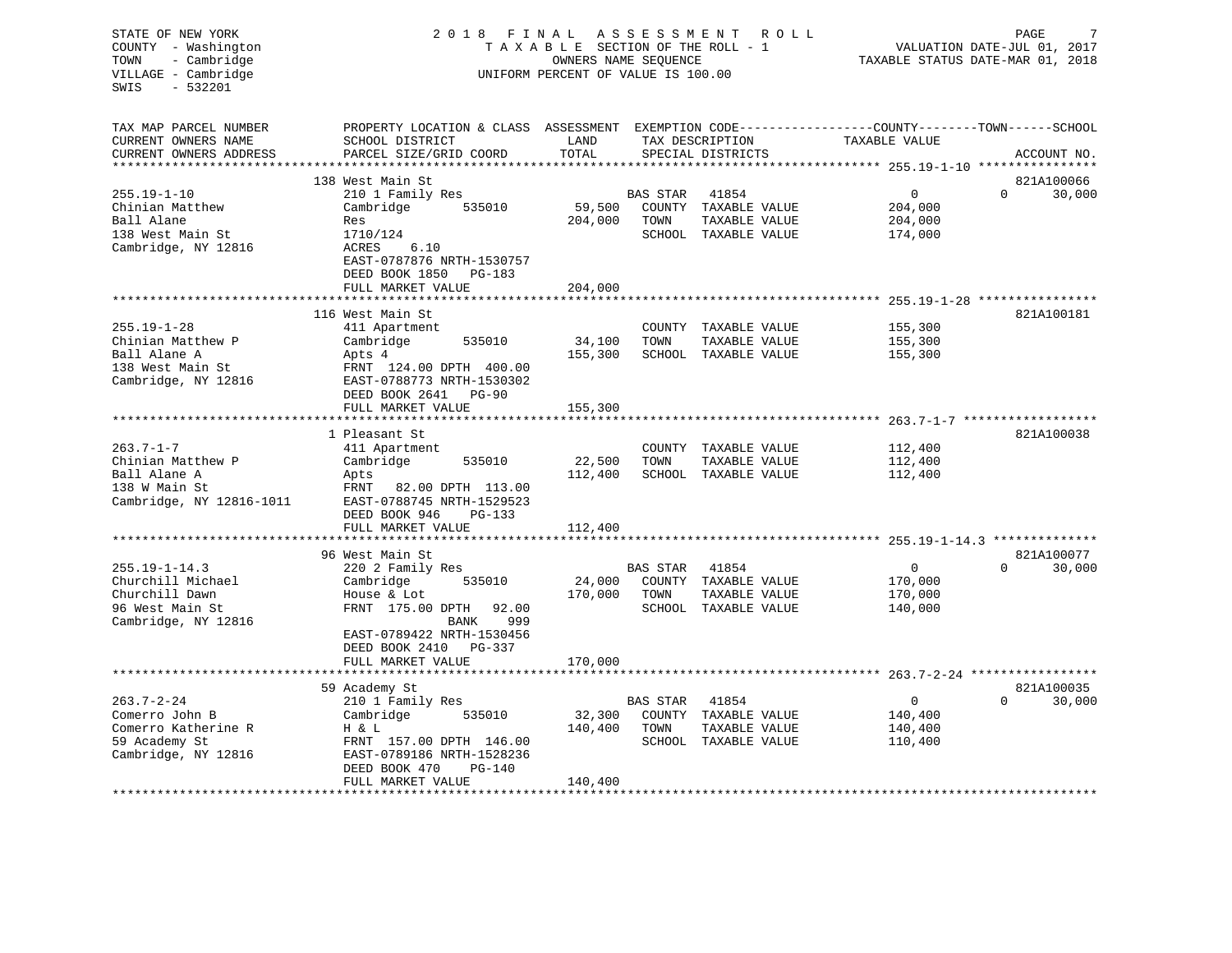| STATE OF NEW YORK<br>COUNTY - Washington<br>TOWN<br>- Cambridge<br>VILLAGE - Cambridge<br>SWIS<br>$-532201$ | 2018 FINAL                                                                                                                                   | TAXABLE SECTION OF THE ROLL - 1<br>OWNERS NAME SEQUENCE<br>UNIFORM PERCENT OF VALUE IS 100.00 | ASSESSMENT | R O L L                              |                                               | PAGE<br>8<br>VALUATION DATE-JUL 01, 2017<br>TAXABLE STATUS DATE-MAR 01, 2018 |
|-------------------------------------------------------------------------------------------------------------|----------------------------------------------------------------------------------------------------------------------------------------------|-----------------------------------------------------------------------------------------------|------------|--------------------------------------|-----------------------------------------------|------------------------------------------------------------------------------|
| TAX MAP PARCEL NUMBER<br>CURRENT OWNERS NAME<br>CURRENT OWNERS ADDRESS                                      | PROPERTY LOCATION & CLASS ASSESSMENT EXEMPTION CODE----------------COUNTY-------TOWN-----SCHOOL<br>SCHOOL DISTRICT<br>PARCEL SIZE/GRID COORD | LAND<br>TOTAL                                                                                 |            | TAX DESCRIPTION<br>SPECIAL DISTRICTS | TAXABLE VALUE                                 | ACCOUNT NO.                                                                  |
| ***********************                                                                                     |                                                                                                                                              |                                                                                               |            |                                      |                                               |                                                                              |
|                                                                                                             | 13 Academy St                                                                                                                                |                                                                                               |            |                                      |                                               | 821A100071                                                                   |
| $255.19 - 2 - 37$                                                                                           | 210 1 Family Res                                                                                                                             |                                                                                               | BAS STAR   | 41854                                | $\overline{0}$                                | $\Omega$<br>30,000                                                           |
| Comes Julie S                                                                                               | Cambridge<br>535010                                                                                                                          | 27,900                                                                                        | COUNTY     | TAXABLE VALUE                        | 130,100                                       |                                                                              |
| 13 Academy St                                                                                               | Res                                                                                                                                          | 130,100                                                                                       | TOWN       | TAXABLE VALUE                        | 130,100                                       |                                                                              |
| Cambridge, NY 12816                                                                                         | FRNT<br>76.00 DPTH 209.00                                                                                                                    |                                                                                               |            | SCHOOL TAXABLE VALUE                 | 100,100                                       |                                                                              |
|                                                                                                             | BANK<br>998<br>EAST-0789004 NRTH-1529692<br>DEED BOOK 3487 PG-220                                                                            |                                                                                               |            |                                      |                                               |                                                                              |
|                                                                                                             | FULL MARKET VALUE                                                                                                                            | 130,100                                                                                       |            |                                      |                                               |                                                                              |
|                                                                                                             | * * * * * * * * * * * * * * * * * * *                                                                                                        |                                                                                               |            |                                      |                                               |                                                                              |
| $263.7 - 2 - 17$                                                                                            | 50 South Union St<br>230 3 Family Res                                                                                                        |                                                                                               |            | COUNTY TAXABLE VALUE                 | 120,000                                       | 821A100056                                                                   |
| COMFORT HOMES, LLC                                                                                          | Cambridge<br>535010                                                                                                                          | 32,700                                                                                        | TOWN       | TAXABLE VALUE                        | 120,000                                       |                                                                              |
| PO Box 3                                                                                                    | H & L                                                                                                                                        | 120,000                                                                                       |            | SCHOOL TAXABLE VALUE                 | 120,000                                       |                                                                              |
| Cambridge, NY 12816                                                                                         | FRNT 174.00 DPTH 187.00                                                                                                                      |                                                                                               |            |                                      |                                               |                                                                              |
|                                                                                                             | BANK<br>999                                                                                                                                  |                                                                                               |            |                                      |                                               |                                                                              |
|                                                                                                             | EAST-0789341 NRTH-1528392                                                                                                                    |                                                                                               |            |                                      |                                               |                                                                              |
|                                                                                                             | DEED BOOK 2327 PG-322                                                                                                                        |                                                                                               |            |                                      |                                               |                                                                              |
|                                                                                                             | FULL MARKET VALUE                                                                                                                            | 120,000                                                                                       |            |                                      |                                               |                                                                              |
|                                                                                                             |                                                                                                                                              |                                                                                               |            |                                      |                                               |                                                                              |
|                                                                                                             | 18 South Union St                                                                                                                            |                                                                                               |            |                                      |                                               | 821A100015                                                                   |
| $255.19 - 2 - 23$                                                                                           | 210 1 Family Res                                                                                                                             |                                                                                               |            | COUNTY TAXABLE VALUE                 | 100,000                                       |                                                                              |
| Conrad Bernadette                                                                                           | Cambridge<br>535010                                                                                                                          | 30,400                                                                                        | TOWN       | TAXABLE VALUE                        | 100,000                                       |                                                                              |
| Conrad Teresa<br>1 Broughton Ct                                                                             | Res<br>FRNT 115.00 DPTH 177.00                                                                                                               | 100,000                                                                                       |            | SCHOOL TAXABLE VALUE                 | 100,000                                       |                                                                              |
| Bluffton, SC 29909                                                                                          | EAST-0789534 NRTH-1529379                                                                                                                    |                                                                                               |            |                                      |                                               |                                                                              |
|                                                                                                             | DEED BOOK 3578 PG-224                                                                                                                        |                                                                                               |            |                                      |                                               |                                                                              |
|                                                                                                             | FULL MARKET VALUE                                                                                                                            | 100,000                                                                                       |            |                                      |                                               |                                                                              |
|                                                                                                             |                                                                                                                                              |                                                                                               |            |                                      |                                               | $263.7 - 1 - 19$ *****************                                           |
|                                                                                                             | 38 Academy St                                                                                                                                |                                                                                               |            |                                      |                                               | 821A100047                                                                   |
| $263.7 - 1 - 19$                                                                                            | 210 1 Family Res                                                                                                                             |                                                                                               |            | COUNTY TAXABLE VALUE                 | 211,100                                       |                                                                              |
| Conrad Bernadette                                                                                           | Cambridge<br>535010                                                                                                                          | 37,800                                                                                        | TOWN       | TAXABLE VALUE                        | 211,100                                       |                                                                              |
| Conrad Teresa                                                                                               | ACRES<br>1.15                                                                                                                                | 211,100                                                                                       |            | SCHOOL TAXABLE VALUE                 | 211,100                                       |                                                                              |
| 38 Academy St                                                                                               | EAST-0788904 NRTH-1528506                                                                                                                    |                                                                                               |            |                                      |                                               |                                                                              |
| Cambridge, NY 12816                                                                                         | DEED BOOK 3683<br>PG-180                                                                                                                     |                                                                                               |            |                                      |                                               |                                                                              |
|                                                                                                             | FULL MARKET VALUE<br>****************                                                                                                        | 211,100                                                                                       |            |                                      | **************** 263.7-2-32 ***************** |                                                                              |
|                                                                                                             | 41 Academy St                                                                                                                                |                                                                                               |            |                                      |                                               | 821C100129                                                                   |
| $263.7 - 2 - 32$                                                                                            | 210 1 Family Res                                                                                                                             |                                                                                               |            | COUNTY TAXABLE VALUE                 | 143,800                                       |                                                                              |
| Conrad Teresa                                                                                               | Cambridge<br>535010                                                                                                                          | 26,600                                                                                        | TOWN       | TAXABLE VALUE                        | 143,800                                       |                                                                              |
| Conrad Bernadette                                                                                           | Res                                                                                                                                          | 143,800                                                                                       |            | SCHOOL TAXABLE VALUE                 | 143,800                                       |                                                                              |
| 1 Broughton Ct                                                                                              | FRNT<br>71.00 DPTH 190.00                                                                                                                    |                                                                                               |            |                                      |                                               |                                                                              |
| Bluffton, SC 29909                                                                                          | EAST-0789141 NRTH-1528754                                                                                                                    |                                                                                               |            |                                      |                                               |                                                                              |
|                                                                                                             | DEED BOOK 3628<br>PG-103                                                                                                                     |                                                                                               |            |                                      |                                               |                                                                              |
|                                                                                                             | FULL MARKET VALUE                                                                                                                            | 143,800                                                                                       |            |                                      |                                               |                                                                              |
|                                                                                                             |                                                                                                                                              |                                                                                               |            |                                      |                                               |                                                                              |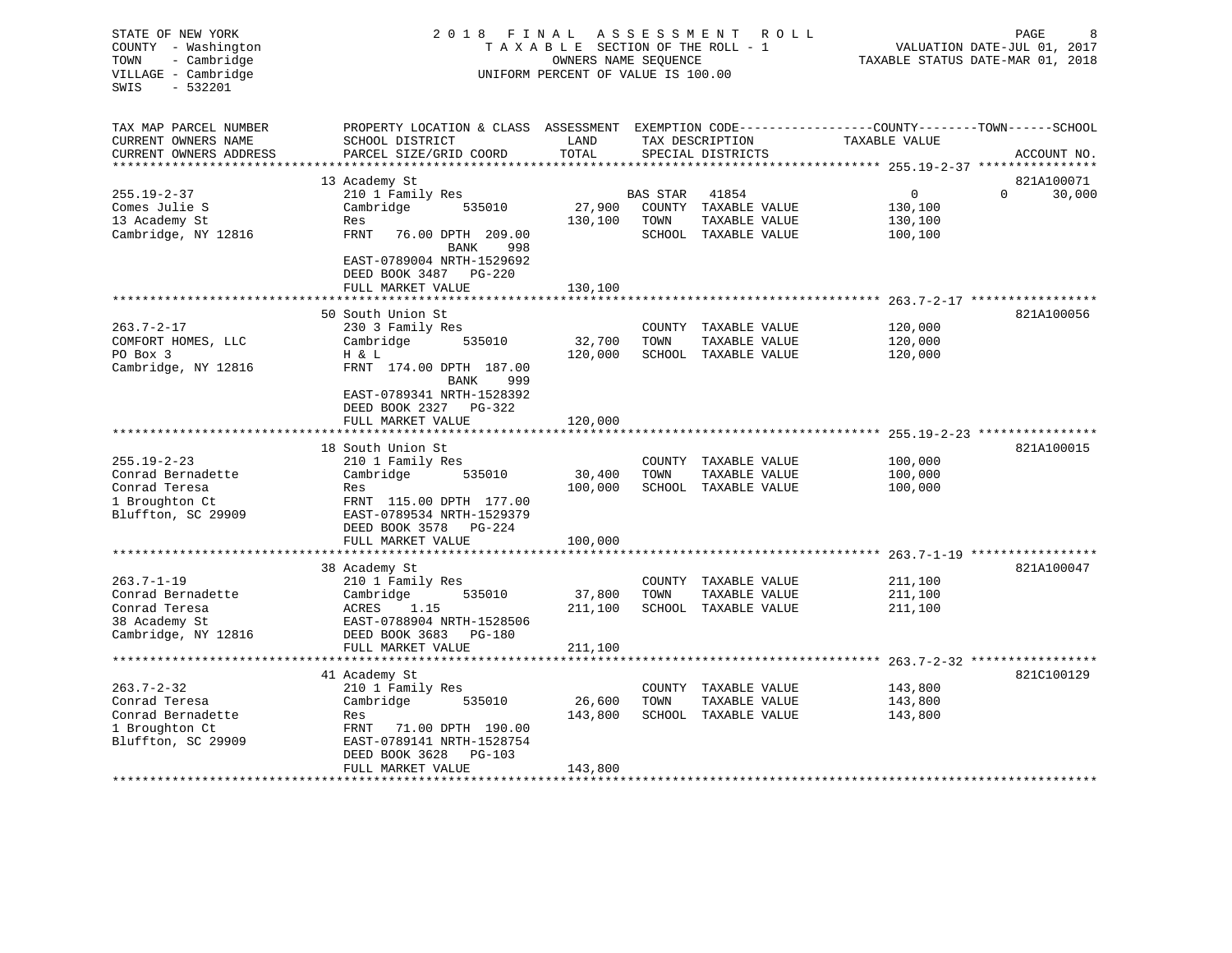| STATE OF NEW YORK<br>COUNTY<br>- Washington       | 2 0 1 8<br>FINAL                        | TAXABLE SECTION OF THE ROLL - 1                            | A S S E S S M E N T | R O L L                        |                                                              | 9<br>PAGE<br>VALUATION DATE-JUL 01, 2017 |
|---------------------------------------------------|-----------------------------------------|------------------------------------------------------------|---------------------|--------------------------------|--------------------------------------------------------------|------------------------------------------|
| - Cambridge<br>TOWN<br>VILLAGE - Cambridge        |                                         | OWNERS NAME SEQUENCE<br>UNIFORM PERCENT OF VALUE IS 100.00 |                     |                                |                                                              | TAXABLE STATUS DATE-MAR 01, 2018         |
| $-532201$<br>SWIS                                 |                                         |                                                            |                     |                                |                                                              |                                          |
| TAX MAP PARCEL NUMBER                             | PROPERTY LOCATION & CLASS               | ASSESSMENT                                                 |                     |                                | EXEMPTION CODE-----------------COUNTY-------TOWN------SCHOOL |                                          |
| CURRENT OWNERS NAME                               | SCHOOL DISTRICT                         | LAND                                                       |                     | TAX DESCRIPTION                | TAXABLE VALUE                                                |                                          |
| CURRENT OWNERS ADDRESS<br>*********************** | PARCEL SIZE/GRID COORD                  | TOTAL                                                      |                     | SPECIAL DISTRICTS              |                                                              | ACCOUNT NO.                              |
|                                                   | 1673 County Route 59                    |                                                            |                     |                                |                                                              | 821A100149                               |
| $255.19 - 1 - 1$                                  | 210 1 Family Res                        |                                                            | <b>BAS STAR</b>     | 41854                          | $\Omega$                                                     | $\Omega$<br>30,000                       |
| Cook Tammy                                        | Cambridge<br>535010                     | 35,400                                                     | COUNTY              | TAXABLE VALUE                  | 185,200                                                      |                                          |
| 1673 County Route 59                              | H L                                     | 185,200                                                    | TOWN                | TAXABLE VALUE                  | 185,200                                                      |                                          |
| Cambridge, NY 12816                               | ACRES<br>1.68                           |                                                            |                     | SCHOOL TAXABLE VALUE           | 155,200                                                      |                                          |
|                                                   | EAST-0786618 NRTH-1530602               |                                                            |                     |                                |                                                              |                                          |
|                                                   | DEED BOOK 744<br>PG-137                 |                                                            |                     |                                |                                                              |                                          |
|                                                   | FULL MARKET VALUE                       | 185,200                                                    |                     |                                |                                                              |                                          |
|                                                   | 12 Myrtle Ave                           |                                                            |                     |                                |                                                              | 821A100177                               |
| $255.19 - 3 - 14$                                 | 210 1 Family Res                        |                                                            | <b>BAS STAR</b>     | 41854                          | $\Omega$                                                     | 30,000<br>$\Omega$                       |
| Cooley Jayme A                                    | Cambridge<br>535010                     | 30,200                                                     | COUNTY              | TAXABLE VALUE                  | 170,000                                                      |                                          |
| Geroux Jeremy                                     | Res 708/105                             | 170,000                                                    | TOWN                | TAXABLE VALUE                  | 170,000                                                      |                                          |
| 12 Myrtle Ave                                     | C.o. 693/50 C O 707/245                 |                                                            | SCHOOL              | TAXABLE VALUE                  | 140,000                                                      |                                          |
| Cambridge, NY 12816                               | FRNT 111.00 DPTH 181.00                 |                                                            |                     |                                |                                                              |                                          |
|                                                   | 998<br>BANK                             |                                                            |                     |                                |                                                              |                                          |
|                                                   | EAST-0788390 NRTH-1529586               |                                                            |                     |                                |                                                              |                                          |
|                                                   | DEED BOOK 3089<br>PG-340                |                                                            |                     |                                |                                                              |                                          |
|                                                   | FULL MARKET VALUE                       | 170,000                                                    |                     |                                |                                                              |                                          |
|                                                   | 1685 County Route 59                    |                                                            |                     |                                |                                                              | 821A100086                               |
| $255.19 - 1 - 2$                                  | 210 1 Family Res                        |                                                            | COUNTY              | TAXABLE VALUE                  | 75,200                                                       |                                          |
| Coon Raymond E JR                                 | Cambridge<br>535010                     | 14,400                                                     | TOWN                | TAXABLE VALUE                  | 75,200                                                       |                                          |
| Coon Stacia B                                     | Res                                     | 75,200                                                     | SCHOOL              | TAXABLE VALUE                  | 75,200                                                       |                                          |
| 21 Jodie Rd                                       | FRNT 110.00 DPTH 160.00                 |                                                            |                     |                                |                                                              |                                          |
| Eagle Bridge, NY 12057                            | EAST-0786844 NRTH-1530628               |                                                            |                     |                                |                                                              |                                          |
|                                                   | DEED BOOK 2408<br>PG-44                 |                                                            |                     |                                |                                                              |                                          |
|                                                   | FULL MARKET VALUE                       | 75,200                                                     |                     |                                |                                                              |                                          |
|                                                   |                                         |                                                            |                     |                                |                                                              |                                          |
| $263.7 - 2 - 39$                                  | 23 Academy St<br>210 1 Family Res       |                                                            | COUNTY              | TAXABLE VALUE                  | 136,200                                                      | 821A100039                               |
| Couch Tara                                        | 535010<br>Cambridge                     | 27,400                                                     | TOWN                | TAXABLE VALUE                  | 136,200                                                      |                                          |
| 23 Academy                                        | Res                                     | 136,200                                                    |                     | SCHOOL TAXABLE VALUE           | 136,200                                                      |                                          |
| Cambridge, NY 12816                               | FRNT<br>94.00 DPTH 160.00               |                                                            |                     |                                |                                                              |                                          |
|                                                   | EAST-0789049 NRTH-1529260               |                                                            |                     |                                |                                                              |                                          |
|                                                   | DEED BOOK 3753<br>PG-57                 |                                                            |                     |                                |                                                              |                                          |
|                                                   | FULL MARKET VALUE                       | 136,200                                                    |                     |                                |                                                              |                                          |
|                                                   | *****************************           |                                                            |                     |                                |                                                              |                                          |
|                                                   | 29 Academy St                           |                                                            |                     |                                |                                                              | 821A100157                               |
| $263.7 - 2 - 37$                                  | 210 1 Family Res                        |                                                            | <b>BAS STAR</b>     | 41854                          | $\mathbf 0$                                                  | $\Omega$<br>30,000                       |
| Crosier David J<br>Crosier Deborah J              | Cambridge<br>535010                     | 26,900<br>130,000                                          | COUNTY              | TAXABLE VALUE                  | 130,000                                                      |                                          |
| 29 Academy St                                     | Res<br><b>FRNT</b><br>60.00 DPTH 323.00 |                                                            | TOWN<br>SCHOOL      | TAXABLE VALUE<br>TAXABLE VALUE | 130,000<br>100,000                                           |                                          |
| Cambridge, NY 12816                               | BANK<br>998                             |                                                            |                     |                                |                                                              |                                          |
|                                                   | EAST-0789152 NRTH-1529125               |                                                            |                     |                                |                                                              |                                          |
|                                                   | DEED BOOK 2182<br>$PG-63$               |                                                            |                     |                                |                                                              |                                          |
|                                                   | FULL MARKET VALUE                       | 130,000                                                    |                     |                                |                                                              |                                          |
|                                                   |                                         |                                                            |                     |                                |                                                              |                                          |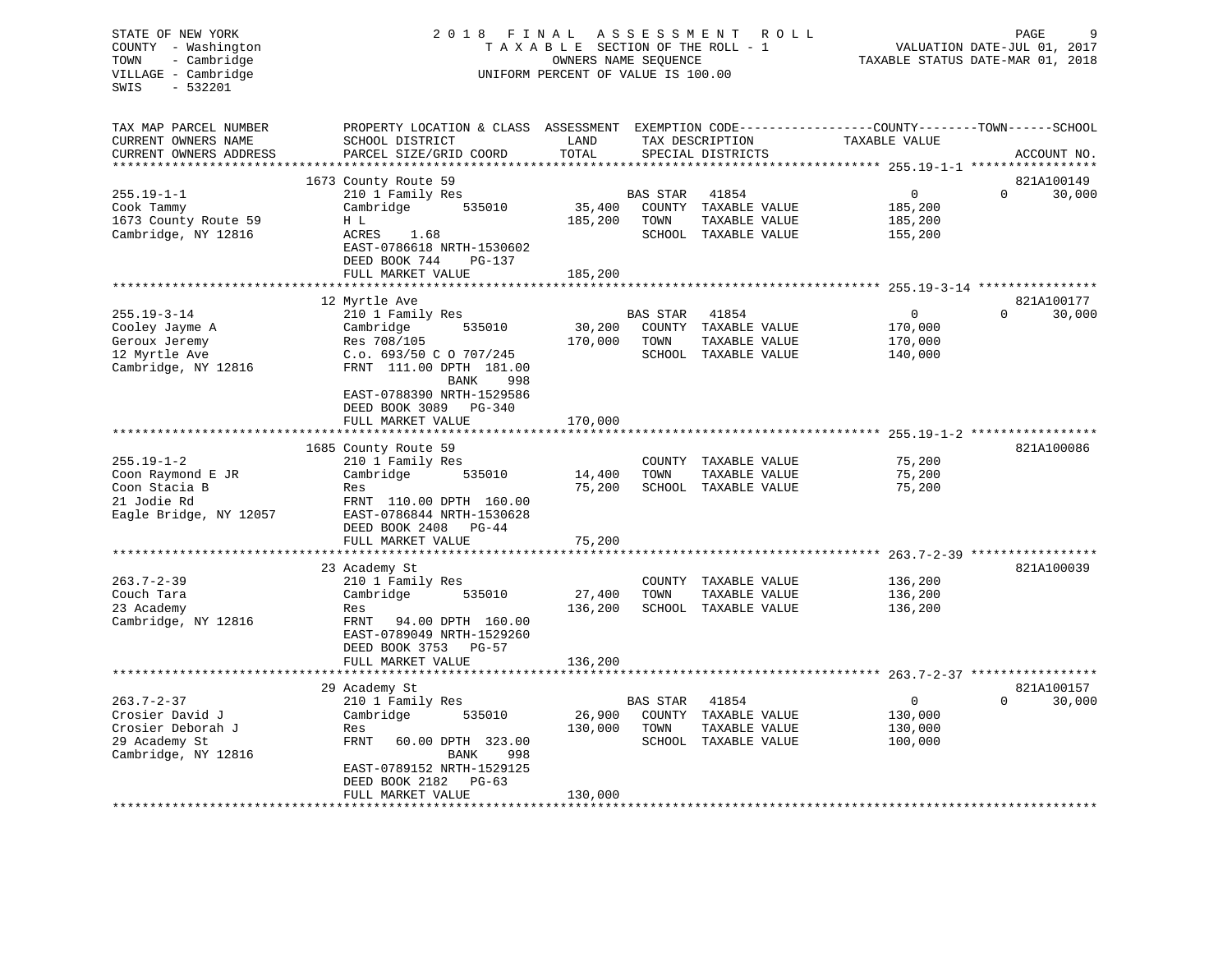#### STATE OF NEW YORK 2 0 1 8 F I N A L A S S E S S M E N T R O L L PAGE 10COUNTY - Washington  $T A X A B L E$  SECTION OF THE ROLL - 1<br>TOWN - Cambridge  $\sim$  000NERS NAME SEQUENCE TOWN - Cambridge OWNERS NAME SEQUENCE TAXABLE STATUS DATE-MAR 01, 2018 UNIFORM PERCENT OF VALUE IS 100.00

| TAX MAP PARCEL NUMBER                           | PROPERTY LOCATION & CLASS ASSESSMENT                 |         |                 |                      | EXEMPTION CODE-----------------COUNTY-------TOWN------SCHOOL |                    |
|-------------------------------------------------|------------------------------------------------------|---------|-----------------|----------------------|--------------------------------------------------------------|--------------------|
| CURRENT OWNERS NAME                             | SCHOOL DISTRICT                                      | LAND    |                 | TAX DESCRIPTION      | TAXABLE VALUE                                                |                    |
| CURRENT OWNERS ADDRESS<br>********************* | PARCEL SIZE/GRID COORD                               | TOTAL   |                 | SPECIAL DISTRICTS    |                                                              | ACCOUNT NO.        |
|                                                 |                                                      |         |                 |                      |                                                              |                    |
|                                                 | 16 South Union St                                    |         |                 |                      |                                                              | 821A100048         |
| $255.19 - 2 - 22$                               | 210 1 Family Res                                     |         |                 | COUNTY TAXABLE VALUE | 124,000                                                      |                    |
| Dallas Martha T                                 | Cambridge<br>535010                                  | 28,900  | TOWN            | TAXABLE VALUE        | 124,000                                                      |                    |
| 16 South Union St                               | Res                                                  | 124,000 |                 | SCHOOL TAXABLE VALUE | 124,000                                                      |                    |
| Cambridge, NY 12816                             | FRNT 100.00 DPTH 176.00<br>EAST-0789557 NRTH-1529487 |         |                 |                      |                                                              |                    |
|                                                 | DEED BOOK 451<br>PG-861                              |         |                 |                      |                                                              |                    |
|                                                 | FULL MARKET VALUE                                    | 124,000 |                 |                      |                                                              |                    |
|                                                 |                                                      |         |                 |                      |                                                              |                    |
|                                                 | 25 North Union St                                    |         |                 |                      |                                                              | 821A100021         |
| $255.20 - 1 - 2$                                | 220 2 Family Res                                     |         | ENH STAR        | 41834                | $\mathbf{0}$                                                 | 66,800<br>$\Omega$ |
| Dawley Gloria                                   | Cambridge<br>535010                                  | 39,700  | COUNTY          | TAXABLE VALUE        | 170,000                                                      |                    |
| 25 North Union St                               | H & L                                                | 170,000 | TOWN            | TAXABLE VALUE        | 170,000                                                      |                    |
| Cambridge, NY 12816                             | FRNT 277.00 DPTH 205.00                              |         | SCHOOL          | TAXABLE VALUE        | 103,200                                                      |                    |
|                                                 | EAST-0790663 NRTH-1531541                            |         |                 |                      |                                                              |                    |
|                                                 | DEED BOOK 821<br><b>PG-188</b>                       |         |                 |                      |                                                              |                    |
|                                                 | FULL MARKET VALUE                                    | 170,000 |                 |                      |                                                              |                    |
|                                                 |                                                      |         |                 |                      |                                                              |                    |
|                                                 | 8 South Union St                                     |         |                 |                      |                                                              | 821A100096         |
| $255.19 - 2 - 18$                               | 210 1 Family Res                                     |         | <b>BAS STAR</b> | 41854                | $\mathbf{0}$                                                 | 30,000<br>$\Omega$ |
| Dearstyne Adam                                  | Cambridge<br>535010                                  | 29,400  |                 | COUNTY TAXABLE VALUE | 121,000                                                      |                    |
| Dearstyne Courtney                              | Res                                                  | 121,000 | TOWN            | TAXABLE VALUE        | 121,000                                                      |                    |
| 8 South Union St                                | FRNT 103.00 DPTH 180.00                              |         | SCHOOL          | TAXABLE VALUE        | 91,000                                                       |                    |
| Cambridge, NY 12816                             | <b>BANK</b><br>999                                   |         |                 |                      |                                                              |                    |
|                                                 | EAST-0789630 NRTH-1529848                            |         |                 |                      |                                                              |                    |
|                                                 | DEED BOOK 3010<br>$PG-85$                            |         |                 |                      |                                                              |                    |
|                                                 | FULL MARKET VALUE                                    | 121,000 |                 |                      |                                                              |                    |
|                                                 |                                                      |         |                 |                      |                                                              |                    |
|                                                 | 52 South Union St                                    |         |                 |                      |                                                              | 821A100046         |
| $263.7 - 2 - 18$                                | 210 1 Family Res                                     |         |                 | COUNTY TAXABLE VALUE | 114,600                                                      |                    |
| Decker Darryl                                   | Cambridge<br>535010                                  | 23,900  | TOWN            | TAXABLE VALUE        | 114,600                                                      |                    |
| PO Box 92                                       | Res                                                  | 114,600 |                 | SCHOOL TAXABLE VALUE | 114,600                                                      |                    |
| Cambridge, NY 12816                             | FRNT<br>60.00 DPTH 154.00                            |         |                 |                      |                                                              |                    |
|                                                 | EAST-0789325 NRTH-1528289                            |         |                 |                      |                                                              |                    |
|                                                 | DEED BOOK 2760<br>PG-187                             |         |                 |                      |                                                              |                    |
|                                                 | FULL MARKET VALUE                                    | 114,600 |                 |                      |                                                              |                    |
|                                                 | **************************                           |         |                 |                      |                                                              |                    |
|                                                 | 111 West Main St                                     |         |                 |                      |                                                              | 821A100146         |
| $255.19 - 1 - 33$                               | 210 1 Family Res                                     |         | <b>BAS STAR</b> | 41854                | $\mathbf{0}$                                                 | 30,000<br>$\Omega$ |
| Dillard Joseph Berry                            | Cambridge<br>535010                                  | 40,000  |                 | COUNTY TAXABLE VALUE | 189,900                                                      |                    |
| Dillard Mary Elizabeth                          | Res                                                  | 189,900 | TOWN            | TAXABLE VALUE        | 189,900                                                      |                    |
| 111 West Main St                                | 999<br>ACRES<br>1.40 BANK                            |         | SCHOOL          | TAXABLE VALUE        | 159,900                                                      |                    |
| Cambridge, NY 12816                             | EAST-0787677 NRTH-1530294                            |         |                 |                      |                                                              |                    |
|                                                 | DEED BOOK 842<br>PG-146                              |         |                 |                      |                                                              |                    |
|                                                 | FULL MARKET VALUE                                    | 189,900 |                 |                      |                                                              |                    |
|                                                 |                                                      |         |                 |                      |                                                              |                    |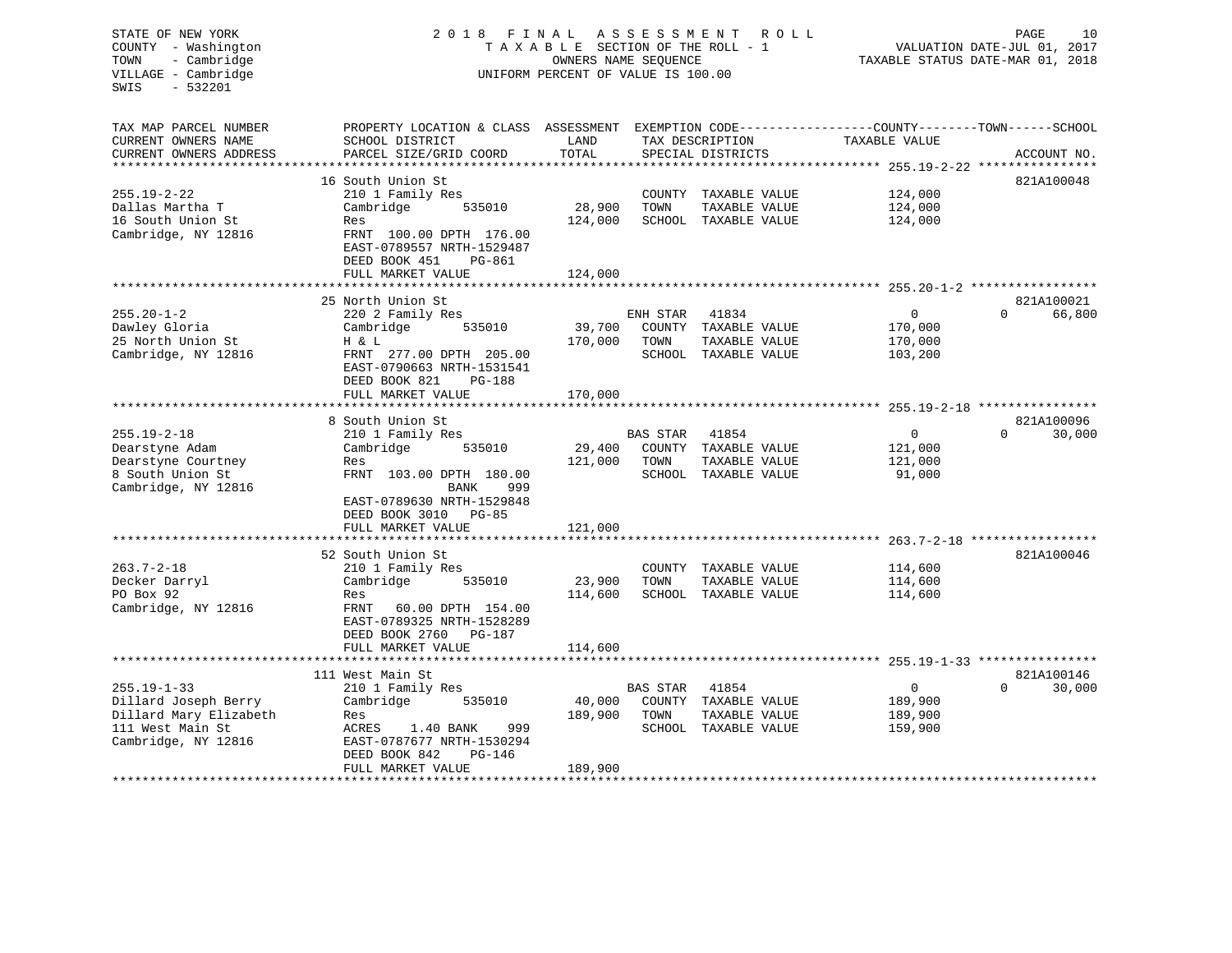| STATE OF NEW YORK<br>COUNTY - Washington<br>- Cambridge<br>TOWN<br>VILLAGE - Cambridge<br>$-532201$<br>SWIS | 2018                                                                                                                                                         | FINAL<br>TAXABLE SECTION OF THE ROLL - 1<br>OWNERS NAME SEQUENCE<br>UNIFORM PERCENT OF VALUE IS 100.00 | A S S E S S M E N T                       | R O L L<br>PAGE<br>VALUATION DATE-JUL 01, 2017<br>TAXABLE STATUS DATE-MAR 01, 2018 |                                                                  |                      |                      |  |
|-------------------------------------------------------------------------------------------------------------|--------------------------------------------------------------------------------------------------------------------------------------------------------------|--------------------------------------------------------------------------------------------------------|-------------------------------------------|------------------------------------------------------------------------------------|------------------------------------------------------------------|----------------------|----------------------|--|
| TAX MAP PARCEL NUMBER<br>CURRENT OWNERS NAME<br>CURRENT OWNERS ADDRESS                                      | PROPERTY LOCATION & CLASS ASSESSMENT EXEMPTION CODE----------------COUNTY-------TOWN------SCHOOL<br>SCHOOL DISTRICT<br>PARCEL SIZE/GRID COORD                | LAND<br>TOTAL                                                                                          |                                           | TAX DESCRIPTION<br>SPECIAL DISTRICTS                                               | TAXABLE VALUE                                                    |                      | ACCOUNT NO.          |  |
|                                                                                                             |                                                                                                                                                              |                                                                                                        |                                           |                                                                                    |                                                                  |                      |                      |  |
| $255.20 - 1 - 8.1$<br>Doin Dean<br>343 East Line Rd<br>Ballston Lake, NY 12019                              | 58 West Main St<br>432 Gas station<br>Cambridge<br>535010<br>former gas station<br>FRNT 115.00 DPTH 159.00                                                   | 26,000<br>76,000                                                                                       | TOWN                                      | COUNTY TAXABLE VALUE<br>TAXABLE VALUE<br>SCHOOL TAXABLE VALUE                      | 76,000<br>76,000<br>76,000                                       |                      | 821A100115           |  |
|                                                                                                             | EAST-0789876 NRTH-1530313<br>DEED BOOK 3767 PG-235<br>FULL MARKET VALUE                                                                                      | 76,000                                                                                                 |                                           |                                                                                    |                                                                  |                      |                      |  |
|                                                                                                             |                                                                                                                                                              |                                                                                                        |                                           |                                                                                    |                                                                  |                      |                      |  |
| $255.19 - 1 - 6$<br>Drake Dieter W                                                                          | 51 Coila Rd<br>210 1 Family Res<br>535010<br>Cambridge                                                                                                       | 35,000                                                                                                 | <b>BAS STAR</b>                           | 41854<br>COUNTY TAXABLE VALUE                                                      | $\mathbf 0$<br>184,800                                           | $\Omega$             | 821A100165<br>30,000 |  |
| Drake Amy A<br>51 Coila Rd<br>Cambridge, NY 12816                                                           | Res<br>ACRES<br>1.20 BANK<br>999<br>EAST-0787421 NRTH-1530827<br>DEED BOOK 944<br>PG-144                                                                     | 184,800                                                                                                | TOWN                                      | TAXABLE VALUE<br>SCHOOL TAXABLE VALUE                                              | 184,800<br>154,800                                               |                      |                      |  |
|                                                                                                             | FULL MARKET VALUE<br>************************                                                                                                                | 184,800                                                                                                |                                           |                                                                                    |                                                                  |                      |                      |  |
|                                                                                                             | 18 Gilmore Ave                                                                                                                                               |                                                                                                        |                                           |                                                                                    |                                                                  |                      | 821A100175           |  |
| $263.7 - 2 - 5$<br>Dupuis Alan II<br>Dupuis Michelle<br>18 Gilmore Ave<br>Cambridge, NY 12816               | 280 Res Multiple<br>535010<br>Cambridge<br>75.00 DPTH 156.00<br>FRNT<br>ACRES<br>$0.27$ BANK<br>999<br>EAST-0789195 NRTH-1529335<br>DEED BOOK 2721<br>PG-118 | 25,800<br>257,000                                                                                      | BAS STAR<br>TOWN                          | 41854<br>COUNTY TAXABLE VALUE<br>TAXABLE VALUE<br>SCHOOL TAXABLE VALUE             | $\overline{0}$<br>257,000<br>257,000<br>227,000                  | $\Omega$             | 30,000               |  |
|                                                                                                             | FULL MARKET VALUE                                                                                                                                            | 257,000                                                                                                |                                           |                                                                                    |                                                                  |                      |                      |  |
| $263.7 - 1 - 21$                                                                                            | 46 Academy St                                                                                                                                                |                                                                                                        | VETWAR CTS 41120                          |                                                                                    |                                                                  | 13,425               | 821A100052           |  |
| Dupuis Raquel J<br>46 Academy St<br>Cambridge, NY 12816                                                     | 210 1 Family Res<br>Cambridge<br>535010<br>Res<br>FRNT 116.00 DPTH 141.00<br>EAST-0789003 NRTH-1528221<br>DEED BOOK 516<br>$PG-33$<br>FULL MARKET VALUE      | 89,500                                                                                                 | 28,200 AGED-CO<br>89,500 ENH STAR<br>TOWN | 41802<br>41834<br>COUNTY TAXABLE VALUE<br>TAXABLE VALUE<br>SCHOOL TAXABLE VALUE    | 13,425<br>19,019<br>$\overline{0}$<br>57,056<br>76,075<br>16,700 | $\Omega$<br>$\Omega$ | 6,000<br>0<br>66,800 |  |
|                                                                                                             | *******************                                                                                                                                          |                                                                                                        |                                           |                                                                                    | *********** 255.19-1-8.1 ****************                        |                      |                      |  |
| $255.19 - 1 - 8.1$<br>Endee Robert H III<br>5 Gilmore Ave<br>Cambridge, NY 12816                            | 148 West Main St<br>485 >luse sm bld<br>Cambridge<br>535010<br>FRNT<br>92.00 DPTH<br>90.00<br>EAST-0787507 NRTH-1530567<br>DEED BOOK 2088<br>PG-61           | 17,800<br>52,000                                                                                       | TOWN                                      | COUNTY TAXABLE VALUE<br>TAXABLE VALUE<br>SCHOOL TAXABLE VALUE                      | 52,000<br>52,000<br>52,000                                       |                      | 821A100948           |  |
|                                                                                                             | FULL MARKET VALUE<br>                                                                                                                                        | 52,000<br>********                                                                                     |                                           |                                                                                    |                                                                  |                      |                      |  |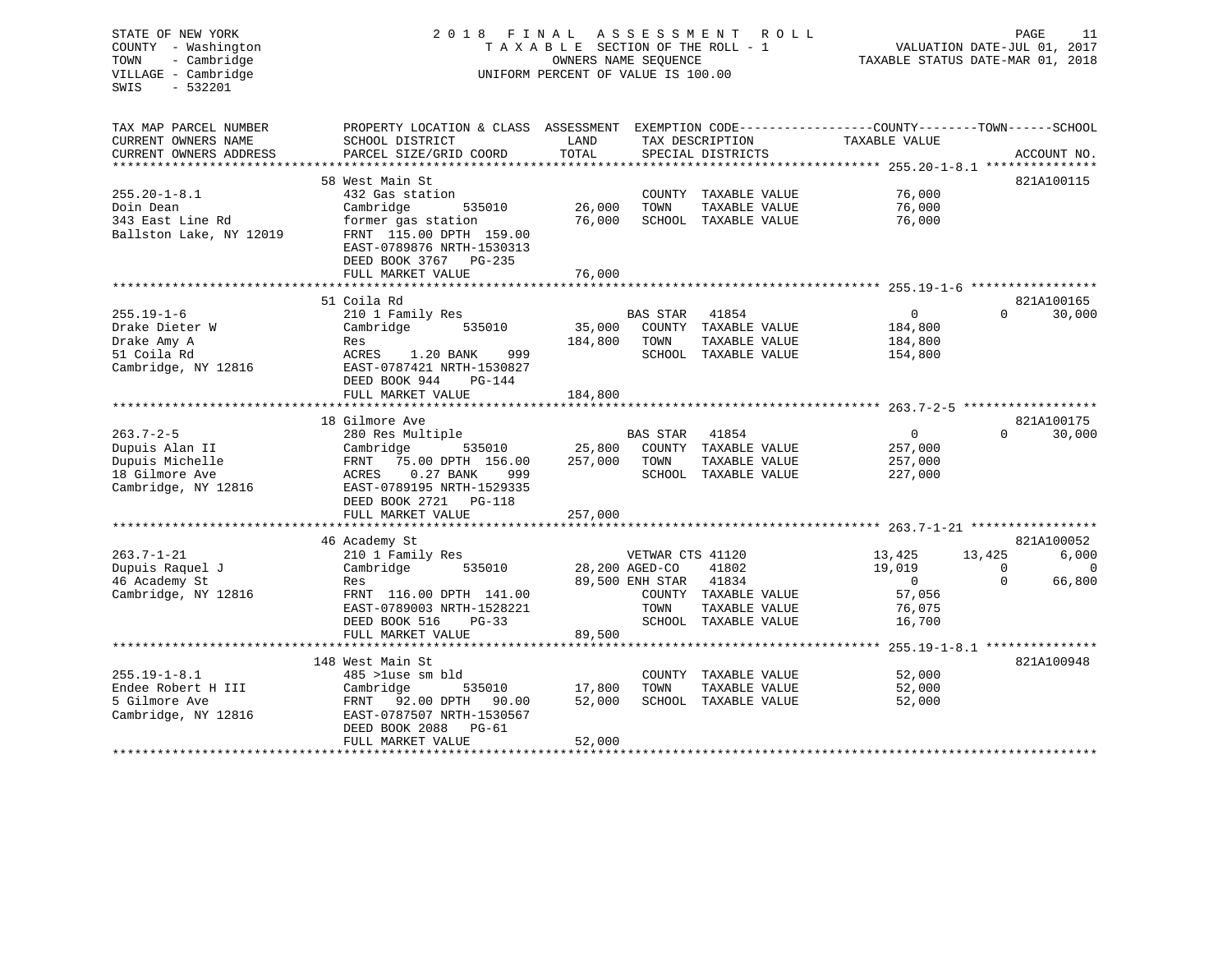| STATE OF NEW YORK<br>COUNTY - Washington<br>- Cambridge<br>TOWN<br>VILLAGE - Cambridge<br>$-532201$<br>SWIS | 2018 FINAL<br>TAXABLE SECTION OF THE ROLL - 1<br>UNIFORM PERCENT OF VALUE IS 100.00                                                         | PAGE<br>12<br>VALUATION DATE-JUL 01, 2017<br>TAXABLE STATUS DATE-MAR 01, 2018 |                 |                                       |                                                     |                                     |
|-------------------------------------------------------------------------------------------------------------|---------------------------------------------------------------------------------------------------------------------------------------------|-------------------------------------------------------------------------------|-----------------|---------------------------------------|-----------------------------------------------------|-------------------------------------|
| TAX MAP PARCEL NUMBER<br>CURRENT OWNERS NAME<br>CURRENT OWNERS ADDRESS                                      | PROPERTY LOCATION & CLASS ASSESSMENT EXEMPTION CODE---------------COUNTY-------TOWN-----SCHOOL<br>SCHOOL DISTRICT<br>PARCEL SIZE/GRID COORD | LAND<br>TOTAL                                                                 |                 | TAX DESCRIPTION<br>SPECIAL DISTRICTS  | TAXABLE VALUE                                       | ACCOUNT NO.                         |
|                                                                                                             |                                                                                                                                             |                                                                               |                 |                                       |                                                     |                                     |
|                                                                                                             | 5 Gilmore Ave                                                                                                                               |                                                                               |                 |                                       |                                                     | 821A100179                          |
| $255.19 - 2 - 28$                                                                                           | 210 1 Family Res                                                                                                                            |                                                                               | BAS STAR        | 41854                                 | $\mathbf{0}$                                        | $\Omega$<br>30,000                  |
| Endee Robert H III                                                                                          | 535010<br>Cambridge                                                                                                                         | 28,100                                                                        |                 | COUNTY TAXABLE VALUE                  | 190,900                                             |                                     |
| Smith Kathleen M                                                                                            | House & Land                                                                                                                                | 190,900                                                                       | TOWN            | TAXABLE VALUE                         | 190,900                                             |                                     |
| 5 Gilmore Ave                                                                                               | Bndy Agmt 752/325                                                                                                                           |                                                                               |                 | SCHOOL TAXABLE VALUE                  | 160,900                                             |                                     |
| Cambridge, NY 12816                                                                                         | FRNT 75.00 DPTH 235.00                                                                                                                      |                                                                               |                 |                                       |                                                     |                                     |
|                                                                                                             | EAST-0789409 NRTH-1529775                                                                                                                   |                                                                               |                 |                                       |                                                     |                                     |
|                                                                                                             | DEED BOOK 752<br>PG-322                                                                                                                     |                                                                               |                 |                                       |                                                     |                                     |
|                                                                                                             | FULL MARKET VALUE                                                                                                                           | 190,900                                                                       |                 |                                       |                                                     |                                     |
|                                                                                                             |                                                                                                                                             |                                                                               |                 |                                       | ********************* 263.7-1-11 ****************** |                                     |
| $263.7 - 1 - 11$                                                                                            | 16 Academy St                                                                                                                               |                                                                               |                 |                                       |                                                     | 821A100131                          |
|                                                                                                             | 210 1 Family Res<br>535010<br>Cambridge                                                                                                     | 25,400                                                                        | TOWN            | COUNTY TAXABLE VALUE<br>TAXABLE VALUE | 168,800                                             |                                     |
| Fazioli Meaghan L<br>16 Academy St                                                                          | 3729/271                                                                                                                                    | 168,800                                                                       |                 | SCHOOL TAXABLE VALUE                  | 168,800<br>168,800                                  |                                     |
| Cambridge, NY 12816                                                                                         | FRNT<br>66.00 DPTH 172.00                                                                                                                   |                                                                               |                 |                                       |                                                     |                                     |
|                                                                                                             | BANK<br>999<br>EAST-0788820 NRTH-1529312<br>DEED BOOK 3729 PG-275<br>FULL MARKET VALUE                                                      | 168,800                                                                       |                 |                                       |                                                     |                                     |
|                                                                                                             |                                                                                                                                             |                                                                               |                 |                                       |                                                     |                                     |
|                                                                                                             | 45 Academy St                                                                                                                               |                                                                               |                 |                                       |                                                     | 821A100057                          |
| $263.7 - 2 - 30$                                                                                            | 210 1 Family Res                                                                                                                            |                                                                               | BAS STAR        | 41854                                 | $\Omega$                                            | 30,000<br>$\Omega$                  |
| Fedler Condon                                                                                               | 535010<br>Cambridge                                                                                                                         | 25,000                                                                        |                 | COUNTY TAXABLE VALUE                  | 76,100                                              |                                     |
| Fedler Elizabeth                                                                                            | Res                                                                                                                                         | 76,100                                                                        | TOWN            | TAXABLE VALUE                         | 76,100                                              |                                     |
| 45 Academy St<br>Cambridge, NY 12816                                                                        | FRNT<br>62.00 DPTH 172.00<br>EAST-0789148 NRTH-1528636                                                                                      |                                                                               |                 | SCHOOL TAXABLE VALUE                  | 46,100                                              |                                     |
|                                                                                                             | DEED BOOK 3404 PG-51                                                                                                                        |                                                                               |                 |                                       |                                                     |                                     |
|                                                                                                             | FULL MARKET VALUE                                                                                                                           | 76,100                                                                        |                 |                                       |                                                     |                                     |
|                                                                                                             |                                                                                                                                             |                                                                               |                 |                                       |                                                     | $263.11 - 1 - 3$ ****************** |
|                                                                                                             | 76 South Union St                                                                                                                           |                                                                               |                 |                                       |                                                     | 821A100133                          |
| $263.11 - 1 - 3$                                                                                            | 210 1 Family Res                                                                                                                            |                                                                               |                 | COUNTY TAXABLE VALUE                  | 113,400                                             |                                     |
| Ferguson Sarah                                                                                              | Cambridge<br>535010                                                                                                                         | 26,400                                                                        | TOWN            | TAXABLE VALUE                         | 113,400                                             |                                     |
| 99 Dickensen Rd                                                                                             | Res                                                                                                                                         | 113,400                                                                       |                 | SCHOOL TAXABLE VALUE                  | 113,400                                             |                                     |
| Buskirk, NY 12028                                                                                           | FRNT 112.00 DPTH 128.00<br>EAST-0789142 NRTH-1527155                                                                                        |                                                                               |                 |                                       |                                                     |                                     |
|                                                                                                             | DEED BOOK 2958<br>PG-196                                                                                                                    |                                                                               |                 |                                       |                                                     |                                     |
|                                                                                                             | FULL MARKET VALUE                                                                                                                           | 113,400                                                                       |                 |                                       |                                                     |                                     |
|                                                                                                             | ************************                                                                                                                    |                                                                               |                 |                                       |                                                     |                                     |
|                                                                                                             | 34 Academy St                                                                                                                               |                                                                               |                 |                                       |                                                     | 821A100182                          |
| $263.7 - 1 - 18$                                                                                            | 210 1 Family Res                                                                                                                            |                                                                               | <b>BAS STAR</b> | 41854                                 | $\mathbf 0$                                         | 30,000<br>$\Omega$                  |
| Fitzgerald David W                                                                                          | Cambridge<br>535010                                                                                                                         | 42,300                                                                        |                 | COUNTY TAXABLE VALUE                  | 158,500                                             |                                     |
| Fitzgerald Wendy A                                                                                          | Res                                                                                                                                         | 158,500                                                                       | TOWN            | TAXABLE VALUE                         | 158,500                                             |                                     |
| 34 Academy St                                                                                               | ACRES<br>1.05 BANK<br>999                                                                                                                   |                                                                               |                 | SCHOOL TAXABLE VALUE                  | 128,500                                             |                                     |
| Cambridge, NY 12816                                                                                         | EAST-0788857 NRTH-1528685                                                                                                                   |                                                                               |                 |                                       |                                                     |                                     |
|                                                                                                             | DEED BOOK 812<br>$PG-7$                                                                                                                     |                                                                               |                 |                                       |                                                     |                                     |
|                                                                                                             | FULL MARKET VALUE                                                                                                                           | 158,500                                                                       |                 |                                       |                                                     |                                     |
|                                                                                                             | *****************                                                                                                                           |                                                                               |                 |                                       |                                                     |                                     |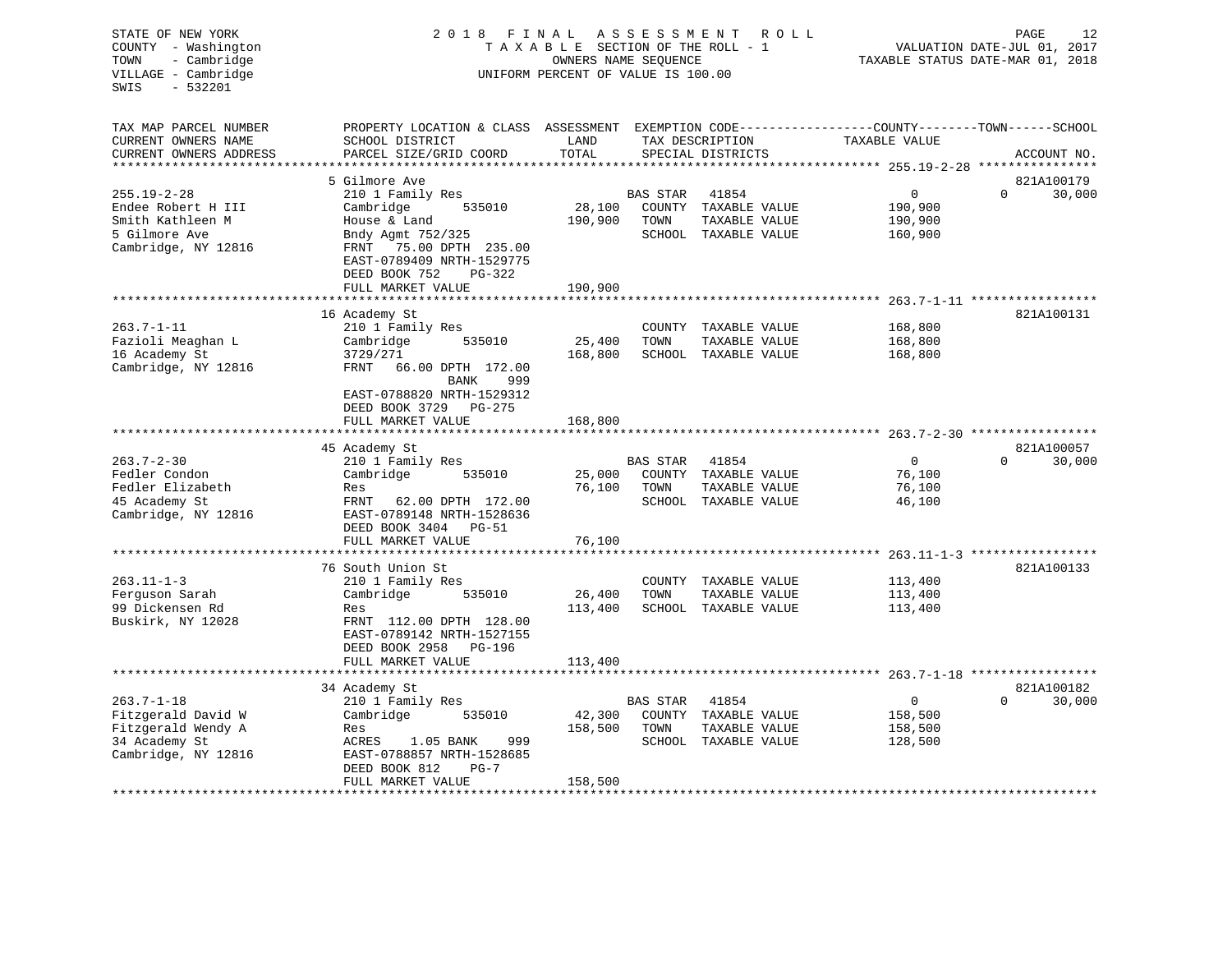VILLAGE - Cambridge  $U$  on the UNIFORM PERCENT OF VALUE IS 100.00 SWIS - 532201TAX MAP PARCEL NUMBER PROPERTY LOCATION & CLASS ASSESSMENT EXEMPTION CODE------------------COUNTY--------TOWN------SCHOOL CURRENT OWNERS NAME SCHOOL DISTRICT LAND TAX DESCRIPTION TAXABLE VALUECURRENT OWNERS ADDRESS PARCEL SIZE/GRID COORD TOTAL SPECIAL DISTRICTS ACCOUNT NO. \*\*\*\*\*\*\*\*\*\*\*\*\*\*\*\*\*\*\*\*\*\*\*\*\*\*\*\*\*\*\*\*\*\*\*\*\*\*\*\*\*\*\*\*\*\*\*\*\*\*\*\*\*\*\*\*\*\*\*\*\*\*\*\*\*\*\*\*\*\*\*\*\*\*\*\*\*\*\*\*\*\*\*\*\*\*\*\*\*\*\*\*\*\*\*\*\*\*\*\*\*\*\* 255.19-3-4 \*\*\*\*\*\*\*\*\*\*\*\*\*\*\*\*\*

DEED BOOK 3525 PG-73

FULL MARKET VALUE 137,400

93 West Main St 821A100072 255.19-3-4 210 1 Family Res COUNTY TAXABLE VALUE 239,000 Foley Paul Cambridge 535010 28,700 TOWN TAXABLE VALUE 239,000 93 West Main St Res 239,000 SCHOOL TAXABLE VALUE 239,000 Cambridge, NY 12816 FRNT 81.00 DPTH 232.00 EAST-0788525 NRTH-1530008 DEED BOOK 1941 PG-289 FULL MARKET VALUE 239,000 \*\*\*\*\*\*\*\*\*\*\*\*\*\*\*\*\*\*\*\*\*\*\*\*\*\*\*\*\*\*\*\*\*\*\*\*\*\*\*\*\*\*\*\*\*\*\*\*\*\*\*\*\*\*\*\*\*\*\*\*\*\*\*\*\*\*\*\*\*\*\*\*\*\*\*\*\*\*\*\*\*\*\*\*\*\*\*\*\*\*\*\*\*\*\*\*\*\*\*\*\*\*\* 255.19-2-4 \*\*\*\*\*\*\*\*\*\*\*\*\*\*\*\*\*821A100001 73 West Main St 255.19-2-4 471 Funeral home COUNTY TAXABLE VALUE 219,300 Gariepy Holdings, LLC Cambridge 535010 26,900 TOWN TAXABLE VALUE 219,300 19 East Broadway Funeral Home 219,300 SCHOOL TAXABLE VALUE 219,300 Salem, NY 12865 FRNT 66.00 DPTH ACRES 0.36 EAST-0789110 NRTH-1529962 DEED BOOK 3486 PG-288FULL MARKET VALUE 219,300 \*\*\*\*\*\*\*\*\*\*\*\*\*\*\*\*\*\*\*\*\*\*\*\*\*\*\*\*\*\*\*\*\*\*\*\*\*\*\*\*\*\*\*\*\*\*\*\*\*\*\*\*\*\*\*\*\*\*\*\*\*\*\*\*\*\*\*\*\*\*\*\*\*\*\*\*\*\*\*\*\*\*\*\*\*\*\*\*\*\*\*\*\*\*\*\*\*\*\*\*\*\*\* 255.19-1-25 \*\*\*\*\*\*\*\*\*\*\*\*\*\*\*\*110 West Main St 821A100113 255.19-1-25 210 1 Family Res ENH STAR 41834 0 0 66,800 Gausewitz Karl Cambridge 535010 22,000 COUNTY TAXABLE VALUE 163,900 Gausewitz Sara Res 163,900 TOWN TAXABLE VALUE 163,900 110 West Main St FRNT 73.00 DPTH 290.00 SCHOOL TAXABLE VALUE 97,100 Cambridge, NY 12816 EAST-0789047 NRTH-1530259 DEED BOOK 481 PG-667FULL MARKET VALUE 163,900 \*\*\*\*\*\*\*\*\*\*\*\*\*\*\*\*\*\*\*\*\*\*\*\*\*\*\*\*\*\*\*\*\*\*\*\*\*\*\*\*\*\*\*\*\*\*\*\*\*\*\*\*\*\*\*\*\*\*\*\*\*\*\*\*\*\*\*\*\*\*\*\*\*\*\*\*\*\*\*\*\*\*\*\*\*\*\*\*\*\*\*\*\*\*\*\*\*\*\*\*\*\*\* 263.7-1-12 \*\*\*\*\*\*\*\*\*\*\*\*\*\*\*\*\*18 Academy St 821A100156 263.7-1-12 210 1 Family Res BAS STAR 41854 0 0 30,000 Genevick Bryan F Cambridge 535010 30,400 COUNTY TAXABLE VALUE 183,000 Genevick Erin M **Res** 183,000 TOWN TAXABLE VALUE 183,000 18 Academy St Deck SCHOOL TAXABLE VALUE 153,000 Cambridge, NY 12816 FRNT 93.00 DPTH 330.00 EAST-0788753 NRTH-1529220 DEED BOOK 1797 PG-296 FULL MARKET VALUE 183,000 \*\*\*\*\*\*\*\*\*\*\*\*\*\*\*\*\*\*\*\*\*\*\*\*\*\*\*\*\*\*\*\*\*\*\*\*\*\*\*\*\*\*\*\*\*\*\*\*\*\*\*\*\*\*\*\*\*\*\*\*\*\*\*\*\*\*\*\*\*\*\*\*\*\*\*\*\*\*\*\*\*\*\*\*\*\*\*\*\*\*\*\*\*\*\*\*\*\*\*\*\*\*\* 255.19-3-1 \*\*\*\*\*\*\*\*\*\*\*\*\*\*\*\*\* 99 West Main St 821A100024255.19-3-1 210 1 Family Res COUNTY TAXABLE VALUE 137,400 Gifford Keith S Cambridge 535010 34,900 TOWN TAXABLE VALUE 137,400 99 West Main St FRNT 155.00 DPTH 222.00 137,400 SCHOOL TAXABLE VALUE 137,400 Cambridge, NY 12816 BANK 998 EAST-0788180 NRTH-1530128

\*\*\*\*\*\*\*\*\*\*\*\*\*\*\*\*\*\*\*\*\*\*\*\*\*\*\*\*\*\*\*\*\*\*\*\*\*\*\*\*\*\*\*\*\*\*\*\*\*\*\*\*\*\*\*\*\*\*\*\*\*\*\*\*\*\*\*\*\*\*\*\*\*\*\*\*\*\*\*\*\*\*\*\*\*\*\*\*\*\*\*\*\*\*\*\*\*\*\*\*\*\*\*\*\*\*\*\*\*\*\*\*\*\*\*\*\*\*\*\*\*\*\*\*\*\*\*\*\*\*\*\*

STATE OF NEW YORK 2 0 1 8 F I N A L A S S E S S M E N T R O L L PAGE 13 COUNTY - Washington T A X A B L E SECTION OF THE ROLL - 1 VALUATION DATE-JUL 01, 2017 TOWN - Cambridge **OWNERS NAME SEQUENCE TAXABLE STATUS DATE-MAR 01, 2018**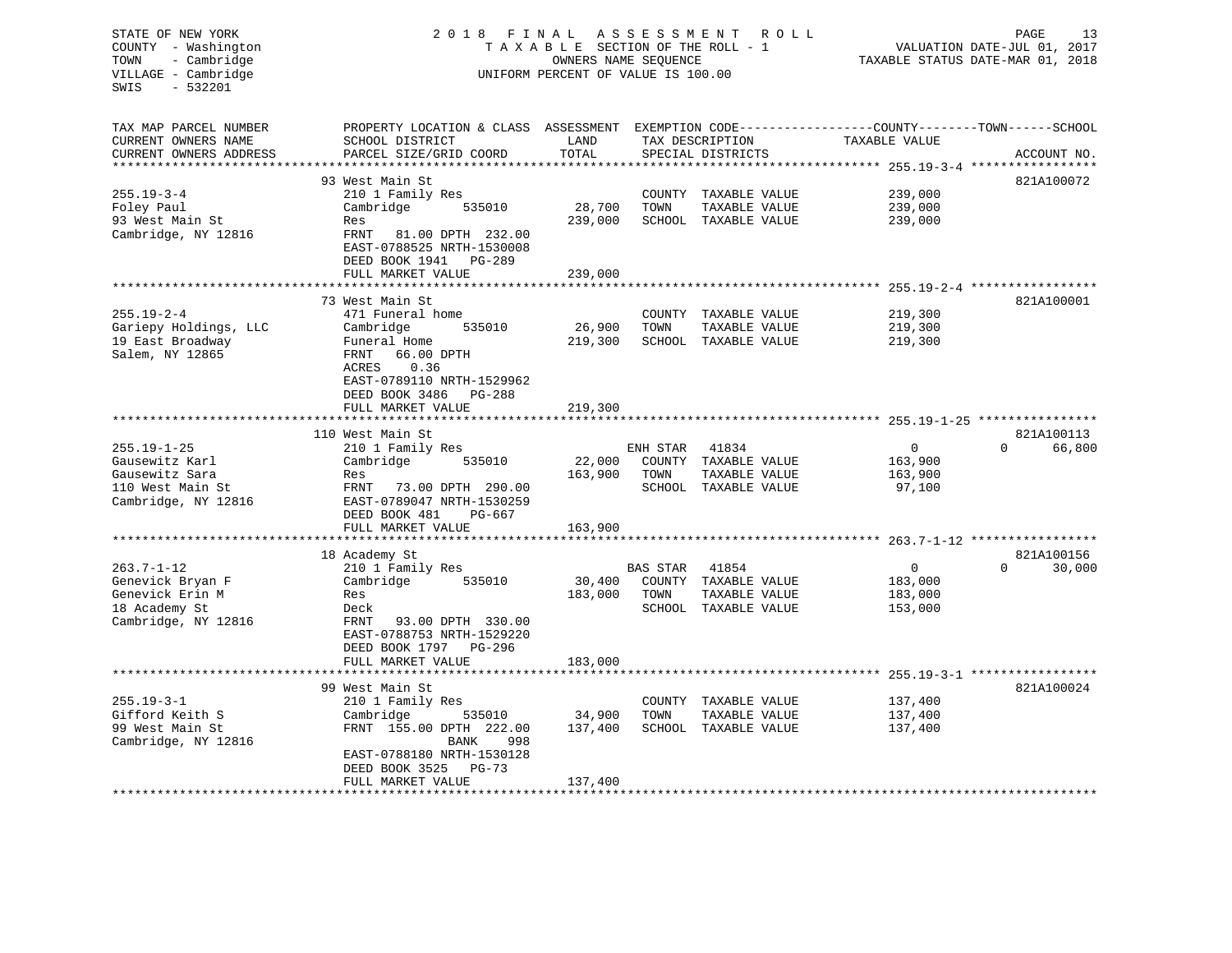# STATE OF NEW YORK 2 0 1 8 F I N A L A S S E S S M E N T R O L L PAGE 14 COUNTY - Washington T A X A B L E SECTION OF THE ROLL - 1 VALUATION DATE-JUL 01, 2017 TOWN - Cambridge OWNERS NAME SEQUENCE TAXABLE STATUS DATE-MAR 01, 2018 UNIFORM PERCENT OF VALUE IS 100.00

| TAX MAP PARCEL NUMBER                         | PROPERTY LOCATION & CLASS ASSESSMENT    |         |                    | EXEMPTION CODE-----------------COUNTY-------TOWN------SCHOOL |                                        |             |                      |
|-----------------------------------------------|-----------------------------------------|---------|--------------------|--------------------------------------------------------------|----------------------------------------|-------------|----------------------|
| CURRENT OWNERS NAME                           | SCHOOL DISTRICT                         | LAND    |                    | TAX DESCRIPTION                                              | TAXABLE VALUE                          |             |                      |
| CURRENT OWNERS ADDRESS<br>******************* | PARCEL SIZE/GRID COORD                  | TOTAL   |                    | SPECIAL DISTRICTS                                            |                                        |             | ACCOUNT NO.          |
|                                               | 7 Gilmore Ave                           |         |                    |                                                              |                                        |             | 821A100136           |
| $255.19 - 2 - 27$                             | 210 1 Family Res                        |         | <b>BAS STAR</b>    | 41854                                                        | 0                                      | $\mathbf 0$ | 30,000               |
| Giglio Christopher                            | Cambridge<br>535010                     | 26,900  | COUNTY             | TAXABLE VALUE                                                | 120,900                                |             |                      |
| 7 Gilmore Ave                                 | Res                                     | 120,900 | TOWN               | TAXABLE VALUE                                                | 120,900                                |             |                      |
| Cambridge, NY 12816                           | FRNT<br>66.00 DPTH 217.00               |         | SCHOOL             | TAXABLE VALUE                                                | 90,900                                 |             |                      |
|                                               | EAST-0789406 NRTH-1529703               |         |                    |                                                              |                                        |             |                      |
|                                               | DEED BOOK 892<br>$PG-20$                |         |                    |                                                              |                                        |             |                      |
|                                               | FULL MARKET VALUE                       | 120,900 |                    |                                                              |                                        |             |                      |
|                                               |                                         |         |                    |                                                              | ******* 263.7-1-4                      |             |                      |
| $263.7 - 1 - 4$                               | 9 Myrtle Ave<br>210 1 Family Res        |         | VETCOM CTS 41130   |                                                              | 49,075                                 | 45,000      | 821A100008<br>10,000 |
| Giglio Frank                                  | 535010<br>Cambridge                     |         | 29,900 BAS STAR    | 41854                                                        | $\overline{0}$                         | $\Omega$    | 30,000               |
| Thompson Florence                             | Res                                     | 196,300 | COUNTY             | TAXABLE VALUE                                                | 147,225                                |             |                      |
| 9 Myrtle Ave                                  | 916/89                                  |         | TOWN               | TAXABLE VALUE                                                | 151,300                                |             |                      |
| Cambridge, NY 12816                           | 102.00 DPTH 194.00<br>FRNT              |         | SCHOOL             | TAXABLE VALUE                                                | 156,300                                |             |                      |
|                                               | ACRES<br>0.41                           |         |                    |                                                              |                                        |             |                      |
|                                               | EAST-0788647 NRTH-1529305               |         |                    |                                                              |                                        |             |                      |
|                                               | DEED BOOK 916<br><b>PG-89</b>           |         |                    |                                                              |                                        |             |                      |
|                                               | FULL MARKET VALUE                       | 196,300 |                    |                                                              |                                        |             |                      |
|                                               |                                         |         |                    |                                                              | ********* 255.19-2-33 **************** |             |                      |
|                                               | 6 Gilmore Ave                           |         |                    |                                                              |                                        | $\Omega$    | 821A100176           |
| $255.19 - 2 - 33$<br>Goldstone Jeffrey        | 210 1 Family Res<br>Cambridge<br>535010 | 23,700  | BAS STAR<br>COUNTY | 41854<br>TAXABLE VALUE                                       | $\mathbf 0$<br>194,200                 |             | 30,000               |
| Goldstone Frances L                           | Res                                     | 194,200 | TOWN               | TAXABLE VALUE                                                | 194,200                                |             |                      |
| 6 Gilmore Ave                                 | FRNT<br>66.00 DPTH 140.00               |         | SCHOOL             | TAXABLE VALUE                                                | 164,200                                |             |                      |
| Cambridge, NY 12816                           | 999<br>BANK                             |         |                    |                                                              |                                        |             |                      |
|                                               | EAST-0789175 NRTH-1529753               |         |                    |                                                              |                                        |             |                      |
|                                               | DEED BOOK 793<br>$PG-49$                |         |                    |                                                              |                                        |             |                      |
|                                               | FULL MARKET VALUE                       | 194,200 |                    |                                                              |                                        |             |                      |
|                                               | ***********************                 |         |                    |                                                              |                                        |             |                      |
|                                               | 119 West Main St                        |         |                    |                                                              |                                        |             | 821A100069           |
| $255.19 - 1 - 35$<br>Gray Edward Jr -LE-      | 210 1 Family Res<br>Cambridge<br>535010 | 22,300  | COUNTY<br>TOWN     | TAXABLE VALUE<br>TAXABLE VALUE                               | 118,400<br>118,400                     |             |                      |
| Gray Gladys -LE-                              | Res                                     | 118,400 | SCHOOL             | TAXABLE VALUE                                                | 118,400                                |             |                      |
| 119 West Main St                              | 1.50<br>ACRES                           |         |                    |                                                              |                                        |             |                      |
| Cambridge, NY 12816                           | EAST-0787171 NRTH-1530463               |         |                    |                                                              |                                        |             |                      |
|                                               | DEED BOOK 814<br><b>PG-158</b>          |         |                    |                                                              |                                        |             |                      |
|                                               | FULL MARKET VALUE                       | 118,400 |                    |                                                              |                                        |             |                      |
|                                               |                                         |         |                    | ********************************* 263.11-1-1                 |                                        |             |                      |
|                                               | 90 South Union St                       |         |                    |                                                              |                                        |             | 821A100130           |
| $263.11 - 1 - 1$                              | 242 Rurl res&rec                        |         | AG DIST            | 41720                                                        | 33,359                                 | 33,359      | 33,359               |
| Green-Witham Leslie Anne                      | Cambridge<br>535010                     |         | 50,700 BAS STAR    | 41854                                                        | $\overline{0}$                         | $\Omega$    | 30,000               |
| Witham Clifton J<br>90 South Union St         | Res<br>ACRES                            | 202,700 | COUNTY<br>TOWN     | TAXABLE VALUE<br>TAXABLE VALUE                               | 169,341<br>169,341                     |             |                      |
| Cambridge, NY 12816                           | 17.20<br>EAST-0788591 NRTH-1526878      |         | SCHOOL             | TAXABLE VALUE                                                | 139,341                                |             |                      |
|                                               | DEED BOOK 3358<br>PG-340                |         |                    |                                                              |                                        |             |                      |
| MAY BE SUBJECT TO PAYMENT                     | FULL MARKET VALUE                       | 202,700 |                    |                                                              |                                        |             |                      |
| UNDER AGDIST LAW TIL 2022                     |                                         |         |                    |                                                              |                                        |             |                      |
|                                               |                                         |         |                    |                                                              |                                        |             |                      |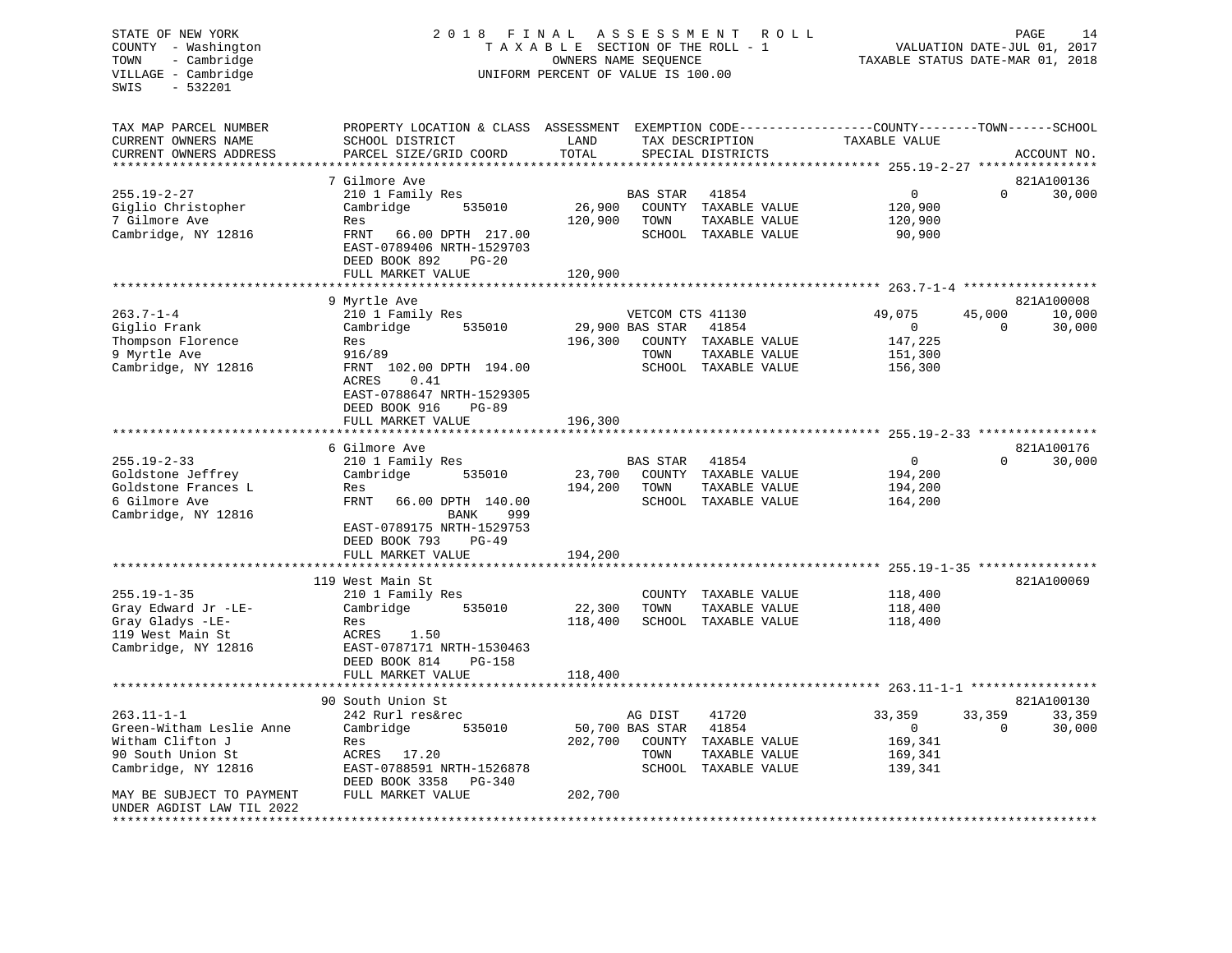# STATE OF NEW YORK 2 0 1 8 F I N A L A S S E S S M E N T R O L L PAGE 15 COUNTY - Washington T A X A B L E SECTION OF THE ROLL - 1 VALUATION DATE-JUL 01, 2017 TOWN - Cambridge OWNERS NAME SEQUENCE TAXABLE STATUS DATE-MAR 01, 2018 UNIFORM PERCENT OF VALUE IS 100.00

| TAX MAP PARCEL NUMBER<br>CURRENT OWNERS NAME<br>CURRENT OWNERS ADDRESS                                          | PROPERTY LOCATION & CLASS ASSESSMENT<br>SCHOOL DISTRICT<br>PARCEL SIZE/GRID COORD                                                                                                                                                 | LAND<br>TOTAL                | EXEMPTION CODE-----------------COUNTY-------TOWN------SCHOOL<br>TAX DESCRIPTION<br>SPECIAL DISTRICTS                  | TAXABLE VALUE                                            | ACCOUNT NO.                                         |
|-----------------------------------------------------------------------------------------------------------------|-----------------------------------------------------------------------------------------------------------------------------------------------------------------------------------------------------------------------------------|------------------------------|-----------------------------------------------------------------------------------------------------------------------|----------------------------------------------------------|-----------------------------------------------------|
| $255.19 - 1 - 5$<br>Gruber Paul J<br>Gruber Andrianna<br>39 Coila Rd<br>Cambridge, NY 12816                     | Coila Rd<br>311 Res vac land<br>Cambridge<br>535010<br>Land<br>FRNT 135.00 DPTH 106.00<br>EAST-0787193 NRTH-1530853<br>DEED BOOK 438<br>PG-569<br>FULL MARKET VALUE<br>************************                                   | 14,400<br>14,400<br>14,400   | COUNTY TAXABLE VALUE<br>TOWN<br>TAXABLE VALUE<br>SCHOOL TAXABLE VALUE                                                 | 14,400<br>14,400<br>14,400                               | 821A100849                                          |
| $263.7 - 1 - 5$<br>Hahn Harvey B<br>Hahn Alice<br>5 Pleasant St<br>Cambridge, NY 12816-1007                     | 5 Pleasant St<br>210 1 Family Res<br>Cambridge<br>535010<br>Res<br>FRNT 204.00 DPTH 90.00<br>EAST-0788592 NRTH-1529454<br>DEED BOOK 434<br>PG-550<br>FULL MARKET VALUE                                                            | 150,200<br>150,200           | VETWAR CTS 41120<br>28,800 ENH STAR<br>41834<br>COUNTY TAXABLE VALUE<br>TOWN<br>TAXABLE VALUE<br>SCHOOL TAXABLE VALUE | 22,530<br>$\overline{0}$<br>127,670<br>127,670<br>77,400 | 821A100073<br>22,530<br>6,000<br>66,800<br>$\Omega$ |
| $255.19 - 2 - 40$<br>Hahn Harvey Jr<br>5 Academy St<br>Cambridge, NY 12816                                      | 5 Academy St<br>230 3 Family Res<br>Cambridge<br>535010<br>78.00 DPTH 212.00<br>FRNT<br>BANK<br>999<br>EAST-0788961 NRTH-1529881<br>DEED BOOK 3684 PG-284<br>FULL MARKET VALUE                                                    | 28,100<br>154,000<br>154,000 | COUNTY TAXABLE VALUE<br>TOWN<br>TAXABLE VALUE<br>SCHOOL TAXABLE VALUE                                                 | 154,000<br>154,000<br>154,000                            | 821A100009                                          |
| $263.7 - 2 - 11$<br>Harrington Brian Adam<br>Harrington Megan Irene<br>32 South Union St<br>Cambridge, NY 12816 | 32 South Union St<br>210 1 Family Res<br>Cambridge<br>535010<br>56.00 DPTH<br>FRNT<br>0.38 BANK<br>997<br>ACRES<br>EAST-0789408 NRTH-1528946<br>DEED BOOK 3494<br>$PG-30$<br>FULL MARKET VALUE                                    | 25,800<br>190,000<br>190,000 | COUNTY TAXABLE VALUE<br>TAXABLE VALUE<br>TOWN<br>SCHOOL TAXABLE VALUE                                                 | 190,000<br>190,000<br>190,000                            | 821A100018                                          |
| $263.7 - 2 - 28$<br>Harrington Jeffery A<br>Motasky Sarah J<br>49 Academy St<br>Cambridge, NY 12816             | **********************************<br>49 Academy St<br>210 1 Family Res<br>Cambridge<br>535010<br>Res<br>FRNT<br>48.00 DPTH 170.00<br>999<br>BANK<br>EAST-0789162 NRTH-1528529<br>DEED BOOK 2182<br>$PG-305$<br>FULL MARKET VALUE | 23,500<br>92,000<br>92,000   | COUNTY TAXABLE VALUE<br>TOWN<br>TAXABLE VALUE<br>SCHOOL TAXABLE VALUE                                                 | 92,000<br>92,000<br>92,000                               | 821A100144                                          |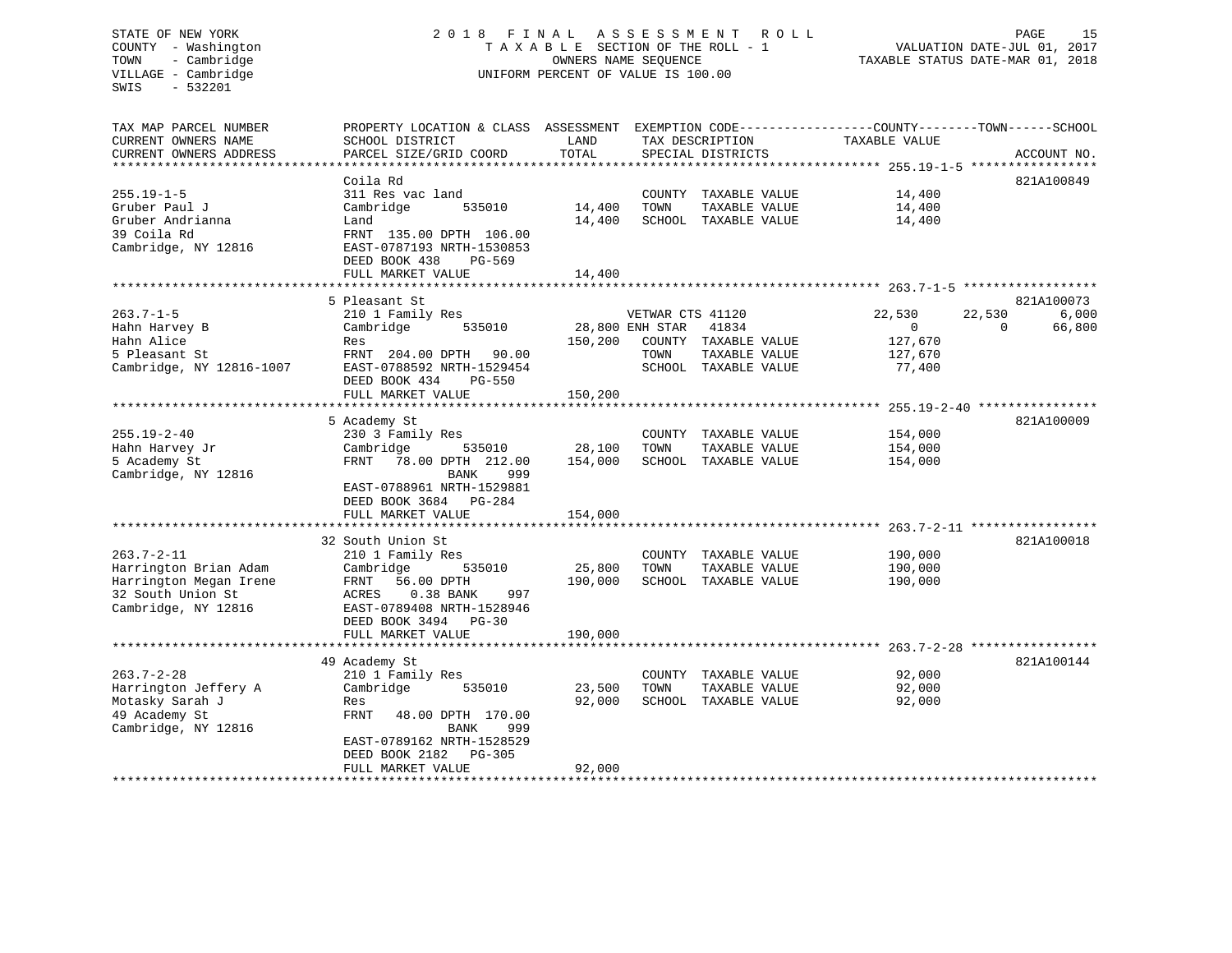#### STATE OF NEW YORK 2 0 1 8 F I N A L A S S E S S M E N T R O L L PAGE 16COUNTY - Washington  $T A X A B L E$  SECTION OF THE ROLL - 1<br>TOWN - Cambridge  $\sim$  000NERS NAME SEQUENCE TOWN - Cambridge OWNERS NAME SEQUENCE TAXABLE STATUS DATE-MAR 01, 2018 UNIFORM PERCENT OF VALUE IS 100.00

| TAX MAP PARCEL NUMBER         | PROPERTY LOCATION & CLASS ASSESSMENT |                 |          |                      | EXEMPTION CODE-----------------COUNTY-------TOWN------SCHOOL |                                    |
|-------------------------------|--------------------------------------|-----------------|----------|----------------------|--------------------------------------------------------------|------------------------------------|
| CURRENT OWNERS NAME           | SCHOOL DISTRICT                      | LAND            |          | TAX DESCRIPTION      | TAXABLE VALUE                                                |                                    |
| CURRENT OWNERS ADDRESS        | PARCEL SIZE/GRID COORD               | TOTAL           |          | SPECIAL DISTRICTS    |                                                              | ACCOUNT NO.                        |
|                               | ***********************              | *************** |          |                      |                                                              |                                    |
|                               | 78 South Union St                    |                 |          |                      |                                                              | 821A100081                         |
| $263.11 - 1 - 4$              | 210 1 Family Res                     |                 | COUNTY   | TAXABLE VALUE        | 92,000                                                       |                                    |
| Harrington Keaton E           | Cambridge<br>535010                  | 23,600          | TOWN     | TAXABLE VALUE        | 92,000                                                       |                                    |
| Starteri Keanna L             | Res                                  | 92,000          |          | SCHOOL TAXABLE VALUE | 92,000                                                       |                                    |
| 78 South Union St             | FRNT<br>80.00 DPTH 128.00            |                 |          |                      |                                                              |                                    |
| Cambridge, NY 12816           | EAST-0789105 NRTH-1527043            |                 |          |                      |                                                              |                                    |
|                               | DEED BOOK 3908<br>PG-215             |                 |          |                      |                                                              |                                    |
| PRIOR OWNER ON 3/01/2018      | FULL MARKET VALUE                    | 92,000          |          |                      |                                                              |                                    |
| Kelley Patrick Jr             |                                      |                 |          |                      |                                                              |                                    |
| * * * * * * * * * * * * * * * |                                      |                 |          |                      |                                                              |                                    |
|                               | 14 Myrtle Ave                        |                 |          |                      |                                                              | 821A100043                         |
| $263.7 - 1 - 2$               | 484 1 use sm bld                     |                 |          | COUNTY TAXABLE VALUE | 54,700                                                       |                                    |
| Harrington Sharon W Jr        | Cambridge<br>535010                  | 25,000          | TOWN     | TAXABLE VALUE        | 54,700                                                       |                                    |
| 11 Driscoll Way               | 82.00 DPTH 198.00<br>FRNT            | 54,700          |          | SCHOOL TAXABLE VALUE | 54,700                                                       |                                    |
| Cambridge, NY 12816           | EAST-0788397 NRTH-1529489            |                 |          |                      |                                                              |                                    |
|                               | DEED BOOK 3598<br><b>PG-189</b>      |                 |          |                      |                                                              |                                    |
|                               | FULL MARKET VALUE                    | 54,700          |          |                      |                                                              |                                    |
|                               | ***********************************  |                 |          |                      |                                                              |                                    |
|                               | 24 South Union St                    |                 |          |                      |                                                              | 821A100094                         |
| $263.7 - 2 - 8$               | 210 1 Family Res                     |                 | ENH STAR | 41834                | 0                                                            | $\Omega$<br>66,800                 |
| Harris Rupert B JR            | Cambridge<br>535010                  | 27,100          |          | COUNTY TAXABLE VALUE | 183,000                                                      |                                    |
| Harris Janice V               | Res                                  | 183,000         | TOWN     | TAXABLE VALUE        | 183,000                                                      |                                    |
| 24 South Union St             | FRNT<br>66.00 DPTH 282.00            |                 |          | SCHOOL TAXABLE VALUE | 116,200                                                      |                                    |
| Cambridge, NY 12816-1018      | EAST-0789443 NRTH-1529161            |                 |          |                      |                                                              |                                    |
|                               | DEED BOOK 2179<br>$PG-94$            |                 |          |                      |                                                              |                                    |
|                               | FULL MARKET VALUE                    | 183,000         |          |                      |                                                              |                                    |
|                               |                                      |                 |          |                      |                                                              | $263.7 - 1 - 3$ ****************** |
|                               | 20 Myrtle Ave                        |                 |          |                      |                                                              | 821A100116                         |
| $263.7 - 1 - 3$               | 210 1 Family Res                     |                 | COUNTY   | TAXABLE VALUE        | 162,100                                                      |                                    |
| Hart Rebecca A                | Cambridge<br>535010                  | 30,500          | TOWN     | TAXABLE VALUE        | 162,100                                                      |                                    |
| 20 Myrtle Ave                 | Res                                  | 162,100         |          | SCHOOL TAXABLE VALUE | 162,100                                                      |                                    |
| Cambridge, NY 12816           | ACRES<br>1.13 BANK<br>999            |                 |          |                      |                                                              |                                    |
|                               | EAST-0788413 NRTH-1529340            |                 |          |                      |                                                              |                                    |
|                               | DEED BOOK 3572<br>$PG-58$            |                 |          |                      |                                                              |                                    |
|                               | FULL MARKET VALUE                    | 162,100         |          |                      |                                                              |                                    |
|                               |                                      |                 |          |                      |                                                              |                                    |
|                               | 37 Academy St                        |                 |          |                      |                                                              | 821A100050                         |
| $263.7 - 2 - 34$              | 210 1 Family Res                     |                 | BAS STAR | 41854                | 0                                                            | $\Omega$<br>30,000                 |
| Holcomb John L                | Cambridge<br>535010                  | 23,300          | COUNTY   | TAXABLE VALUE        | 106,100                                                      |                                    |
| Holcomb Casey L               | Res                                  | 106,100         | TOWN     | TAXABLE VALUE        | 106,100                                                      |                                    |
| 37 Academy St                 | Easement 2939/270                    |                 |          | SCHOOL TAXABLE VALUE | 76,100                                                       |                                    |
| Cambridge, NY 12816           | <b>FRNT</b><br>66.00 DPTH 137.00     |                 |          |                      |                                                              |                                    |
|                               | 999<br>BANK                          |                 |          |                      |                                                              |                                    |
|                               | EAST-0789226 NRTH-1528838            |                 |          |                      |                                                              |                                    |
|                               | DEED BOOK 2994<br>$PG-38$            |                 |          |                      |                                                              |                                    |
|                               | FULL MARKET VALUE                    | 106,100         |          |                      |                                                              |                                    |
|                               |                                      |                 |          |                      |                                                              |                                    |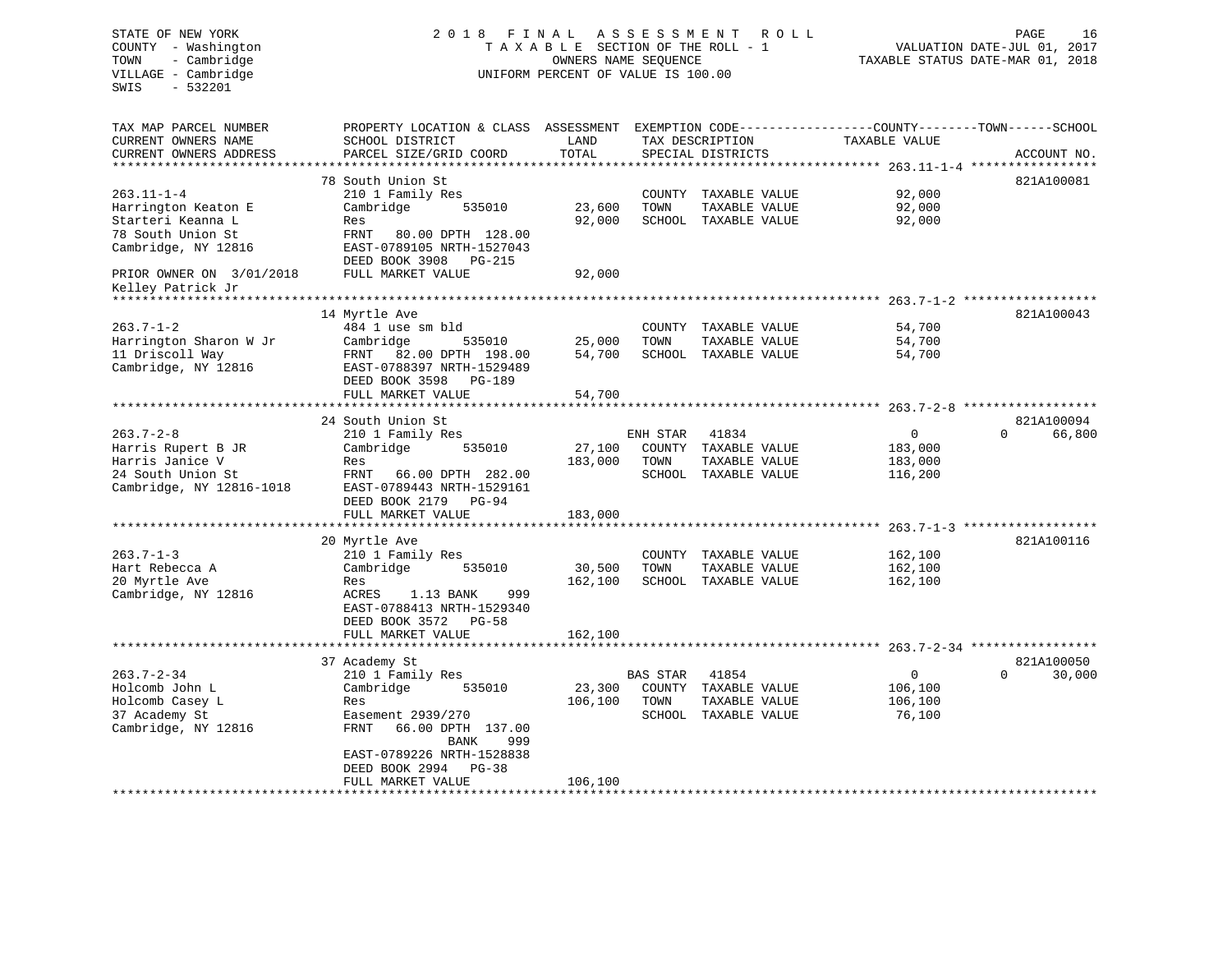| STATE OF NEW YORK<br>COUNTY - Washington<br>- Cambridge<br>TOWN<br>VILLAGE - Cambridge<br>SWIS<br>$-532201$ | 2 0 1 8                                                                                                                                                                               | FINAL ASSESSMENT<br>TAXABLE SECTION OF THE ROLL - 1<br>OWNERS NAME SEQUENCE<br>UNIFORM PERCENT OF VALUE IS 100.00 | ROLL ROLL                                                                                               | PAGE<br>17<br>VALUATION DATE-JUL 01, 2017<br>TAXABLE STATUS DATE-MAR 01, 2018 |                                                                   |                                                  |                                               |
|-------------------------------------------------------------------------------------------------------------|---------------------------------------------------------------------------------------------------------------------------------------------------------------------------------------|-------------------------------------------------------------------------------------------------------------------|---------------------------------------------------------------------------------------------------------|-------------------------------------------------------------------------------|-------------------------------------------------------------------|--------------------------------------------------|-----------------------------------------------|
| TAX MAP PARCEL NUMBER<br>CURRENT OWNERS NAME<br>CURRENT OWNERS ADDRESS                                      | PROPERTY LOCATION & CLASS ASSESSMENT EXEMPTION CODE---------------COUNTY-------TOWN------SCHOOL<br>SCHOOL DISTRICT<br>PARCEL SIZE/GRID COORD                                          | LAND<br>TOTAL                                                                                                     |                                                                                                         | TAX DESCRIPTION<br>SPECIAL DISTRICTS                                          | TAXABLE VALUE                                                     |                                                  | ACCOUNT NO.                                   |
|                                                                                                             | 10 Gilmore Ave                                                                                                                                                                        |                                                                                                                   |                                                                                                         |                                                                               |                                                                   |                                                  | 821A100062                                    |
| $255.19 - 2 - 35$<br>Howard Melanie D<br>48 Michael Dr<br>Saratoga Springs, NY 12866                        | 210 1 Family Res<br>Cambridge<br>535010<br>Res<br>FRNT<br>66.00 DPTH 135.00                                                                                                           | 23,100<br>120,900                                                                                                 | TOWN                                                                                                    | COUNTY TAXABLE VALUE<br>TAXABLE VALUE<br>SCHOOL TAXABLE VALUE                 | 120,900<br>120,900<br>120,900                                     |                                                  |                                               |
|                                                                                                             | BANK<br>999<br>EAST-0789187 NRTH-1529611<br>DEED BOOK 3238 PG-1<br>FULL MARKET VALUE                                                                                                  | 120,900                                                                                                           |                                                                                                         |                                                                               |                                                                   |                                                  |                                               |
|                                                                                                             |                                                                                                                                                                                       |                                                                                                                   |                                                                                                         |                                                                               |                                                                   |                                                  |                                               |
| $263.7 - 2 - 26$                                                                                            | 55 Academy St<br>210 1 Family Res                                                                                                                                                     |                                                                                                                   | BAS STAR                                                                                                | 41854                                                                         | $\mathbf 0$                                                       | $\Omega$                                         | 821A100150<br>30,000                          |
| Hunt Shannon L Jr<br>55 Academy St<br>Cambridge, NY 12816                                                   | Cambridge<br>535010<br>FRNT<br>54.00 DPTH 162.00<br>BANK<br>998<br>EAST-0789174 NRTH-1528415<br>DEED BOOK 3208 PG-132                                                                 | 23,700<br>102,600                                                                                                 | TOWN                                                                                                    | COUNTY TAXABLE VALUE<br>TAXABLE VALUE<br>SCHOOL TAXABLE VALUE                 | 102,600<br>102,600<br>72,600                                      |                                                  |                                               |
|                                                                                                             | FULL MARKET VALUE                                                                                                                                                                     | 102,600                                                                                                           |                                                                                                         |                                                                               |                                                                   |                                                  |                                               |
|                                                                                                             | 14 South Union St                                                                                                                                                                     |                                                                                                                   |                                                                                                         |                                                                               |                                                                   |                                                  | 821A100005                                    |
| $255.19 - 2 - 21$<br>Imhof John<br>14 South Union St<br>Cambridge, NY 12816                                 | 210 1 Family Res<br>535010<br>Cambridge<br>Res<br>Renovations<br>2 Vet Owners<br>FRNT<br>63.00 DPTH 194.00                                                                            |                                                                                                                   | VETWAR CTS 41120<br>26,000 VETCOM CTS 41130<br>213,800 VETDIS CTS 41140<br>VETDIS CTS 41140<br>BAS STAR | 41854<br>COUNTY TAXABLE VALUE                                                 | 32,070<br>53,450<br>10,690<br>10,690<br>$\overline{0}$<br>106,900 | 27,000<br>45,000<br>10,690<br>10,690<br>$\Omega$ | 6,000<br>10,000<br>10,690<br>10,690<br>30,000 |
|                                                                                                             | BANK<br>999<br>EAST-0789568 NRTH-1529570<br>DEED BOOK 677<br>PG-26<br>FULL MARKET VALUE                                                                                               | 213,800                                                                                                           | TOWN                                                                                                    | TAXABLE VALUE<br>SCHOOL TAXABLE VALUE                                         | 120,420<br>146,420                                                |                                                  |                                               |
|                                                                                                             |                                                                                                                                                                                       |                                                                                                                   |                                                                                                         |                                                                               |                                                                   |                                                  |                                               |
| $255.19 - 2 - 13$<br>Imhof John V<br>JTF-GTMO/OMC<br>APO, AE 09522-9998                                     | 47 West Main St<br>482 Det row bldg<br>Cambridge<br>535010<br>Store & Flat<br>26.00 DPTH 75.00<br>FRNT<br>EAST-0789714 NRTH-1530129<br>DEED BOOK 818<br>$PG-346$<br>FULL MARKET VALUE | 14,500<br>101,500<br>101,500                                                                                      | TOWN                                                                                                    | COUNTY TAXABLE VALUE<br>TAXABLE VALUE<br>SCHOOL TAXABLE VALUE                 | 101,500<br>101,500<br>101,500                                     |                                                  | 821A100067                                    |
|                                                                                                             |                                                                                                                                                                                       |                                                                                                                   |                                                                                                         |                                                                               |                                                                   |                                                  |                                               |
| $255.19 - 2 - 14$<br>Imhof John V<br>Imhof Christina C<br>JTF-GTMO/OMC<br>APO, AE 09522-9998                | 41 West Main St<br>482 Det row bldg<br>Cambridge<br>535010<br>Stores & Flats<br>2409/336<br>46.00 DPTH<br>82.00<br>FRNT<br>EAST-0789750 NRTH-1530126<br>DEED BOOK 1874 PG-111         | 15,700<br>121,000                                                                                                 | COUNTY<br>TOWN<br>SCHOOL                                                                                | TAXABLE VALUE<br>TAXABLE VALUE<br>TAXABLE VALUE                               | 121,000<br>121,000<br>121,000                                     |                                                  | 821A100148                                    |
|                                                                                                             | FULL MARKET VALUE<br>*****************                                                                                                                                                | 121,000<br>*********                                                                                              |                                                                                                         |                                                                               |                                                                   |                                                  |                                               |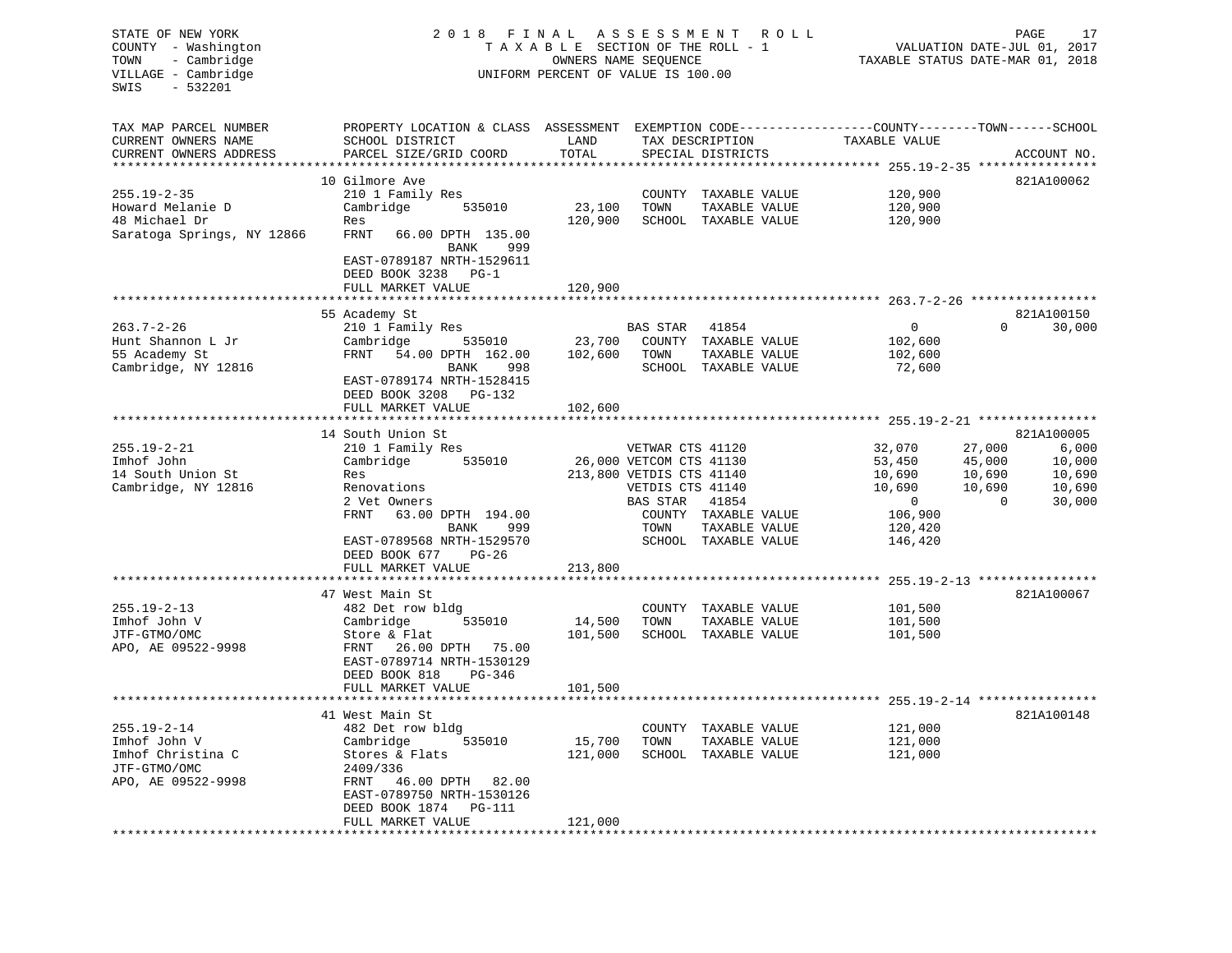#### STATE OF NEW YORK 2018 FINAL ASSESSMENT ROLL COUNTY - Washington  $T A X A B L E$  SECTION OF THE ROLL - 1<br>TOWN - Cambridge  $\sim$  000NERS NAME SEQUENCE TOWN - Cambridge OWNERS NAME SEQUENCE TAXABLE STATUS DATE-MAR 01, 2018 UNIFORM PERCENT OF VALUE IS 100.00

| TAX MAP PARCEL NUMBER            | PROPERTY LOCATION & CLASS ASSESSMENT EXEMPTION CODE----------------COUNTY-------TOWN------SCHOOL |                         |                 |                                       |                |          |             |
|----------------------------------|--------------------------------------------------------------------------------------------------|-------------------------|-----------------|---------------------------------------|----------------|----------|-------------|
| CURRENT OWNERS NAME              | SCHOOL DISTRICT                                                                                  | LAND<br>TOTAL           |                 | TAX DESCRIPTION                       | TAXABLE VALUE  |          |             |
| CURRENT OWNERS ADDRESS           | PARCEL SIZE/GRID COORD                                                                           |                         |                 | SPECIAL DISTRICTS                     |                |          | ACCOUNT NO. |
|                                  | 44 South Union St                                                                                |                         |                 |                                       |                |          | 821A100151  |
| $263.7 - 2 - 16$                 |                                                                                                  |                         |                 |                                       | $\Omega$       | $\Omega$ | 66,800      |
|                                  | 210 1 Family Res                                                                                 |                         | ENH STAR        | 41834                                 |                |          |             |
| Jahne Donald A<br>Jahne Lois Ann | Cambridge<br>535010                                                                              | 30,100<br>116,900       |                 | COUNTY TAXABLE VALUE<br>TAXABLE VALUE | 116,900        |          |             |
| 44 South Union St                | Res                                                                                              |                         | TOWN            |                                       | 116,900        |          |             |
| Cambridge, NY 12816              | FRNT 110.00 DPTH 180.00<br>EAST-0789347 NRTH-1528527                                             |                         |                 | SCHOOL TAXABLE VALUE                  | 50,100         |          |             |
|                                  | DEED BOOK 570<br>PG-184                                                                          |                         |                 |                                       |                |          |             |
|                                  | FULL MARKET VALUE                                                                                | 116,900                 |                 |                                       |                |          |             |
|                                  |                                                                                                  |                         |                 |                                       |                |          |             |
|                                  | 80 South Union St                                                                                |                         |                 |                                       |                |          | 821A100083  |
| $263.11 - 1 - 5$                 | 210 1 Family Res                                                                                 |                         |                 | COUNTY TAXABLE VALUE                  | 132,400        |          |             |
| Jeskie Henry J                   | Cambridge<br>535010                                                                              | 21,400                  | TOWN            | TAXABLE VALUE                         | 132,400        |          |             |
| PO Box 174                       | Res                                                                                              | 132,400                 |                 | SCHOOL TAXABLE VALUE                  | 132,400        |          |             |
| Cambridge, NY 12816              | 441/756                                                                                          |                         |                 |                                       |                |          |             |
|                                  | FRNT<br>99.00 DPTH<br>91.00                                                                      |                         |                 |                                       |                |          |             |
|                                  | EAST-0789135 NRTH-1526977                                                                        |                         |                 |                                       |                |          |             |
|                                  | DEED BOOK 3128 PG-65                                                                             |                         |                 |                                       |                |          |             |
|                                  | FULL MARKET VALUE                                                                                | 132,400                 |                 |                                       |                |          |             |
|                                  | **********************                                                                           | * * * * * * * * * * * * |                 |                                       |                |          |             |
|                                  | 14 Academy St                                                                                    |                         |                 |                                       |                |          | 821A100160  |
| $263.7 - 1 - 10$                 | 280 Res Multiple                                                                                 |                         |                 | COUNTY TAXABLE VALUE                  | 139,500        |          |             |
| Jones Carl                       | Cambridge<br>535010                                                                              | 25,600                  | TOWN            | TAXABLE VALUE                         | 139,500        |          |             |
| Jones Florence                   | Res                                                                                              | 139,500                 |                 | SCHOOL TAXABLE VALUE                  | 139,500        |          |             |
| 4151 Route 346                   | 66.00 DPTH 170.00<br>FRNT                                                                        |                         |                 |                                       |                |          |             |
| North Pownal, VT 05260-9707      | ACRES<br>0.26                                                                                    |                         |                 |                                       |                |          |             |
|                                  | EAST-0788811 NRTH-1529376                                                                        |                         |                 |                                       |                |          |             |
|                                  | DEED BOOK 445<br>PG-166                                                                          |                         |                 |                                       |                |          |             |
|                                  | FULL MARKET VALUE                                                                                | 139,500                 |                 |                                       |                |          |             |
|                                  |                                                                                                  |                         |                 |                                       |                |          |             |
|                                  | 26 South Union St                                                                                |                         |                 |                                       |                |          | 821A100006  |
| $263.7 - 2 - 9$                  | 210 1 Family Res                                                                                 |                         | BAS STAR        | 41854                                 | $\overline{0}$ | $\Omega$ | 30,000      |
| Jones Theresa A                  | Cambridge<br>535010                                                                              | 27,200                  |                 | COUNTY TAXABLE VALUE                  | 93,000         |          |             |
| 26 South Union St                | Res                                                                                              | 93,000                  | TOWN            | TAXABLE VALUE                         | 93,000         |          |             |
| Cambridge, NY 12816              | 67.00 DPTH 262.00<br>FRNT                                                                        |                         |                 | SCHOOL TAXABLE VALUE                  | 63,000         |          |             |
|                                  | EAST-0789440 NRTH-1529095                                                                        |                         |                 |                                       |                |          |             |
|                                  | DEED BOOK 2182<br>PG-252                                                                         |                         |                 |                                       |                |          |             |
|                                  | FULL MARKET VALUE                                                                                | 93,000                  |                 |                                       |                |          |             |
|                                  | ***********************                                                                          | ***********             |                 |                                       |                |          |             |
|                                  | 118 West Main St                                                                                 |                         |                 |                                       |                |          | 821A100089  |
| $255.19 - 1 - 29$                | 210 1 Family Res                                                                                 |                         | <b>BAS STAR</b> | 41854                                 | $\overline{0}$ | $\Omega$ | 30,000      |
| Jones Thomas M                   | Cambridge<br>535010                                                                              | 31,500                  |                 | COUNTY TAXABLE VALUE                  | 170,000        |          |             |
| Jones Alexina M                  | Res                                                                                              | 170,000                 | TOWN            | TAXABLE VALUE                         | 170,000        |          |             |
| 118 West Main St                 | FRNT 100.00 DPTH 400.00                                                                          |                         |                 | SCHOOL TAXABLE VALUE                  | 140,000        |          |             |
| Cambridge, NY 12816              | EAST-0788680 NRTH-1530278                                                                        |                         |                 |                                       |                |          |             |
|                                  | DEED BOOK 2870<br>PG-303                                                                         |                         |                 |                                       |                |          |             |
|                                  | FULL MARKET VALUE                                                                                | 170,000                 |                 |                                       |                |          |             |
|                                  |                                                                                                  |                         |                 |                                       |                |          |             |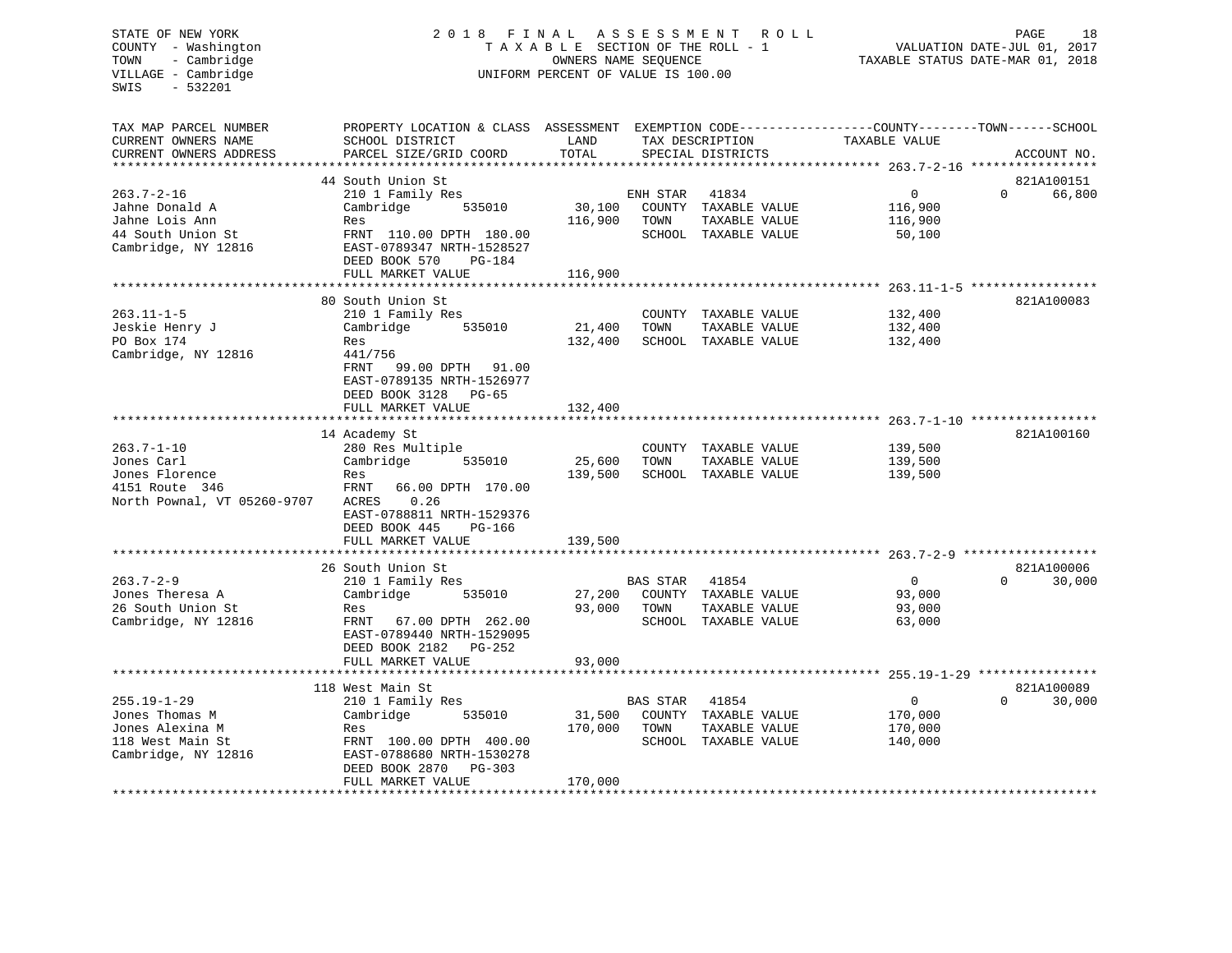#### STATE OF NEW YORK 2 0 1 8 F I N A L A S S E S S M E N T R O L L PAGE 19COUNTY - Washington  $T A X A B L E$  SECTION OF THE ROLL - 1<br>TOWN - Cambridge  $\sim$  000NERS NAME SEQUENCE TOWN - Cambridge OWNERS NAME SEQUENCE TAXABLE STATUS DATE-MAR 01, 2018 UNIFORM PERCENT OF VALUE IS 100.00

| TAX MAP PARCEL NUMBER  | PROPERTY LOCATION & CLASS ASSESSMENT          |         |                  |                      | EXEMPTION CODE-----------------COUNTY-------TOWN------SCHOOL |          |             |
|------------------------|-----------------------------------------------|---------|------------------|----------------------|--------------------------------------------------------------|----------|-------------|
| CURRENT OWNERS NAME    | SCHOOL DISTRICT                               | LAND    |                  | TAX DESCRIPTION      | TAXABLE VALUE                                                |          |             |
| CURRENT OWNERS ADDRESS | PARCEL SIZE/GRID COORD                        | TOTAL   |                  | SPECIAL DISTRICTS    |                                                              |          | ACCOUNT NO. |
|                        |                                               |         |                  |                      |                                                              |          |             |
|                        | 33 Academy St                                 |         |                  |                      |                                                              |          | 821A100033  |
| $263.7 - 2 - 36$       | 210 1 Family Res                              |         | <b>BAS STAR</b>  | 41854                | $\Omega$                                                     | $\Omega$ | 30,000      |
| Joseph John J          | Cambridge<br>535010                           | 42,200  |                  | COUNTY TAXABLE VALUE | 153,000                                                      |          |             |
| Joseph Linda M         | Res                                           | 153,000 | TOWN             | TAXABLE VALUE        | 153,000                                                      |          |             |
| 33 Academy St          | ACRES<br>1.03 BANK<br>999                     |         |                  | SCHOOL TAXABLE VALUE | 123,000                                                      |          |             |
| Cambridge, NY 12816    | EAST-0789155 NRTH-1529022                     |         |                  |                      |                                                              |          |             |
|                        | DEED BOOK 1960<br>$PG-284$                    |         |                  |                      |                                                              |          |             |
|                        | FULL MARKET VALUE                             | 153,000 |                  |                      |                                                              |          |             |
|                        |                                               |         |                  |                      |                                                              |          |             |
|                        | 5 North Union St                              |         |                  |                      |                                                              |          | 821A100044  |
| $255.20 - 1 - 6$       | 220 2 Family Res                              |         | VETCOM CTS 41130 |                      | 32,600                                                       | 32,600   | 10,000      |
| Kavanaugh Timothy R    | Cambridge<br>535010                           | 19,500  |                  | COUNTY TAXABLE VALUE | 97,800                                                       |          |             |
| Kavanaugh Sandra H     | Res                                           | 130,400 | TOWN             | TAXABLE VALUE        | 97,800                                                       |          |             |
| 5 North Union St       | FRNT<br>82.00 DPTH<br>85.00                   |         |                  | SCHOOL TAXABLE VALUE | 120,400                                                      |          |             |
| Cambridge, NY 12816    | EAST-0790026 NRTH-1530490                     |         |                  |                      |                                                              |          |             |
|                        | DEED BOOK 605<br>$PG-204$                     |         |                  |                      |                                                              |          |             |
|                        | FULL MARKET VALUE                             | 130,400 |                  |                      |                                                              |          |             |
|                        |                                               |         |                  |                      |                                                              |          |             |
|                        | 8 Myrtle Ave                                  |         |                  |                      |                                                              |          | 821A100003  |
| $255.19 - 3 - 12$      | 210 1 Family Res                              |         | <b>BAS STAR</b>  | 41854                | $\overline{0}$                                               | $\Omega$ | 30,000      |
| Kelly Sara M           | Cambridge<br>535010                           | 29,100  |                  | COUNTY TAXABLE VALUE | 105,400                                                      |          |             |
| 8 Myrtle Ave           | Res                                           | 105,400 | TOWN             | TAXABLE VALUE        | 105,400                                                      |          |             |
| Cambridge, NY 12816    | FRNT<br>99.00 DPTH 182.00                     |         | SCHOOL           | TAXABLE VALUE        | 75,400                                                       |          |             |
|                        | EAST-0788292 NRTH-1529790                     |         |                  |                      |                                                              |          |             |
|                        | DEED BOOK 3085<br>PG-250                      |         |                  |                      |                                                              |          |             |
|                        | FULL MARKET VALUE<br>*****************        | 105,400 |                  |                      |                                                              |          |             |
|                        |                                               |         |                  |                      | ********** 255.19-1-14.1 ************                        |          |             |
|                        | West Main St                                  |         |                  |                      |                                                              |          | 821A100079  |
| $255.19 - 1 - 14.1$    | 311 Res vac land                              |         | COUNTY           | TAXABLE VALUE        | 20,000                                                       |          |             |
| King James II          | Cambridge<br>535010                           | 20,000  | TOWN             | TAXABLE VALUE        | 20,000                                                       |          |             |
| 108 West Main St       | Vl<br><b>ACRES</b><br>4.00                    | 20,000  | SCHOOL           | TAXABLE VALUE        | 20,000                                                       |          |             |
| Cambridge, NY 12816    |                                               |         |                  |                      |                                                              |          |             |
|                        | EAST-0789271 NRTH-1530850                     |         |                  |                      |                                                              |          |             |
|                        | DEED BOOK 480<br>PG-1047<br>FULL MARKET VALUE | 20,000  |                  |                      |                                                              |          |             |
|                        |                                               |         |                  |                      |                                                              |          |             |
|                        | West Main St                                  |         |                  |                      |                                                              |          | 821A100102  |
| $255.19 - 1 - 13$      | 311 Res vac land                              |         |                  | COUNTY TAXABLE VALUE | 5,000                                                        |          |             |
| King James K II        | Cambridge<br>535010                           | 5,000   | TOWN             | TAXABLE VALUE        | 5,000                                                        |          |             |
| 108 West Main St       | Lot                                           | 5,000   |                  | SCHOOL TAXABLE VALUE | 5,000                                                        |          |             |
| Cambridge, NY 12816    | 1.00<br>ACRES                                 |         |                  |                      |                                                              |          |             |
|                        | EAST-0789092 NRTH-1530509                     |         |                  |                      |                                                              |          |             |
|                        | DEED BOOK 472<br>PG-966                       |         |                  |                      |                                                              |          |             |
|                        | FULL MARKET VALUE                             | 5,000   |                  |                      |                                                              |          |             |
|                        | **********************                        |         |                  |                      |                                                              |          |             |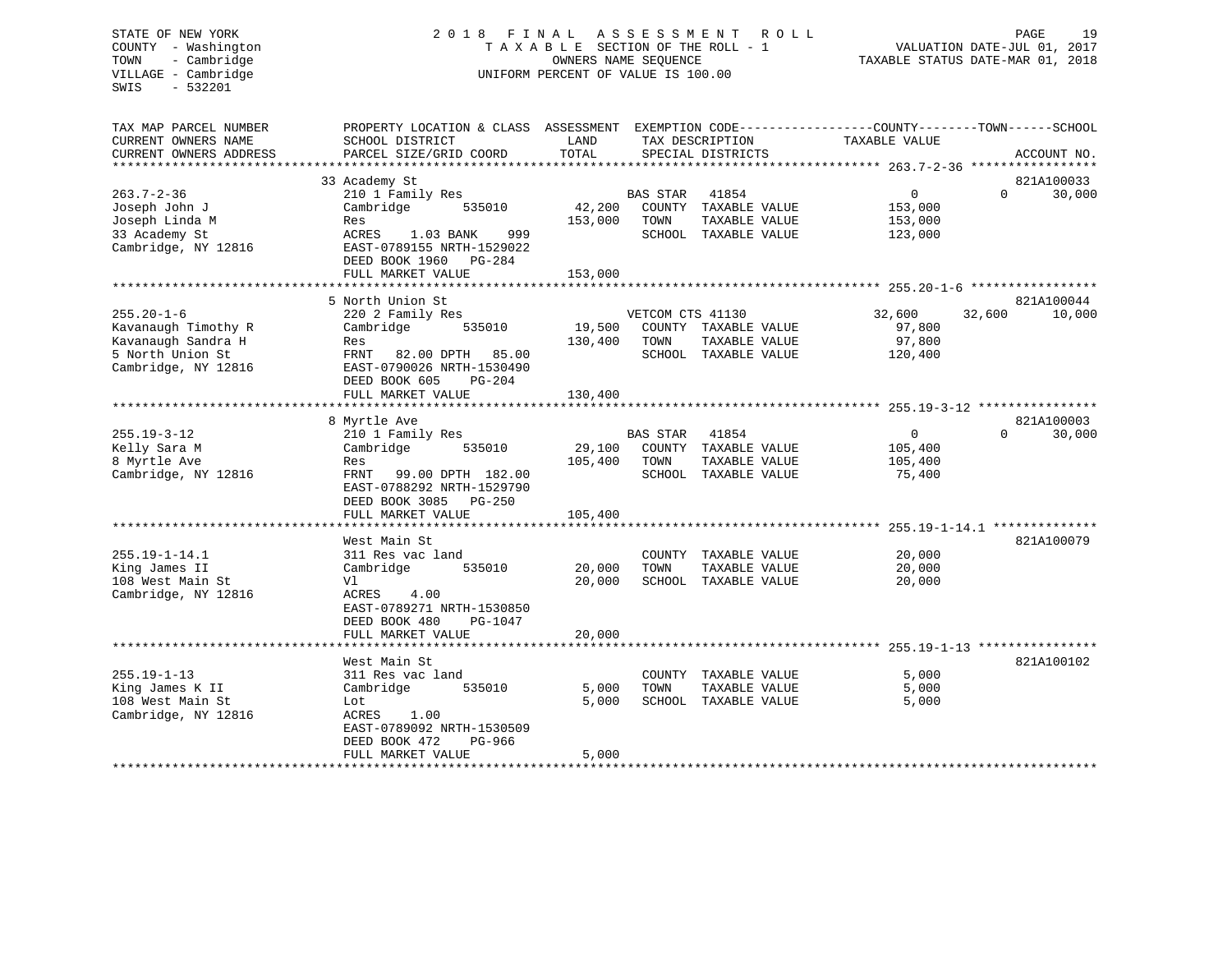STATE OF NEW YORK 20 18 FINAL ASSESSMENT ROLL PAGE 20 COUNTY - Washington  $T A X A B L E$  SECTION OF THE ROLL - 1<br>TOWN - Cambridge  $\sim$  000NERS NAME SEQUENCE TOWN - Cambridge OWNERS NAME SEQUENCE TAXABLE STATUS DATE-MAR 01, 2018 SWIS - 532201 108 West Main St FRNT 54.00 DPTH 234.00Cambridge, NY 12816 EAST-0789293 NRTH-1530414

# UNIFORM PERCENT OF VALUE IS 100.00

VALUATION DATE-JUL 01, 2017

| TAX MAP PARCEL NUMBER<br>CURRENT OWNERS NAME<br>CURRENT OWNERS ADDRESS | PROPERTY LOCATION & CLASS ASSESSMENT<br>SCHOOL DISTRICT<br>PARCEL SIZE/GRID COORD | LAND<br>TOTAL             |                 | TAX DESCRIPTION<br>SPECIAL DISTRICTS  | EXEMPTION CODE-----------------COUNTY-------TOWN------SCHOOL<br>TAXABLE VALUE | ACCOUNT NO.        |
|------------------------------------------------------------------------|-----------------------------------------------------------------------------------|---------------------------|-----------------|---------------------------------------|-------------------------------------------------------------------------------|--------------------|
|                                                                        |                                                                                   |                           |                 |                                       |                                                                               |                    |
|                                                                        | West main St                                                                      |                           |                 |                                       |                                                                               | 821A100819         |
| $255.19 - 1 - 14.2$                                                    | 311 Res vac land                                                                  |                           |                 | COUNTY TAXABLE VALUE                  | 1,400                                                                         |                    |
| King James K II<br>King Jana T                                         | Cambridge<br>535010<br>Vacant Land                                                | 1,400<br>1,400            | TOWN            | TAXABLE VALUE<br>SCHOOL TAXABLE VALUE | 1,400<br>1,400                                                                |                    |
| 108 West Main St                                                       | 54.00 DPTH 234.00<br>FRNT                                                         |                           |                 |                                       |                                                                               |                    |
| Cambridge, NY 12816                                                    | EAST-0789293 NRTH-1530414                                                         |                           |                 |                                       |                                                                               |                    |
|                                                                        | DEED BOOK 607<br>$PG-14$                                                          |                           |                 |                                       |                                                                               |                    |
|                                                                        | FULL MARKET VALUE                                                                 | 1,400                     |                 |                                       |                                                                               |                    |
|                                                                        | **********************                                                            | ***********               |                 |                                       | ******************************* 255.19-1-24 ****************                  |                    |
|                                                                        | 108 West Main St                                                                  |                           |                 |                                       |                                                                               | 821A100123         |
| $255.19 - 1 - 24$                                                      | 210 1 Family Res                                                                  |                           | <b>BAS STAR</b> | 41854                                 | $\mathbf 0$                                                                   | $\Omega$<br>30,000 |
| King James K II                                                        | Cambridge<br>535010                                                               | 24,900                    |                 | COUNTY TAXABLE VALUE                  | 200,000                                                                       |                    |
| King Jana T                                                            | Res                                                                               | 200,000                   | TOWN            | TAXABLE VALUE                         | 200,000                                                                       |                    |
| 108 West Main St                                                       | FRNT<br>74.00 DPTH 264.00                                                         |                           |                 | SCHOOL TAXABLE VALUE                  | 170,000                                                                       |                    |
| Cambridge, NY 12816                                                    | EAST-0789117 NRTH-1530262                                                         |                           |                 |                                       |                                                                               |                    |
|                                                                        | DEED BOOK 607<br>$PG-19$                                                          |                           |                 |                                       |                                                                               |                    |
|                                                                        | FULL MARKET VALUE                                                                 | 200,000<br>************** |                 |                                       | *********** 255.19-1-21.2                                                     |                    |
|                                                                        | 100 West Main St                                                                  |                           |                 |                                       |                                                                               | 821C100817         |
| $255.19 - 1 - 21.2$                                                    | 330 Vacant comm                                                                   |                           |                 | COUNTY TAXABLE VALUE                  | 28,400                                                                        |                    |
| Kinney Charles E                                                       | Cambridge<br>535010                                                               | 28,400                    | TOWN            | TAXABLE VALUE                         | 28,400                                                                        |                    |
| 100 West Main St                                                       | H & L                                                                             | 28,400                    |                 | SCHOOL TAXABLE VALUE                  | 28,400                                                                        |                    |
| Cambridge, NY 12816                                                    | FRNT<br>87.00 DPTH 201.00                                                         |                           |                 |                                       |                                                                               |                    |
|                                                                        | EAST-0789332 NRTH-1530273                                                         |                           |                 |                                       |                                                                               |                    |
|                                                                        | DEED BOOK 869<br>$PG-173$                                                         |                           |                 |                                       |                                                                               |                    |
|                                                                        | FULL MARKET VALUE                                                                 | 28,400                    |                 |                                       |                                                                               |                    |
|                                                                        | ********************                                                              |                           |                 |                                       | ********************************** 255.19-3-13 **********                     |                    |
|                                                                        | 10 Myrtle Ave                                                                     |                           |                 |                                       |                                                                               | 821A100053         |
| $255.19 - 3 - 13$                                                      | 210 1 Family Res                                                                  |                           | <b>BAS STAR</b> | 41854                                 | $\overline{0}$                                                                | 30,000<br>$\Omega$ |
| Labish Cynthia Canzeri                                                 | Cambridge<br>535010                                                               | 40,500                    |                 | COUNTY TAXABLE VALUE                  | 210,500                                                                       |                    |
| Labish Michael I                                                       | Res                                                                               | 210,500                   | TOWN            | TAXABLE VALUE                         | 210,500                                                                       |                    |
| 10 Myrtle Ave<br>Cambridge, NY 12816                                   | C.0.693/50<br>ACRES<br>6.90                                                       |                           |                 | SCHOOL TAXABLE VALUE                  | 180,500                                                                       |                    |
|                                                                        | EAST-0788067 NRTH-1529474                                                         |                           |                 |                                       |                                                                               |                    |
|                                                                        | DEED BOOK 807<br>PG-185                                                           |                           |                 |                                       |                                                                               |                    |
|                                                                        | FULL MARKET VALUE                                                                 | 210,500                   |                 |                                       |                                                                               |                    |
|                                                                        | *********************                                                             | ************              |                 |                                       |                                                                               |                    |
|                                                                        | 15 Gilmore Ave                                                                    |                           |                 |                                       |                                                                               | 821A100135         |
| $255.19 - 2 - 24$                                                      | 210 1 Family Res                                                                  |                           | <b>BAS STAR</b> | 41854                                 | 0                                                                             | $\Omega$<br>30,000 |
| Lederer-Barnes Richard W                                               | Cambridge<br>535010                                                               | 29,400                    |                 | COUNTY TAXABLE VALUE                  | 206,100                                                                       |                    |
| Lederer-Barnes Joanna L                                                | Res                                                                               | 206,100                   | TOWN            | TAXABLE VALUE                         | 206,100                                                                       |                    |
| 15 Gilmore Ave                                                         | FRNT 120.00 DPTH 153.00                                                           |                           |                 | SCHOOL TAXABLE VALUE                  | 176,100                                                                       |                    |
| Cambridge, NY 12816                                                    | EAST-0789387 NRTH-1529413                                                         |                           |                 |                                       |                                                                               |                    |
|                                                                        | DEED BOOK 2463<br>$PG-27$                                                         |                           |                 |                                       |                                                                               |                    |
|                                                                        | FULL MARKET VALUE                                                                 | 206,100                   |                 |                                       |                                                                               |                    |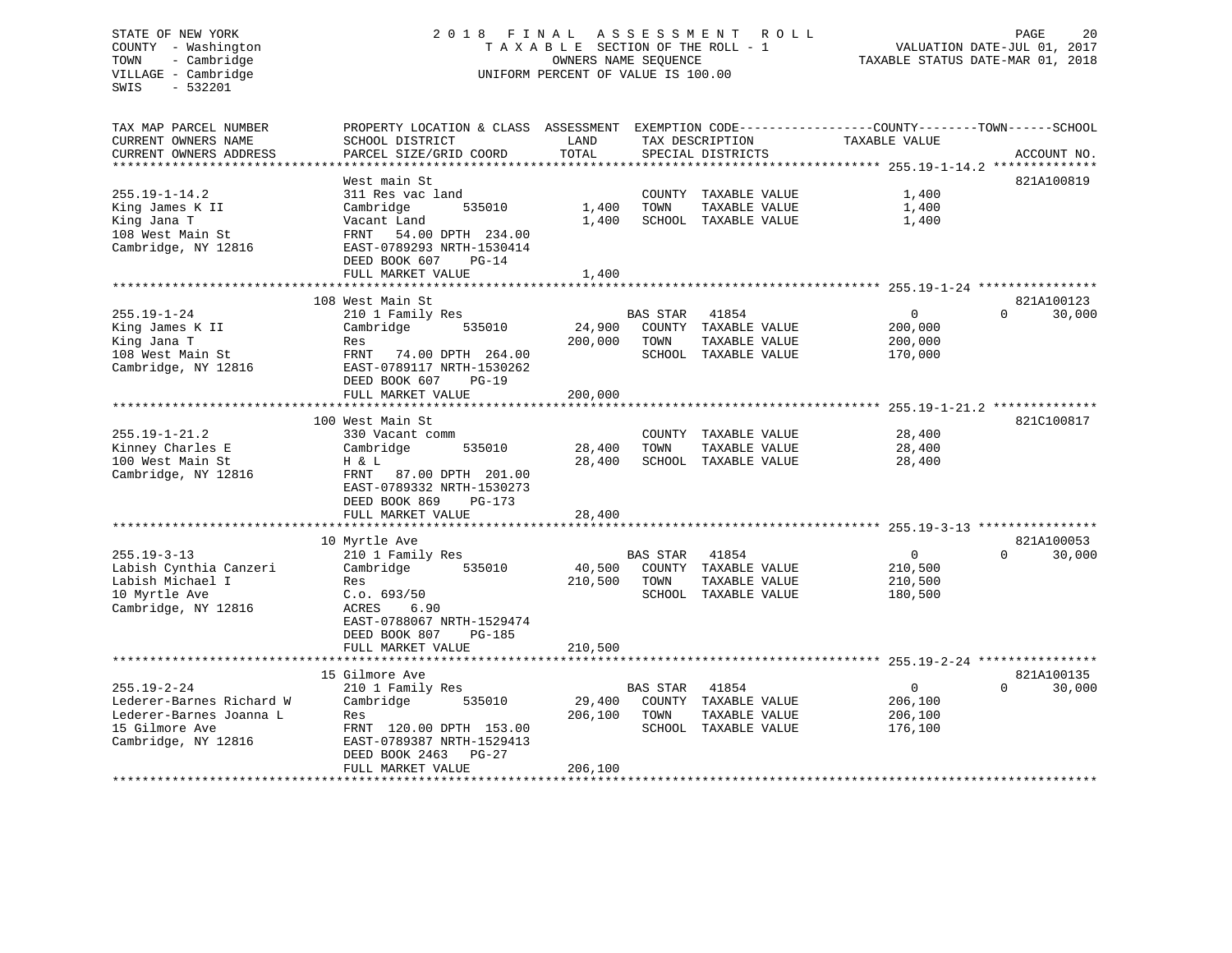| STATE OF NEW YORK<br>COUNTY - Washington<br>- Cambridge<br>TOWN<br>VILLAGE - Cambridge<br>$-532201$<br>SWIS | 2 0 1 8                                                                                          | FINAL<br>TAXABLE SECTION OF THE ROLL - 1<br>OWNERS NAME SEQUENCE<br>UNIFORM PERCENT OF VALUE IS 100.00 | ASSESSMENT         | R O L L                              | 21<br>PAGE<br>VALUATION DATE-JUL 01, 2017<br>TAXABLE STATUS DATE-MAR 01, 2018 |                                    |  |
|-------------------------------------------------------------------------------------------------------------|--------------------------------------------------------------------------------------------------|--------------------------------------------------------------------------------------------------------|--------------------|--------------------------------------|-------------------------------------------------------------------------------|------------------------------------|--|
| TAX MAP PARCEL NUMBER                                                                                       | PROPERTY LOCATION & CLASS ASSESSMENT EXEMPTION CODE----------------COUNTY-------TOWN------SCHOOL |                                                                                                        |                    |                                      |                                                                               |                                    |  |
| CURRENT OWNERS NAME<br>CURRENT OWNERS ADDRESS                                                               | SCHOOL DISTRICT<br>PARCEL SIZE/GRID COORD                                                        | LAND<br>TOTAL                                                                                          |                    | TAX DESCRIPTION<br>SPECIAL DISTRICTS | TAXABLE VALUE                                                                 | ACCOUNT NO.                        |  |
| *************************                                                                                   |                                                                                                  |                                                                                                        |                    |                                      |                                                                               |                                    |  |
| $263.7 - 2 - 3$                                                                                             | 14 Gilmore Ave<br>210 1 Family Res                                                               |                                                                                                        |                    | COUNTY TAXABLE VALUE                 | 166,100                                                                       | 821A100051                         |  |
| Li Shangda                                                                                                  | 535010<br>Cambridge                                                                              | 24,900                                                                                                 | TOWN               | TAXABLE VALUE                        | 166,100                                                                       |                                    |  |
| 14 Gilmore Ave                                                                                              | Res                                                                                              | 166,100                                                                                                |                    | SCHOOL TAXABLE VALUE                 | 166,100                                                                       |                                    |  |
| Cambridge, NY 12816                                                                                         | FRNT<br>66.00 DPTH 164.00                                                                        |                                                                                                        |                    |                                      |                                                                               |                                    |  |
|                                                                                                             | EAST-0789182 NRTH-1529472                                                                        |                                                                                                        |                    |                                      |                                                                               |                                    |  |
|                                                                                                             | DEED BOOK 3495<br>PG-309                                                                         |                                                                                                        |                    |                                      |                                                                               |                                    |  |
|                                                                                                             | FULL MARKET VALUE                                                                                | 166,100                                                                                                |                    |                                      |                                                                               | $263.7 - 2 - 31$ ***************** |  |
|                                                                                                             | 43 Academy St                                                                                    |                                                                                                        |                    |                                      |                                                                               | 821A100132                         |  |
| $263.7 - 2 - 31$                                                                                            | 210 1 Family Res                                                                                 |                                                                                                        |                    | COUNTY TAXABLE VALUE                 | 89,000                                                                        |                                    |  |
| Lowe Sandra R                                                                                               | Cambridge<br>535010                                                                              | 23,800                                                                                                 | TOWN               | TAXABLE VALUE                        | 89,000                                                                        |                                    |  |
| 43 Academy St                                                                                               | Res                                                                                              | 89,000                                                                                                 |                    | SCHOOL TAXABLE VALUE                 | 89,000                                                                        |                                    |  |
| Cambridge, NY 12816                                                                                         | FRNT<br>50.00 DPTH 172.00                                                                        |                                                                                                        |                    |                                      |                                                                               |                                    |  |
|                                                                                                             | 999<br>BANK                                                                                      |                                                                                                        |                    |                                      |                                                                               |                                    |  |
|                                                                                                             | EAST-0789140 NRTH-1528691<br>DEED BOOK 3525<br>PG-96                                             |                                                                                                        |                    |                                      |                                                                               |                                    |  |
|                                                                                                             | FULL MARKET VALUE                                                                                | 89,000                                                                                                 |                    |                                      |                                                                               |                                    |  |
|                                                                                                             |                                                                                                  |                                                                                                        |                    |                                      |                                                                               | $263.7 - 2 - 25$ ***************** |  |
|                                                                                                             | 57 Academy St                                                                                    |                                                                                                        |                    |                                      |                                                                               | 821A100007                         |  |
| $263.7 - 2 - 25$                                                                                            | 210 1 Family Res                                                                                 |                                                                                                        |                    | COUNTY TAXABLE VALUE                 | 113,800                                                                       |                                    |  |
| Lukan Andrew<br>Lukan Vera                                                                                  | Cambridge<br>535010                                                                              | 25,100<br>113,800                                                                                      | TOWN               | TAXABLE VALUE                        | 113,800                                                                       |                                    |  |
| 11 Henderson St                                                                                             | Res<br>FRNT<br>72.00 DPTH 157.00                                                                 |                                                                                                        |                    | SCHOOL TAXABLE VALUE                 | 113,800                                                                       |                                    |  |
| Beacon, NY 12508                                                                                            | EAST-0789178 NRTH-1528352                                                                        |                                                                                                        |                    |                                      |                                                                               |                                    |  |
|                                                                                                             | DEED BOOK 900<br>PG-236                                                                          |                                                                                                        |                    |                                      |                                                                               |                                    |  |
|                                                                                                             | FULL MARKET VALUE                                                                                | 113,800                                                                                                |                    |                                      |                                                                               |                                    |  |
|                                                                                                             | ******************                                                                               |                                                                                                        |                    |                                      |                                                                               |                                    |  |
| $255.19 - 1 - 30$                                                                                           | 120 West Main St                                                                                 |                                                                                                        |                    | 41834                                | 0                                                                             | 821A100075<br>$\Omega$<br>66,800   |  |
| Lum-Creitz Susan J Trustee                                                                                  | 210 1 Family Res<br>Cambridge<br>535010                                                          | 35,800                                                                                                 | ENH STAR<br>COUNTY | TAXABLE VALUE                        | 261,800                                                                       |                                    |  |
| Lum-Creitz Revocable Trust Sus Res                                                                          |                                                                                                  | 261,800                                                                                                | TOWN               | TAXABLE VALUE                        | 261,800                                                                       |                                    |  |
| 120 West Main St                                                                                            | FRNT 142.00 DPTH 370.00                                                                          |                                                                                                        |                    | SCHOOL TAXABLE VALUE                 | 195,000                                                                       |                                    |  |
| Cambridge, NY 12816                                                                                         | EAST-0788595 NRTH-1530311                                                                        |                                                                                                        |                    |                                      |                                                                               |                                    |  |
|                                                                                                             | DEED BOOK 896<br>$PG-209$                                                                        |                                                                                                        |                    |                                      |                                                                               |                                    |  |
|                                                                                                             | FULL MARKET VALUE<br>*************************                                                   | 261,800                                                                                                |                    |                                      |                                                                               |                                    |  |
|                                                                                                             | 19 Academy St                                                                                    |                                                                                                        |                    |                                      |                                                                               | 821A100126                         |  |
| $263.7 - 2 - 41$                                                                                            | 210 1 Family Res                                                                                 |                                                                                                        | BAS STAR           | 41854                                | 0                                                                             | $\Omega$<br>30,000                 |  |
| Lyon Carol M                                                                                                | 535010<br>Cambridge                                                                              | 26,900                                                                                                 |                    | COUNTY TAXABLE VALUE                 | 175,000                                                                       |                                    |  |
| 19 Academy St                                                                                               | Res                                                                                              | 175,000                                                                                                | TOWN               | TAXABLE VALUE                        | 175,000                                                                       |                                    |  |
| Cambridge, NY 12816                                                                                         | FRNT<br>86.00 DPTH 165.00                                                                        |                                                                                                        |                    | SCHOOL TAXABLE VALUE                 | 145,000                                                                       |                                    |  |
|                                                                                                             | 999<br>BANK                                                                                      |                                                                                                        |                    |                                      |                                                                               |                                    |  |
|                                                                                                             | EAST-0789026 NRTH-1529430                                                                        |                                                                                                        |                    |                                      |                                                                               |                                    |  |
|                                                                                                             | DEED BOOK 2470<br>PG-237<br>FULL MARKET VALUE                                                    | 175,000                                                                                                |                    |                                      |                                                                               |                                    |  |
|                                                                                                             |                                                                                                  |                                                                                                        |                    |                                      |                                                                               |                                    |  |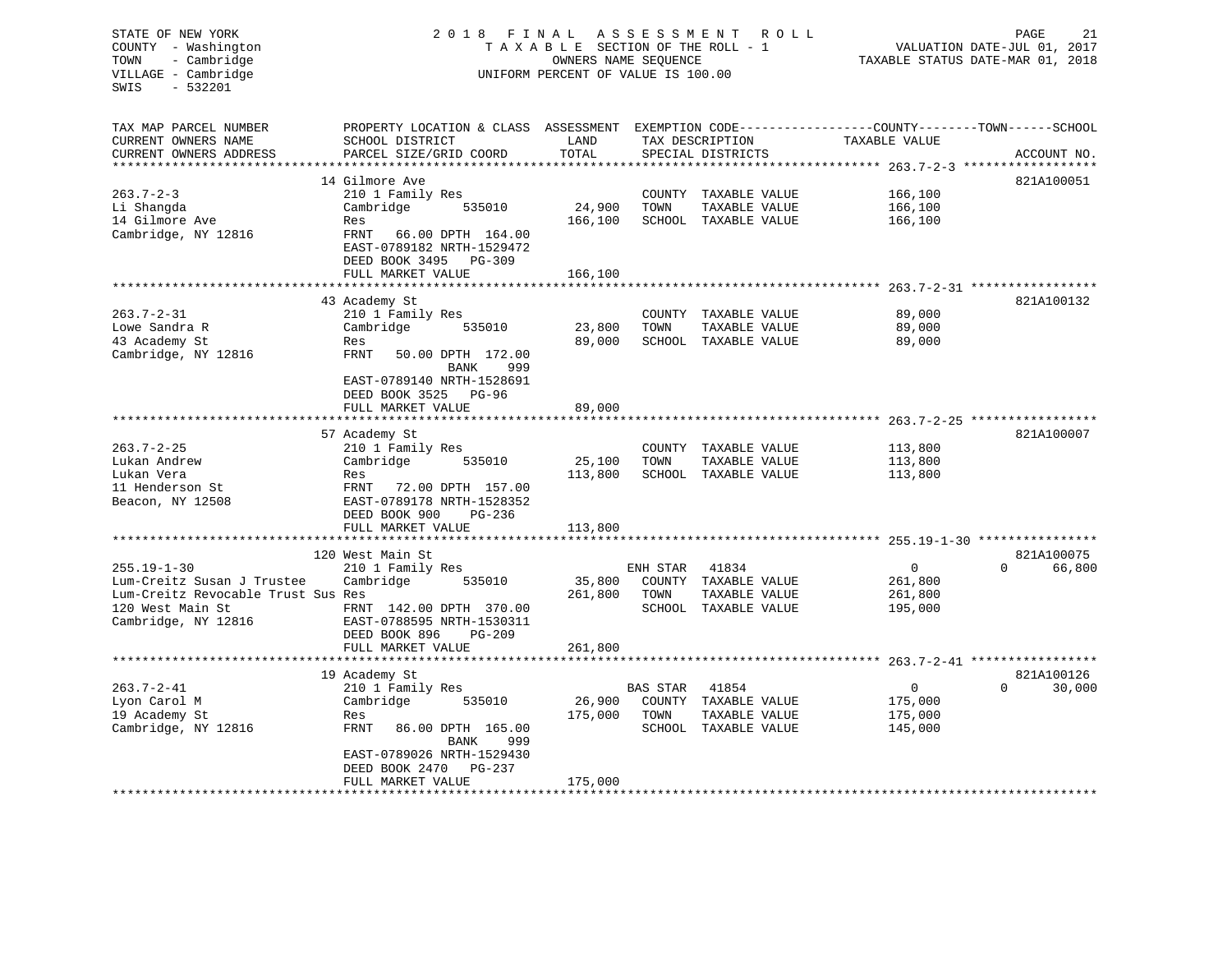# STATE OF NEW YORK 2 0 1 8 F I N A L A S S E S S M E N T R O L L PAGE 22 COUNTY - Washington T A X A B L E SECTION OF THE ROLL - 1 VALUATION DATE-JUL 01, 2017 TOWN - Cambridge OWNERS NAME SEQUENCE TAXABLE STATUS DATE-MAR 01, 2018 VILLAGE - Cambridge **UNIFORM PERCENT OF VALUE** IS 100.00

| TAX MAP PARCEL NUMBER<br>CURRENT OWNERS NAME<br>CURRENT OWNERS ADDRESS | PROPERTY LOCATION & CLASS ASSESSMENT<br>SCHOOL DISTRICT<br>PARCEL SIZE/GRID COORD | LAND<br>TOTAL |                 | TAX DESCRIPTION<br>SPECIAL DISTRICTS  | EXEMPTION CODE-----------------COUNTY-------TOWN------SCHOOL<br>TAXABLE VALUE | ACCOUNT NO.        |
|------------------------------------------------------------------------|-----------------------------------------------------------------------------------|---------------|-----------------|---------------------------------------|-------------------------------------------------------------------------------|--------------------|
|                                                                        |                                                                                   |               |                 |                                       |                                                                               |                    |
|                                                                        | 21 North Union St                                                                 |               |                 |                                       |                                                                               | 821A100080         |
| $255.20 - 1 - 1.1$                                                     | 210 1 Family Res                                                                  |               | BAS STAR        | 41854                                 | $\mathbf 0$                                                                   | $\Omega$<br>30,000 |
| Madden Peter M                                                         | Cambridge<br>535010                                                               | 39,700        |                 | COUNTY TAXABLE VALUE                  | 205,700                                                                       |                    |
| 21 North Union St<br>Cambridge, NY 12816                               | Res<br>ACRES<br>1.34                                                              | 205,700       | TOWN            | TAXABLE VALUE<br>SCHOOL TAXABLE VALUE | 205,700<br>175,700                                                            |                    |
|                                                                        | EAST-0790464 NRTH-1531314                                                         |               |                 |                                       |                                                                               |                    |
|                                                                        | DEED BOOK 1738<br>PG-151                                                          |               |                 |                                       |                                                                               |                    |
|                                                                        | FULL MARKET VALUE                                                                 | 205,700       |                 |                                       |                                                                               |                    |
|                                                                        |                                                                                   |               |                 |                                       |                                                                               |                    |
|                                                                        | 21 North Union St                                                                 |               |                 |                                       |                                                                               | 821A100843         |
| $255.20 - 1 - 1.2$                                                     | 314 Rural vac<10                                                                  |               |                 | COUNTY TAXABLE VALUE                  | 74,300                                                                        |                    |
| Madden Peter M                                                         | Cambridge<br>535010                                                               | 74,300        | TOWN            | TAXABLE VALUE                         | 74,300                                                                        |                    |
| 21 North Union St                                                      | ACRES 10.25                                                                       | 74,300        |                 | SCHOOL TAXABLE VALUE                  | 74,300                                                                        |                    |
| Cambridge, NY 12816                                                    | EAST-0789909 NRTH-1531350<br>DEED BOOK 1738                                       |               |                 |                                       |                                                                               |                    |
|                                                                        | PG-155<br>FULL MARKET VALUE                                                       | 74,300        |                 |                                       |                                                                               |                    |
|                                                                        |                                                                                   |               |                 |                                       |                                                                               |                    |
|                                                                        | 2 Myrtle Ave                                                                      |               |                 |                                       |                                                                               | 821A100037         |
| $255.19 - 3 - 3$                                                       | 283 Res w/Comuse                                                                  |               | ENH STAR        | 41834                                 | $\mathbf{0}$                                                                  | 66,800<br>0        |
| Mark Elana K                                                           | Cambridge<br>535010                                                               | 27,700        |                 | COUNTY TAXABLE VALUE                  | 122,000                                                                       |                    |
| 501 N Barry Ave                                                        | Res                                                                               | 122,000       | TOWN            | TAXABLE VALUE                         | 122,000                                                                       |                    |
| Mamaroneck, NY 10543                                                   | FRNT<br>97.00 DPTH 160.00                                                         |               | SCHOOL          | TAXABLE VALUE                         | 55,200                                                                        |                    |
|                                                                        | 999<br>BANK                                                                       |               |                 |                                       |                                                                               |                    |
|                                                                        | EAST-0788403 NRTH-1530077                                                         |               |                 |                                       |                                                                               |                    |
|                                                                        | DEED BOOK 3270<br>PG-304<br>FULL MARKET VALUE                                     | 122,000       |                 |                                       |                                                                               |                    |
|                                                                        |                                                                                   |               |                 |                                       |                                                                               |                    |
|                                                                        | 6 Pleasant St                                                                     |               |                 |                                       |                                                                               | 821A100087         |
| $255.19 - 3 - 9$                                                       | 210 1 Family Res                                                                  |               |                 | COUNTY TAXABLE VALUE                  | 150,000                                                                       |                    |
| Matteson Leah M                                                        | Cambridge<br>535010                                                               | 26,000        | TOWN            | TAXABLE VALUE                         | 150,000                                                                       |                    |
| PO Box 548                                                             | Res                                                                               | 150,000       |                 | SCHOOL TAXABLE VALUE                  | 150,000                                                                       |                    |
| Cambridge, NY 12816                                                    | FRNT<br>78.00 DPTH 162.00                                                         |               |                 |                                       |                                                                               |                    |
|                                                                        | BANK<br>999                                                                       |               |                 |                                       |                                                                               |                    |
|                                                                        | EAST-0788604 NRTH-1529651                                                         |               |                 |                                       |                                                                               |                    |
|                                                                        | DEED BOOK 3830<br>PG-148<br>FULL MARKET VALUE                                     | 150,000       |                 |                                       |                                                                               |                    |
|                                                                        |                                                                                   |               |                 |                                       |                                                                               |                    |
|                                                                        | 2 Gilmore Ave                                                                     |               |                 |                                       |                                                                               | 821A100166         |
| $255.19 - 2 - 31$                                                      | 210 1 Family Res                                                                  |               | <b>BAS STAR</b> | 41854                                 | $\mathbf{0}$                                                                  | $\Omega$<br>30,000 |
| McCauley Wendy L                                                       | Cambridge<br>535010                                                               | 17,800        |                 | COUNTY TAXABLE VALUE                  | 101,000                                                                       |                    |
| 2 Gilmore Ave                                                          | Res                                                                               | 101,000       | TOWN            | TAXABLE VALUE                         | 101,000                                                                       |                    |
| Cambridge, NY 12816                                                    | FRNT<br>56.00 DPTH<br>86.00                                                       |               | SCHOOL          | TAXABLE VALUE                         | 71,000                                                                        |                    |
|                                                                        | EAST-0789197 NRTH-1529883                                                         |               |                 |                                       |                                                                               |                    |
|                                                                        | DEED BOOK 876<br><b>PG-107</b>                                                    |               |                 |                                       |                                                                               |                    |
|                                                                        | FULL MARKET VALUE                                                                 | 101,000       |                 |                                       |                                                                               |                    |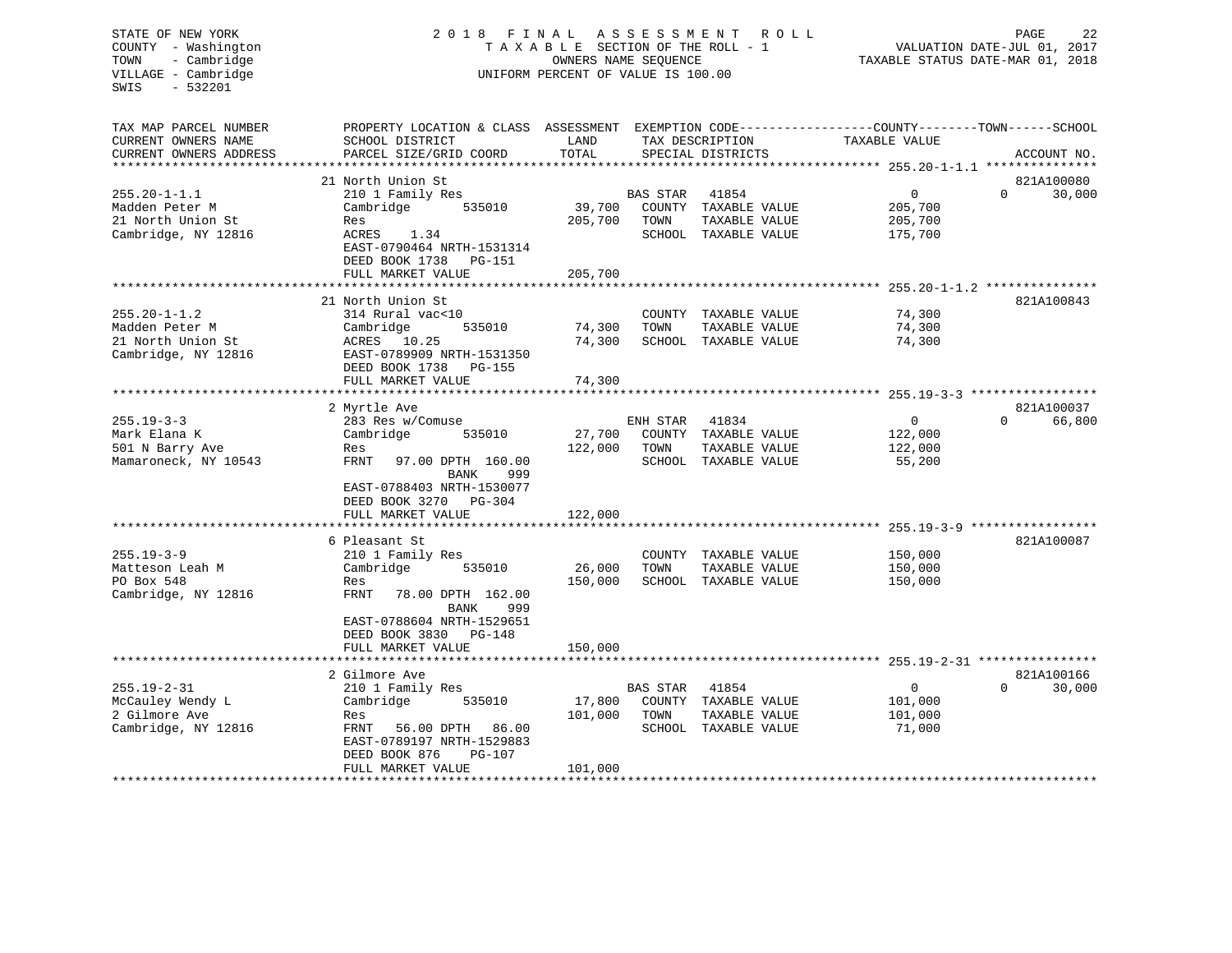# STATE OF NEW YORK 2 0 1 8 F I N A L A S S E S S M E N T R O L L PAGE 23 COUNTY - Washington T A X A B L E SECTION OF THE ROLL - 1 VALUATION DATE-JUL 01, 2017 TOWN - Cambridge OWNERS NAME SEQUENCE TAXABLE STATUS DATE-MAR 01, 2018 VILLAGE - Cambridge **UNIFORM PERCENT OF VALUE** IS 100.00

| TAX MAP PARCEL NUMBER<br>CURRENT OWNERS NAME<br>CURRENT OWNERS ADDRESS | PROPERTY LOCATION & CLASS ASSESSMENT EXEMPTION CODE----------------COUNTY-------TOWN------SCHOOL<br>SCHOOL DISTRICT<br>PARCEL SIZE/GRID COORD | LAND<br>TOTAL |                  | TAX DESCRIPTION<br>SPECIAL DISTRICTS | TAXABLE VALUE           |                    | ACCOUNT NO. |
|------------------------------------------------------------------------|-----------------------------------------------------------------------------------------------------------------------------------------------|---------------|------------------|--------------------------------------|-------------------------|--------------------|-------------|
|                                                                        |                                                                                                                                               |               |                  |                                      |                         |                    |             |
|                                                                        | 21 Academy St                                                                                                                                 |               |                  |                                      |                         | $\Omega$           | 821A100097  |
| $263.7 - 2 - 40$<br>McLenithan Todd A                                  | 210 1 Family Res<br>Cambridge<br>535010                                                                                                       | 26,400        | BAS STAR         | 41854<br>COUNTY TAXABLE VALUE        | $\mathbf{0}$<br>145,300 |                    | 30,000      |
| McLenithan Suanne M                                                    | Res                                                                                                                                           | 145,300       | TOWN             | TAXABLE VALUE                        | 145,300                 |                    |             |
| 21 Academy St                                                          | FRNT<br>84.00 DPTH 160.00                                                                                                                     |               |                  | SCHOOL TAXABLE VALUE                 | 115,300                 |                    |             |
| Cambridge, NY 12816                                                    | EAST-0789035 NRTH-1529348                                                                                                                     |               |                  |                                      |                         |                    |             |
|                                                                        | DEED BOOK 824<br><b>PG-91</b>                                                                                                                 |               |                  |                                      |                         |                    |             |
|                                                                        | FULL MARKET VALUE                                                                                                                             | 145,300       |                  |                                      |                         |                    |             |
|                                                                        |                                                                                                                                               |               |                  |                                      |                         |                    |             |
|                                                                        | 74 West Main St                                                                                                                               |               |                  |                                      |                         |                    | 821A100030  |
| $255.19 - 1 - 16$                                                      | 482 Det row bldg                                                                                                                              |               |                  | COUNTY TAXABLE VALUE                 | 147,600                 |                    |             |
| McMahon James F                                                        | 535010<br>Cambridge                                                                                                                           | 25,400        | TOWN             | TAXABLE VALUE                        | 147,600                 |                    |             |
| McMahon Mary E                                                         | Restaurant & Apts                                                                                                                             | 147,600       |                  | SCHOOL TAXABLE VALUE                 | 147,600                 |                    |             |
| 37 McMahon Ln                                                          | FRNT 75.00 DPTH 157.00                                                                                                                        |               |                  |                                      |                         |                    |             |
| Cambridge, NY 12816                                                    | EAST-0789765 NRTH-1530310<br>$PG-4$                                                                                                           |               |                  |                                      |                         |                    |             |
|                                                                        | DEED BOOK 555<br>FULL MARKET VALUE                                                                                                            | 147,600       |                  |                                      |                         |                    |             |
|                                                                        |                                                                                                                                               |               |                  |                                      |                         |                    |             |
|                                                                        | 134 West Main St                                                                                                                              |               |                  |                                      |                         |                    | 821A100927  |
| $255.19 - 1 - 11$                                                      | 210 1 Family Res                                                                                                                              |               | <b>BAS STAR</b>  | 41854                                | $\mathbf 0$             | $\Omega$           | 30,000      |
| McNamara Sarah T                                                       | 535010<br>Cambridge                                                                                                                           | 25,100        |                  | COUNTY TAXABLE VALUE                 | 144,900                 |                    |             |
| 134 West Main St                                                       | House & Lot                                                                                                                                   | 144,900       | TOWN             | TAXABLE VALUE                        | 144,900                 |                    |             |
| Cambridge, NY 12816                                                    | 98.00 DPTH 209.00<br>FRNT                                                                                                                     |               |                  | SCHOOL TAXABLE VALUE                 | 114,900                 |                    |             |
|                                                                        | EAST-0787999 NRTH-1530458                                                                                                                     |               |                  |                                      |                         |                    |             |
| PRIOR OWNER ON 3/01/2018                                               | DEED BOOK 3906 PG-233                                                                                                                         |               |                  |                                      |                         |                    |             |
| Dansin Brian                                                           | FULL MARKET VALUE                                                                                                                             | 144,900       |                  |                                      |                         |                    |             |
|                                                                        |                                                                                                                                               |               |                  |                                      |                         |                    |             |
|                                                                        | 16 Gilmore Ave                                                                                                                                |               |                  |                                      |                         |                    | 821A100010  |
| $263.7 - 2 - 4$                                                        | 210 1 Family Res                                                                                                                              |               | VETCOM CTS 41130 |                                      | 31,050<br>$\mathbf{0}$  | 31,050<br>$\Omega$ | 10,000      |
| McNulty Peter M<br>McNulty Heather                                     | Cambridge<br>535010<br>Res                                                                                                                    | 124,200       | 24,700 BAS STAR  | 41854<br>COUNTY TAXABLE VALUE        | 93,150                  |                    | 30,000      |
| 16 Gilmore Ave                                                         | FRNT<br>66.00 DPTH 159.00                                                                                                                     |               | TOWN             | TAXABLE VALUE                        | 93,150                  |                    |             |
| Cambridge, NY 12816                                                    | <b>BANK</b><br>40                                                                                                                             |               |                  | SCHOOL TAXABLE VALUE                 | 84,200                  |                    |             |
|                                                                        | EAST-0789188 NRTH-1529405                                                                                                                     |               |                  |                                      |                         |                    |             |
|                                                                        | DEED BOOK 3426 PG-281                                                                                                                         |               |                  |                                      |                         |                    |             |
|                                                                        | FULL MARKET VALUE                                                                                                                             | 124,200       |                  |                                      |                         |                    |             |
|                                                                        |                                                                                                                                               |               |                  |                                      |                         |                    |             |
|                                                                        | 39 Academy St                                                                                                                                 |               |                  |                                      |                         |                    | 821A100172  |
| $263.7 - 2 - 33$                                                       | 210 1 Family Res                                                                                                                              |               |                  | COUNTY TAXABLE VALUE                 | 138,000                 |                    |             |
| Meacham Richard                                                        | Cambridge<br>535010                                                                                                                           | 22,200        | TOWN             | TAXABLE VALUE                        | 138,000                 |                    |             |
| Meacham Kimberly                                                       | Res                                                                                                                                           | 138,000       |                  | SCHOOL TAXABLE VALUE                 | 138,000                 |                    |             |
| 36 Academy St                                                          | FRNT<br>66.00 DPTH 125.00                                                                                                                     |               |                  |                                      |                         |                    |             |
| Cambridge, NY 12816                                                    | EAST-0789098 NRTH-1528818                                                                                                                     |               |                  |                                      |                         |                    |             |
|                                                                        | DEED BOOK 3862<br>PG-168                                                                                                                      |               |                  |                                      |                         |                    |             |
| ********************                                                   | FULL MARKET VALUE                                                                                                                             | 138,000       |                  | ********************************     |                         |                    |             |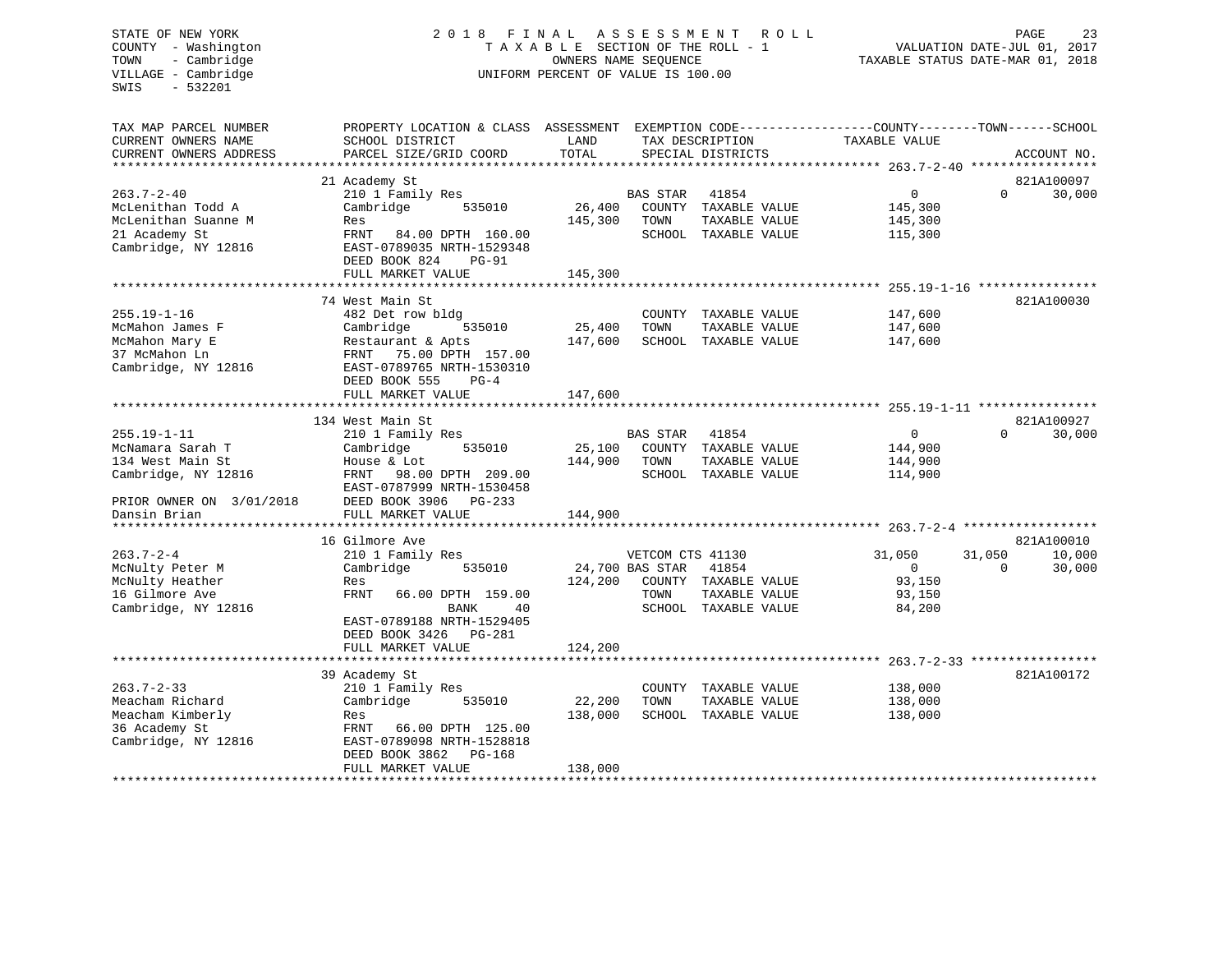# STATE OF NEW YORK 2 0 1 8 F I N A L A S S E S S M E N T R O L L PAGE 24 COUNTY - Washington T A X A B L E SECTION OF THE ROLL - 1 VALUATION DATE-JUL 01, 2017 TOWN - Cambridge OWNERS NAME SEQUENCE TAXABLE STATUS DATE-MAR 01, 2018 VILLAGE - Cambridge **UNIFORM PERCENT OF VALUE IS 100.00**

| TAX MAP PARCEL NUMBER  | PROPERTY LOCATION & CLASS ASSESSMENT EXEMPTION CODE---------------COUNTY-------TOWN------SCHOOL |         |                  |                                             |                |          |             |
|------------------------|-------------------------------------------------------------------------------------------------|---------|------------------|---------------------------------------------|----------------|----------|-------------|
| CURRENT OWNERS NAME    | SCHOOL DISTRICT                                                                                 | LAND    |                  | TAX DESCRIPTION                             | TAXABLE VALUE  |          |             |
| CURRENT OWNERS ADDRESS | PARCEL SIZE/GRID COORD                                                                          | TOTAL   |                  | SPECIAL DISTRICTS                           |                |          | ACCOUNT NO. |
| ******************     | **********************                                                                          |         |                  |                                             |                |          |             |
|                        | 124 West Main St                                                                                |         |                  | 60 PCT OF VALUE USED FOR EXEMPTION PURPOSES |                |          | 821A100101  |
| $255.19 - 1 - 12$      | 280 Res Multiple                                                                                |         | VETWAR CTS 41120 |                                             | 33,000         | 27,000   | 6,000       |
| Merecki Heide F        | Cambridge<br>535010                                                                             |         | 65,600 ENH STAR  | 41834                                       | $\overline{0}$ | $\Omega$ | 66,800      |
| 124 West Main St       | 713/308                                                                                         | 369,200 |                  | COUNTY TAXABLE VALUE                        | 336,200        |          |             |
| Cambridge, NY 12816    | ACRES 19.50                                                                                     |         | TOWN             | TAXABLE VALUE                               | 342,200        |          |             |
|                        | EAST-0788618 NRTH-1530786                                                                       |         |                  | SCHOOL TAXABLE VALUE                        | 296,400        |          |             |
|                        | DEED BOOK 2674 PG-71                                                                            |         |                  |                                             |                |          |             |
|                        | FULL MARKET VALUE                                                                               | 369,200 |                  |                                             |                |          |             |
|                        |                                                                                                 |         |                  |                                             |                |          |             |
|                        | 21 Georges Way                                                                                  |         |                  |                                             |                |          | 821A100163  |
| $255.20 - 1 - 9.1$     | 210 1 Family Res                                                                                |         |                  | COUNTY TAXABLE VALUE                        | 302,800        |          |             |
| Moore James D          | Cambridge<br>535010                                                                             | 80,500  | TOWN             | TAXABLE VALUE                               | 302,800        |          |             |
| Moore Allison S        | Res                                                                                             | 302,800 |                  | SCHOOL TAXABLE VALUE                        | 302,800        |          |             |
| 21 Georges Way         | ACRES<br>8.40                                                                                   |         |                  |                                             |                |          |             |
| Cambridge, NY 12816    | EAST-0789711 NRTH-1530798                                                                       |         |                  |                                             |                |          |             |
|                        | DEED BOOK 819<br>$PG-107$                                                                       |         |                  |                                             |                |          |             |
|                        | FULL MARKET VALUE                                                                               | 302,800 |                  |                                             |                |          |             |
|                        |                                                                                                 |         |                  |                                             |                |          |             |
|                        | 15 Georges Way                                                                                  |         |                  |                                             |                |          | 821A100800  |
| $255.20 - 1 - 9.3$     | 210 1 Family Res                                                                                |         |                  | COUNTY TAXABLE VALUE                        | 250,000        |          |             |
| Morse Elizabeth        | Cambridge<br>535010                                                                             | 56,000  | TOWN             | TAXABLE VALUE                               | 250,000        |          |             |
| 15 Georges Way         | Res                                                                                             | 250,000 |                  | SCHOOL TAXABLE VALUE                        | 250,000        |          |             |
| Cambridge, NY 12816    | ACRES<br>3.83                                                                                   |         |                  |                                             |                |          |             |
|                        | EAST-0790169 NRTH-1530965                                                                       |         |                  |                                             |                |          |             |
|                        | DEED BOOK 444<br>$PG-622$                                                                       |         |                  |                                             |                |          |             |
|                        | FULL MARKET VALUE                                                                               | 250,000 |                  |                                             |                |          |             |
|                        |                                                                                                 |         |                  |                                             |                |          |             |
|                        | 47 Academy St                                                                                   |         |                  |                                             |                |          | 821A100088  |
| $263.7 - 2 - 29$       | 210 1 Family Res                                                                                |         | <b>BAS STAR</b>  | 41854                                       | $\Omega$       | $\Omega$ | 30,000      |
| Mowrey Susan L         | Cambridge<br>535010                                                                             | 23,700  |                  | COUNTY TAXABLE VALUE                        | 95,600         |          |             |
| 47 Academy St          | Res                                                                                             | 95,600  | TOWN             | TAXABLE VALUE                               | 95,600         |          |             |
| Cambridge, NY 12816    | <b>FRNT</b><br>50.00 DPTH 170.00                                                                |         |                  | SCHOOL TAXABLE VALUE                        | 65,600         |          |             |
|                        | 999<br><b>BANK</b>                                                                              |         |                  |                                             |                |          |             |
|                        | EAST-0789156 NRTH-1528579                                                                       |         |                  |                                             |                |          |             |
|                        | PG-332<br>DEED BOOK 3882                                                                        |         |                  |                                             |                |          |             |
|                        | FULL MARKET VALUE                                                                               | 95,600  |                  |                                             |                |          |             |
|                        |                                                                                                 |         |                  |                                             |                |          |             |
|                        | 80 West Main St                                                                                 |         |                  |                                             |                |          | 821A100938  |
| $255.19 - 1 - 15.1$    | 230 3 Family Res                                                                                |         |                  | COUNTY TAXABLE VALUE                        | 212,000        |          |             |
| Moy Casey J            | Cambridge<br>535010                                                                             | 33,600  | TOWN             | TAXABLE VALUE                               | 212,000        |          |             |
| 80 West Main St        | Bdy Agmt & Easement 670/9                                                                       | 212,000 |                  | SCHOOL TAXABLE VALUE                        | 212,000        |          |             |
| Cambridge, NY 12816    | FRNT 130.00 DPTH 225.00                                                                         |         |                  |                                             |                |          |             |
|                        | EAST-0789711 NRTH-1530441                                                                       |         |                  |                                             |                |          |             |
|                        | DEED BOOK 3583<br>PG-135                                                                        |         |                  |                                             |                |          |             |
|                        | FULL MARKET VALUE                                                                               | 212,000 |                  |                                             |                |          |             |
|                        |                                                                                                 |         |                  |                                             |                |          |             |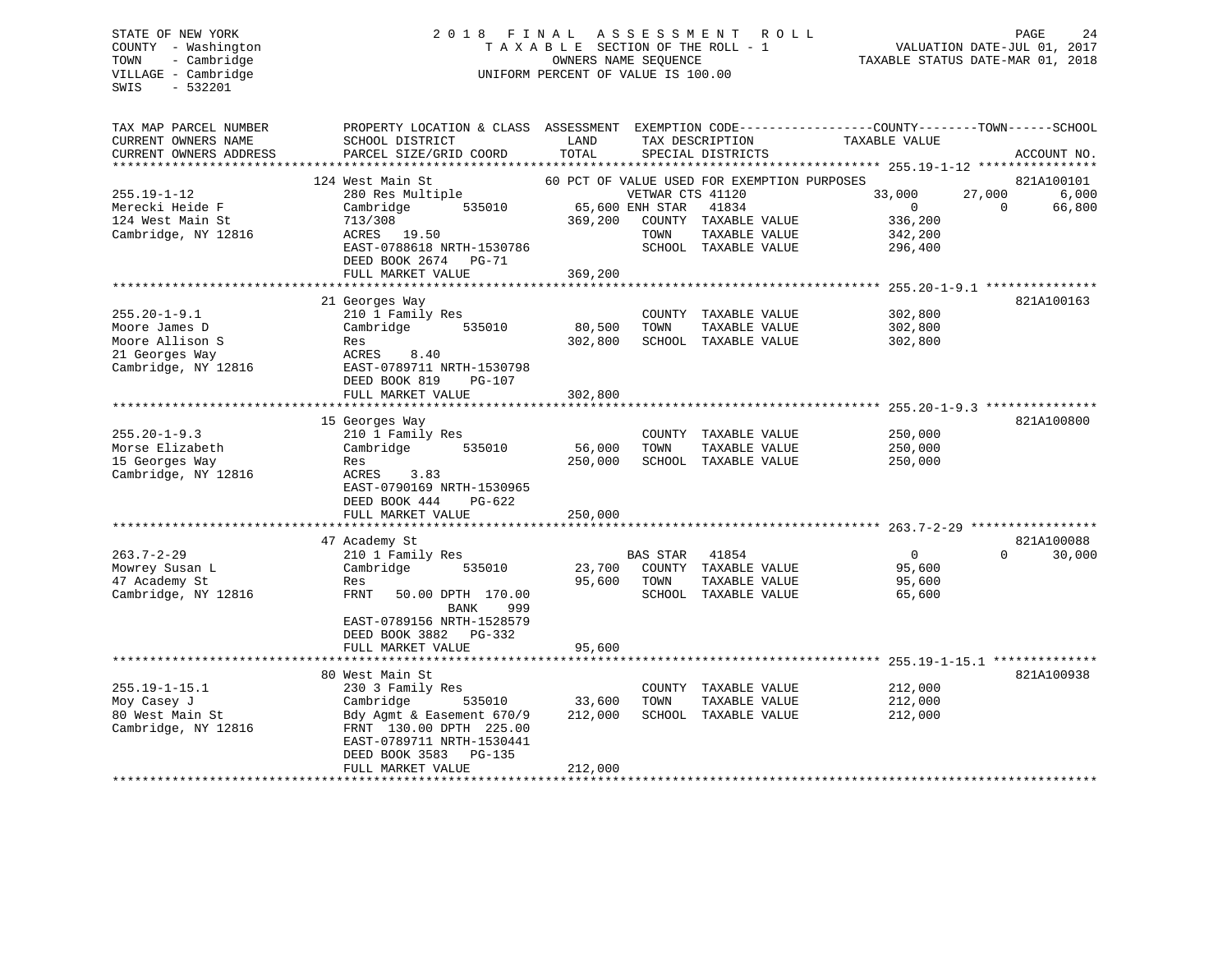| STATE OF NEW YORK<br>COUNTY - Washington<br>TOWN<br>- Cambridge<br>VILLAGE - Cambridge<br>$-532201$<br>SWIS | 2018 FINAL ASSESSMENT<br>TAXABLE SECTION OF THE ROLL - 1<br>UNIFORM PERCENT OF VALUE IS 100.00                                              | PAGE<br>25<br>VALUATION DATE-JUL 01, 2017<br>TAXABLE STATUS DATE-MAR 01, 2018 |                 |                                      |                                            |                                  |
|-------------------------------------------------------------------------------------------------------------|---------------------------------------------------------------------------------------------------------------------------------------------|-------------------------------------------------------------------------------|-----------------|--------------------------------------|--------------------------------------------|----------------------------------|
| TAX MAP PARCEL NUMBER<br>CURRENT OWNERS NAME<br>CURRENT OWNERS ADDRESS                                      | PROPERTY LOCATION & CLASS ASSESSMENT EXEMPTION CODE---------------COUNTY-------TOWN-----SCHOOL<br>SCHOOL DISTRICT<br>PARCEL SIZE/GRID COORD | LAND<br>TOTAL                                                                 |                 | TAX DESCRIPTION<br>SPECIAL DISTRICTS | TAXABLE VALUE                              | ACCOUNT NO.                      |
|                                                                                                             | 34 South Union St                                                                                                                           |                                                                               |                 |                                      |                                            |                                  |
| $263.7 - 2 - 12$                                                                                            | 210 1 Family Res                                                                                                                            |                                                                               | ENH STAR        | 41834                                | $\mathbf 0$                                | 821A100109<br>$\Omega$<br>66,800 |
| Narkiewicz Hilda W                                                                                          | Cambridge<br>535010                                                                                                                         | 26,500                                                                        |                 | COUNTY TAXABLE VALUE                 | 156,300                                    |                                  |
| 34 South Union St                                                                                           | Bndy Line Agmt 430/281                                                                                                                      | 156,300                                                                       | TOWN            | TAXABLE VALUE                        | 156,300                                    |                                  |
| Cambridge, NY 12816                                                                                         | 61.00 DPTH 232.00<br>FRNT<br>ACRES<br>0.32<br>EAST-0789403 NRTH-1528877<br>DEED BOOK 2787 PG-130                                            |                                                                               |                 | SCHOOL TAXABLE VALUE                 | 89,500                                     |                                  |
|                                                                                                             | FULL MARKET VALUE                                                                                                                           | 156,300                                                                       |                 |                                      | ************ 255.19-1-8 ****************** |                                  |
|                                                                                                             | 146 West Main St                                                                                                                            |                                                                               |                 |                                      |                                            | 821A100092                       |
| $255.19 - 1 - 8$                                                                                            | 280 Res Multiple                                                                                                                            |                                                                               |                 | COUNTY TAXABLE VALUE                 | 122,400                                    |                                  |
| Nichols Jeffrey E                                                                                           | Cambridge<br>535010                                                                                                                         | 24,800                                                                        | TOWN            | TAXABLE VALUE                        | 122,400                                    |                                  |
| McCain Jeffrey L                                                                                            | Res & Lot                                                                                                                                   | 122,400                                                                       |                 | SCHOOL TAXABLE VALUE                 | 122,400                                    |                                  |
| 179 Scotch Hill Rd                                                                                          | FRNT<br>55.00 DPTH 260.00                                                                                                                   |                                                                               |                 |                                      |                                            |                                  |
| Cambridge, NY 12816                                                                                         | ACRES<br>0.45<br>EAST-0787569 NRTH-1530636<br>DEED BOOK 2600<br>PG-255<br>FULL MARKET VALUE                                                 | 122,400                                                                       |                 |                                      |                                            |                                  |
|                                                                                                             | **********************                                                                                                                      |                                                                               |                 |                                      |                                            |                                  |
|                                                                                                             | 4 Gilmore Ave                                                                                                                               |                                                                               |                 |                                      |                                            | 821A100185                       |
| $255.19 - 2 - 32$                                                                                           | 210 1 Family Res                                                                                                                            |                                                                               | <b>BAS STAR</b> | 41854                                | $\mathbf 0$                                | 30,000<br>$\Omega$               |
| Nichols Kimberly E                                                                                          | 535010<br>Cambridge                                                                                                                         | 24,600                                                                        |                 | COUNTY TAXABLE VALUE                 | 202,100                                    |                                  |
| 4 Gilmore Ave                                                                                               | Res                                                                                                                                         | 202,100                                                                       | TOWN            | TAXABLE VALUE                        | 202,100                                    |                                  |
| Cambridge, NY 12816                                                                                         | FRNT<br>70.00 DPTH 150.00<br>EAST-0789171 NRTH-1529819<br>DEED BOOK 948<br>PG-233                                                           |                                                                               |                 | SCHOOL TAXABLE VALUE                 | 172,100                                    |                                  |
|                                                                                                             | FULL MARKET VALUE                                                                                                                           | 202,100                                                                       |                 |                                      |                                            |                                  |
|                                                                                                             | ***********************                                                                                                                     | *****************                                                             |                 |                                      |                                            |                                  |
|                                                                                                             | 60-62 West Main St                                                                                                                          |                                                                               |                 |                                      |                                            | 821A100114                       |
| $255.20 - 1 - 8.2$                                                                                          | 230 3 Family Res                                                                                                                            |                                                                               |                 | COUNTY TAXABLE VALUE                 | 92,000                                     |                                  |
| Norman Philip                                                                                               | Cambridge<br>535010                                                                                                                         | 22,200                                                                        | TOWN            | TAXABLE VALUE                        | 92,000                                     |                                  |
| Norman Heather                                                                                              | Apartment                                                                                                                                   | 92,000                                                                        |                 | SCHOOL TAXABLE VALUE                 | 92,000                                     |                                  |
| 12 S Union St<br>Cambridge, NY 12816                                                                        | FRNT<br>40.00 DPTH 159.00<br>999<br>BANK                                                                                                    |                                                                               |                 |                                      |                                            |                                  |
|                                                                                                             | EAST-0789820 NRTH-1530313                                                                                                                   |                                                                               |                 |                                      |                                            |                                  |
|                                                                                                             | DEED BOOK 898<br>PG-299                                                                                                                     |                                                                               |                 |                                      |                                            |                                  |
|                                                                                                             | FULL MARKET VALUE                                                                                                                           | 92,000                                                                        |                 |                                      |                                            |                                  |
|                                                                                                             |                                                                                                                                             |                                                                               |                 |                                      |                                            |                                  |
|                                                                                                             | 89 West Main St                                                                                                                             |                                                                               |                 |                                      |                                            | 821A100054                       |
| $255.19 - 3 - 5$                                                                                            | 411 Apartment                                                                                                                               |                                                                               |                 | COUNTY TAXABLE VALUE                 | 191,400                                    |                                  |
| Norman Philip C                                                                                             | 535010<br>Cambridge                                                                                                                         | 33,900                                                                        | TOWN            | TAXABLE VALUE                        | 191,400                                    |                                  |
| Norman Heather H                                                                                            | Apt House                                                                                                                                   | 191,400                                                                       |                 | SCHOOL TAXABLE VALUE                 | 191,400                                    |                                  |
| 12 S Union St<br>Cambridge, NY 12816                                                                        | FRNT 132.00 DPTH 230.00<br>EAST-0788616 NRTH-1529982<br>$PG-110$<br>DEED BOOK 853                                                           |                                                                               |                 |                                      |                                            |                                  |
|                                                                                                             | FULL MARKET VALUE                                                                                                                           | 191,400                                                                       |                 |                                      |                                            |                                  |
|                                                                                                             |                                                                                                                                             |                                                                               |                 |                                      |                                            |                                  |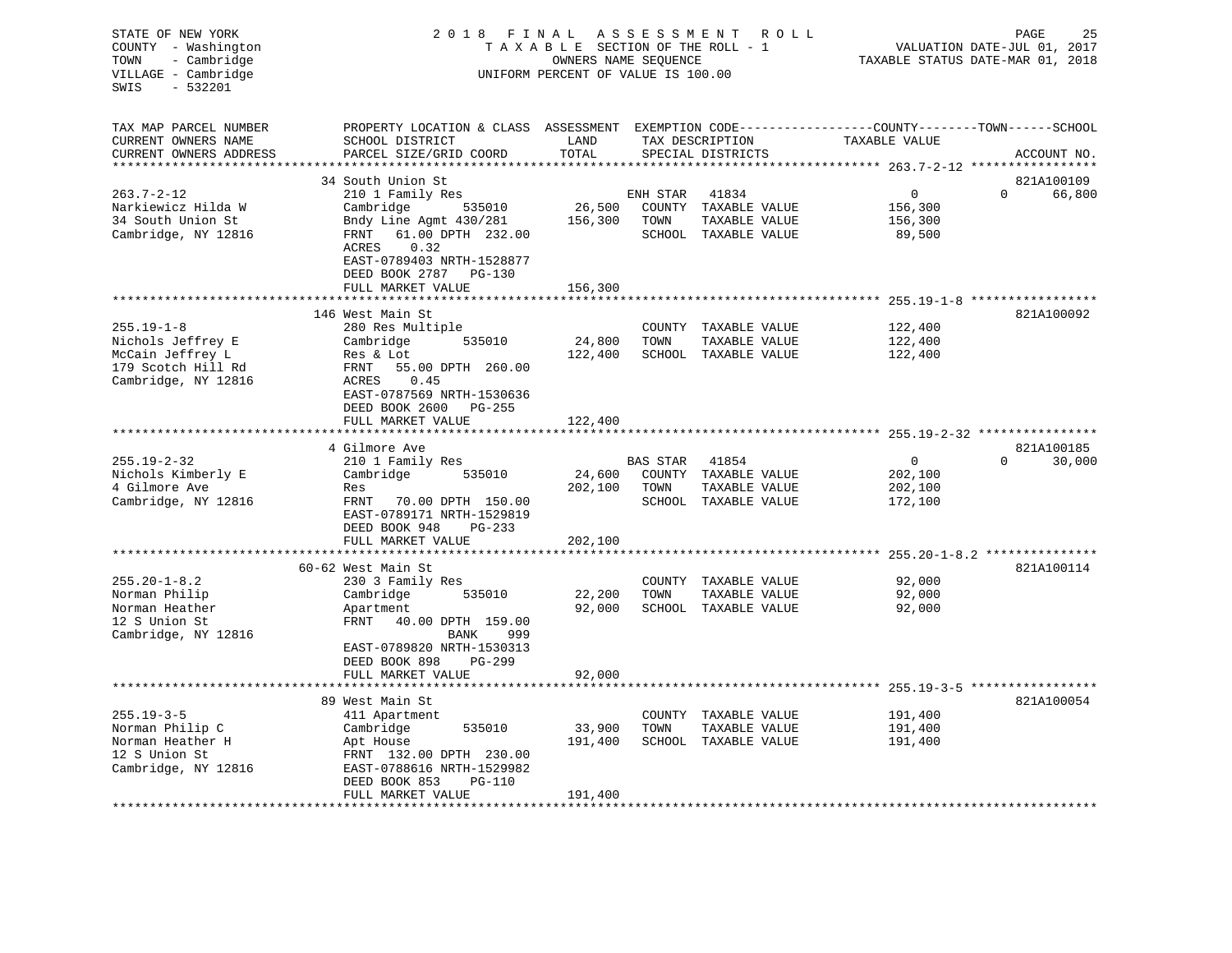#### STATE OF NEW YORK 2018 FINAL ASSESSMENT ROLL PAGE 26 COUNTY - Washington  $T A X A B L E$  SECTION OF THE ROLL - 1<br>TOWN - Cambridge  $\qquad$  OWNERS NAME SEQUENCE TOWN - Cambridge OWNERS NAME SEQUENCE TAXABLE STATUS DATE-MAR 01, 2018 UNIFORM PERCENT OF VALUE IS 100.00

| TAX MAP PARCEL NUMBER  | PROPERTY LOCATION & CLASS ASSESSMENT EXEMPTION CODE---------------COUNTY-------TOWN-----SCHOOL |         |                          |                |                    |
|------------------------|------------------------------------------------------------------------------------------------|---------|--------------------------|----------------|--------------------|
| CURRENT OWNERS NAME    | SCHOOL DISTRICT                                                                                | LAND    | TAX DESCRIPTION          | TAXABLE VALUE  |                    |
| CURRENT OWNERS ADDRESS | PARCEL SIZE/GRID COORD                                                                         | TOTAL   | SPECIAL DISTRICTS        |                | ACCOUNT NO.        |
|                        |                                                                                                |         |                          |                |                    |
|                        | 12 South Union St                                                                              |         |                          |                | 821A100022         |
| $255.19 - 2 - 20$      | 210 1 Family Res                                                                               |         | COUNTY TAXABLE VALUE     | 158,400        |                    |
| Norman Phillip         | Cambridge<br>535010                                                                            | 27,700  | TOWN<br>TAXABLE VALUE    | 158,400        |                    |
| Norman Heather         | Res                                                                                            | 158,400 | SCHOOL TAXABLE VALUE     | 158,400        |                    |
| 12 S Union St          | FRNT<br>80.00 DPTH 194.00                                                                      |         |                          |                |                    |
| Cambridge, NY 12816    | EAST-0789576 NRTH-1529639                                                                      |         |                          |                |                    |
|                        | DEED BOOK 699<br>$PG-1$                                                                        |         |                          |                |                    |
|                        | FULL MARKET VALUE                                                                              | 158,400 |                          |                |                    |
|                        | *************************                                                                      |         |                          |                |                    |
|                        | 112 West Main St                                                                               |         |                          |                | 821A100168         |
| $255.19 - 1 - 26$      | 210 1 Family Res                                                                               |         | COUNTY TAXABLE VALUE     | 218,600        |                    |
| O'Grady Brian G        | Cambridge<br>535010                                                                            | 26,900  | TOWN<br>TAXABLE VALUE    | 218,600        |                    |
| O'Grady Bethany H      | Res                                                                                            | 218,600 | SCHOOL TAXABLE VALUE     | 218,600        |                    |
| 112 West Main St       | Improvements                                                                                   |         |                          |                |                    |
| Cambridge, NY 12816    | FRNT 109.00 DPTH 306.00                                                                        |         |                          |                |                    |
|                        | EAST-0788961 NRTH-1530268                                                                      |         |                          |                |                    |
|                        | DEED BOOK 3773<br>PG-234                                                                       |         |                          |                |                    |
|                        |                                                                                                | 218,600 |                          |                |                    |
|                        | FULL MARKET VALUE                                                                              |         |                          |                |                    |
|                        | 9 Gilmore Ave                                                                                  |         |                          |                | 821A100074         |
| $255.19 - 2 - 26$      | 210 1 Family Res                                                                               |         | ENH STAR<br>41834        | $\overline{0}$ | 66,800<br>$\Omega$ |
| Odell Timothy A        | Cambridge<br>535010                                                                            | 24,000  | COUNTY TAXABLE VALUE     | 126,800        |                    |
| Odell Victoria C       |                                                                                                | 126,800 | TOWN<br>TAXABLE VALUE    |                |                    |
|                        | Res                                                                                            |         |                          | 126,800        |                    |
| 9 Gilmore Ave          | FRNT<br>55.00 DPTH 167.00                                                                      |         | SCHOOL TAXABLE VALUE     | 60,000         |                    |
| Cambridge, NY 12816    | EAST-0789387 NRTH-1529638                                                                      |         |                          |                |                    |
|                        | DEED BOOK 808<br>$PG-34$                                                                       |         |                          |                |                    |
|                        | FULL MARKET VALUE                                                                              | 126,800 |                          |                |                    |
|                        |                                                                                                |         |                          |                |                    |
|                        | 26 Academy St                                                                                  |         |                          |                | 821A100110         |
| $263.7 - 1 - 15$       | 210 1 Family Res                                                                               |         | VETCOM CTS 41130         | 21,050         | 21,050<br>10,000   |
| Parker Joseph R        | Cambridge<br>535010                                                                            |         | 28,600 VETDIS CTS 41140  | 12,630         | 12,630<br>12,630   |
| Parker Ashley          | FRNT<br>76.00 DPTH 331.00                                                                      |         | 84,200 BAS STAR<br>41854 | $\overline{0}$ | 30,000<br>$\Omega$ |
| 26 Academy St          | 999<br>BANK                                                                                    |         | COUNTY TAXABLE VALUE     | 50,520         |                    |
| Cambridge, NY 12816    | EAST-0788801 NRTH-1528922                                                                      |         | TOWN<br>TAXABLE VALUE    | 50,520         |                    |
|                        | DEED BOOK 3129<br>PG-294                                                                       |         | SCHOOL TAXABLE VALUE     | 31,570         |                    |
|                        | FULL MARKET VALUE                                                                              | 84,200  |                          |                |                    |
|                        |                                                                                                |         |                          |                |                    |
|                        | 6 Academy St                                                                                   |         |                          |                | 821A100119         |
| $255.19 - 3 - 8$       | 210 1 Family Res                                                                               |         | BAS STAR<br>41854        | $\mathbf{0}$   | $\Omega$<br>30,000 |
| Pemrick Reta M         | 535010<br>Cambridge                                                                            | 33,100  | COUNTY TAXABLE VALUE     | 168,200        |                    |
| MacLaren Mary          | House & Land                                                                                   | 168,200 | TOWN<br>TAXABLE VALUE    | 168,200        |                    |
| 6 Academy St           | 501/382                                                                                        |         | SCHOOL TAXABLE VALUE     | 138,200        |                    |
| Cambridge, NY 12816    | FRNT 151.00 DPTH 165.00                                                                        |         |                          |                |                    |
|                        | EAST-0788760 NRTH-1529713                                                                      |         |                          |                |                    |
|                        | DEED BOOK 501<br>$PG-380$                                                                      |         |                          |                |                    |
|                        | FULL MARKET VALUE                                                                              | 168,200 |                          |                |                    |
|                        |                                                                                                |         |                          |                |                    |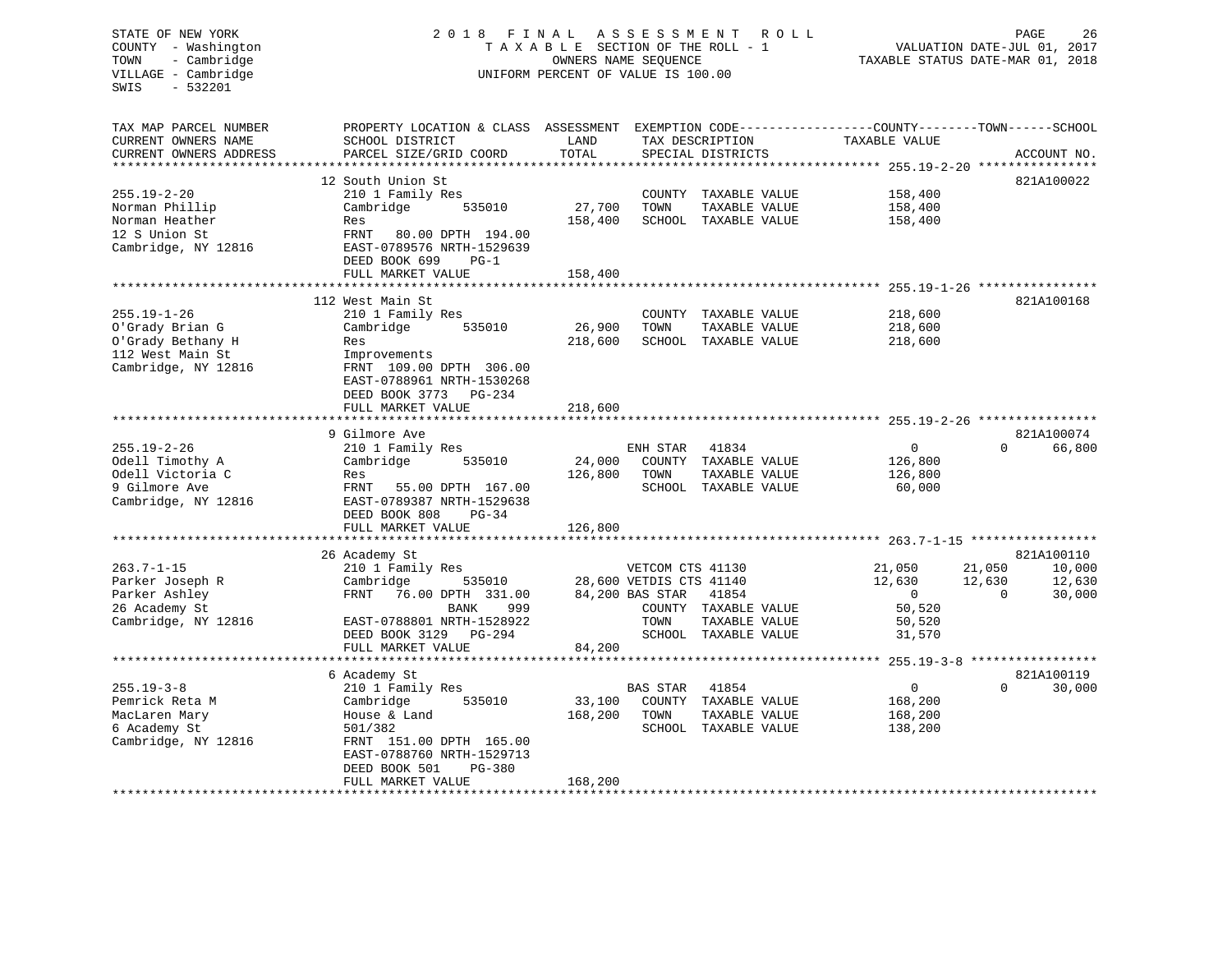# STATE OF NEW YORK 2 0 1 8 F I N A L A S S E S S M E N T R O L L PAGE 27 COUNTY - Washington T A X A B L E SECTION OF THE ROLL - 1 VALUATION DATE-JUL 01, 2017 TOWN - Cambridge OWNERS NAME SEQUENCE TAXABLE STATUS DATE-MAR 01, 2018 UNIFORM PERCENT OF VALUE IS 100.00

| TAX MAP PARCEL NUMBER<br>CURRENT OWNERS NAME                                                   | PROPERTY LOCATION & CLASS ASSESSMENT<br>SCHOOL DISTRICT                                                                                                                                                       | LAND                         | EXEMPTION CODE-----------------COUNTY-------TOWN------SCHOOL<br>TAX DESCRIPTION                                                              | TAXABLE VALUE                                             |                                                     |
|------------------------------------------------------------------------------------------------|---------------------------------------------------------------------------------------------------------------------------------------------------------------------------------------------------------------|------------------------------|----------------------------------------------------------------------------------------------------------------------------------------------|-----------------------------------------------------------|-----------------------------------------------------|
| CURRENT OWNERS ADDRESS<br>*********************                                                | PARCEL SIZE/GRID COORD<br>***********************                                                                                                                                                             | TOTAL                        | SPECIAL DISTRICTS                                                                                                                            |                                                           | ACCOUNT NO.                                         |
|                                                                                                | 4 Academy St                                                                                                                                                                                                  |                              |                                                                                                                                              |                                                           | 821A100070                                          |
| $255.19 - 3 - 7$<br>Perkins Gregory<br>Perkins Jennifer<br>4 Academy St<br>Cambridge, NY 12816 | 210 1 Family Res<br>Cambridge<br>535010<br>Res<br><b>FRNT</b><br>75.00 DPTH 165.00<br>999<br>BANK<br>EAST-0788743 NRTH-1529826<br>DEED BOOK 2609 PG-205<br>FULL MARKET VALUE                                  | 165,000<br>165,000           | VETWAR CTS 41120<br>25,900 VETDIS CTS 41140<br>COUNTY TAXABLE VALUE<br>TOWN<br>TAXABLE VALUE<br>SCHOOL TAXABLE VALUE                         | 24,750<br>24,750<br>115,500<br>115,500<br>139,000         | 6,000<br>24,750<br>24,750<br>20,000                 |
|                                                                                                |                                                                                                                                                                                                               | ************                 | *********************************** 255.19-2-39 *****************                                                                            |                                                           |                                                     |
| $255.19 - 2 - 39$<br>Perkins Lawrence E<br>426 Petteys Rd<br>Greenwich, NY 12834               | 7 Academy St<br>210 1 Family Res<br>Cambridge<br>535010<br>Res<br>FRNT<br>34.00 DPTH 212.00<br>EAST-0788986 NRTH-1529834<br>DEED BOOK 3752 PG-286<br>FULL MARKET VALUE                                        | 23,600<br>111,900<br>111,900 | COUNTY TAXABLE VALUE<br>TOWN<br>TAXABLE VALUE<br>SCHOOL TAXABLE VALUE                                                                        | 111,900<br>111,900<br>111,900                             | 821A100111                                          |
|                                                                                                |                                                                                                                                                                                                               |                              |                                                                                                                                              |                                                           |                                                     |
| $255.19 - 2 - 2$<br>Phlipsak Margaret S<br>79 West Main St<br>Cambridge, NY 12816              | 79 West Main St<br>210 1 Family Res<br>Cambridge<br>535010<br>Res<br>575/162<br><b>FRNT</b><br>39.00 DPTH 138.00<br>BANK<br>999<br>EAST-0788951 NRTH-1529985<br>DEED BOOK 2542<br>PG-158<br>FULL MARKET VALUE | 21,000<br>112,900<br>112,900 | COUNTY TAXABLE VALUE<br>TOWN<br>TAXABLE VALUE<br>SCHOOL TAXABLE VALUE                                                                        | 112,900<br>112,900<br>112,900                             | 821A100128                                          |
|                                                                                                |                                                                                                                                                                                                               |                              |                                                                                                                                              |                                                           |                                                     |
| $255.19 - 2 - 25$<br>Podolec Francis<br>Podolec Janis<br>11 Gilmore Ave<br>Cambridge, NY 12816 | 11 Gilmore Ave<br>210 1 Family Res<br>Cambridge<br>535010<br>Res & Lot<br>FRNT 121.00 DPTH 167.00<br>EAST-0789393 NRTH-1529545<br>DEED BOOK 397<br>PG-217                                                     | 200,300                      | VETWAR CTS 41120<br>30,400 ENH STAR<br>41834<br>COUNTY TAXABLE VALUE<br>TAXABLE VALUE<br>TOWN<br>SCHOOL TAXABLE VALUE                        | 30,045<br>$\overline{0}$<br>170,255<br>173,300<br>127,500 | 821A100122<br>6,000<br>27,000<br>66,800<br>$\Omega$ |
|                                                                                                | FULL MARKET VALUE                                                                                                                                                                                             | 200,300                      |                                                                                                                                              |                                                           |                                                     |
| $255.19 - 1 - 15$<br>Pratt Wilson P<br>82 West Main St<br>Cambridge, NY 12816                  | 76 West Main St<br>482 Det row bldg<br>Cambridge<br>535010<br>Store & Flat<br>2442/191 Covenants & Rest<br>FRNT<br>30.00 DPTH<br>92.00<br>EAST-0789696 NRTH-1530320<br>$PG-61$                                | 13,500<br>84,800             | ************************************* 255.19-1-15 *****************<br>COUNTY TAXABLE VALUE<br>TOWN<br>TAXABLE VALUE<br>SCHOOL TAXABLE VALUE | 84,800<br>84,800<br>84,800                                | 821A100141                                          |
|                                                                                                | DEED BOOK 842<br>FULL MARKET VALUE                                                                                                                                                                            | 84,800                       |                                                                                                                                              |                                                           |                                                     |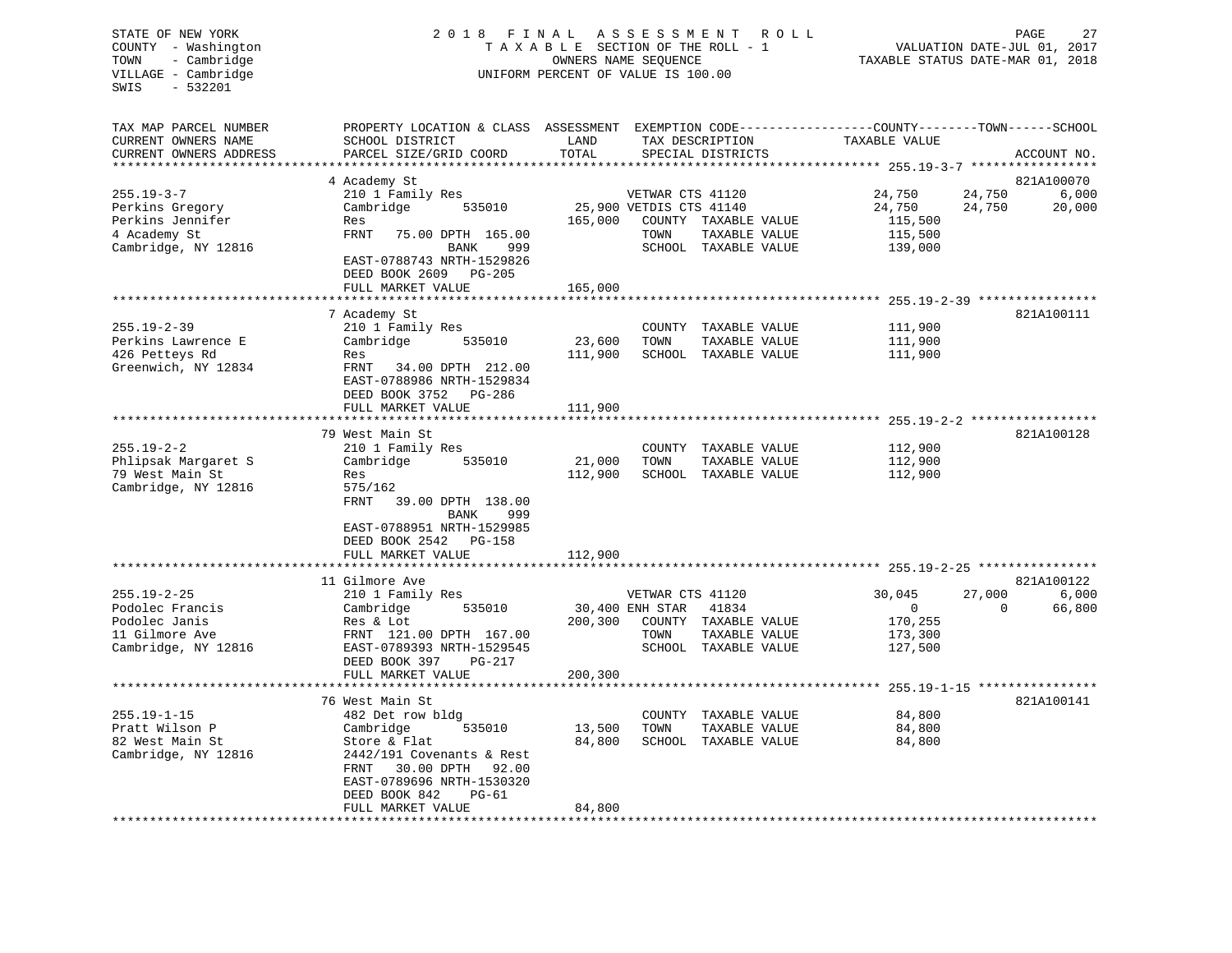| STATE OF NEW YORK<br>COUNTY - Washington<br>- Cambridge<br>TOWN<br>VILLAGE - Cambridge<br>SWIS<br>$-532201$ | 2 0 1 8<br>FINAL<br>TAXABLE SECTION OF THE ROLL - 1<br>UNIFORM PERCENT OF VALUE IS 100.00                                                        | 28<br>PAGE<br>VALUATION DATE-JUL 01, 2017<br>TAXABLE STATUS DATE-MAR 01, 2018 |                  |                                                                                 |                                                              |                                               |
|-------------------------------------------------------------------------------------------------------------|--------------------------------------------------------------------------------------------------------------------------------------------------|-------------------------------------------------------------------------------|------------------|---------------------------------------------------------------------------------|--------------------------------------------------------------|-----------------------------------------------|
| TAX MAP PARCEL NUMBER<br>CURRENT OWNERS NAME<br>CURRENT OWNERS ADDRESS                                      | PROPERTY LOCATION & CLASS ASSESSMENT EXEMPTION CODE----------------COUNTY-------TOWN-----SCHOOL<br>SCHOOL DISTRICT<br>PARCEL SIZE/GRID COORD     | LAND<br>TOTAL                                                                 |                  | TAX DESCRIPTION<br>SPECIAL DISTRICTS                                            | TAXABLE VALUE                                                | ACCOUNT NO.                                   |
|                                                                                                             |                                                                                                                                                  |                                                                               |                  |                                                                                 |                                                              |                                               |
| $255.19 - 1 - 17$<br>Pratt Wilson P<br>82 West Main St<br>Cambridge, NY 12816                               | 78 West Main St<br>484 1 use sm bld<br>Cambridge<br>535010<br>Office<br>FRNT 19.00 DPTH 80.00<br>EAST-0789688 NRTH-1530280                       | 14,600<br>36,700                                                              | TOWN             | COUNTY TAXABLE VALUE<br>TAXABLE VALUE<br>SCHOOL TAXABLE VALUE                   | 36,700<br>36,700<br>36,700                                   | 8279900059                                    |
|                                                                                                             | DEED BOOK 1708 PG-258                                                                                                                            |                                                                               |                  |                                                                                 |                                                              |                                               |
|                                                                                                             | FULL MARKET VALUE                                                                                                                                | 36,700                                                                        |                  |                                                                                 |                                                              |                                               |
|                                                                                                             | 24 Academy St                                                                                                                                    |                                                                               |                  |                                                                                 |                                                              | 821A100049                                    |
| $263.7 - 1 - 14$<br>Propes Roger C<br>3403 Yellowstone Dr<br>Arlington, TX 76013-1152                       | 210 1 Family Res<br>535010<br>Cambridge<br>Res<br>FRNT<br>76.00 DPTH 331.00<br>EAST-0788789 NRTH-1528997                                         | 28,600<br>180,500                                                             | TOWN             | COUNTY TAXABLE VALUE<br>TAXABLE VALUE<br>SCHOOL TAXABLE VALUE                   | 180,500<br>180,500<br>180,500                                |                                               |
|                                                                                                             | DEED BOOK 1778 PG-49<br>FULL MARKET VALUE                                                                                                        | 180,500                                                                       |                  |                                                                                 |                                                              |                                               |
|                                                                                                             |                                                                                                                                                  |                                                                               |                  |                                                                                 |                                                              |                                               |
| $255.16 - 1 - 1$<br>Racine Robert                                                                           | 41 North Union St<br>250 Estate<br>Cambridge<br>535010                                                                                           | 264,000                                                                       | TOWN             | COUNTY TAXABLE VALUE<br>TAXABLE VALUE                                           | 1136,100<br>1136,100                                         | 821A100091                                    |
| 41 North Union St<br>Cambridge, NY 12816                                                                    | 881/287<br>ACRES 87.80 BANK<br>997<br>EAST-0789979 NRTH-1532688<br>DEED BOOK 786<br>$PG-1$                                                       | 1136,100                                                                      |                  | SCHOOL TAXABLE VALUE                                                            | 1136,100                                                     |                                               |
|                                                                                                             | FULL MARKET VALUE                                                                                                                                | 1136,100                                                                      |                  |                                                                                 |                                                              |                                               |
| $263.7 - 1 - 16$                                                                                            | 28 Academy St<br>210 1 Family Res                                                                                                                |                                                                               |                  | COUNTY TAXABLE VALUE                                                            | ********************* 263.7-1-16 ****************<br>169,900 | 821A100107                                    |
| Ray Evelyn S<br>28 Academy St<br>Cambridge, NY 12816-1016                                                   | Cambridge<br>535010<br>Res<br>FRNT 75.00 DPTH 330.00<br>EAST-0788813 NRTH-1528846<br>DEED BOOK 745<br>$PG-77$                                    | 28,500<br>169,900                                                             | TOWN             | TAXABLE VALUE<br>SCHOOL TAXABLE VALUE                                           | 169,900<br>169,900                                           |                                               |
|                                                                                                             | FULL MARKET VALUE                                                                                                                                | 169,900                                                                       |                  |                                                                                 |                                                              |                                               |
|                                                                                                             | 4 South Union St                                                                                                                                 |                                                                               |                  |                                                                                 |                                                              | 821A100127                                    |
| $255.19 - 2 - 17$<br>Record Linda<br>4 South Union St<br>Cambridge, NY 12816                                | 210 1 Family Res<br>Cambridge<br>535010<br>FRNT 86.00 DPTH 133.00<br>EAST-0789688 NRTH-1529935<br>DEED BOOK 402<br>$PG-623$<br>FULL MARKET VALUE | 24,700 AGED-CO<br>152,000<br>152,000                                          | ENH STAR<br>TOWN | 41834<br>41802<br>COUNTY TAXABLE VALUE<br>TAXABLE VALUE<br>SCHOOL TAXABLE VALUE | $\Omega$<br>53,200<br>98,800<br>152,000<br>85,200            | $\Omega$<br>66,800<br>$\Omega$<br>$\mathbf 0$ |
|                                                                                                             |                                                                                                                                                  |                                                                               |                  |                                                                                 |                                                              |                                               |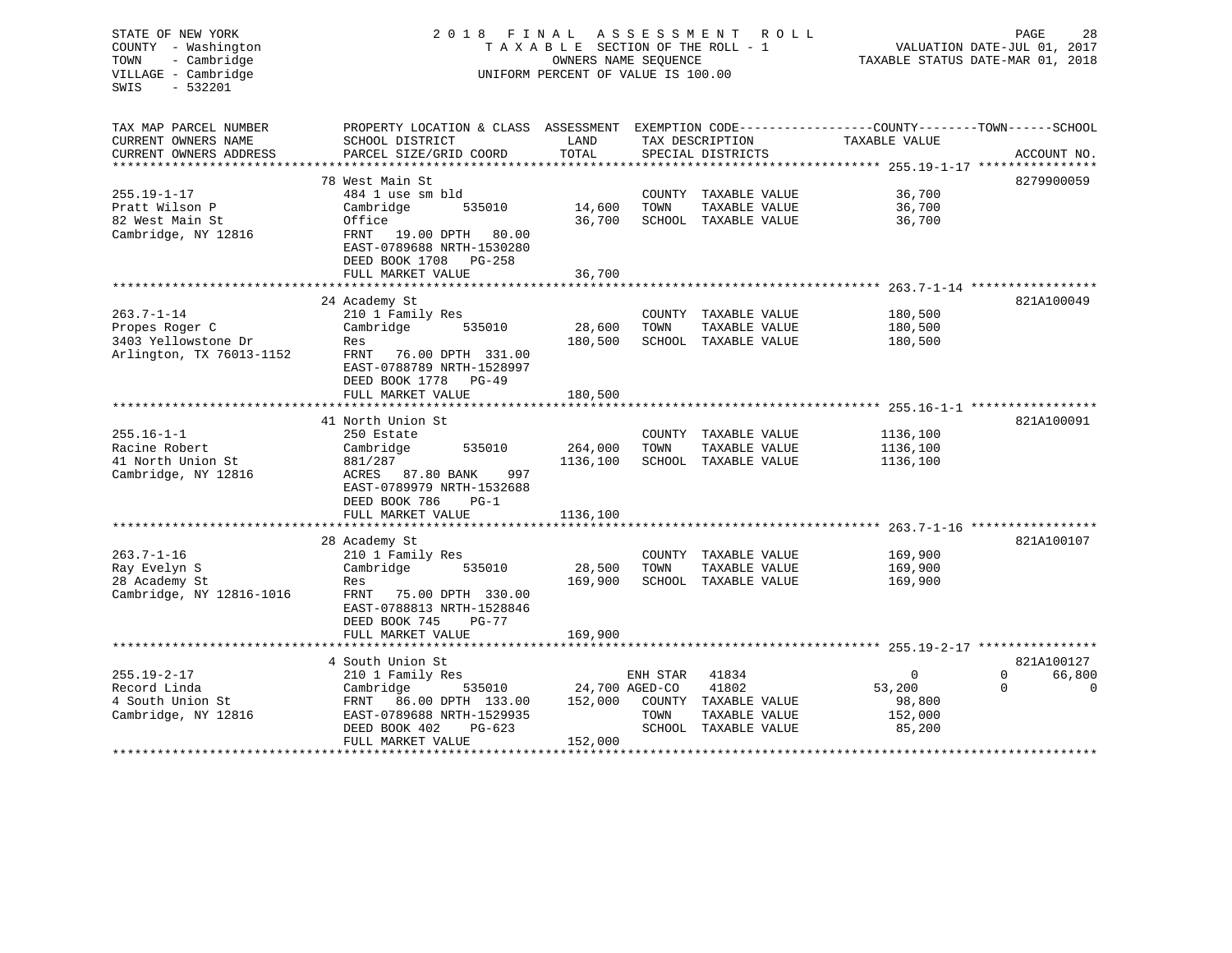# STATE OF NEW YORK 2 0 1 8 F I N A L A S S E S S M E N T R O L L PAGE 29 COUNTY - Washington T A X A B L E SECTION OF THE ROLL - 1 VALUATION DATE-JUL 01, 2017 TOWN - Cambridge OWNERS NAME SEQUENCE TAXABLE STATUS DATE-MAR 01, 2018 UNIFORM PERCENT OF VALUE IS 100.00

| TAX MAP PARCEL NUMBER                            | PROPERTY LOCATION & CLASS ASSESSMENT            |         |          |                      | EXEMPTION CODE-----------------COUNTY-------TOWN------SCHOOL      |                    |
|--------------------------------------------------|-------------------------------------------------|---------|----------|----------------------|-------------------------------------------------------------------|--------------------|
| CURRENT OWNERS NAME                              | SCHOOL DISTRICT                                 | LAND    |          | TAX DESCRIPTION      | TAXABLE VALUE                                                     |                    |
| CURRENT OWNERS ADDRESS<br>********************** | PARCEL SIZE/GRID COORD                          | TOTAL   |          | SPECIAL DISTRICTS    |                                                                   | ACCOUNT NO.        |
|                                                  | 77 West Main St                                 |         |          |                      |                                                                   | 821A100137         |
| $255.19 - 2 - 3$                                 | 210 1 Family Res                                |         | BAS STAR | 41854                | 0                                                                 | $\Omega$<br>30,000 |
| Robertson Alan G                                 | Cambridge<br>535010                             | 28,900  |          | COUNTY TAXABLE VALUE | 115,800                                                           |                    |
| Robertson Susan                                  | Res                                             | 115,800 | TOWN     | TAXABLE VALUE        | 115,800                                                           |                    |
| 77 West Main St                                  | FRNT 104.00 DPTH 170.00                         |         |          | SCHOOL TAXABLE VALUE | 85,800                                                            |                    |
| Cambridge, NY 12816                              | EAST-0789023 NRTH-1529981                       |         |          |                      |                                                                   |                    |
|                                                  | DEED BOOK 463<br>PG-233                         |         |          |                      |                                                                   |                    |
|                                                  | FULL MARKET VALUE                               | 115,800 |          |                      |                                                                   |                    |
|                                                  |                                                 |         |          |                      |                                                                   |                    |
|                                                  | 7 North Union St                                |         |          |                      |                                                                   | 821A100090         |
| $255.20 - 1 - 5$                                 | 210 1 Family Res                                |         | COUNTY   | TAXABLE VALUE        | 91,000                                                            |                    |
| Robertson Stephen                                | Cambridge<br>535010                             | 19,800  | TOWN     | TAXABLE VALUE        | 91,000                                                            |                    |
| 7 North Union St                                 | Res                                             | 91,000  |          | SCHOOL TAXABLE VALUE | 91,000                                                            |                    |
| Cambridge, NY 12816                              | <b>FRNT</b><br>87.00 DPTH<br>85.00              |         |          |                      |                                                                   |                    |
|                                                  | <b>BANK</b><br>999                              |         |          |                      |                                                                   |                    |
|                                                  | EAST-0790078 NRTH-1530557                       |         |          |                      |                                                                   |                    |
|                                                  | DEED BOOK 870<br>$PG-87$                        |         |          |                      |                                                                   |                    |
|                                                  | FULL MARKET VALUE<br>********************       | 91,000  |          |                      |                                                                   |                    |
|                                                  |                                                 |         |          |                      |                                                                   |                    |
| $255.19 - 1 - 1.1$                               | County Route 59<br>311 Res vac land             |         | COUNTY   | TAXABLE VALUE        | 600                                                               |                    |
| Ross Thomas C                                    | Cambridge<br>535010                             | 600     | TOWN     | TAXABLE VALUE        | 600                                                               |                    |
| 1671 County Route 59                             | Vac Land                                        | 600     | SCHOOL   | TAXABLE VALUE        | 600                                                               |                    |
| Cambridge, NY 12816                              | Bndy Agmt 744/133                               |         |          |                      |                                                                   |                    |
|                                                  | 17.00 DPTH 349.00<br>FRNT                       |         |          |                      |                                                                   |                    |
|                                                  | EAST-0786486 NRTH-1530530                       |         |          |                      |                                                                   |                    |
|                                                  | DEED BOOK 487<br>$PG-307$                       |         |          |                      |                                                                   |                    |
|                                                  | FULL MARKET VALUE                               | 600     |          |                      |                                                                   |                    |
|                                                  |                                                 |         |          |                      | ************************************755.19-2-7 ****************** |                    |
|                                                  | 67 West Main St                                 |         |          |                      |                                                                   | 821A100028         |
| $255.19 - 2 - 7$                                 | 220 2 Family Res                                |         | ENH STAR | 41834                | $\mathbf{0}$                                                      | 66,800<br>$\Omega$ |
| Rouse Joseph                                     | Cambridge<br>535010                             | 28,100  |          | COUNTY TAXABLE VALUE | 180,200                                                           |                    |
| Rouse Nancy                                      | Res                                             | 180,200 | TOWN     | TAXABLE VALUE        | 180,200                                                           |                    |
| 67 West Main St                                  | FRNT<br>75.00 DPTH 265.00                       |         |          | SCHOOL TAXABLE VALUE | 113,400                                                           |                    |
| Cambridge, NY 12816                              | EAST-0789380 NRTH-1530013                       |         |          |                      |                                                                   |                    |
|                                                  | DEED BOOK 478<br>$PG-304$                       |         |          |                      |                                                                   |                    |
|                                                  | FULL MARKET VALUE                               | 180,200 |          |                      |                                                                   |                    |
|                                                  |                                                 |         |          |                      | ****** 255.19-2-11 ****                                           |                    |
|                                                  | 57 West Main St                                 |         |          |                      |                                                                   | 821A100040         |
| $255.19 - 2 - 11$                                | 485 >luse sm bld                                |         | COUNTY   | TAXABLE VALUE        | 128,000                                                           |                    |
| Rowan Bridget                                    | Cambridge<br>535010                             | 16,500  | TOWN     | TAXABLE VALUE        | 128,000                                                           |                    |
| 11 Avenue A                                      | Store                                           | 128,000 |          | SCHOOL TAXABLE VALUE | 128,000                                                           |                    |
| Cambridge, NY 12816                              | 2538/263 Cov & Restrictio<br>FRNT<br>66.00 DPTH |         |          |                      |                                                                   |                    |
|                                                  | 70.00<br>EAST-0789631 NRTH-1530135              |         |          |                      |                                                                   |                    |
|                                                  | DEED BOOK 2132<br>PG-346                        |         |          |                      |                                                                   |                    |
|                                                  | FULL MARKET VALUE                               | 128,000 |          |                      |                                                                   |                    |
| **********************                           |                                                 |         |          |                      |                                                                   |                    |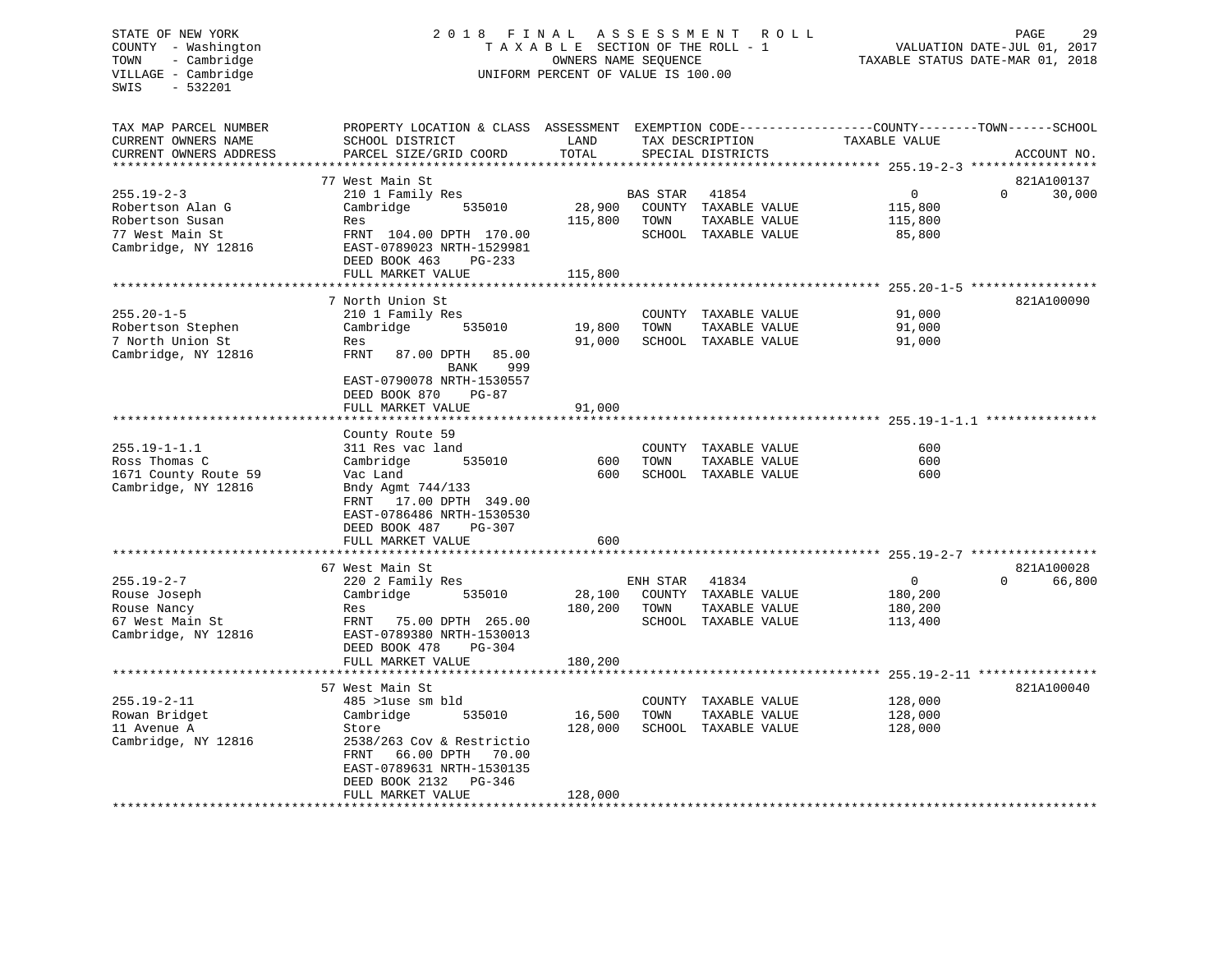| STATE OF NEW YORK<br>COUNTY - Washington<br>TOWN<br>- Cambridge<br>VILLAGE - Cambridge<br>SWIS<br>$-532201$ | 2018 FINAL                                                                        | TAXABLE SECTION OF THE ROLL - 1<br>OWNERS NAME SEQUENCE<br>UNIFORM PERCENT OF VALUE IS 100.00 | ASSESSMENT ROLL | TAXABLE STATUS DATE-MAR 01, 2018     | PAGE<br>VALUATION DATE-JUL 01, 2017                                           | 30       |             |
|-------------------------------------------------------------------------------------------------------------|-----------------------------------------------------------------------------------|-----------------------------------------------------------------------------------------------|-----------------|--------------------------------------|-------------------------------------------------------------------------------|----------|-------------|
| TAX MAP PARCEL NUMBER<br>CURRENT OWNERS NAME<br>CURRENT OWNERS ADDRESS                                      | PROPERTY LOCATION & CLASS ASSESSMENT<br>SCHOOL DISTRICT<br>PARCEL SIZE/GRID COORD | LAND<br>TOTAL                                                                                 |                 | TAX DESCRIPTION<br>SPECIAL DISTRICTS | EXEMPTION CODE-----------------COUNTY-------TOWN------SCHOOL<br>TAXABLE VALUE |          | ACCOUNT NO. |
| ***********************                                                                                     |                                                                                   |                                                                                               |                 |                                      |                                                                               |          |             |
|                                                                                                             | 54 South Union St                                                                 |                                                                                               |                 |                                      |                                                                               |          | 821A100061  |
| $263.7 - 2 - 19$                                                                                            | 210 1 Family Res                                                                  |                                                                                               | <b>BAS STAR</b> | 41854                                | $\mathbf 0$                                                                   | $\Omega$ | 30,000      |
| Salzer Linda                                                                                                | 535010<br>Cambridge                                                               | 27,600                                                                                        |                 | COUNTY TAXABLE VALUE                 | 211,000                                                                       |          |             |
| Schauer John                                                                                                | Res                                                                               | 211,000                                                                                       | TOWN            | TAXABLE VALUE                        | 211,000                                                                       |          |             |
| 54 South Union St                                                                                           | Additions                                                                         |                                                                                               |                 | SCHOOL TAXABLE VALUE                 | 181,000                                                                       |          |             |
| Cambridge, NY 12816                                                                                         | FRNT 104.00 DPTH 148.00<br>BANK<br>998                                            |                                                                                               |                 |                                      |                                                                               |          |             |
|                                                                                                             | EAST-0789316 NRTH-1528208                                                         |                                                                                               |                 |                                      |                                                                               |          |             |
|                                                                                                             | DEED BOOK 3071 PG-48                                                              |                                                                                               |                 |                                      |                                                                               |          |             |
|                                                                                                             | FULL MARKET VALUE                                                                 | 211,000                                                                                       |                 |                                      |                                                                               |          |             |
|                                                                                                             |                                                                                   |                                                                                               |                 |                                      |                                                                               |          |             |
|                                                                                                             | 53 Academy St                                                                     |                                                                                               |                 |                                      |                                                                               |          | 821A100032  |
| $263.7 - 2 - 27$                                                                                            | 210 1 Family Res                                                                  |                                                                                               | BAS STAR        | 41854                                | $\mathbf{0}$                                                                  | $\Omega$ | 30,000      |
| Sartoris Joseph                                                                                             | Cambridge<br>535010                                                               | 24,700                                                                                        |                 | COUNTY TAXABLE VALUE                 | 106,000                                                                       |          |             |
| Sartoris Ann                                                                                                | 2007 SCAR DECISION                                                                | 106,000                                                                                       | TOWN            | TAXABLE VALUE                        | 106,000                                                                       |          |             |
| 53 Academy St                                                                                               | 60.00 DPTH 170.00<br>FRNT                                                         |                                                                                               |                 | SCHOOL TAXABLE VALUE                 | 76,000                                                                        |          |             |
| Cambridge, NY 12816                                                                                         | EAST-0789171 NRTH-1528474                                                         |                                                                                               |                 |                                      |                                                                               |          |             |
|                                                                                                             | DEED BOOK 536<br>$PG-14$                                                          |                                                                                               |                 |                                      |                                                                               |          |             |
|                                                                                                             | FULL MARKET VALUE                                                                 | 106,000                                                                                       |                 |                                      |                                                                               |          |             |
|                                                                                                             |                                                                                   | ************                                                                                  |                 |                                      |                                                                               |          | 821A100106  |
| $263.7 - 2 - 1$                                                                                             | 17 Academy St<br>210 1 Family Res                                                 |                                                                                               | <b>BAS STAR</b> | 41854                                | $\overline{0}$                                                                | $\Omega$ | 30,000      |
| Sawyer Peter D                                                                                              | Cambridge<br>535010                                                               | 26,700                                                                                        | COUNTY          | TAXABLE VALUE                        | 166,000                                                                       |          |             |
| Sawyer Susan A                                                                                              | Res                                                                               | 166,000                                                                                       | TOWN            | TAXABLE VALUE                        | 166,000                                                                       |          |             |
| 17 Academy St                                                                                               | FRNT 86.00 DPTH 161.00                                                            |                                                                                               |                 | SCHOOL TAXABLE VALUE                 | 136,000                                                                       |          |             |
| Cambridge, NY 12816                                                                                         | EAST-0789014 NRTH-1529514                                                         |                                                                                               |                 |                                      |                                                                               |          |             |
|                                                                                                             | DEED BOOK 544<br>$PG-255$                                                         |                                                                                               |                 |                                      |                                                                               |          |             |
|                                                                                                             | FULL MARKET VALUE                                                                 | 166,000                                                                                       |                 |                                      |                                                                               |          |             |
|                                                                                                             | ********************                                                              |                                                                                               |                 |                                      |                                                                               |          |             |
|                                                                                                             | 63 West Main St                                                                   |                                                                                               |                 |                                      |                                                                               |          | 821A100105  |
| $255.19 - 2 - 9$                                                                                            | 433 Auto body                                                                     |                                                                                               |                 | COUNTY TAXABLE VALUE                 | 152,000                                                                       |          |             |
| Shep Industries LLC                                                                                         | Cambridge<br>535010                                                               | 24,500                                                                                        | TOWN            | TAXABLE VALUE                        | 152,000                                                                       |          |             |
| 56 South Union St                                                                                           | 2738/60                                                                           | 152,000                                                                                       |                 | SCHOOL TAXABLE VALUE                 | 152,000                                                                       |          |             |
| Cambridge, NY 12816                                                                                         | 70.00 DPTH<br>FRNT                                                                |                                                                                               |                 |                                      |                                                                               |          |             |
| PRIOR OWNER ON 3/01/2018                                                                                    | ACRES<br>0.77<br>EAST-0789543 NRTH-1530028                                        |                                                                                               |                 |                                      |                                                                               |          |             |
| Smith Revocable Trust Scott B DEED BOOK 3903 PG-86                                                          |                                                                                   |                                                                                               |                 |                                      |                                                                               |          |             |
|                                                                                                             | FULL MARKET VALUE                                                                 | 152,000                                                                                       |                 |                                      |                                                                               |          |             |
|                                                                                                             |                                                                                   |                                                                                               |                 |                                      |                                                                               |          |             |
|                                                                                                             | 59 West Main St                                                                   |                                                                                               |                 |                                      |                                                                               |          | 821A100173  |
| $255.19 - 2 - 10$                                                                                           | 330 Vacant comm                                                                   |                                                                                               |                 | COUNTY TAXABLE VALUE                 | 6,700                                                                         |          |             |
| Shep Industries, LLC                                                                                        | Cambridge<br>535010                                                               | 6,700                                                                                         | TOWN            | TAXABLE VALUE                        | 6,700                                                                         |          |             |
| 56 South Union St                                                                                           | FRNT 74.00 DPTH 66.00                                                             | 6,700                                                                                         |                 | SCHOOL TAXABLE VALUE                 | 6,700                                                                         |          |             |
| Cambridge, NY 12816                                                                                         | EAST-0789560 NRTH-1530146                                                         |                                                                                               |                 |                                      |                                                                               |          |             |
|                                                                                                             | DEED BOOK 2738<br>PG-60                                                           |                                                                                               |                 |                                      |                                                                               |          |             |
|                                                                                                             | FULL MARKET VALUE                                                                 | 6,700                                                                                         |                 |                                      |                                                                               |          |             |
|                                                                                                             |                                                                                   |                                                                                               |                 |                                      |                                                                               |          |             |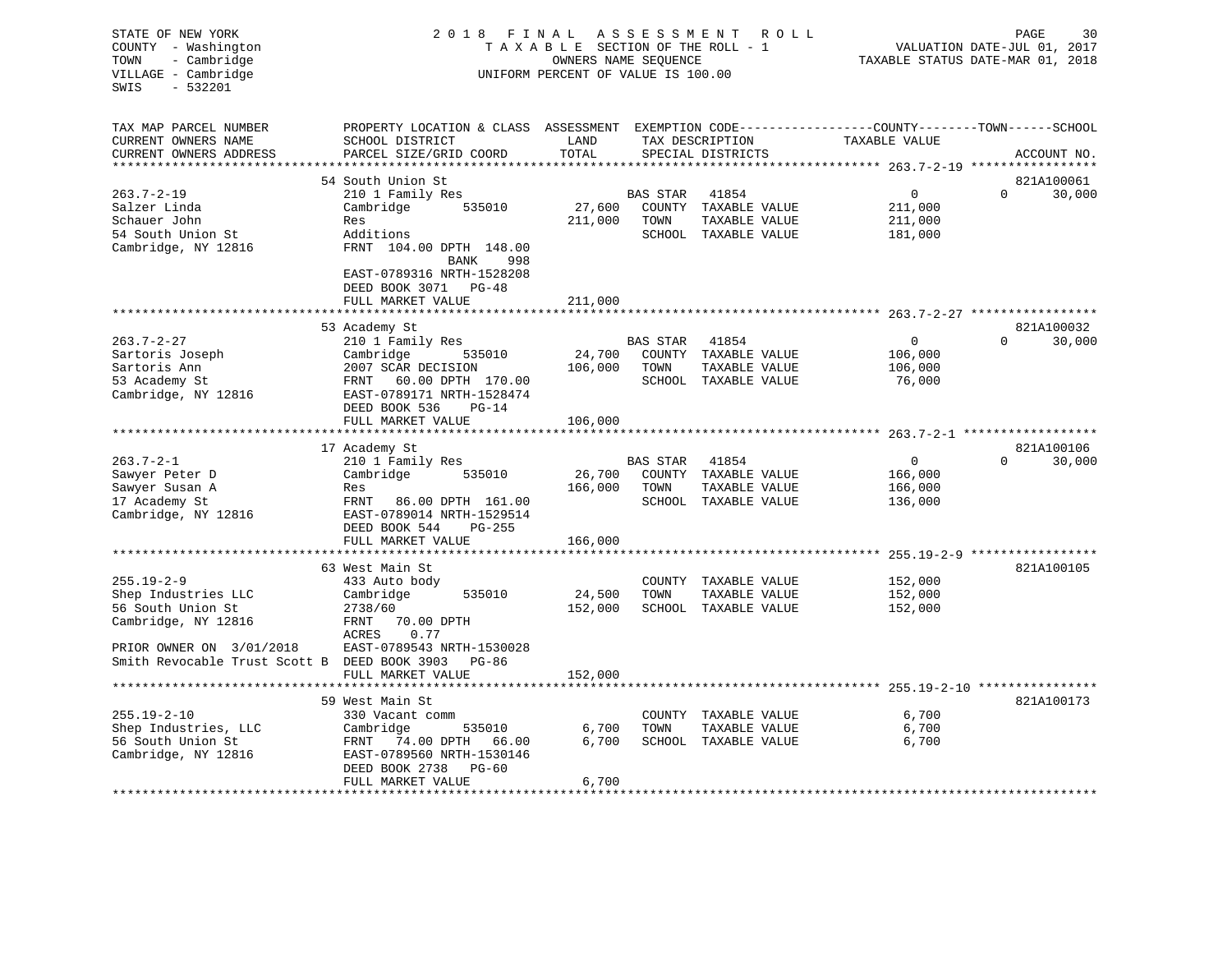| STATE OF NEW YORK<br>2018 FINAL<br>ASSESSMENT<br>ROLL<br>COUNTY - Washington<br>TAXABLE SECTION OF THE ROLL - 1<br>- Cambridge<br>TOWN<br>OWNERS NAME SEQUENCE<br>UNIFORM PERCENT OF VALUE IS 100.00<br>VILLAGE - Cambridge<br>SWIS<br>$-532201$ |                                                                                                                     |                        |          |                                       |                                                                | 31<br>PAGE<br>VALUATION DATE-JUL 01, 2017<br>TAXABLE STATUS DATE-MAR 01, 2018 |
|--------------------------------------------------------------------------------------------------------------------------------------------------------------------------------------------------------------------------------------------------|---------------------------------------------------------------------------------------------------------------------|------------------------|----------|---------------------------------------|----------------------------------------------------------------|-------------------------------------------------------------------------------|
| TAX MAP PARCEL NUMBER<br>CURRENT OWNERS NAME                                                                                                                                                                                                     | PROPERTY LOCATION & CLASS ASSESSMENT EXEMPTION CODE----------------COUNTY-------TOWN------SCHOOL<br>SCHOOL DISTRICT | LAND                   |          | TAX DESCRIPTION                       | TAXABLE VALUE                                                  |                                                                               |
| CURRENT OWNERS ADDRESS                                                                                                                                                                                                                           | PARCEL SIZE/GRID COORD                                                                                              | TOTAL                  |          | SPECIAL DISTRICTS                     |                                                                | ACCOUNT NO.                                                                   |
| ********************                                                                                                                                                                                                                             |                                                                                                                     | **********             |          |                                       | ********************************* 255.19-1-27 **************** |                                                                               |
| $255.19 - 1 - 27$                                                                                                                                                                                                                                | 114 West Main St<br>210 1 Family Res                                                                                |                        | ENH STAR | 41834                                 | $\mathbf 0$                                                    | 821A100095<br>$\Omega$<br>66,800                                              |
| Sielucka Lorraine H                                                                                                                                                                                                                              | Cambridge<br>535010                                                                                                 | 27,900                 |          | COUNTY TAXABLE VALUE                  | 136,700                                                        |                                                                               |
| 114 West Main St                                                                                                                                                                                                                                 | Res                                                                                                                 | 136,700                | TOWN     | TAXABLE VALUE                         | 136,700                                                        |                                                                               |
| Cambridge, NY 12816                                                                                                                                                                                                                              | FRNT<br>67.00 DPTH 380.00<br>BANK<br>999                                                                            |                        |          | SCHOOL TAXABLE VALUE                  | 69,900                                                         |                                                                               |
|                                                                                                                                                                                                                                                  | EAST-0788873 NRTH-1530282<br>DEED BOOK 2765 PG-206                                                                  |                        |          |                                       |                                                                |                                                                               |
|                                                                                                                                                                                                                                                  | FULL MARKET VALUE                                                                                                   | 136,700                |          |                                       |                                                                |                                                                               |
|                                                                                                                                                                                                                                                  |                                                                                                                     |                        |          |                                       |                                                                |                                                                               |
|                                                                                                                                                                                                                                                  | 65 West Main St                                                                                                     |                        |          |                                       |                                                                | 821C100104                                                                    |
| $255.19 - 2 - 8$                                                                                                                                                                                                                                 | 210 1 Family Res<br>535010                                                                                          | 24,100                 | TOWN     | COUNTY TAXABLE VALUE                  | 120,200<br>120,200                                             |                                                                               |
| Smith Revocable Trust Scott B Cambridge<br>Smith Scott B Trustee                                                                                                                                                                                 | Res                                                                                                                 | 120,200                |          | TAXABLE VALUE<br>SCHOOL TAXABLE VALUE | 120,200                                                        |                                                                               |
| 63 West Main St                                                                                                                                                                                                                                  | FRNT<br>66.00 DPTH                                                                                                  |                        |          |                                       |                                                                |                                                                               |
| Cambridge, NY 12816                                                                                                                                                                                                                              | ACRES<br>0.40                                                                                                       |                        |          |                                       |                                                                |                                                                               |
|                                                                                                                                                                                                                                                  | EAST-0789446 NRTH-1530027                                                                                           |                        |          |                                       |                                                                |                                                                               |
|                                                                                                                                                                                                                                                  | DEED BOOK 3893 PG-64<br>FULL MARKET VALUE                                                                           | 120,200                |          |                                       |                                                                |                                                                               |
|                                                                                                                                                                                                                                                  |                                                                                                                     |                        |          |                                       |                                                                |                                                                               |
|                                                                                                                                                                                                                                                  | 56 South Union St                                                                                                   |                        |          |                                       |                                                                | 821A100174                                                                    |
| $263.7 - 2 - 20$                                                                                                                                                                                                                                 | 210 1 Family Res                                                                                                    |                        |          | COUNTY TAXABLE VALUE                  | 161,600                                                        |                                                                               |
| Smith Revocable Trust Scott B Cambridge                                                                                                                                                                                                          | 535010                                                                                                              | 31,900                 | TOWN     | TAXABLE VALUE                         | 161,600                                                        |                                                                               |
| Smith Scott B Trustee<br>63 West Main St                                                                                                                                                                                                         | Res<br>FRNT 115.00 DPTH 214.00                                                                                      | 161,600                |          | SCHOOL TAXABLE VALUE                  | 161,600                                                        |                                                                               |
| Cambridge, NY 12816                                                                                                                                                                                                                              | EAST-0789255 NRTH-1528101                                                                                           |                        |          |                                       |                                                                |                                                                               |
|                                                                                                                                                                                                                                                  | DEED BOOK 3893<br>PG-60                                                                                             |                        |          |                                       |                                                                |                                                                               |
|                                                                                                                                                                                                                                                  | FULL MARKET VALUE                                                                                                   | 161,600                |          |                                       |                                                                |                                                                               |
|                                                                                                                                                                                                                                                  | 122 West Main St                                                                                                    |                        |          |                                       | *********** 255.19-1-31 ****************                       | 821A100147                                                                    |
| $255.19 - 1 - 31$                                                                                                                                                                                                                                | 210 1 Family Res                                                                                                    |                        |          | COUNTY TAXABLE VALUE                  | 212,000                                                        |                                                                               |
| Snider David A                                                                                                                                                                                                                                   | 535010<br>Cambridge                                                                                                 | 29,600                 | TOWN     | TAXABLE VALUE                         | 212,000                                                        |                                                                               |
| Alexandria Dery                                                                                                                                                                                                                                  | Res                                                                                                                 | 212,000                |          | SCHOOL TAXABLE VALUE                  | 212,000                                                        |                                                                               |
| 122 West Main St                                                                                                                                                                                                                                 | 2138/301                                                                                                            |                        |          |                                       |                                                                |                                                                               |
| Cambridge, NY 12816                                                                                                                                                                                                                              | FRNT<br>84.00 DPTH 351.00<br>999<br>BANK                                                                            |                        |          |                                       |                                                                |                                                                               |
|                                                                                                                                                                                                                                                  | EAST-0788510 NRTH-1530356                                                                                           |                        |          |                                       |                                                                |                                                                               |
|                                                                                                                                                                                                                                                  | DEED BOOK 3383 PG-53                                                                                                |                        |          |                                       |                                                                |                                                                               |
|                                                                                                                                                                                                                                                  | FULL MARKET VALUE<br>**********************                                                                         | 212,000<br>*********** |          |                                       | ****************************** 255.19-2-15 ****************    |                                                                               |
|                                                                                                                                                                                                                                                  | 37-39 West Main St                                                                                                  |                        |          |                                       |                                                                | 821A100098                                                                    |
| $255.19 - 2 - 15$                                                                                                                                                                                                                                | 482 Det row bldg                                                                                                    |                        |          | COUNTY TAXABLE VALUE                  | 101,100                                                        |                                                                               |
| South Dominion LTD., S.A.                                                                                                                                                                                                                        | Cambridge<br>535010                                                                                                 | 15,900                 | TOWN     | TAXABLE VALUE                         | 101,100                                                        |                                                                               |
| PO Box 212                                                                                                                                                                                                                                       | Store & Flat                                                                                                        | 101,100                |          | SCHOOL TAXABLE VALUE                  | 101,100                                                        |                                                                               |
| Schaghticoke, NY 12154                                                                                                                                                                                                                           | FRNT 28.00 DPTH 87.00<br>EAST-0789785 NRTH-1530125                                                                  |                        |          |                                       |                                                                |                                                                               |
|                                                                                                                                                                                                                                                  | DEED BOOK 3540<br>PG-236                                                                                            |                        |          |                                       |                                                                |                                                                               |
|                                                                                                                                                                                                                                                  | FULL MARKET VALUE                                                                                                   | 101,100                |          |                                       |                                                                |                                                                               |
|                                                                                                                                                                                                                                                  | *******************                                                                                                 |                        |          |                                       |                                                                |                                                                               |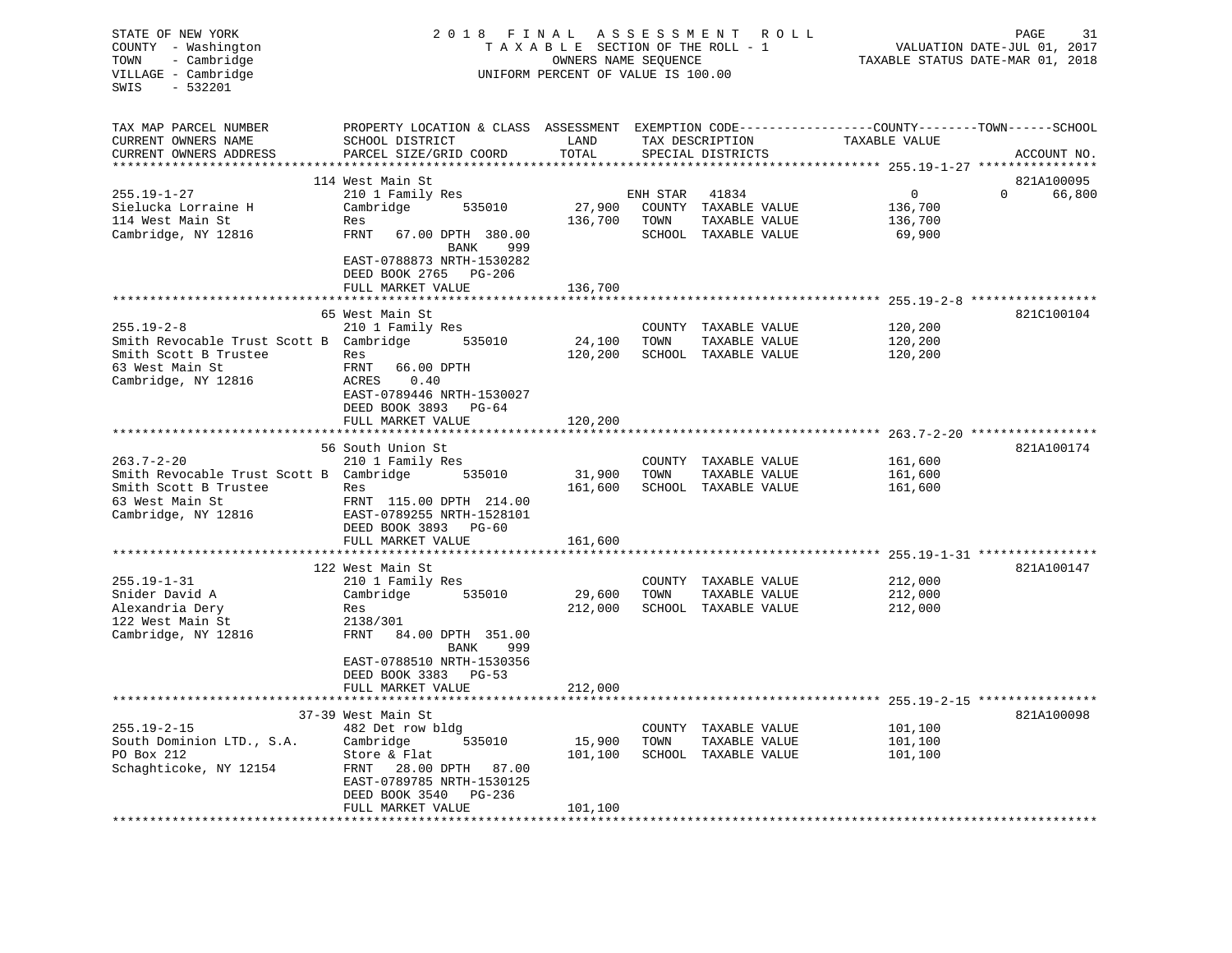# STATE OF NEW YORK 2 0 1 8 F I N A L A S S E S S M E N T R O L L PAGE 32 COUNTY - Washington T A X A B L E SECTION OF THE ROLL - 1 VALUATION DATE-JUL 01, 2017 TOWN - Cambridge OWNERS NAME SEQUENCE TAXABLE STATUS DATE-MAR 01, 2018 VILLAGE - Cambridge **UNIFORM PERCENT OF VALUE** IS 100.00

| EXEMPTION CODE-----------------COUNTY-------TOWN------SCHOOL<br>CURRENT OWNERS NAME<br>SCHOOL DISTRICT<br>LAND<br>TAX DESCRIPTION<br>TAXABLE VALUE<br>TOTAL<br>CURRENT OWNERS ADDRESS<br>PARCEL SIZE/GRID COORD<br>SPECIAL DISTRICTS<br>ACCOUNT NO.<br>42 South Union St<br>821A100138<br>$263.7 - 2 - 15$<br>210 1 Family Res<br>COUNTY TAXABLE VALUE<br>158,800<br>South Union, LLC<br>Cambridge<br>535010<br>33,400<br>TOWN<br>TAXABLE VALUE<br>158,800<br>599 Turnpike Rd<br>158,800<br>SCHOOL TAXABLE VALUE<br>158,800<br>Res<br>FRNT 130.00 DPTH 260.00<br>EAST-0789358 NRTH-1528640<br>DEED BOOK 3841<br>PG-74<br>FULL MARKET VALUE<br>158,800<br>*********************<br>821A100017<br>15 Academy St<br>$255.19 - 2 - 36$<br>210 1 Family Res<br>CW_10_VET/ 41152<br>8,000<br>$\Omega$<br>0<br>535010<br>29,800 CW_10_VET/ 41153<br>$\mathbf 0$<br>Squires Terrence B<br>$\mathbf{0}$<br>$\Omega$<br>Cambridge<br>$\mathbf 0$<br>Squires Barbara A<br>FRNT 96.00 DPTH 207.00<br>149,800 ENH STAR<br>41834<br>$\Omega$<br>66,800<br>15 Academy St<br>EAST-0789018 NRTH-1529607<br>COUNTY TAXABLE VALUE<br>141,800<br>Cambridge, NY 12816<br>DEED BOOK 495<br>TOWN<br>TAXABLE VALUE<br>PG-998<br>149,800<br>FULL MARKET VALUE<br>149,800<br>SCHOOL TAXABLE VALUE<br>83,000<br>***********************<br>********** 255.19-1-23 ****************<br>106 West Main St<br>821A100103<br>$255.19 - 1 - 23$<br>$\overline{0}$<br>$\Omega$<br>30,000<br>210 1 Family Res<br>BAS STAR<br>41854<br>535010<br>24,800<br>Strubel Gary F<br>Cambridge<br>COUNTY TAXABLE VALUE<br>176,700<br>Strubel Tina B<br>176,700<br>TOWN<br>TAXABLE VALUE<br>176,700<br>Res<br>106 West Main St<br>Ease 844/267<br>SCHOOL TAXABLE VALUE<br>146,700<br>FRNT<br>44.00 DPTH 236.00<br><b>BANK</b><br>998<br>EAST-0789176 NRTH-1530267<br>DEED BOOK 2373 PG-176<br>176,700<br>FULL MARKET VALUE<br>9 North Union St<br>821A100082<br>210 1 Family Res<br>41800<br>48,500<br>48,500<br>48,500<br>AGED-ALL<br>19,700<br>535010<br>COUNTY TAXABLE VALUE<br>48,500<br>Cambridge<br>Life Estate John J Svitak<br>97,000<br>TOWN<br>TAXABLE VALUE<br>48,500<br>SCHOOL TAXABLE VALUE<br>2647/234<br>48,500<br>FRNT<br>92.00 DPTH 79.00<br>EAST-0790135 NRTH-1530628<br>DEED BOOK 2647<br>$PG-234$<br>97,000<br>FULL MARKET VALUE<br>821A100169<br>6 Myrtle Ave<br>$255.19 - 3 - 11$<br>210 1 Family Res<br>TAXABLE VALUE<br>160,000<br>COUNTY<br>Cambridge<br>535010<br>33,300<br>TOWN<br>TAXABLE VALUE<br>160,000<br>160,000<br>SCHOOL TAXABLE VALUE<br>160,000<br>Res<br>Deck<br>Cambridge, NY 12816<br>FRNT 134.00 DPTH 205.00<br>EAST-0788343 NRTH-1529903<br>DEED BOOK 439<br>PG-190<br>FULL MARKET VALUE<br>160,000 | TAX MAP PARCEL NUMBER | PROPERTY LOCATION & CLASS ASSESSMENT |  |  |  |
|--------------------------------------------------------------------------------------------------------------------------------------------------------------------------------------------------------------------------------------------------------------------------------------------------------------------------------------------------------------------------------------------------------------------------------------------------------------------------------------------------------------------------------------------------------------------------------------------------------------------------------------------------------------------------------------------------------------------------------------------------------------------------------------------------------------------------------------------------------------------------------------------------------------------------------------------------------------------------------------------------------------------------------------------------------------------------------------------------------------------------------------------------------------------------------------------------------------------------------------------------------------------------------------------------------------------------------------------------------------------------------------------------------------------------------------------------------------------------------------------------------------------------------------------------------------------------------------------------------------------------------------------------------------------------------------------------------------------------------------------------------------------------------------------------------------------------------------------------------------------------------------------------------------------------------------------------------------------------------------------------------------------------------------------------------------------------------------------------------------------------------------------------------------------------------------------------------------------------------------------------------------------------------------------------------------------------------------------------------------------------------------------------------------------------------------------------------------------------------------------------------------------------------------------------------------------------------------------------------------------------------------------------------------------------------------------------|-----------------------|--------------------------------------|--|--|--|
|                                                                                                                                                                                                                                                                                                                                                                                                                                                                                                                                                                                                                                                                                                                                                                                                                                                                                                                                                                                                                                                                                                                                                                                                                                                                                                                                                                                                                                                                                                                                                                                                                                                                                                                                                                                                                                                                                                                                                                                                                                                                                                                                                                                                                                                                                                                                                                                                                                                                                                                                                                                                                                                                                                  |                       |                                      |  |  |  |
|                                                                                                                                                                                                                                                                                                                                                                                                                                                                                                                                                                                                                                                                                                                                                                                                                                                                                                                                                                                                                                                                                                                                                                                                                                                                                                                                                                                                                                                                                                                                                                                                                                                                                                                                                                                                                                                                                                                                                                                                                                                                                                                                                                                                                                                                                                                                                                                                                                                                                                                                                                                                                                                                                                  |                       |                                      |  |  |  |
|                                                                                                                                                                                                                                                                                                                                                                                                                                                                                                                                                                                                                                                                                                                                                                                                                                                                                                                                                                                                                                                                                                                                                                                                                                                                                                                                                                                                                                                                                                                                                                                                                                                                                                                                                                                                                                                                                                                                                                                                                                                                                                                                                                                                                                                                                                                                                                                                                                                                                                                                                                                                                                                                                                  |                       |                                      |  |  |  |
|                                                                                                                                                                                                                                                                                                                                                                                                                                                                                                                                                                                                                                                                                                                                                                                                                                                                                                                                                                                                                                                                                                                                                                                                                                                                                                                                                                                                                                                                                                                                                                                                                                                                                                                                                                                                                                                                                                                                                                                                                                                                                                                                                                                                                                                                                                                                                                                                                                                                                                                                                                                                                                                                                                  |                       |                                      |  |  |  |
|                                                                                                                                                                                                                                                                                                                                                                                                                                                                                                                                                                                                                                                                                                                                                                                                                                                                                                                                                                                                                                                                                                                                                                                                                                                                                                                                                                                                                                                                                                                                                                                                                                                                                                                                                                                                                                                                                                                                                                                                                                                                                                                                                                                                                                                                                                                                                                                                                                                                                                                                                                                                                                                                                                  |                       |                                      |  |  |  |
|                                                                                                                                                                                                                                                                                                                                                                                                                                                                                                                                                                                                                                                                                                                                                                                                                                                                                                                                                                                                                                                                                                                                                                                                                                                                                                                                                                                                                                                                                                                                                                                                                                                                                                                                                                                                                                                                                                                                                                                                                                                                                                                                                                                                                                                                                                                                                                                                                                                                                                                                                                                                                                                                                                  |                       |                                      |  |  |  |
|                                                                                                                                                                                                                                                                                                                                                                                                                                                                                                                                                                                                                                                                                                                                                                                                                                                                                                                                                                                                                                                                                                                                                                                                                                                                                                                                                                                                                                                                                                                                                                                                                                                                                                                                                                                                                                                                                                                                                                                                                                                                                                                                                                                                                                                                                                                                                                                                                                                                                                                                                                                                                                                                                                  |                       |                                      |  |  |  |
|                                                                                                                                                                                                                                                                                                                                                                                                                                                                                                                                                                                                                                                                                                                                                                                                                                                                                                                                                                                                                                                                                                                                                                                                                                                                                                                                                                                                                                                                                                                                                                                                                                                                                                                                                                                                                                                                                                                                                                                                                                                                                                                                                                                                                                                                                                                                                                                                                                                                                                                                                                                                                                                                                                  | Buskirk, NY 12028     |                                      |  |  |  |
|                                                                                                                                                                                                                                                                                                                                                                                                                                                                                                                                                                                                                                                                                                                                                                                                                                                                                                                                                                                                                                                                                                                                                                                                                                                                                                                                                                                                                                                                                                                                                                                                                                                                                                                                                                                                                                                                                                                                                                                                                                                                                                                                                                                                                                                                                                                                                                                                                                                                                                                                                                                                                                                                                                  |                       |                                      |  |  |  |
|                                                                                                                                                                                                                                                                                                                                                                                                                                                                                                                                                                                                                                                                                                                                                                                                                                                                                                                                                                                                                                                                                                                                                                                                                                                                                                                                                                                                                                                                                                                                                                                                                                                                                                                                                                                                                                                                                                                                                                                                                                                                                                                                                                                                                                                                                                                                                                                                                                                                                                                                                                                                                                                                                                  |                       |                                      |  |  |  |
|                                                                                                                                                                                                                                                                                                                                                                                                                                                                                                                                                                                                                                                                                                                                                                                                                                                                                                                                                                                                                                                                                                                                                                                                                                                                                                                                                                                                                                                                                                                                                                                                                                                                                                                                                                                                                                                                                                                                                                                                                                                                                                                                                                                                                                                                                                                                                                                                                                                                                                                                                                                                                                                                                                  |                       |                                      |  |  |  |
|                                                                                                                                                                                                                                                                                                                                                                                                                                                                                                                                                                                                                                                                                                                                                                                                                                                                                                                                                                                                                                                                                                                                                                                                                                                                                                                                                                                                                                                                                                                                                                                                                                                                                                                                                                                                                                                                                                                                                                                                                                                                                                                                                                                                                                                                                                                                                                                                                                                                                                                                                                                                                                                                                                  |                       |                                      |  |  |  |
|                                                                                                                                                                                                                                                                                                                                                                                                                                                                                                                                                                                                                                                                                                                                                                                                                                                                                                                                                                                                                                                                                                                                                                                                                                                                                                                                                                                                                                                                                                                                                                                                                                                                                                                                                                                                                                                                                                                                                                                                                                                                                                                                                                                                                                                                                                                                                                                                                                                                                                                                                                                                                                                                                                  |                       |                                      |  |  |  |
|                                                                                                                                                                                                                                                                                                                                                                                                                                                                                                                                                                                                                                                                                                                                                                                                                                                                                                                                                                                                                                                                                                                                                                                                                                                                                                                                                                                                                                                                                                                                                                                                                                                                                                                                                                                                                                                                                                                                                                                                                                                                                                                                                                                                                                                                                                                                                                                                                                                                                                                                                                                                                                                                                                  |                       |                                      |  |  |  |
|                                                                                                                                                                                                                                                                                                                                                                                                                                                                                                                                                                                                                                                                                                                                                                                                                                                                                                                                                                                                                                                                                                                                                                                                                                                                                                                                                                                                                                                                                                                                                                                                                                                                                                                                                                                                                                                                                                                                                                                                                                                                                                                                                                                                                                                                                                                                                                                                                                                                                                                                                                                                                                                                                                  |                       |                                      |  |  |  |
|                                                                                                                                                                                                                                                                                                                                                                                                                                                                                                                                                                                                                                                                                                                                                                                                                                                                                                                                                                                                                                                                                                                                                                                                                                                                                                                                                                                                                                                                                                                                                                                                                                                                                                                                                                                                                                                                                                                                                                                                                                                                                                                                                                                                                                                                                                                                                                                                                                                                                                                                                                                                                                                                                                  |                       |                                      |  |  |  |
|                                                                                                                                                                                                                                                                                                                                                                                                                                                                                                                                                                                                                                                                                                                                                                                                                                                                                                                                                                                                                                                                                                                                                                                                                                                                                                                                                                                                                                                                                                                                                                                                                                                                                                                                                                                                                                                                                                                                                                                                                                                                                                                                                                                                                                                                                                                                                                                                                                                                                                                                                                                                                                                                                                  |                       |                                      |  |  |  |
|                                                                                                                                                                                                                                                                                                                                                                                                                                                                                                                                                                                                                                                                                                                                                                                                                                                                                                                                                                                                                                                                                                                                                                                                                                                                                                                                                                                                                                                                                                                                                                                                                                                                                                                                                                                                                                                                                                                                                                                                                                                                                                                                                                                                                                                                                                                                                                                                                                                                                                                                                                                                                                                                                                  |                       |                                      |  |  |  |
|                                                                                                                                                                                                                                                                                                                                                                                                                                                                                                                                                                                                                                                                                                                                                                                                                                                                                                                                                                                                                                                                                                                                                                                                                                                                                                                                                                                                                                                                                                                                                                                                                                                                                                                                                                                                                                                                                                                                                                                                                                                                                                                                                                                                                                                                                                                                                                                                                                                                                                                                                                                                                                                                                                  |                       |                                      |  |  |  |
|                                                                                                                                                                                                                                                                                                                                                                                                                                                                                                                                                                                                                                                                                                                                                                                                                                                                                                                                                                                                                                                                                                                                                                                                                                                                                                                                                                                                                                                                                                                                                                                                                                                                                                                                                                                                                                                                                                                                                                                                                                                                                                                                                                                                                                                                                                                                                                                                                                                                                                                                                                                                                                                                                                  |                       |                                      |  |  |  |
|                                                                                                                                                                                                                                                                                                                                                                                                                                                                                                                                                                                                                                                                                                                                                                                                                                                                                                                                                                                                                                                                                                                                                                                                                                                                                                                                                                                                                                                                                                                                                                                                                                                                                                                                                                                                                                                                                                                                                                                                                                                                                                                                                                                                                                                                                                                                                                                                                                                                                                                                                                                                                                                                                                  |                       |                                      |  |  |  |
|                                                                                                                                                                                                                                                                                                                                                                                                                                                                                                                                                                                                                                                                                                                                                                                                                                                                                                                                                                                                                                                                                                                                                                                                                                                                                                                                                                                                                                                                                                                                                                                                                                                                                                                                                                                                                                                                                                                                                                                                                                                                                                                                                                                                                                                                                                                                                                                                                                                                                                                                                                                                                                                                                                  |                       |                                      |  |  |  |
|                                                                                                                                                                                                                                                                                                                                                                                                                                                                                                                                                                                                                                                                                                                                                                                                                                                                                                                                                                                                                                                                                                                                                                                                                                                                                                                                                                                                                                                                                                                                                                                                                                                                                                                                                                                                                                                                                                                                                                                                                                                                                                                                                                                                                                                                                                                                                                                                                                                                                                                                                                                                                                                                                                  |                       |                                      |  |  |  |
|                                                                                                                                                                                                                                                                                                                                                                                                                                                                                                                                                                                                                                                                                                                                                                                                                                                                                                                                                                                                                                                                                                                                                                                                                                                                                                                                                                                                                                                                                                                                                                                                                                                                                                                                                                                                                                                                                                                                                                                                                                                                                                                                                                                                                                                                                                                                                                                                                                                                                                                                                                                                                                                                                                  | Cambridge, NY 12816   |                                      |  |  |  |
|                                                                                                                                                                                                                                                                                                                                                                                                                                                                                                                                                                                                                                                                                                                                                                                                                                                                                                                                                                                                                                                                                                                                                                                                                                                                                                                                                                                                                                                                                                                                                                                                                                                                                                                                                                                                                                                                                                                                                                                                                                                                                                                                                                                                                                                                                                                                                                                                                                                                                                                                                                                                                                                                                                  |                       |                                      |  |  |  |
|                                                                                                                                                                                                                                                                                                                                                                                                                                                                                                                                                                                                                                                                                                                                                                                                                                                                                                                                                                                                                                                                                                                                                                                                                                                                                                                                                                                                                                                                                                                                                                                                                                                                                                                                                                                                                                                                                                                                                                                                                                                                                                                                                                                                                                                                                                                                                                                                                                                                                                                                                                                                                                                                                                  |                       |                                      |  |  |  |
|                                                                                                                                                                                                                                                                                                                                                                                                                                                                                                                                                                                                                                                                                                                                                                                                                                                                                                                                                                                                                                                                                                                                                                                                                                                                                                                                                                                                                                                                                                                                                                                                                                                                                                                                                                                                                                                                                                                                                                                                                                                                                                                                                                                                                                                                                                                                                                                                                                                                                                                                                                                                                                                                                                  |                       |                                      |  |  |  |
|                                                                                                                                                                                                                                                                                                                                                                                                                                                                                                                                                                                                                                                                                                                                                                                                                                                                                                                                                                                                                                                                                                                                                                                                                                                                                                                                                                                                                                                                                                                                                                                                                                                                                                                                                                                                                                                                                                                                                                                                                                                                                                                                                                                                                                                                                                                                                                                                                                                                                                                                                                                                                                                                                                  |                       |                                      |  |  |  |
|                                                                                                                                                                                                                                                                                                                                                                                                                                                                                                                                                                                                                                                                                                                                                                                                                                                                                                                                                                                                                                                                                                                                                                                                                                                                                                                                                                                                                                                                                                                                                                                                                                                                                                                                                                                                                                                                                                                                                                                                                                                                                                                                                                                                                                                                                                                                                                                                                                                                                                                                                                                                                                                                                                  | $255.20 - 1 - 4$      |                                      |  |  |  |
|                                                                                                                                                                                                                                                                                                                                                                                                                                                                                                                                                                                                                                                                                                                                                                                                                                                                                                                                                                                                                                                                                                                                                                                                                                                                                                                                                                                                                                                                                                                                                                                                                                                                                                                                                                                                                                                                                                                                                                                                                                                                                                                                                                                                                                                                                                                                                                                                                                                                                                                                                                                                                                                                                                  | Svitak John J -LE-    |                                      |  |  |  |
|                                                                                                                                                                                                                                                                                                                                                                                                                                                                                                                                                                                                                                                                                                                                                                                                                                                                                                                                                                                                                                                                                                                                                                                                                                                                                                                                                                                                                                                                                                                                                                                                                                                                                                                                                                                                                                                                                                                                                                                                                                                                                                                                                                                                                                                                                                                                                                                                                                                                                                                                                                                                                                                                                                  | Jeskie Henry J        |                                      |  |  |  |
|                                                                                                                                                                                                                                                                                                                                                                                                                                                                                                                                                                                                                                                                                                                                                                                                                                                                                                                                                                                                                                                                                                                                                                                                                                                                                                                                                                                                                                                                                                                                                                                                                                                                                                                                                                                                                                                                                                                                                                                                                                                                                                                                                                                                                                                                                                                                                                                                                                                                                                                                                                                                                                                                                                  | PO Box 174            |                                      |  |  |  |
|                                                                                                                                                                                                                                                                                                                                                                                                                                                                                                                                                                                                                                                                                                                                                                                                                                                                                                                                                                                                                                                                                                                                                                                                                                                                                                                                                                                                                                                                                                                                                                                                                                                                                                                                                                                                                                                                                                                                                                                                                                                                                                                                                                                                                                                                                                                                                                                                                                                                                                                                                                                                                                                                                                  | Cambridge, NY 12816   |                                      |  |  |  |
|                                                                                                                                                                                                                                                                                                                                                                                                                                                                                                                                                                                                                                                                                                                                                                                                                                                                                                                                                                                                                                                                                                                                                                                                                                                                                                                                                                                                                                                                                                                                                                                                                                                                                                                                                                                                                                                                                                                                                                                                                                                                                                                                                                                                                                                                                                                                                                                                                                                                                                                                                                                                                                                                                                  |                       |                                      |  |  |  |
|                                                                                                                                                                                                                                                                                                                                                                                                                                                                                                                                                                                                                                                                                                                                                                                                                                                                                                                                                                                                                                                                                                                                                                                                                                                                                                                                                                                                                                                                                                                                                                                                                                                                                                                                                                                                                                                                                                                                                                                                                                                                                                                                                                                                                                                                                                                                                                                                                                                                                                                                                                                                                                                                                                  |                       |                                      |  |  |  |
|                                                                                                                                                                                                                                                                                                                                                                                                                                                                                                                                                                                                                                                                                                                                                                                                                                                                                                                                                                                                                                                                                                                                                                                                                                                                                                                                                                                                                                                                                                                                                                                                                                                                                                                                                                                                                                                                                                                                                                                                                                                                                                                                                                                                                                                                                                                                                                                                                                                                                                                                                                                                                                                                                                  |                       |                                      |  |  |  |
|                                                                                                                                                                                                                                                                                                                                                                                                                                                                                                                                                                                                                                                                                                                                                                                                                                                                                                                                                                                                                                                                                                                                                                                                                                                                                                                                                                                                                                                                                                                                                                                                                                                                                                                                                                                                                                                                                                                                                                                                                                                                                                                                                                                                                                                                                                                                                                                                                                                                                                                                                                                                                                                                                                  |                       |                                      |  |  |  |
|                                                                                                                                                                                                                                                                                                                                                                                                                                                                                                                                                                                                                                                                                                                                                                                                                                                                                                                                                                                                                                                                                                                                                                                                                                                                                                                                                                                                                                                                                                                                                                                                                                                                                                                                                                                                                                                                                                                                                                                                                                                                                                                                                                                                                                                                                                                                                                                                                                                                                                                                                                                                                                                                                                  |                       |                                      |  |  |  |
|                                                                                                                                                                                                                                                                                                                                                                                                                                                                                                                                                                                                                                                                                                                                                                                                                                                                                                                                                                                                                                                                                                                                                                                                                                                                                                                                                                                                                                                                                                                                                                                                                                                                                                                                                                                                                                                                                                                                                                                                                                                                                                                                                                                                                                                                                                                                                                                                                                                                                                                                                                                                                                                                                                  |                       |                                      |  |  |  |
|                                                                                                                                                                                                                                                                                                                                                                                                                                                                                                                                                                                                                                                                                                                                                                                                                                                                                                                                                                                                                                                                                                                                                                                                                                                                                                                                                                                                                                                                                                                                                                                                                                                                                                                                                                                                                                                                                                                                                                                                                                                                                                                                                                                                                                                                                                                                                                                                                                                                                                                                                                                                                                                                                                  | Sweeney Richard M     |                                      |  |  |  |
|                                                                                                                                                                                                                                                                                                                                                                                                                                                                                                                                                                                                                                                                                                                                                                                                                                                                                                                                                                                                                                                                                                                                                                                                                                                                                                                                                                                                                                                                                                                                                                                                                                                                                                                                                                                                                                                                                                                                                                                                                                                                                                                                                                                                                                                                                                                                                                                                                                                                                                                                                                                                                                                                                                  | Sweeney Julia         |                                      |  |  |  |
|                                                                                                                                                                                                                                                                                                                                                                                                                                                                                                                                                                                                                                                                                                                                                                                                                                                                                                                                                                                                                                                                                                                                                                                                                                                                                                                                                                                                                                                                                                                                                                                                                                                                                                                                                                                                                                                                                                                                                                                                                                                                                                                                                                                                                                                                                                                                                                                                                                                                                                                                                                                                                                                                                                  | 6 Myrtle Ave          |                                      |  |  |  |
|                                                                                                                                                                                                                                                                                                                                                                                                                                                                                                                                                                                                                                                                                                                                                                                                                                                                                                                                                                                                                                                                                                                                                                                                                                                                                                                                                                                                                                                                                                                                                                                                                                                                                                                                                                                                                                                                                                                                                                                                                                                                                                                                                                                                                                                                                                                                                                                                                                                                                                                                                                                                                                                                                                  |                       |                                      |  |  |  |
|                                                                                                                                                                                                                                                                                                                                                                                                                                                                                                                                                                                                                                                                                                                                                                                                                                                                                                                                                                                                                                                                                                                                                                                                                                                                                                                                                                                                                                                                                                                                                                                                                                                                                                                                                                                                                                                                                                                                                                                                                                                                                                                                                                                                                                                                                                                                                                                                                                                                                                                                                                                                                                                                                                  |                       |                                      |  |  |  |
|                                                                                                                                                                                                                                                                                                                                                                                                                                                                                                                                                                                                                                                                                                                                                                                                                                                                                                                                                                                                                                                                                                                                                                                                                                                                                                                                                                                                                                                                                                                                                                                                                                                                                                                                                                                                                                                                                                                                                                                                                                                                                                                                                                                                                                                                                                                                                                                                                                                                                                                                                                                                                                                                                                  |                       |                                      |  |  |  |
|                                                                                                                                                                                                                                                                                                                                                                                                                                                                                                                                                                                                                                                                                                                                                                                                                                                                                                                                                                                                                                                                                                                                                                                                                                                                                                                                                                                                                                                                                                                                                                                                                                                                                                                                                                                                                                                                                                                                                                                                                                                                                                                                                                                                                                                                                                                                                                                                                                                                                                                                                                                                                                                                                                  |                       |                                      |  |  |  |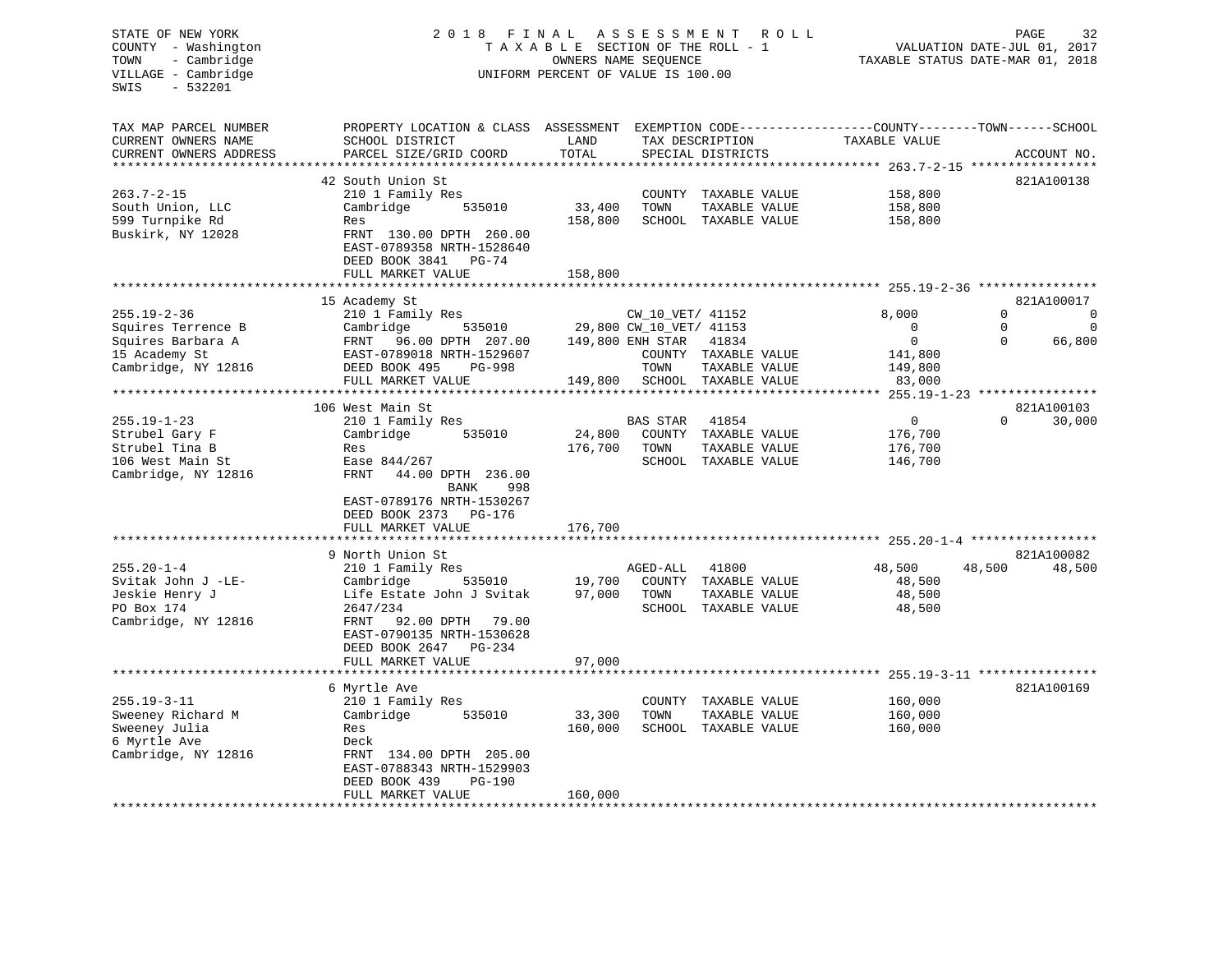# STATE OF NEW YORK 2 0 1 8 F I N A L A S S E S S M E N T R O L L PAGE 33 COUNTY - Washington T A X A B L E SECTION OF THE ROLL - 1 VALUATION DATE-JUL 01, 2017 TOWN - Cambridge OWNERS NAME SEQUENCE TAXABLE STATUS DATE-MAR 01, 2018 VILLAGE - Cambridge **UNIFORM PERCENT OF VALUE** IS 100.00

| TAX MAP PARCEL NUMBER<br>CURRENT OWNERS NAME<br>CURRENT OWNERS ADDRESS                                                                                        | PROPERTY LOCATION & CLASS ASSESSMENT<br>SCHOOL DISTRICT<br>PARCEL SIZE/GRID COORD                                                                                                                      | LAND<br>TOTAL                |                          | TAX DESCRIPTION<br>SPECIAL DISTRICTS                                   | EXEMPTION CODE-----------------COUNTY-------TOWN------SCHOOL<br>TAXABLE VALUE | ACCOUNT NO.                      |
|---------------------------------------------------------------------------------------------------------------------------------------------------------------|--------------------------------------------------------------------------------------------------------------------------------------------------------------------------------------------------------|------------------------------|--------------------------|------------------------------------------------------------------------|-------------------------------------------------------------------------------|----------------------------------|
| *********************                                                                                                                                         |                                                                                                                                                                                                        |                              |                          |                                                                        |                                                                               |                                  |
| $255.19 - 3 - 15$<br>Sweeney Richard N<br>Sweeney Julia E<br>6 Myrtle Ave<br>Cambridge, NY 12816                                                              | Myrtle Ave W/off<br>314 Rural vac<10<br>Cambridge<br>535010<br>2.24<br>ACRES<br>EAST-0788040 NRTH-1529853<br>DEED BOOK 1778<br>$PG-9$<br>FULL MARKET VALUE                                             | 5,600<br>5,600<br>5,600      | TOWN                     | COUNTY TAXABLE VALUE<br>TAXABLE VALUE<br>SCHOOL TAXABLE VALUE          | 5,600<br>5,600<br>5,600                                                       |                                  |
|                                                                                                                                                               |                                                                                                                                                                                                        |                              |                          |                                                                        | ********* 263.7-1-6                                                           |                                  |
| $263.7 - 1 - 6$<br>Sweet James M<br>Sweet Heather M<br>3 Pleasant St<br>Cambridge, NY 12816                                                                   | 3 Pleasant St<br>210 1 Family Res<br>Cambridge<br>535010<br>Res<br>FRNT<br>82.00 DPTH 210.00<br>999<br><b>BANK</b><br>EAST-0788671 NRTH-1529465<br>DEED BOOK 2263<br><b>PG-59</b><br>FULL MARKET VALUE | 28,500<br>168,200<br>168,200 | <b>BAS STAR</b><br>TOWN  | 41854<br>COUNTY TAXABLE VALUE<br>TAXABLE VALUE<br>SCHOOL TAXABLE VALUE | 0<br>168,200<br>168,200<br>138,200                                            | 821A100140<br>$\Omega$<br>30,000 |
|                                                                                                                                                               | 140 West Main St                                                                                                                                                                                       |                              |                          |                                                                        |                                                                               | 821A100170                       |
| $255.19 - 1 - 9$<br>Towler Jared R<br>140 West Main St<br>Cambridge, NY 12816<br>PRIOR OWNER ON 3/01/2018<br>Swoboda Revocable Trust Marion FULL MARKET VALUE | 210 1 Family Res<br>Cambridge<br>535010<br>Res<br>FRNT 171.00 DPTH 242.00<br>EAST-0787698 NRTH-1530580<br>DEED BOOK 3926<br>PG-234                                                                     | 34,000<br>126,000<br>126,000 | TOWN                     | COUNTY TAXABLE VALUE<br>TAXABLE VALUE<br>SCHOOL TAXABLE VALUE          | 126,000<br>126,000<br>126,000                                                 |                                  |
|                                                                                                                                                               |                                                                                                                                                                                                        |                              |                          |                                                                        |                                                                               |                                  |
| $263.7 - 2 - 10$<br>Ver Elizabeth H<br>34 Worthen Rd Apt 4B<br>Lexington, MA 02421                                                                            | 30 South Union St<br>210 1 Family Res<br>Cambridge<br>535010<br>Res<br>2809/172<br>FRNT<br>82.00 DPTH 240.00<br>EAST-0789433 NRTH-1529019<br>DEED BOOK 2324<br>$PG-84$<br>FULL MARKET VALUE            | 28,100<br>129,000<br>129,000 | COUNTY<br>TOWN<br>SCHOOL | TAXABLE VALUE<br>TAXABLE VALUE<br>TAXABLE VALUE                        | 129,000<br>129,000<br>129,000                                                 | 821A100183                       |
|                                                                                                                                                               | *********************                                                                                                                                                                                  |                              |                          |                                                                        |                                                                               |                                  |
| $263.7 - 1 - 8$<br>Waite Randy L<br>Waite Kathleen<br>10 Academy St<br>Cambridge, NY 12816                                                                    | 10 Academy St<br>210 1 Family Res<br>Cambridge<br>535010<br>Res<br>FRNT 115.00 DPTH<br>83.00<br><b>BANK</b><br>999<br>EAST-0788827 NRTH-1529535<br>DEED BOOK 566<br>PG-341<br>FULL MARKET VALUE        | 21,500<br>177,100<br>177,100 | <b>BAS STAR</b><br>TOWN  | 41854<br>COUNTY TAXABLE VALUE<br>TAXABLE VALUE<br>SCHOOL TAXABLE VALUE | $\mathbf{0}$<br>177,100<br>177,100<br>147,100                                 | 821A100186<br>30,000<br>$\Omega$ |
|                                                                                                                                                               |                                                                                                                                                                                                        |                              |                          |                                                                        |                                                                               |                                  |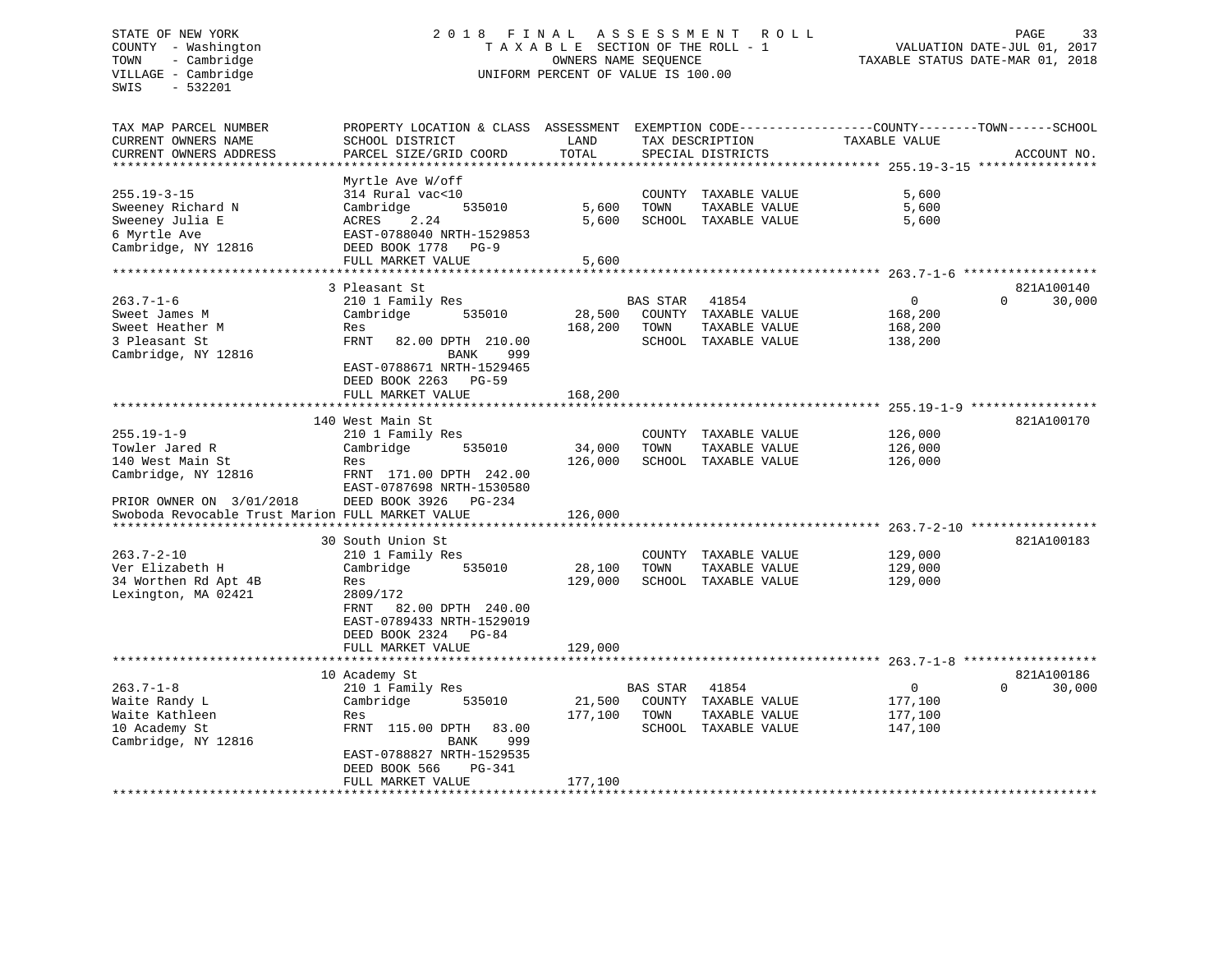# STATE OF NEW YORK 2 0 1 8 F I N A L A S S E S S M E N T R O L L PAGE 34 COUNTY - Washington T A X A B L E SECTION OF THE ROLL - 1 VALUATION DATE-JUL 01, 2017 TOWN - Cambridge OWNERS NAME SEQUENCE TAXABLE STATUS DATE-MAR 01, 2018 VILLAGE - Cambridge **UNIFORM PERCENT OF VALUE** IS 100.00

| TAX MAP PARCEL NUMBER<br>CURRENT OWNERS NAME<br>CURRENT OWNERS ADDRESS                               | PROPERTY LOCATION & CLASS ASSESSMENT<br>SCHOOL DISTRICT<br>PARCEL SIZE/GRID COORD                                                          | LAND<br>TOTAL     | TAX DESCRIPTION<br>SPECIAL DISTRICTS |                                                                                             | EXEMPTION CODE-----------------COUNTY-------TOWN------SCHOOL<br>TAXABLE VALUE |                        | ACCOUNT NO.          |
|------------------------------------------------------------------------------------------------------|--------------------------------------------------------------------------------------------------------------------------------------------|-------------------|--------------------------------------|---------------------------------------------------------------------------------------------|-------------------------------------------------------------------------------|------------------------|----------------------|
|                                                                                                      |                                                                                                                                            |                   |                                      |                                                                                             |                                                                               |                        |                      |
|                                                                                                      | 71 West Main St                                                                                                                            |                   |                                      |                                                                                             |                                                                               |                        | 821A100125           |
| $255.19 - 2 - 5$<br>Ward Family Trust<br>Ward Frank H Trustee<br>1 Gilmore Ave                       | 283 Res w/Comuse<br>Cambridge<br>535010<br>Res<br>FRNT<br>79.00 DPTH 193.00                                                                | 232,300           | ENH STAR<br>27,500 AGED-ALL<br>TOWN  | 41834<br>41800<br>COUNTY TAXABLE VALUE<br>TAXABLE VALUE                                     | $\mathbf 0$<br>116,150<br>116,150<br>116,150                                  | $\mathbf 0$<br>116,150 | 66,800<br>116,150    |
| Cambridge, NY 12816                                                                                  | EAST-0789180 NRTH-1530001<br>DEED BOOK 799<br>PG-158<br>FULL MARKET VALUE                                                                  | 232,300           |                                      | SCHOOL TAXABLE VALUE                                                                        | 49,350                                                                        |                        |                      |
|                                                                                                      |                                                                                                                                            |                   |                                      |                                                                                             |                                                                               |                        |                      |
| $263.11 - 1 - 2$<br>Weisburgh Adam J<br>Weisburgh Cassandra<br>70 South Union St                     | 70 South Union St<br>210 1 Family Res<br>Cambridge<br>535010<br>Res<br>Trans Exempt Repay 2018                                             | 76,500<br>254,600 | TOWN                                 | COUNTY TAXABLE VALUE<br>TAXABLE VALUE<br>SCHOOL TAXABLE VALUE<br>TE533 Trans exmt repay-flg | 254,600<br>254,600<br>254,600<br>$.00$ MT                                     |                        | 821A100058           |
| Cambridge, NY 12816                                                                                  | 7.90 BANK<br>ACRES<br>999<br>EAST-0788849 NRTH-1527312<br>DEED BOOK 3800<br>PG-46<br>FULL MARKET VALUE                                     | 254,600           |                                      |                                                                                             |                                                                               |                        |                      |
|                                                                                                      |                                                                                                                                            |                   |                                      |                                                                                             |                                                                               |                        |                      |
| $263.7 - 2 - 38$<br>Wescott Robert L<br>Wescott Lorena                                               | 27 Academy St<br>210 1 Family Res<br>Cambridge<br>535010<br>Res                                                                            | 28,200<br>132,900 | <b>BAS STAR</b><br>TOWN              | 41854<br>COUNTY TAXABLE VALUE<br>TAXABLE VALUE                                              | $\Omega$<br>132,900<br>132,900                                                | $\Omega$               | 821A100023<br>30,000 |
| 27 Academy St<br>Cambridge, NY 12816                                                                 | 73.00 DPTH 322.00<br>FRNT<br>EAST-0789140 NRTH-1529190<br>DEED BOOK 655<br>PG-114                                                          |                   |                                      | SCHOOL TAXABLE VALUE                                                                        | 102,900                                                                       |                        |                      |
|                                                                                                      | FULL MARKET VALUE                                                                                                                          | 132,900           |                                      |                                                                                             |                                                                               |                        |                      |
|                                                                                                      | 3 North Union St                                                                                                                           |                   |                                      |                                                                                             |                                                                               |                        | 821A100026           |
| $255.20 - 1 - 7$<br>Wheeler Robert E<br>Wheeler Allison S<br>3 North Union St<br>Cambridge, NY 12816 | 210 1 Family Res<br>Cambridge<br>535010<br>Res<br>FRNT 130.00 DPTH 274.00<br>EAST-0789902 NRTH-1530443                                     | 33,700<br>135,000 | <b>BAS STAR</b><br>TOWN              | 41854<br>COUNTY TAXABLE VALUE<br>TAXABLE VALUE<br>SCHOOL TAXABLE VALUE                      | $\mathbf{0}$<br>135,000<br>135,000<br>105,000                                 | $\Omega$               | 30,000               |
|                                                                                                      | DEED BOOK 3126<br>PG-142<br>FULL MARKET VALUE                                                                                              | 135,000           |                                      |                                                                                             |                                                                               |                        |                      |
|                                                                                                      |                                                                                                                                            |                   |                                      |                                                                                             |                                                                               |                        |                      |
|                                                                                                      | 20-22 Academy St                                                                                                                           |                   |                                      |                                                                                             |                                                                               |                        | 821A100060           |
| $263.7 - 1 - 13$<br>Williams Alicia L<br>22 Academy St<br>Cambridge, NY 12816                        | 210 1 Family Res<br>Cambridge<br>535010<br>Res & Lot<br>1.10 BANK<br>999<br>ACRES<br>EAST-0788773 NRTH-1529103<br>DEED BOOK 3345<br>PG-222 | 42,500<br>165,000 | <b>BAS STAR</b><br>TOWN              | 41854<br>COUNTY TAXABLE VALUE<br>TAXABLE VALUE<br>SCHOOL TAXABLE VALUE                      | $\mathbf{0}$<br>165,000<br>165,000<br>135,000                                 | $\Omega$               | 30,000               |
|                                                                                                      | FULL MARKET VALUE                                                                                                                          | 165,000           |                                      | *******************************                                                             |                                                                               |                        |                      |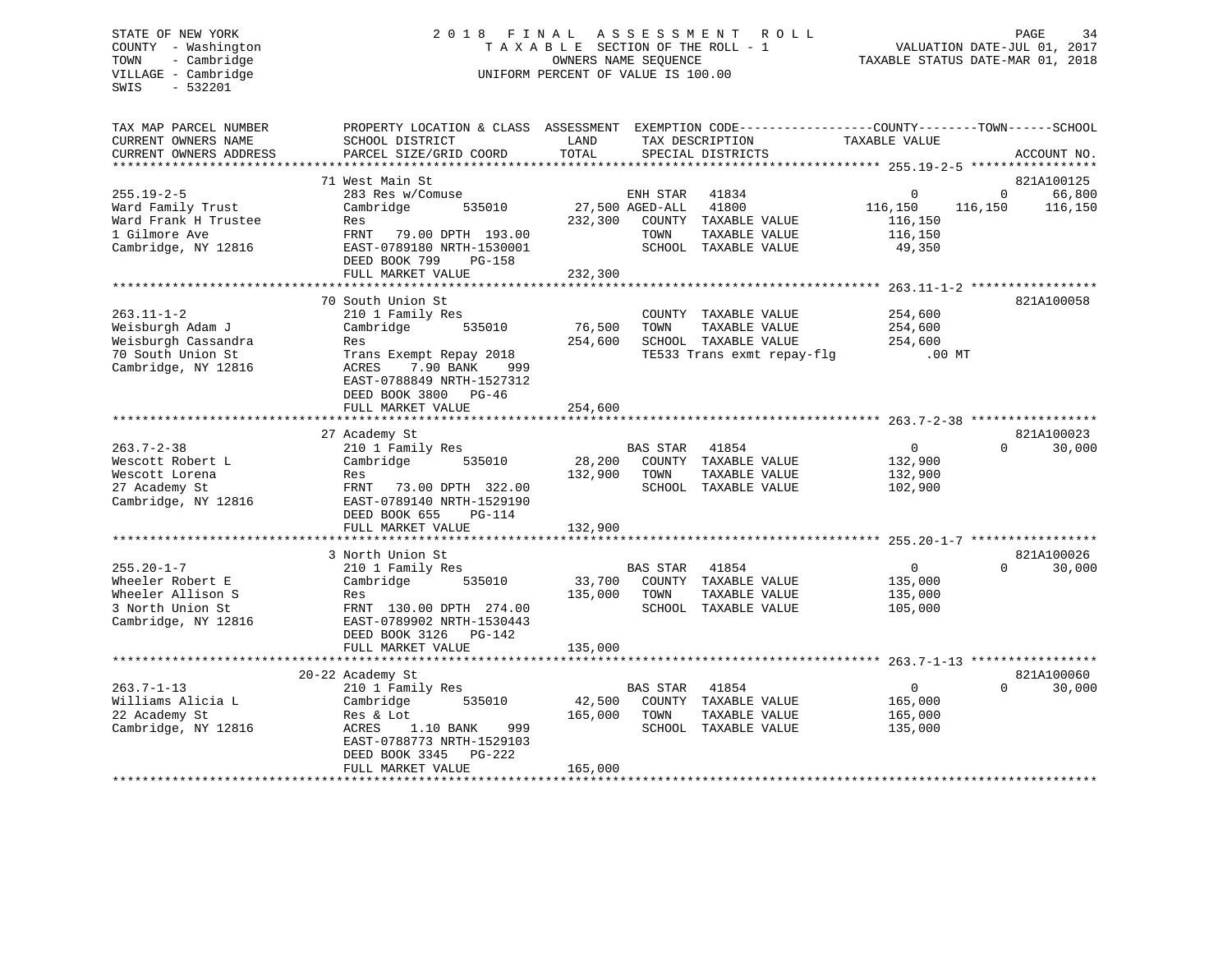| STATE OF NEW YORK<br>COUNTY - Washington<br>TOWN<br>- Cambridge<br>VILLAGE - Cambridge<br>$-532201$<br>SWIS | 2 0 1 8<br>FINAL<br>TAXABLE<br>UNIFORM PERCENT OF VALUE IS 100.00                                | TAXABLE STATUS DATE-MAR 01, 2018 | PAGE<br>35<br>VALUATION DATE-JUL 01, 2017 |                      |                |                    |
|-------------------------------------------------------------------------------------------------------------|--------------------------------------------------------------------------------------------------|----------------------------------|-------------------------------------------|----------------------|----------------|--------------------|
|                                                                                                             |                                                                                                  |                                  |                                           |                      |                |                    |
| TAX MAP PARCEL NUMBER                                                                                       | PROPERTY LOCATION & CLASS ASSESSMENT EXEMPTION CODE----------------COUNTY-------TOWN------SCHOOL |                                  |                                           |                      |                |                    |
| CURRENT OWNERS NAME                                                                                         | SCHOOL DISTRICT                                                                                  | LAND                             |                                           | TAX DESCRIPTION      | TAXABLE VALUE  |                    |
| CURRENT OWNERS ADDRESS                                                                                      | PARCEL SIZE/GRID COORD                                                                           | TOTAL                            |                                           | SPECIAL DISTRICTS    |                | ACCOUNT NO.        |
|                                                                                                             |                                                                                                  |                                  |                                           |                      |                | 821A100171         |
| $263.7 - 1 - 17$                                                                                            | 30 Academy St<br>210 1 Family Res                                                                |                                  |                                           | COUNTY TAXABLE VALUE | 72,600         |                    |
| Witham Terry                                                                                                | Cambridge<br>535010                                                                              | 26,600                           | TOWN                                      | TAXABLE VALUE        | 72,600         |                    |
| 30 Academy St                                                                                               | Res                                                                                              | 72,600                           |                                           | SCHOOL TAXABLE VALUE | 72,600         |                    |
| Cambridge, NY 12816                                                                                         | FRNT<br>73.00 DPTH 186.00                                                                        |                                  |                                           |                      |                |                    |
|                                                                                                             | EAST-0788894 NRTH-1528782                                                                        |                                  |                                           |                      |                |                    |
|                                                                                                             | DEED BOOK 3149<br>PG-191                                                                         |                                  |                                           |                      |                |                    |
|                                                                                                             | FULL MARKET VALUE                                                                                | 72,600                           |                                           |                      |                |                    |
|                                                                                                             |                                                                                                  |                                  |                                           |                      |                |                    |
|                                                                                                             | 12 Academy St                                                                                    |                                  |                                           |                      |                | 821A100076         |
| $263.7 - 1 - 9$                                                                                             | 210 1 Family Res                                                                                 |                                  |                                           | COUNTY TAXABLE VALUE | 142,700        |                    |
| Woodcock Ellen Kate                                                                                         | Cambridge<br>535010                                                                              | 25,300                           | TOWN                                      | TAXABLE VALUE        | 142,700        |                    |
| 12 Academy St                                                                                               | Res                                                                                              | 142,700                          | SCHOOL                                    | TAXABLE VALUE        | 142,700        |                    |
| Cambridge, NY 12816                                                                                         | FRNT<br>66.00 DPTH 170.00<br><b>BANK</b><br>999                                                  |                                  |                                           |                      |                |                    |
|                                                                                                             | EAST-0788801 NRTH-1529440                                                                        |                                  |                                           |                      |                |                    |
|                                                                                                             | DEED BOOK 3166<br>PG-29                                                                          |                                  |                                           |                      |                |                    |
|                                                                                                             | FULL MARKET VALUE                                                                                | 142,700                          |                                           |                      |                |                    |
|                                                                                                             |                                                                                                  |                                  |                                           |                      |                |                    |
|                                                                                                             | 12 Gilmore Ave                                                                                   |                                  |                                           |                      |                | 821A100184         |
| $263.7 - 2 - 2$                                                                                             | 210 1 Family Res                                                                                 |                                  | ENH STAR                                  | 41834                | $\overline{0}$ | 66,800<br>$\Omega$ |
| Wright Robert P                                                                                             | Cambridge<br>535010                                                                              | 25,600                           | COUNTY                                    | TAXABLE VALUE        | 155,000        |                    |
| Wright Jane F                                                                                               | Res                                                                                              | 155,000                          | TOWN                                      | TAXABLE VALUE        | 155,000        |                    |
| 12 Gilmore Ave                                                                                              | FRNT<br>70.00 DPTH 170.00                                                                        |                                  |                                           | SCHOOL TAXABLE VALUE | 88,200         |                    |
| Cambridge, NY 12816                                                                                         | EAST-0789177 NRTH-1529542                                                                        |                                  |                                           |                      |                |                    |
|                                                                                                             | DEED BOOK 408<br><b>PG-777</b>                                                                   |                                  |                                           |                      |                |                    |
|                                                                                                             | FULL MARKET VALUE                                                                                | 155,000                          |                                           |                      |                |                    |
|                                                                                                             |                                                                                                  |                                  |                                           |                      |                |                    |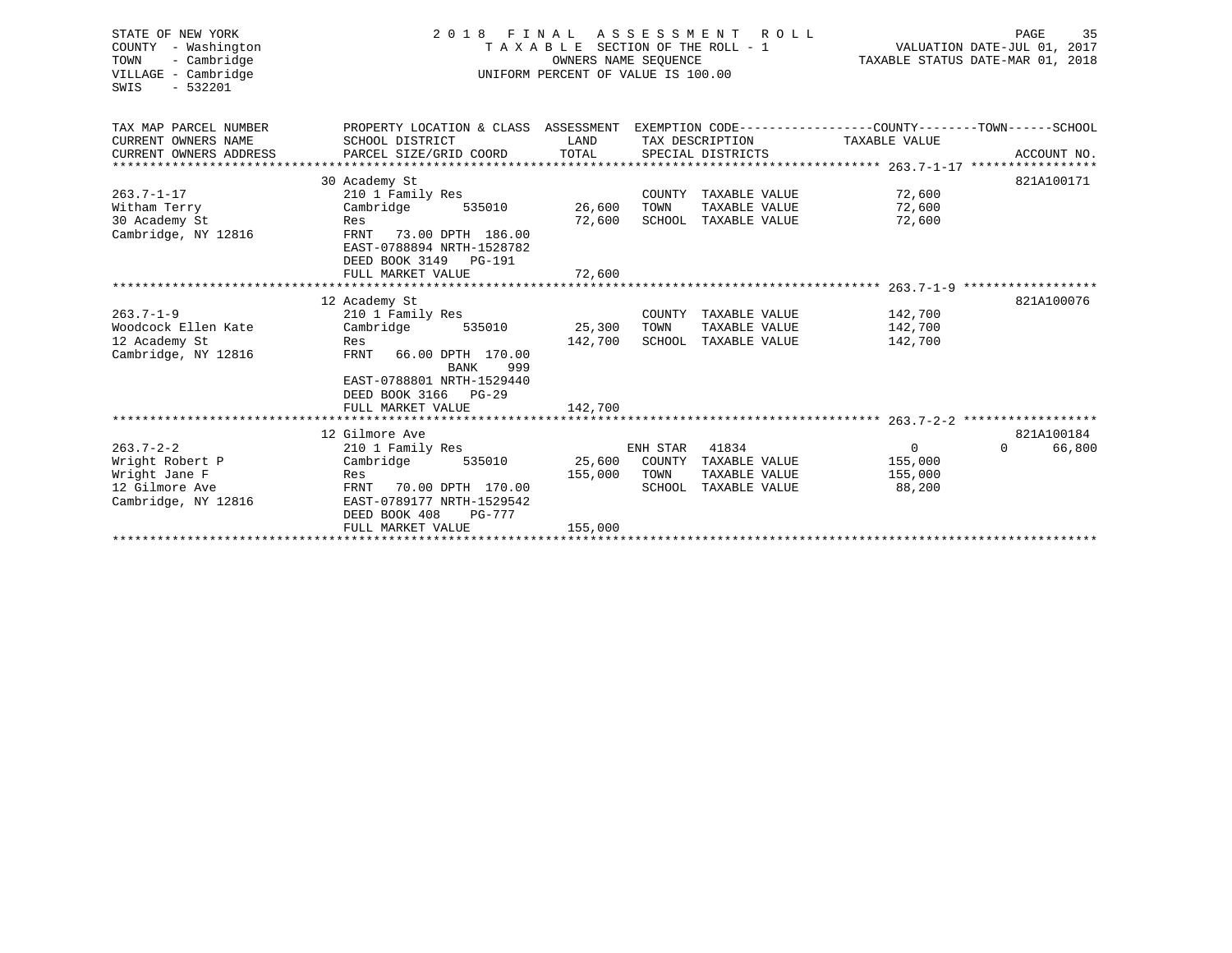| STATE OF NEW YORK   | 2018 FINAL ASSESSMENT ROLL         |                                  | PAGE                   | 36 |
|---------------------|------------------------------------|----------------------------------|------------------------|----|
| COUNTY - Washington | TAXABLE SECTION OF THE ROLL - 1    | VALUATION DATE-JUL 01, 2017      |                        |    |
| TOWN - Cambridge    |                                    | TAXABLE STATUS DATE-MAR 01, 2018 |                        |    |
| VILLAGE - Cambridge |                                    |                                  | RPS150/V04/L015        |    |
| SWIS - 532201       | UNIFORM PERCENT OF VALUE IS 100.00 |                                  | CURRENT DATE 6/22/2018 |    |
|                     |                                    |                                  |                        |    |

#### ROLL SUB SECTION - - TOTALS

#### \*\*\* S P E C I A L D I S T R I C T S U M M A R Y \*\*\*

|      |                      | TOTAL   | EXTENSION | <b>EXTENSION</b> | AD VALOREM | EXEMPT | TAXABLE |
|------|----------------------|---------|-----------|------------------|------------|--------|---------|
| CODE | DISTRICT NAME        | PARCELS | TYPE.     | <b>VALUE</b>     | VALUE      | AMOUNT | VALUE   |
|      |                      |         |           |                  |            |        |         |
|      | TE533 Trans exmt rep |         | MOVTAX    |                  |            |        |         |

#### \*\*\* S C H O O L D I S T R I C T S U M M A R Y \*\*\*

| CODE   | DISTRICT NAME | TOTAL<br>PARCELS | ASSESSED<br>LAND | ASSESSED<br>TOTAL | EXEMPT<br>AMOUNT | TOTAL<br>TAXABLE | <b>STAR</b><br>AMOUNT | <b>STAR</b><br>TAXABLE |
|--------|---------------|------------------|------------------|-------------------|------------------|------------------|-----------------------|------------------------|
| 535010 | Cambridge     | 173              | 5001,700         | 25728,600         | 385,994          | 25342,606        | 3292,800              | 22049,806              |
|        | SUB-TOTAL     | 173              | 5001,700         | 25728,600         | 385,994          | 25342,606        | 3292,800              | 22049,806              |
|        | TOTAL         | 173              | 5001,700         | 25728,600         | 385,994          | 25342,606        | 3292,800              | 22049,806              |

#### \*\*\* S Y S T E M C O D E S S U M M A R Y \*\*\*

#### NO SYSTEM EXEMPTIONS AT THIS LEVEL

#### \*\*\* E X E M P T I O N S U M M A R Y \*\*\*

|       |                 | TOTAL   |         |         |          |
|-------|-----------------|---------|---------|---------|----------|
| CODE  | DESCRIPTION     | PARCELS | COUNTY  | TOWN    | SCHOOL   |
| 41101 | ELG F VET       |         | 5,000   | 5,000   |          |
| 41120 | VETWAR CTS      |         | 172,245 | 158,130 | 42,000   |
| 41130 | VETCOM CTS      | 6       | 242,225 | 219,700 | 60,000   |
| 41140 | VETDIS CTS      |         | 58,760  | 58,760  | 54,010   |
| 41152 | $CW_10_VET/$    |         | 8,000   |         |          |
| 41153 | $CW$ 10 $VET/$  |         |         |         |          |
| 41720 | AG DIST         |         | 33,359  | 33,359  | 33,359   |
| 41800 | AGED-ALL        | 2       | 164,650 | 164,650 | 164,650  |
| 41802 | AGED-CO         |         | 136,169 |         |          |
| 41803 | AGED-TOWN       |         |         | 44,765  |          |
| 41804 | AGED-SCH        |         |         |         | 31,975   |
| 41834 | ENH STAR        | 21      |         |         | 1402,800 |
| 41854 | <b>BAS STAR</b> | 63      |         |         | 1890,000 |
|       | TOTAL           | 111     | 820,408 | 684,364 | 3678,794 |
|       |                 |         |         |         |          |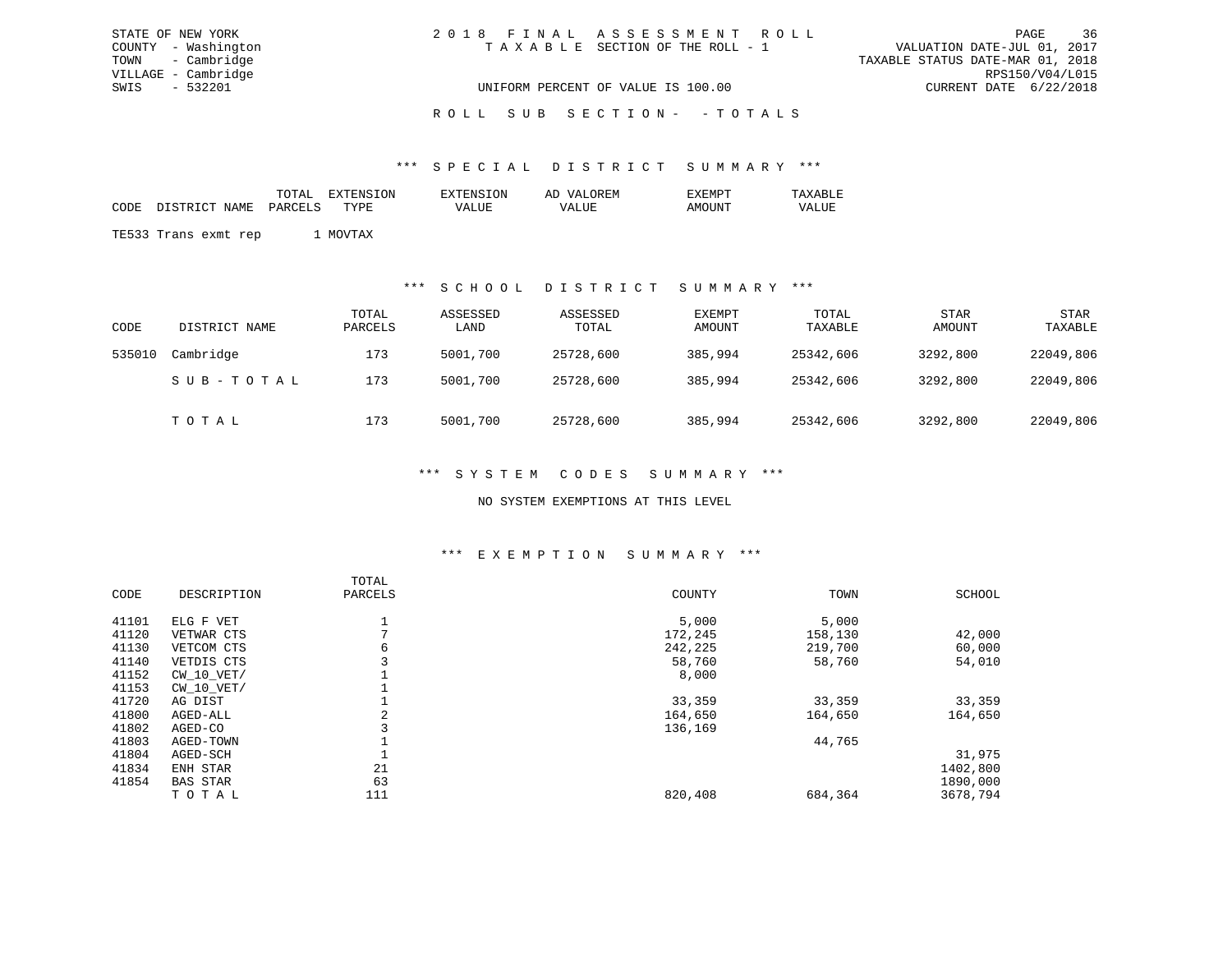| STATE OF NEW YORK   | 2018 FINAL ASSESSMENT ROLL         | 37<br>PAGE                       |
|---------------------|------------------------------------|----------------------------------|
| COUNTY - Washington | TAXABLE SECTION OF THE ROLL - 1    | VALUATION DATE-JUL 01, 2017      |
| TOWN - Cambridge    |                                    | TAXABLE STATUS DATE-MAR 01, 2018 |
| VILLAGE - Cambridge |                                    | RPS150/V04/L015                  |
| SWIS - 532201       | UNIFORM PERCENT OF VALUE IS 100.00 | CURRENT DATE 6/22/2018           |
|                     | ROLL SUB SECTION- -TOTALS          |                                  |

| ROLL       |             | TOTAL   |             |                | TAXABLE                  | TAXABLE   | TAXABLE   | STAR      |
|------------|-------------|---------|-------------|----------------|--------------------------|-----------|-----------|-----------|
| <b>SEC</b> | DESCRIPTION | PARCELS | ∟AND        | TOTAL          | <b>IOTTATTOR</b><br>UUNI | TOWN      | SCHOOL    | TAXABLE   |
|            |             | .       | 5001<br>700 | 0 רים ר<br>600 | 24908<br>192<br>∸∠∠      | 25044,236 | 25342,606 | 22049,806 |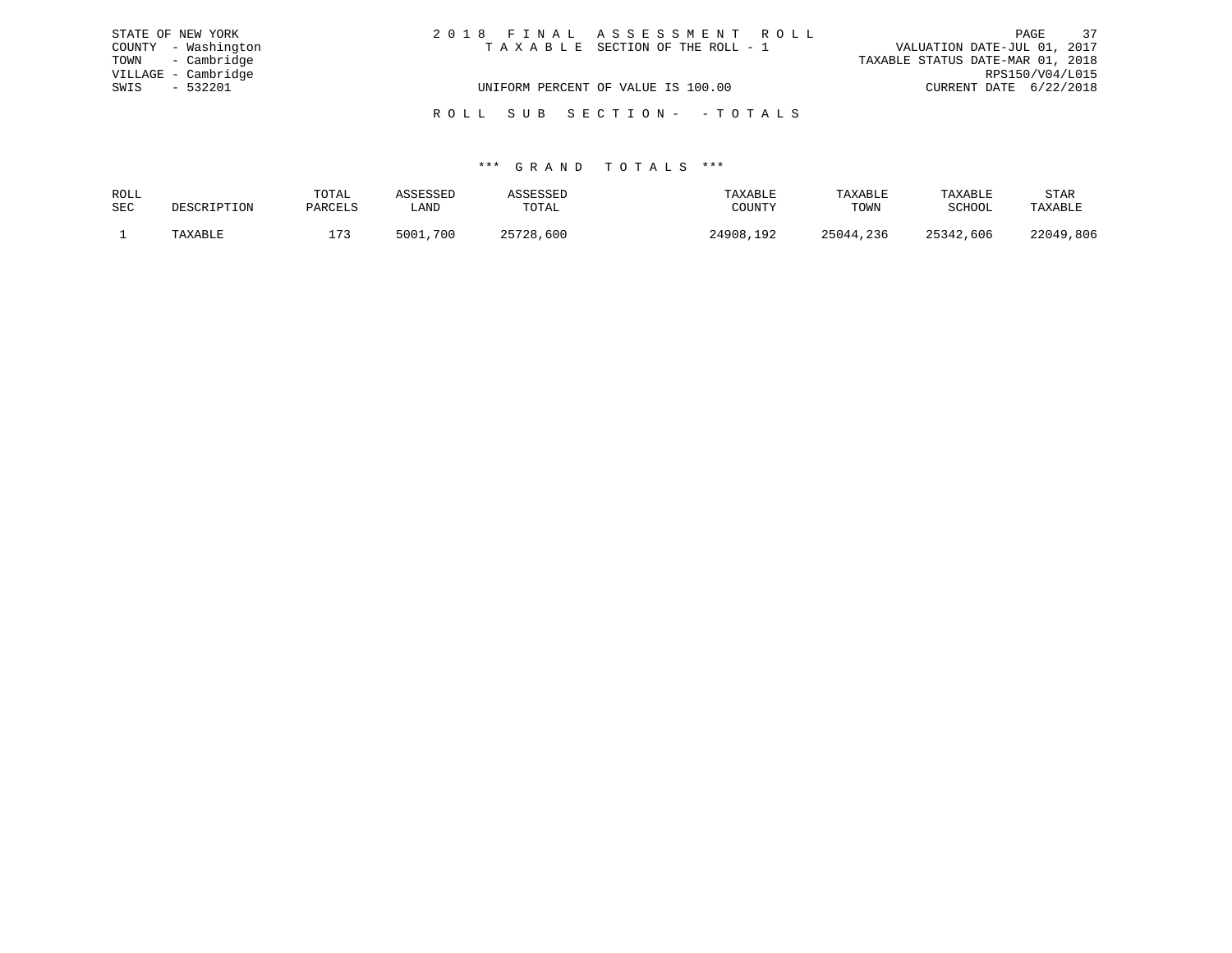|      | STATE OF NEW YORK   | 2018 FINAL ASSESSMENT ROLL |                                    |                                  | PAGE            | 38 |
|------|---------------------|----------------------------|------------------------------------|----------------------------------|-----------------|----|
|      | COUNTY - Washington |                            | TAXABLE SECTION OF THE ROLL - 1    | VALUATION DATE-JUL 01, 2017      |                 |    |
|      | TOWN - Cambridge    |                            |                                    | TAXABLE STATUS DATE-MAR 01, 2018 |                 |    |
|      | VILLAGE - Cambridge |                            | UNIFORM PERCENT OF VALUE IS 100.00 |                                  | RPS150/V04/L015 |    |
| SWIS | $-532201$           |                            |                                    | CURRENT DATE 6/22/2018           |                 |    |
|      |                     |                            |                                    |                                  |                 |    |

# ROLL SECTION TOTALS

#### \*\*\* S P E C I A L D I S T R I C T S U M M A R Y \*\*\*

|      |                      | TOTAL   | EXTENSION | EXTENSION    | AD VALOREM | EXEMPT | TAXABLE |
|------|----------------------|---------|-----------|--------------|------------|--------|---------|
| CODE | DISTRICT NAME        | PARCELS | TYPE.     | <b>VALUE</b> | VALUE      | AMOUNT | VALUE   |
|      |                      |         |           |              |            |        |         |
|      | TE533 Trans exmt rep |         | MOVTAX    |              |            |        |         |

### \*\*\* S C H O O L D I S T R I C T S U M M A R Y \*\*\*

| CODE   | DISTRICT NAME | TOTAL<br>PARCELS | ASSESSED<br>LAND | ASSESSED<br>TOTAL | EXEMPT<br>AMOUNT | TOTAL<br>TAXABLE | <b>STAR</b><br>AMOUNT | <b>STAR</b><br>TAXABLE |
|--------|---------------|------------------|------------------|-------------------|------------------|------------------|-----------------------|------------------------|
| 535010 | Cambridge     | 173              | 5001,700         | 25728,600         | 385,994          | 25342,606        | 3292,800              | 22049,806              |
|        | SUB-TOTAL     | 173              | 5001,700         | 25728,600         | 385,994          | 25342,606        | 3292,800              | 22049,806              |
|        | TOTAL         | 173              | 5001,700         | 25728,600         | 385,994          | 25342,606        | 3292,800              | 22049,806              |

### \*\*\* S Y S T E M C O D E S S U M M A R Y \*\*\*

### NO SYSTEM EXEMPTIONS AT THIS LEVEL

#### \*\*\* E X E M P T I O N S U M M A R Y \*\*\*

| CODE  | DESCRIPTION     | TOTAL<br>PARCELS | COUNTY  | TOWN    | SCHOOL   |
|-------|-----------------|------------------|---------|---------|----------|
| 41101 | ELG F VET       | Ŧ                | 5,000   | 5,000   |          |
| 41120 | VETWAR CTS      | $\mathbf{r}$     | 172,245 | 158,130 | 42,000   |
| 41130 | VETCOM CTS      | 6                | 242,225 | 219,700 | 60,000   |
| 41140 | VETDIS CTS      |                  | 58,760  | 58,760  | 54,010   |
| 41152 | $CW$ 10 $VET/$  |                  | 8,000   |         |          |
| 41153 | $CW$ 10 $VET/$  |                  |         |         |          |
| 41720 | AG DIST         |                  | 33,359  | 33,359  | 33,359   |
| 41800 | AGED-ALL        | 2                | 164,650 | 164,650 | 164,650  |
| 41802 | AGED-CO         |                  | 136,169 |         |          |
| 41803 | AGED-TOWN       |                  |         | 44,765  |          |
| 41804 | AGED-SCH        |                  |         |         | 31,975   |
| 41834 | ENH STAR        | 21               |         |         | 1402,800 |
| 41854 | <b>BAS STAR</b> | 63               |         |         | 1890,000 |
|       | TOTAL           | 111              | 820,408 | 684,364 | 3678,794 |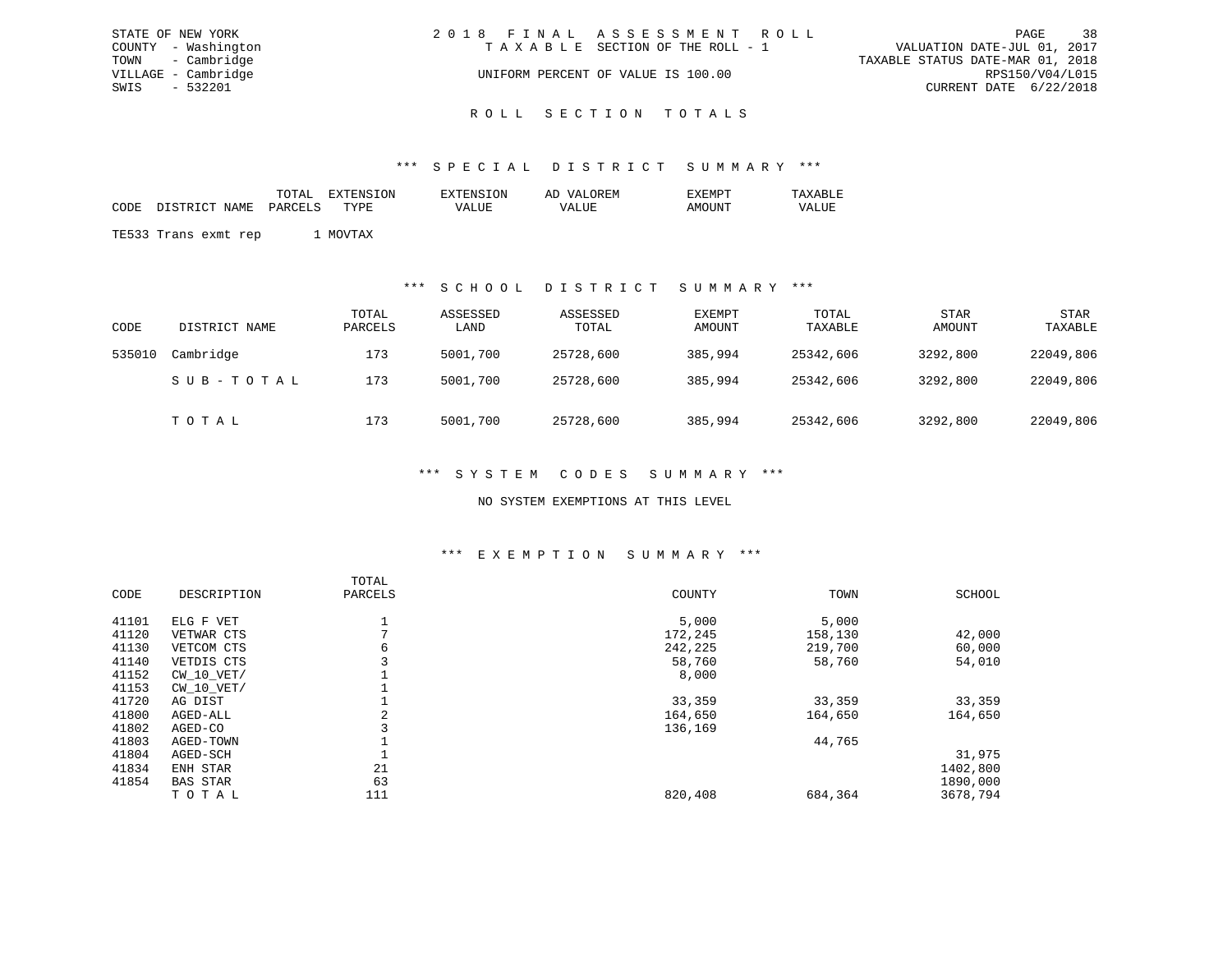|      | STATE OF NEW YORK   | 2018 FINAL ASSESSMENT ROLL         | 39<br>PAGE                       |
|------|---------------------|------------------------------------|----------------------------------|
|      | COUNTY - Washington | TAXABLE SECTION OF THE ROLL - 1    | VALUATION DATE-JUL 01, 2017      |
|      | TOWN - Cambridge    |                                    | TAXABLE STATUS DATE-MAR 01, 2018 |
|      | VILLAGE - Cambridge | UNIFORM PERCENT OF VALUE IS 100.00 | RPS150/V04/L015                  |
| SWIS | $-532201$           |                                    | CURRENT DATE 6/22/2018           |
|      |                     |                                    |                                  |
|      |                     | ROLL SECTION TOTALS                |                                  |

| ROLL       |             | TOTAL   | ASSESSED      | <b>\SSESSED</b> | TAXABLE   | TAXABLE   | TAXABLE   | STAR      |
|------------|-------------|---------|---------------|-----------------|-----------|-----------|-----------|-----------|
| <b>SEC</b> | DESCRIPTION | PARCELS | LAND          | TOTAL           | COUNTY    | TOWN      | SCHOOL    | TAXABLE   |
|            | TAXABLE     | 173     | ,700<br>5001. | 25728,600       | 24908,192 | 25044,236 | 25342,606 | 22049,806 |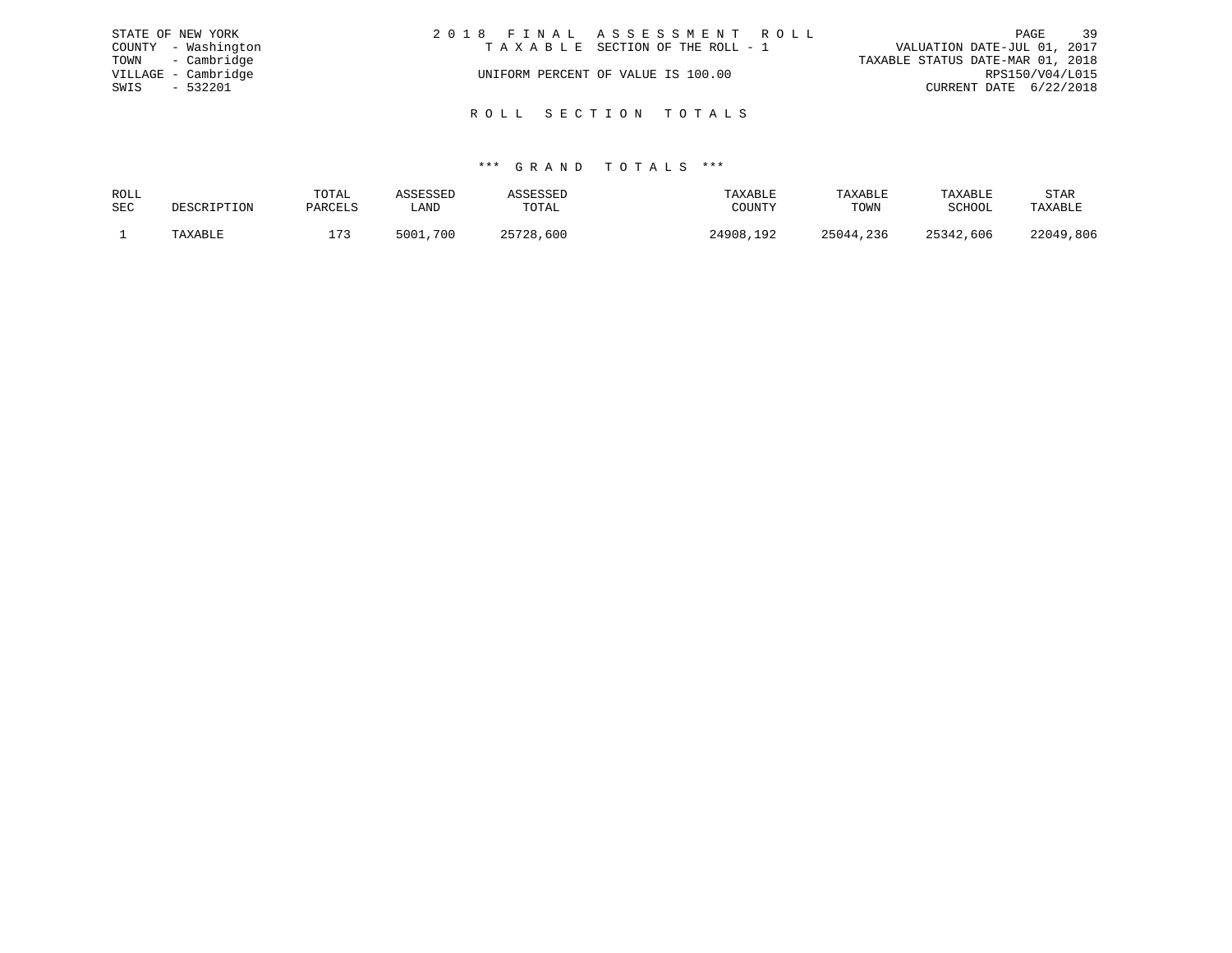SWIS - 532201

# COUNTY - Washington SPECIAL FRANCHISE SECTION OF THE ROLL - 5<br>TOWN - Cambridge COUNTERS NAME SEQUENCE TOWN - Cambridge OWNERS NAME SEQUENCE TAXABLE STATUS DATE-MAR 01, 2018 UNIFORM PERCENT OF VALUE IS 100.00

| TAX MAP PARCEL NUMBER<br>CURRENT OWNERS NAME<br>CURRENT OWNERS ADDRESS | PROPERTY LOCATION & CLASS ASSESSMENT<br>SCHOOL DISTRICT<br>PARCEL SIZE/GRID COORD | LAND<br>TOTAL    |        | TAX DESCRIPTION<br>SPECIAL DISTRICTS | TAXABLE VALUE    | EXEMPTION CODE----------------COUNTY-------TOWN------SCHOOL<br>ACCOUNT NO. |
|------------------------------------------------------------------------|-----------------------------------------------------------------------------------|------------------|--------|--------------------------------------|------------------|----------------------------------------------------------------------------|
| ******************************                                         | Special Franchise-Village                                                         |                  |        |                                      |                  | 821F300741                                                                 |
| $500. - 20 - 1$                                                        | 862 Water                                                                         |                  | COUNTY | TAXABLE VALUE                        | 831,648          |                                                                            |
| Cambridge Water Works                                                  | Cambridge<br>535010                                                               | 0                | TOWN   | TAXABLE VALUE                        | 831,648          |                                                                            |
| Attn: Aqua America Inc                                                 |                                                                                   | 831,648          | SCHOOL | TAXABLE VALUE                        | 831,648          |                                                                            |
| 60 Brooklyn Ave<br>Marrick, NY 11566                                   | FULL MARKET VALUE                                                                 | 831,648          |        |                                      |                  |                                                                            |
|                                                                        |                                                                                   |                  |        |                                      |                  | * * * * * * * * * * *                                                      |
|                                                                        | Special Franchise-Village                                                         |                  |        |                                      |                  | 821F300743                                                                 |
| $500. -15 - 4$                                                         | 861 Elec & gas                                                                    |                  | COUNTY | TAXABLE VALUE                        | 268,914          |                                                                            |
| National Grid                                                          | Cambridge<br>535010                                                               | $\Omega$         | TOWN   | TAXABLE VALUE                        | 268,914          |                                                                            |
| Real Estate Tax Dept                                                   |                                                                                   | 268,914          | SCHOOL | TAXABLE VALUE                        | 268,914          |                                                                            |
| 300 Erie Boulevard West                                                | FULL MARKET VALUE                                                                 | 268,914          |        |                                      |                  |                                                                            |
| Syracuse, NY 13202                                                     |                                                                                   |                  |        |                                      |                  |                                                                            |
|                                                                        |                                                                                   |                  |        |                                      |                  |                                                                            |
|                                                                        | Special Franchise                                                                 |                  |        |                                      |                  |                                                                            |
| $500. - 72 - 1$                                                        | 860 Spec fran.                                                                    |                  | COUNTY | TAXABLE VALUE                        | 61,458           |                                                                            |
| Primelink                                                              | Cambridge<br>535010                                                               | $\mathbf 0$      | TOWN   | TAXABLE VALUE                        | 61,458<br>61,458 |                                                                            |
| Champlain Tele<br>PO Box 782                                           | FULL MARKET VALUE                                                                 | 61,458<br>61,458 | SCHOOL | TAXABLE VALUE                        |                  |                                                                            |
| Champlain, NY 12919                                                    |                                                                                   |                  |        |                                      |                  |                                                                            |
|                                                                        |                                                                                   |                  |        |                                      |                  |                                                                            |
|                                                                        | Special Franchise Village                                                         |                  |        |                                      |                  | 821F300911                                                                 |
| $500. - 53 - 1$                                                        | 869 Television                                                                    |                  |        | COUNTY TAXABLE VALUE                 | 26,550           |                                                                            |
| Time Warner of Albany                                                  | Cambridge<br>535010                                                               | $\Omega$         | TOWN   | TAXABLE VALUE                        | 26,550           |                                                                            |
| Tax Department                                                         |                                                                                   | 26,550           |        | SCHOOL TAXABLE VALUE                 | 26,550           |                                                                            |
| 7800 Cresent Executive Dr                                              | FULL MARKET VALUE                                                                 | 26,550           |        |                                      |                  |                                                                            |
| Charlotte, NC 28241-7467                                               |                                                                                   |                  |        |                                      |                  |                                                                            |
| ******************************                                         |                                                                                   |                  |        |                                      |                  | ******************                                                         |
|                                                                        | Special Franchise-Village                                                         |                  |        |                                      |                  | 821F300742                                                                 |
| $500 - 60 - 3$                                                         | 866 Telephone                                                                     |                  |        | COUNTY TAXABLE VALUE                 | 43,234           |                                                                            |
| Verizon New York Inc                                                   | Cambridge<br>535010                                                               | 0                | TOWN   | TAXABLE VALUE                        | 43,234           |                                                                            |
| Property Tax Department                                                |                                                                                   | 43,234           |        | SCHOOL TAXABLE VALUE                 | 43,234           |                                                                            |
| PO Box 2749                                                            | FULL MARKET VALUE                                                                 | 43,234           |        |                                      |                  |                                                                            |
| Addison, TX 75001                                                      |                                                                                   |                  |        |                                      |                  |                                                                            |
| ****************                                                       |                                                                                   |                  |        |                                      |                  |                                                                            |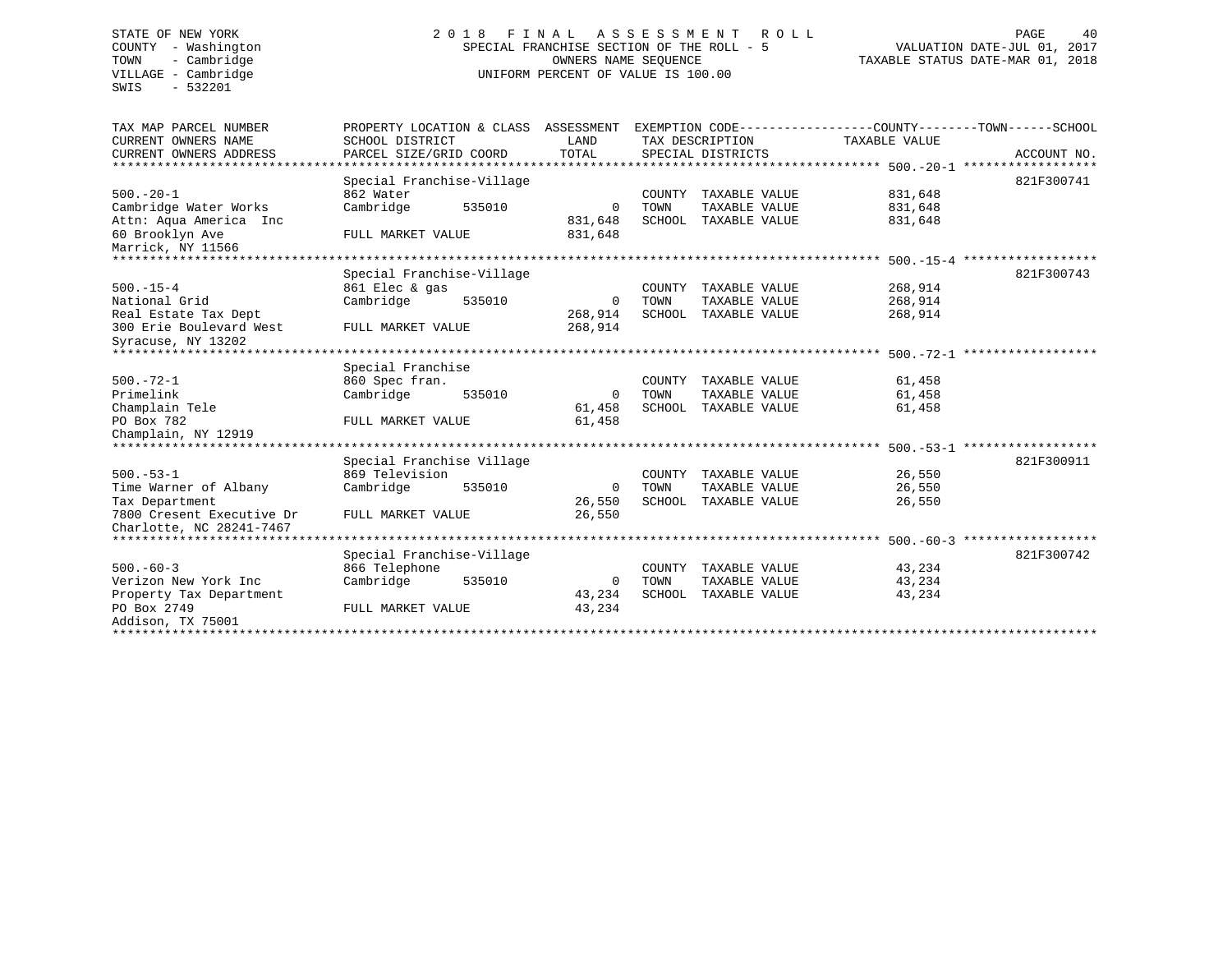| STATE OF NEW YORK   | 2018 FINAL ASSESSMENT ROLL                | 41<br>PAGE                       |
|---------------------|-------------------------------------------|----------------------------------|
| COUNTY - Washington | SPECIAL FRANCHISE SECTION OF THE ROLL - 5 | VALUATION DATE-JUL 01, 2017      |
| TOWN - Cambridge    |                                           | TAXABLE STATUS DATE-MAR 01, 2018 |
| VILLAGE - Cambridge |                                           | RPS150/V04/L015                  |
| SWIS - 532201       | UNIFORM PERCENT OF VALUE IS 100.00        | CURRENT DATE 6/22/2018           |
|                     | ROLL SUB SECTION- - TOTALS                |                                  |

### \*\*\* S P E C I A L D I S T R I C T S U M M A R Y \*\*\*

|                                                                                                                                |    | DΝ | ⊷ |  |
|--------------------------------------------------------------------------------------------------------------------------------|----|----|---|--|
| יחי<br>,,,,<br>the contract of the contract of the contract of the contract of the contract of the contract of the contract of | m. | .  |   |  |

## NO SPECIAL DISTRICTS AT THIS LEVEL

## \*\*\* S C H O O L D I S T R I C T S U M M A R Y \*\*\*

| CODE   | DISTRICT NAME | TOTAL<br>PARCELS | ASSESSED<br>LAND | ASSESSED<br>TOTAL | EXEMPT<br>AMOUNT | TOTAL<br>TAXABLE | STAR<br>AMOUNT | STAR<br>TAXABLE |
|--------|---------------|------------------|------------------|-------------------|------------------|------------------|----------------|-----------------|
| 535010 | Cambridge     | 5                |                  | 1231,804          |                  | 1231,804         |                | 1231,804        |
|        | SUB-TOTAL     | $\mathcal{L}$    |                  | 1231,804          |                  | 1231,804         |                | 1231,804        |
|        | ТОТАЬ         | 5                |                  | 1231,804          |                  | 1231,804         |                | 1231,804        |

### \*\*\* S Y S T E M C O D E S S U M M A R Y \*\*\*

## NO SYSTEM EXEMPTIONS AT THIS LEVEL

# \*\*\* E X E M P T I O N S U M M A R Y \*\*\*

#### NO EXEMPTIONS AT THIS LEVEL

| ROLL |                   | TOTAL   | ASSESSED | ASSESSED | TAXABLE  | TAXABLE  | TAXABLE  | <b>STAR</b> |
|------|-------------------|---------|----------|----------|----------|----------|----------|-------------|
| SEC  | DESCRIPTION       | PARCELS | LAND     | TOTAL    | COUNTY   | TOWN     | SCHOOL   | TAXABLE     |
|      | SPECIAL FRANCHISE |         |          | 1231,804 | 1231,804 | 1231,804 | 1231,804 | 1231,804    |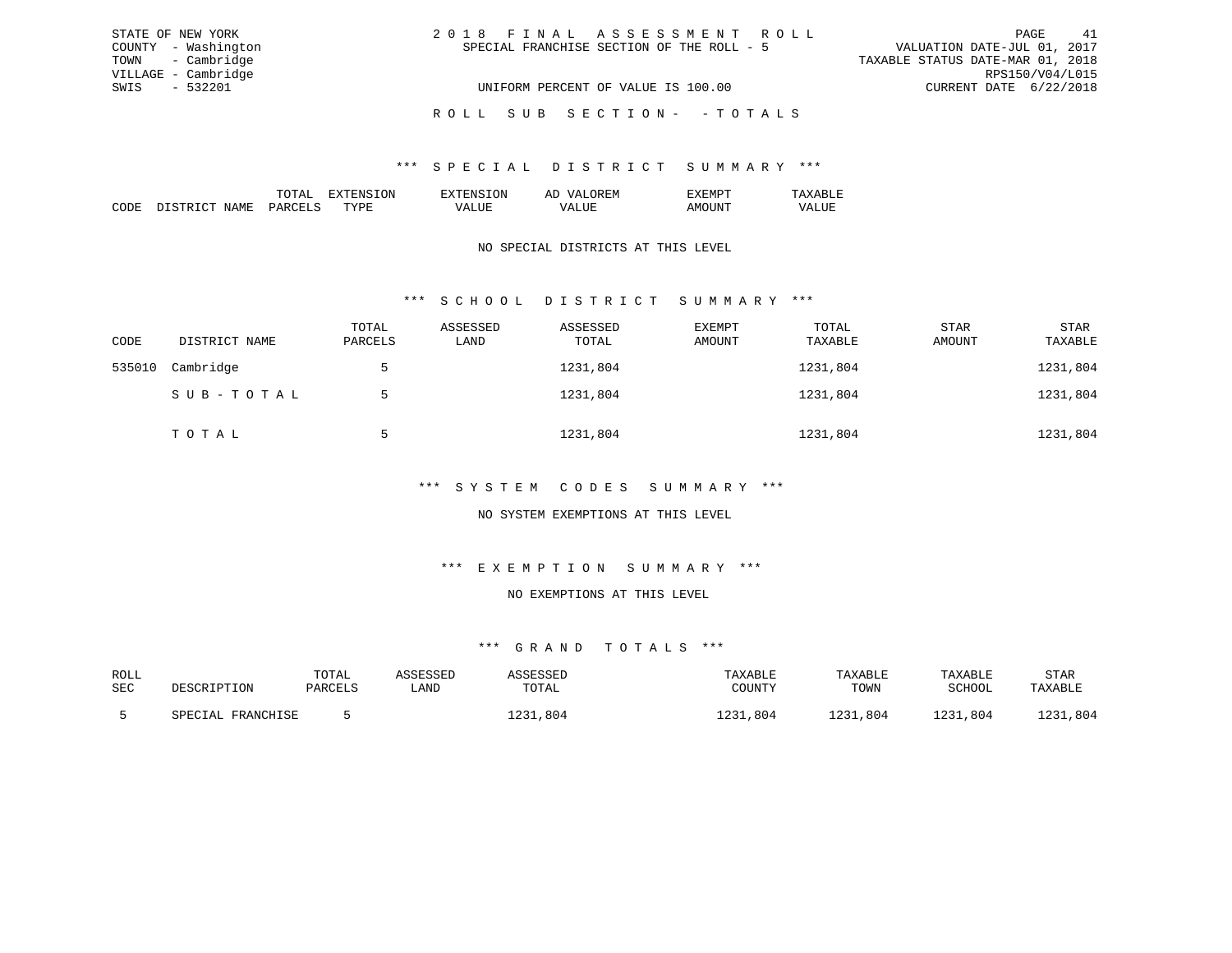| STATE OF NEW YORK   | 2018 FINAL ASSESSMENT ROLL                | 42<br>PAGE                       |
|---------------------|-------------------------------------------|----------------------------------|
| COUNTY - Washington | SPECIAL FRANCHISE SECTION OF THE ROLL - 5 | VALUATION DATE-JUL 01, 2017      |
| TOWN - Cambridge    |                                           | TAXABLE STATUS DATE-MAR 01, 2018 |
| VILLAGE - Cambridge | UNIFORM PERCENT OF VALUE IS 100.00        | RPS150/V04/L015                  |
| SWIS - 532201       |                                           | CURRENT DATE 6/22/2018           |
|                     |                                           |                                  |

R O L L S E C T I O N T O T A L S

## \*\*\* S P E C I A L D I S T R I C T S U M M A R Y \*\*\*

|                                                                                                                 | 'NN | €NI<br>. |  |
|-----------------------------------------------------------------------------------------------------------------|-----|----------|--|
| the contract of the contract of the contract of the contract of the contract of the contract of the contract of | m   |          |  |

## NO SPECIAL DISTRICTS AT THIS LEVEL

## \*\*\* S C H O O L D I S T R I C T S U M M A R Y \*\*\*

| CODE   | DISTRICT NAME | TOTAL<br>PARCELS | ASSESSED<br>LAND | ASSESSED<br>TOTAL | EXEMPT<br>AMOUNT | TOTAL<br>TAXABLE | STAR<br>AMOUNT | STAR<br>TAXABLE |
|--------|---------------|------------------|------------------|-------------------|------------------|------------------|----------------|-----------------|
| 535010 | Cambridge     | $\mathcal{L}$    |                  | 1231,804          |                  | 1231,804         |                | 1231,804        |
|        | SUB-TOTAL     | 5                |                  | 1231,804          |                  | 1231,804         |                | 1231,804        |
|        | TOTAL         | 5                |                  | 1231,804          |                  | 1231,804         |                | 1231,804        |

## \*\*\* S Y S T E M C O D E S S U M M A R Y \*\*\*

## NO SYSTEM EXEMPTIONS AT THIS LEVEL

# \*\*\* E X E M P T I O N S U M M A R Y \*\*\*

### NO EXEMPTIONS AT THIS LEVEL

| ROLL       |                      | TOTAL   | CCFCCFD |             | 'AXABLE      | TAXABLE     | TAXABLE    | STAR                 |
|------------|----------------------|---------|---------|-------------|--------------|-------------|------------|----------------------|
| <b>SEC</b> | DESCRIPTION          | PARCELS | ∟AND    | TOTAL       |              | TOWN        | SCHOOL     | TAXABLE              |
|            |                      |         |         |             |              |             |            |                      |
|            | FRANCHISE<br>SPECIAL |         |         | つつ1<br>.804 | りつつき<br>.804 | 221<br>.804 | າາ<br>.804 | $\sqrt{271}$<br>.804 |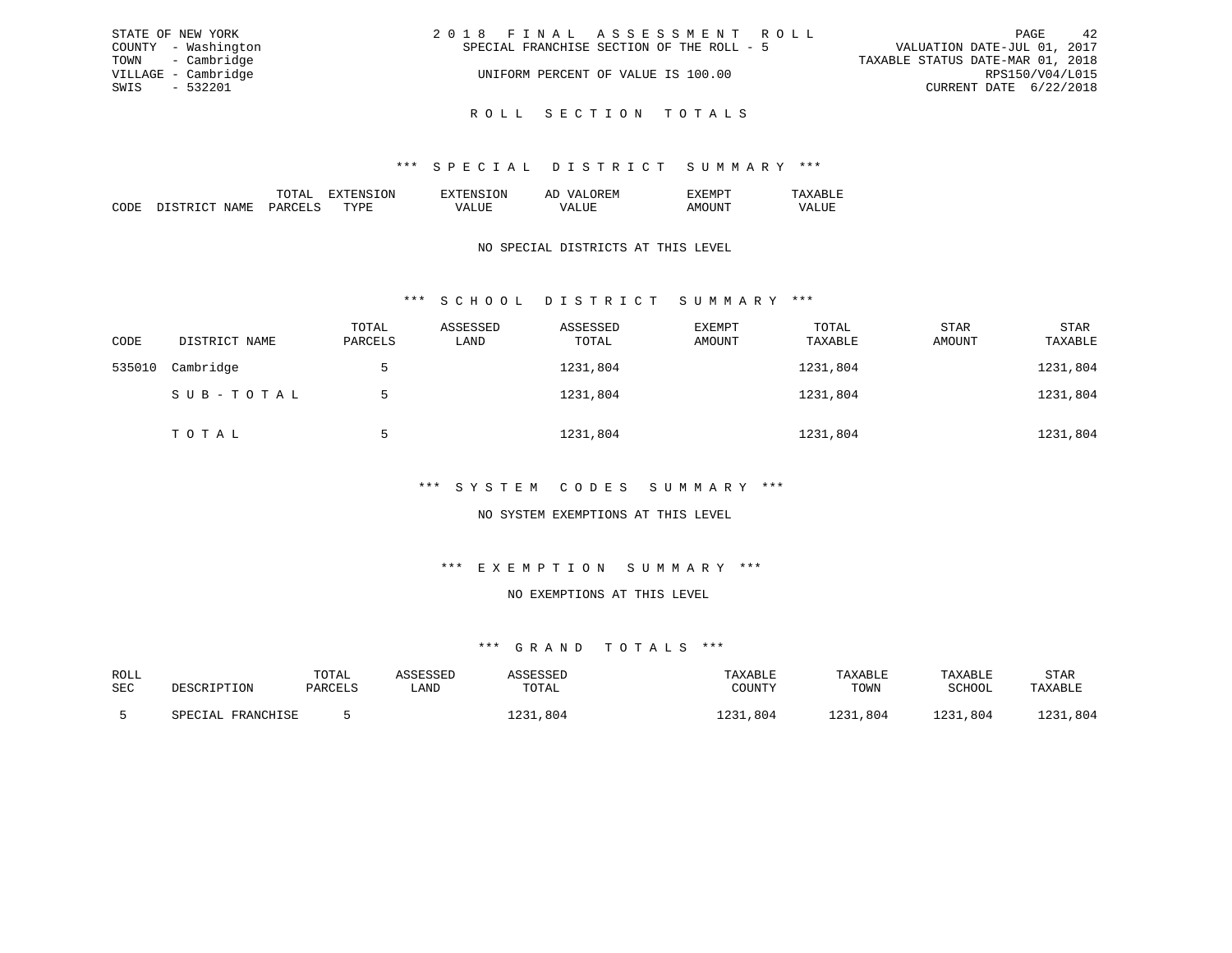SWIS - 532201

## STATE OF NEW YORK 2 0 1 8 F I N A L A S S E S S M E N T R O L L PAGE 43COUNTY - Washington UTILITY & R.R. SECTION OF THE ROLL - 6 VALUATION DATE-JUL 01, 2017 TOWN - Cambridge OWNERS NAME SEQUENCE TAXABLE STATUS DATE-MAR 01, 2018 UNIFORM PERCENT OF VALUE IS 100.00

| TAX MAP PARCEL NUMBER         | PROPERTY LOCATION & CLASS                                | ASSESSMENT |        | EXEMPTION CODE-----  | ------------COUNTY--------TOWN------SCHOOL           |                                     |
|-------------------------------|----------------------------------------------------------|------------|--------|----------------------|------------------------------------------------------|-------------------------------------|
| CURRENT OWNERS NAME           | SCHOOL DISTRICT                                          | LAND       |        | TAX DESCRIPTION      | TAXABLE VALUE                                        |                                     |
| CURRENT OWNERS ADDRESS        | PARCEL SIZE/GRID COORD                                   | TOTAL      |        | SPECIAL DISTRICTS    |                                                      | ACCOUNT NO.                         |
|                               |                                                          |            |        |                      |                                                      |                                     |
|                               | Outside Plant                                            |            |        |                      |                                                      |                                     |
| 622.1-9999-206.300-1883       | 827 Water Dist                                           |            | COUNTY | TAXABLE VALUE        | 145,592                                              |                                     |
| Cambridge Water Works         | Cambridge<br>535010                                      | $\Omega$   | TOWN   | TAXABLE VALUE        | 145,592                                              |                                     |
| Attn: Aqua America Inc        | App Factor 1.0000                                        | 145,592    |        | SCHOOL TAXABLE VALUE | 145,592                                              |                                     |
| 60 Brooklyn Ave               | Water Mains                                              |            |        |                      |                                                      |                                     |
| Marrick, NY 11566             | FULL MARKET VALUE                                        | 145,592    |        |                      |                                                      |                                     |
|                               |                                                          |            |        |                      | $255.19 - 1 - 4$                                     |                                     |
|                               | 52 Coila Rd                                              |            |        |                      |                                                      | 821E200728                          |
| $255.19 - 1 - 4$              | 872 Elec-Substation                                      |            | COUNTY | TAXABLE VALUE        | 278,103                                              |                                     |
| National Grid                 | 535010<br>Cambridge                                      | 17,500     | TOWN   | TAXABLE VALUE        | 278,103                                              |                                     |
| Real Estate Tax Dept          | Cambridge Substation                                     | 278,103    |        | SCHOOL TAXABLE VALUE | 278,103                                              |                                     |
| 300 Erie Boulevard West       | 201/273                                                  |            |        |                      |                                                      |                                     |
| Syracuse, NY 13202            | FRNT<br>65.00 DPTH<br>60.00                              |            |        |                      |                                                      |                                     |
|                               | EAST-0787243 NRTH-1530757                                |            |        |                      |                                                      |                                     |
|                               | DEED BOOK 190<br>$PG-412$                                |            |        |                      |                                                      |                                     |
|                               | FULL MARKET VALUE                                        | 278,103    |        |                      |                                                      |                                     |
|                               | *****************                                        |            |        |                      | ************* 622.001-9999-132.350-1003***           |                                     |
|                               | Elec Trans                                               |            |        |                      |                                                      | 821E200731                          |
| 622.001-9999-132.350-1003     | 882 Elec Trans Imp                                       |            |        | COUNTY TAXABLE VALUE | 24,823                                               |                                     |
| National Grid                 | Cambridge<br>535010                                      | 0          | TOWN   | TAXABLE VALUE        | 24,823                                               |                                     |
| Real Estate Tax Dept          | App Factor 1.0000                                        | 24,823     |        | SCHOOL TAXABLE VALUE | 24,823                                               |                                     |
| 300 Erie Boulevard West       | Middle Falls-Cambridge #2                                |            |        |                      |                                                      |                                     |
| Syracuse, NY 13202            | FULL MARKET VALUE                                        | 24,823     |        |                      |                                                      |                                     |
|                               | ******************                                       |            |        |                      |                                                      |                                     |
|                               | Elec Trans                                               |            |        |                      |                                                      | 821E200730                          |
| 622.001-9999-132.350-1013     | 882 Elec Trans Imp                                       |            | COUNTY | TAXABLE VALUE        | 496                                                  |                                     |
| National Grid                 | Cambridge<br>535010                                      | $\Omega$   | TOWN   | TAXABLE VALUE        | 496                                                  |                                     |
| Real Estate Tax Dept          | Cambridge-Hoosick #3                                     | 496        |        | SCHOOL TAXABLE VALUE | 496                                                  |                                     |
| 300 Erie Boulevard West       | App Factor 1.0000                                        |            |        |                      |                                                      |                                     |
| Syracuse, NY 13202            | Johnsonville-Clay Hill #1                                |            |        |                      |                                                      |                                     |
|                               | FULL MARKET VALUE                                        | 496        |        |                      |                                                      |                                     |
|                               | *******************                                      |            |        |                      | *********************** 622.001-9999-132.350-1883*** |                                     |
|                               | Outside Plant                                            |            |        |                      |                                                      | 821E200729                          |
| 622.001-9999-132.350-1883     | 884 Elec Dist Out                                        |            |        | COUNTY TAXABLE VALUE | 54,637                                               |                                     |
| National Grid                 | Cambridge<br>535010                                      | 0          | TOWN   | TAXABLE VALUE        | 54,637                                               |                                     |
| Real Estate Tax Dept          | App Factor 1.0000                                        | 54,637     |        | SCHOOL TAXABLE VALUE | 54,637                                               |                                     |
| 300 Erie Boulevard West       | Poles Wires Cables                                       |            |        |                      |                                                      |                                     |
| Syracuse, NY 13202            | FULL MARKET VALUE                                        | 54,637     |        |                      |                                                      |                                     |
|                               | ****************                                         |            |        |                      |                                                      | ****** 622.001-9999-631.900-1881*** |
|                               | Outside Plant                                            |            |        |                      |                                                      | 821E200727                          |
| 622.001-9999-631.900-1881     | 836 Telecom. eq.                                         |            |        | COUNTY TAXABLE VALUE | 3,997                                                |                                     |
| Verizon New York INC          | 535010<br>Cambridge                                      | 0          | TOWN   | TAXABLE VALUE        | 3,997                                                |                                     |
|                               |                                                          |            |        |                      |                                                      |                                     |
| Property Tax Department       | App Factor 1.0000                                        | 3,997      | SCHOOL | TAXABLE VALUE        | 3,997                                                |                                     |
| PO Box 2749                   | Poles Wires Cables                                       |            |        |                      |                                                      |                                     |
| Addison, TX 75001<br>******** | FULL MARKET VALUE<br>* * * * * * * * * * * * * * * * * * | 3,997      |        |                      |                                                      |                                     |
|                               |                                                          |            |        |                      |                                                      |                                     |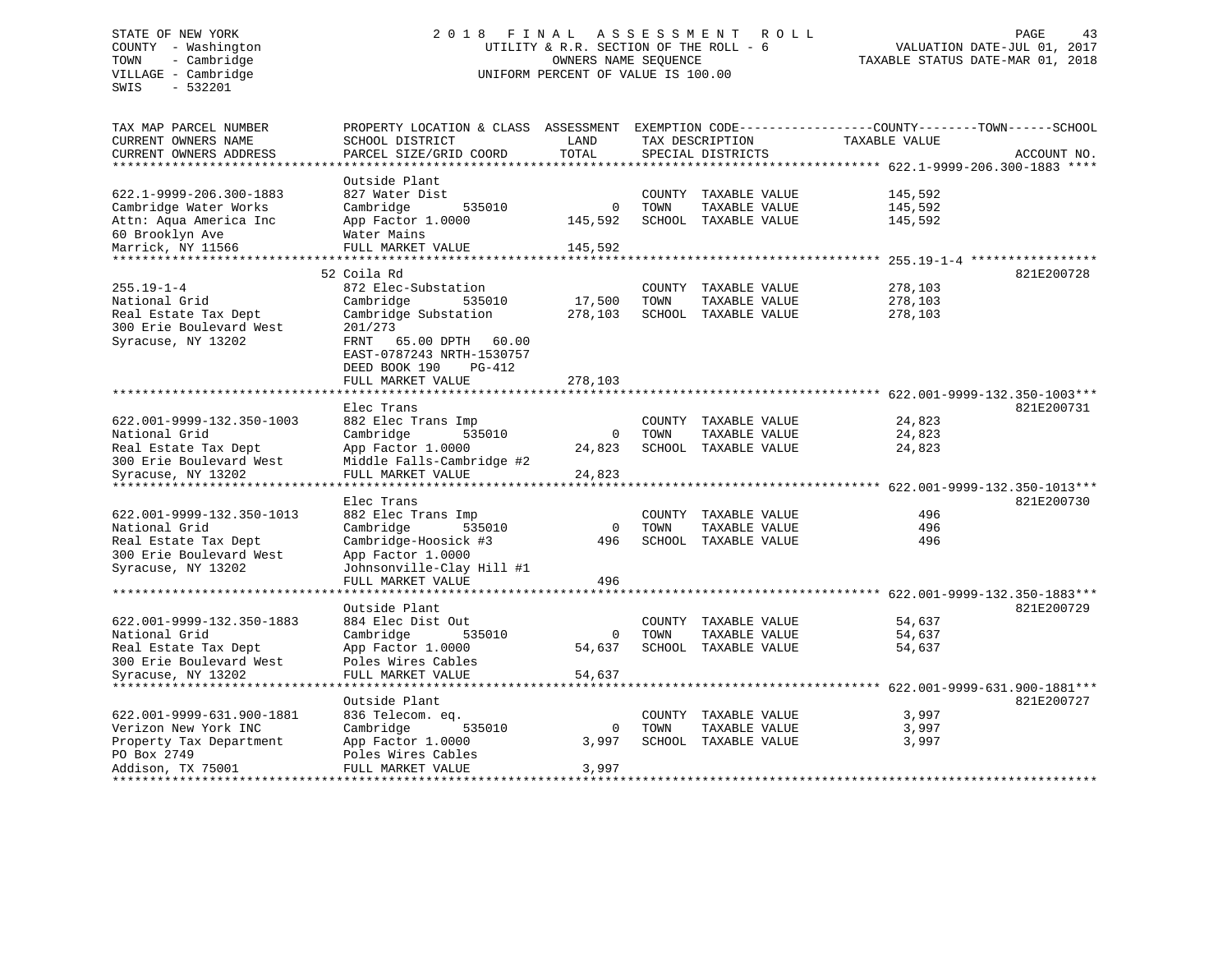| STATE OF NEW YORK   | 2018 FINAL ASSESSMENT ROLL             | 44<br>PAGE                       |
|---------------------|----------------------------------------|----------------------------------|
| COUNTY - Washington | UTILITY & R.R. SECTION OF THE ROLL - 6 | VALUATION DATE-JUL 01, 2017      |
| TOWN - Cambridge    |                                        | TAXABLE STATUS DATE-MAR 01, 2018 |
| VILLAGE - Cambridge |                                        | RPS150/V04/L015                  |
| SWIS - 532201       | UNIFORM PERCENT OF VALUE IS 100.00     | CURRENT DATE 6/22/2018           |
|                     | ROLL SUB SECTION- - TOTALS             |                                  |

### \*\*\* S P E C I A L D I S T R I C T S U M M A R Y \*\*\*

|                       |    | . IN . | – |  |
|-----------------------|----|--------|---|--|
| . <del>. .</del><br>. | ᠇᠇ | .      |   |  |

## NO SPECIAL DISTRICTS AT THIS LEVEL

## \*\*\* S C H O O L D I S T R I C T S U M M A R Y \*\*\*

| CODE   | DISTRICT NAME | TOTAL<br>PARCELS | ASSESSED<br>LAND | ASSESSED<br>TOTAL | <b>EXEMPT</b><br>AMOUNT | TOTAL<br>TAXABLE | <b>STAR</b><br>AMOUNT | STAR<br>TAXABLE |
|--------|---------------|------------------|------------------|-------------------|-------------------------|------------------|-----------------------|-----------------|
| 535010 | Cambridge     | 6                | 17,500           | 507,648           |                         | 507,648          |                       | 507,648         |
|        | SUB-TOTAL     | 6                | 17,500           | 507,648           |                         | 507,648          |                       | 507,648         |
|        | TOTAL         | 6                | 17,500           | 507,648           |                         | 507,648          |                       | 507,648         |

### \*\*\* S Y S T E M C O D E S S U M M A R Y \*\*\*

## NO SYSTEM EXEMPTIONS AT THIS LEVEL

### \*\*\* E X E M P T I O N S U M M A R Y \*\*\*

#### NO EXEMPTIONS AT THIS LEVEL

| ROLL |                  | TOTAL   | 1 CCFCCFD | <i>L</i> C C C C C L | TAXABLE     | TAXABLE     | TAXABLE     | STAR    |
|------|------------------|---------|-----------|----------------------|-------------|-------------|-------------|---------|
| SEC  | DESCRIPTION      | PARCELS | LAND      | TOTAL                | COUNTY      | TOWN        | SCHOOL      | TAXABLE |
|      |                  |         |           |                      |             |             |             |         |
|      | UTILITIES & N.C. |         | 500       | 507,648              | 507<br>,648 | 507<br>,648 | 507<br>,648 | 507,648 |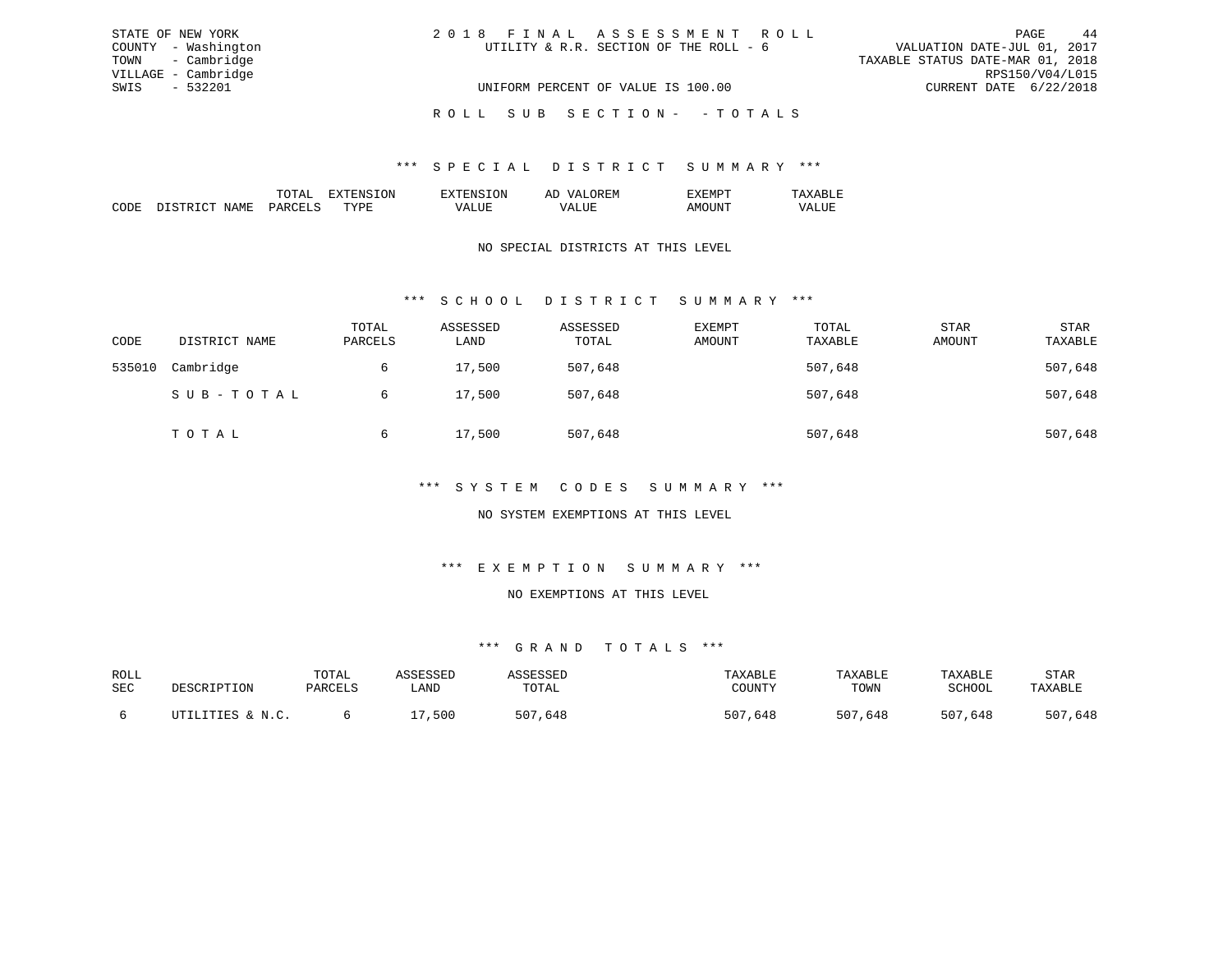| STATE OF NEW YORK   | 2018 FINAL ASSESSMENT ROLL             | 45<br>PAGE                       |
|---------------------|----------------------------------------|----------------------------------|
| COUNTY - Washington | UTILITY & R.R. SECTION OF THE ROLL - 6 | VALUATION DATE-JUL 01, 2017      |
| TOWN - Cambridge    |                                        | TAXABLE STATUS DATE-MAR 01, 2018 |
| VILLAGE - Cambridge | UNIFORM PERCENT OF VALUE IS 100.00     | RPS150/V04/L015                  |
| SWIS - 532201       |                                        | CURRENT DATE 6/22/2018           |
|                     |                                        |                                  |

## \*\*\* S P E C I A L D I S T R I C T S U M M A R Y \*\*\*

R O L L S E C T I O N T O T A L S

|  | ж | . IVI |  |
|--|---|-------|--|
|  |   |       |  |
|  |   |       |  |

## NO SPECIAL DISTRICTS AT THIS LEVEL

## \*\*\* S C H O O L D I S T R I C T S U M M A R Y \*\*\*

| CODE   | DISTRICT NAME | TOTAL<br>PARCELS | ASSESSED<br>LAND | ASSESSED<br>TOTAL | <b>EXEMPT</b><br>AMOUNT | TOTAL<br>TAXABLE | <b>STAR</b><br>AMOUNT | STAR<br>TAXABLE |
|--------|---------------|------------------|------------------|-------------------|-------------------------|------------------|-----------------------|-----------------|
| 535010 | Cambridge     | 6                | 17,500           | 507,648           |                         | 507,648          |                       | 507,648         |
|        | SUB-TOTAL     | 6                | 17,500           | 507,648           |                         | 507,648          |                       | 507,648         |
|        | TOTAL         | 6                | 17,500           | 507,648           |                         | 507,648          |                       | 507,648         |

## \*\*\* S Y S T E M C O D E S S U M M A R Y \*\*\*

## NO SYSTEM EXEMPTIONS AT THIS LEVEL

# \*\*\* E X E M P T I O N S U M M A R Y \*\*\*

#### NO EXEMPTIONS AT THIS LEVEL

| ROLL |                  | TOTAL   | 1 CCFCCFD | <i>L</i> C C C C C L | TAXABLE     | TAXABLE     | TAXABLE     | STAR    |
|------|------------------|---------|-----------|----------------------|-------------|-------------|-------------|---------|
| SEC  | DESCRIPTION      | PARCELS | LAND      | TOTAL                | COUNTY      | TOWN        | SCHOOL      | TAXABLE |
|      |                  |         |           |                      |             |             |             |         |
|      | UTILITIES & N.C. |         | 500       | 507,648              | 507<br>,648 | 507<br>,648 | 507<br>,648 | 507,648 |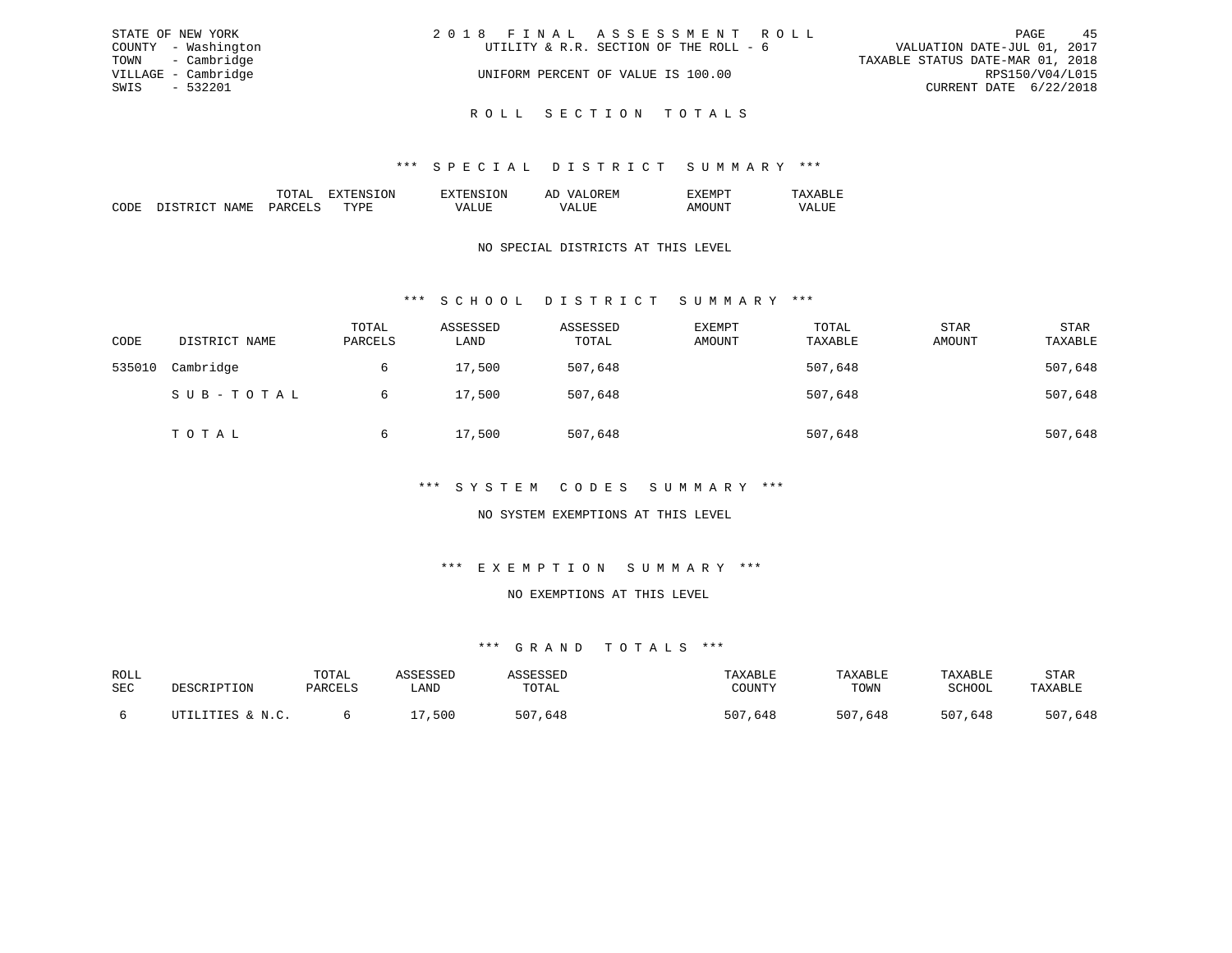| STATE OF NEW YORK<br>COUNTY - Washington<br>- Cambridge<br>TOWN<br>VILLAGE - Cambridge<br>$-532201$<br>SWIS | 2 0 1 8<br>F I N A L                                                                                                                                              | A S S E S S M E N T<br>R O L L<br>WHOLLY EXEMPT SECTION OF THE ROLL - 8<br>OWNERS NAME SEQUENCE<br>UNIFORM PERCENT OF VALUE IS 100.00 | PAGE<br>46<br>VALUATION DATE-JUL 01, 2017<br>TAXABLE STATUS DATE-MAR 01, 2018                                                  |                                      |                           |             |
|-------------------------------------------------------------------------------------------------------------|-------------------------------------------------------------------------------------------------------------------------------------------------------------------|---------------------------------------------------------------------------------------------------------------------------------------|--------------------------------------------------------------------------------------------------------------------------------|--------------------------------------|---------------------------|-------------|
| TAX MAP PARCEL NUMBER                                                                                       | PROPERTY LOCATION & CLASS ASSESSMENT EXEMPTION CODE----------------COUNTY-------TOWN-----SCHOOL                                                                   |                                                                                                                                       |                                                                                                                                |                                      |                           |             |
| CURRENT OWNERS NAME                                                                                         | SCHOOL DISTRICT                                                                                                                                                   | LAND                                                                                                                                  | TAX DESCRIPTION                                                                                                                | TAXABLE VALUE                        |                           |             |
| CURRENT OWNERS ADDRESS<br>**************************                                                        | PARCEL SIZE/GRID COORD                                                                                                                                            | TOTAL                                                                                                                                 | SPECIAL DISTRICTS                                                                                                              |                                      |                           | ACCOUNT NO. |
|                                                                                                             |                                                                                                                                                                   |                                                                                                                                       |                                                                                                                                |                                      |                           |             |
|                                                                                                             | 2 South Union St                                                                                                                                                  |                                                                                                                                       |                                                                                                                                |                                      |                           | 821A100134  |
| $255.19 - 2 - 16$<br>New Life Christian Church                                                              | 620 Religious<br>Cambridge<br>535010                                                                                                                              | 32,000                                                                                                                                | NON-PR REL 25110<br>COUNTY TAXABLE VALUE                                                                                       | 440,700<br>$\mathbf 0$               | 440,700                   | 440,700     |
| Attn: John J Wood                                                                                           | Church                                                                                                                                                            | 440,700 TOWN                                                                                                                          | TAXABLE VALUE                                                                                                                  | $\Omega$                             |                           |             |
| 313 Mountain Rd<br>Greenwich, NY 12834                                                                      | FRNT 130.00 DPTH 179.00<br>EAST-0789698 NRTH-1530034                                                                                                              |                                                                                                                                       | SCHOOL TAXABLE VALUE                                                                                                           | $\Omega$                             |                           |             |
|                                                                                                             | DEED BOOK 788<br>$PG-302$<br>FULL MARKET VALUE                                                                                                                    | 440,700                                                                                                                               |                                                                                                                                |                                      |                           |             |
|                                                                                                             |                                                                                                                                                                   |                                                                                                                                       |                                                                                                                                |                                      |                           |             |
|                                                                                                             | 38 Myrtle Ave                                                                                                                                                     |                                                                                                                                       |                                                                                                                                |                                      |                           | 8279900758  |
| $263.7 - 1 - 1$<br>North Eastern Expan Dev Co<br>3042 Route 22 Ste 100<br>Dover Plains, NY 12522            | 642 Health bldg<br>535010<br>Cambridge<br>Court order, Easement 230<br>Utility Ease 3541/84<br>ACRES 102.10<br>EAST-0787750 NRTH-1528830<br>DEED BOOK 3764 PG-317 | 300,000<br>370,000                                                                                                                    | NON-PR CHA 25130<br>COUNTY TAXABLE VALUE<br>TOWN<br>TAXABLE VALUE<br>SCHOOL TAXABLE VALUE<br>EZ004 Empire Zone 4<br>370,000 EX | 370,000<br>0<br>$\Omega$<br>$\Omega$ | 370,000<br>0 <sub>T</sub> | 370,000     |
|                                                                                                             | FULL MARKET VALUE                                                                                                                                                 | 370,000                                                                                                                               |                                                                                                                                |                                      |                           |             |
|                                                                                                             |                                                                                                                                                                   |                                                                                                                                       |                                                                                                                                |                                      |                           |             |
|                                                                                                             | 53 West Main St                                                                                                                                                   |                                                                                                                                       |                                                                                                                                |                                      |                           | 821A100002  |
| $255.19 - 2 - 12$                                                                                           | 330 Vacant comm                                                                                                                                                   |                                                                                                                                       | OTHER VILL 13650                                                                                                               | 13,200                               | 13,200                    | 13,200      |
| Village of Cambridge                                                                                        | Cambridge<br>535010                                                                                                                                               | 13,200                                                                                                                                | COUNTY TAXABLE VALUE                                                                                                           | $\mathbf 0$                          |                           |             |
| 56 North Park St<br>Cambridge, NY 12816                                                                     | FRNT<br>45.00 DPTH 70.00<br>EAST-0789682 NRTH-1530133<br>DEED BOOK 3687 PG-68<br>FULL MARKET VALUE                                                                | 13,200<br>13,200                                                                                                                      | TOWN<br>TAXABLE VALUE<br>SCHOOL TAXABLE VALUE                                                                                  | $\mathbf 0$<br>$\Omega$              |                           |             |
|                                                                                                             |                                                                                                                                                                   |                                                                                                                                       |                                                                                                                                |                                      |                           |             |
|                                                                                                             | North Union St                                                                                                                                                    |                                                                                                                                       |                                                                                                                                |                                      |                           | 8279900769  |
| $255.16 - 1 - 2$                                                                                            | 695 Cemetery                                                                                                                                                      |                                                                                                                                       | TN CEM<br>13510                                                                                                                | 228,000                              | 228,000                   | 228,000     |
| Woodland Cemetery                                                                                           | Cambridge<br>535010                                                                                                                                               | 228,000                                                                                                                               | COUNTY TAXABLE VALUE                                                                                                           | $\mathbf 0$                          |                           |             |
| Cambridge, NY 12816                                                                                         | ACRES 38.20                                                                                                                                                       | 228,000                                                                                                                               | TOWN<br>TAXABLE VALUE                                                                                                          | $\mathbf 0$                          |                           |             |
|                                                                                                             | EAST-0791074 NRTH-1533453<br>DEED BOOK 54<br>PG-134                                                                                                               |                                                                                                                                       | SCHOOL TAXABLE VALUE                                                                                                           | $\mathbf 0$                          |                           |             |
|                                                                                                             | FULL MARKET VALUE                                                                                                                                                 | 228,000                                                                                                                               |                                                                                                                                |                                      |                           |             |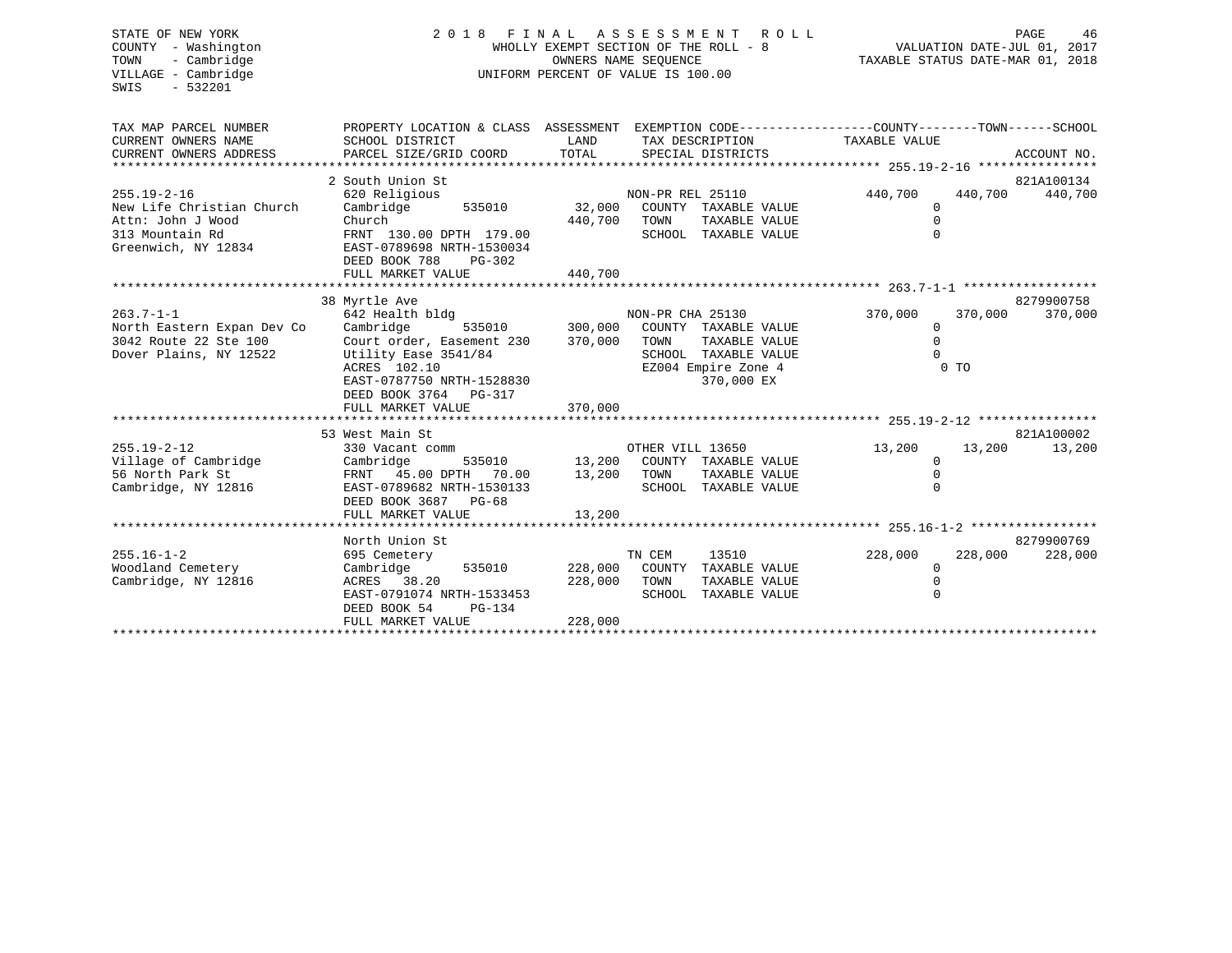| STATE OF NEW YORK   | 2018 FINAL ASSESSMENT ROLL            | 47<br>PAGE                       |
|---------------------|---------------------------------------|----------------------------------|
| COUNTY - Washington | WHOLLY EXEMPT SECTION OF THE ROLL - 8 | VALUATION DATE-JUL 01, 2017      |
| TOWN - Cambridge    |                                       | TAXABLE STATUS DATE-MAR 01, 2018 |
| VILLAGE - Cambridge |                                       | RPS150/V04/L015                  |
| SWIS<br>- 532201    | UNIFORM PERCENT OF VALUE IS 100.00    | CURRENT DATE 6/22/2018           |
|                     |                                       |                                  |

# ROLL SUB SECTION - - TOTALS

#### \*\*\* S P E C I A L D I S T R I C T S U M M A R Y \*\*\*

|                                 | TOTAL   | EXTENSION | EXTENSION    | AD VALOREM | EXEMPT  | TAXABLE |
|---------------------------------|---------|-----------|--------------|------------|---------|---------|
| CODE DISTRICT NAME PARCELS TYPE |         |           | <b>VALUE</b> | VALUE      | AMOUNT  | VALUE   |
|                                 |         |           |              |            |         |         |
| EZ004 Empire Zone 4             | 1 TOTAL |           |              | 370,000    | 370,000 |         |

#### \*\*\* S C H O O L D I S T R I C T S U M M A R Y \*\*\*

| CODE   | DISTRICT NAME | TOTAL<br>PARCELS | ASSESSED<br>LAND | ASSESSED<br>TOTAL | EXEMPT<br>AMOUNT | TOTAL<br>TAXABLE | STAR<br>AMOUNT | STAR<br>TAXABLE |
|--------|---------------|------------------|------------------|-------------------|------------------|------------------|----------------|-----------------|
| 535010 | Cambridge     | 4                | 573,200          | 1051,900          | 1051,900         |                  |                |                 |
|        | SUB-TOTAL     | 4                | 573,200          | 1051,900          | 1051,900         |                  |                |                 |
|        | TOTAL         |                  | 573,200          | 1051,900          | 1051,900         |                  |                |                 |

### \*\*\* S Y S T E M C O D E S S U M M A R Y \*\*\*

### NO SYSTEM EXEMPTIONS AT THIS LEVEL

#### \*\*\* E X E M P T I O N S U M M A R Y \*\*\*

| CODE  | DESCRIPTION | TOTAL<br>PARCELS | COUNTY   | TOWN     | SCHOOL   |
|-------|-------------|------------------|----------|----------|----------|
| 13510 | TN CEM      |                  | 228,000  | 228,000  | 228,000  |
| 13650 | OTHER VILL  |                  | 13,200   | 13,200   | 13,200   |
| 25110 | NON-PR REL  |                  | 440,700  | 440,700  | 440,700  |
| 25130 | NON-PR CHA  |                  | 370,000  | 370,000  | 370,000  |
|       | TOTAL       |                  | 1051,900 | 1051,900 | 1051,900 |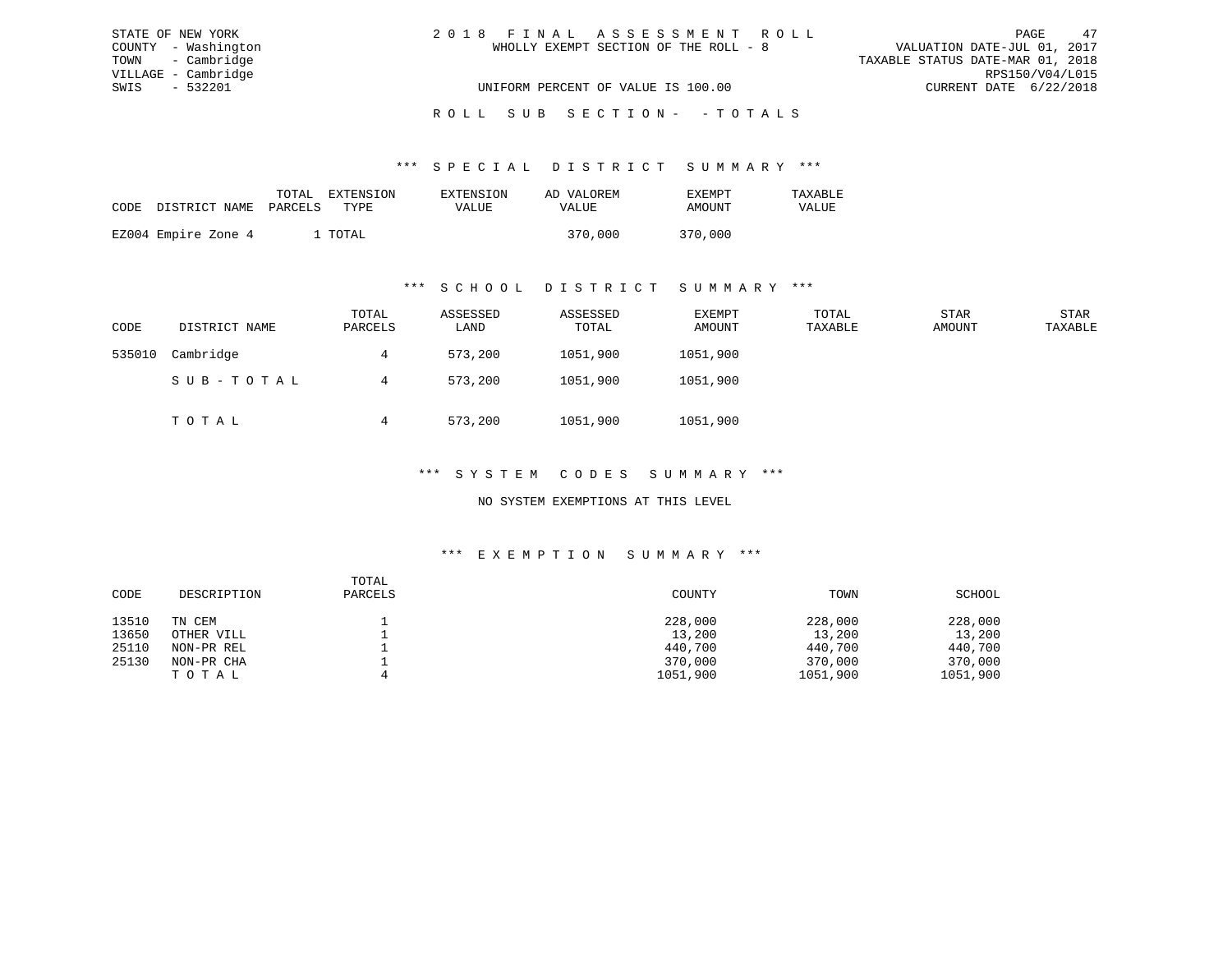| STATE OF NEW YORK   | 2018 FINAL ASSESSMENT ROLL            | 48<br>PAGE                       |
|---------------------|---------------------------------------|----------------------------------|
| COUNTY - Washington | WHOLLY EXEMPT SECTION OF THE ROLL - 8 | VALUATION DATE-JUL 01, 2017      |
| TOWN - Cambridge    |                                       | TAXABLE STATUS DATE-MAR 01, 2018 |
| VILLAGE - Cambridge |                                       | RPS150/V04/L015                  |
| $-532201$<br>SWIS   | UNIFORM PERCENT OF VALUE IS 100.00    | CURRENT DATE 6/22/2018           |
|                     | ROLL SUB SECTION- - TOTALS            |                                  |

| ROLL |               | TOTAL   | <b>SSESSED</b>       |                      | TAXABLE | TAXABLE | TAXABLE | STAR    |
|------|---------------|---------|----------------------|----------------------|---------|---------|---------|---------|
| SEC  | DESCRIPTION   | PARCELS | LAND                 | TOTAL                | COUNTY  | TOWN    | SCHOOL  | TAXABLE |
|      | WHOLLY FYFMDT |         | <b>C 7 2</b><br>,200 | $\bigcap$ 51<br>,900 |         |         |         |         |
|      |               |         |                      |                      |         |         |         |         |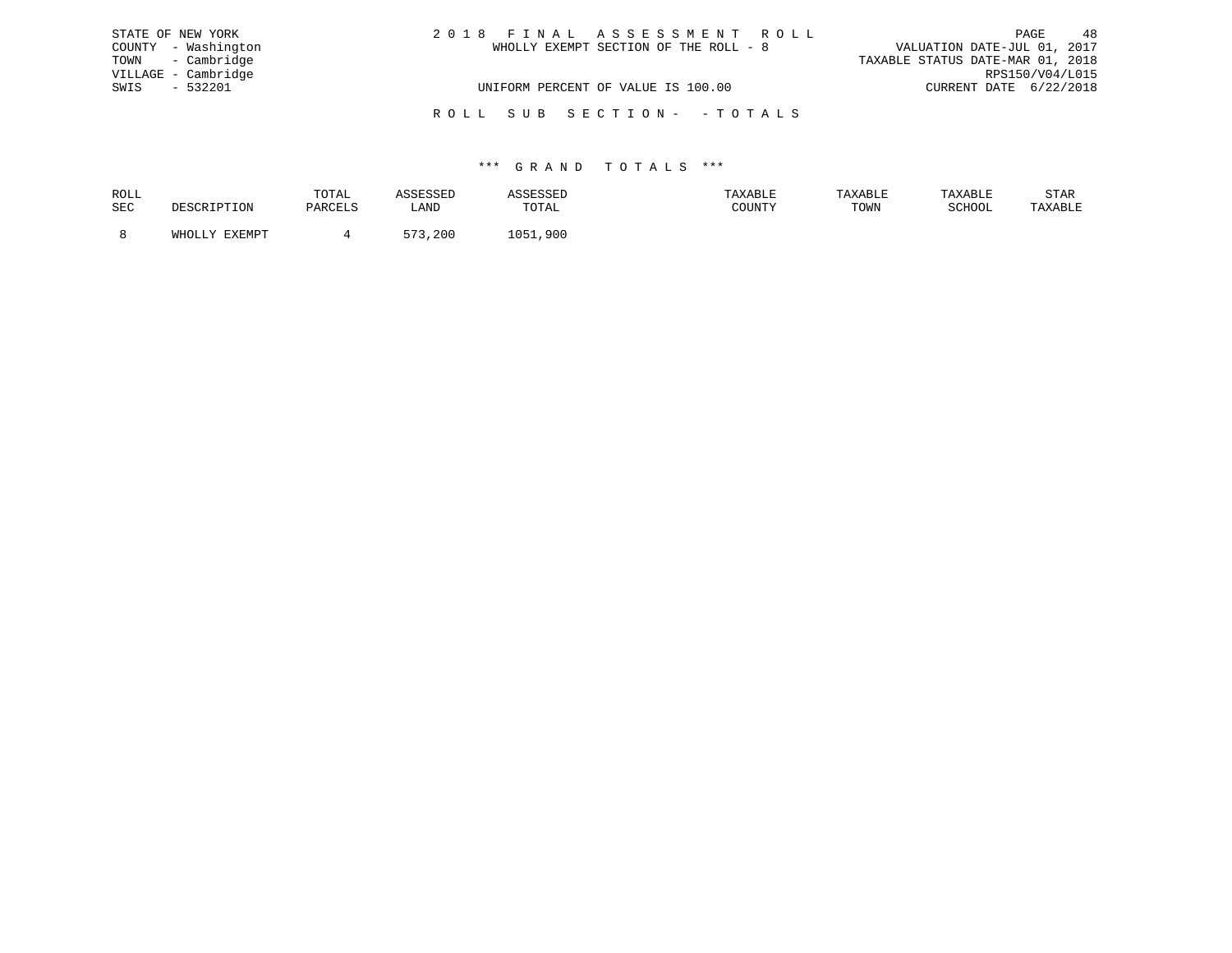|      | STATE OF NEW YORK   | 2018 FINAL ASSESSMENT ROLL |                                       |                                  | PAGE                   | 49 |
|------|---------------------|----------------------------|---------------------------------------|----------------------------------|------------------------|----|
|      | COUNTY - Washington |                            | WHOLLY EXEMPT SECTION OF THE ROLL - 8 | VALUATION DATE-JUL 01, 2017      |                        |    |
|      | TOWN - Cambridge    |                            |                                       | TAXABLE STATUS DATE-MAR 01, 2018 |                        |    |
|      | VILLAGE - Cambridge |                            | UNIFORM PERCENT OF VALUE IS 100.00    |                                  | RPS150/V04/L015        |    |
| SWIS | - 532201            |                            |                                       |                                  | CURRENT DATE 6/22/2018 |    |
|      |                     |                            |                                       |                                  |                        |    |

# ROLL SECTION TOTALS

#### \*\*\* S P E C I A L D I S T R I C T S U M M A R Y \*\*\*

| CODE | DISTRICT NAME PARCELS | TOTAL EXTENSION<br>TYPE | <b>EXTENSION</b><br>VALUE | AD VALOREM<br>VALUE | <b>FXFMPT</b><br>AMOUNT | TAXARLE<br>VALUE |
|------|-----------------------|-------------------------|---------------------------|---------------------|-------------------------|------------------|
|      | EZ004 Empire Zone 4   | . TOTAL                 |                           | 370,000             | 370,000                 |                  |

#### \*\*\* S C H O O L D I S T R I C T S U M M A R Y \*\*\*

| CODE   | DISTRICT NAME | TOTAL<br>PARCELS | ASSESSED<br>LAND | ASSESSED<br>TOTAL | EXEMPT<br>AMOUNT | TOTAL<br>TAXABLE | STAR<br>AMOUNT | STAR<br>TAXABLE |
|--------|---------------|------------------|------------------|-------------------|------------------|------------------|----------------|-----------------|
| 535010 | Cambridge     | 4                | 573,200          | 1051,900          | 1051,900         |                  |                |                 |
|        | SUB-TOTAL     | 4                | 573,200          | 1051,900          | 1051,900         |                  |                |                 |
|        | TOTAL         |                  | 573,200          | 1051,900          | 1051,900         |                  |                |                 |

### \*\*\* S Y S T E M C O D E S S U M M A R Y \*\*\*

### NO SYSTEM EXEMPTIONS AT THIS LEVEL

#### \*\*\* E X E M P T I O N S U M M A R Y \*\*\*

| CODE  | DESCRIPTION | TOTAL<br>PARCELS | COUNTY   | TOWN     | SCHOOL   |
|-------|-------------|------------------|----------|----------|----------|
| 13510 | TN CEM      |                  | 228,000  | 228,000  | 228,000  |
| 13650 | OTHER VILL  |                  | 13,200   | 13,200   | 13,200   |
| 25110 | NON-PR REL  |                  | 440,700  | 440,700  | 440,700  |
| 25130 | NON-PR CHA  |                  | 370,000  | 370,000  | 370,000  |
|       | TOTAL       |                  | 1051,900 | 1051,900 | 1051,900 |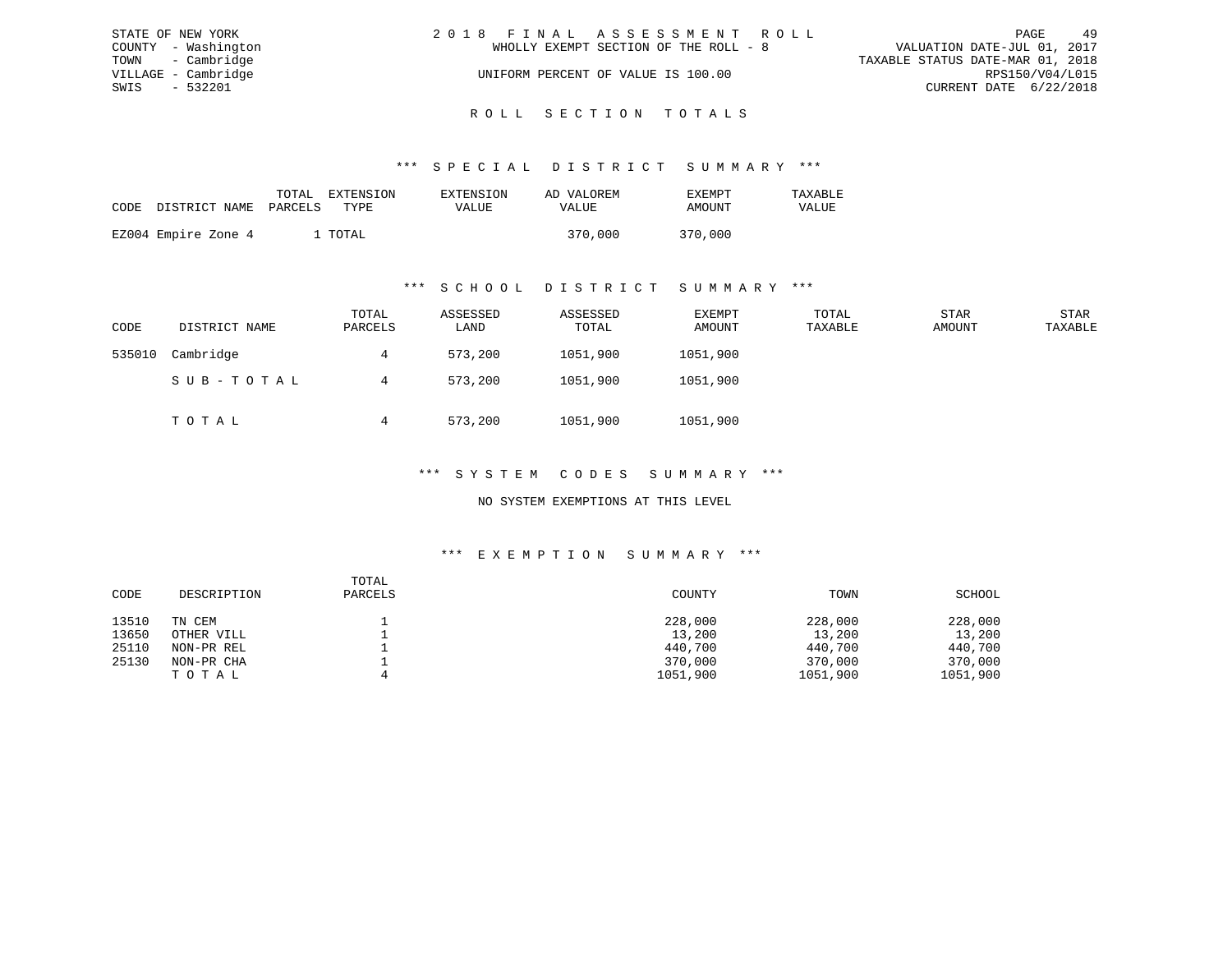|      | STATE OF NEW YORK   | 2018 FINAL ASSESSMENT ROLL            | PAGE                        | 50 |
|------|---------------------|---------------------------------------|-----------------------------|----|
|      | COUNTY - Washington | WHOLLY EXEMPT SECTION OF THE ROLL - 8 | VALUATION DATE-JUL 01, 2017 |    |
|      | TOWN - Cambridge    | TAXABLE STATUS DATE-MAR 01, 2018      |                             |    |
|      | VILLAGE - Cambridge | UNIFORM PERCENT OF VALUE IS 100.00    | RPS150/V04/L015             |    |
| SWIS | $-532201$           |                                       | CURRENT DATE 6/22/2018      |    |
|      |                     | ROLL SECTION TOTALS                   |                             |    |

| ROLL | ו גידו∩יד<br>UIAL |      |               | <b><i>FAXABLE</i></b> | <b>TAXABLE</b> | דם רד איח. | STAR    |
|------|-------------------|------|---------------|-----------------------|----------------|------------|---------|
| SEC  |                   | LANI | ™∩ጥ⊼<br>TATAT | <b>COUNTY</b>         | TOWN           | COTTOO:    | 'AXABLE |
|      |                   | $-7$ | 900           |                       |                |            |         |
|      |                   | 200  |               |                       |                |            |         |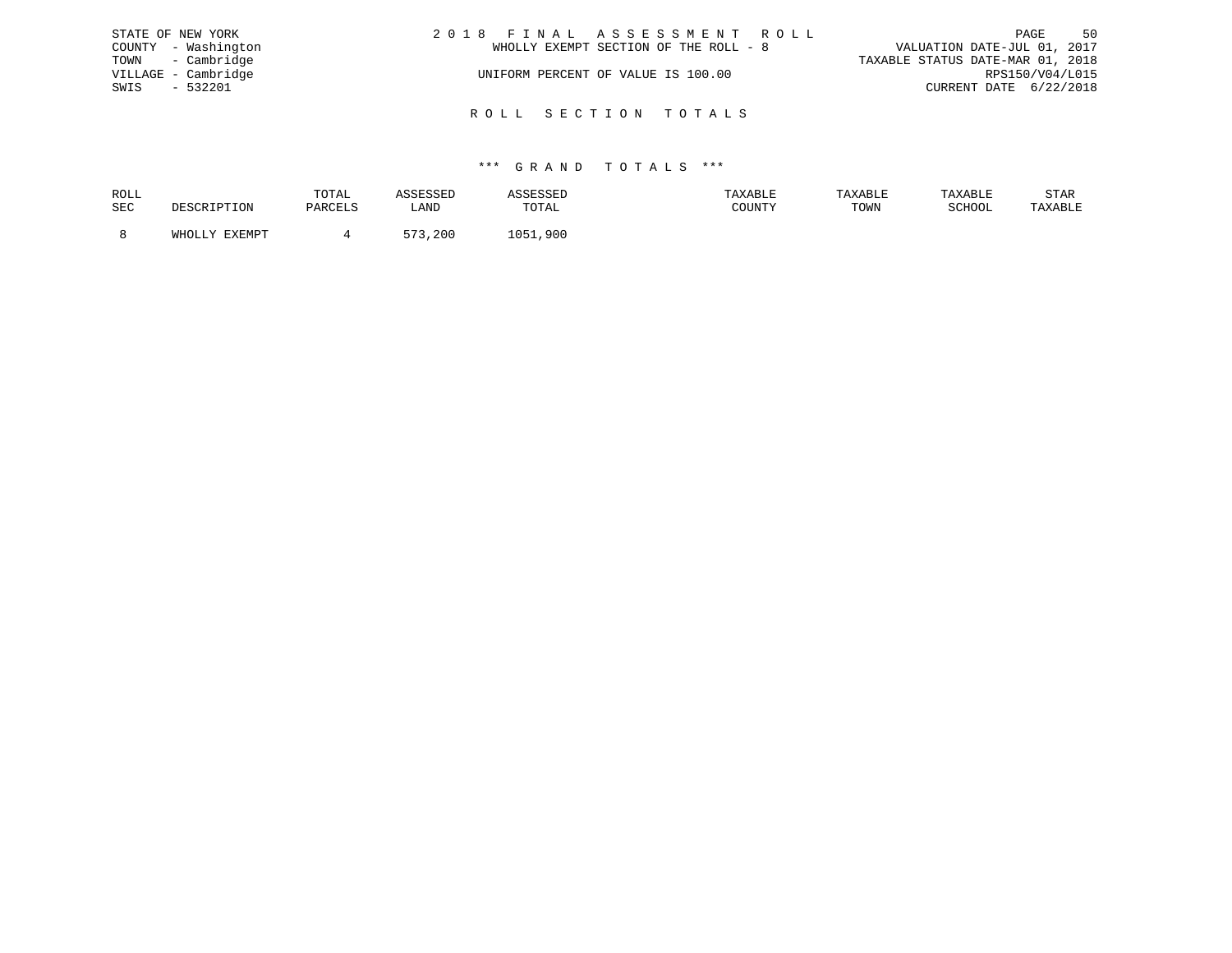| STATE OF NEW YORK   | 2018 FINAL ASSESSMENT ROLL         | 51<br>PAGE                       |  |
|---------------------|------------------------------------|----------------------------------|--|
|                     |                                    |                                  |  |
| COUNTY - Washington |                                    | VALUATION DATE-JUL 01, 2017      |  |
| TOWN - Cambridge    | SWIS TOTALS                        | TAXABLE STATUS DATE-MAR 01, 2018 |  |
| VILLAGE - Cambridge | UNIFORM PERCENT OF VALUE IS 100.00 | RPS150/V04/L015                  |  |
| SWIS - 532201       |                                    | CURRENT DATE 6/22/2018           |  |
|                     |                                    |                                  |  |

### \*\*\* S P E C I A L D I S T R I C T S U M M A R Y \*\*\*

| CODE | DISTRICT NAME                               | PARCELS | TOTAL EXTENSION<br>TYPE | EXTENSION<br><b>VALUE</b> | AD VALOREM<br><b>VALUE</b> | EXEMPT<br>AMOUNT | TAXABLE<br>VALUE |
|------|---------------------------------------------|---------|-------------------------|---------------------------|----------------------------|------------------|------------------|
|      | EZ004 Empire Zone 4<br>TE533 Trans exmt rep |         | 1 TOTAL<br>1 MOVTAX     |                           | 370,000                    | 370,000          |                  |

### \*\*\* S C H O O L D I S T R I C T S U M M A R Y \*\*\*

| CODE   | DISTRICT NAME | TOTAL<br>PARCELS | ASSESSED<br>LAND | ASSESSED<br>TOTAL | EXEMPT<br>AMOUNT | TOTAL<br>TAXABLE | STAR<br><b>AMOUNT</b> | STAR<br>TAXABLE |
|--------|---------------|------------------|------------------|-------------------|------------------|------------------|-----------------------|-----------------|
| 535010 | Cambridge     | 188              | 5592,400         | 28519,952         | 1437,894         | 27082,058        | 3292,800              | 23789,258       |
|        | SUB-TOTAL     | 188              | 5592,400         | 28519,952         | 1437,894         | 27082,058        | 3292,800              | 23789,258       |
|        | TOTAL         | 188              | 5592,400         | 28519,952         | 1437,894         | 27082,058        | 3292,800              | 23789,258       |

## \*\*\* S Y S T E M C O D E S S U M M A R Y \*\*\*

### NO SYSTEM EXEMPTIONS AT THIS LEVEL

#### \*\*\* E X E M P T I O N S U M M A R Y \*\*\*

| CODE  | DESCRIPTION    | TOTAL<br>PARCELS | COUNTY  | TOWN    | SCHOOL  |
|-------|----------------|------------------|---------|---------|---------|
| 13510 | TN CEM         |                  | 228,000 | 228,000 | 228,000 |
| 13650 | OTHER VILL     |                  | 13,200  | 13,200  | 13,200  |
| 25110 | NON-PR REL     |                  | 440,700 | 440,700 | 440,700 |
| 25130 | NON-PR CHA     |                  | 370,000 | 370,000 | 370,000 |
| 41101 | ELG F VET      |                  | 5,000   | 5,000   |         |
| 41120 | VETWAR CTS     |                  | 172,245 | 158,130 | 42,000  |
| 41130 | VETCOM CTS     | 6                | 242,225 | 219,700 | 60,000  |
| 41140 | VETDIS CTS     |                  | 58,760  | 58,760  | 54,010  |
| 41152 | CW 10 VET/     |                  | 8,000   |         |         |
| 41153 | $CW$ 10 $VET/$ |                  |         |         |         |
| 41720 | AG DIST        |                  | 33,359  | 33,359  | 33,359  |
| 41800 | AGED-ALL       | 2                | 164,650 | 164,650 | 164,650 |
| 41802 | AGED-CO        |                  | 136,169 |         |         |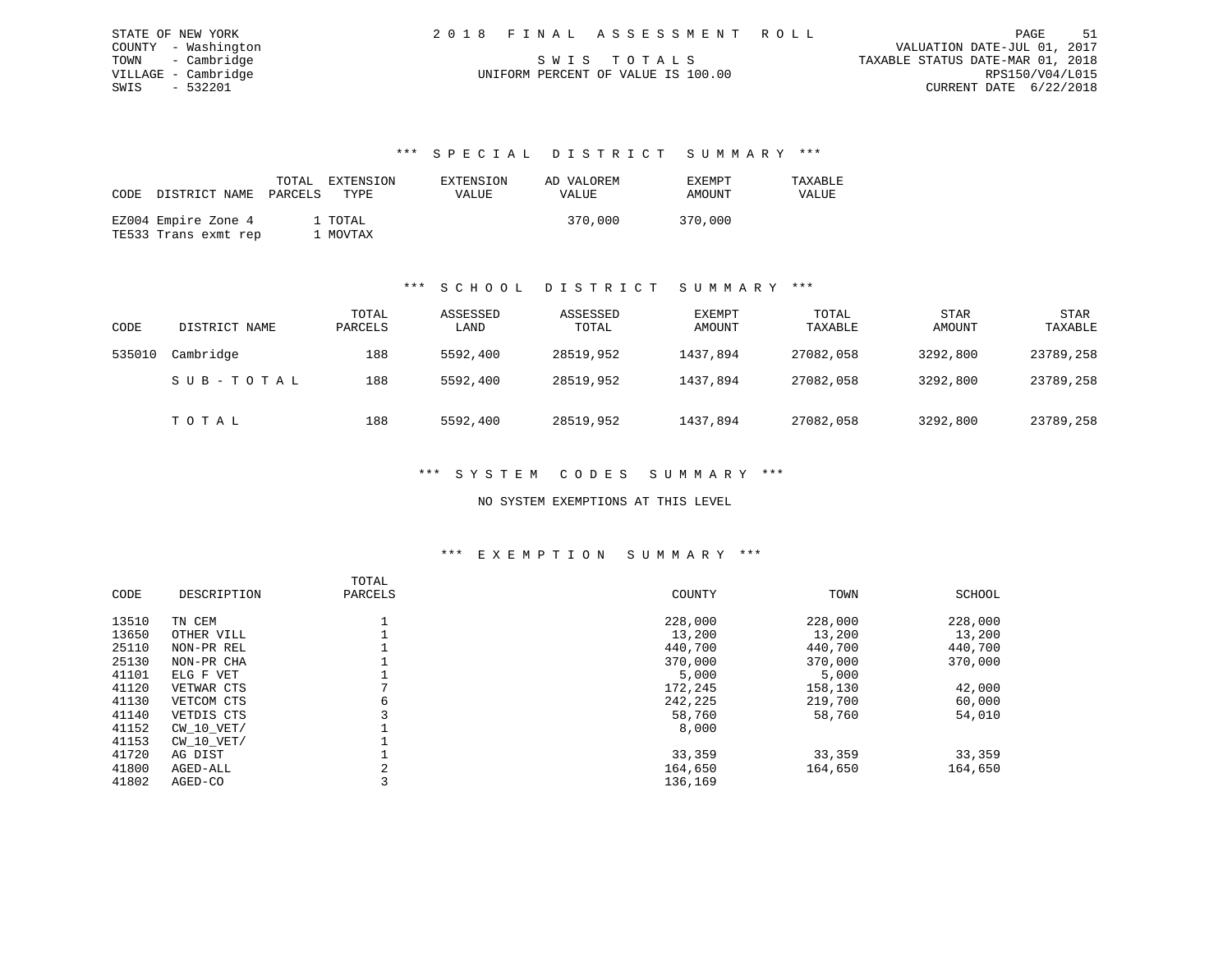| STATE OF NEW YORK   | 2018 FINAL ASSESSMENT ROLL         | PAGE                             | 52 |
|---------------------|------------------------------------|----------------------------------|----|
| COUNTY - Washington |                                    | VALUATION DATE-JUL 01, 2017      |    |
| TOWN - Cambridge    | SWIS TOTALS                        | TAXABLE STATUS DATE-MAR 01, 2018 |    |
| VILLAGE - Cambridge | UNIFORM PERCENT OF VALUE IS 100.00 | RPS150/V04/L015                  |    |
| - 532201<br>SWIS    |                                    | CURRENT DATE 6/22/2018           |    |

### \*\*\* E X E M P T I O N S U M M A R Y \*\*\*

| CODE  | DESCRIPTION | TOTAL<br>PARCELS | COUNTY   | TOWN     | SCHOOL   |
|-------|-------------|------------------|----------|----------|----------|
| 41803 | AGED-TOWN   |                  |          | 44,765   |          |
| 41804 | AGED-SCH    |                  |          |          | 31,975   |
| 41834 | ENH STAR    | 21               |          |          | 1402,800 |
| 41854 | BAS STAR    | 63               |          |          | 1890,000 |
|       | тотаь       | 115              | 1872,308 | 1736,264 | 4730,694 |

STATE OF NEW YORK

| <b>ROLL</b><br>SEC | DESCRIPTION       | TOTAL<br>PARCELS | ASSESSED<br>LAND | ASSESSED<br>TOTAL | TAXABLE<br>COUNTY | TAXABLE<br>TOWN | TAXABLE<br>SCHOOL | <b>STAR</b><br>TAXABLE |
|--------------------|-------------------|------------------|------------------|-------------------|-------------------|-----------------|-------------------|------------------------|
| $\mathbf{1}$       | TAXABLE           | 173              | 5001,700         | 25728,600         | 24908,192         | 25044,236       | 25342,606         | 22049,806              |
| 5                  | SPECIAL FRANCHISE | 5                |                  | 1231,804          | 1231,804          | 1231,804        | 1231,804          | 1231,804               |
| 6                  | UTILITIES & N.C.  | 6                | 17,500           | 507,648           | 507,648           | 507,648         | 507,648           | 507,648                |
| 8                  | WHOLLY EXEMPT     | 4                | 573,200          | 1051,900          |                   |                 |                   |                        |
| $\star$            | SUB<br>TOTAL      | 188              | 5592,400         | 28519,952         | 26647.644         | 26783,688       | 27082,058         | 23789,258              |
| $***$              | GRAND TOTAL       | 188              | 5592,400         | 28519,952         | 26647.644         | 26783,688       | 27082,058         | 23789,258              |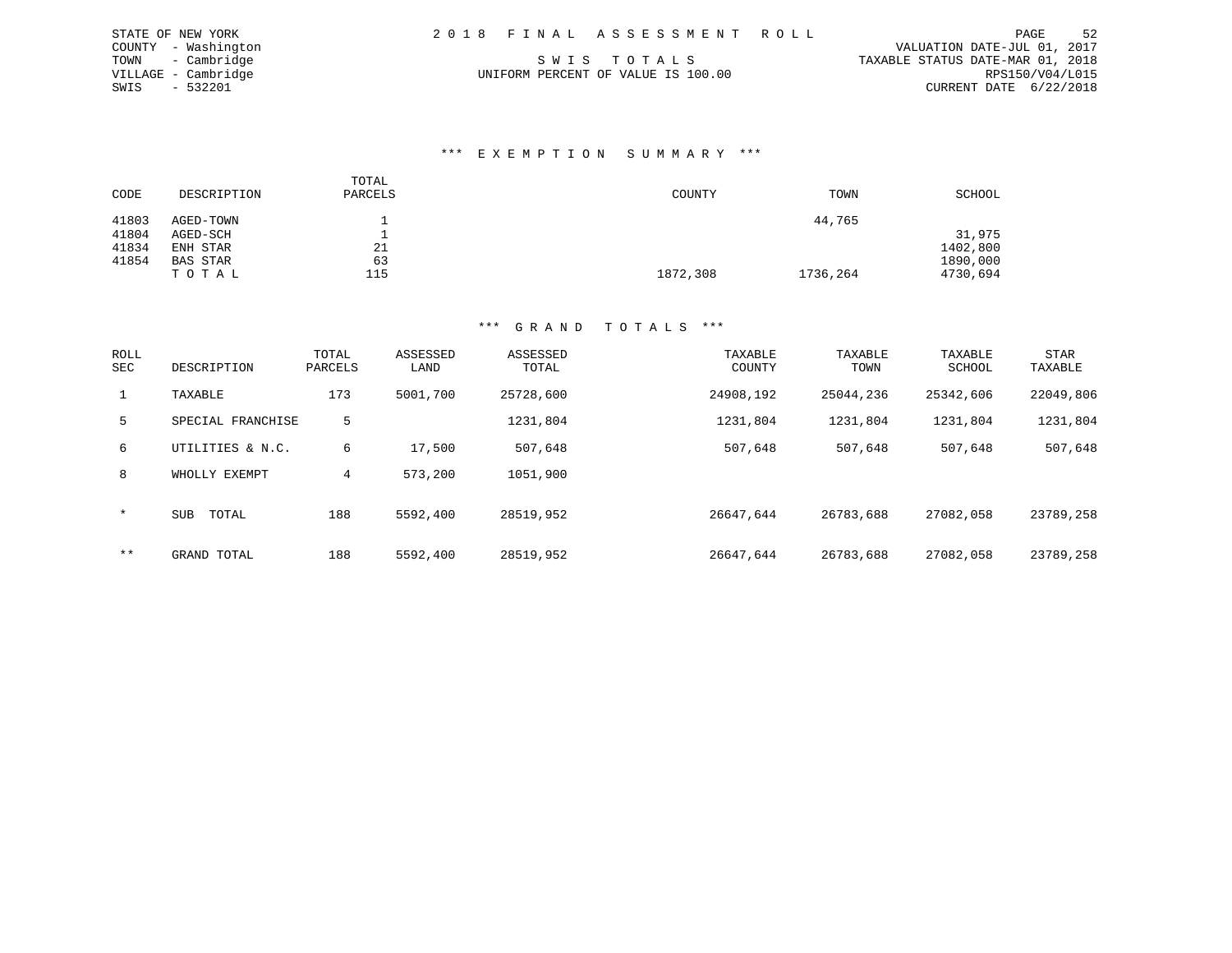# STATE OF NEW YORK 2 0 1 8 F I N A L A S S E S S M E N T R O L L PAGE 53 COUNTY - Washington T A X A B L E SECTION OF THE ROLL - 1 VALUATION DATE-JUL 01, 2017 TOWN - Cambridge OWNERS NAME SEQUENCE TAXABLE STATUS DATE-MAR 01, 2018 SWIS - 532289 UNIFORM PERCENT OF VALUE IS 100.00

| TAX MAP PARCEL NUMBER<br>CURRENT OWNERS NAME<br>CURRENT OWNERS ADDRESS<br>*************************           | PROPERTY LOCATION & CLASS ASSESSMENT<br>SCHOOL DISTRICT<br>PARCEL SIZE/GRID COORD                                                                                                        | LAND<br>TOTAL                | EXEMPTION CODE-----------------COUNTY-------TOWN------SCHOOL<br>TAX DESCRIPTION<br>SPECIAL DISTRICTS                                                                   |                      | TAXABLE VALUE                                                                         |                    | ACCOUNT NO.                   |
|---------------------------------------------------------------------------------------------------------------|------------------------------------------------------------------------------------------------------------------------------------------------------------------------------------------|------------------------------|------------------------------------------------------------------------------------------------------------------------------------------------------------------------|----------------------|---------------------------------------------------------------------------------------|--------------------|-------------------------------|
| $255. - 1 - 8$<br>Ackerly Helen H -LE-<br>Brownell Alice P<br>169 State Route 372<br>Cambridge, NY 12816      | 169 State Route 372<br>210 1 Family Res<br>535010<br>Cambridge<br>H & L<br>722/135<br>ACRES<br>1.80<br>EAST-0784775 NRTH-1534159<br>DEED BOOK 2543 PG-13                                 | 137,500                      | VETWAR CTS 41120<br>27,500 BAS STAR<br>41854<br>COUNTY TAXABLE VALUE<br>TAXABLE VALUE<br>TOWN<br>SCHOOL TAXABLE VALUE<br>CA005 Cons agri dst 5<br>FD221 Cambridge fire | $\Omega$<br>$\Omega$ | 20,625<br>$\mathbf{0}$<br>116,875<br>116,875<br>101,500<br>137,500 TO<br>137,500 TO M | 20,625<br>$\Omega$ | 825J100385<br>6,000<br>30,000 |
|                                                                                                               | FULL MARKET VALUE<br>************************                                                                                                                                            | 137,500                      |                                                                                                                                                                        |                      |                                                                                       |                    |                               |
| $279. - 2 - 2.3$<br>Adair Shawn<br>618 County Route 74<br>Johnsonville, NY 12094                              | 618 County Route 74<br>210 1 Family Res<br>535010<br>Cambridge<br>9.42<br>ACRES<br>EAST-0765360 NRTH-1513408<br>DEED BOOK 3469 PG-84<br>FULL MARKET VALUE<br>*************************** | 54,700<br>201,900<br>201,900 | DISAB-CO<br>41932<br>COUNTY TAXABLE VALUE<br>TOWN<br>TAXABLE VALUE<br>SCHOOL TAXABLE VALUE<br>CA003 Cons agri dst 3<br>FD221 Cambridge fire                            | $\Omega$             | 100,950<br>100,950<br>201,900<br>201,900<br>201,900 TO<br>201,900 TO M                | $\Omega$           |                               |
| $261. - 2 - 16.1$<br>Adams David Guy<br>1093 Vly Summit Rd<br>Greenwich, NY 12834                             | Vly Summit Rd<br>322 Rural vac>10<br>Cambridge<br>535010<br>Vac Land<br>$261. - 1 - 16.1$<br>ACRES 13.60<br>EAST-0764538 NRTH-1525504<br>PG-235<br>DEED BOOK 876<br>FULL MARKET VALUE    | 37,500<br>37,500<br>37,500   | COUNTY TAXABLE VALUE<br>TOWN<br>TAXABLE VALUE<br>SCHOOL TAXABLE VALUE<br>FD221 Cambridge fire                                                                          |                      | 37,500<br>37,500<br>37,500<br>37,500 TO M                                             |                    | 825J100187                    |
|                                                                                                               | 1093 Vly Summit Rd                                                                                                                                                                       |                              |                                                                                                                                                                        |                      |                                                                                       |                    | 825J100833                    |
| $261. - 2 - 16.2$<br>Adams David Guy -LE-<br>Marzello Francine M<br>1093 Vly Summit Rd<br>Greenwich, NY 12834 | 210 1 Family Res<br>Cambridge<br>535010<br>House & Lot<br>$261. - 1 - 16.2$<br>ACRES<br>3.48<br>EAST-0764236 NRTH-1524787                                                                | 38,400<br>174,400            | ENH STAR<br>41834<br>COUNTY TAXABLE VALUE<br>TAXABLE VALUE<br>TOWN<br>SCHOOL TAXABLE VALUE<br>FD221 Cambridge fire                                                     | $\mathbf{0}$         | $\mathbf 0$<br>174,400<br>174,400<br>107,600<br>174,400 TO M                          | $\Omega$           | 66,800                        |
|                                                                                                               | DEED BOOK 2506<br>$PG-213$<br>FULL MARKET VALUE                                                                                                                                          | 174,400                      |                                                                                                                                                                        |                      |                                                                                       |                    |                               |
| $262 - 2 - 4$<br>Adams Martha<br>Pauline Grimes<br>495 Cobble Rd<br>Cambridge, NY 12816                       | Cobble Rd/w Off<br>323 Vacant rural<br>Cambridge<br>535010<br>Woods<br>ACRES<br>4.00<br>EAST-0776649 NRTH-1528773<br>DEED BOOK 266<br>$PG-77$<br>FULL MARKET VALUE                       | 2,800<br>2,800<br>2,800      | COUNTY TAXABLE VALUE<br>TOWN<br>TAXABLE VALUE<br>SCHOOL TAXABLE VALUE<br>FD221 Cambridge fire                                                                          |                      | 2,800<br>2,800<br>2,800<br>2,800 TO M                                                 |                    | 825J100188                    |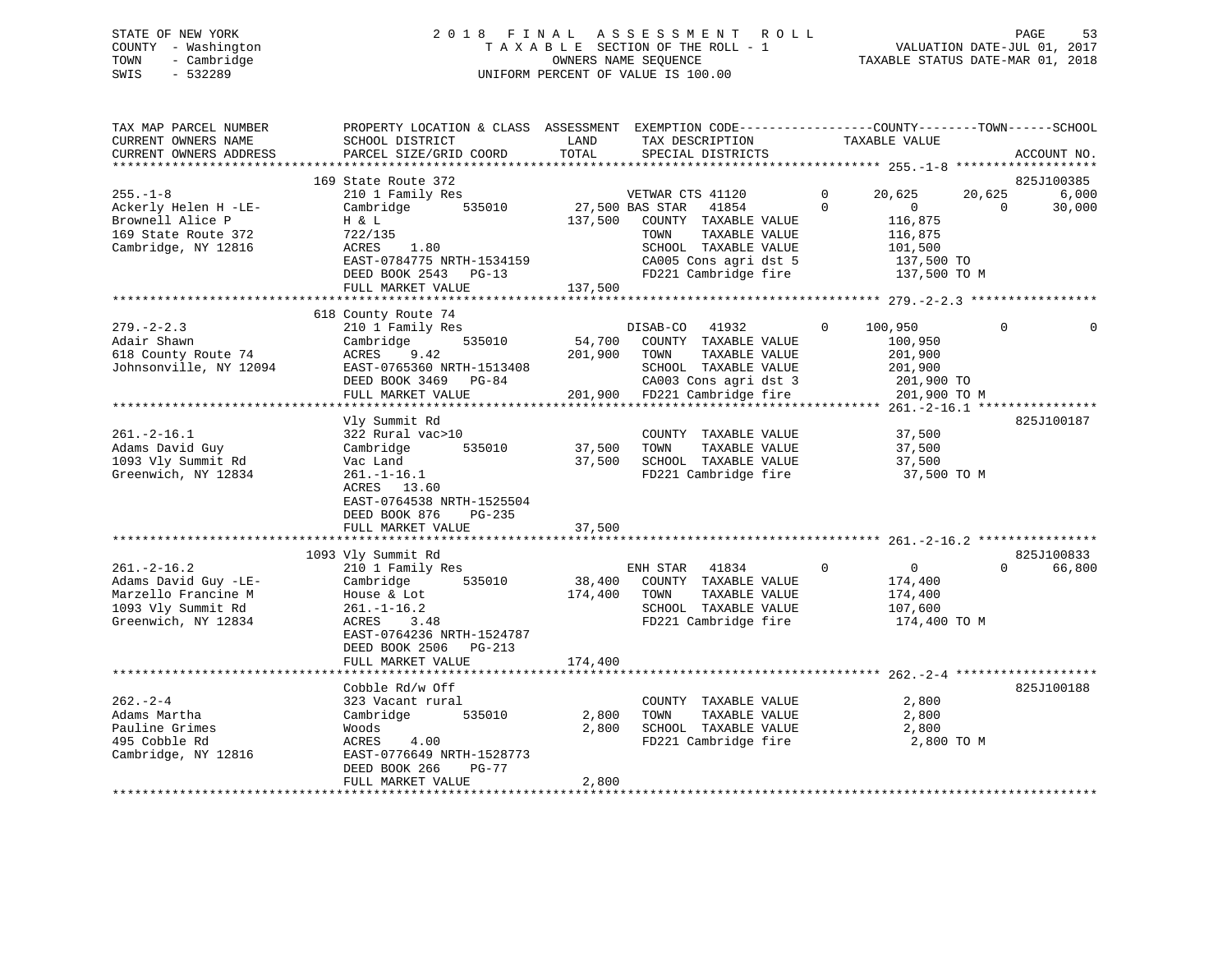# STATE OF NEW YORK 2 0 1 8 F I N A L A S S E S S M E N T R O L L PAGE 54 COUNTY - Washington T A X A B L E SECTION OF THE ROLL - 1 VALUATION DATE-JUL 01, 2017 TOWN - Cambridge OWNERS NAME SEQUENCE TAXABLE STATUS DATE-MAR 01, 2018 SWIS - 532289 UNIFORM PERCENT OF VALUE IS 100.00

| TAX MAP PARCEL NUMBER<br>CURRENT OWNERS NAME<br>CURRENT OWNERS ADDRESS                                                        | PROPERTY LOCATION & CLASS ASSESSMENT EXEMPTION CODE---------------COUNTY-------TOWN-----SCHOOL<br>SCHOOL DISTRICT<br>PARCEL SIZE/GRID COORD                                                                         | LAND<br>TOTAL                 | TAX DESCRIPTION<br>SPECIAL DISTRICTS                                                                                                                                   |                      | TAXABLE VALUE                                                                                   |          | ACCOUNT NO.                   |
|-------------------------------------------------------------------------------------------------------------------------------|---------------------------------------------------------------------------------------------------------------------------------------------------------------------------------------------------------------------|-------------------------------|------------------------------------------------------------------------------------------------------------------------------------------------------------------------|----------------------|-------------------------------------------------------------------------------------------------|----------|-------------------------------|
|                                                                                                                               |                                                                                                                                                                                                                     |                               |                                                                                                                                                                        |                      |                                                                                                 |          |                               |
| $255.14 - 3 - 6$<br>Aesch James E<br>Aesch Megon P<br>94 State Route 372<br>Cambridge, NY 12816                               | 94 State Route 372<br>210 1 Family Res<br>Cambridge<br>535010<br>H & L<br>$255. - 3 - 6$<br>ACRES<br>2.60<br>EAST-0786443 NRTH-1532543<br>DEED BOOK 529<br>PG-254<br>FULL MARKET VALUE                              | 195,300<br>195,300            | VETWAR CTS 41120<br>38,000 BAS STAR<br>41854<br>COUNTY TAXABLE VALUE<br>TOWN<br>TAXABLE VALUE<br>SCHOOL TAXABLE VALUE<br>CA005 Cons agri dst 5<br>FD221 Cambridge fire | $\Omega$<br>$\Omega$ | 29,295<br>27,000<br>$\mathbf{0}$<br>166,005<br>168,300<br>159,300<br>195,300 TO<br>195,300 TO M | $\Omega$ | 825J100316<br>6,000<br>30,000 |
|                                                                                                                               |                                                                                                                                                                                                                     |                               |                                                                                                                                                                        |                      |                                                                                                 |          |                               |
| $271. - 3 - 10$<br>Agri Cycle Of Wash Co Inc<br>Attn: Cover Technologies Inc<br>4 Open Square Way Rm 421<br>Holyoke, MA 01040 | 311 Belle Rd<br>330 Vacant comm<br>535010<br>Cambridge<br>Land<br>lease 862/197<br>73.42<br>ACRES<br>EAST-0778264 NRTH-1515385<br>DEED BOOK 675<br>PG-254<br>FULL MARKET VALUE                                      | 177,800<br>177,800<br>177,800 | COUNTY TAXABLE VALUE<br>TOWN<br>TAXABLE VALUE<br>SCHOOL TAXABLE VALUE<br>CA003 Cons agri dst 3<br>FD221 Cambridge fire                                                 |                      | 177,800<br>177,800<br>177,800<br>177,800 TO<br>177,800 TO M                                     |          | 825J100288                    |
|                                                                                                                               |                                                                                                                                                                                                                     |                               |                                                                                                                                                                        |                      |                                                                                                 |          |                               |
| $246. - 1 - 35.4$<br>Allen Cary A<br>Allen Amanda A<br>101 Petteys Rd<br>Greenwich, NY 12834                                  | 101 Petteys Rd<br>210 1 Family Res<br>Greenwich<br>533401<br>ACRES<br>3.32<br>EAST-0767788 NRTH-1537728<br>DEED BOOK 3653 PG-159<br>FULL MARKET VALUE                                                               | 36,000<br>265,300<br>265,300  | COUNTY TAXABLE VALUE<br>TOWN<br>TAXABLE VALUE<br>SCHOOL TAXABLE VALUE<br>CA003 Cons agri dst 3<br>FD221 Cambridge fire                                                 |                      | 265,300<br>265,300<br>265,300<br>265,300 TO<br>265,300 TO M                                     |          |                               |
|                                                                                                                               |                                                                                                                                                                                                                     |                               |                                                                                                                                                                        |                      |                                                                                                 |          |                               |
| $255.14 - 3 - 1$<br>Alpy Marc J<br>Alpy Trisha A<br>121 State Route 372<br>Cambridge, NY 12816                                | 121 State Route 372<br>210 1 Family Res<br>535010<br>Cambridge<br>H & L<br>$255. - 3 - 1$<br>FRNT 131.00 DPTH 151.00<br>ACRES<br>0.40<br>EAST-0785728 NRTH-1533283<br>DEED BOOK 3320<br>PG-123<br>FULL MARKET VALUE | 26,000<br>209,700<br>209,700  | BAS STAR<br>41854<br>COUNTY TAXABLE VALUE<br>TOWN<br>TAXABLE VALUE<br>SCHOOL TAXABLE VALUE<br>FD221 Cambridge fire                                                     | $\mathbf 0$          | $\overline{0}$<br>209,700<br>209,700<br>179,700<br>209,700 TO M                                 | $\Omega$ | 825J100695<br>30,000          |
|                                                                                                                               |                                                                                                                                                                                                                     |                               |                                                                                                                                                                        |                      |                                                                                                 |          |                               |
| $280. - 2 - 29$<br>Alzo Francis J<br>12923 W Bent Tree Dr<br>Peoria, AZ 85383                                                 | King Rd<br>322 Rural vac>10<br>Cambridge<br>535010<br>Lots $6 & 7$<br>ACRES 14.20<br>EAST-0775895 NRTH-1506494<br>DEED BOOK 500<br>$PG-93$<br>FULL MARKET VALUE                                                     | 55,400<br>55,400<br>55,400    | COUNTY TAXABLE VALUE<br>TOWN<br>TAXABLE VALUE<br>SCHOOL TAXABLE VALUE<br>CA003 Cons agri dst 3<br>FD221 Cambridge fire                                                 |                      | 55,400<br>55,400<br>55,400<br>55,400 TO<br>55,400 TO M                                          |          | 825J100915                    |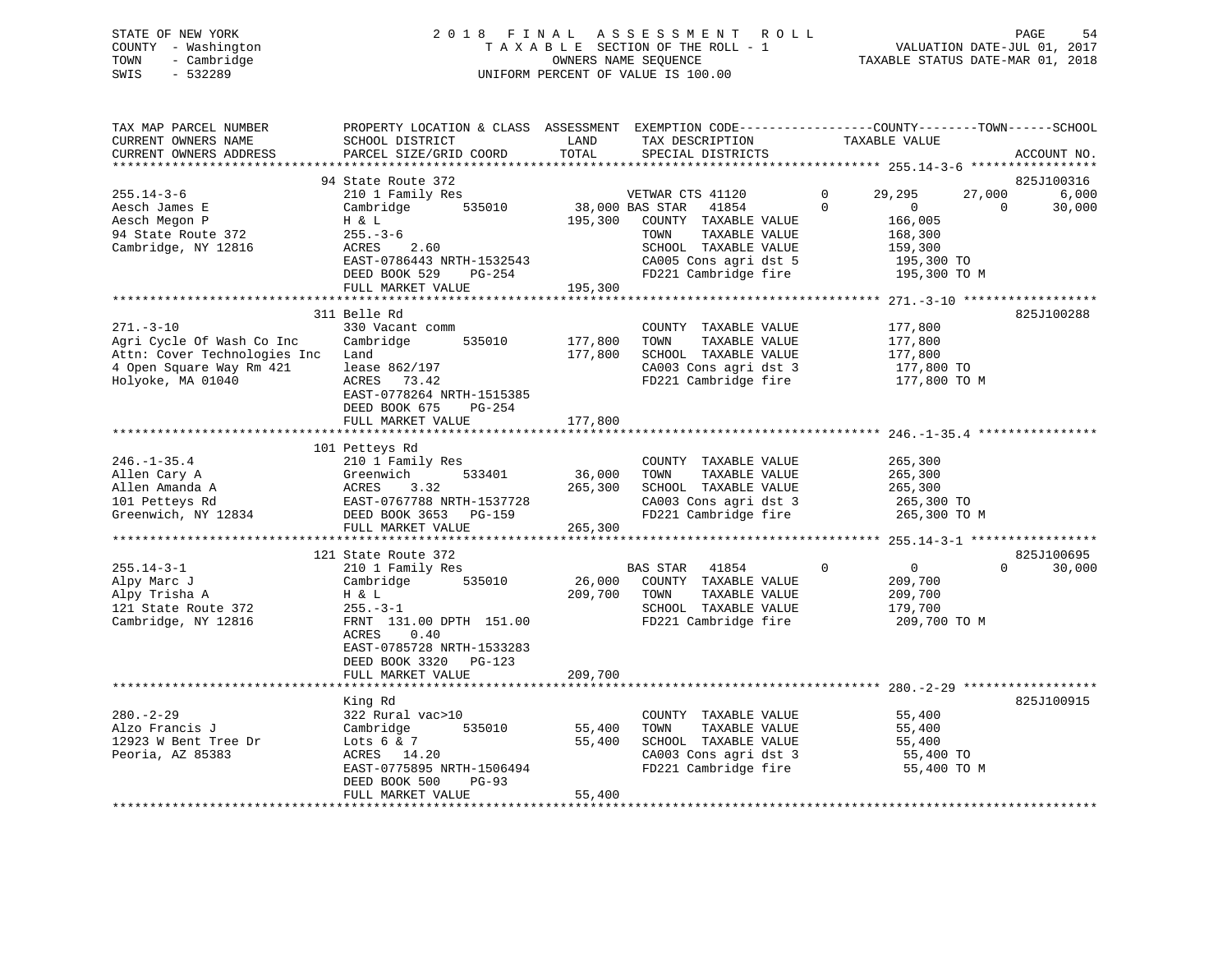# STATE OF NEW YORK 2 0 1 8 F I N A L A S S E S S M E N T R O L L PAGE 55 COUNTY - Washington T A X A B L E SECTION OF THE ROLL - 1 VALUATION DATE-JUL 01, 2017 TOWN - Cambridge OWNERS NAME SEQUENCE TAXABLE STATUS DATE-MAR 01, 2018 SWIS - 532289 UNIFORM PERCENT OF VALUE IS 100.00

| TAX MAP PARCEL NUMBER<br>CURRENT OWNERS NAME | PROPERTY LOCATION & CLASS ASSESSMENT<br>SCHOOL DISTRICT | LAND    | EXEMPTION CODE-----------------COUNTY-------TOWN------SCHOOL<br>TAX DESCRIPTION | TAXABLE VALUE              |                    |
|----------------------------------------------|---------------------------------------------------------|---------|---------------------------------------------------------------------------------|----------------------------|--------------------|
| CURRENT OWNERS ADDRESS                       | PARCEL SIZE/GRID COORD                                  | TOTAL   | SPECIAL DISTRICTS                                                               |                            | ACCOUNT NO.        |
|                                              | 257 Wright Rd                                           |         |                                                                                 |                            | 825J100714         |
| $271. - 3 - 1$                               | 241 Rural res&ag                                        |         | AG DIST<br>41720                                                                | $\mathbf 0$<br>52,301      | 52,301<br>52,301   |
| Ancar Robert P                               | Cambridge<br>535010                                     |         | 199,300 BAS STAR<br>41854                                                       | $\Omega$<br>$\Omega$       | $\Omega$<br>30,000 |
| Ancar Judith S                               | ACRES 117.80                                            | 375,800 | COUNTY TAXABLE VALUE                                                            | 323,499                    |                    |
| 257 Wright Rd                                | EAST-0777751 NRTH-1520147                               |         | TAXABLE VALUE<br>TOWN                                                           | 323,499                    |                    |
| Cambridge, NY 12816                          | DEED BOOK 815<br>$PG-77$                                |         | SCHOOL TAXABLE VALUE                                                            | 293,499                    |                    |
|                                              | FULL MARKET VALUE                                       | 375,800 | CA003 Cons agri dst 3                                                           | 323,499 TO                 |                    |
| MAY BE SUBJECT TO PAYMENT                    |                                                         |         | 52,301 EX                                                                       |                            |                    |
| UNDER AGDIST LAW TIL 2022                    |                                                         |         | FD221 Cambridge fire                                                            | 375,800 TO M               |                    |
|                                              | 192 Wright Rd                                           |         |                                                                                 |                            |                    |
| $271. - 3 - 6$                               | 322 Rural vac>10                                        |         | COUNTY TAXABLE VALUE                                                            | 94,800                     | 825J100349         |
| Ancar Robert P                               | Cambridge<br>535010                                     | 94,800  | TOWN<br>TAXABLE VALUE                                                           | 94,800                     |                    |
| Ancar Judith S                               | H & L                                                   | 94,800  | SCHOOL TAXABLE VALUE                                                            | 94,800                     |                    |
| 257 Wright Rd                                | 824/122                                                 |         | CA003 Cons agri dst 3                                                           | 94,800 TO                  |                    |
| Cambridge, NY 12816                          | ACRES<br>58.82                                          |         | FD221 Cambridge fire                                                            | 94,800 TO M                |                    |
|                                              | EAST-0778540 NRTH-1518194                               |         |                                                                                 |                            |                    |
|                                              | DEED BOOK 3534<br>PG-24                                 |         |                                                                                 |                            |                    |
|                                              | FULL MARKET VALUE                                       | 94,800  |                                                                                 |                            |                    |
|                                              |                                                         |         |                                                                                 |                            |                    |
|                                              | 99 State Route 372                                      |         |                                                                                 |                            | 825J100828         |
| $255. - 1 - 10.1$                            | 250 Estate                                              |         | COUNTY TAXABLE VALUE                                                            | 390,000                    |                    |
| Anderson Bo Allan                            | Cambridge<br>535010                                     | 40,100  | TOWN<br>TAXABLE VALUE                                                           | 390,000                    |                    |
| 99 State Route 372                           | H&l                                                     | 390,000 | SCHOOL TAXABLE VALUE                                                            | 390,000                    |                    |
| Cambridge, NY 12816                          | 5.78<br>ACRES                                           |         | FD221 Cambridge fire                                                            | 390,000 TO M               |                    |
|                                              | EAST-0785722 NRTH-1532726                               |         |                                                                                 |                            |                    |
|                                              | DEED BOOK 453<br>PG-233                                 |         |                                                                                 |                            |                    |
|                                              | FULL MARKET VALUE                                       | 390,000 |                                                                                 |                            |                    |
|                                              | State Route 372/W Off                                   |         |                                                                                 |                            | 825J100259         |
| $255. - 1 - 10.2$                            | 314 Rural vac<10                                        |         | COUNTY TAXABLE VALUE                                                            | 19,000                     |                    |
| Anderson Bo Allen                            | 535010<br>Cambridge                                     | 19,000  | TOWN<br>TAXABLE VALUE                                                           | 19,000                     |                    |
| 99 State Route 372                           | Vac Land                                                | 19,000  | SCHOOL TAXABLE VALUE                                                            | 19,000                     |                    |
| Cambridge, NY 12816                          | ACRES<br>6.38                                           |         | FD221 Cambridge fire                                                            | 19,000 TO M                |                    |
|                                              | EAST-0785490 NRTH-1532240                               |         |                                                                                 |                            |                    |
|                                              | DEED BOOK 454<br>PG-1033                                |         |                                                                                 |                            |                    |
|                                              | FULL MARKET VALUE                                       | 19,000  |                                                                                 |                            |                    |
|                                              |                                                         |         |                                                                                 |                            |                    |
|                                              | 124 County Route 74                                     |         |                                                                                 |                            | 825J100203         |
| $288. - 1 - 6$                               | 242 Rurl res&rec                                        |         | 41854<br>BAS STAR                                                               | $\Omega$<br>$\mathbf{0}$   | $\Omega$<br>30,000 |
| Anthony Harold O Trust                       | 535010<br>Cambridge                                     | 92,100  | COUNTY TAXABLE VALUE                                                            | 249,000                    |                    |
| Anthony Harold O Trustee                     | ACRES 21.67                                             | 249,000 | TAXABLE VALUE<br>TOWN                                                           | 249,000                    |                    |
| 124 County Route 74                          | EAST-0765044 NRTH-1502448                               |         | SCHOOL TAXABLE VALUE                                                            | 219,000                    |                    |
| Buskirk, NY 12028                            | DEED BOOK 2675<br>PG-304<br>FULL MARKET VALUE           | 249,000 | CA003 Cons agri dst 3<br>FD221 Cambridge fire                                   | 249,000 TO<br>249,000 TO M |                    |
|                                              |                                                         |         |                                                                                 |                            |                    |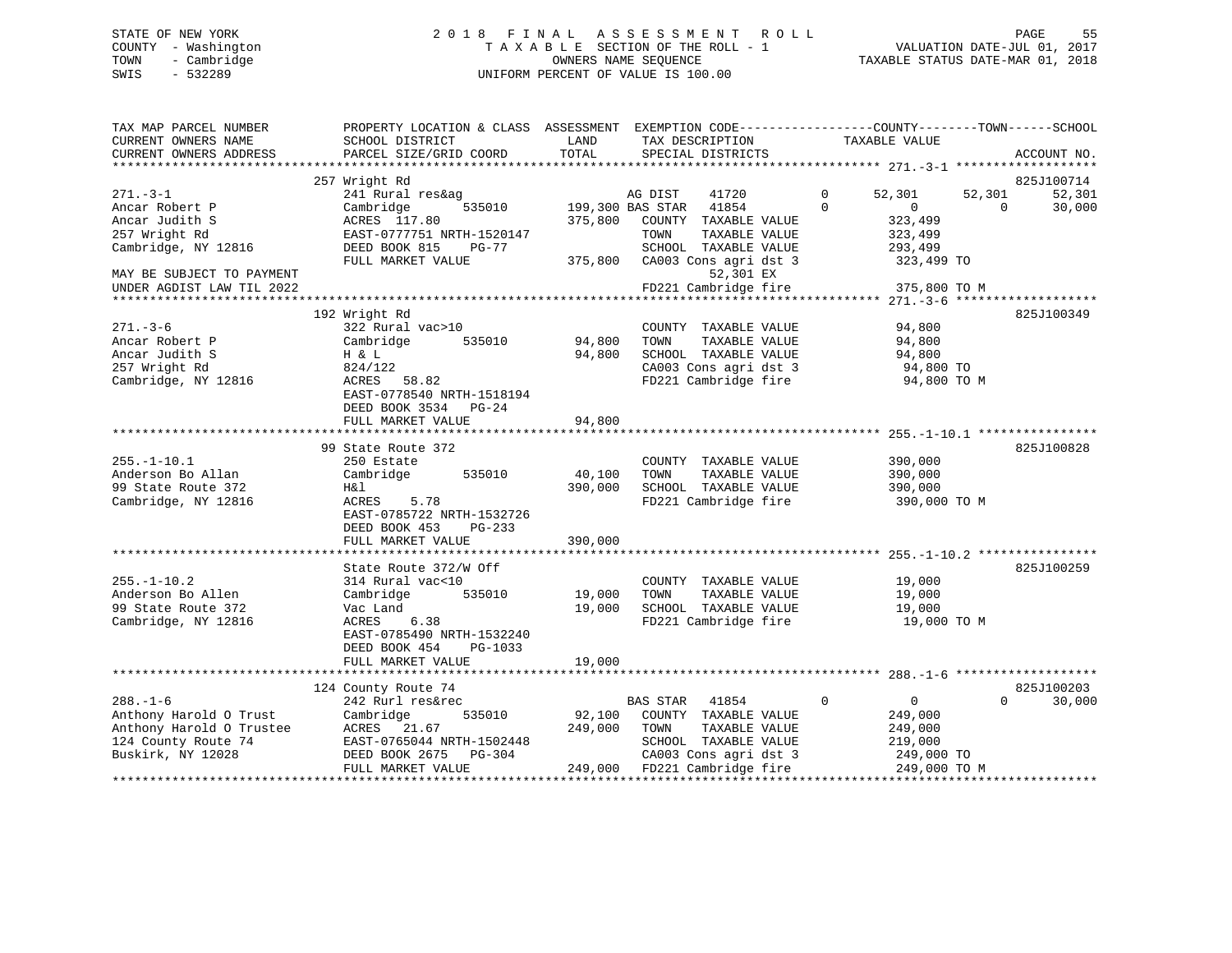## STATE OF NEW YORK STATE OF NEW YORK STATE OF NEW YORK STATE OF NEW YORK STATE ASSESSMENT ROLL STATE OF NEW YORK COUNTY - Washington  $T A X A B L E$  SECTION OF THE ROLL - 1<br>TOWN - Cambridge  $\qquad$  OWNERS NAME SEQUENCE TOWN - Cambridge OWNERS NAME SEQUENCE TAXABLE STATUS DATE-MAR 01, 2018 SWIS - 532289 UNIFORM PERCENT OF VALUE IS 100.00

| TAX MAP PARCEL NUMBER<br>CURRENT OWNERS NAME | PROPERTY LOCATION & CLASS ASSESSMENT EXEMPTION CODE-----------------COUNTY-------TOWN------SCHOOL<br>SCHOOL DISTRICT | LAND    | TAX DESCRIPTION                                                                                            | TAXABLE VALUE         |                                            |                                |
|----------------------------------------------|----------------------------------------------------------------------------------------------------------------------|---------|------------------------------------------------------------------------------------------------------------|-----------------------|--------------------------------------------|--------------------------------|
| CURRENT OWNERS ADDRESS                       | PARCEL SIZE/GRID COORD                                                                                               | TOTAL   | SPECIAL DISTRICTS                                                                                          |                       |                                            | ACCOUNT NO.                    |
|                                              |                                                                                                                      |         |                                                                                                            |                       |                                            |                                |
| 271.-3-2<br>Armbruster David B               | 315 Wright Rd<br>242 Rurl res&rec<br>Cambridge<br>535010                                                             |         | AG DIST<br>41720<br>124,100 BAS STAR 41854                                                                 | $\Omega$<br>$\Omega$  | 63,059<br>63,059<br>$\sim$ 0<br>$\bigcirc$ | 825J100523<br>63,059<br>30,000 |
| 315 Wright Rd<br>Cambridge, NY 12816         | W783/260<br>ACRES 55.30<br>EAST-0779155 NRTH-1521606<br>DEED BOOK 2696 PG-11                                         | 224,000 | COUNTY TAXABLE VALUE<br>TOWN<br>TAXABLE VALUE<br>SCHOOL TAXABLE VALUE<br>CA003 Cons agri dst 3             | 160,941 TO            | 160,941<br>160,941<br>130,941              |                                |
| MAY BE SUBJECT TO PAYMENT                    | FULL MARKET VALUE                                                                                                    |         | 224,000<br>63,059 EX<br>FD221 Cambridge fire 224,000 TO M                                                  |                       |                                            |                                |
|                                              |                                                                                                                      |         |                                                                                                            |                       |                                            |                                |
|                                              | 285 Wright Rd                                                                                                        |         |                                                                                                            |                       |                                            |                                |
| $271. - 3 - 2.1$                             | 314 Rural vac<10                                                                                                     |         | AG DIST<br>41720                                                                                           | $\mathbf{0}$          | 23,021<br>23,021                           | 23,021                         |
| Armbruster David B                           | Cambridge<br>535010                                                                                                  |         | 24,600 COUNTY TAXABLE VALUE                                                                                |                       | 1,579                                      |                                |
| 315 Wright Rd                                | Vac Land                                                                                                             |         | 24,600 TOWN                                                                                                |                       | 1,579                                      |                                |
| Cambridge, NY 12816                          | ACRES<br>3.26                                                                                                        |         | TOWN TAXABLE VALUE<br>SCHOOL TAXABLE VALUE<br>CA003 Cons agri dst 3                                        |                       | 1,579                                      |                                |
|                                              | EAST-0778664 NRTH-1520643                                                                                            |         |                                                                                                            |                       | 1,579 TO                                   |                                |
| MAY BE SUBJECT TO PAYMENT                    | DEED BOOK 2956 PG-97                                                                                                 |         | 23,021 EX                                                                                                  |                       |                                            |                                |
| UNDER AGDIST LAW TIL 2022                    | FULL MARKET VALUE                                                                                                    |         | 24,600 FD221 Cambridge fire                                                                                |                       | 24,600 TO M                                |                                |
|                                              |                                                                                                                      |         |                                                                                                            |                       |                                            |                                |
|                                              | 20 Stevenson Rd<br>241 Rural res&ag                                                                                  |         |                                                                                                            | $\overline{0}$        | 65,599                                     | 825J100564                     |
| $254. - 1 - 15$<br>Atkins Bowman K           | 535010<br>Cambridge                                                                                                  |         | AG DIST<br>41720<br>144,000 BAS STAR 41854                                                                 | $\Omega$              | 65,599<br>$\overline{0}$<br>$\overline{0}$ | 65,599<br>30,000               |
| Leon Judith C                                | ACRES 73.60                                                                                                          | 470,100 | COUNTY TAXABLE VALUE                                                                                       |                       | 404,501                                    |                                |
| 20 Stevenson Rd                              | EAST-0774448 NRTH-1533903                                                                                            |         | TOWN<br>TAXABLE VALUE                                                                                      |                       | 404,501                                    |                                |
| Greenwich, NY 12834                          | PG-300<br>DEED BOOK 939                                                                                              |         | SCHOOL TAXABLE VALUE                                                                                       |                       |                                            |                                |
| MAY BE SUBJECT TO PAYMENT                    | FULL MARKET VALUE                                                                                                    |         | 470,100 CA003 Cons agri dst 3<br>65,599 EX                                                                 | 374,501<br>404,501 TO |                                            |                                |
| UNDER AGDIST LAW TIL 2022                    |                                                                                                                      |         | FD221 Cambridge fire                                                                                       |                       | 470,100 TO M                               |                                |
|                                              |                                                                                                                      |         |                                                                                                            |                       |                                            |                                |
|                                              | 1038 Vly Summit Rd                                                                                                   |         |                                                                                                            |                       |                                            | 825J100205                     |
| $261 - 2 - 22$                               | 280 Res Multiple                                                                                                     |         | COUNTY TAXABLE VALUE                                                                                       |                       | 281,400                                    |                                |
| Audi Frank                                   | Cambridge 535010                                                                                                     | 52,000  | TOWN<br>TAXABLE VALUE                                                                                      |                       | 281,400                                    |                                |
| Audi Marian B                                | H & L                                                                                                                | 281,400 | SCHOOL TAXABLE VALUE                                                                                       |                       | 281,400                                    |                                |
| 1038 Vly Summit Rd                           | 702/346                                                                                                              |         | CA003 Cons agri dst 3 281,400 TO<br>FD221 Cambridge fire 281,400 TO M<br>TE533 Trans exmt repay-flg .00 MT |                       |                                            |                                |
| Greenwich, NY 12834                          | Trans Exempt Repay 2018                                                                                              |         |                                                                                                            |                       |                                            |                                |
|                                              | ACRES<br>5.00<br>EAST-0763808 NRTH-1523598<br>PG-486<br>DEED BOOK 404                                                |         |                                                                                                            |                       |                                            |                                |
|                                              | FULL MARKET VALUE                                                                                                    | 281,400 |                                                                                                            |                       |                                            |                                |
|                                              | 1031 Vly Summit Rd                                                                                                   |         |                                                                                                            |                       |                                            | 825J100238                     |
| $261. - 2 - 23$                              | 210 1 Family Res                                                                                                     |         | COUNTY TAXABLE VALUE                                                                                       | 113,400               |                                            |                                |
| Audi Jeffrey                                 | Cambridge 535010                                                                                                     | 35,500  | TOWN<br>TAXABLE VALUE                                                                                      |                       | 113,400                                    |                                |
| 1038 Vly Summit Rd                           | H&l                                                                                                                  | 113,400 | SCHOOL TAXABLE VALUE                                                                                       |                       | 113,400                                    |                                |
| Greenwich, NY 12834                          | $261. - 1 - 23$<br>3.10<br>ACRES                                                                                     |         | FD221 Cambridge fire                                                                                       |                       | 113,400 TO M                               |                                |
|                                              | EAST-0763646 NRTH-1524007                                                                                            |         |                                                                                                            |                       |                                            |                                |
|                                              | DEED BOOK 3491 PG-62                                                                                                 |         |                                                                                                            |                       |                                            |                                |
|                                              | FULL MARKET VALUE                                                                                                    | 113,400 |                                                                                                            |                       |                                            |                                |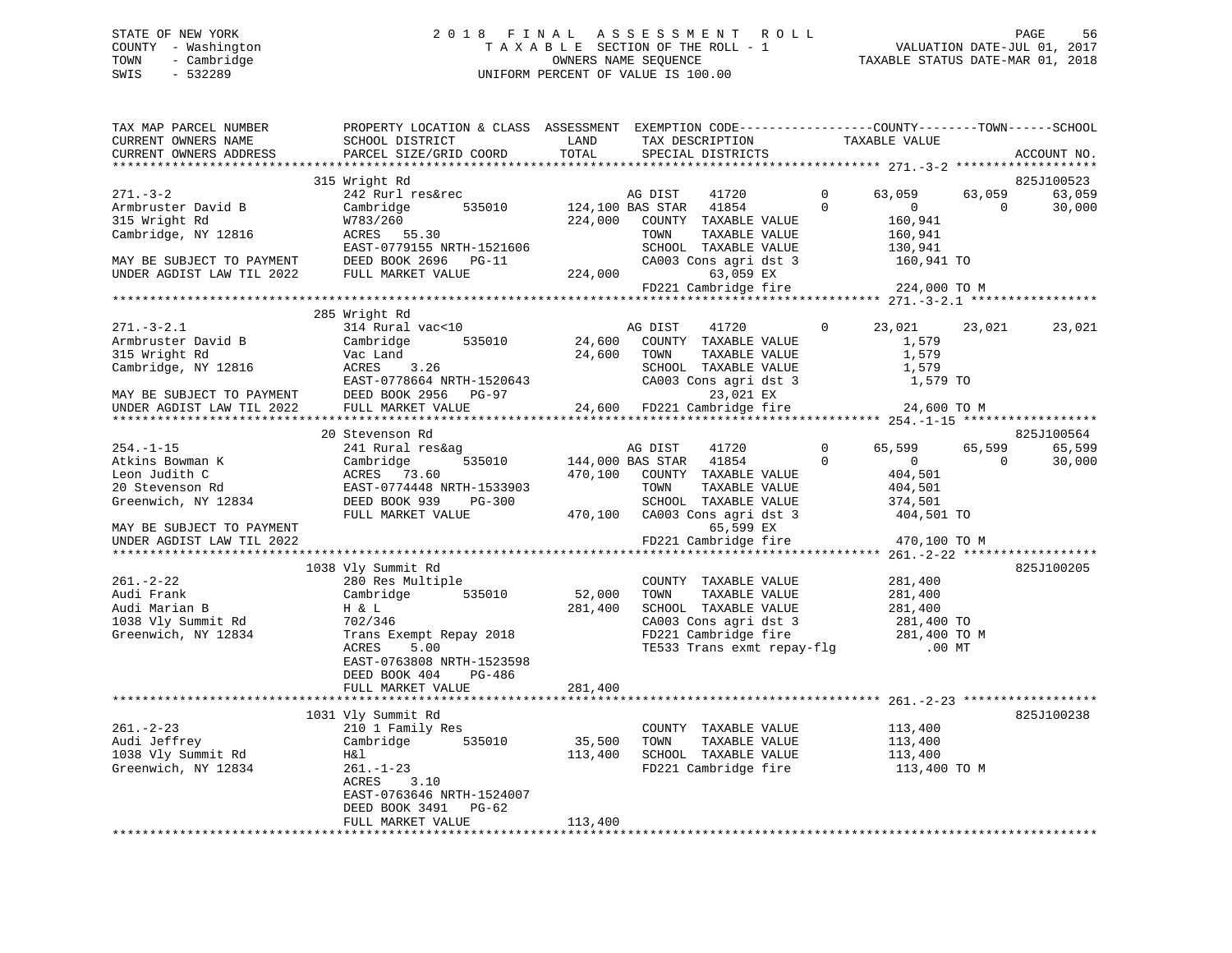# STATE OF NEW YORK 2 0 1 8 F I N A L A S S E S S M E N T R O L L PAGE 57 COUNTY - Washington T A X A B L E SECTION OF THE ROLL - 1 VALUATION DATE-JUL 01, 2017 TOWN - Cambridge OWNERS NAME SEQUENCE TAXABLE STATUS DATE-MAR 01, 2018 SWIS - 532289 UNIFORM PERCENT OF VALUE IS 100.00

| TAX MAP PARCEL NUMBER<br>CURRENT OWNERS NAME<br>CURRENT OWNERS ADDRESS | PROPERTY LOCATION & CLASS ASSESSMENT EXEMPTION CODE---------------COUNTY-------TOWN-----SCHOOL<br>SCHOOL DISTRICT<br>PARCEL SIZE/GRID COORD | LAND<br>TOTAL  | SPECIAL DISTRICTS                           | TAX DESCRIPTION TAXABLE VALUE |             |                   |          | ACCOUNT NO.    |
|------------------------------------------------------------------------|---------------------------------------------------------------------------------------------------------------------------------------------|----------------|---------------------------------------------|-------------------------------|-------------|-------------------|----------|----------------|
|                                                                        | 673 Turnpike Rd                                                                                                                             |                |                                             |                               |             |                   |          | 825J100709     |
| $272 - 2 - 8$                                                          | 210 1 Family Res                                                                                                                            |                | <b>BAS STAR</b>                             | 41854                         | $\mathbf 0$ | $\overline{0}$    | $\Omega$ | 30,000         |
| Austin John M                                                          | Cambridge<br>535010                                                                                                                         | 25,100         | COUNTY TAXABLE VALUE                        |                               |             | 183,000           |          |                |
| Austin Darlene C                                                       | H & Lot                                                                                                                                     | 183,000        | TOWN                                        | TAXABLE VALUE                 |             | 183,000           |          |                |
| 673 Turnpike Rd                                                        | ACRES 1.02                                                                                                                                  |                |                                             | SCHOOL TAXABLE VALUE          |             | 153,000           |          |                |
| Eagle Bridge, NY 12057                                                 | EAST-0789250 NRTH-1517588                                                                                                                   |                |                                             | FD221 Cambridge fire          |             | 183,000 TO M      |          |                |
|                                                                        | DEED BOOK 656<br>PG-173                                                                                                                     |                |                                             |                               |             |                   |          |                |
|                                                                        | FULL MARKET VALUE                                                                                                                           | 183,000        |                                             |                               |             |                   |          |                |
|                                                                        |                                                                                                                                             |                |                                             |                               |             |                   |          |                |
|                                                                        | 677 Turnpike Rd                                                                                                                             |                |                                             |                               |             |                   |          | 825J100963     |
| $272 - 2 - 10.2$                                                       | 314 Rural vac<10                                                                                                                            |                |                                             | COUNTY TAXABLE VALUE          |             | 31,000            |          |                |
| Austin John M                                                          | Cambridge<br>535010                                                                                                                         | 31,000         | TOWN                                        | TAXABLE VALUE                 |             | 31,000            |          |                |
| Austin Darlene C                                                       | Camp                                                                                                                                        | 31,000         |                                             | SCHOOL TAXABLE VALUE          |             | 31,000            |          |                |
| 673 Turnpike Rd                                                        | ACRES 5.70                                                                                                                                  |                |                                             | FD221 Cambridge fire          |             | 31,000 TO M       |          |                |
| Eagle Bridge, NY 12057                                                 | EAST-0789078 NRTH-1517497                                                                                                                   |                |                                             |                               |             |                   |          |                |
|                                                                        | DEED BOOK 3601 PG-321                                                                                                                       |                |                                             |                               |             |                   |          |                |
|                                                                        | FULL MARKET VALUE                                                                                                                           | 31,000         |                                             |                               |             |                   |          |                |
|                                                                        | 123 Gannon Rd                                                                                                                               |                |                                             |                               |             |                   |          | 825J100869     |
| $279. - 2 - 34$                                                        | 242 Rurl res&rec                                                                                                                            |                | AG DIST                                     | 41720                         | $\Omega$    |                   | 13,265   | 13,265         |
| Austin Kathleen A                                                      | 535010<br>Cambridge                                                                                                                         |                | 58,900 COUNTY TAXABLE VALUE                 |                               |             | 13,265<br>157,735 |          |                |
| 4456 Mountville Rd                                                     | ACRES 10.97                                                                                                                                 | 171,000        | TOWN                                        | TAXABLE VALUE                 |             | 157,735           |          |                |
| Frederick, MD 21703                                                    | EAST-0767801 NRTH-1510532                                                                                                                   |                |                                             | SCHOOL TAXABLE VALUE          |             | 157,735           |          |                |
|                                                                        | DEED BOOK 470<br>PG-913                                                                                                                     |                |                                             | CA003 Cons agri dst 3         |             | 157,735 TO        |          |                |
| MAY BE SUBJECT TO PAYMENT                                              | FULL MARKET VALUE                                                                                                                           | 171,000        |                                             | 13,265 EX                     |             |                   |          |                |
| UNDER AGDIST LAW TIL 2022                                              |                                                                                                                                             |                | FD221 Cambridge fire                        |                               |             | 171,000 TO M      |          |                |
|                                                                        |                                                                                                                                             |                |                                             |                               |             |                   |          |                |
|                                                                        | 92 Gannon Rd                                                                                                                                |                | 67 PCT OF VALUE USED FOR EXEMPTION PURPOSES |                               |             |                   |          | 825J100207     |
| $279. - 2 - 5$                                                         | 242 Rurl res&rec                                                                                                                            |                | AG DIST                                     | 41720                         | 0           | 24,952            | 24,952   | 24,952         |
| Austin Rena B LE                                                       | 535010<br>Cambridge                                                                                                                         | 79,800 AGED-CO |                                             | 41802                         | 0           | 74,035            | $\Omega$ | $\overline{0}$ |
| Austin William P Jr                                                    | House & Lot                                                                                                                                 |                | 221,000 AGED-TOWN 41803                     |                               | $\Omega$    | $\overline{0}$    | 37,018   | $\mathbf 0$    |
| 92 Gannon Rd                                                           | Sub lot 2                                                                                                                                   |                | AGED-SCH                                    | 41804                         | $\Omega$    | $\overline{0}$    | $\Omega$ | 22,211         |
| Buskirk, NY 12028                                                      | ACRES<br>21.40                                                                                                                              |                | ENH STAR                                    | 41834                         | $\Omega$    | $\overline{0}$    | $\Omega$ | 66,800         |
|                                                                        | EAST-0768399 NRTH-1509694                                                                                                                   |                |                                             | COUNTY TAXABLE VALUE          |             | 122,013           |          |                |
| MAY BE SUBJECT TO PAYMENT                                              | DEED BOOK 3217 PG-78                                                                                                                        |                | TOWN                                        | TAXABLE VALUE                 |             | 159,030           |          |                |
| UNDER AGDIST LAW TIL 2022                                              | FULL MARKET VALUE                                                                                                                           | 221,000        | SCHOOL                                      | TAXABLE VALUE                 |             | 107,037           |          |                |
|                                                                        |                                                                                                                                             |                |                                             | CA003 Cons agri dst 3         |             | 196,048 TO        |          |                |
|                                                                        |                                                                                                                                             |                |                                             | 24,952 EX                     |             |                   |          |                |
|                                                                        |                                                                                                                                             |                | FD221 Cambridge fire                        |                               |             | 221,000 TO M      |          |                |
|                                                                        |                                                                                                                                             |                |                                             |                               |             |                   |          |                |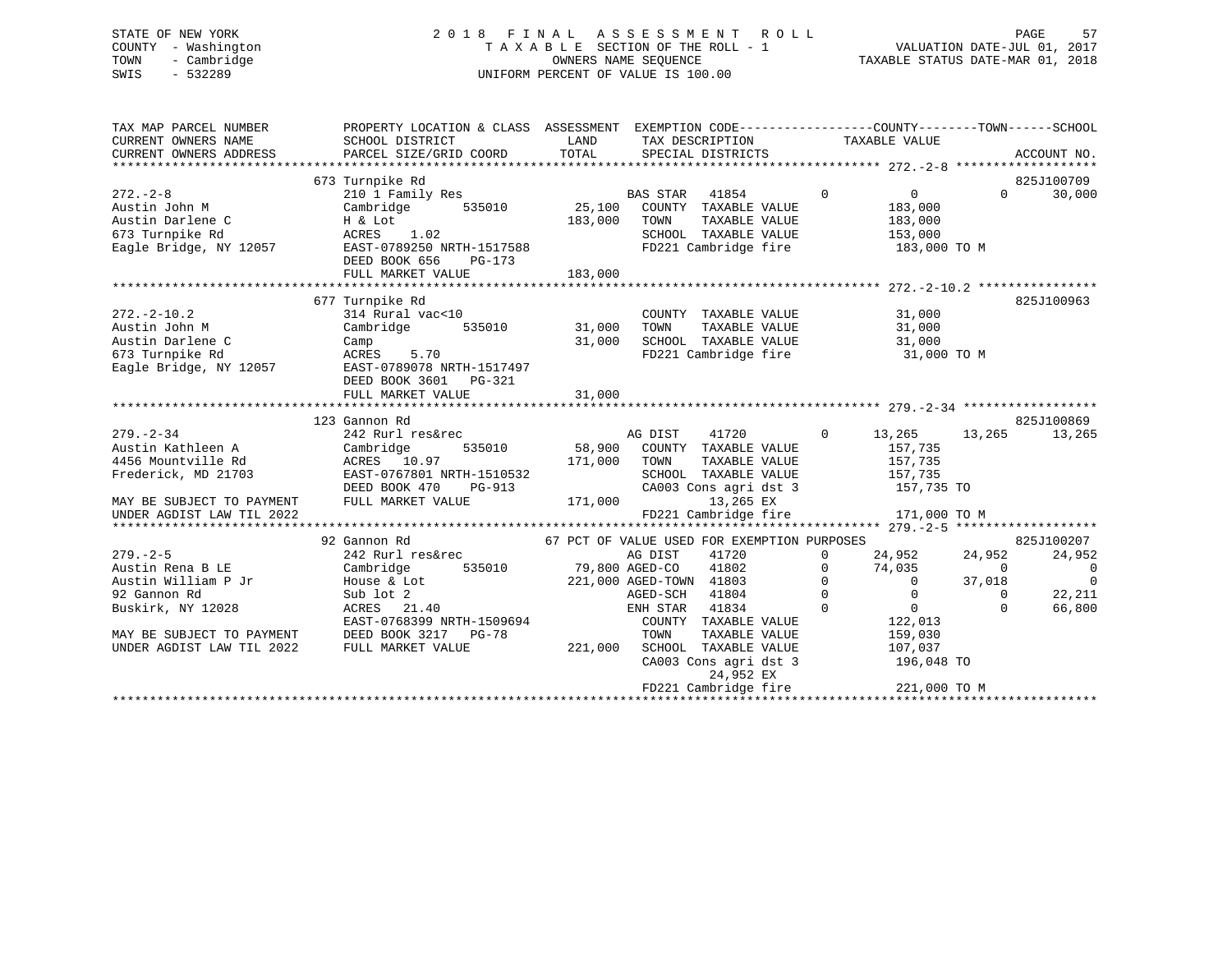# STATE OF NEW YORK 2 0 1 8 F I N A L A S S E S S M E N T R O L L PAGE 58 COUNTY - Washington T A X A B L E SECTION OF THE ROLL - 1 VALUATION DATE-JUL 01, 2017 TOWN - Cambridge OWNERS NAME SEQUENCE TAXABLE STATUS DATE-MAR 01, 2018 SWIS - 532289 UNIFORM PERCENT OF VALUE IS 100.00

| TAX MAP PARCEL NUMBER<br>CURRENT OWNERS NAME<br>CURRENT OWNERS ADDRESS                                                               | PROPERTY LOCATION & CLASS ASSESSMENT EXEMPTION CODE---------------COUNTY-------TOWN-----SCHOOL<br>SCHOOL DISTRICT<br>PARCEL SIZE/GRID COORD                 | LAND<br>TOTAL              | TAX DESCRIPTION<br>SPECIAL DISTRICTS                                                                                                                           | TAXABLE VALUE                                                              |                                        | ACCOUNT NO.      |
|--------------------------------------------------------------------------------------------------------------------------------------|-------------------------------------------------------------------------------------------------------------------------------------------------------------|----------------------------|----------------------------------------------------------------------------------------------------------------------------------------------------------------|----------------------------------------------------------------------------|----------------------------------------|------------------|
|                                                                                                                                      |                                                                                                                                                             |                            |                                                                                                                                                                |                                                                            |                                        |                  |
| $279. - 2 - 31.6$<br>Austin Richard<br>Austin Cynthia Himmel<br>116 Gannon Rd<br>Buskirk, NY 12028<br>MAY BE SUBJECT TO PAYMENT      | County Route 74<br>105 Vac farmland<br>535010<br>Cambridge<br>$1$ ot 7<br>341/176, 341/180<br>ACRES 20.56<br>EAST-0767447 NRTH-1509483                      | 26,400<br>26,400           | AG DIST<br>41720<br>COUNTY TAXABLE VALUE<br>TOWN<br>TAXABLE VALUE<br>SCHOOL TAXABLE VALUE<br>CA003 Cons agri dst 3<br>17,086 EX<br>FD221 Cambridge fire        | $\mathbf{0}$<br>17,086<br>9,314<br>9,314<br>9,314                          | 17,086<br>9,314 TO<br>26,400 TO M      | 17,086           |
| UNDER AGDIST LAW TIL 2022                                                                                                            | FULL MARKET VALUE                                                                                                                                           | 26,400                     |                                                                                                                                                                |                                                                            |                                        |                  |
|                                                                                                                                      |                                                                                                                                                             |                            |                                                                                                                                                                |                                                                            |                                        |                  |
| $279. - 2 - 5.1$<br>Austin Richard T<br>116 Gannon Rd<br>Buskirk, NY 12028<br>MAY BE SUBJECT TO PAYMENT<br>UNDER AGDIST LAW TIL 2022 | Gannon Rd<br>322 Rural vac>10<br>535010<br>Cambridge<br>Sub lot 1<br>ACRES 16.60<br>EAST-0768622 NRTH-1510515<br>DEED BOOK 3149 PG-107<br>FULL MARKET VALUE | 60,200<br>60,200           | AG DIST<br>41720<br>COUNTY TAXABLE VALUE<br>TOWN<br>TAXABLE VALUE<br>SCHOOL TAXABLE VALUE<br>CA003 Cons agri dst 3<br>41,323 EX<br>60,200 FD221 Cambridge fire | $\mathbf{0}$<br>41,323<br>18,877<br>18,877<br>18,877                       | 41,323<br>18,877 TO<br>60,200 TO M     | 41,323           |
|                                                                                                                                      |                                                                                                                                                             |                            |                                                                                                                                                                |                                                                            |                                        |                  |
| $270. - 1 - 8$<br>Bailey Allen R<br>Bailey Judith W<br>354 Gannon Rd<br>Buskirk, NY 12028                                            | Darwin Rd<br>322 Rural vac>10<br>535010<br>Cambridge<br>ACRES 38.43<br>EAST-0767428 NRTH-1518894<br>DEED BOOK 946<br>PG-284<br>FULL MARKET VALUE            | 90,000<br>90,000<br>90,000 | COUNTY TAXABLE VALUE<br>TAXABLE VALUE<br>TOWN<br>SCHOOL TAXABLE VALUE<br>CA003 Cons agri dst 3<br>FD221 Cambridge fire                                         | 90,000<br>90,000<br>90,000                                                 | 90,000 TO<br>90,000 TO M               | 825J100419       |
|                                                                                                                                      | 359 Gannon Rd                                                                                                                                               |                            |                                                                                                                                                                |                                                                            |                                        | 825J100209       |
| $270. - 1 - 16$<br>Bailey Allen R<br>Bailey Judith W<br>359 Gannon Rd<br>Buskirk, NY 12028                                           | 210 1 Family Res<br>Cambridge<br>535010<br>50 Ad<br>ACRES<br>3.26<br>EAST-0767626 NRTH-1516423<br>PG-332<br>DEED BOOK 395                                   | 37,300<br>177,000          | BAS STAR<br>41854<br>COUNTY TAXABLE VALUE<br>TAXABLE VALUE<br>TOWN<br>SCHOOL TAXABLE VALUE<br>CA003 Cons agri dst 3<br>FD221 Cambridge fire                    | $\mathbf 0$<br>$\overline{0}$<br>177,000<br>177,000<br>147,000             | $\Omega$<br>177,000 TO<br>177,000 TO M | 30,000           |
|                                                                                                                                      | FULL MARKET VALUE                                                                                                                                           | 177,000                    |                                                                                                                                                                |                                                                            |                                        |                  |
|                                                                                                                                      | 50 Darwin Rd                                                                                                                                                |                            |                                                                                                                                                                |                                                                            |                                        |                  |
| $270. - 1 - 16.1$<br>Bailey Bruce A<br>Lucia Leeann P<br>50 Darwin Rd<br>Cambridge, NY 12816                                         | 241 Rural res&ag<br>535010<br>Cambridge<br>ACRES 36.71<br>EAST-0767304 NRTH-1516942<br>DEED BOOK 2618 PG-140                                                | 360,000                    | AG DIST<br>41720<br>97,900 BAS STAR<br>41854<br>COUNTY TAXABLE VALUE<br>TAXABLE VALUE<br>TOWN<br>SCHOOL TAXABLE VALUE                                          | 0<br>43,379<br>$\Omega$<br>$\overline{0}$<br>316,621<br>316,621<br>286,621 | 43,379<br>$\Omega$                     | 43,379<br>30,000 |
| MAY BE SUBJECT TO PAYMENT<br>UNDER AGDIST LAW TIL 2022<br>*********************                                                      | FULL MARKET VALUE                                                                                                                                           | 360,000                    | CA003 Cons agri dst 3<br>43,379 EX<br>FD221 Cambridge fire                                                                                                     | 360,000 TO M                                                               | 316,621 TO                             |                  |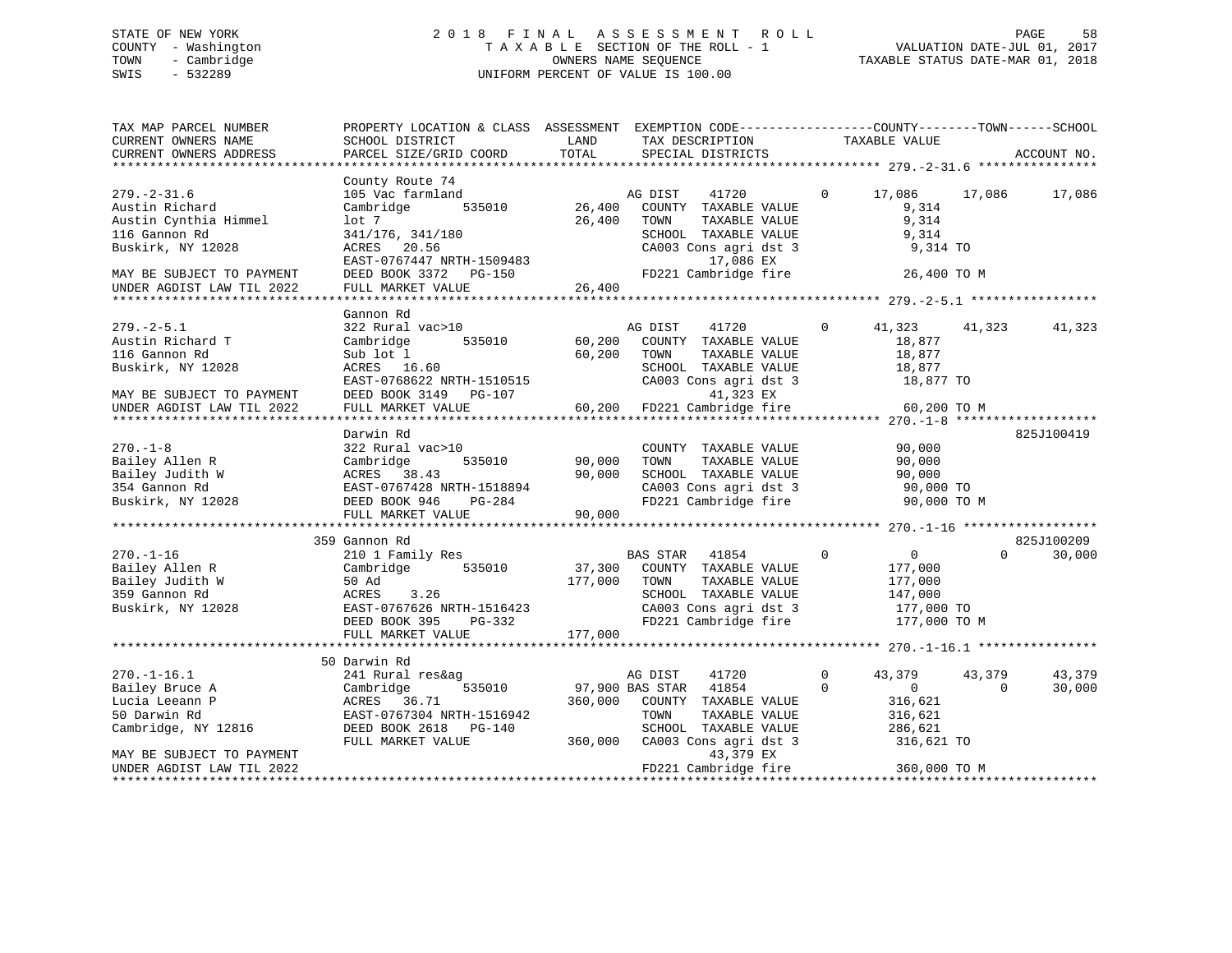# STATE OF NEW YORK 2 0 1 8 F I N A L A S S E S S M E N T R O L L PAGE 59 COUNTY - Washington T A X A B L E SECTION OF THE ROLL - 1 VALUATION DATE-JUL 01, 2017 TOWN - Cambridge OWNERS NAME SEQUENCE TAXABLE STATUS DATE-MAR 01, 2018 SWIS - 532289 UNIFORM PERCENT OF VALUE IS 100.00

| TAX MAP PARCEL NUMBER<br>CURRENT OWNERS NAME<br>CURRENT OWNERS ADDRESS                                                                                                  | PROPERTY LOCATION & CLASS ASSESSMENT<br>SCHOOL DISTRICT<br>PARCEL SIZE/GRID COORD                                                                                                                                                              | LAND<br>TOTAL                | EXEMPTION CODE-----------------COUNTY-------TOWN------SCHOOL<br>TAX DESCRIPTION<br>SPECIAL DISTRICTS                                                                                                            | TAXABLE VALUE                                                                                        | ACCOUNT NO.                                                               |
|-------------------------------------------------------------------------------------------------------------------------------------------------------------------------|------------------------------------------------------------------------------------------------------------------------------------------------------------------------------------------------------------------------------------------------|------------------------------|-----------------------------------------------------------------------------------------------------------------------------------------------------------------------------------------------------------------|------------------------------------------------------------------------------------------------------|---------------------------------------------------------------------------|
| $280 - 2 - 37$<br>Baker Martha E LE<br>Springer Linda<br>8 King Rd<br>Buskirk, NY 12028                                                                                 | 6 King Rd<br>210 1 Family Res<br>535010<br>Cambridge<br>House & Lot<br>810/294: 957/93<br>0.52<br>ACRES<br>EAST-0776713 NRTH-1504555<br>DEED BOOK 1907 PG-291<br>FULL MARKET VALUE 205,000                                                     | 205,000                      | BAS STAR 41854<br>13,400 VETWAR CTS 41120<br>COUNTY TAXABLE VALUE<br>TAXABLE VALUE<br>TOWN<br>SCHOOL TAXABLE VALUE<br>CA003 Cons agri dst 3 205,000 TO<br>FD221 Cambridge fire 205,000 TO M                     | $\overline{0}$<br>$\overline{0}$<br>$\Omega$<br>30,750<br>174,250<br>178,000<br>169,000              | 825J100908<br>30,000<br>$\overline{0}$<br>27,000<br>6,000                 |
|                                                                                                                                                                         |                                                                                                                                                                                                                                                |                              |                                                                                                                                                                                                                 |                                                                                                      |                                                                           |
| $271. - 3 - 7.5$<br>Baker Paul<br>Baker Catherine<br>20 DeManuel In<br>29 DeMarco Ln<br>Buskirk, NY 12028                                                               | 29 DeMarco Ln<br>210 1 Family Res<br>Cambridge 535010<br>Land<br>ACRES 1.00 BANK<br>997<br>EAST-0780829 NRTH-1517036<br>DEED BOOK 711<br>$PG-89$<br>FULL MARKET VALUE                                                                          | 24,000<br>220,900<br>220,900 | BAS STAR 41854<br>COUNTY TAXABLE VALUE<br>TAXABLE VALUE<br>TOWN<br>SCHOOL TAXABLE VALUE<br>CA003 Cons agri dst 3<br>FD221 Cambridge fire                                                                        | $\mathbf 0$<br>$\overline{0}$<br>220,900<br>220,900<br>190,900<br>220,900 ТО<br>220,900 ТО М         | 30,000<br>0                                                               |
|                                                                                                                                                                         | 725 Lees Crossing Rd                                                                                                                                                                                                                           |                              |                                                                                                                                                                                                                 |                                                                                                      |                                                                           |
| $288. - 1 - 3.3$<br>Baker Ronald E LE<br>Baker Donna Lee LE<br>725 Lees Crossing Rd<br>Johnsonville, NY 12094<br>MAY BE SUBJECT TO PAYMENT<br>UNDER AGDIST LAW TIL 2022 | 270 Mfg housing<br>Cambridge 535010<br>House & Land<br>ACRES 37.10<br>EAST-0762048 NRTH-1504333<br>DEED BOOK 3805 PG-95<br>FULL MARKET VALUE                                                                                                   | 123,100                      | AG DIST<br>41720<br>98,400 BAS STAR 41854<br>123,100 COUNTY TAXABLE VALUE<br>TOWN<br>TAXABLE VALUE<br>SCHOOL TAXABLE VALUE<br>CA003 Cons agri dst 3 58,157 TO<br>64,943 EX<br>FD221 Cambridge fire 123,100 TO M | $\Omega$<br>64,943<br>$\Omega$<br>$\overline{0}$<br>58,157<br>58,157<br>28,157                       | 64,943<br>64,943<br>$\overline{0}$<br>30,000                              |
|                                                                                                                                                                         |                                                                                                                                                                                                                                                |                              |                                                                                                                                                                                                                 |                                                                                                      | 825J100853                                                                |
| $263 - 2 - 7$<br>Banzhaf Revocable Trust<br>917 Turnpike Rd<br>Cambridge, NY 12816                                                                                      | King Rd/e Off<br>323 Vacant rural<br>Cambridge<br>535010<br>Wood Lot<br>ACRES 10.30<br>EAST-0786555 NRTH-1524777<br>DEED BOOK 843<br>$PG-26$<br>FULL MARKET VALUE                                                                              | 9,200<br>9,200<br>9,200      | COUNTY TAXABLE VALUE<br>TOWN<br>SCHOOL TAXABLE VALUE 9,200<br>FD221 Cambridge fire 9,200 TO M                                                                                                                   | 9,200<br>TAXABLE VALUE 9,200                                                                         |                                                                           |
|                                                                                                                                                                         |                                                                                                                                                                                                                                                |                              |                                                                                                                                                                                                                 |                                                                                                      |                                                                           |
| $263. - 2 - 16$<br>Banzhaf Revocable Trust Charlo Cambridge<br>917 Turnpike Rd<br>Cambridge, NY 12816                                                                   | 917 Turnpike Rd<br>242 Rurl res&rec<br>535010<br>ACRES 35.20<br>ACRES 35.20 COUNTY TAXABLE VALUE<br>EAST-0788225 NRTH-1523876 TOWN TAXABLE VALUE<br>DEED BOOK 843 PG-26 SCHOOL TAXABLE VALUE<br>FULL MARKET VALUE 302,900 FD221 Cambridge fire |                              | 70 PCT OF VALUE USED FOR EXEMPTION PURPOSES<br>VETCOM CTS 41130<br>96,000 ENH STAR 41834<br>41800<br>COUNTY TAXABLE VALUE<br>TOWN TAXABLE VALUE 174,385<br>SCHOOL TAXABLE VALUE 125,085                         | $\overline{0}$<br>53,008<br>$\Omega$<br>$\sim$ 0<br>$\mathbf 0$<br>79,511<br>170,381<br>302,900 TO M | 825J100213<br>45,000<br>10,000<br>$\sim$ 0<br>66,800<br>83,515<br>101,015 |
|                                                                                                                                                                         |                                                                                                                                                                                                                                                |                              |                                                                                                                                                                                                                 |                                                                                                      |                                                                           |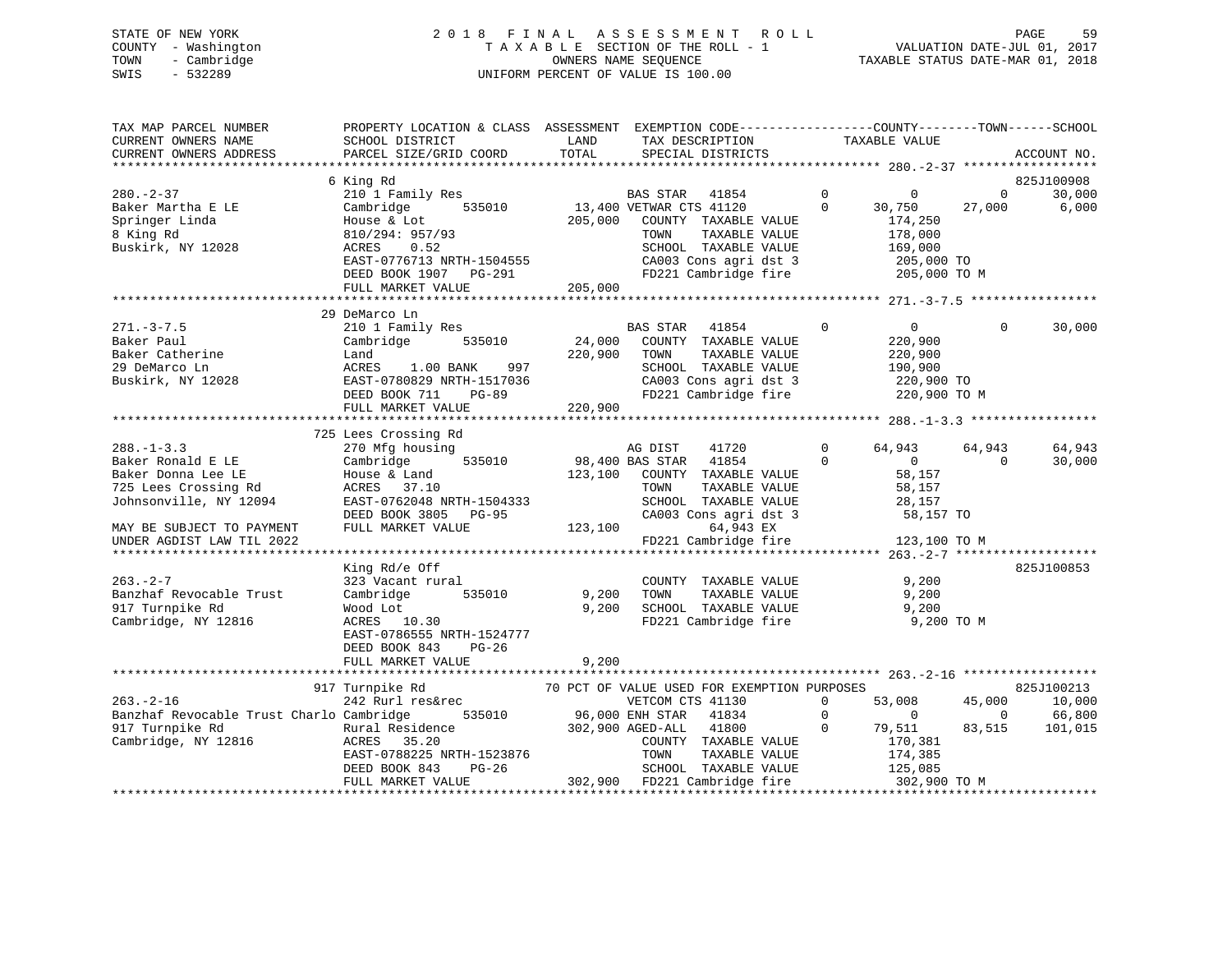# STATE OF NEW YORK 2 0 1 8 F I N A L A S S E S S M E N T R O L L PAGE 60 COUNTY - Washington T A X A B L E SECTION OF THE ROLL - 1 VALUATION DATE-JUL 01, 2017 TOWN - Cambridge OWNERS NAME SEQUENCE TAXABLE STATUS DATE-MAR 01, 2018 SWIS - 532289 UNIFORM PERCENT OF VALUE IS 100.00

| TAX MAP PARCEL NUMBER<br>CURRENT OWNERS NAME<br>CURRENT OWNERS ADDRESS                                  | PROPERTY LOCATION & CLASS ASSESSMENT<br>SCHOOL DISTRICT<br>PARCEL SIZE/GRID COORD                                                                           | LAND<br>TOTAL                   | EXEMPTION CODE----------------COUNTY-------TOWN------SCHOOL<br>TAX DESCRIPTION<br>SPECIAL DISTRICTS                                                                      | TAXABLE VALUE                                                                                                                |                                | ACCOUNT NO.                                        |
|---------------------------------------------------------------------------------------------------------|-------------------------------------------------------------------------------------------------------------------------------------------------------------|---------------------------------|--------------------------------------------------------------------------------------------------------------------------------------------------------------------------|------------------------------------------------------------------------------------------------------------------------------|--------------------------------|----------------------------------------------------|
|                                                                                                         |                                                                                                                                                             |                                 |                                                                                                                                                                          |                                                                                                                              |                                |                                                    |
| $279. - 2 - 19$<br>Baratto Albert J<br>Baratto Diane<br>14 County Route 59A<br>Buskirk, NY 12028        | 14 County Route 59A<br>210 1 Family Res<br>535010<br>Cambridge<br>H & L<br>FRNT 73.00 DPTH 143.00<br>EAST-0766444 NRTH-1506696<br>DEED BOOK 2970 PG-21      | 24,000<br>113,900               | 41834<br>ENH STAR<br>COUNTY TAXABLE VALUE<br>TOWN<br>TAXABLE VALUE<br>SCHOOL TAXABLE VALUE<br>CA003 Cons agri dst 3<br>FD221 Cambridge fire                              | $\mathbf 0$<br>$\overline{0}$<br>113,900<br>113,900<br>47,100<br>113,900 TO                                                  | $\Omega$<br>113,900 TO M       | 825J100192<br>66,800                               |
|                                                                                                         | FULL MARKET VALUE                                                                                                                                           | 113,900                         |                                                                                                                                                                          |                                                                                                                              |                                |                                                    |
|                                                                                                         |                                                                                                                                                             |                                 |                                                                                                                                                                          |                                                                                                                              |                                |                                                    |
| $279. - 2 - 33$<br>Barkley Leon H<br>Gauthier Kathy E<br>62 Gannon Rd<br>Buskirk, NY 12028              | 62 Gannon Rd<br>210 1 Family Res<br>Cambridge<br>535010<br>ACRES<br>7.48<br>EAST-0768016 NRTH-1508735<br>DEED BOOK 3505 PG-328<br>FULL MARKET VALUE         | 47,900<br>235,200               | <b>BAS STAR</b><br>41854<br>COUNTY TAXABLE VALUE<br>TOWN<br>TAXABLE VALUE<br>SCHOOL TAXABLE VALUE<br>CA003 Cons agri dst 3<br>235,200 FD221 Cambridge fire               | 0<br>$\Omega$<br>235,200<br>235,200<br>205,200<br>235,200 TO<br>235,200 TO M                                                 | $\Omega$                       | 825J100826<br>30,000                               |
|                                                                                                         | 648 South Cambridge Rd                                                                                                                                      |                                 |                                                                                                                                                                          |                                                                                                                              |                                |                                                    |
| $279. - 1 - 10.6$<br>Barot Lenora<br>Ligon Lee<br>648 South Cambridge Rd<br>Johnsonville, NY 12094      | 240 Rural res<br>Greenwich<br>533401<br>ACRES 178.93 BANK<br>997<br>EAST-0758116 NRTH-1507801<br>DEED BOOK 2986 PG-159<br>FULL MARKET VALUE                 | 318,700<br>1145,000<br>1145,000 | AG DIST<br>41720<br>COUNTY TAXABLE VALUE<br>TOWN<br>TAXABLE VALUE<br>SCHOOL TAXABLE VALUE<br>CA003 Cons agri dst 3<br>93,090 EX                                          | 93,090<br>$\mathbf 0$<br>1051,910<br>1051,910<br>1051,910<br>1051,910 TO                                                     | 93,090                         | 93,090                                             |
| MAY BE SUBJECT TO PAYMENT<br>UNDER AGDIST LAW TIL 2022                                                  |                                                                                                                                                             |                                 | FD221 Cambridge fire                                                                                                                                                     | 1145,000 TO M                                                                                                                |                                |                                                    |
|                                                                                                         |                                                                                                                                                             |                                 |                                                                                                                                                                          |                                                                                                                              |                                |                                                    |
| $280. - 2 - 13$<br>Barrier Rebecca Sue<br>67 Stage Rd<br>Buskirk, NY 12028                              | 67 Stage Rd<br>210 1 Family Res<br>Cambridge<br>535010<br>H & L<br>ACRES<br>0.45<br>EAST-0778870 NRTH-1506050<br>DEED BOOK 2050 PG-318<br>FULL MARKET VALUE | 26,300<br>104,100<br>104,100    | <b>BAS STAR</b><br>41854<br>COUNTY TAXABLE VALUE<br>TOWN<br>TAXABLE VALUE<br>SCHOOL TAXABLE VALUE<br>CA003 Cons agri dst 3<br>FD221 Cambridge fire                       | $0 \qquad \qquad$<br>$\Omega$<br>104,100<br>104,100<br>74,100<br>104,100 TO<br>104,100 TO M                                  | $\Omega$                       | 825J100257<br>30,000                               |
|                                                                                                         |                                                                                                                                                             |                                 |                                                                                                                                                                          |                                                                                                                              |                                |                                                    |
| $246. - 1 - 7$<br>Barry Timothy N<br>Carpenter-Barry Lori<br>852 State Route 372<br>Greenwich, NY 12834 | 852 State Route 372<br>210 1 Family Res<br>Greenwich<br>533401<br>H & L<br>Porch<br>5.51<br>ACRES<br>EAST-0773721 NRTH-1543535<br>$PG-200$<br>DEED BOOK 892 |                                 | VET WAR C 41122<br>46,100 VET WAR T 41123<br>123,100 BAS STAR<br>41854<br>COUNTY TAXABLE VALUE<br>TAXABLE VALUE<br>TOWN<br>SCHOOL TAXABLE VALUE<br>CA003 Cons agri dst 3 | $\Omega$<br>18,465<br>$\Omega$<br>$\overline{0}$<br>$\Omega$<br>$\overline{0}$<br>104,635<br>104,635<br>93,100<br>123,100 TO | $\Omega$<br>18,465<br>$\Omega$ | 825J100239<br>$\overline{0}$<br>$\Omega$<br>30,000 |
|                                                                                                         | FULL MARKET VALUE                                                                                                                                           |                                 | 123,100 FD221 Cambridge fire                                                                                                                                             | 123,100 TO M                                                                                                                 |                                |                                                    |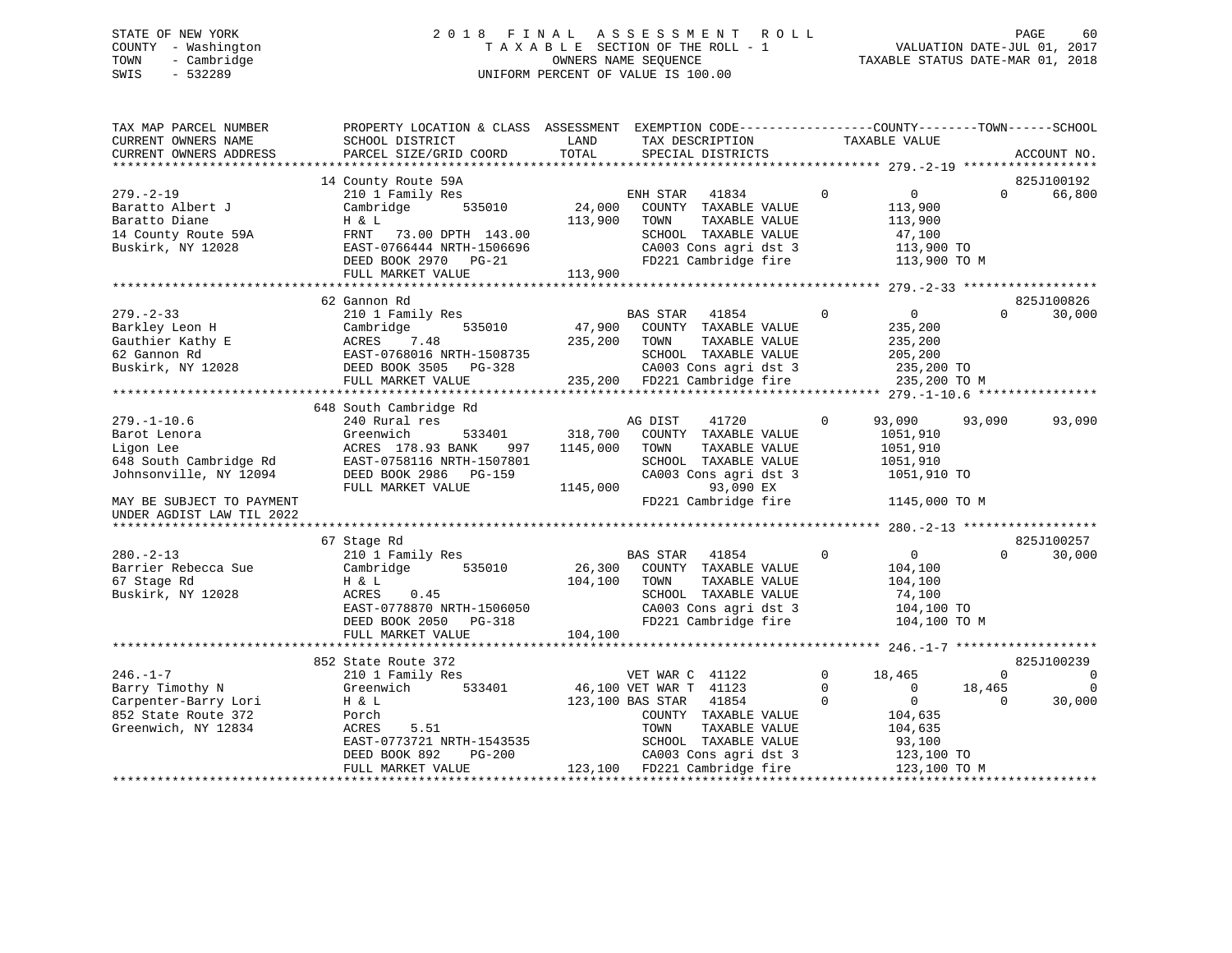# STATE OF NEW YORK 2 0 1 8 F I N A L A S S E S S M E N T R O L L PAGE 61 COUNTY - Washington T A X A B L E SECTION OF THE ROLL - 1 VALUATION DATE-JUL 01, 2017 TOWN - Cambridge OWNERS NAME SEQUENCE TAXABLE STATUS DATE-MAR 01, 2018 SWIS - 532289 UNIFORM PERCENT OF VALUE IS 100.00

| TAX MAP PARCEL NUMBER<br>CURRENT OWNERS NAME<br>CURRENT OWNERS ADDRESS                                                          | PROPERTY LOCATION & CLASS ASSESSMENT EXEMPTION CODE----------------COUNTY-------TOWN------SCHOOL<br>SCHOOL DISTRICT<br>PARCEL SIZE/GRID COORD                                                                | LAND<br>TOTAL                | TAX DESCRIPTION TAXABLE VALUE<br>SPECIAL DISTRICTS                                                                                                                                  |                                                                                                               | ACCOUNT NO.                                |
|---------------------------------------------------------------------------------------------------------------------------------|--------------------------------------------------------------------------------------------------------------------------------------------------------------------------------------------------------------|------------------------------|-------------------------------------------------------------------------------------------------------------------------------------------------------------------------------------|---------------------------------------------------------------------------------------------------------------|--------------------------------------------|
| $254. - 1 - 21$<br>Bass Alexander<br>Kronick Rani<br>169 Stump Church Rd<br>Greenwich, NY 12834                                 | 169 Stump Church Rd<br>210 1 Family Res<br>Cambridge<br>House<br>ACRES 1.00<br>EAST-0769127 NRTH-1529545<br>DEED BOOK 1734 PG-96<br>FULL MARKET VALUE                                                        | 164,000 TOWN<br>164,000      | $\sim$ 0<br>BAS STAR 41854<br>535010 25,000 COUNTY TAXABLE VALUE<br>TAXABLE VALUE<br>SCHOOL TAXABLE VALUE<br>CA003 Cons agri dst 3<br>FD221 Cambridge fire                          | $\overline{0}$<br>164,000<br>164,000<br>134,000<br>164,000 TO<br>164,000 TO M                                 | 825J100813<br>30,000<br>$\Omega$           |
| $255. - 1 - 5.2$<br>Bassett Adam<br>Bassett Patricia<br>37 Sugar Maple Way<br>Cambridge, NY 12816                               | 37 Sugar Maple Way<br>210 1 Family Res<br>Cambridge 535010<br>lot 2<br>ACRES 1.89<br>EAST-0782687 NRTH-1535856<br>DEED BOOK 3001 PG-98<br>FULL MARKET VALUE                                                  | 34,500<br>135,600<br>135,600 | COUNTY TAXABLE VALUE<br>TOWN<br>TAXABLE VALUE<br>SCHOOL TAXABLE VALUE<br>CA005 Cons agri dst 5 135,600 TO<br>FD221 Cambridge fire                                                   | 135,600<br>135,600<br>135,600<br>135,600 TO M                                                                 |                                            |
|                                                                                                                                 | 518 Center Cambridge Rd                                                                                                                                                                                      |                              |                                                                                                                                                                                     |                                                                                                               | 825J100220                                 |
| $270. - 1 - 23$<br>Bates Gary<br>Bates Martha<br>518 Center Cambridge Rd<br>Cambridge, NY 12816                                 | 210 1 Family Res<br>Cambridge 535010 30,000 BAS STAR 41854<br>831/215 167,200 COUNTY TAXABLE VALUE<br>$ACRES$ 2.00<br>$TCTES$ 2.00<br>EAST-0766928 NRTH-1516490<br>DEED BOOK 440 PG-486<br>FULL MARKET VALUE | 167,200                      | TOWN<br>TAXABLE VALUE<br>SCHOOL TAXABLE VALUE<br>FD221 Cambridge fire                                                                                                               | $\overline{0}$<br>8,000<br>$\Omega$<br>$\overline{0}$<br>159,200<br>167,200<br>137,200<br>167,200 TO M        | $\Omega$<br>$\Omega$<br>30,000<br>$\Omega$ |
| $246. - 1 - 5.1$<br>Bates Jeremy<br>Bates Chelsea<br>60 Cambridge Battenville Rd FRNT 118.00 DPTH 200.00<br>Greenwich, NY 12834 | 60 Cambridge Battenville Rd<br>210 1 Family Res<br>Greenwich<br>533401<br>Lot 1<br>EAST-0772135 NRTH-1546017<br>DEED BOOK 2654 PG-93                                                                         | 20.500<br>43,800             | COUNTY TAXABLE VALUE<br>20,500 TOWN<br>TAXABLE VALUE<br>SCHOOL TAXABLE VALUE 43,800<br>CA003 Cons agri dst 3 43,800 TO<br>CA003 Cons agri dst 3<br>FD221 Cambridge fire             | 43,800<br>43,800<br>43,800 TO M                                                                               |                                            |
|                                                                                                                                 | FULL MARKET VALUE<br>1542 County Route 59                                                                                                                                                                    | 43,800                       |                                                                                                                                                                                     |                                                                                                               | 825J100532                                 |
| $255. - 1 - 17$<br>Bates John LE<br>Nichols Joel<br>1542 County Route 59<br>Cambridge NY 19916 2001<br>Cambridge, NY 12816-9314 | 210 1 Family Res<br>535010<br>Cambridge<br>H & Lot<br>ACRES 1.40<br>----- <i>vioszu</i> NKTH-1528553<br>DEED BOOK 3133 PG-176<br>FUII WINT---<br>FULL MARKET VALUE                                           |                              | VETWAR CTS 41120<br>27,000 BAS STAR 41854<br>251,100 COUNTY TAXABLE VALUE<br>TOWN<br>TAXABLE VALUE<br>SCHOOL TAXABLE VALUE<br>CA003 Cons agri dst 3<br>251,100 FD221 Cambridge fire | $\mathbf{0}$<br>33,000<br>$\Omega$<br>$\sim$ 0<br>218,100<br>224,100<br>215,100<br>251,100 TO<br>251,100 TO M | 6,000<br>27,000<br>30,000<br>$\Omega$      |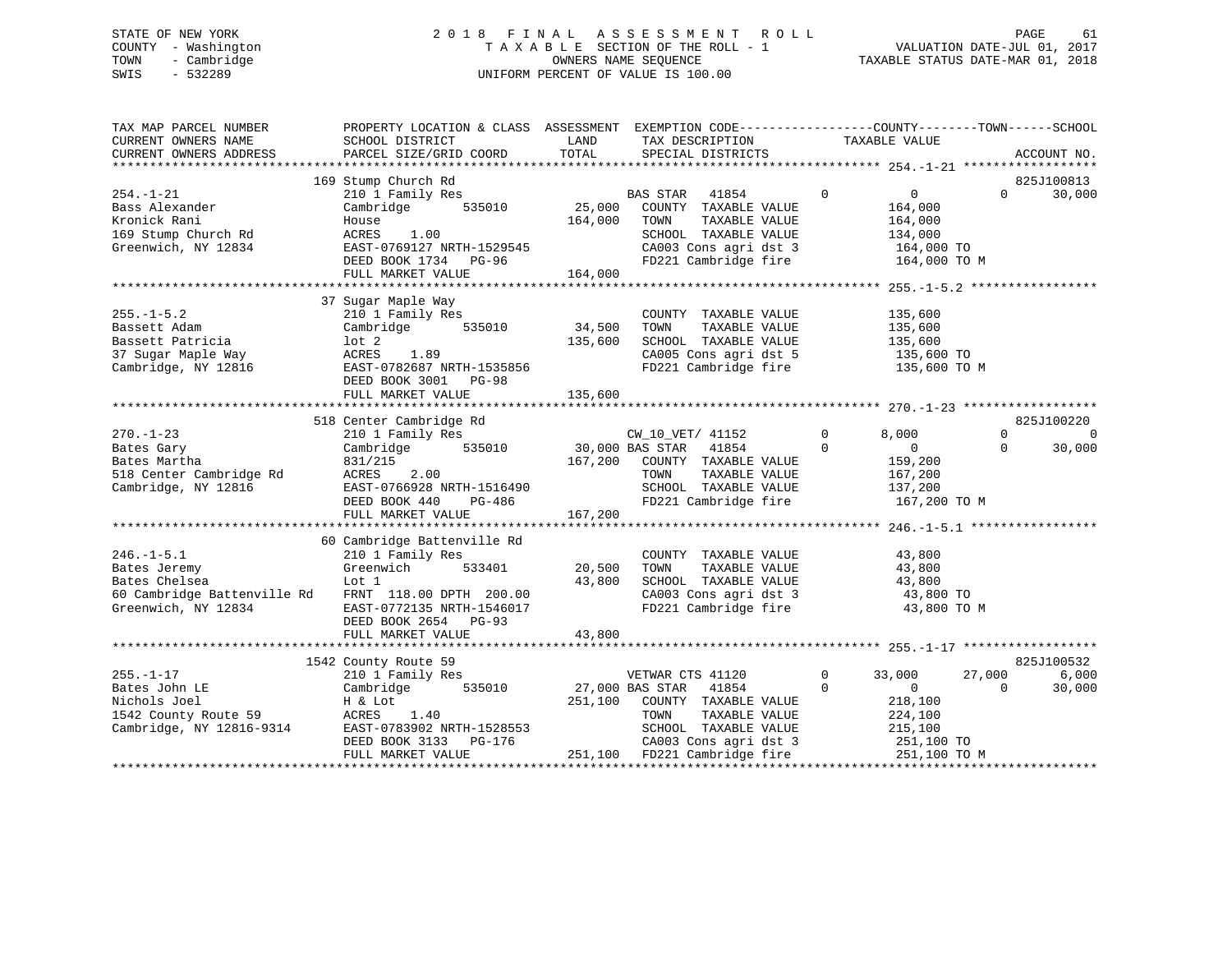# STATE OF NEW YORK 2 0 1 8 F I N A L A S S E S S M E N T R O L L PAGE 62 COUNTY - Washington T A X A B L E SECTION OF THE ROLL - 1 VALUATION DATE-JUL 01, 2017 TOWN - Cambridge OWNERS NAME SEQUENCE TAXABLE STATUS DATE-MAR 01, 2018 SWIS - 532289 UNIFORM PERCENT OF VALUE IS 100.00

| 825J100947<br>County Route 59<br>314 Rural vac<10<br>$255. - 1 - 16.1$<br>34,400<br>COUNTY TAXABLE VALUE<br>535010<br>34,400<br>Bates John W<br>Cambridge<br>TOWN<br>TAXABLE VALUE<br>34,400<br>34,400<br>SCHOOL TAXABLE VALUE<br>34,400<br>Bates Jane N<br>Vl<br>CA003 Cons agri dst 3<br>1542 County Route 59<br>ACRES<br>6.61<br>34,400 TO<br>Cambridge, NY 12816<br>EAST-0784290 NRTH-1529002<br>FD221 Cambridge fire<br>34,400 TO M<br>DEED BOOK 799<br>PG-235<br>FULL MARKET VALUE<br>34,400<br>825J100472<br>475 Turnpike Rd<br>$272. - 2 - 18$<br>210 1 Family Res<br>41854<br>$\mathbf{0}$<br>$\overline{0}$<br>$\Omega$<br>30,000<br>BAS STAR<br>535010<br>35,300 COUNTY TAXABLE VALUE<br>Battis Susan<br>Cambridge<br>129,400<br>Mormino Frank<br>2.66<br>129,400<br>TAXABLE VALUE<br>ACRES<br>TOWN<br>129,400<br>SCHOOL TAXABLE VALUE<br>475 Turnpike Rd<br>EAST-0788034 NRTH-1513519<br>99,400<br>FD221 Cambridge fire<br>Buskirk, NY 12028<br>DEED BOOK 3042 PG-284<br>129,400 TO M<br>129,400<br>FULL MARKET VALUE<br>994 King Rd<br>$263. - 2 - 23.3$<br>210 1 Family Res<br>BAS STAR 41854<br>$\mathbf{0}$<br>$\overline{0}$<br>$\Omega$<br>30,000<br>535010<br>25,000<br>54,500<br>Beagle Fred III<br>Cambridge<br>COUNTY TAXABLE VALUE<br>Beagle Frances<br>54,500<br>H & L<br>TOWN<br>TAXABLE VALUE<br>54,500<br>994 King Rd<br>ACRES<br>1.00<br>SCHOOL TAXABLE VALUE<br>24,500<br>Cambridge, NY 12816-3304<br>EAST-0785681 NRTH-1524104<br>CA003 Cons agri dst 3<br>54,500 TO<br>DEED BOOK 803<br>FD221 Cambridge fire<br>PG-274<br>54,500 TO M<br>FULL MARKET VALUE<br>54,500<br>County Route 59<br>$262. - 2 - 14.1$<br>105 Vac farmland<br>41720<br>38,988<br>38,988<br>AG DIST<br>0<br>38,988<br>535010<br>100,400<br>Beavers John P<br>Cambridge<br>COUNTY TAXABLE VALUE<br>61,412<br>Lemus-Beavers Maribel<br>100,400<br>Sub Lot 1B<br>TOWN<br>TAXABLE VALUE<br>61,412<br>32 Grove Rd 1B<br>ACRES 44.29<br>SCHOOL TAXABLE VALUE<br>61,412<br>EAST-0776856 NRTH-1524025<br>CA003 Cons agri dst 3<br>61,412 TO<br>Schaghticoke, NY 12154<br>38,988 EX<br>DEED BOOK 2973 PG-40<br>FULL MARKET VALUE<br>100,400 FD221 Cambridge fire<br>100,400 TO M<br>MAY BE SUBJECT TO PAYMENT<br>UNDER AGDIST LAW TIL 2022<br>Rogers Ln<br>$271 - 2 - 3.2$<br>COUNTY TAXABLE VALUE<br>700<br>314 Rural vac<10<br>Becker Robert D<br>Cambridge<br>535010<br>700<br>TOWN<br>TAXABLE VALUE<br>700<br>24 Rogers Ln<br>700<br>SCHOOL TAXABLE VALUE<br>700<br>Sub Lot B<br>FD221 Cambridge fire<br>700 TO M<br>Cambridge, NY 12816<br>ACRES<br>0.15<br>EAST-0772237 NRTH-1518307<br>DEED BOOK 3625<br>PG-329<br>700<br>FULL MARKET VALUE | TAX MAP PARCEL NUMBER<br>CURRENT OWNERS NAME | PROPERTY LOCATION & CLASS ASSESSMENT<br>SCHOOL DISTRICT | LAND  | EXEMPTION CODE----------------COUNTY-------TOWN------SCHOOL<br>TAX DESCRIPTION | TAXABLE VALUE |             |
|-----------------------------------------------------------------------------------------------------------------------------------------------------------------------------------------------------------------------------------------------------------------------------------------------------------------------------------------------------------------------------------------------------------------------------------------------------------------------------------------------------------------------------------------------------------------------------------------------------------------------------------------------------------------------------------------------------------------------------------------------------------------------------------------------------------------------------------------------------------------------------------------------------------------------------------------------------------------------------------------------------------------------------------------------------------------------------------------------------------------------------------------------------------------------------------------------------------------------------------------------------------------------------------------------------------------------------------------------------------------------------------------------------------------------------------------------------------------------------------------------------------------------------------------------------------------------------------------------------------------------------------------------------------------------------------------------------------------------------------------------------------------------------------------------------------------------------------------------------------------------------------------------------------------------------------------------------------------------------------------------------------------------------------------------------------------------------------------------------------------------------------------------------------------------------------------------------------------------------------------------------------------------------------------------------------------------------------------------------------------------------------------------------------------------------------------------------------------------------------------------------------------------------------------------------------------------------------------------------------------------------------------------|----------------------------------------------|---------------------------------------------------------|-------|--------------------------------------------------------------------------------|---------------|-------------|
|                                                                                                                                                                                                                                                                                                                                                                                                                                                                                                                                                                                                                                                                                                                                                                                                                                                                                                                                                                                                                                                                                                                                                                                                                                                                                                                                                                                                                                                                                                                                                                                                                                                                                                                                                                                                                                                                                                                                                                                                                                                                                                                                                                                                                                                                                                                                                                                                                                                                                                                                                                                                                                               | CURRENT OWNERS ADDRESS                       | PARCEL SIZE/GRID COORD                                  | TOTAL | SPECIAL DISTRICTS                                                              |               | ACCOUNT NO. |
|                                                                                                                                                                                                                                                                                                                                                                                                                                                                                                                                                                                                                                                                                                                                                                                                                                                                                                                                                                                                                                                                                                                                                                                                                                                                                                                                                                                                                                                                                                                                                                                                                                                                                                                                                                                                                                                                                                                                                                                                                                                                                                                                                                                                                                                                                                                                                                                                                                                                                                                                                                                                                                               |                                              |                                                         |       |                                                                                |               |             |
|                                                                                                                                                                                                                                                                                                                                                                                                                                                                                                                                                                                                                                                                                                                                                                                                                                                                                                                                                                                                                                                                                                                                                                                                                                                                                                                                                                                                                                                                                                                                                                                                                                                                                                                                                                                                                                                                                                                                                                                                                                                                                                                                                                                                                                                                                                                                                                                                                                                                                                                                                                                                                                               |                                              |                                                         |       |                                                                                |               |             |
|                                                                                                                                                                                                                                                                                                                                                                                                                                                                                                                                                                                                                                                                                                                                                                                                                                                                                                                                                                                                                                                                                                                                                                                                                                                                                                                                                                                                                                                                                                                                                                                                                                                                                                                                                                                                                                                                                                                                                                                                                                                                                                                                                                                                                                                                                                                                                                                                                                                                                                                                                                                                                                               |                                              |                                                         |       |                                                                                |               |             |
|                                                                                                                                                                                                                                                                                                                                                                                                                                                                                                                                                                                                                                                                                                                                                                                                                                                                                                                                                                                                                                                                                                                                                                                                                                                                                                                                                                                                                                                                                                                                                                                                                                                                                                                                                                                                                                                                                                                                                                                                                                                                                                                                                                                                                                                                                                                                                                                                                                                                                                                                                                                                                                               |                                              |                                                         |       |                                                                                |               |             |
|                                                                                                                                                                                                                                                                                                                                                                                                                                                                                                                                                                                                                                                                                                                                                                                                                                                                                                                                                                                                                                                                                                                                                                                                                                                                                                                                                                                                                                                                                                                                                                                                                                                                                                                                                                                                                                                                                                                                                                                                                                                                                                                                                                                                                                                                                                                                                                                                                                                                                                                                                                                                                                               |                                              |                                                         |       |                                                                                |               |             |
|                                                                                                                                                                                                                                                                                                                                                                                                                                                                                                                                                                                                                                                                                                                                                                                                                                                                                                                                                                                                                                                                                                                                                                                                                                                                                                                                                                                                                                                                                                                                                                                                                                                                                                                                                                                                                                                                                                                                                                                                                                                                                                                                                                                                                                                                                                                                                                                                                                                                                                                                                                                                                                               |                                              |                                                         |       |                                                                                |               |             |
|                                                                                                                                                                                                                                                                                                                                                                                                                                                                                                                                                                                                                                                                                                                                                                                                                                                                                                                                                                                                                                                                                                                                                                                                                                                                                                                                                                                                                                                                                                                                                                                                                                                                                                                                                                                                                                                                                                                                                                                                                                                                                                                                                                                                                                                                                                                                                                                                                                                                                                                                                                                                                                               |                                              |                                                         |       |                                                                                |               |             |
|                                                                                                                                                                                                                                                                                                                                                                                                                                                                                                                                                                                                                                                                                                                                                                                                                                                                                                                                                                                                                                                                                                                                                                                                                                                                                                                                                                                                                                                                                                                                                                                                                                                                                                                                                                                                                                                                                                                                                                                                                                                                                                                                                                                                                                                                                                                                                                                                                                                                                                                                                                                                                                               |                                              |                                                         |       |                                                                                |               |             |
|                                                                                                                                                                                                                                                                                                                                                                                                                                                                                                                                                                                                                                                                                                                                                                                                                                                                                                                                                                                                                                                                                                                                                                                                                                                                                                                                                                                                                                                                                                                                                                                                                                                                                                                                                                                                                                                                                                                                                                                                                                                                                                                                                                                                                                                                                                                                                                                                                                                                                                                                                                                                                                               |                                              |                                                         |       |                                                                                |               |             |
|                                                                                                                                                                                                                                                                                                                                                                                                                                                                                                                                                                                                                                                                                                                                                                                                                                                                                                                                                                                                                                                                                                                                                                                                                                                                                                                                                                                                                                                                                                                                                                                                                                                                                                                                                                                                                                                                                                                                                                                                                                                                                                                                                                                                                                                                                                                                                                                                                                                                                                                                                                                                                                               |                                              |                                                         |       |                                                                                |               |             |
|                                                                                                                                                                                                                                                                                                                                                                                                                                                                                                                                                                                                                                                                                                                                                                                                                                                                                                                                                                                                                                                                                                                                                                                                                                                                                                                                                                                                                                                                                                                                                                                                                                                                                                                                                                                                                                                                                                                                                                                                                                                                                                                                                                                                                                                                                                                                                                                                                                                                                                                                                                                                                                               |                                              |                                                         |       |                                                                                |               |             |
|                                                                                                                                                                                                                                                                                                                                                                                                                                                                                                                                                                                                                                                                                                                                                                                                                                                                                                                                                                                                                                                                                                                                                                                                                                                                                                                                                                                                                                                                                                                                                                                                                                                                                                                                                                                                                                                                                                                                                                                                                                                                                                                                                                                                                                                                                                                                                                                                                                                                                                                                                                                                                                               |                                              |                                                         |       |                                                                                |               |             |
|                                                                                                                                                                                                                                                                                                                                                                                                                                                                                                                                                                                                                                                                                                                                                                                                                                                                                                                                                                                                                                                                                                                                                                                                                                                                                                                                                                                                                                                                                                                                                                                                                                                                                                                                                                                                                                                                                                                                                                                                                                                                                                                                                                                                                                                                                                                                                                                                                                                                                                                                                                                                                                               |                                              |                                                         |       |                                                                                |               |             |
|                                                                                                                                                                                                                                                                                                                                                                                                                                                                                                                                                                                                                                                                                                                                                                                                                                                                                                                                                                                                                                                                                                                                                                                                                                                                                                                                                                                                                                                                                                                                                                                                                                                                                                                                                                                                                                                                                                                                                                                                                                                                                                                                                                                                                                                                                                                                                                                                                                                                                                                                                                                                                                               |                                              |                                                         |       |                                                                                |               |             |
|                                                                                                                                                                                                                                                                                                                                                                                                                                                                                                                                                                                                                                                                                                                                                                                                                                                                                                                                                                                                                                                                                                                                                                                                                                                                                                                                                                                                                                                                                                                                                                                                                                                                                                                                                                                                                                                                                                                                                                                                                                                                                                                                                                                                                                                                                                                                                                                                                                                                                                                                                                                                                                               |                                              |                                                         |       |                                                                                |               |             |
|                                                                                                                                                                                                                                                                                                                                                                                                                                                                                                                                                                                                                                                                                                                                                                                                                                                                                                                                                                                                                                                                                                                                                                                                                                                                                                                                                                                                                                                                                                                                                                                                                                                                                                                                                                                                                                                                                                                                                                                                                                                                                                                                                                                                                                                                                                                                                                                                                                                                                                                                                                                                                                               |                                              |                                                         |       |                                                                                |               |             |
|                                                                                                                                                                                                                                                                                                                                                                                                                                                                                                                                                                                                                                                                                                                                                                                                                                                                                                                                                                                                                                                                                                                                                                                                                                                                                                                                                                                                                                                                                                                                                                                                                                                                                                                                                                                                                                                                                                                                                                                                                                                                                                                                                                                                                                                                                                                                                                                                                                                                                                                                                                                                                                               |                                              |                                                         |       |                                                                                |               |             |
|                                                                                                                                                                                                                                                                                                                                                                                                                                                                                                                                                                                                                                                                                                                                                                                                                                                                                                                                                                                                                                                                                                                                                                                                                                                                                                                                                                                                                                                                                                                                                                                                                                                                                                                                                                                                                                                                                                                                                                                                                                                                                                                                                                                                                                                                                                                                                                                                                                                                                                                                                                                                                                               |                                              |                                                         |       |                                                                                |               |             |
|                                                                                                                                                                                                                                                                                                                                                                                                                                                                                                                                                                                                                                                                                                                                                                                                                                                                                                                                                                                                                                                                                                                                                                                                                                                                                                                                                                                                                                                                                                                                                                                                                                                                                                                                                                                                                                                                                                                                                                                                                                                                                                                                                                                                                                                                                                                                                                                                                                                                                                                                                                                                                                               |                                              |                                                         |       |                                                                                |               |             |
|                                                                                                                                                                                                                                                                                                                                                                                                                                                                                                                                                                                                                                                                                                                                                                                                                                                                                                                                                                                                                                                                                                                                                                                                                                                                                                                                                                                                                                                                                                                                                                                                                                                                                                                                                                                                                                                                                                                                                                                                                                                                                                                                                                                                                                                                                                                                                                                                                                                                                                                                                                                                                                               |                                              |                                                         |       |                                                                                |               |             |
|                                                                                                                                                                                                                                                                                                                                                                                                                                                                                                                                                                                                                                                                                                                                                                                                                                                                                                                                                                                                                                                                                                                                                                                                                                                                                                                                                                                                                                                                                                                                                                                                                                                                                                                                                                                                                                                                                                                                                                                                                                                                                                                                                                                                                                                                                                                                                                                                                                                                                                                                                                                                                                               |                                              |                                                         |       |                                                                                |               |             |
|                                                                                                                                                                                                                                                                                                                                                                                                                                                                                                                                                                                                                                                                                                                                                                                                                                                                                                                                                                                                                                                                                                                                                                                                                                                                                                                                                                                                                                                                                                                                                                                                                                                                                                                                                                                                                                                                                                                                                                                                                                                                                                                                                                                                                                                                                                                                                                                                                                                                                                                                                                                                                                               |                                              |                                                         |       |                                                                                |               |             |
|                                                                                                                                                                                                                                                                                                                                                                                                                                                                                                                                                                                                                                                                                                                                                                                                                                                                                                                                                                                                                                                                                                                                                                                                                                                                                                                                                                                                                                                                                                                                                                                                                                                                                                                                                                                                                                                                                                                                                                                                                                                                                                                                                                                                                                                                                                                                                                                                                                                                                                                                                                                                                                               |                                              |                                                         |       |                                                                                |               |             |
|                                                                                                                                                                                                                                                                                                                                                                                                                                                                                                                                                                                                                                                                                                                                                                                                                                                                                                                                                                                                                                                                                                                                                                                                                                                                                                                                                                                                                                                                                                                                                                                                                                                                                                                                                                                                                                                                                                                                                                                                                                                                                                                                                                                                                                                                                                                                                                                                                                                                                                                                                                                                                                               |                                              |                                                         |       |                                                                                |               |             |
|                                                                                                                                                                                                                                                                                                                                                                                                                                                                                                                                                                                                                                                                                                                                                                                                                                                                                                                                                                                                                                                                                                                                                                                                                                                                                                                                                                                                                                                                                                                                                                                                                                                                                                                                                                                                                                                                                                                                                                                                                                                                                                                                                                                                                                                                                                                                                                                                                                                                                                                                                                                                                                               |                                              |                                                         |       |                                                                                |               |             |
|                                                                                                                                                                                                                                                                                                                                                                                                                                                                                                                                                                                                                                                                                                                                                                                                                                                                                                                                                                                                                                                                                                                                                                                                                                                                                                                                                                                                                                                                                                                                                                                                                                                                                                                                                                                                                                                                                                                                                                                                                                                                                                                                                                                                                                                                                                                                                                                                                                                                                                                                                                                                                                               |                                              |                                                         |       |                                                                                |               |             |
|                                                                                                                                                                                                                                                                                                                                                                                                                                                                                                                                                                                                                                                                                                                                                                                                                                                                                                                                                                                                                                                                                                                                                                                                                                                                                                                                                                                                                                                                                                                                                                                                                                                                                                                                                                                                                                                                                                                                                                                                                                                                                                                                                                                                                                                                                                                                                                                                                                                                                                                                                                                                                                               |                                              |                                                         |       |                                                                                |               |             |
|                                                                                                                                                                                                                                                                                                                                                                                                                                                                                                                                                                                                                                                                                                                                                                                                                                                                                                                                                                                                                                                                                                                                                                                                                                                                                                                                                                                                                                                                                                                                                                                                                                                                                                                                                                                                                                                                                                                                                                                                                                                                                                                                                                                                                                                                                                                                                                                                                                                                                                                                                                                                                                               |                                              |                                                         |       |                                                                                |               |             |
|                                                                                                                                                                                                                                                                                                                                                                                                                                                                                                                                                                                                                                                                                                                                                                                                                                                                                                                                                                                                                                                                                                                                                                                                                                                                                                                                                                                                                                                                                                                                                                                                                                                                                                                                                                                                                                                                                                                                                                                                                                                                                                                                                                                                                                                                                                                                                                                                                                                                                                                                                                                                                                               |                                              |                                                         |       |                                                                                |               |             |
|                                                                                                                                                                                                                                                                                                                                                                                                                                                                                                                                                                                                                                                                                                                                                                                                                                                                                                                                                                                                                                                                                                                                                                                                                                                                                                                                                                                                                                                                                                                                                                                                                                                                                                                                                                                                                                                                                                                                                                                                                                                                                                                                                                                                                                                                                                                                                                                                                                                                                                                                                                                                                                               |                                              |                                                         |       |                                                                                |               |             |
|                                                                                                                                                                                                                                                                                                                                                                                                                                                                                                                                                                                                                                                                                                                                                                                                                                                                                                                                                                                                                                                                                                                                                                                                                                                                                                                                                                                                                                                                                                                                                                                                                                                                                                                                                                                                                                                                                                                                                                                                                                                                                                                                                                                                                                                                                                                                                                                                                                                                                                                                                                                                                                               |                                              |                                                         |       |                                                                                |               |             |
|                                                                                                                                                                                                                                                                                                                                                                                                                                                                                                                                                                                                                                                                                                                                                                                                                                                                                                                                                                                                                                                                                                                                                                                                                                                                                                                                                                                                                                                                                                                                                                                                                                                                                                                                                                                                                                                                                                                                                                                                                                                                                                                                                                                                                                                                                                                                                                                                                                                                                                                                                                                                                                               |                                              |                                                         |       |                                                                                |               |             |
|                                                                                                                                                                                                                                                                                                                                                                                                                                                                                                                                                                                                                                                                                                                                                                                                                                                                                                                                                                                                                                                                                                                                                                                                                                                                                                                                                                                                                                                                                                                                                                                                                                                                                                                                                                                                                                                                                                                                                                                                                                                                                                                                                                                                                                                                                                                                                                                                                                                                                                                                                                                                                                               |                                              |                                                         |       |                                                                                |               |             |
|                                                                                                                                                                                                                                                                                                                                                                                                                                                                                                                                                                                                                                                                                                                                                                                                                                                                                                                                                                                                                                                                                                                                                                                                                                                                                                                                                                                                                                                                                                                                                                                                                                                                                                                                                                                                                                                                                                                                                                                                                                                                                                                                                                                                                                                                                                                                                                                                                                                                                                                                                                                                                                               |                                              |                                                         |       |                                                                                |               |             |
|                                                                                                                                                                                                                                                                                                                                                                                                                                                                                                                                                                                                                                                                                                                                                                                                                                                                                                                                                                                                                                                                                                                                                                                                                                                                                                                                                                                                                                                                                                                                                                                                                                                                                                                                                                                                                                                                                                                                                                                                                                                                                                                                                                                                                                                                                                                                                                                                                                                                                                                                                                                                                                               |                                              |                                                         |       |                                                                                |               |             |
|                                                                                                                                                                                                                                                                                                                                                                                                                                                                                                                                                                                                                                                                                                                                                                                                                                                                                                                                                                                                                                                                                                                                                                                                                                                                                                                                                                                                                                                                                                                                                                                                                                                                                                                                                                                                                                                                                                                                                                                                                                                                                                                                                                                                                                                                                                                                                                                                                                                                                                                                                                                                                                               |                                              |                                                         |       |                                                                                |               |             |
|                                                                                                                                                                                                                                                                                                                                                                                                                                                                                                                                                                                                                                                                                                                                                                                                                                                                                                                                                                                                                                                                                                                                                                                                                                                                                                                                                                                                                                                                                                                                                                                                                                                                                                                                                                                                                                                                                                                                                                                                                                                                                                                                                                                                                                                                                                                                                                                                                                                                                                                                                                                                                                               |                                              |                                                         |       |                                                                                |               |             |
|                                                                                                                                                                                                                                                                                                                                                                                                                                                                                                                                                                                                                                                                                                                                                                                                                                                                                                                                                                                                                                                                                                                                                                                                                                                                                                                                                                                                                                                                                                                                                                                                                                                                                                                                                                                                                                                                                                                                                                                                                                                                                                                                                                                                                                                                                                                                                                                                                                                                                                                                                                                                                                               |                                              |                                                         |       |                                                                                |               |             |
|                                                                                                                                                                                                                                                                                                                                                                                                                                                                                                                                                                                                                                                                                                                                                                                                                                                                                                                                                                                                                                                                                                                                                                                                                                                                                                                                                                                                                                                                                                                                                                                                                                                                                                                                                                                                                                                                                                                                                                                                                                                                                                                                                                                                                                                                                                                                                                                                                                                                                                                                                                                                                                               |                                              |                                                         |       |                                                                                |               |             |
|                                                                                                                                                                                                                                                                                                                                                                                                                                                                                                                                                                                                                                                                                                                                                                                                                                                                                                                                                                                                                                                                                                                                                                                                                                                                                                                                                                                                                                                                                                                                                                                                                                                                                                                                                                                                                                                                                                                                                                                                                                                                                                                                                                                                                                                                                                                                                                                                                                                                                                                                                                                                                                               |                                              |                                                         |       |                                                                                |               |             |
|                                                                                                                                                                                                                                                                                                                                                                                                                                                                                                                                                                                                                                                                                                                                                                                                                                                                                                                                                                                                                                                                                                                                                                                                                                                                                                                                                                                                                                                                                                                                                                                                                                                                                                                                                                                                                                                                                                                                                                                                                                                                                                                                                                                                                                                                                                                                                                                                                                                                                                                                                                                                                                               |                                              |                                                         |       |                                                                                |               |             |
|                                                                                                                                                                                                                                                                                                                                                                                                                                                                                                                                                                                                                                                                                                                                                                                                                                                                                                                                                                                                                                                                                                                                                                                                                                                                                                                                                                                                                                                                                                                                                                                                                                                                                                                                                                                                                                                                                                                                                                                                                                                                                                                                                                                                                                                                                                                                                                                                                                                                                                                                                                                                                                               |                                              |                                                         |       |                                                                                |               |             |
|                                                                                                                                                                                                                                                                                                                                                                                                                                                                                                                                                                                                                                                                                                                                                                                                                                                                                                                                                                                                                                                                                                                                                                                                                                                                                                                                                                                                                                                                                                                                                                                                                                                                                                                                                                                                                                                                                                                                                                                                                                                                                                                                                                                                                                                                                                                                                                                                                                                                                                                                                                                                                                               |                                              |                                                         |       |                                                                                |               |             |
|                                                                                                                                                                                                                                                                                                                                                                                                                                                                                                                                                                                                                                                                                                                                                                                                                                                                                                                                                                                                                                                                                                                                                                                                                                                                                                                                                                                                                                                                                                                                                                                                                                                                                                                                                                                                                                                                                                                                                                                                                                                                                                                                                                                                                                                                                                                                                                                                                                                                                                                                                                                                                                               |                                              |                                                         |       |                                                                                |               |             |
|                                                                                                                                                                                                                                                                                                                                                                                                                                                                                                                                                                                                                                                                                                                                                                                                                                                                                                                                                                                                                                                                                                                                                                                                                                                                                                                                                                                                                                                                                                                                                                                                                                                                                                                                                                                                                                                                                                                                                                                                                                                                                                                                                                                                                                                                                                                                                                                                                                                                                                                                                                                                                                               |                                              |                                                         |       |                                                                                |               |             |
|                                                                                                                                                                                                                                                                                                                                                                                                                                                                                                                                                                                                                                                                                                                                                                                                                                                                                                                                                                                                                                                                                                                                                                                                                                                                                                                                                                                                                                                                                                                                                                                                                                                                                                                                                                                                                                                                                                                                                                                                                                                                                                                                                                                                                                                                                                                                                                                                                                                                                                                                                                                                                                               |                                              |                                                         |       |                                                                                |               |             |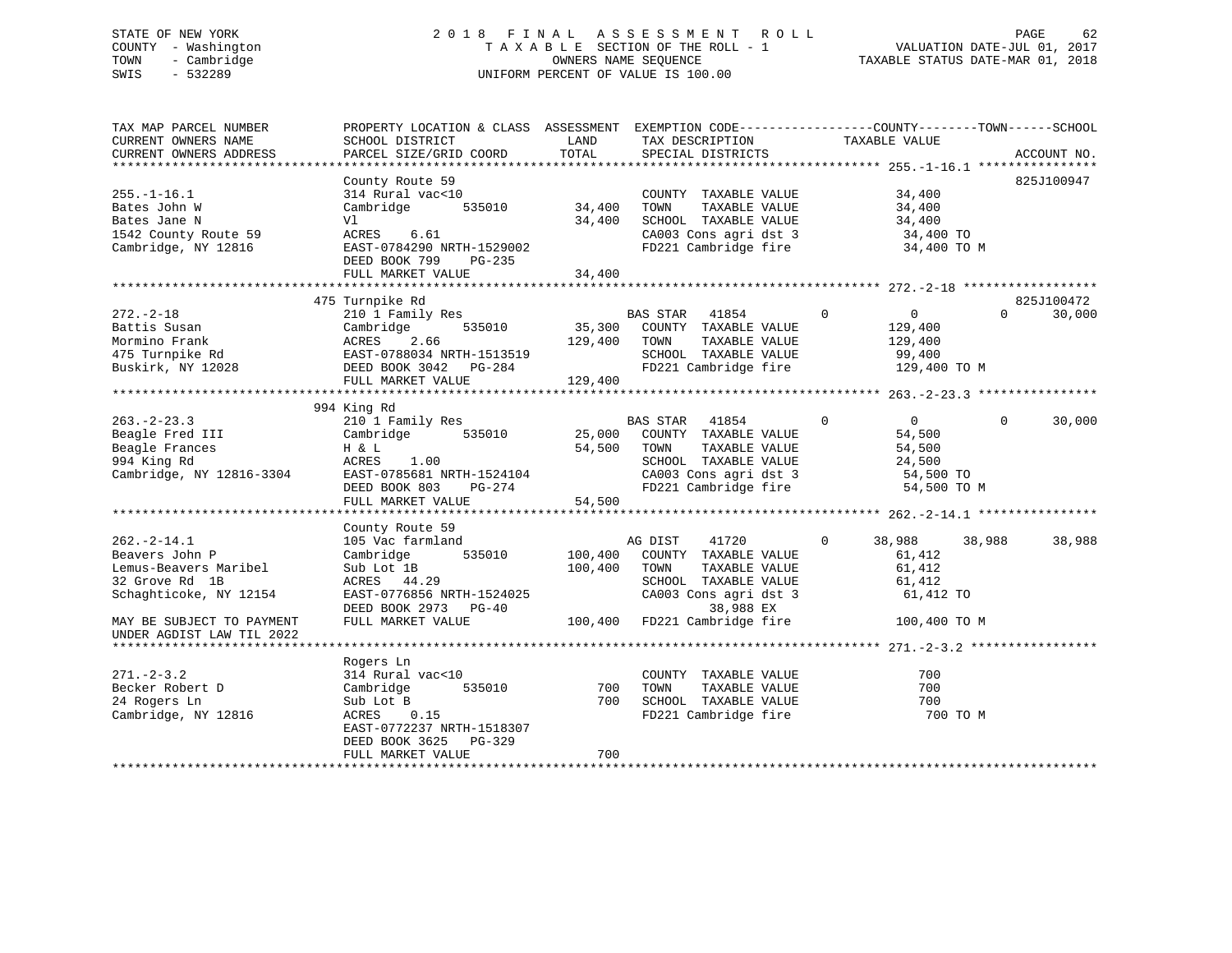# STATE OF NEW YORK 2 0 1 8 F I N A L A S S E S S M E N T R O L L PAGE 63 COUNTY - Washington T A X A B L E SECTION OF THE ROLL - 1 VALUATION DATE-JUL 01, 2017 TOWN - Cambridge OWNERS NAME SEQUENCE TAXABLE STATUS DATE-MAR 01, 2018 SWIS - 532289 UNIFORM PERCENT OF VALUE IS 100.00

| TAX MAP PARCEL NUMBER<br>CURRENT OWNERS NAME | PROPERTY LOCATION & CLASS ASSESSMENT EXEMPTION CODE----------------COUNTY-------TOWN------SCHOOL<br>SCHOOL DISTRICT | LAND    | TAX DESCRIPTION                               | TAXABLE VALUE              |                             |
|----------------------------------------------|---------------------------------------------------------------------------------------------------------------------|---------|-----------------------------------------------|----------------------------|-----------------------------|
| CURRENT OWNERS ADDRESS                       | PARCEL SIZE/GRID COORD                                                                                              | TOTAL   | SPECIAL DISTRICTS                             |                            | ACCOUNT NO.                 |
|                                              | 24 Rogers Ln                                                                                                        |         |                                               |                            | 825J100312                  |
| 271.-2-4                                     | 210 1 Family Res                                                                                                    |         | COUNTY TAXABLE VALUE                          | 148,600                    |                             |
| Becker Robert D                              | Cambridge<br>535010                                                                                                 | 25,000  | TAXABLE VALUE<br>TOWN                         | 148,600                    |                             |
| 24 Rogers Ln                                 | H & L                                                                                                               | 148,600 | SCHOOL TAXABLE VALUE                          | 148,600                    |                             |
| Cambridge, NY 12816                          | 0.81<br>ACRES                                                                                                       |         | FD221 Cambridge fire                          | 148,600 TO M               |                             |
|                                              | EAST-0772210 NRTH-1518454                                                                                           |         |                                               |                            |                             |
|                                              | DEED BOOK 3625 PG-329                                                                                               |         |                                               |                            |                             |
|                                              | FULL MARKET VALUE                                                                                                   | 148,600 |                                               |                            |                             |
|                                              | County Route 74                                                                                                     |         |                                               |                            | 825J100694                  |
| 279.-2-1                                     | 322 Rural vac>10                                                                                                    |         | COUNTY TAXABLE VALUE                          | 56,800                     |                             |
| BEECROFT'S LLC                               | 535010<br>Cambridge                                                                                                 | 56,800  | TOWN<br>TAXABLE VALUE                         | 56,800                     |                             |
| 1106 State Route 40                          | Woods                                                                                                               | 56,800  | SCHOOL TAXABLE VALUE                          | 56,800                     |                             |
| Schaghticoke, NY 12154                       | ACRES 14.40                                                                                                         |         | CA003 Cons agri dst 3                         | 56,800 TO                  |                             |
|                                              | EAST-0765165 NRTH-1511784                                                                                           |         | FD221 Cambridge fire                          | 56,800 TO M                |                             |
|                                              | DEED BOOK 2966 PG-36                                                                                                |         |                                               |                            |                             |
|                                              | FULL MARKET VALUE                                                                                                   | 56,800  |                                               |                            |                             |
|                                              |                                                                                                                     |         |                                               |                            |                             |
|                                              | 1514 County Route 59                                                                                                |         |                                               |                            | 825J100572                  |
| $263. - 1 - 9$                               | 241 Rural res&ag                                                                                                    |         | AG DIST<br>41720                              | 87,380<br>$\Omega$         | 87,380<br>87,380            |
| Bell Andrew A Estate                         | Cambridge<br>535010                                                                                                 | 215,800 | COUNTY TAXABLE VALUE                          | 253,320                    |                             |
| c/o Peter D Bell                             | Ag Commit 592/31                                                                                                    | 340,700 | TAXABLE VALUE<br>TOWN                         | 253,320                    |                             |
| 127 Content Farm Rd<br>Cambridge, NY 12816   | ACRES 128.60<br>EAST-0783686 NRTH-1526781                                                                           |         | SCHOOL TAXABLE VALUE<br>CA003 Cons agri dst 3 | 253,320<br>253,320 TO      |                             |
|                                              | DEED BOOK 536<br>PG-175                                                                                             |         | 87,380 EX                                     |                            |                             |
| MAY BE SUBJECT TO PAYMENT                    | FULL MARKET VALUE                                                                                                   |         | 340,700 FD221 Cambridge fire                  | 340,700 TO M               |                             |
| UNDER AGDIST LAW TIL 2022                    |                                                                                                                     |         |                                               |                            |                             |
| *********************                        |                                                                                                                     |         |                                               |                            |                             |
|                                              | 1241 King Rd                                                                                                        |         |                                               |                            | 825J100608                  |
| $263. - 2 - 25$                              | 210 1 Family Res                                                                                                    |         | BAS STAR<br>41854                             | $\Omega$<br>$\overline{0}$ | $\Omega$<br>30,000          |
| Benamati David                               | Cambridge<br>535010                                                                                                 | 56,800  | COUNTY TAXABLE VALUE                          | 269,500                    |                             |
| Benamati Kristen L                           | House & Land                                                                                                        | 269,500 | TOWN<br>TAXABLE VALUE                         | 269,500                    |                             |
| 1241 King Rd<br>Cambridge, NY 12816          | 9.94<br>ACRES<br>EAST-0785467 NRTH-1525638                                                                          |         | SCHOOL TAXABLE VALUE<br>CA003 Cons agri dst 3 | 239,500<br>269,500 TO      |                             |
|                                              | DEED BOOK 3250<br>PG-254                                                                                            |         | FD221 Cambridge fire                          | 269,500 TO M               |                             |
|                                              | FULL MARKET VALUE                                                                                                   | 269,500 |                                               |                            |                             |
|                                              |                                                                                                                     |         |                                               |                            |                             |
|                                              | 80 Gillis Rd                                                                                                        |         |                                               |                            | 825J100226                  |
| $246. - 1 - 38$                              | 210 1 Family Res                                                                                                    |         | VET WAR C 41122                               | $\Omega$<br>7,545          | $\Omega$<br>$\Omega$        |
| Bengle Bruce                                 | 533401<br>Greenwich                                                                                                 |         | 25,000 VET WAR T 41123                        | $\Omega$<br>$\mathbf{0}$   | $\mathbf 0$<br>7,545        |
| 80 Gillis Rd                                 | Tra & Lot                                                                                                           |         | 50,300 AGED-CO<br>41802                       | $\mathbf 0$<br>14,964      | $\mathbf 0$<br>$\mathbf{0}$ |
| Greenwich, NY 12834                          | FRNT 280.00 DPTH 235.00                                                                                             |         | AGED-TOWN 41803                               | $\mathbf 0$<br>$\mathbf 0$ | 2,138<br>$\Omega$           |
|                                              | ACRES<br>0.63                                                                                                       |         | ENH STAR<br>41834                             | $\overline{0}$<br>$\Omega$ | $\Omega$<br>50,300          |
|                                              | EAST-0767324 NRTH-1537948                                                                                           |         | COUNTY TAXABLE VALUE                          | 27,791                     |                             |
|                                              | DEED BOOK 660<br>PG-171                                                                                             |         | TOWN<br>TAXABLE VALUE                         | 40,617                     |                             |
|                                              | FULL MARKET VALUE                                                                                                   | 50,300  | SCHOOL TAXABLE VALUE                          | $\mathbf{0}$               |                             |
|                                              |                                                                                                                     |         | CA003 Cons agri dst 3                         | 50,300 TO                  |                             |
|                                              |                                                                                                                     |         | FD221 Cambridge fire                          | 50,300 TO M                |                             |
|                                              |                                                                                                                     |         |                                               |                            |                             |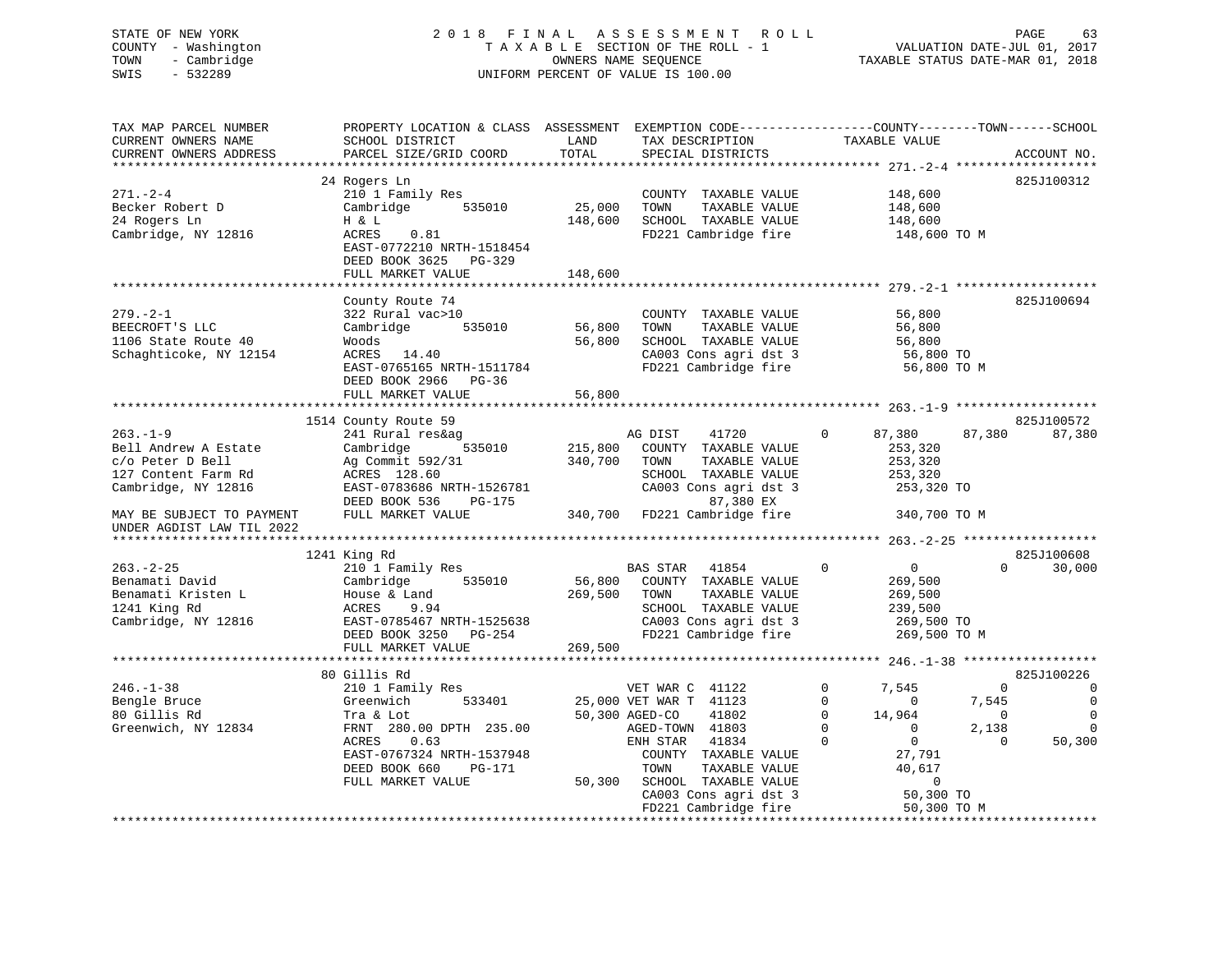# STATE OF NEW YORK 2 0 1 8 F I N A L A S S E S S M E N T R O L L PAGE 64 COUNTY - Washington T A X A B L E SECTION OF THE ROLL - 1 VALUATION DATE-JUL 01, 2017 TOWN - Cambridge OWNERS NAME SEQUENCE TAXABLE STATUS DATE-MAR 01, 2018 SWIS - 532289 UNIFORM PERCENT OF VALUE IS 100.00

| TAX MAP PARCEL NUMBER<br>CURRENT OWNERS NAME<br>CURRENT OWNERS ADDRESS                                  | PROPERTY LOCATION & CLASS ASSESSMENT EXEMPTION CODE----------------COUNTY-------TOWN------SCHOOL<br>SCHOOL DISTRICT<br>PARCEL SIZE/GRID COORD                                           | LAND<br>TOTAL                                   | TAX DESCRIPTION TAXABLE VALUE<br>SPECIAL DISTRICTS                                                                                          |                                                                                               | ACCOUNT NO.                      |
|---------------------------------------------------------------------------------------------------------|-----------------------------------------------------------------------------------------------------------------------------------------------------------------------------------------|-------------------------------------------------|---------------------------------------------------------------------------------------------------------------------------------------------|-----------------------------------------------------------------------------------------------|----------------------------------|
| $255. - 2 - 6$<br>Bentley Jeffrey C<br>Bentley Kathryn J<br>31 Coila Rd<br>Cambridge, NY 12816          | 31 Coila Rd<br>210 1 Family Res<br>Cambridge<br>535010<br>H&l<br>ACRES 1.00<br>EAST-0787397 NRTH-1531320<br>DEED BOOK 2221 PG-3<br>FULL MARKET VALUE                                    | 25,000<br>224,900<br>224,900                    | BAS STAR 41854<br>COUNTY TAXABLE VALUE<br>TOWN<br>TAXABLE VALUE<br>SCHOOL TAXABLE VALUE<br>FD221 Cambridge fire                             | $\mathbf 0$<br>$\sim$ 0<br>224,900<br>224,900<br>194,900<br>224,900 TO M                      | 825J100218<br>$\Omega$<br>30,000 |
| $280. - 1 - 6$<br>Berner Mary M<br>PO Box 605<br>Davis, WV 26260                                        | 173 Belle Rd<br>210 1 Family Res<br>Cambridge 535010<br>H & L<br>ACRES 5.61<br>EAST-0774293 NRTH-1512163<br>DEED BOOK 1765 PG-193<br>FULL MARKET VALUE                                  | 52,500<br>190,400<br>190,400                    | COUNTY TAXABLE VALUE<br>TOWN<br>TAXABLE VALUE<br>SCHOOL TAXABLE VALUE<br>CA003 Cons agri dst 3                                              | 190,400<br>190,400<br>190,400<br>190,400 TO<br>FD221 Cambridge fire 190,400 TO M              | 825J100470                       |
| $288. - 1 - 12.4$<br>Bersaw Maureen E<br>Battistoni Richard J<br>53 South Rd<br>Buskirk, NY 12028       | 53 South Rd<br>210 1 Family Res<br>Cambridge<br>535010<br>House & Land<br>ACRES<br>2.00<br>EAST-0768759 NRTH-1501373<br>$PG-47$<br>DEED BOOK 931<br>FULL MARKET VALUE                   | 29,000<br>182,000<br>10 <sup>2</sup><br>182,000 | ENH STAR 41834<br>COUNTY TAXABLE VALUE<br>TAXABLE VALUE<br>TOWN<br>SCHOOL TAXABLE VALUE<br>CA003 Cons agri dst 3<br>FD221 Cambridge fire    | $\mathbf{0}$<br>$\overline{0}$<br>182,000<br>182,000<br>115,200<br>182,000 TO<br>182,000 TO M | $\Omega$<br>66,800               |
| $262. - 1 - 15$<br>Bethel Timothy F<br>Bethel Dolores M<br>1019 County Route 59<br>Cambridge, NY 12816  | County Route 59<br>312 Vac w/imprv<br>535010<br>Cambridge<br>Sub Lot 2<br>Ag Commit 705/125<br>7.19<br>ACRES<br>EAST-0774839 NRTH-1520161<br>DEED BOOK 2378 PG-338<br>FULL MARKET VALUE | 28,700<br>31,700<br>31,700                      | COUNTY TAXABLE VALUE<br>TOWN<br>TAXABLE VALUE<br>SCHOOL TAXABLE VALUE<br>CA003 Cons agri dst 3<br>FD221 Cambridge fire                      | 31,700<br>31,700<br>31,700<br>31,700 TO<br>31,700 TO M                                        | 825J100428                       |
| $262. -1 - 15.2$<br>Bethel Timothy F<br>Bethel Dolores M<br>1019 County Route 59<br>Cambridge, NY 12816 | 1019 County Route 59<br>210 1 Family Res<br>Cambridge 535010<br>Sub Lot 3<br>ACRES 5.59<br>EAST-0774392 NRTH-1520596<br>DEED BOOK 2378 PG-338<br>FULL MARKET VALUE                      | 42,400<br>184,300<br>184,300                    | BAS STAR<br>41854<br>COUNTY TAXABLE VALUE<br>TAXABLE VALUE<br>TOWN<br>SCHOOL TAXABLE VALUE<br>CAU03 Cons agri dst 3<br>FD221 Cambridge fire | $\mathsf{O}$<br>$\overline{0}$<br>184,300<br>184,300<br>154,300<br>184,300 TO<br>184,300 TO M | $\Omega$<br>30,000               |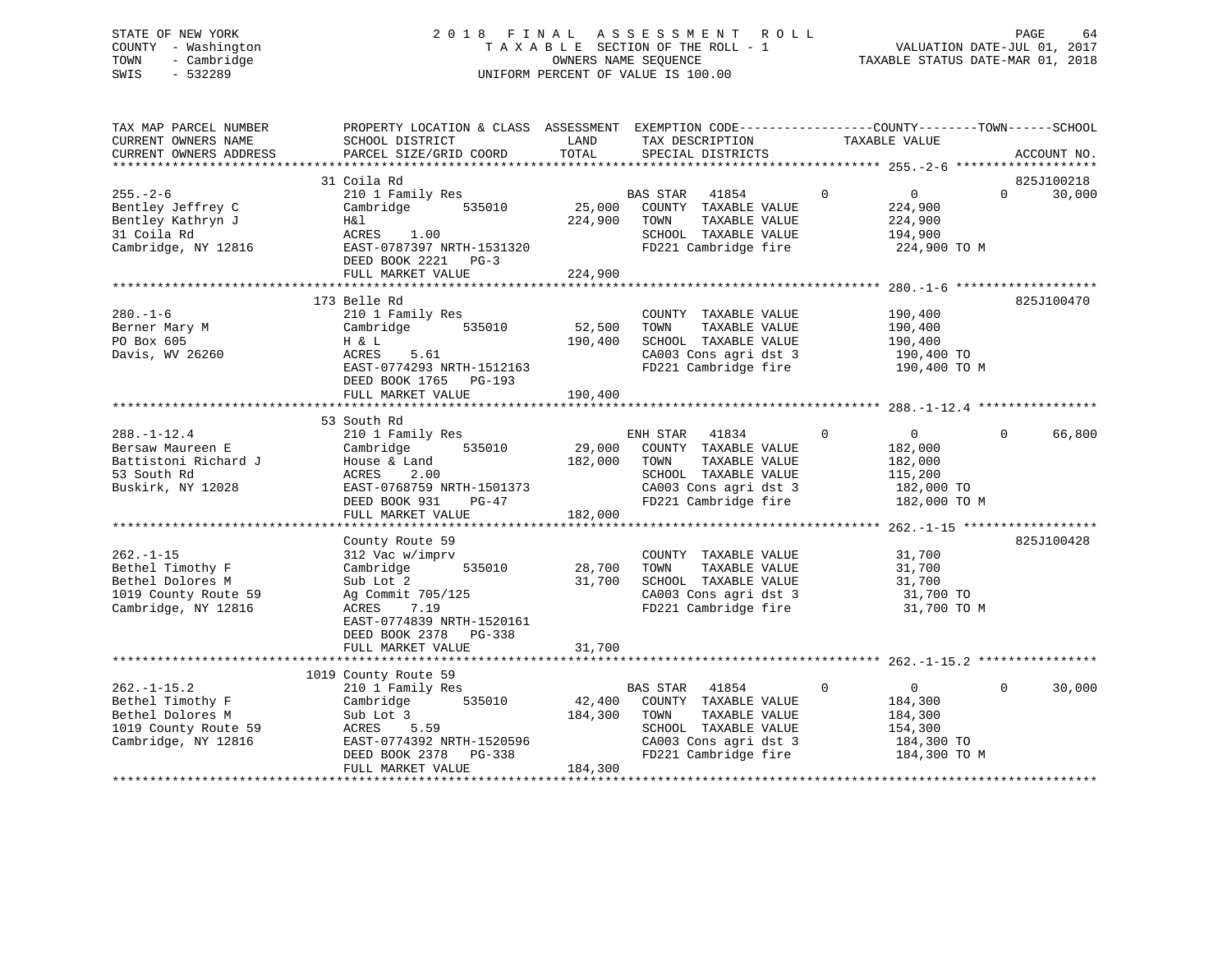# STATE OF NEW YORK 2 0 1 8 F I N A L A S S E S S M E N T R O L L PAGE 65 COUNTY - Washington T A X A B L E SECTION OF THE ROLL - 1 VALUATION DATE-JUL 01, 2017 TOWN - Cambridge OWNERS NAME SEQUENCE TAXABLE STATUS DATE-MAR 01, 2018 SWIS - 532289 UNIFORM PERCENT OF VALUE IS 100.00UNIFORM PERCENT OF VALUE IS 100.00

| TAX MAP PARCEL NUMBER<br>CURRENT OWNERS NAME<br>CURRENT OWNERS ADDRESS                                                               | PROPERTY LOCATION & CLASS ASSESSMENT EXEMPTION CODE----------------COUNTY-------TOWN------SCHOOL<br>SCHOOL DISTRICT<br>PARCEL SIZE/GRID COORD                                   | LAND<br>TOTAL                | TAX DESCRIPTION<br>SPECIAL DISTRICTS                                                                                                                                                                       | TAXABLE VALUE                                                                                                              | ACCOUNT NO.                                                |
|--------------------------------------------------------------------------------------------------------------------------------------|---------------------------------------------------------------------------------------------------------------------------------------------------------------------------------|------------------------------|------------------------------------------------------------------------------------------------------------------------------------------------------------------------------------------------------------|----------------------------------------------------------------------------------------------------------------------------|------------------------------------------------------------|
|                                                                                                                                      |                                                                                                                                                                                 |                              |                                                                                                                                                                                                            |                                                                                                                            |                                                            |
| $262. -1 - 15.3$<br>Bethel Timothy F<br>Bethel Dolores M<br>1019 County Route 59<br>Cambridge, NY 12816<br>MAY BE SUBJECT TO PAYMENT | County Route 59<br>105 Vac farmland<br>Cambridge<br>535010<br>Vac Land<br>ACRES 40.00<br>EAST-0774468 NRTH-1522105<br>DEED BOOK 2378 PG-338<br>FULL MARKET VALUE                | 85,000<br>85,000<br>85,000   | AG DIST<br>41720<br>COUNTY TAXABLE VALUE<br>TOWN<br>TAXABLE VALUE<br>SCHOOL TAXABLE VALUE<br>CA003 Cons agri dst 3<br>37,306 EX<br>FD221 Cambridge fire                                                    | 37,306<br>0<br>47,694<br>47,694<br>47,694<br>47,694 TO<br>85,000 TO M                                                      | 37,306<br>37,306                                           |
| UNDER AGDIST LAW TIL 2022                                                                                                            |                                                                                                                                                                                 |                              |                                                                                                                                                                                                            |                                                                                                                            |                                                            |
| $270. - 1 - 33.3$<br>Betjemann Kathleen M<br>Leschik Laura P<br>126 Brownell Rd<br>Cambridge, NY 12816                               | Brownell Rd<br>314 Rural vac<10<br>Cambridge<br>535010<br>Vac Land<br>Lot 1<br>ACRES<br>3.60<br>EAST-0764423 NRTH-1518886<br>DEED BOOK 921<br>$PG-309$                          | 22,000<br>22,000             | COUNTY TAXABLE VALUE<br>TOWN<br>TAXABLE VALUE<br>SCHOOL TAXABLE VALUE<br>CA003 Cons agri dst 3<br>FD221 Cambridge fire                                                                                     | 22,000<br>22,000<br>22,000<br>22,000 TO<br>22,000 TO M                                                                     | 825J102041                                                 |
|                                                                                                                                      | FULL MARKET VALUE                                                                                                                                                               | 22,000                       |                                                                                                                                                                                                            |                                                                                                                            |                                                            |
|                                                                                                                                      | 126 Brownell Rd                                                                                                                                                                 |                              |                                                                                                                                                                                                            |                                                                                                                            | 825J102042                                                 |
| $270. - 1 - 33.4$<br>Betjemann Kathleen M<br>Leschik Laura P<br>126 Brownell Rd<br>Cambridge, NY 12816                               | 210 1 Family Res<br>Cambridge<br>535010<br>House & Land<br>Lot 2<br>ACRES<br>4.08<br>EAST-0764341 NRTH-1518658<br>DEED BOOK 681<br>$PG-121$<br>FULL MARKET VALUE                | 40,000<br>270,800<br>270,800 | BAS STAR<br>41854<br>COUNTY TAXABLE VALUE<br>TAXABLE VALUE<br>TOWN<br>SCHOOL TAXABLE VALUE<br>CA003 Cons agri dst 3<br>FD221 Cambridge fire                                                                | 0<br>$\mathbf 0$<br>270,800<br>270,800<br>240,800<br>270,800 TO<br>270,800 TO M                                            | 30,000<br>$\Omega$                                         |
|                                                                                                                                      |                                                                                                                                                                                 |                              |                                                                                                                                                                                                            |                                                                                                                            |                                                            |
| $270. - 1 - 38.4$<br>Betjemann Kathleen M<br>Leschik Laura P<br>126 Brownell Rd<br>Cambridge, NY 12816                               | Brownell Rd<br>314 Rural vac<10<br>535010<br>Cambridge<br>lot 4<br>ACRES<br>8.58<br>EAST-0763812 NRTH-1517780<br>DEED BOOK 3270 PG-266                                          | 40,300<br>40,300             | COUNTY TAXABLE VALUE<br>TOWN<br>TAXABLE VALUE<br>SCHOOL TAXABLE VALUE<br>CA003 Cons agri dst 3<br>FD221 Cambridge fire                                                                                     | 40,300<br>40,300<br>40,300<br>40,300 TO<br>40,300 TO M                                                                     |                                                            |
|                                                                                                                                      | FULL MARKET VALUE                                                                                                                                                               | 40,300                       |                                                                                                                                                                                                            |                                                                                                                            |                                                            |
|                                                                                                                                      | 68 Sugar Maple Way                                                                                                                                                              |                              |                                                                                                                                                                                                            |                                                                                                                            |                                                            |
| $255. - 1 - 5.1$<br>Birnbach Richard A<br>Birnbach Sharon S<br>68 Sugar Maple Way<br>Cambridge, NY 12816                             | 210 1 Family Res<br>535010<br>Cambridge<br>$1$ ot $1$<br>Road Maint Agmt 1961/23<br>ACRES<br>2.99<br>EAST-0782686 NRTH-1536262<br>DEED BOOK 838<br>$PG-16$<br>FULL MARKET VALUE |                              | VETCOM CTS 41130<br>35,000 VETDIS CTS 41140<br>232,100 BAS STAR<br>41854<br>COUNTY TAXABLE VALUE<br>TAXABLE VALUE<br>TOWN<br>SCHOOL TAXABLE VALUE<br>CA005 Cons agri dst 5<br>232,100 FD221 Cambridge fire | 0<br>55,000<br>$\Omega$<br>104,445<br>$\Omega$<br>$\mathbf 0$<br>72,655<br>97,100<br>172,100<br>232,100 TO<br>232,100 TO M | 45,000<br>10,000<br>90,000<br>20,000<br>$\Omega$<br>30,000 |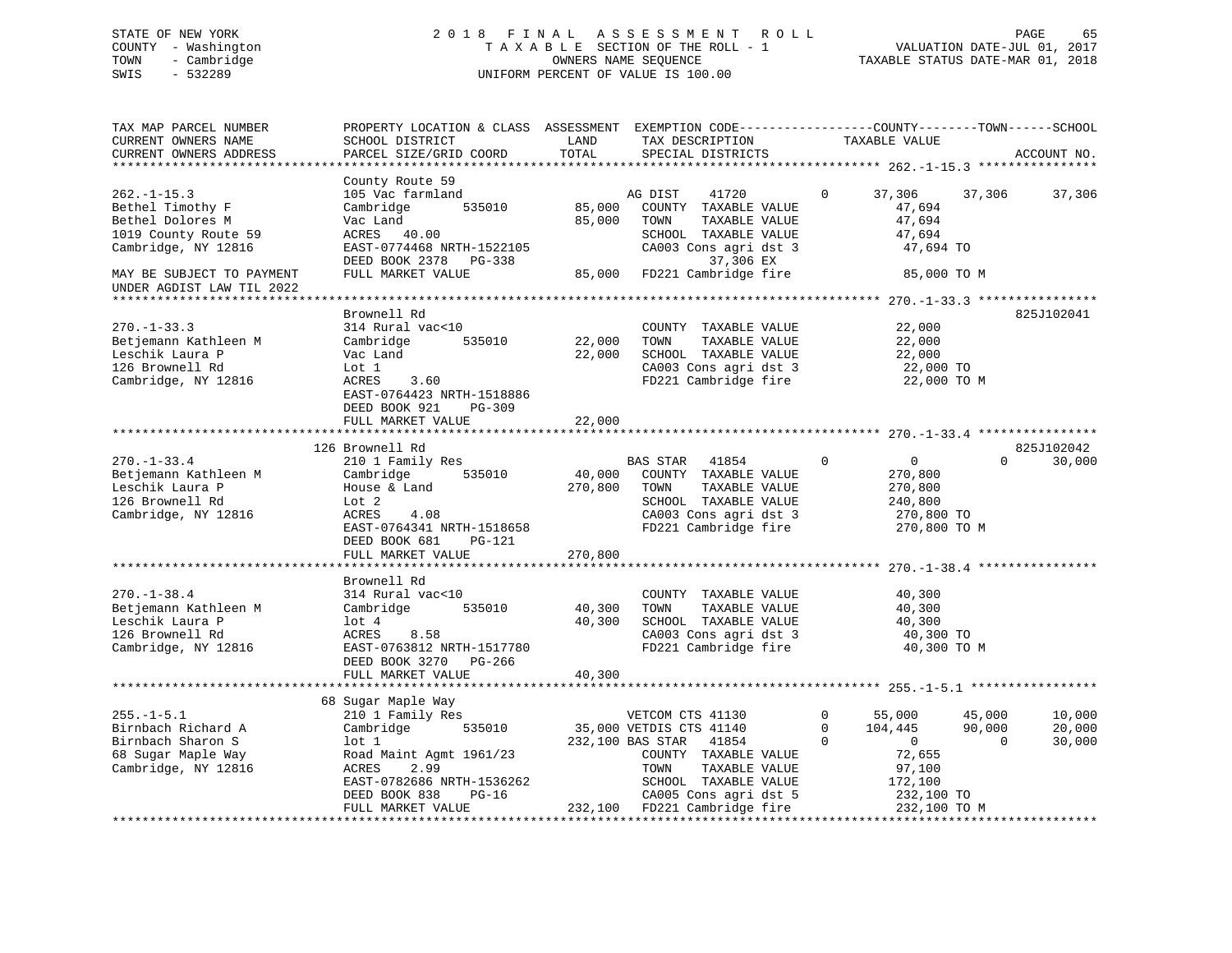# STATE OF NEW YORK 2 0 1 8 F I N A L A S S E S S M E N T R O L L PAGE 66 COUNTY - Washington T A X A B L E SECTION OF THE ROLL - 1 VALUATION DATE-JUL 01, 2017 TOWN - Cambridge OWNERS NAME SEQUENCE TAXABLE STATUS DATE-MAR 01, 2018 SWIS - 532289 UNIFORM PERCENT OF VALUE IS 100.00

| TAX MAP PARCEL NUMBER<br>CURRENT OWNERS NAME<br>CURRENT OWNERS ADDRESS                                         | PROPERTY LOCATION & CLASS ASSESSMENT EXEMPTION CODE---------------COUNTY-------TOWN-----SCHOOL<br>SCHOOL DISTRICT<br>PARCEL SIZE/GRID COORD                                                    | LAND<br>TOTAL                     | TAX DESCRIPTION<br>SPECIAL DISTRICTS                                                                                                                                                                                                                                            | TAXABLE VALUE                                                                                                 | ACCOUNT NO.                                                   |
|----------------------------------------------------------------------------------------------------------------|------------------------------------------------------------------------------------------------------------------------------------------------------------------------------------------------|-----------------------------------|---------------------------------------------------------------------------------------------------------------------------------------------------------------------------------------------------------------------------------------------------------------------------------|---------------------------------------------------------------------------------------------------------------|---------------------------------------------------------------|
|                                                                                                                |                                                                                                                                                                                                |                                   |                                                                                                                                                                                                                                                                                 |                                                                                                               |                                                               |
| $279. - 2 - 11$<br>Blakemore Lawrence S<br>Blakemore Cynthia M<br>110 County Route 59A<br>Buskirk, NY 12028    | 158 County Route 59A<br>210 1 Family Res<br>Cambridge 535010<br>House & Lot<br>ACRES 0.76<br>EAST-0769425 NRTH-1507045<br>DEED BOOK 2930 PG-37<br>FULL MARKET VALUE                            | 25,400<br>104,300<br>104,300      | COUNTY TAXABLE VALUE<br>TOWN<br>TAXABLE VALUE<br>SCHOOL TAXABLE VALUE<br>CA003 Cons agri dst 3 104,300 TO<br>FD221 Cambridge fire 104,300 TO M                                                                                                                                  | 104,300<br>104,300<br>104,300                                                                                 | 825J100299                                                    |
|                                                                                                                |                                                                                                                                                                                                |                                   |                                                                                                                                                                                                                                                                                 |                                                                                                               |                                                               |
| $279. - 2 - 14.1$<br>Blakemore Lawrence S<br>Blakemore Cynthia<br>110 County Route 59A<br>Buskirk, NY 12028    | 110 County Route 59A<br>242 Rurl res&rec<br>Cambridge<br>House & Lot 215<br>ACRES 90.60 215<br>EAST-0768391 NRTH-1506324<br>DEED BOOK 470<br>PG-480<br>FULL MARKET VALUE                       | 215,900                           | 50 PCT OF VALUE USED FOR EXEMPTION PURPOSES<br>Exted<br>B&rec 535010 140,000 VETCOM CTS 41130<br>ALE AND COUNTY TAXABLE<br>COUNTY TAXABLE VALUE<br>TOWN<br>TAXABLE VALUE<br>SCHOOL TAXABLE VALUE<br>CA003 Cons agri dst 3 215,900 TO<br>215,900 FD221 Cambridge fire 215,900 TO | $\overline{0}$<br>$\overline{0}$<br>$\overline{0}$<br>26,988<br>188,912<br>188,912<br>175,900<br>215,900 TO M | 825J100196<br>$0 \qquad \qquad$<br>30,000<br>10,000<br>26,988 |
|                                                                                                                | 35 Darwin Rd                                                                                                                                                                                   |                                   |                                                                                                                                                                                                                                                                                 |                                                                                                               | 825J100704                                                    |
| $270. - 1 - 9$<br>Bobinski Paul S<br>Bobinski Deborah A<br>Albert St                                           | 210 1 Family Res<br>Cambridge<br>Bobinski Deborah A H & L 90<br>33 Abbott St ACRES 1.40<br>Hoosick Falls, NY 12090 EAST-0766085 NRTH-1518446<br>DEED BOOK 3104 PG-328<br>FULL MARKET VALUE     | 535010 28,000<br>90,400<br>90,400 | COUNTY TAXABLE VALUE<br>TOWN<br>TAXABLE VALUE<br>SCHOOL TAXABLE VALUE<br>CA003 Cons agri dst 3<br>FD221 Cambridge fire                                                                                                                                                          | 90,400<br>90,400<br>90,400<br>90,400 TO<br>90,400 TO M                                                        |                                                               |
|                                                                                                                | 81 Sugar Maple Way                                                                                                                                                                             |                                   |                                                                                                                                                                                                                                                                                 |                                                                                                               | 825J100802                                                    |
| $255. - 1 - 5$<br>Boehlke Heather<br>Konsul Matthew<br>81 Sugar Maple Way<br>PO Box 233<br>Cambridge, NY 12816 | 242 Rurl res&rec<br>Cambridge<br>535010<br>Land & House<br>Rd maint agmt 1961/23<br>ACRES 27.78<br>EAST-0781740 NRTH-1535855<br>DEED BOOK 3106 PG-327                                          |                                   | 41720<br>AG DIST<br>109,700 BAS STAR 41854<br>435,000 COUNTY TAXABLE VALUE<br>TOWN<br>TAXABLE VALUE<br>SCHOOL TAXABLE VALUE<br>CA005 Cons agri dst 5<br>70,612 EX                                                                                                               | $\overline{0}$<br>70,612<br>$\Omega$<br>$\overline{0}$<br>364,388<br>364,388<br>334,388<br>364,388 TO         | 70,612<br>70,612<br>30,000<br>$\overline{0}$                  |
| MAY BE SUBJECT TO PAYMENT<br>UNDER AGDIST LAW TIL 2022                                                         | FULL MARKET VALUE                                                                                                                                                                              |                                   | 435,000 FD221 Cambridge fire                                                                                                                                                                                                                                                    | 435,000 TO M                                                                                                  |                                                               |
|                                                                                                                | 57 Durfee Rd                                                                                                                                                                                   |                                   |                                                                                                                                                                                                                                                                                 |                                                                                                               | 825J100978                                                    |
| $288. - 1 - 15.5$<br>Bowman Paul<br>Bowman Joanne<br>57 Durfee Rd<br>Buskirk, NY 12028                         | 242 Rurl res&rec<br>Cambridge 535010<br>Lot 5<br>ACRES 10.09<br>EAST-0766481 NRTH-1501859<br>EAST-0766481 NRTH-1501859<br>EEED BOOK 772 DG-12<br>$PG-12$<br>DEED BOOK 772<br>FULL MARKET VALUE | 288,500<br>288,500                | BAS STAR 41854<br>59,200 COUNTY TAXABLE VALUE<br>FINATION TIME TO THE VALUE<br>TOWN<br>TAXABLE VALUE<br>SCHOOL TAXABLE VALUE<br>CA003 Cons agri dst 3<br>FD221 Cambridge fire                                                                                                   | $\mathbf 0$<br>$\overline{0}$<br>288,500<br>288,500<br>258,500<br>288,500 TO<br>288,500 TO M                  | $\Omega$<br>30,000                                            |
|                                                                                                                |                                                                                                                                                                                                |                                   |                                                                                                                                                                                                                                                                                 |                                                                                                               |                                                               |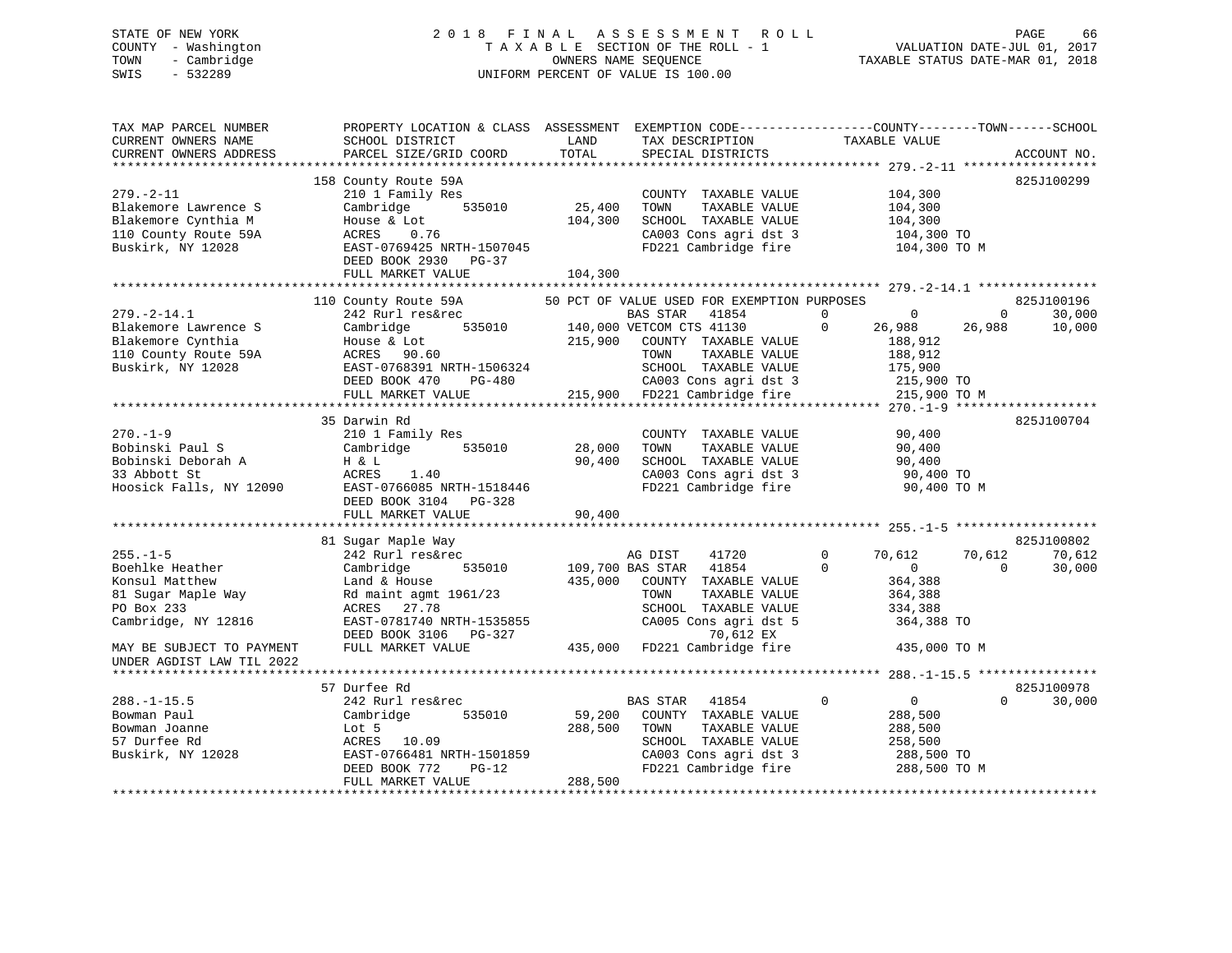## STATE OF NEW YORK GOT RELEASE AS SESS MENT ROLL STATE OF NEW YORK GOT A LA S SESS MENT ROLL COUNTY - Washington  $T A X A B L E$  SECTION OF THE ROLL - 1<br>TOWN - Cambridge  $\sim$  000NERS NAME SEQUENCE TOWN - Cambridge OWNERS NAME SEQUENCE TAXABLE STATUS DATE-MAR 01, 2018 SWIS - 532289 UNIFORM PERCENT OF VALUE IS 100.00

| TAX MAP PARCEL NUMBER<br>CURRENT OWNERS NAME           | PROPERTY LOCATION & CLASS ASSESSMENT EXEMPTION CODE---------------COUNTY-------TOWN------SCHOOL<br>SCHOOL DISTRICT | LAND    | TAX DESCRIPTION TAXABLE VALUE                                                                                                                      |                |                |          |             |
|--------------------------------------------------------|--------------------------------------------------------------------------------------------------------------------|---------|----------------------------------------------------------------------------------------------------------------------------------------------------|----------------|----------------|----------|-------------|
| CURRENT OWNERS ADDRESS                                 | PARCEL SIZE/GRID COORD                                                                                             | TOTAL   | SPECIAL DISTRICTS                                                                                                                                  |                |                |          | ACCOUNT NO. |
|                                                        | 132 Duell Hollow Rd                                                                                                |         |                                                                                                                                                    |                |                |          | 825J100314  |
| $272 - 1 - 2$                                          | 241 Rural res&ag                                                                                                   |         |                                                                                                                                                    | $\mathbf{0}$   | 38,900         | 38,900   | 38,900      |
| Box Ralph F                                            | Cambridge                                                                                                          |         | 41720 AG DIST<br>535010 96,300 BAS STAR 41854                                                                                                      | $\Omega$       | $\overline{0}$ | $\Omega$ | 30,000      |
| Box Eileen                                             | House & Lot                                                                                                        | 289,500 | COUNTY TAXABLE VALUE                                                                                                                               |                | 250,600        |          |             |
| 132 Duell Hollow Rd                                    | lot <sub>2</sub>                                                                                                   |         | TAXABLE VALUE<br>TOWN                                                                                                                              |                | 250,600        |          |             |
| Buskirk, NY 12028                                      | ACRES 25.00                                                                                                        |         | SCHOOL TAXABLE VALUE                                                                                                                               |                | 220,600        |          |             |
|                                                        | EAST-0783684 NRTH-1519644                                                                                          |         | CA003 Cons agri dst 3                                                                                                                              |                | 250,600 TO     |          |             |
|                                                        |                                                                                                                    |         | 38,900 EX                                                                                                                                          |                |                |          |             |
|                                                        | MAY BE SUBJECT TO PAYMENT DEED BOOK 3453 PG-180<br>UNDER AGDIST LAW TIL 2022 FULL MARKET VALUE                     |         | 38,900 EX<br>289,500 FD221 Cambridge fire 289,500 TO M                                                                                             |                |                |          |             |
|                                                        |                                                                                                                    |         |                                                                                                                                                    |                |                |          |             |
|                                                        | Duell Hollow Rd                                                                                                    |         |                                                                                                                                                    |                |                |          |             |
| $272. - 1 - 2.2$                                       | 105 Vac farmland                                                                                                   | AG DIST | 41720                                                                                                                                              | $\overline{0}$ | 34,793 34,793  |          | 34,793      |
| Box Ralph F                                            | Cambridge                                                                                                          |         | 535010 72,500 COUNTY TAXABLE VALUE                                                                                                                 |                | 37,707         |          |             |
| Box Eileen                                             | 3018/183                                                                                                           | 72,500  | TOWN<br>TAXABLE VALUE                                                                                                                              |                | 37,707         |          |             |
| 132 Duell Hollow Rd                                    | ACRES 41.00                                                                                                        |         | SCHOOL TAXABLE VALUE                                                                                                                               |                | 37,707         |          |             |
| Buskirk, NY 12028                                      | EAST-0783146 NRTH-1520614                                                                                          |         | CA003 Cons agri dst 3                                                                                                                              |                | 37,707 TO      |          |             |
|                                                        |                                                                                                                    |         |                                                                                                                                                    |                |                |          |             |
| MAY BE SUBJECT TO PAYMENT                              | DEED BOOK 3453 PG-180 32,500 PD221 Cambridge fire 72,500 TO M PULL MARKET VALUE                                    |         |                                                                                                                                                    |                |                |          |             |
| UNDER AGDIST LAW TIL 2022                              |                                                                                                                    |         |                                                                                                                                                    |                |                |          |             |
|                                                        |                                                                                                                    |         |                                                                                                                                                    |                |                |          |             |
|                                                        | 461 King Rd                                                                                                        |         |                                                                                                                                                    |                |                |          | 825J100966  |
| $272. - 1 - 10.1$                                      | 105 Vac farmland                                                                                                   |         | $97,100 \begin{array}{ccc} \text{AG DIST} & \text{H11} \\ \text{COUNTY} & \text{TAXABLE VALUE} \\ \text{COMTY} & \text{TAXABLE VALUE} \end{array}$ | $\circ$        | 28,409         | 28,409   | 28,409      |
| Box Ralph F                                            | 535010<br>Cambridge                                                                                                |         |                                                                                                                                                    |                | 68,691         |          |             |
| Box Eileen                                             | Farm                                                                                                               |         |                                                                                                                                                    |                | 68,691         |          |             |
| 132 Duell Hollow Rd                                    | ACRES 60.70                                                                                                        |         | SCHOOL TAXABLE VALUE                                                                                                                               |                | 68,691         |          |             |
| Buskirk, NY 12028                                      | EAST-0781616 NRTH-1514071                                                                                          |         | CA003 Cons agri dst 3                                                                                                                              |                | 68,691 TO      |          |             |
|                                                        | DEED BOOK 3618 PG-138                                                                                              |         | 28,409 EX                                                                                                                                          |                |                |          |             |
| MAY BE SUBJECT TO PAYMENT<br>UNDER AGDIST LAW TIL 2022 | FULL MARKET VALUE                                                                                                  |         | 97,100 FD221 Cambridge fire                                                                                                                        |                | 97,100 TO M    |          |             |
|                                                        |                                                                                                                    |         |                                                                                                                                                    |                |                |          |             |
|                                                        | 178 Belle Rd                                                                                                       |         |                                                                                                                                                    |                |                |          |             |
| $280. -1 - 7.4$                                        | 210 1 Family Res                                                                                                   |         | VETCOM CTS 41130                                                                                                                                   | $\mathbf 0$    | 43,500         | 43,500   | 10,000      |
| Braymer Kenneth D                                      | Cambridge<br>535010                                                                                                |         | 53,700 ENH STAR 41834                                                                                                                              | $\mathbf 0$    | $\overline{0}$ | $\Omega$ | 66,800      |
| Braymer Diane L                                        | $12/12/11$ appraisal                                                                                               | 174,000 | COUNTY TAXABLE VALUE                                                                                                                               |                | 130,500        |          |             |
| 178 Belle Rd                                           | sub $1$ ot $#2$                                                                                                    |         | TAXABLE VALUE<br>TOWN                                                                                                                              |                | 130,500        |          |             |
| Buskirk, NY 12028                                      | ACRES<br>7.17                                                                                                      |         | SCHOOL TAXABLE VALUE                                                                                                                               |                | 97,200         |          |             |
|                                                        |                                                                                                                    |         |                                                                                                                                                    |                |                |          |             |
|                                                        | EAST-0774724 NRTH-1511548<br>DEED BOOK 897 PG-23                                                                   |         | FD221 Cambridge fire                                                                                                                               |                | 174,000 TO M   |          |             |
|                                                        | FULL MARKET VALUE                                                                                                  | 174,000 |                                                                                                                                                    |                |                |          |             |
|                                                        |                                                                                                                    |         |                                                                                                                                                    |                |                |          |             |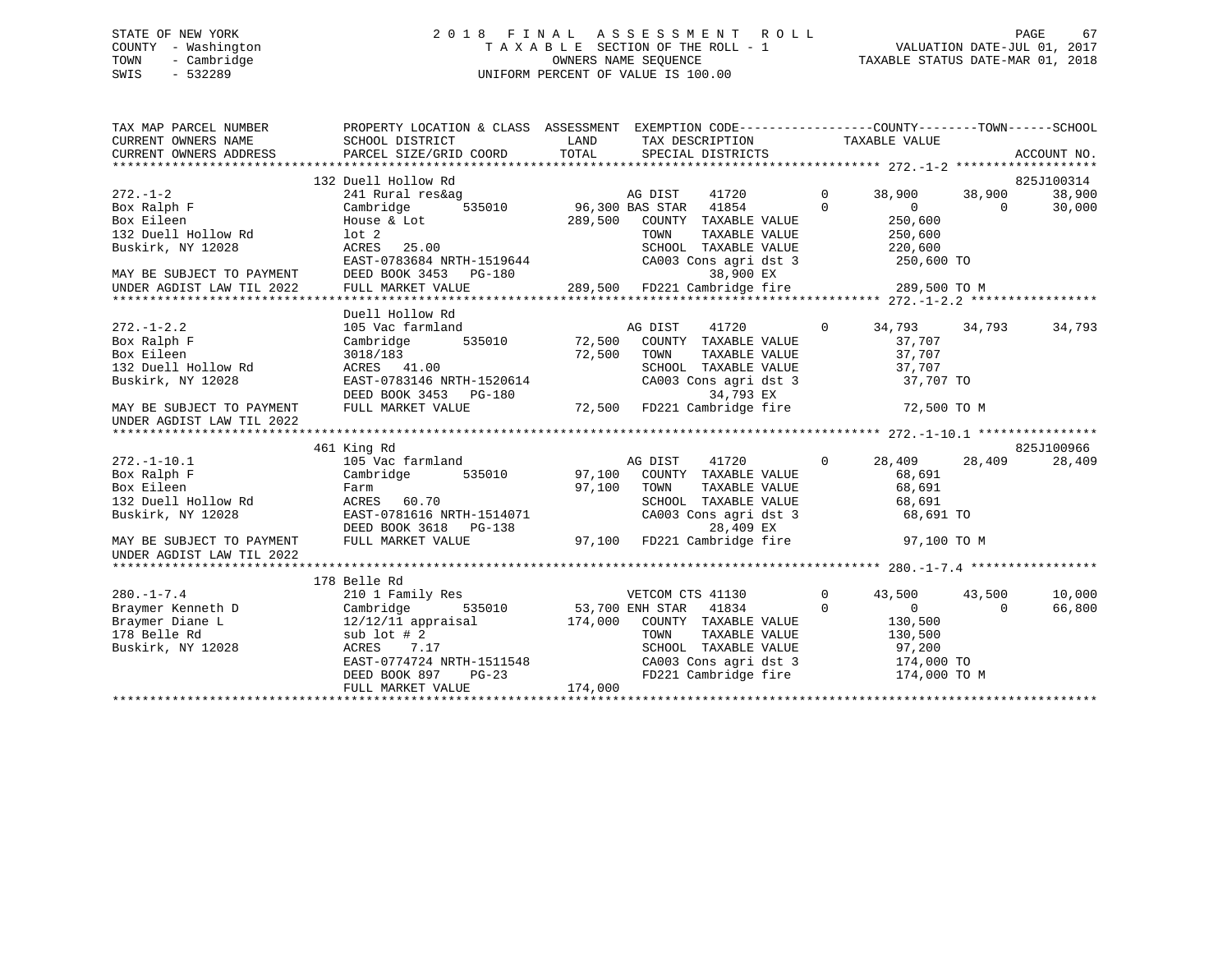# STATE OF NEW YORK 2 0 1 8 F I N A L A S S E S S M E N T R O L L PAGE 68 COUNTY - Washington T A X A B L E SECTION OF THE ROLL - 1 VALUATION DATE-JUL 01, 2017 TOWN - Cambridge OWNERS NAME SEQUENCE TAXABLE STATUS DATE-MAR 01, 2018 SWIS - 532289 UNIFORM PERCENT OF VALUE IS 100.00

| TAX MAP PARCEL NUMBER<br>CURRENT OWNERS NAME<br>CURRENT OWNERS ADDRESS                                                     | PROPERTY LOCATION & CLASS ASSESSMENT<br>SCHOOL DISTRICT<br>PARCEL SIZE/GRID COORD                                                                                              | LAND<br>TOTAL                | EXEMPTION CODE-----------------COUNTY-------TOWN------SCHOOL<br>TAX DESCRIPTION<br>SPECIAL DISTRICTS                                            | TAXABLE VALUE                                                                                | ACCOUNT NO.                      |
|----------------------------------------------------------------------------------------------------------------------------|--------------------------------------------------------------------------------------------------------------------------------------------------------------------------------|------------------------------|-------------------------------------------------------------------------------------------------------------------------------------------------|----------------------------------------------------------------------------------------------|----------------------------------|
|                                                                                                                            |                                                                                                                                                                                |                              |                                                                                                                                                 |                                                                                              |                                  |
| $271. - 2 - 30.2$<br>Breault Alida Trustee<br>Dudich Katie Trustee<br>Elizabeth Breault<br>63 Wiegner Ln<br>Troy, NY 12180 | Conley Rd<br>322 Rural vac>10<br>Cambridge<br>535010<br>ACRES 21.90<br>EAST-0774101 NRTH-1514575<br>DEED BOOK 3348 PG-242<br>FULL MARKET VALUE                                 | 68,700<br>68,700<br>68,700   | AG DIST<br>41720<br>COUNTY TAXABLE VALUE<br>TOWN<br>TAXABLE VALUE<br>SCHOOL TAXABLE VALUE<br>CA003 Cons agri dst 3<br>38,764 EX                 | 38,764<br>$\Omega$<br>29,936<br>29,936<br>29,936<br>29,936 TO                                | 38,764<br>38,764                 |
| MAY BE SUBJECT TO PAYMENT<br>UNDER AGDIST LAW TIL 2022                                                                     |                                                                                                                                                                                |                              | FD221 Cambridge fire                                                                                                                            | 68,700 TO M                                                                                  |                                  |
| $271. - 2 - 30.1$<br>Breault Caleb<br>Breault Alida<br>280 Conley Rd<br>Cambridge, NY 12816                                | 280 Conley Rd<br>241 Rural res&ag<br>535010<br>Cambridge<br>House & Land<br>ACRES 12.77<br>EAST-0775249 NRTH-1515218<br>DEED BOOK 3340 PG-136                                  | 78,700<br>246,500            | COUNTY TAXABLE VALUE<br>TOWN<br>TAXABLE VALUE<br>SCHOOL TAXABLE VALUE<br>CA003 Cons agri dst 3<br>FD221 Cambridge fire                          | 246,500<br>246,500<br>246,500<br>246,500 TO<br>246,500 TO M                                  |                                  |
|                                                                                                                            | FULL MARKET VALUE                                                                                                                                                              | 246,500                      |                                                                                                                                                 |                                                                                              |                                  |
|                                                                                                                            |                                                                                                                                                                                |                              |                                                                                                                                                 |                                                                                              |                                  |
| $263. - 2 - 17$<br>Breen Leonard G<br>Breen Kristin M<br>915 Turnpike Rd<br>Cambridge, NY 12816                            | 915 Turnpike Rd<br>210 1 Family Res<br>Cambridge<br>535010<br>ACRES<br>2.40<br>EAST-0788995 NRTH-1523463<br>DEED BOOK 1781    PG-343<br>FULL MARKET VALUE                      | 32,000<br>141,300<br>141,300 | BAS STAR 41854<br>COUNTY TAXABLE VALUE<br>TOWN<br>TAXABLE VALUE<br>SCHOOL TAXABLE VALUE<br>FD221 Cambridge fire                                 | $\mathbf 0$<br>$\overline{0}$<br>141,300<br>141,300<br>111,300<br>141,300 TO M               | 825J100656<br>30,000<br>$\Omega$ |
|                                                                                                                            | 1061 County Route 60                                                                                                                                                           |                              |                                                                                                                                                 |                                                                                              |                                  |
| $246. - 1 - 29.11$<br>Brice Ronald J<br>Brice Heather K<br>1061 County Route 60<br>Greenwich, NY 12834                     | 210 1 Family Res<br>533401<br>Greenwich<br>vac land<br>lot 1B<br>ACRES<br>2.43 BANK 6<br>EAST-0772103 NRTH-1542605<br>DEED BOOK 880<br>PG-183                                  | 122,300                      | BAS STAR 41854<br>31,400 COUNTY TAXABLE VALUE<br>TAXABLE VALUE<br>TOWN<br>SCHOOL TAXABLE VALUE<br>CA003 Cons agri dst 3<br>FD221 Cambridge fire | $\mathbf 0$<br>$\overline{0}$<br>122,300<br>122,300<br>92,300<br>122,300 TO<br>122,300 TO M  | $\Omega$<br>30,000               |
|                                                                                                                            | FULL MARKET VALUE                                                                                                                                                              | 122,300                      |                                                                                                                                                 |                                                                                              |                                  |
|                                                                                                                            |                                                                                                                                                                                |                              |                                                                                                                                                 |                                                                                              |                                  |
| $263 - 2 - 22.2$<br>Bridge Ashley S<br>Goldreyer Lucas A<br>888 King Rd<br>Cambridge, NY 12816                             | 888 King Rd<br>210 1 Family Res<br>Cambridge<br>535010<br>Filed subdivision 20A-108<br>FRNT 357.00 DPTH<br>ACRES<br>2.67<br>EAST-0783972 NRTH-1522183<br>DEED BOOK 2967 PG-147 | 30,000<br>130,000            | BAS STAR<br>41854<br>COUNTY TAXABLE VALUE<br>TAXABLE VALUE<br>TOWN<br>SCHOOL TAXABLE VALUE<br>CA003 Cons agri dst 3<br>FD221 Cambridge fire     | $\mathbf 0$<br>$\overline{0}$<br>130,000<br>130,000<br>100,000<br>130,000 TO<br>130,000 TO M | 30,000<br>$\Omega$               |
|                                                                                                                            | FULL MARKET VALUE                                                                                                                                                              | 130,000                      |                                                                                                                                                 |                                                                                              |                                  |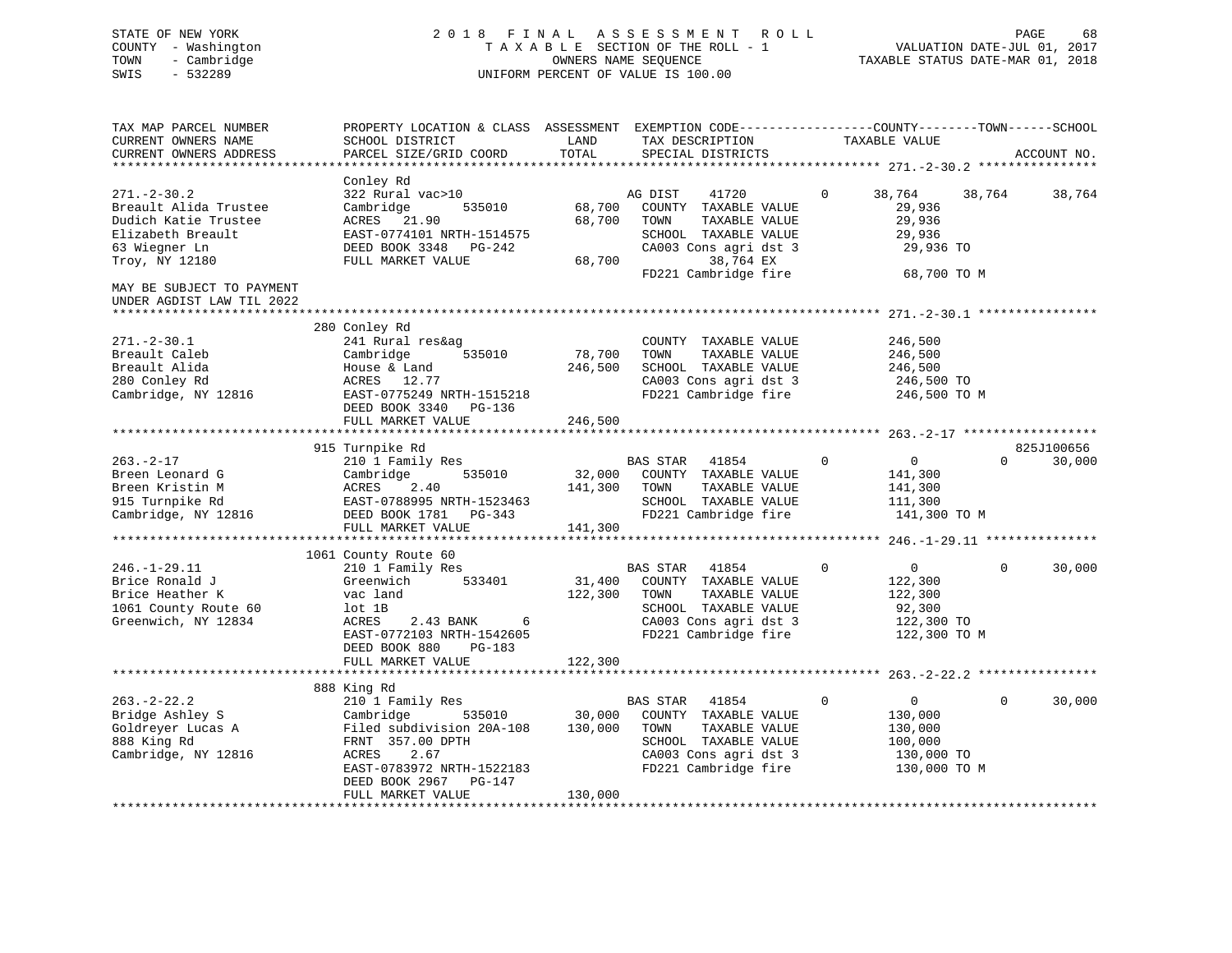# STATE OF NEW YORK 2 0 1 8 F I N A L A S S E S S M E N T R O L L PAGE 69 COUNTY - Washington T A X A B L E SECTION OF THE ROLL - 1 VALUATION DATE-JUL 01, 2017 TOWN - Cambridge OWNERS NAME SEQUENCE TAXABLE STATUS DATE-MAR 01, 2018 SWIS - 532289 UNIFORM PERCENT OF VALUE IS 100.00

| TAX MAP PARCEL NUMBER                                  | PROPERTY LOCATION & CLASS ASSESSMENT EXEMPTION CODE----------------COUNTY-------TOWN------SCHOOL |         |                              |              |                                       |             |
|--------------------------------------------------------|--------------------------------------------------------------------------------------------------|---------|------------------------------|--------------|---------------------------------------|-------------|
| CURRENT OWNERS NAME                                    | SCHOOL DISTRICT                                                                                  | LAND    | TAX DESCRIPTION              |              | TAXABLE VALUE                         |             |
| CURRENT OWNERS ADDRESS                                 | PARCEL SIZE/GRID COORD                                                                           | TOTAL   | SPECIAL DISTRICTS            |              |                                       | ACCOUNT NO. |
|                                                        |                                                                                                  |         | ***************************  |              | **************** 263.-2-22 ********** |             |
|                                                        | King Rd                                                                                          |         |                              |              |                                       | 825J100453  |
| $263 - 2 - 22$                                         | 105 Vac farmland                                                                                 |         | COUNTY TAXABLE VALUE         |              | 100,100                               |             |
| Bridge Jonathon                                        | Cambridge<br>535010                                                                              | 100,100 | TAXABLE VALUE<br>TOWN        |              | 100,100                               |             |
| Bridge Judith                                          | ACRES 53.41                                                                                      | 100,100 | SCHOOL TAXABLE VALUE         |              | 100,100                               |             |
| 910 King Rd                                            | EAST-0784004 NRTH-1521605                                                                        |         | CA003 Cons agri dst 3        |              | 100,100 TO                            |             |
| Cambridge, NY 12816                                    | DEED BOOK 927<br>PG-182                                                                          |         | FD221 Cambridge fire         |              | 100,100 TO M                          |             |
|                                                        | FULL MARKET VALUE                                                                                | 100,100 |                              |              |                                       |             |
| MAY BE SUBJECT TO PAYMENT<br>UNDER AGDIST LAW TIL 2022 |                                                                                                  |         |                              |              |                                       |             |
|                                                        |                                                                                                  |         |                              |              |                                       |             |
|                                                        | 910 King Rd                                                                                      |         |                              |              |                                       |             |
| $263. - 2 - 22.1$                                      | 241 Rural res&ag                                                                                 |         | ENH STAR<br>41834            | $\mathbf{0}$ | $\overline{0}$<br>$\Omega$            | 66,800      |
| Bridge Jonathon                                        | 535010<br>Cambridge                                                                              |         | 78,000 COUNTY TAXABLE VALUE  |              | 241,500                               |             |
| Bridge Judith                                          | ACRES<br>20.82                                                                                   | 241,500 | TOWN<br>TAXABLE VALUE        |              | 241,500                               |             |
| 910 King Rd                                            | EAST-0785014 NRTH-1521983                                                                        |         | SCHOOL TAXABLE VALUE         |              | 174,700                               |             |
| Cambridge, NY 12816                                    | DEED BOOK 927<br>PG-182                                                                          |         | CA003 Cons agri dst 3        |              | 241,500 TO                            |             |
|                                                        | FULL MARKET VALUE                                                                                |         | 241,500 FD221 Cambridge fire |              | 241,500 TO M                          |             |
|                                                        |                                                                                                  |         |                              |              |                                       |             |
|                                                        | 837 County Route 59                                                                              |         |                              |              |                                       | 825J100479  |
| $271. - 1 - 4$                                         | 210 1 Family Res                                                                                 |         | <b>BAS STAR</b><br>41854     | $\Omega$     | $\overline{0}$<br>$\Omega$            | 30,000      |
| Bromirski David P                                      | 535010<br>Cambridge                                                                              |         | 24,300 COUNTY TAXABLE VALUE  |              | 97,500                                |             |
| Bromirski Bridget H                                    | H & L                                                                                            | 97,500  | TAXABLE VALUE<br>TOWN        |              | 97,500                                |             |
| 837 County Route 59                                    | 0.29<br>ACRES                                                                                    |         | SCHOOL TAXABLE VALUE         |              | 67,500                                |             |
| Cambridge, NY 12816                                    | EAST-0771310 NRTH-1517709                                                                        |         | FD221 Cambridge fire         |              | 97,500 TO M                           |             |
|                                                        | DEED BOOK 636<br>PG-306                                                                          |         |                              |              |                                       |             |
|                                                        | FULL MARKET VALUE                                                                                | 97,500  |                              |              |                                       |             |
|                                                        |                                                                                                  |         |                              |              |                                       |             |
|                                                        | 25 Brownell Rd                                                                                   |         |                              |              |                                       |             |
| $270. - 1 - 26.6$                                      | 210 1 Family Res                                                                                 |         | BAS STAR 41854               | $\mathbf 0$  | $\mathbf{0}$<br>$\overline{0}$        | 30,000      |
| Bromirski Steven J                                     | 535010<br>Cambridge                                                                              | 45,200  | COUNTY TAXABLE VALUE         |              | 275,800                               |             |
| Bromirski Christene A                                  | Vac Land                                                                                         | 275,800 | TOWN<br>TAXABLE VALUE        |              | 275,800                               |             |
| % Brian & Mary Walsh                                   | sub lot 3                                                                                        |         | SCHOOL TAXABLE VALUE         |              | 245,800                               |             |
| 25 Brownell Rd                                         | ACRES<br>6.81                                                                                    |         | CA003 Cons agri dst 3        |              | 275,800 TO                            |             |
| Cambridge, NY 12816                                    | EAST-0763748 NRTH-1516120                                                                        |         | FD221 Cambridge fire         |              | 275,800 TO M                          |             |
|                                                        | DEED BOOK C2825 PG-153                                                                           |         |                              |              |                                       |             |
|                                                        |                                                                                                  | 275,800 |                              |              |                                       |             |
|                                                        | FULL MARKET VALUE                                                                                |         |                              |              |                                       |             |
|                                                        | State Route 372/N Off                                                                            |         |                              |              |                                       | 825J100415  |
| $246. - 1 - 6$                                         | 322 Rural vac>10                                                                                 |         | AG DIST<br>41720             | $\Omega$     | 2,809<br>2,809                        | 2,809       |
|                                                        | 533401                                                                                           |         |                              |              |                                       |             |
| Brown Alan R                                           | Greenwich                                                                                        | 8,700   | COUNTY TAXABLE VALUE         |              | 5,891                                 |             |
| Brown Nancy K                                          | Woods                                                                                            | 8,700   | TOWN<br>TAXABLE VALUE        |              | 5,891                                 |             |
| 28 Main St                                             | ACRES 12.40                                                                                      |         | SCHOOL TAXABLE VALUE         |              | 5,891                                 |             |
| Greenwich, NY 12834                                    | EAST-0773971 NRTH-1544632                                                                        |         | CA003 Cons agri dst 3        |              | 5,891 TO                              |             |
|                                                        | DEED BOOK 879<br>PG-86                                                                           |         | 2,809 EX                     |              |                                       |             |
| MAY BE SUBJECT TO PAYMENT                              | FULL MARKET VALUE                                                                                |         | 8,700 FD221 Cambridge fire   |              | 8,700 TO M                            |             |
| UNDER AGDIST LAW TIL 2022<br>******************        |                                                                                                  |         |                              |              |                                       |             |
|                                                        |                                                                                                  |         |                              |              |                                       |             |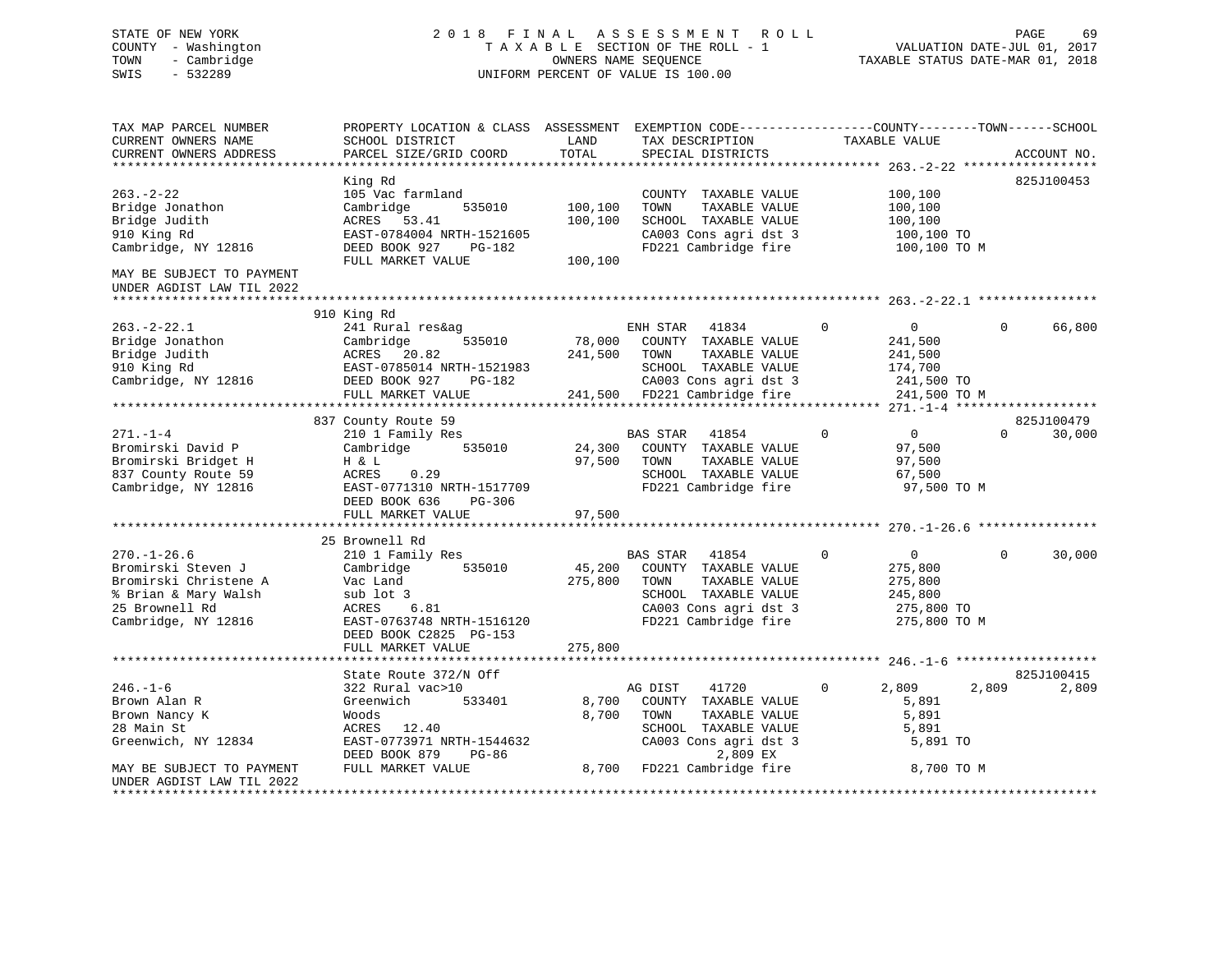# STATE OF NEW YORK 2 0 1 8 F I N A L A S S E S S M E N T R O L L PAGE 70 COUNTY - Washington T A X A B L E SECTION OF THE ROLL - 1 VALUATION DATE-JUL 01, 2017 TOWN - Cambridge OWNERS NAME SEQUENCE TAXABLE STATUS DATE-MAR 01, 2018 SWIS - 532289 UNIFORM PERCENT OF VALUE IS 100.00

| TAX MAP PARCEL NUMBER<br>CURRENT OWNERS NAME<br>CURRENT OWNERS ADDRESS                                                                       | PROPERTY LOCATION & CLASS ASSESSMENT EXEMPTION CODE---------------COUNTY-------TOWN-----SCHOOL<br>SCHOOL DISTRICT<br>PARCEL SIZE/GRID COORD                  | LAND<br>TOTAL                | TAX DESCRIPTION<br>SPECIAL DISTRICTS                                                                                                                                     | TAXABLE VALUE                                                                                | ACCOUNT NO.                      |
|----------------------------------------------------------------------------------------------------------------------------------------------|--------------------------------------------------------------------------------------------------------------------------------------------------------------|------------------------------|--------------------------------------------------------------------------------------------------------------------------------------------------------------------------|----------------------------------------------------------------------------------------------|----------------------------------|
|                                                                                                                                              |                                                                                                                                                              |                              |                                                                                                                                                                          |                                                                                              |                                  |
| $246. - 1 - 35.2$<br>Brown David<br>535 Easton Station Rd<br>Greenwich, NY 12834                                                             | Gillis Rd<br>105 Vac farmland<br>533401<br>Greenwich<br>ACRES 12.70<br>EAST-0767357 NRTH-1537293<br>DEED BOOK 3653 PG-159                                    |                              | AG DIST<br>41720<br>55,400 COUNTY TAXABLE VALUE<br>55,400 TOWN<br>TAXABLE VALUE<br>SCHOOL TAXABLE VALUE<br>CA003 Cons agri dst 3                                         | $\Omega$<br>49,784<br>5,616<br>5,616<br>5,616<br>5,616 TO                                    | 825J102023<br>49,784<br>49,784   |
| MAY BE SUBJECT TO PAYMENT<br>UNDER AGDIST LAW TIL 2022                                                                                       | FULL MARKET VALUE                                                                                                                                            |                              | 55,400<br>49,784 EX<br>FD221 Cambridge fire                                                                                                                              | 55,400 TO M                                                                                  |                                  |
|                                                                                                                                              |                                                                                                                                                              |                              |                                                                                                                                                                          |                                                                                              |                                  |
| $254. - 1 - 20.1$<br>Brown David H<br>535 Easton Station Rd<br>Greenwich, NY 12834<br>MAY BE SUBJECT TO PAYMENT<br>UNDER AGDIST LAW TIL 2022 | Kenyon Rd<br>105 Vac farmland<br>Cambridge 535010<br>Land<br>ACRES 133.90<br>EAST-0770184 NRTH-1530297<br>DEED BOOK 3355 PG-62<br>FULL MARKET VALUE          | 214,000                      | AG DIST<br>41720<br>212,400 COUNTY TAXABLE VALUE<br>TOWN<br>TAXABLE VALUE<br>SCHOOL TAXABLE VALUE<br>CA003 Cons agri dst 3<br>136,191 EX<br>214,000 FD221 Cambridge fire | $\overline{0}$<br>136,191 136,191<br>77,809<br>77,809<br>77,809<br>77,809 TO<br>214,000 TO M | 825J100439<br>136,191            |
|                                                                                                                                              |                                                                                                                                                              |                              |                                                                                                                                                                          |                                                                                              |                                  |
| $280 - 2 - 4$<br>Brown Mark W<br>76 Dickensen Rd<br>Buskirk, NY 12028                                                                        | 76 Dickensen Rd<br>210 1 Family Res<br>Cambridge 535010<br>H & L<br>ACRES<br>8.10<br>EAST-0776186 NRTH-1508761<br>DEED BOOK 2522 PG-271<br>FULL MARKET VALUE | 49,400<br>187,800<br>187,800 | BAS STAR 41854<br>COUNTY TAXABLE VALUE<br>TAXABLE VALUE<br>TOWN<br>SCHOOL TAXABLE VALUE<br>CA003 Cons agri dst 3<br>FD221 Cambridge fire                                 | $\Omega$<br>$\overline{0}$<br>187,800<br>187,800<br>157,800<br>187,800 TO<br>187,800 TO M    | 825J100815<br>$\Omega$<br>30,000 |
|                                                                                                                                              | 1058 Vly Summit Rd                                                                                                                                           |                              |                                                                                                                                                                          |                                                                                              | 825J100538                       |
| $261. - 2 - 18$<br>Brown Steven<br>PO Box 56<br>Greenwich, NY 12834                                                                          | 270 Mfg housing<br>535010<br>Cambridge<br>$261. - 1 - 18$<br>FRNT 170.00 DPTH<br>ACRES<br>0.65<br>EAST-0764187 NRTH-1523946<br>DEED BOOK 3548 PG-75          | 22,500<br>48,900             | COUNTY TAXABLE VALUE<br>TAXABLE VALUE<br>TOWN<br>SCHOOL TAXABLE VALUE<br>CA003 Cons agri dst 3<br>FD221 Cambridge fire                                                   | 48,900<br>48,900<br>48,900<br>48,900 TO<br>48,900 TO M                                       |                                  |
|                                                                                                                                              | FULL MARKET VALUE                                                                                                                                            | 48,900                       |                                                                                                                                                                          |                                                                                              |                                  |
| $261. - 2 - 8.1$<br>Brown Walter C<br>Horton-Brown Gayle<br>209 Horton Rd<br>Cambridge, NY 12816                                             | 209 Horton Rd<br>270 Mfg housing<br>Cambridge 535010<br>$261. - 1 - 8.1$<br>ACRES 9.60<br>EAST-0765135 NRTH-1522482                                          | 58,400<br>89,500             | COUNTY TAXABLE VALUE<br>TOWN<br>TAXABLE VALUE<br>SCHOOL TAXABLE VALUE<br>CA003 Cons agri dst 3<br>FD221 Cambridge fire                                                   | 89,500<br>89,500<br>89,500<br>89,500 TO<br>89,500 TO M                                       | 825J100243                       |
|                                                                                                                                              | DEED BOOK 3000 PG-242<br>FULL MARKET VALUE                                                                                                                   | 89,500                       |                                                                                                                                                                          |                                                                                              |                                  |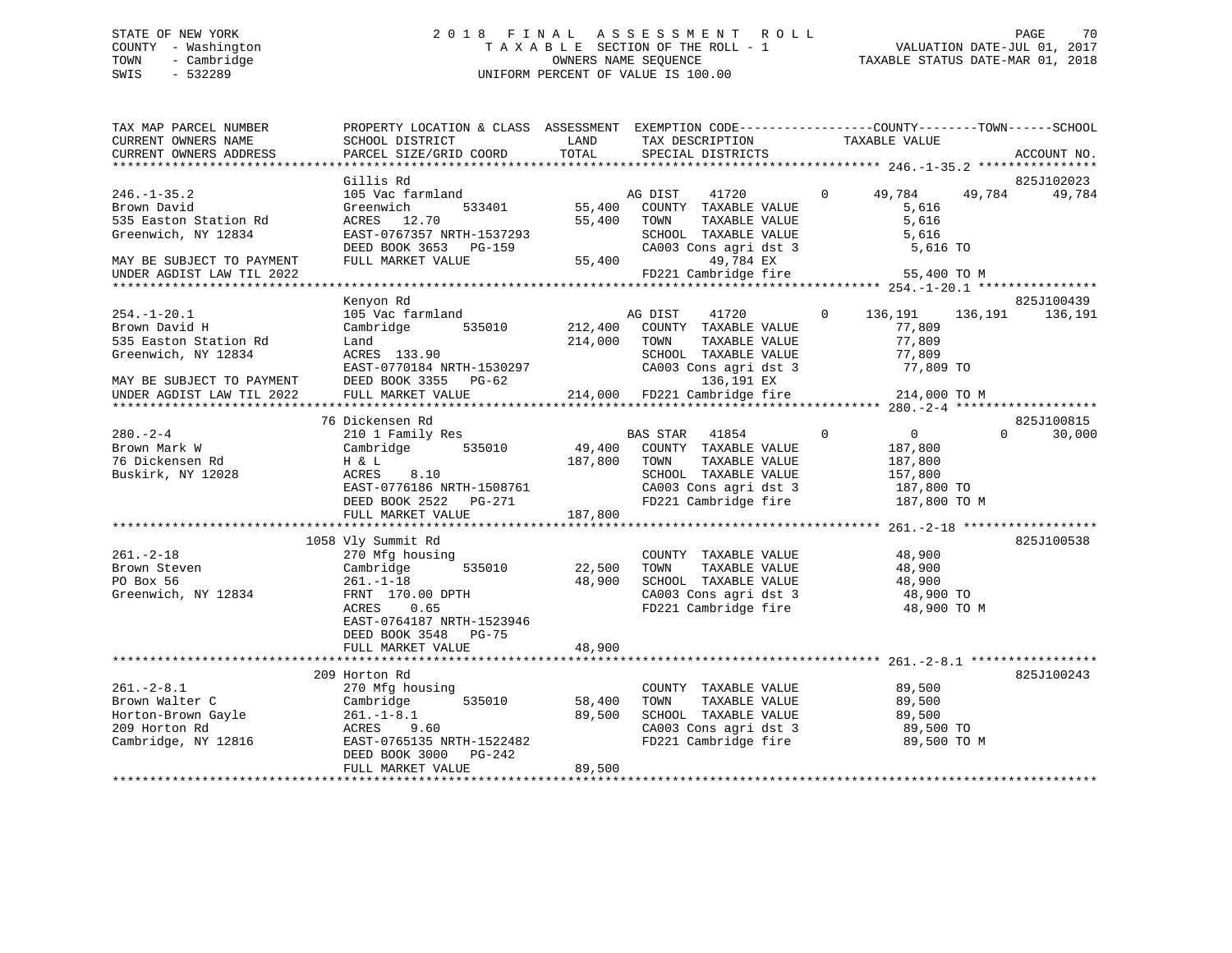| STATE OF NEW YORK<br>COUNTY - Washington<br>- Cambridge<br>TOWN<br>$-532289$<br>SWIS                  |                                                                                                                                                                                                                              |                              | 2018 FINAL ASSESSMENT ROLL<br>TAXABLE SECTION OF THE ROLL - 1<br>OWNERS NAME SEQUENCE<br>UNIFORM PERCENT OF VALUE IS 100.00              | PAGE<br>71<br>VALUATION DATE-JUL 01, 2017<br>TAXABLE STATUS DATE-MAR 01, 2018                                                    |
|-------------------------------------------------------------------------------------------------------|------------------------------------------------------------------------------------------------------------------------------------------------------------------------------------------------------------------------------|------------------------------|------------------------------------------------------------------------------------------------------------------------------------------|----------------------------------------------------------------------------------------------------------------------------------|
| TAX MAP PARCEL NUMBER<br>CURRENT OWNERS NAME<br>CURRENT OWNERS ADDRESS                                | SCHOOL DISTRICT<br>PARCEL SIZE/GRID COORD                                                                                                                                                                                    | LAND<br>TOTAL                | TAX DESCRIPTION<br>SPECIAL DISTRICTS                                                                                                     | PROPERTY LOCATION & CLASS ASSESSMENT EXEMPTION CODE----------------COUNTY-------TOWN------SCHOOL<br>TAXABLE VALUE<br>ACCOUNT NO. |
| $261 - 2 - 8.2$<br>Brown William P<br>Brown Patrice<br>193 Horton Rd<br>Cambridge, NY 12816           | 193 Horton Rd<br>210 1 Family Res<br>Cambridge<br>535010<br>Vl<br>$261. - 1 - 8.2$<br>FRNT 300.00 DPTH<br>ACRES<br>6.00<br>EAST-0765358 NRTH-1521939<br>DEED BOOK 486<br>PG-755<br>FULL MARKET VALUE                         | 54,000<br>166,100<br>166,100 | BAS STAR 41854<br>COUNTY TAXABLE VALUE<br>TOWN<br>TAXABLE VALUE<br>SCHOOL TAXABLE VALUE<br>CA003 Cons agri dst 3<br>FD221 Cambridge fire | 825J100894<br>$\Omega$<br>$\mathbf{0}$<br>$\Omega$<br>30,000<br>166,100<br>166,100<br>136,100<br>166,100 TO<br>166,100 TO M      |
| $261 - 2 - 8.3$<br>Brown William P<br>Brown Patrice<br>193 Horton Rd<br>Cambridge, NY 12816           | Horton Rd<br>314 Rural vac<10<br>Cambridge<br>535010<br>Survey 13068<br>FRNT 139.00 DPTH<br>ACRES 1.77<br>EAST-0765465 NRTH-1522139<br>DEED BOOK 486<br>PG-755<br>FULL MARKET VALUE                                          | 7,100<br>7,100<br>7,100      | COUNTY TAXABLE VALUE<br>TOWN<br>TAXABLE VALUE<br>SCHOOL TAXABLE VALUE<br>CA003 Cons agri dst 3<br>FD221 Cambridge fire                   | 7,100<br>7,100<br>7,100<br>7,100 TO<br>7,100 TO M                                                                                |
| $261. - 2 - 28$<br>Brownell Brenda Marie<br>Linendoll Robyn<br>327 Brownell Rd<br>Cambridge, NY 12816 | 327 Brownell Rd<br>210 1 Family Res<br>Cambridge<br>535010<br>H & L<br>$261. - 1 - 28$<br>FRNT<br>95.00 DPTH 260.00<br>$0.51$ BANK<br>ACRES<br>997<br>EAST-0763229 NRTH-1523608<br>DEED BOOK 2448 PG-25<br>FULL MARKET VALUE | 26,700<br>128,900<br>128,900 | BAS STAR 41854<br>COUNTY TAXABLE VALUE<br>TOWN<br>TAXABLE VALUE<br>SCHOOL TAXABLE VALUE<br>CA003 Cons agri dst 3<br>FD221 Cambridge fire | 825J100249<br>$\mathbf 0$<br>$\overline{0}$<br>$\Omega$<br>30,000<br>128,900<br>128,900<br>98,900<br>128,900 TO<br>128,900 TO M  |
| $271 - 2 - 3.6$<br>Brownell Shannon M<br>Scully Jonathan<br>37 Rogers Ln<br>Cambridge, NY 12816       | 37 Rogers Ln<br>210 1 Family Res<br>Cambridge<br>535010<br>Sub lot E<br>FRNT 302.00 DPTH<br>ACRES<br>0.91<br>EAST-0771923 NRTH-1518910<br>DEED BOOK 3524<br>PG-145<br>FULL MARKET VALUE                                      | 25,300<br>52,800<br>52,800   | COUNTY TAXABLE VALUE<br>TAXABLE VALUE<br>TOWN<br>SCHOOL TAXABLE VALUE<br>FD221 Cambridge fire                                            | 52,800<br>52,800<br>52,800<br>52,800 TO M                                                                                        |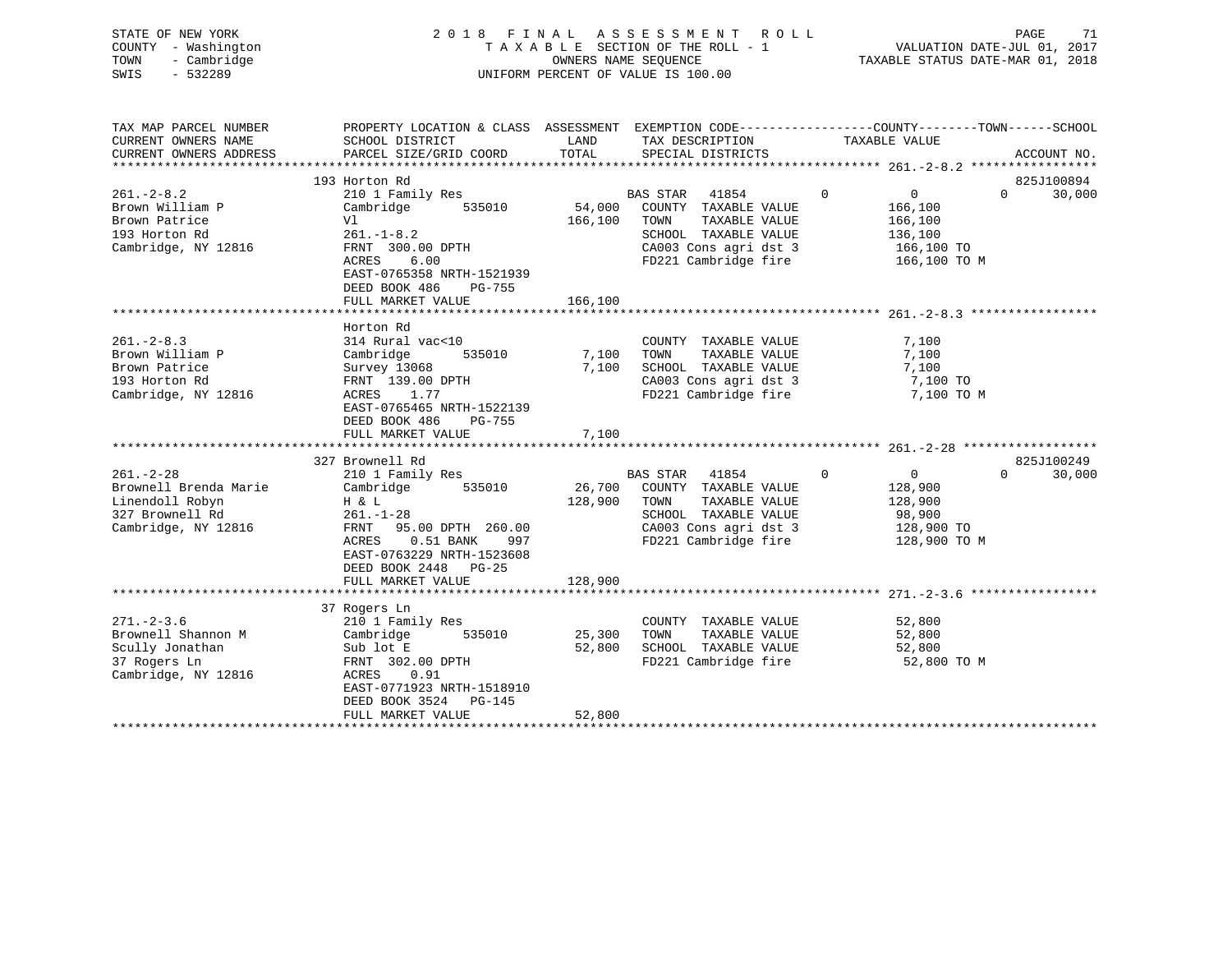# STATE OF NEW YORK 2 0 1 8 F I N A L A S S E S S M E N T R O L L PAGE 72 COUNTY - Washington T A X A B L E SECTION OF THE ROLL - 1 VALUATION DATE-JUL 01, 2017 TOWN - Cambridge OWNERS NAME SEQUENCE TAXABLE STATUS DATE-MAR 01, 2018 SWIS - 532289 UNIFORM PERCENT OF VALUE IS 100.00

| TAX MAP PARCEL NUMBER<br>CURRENT OWNERS NAME<br>CURRENT OWNERS ADDRESS | PROPERTY LOCATION & CLASS ASSESSMENT EXEMPTION CODE----------------COUNTY-------TOWN------SCHOOL<br>SCHOOL DISTRICT<br>PARCEL SIZE/GRID COORD | LAND<br>TOTAL          | TAX DESCRIPTION<br>SPECIAL DISTRICTS |                                              |                | TAXABLE VALUE           |          | ACCOUNT NO.          |
|------------------------------------------------------------------------|-----------------------------------------------------------------------------------------------------------------------------------------------|------------------------|--------------------------------------|----------------------------------------------|----------------|-------------------------|----------|----------------------|
|                                                                        |                                                                                                                                               |                        |                                      |                                              |                |                         |          |                      |
| $262. - 1 - 26$<br>Bruce Kevin John                                    | 379 County Route 60<br>210 1 Family Res<br>Cambridge                                                                                          |                        | BAS STAR 41854                       | 535010 31,400 COUNTY TAXABLE VALUE           | $\Omega$       | $\Omega$<br>203,100     | $\Omega$ | 825J100441<br>30,000 |
| Bruce Karen Patricia                                                   | Rural Residence                                                                                                                               | 203,100                | TOWN                                 | TAXABLE VALUE                                |                | 203,100                 |          |                      |
| 379 County Route 60<br>Cambridge, NY 12816                             | ACRES 2.68<br>EAST-0772891 NRTH-1526290                                                                                                       |                        |                                      | SCHOOL TAXABLE VALUE<br>FD221 Cambridge fire |                | 173,100<br>203,100 TO M |          |                      |
|                                                                        | DEED BOOK 834<br>PG-287<br>FULL MARKET VALUE                                                                                                  | 203,100                |                                      |                                              |                |                         |          |                      |
|                                                                        |                                                                                                                                               |                        |                                      |                                              |                |                         |          |                      |
|                                                                        | 18 Perry Ln                                                                                                                                   |                        |                                      |                                              |                |                         |          | 825J100465           |
| $255.14 - 3 - 13$                                                      | 210 1 Family Res                                                                                                                              |                        | BAS STAR                             | 41854                                        | $\overline{0}$ | $\overline{0}$          | $\Omega$ | 30,000               |
| Bruce Thomas J                                                         | 535010<br>Cambridge                                                                                                                           |                        |                                      | 22,700 COUNTY TAXABLE VALUE                  |                | 112,000                 |          |                      |
| 18 Perry Ln                                                            | H & L                                                                                                                                         | 112,000                | TOWN                                 | TAXABLE VALUE                                |                | 112,000                 |          |                      |
| Cambridge, NY 12816                                                    | $255. - 3 - 13$                                                                                                                               |                        |                                      | SCHOOL TAXABLE VALUE                         |                | 82,000                  |          |                      |
|                                                                        | 0.36<br>ACRES                                                                                                                                 |                        |                                      | FD221 Cambridge fire                         |                | 112,000 TO M            |          |                      |
|                                                                        | EAST-0785930 NRTH-1531644                                                                                                                     |                        |                                      |                                              |                |                         |          |                      |
|                                                                        | DEED BOOK 2124 PG-85                                                                                                                          |                        |                                      |                                              |                |                         |          |                      |
|                                                                        | FULL MARKET VALUE                                                                                                                             | 112,000                |                                      |                                              |                |                         |          |                      |
|                                                                        |                                                                                                                                               |                        |                                      |                                              |                |                         |          |                      |
|                                                                        | 259 Cobble Rd                                                                                                                                 |                        |                                      |                                              |                |                         |          | 825J100397           |
| $254. -1 - 11$                                                         | 242 Rurl res&rec                                                                                                                              |                        | <b>BAS STAR</b>                      | 41854                                        | $\overline{0}$ | $\overline{0}$          | $\Omega$ | 30,000               |
| Bruning Christina M Trustre Cambridge 535010                           |                                                                                                                                               |                        |                                      | 179,000 COUNTY TAXABLE VALUE                 |                | 260,000                 |          |                      |
| Bruning Living Trust Elena L 495/498                                   |                                                                                                                                               | 260,000 TOWN           |                                      | TAXABLE VALUE                                |                | 260,000                 |          |                      |
| 259 Cobble Rd                                                          | ACRES 102.00                                                                                                                                  |                        |                                      | SCHOOL TAXABLE VALUE                         |                | 230,000                 |          |                      |
| Cambridge, NY 12816                                                    | EAST-0776544 NRTH-1531828<br>DEED BOOK 3840 PG-277                                                                                            |                        |                                      | FD221 Cambridge fire                         |                | 260,000 TO M            |          |                      |
| MAY BE SUBJECT TO PAYMENT                                              | FULL MARKET VALUE                                                                                                                             | 260,000                |                                      |                                              |                |                         |          |                      |
| UNDER AGDIST LAW TIL 2021                                              |                                                                                                                                               |                        |                                      |                                              |                |                         |          |                      |
|                                                                        |                                                                                                                                               |                        |                                      |                                              |                |                         |          |                      |
|                                                                        | 259 Stevenson Rd                                                                                                                              |                        |                                      |                                              |                |                         |          | 825J100483           |
| $246. - 1 - 22$                                                        | 242 Rurl res&rec                                                                                                                              |                        | AG DIST                              | 41720                                        | $\mathbf{0}$   | 91,586                  | 91,586   | 91,586               |
| Brushett Lauren                                                        | Cambridge<br>535010                                                                                                                           | 190,000 BAS STAR 41854 |                                      |                                              | $\Omega$       | $\overline{0}$          | $\Omega$ | 30,000               |
| Brushett David                                                         | Farm                                                                                                                                          | 290,300                |                                      | COUNTY TAXABLE VALUE                         |                | 198,714                 |          |                      |
| 259 Stevenson Rd                                                       | ACRES 100.00                                                                                                                                  |                        | TOWN                                 | TAXABLE VALUE                                |                | 198,714                 |          |                      |
| PO Box 149                                                             | EAST-0778814 NRTH-1537923                                                                                                                     |                        |                                      | SCHOOL TAXABLE VALUE                         |                | 168,714                 |          |                      |
| Greenwich, NY 12834                                                    | DEED BOOK 951<br>PG-264                                                                                                                       |                        |                                      | CA005 Cons agri dst 5                        |                | 198,714 TO              |          |                      |
|                                                                        | FULL MARKET VALUE                                                                                                                             | 290,300                |                                      | 91,586 EX                                    |                |                         |          |                      |
| MAY BE SUBJECT TO PAYMENT                                              |                                                                                                                                               |                        |                                      | FD221 Cambridge fire                         |                | 290,300 TO M            |          |                      |
| UNDER AGDIST LAW TIL 2022                                              |                                                                                                                                               |                        |                                      |                                              |                |                         |          |                      |
|                                                                        |                                                                                                                                               |                        |                                      |                                              |                |                         |          |                      |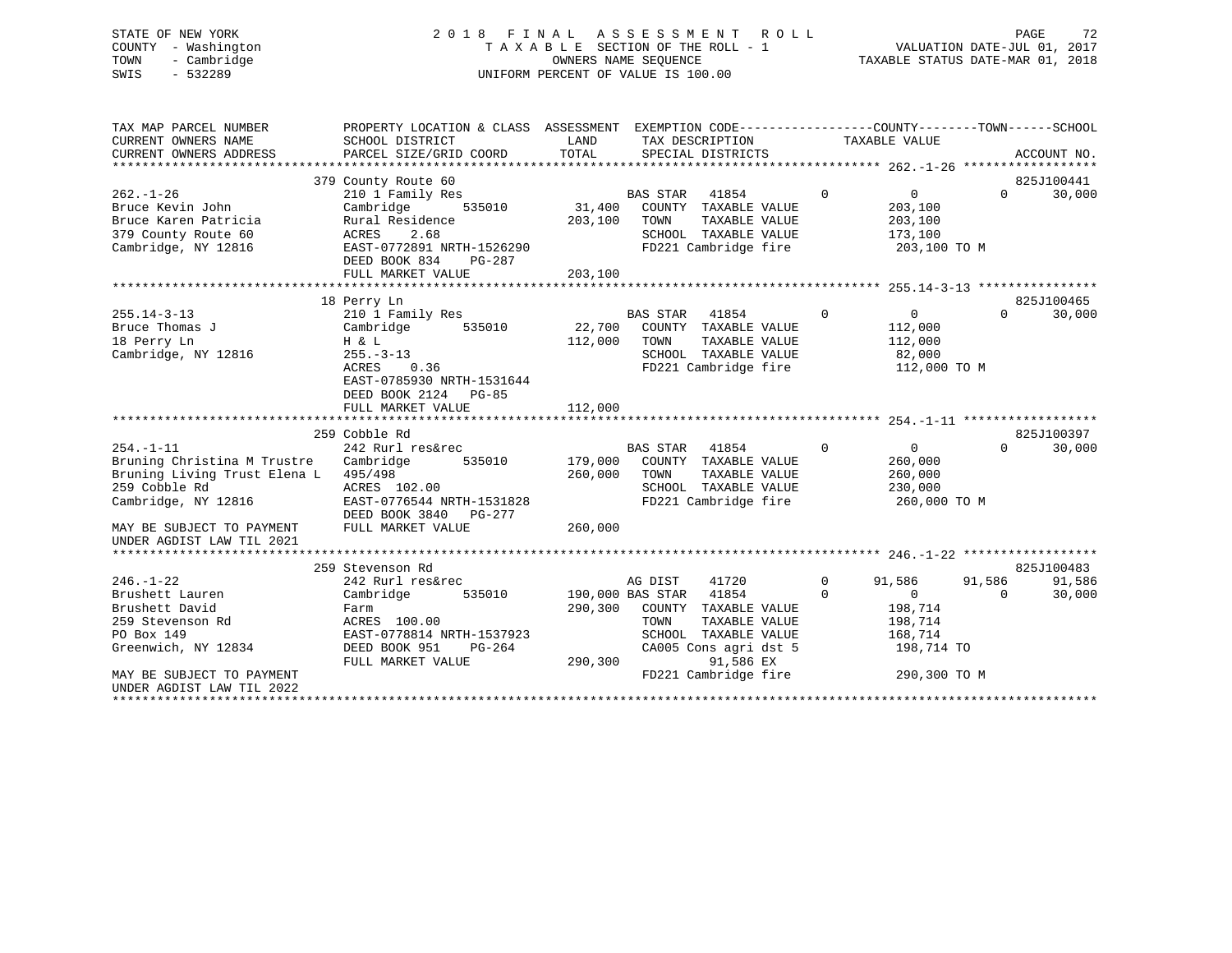# STATE OF NEW YORK 2 0 1 8 F I N A L A S S E S S M E N T R O L L PAGE 73 COUNTY - Washington T A X A B L E SECTION OF THE ROLL - 1 VALUATION DATE-JUL 01, 2017 TOWN - Cambridge OWNERS NAME SEQUENCE TAXABLE STATUS DATE-MAR 01, 2018 SWIS - 532289 UNIFORM PERCENT OF VALUE IS 100.00

| TAX MAP PARCEL NUMBER<br>CURRENT OWNERS NAME<br>CURRENT OWNERS ADDRESS | PROPERTY LOCATION & CLASS ASSESSMENT EXEMPTION CODE---------------COUNTY-------TOWN-----SCHOOL<br>SCHOOL DISTRICT<br>PARCEL SIZE/GRID COORD | LAND<br>TOTAL | TAX DESCRIPTION TAXABLE VALUE<br>SPECIAL DISTRICTS |                |             |        | ACCOUNT NO. |
|------------------------------------------------------------------------|---------------------------------------------------------------------------------------------------------------------------------------------|---------------|----------------------------------------------------|----------------|-------------|--------|-------------|
|                                                                        |                                                                                                                                             |               |                                                    |                |             |        |             |
|                                                                        | Stump Church Rd                                                                                                                             |               |                                                    |                |             |        | 825J100641  |
| $254. - 1 - 22$                                                        | 314 Rural vac<10                                                                                                                            |               | AG DIST<br>41720                                   | $\mathbf{0}$   | 15,642      | 15,642 | 15,642      |
| Buckley Abdon                                                          | 535010<br>Cambridge                                                                                                                         | 16,500        | COUNTY TAXABLE VALUE                               |                | 858         |        |             |
| Buckley Mary Jane                                                      | Land/well                                                                                                                                   | 16,500        | TAXABLE VALUE<br>TOWN                              |                | 858         |        |             |
| 54 Scully Ln                                                           | ACRES 2.40                                                                                                                                  |               | SCHOOL TAXABLE VALUE                               |                | 858         |        |             |
| Greenwich, NY 12834                                                    | EAST-0768247 NRTH-1530037<br>DEED BOOK 591<br>PG-245                                                                                        |               | CA003 Cons agri dst 3<br>15,642 EX                 |                | 858 TO      |        |             |
| MAY BE SUBJECT TO PAYMENT                                              | FULL MARKET VALUE                                                                                                                           | 16,500        | FD221 Cambridge fire                               |                | 16,500 TO M |        |             |
| UNDER AGDIST LAW TIL 2022                                              |                                                                                                                                             |               |                                                    |                |             |        |             |
|                                                                        |                                                                                                                                             |               |                                                    |                |             |        |             |
|                                                                        | County Route 60                                                                                                                             |               |                                                    |                |             |        | 825J100594  |
| $262. - 1 - 24$                                                        | 322 Rural vac>10                                                                                                                            |               | AG DIST<br>41720                                   | $\overline{0}$ | 75,437      | 75,437 | 75,437      |
| Buckley Abdon                                                          | 535010<br>Cambridge                                                                                                                         | 92,800        | COUNTY TAXABLE VALUE                               |                | 17,363      |        |             |
| Buckley Mary Jane                                                      | ACRES 41.40                                                                                                                                 | 92,800        | TOWN<br>TAXABLE VALUE                              |                | 17,363      |        |             |
| 54 Scully Ln                                                           | EAST-0770564 NRTH-1525253                                                                                                                   |               | SCHOOL TAXABLE VALUE                               |                | 17,363      |        |             |
| Greenwich, NY 12834                                                    | DEED BOOK 614<br>PG-264                                                                                                                     |               | CA003 Cons agri dst 3                              |                | 17,363 TO   |        |             |
|                                                                        | FULL MARKET VALUE                                                                                                                           | 92,800        | 75,437 EX                                          |                |             |        |             |
| MAY BE SUBJECT TO PAYMENT<br>UNDER AGDIST LAW TIL 2022                 |                                                                                                                                             |               | FD221 Cambridge fire                               |                | 92,800 TO M |        |             |
|                                                                        |                                                                                                                                             |               |                                                    |                |             |        |             |
|                                                                        | Stump Church Rd                                                                                                                             |               |                                                    |                |             |        | 825J100835  |
| $254. - 1 - 20.2$                                                      | 312 Vac w/imprv                                                                                                                             |               | AG DIST<br>41720                                   | $\mathbf{0}$   | 56,648      | 56,648 | 56,648      |
| Buckley Abdon J                                                        | 535010<br>Cambridge                                                                                                                         |               | 64,600 COUNTY TAXABLE VALUE                        |                | 8,052       |        |             |
| Buckley Mary Jane                                                      | Land/barns                                                                                                                                  | 64,700        | TOWN<br>TAXABLE VALUE                              |                | 8,052       |        |             |
| 54 Scully Ln                                                           | ACRES 19.00                                                                                                                                 |               | SCHOOL TAXABLE VALUE                               |                | 8,052       |        |             |
| Greenwich, NY 12834                                                    | EAST-0768564 NRTH-1529335                                                                                                                   |               | CA003 Cons agri dst 3                              |                | 8,052 TO    |        |             |
|                                                                        | DEED BOOK 454<br>PG-955                                                                                                                     |               | 56,648 EX                                          |                |             |        |             |
| MAY BE SUBJECT TO PAYMENT<br>UNDER AGDIST LAW TIL 2022                 | FULL MARKET VALUE                                                                                                                           | 64,700        | FD221 Cambridge fire                               |                | 64,700 TO M |        |             |
|                                                                        |                                                                                                                                             |               |                                                    |                |             |        |             |
|                                                                        | Kenyon Rd                                                                                                                                   |               |                                                    |                |             |        | 825J100255  |
| $254. - 1 - 29$                                                        | 105 Vac farmland                                                                                                                            |               | AG DIST<br>41720                                   | $\circ$        | 46,325      | 46,325 | 46,325      |
| Buckley Abdon J                                                        | 533401<br>Greenwich                                                                                                                         | 53,900        | COUNTY TAXABLE VALUE                               |                | 7,575       |        |             |
| Buckley Mary Jane                                                      | Land                                                                                                                                        | 53,900        | TOWN<br>TAXABLE VALUE                              |                | 7,575       |        |             |
| 54 Scully Ln                                                           | ACRES 21.20                                                                                                                                 |               | SCHOOL TAXABLE VALUE                               |                | 7,575       |        |             |
| Greenwich, NY 12834                                                    | EAST-0769021 NRTH-1533457<br>DEED BOOK 426<br>PG-246                                                                                        |               | CA003 Cons agri dst 3<br>46,325 EX                 |                | 7,575 TO    |        |             |
| MAY BE SUBJECT TO PAYMENT<br>UNDER AGDIST LAW TIL 2022                 | FULL MARKET VALUE                                                                                                                           |               | 46,325 EX<br>53,900 FD221 Cambridge fire           |                | 53,900 TO M |        |             |
|                                                                        |                                                                                                                                             |               |                                                    |                |             |        |             |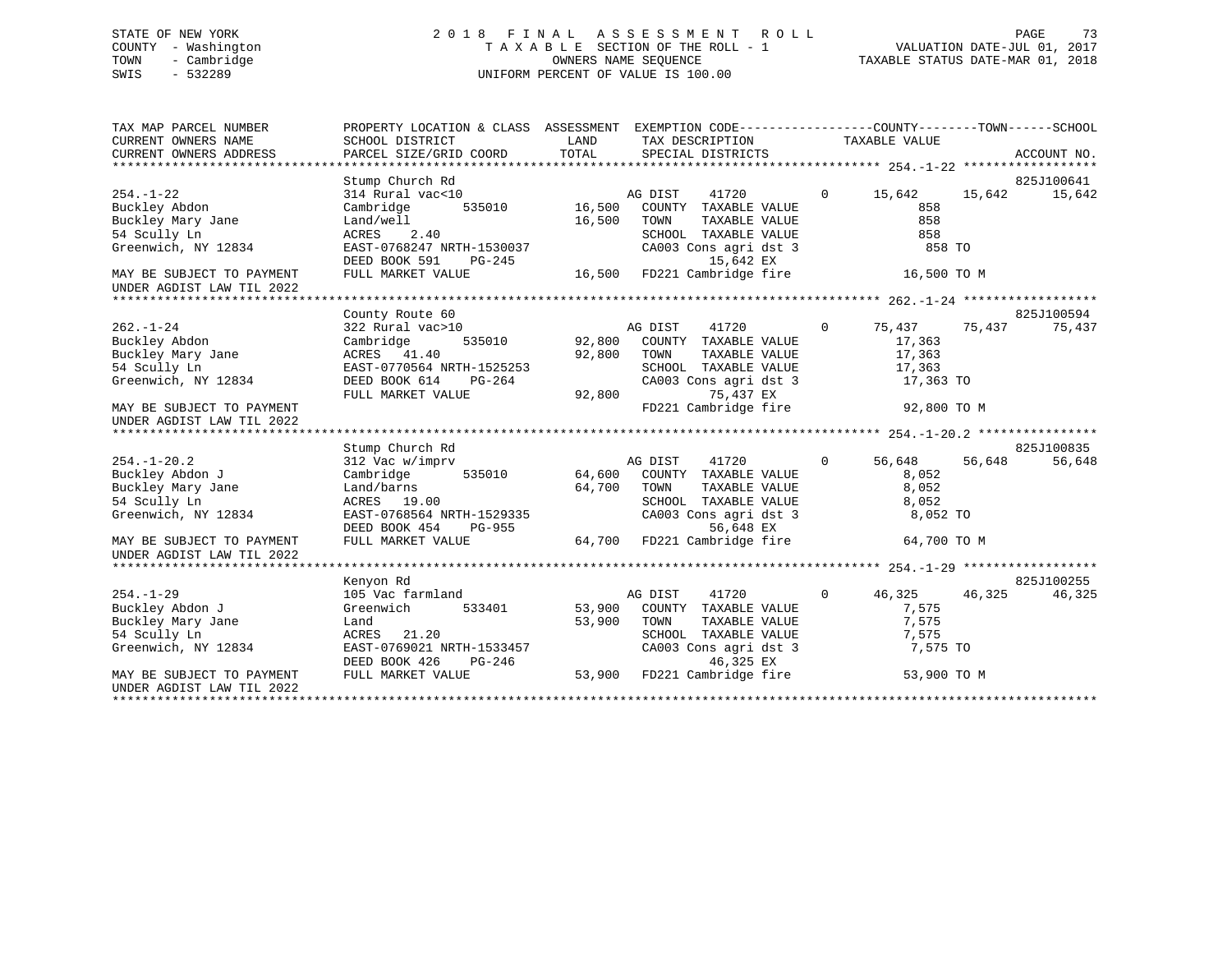# STATE OF NEW YORK 2 0 1 8 F I N A L A S S E S S M E N T R O L L PAGE 74 COUNTY - Washington T A X A B L E SECTION OF THE ROLL - 1 VALUATION DATE-JUL 01, 2017 TOWN - Cambridge OWNERS NAME SEQUENCE TAXABLE STATUS DATE-MAR 01, 2018 SWIS - 532289 UNIFORM PERCENT OF VALUE IS 100.00

| TAX MAP PARCEL NUMBER                   | PROPERTY LOCATION & CLASS ASSESSMENT EXEMPTION CODE---------------COUNTY-------TOWN-----SCHOOL                                                                                                                                    |                   |                                                                |                                              |       |             |
|-----------------------------------------|-----------------------------------------------------------------------------------------------------------------------------------------------------------------------------------------------------------------------------------|-------------------|----------------------------------------------------------------|----------------------------------------------|-------|-------------|
| CURRENT OWNERS NAME                     | SCHOOL DISTRICT                                                                                                                                                                                                                   | LAND              | TAX DESCRIPTION TAXABLE VALUE                                  |                                              |       |             |
| CURRENT OWNERS ADDRESS                  | PARCEL SIZE/GRID COORD                                                                                                                                                                                                            | TOTAL             | SPECIAL DISTRICTS                                              |                                              |       | ACCOUNT NO. |
|                                         |                                                                                                                                                                                                                                   |                   |                                                                |                                              |       |             |
|                                         | 54 Scully Ln<br>31 PCT OF VALUE USED FOR EACHING ACT 119,645 119,645 119,045 119,045<br>202,600 ENH STAR 41800 0 31,403 31,403 31,403<br>202,600 ENH STAR 41834 0 0 0 51,552<br>202,600 ENH STAR 41834 0 0 0 51,552<br>202,71 1.2 |                   |                                                                |                                              |       |             |
| $261 - 2 - 2$                           |                                                                                                                                                                                                                                   |                   |                                                                |                                              |       |             |
| Buckley Abdon J Cambridge               |                                                                                                                                                                                                                                   |                   |                                                                |                                              |       |             |
| 54 Scully Ln                            |                                                                                                                                                                                                                                   |                   |                                                                |                                              |       |             |
| Greenwich, NY 12834                     |                                                                                                                                                                                                                                   |                   |                                                                |                                              |       |             |
|                                         |                                                                                                                                                                                                                                   |                   |                                                                |                                              |       |             |
| MAY BE SUBJECT TO PAYMENT               |                                                                                                                                                                                                                                   |                   |                                                                |                                              |       |             |
| UNDER AGDIST LAW TIL 2022               | 201. – 202.50<br>EAST-0766982 NRTH-1529607<br>DEED BOOK 430 PG-317 CA003 Cons agri dst 3 32,955 TO                                                                                                                                |                   |                                                                |                                              |       |             |
|                                         | FULL MARKET VALUE                                                                                                                                                                                                                 | 202,600           | 119,645 EX                                                     |                                              |       |             |
|                                         |                                                                                                                                                                                                                                   |                   | FD221 Cambridge fire                                           | 202,600 TO M                                 |       |             |
|                                         |                                                                                                                                                                                                                                   |                   |                                                                |                                              |       |             |
|                                         | Tinque Rd                                                                                                                                                                                                                         |                   |                                                                |                                              |       | 825J100300  |
| $261. - 2 - 5$                          | $105$ Vac farmland $105$ Vac farmland $105$ Vac farmland $105$ Vac farmland $105$ Vac farmland $100$ Vac $100$ Vac $100$ Vac $100$ Vac $100$ Vac $100$ Vac $100$ Vac $100$ Vac $100$ Vac $100$ Vac $100$ Vac $100$ Vac $100$      |                   |                                                                |                                              |       | 55,547      |
| Buckley Abdon J                         | Cambridge                                                                                                                                                                                                                         |                   | 535010 85,100 COUNTY TAXABLE VALUE 29,553                      |                                              |       |             |
| Buckley Mary                            | Vac Land<br>Ag Commit 707/162                                                                                                                                                                                                     |                   |                                                                | TAXABLE VALUE 29,553<br>TAXABLE VALUE 29,553 |       |             |
| 54 Scully Ln                            |                                                                                                                                                                                                                                   |                   |                                                                |                                              |       |             |
| Greenwich, NY 12834                     | $261. - 1 - 5$                                                                                                                                                                                                                    |                   | SCHOOL TAXABLE VALUE 29,553<br>CA003 Cons agri dst 3 29,553 TO |                                              |       |             |
|                                         | ACRES 44.10                                                                                                                                                                                                                       |                   | 55,547 EX                                                      |                                              |       |             |
| MAY BE SUBJECT TO PAYMENT               | $7/162$<br>$85,100$ COUNY<br>$85,100$ TOWN<br>SCHOOL<br>CA003<br>CA003<br>CA003<br>EAST-0769023 NRTH-1523083 FD221 Cambridge fire 35,100 TO M                                                                                     |                   |                                                                |                                              |       |             |
| UNDER AGDIST LAW TIL 2022               | DEED BOOK 500<br>PG-947                                                                                                                                                                                                           |                   |                                                                |                                              |       |             |
|                                         | FULL MARKET VALUE                                                                                                                                                                                                                 | 85,100            |                                                                |                                              |       |             |
|                                         |                                                                                                                                                                                                                                   |                   |                                                                |                                              |       |             |
|                                         | Tingue Rd N/OFF                                                                                                                                                                                                                   |                   |                                                                |                                              |       |             |
| $261 - 2 - 5.3$                         | Tingue Rd N/OFF<br>105 Vac farmland                                                                                                                                                                                               |                   | AG DIST 41720 0 4,986                                          |                                              | 4,986 | 4,986       |
| Buckley Abdon J                         | Cambridge 535010                                                                                                                                                                                                                  |                   | 6,900 COUNTY TAXABLE VALUE                                     | 1,914                                        |       |             |
| Buckley Mary                            | lot #3<br>261.-1-5.3<br>ACRES 4.69                                                                                                                                                                                                |                   | 6,900 TOWN                                                     | TAXABLE VALUE 1,914                          |       |             |
| 54 Scully Ln                            |                                                                                                                                                                                                                                   |                   | SCHOOL TAXABLE VALUE 1,914<br>CA003 Cons agri dst 3 1,914 TO   |                                              |       |             |
| Greenwch, NY 12834                      |                                                                                                                                                                                                                                   |                   |                                                                |                                              |       |             |
|                                         | EAST-0769106 NRTH-1525361<br>DEED BOOK 500 PG-947                                                                                                                                                                                 |                   | 4,986 EX                                                       |                                              |       |             |
| MAY BE SUBJECT TO PAYMENT DEED BOOK 500 |                                                                                                                                                                                                                                   |                   | FD221 Cambridge fire                                           | 6,900 TO M                                   |       |             |
| UNDER AGDIST LAW TIL 2022               | FULL MARKET VALUE                                                                                                                                                                                                                 | 6,900             |                                                                |                                              |       |             |
|                                         |                                                                                                                                                                                                                                   |                   |                                                                |                                              |       |             |
|                                         | 1084 Vly Summit Rd                                                                                                                                                                                                                |                   |                                                                |                                              |       | 825J100366  |
|                                         |                                                                                                                                                                                                                                   |                   | COUNTY TAXABLE VALUE 133,000                                   |                                              |       |             |
|                                         | 535010                                                                                                                                                                                                                            | 38,000<br>133,000 | TAXABLE VALUE<br>TOWN                                          | 133,000<br>133,000                           |       |             |
|                                         | $261.-2-12$<br>Buckley Abdon James Jr Cambridge 535010<br>Cambridge 535010<br>Cambridge 535010<br>$210 + 1$<br>Cambridge 535010                                                                                                   |                   | SCHOOL TAXABLE VALUE                                           |                                              |       |             |
|                                         |                                                                                                                                                                                                                                   |                   | FD221 Cambridge fire 133,000 TO M                              |                                              |       |             |
|                                         | ACRES 2.60                                                                                                                                                                                                                        |                   |                                                                |                                              |       |             |
|                                         | EAST-0764654 NRTH-1524480                                                                                                                                                                                                         |                   |                                                                |                                              |       |             |
|                                         | DEED BOOK 3485 PG-339                                                                                                                                                                                                             |                   |                                                                |                                              |       |             |
|                                         | FULL MARKET VALUE                                                                                                                                                                                                                 | 133,000           |                                                                |                                              |       |             |
|                                         |                                                                                                                                                                                                                                   |                   |                                                                |                                              |       |             |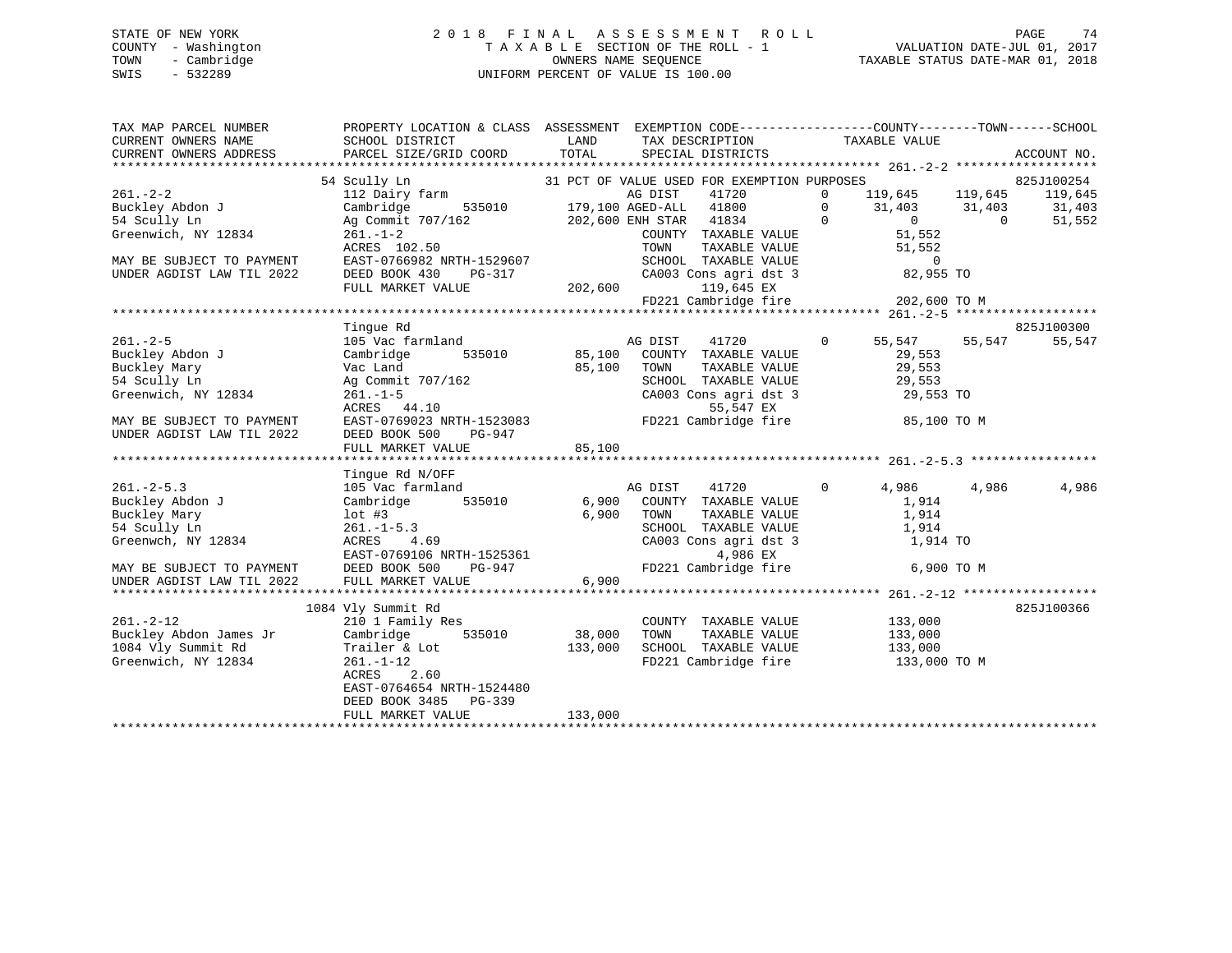# STATE OF NEW YORK 2 0 1 8 F I N A L A S S E S S M E N T R O L L PAGE 75 COUNTY - Washington T A X A B L E SECTION OF THE ROLL - 1 VALUATION DATE-JUL 01, 2017 TOWN - Cambridge OWNERS NAME SEQUENCE TAXABLE STATUS DATE-MAR 01, 2018 SWIS - 532289 UNIFORM PERCENT OF VALUE IS 100.00

| TAX MAP PARCEL NUMBER                 | PROPERTY LOCATION & CLASS ASSESSMENT |         |                       | EXEMPTION CODE-----------------COUNTY-------TOWN------SCHOOL |             |
|---------------------------------------|--------------------------------------|---------|-----------------------|--------------------------------------------------------------|-------------|
| CURRENT OWNERS NAME                   | SCHOOL DISTRICT                      | LAND    | TAX DESCRIPTION       | TAXABLE VALUE                                                |             |
| CURRENT OWNERS ADDRESS                | PARCEL SIZE/GRID COORD               | TOTAL   | SPECIAL DISTRICTS     |                                                              | ACCOUNT NO. |
| * * * * * * * * * * * * * * * * * * * | **********************               |         |                       |                                                              |             |
|                                       | Belle Rd/s Off                       |         |                       |                                                              | 825J100636  |
| $280. -1 - 8$                         | 322 Rural vac>10                     |         | COUNTY TAXABLE VALUE  | 8,700                                                        |             |
| Buckley Dorothy                       | Cambridge<br>535010                  | 8,700   | TOWN<br>TAXABLE VALUE | 8,700                                                        |             |
| 372 New Salem Rd                      | Vac Land                             | 8,700   | SCHOOL TAXABLE VALUE  | 8,700                                                        |             |
| Voorheesville, NY 12186               | ACRES 11.30                          |         | CA003 Cons agri dst 3 | 8,700 TO                                                     |             |
|                                       | EAST-0774613 NRTH-1510838            |         | FD221 Cambridge fire  | 8,700 TO M                                                   |             |
|                                       | DEED BOOK 952<br>PG-212              |         |                       |                                                              |             |
|                                       | FULL MARKET VALUE                    | 8,700   |                       |                                                              |             |
|                                       |                                      |         |                       |                                                              |             |
|                                       | County Route 59                      |         |                       |                                                              | 825J100524  |
| $262. -1 - 13$                        | 312 Vac w/imprv                      |         | AG DIST<br>41720      | $\Omega$<br>138,940<br>138,940                               | 138,940     |
| Buckley James                         | 535010<br>Cambridge                  | 198,900 | COUNTY TAXABLE VALUE  | 67,060                                                       |             |
| 54 Scully Ln                          | sub lot 1                            | 206,000 | TOWN<br>TAXABLE VALUE | 67,060                                                       |             |
| Greenwich, NY 12834                   | 919/70                               |         | SCHOOL TAXABLE VALUE  | 67,060                                                       |             |
|                                       | ACRES 129.90                         |         | CA003 Cons agri dst 3 | 67,060 TO                                                    |             |
| MAY BE SUBJECT TO PAYMENT             | EAST-0776045 NRTH-1522097            |         | 138,940 EX            |                                                              |             |
| UNDER AGDIST LAW TIL 2022             | DEED BOOK 891<br>$PG-73$             |         | FD221 Cambridge fire  | 206,000 TO M                                                 |             |
|                                       | FULL MARKET VALUE                    | 206,000 |                       |                                                              |             |
|                                       |                                      |         |                       |                                                              |             |
|                                       | 14 Mead Rd                           |         |                       |                                                              |             |
| $288. - 1 - 31.2$                     | 312 Vac w/imprv                      |         | COUNTY TAXABLE VALUE  | 10,600                                                       |             |
| Bugbee Donald                         | Hoosic Valley 384201                 | 10,100  | TOWN<br>TAXABLE VALUE | 10,600                                                       |             |
| Bugbee Trista                         | ACRES<br>1.01                        | 10,600  | SCHOOL TAXABLE VALUE  | 10,600                                                       |             |
| 14 Mead Rd                            | EAST-0757228 NRTH-1499037            |         | CA003 Cons agri dst 3 | 10,600 TO                                                    |             |
| Johnsonville, NY 12094                | DEED BOOK 2126 PG-44                 |         | FD221 Cambridge fire  | 10,600 TO M                                                  |             |
|                                       | FULL MARKET VALUE                    | 10,600  |                       |                                                              |             |
|                                       |                                      |         |                       |                                                              |             |
|                                       | 27 Mead Rd                           |         |                       |                                                              |             |
| $288. - 1 - 30.1$                     | 242 Rurl res&rec                     |         | BAS STAR 41854        | $\overline{0}$<br>$\overline{0}$<br>$\Omega$                 | 30,000      |
| Bugbee Donald J                       | Hoosic Valley 384201                 | 70,300  | COUNTY TAXABLE VALUE  | 241,900                                                      |             |
| Bugbee Trista L                       | House & Land                         | 241,900 | TOWN<br>TAXABLE VALUE | 241,900                                                      |             |
| 27 Mead Rd                            | ACRES 10.16                          |         | SCHOOL TAXABLE VALUE  | 211,900                                                      |             |
| Johnsonville, NY 12094                | EAST-0756479 NRTH-1499455            |         | CA003 Cons agri dst 3 | 241,900 TO                                                   |             |
|                                       | DEED BOOK 813<br>PG-272              |         | FD221 Cambridge fire  | 241,900 TO M                                                 |             |
|                                       | FULL MARKET VALUE                    | 241,900 |                       |                                                              |             |
|                                       |                                      |         |                       |                                                              |             |
|                                       | 949 County Route 59                  |         |                       |                                                              | 825J100265  |
| $271 - 2 - 9$                         | 210 1 Family Res                     |         | COUNTY TAXABLE VALUE  | 242,800                                                      |             |
| Bullard Robert K                      | 535010<br>Cambridge                  | 38,800  | TOWN<br>TAXABLE VALUE | 242,800                                                      |             |
| 70 East St                            | H & L                                | 242,800 | SCHOOL TAXABLE VALUE  | 242,800                                                      |             |
| South Salem, NY 10590                 | 395/604                              |         | FD221 Cambridge fire  | 242,800 TO M                                                 |             |
|                                       | 2.75<br>ACRES                        |         |                       |                                                              |             |
|                                       | EAST-0773201 NRTH-1519349            |         |                       |                                                              |             |
|                                       | DEED BOOK 3482<br>PG-246             |         |                       |                                                              |             |
|                                       | FULL MARKET VALUE                    | 242,800 |                       |                                                              |             |
|                                       |                                      |         |                       |                                                              |             |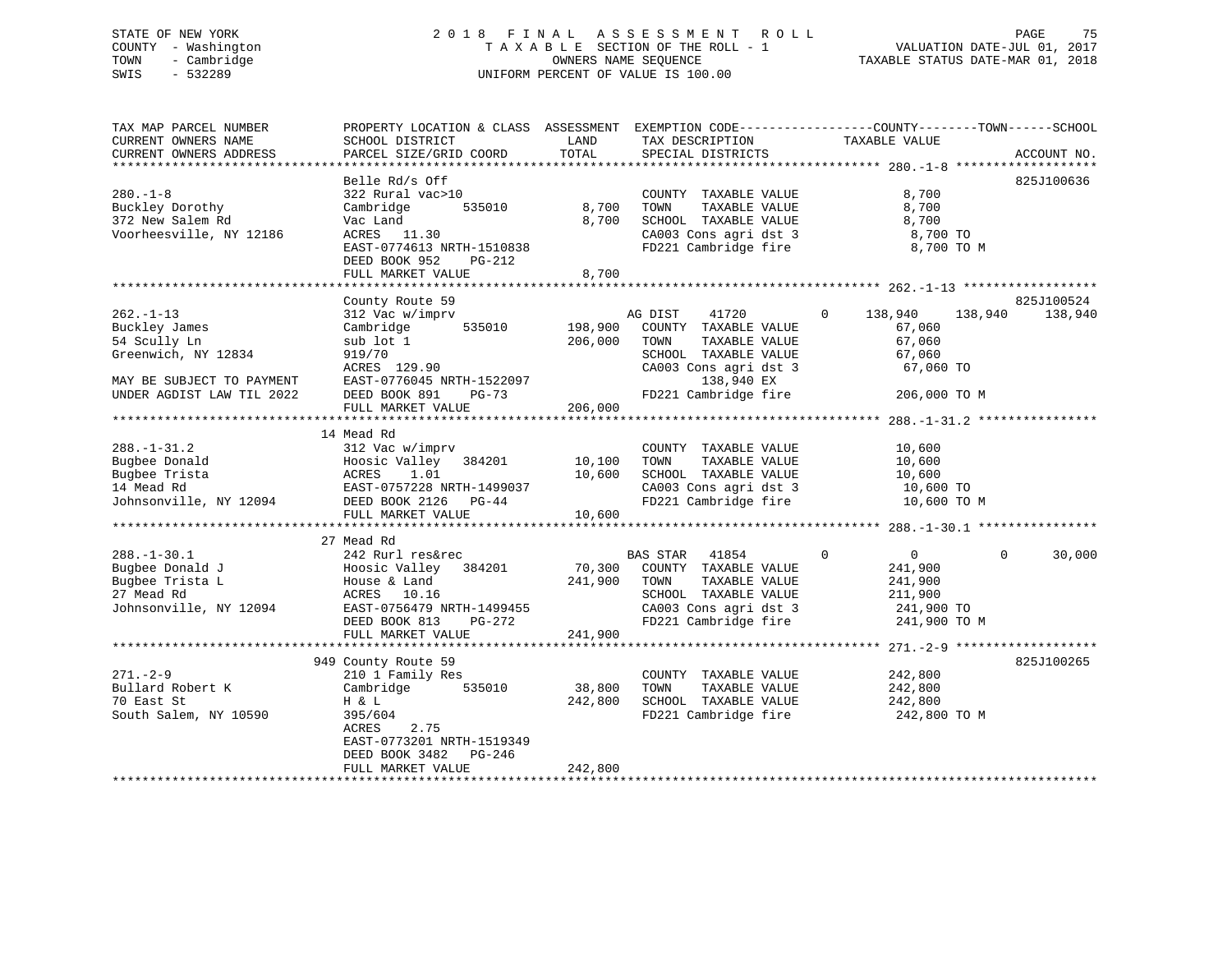# STATE OF NEW YORK 2 0 1 8 F I N A L A S S E S S M E N T R O L L PAGE 76 COUNTY - Washington T A X A B L E SECTION OF THE ROLL - 1 VALUATION DATE-JUL 01, 2017 TOWN - Cambridge OWNERS NAME SEQUENCE TAXABLE STATUS DATE-MAR 01, 2018 SWIS - 532289 UNIFORM PERCENT OF VALUE IS 100.00

| TAX MAP PARCEL NUMBER<br>CURRENT OWNERS ADDRESS | PROPERTY LOCATION & CLASS ASSESSMENT EXEMPTION CODE---------------COUNTY-------TOWN------SCHOOL                                                                                                                                                                                                                                                                                                                                    |         |                                                                                                                                              |                    |                                                                                                                                                                                                                                                                                                                     |
|-------------------------------------------------|------------------------------------------------------------------------------------------------------------------------------------------------------------------------------------------------------------------------------------------------------------------------------------------------------------------------------------------------------------------------------------------------------------------------------------|---------|----------------------------------------------------------------------------------------------------------------------------------------------|--------------------|---------------------------------------------------------------------------------------------------------------------------------------------------------------------------------------------------------------------------------------------------------------------------------------------------------------------|
| $271. - 2 - 16$                                 | 940 County Route 59<br>210 1 Family Res<br>Bump Richard G<br>Eleher Vincent F<br>Eleher Vincent F<br>H & L<br>PO Box 341<br>ACRES 3.00<br>ACRES 3.00<br>ACRES 3.00<br>ACRES 3.00<br>Cambridge, NY 12816<br>Cambridge, NY 12816<br>CAST-0773363 NRTH-1518826<br>DEED BOOK 854<br>PG-212<br>FULL MARKET VALUE                                                                                                                        | 295,400 | BAS STAR 41854 0 0<br>TAXABLE VALUE<br>SCHOOL TAXABLE VALUE 265,400<br>CA003 Cons agri dst 3 295,400 TO<br>FD221 Cambridge fire 295,400 TO M | 295,400<br>295,400 | 825J100568<br>0<br>30,000                                                                                                                                                                                                                                                                                           |
|                                                 |                                                                                                                                                                                                                                                                                                                                                                                                                                    |         | 44 PCT OF VALUE USED FOR EXEMPTION PURPOSES                                                                                                  |                    |                                                                                                                                                                                                                                                                                                                     |
| $288. - 1 - 15.1$                               | $\begin{tabular}{lllllllllllllllllllllll} \multicolumn{4}{c }{\textbf{242}\text{ Rurl}\text{ res\&rec}} & \multicolumn{4}{c }{\textbf{355010}} & \multicolumn{4}{c }{\textbf{36\text{ DIST}}} & \multicolumn{4}{c }{\textbf{535010}} & \multicolumn{4}{c }{\textbf{31.762}} & \multicolumn{4}{c }{\textbf{31.762}} & \multicolumn{4}{c }{\textbf{31.762}} & \multicolumn{4}{c }{\textbf{31.762}} & \multicolumn{4}{c }{\textbf{31$ |         |                                                                                                                                              |                    |                                                                                                                                                                                                                                                                                                                     |
| Burgoyne Linda M<br>98 Durfee Rd                |                                                                                                                                                                                                                                                                                                                                                                                                                                    |         |                                                                                                                                              |                    |                                                                                                                                                                                                                                                                                                                     |
| 98 Durfee Rd                                    |                                                                                                                                                                                                                                                                                                                                                                                                                                    |         |                                                                                                                                              |                    |                                                                                                                                                                                                                                                                                                                     |
| Buskirk, NY 12028                               |                                                                                                                                                                                                                                                                                                                                                                                                                                    |         |                                                                                                                                              |                    |                                                                                                                                                                                                                                                                                                                     |
|                                                 |                                                                                                                                                                                                                                                                                                                                                                                                                                    |         |                                                                                                                                              |                    |                                                                                                                                                                                                                                                                                                                     |
| MAY BE SUBJECT TO PAYMENT DEED BOOK 2336 PG-3   |                                                                                                                                                                                                                                                                                                                                                                                                                                    |         |                                                                                                                                              |                    |                                                                                                                                                                                                                                                                                                                     |
| UNDER AGDIST LAW TIL 2022 FULL MARKET VALUE     |                                                                                                                                                                                                                                                                                                                                                                                                                                    |         | 241,600 SCHOOL TAXABLE VALUE 143,038                                                                                                         |                    |                                                                                                                                                                                                                                                                                                                     |
|                                                 |                                                                                                                                                                                                                                                                                                                                                                                                                                    |         | FD221 Cambridge fire 241,600 TO M                                                                                                            |                    |                                                                                                                                                                                                                                                                                                                     |
|                                                 |                                                                                                                                                                                                                                                                                                                                                                                                                                    |         |                                                                                                                                              |                    |                                                                                                                                                                                                                                                                                                                     |
|                                                 | 6 Content Farm Rd                                                                                                                                                                                                                                                                                                                                                                                                                  |         |                                                                                                                                              |                    | 825L100553                                                                                                                                                                                                                                                                                                          |
|                                                 |                                                                                                                                                                                                                                                                                                                                                                                                                                    |         | COUNTY TAXABLE VALUE 182,000<br>TOWN TAXABLE VALUE 182,000                                                                                   |                    |                                                                                                                                                                                                                                                                                                                     |
|                                                 | 10 Eambridge 535010 - 34,000<br>Cambridge - 535010 - 34,000                                                                                                                                                                                                                                                                                                                                                                        | 182,000 | TOWN                                                                                                                                         |                    |                                                                                                                                                                                                                                                                                                                     |
|                                                 |                                                                                                                                                                                                                                                                                                                                                                                                                                    |         | SCHOOL TAXABLE VALUE 182,000                                                                                                                 |                    |                                                                                                                                                                                                                                                                                                                     |
|                                                 |                                                                                                                                                                                                                                                                                                                                                                                                                                    |         | CA005 Cons agri dst 5 182,000 TO<br>FD221 Cambridge fire 182,000 TO M                                                                        |                    |                                                                                                                                                                                                                                                                                                                     |
|                                                 |                                                                                                                                                                                                                                                                                                                                                                                                                                    |         |                                                                                                                                              |                    |                                                                                                                                                                                                                                                                                                                     |
|                                                 | EAST-0786216 NRTH-1532952                                                                                                                                                                                                                                                                                                                                                                                                          |         |                                                                                                                                              |                    |                                                                                                                                                                                                                                                                                                                     |
|                                                 | DEED BOOK 3533 PG-134                                                                                                                                                                                                                                                                                                                                                                                                              |         |                                                                                                                                              |                    |                                                                                                                                                                                                                                                                                                                     |
|                                                 | FULL MARKET VALUE                                                                                                                                                                                                                                                                                                                                                                                                                  | 182,000 |                                                                                                                                              |                    |                                                                                                                                                                                                                                                                                                                     |
|                                                 | 66 DeMarco Ln                                                                                                                                                                                                                                                                                                                                                                                                                      |         |                                                                                                                                              |                    | 825J100974                                                                                                                                                                                                                                                                                                          |
| $271. - 3 - 7.3$                                | 210 1 Family Res                                                                                                                                                                                                                                                                                                                                                                                                                   |         | VETWAR CTS 41120                                                                                                                             | $0 \qquad \qquad$  | $21,450$ $21,450$ $6,000$                                                                                                                                                                                                                                                                                           |
| $2/1. -3 - 7.5$<br>Burr Charles P               |                                                                                                                                                                                                                                                                                                                                                                                                                                    |         |                                                                                                                                              |                    |                                                                                                                                                                                                                                                                                                                     |
|                                                 |                                                                                                                                                                                                                                                                                                                                                                                                                                    |         |                                                                                                                                              |                    |                                                                                                                                                                                                                                                                                                                     |
| 66 DeMarco Ln                                   | Cambridge 535010 25,000 VETDIS CTS 41140 0<br>House & Land 143,000 AGED-CO 41802 0<br>ACRES 2.00 ENH STAR 41834                                                                                                                                                                                                                                                                                                                    |         |                                                                                                                                              |                    |                                                                                                                                                                                                                                                                                                                     |
| Buskirk, NY 12028                               |                                                                                                                                                                                                                                                                                                                                                                                                                                    |         |                                                                                                                                              |                    | $\begin{bmatrix} 1 & 500 & 71 & 500 & 20 & 000 \\ 12 & 513 & 0 & 0 & 0 \\ 0 & 0 & 66 & 800 & 0 \\ 37 & 537 & 50 & 650 & 0 \\ 0 & 0 & 0 & 0 & 0 \\ 0 & 0 & 0 & 0 & 0 \\ 0 & 0 & 0 & 0 & 0 \\ 0 & 0 & 0 & 0 & 0 \\ 0 & 0 & 0 & 0 & 0 \\ 0 & 0 & 0 & 0 & 0 \\ 0 & 0 & 0 & 0 & 0 \\ 0 & 0 & 0 & 0 & 0 \\ 0 & 0 & 0 & 0$ |
|                                                 |                                                                                                                                                                                                                                                                                                                                                                                                                                    |         |                                                                                                                                              |                    |                                                                                                                                                                                                                                                                                                                     |
|                                                 |                                                                                                                                                                                                                                                                                                                                                                                                                                    |         |                                                                                                                                              |                    |                                                                                                                                                                                                                                                                                                                     |
|                                                 |                                                                                                                                                                                                                                                                                                                                                                                                                                    |         |                                                                                                                                              |                    |                                                                                                                                                                                                                                                                                                                     |
|                                                 | uskirk, NY 12028 EAST-0780125 NRTH-1517704 COUNTY TAXABLE VALUE 37,537<br>DEED BOOK 563 PG-151 TOWN TAXABLE VALUE 50,050<br>FULL MARKET VALUE 143,000 SCHOOL TAXABLE VALUE 50,200<br>FULL MARKET VALUE 143,000 TO CA003 Cons agri ds                                                                                                                                                                                               |         |                                                                                                                                              |                    |                                                                                                                                                                                                                                                                                                                     |
|                                                 |                                                                                                                                                                                                                                                                                                                                                                                                                                    |         |                                                                                                                                              |                    |                                                                                                                                                                                                                                                                                                                     |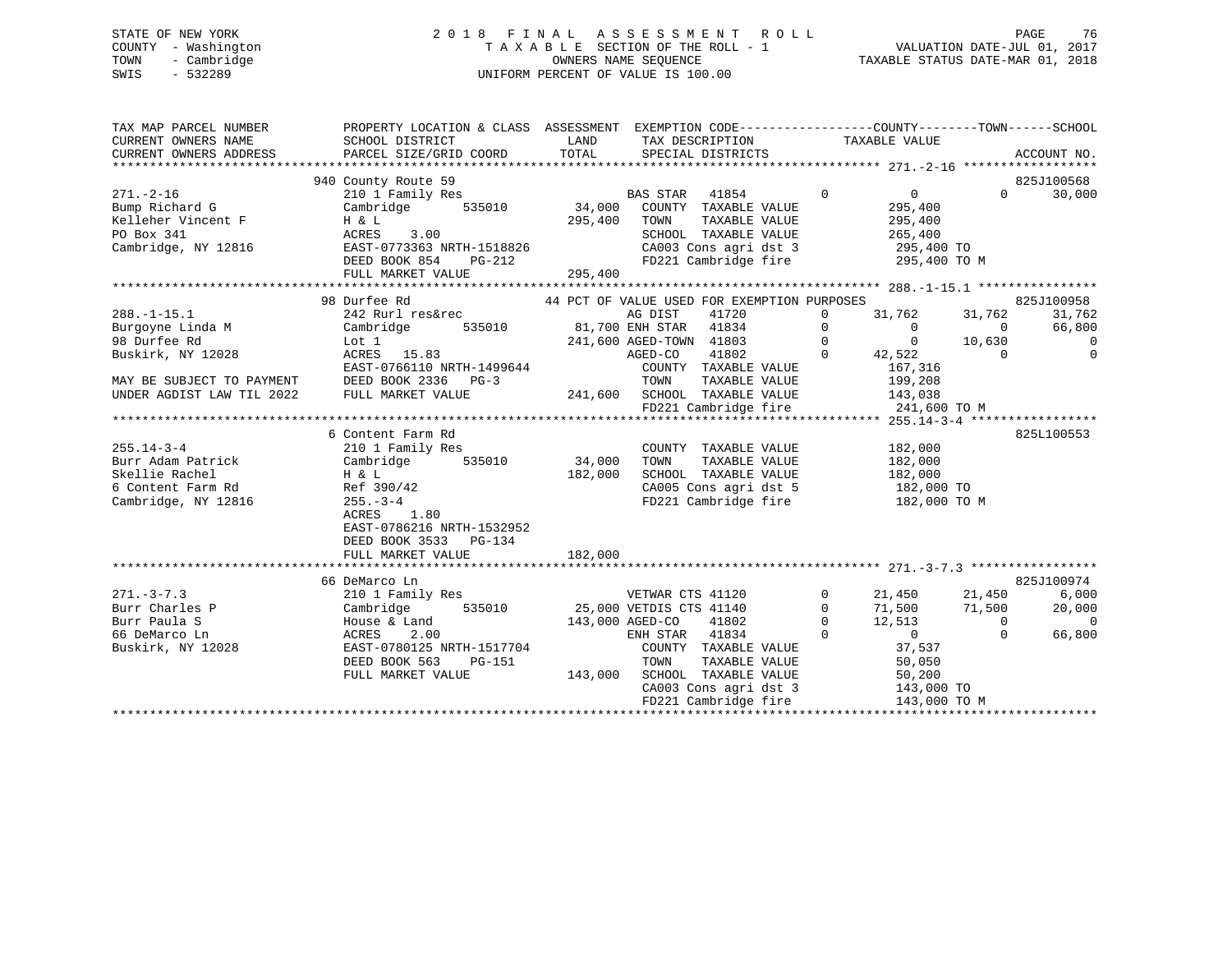| STATE OF NEW YORK   | 2018 FINAL ASSESSMENT ROLL         | 77<br>PAGE                       |
|---------------------|------------------------------------|----------------------------------|
| COUNTY - Washington | TAXABLE SECTION OF THE ROLL - 1    | VALUATION DATE-JUL 01, 2017      |
| TOWN<br>- Cambridge | OWNERS NAME SEOUENCE               | TAXABLE STATUS DATE-MAR 01, 2018 |
| SWIS<br>- 532289    | UNIFORM PERCENT OF VALUE IS 100.00 |                                  |
|                     |                                    |                                  |

| TAX MAP PARCEL NUMBER  | PROPERTY LOCATION & CLASS ASSESSMENT EXEMPTION CODE---------------COUNTY-------TOWN------SCHOOL |         |                                               |                  |                    |
|------------------------|-------------------------------------------------------------------------------------------------|---------|-----------------------------------------------|------------------|--------------------|
| CURRENT OWNERS NAME    | SCHOOL DISTRICT                                                                                 | LAND    | TAX DESCRIPTION                               | TAXABLE VALUE    |                    |
| CURRENT OWNERS ADDRESS | PARCEL SIZE/GRID COORD                                                                          | TOTAL   | SPECIAL DISTRICTS                             |                  | ACCOUNT NO.        |
|                        |                                                                                                 |         |                                               |                  |                    |
|                        | 71 Brownell Rd                                                                                  |         |                                               |                  | 825J100540         |
| $270. - 1 - 32$        | 210 1 Family Res                                                                                |         | BAS STAR<br>41854                             | $\mathbf 0$<br>0 | $\Omega$<br>30,000 |
| Butch Mary T           | 535010<br>Cambridge                                                                             | 21,500  | COUNTY TAXABLE VALUE                          | 125,000          |                    |
| 71 Brownell Rd         | H & L                                                                                           | 125,000 | TAXABLE VALUE<br>TOWN                         | 125,000          |                    |
| Cambridge, NY 12816    | FRNT 133.00 DPTH 164.00                                                                         |         | SCHOOL TAXABLE VALUE                          | 95,000           |                    |
|                        | ACRES<br>$0.47$ BANK<br>997                                                                     |         | CA003 Cons agri dst 3                         | 125,000 TO       |                    |
|                        | EAST-0764200 NRTH-1517286                                                                       |         | FD221 Cambridge fire                          | 125,000 TO M     |                    |
|                        | DEED BOOK 744<br>PG-142                                                                         |         |                                               |                  |                    |
|                        | FULL MARKET VALUE                                                                               | 125,000 |                                               |                  |                    |
|                        |                                                                                                 |         |                                               |                  |                    |
|                        | 719 County Route 60                                                                             |         |                                               |                  | 825J100839         |
| $254. -1 - 5.2$        | 242 Rurl res&rec                                                                                |         | COUNTY TAXABLE VALUE                          | 349,400          |                    |
| Byron Paul J           | Cambridge<br>535010                                                                             | 95,800  | TOWN<br>TAXABLE VALUE                         | 349,400          |                    |
| Byron Carol L          | H&l                                                                                             | 349,400 | SCHOOL TAXABLE VALUE                          | 349,400          |                    |
| PO Box 146             | ACRES 35.00                                                                                     |         | CA003 Cons agri dst 3                         | 349,400 TO       |                    |
| Greenwich, NY 12834    | EAST-0772692 NRTH-1534805                                                                       |         | FD221 Cambridge fire                          | 349,400 TO M     |                    |
|                        | DEED BOOK 775<br>PG-161                                                                         |         |                                               |                  |                    |
|                        | FULL MARKET VALUE                                                                               | 349,400 |                                               |                  |                    |
|                        |                                                                                                 |         |                                               |                  |                    |
|                        | 847 King Rd                                                                                     |         |                                               |                  | 825J100880         |
| $263. - 1 - 16.2$      | 220 2 Family Res                                                                                |         | COUNTY TAXABLE VALUE                          | 144,300          |                    |
| Calabro Peter          | 535010<br>Cambridge                                                                             | 31,000  | TAXABLE VALUE<br>TOWN                         | 144,300          |                    |
| Calabro Marilyn        | House & Lot                                                                                     | 144,300 | SCHOOL TAXABLE VALUE                          | 144,300          |                    |
| 847 King Rd            | ACRES 1.00                                                                                      |         | CA003 Cons agri dst 3                         | 144,300 TO       |                    |
| Cambridge, NY 12816    | EAST-0782929 NRTH-1522439                                                                       |         | FD221 Cambridge fire                          | 144,300 TO M     |                    |
|                        | DEED BOOK 3842 PG-38                                                                            |         |                                               |                  |                    |
|                        | FULL MARKET VALUE                                                                               | 144,300 |                                               |                  |                    |
|                        |                                                                                                 |         |                                               |                  |                    |
|                        | 174 English Rd                                                                                  |         |                                               |                  |                    |
| $262 - 2 - 12.3$       | 322 Rural vac>10                                                                                |         | COUNTY TAXABLE VALUE                          | 102,500          |                    |
| Cambidge Wayne P       | 535010<br>Cambridge                                                                             | 102,500 | TAXABLE VALUE<br>TOWN                         | 102,500          |                    |
| 174 English Rd         | Lot 2                                                                                           | 102,500 | SCHOOL TAXABLE VALUE                          | 102,500          |                    |
| Cambridge, NY 12816    | ACRES 30.00                                                                                     |         | CA003 Cons agri dst 3                         | 102,500 TO       |                    |
|                        | EAST-0777470 NRTH-1526634                                                                       |         | FD221 Cambridge fire                          | 102,500 TO M     |                    |
|                        |                                                                                                 |         |                                               |                  |                    |
|                        | DEED BOOK 3479 PG-179                                                                           |         |                                               |                  |                    |
|                        | FULL MARKET VALUE                                                                               | 102,500 |                                               |                  |                    |
|                        |                                                                                                 |         |                                               |                  |                    |
|                        | 547 King Rd                                                                                     |         |                                               |                  | 825J100504         |
| $272. - 1 - 7$         | 210 1 Family Res                                                                                |         | COUNTY TAXABLE VALUE                          | 186,700          |                    |
| Cameron Erika J        | 535010<br>Cambridge                                                                             | 59,600  | TAXABLE VALUE<br>TOWN                         | 186,700          |                    |
| 547 King Rd            | ACRES<br>9.89                                                                                   | 186,700 | SCHOOL TAXABLE VALUE                          | 186,700          |                    |
| Buskirk, NY 12028      | EAST-0781996 NRTH-1516256                                                                       |         | CA003 Cons agri dst 3<br>FD221 Cambridge fire | 186,700 TO       |                    |
|                        | DEED BOOK 3856 PG-346                                                                           |         |                                               | 186,700 TO M     |                    |
|                        | FULL MARKET VALUE                                                                               | 186,700 |                                               |                  |                    |
|                        |                                                                                                 |         |                                               |                  |                    |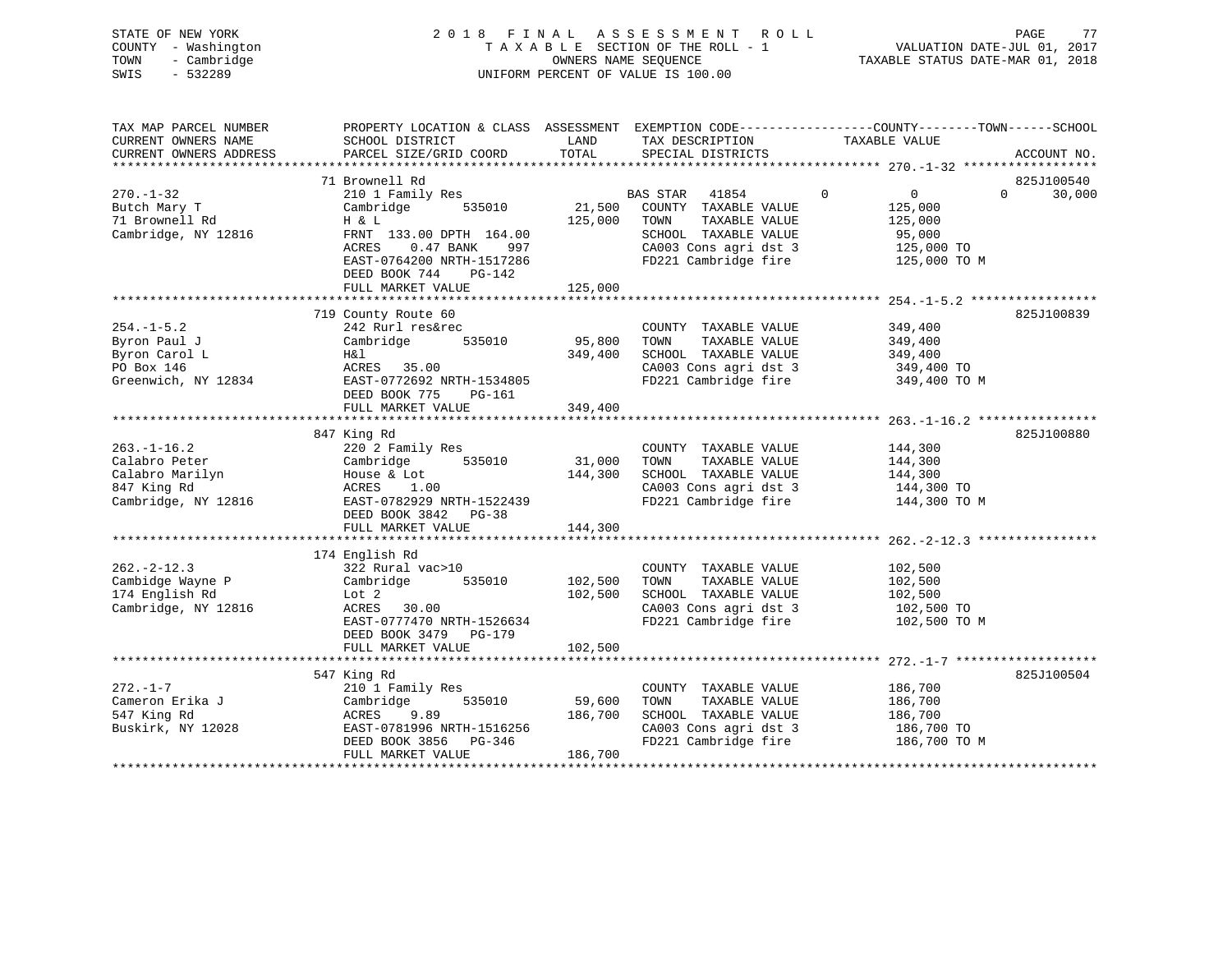# STATE OF NEW YORK 2 0 1 8 F I N A L A S S E S S M E N T R O L L PAGE 78 COUNTY - Washington T A X A B L E SECTION OF THE ROLL - 1 VALUATION DATE-JUL 01, 2017 TOWN - Cambridge OWNERS NAME SEQUENCE TAXABLE STATUS DATE-MAR 01, 2018 SWIS - 532289 UNIFORM PERCENT OF VALUE IS 100.00

| TAX MAP PARCEL NUMBER                         | PROPERTY LOCATION & CLASS ASSESSMENT EXEMPTION CODE---------------COUNTY-------TOWN------SCHOOL |                 |                                               |                               |                    |
|-----------------------------------------------|-------------------------------------------------------------------------------------------------|-----------------|-----------------------------------------------|-------------------------------|--------------------|
| CURRENT OWNERS NAME<br>CURRENT OWNERS ADDRESS | SCHOOL DISTRICT<br>PARCEL SIZE/GRID COORD                                                       | LAND<br>TOTAL   | TAX DESCRIPTION<br>SPECIAL DISTRICTS          | TAXABLE VALUE                 | ACCOUNT NO.        |
|                                               |                                                                                                 |                 |                                               |                               |                    |
|                                               | Dr Brown Ln                                                                                     |                 |                                               |                               | 825J100240         |
| $255. - 1 - 6$                                | 322 Rural vac>10                                                                                |                 | COUNTY TAXABLE VALUE                          | 47,400                        |                    |
| Capetola Anthony A                            | Cambridge 535010                                                                                | 47,400          | TOWN<br>TAXABLE VALUE                         | 47,400                        |                    |
| 2 Hillside Ave BldgC                          | Land                                                                                            | 47,400          | SCHOOL TAXABLE VALUE                          |                               |                    |
| Williston Park, NY 11596-2335 Lot 1           |                                                                                                 |                 | CA005 Cons agri dst 5                         | 47,400<br>47,400 TO           |                    |
|                                               | ACRES 10.18                                                                                     |                 | FD221 Cambridge fire 47,400 TO M              |                               |                    |
|                                               | EAST-0783842 NRTH-1534587                                                                       |                 |                                               |                               |                    |
|                                               | DEED BOOK 654 PG-233                                                                            |                 |                                               |                               |                    |
|                                               | FULL MARKET VALUE                                                                               | 47,400          |                                               |                               |                    |
|                                               |                                                                                                 |                 |                                               |                               |                    |
|                                               | South Rd                                                                                        |                 |                                               |                               | 825J100861         |
| $288. - 1 - 14$                               | 314 Rural vac<10                                                                                |                 | COUNTY TAXABLE VALUE                          | 3,500                         |                    |
| Carknard Alan W                               | 535010<br>Cambridge                                                                             | 3,500           | TAXABLE VALUE<br>TOWN                         | 3,500                         |                    |
| Carknard Tina M                               | V Land                                                                                          | 3,500           | SCHOOL TAXABLE VALUE                          | 3,500                         |                    |
| 231 Schweninger Rd<br>Buskirk, NY 12028       | ACRES<br>1.00<br>EAST-0767144 NRTH-1499430                                                      |                 | FD221 Cambridge fire                          | 3,500 TO M                    |                    |
|                                               | DEED BOOK 582<br>$PG-144$                                                                       |                 |                                               |                               |                    |
|                                               | FULL MARKET VALUE                                                                               | 3,500           |                                               |                               |                    |
|                                               |                                                                                                 |                 |                                               |                               |                    |
|                                               | 18 County Route 59A                                                                             |                 |                                               |                               | 825J100283         |
| $279. - 2 - 18$                               | 210 1 Family Res                                                                                |                 | VETWAR CTS 41120                              | 19,230<br>$\overline{0}$      | 19,230<br>6,000    |
| Carknard Vincent B                            | Cambridge 535010                                                                                |                 | VETWAR CTS 41120<br>23,300 BAS STAR 41854     | $\mathbf 0$<br>$\overline{0}$ | 30,000<br>$\Omega$ |
| Carknard Pauline M                            | H & L                                                                                           |                 | 128,200 COUNTY TAXABLE VALUE                  | 108,970                       |                    |
| 18 County Route 59A                           | FRNT 135.00 DPTH 143.00                                                                         |                 | TOWN<br>TAXABLE VALUE                         | 108,970                       |                    |
| Buskirk, NY 12028                             | EAST-0766539 NRTH-1506745                                                                       |                 | SCHOOL TAXABLE VALUE                          | 92,200                        |                    |
|                                               | DEED BOOK 2970 PG-17                                                                            |                 | CA003 Cons agri dst 3                         | 128,200 TO                    |                    |
|                                               | FULL MARKET VALUE                                                                               |                 | 128,200 FD221 Cambridge fire                  | 128,200 TO M                  |                    |
|                                               |                                                                                                 |                 |                                               |                               |                    |
|                                               | 24 County Route 59A                                                                             |                 |                                               |                               | 825J100231         |
| $279. - 2 - 17$                               | 210 1 Family Res                                                                                |                 | COUNTY TAXABLE VALUE                          | 135,200                       |                    |
| Cartin Christopher L                          | 535010<br>Cambridge                                                                             | 24,400          | TAXABLE VALUE<br>TOWN                         | 135,200                       |                    |
| Cartin Nicole E                               | H & L                                                                                           | 135,200         | SCHOOL TAXABLE VALUE                          | 135,200                       |                    |
| 24 County Route 59A                           | ACRES<br>0.46<br>EAST-0766665 NRTH-1506808                                                      |                 | CA003 Cons agri dst 3<br>FD221 Cambridge fire | 135,200 TO<br>135,200 TO M    |                    |
| Buskirk, NY 12028                             | DEED BOOK 3614 PG-95                                                                            |                 |                                               |                               |                    |
|                                               | FULL MARKET VALUE                                                                               | 135,200         |                                               |                               |                    |
|                                               |                                                                                                 |                 |                                               |                               |                    |
|                                               | 109 Durfee Rd                                                                                   |                 |                                               |                               | 825J100614         |
| $288. - 1 - 15$                               | 242 Rurl res&rec                                                                                |                 | AG DIST<br>41720                              | $\overline{0}$<br>24,820      | 24,820<br>24,820   |
| Cavavaugh Mary Ellen                          | 535010<br>Cambridge                                                                             | 61,600 BAS STAR | 41854                                         | $\Omega$<br>$\overline{0}$    | $\Omega$<br>30,000 |
| Chesley David                                 | ACRES 12.30                                                                                     |                 | 242,700 COUNTY TAXABLE VALUE                  | 217,880                       |                    |
| 109 Durfee Rd                                 | EAST-0766493 NRTH-1500411                                                                       |                 | TAXABLE VALUE<br>TOWN                         | 217,880                       |                    |
| Buskirk, NY 12028                             | DEED BOOK 3140 PG-226                                                                           |                 | SCHOOL TAXABLE VALUE                          | 187,880                       |                    |
|                                               | FULL MARKET VALUE                                                                               | 242,700         | CA003 Cons agri dst 3                         | 217,880 TO                    |                    |
| MAY BE SUBJECT TO PAYMENT                     |                                                                                                 |                 | 24,820 EX                                     |                               |                    |
| UNDER AGDIST LAW TIL 2022                     |                                                                                                 |                 | FD221 Cambridge fire                          | 242,700 TO M                  |                    |
|                                               |                                                                                                 |                 |                                               |                               |                    |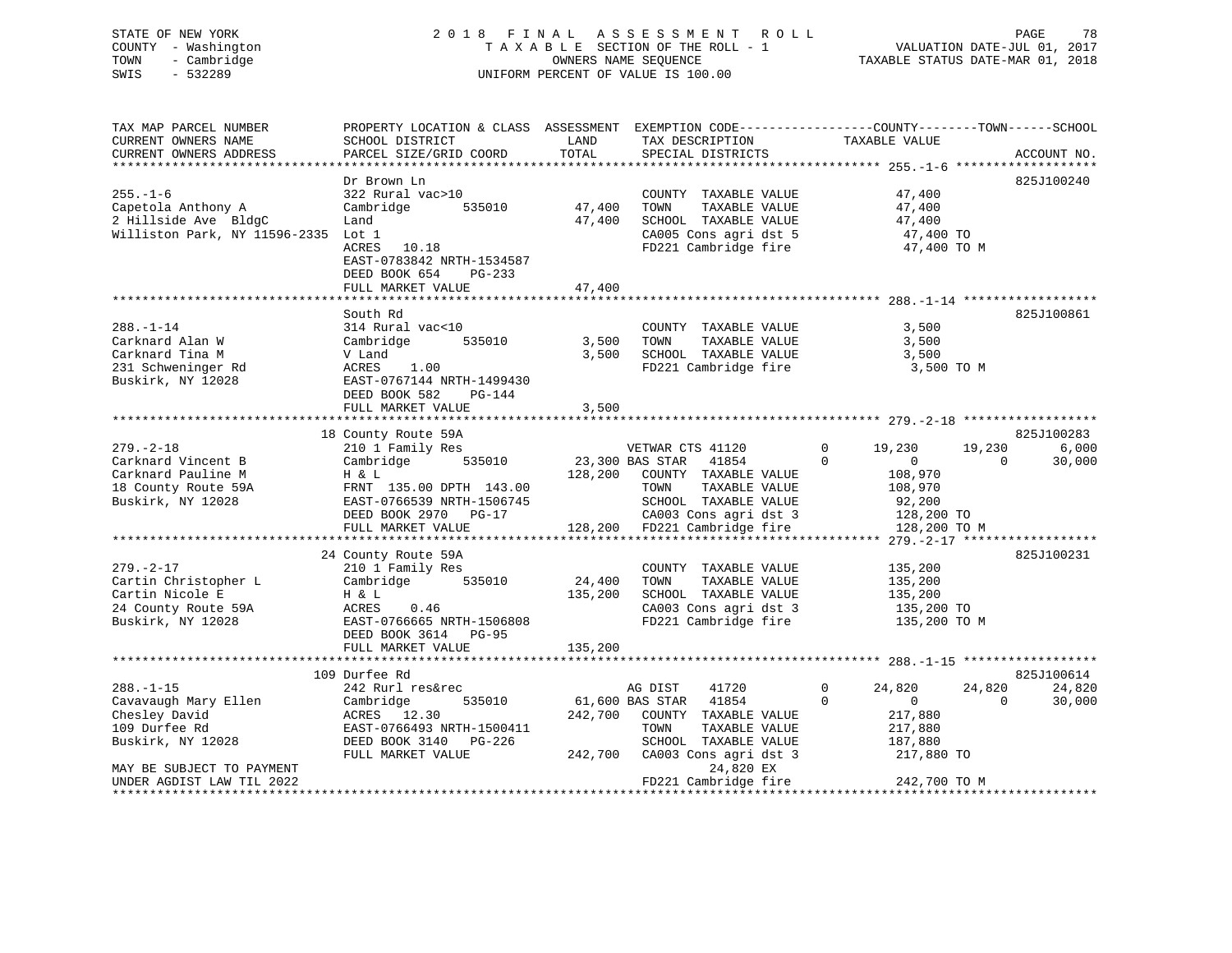# STATE OF NEW YORK 2 0 1 8 F I N A L A S S E S S M E N T R O L L PAGE 79 COUNTY - Washington T A X A B L E SECTION OF THE ROLL - 1 VALUATION DATE-JUL 01, 2017 TOWN - Cambridge OWNERS NAME SEQUENCE TAXABLE STATUS DATE-MAR 01, 2018 SWIS - 532289 UNIFORM PERCENT OF VALUE IS 100.00

| TAX MAP PARCEL NUMBER                        | PROPERTY LOCATION & CLASS ASSESSMENT |         | EXEMPTION CODE-----------------COUNTY-------TOWN------SCHOOL |                               |                                                        |
|----------------------------------------------|--------------------------------------|---------|--------------------------------------------------------------|-------------------------------|--------------------------------------------------------|
| CURRENT OWNERS NAME                          | SCHOOL DISTRICT                      | LAND    | TAX DESCRIPTION                                              | TAXABLE VALUE                 |                                                        |
| CURRENT OWNERS ADDRESS                       | PARCEL SIZE/GRID COORD               | TOTAL   | SPECIAL DISTRICTS                                            |                               | ACCOUNT NO.                                            |
|                                              |                                      |         |                                                              |                               |                                                        |
|                                              | 30 State Route 372                   |         |                                                              |                               | 825J100810                                             |
| $255. - 2 - 3$                               | 314 Rural vac<10                     |         | COUNTY TAXABLE VALUE                                         | 21,500                        |                                                        |
| Center Road Enterprises                      | Cambridge<br>535010                  | 21,500  | TOWN<br>TAXABLE VALUE                                        | 21,500                        |                                                        |
| 139 Center Rd                                | Land                                 | 21,500  | SCHOOL TAXABLE VALUE                                         | 21,500                        |                                                        |
| Eagle Bridge, NY 12057                       | ACRES<br>3.30                        |         | FD221 Cambridge fire                                         | 21,500 TO M                   |                                                        |
|                                              | EAST-0786730 NRTH-1531091            |         |                                                              |                               |                                                        |
|                                              | DEED BOOK 2002<br>PG-231             |         |                                                              |                               |                                                        |
|                                              | FULL MARKET VALUE                    | 21,500  |                                                              |                               |                                                        |
|                                              |                                      |         |                                                              |                               |                                                        |
|                                              | 173 State Route 372                  |         |                                                              |                               | 825J100328                                             |
| $255. - 1 - 7$                               | 210 1 Family Res                     |         | ENH STAR<br>41834                                            | $\Omega$<br>$\mathbf{0}$      | 66,800<br>$\Omega$                                     |
| Charbonnel Paul A                            | 535010<br>Cambridge                  |         | 95,800 VETWAR CTS 41120                                      | $\Omega$<br>33,000            | 27,000<br>6,000                                        |
| Charbonnel Nancy                             | ACRES<br>8.94                        | 422,500 | COUNTY TAXABLE VALUE                                         | 389,500                       |                                                        |
| 173 State Route 372                          | EAST-0784369 NRTH-1534410            |         | TOWN<br>TAXABLE VALUE                                        | 395,500                       |                                                        |
| Cambridge, NY 12816                          | DEED BOOK 1993 PG-242                |         | SCHOOL TAXABLE VALUE                                         | 349,700                       |                                                        |
|                                              | FULL MARKET VALUE                    |         | 422,500 CA005 Cons agri dst 5                                | 422,500 TO                    |                                                        |
|                                              |                                      |         | FD221 Cambridge fire                                         | 422,500 TO M                  |                                                        |
|                                              |                                      |         |                                                              |                               |                                                        |
|                                              | 971 Turnpike Rd                      |         |                                                              |                               | 825J100475                                             |
| $263 - 2 - 13$                               | 242 Rurl res&rec                     |         | ENH STAR<br>41834                                            | $\mathbf 0$<br>$\overline{0}$ | $\Omega$<br>66,800                                     |
| Cheney Robert                                | Cambridge<br>535010                  | 69,600  | COUNTY TAXABLE VALUE                                         | 218,100                       |                                                        |
| 971 Turnpike Rd                              | H & L                                | 218,100 | TOWN<br>TAXABLE VALUE                                        | 218,100                       |                                                        |
| Cambridge, NY 12816-3903                     | 16.90<br>ACRES                       |         | SCHOOL TAXABLE VALUE                                         | 151,300                       |                                                        |
|                                              | EAST-0787994 NRTH-1524715            |         | FD221 Cambridge fire                                         | 218,100 TO M                  |                                                        |
|                                              | DEED BOOK 650<br>PG-138              |         |                                                              |                               |                                                        |
|                                              | FULL MARKET VALUE                    | 218,100 |                                                              |                               |                                                        |
|                                              |                                      |         |                                                              |                               |                                                        |
|                                              | 248 English Rd                       |         |                                                              |                               | 825J100264                                             |
| $262 - 2 - 13$                               | 210 1 Family Res                     |         | <b>BAS STAR</b><br>41854                                     | $\mathbf 0$<br>$\mathbf{0}$   | $\Omega$<br>30,000                                     |
| Chesbro Olive L                              | Cambridge<br>535010                  |         | 24,400 VETCOM CTS 41130                                      | $\Omega$<br>30,000            | 10,000<br>30,000                                       |
| Olive Chesbro Revocable Trust 363/91 411/649 |                                      | 120,000 | COUNTY TAXABLE VALUE                                         | 90,000                        |                                                        |
| 248 English Rd                               | ACRES<br>0.61                        |         | TAXABLE VALUE<br>TOWN                                        | 90,000                        |                                                        |
| Cambridge, NY 12816                          | EAST-0777888 NRTH-1524387            |         | SCHOOL TAXABLE VALUE                                         |                               |                                                        |
|                                              |                                      |         |                                                              | 80,000                        |                                                        |
|                                              | DEED BOOK 2834 PG-57                 |         | FD221 Cambridge fire                                         | 120,000 TO M                  |                                                        |
|                                              | FULL MARKET VALUE                    | 120,000 |                                                              |                               | ************************* 262.-2-12.1 **************** |
|                                              |                                      |         |                                                              |                               |                                                        |
|                                              | County Route 59                      |         |                                                              |                               |                                                        |
| $262. - 2 - 12.1$                            | 314 Rural vac<10                     |         | COUNTY TAXABLE VALUE                                         | 13,000                        |                                                        |
| Chesbro Olive L Trustee                      | Cambridge<br>535010                  | 13,000  | TOWN<br>TAXABLE VALUE                                        | 13,000                        |                                                        |
| 248 English Rd                               | ACRES<br>2.10                        | 13,000  | SCHOOL TAXABLE VALUE                                         | 13,000                        |                                                        |
| Cambridge, NY 12816                          | EAST-0777966 NRTH-1524764            |         | CA003 Cons agri dst 3                                        | 13,000 TO                     |                                                        |
|                                              | DEED BOOK 2695<br>PG-127             |         | FD221 Cambridge fire                                         | 13,000 TO M                   |                                                        |
|                                              | FULL MARKET VALUE                    | 13,000  |                                                              |                               |                                                        |
|                                              |                                      |         |                                                              |                               |                                                        |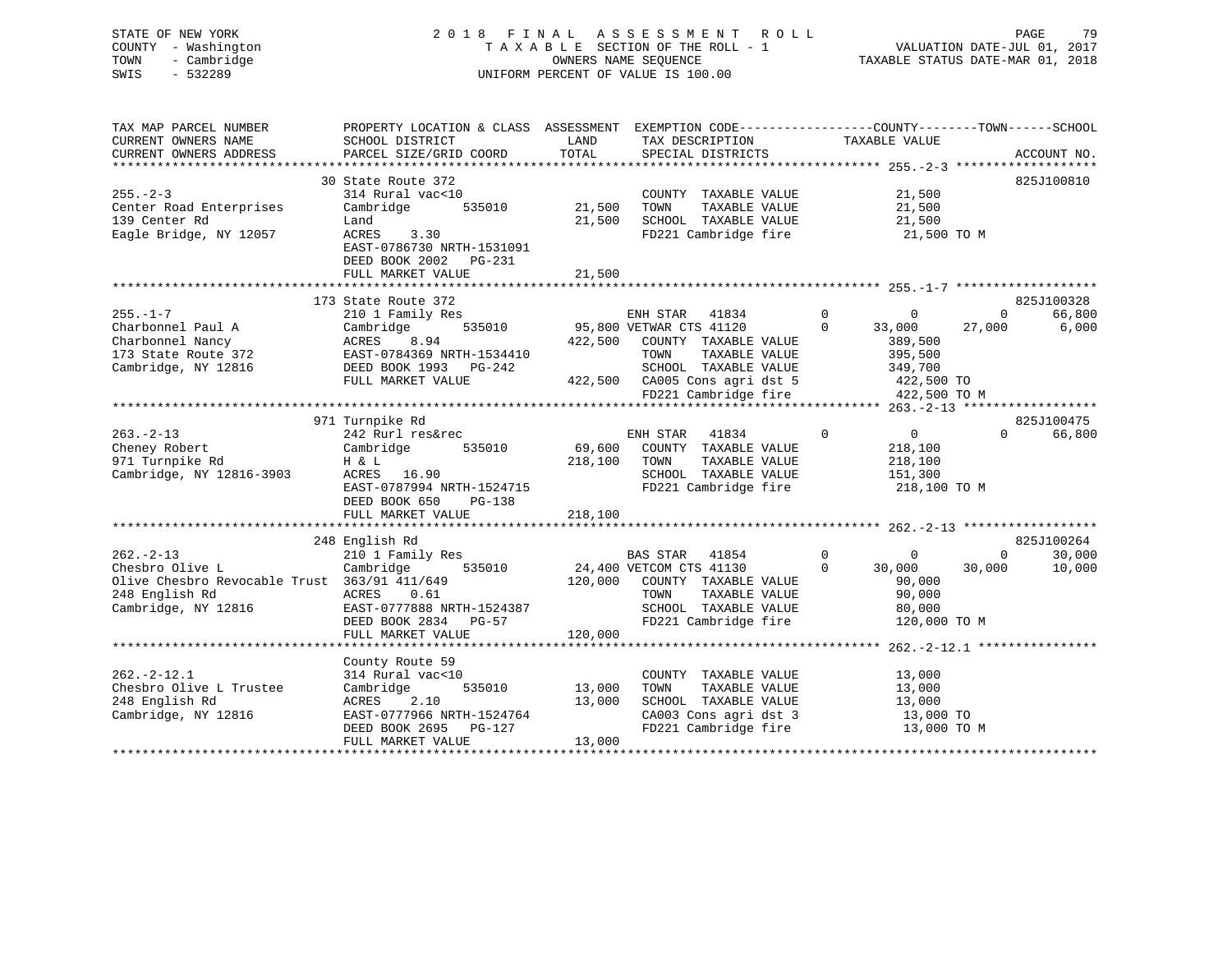# STATE OF NEW YORK 2 0 1 8 F I N A L A S S E S S M E N T R O L L PAGE 80 COUNTY - Washington T A X A B L E SECTION OF THE ROLL - 1 VALUATION DATE-JUL 01, 2017 TOWN - Cambridge OWNERS NAME SEQUENCE TAXABLE STATUS DATE-MAR 01, 2018 SWIS - 532289 UNIFORM PERCENT OF VALUE IS 100.00

| TAX MAP PARCEL NUMBER<br>CURRENT OWNERS NAME<br>CURRENT OWNERS ADDRESS                                                                                  | PROPERTY LOCATION & CLASS ASSESSMENT EXEMPTION CODE----------------COUNTY-------TOWN-----SCHOOL<br>SCHOOL DISTRICT<br>PARCEL SIZE/GRID COORD                                         | LAND<br>TOTAL                | TAX DESCRIPTION<br>SPECIAL DISTRICTS                                                                                                                                             |                                         | TAXABLE VALUE                                                                          |                                | ACCOUNT NO.                                      |
|---------------------------------------------------------------------------------------------------------------------------------------------------------|--------------------------------------------------------------------------------------------------------------------------------------------------------------------------------------|------------------------------|----------------------------------------------------------------------------------------------------------------------------------------------------------------------------------|-----------------------------------------|----------------------------------------------------------------------------------------|--------------------------------|--------------------------------------------------|
|                                                                                                                                                         |                                                                                                                                                                                      |                              |                                                                                                                                                                                  |                                         |                                                                                        |                                |                                                  |
| $261 - 2 - 3.1$<br>Ciaccio Joseph J<br>Ciaccio Eileen<br>37 Burton Ln<br>Massapequa, NY 11758<br>MAY BE SUBJECT TO PAYMENT<br>UNDER AGDIST LAW TIL 2025 | Vly Summit Rd<br>312 Vac w/imprv<br>535010<br>Cambridge<br>Sub Lot B<br>$261. - 1 - 3.1$<br>ACRES 40.86<br>EAST-0766942 NRTH-1527080<br>DEED BOOK 950<br>$PG-9$<br>FULL MARKET VALUE | 54,400<br>54,400             | AGRI-D IND 41730<br>51,500 COUNTY TAXABLE<br>COUNTY TAXABLE VALUE<br>TAXABLE VALUE<br>TOWN<br>SCHOOL TAXABLE VALUE<br>FD221 Cambridge fire                                       | $\Omega$                                | 8,017<br>46,383<br>46,383<br>46,383<br>54,400 TO M                                     | 8,017                          | 8,017                                            |
|                                                                                                                                                         |                                                                                                                                                                                      |                              |                                                                                                                                                                                  |                                         |                                                                                        |                                |                                                  |
| $261 - 2 - 3.2$<br>Ciaccio Joseph J<br>Ciaccio Eileen<br>37 Burton Ln<br>Massapequa, NY 11758                                                           | 1266 Vly Summit Rd<br>210 1 Family Res<br>535010<br>Cambridge<br>$261. - 1 - 3.2$<br>ACRES 8.00<br>EAST-0767096 NRTH-1527409<br>DEED BOOK 950<br>$PG-9$                              | 48,500                       | COUNTY TAXABLE VALUE<br>TAXABLE VALUE<br>TOWN<br>150,000 SCHOOL TAXABLE VALUE<br>FD221 Cambridge fire                                                                            |                                         | 150,000<br>150,000<br>150,000<br>150,000 TO M                                          |                                |                                                  |
|                                                                                                                                                         | FULL MARKET VALUE                                                                                                                                                                    | 150,000                      |                                                                                                                                                                                  |                                         |                                                                                        |                                |                                                  |
|                                                                                                                                                         |                                                                                                                                                                                      |                              |                                                                                                                                                                                  |                                         |                                                                                        |                                |                                                  |
| $279. - 2 - 31.9$<br>Clark Scott N<br>Clark Amy E<br>33 County Route 59A<br>Buskirk, NY 12028                                                           | 33 County Route 59A<br>210 1 Family Res<br>Cambridge 535010<br>lot 1<br>6.77<br>ACRES<br>EAST-0766983 NRTH-1507450<br>DEED BOOK 2874 PG-1<br>FULL MARKET VALUE                       | 52,300<br>171,100<br>171,100 | BAS STAR 41854<br>COUNTY TAXABLE VALUE<br>TOWN<br>TAXABLE VALUE<br>SCHOOL TAXABLE VALUE<br>CA003 Cons agri dst 3<br>FD221 Cambridge fire                                         | $\Omega$                                | $\overline{0}$<br>171,100<br>171,100<br>141,100<br>171,100 TO<br>171,100 TO M          | $\Omega$                       | 30,000                                           |
|                                                                                                                                                         | Irish Ln                                                                                                                                                                             |                              |                                                                                                                                                                                  |                                         |                                                                                        |                                |                                                  |
| $263. -1 - 4.1$<br>Clements Diane J<br>Clements Edward R<br>8 Mott Dr<br>Burnt Hills, NY 12027                                                          | 105 Vac farmland<br>535010<br>Cambridge<br>Sub Lot 1<br>ACRES 24.11<br>EAST-0781951 NRTH-1528210<br>DEED BOOK 910<br>PG-282                                                          |                              | AG DIST<br>41720<br>87,100 COUNTY TAXABLE VALUE<br>87,100 TOWN<br>TAXABLE VALUE<br>SCHOOL TAXABLE VALUE<br>CA005 Cons agri dst 5                                                 | $\mathbf{0}$                            | 73,381 73,381<br>13,719<br>13,719<br>13,719<br>13,719 TO                               |                                | 73,381                                           |
| MAY BE SUBJECT TO PAYMENT<br>UNDER AGDIST LAW TIL 2022                                                                                                  | FULL MARKET VALUE                                                                                                                                                                    |                              | 73,381 EX<br>87,100   FD221 Cambridge fire                                                                                                                                       |                                         | 87,100 TO M                                                                            |                                |                                                  |
|                                                                                                                                                         |                                                                                                                                                                                      |                              |                                                                                                                                                                                  |                                         |                                                                                        |                                |                                                  |
| $254. - 1 - 20.3$<br>Coffin Kathy A<br>47 Kenyon Rd<br>Greenwich, NY 12834                                                                              | 47 Kenyon Rd<br>210 1 Family Res<br>535010<br>Cambridge<br>House & Land<br>ACRES<br>2.97<br>EAST-0769576 NRTH-1530723<br>DEED BOOK 3851 PG-4<br>FULL MARKET VALUE                    |                              | AGED-SCH<br>41804<br>32,000 AGED-CO/TN 41801<br>170,000 ENH STAR 41834<br>COUNTY TAXABLE VALUE<br>TOWN<br>TAXABLE VALUE<br>SCHOOL TAXABLE VALUE<br>170,000 CA003 Cons agri dst 3 | $\mathbf{0}$<br>$\mathbf 0$<br>$\Omega$ | $\overline{0}$<br>85,000<br>$\overline{0}$<br>85,000<br>85,000<br>26,700<br>170,000 TO | $\Omega$<br>85,000<br>$\Omega$ | 825J100961<br>76,500<br>$\overline{0}$<br>66,800 |
|                                                                                                                                                         |                                                                                                                                                                                      |                              | FD221 Cambridge fire                                                                                                                                                             |                                         | 170,000 TO M                                                                           |                                |                                                  |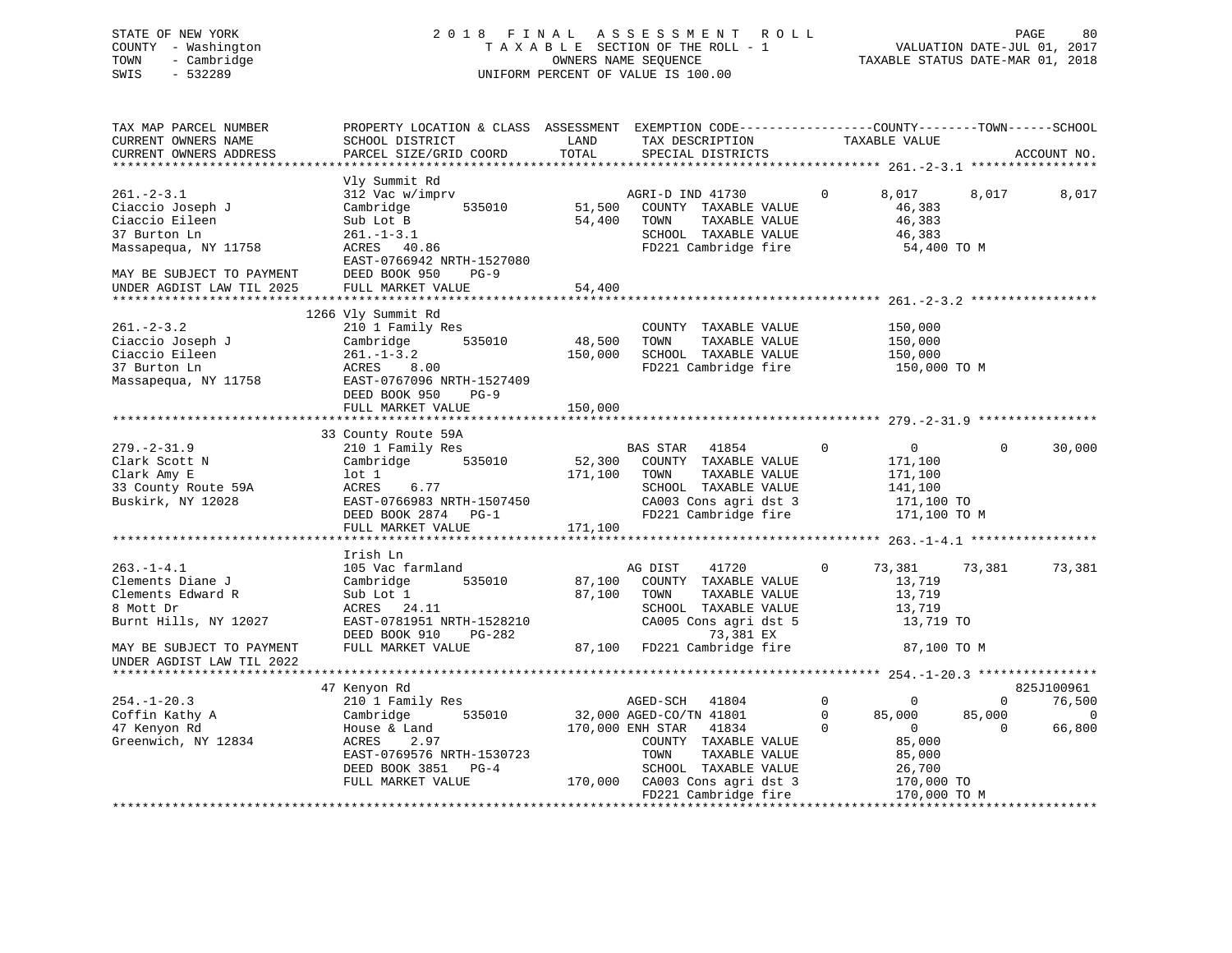# STATE OF NEW YORK 2 0 1 8 F I N A L A S S E S S M E N T R O L L PAGE 81 COUNTY - Washington T A X A B L E SECTION OF THE ROLL - 1 VALUATION DATE-JUL 01, 2017 TOWN - Cambridge OWNERS NAME SEQUENCE TAXABLE STATUS DATE-MAR 01, 2018 SWIS - 532289 UNIFORM PERCENT OF VALUE IS 100.00

| TAX MAP PARCEL NUMBER<br>CURRENT OWNERS NAME<br>CURRENT OWNERS ADDRESS                    | PROPERTY LOCATION & CLASS ASSESSMENT EXEMPTION CODE---------------COUNTY-------TOWN-----SCHOOL<br>SCHOOL DISTRICT<br>PARCEL SIZE/GRID COORD                                       | LAND<br>TOTAL                | TAX DESCRIPTION<br>SPECIAL DISTRICTS                                                                                                        | TAXABLE VALUE                                                                                | ACCOUNT NO.                      |
|-------------------------------------------------------------------------------------------|-----------------------------------------------------------------------------------------------------------------------------------------------------------------------------------|------------------------------|---------------------------------------------------------------------------------------------------------------------------------------------|----------------------------------------------------------------------------------------------|----------------------------------|
|                                                                                           |                                                                                                                                                                                   |                              |                                                                                                                                             |                                                                                              |                                  |
| $254. - 1 - 17$<br>Cole Thomas A<br>Bradley Fern M                                        | 174 Kenyon Rd<br>242 Rurl res&rec<br>Greenwich<br>533401<br>ACRES 10.34                                                                                                           | 57,200<br>188,500            | <b>BAS STAR</b><br>41854<br>COUNTY TAXABLE VALUE<br>TAXABLE VALUE<br>TOWN                                                                   | $\mathbf 0$<br>$\overline{0}$<br>188,500<br>188,500                                          | 825J100575<br>$\Omega$<br>30,000 |
| 174 Kenyon Rd<br>Greenwich, NY 12834-5308                                                 | EAST-0770082 NRTH-1533791<br>DEED BOOK 2708 PG-326<br>FULL MARKET VALUE<br>***************************                                                                            |                              | SCHOOL TAXABLE VALUE<br>CA003 Cons agri dst 3<br>188,500 FD221 Cambridge fire                                                               | 158,500<br>188,500 TO<br>188,500 TO M                                                        |                                  |
|                                                                                           | 28 & 38 Perry Ln                                                                                                                                                                  |                              |                                                                                                                                             |                                                                                              | 825J102054                       |
| $255. - 1 - 11.5$<br>Colfax Enterprises LLC<br>PO Box 67<br>Cambridge, NY 12816           | 710 Manufacture<br>Cambridge<br>535010<br>Lot 3<br>3330/242<br>Subdivision abandoment<br>5.73<br>ACRES                                                                            | 43,800<br>628,550            | COUNTY TAXABLE VALUE<br>TOWN<br>TAXABLE VALUE<br>SCHOOL TAXABLE VALUE<br>EZ010 Empire Zone-Site 10<br>FD221 Cambridge fire                  | 628,550<br>628,550<br>628,550<br>628,550 TO<br>628,550 TO M                                  |                                  |
|                                                                                           | EAST-0785610 NRTH-1531864<br>DEED BOOK 3330 PG-254<br>FULL MARKET VALUE                                                                                                           | 628,550                      |                                                                                                                                             |                                                                                              |                                  |
|                                                                                           | 1346 Vly Summit Rd                                                                                                                                                                |                              |                                                                                                                                             |                                                                                              |                                  |
| $262. -1 - 2.2$<br>Collery Gloria<br>1346 Vly Summit Rd<br>Greenwich, NY 12834            | 210 1 Family Res<br>535010<br>Cambridge<br>Land & House<br>ACRES<br>2.54<br>EAST-0769038 NRTH-1527820<br>DEED BOOK 891<br>PG-249<br>FULL MARKET VALUE                             | 37,700<br>202,000<br>202,000 | <b>BAS STAR</b><br>41854<br>COUNTY TAXABLE VALUE<br>TOWN<br>TAXABLE VALUE<br>SCHOOL TAXABLE VALUE<br>FD221 Cambridge fire                   | $\mathbf 0$<br>$\overline{0}$<br>202,000<br>202,000<br>172,000<br>202,000 TO M               | $\Omega$<br>30,000               |
|                                                                                           |                                                                                                                                                                                   |                              |                                                                                                                                             |                                                                                              |                                  |
| $262 - 1 - 2.3$<br>Collery Gloria Riordan<br>1346 Vly Summit Rd<br>Greenwich, NY 12834    | Vly Summit Rd<br>105 Vac farmland<br>535010<br>Cambridge<br>ACRES 40.00<br>EAST-0769593 NRTH-1526424<br>DEED BOOK 3125 PG-105                                                     | 69,000<br>69,000             | AG DIST<br>41720<br>COUNTY TAXABLE VALUE<br>TOWN<br>TAXABLE VALUE<br>SCHOOL TAXABLE VALUE<br>CA003 Cons agri dst 3                          | 27,895<br>$\Omega$<br>41,105<br>41,105<br>41,105<br>41,105 TO                                | 27,895<br>27,895                 |
| MAY BE SUBJECT TO PAYMENT<br>UNDER AGDIST LAW TIL 2022                                    | FULL MARKET VALUE                                                                                                                                                                 | 69,000                       | 27,895 EX<br>FD221 Cambridge fire                                                                                                           | 69,000 TO M                                                                                  |                                  |
|                                                                                           | 1379 King Rd                                                                                                                                                                      |                              |                                                                                                                                             |                                                                                              | 825J100808                       |
| $263 - 2 - 2$<br>Comerro Hope<br>Comerro Katherine<br>1379 King Rd<br>Cambridge, NY 12816 | 210 1 Family Res<br>Cambridge<br>535010<br>House & Land<br>FRNT 200.00 DPTH 200.00<br>0.73<br>ACRES<br>EAST-0785948 NRTH-1528791<br>DEED BOOK 2959<br>PG-290<br>FULL MARKET VALUE | 28,200<br>130,000<br>130,000 | 41854<br>BAS STAR<br>COUNTY TAXABLE VALUE<br>TOWN<br>TAXABLE VALUE<br>SCHOOL TAXABLE VALUE<br>CA003 Cons agri dst 3<br>FD221 Cambridge fire | $\mathbf 0$<br>$\overline{0}$<br>130,000<br>130,000<br>100,000<br>130,000 TO<br>130,000 TO M | $\Omega$<br>30,000               |
|                                                                                           |                                                                                                                                                                                   |                              |                                                                                                                                             |                                                                                              |                                  |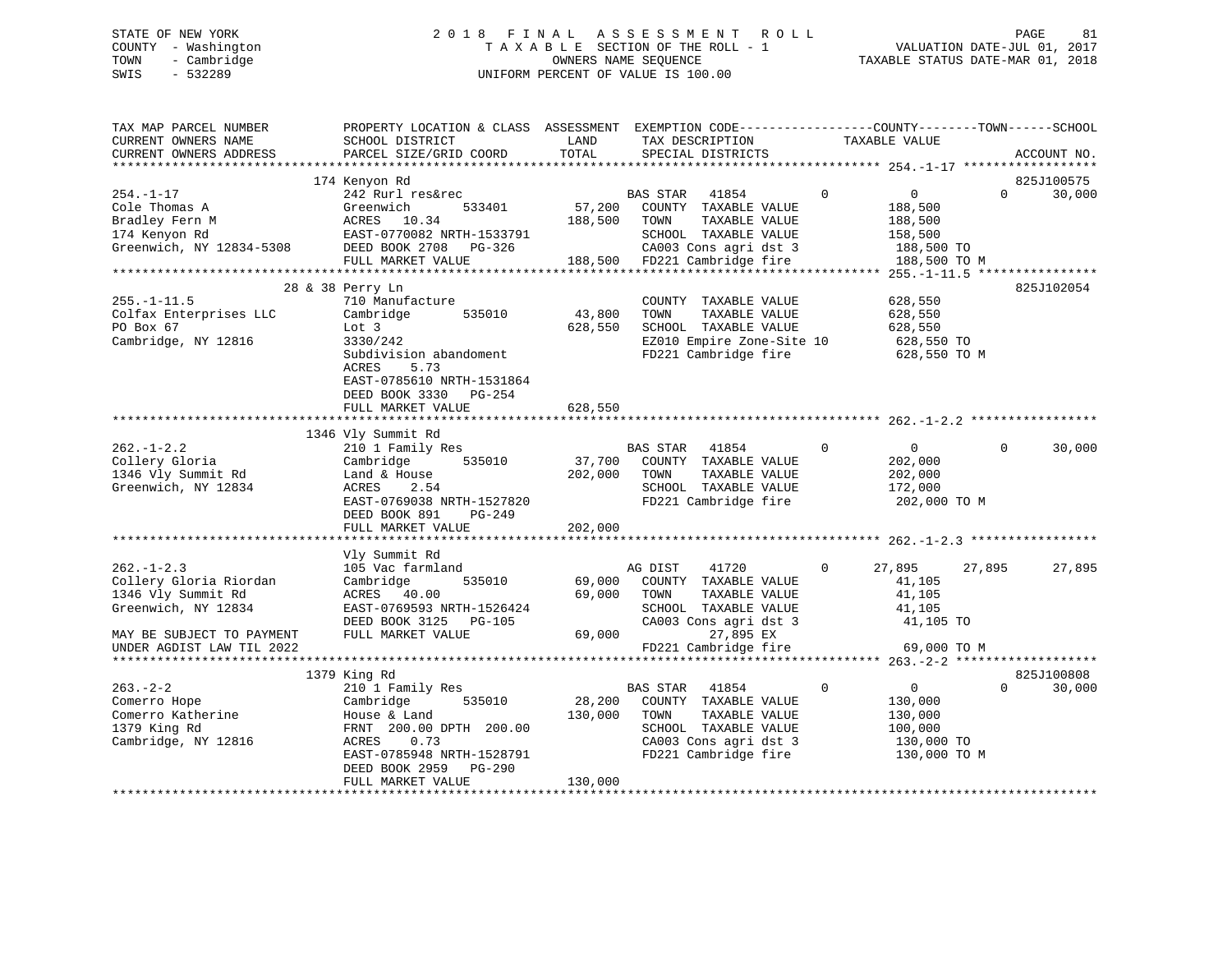# STATE OF NEW YORK 2 0 1 8 F I N A L A S S E S S M E N T R O L L PAGE 82 COUNTY - Washington T A X A B L E SECTION OF THE ROLL - 1 VALUATION DATE-JUL 01, 2017 TOWN - Cambridge OWNERS NAME SEQUENCE TAXABLE STATUS DATE-MAR 01, 2018 SWIS - 532289 UNIFORM PERCENT OF VALUE IS 100.00

| TAX MAP PARCEL NUMBER<br>CURRENT OWNERS NAME | PROPERTY LOCATION & CLASS ASSESSMENT EXEMPTION CODE----------------COUNTY-------TOWN------SCHOOL<br>SCHOOL DISTRICT                                                                                                                  | LAND         | TAX DESCRIPTION TAXABLE VALUE SPECIAL DISTRICTS                       |                |                |          |             |
|----------------------------------------------|--------------------------------------------------------------------------------------------------------------------------------------------------------------------------------------------------------------------------------------|--------------|-----------------------------------------------------------------------|----------------|----------------|----------|-------------|
| CURRENT OWNERS ADDRESS                       | PARCEL SIZE/GRID COORD                                                                                                                                                                                                               | TOTAL        |                                                                       |                |                |          | ACCOUNT NO. |
|                                              | 868 State Route 372                                                                                                                                                                                                                  |              |                                                                       |                |                |          |             |
| $246. - 1 - 4.4$                             | 210 1 Family Res                                                                                                                                                                                                                     |              | $\overline{0}$                                                        |                | $\overline{0}$ | $\Omega$ | 30,000      |
| Conlin Brian                                 | 533401<br>Greenwich                                                                                                                                                                                                                  |              | BAS STAR 41854<br>43,700 COUNTY TAXABLE VALUE                         |                | 331,000        |          |             |
|                                              | ACRES<br>6.81                                                                                                                                                                                                                        | 331,000 TOWN | TAXABLE VALUE                                                         |                | 331,000        |          |             |
| Bell Bryson<br>868 State Route 372           |                                                                                                                                                                                                                                      |              |                                                                       |                |                |          |             |
|                                              |                                                                                                                                                                                                                                      |              |                                                                       |                |                |          |             |
| Greenwich, NY 12834                          | EAST-0773452 NRTH-1544117<br>DEED BOOK 946 PG-8<br>PG-8 331,000 FD221 Cambridge fire 331,000 TO MEULL MARKET VALUE 331,000 FD221 Cambridge fire 331,000 TO M                                                                         |              |                                                                       |                |                |          |             |
|                                              |                                                                                                                                                                                                                                      |              |                                                                       |                |                |          |             |
|                                              |                                                                                                                                                                                                                                      |              |                                                                       |                |                |          |             |
|                                              | Coila Rd                                                                                                                                                                                                                             |              |                                                                       |                |                |          | 825J100548  |
| $255. - 2 - 7$                               | 105 Vac farmland                                                                                                                                                                                                                     |              | AG DIST<br>41720                                                      | $\circ$        | 63,123 63,123  |          | 63,123      |
| Content Farm LLC                             | 535010 178,900<br>Cambridge                                                                                                                                                                                                          |              | COUNTY TAXABLE VALUE                                                  |                | 117,777        |          |             |
| 4809 Roland Ave                              | Land                                                                                                                                                                                                                                 | 180,900      | TOWN<br>TAXABLE VALUE                                                 |                | 117,777        |          |             |
| Baltimore, MD 21210                          | ACRES 111.90                                                                                                                                                                                                                         |              | SCHOOL TAXABLE VALUE                                                  |                | 117,777        |          |             |
|                                              |                                                                                                                                                                                                                                      |              |                                                                       |                |                |          |             |
|                                              |                                                                                                                                                                                                                                      |              |                                                                       |                |                |          |             |
|                                              |                                                                                                                                                                                                                                      |              |                                                                       |                |                |          |             |
|                                              | Baltimore, MD 21210 ACRES 111.90<br>EAST-0788056 NRTH-1532211 CA005 Cons agri dst 5 117,777 TO<br>MAY BE SUBJECT TO PAYMENT DEED BOOK 2099 PG-193 63,123 EX<br>UNDER AGDIST LAW TIL 2022 FULL MARKET VALUE 180,900 FD221 Cambridge f |              |                                                                       |                |                |          |             |
|                                              | 565 Lees Crossing Rd                                                                                                                                                                                                                 |              |                                                                       |                |                |          | 825J100688  |
| $288. - 1 - 2$                               | 210 1 Family Res                                                                                                                                                                                                                     |              | BAS STAR 41854                                                        | $\overline{0}$ | $\overline{0}$ | $\Omega$ | 30,000      |
| Coons Christopher                            | Hoosic Valley 384201 27,300 COUNTY TAXABLE VALUE                                                                                                                                                                                     |              |                                                                       |                | 153,300        |          |             |
| Weber Janice                                 | H & L                                                                                                                                                                                                                                | 153,300      | TAXABLE VALUE<br>TOWN                                                 |                | 153,300        |          |             |
| 565 Lees Crossing Rd                         | ACRES<br>1.05                                                                                                                                                                                                                        |              | SCHOOL TAXABLE VALUE                                                  |                | 123,300        |          |             |
| Johnsonville, NY 12094                       |                                                                                                                                                                                                                                      |              |                                                                       |                |                |          |             |
|                                              |                                                                                                                                                                                                                                      |              | CA003 Cons agri dst 3 153,300 TO<br>FD221 Cambridge fire 153,300 TO M |                |                |          |             |
|                                              | EAST-0758401 NRTH-1503348<br>DEED BOOK 675 PG-146<br>FIILL MADKET WALLER<br>FULL MARKET VALUE                                                                                                                                        | 153,300      |                                                                       |                |                |          |             |
|                                              |                                                                                                                                                                                                                                      |              |                                                                       |                |                |          |             |
|                                              | Oak Hill Rd                                                                                                                                                                                                                          |              |                                                                       |                |                |          | 825J100378  |
| $280. - 2 - 11$                              | 112 Dairy farm                                                                                                                                                                                                                       |              | 41720                                                                 | $\mathbf 0$    | 93,097         | 93,097   | 93,097      |
|                                              |                                                                                                                                                                                                                                      |              | AG DIST                                                               |                |                |          |             |
| Copses Farms, LLC                            | Cambridge                                                                                                                                                                                                                            |              | 535010 130,100 COUNTY TAXABLE VALUE                                   |                | 128,103        |          |             |
| 355 Master St                                | ACRES 62.50                                                                                                                                                                                                                          | 221,200 TOWN | TAXABLE VALUE                                                         |                | 128,103        |          |             |
| Valley Falls, NY 12028                       | EAST-0779487 NRTH-1507851                                                                                                                                                                                                            |              | SCHOOL TAXABLE VALUE 128,103                                          |                |                |          |             |
|                                              | DEED BOOK 3822 PG-31                                                                                                                                                                                                                 |              | CA003 Cons agri dst 3                                                 |                | 128,103 TO     |          |             |
| MAY BE SUBJECT TO PAYMENT                    | FULL MARKET VALUE                                                                                                                                                                                                                    | 221,200      | 93,097 EX                                                             |                |                |          |             |
| UNDER AGDIST LAW TIL 2022                    |                                                                                                                                                                                                                                      |              | FD221 Cambridge fire                                                  |                | 221,200 TO M   |          |             |
|                                              |                                                                                                                                                                                                                                      |              |                                                                       |                |                |          |             |
|                                              | Lees Crossing Rd                                                                                                                                                                                                                     |              |                                                                       |                |                |          | 825J100818  |
| $288. - 1 - 25$                              | 322 Rural vac>10                                                                                                                                                                                                                     |              | AG DIST<br>41720                                                      | $\overline{0}$ | 58,001         | 58,001   | 58,001      |
| Copses Farms, LLC                            | Hoosic Valley 384201 72,600 COUNTY TAXABLE VALUE                                                                                                                                                                                     |              |                                                                       |                | 14,599         |          |             |
| 355 Master St                                | 875/302                                                                                                                                                                                                                              | 72,600       | TOWN<br>TAXABLE VALUE                                                 |                | 14,599         |          |             |
| Valley Falls, NY 12185                       | ACRES 24.51                                                                                                                                                                                                                          |              | SCHOOL TAXABLE VALUE                                                  |                | 14,599         |          |             |
|                                              | EAST-0760243 NRTH-1502788                                                                                                                                                                                                            |              | CA003 Cons agri dst 3                                                 |                | 14,599 TO      |          |             |
| MAY BE SUBJECT TO PAYMENT                    | DEED BOOK 3813 PG-49                                                                                                                                                                                                                 |              | 58,001 EX                                                             |                |                |          |             |
| UNDER AGDIST LAW TIL 2022                    | FULL MARKET VALUE                                                                                                                                                                                                                    |              | 72,600 FD221 Cambridge fire 72,600 TO M                               |                |                |          |             |
|                                              |                                                                                                                                                                                                                                      |              |                                                                       |                |                |          |             |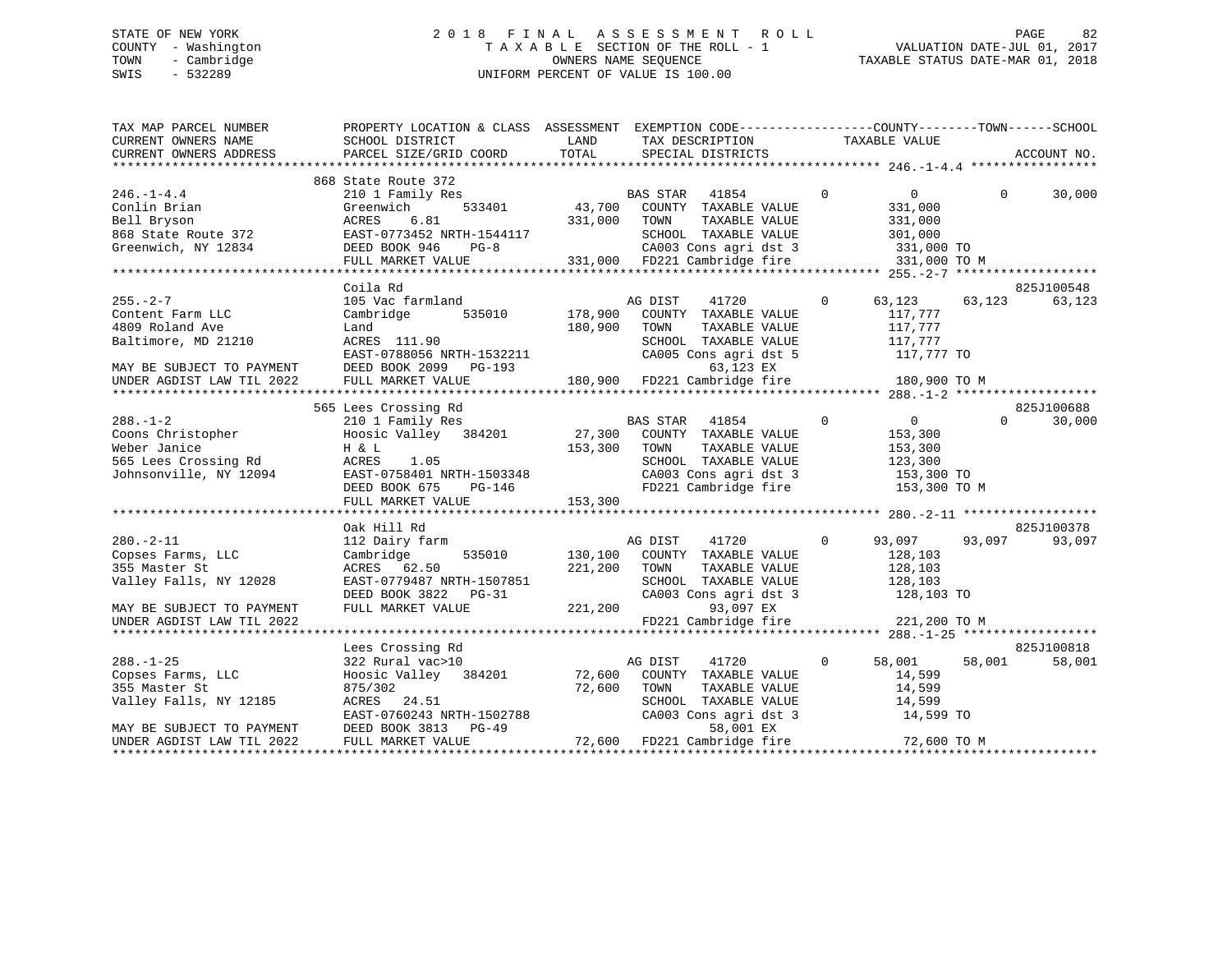# STATE OF NEW YORK 2 0 1 8 F I N A L A S S E S S M E N T R O L L PAGE 83 COUNTY - Washington T A X A B L E SECTION OF THE ROLL - 1 VALUATION DATE-JUL 01, 2017 TOWN - Cambridge OWNERS NAME SEQUENCE TAXABLE STATUS DATE-MAR 01, 2018 SWIS - 532289 UNIFORM PERCENT OF VALUE IS 100.00

| TAX MAP PARCEL NUMBER<br>CURRENT OWNERS NAME<br>CURRENT OWNERS ADDRESS                                                                           | SCHOOL DISTRICT<br>PARCEL SIZE/GRID COORD                                                                                                                                                                                                              | LAND<br>TOTAL                | TAX DESCRIPTION TAXABLE VALUE SPECIAL DISTRICTS                                                                                                                               | PROPERTY LOCATION & CLASS ASSESSMENT EXEMPTION CODE----------------COUNTY-------TOWN------SCHOOL                                                          | ACCOUNT NO.                    |
|--------------------------------------------------------------------------------------------------------------------------------------------------|--------------------------------------------------------------------------------------------------------------------------------------------------------------------------------------------------------------------------------------------------------|------------------------------|-------------------------------------------------------------------------------------------------------------------------------------------------------------------------------|-----------------------------------------------------------------------------------------------------------------------------------------------------------|--------------------------------|
| $280. - 1 - 18$<br>Cox Norman<br>188 County Route 59<br>Buskirk, NY 12028-2225                                                                   | 188 County Route 59<br>Cambridge<br>$\begin{tabular}{lcccc} ACRES & 1.40 & 105,200 & COUNTY & TAXABLE VALUE \\ EAST-0772937 NRTH-1504259 & TOWN & TAXABLE VALUE \\ DEED BOOK 682 & PG-183 & SCHOOL & TAXABLE VALUE \end{tabular}$<br>FULL MARKET VALUE |                              | 535010 28,000 ENH STAR 41834<br>SCHOOL TAXABLE VALUE 0<br>105,200 CA003 Cons agri dst 3 105,200<br>FD221 Cambridge fire                                                       | $\overline{0}$<br>52,600<br>52,600<br>$\Omega$<br>$\overline{0}$<br>$\Omega$<br>52,600<br>52,600<br>105,200 TO<br>105,200 TO M                            | 825J100273<br>52,600<br>52,600 |
| $263. - 1 - 4$<br>Craig David L<br>Craig Susan W<br>67 Irish Ln<br>Cambridge, NY 12816<br>MAY BE SUBJECT TO PAYMENT<br>UNDER AGDIST LAW TIL 2022 | 67 Irish Ln<br>241 Rural res&ag<br>535010<br>Cambridge<br>Sub Lot 2<br>ACRES 27.59<br>EAST-0781794 NRTH-1529873<br>DEED BOOK 3416 PG-4<br>FULL MARKET VALUE                                                                                            | $CAOO5$ $C_1$                | 41720<br>AG DIST<br>99,500 ENH STAR $41834$<br>255,000 COUNTY TAXABLE VALUE<br>TAXABLE VALUE<br>TOWN<br>SCHOOL TAXABLE VALUE<br>CA005 Cons agri dst 5 218,114 TO<br>36,886 EX | $\overline{0}$<br>36,886 36,886<br>$\mathbf{0}$<br>$\overline{0}$<br>$\overline{0}$<br>218,114<br>218,114<br>151,314<br>FD221 Cambridge fire 255,000 TO M | 825J100274<br>36,886<br>66,800 |
| $263. -1 - 4.2$<br>Craig Peter C<br>Craig Elizabeth H<br>101 Irish Ln<br>Cambridge, NY 12816                                                     | 101 Irish Ln<br>210 1 Family Res<br>Cambridge 535010 49,100<br>Lot2A<br>ACRES<br>4.81<br>EAST-0781567 NRTH-1529556<br>DEED BOOK 3416 PG-4<br>FULL MARKET VALUE                                                                                         | 261,700<br>261,700           | COUNTY TAXABLE VALUE<br>TOWN<br>TAXABLE VALUE<br>SCHOOL TAXABLE VALUE<br>CA005 Cons agri dst 5 261,700 TO<br>FD221 Cambridge fire                                             | 261,700<br>261,700<br>261,700<br>261,700 TO M                                                                                                             |                                |
| 271.-3-13.1<br>Crandall Michael L<br>Crandall Michael L<br>266 Belle Rd<br>ACRES                                                                 | 266 Belle Rd<br>312 Vac w/imprv<br>535010 54,600<br>Cambridge<br>DEED BOOK 3630 PG-147<br>FULL MARKET VALUE                                                                                                                                            | 63,600<br>63,600             | COUNTY TAXABLE VALUE<br>TOWN      TAXABLE VALUE<br>SCHOOL   TAXABLE VALUE<br>CA003 Cons agri dst 3 63,600 TO<br>FD221 Cambridge fire                                          | 63,600<br>63,600<br>63,600<br>63,600 TO M                                                                                                                 |                                |
| $270. - 1 - 37$<br>Craven Myra L<br>24 Chase Ln<br>Cambridge, NY 12816                                                                           | 24 Chase Ln<br>283 Res w/Comuse<br>Cambridge 535010<br>H & L<br>ACRES<br>3.00<br>EAST-0762611 NRTH-1517926<br>DEED BOOK 628<br>PG-56<br>FULL MARKET VALUE                                                                                              | 35,000<br>117,500<br>117,500 | COUNTY TAXABLE VALUE<br>TAXABLE VALUE<br>TOWN<br>SCHOOL TAXABLE VALUE<br>CA003 Cons agri dst 3 117,500 TO<br>FD221 Cambridge fire                                             | 117,500<br>117,500<br>117,500<br>117,500 TO M                                                                                                             | 825J100263                     |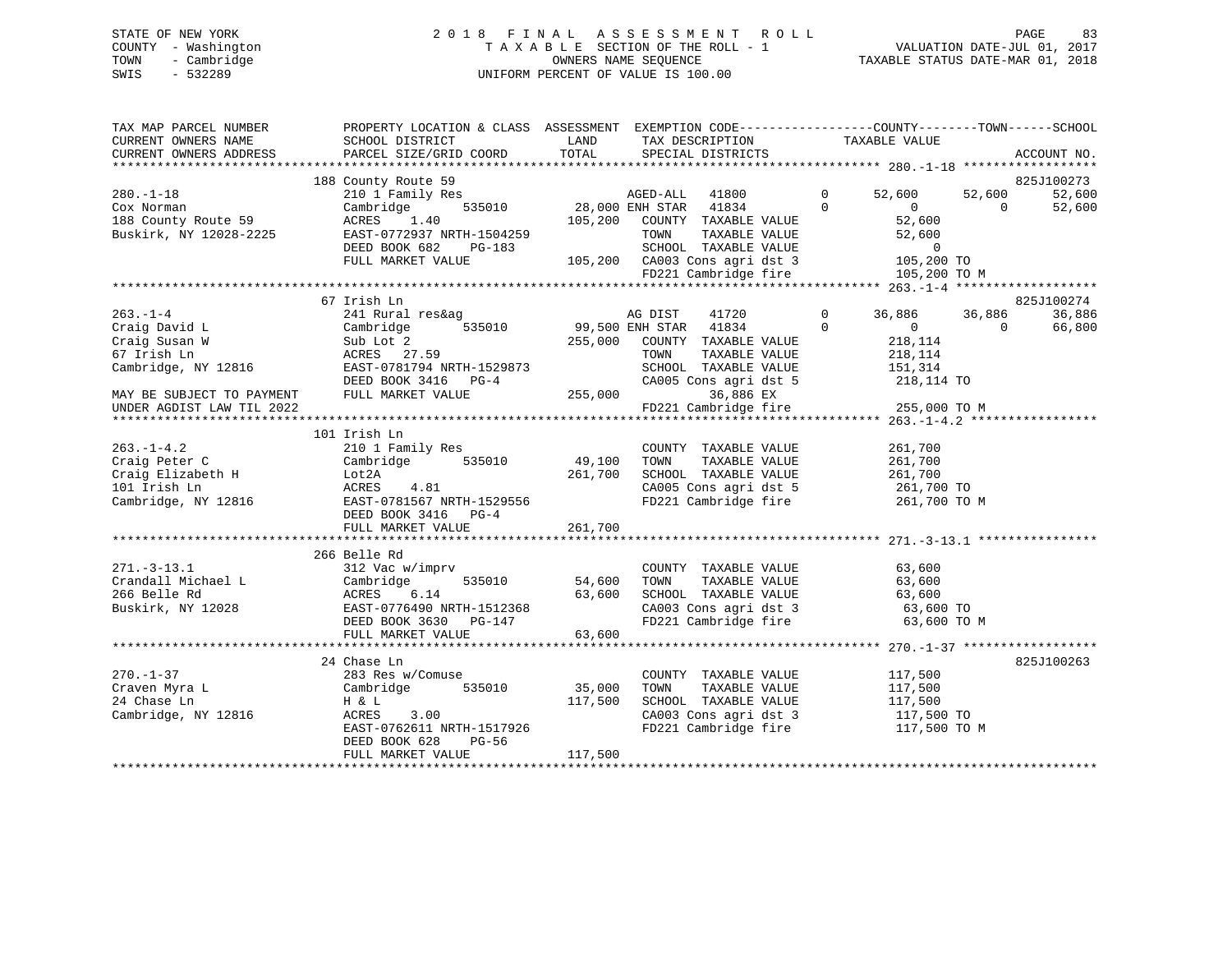# STATE OF NEW YORK 2 0 1 8 F I N A L A S S E S S M E N T R O L L PAGE 84 COUNTY - Washington T A X A B L E SECTION OF THE ROLL - 1 VALUATION DATE-JUL 01, 2017 TOWN - Cambridge OWNERS NAME SEQUENCE TAXABLE STATUS DATE-MAR 01, 2018 SWIS - 532289 UNIFORM PERCENT OF VALUE IS 100.00

| TAX MAP PARCEL NUMBER<br>CURRENT OWNERS NAME<br>CURRENT OWNERS ADDRESS                                                            | PROPERTY LOCATION & CLASS ASSESSMENT EXEMPTION CODE----------------COUNTY-------TOWN-----SCHOOL<br>SCHOOL DISTRICT<br>PARCEL SIZE/GRID COORD                                               | LAND<br>TOTAL                 | TAX DESCRIPTION<br>SPECIAL DISTRICTS                                                                                                                    | TAXABLE VALUE                                                                         | ACCOUNT NO.                    |
|-----------------------------------------------------------------------------------------------------------------------------------|--------------------------------------------------------------------------------------------------------------------------------------------------------------------------------------------|-------------------------------|---------------------------------------------------------------------------------------------------------------------------------------------------------|---------------------------------------------------------------------------------------|--------------------------------|
|                                                                                                                                   |                                                                                                                                                                                            |                               |                                                                                                                                                         |                                                                                       |                                |
| $270. - 1 - 38.2$<br>Craven Myra L<br>24 Chase Ln<br>Cambridge, NY 12816<br>MAY BE SUBJECT TO PAYMENT                             | Meeting House Rd<br>322 Rural vac>10<br>535010<br>Cambridge<br>$1$ ot $2$<br>ACRES 10.32<br>EAST-0762599 NRTH-1517494<br>DEED BOOK 2130 PG-79                                              | 48,600                        | AG DIST<br>41720<br>48,600 COUNTY TAXABLE VALUE<br>TOWN<br>TAXABLE VALUE<br>SCHOOL TAXABLE VALUE<br>CA003 Cons agri dst 3<br>41,148 EX                  | $\mathbf{0}$<br>41,148<br>7,452<br>7,452<br>7,452<br>7,452 TO                         | 41,148<br>41,148               |
| UNDER AGDIST LAW TIL 2022                                                                                                         | FULL MARKET VALUE                                                                                                                                                                          |                               | 48,600 FD221 Cambridge fire                                                                                                                             | 48,600 TO M                                                                           |                                |
|                                                                                                                                   |                                                                                                                                                                                            |                               |                                                                                                                                                         |                                                                                       |                                |
| $261. - 2 - 6$<br>Crile Susan<br>168 West 86Th St<br>New York, NY 10024<br>MAY BE SUBJECT TO PAYMENT<br>UNDER AGDIST LAW TIL 2022 | 107 Tingue Rd<br>241 Rural res&ag<br>535010<br>Cambridge<br>Rural Residence<br>Ag Commit 706/83<br>$261. - 1 - 6$<br>ACRES 125.00<br>EAST-0767404 NRTH-1524042<br>DEED BOOK 416<br>PG-1038 | 207,300<br>367,700            | AG DIST<br>41720<br>COUNTY TAXABLE VALUE<br>TOWN<br>TAXABLE VALUE<br>SCHOOL TAXABLE VALUE<br>CA003 Cons agri dst 3<br>54,582 EX<br>FD221 Cambridge fire | 54,582<br>$\mathbf{0}$<br>313,118<br>313,118<br>313,118<br>313,118 TO<br>367,700 TO M | 825J100277<br>54,582<br>54,582 |
|                                                                                                                                   | FULL MARKET VALUE                                                                                                                                                                          | 367,700                       |                                                                                                                                                         |                                                                                       |                                |
| $262 - 2 - 6$<br>Criscolo John T Jr<br>PO Box 283<br>East Setauket, NY 11733                                                      | Cobble Rd<br>322 Rural vac>10<br>Cambridge<br>535010<br>Vacant Land<br>ACRES 22.19<br>EAST-0778070 NRTH-1529826<br>DEED BOOK 2347 PG-281<br>FULL MARKET VALUE                              | 70,000<br>70,000<br>70,000    | COUNTY TAXABLE VALUE<br>TOWN<br>TAXABLE VALUE<br>SCHOOL TAXABLE VALUE<br>FD221 Cambridge fire                                                           | 70,000<br>70,000<br>70,000<br>70,000 TO M                                             | 825J100278                     |
|                                                                                                                                   | County Route 59                                                                                                                                                                            |                               |                                                                                                                                                         |                                                                                       |                                |
| $280. - 1 - 21$<br>Cross David<br>D'Agostino Frances<br>567 Kinns Rd<br>Clifton Park, NY 12065                                    | 314 Rural vac<10<br>535010<br>Cambridge<br>lot 1<br>ACRES<br>6.34<br>EAST-0770571 NRTH-1512128<br>DEED BOOK 2039 PG-1<br>FULL MARKET VALUE                                                 | 34,000<br>34,000<br>34,000    | COUNTY TAXABLE VALUE<br>TAXABLE VALUE<br>TOWN<br>SCHOOL TAXABLE VALUE<br>CA003 Cons agri dst 3<br>FD221 Cambridge fire                                  | 34,000<br>34,000<br>34,000<br>34,000 TO<br>34,000 TO M                                |                                |
|                                                                                                                                   | ************************                                                                                                                                                                   | ***********                   | *********************************** 271.-3-14 *****                                                                                                     |                                                                                       |                                |
| $271. - 3 - 14$<br>CTI Demonstration Farm, INC<br>4 Open Square Way Rm 421<br>Holyoke, MA 01040                                   | King Rd<br>322 Rural vac>10<br>535010<br>Cambridge<br>Sub lot 3<br>ACRES 108.66<br>EAST-0779556 NRTH-1514839<br>DEED BOOK 1831 PG-80<br>FULL MARKET VALUE                                  | 180,800<br>180,800<br>180,800 | COUNTY TAXABLE VALUE<br>TOWN<br>TAXABLE VALUE<br>SCHOOL TAXABLE VALUE<br>CA003 Cons agri dst 3<br>FD221 Cambridge fire 180,800 TO M                     | 180,800<br>180,800<br>180,800<br>180,800 TO                                           |                                |
|                                                                                                                                   |                                                                                                                                                                                            |                               |                                                                                                                                                         |                                                                                       |                                |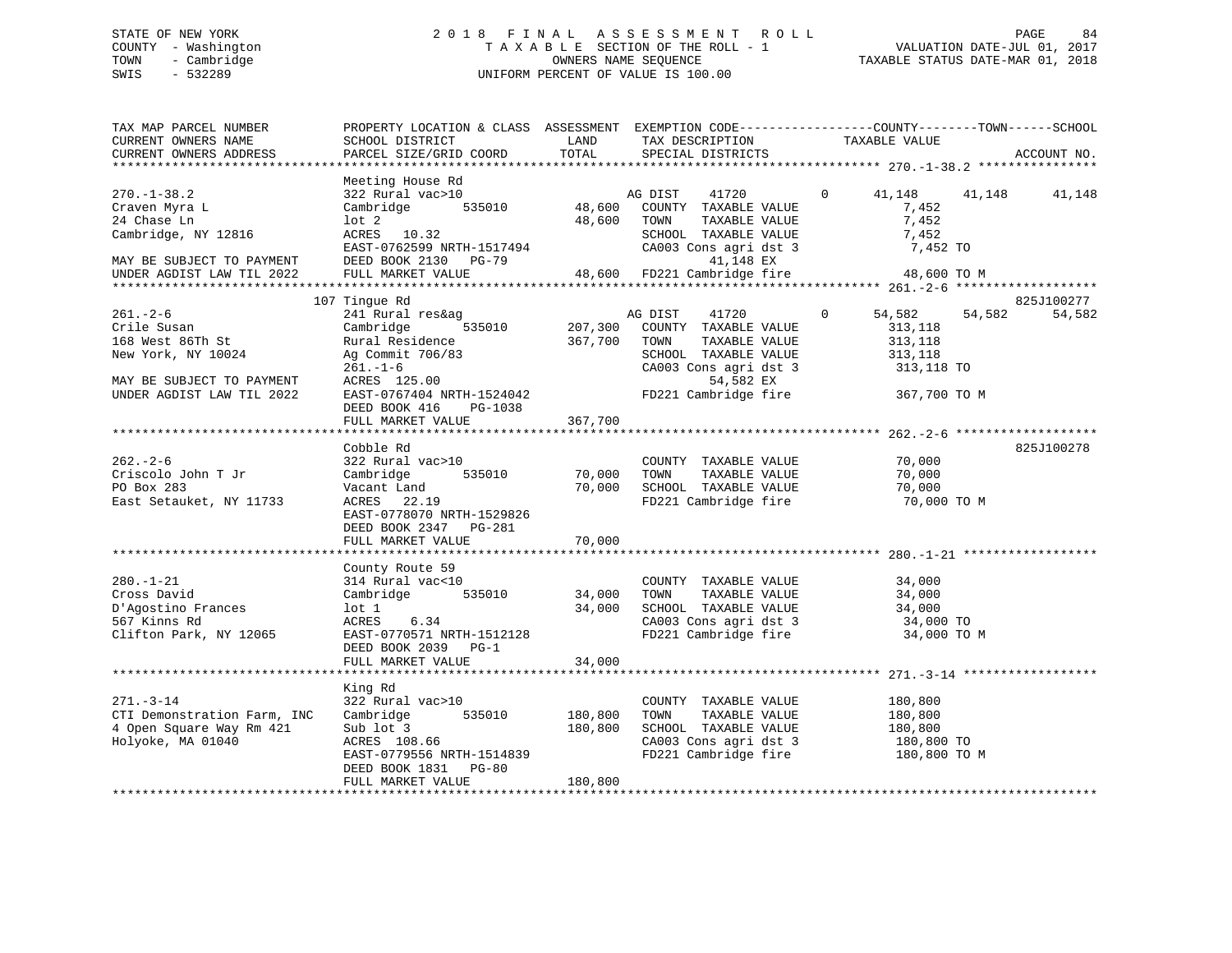# STATE OF NEW YORK 2 0 1 8 F I N A L A S S E S S M E N T R O L L PAGE 85 COUNTY - Washington T A X A B L E SECTION OF THE ROLL - 1 VALUATION DATE-JUL 01, 2017 TOWN - Cambridge OWNERS NAME SEQUENCE TAXABLE STATUS DATE-MAR 01, 2018 SWIS - 532289 UNIFORM PERCENT OF VALUE IS 100.00

| TAX MAP PARCEL NUMBER        | PROPERTY LOCATION & CLASS ASSESSMENT |         |                       | EXEMPTION CODE-----------------COUNTY-------TOWN------SCHOOL |                    |
|------------------------------|--------------------------------------|---------|-----------------------|--------------------------------------------------------------|--------------------|
| CURRENT OWNERS NAME          | SCHOOL DISTRICT                      | LAND    | TAX DESCRIPTION       | TAXABLE VALUE                                                |                    |
| CURRENT OWNERS ADDRESS       | PARCEL SIZE/GRID COORD               | TOTAL   | SPECIAL DISTRICTS     |                                                              | ACCOUNT NO.        |
|                              |                                      |         |                       |                                                              |                    |
|                              | 308 Belle Rd                         |         |                       |                                                              |                    |
| $280. - 2 - 38$              | 312 Vac w/imprv                      |         | COUNTY TAXABLE VALUE  | 119,200                                                      |                    |
| CTI Demonstration Farms, INC | Cambridge<br>535010                  | 101,200 | TAXABLE VALUE<br>TOWN | 119,200                                                      |                    |
| 4 Open Square Way Rm 421     | 54' Frt Ft                           | 119,200 | SCHOOL TAXABLE VALUE  | 119,200                                                      |                    |
| Holyoke, MA 01040            | ACRES<br>51.35                       |         | CA003 Cons agri dst 3 | 119,200 TO                                                   |                    |
|                              | EAST-0776789 NRTH-1511381            |         | FD221 Cambridge fire  | 119,200 TO M                                                 |                    |
|                              | DEED BOOK 1831 PG-159                |         |                       |                                                              |                    |
|                              | FULL MARKET VALUE                    | 119,200 |                       |                                                              |                    |
|                              |                                      |         |                       |                                                              |                    |
|                              | 1280 King Rd                         |         |                       |                                                              | 825J100280         |
| $263 - 2 - 6$                | 242 Rurl res&rec                     |         | BAS STAR<br>41854     | $\mathbf 0$<br>$\overline{0}$                                | 30,000<br>$\Omega$ |
| Cuite Thomas F               | Cambridge<br>535010                  | 151,500 | COUNTY TAXABLE VALUE  | 315,800                                                      |                    |
| Cuite Geraldine              | House & Land                         | 315,800 | TAXABLE VALUE<br>TOWN | 315,800                                                      |                    |
| PO Box 416                   | ACRES<br>80.60                       |         | SCHOOL TAXABLE VALUE  | 285,800                                                      |                    |
| Cambridge, NY 12816          | EAST-0786729 NRTH-1526153            |         | CA003 Cons agri dst 3 | 315,800 TO                                                   |                    |
|                              | DEED BOOK 426<br>PG-432              |         | FD221 Cambridge fire  | 315,800 TO M                                                 |                    |
| MAY BE SUBJECT TO PAYMENT    | FULL MARKET VALUE                    | 315,800 |                       |                                                              |                    |
| UNDER AGDIST LAW TIL 2019    |                                      |         |                       |                                                              |                    |
|                              |                                      |         |                       |                                                              |                    |
|                              | Turnpike Rd/w Off                    |         |                       |                                                              | 825J100972         |
| $263. -2 - 16.1$             | 323 Vacant rural                     |         | COUNTY TAXABLE VALUE  | 300                                                          |                    |
| Cuite Thomas F               | 535010<br>Cambridge                  | 300     | TAXABLE VALUE<br>TOWN | 300                                                          |                    |
| Cuite Geraldine              | Vl                                   | 300     | SCHOOL TAXABLE VALUE  | 300                                                          |                    |
| PO Box 416                   | FRNT 120.00 DPTH 330.00              |         | FD221 Cambridge fire  | 300 TO M                                                     |                    |
| Cambridge, NY 12816          | ACRES<br>0.45                        |         |                       |                                                              |                    |
|                              | EAST-0787347 NRTH-1523314            |         |                       |                                                              |                    |
|                              | DEED BOOK 426<br>PG-432              |         |                       |                                                              |                    |
|                              | FULL MARKET VALUE                    | 300     |                       |                                                              |                    |
|                              |                                      |         |                       |                                                              |                    |
|                              | Turnpike Rd                          |         |                       |                                                              | 825J100281         |
| $272. - 2 - 14$              | 312 Vac w/imprv                      |         | COUNTY TAXABLE VALUE  | 114,700                                                      |                    |
| Cullinan Gardner B           | Cambridge<br>535010                  | 113,800 | TOWN<br>TAXABLE VALUE | 114,700                                                      |                    |
| Cullinan Jane Constance      | Land & Dam                           | 114,700 | SCHOOL TAXABLE VALUE  | 114,700                                                      |                    |
| 566 Turnpike Rd              | 420/700                              |         | FD221 Cambridge fire  | 114,700 TO M                                                 |                    |
| Buskirk, NY 12028            | ACRES<br>58.20                       |         |                       |                                                              |                    |
|                              | EAST-0787648 NRTH-1515714            |         |                       |                                                              |                    |
| MAY BE SUBJECT TO PAYMENT    | DEED BOOK 387<br>$PG-55$             |         |                       |                                                              |                    |
| UNDER AGDIST LAW TIL 2021    | FULL MARKET VALUE                    | 114,700 |                       |                                                              |                    |
|                              |                                      |         |                       |                                                              |                    |
|                              | Durfee Rd                            |         |                       |                                                              | 8254101988         |
| $288. - 1 - 15.7$            | 314 Rural vac<10                     |         | COUNTY TAXABLE VALUE  | 18,900                                                       |                    |
| Custodio John P              | Cambridge<br>535010                  | 18,900  | TAXABLE VALUE<br>TOWN | 18,900                                                       |                    |
| 622 Deweys Bridge Rd         | Lot 7                                | 18,900  | SCHOOL TAXABLE VALUE  | 18,900                                                       |                    |
| Whitehall, NY 12887          | ACRES<br>6.37                        |         | CA003 Cons agri dst 3 | 18,900 TO                                                    |                    |
|                              | EAST-0766212 NRTH-1501135            |         | FD221 Cambridge fire  | 18,900 TO M                                                  |                    |
|                              | DEED BOOK 582<br><b>PG-249</b>       |         |                       |                                                              |                    |
|                              | FULL MARKET VALUE                    | 18,900  |                       |                                                              |                    |
|                              |                                      |         |                       |                                                              |                    |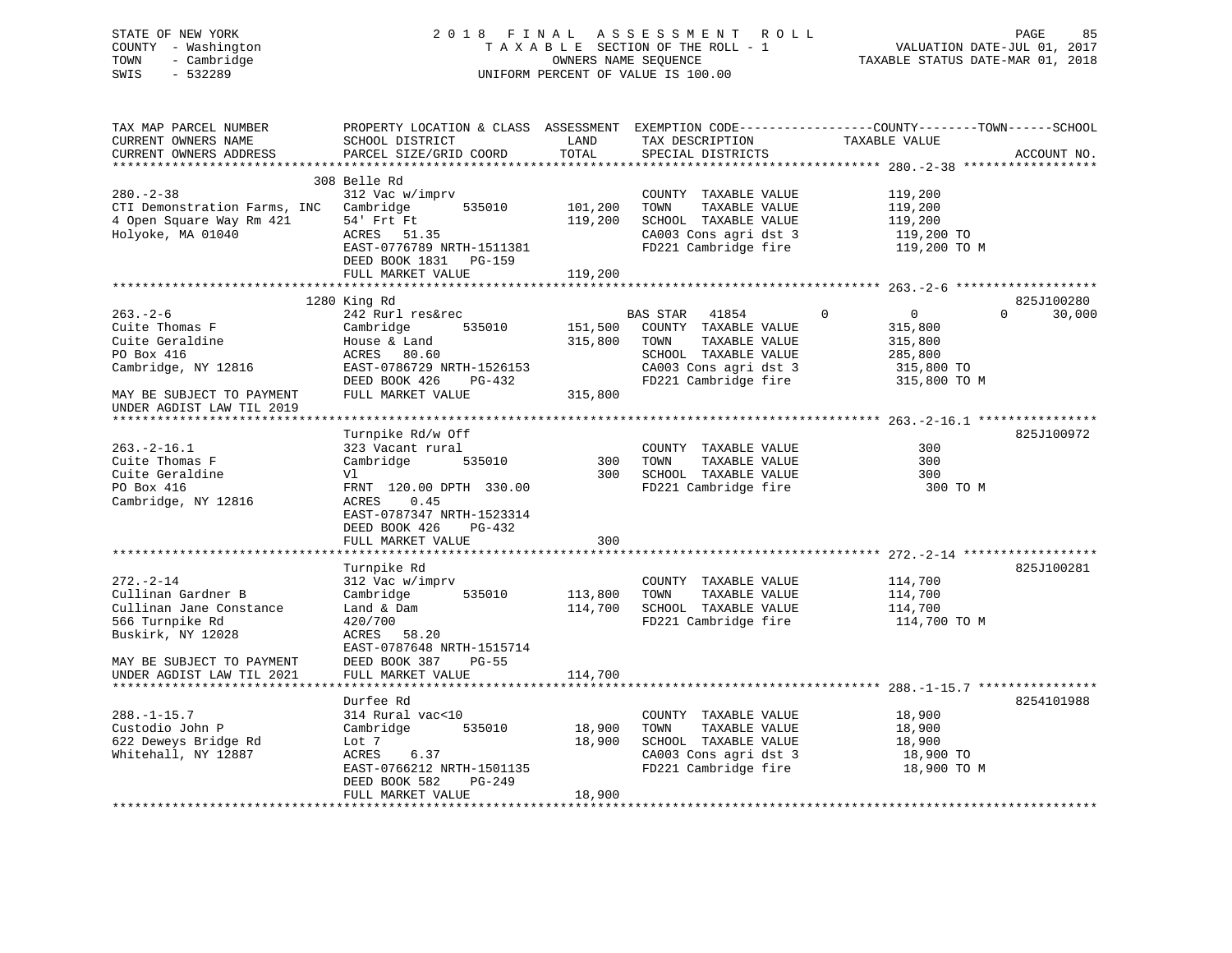# STATE OF NEW YORK 2 0 1 8 F I N A L A S S E S S M E N T R O L L PAGE 86 COUNTY - Washington T A X A B L E SECTION OF THE ROLL - 1 VALUATION DATE-JUL 01, 2017 TOWN - Cambridge OWNERS NAME SEQUENCE TAXABLE STATUS DATE-MAR 01, 2018 SWIS - 532289 UNIFORM PERCENT OF VALUE IS 100.00

| TAX MAP PARCEL NUMBER<br>CURRENT OWNERS NAME | PROPERTY LOCATION & CLASS ASSESSMENT<br>SCHOOL DISTRICT | LAND    | EXEMPTION CODE-----------------COUNTY-------TOWN------SCHOOL<br>TAX DESCRIPTION | TAXABLE VALUE              |                        |
|----------------------------------------------|---------------------------------------------------------|---------|---------------------------------------------------------------------------------|----------------------------|------------------------|
| CURRENT OWNERS ADDRESS                       | PARCEL SIZE/GRID COORD                                  | TOTAL   | SPECIAL DISTRICTS                                                               |                            | ACCOUNT NO.            |
|                                              | Durfee Rd                                               |         |                                                                                 |                            | 825J101989             |
| $288. - 1 - 15.8$                            | 314 Rural vac<10                                        |         | COUNTY TAXABLE VALUE                                                            | 18,000                     |                        |
| Custodio John P                              | 535010<br>Cambridge                                     | 18,000  | TOWN<br>TAXABLE VALUE                                                           | 18,000                     |                        |
| 622 Deweys Bridge Rd                         | Lot 8                                                   | 18,000  | SCHOOL TAXABLE VALUE                                                            | 18,000                     |                        |
| Whitehall, NY 12887                          | 6.03<br>ACRES                                           |         | CA003 Cons agri dst 3                                                           | 18,000 TO                  |                        |
|                                              | EAST-0766358 NRTH-1501029<br>DEED BOOK 582<br>$PG-249$  |         | FD221 Cambridge fire                                                            | 18,000 TO M                |                        |
|                                              | FULL MARKET VALUE                                       | 18,000  |                                                                                 |                            |                        |
|                                              |                                                         |         |                                                                                 |                            |                        |
|                                              | 839 King Rd                                             |         |                                                                                 |                            | 825J100202<br>$\Omega$ |
| $263. - 1 - 16.1$                            | 210 1 Family Res                                        |         | ENH STAR<br>41834                                                               | $\overline{0}$<br>$\Omega$ | 66,800                 |
| Dambrowski Anne M                            | 535010<br>Cambridge                                     | 46,900  | COUNTY TAXABLE VALUE                                                            | 143,000                    |                        |
| Puntch Robert R                              | H & L                                                   | 143,000 | TAXABLE VALUE<br>TOWN                                                           | 143,000                    |                        |
| 839 King Rd                                  | 2.59<br>ACRES                                           |         | SCHOOL TAXABLE VALUE                                                            | 76,200                     |                        |
| Cambridge, NY 12816                          | EAST-0782615 NRTH-1522412                               |         | CA003 Cons agri dst 3                                                           | 143,000 TO                 |                        |
|                                              | DEED BOOK 737<br>PG-149                                 |         | FD221 Cambridge fire                                                            | 143,000 TO M               |                        |
|                                              | FULL MARKET VALUE                                       | 143,000 |                                                                                 |                            |                        |
|                                              |                                                         |         |                                                                                 |                            |                        |
|                                              | 284 Conley Rd                                           |         |                                                                                 |                            | 825J100953             |
| $271. - 2 - 31$                              | 242 Rurl res&rec                                        |         | COUNTY TAXABLE VALUE                                                            | 284,300                    |                        |
| Davidson Michael A                           | Cambridge<br>535010                                     | 131,600 | TOWN<br>TAXABLE VALUE                                                           | 284,300                    |                        |
| 31 Elm St                                    | ACRES 63.70 BANK<br>997                                 | 284,300 | SCHOOL TAXABLE VALUE                                                            | 284,300                    |                        |
| Lebanon, NH 03766                            | EAST-0774521 NRTH-1515717                               |         | CA003 Cons agri dst 3                                                           | 284,300 TO                 |                        |
|                                              | DEED BOOK 3307 PG-1                                     |         | FD221 Cambridge fire                                                            | 284,300 TO M               |                        |
|                                              | FULL MARKET VALUE                                       | 284,300 |                                                                                 |                            |                        |
|                                              |                                                         |         |                                                                                 |                            |                        |
|                                              | 571 Center Cambridge Rd                                 |         |                                                                                 |                            | 825J100610             |
| $270. - 1 - 19$                              | 210 1 Family Res                                        |         | 41720<br>AG DIST                                                                | 10,650<br>$\Omega$         | 10,650<br>10,650       |
| Davis Alan L                                 | Cambridge<br>535010                                     | 51,400  | COUNTY TAXABLE VALUE                                                            | 166,350                    |                        |
| Davis Astrid C                               | ACRES<br>8.60 BANK<br>40                                | 177,000 | TOWN<br>TAXABLE VALUE                                                           | 166,350                    |                        |
| 571 Center Cambridge Rd                      | EAST-0768526 NRTH-1516258                               |         | SCHOOL TAXABLE VALUE                                                            | 166,350                    |                        |
| Cambridge, NY 12816                          | DEED BOOK 874<br>$PG-97$                                |         | CA003 Cons agri dst 3                                                           | 166,350 TO                 |                        |
|                                              | FULL MARKET VALUE                                       | 177,000 | 10,650 EX                                                                       |                            |                        |
| MAY BE SUBJECT TO PAYMENT                    |                                                         |         | FD221 Cambridge fire                                                            | 177,000 TO M               |                        |
| UNDER AGDIST LAW TIL 2022                    |                                                         |         |                                                                                 |                            |                        |
|                                              |                                                         |         |                                                                                 |                            |                        |
|                                              | 949 Turnpike Rd                                         |         |                                                                                 |                            | 825J100284             |
| $263. - 2 - 15$                              | 283 Res w/Comuse                                        |         | VETWAR CTS 41120                                                                | 33,000<br>0                | 27,000<br>6,000        |
| Davis H Laverne                              | 535010<br>Cambridge                                     |         | 28,500 ENH STAR<br>41834                                                        | $\Omega$<br>$\overline{0}$ | 66,800<br>$\Omega$     |
| Davis Sandra                                 | H & L                                                   | 220,000 | COUNTY TAXABLE VALUE                                                            | 187,000                    |                        |
| 949 Turnpike Rd                              | ACRES<br>1.70                                           |         | TOWN<br>TAXABLE VALUE                                                           | 193,000                    |                        |
| Cambridge, NY 12816                          | EAST-0788871 NRTH-1524295                               |         | SCHOOL TAXABLE VALUE                                                            | 147,200                    |                        |
|                                              | PG-309<br>DEED BOOK 492                                 |         | FD221 Cambridge fire                                                            | 220,000 TO M               |                        |
|                                              | FULL MARKET VALUE                                       | 220,000 |                                                                                 |                            |                        |
|                                              |                                                         |         |                                                                                 |                            |                        |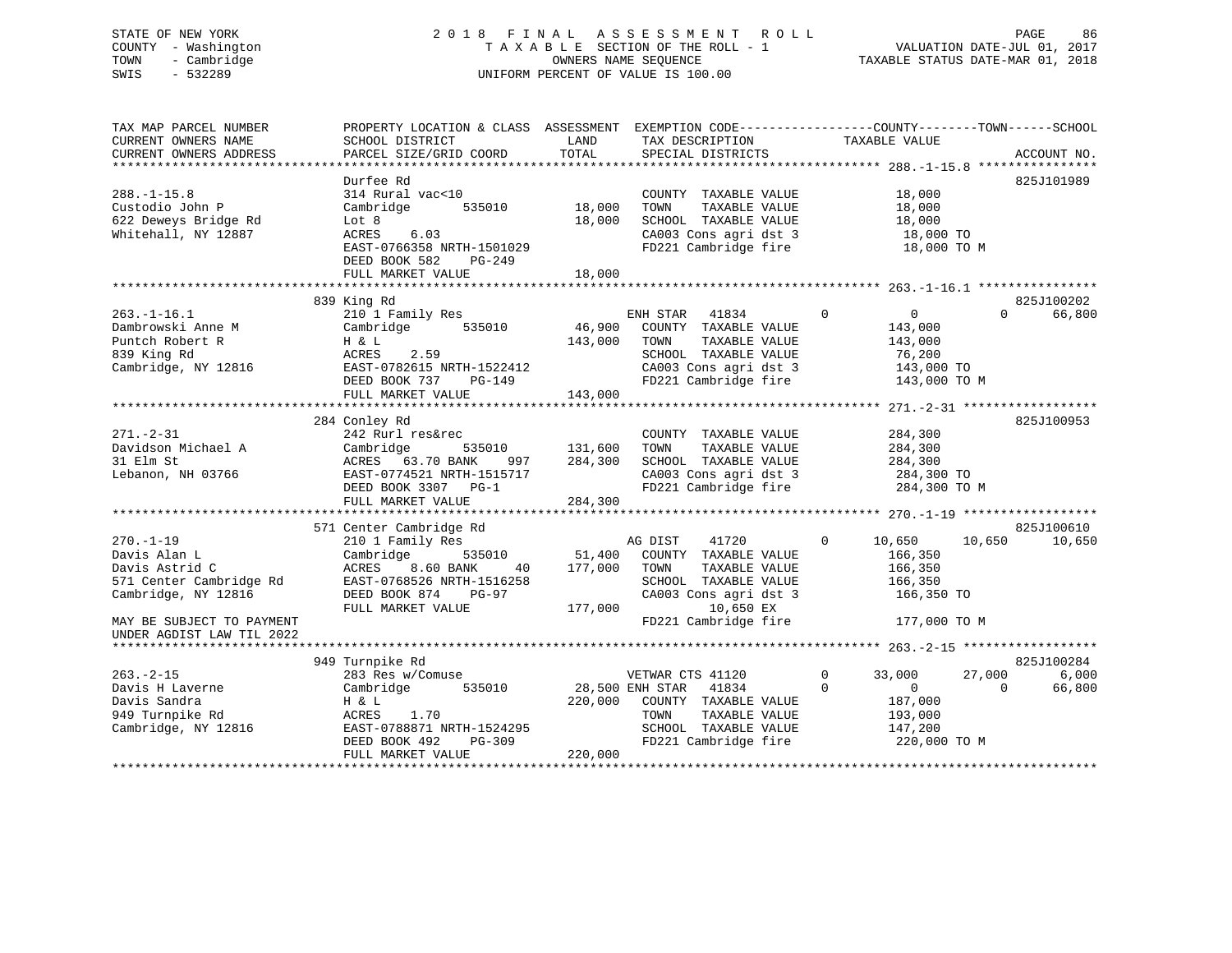# STATE OF NEW YORK 2 0 1 8 F I N A L A S S E S S M E N T R O L L PAGE 87 COUNTY - Washington T A X A B L E SECTION OF THE ROLL - 1 VALUATION DATE-JUL 01, 2017 TOWN - Cambridge OWNERS NAME SEQUENCE TAXABLE STATUS DATE-MAR 01, 2018 SWIS - 532289 UNIFORM PERCENT OF VALUE IS 100.00UNIFORM PERCENT OF VALUE IS 100.00

| TAX MAP PARCEL NUMBER<br>CURRENT OWNERS NAME                                                       | PROPERTY LOCATION & CLASS ASSESSMENT EXEMPTION CODE----------------COUNTY-------TOWN-----SCHOOL<br>SCHOOL DISTRICT<br>PARCEL SIZE/GRID COORD | LAND<br>TOTAL     | TAX DESCRIPTION                                                                                                                                                                |                   | TAXABLE VALUE                                                                           |                    | ACCOUNT NO.               |
|----------------------------------------------------------------------------------------------------|----------------------------------------------------------------------------------------------------------------------------------------------|-------------------|--------------------------------------------------------------------------------------------------------------------------------------------------------------------------------|-------------------|-----------------------------------------------------------------------------------------|--------------------|---------------------------|
| CURRENT OWNERS ADDRESS                                                                             |                                                                                                                                              |                   | SPECIAL DISTRICTS                                                                                                                                                              |                   |                                                                                         |                    |                           |
|                                                                                                    | 177 English Rd                                                                                                                               |                   |                                                                                                                                                                                |                   |                                                                                         |                    |                           |
| $262 - 2 - 12.2$<br>Davis Roxanne<br>Davis Gary<br>102 Thomas Rd                                   | 322 Rural vac>10<br>Cambridge<br>535010<br>Lot 4<br>ACRES 39.07                                                                              | 70,100<br>70,100  | AG DIST<br>41720<br>COUNTY TAXABLE VALUE<br>TAXABLE VALUE<br>TOWN<br>SCHOOL TAXABLE VALUE                                                                                      | $\Omega$          | 50,917<br>19,183<br>19,183<br>19,183                                                    | 50,917             | 50,917                    |
| Gansevoort, NY 12831<br>MAY BE SUBJECT TO PAYMENT                                                  | EAST-0777105 NRTH-1525096<br>DEED BOOK 3386 PG-140<br>FULL MARKET VALUE                                                                      | 70,100            | CA003 Cons agri dst 3<br>50,917 EX<br>FD221 Cambridge fire                                                                                                                     |                   | 19,183 TO<br>70,100 TO M                                                                |                    |                           |
| UNDER AGDIST LAW TIL 2022                                                                          |                                                                                                                                              |                   |                                                                                                                                                                                |                   |                                                                                         |                    |                           |
|                                                                                                    | 1010 Brownell Ln                                                                                                                             |                   |                                                                                                                                                                                |                   |                                                                                         |                    | 825J100412                |
| $270. - 1 - 38$<br>Day Paula E<br>Day Rory C<br>1010 Brownell Ln<br>Valley Falls, NY 12185         | 210 1 Family Res<br>Cambridge<br>535010<br>Lot 1<br>ACRES<br>5.74<br>EAST-0762093 NRTH-1516599<br>DEED BOOK 2150 PG-273                      | 41,000<br>224,700 | <b>BAS STAR</b><br>41854<br>COUNTY TAXABLE VALUE<br>TOWN<br>TAXABLE VALUE<br>SCHOOL TAXABLE VALUE<br>CA003 Cons agri dst 3<br>FD221 Cambridge fire                             | $\Omega$          | $\overline{0}$<br>224,700<br>224,700<br>194,700<br>224,700 TO<br>224,700 TO M           | $\Omega$           | 30,000                    |
|                                                                                                    | FULL MARKET VALUE                                                                                                                            | 224,700           |                                                                                                                                                                                |                   |                                                                                         |                    |                           |
|                                                                                                    |                                                                                                                                              |                   |                                                                                                                                                                                |                   |                                                                                         |                    |                           |
|                                                                                                    | 501 State Route 372                                                                                                                          |                   |                                                                                                                                                                                |                   |                                                                                         |                    | 825J100287                |
| $246. - 1 - 14$<br>Dean James S LE<br>Dean Mary E LE<br>125 State Route 372<br>Cambridge, NY 12816 | 240 Rural res<br>535010<br>Cambridge<br>ACRES<br>5.30<br>EAST-0780123 NRTH-1539567<br>DEED BOOK 3760 PG-158<br>FULL MARKET VALUE             | 231,000           | VETWAR CTS 41120<br>38,900 BAS STAR<br>41854<br>COUNTY TAXABLE VALUE<br>TAXABLE VALUE<br>TOWN<br>SCHOOL TAXABLE VALUE<br>231,000 CA005 Cons agri dst 5<br>FD221 Cambridge fire | $\mathbf{0}$<br>0 | 33,000<br>$\overline{0}$<br>198,000<br>204,000<br>195,000<br>231,000 TO<br>231,000 TO M | 27,000<br>$\Omega$ | 6,000<br>30,000           |
|                                                                                                    |                                                                                                                                              |                   |                                                                                                                                                                                |                   |                                                                                         |                    |                           |
| $255. - 1 - 9$<br>Dean James S LE<br>Dean Mary E LE<br>125 State Route 372<br>Cambridge, NY 12816  | 125 State Route 372<br>242 Rurl res&rec<br>Cambridge<br>535010<br>H & L<br>ACRES 10.70<br>EAST-0785358 NRTH-1532937<br>DEED BOOK 3760 PG-158 | 59,400<br>204,000 | COUNTY TAXABLE VALUE<br>TOWN<br>TAXABLE VALUE<br>SCHOOL TAXABLE VALUE<br>FD221 Cambridge fire                                                                                  |                   | 204,000<br>204,000<br>204,000<br>204,000 TO M                                           |                    | 825J100285                |
|                                                                                                    | FULL MARKET VALUE                                                                                                                            | 204,000           |                                                                                                                                                                                |                   |                                                                                         |                    |                           |
| $246. - 1 - 5$                                                                                     | 58 Cambridge Battenville Rd<br>210 1 Family Res                                                                                              |                   | VET COM C 41132                                                                                                                                                                | $\mathbf{0}$      | 38,925                                                                                  | $\Omega$           | 825J100201<br>$\mathbf 0$ |
| DeCarlo David D LE                                                                                 | Greenwich<br>533401                                                                                                                          |                   | 20,700 VET COM T 41133                                                                                                                                                         | $\Omega$          | $\overline{0}$                                                                          | 38,925             | $\Omega$                  |
| DeCarlo Janet S LE<br>58 Cambridge Battenville Rd<br>Greenwich, NY 12834                           | Lot <sub>2</sub><br>FRNT 89.00 DPTH 267.00<br>EAST-0772160 NRTH-1545920<br>DEED BOOK 3601 PG-272<br>FULL MARKET VALUE                        |                   | 155,700 BAS STAR<br>41854<br>COUNTY TAXABLE VALUE<br>TAXABLE VALUE<br>TOWN<br>SCHOOL TAXABLE VALUE<br>155,700 CA003 Cons agri dst 3<br>FD221 Cambridge fire                    | $\Omega$          | $\overline{0}$<br>116,775<br>116,775<br>125,700<br>155,700 TO<br>155,700 TO M           | $\Omega$           | 30,000                    |
|                                                                                                    |                                                                                                                                              |                   |                                                                                                                                                                                |                   |                                                                                         |                    |                           |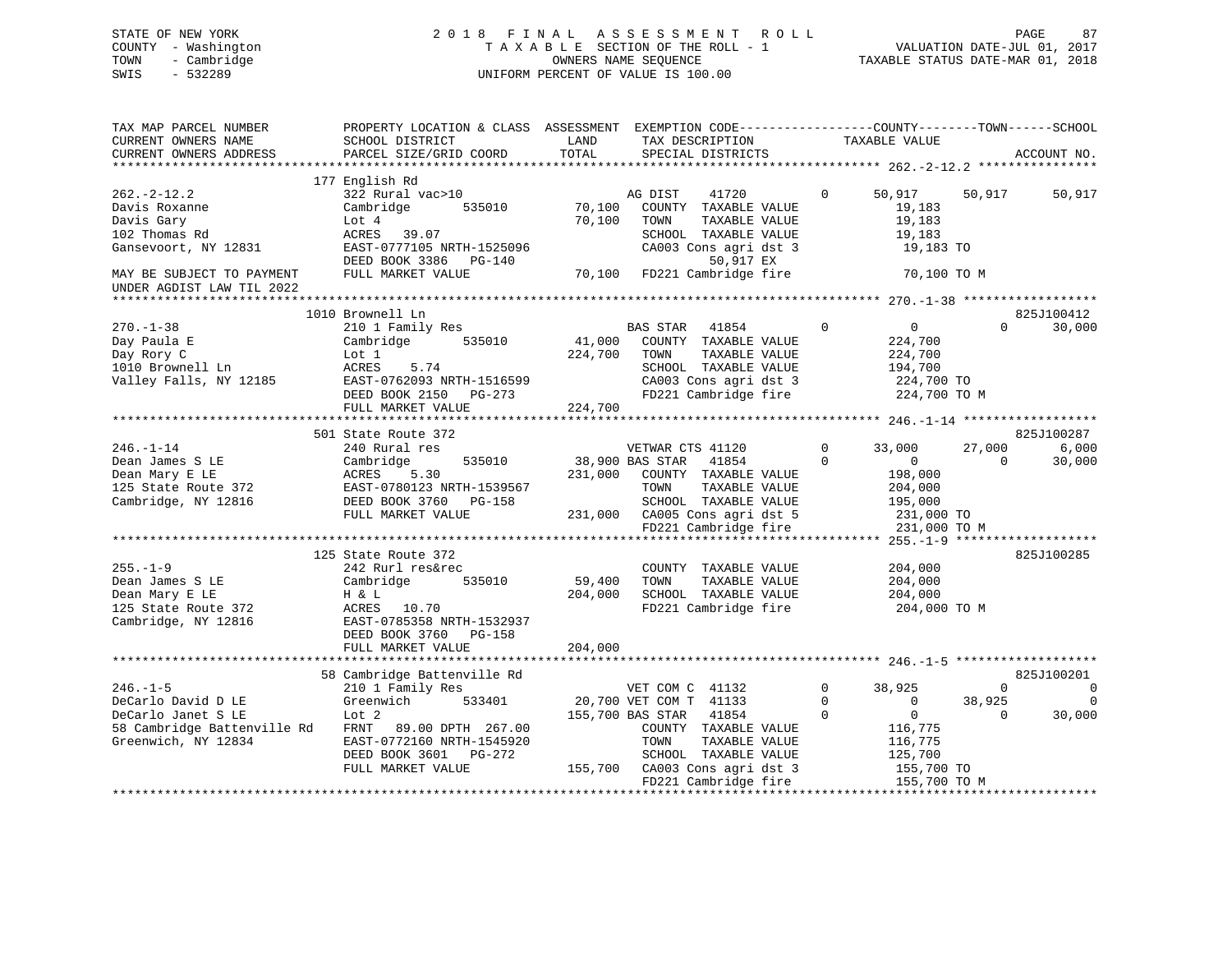# STATE OF NEW YORK 2 0 1 8 F I N A L A S S E S S M E N T R O L L PAGE 88 COUNTY - Washington T A X A B L E SECTION OF THE ROLL - 1 VALUATION DATE-JUL 01, 2017 TOWN - Cambridge OWNERS NAME SEQUENCE TAXABLE STATUS DATE-MAR 01, 2018 SWIS - 532289 UNIFORM PERCENT OF VALUE IS 100.00

| TAX MAP PARCEL NUMBER<br>CURRENT OWNERS NAME<br>CURRENT OWNERS ADDRESS          | PROPERTY LOCATION & CLASS ASSESSMENT EXEMPTION CODE---------------COUNTY-------TOWN-----SCHOOL<br>SCHOOL DISTRICT<br>PARCEL SIZE/GRID COORD                         | LAND<br>TOTAL                | TAX DESCRIPTION<br>SPECIAL DISTRICTS                                                                                                        | TAXABLE VALUE                                                                                   | ACCOUNT NO.        |
|---------------------------------------------------------------------------------|---------------------------------------------------------------------------------------------------------------------------------------------------------------------|------------------------------|---------------------------------------------------------------------------------------------------------------------------------------------|-------------------------------------------------------------------------------------------------|--------------------|
|                                                                                 |                                                                                                                                                                     |                              |                                                                                                                                             |                                                                                                 |                    |
| $270. - 1 - 26.9$<br>Decker Darryl<br>PO Box 92<br>Cambridge, NY 12816          | 378 Center Cambridge Rd<br>210 1 Family Res<br>535010<br>Cambridge<br>Sub Lot 6<br>3.34<br>ACRES<br>EAST-0763983 NRTH-1515078<br>DEED BOOK 1800 PG-120              | 39,000<br>281,400            | BAS STAR<br>41854<br>COUNTY TAXABLE VALUE<br>TAXABLE VALUE<br>TOWN<br>SCHOOL TAXABLE VALUE<br>CA003 Cons agri dst 3<br>FD221 Cambridge fire | $\mathbf 0$<br>$0 \qquad \qquad$<br>281,400<br>281,400<br>251,400<br>281,400 TO<br>281,400 TO M | 30,000<br>$\Omega$ |
|                                                                                 | FULL MARKET VALUE                                                                                                                                                   | 281,400                      |                                                                                                                                             |                                                                                                 |                    |
|                                                                                 |                                                                                                                                                                     |                              |                                                                                                                                             |                                                                                                 |                    |
| $271. - 2 - 2$<br>Defrancesco Kelly<br>13 Rogers Ln Ext<br>Cambridge, NY 12816  | 13 Rogers Lane Ext<br>210 1 Family Res<br>535010<br>Cambridge<br>H & L<br>ACRES<br>0.54<br>EAST-0771856 NRTH-1518565<br>DEED BOOK 3869 PG-250                       | 24,000<br>181,000            | COUNTY TAXABLE VALUE<br>TAXABLE VALUE<br>TOWN<br>SCHOOL TAXABLE VALUE<br>FD221 Cambridge fire                                               | 181,000<br>181,000<br>181,000<br>181,000 TO M                                                   | 825J100502         |
|                                                                                 | FULL MARKET VALUE                                                                                                                                                   | 181,000                      |                                                                                                                                             |                                                                                                 |                    |
| $271 - 2 - 3.3$<br>Defrancesco Kelly<br>13 Rogers Ln Ext<br>Cambridge, NY 12816 | Rogers Lane Ext<br>314 Rural vac<10<br>535010<br>Cambridge<br>Sub lot C<br>ACRES<br>0.48<br>EAST-0771966 NRTH-1518522<br>DEED BOOK 3869 PG-250<br>FULL MARKET VALUE | 200<br>200<br>200            | COUNTY TAXABLE VALUE<br>TAXABLE VALUE<br>TOWN<br>SCHOOL TAXABLE VALUE<br>FD221 Cambridge fire                                               | 200<br>200<br>200<br>200 TO M                                                                   |                    |
|                                                                                 |                                                                                                                                                                     |                              |                                                                                                                                             |                                                                                                 |                    |
| $255. - 1 - 12$<br>Delveno Lucille<br>37 Perry Ln<br>Cambridge, NY 12816        | 37 Perry Ln<br>210 1 Family Res<br>Cambridge<br>535010<br>Res<br>2.00<br>ACRES<br>EAST-0785384 NRTH-1531484<br>DEED BOOK 3636 PG-187<br>FULL MARKET VALUE           | 30,000<br>250,000<br>250,000 | COUNTY TAXABLE VALUE<br>TAXABLE VALUE<br>TOWN<br>SCHOOL TAXABLE VALUE<br>FD221 Cambridge fire                                               | 250,000<br>250,000<br>250,000<br>250,000 TO M                                                   | 825J100534         |
|                                                                                 |                                                                                                                                                                     |                              |                                                                                                                                             |                                                                                                 |                    |
| $271. - 3 - 7.6$<br>DeMarco Anthony C<br>Beck Tia M                             | 67 Demarco Ln<br>210 1 Family Res<br>Cambridge<br>535010<br>ACRES<br>4.75                                                                                           | 40,000<br>140,500            | <b>BAS STAR</b><br>41854<br>COUNTY TAXABLE VALUE<br>TOWN<br>TAXABLE VALUE                                                                   | $\mathbf 0$<br>$\overline{0}$<br>140,500<br>140,500                                             | 30,000<br>$\Omega$ |
| 67 DeMarco Ln<br>Buskirk, NY 12028                                              | EAST-0779849 NRTH-1517044<br>DEED BOOK 2178 PG-177<br>FULL MARKET VALUE                                                                                             |                              | SCHOOL TAXABLE VALUE<br>CA003 Cons agri dst 3<br>140,500 FD221 Cambridge fire                                                               | 110,500<br>140,500 TO<br>140,500 TO M                                                           |                    |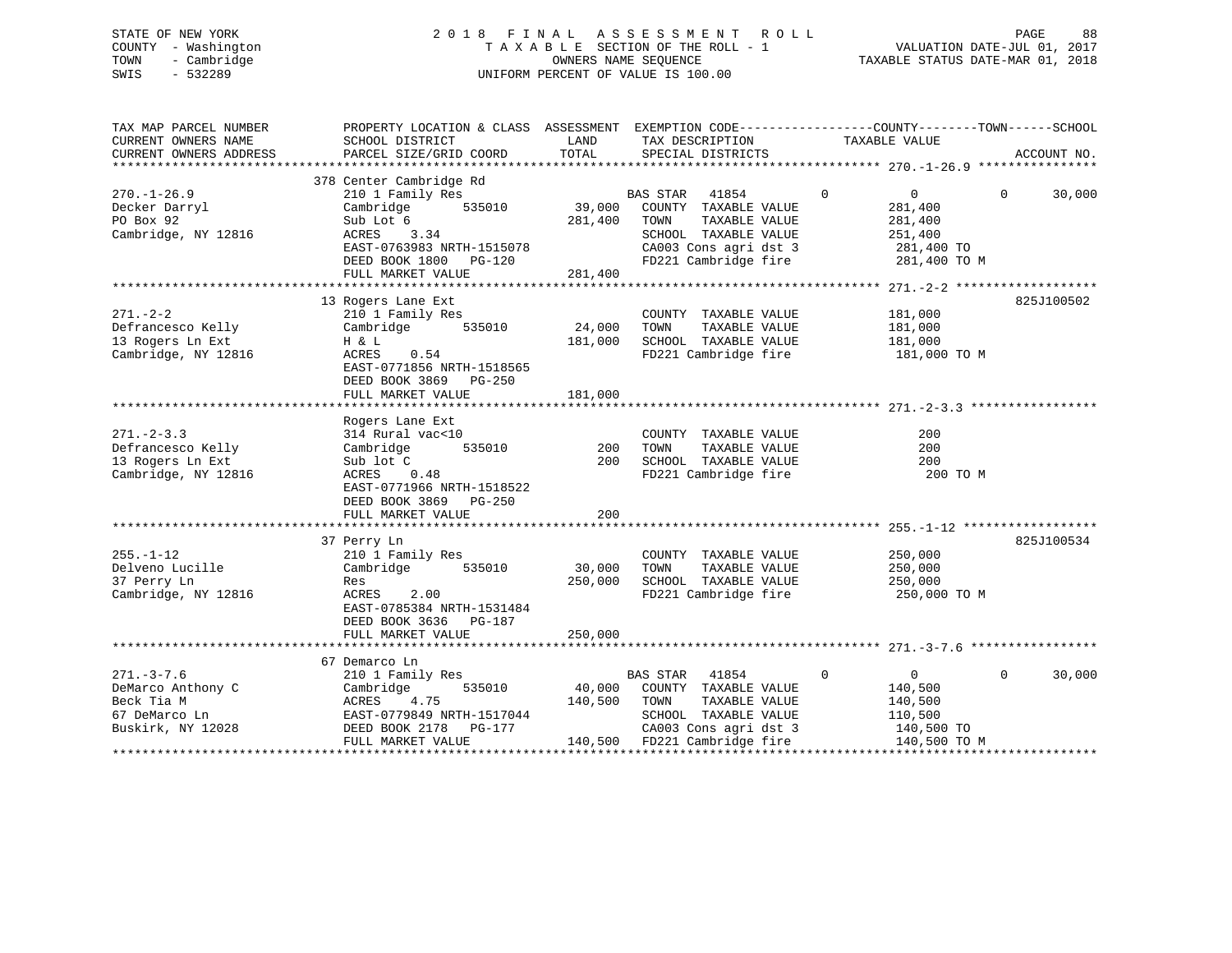# STATE OF NEW YORK 2 0 1 8 F I N A L A S S E S S M E N T R O L L PAGE 89 COUNTY - Washington T A X A B L E SECTION OF THE ROLL - 1 VALUATION DATE-JUL 01, 2017 TOWN - Cambridge OWNERS NAME SEQUENCE TAXABLE STATUS DATE-MAR 01, 2018 SWIS - 532289 UNIFORM PERCENT OF VALUE IS 100.00

| TAX MAP PARCEL NUMBER<br>CURRENT OWNERS NAME<br>CURRENT OWNERS ADDRESS                                                                        | PROPERTY LOCATION & CLASS ASSESSMENT<br>SCHOOL DISTRICT<br>PARCEL SIZE/GRID COORD                                                                            | LAND<br>TOTAL                 | TAX DESCRIPTION<br>SPECIAL DISTRICTS                                                                                                                    | EXEMPTION CODE-----------------COUNTY-------TOWN------SCHOOL<br>TAXABLE VALUE                   | ACCOUNT NO.        |
|-----------------------------------------------------------------------------------------------------------------------------------------------|--------------------------------------------------------------------------------------------------------------------------------------------------------------|-------------------------------|---------------------------------------------------------------------------------------------------------------------------------------------------------|-------------------------------------------------------------------------------------------------|--------------------|
| $271 - 3 - 7.7$<br>DeMarco Anthony C<br>Beck Tia M<br>67 DeMarco Ln<br>Buskirk, NY 12028                                                      | King Rd<br>314 Rural vac<10<br>Cambridge<br>535010<br>ACRES<br>0.42<br>EAST-0780092 NRTH-1517354<br>DEED BOOK 2178 PG-177<br>FULL MARKET VALUE               | 500<br>500<br>500             | COUNTY TAXABLE VALUE<br>TOWN<br>TAXABLE VALUE<br>SCHOOL TAXABLE VALUE<br>CA003 Cons agri dst 3<br>FD221 Cambridge fire                                  | 500<br>500<br>500<br>500 TO<br>500 TO M                                                         |                    |
|                                                                                                                                               | 73 DeMarco Ln                                                                                                                                                |                               |                                                                                                                                                         |                                                                                                 | 825J100883         |
| $271. - 3 - 7.2$<br>DeMarco Charles Jr<br>DeMarco Sally<br>73 DeMarco Ln<br>Buskirk, NY 12028                                                 | 210 1 Family Res<br>535010<br>Cambridge<br>Lot & Trailer<br>FRNT 123.00 DPTH 210.00<br>ACRES<br>0.59<br>EAST-0779985 NRTH-1517364<br>DEED BOOK 480<br>PG-200 | 24,300<br>108,500             | BAS STAR 41854<br>COUNTY TAXABLE VALUE<br>TOWN<br>TAXABLE VALUE<br>SCHOOL TAXABLE VALUE<br>CA003 Cons agri dst 3<br>FD221 Cambridge fire                | $\mathbf 0$<br>$\overline{0}$<br>108,500<br>108,500<br>78,500<br>108,500 TO<br>108,500 TO M     | 30,000<br>$\Omega$ |
|                                                                                                                                               | FULL MARKET VALUE                                                                                                                                            | 108,500                       |                                                                                                                                                         |                                                                                                 |                    |
| $271. - 3 - 7.8$<br>DeMarco Charles Jr.<br>DeMarco Sally<br>73 DeMarco Ln<br>Buskirk, NY 12028                                                | DeMarco Ln<br>314 Rural vac<10<br>535010<br>Cambridge<br>4.07<br>ACRES<br>EAST-0779823 NRTH-1517647<br>DEED BOOK 1760 PG-165<br>FULL MARKET VALUE            | 13,200<br>13,200<br>13,200    | COUNTY TAXABLE VALUE<br>TAXABLE VALUE<br>TOWN<br>SCHOOL TAXABLE VALUE<br>CA003 Cons agri dst 3<br>FD221 Cambridge fire                                  | 13,200<br>13,200<br>13,200<br>13,200 TO<br>13,200 TO M                                          |                    |
|                                                                                                                                               | 594 King Rd                                                                                                                                                  |                               |                                                                                                                                                         |                                                                                                 | 825L100290         |
| $272. - 1 - 5$<br>DeMarco Kolleen A Trustee<br>DeMarco Kristine M Trustee<br>222 Pinegrove Dr<br>Troy, NY 12180<br>MAY BE SUBJECT TO PAYMENT  | 242 Rurl res&rec<br>535010<br>Cambridge<br>ACRES 83.69<br>EAST-0782681 NRTH-1516930<br>DEED BOOK 3687 PG-242<br>FULL MARKET VALUE                            | 156,600<br>327,300<br>327,300 | AG DIST<br>41720<br>COUNTY TAXABLE VALUE<br>TAXABLE VALUE<br>TOWN<br>SCHOOL TAXABLE VALUE<br>CA003 Cons agri dst 3<br>63,668 EX<br>FD221 Cambridge fire | $\mathbf{0}$<br>63,668<br>63,668<br>263,632<br>263,632<br>263,632<br>263,632 TO<br>327,300 TO M | 63,668             |
| UNDER AGDIST LAW TIL 2022                                                                                                                     |                                                                                                                                                              |                               |                                                                                                                                                         |                                                                                                 |                    |
|                                                                                                                                               | King Rd                                                                                                                                                      |                               |                                                                                                                                                         |                                                                                                 | 825J100289         |
| $272. - 1 - 14$<br>DeMarco Kolleen A Trustee<br>DeMarco Kristine M Trustee<br>222 Pinegrove Dr<br>Troy, NY 12180<br>MAY BE SUBJECT TO PAYMENT | 314 Rural vac<10<br>535010<br>Cambridge<br>4.47<br>ACRES<br>EAST-0781303 NRTH-1517583<br>DEED BOOK 3687 PG-245<br>FULL MARKET VALUE                          | 26,400<br>26,400<br>26,400    | 41720<br>AG DIST<br>COUNTY TAXABLE VALUE<br>TOWN<br>TAXABLE VALUE<br>SCHOOL TAXABLE VALUE<br>CA003 Cons agri dst 3<br>19,408 EX<br>FD221 Cambridge fire | 19,408<br>$\circ$<br>19,408<br>6,992<br>6,992<br>6,992<br>6,992 TO<br>26,400 TO M               | 19,408             |
| UNDER AGDIST LAW TIL 2022                                                                                                                     |                                                                                                                                                              |                               |                                                                                                                                                         |                                                                                                 |                    |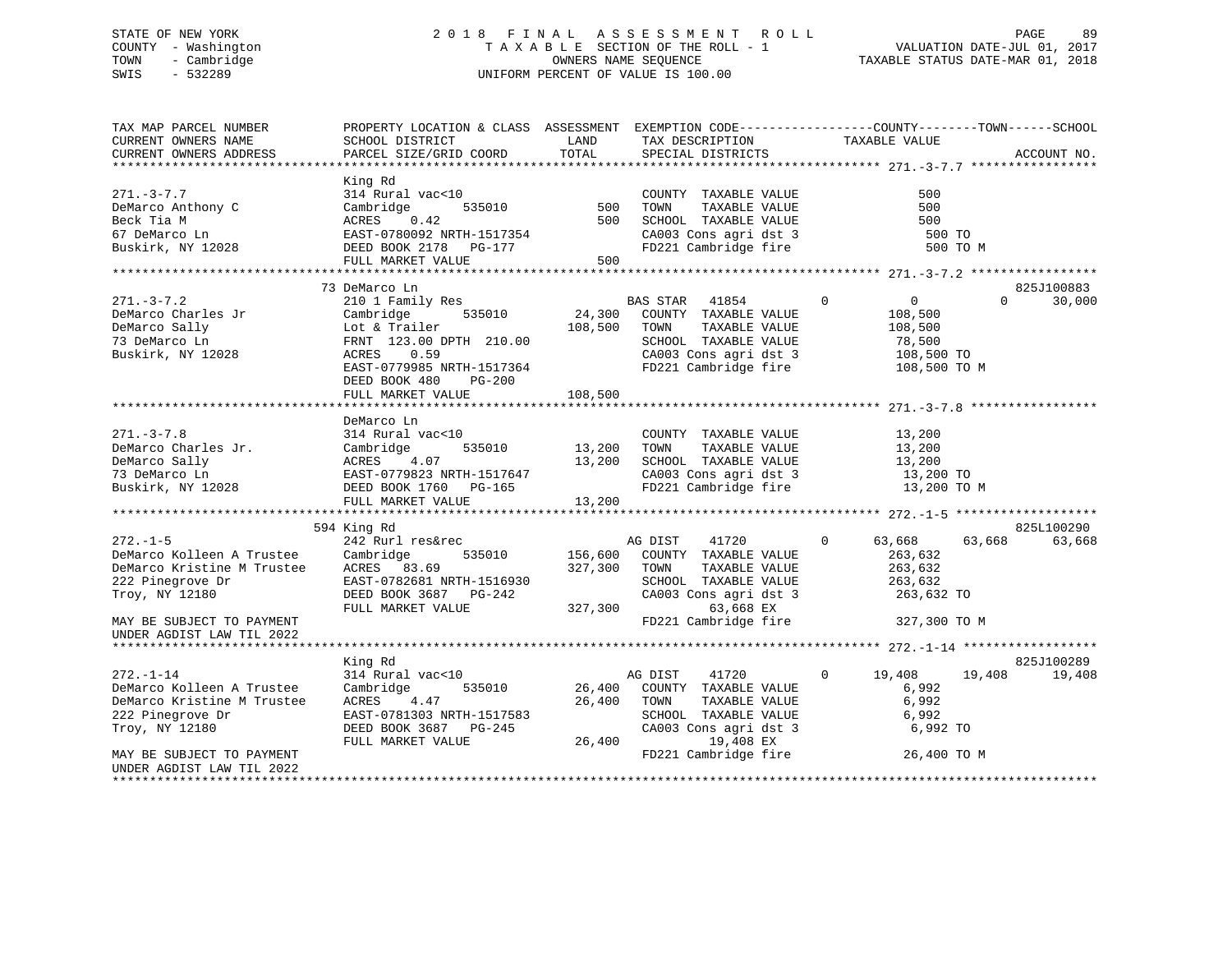# STATE OF NEW YORK 2 0 1 8 F I N A L A S S E S S M E N T R O L L PAGE 90 COUNTY - Washington T A X A B L E SECTION OF THE ROLL - 1 VALUATION DATE-JUL 01, 2017 TOWN - Cambridge OWNERS NAME SEQUENCE TAXABLE STATUS DATE-MAR 01, 2018 SWIS - 532289 UNIFORM PERCENT OF VALUE IS 100.00

| TAX MAP PARCEL NUMBER<br>CURRENT OWNERS NAME<br>CURRENT OWNERS ADDRESS                                                                                                                                                                           | PROPERTY LOCATION & CLASS ASSESSMENT EXEMPTION CODE----------------COUNTY-------TOWN------SCHOOL<br>SCHOOL DISTRICT<br>PARCEL SIZE/GRID COORD                                                                                  | <b>EXAMPLE THE STATE OF STATE OF STATE OF STATE OF STATE OF STATE OF STATE OF STATE</b><br>TOTAL | TAX DESCRIPTION TAXABLE VALUE SPECIAL DISTRICTS                                                                   |                                                                                                          |                                       | ACCOUNT NO.    |
|--------------------------------------------------------------------------------------------------------------------------------------------------------------------------------------------------------------------------------------------------|--------------------------------------------------------------------------------------------------------------------------------------------------------------------------------------------------------------------------------|--------------------------------------------------------------------------------------------------|-------------------------------------------------------------------------------------------------------------------|----------------------------------------------------------------------------------------------------------|---------------------------------------|----------------|
|                                                                                                                                                                                                                                                  | 577 King Rd                                                                                                                                                                                                                    |                                                                                                  |                                                                                                                   |                                                                                                          |                                       | 825J100291     |
| $271. - 3 - 7.1$                                                                                                                                                                                                                                 | King Rd $\begin{array}{l} 65 \text{ PCT OF VALUE USED FOR EXEMPITION PURPOSES} \ 241 \text{ Rural res\&ag} \ 241 \text{ Rural res\&ag} \ 241 \text{ New} \ 65 \text{ PCT ON CTS} \ 41130 \ 0 \ 0 \ 0 \end{array}$              |                                                                                                  |                                                                                                                   |                                                                                                          |                                       | 10,000         |
|                                                                                                                                                                                                                                                  |                                                                                                                                                                                                                                |                                                                                                  |                                                                                                                   | $43,745$<br>$73,752$<br>$43,752$<br>$73,752$                                                             |                                       | 73,752         |
| DeMarco Phyllis A<br>577 King Rd                                                                                                                                                                                                                 |                                                                                                                                                                                                                                |                                                                                                  |                                                                                                                   |                                                                                                          | $\overline{0}$                        | 41,245         |
| Buskirk, NY 12028                                                                                                                                                                                                                                |                                                                                                                                                                                                                                |                                                                                                  |                                                                                                                   |                                                                                                          | 45,932                                | $\overline{0}$ |
|                                                                                                                                                                                                                                                  |                                                                                                                                                                                                                                |                                                                                                  |                                                                                                                   |                                                                                                          |                                       | $\overline{0}$ |
| MAY BE SUBJECT TO PAYMENT                                                                                                                                                                                                                        | ACRES 117.40 269,200 AGED-SCH 41804 0<br>EAST-0779650 NRTH-1517053 AGED-TOWN 41803 0<br>DEED BOOK 872 PG-253 AGED-CO 41802 0<br>FULL MARKET VALUE 269,200 ENH STAR 41834 0                                                     |                                                                                                  |                                                                                                                   |                                                                                                          | $\begin{array}{c} 0 \\ 0 \end{array}$ | 66,800         |
| UNDER AGDIST LAW TIL 2022                                                                                                                                                                                                                        |                                                                                                                                                                                                                                |                                                                                                  |                                                                                                                   | 0<br>0<br>65,618<br>0<br>86,085<br>105,771<br>77,403<br>195,4                                            |                                       |                |
|                                                                                                                                                                                                                                                  |                                                                                                                                                                                                                                |                                                                                                  | COUNTY TAXABLE VALUE<br>TOWN      TAXABLE VALUE                                                                   |                                                                                                          |                                       |                |
|                                                                                                                                                                                                                                                  |                                                                                                                                                                                                                                |                                                                                                  |                                                                                                                   |                                                                                                          |                                       |                |
|                                                                                                                                                                                                                                                  |                                                                                                                                                                                                                                |                                                                                                  | SCHOOL TAXABLE VALUE 77,403<br>CA003 Cons agri dst 3 195,448 TO<br>73,752 EX<br>FD221 Cambridge fire 269,200 TO M |                                                                                                          |                                       |                |
|                                                                                                                                                                                                                                                  |                                                                                                                                                                                                                                |                                                                                                  |                                                                                                                   |                                                                                                          |                                       |                |
|                                                                                                                                                                                                                                                  |                                                                                                                                                                                                                                |                                                                                                  |                                                                                                                   |                                                                                                          |                                       |                |
|                                                                                                                                                                                                                                                  |                                                                                                                                                                                                                                |                                                                                                  |                                                                                                                   |                                                                                                          |                                       |                |
|                                                                                                                                                                                                                                                  | 1343 King Rd                                                                                                                                                                                                                   |                                                                                                  |                                                                                                                   |                                                                                                          |                                       | 825L100807     |
|                                                                                                                                                                                                                                                  |                                                                                                                                                                                                                                |                                                                                                  | COUNTY TAXABLE VALUE 60,000                                                                                       |                                                                                                          |                                       |                |
|                                                                                                                                                                                                                                                  |                                                                                                                                                                                                                                |                                                                                                  | TAXABLE VALUE<br>TOWN                                                                                             | 60,000                                                                                                   |                                       |                |
|                                                                                                                                                                                                                                                  |                                                                                                                                                                                                                                |                                                                                                  | CHOOL TAXABLE VALUE<br>CAOOL TAXABLE VALUE<br>CAOO3 Cons agri dst 3 60,000 TO<br>FD221 Cambridge fire 60,000 TO M |                                                                                                          |                                       |                |
|                                                                                                                                                                                                                                                  |                                                                                                                                                                                                                                |                                                                                                  |                                                                                                                   |                                                                                                          |                                       |                |
|                                                                                                                                                                                                                                                  |                                                                                                                                                                                                                                |                                                                                                  |                                                                                                                   |                                                                                                          |                                       |                |
| 263.-2-28<br>DeMoy Henry W 270 Mfg housing<br>DeMoy Jennifer Land & Tra 60,000<br>1347 King Rd ACRES 6.10<br>Cambridge, NY 12816<br>Cambridge, NY 12816<br>Cambridge, NY 12816<br>Cambridge, NY 12816<br>Cambridge, NY 12816<br>Cambridge, NY 12 | DEED BOOK 3486 PG-184                                                                                                                                                                                                          |                                                                                                  |                                                                                                                   |                                                                                                          |                                       |                |
|                                                                                                                                                                                                                                                  | FULL MARKET VALUE                                                                                                                                                                                                              | 60,000                                                                                           |                                                                                                                   |                                                                                                          |                                       |                |
|                                                                                                                                                                                                                                                  |                                                                                                                                                                                                                                |                                                                                                  |                                                                                                                   |                                                                                                          |                                       |                |
|                                                                                                                                                                                                                                                  | 1347 King Rd                                                                                                                                                                                                                   |                                                                                                  | 73 PCT OF VALUE USED FOR EXEMPTION PURPOSES                                                                       |                                                                                                          |                                       | 825J100279     |
| $263 - 2 - 1$                                                                                                                                                                                                                                    |                                                                                                                                                                                                                                |                                                                                                  |                                                                                                                   |                                                                                                          |                                       | 6,000          |
|                                                                                                                                                                                                                                                  |                                                                                                                                                                                                                                |                                                                                                  |                                                                                                                   |                                                                                                          |                                       | 23,497         |
|                                                                                                                                                                                                                                                  | 17, 900 AG DIST (17900 CADITY TAXABLE VALUE VALUE 16 12 RULL MARKET VALUE 16 12 RULL MARKET VALUE 347, 900 CA003 Consequently and the control of the consequently in the consequently in the consequent of the consequent of t |                                                                                                  |                                                                                                                   |                                                                                                          |                                       | 66,800         |
|                                                                                                                                                                                                                                                  |                                                                                                                                                                                                                                |                                                                                                  |                                                                                                                   |                                                                                                          |                                       |                |
|                                                                                                                                                                                                                                                  |                                                                                                                                                                                                                                |                                                                                                  |                                                                                                                   |                                                                                                          |                                       |                |
|                                                                                                                                                                                                                                                  |                                                                                                                                                                                                                                |                                                                                                  |                                                                                                                   |                                                                                                          |                                       |                |
| MAY BE SUBJECT TO PAYMENT FULL MARKET VALUE                                                                                                                                                                                                      |                                                                                                                                                                                                                                |                                                                                                  |                                                                                                                   |                                                                                                          |                                       |                |
| UNDER AGDIST LAW TIL 2022                                                                                                                                                                                                                        |                                                                                                                                                                                                                                |                                                                                                  | 23,497 EX                                                                                                         |                                                                                                          |                                       |                |
|                                                                                                                                                                                                                                                  |                                                                                                                                                                                                                                |                                                                                                  | FD221 Cambridge fire                                                                                              | 347,900 TO M                                                                                             |                                       |                |
|                                                                                                                                                                                                                                                  |                                                                                                                                                                                                                                |                                                                                                  |                                                                                                                   |                                                                                                          |                                       |                |
|                                                                                                                                                                                                                                                  | 85 Darwin Rd<br>comunicativa<br>241 Rural res&ag<br>Cambridere                                                                                                                                                                 |                                                                                                  | 80 PCT OF VALUE USED FOR EXEMPTION PURPOSES                                                                       |                                                                                                          |                                       | 825J100221     |
| $262 - 1 - 21$                                                                                                                                                                                                                                   |                                                                                                                                                                                                                                |                                                                                                  | AG DIST<br>41720                                                                                                  | 27,384<br>$\Omega$                                                                                       | 27,384                                | 27,384         |
| Denberg Kenneth                                                                                                                                                                                                                                  | Cambridge                                                                                                                                                                                                                      |                                                                                                  |                                                                                                                   | $\overline{0}$                                                                                           |                                       | 66,800         |
|                                                                                                                                                                                                                                                  |                                                                                                                                                                                                                                |                                                                                                  | 535010 63,800 ENH STAR 41834<br>163,800 AGED-ALL 41800                                                            | $\begin{array}{ccc} & & 0 & & & 0 \\ & & & 0 & & 0 \\ 65,520 & & 65,520 & \end{array}$<br>$\overline{0}$ | 65,520                                | 65,520         |
|                                                                                                                                                                                                                                                  |                                                                                                                                                                                                                                |                                                                                                  | COUNTY TAXABLE VALUE 70,896                                                                                       |                                                                                                          |                                       |                |
|                                                                                                                                                                                                                                                  |                                                                                                                                                                                                                                |                                                                                                  |                                                                                                                   |                                                                                                          |                                       |                |
|                                                                                                                                                                                                                                                  |                                                                                                                                                                                                                                |                                                                                                  |                                                                                                                   |                                                                                                          |                                       |                |
| MAY BE SUBJECT TO PAYMENT<br>UNDER AGDIST LAW TIL 2022 FULL MARKET VALUE<br>UNDER AGDIST LAW TIL 2022 FULL MARKET VALUE 163,800 CA003 Cons agridst 3                                                                                             |                                                                                                                                                                                                                                |                                                                                                  |                                                                                                                   |                                                                                                          |                                       |                |
|                                                                                                                                                                                                                                                  |                                                                                                                                                                                                                                |                                                                                                  | 27,384 EX                                                                                                         |                                                                                                          |                                       |                |
|                                                                                                                                                                                                                                                  |                                                                                                                                                                                                                                |                                                                                                  | FD221 Cambridge fire 163,800 TO M                                                                                 |                                                                                                          |                                       |                |
|                                                                                                                                                                                                                                                  |                                                                                                                                                                                                                                |                                                                                                  |                                                                                                                   |                                                                                                          |                                       |                |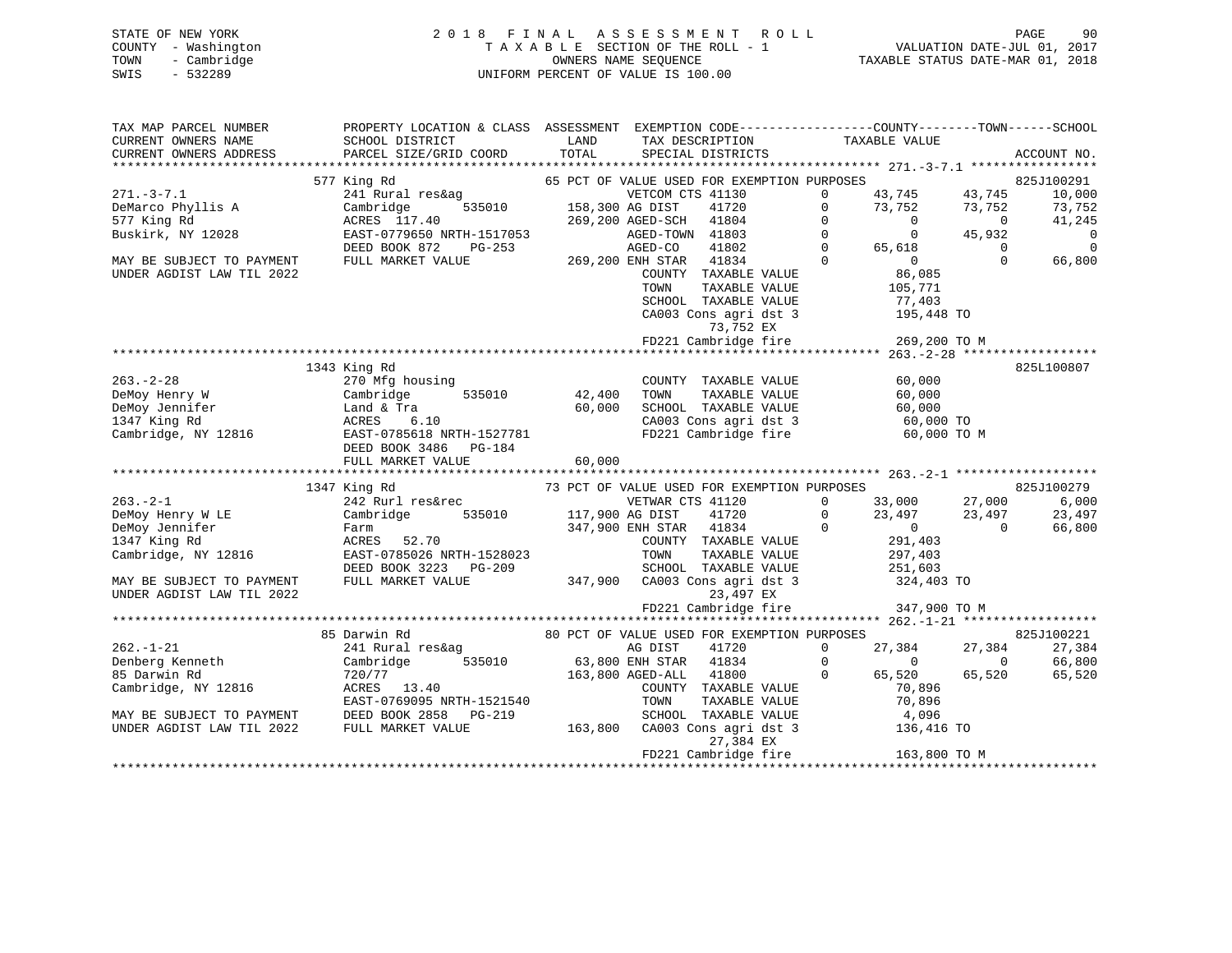# STATE OF NEW YORK 2 0 1 8 F I N A L A S S E S S M E N T R O L L PAGE 91 COUNTY - Washington T A X A B L E SECTION OF THE ROLL - 1 VALUATION DATE-JUL 01, 2017 TOWN - Cambridge OWNERS NAME SEQUENCE TAXABLE STATUS DATE-MAR 01, 2018 SWIS - 532289 UNIFORM PERCENT OF VALUE IS 100.00

| TAX MAP PARCEL NUMBER                       | PROPERTY LOCATION & CLASS ASSESSMENT EXEMPTION CODE----------------COUNTY-------TOWN------SCHOOL |                  |                                                                       |                            |            |                |
|---------------------------------------------|--------------------------------------------------------------------------------------------------|------------------|-----------------------------------------------------------------------|----------------------------|------------|----------------|
| CURRENT OWNERS NAME                         | SCHOOL DISTRICT                                                                                  | LAND             | TAX DESCRIPTION                                                       | TAXABLE VALUE              |            |                |
| CURRENT OWNERS ADDRESS                      | PARCEL SIZE/GRID COORD                                                                           | TOTAL            | SPECIAL DISTRICTS                                                     |                            |            | ACCOUNT NO.    |
|                                             |                                                                                                  |                  |                                                                       |                            |            |                |
|                                             | 519 Stage Rd                                                                                     |                  | 92 PCT OF VALUE USED FOR EXEMPTION PURPOSES                           |                            |            | 825J100292     |
| $272. - 2 - 21$                             | 242 Rurl res&rec                                                                                 |                  |                                                                       | 88,679<br>$\Omega$         | $\Omega$   | $\overline{0}$ |
| Denny Gary F                                | Cambridge                                                                                        |                  | s&rec   AGED-CO   41802<br>535010   83,400   AGED-TOWN   41803        | $\Omega$<br>$\overline{0}$ | 19,706     | $\overline{0}$ |
| 519 Stage Rd                                | House & Lot                                                                                      | 214,200 ENH STAR | $\overline{0}$<br>41834                                               | $\overline{0}$             | $\bigcirc$ | 66,800         |
| Buskirk, NY 12028                           | 25.10<br>ACRES                                                                                   |                  | COUNTY TAXABLE VALUE                                                  | 125,521                    |            |                |
|                                             | EAST-0786918 NRTH-1512708                                                                        |                  | TAXABLE VALUE<br>TOWN                                                 | 194,494                    |            |                |
|                                             | DEED BOOK 439<br>PG-1068                                                                         |                  | SCHOOL TAXABLE VALUE                                                  | 147,400                    |            |                |
|                                             | FULL MARKET VALUE                                                                                |                  | 214,200 FD221 Cambridge fire 214,200 TO M                             |                            |            |                |
|                                             |                                                                                                  |                  |                                                                       |                            |            |                |
|                                             | 1160 County Route 59                                                                             |                  |                                                                       |                            |            | 825J100565     |
| $262. - 2 - 14$                             | 240 Rural res                                                                                    |                  | AG DIST<br>41720                                                      | $\circ$<br>22,679          | 22,679     | 22,679         |
| Derbyshire Ella                             | 535010<br>Cambridge                                                                              | 95,900           | COUNTY TAXABLE VALUE                                                  | 80,121                     |            |                |
| 1192 County Route 59                        | Lot 3                                                                                            | 102,800          | TOWN<br>TAXABLE VALUE                                                 | 80,121                     |            |                |
| Cambridge, NY 12816                         | ACRES 45.52                                                                                      |                  | SCHOOL TAXABLE VALUE                                                  | 80,121                     |            |                |
|                                             | EAST-0777885 NRTH-1522393                                                                        |                  | CA003 Cons agri dst 3                                                 | 80,121 TO                  |            |                |
|                                             | MAY BE SUBJECT TO PAYMENT DEED BOOK 3488 PG-288                                                  |                  | 22,679 EX                                                             |                            |            |                |
| UNDER AGDIST LAW TIL 2022 FULL MARKET VALUE |                                                                                                  |                  | 102,800 FD221 Cambridge fire                                          | 102,800 TO M               |            |                |
|                                             |                                                                                                  |                  |                                                                       |                            |            |                |
|                                             | 1192 County Route 59                                                                             |                  |                                                                       |                            |            |                |
| $262 - 2 - 14.2$                            | 240 Rural res                                                                                    |                  | 41720<br>AG DIST                                                      | $\Omega$<br>77,188         | 77,188     | 77,188         |
| Derbyshire Ella R                           | 535010<br>Cambridge                                                                              | 140,400          | COUNTY TAXABLE VALUE                                                  | 382,512                    |            |                |
| 1192 County Route 59                        | Sub Lot 2                                                                                        | 459,700          | TAXABLE VALUE<br>TOWN                                                 | 382,512                    |            |                |
| Cambridge, NY 12816                         | ACRES 40.33                                                                                      |                  | SCHOOL TAXABLE VALUE                                                  | 382,512                    |            |                |
|                                             | EAST-0778479 NRTH-1523433                                                                        |                  | CA003 Cons agri dst 3                                                 | 382,512 TO                 |            |                |
| MAY BE SUBJECT TO PAYMENT                   | DEED BOOK 3355 PG-31                                                                             |                  | 77,188 EX                                                             |                            |            |                |
| UNDER AGDIST LAW TIL 2022                   | FULL MARKET VALUE                                                                                |                  | 459,700 FD221 Cambridge fire                                          | 459,700 TO M               |            |                |
|                                             |                                                                                                  |                  |                                                                       |                            |            |                |
|                                             | 168 Greene Rd                                                                                    |                  |                                                                       |                            |            | 825J100513     |
| $263. -1 - 11$                              | 210 1 Family Res                                                                                 |                  | BAS STAR 41854                                                        | $\Omega$<br>0              | $\Omega$   | 30,000         |
| DeSantis Diana R                            | Cambridge<br>535010                                                                              | 42,600           | COUNTY TAXABLE VALUE                                                  | 240,300                    |            |                |
| 168 Greene Rd                               | H&l                                                                                              | 240,300          | TOWN<br>TAXABLE VALUE                                                 | 240,300                    |            |                |
| Cambridge, NY 12816                         | ACRES 4.71                                                                                       |                  | SCHOOL TAXABLE VALUE                                                  | 210,300                    |            |                |
|                                             |                                                                                                  |                  |                                                                       |                            |            |                |
|                                             | ACRES 4.71<br>EAST-0781663 NRTH-1526208<br>DEED BOOK 1893 PG-1<br>DEED BOOK 1893 PG-1            |                  | CA003 Cons agri dst 3 240,300 TO<br>FD221 Cambridge fire 240,300 TO M |                            |            |                |
|                                             | FULL MARKET VALUE                                                                                | 240,300          |                                                                       |                            |            |                |
|                                             |                                                                                                  |                  |                                                                       |                            |            |                |
|                                             | 891 Turnpike Rd                                                                                  |                  |                                                                       |                            |            | 825J100555     |
| $263. - 2 - 18$                             | 242 Rurl res&rec                                                                                 |                  | <b>BAS STAR</b><br>41854                                              | $\overline{0}$<br>$\Omega$ | $\Omega$   | 30,000         |
| Dickson Leigh A                             | Cambridge<br>535010                                                                              |                  | 95,500 COUNTY TAXABLE VALUE                                           | 291,200                    |            |                |
| 891 Turnpike Rd                             | House & Lot                                                                                      | 291,200          | TOWN<br>TAXABLE VALUE                                                 | 291,200                    |            |                |
| Cambridge, NY 12816                         | ACRES 34.77                                                                                      |                  | SCHOOL TAXABLE VALUE                                                  | 261,200                    |            |                |
|                                             | EAST-0788179 NRTH-1523012                                                                        |                  | FD221 Cambridge fire                                                  | 291,200 TO M               |            |                |
|                                             | <b>PG-95</b><br>DEED BOOK 861                                                                    |                  |                                                                       |                            |            |                |
|                                             | FULL MARKET VALUE                                                                                | 291,200          |                                                                       |                            |            |                |
|                                             |                                                                                                  |                  |                                                                       |                            |            |                |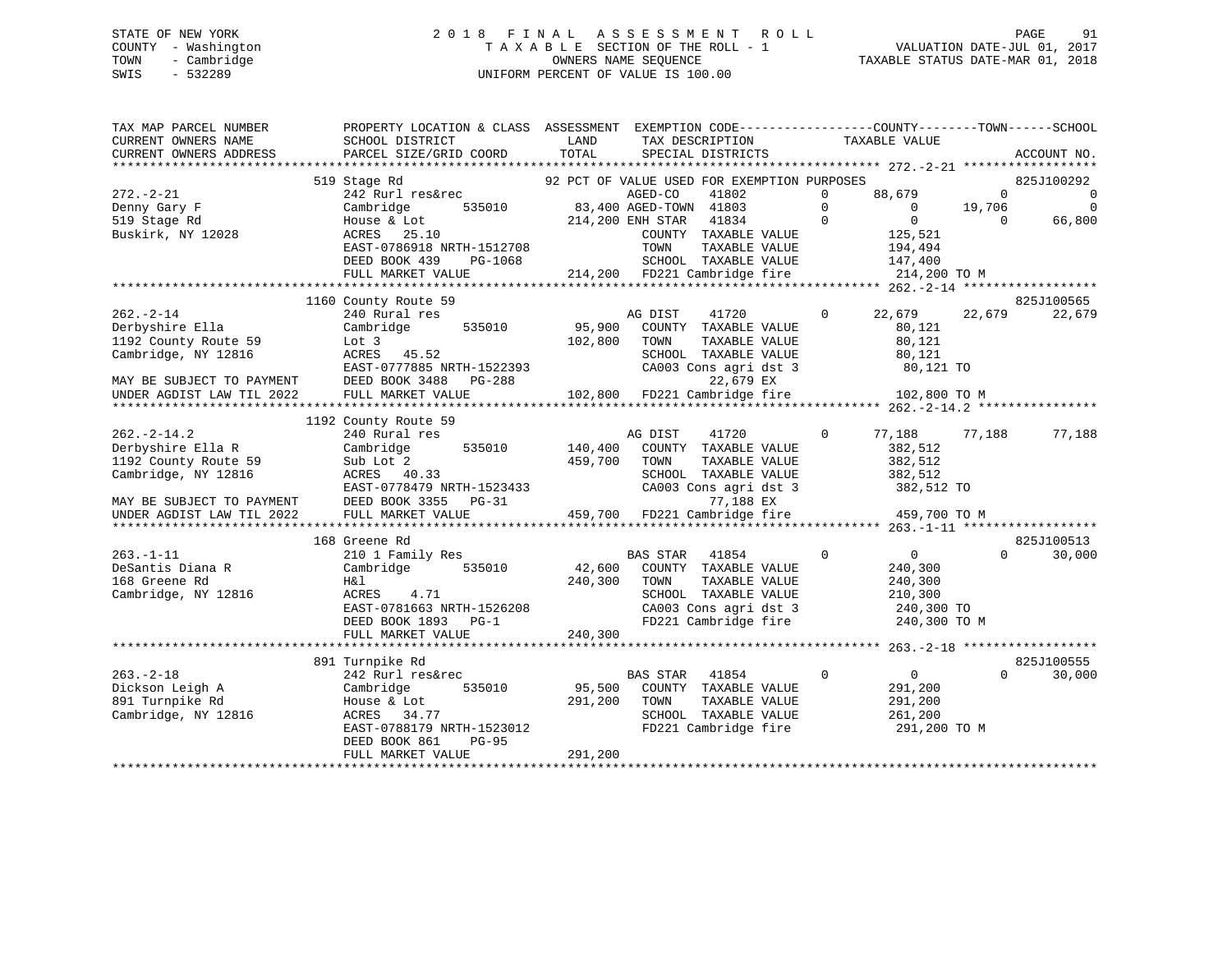STATE OF NEW YORK 2 0 1 8 F I N A L A S S E S S M E N T R O L L PAGE 92 COUNTY - Washington T A X A B L E SECTION OF THE ROLL - 1 VALUATION DATE-JUL 01, 2017 TOWN - Cambridge TAXABLE STATUS DATE-MAR 01, 2018 SWIS - 532289 UNIFORM PERCENT OF VALUE IS 100.00

TAX MAP PARCEL NUMBER PROPERTY LOCATION & CLASS ASSESSMENT EXEMPTION CODE------------------COUNTY--------TOWN------SCHOOL CURRENT OWNERS NAME SCHOOL DISTRICT THE LAND TAX DESCRIPTION TAXABLE VALUE CURRENT OWNERS ADDRESS PARCEL SIZE/GRID COORD TOTAL SPECIAL DISTRICTS ACCOUNT NO. \*\*\*\*\*\*\*\*\*\*\*\*\*\*\*\*\*\*\*\*\*\*\*\*\*\*\*\*\*\*\*\*\*\*\*\*\*\*\*\*\*\*\*\*\*\*\*\*\*\*\*\*\*\*\*\*\*\*\*\*\*\*\*\*\*\*\*\*\*\*\*\*\*\*\*\*\*\*\*\*\*\*\*\*\*\*\*\*\*\*\*\*\*\*\*\*\*\*\*\*\*\*\* 270.-1-24.6 \*\*\*\*\*\*\*\*\*\*\*\*\*\*\*\*825J101996 478 Center Cambridge Rd 825J101996 270.-1-24.6 242 Rurl res&rec BAS STAR 41854 0 0 0 30,000 Dingman David Cambridge 535010 68,700 COUNTY TAXABLE VALUE 319,000 Dingman Allison Land & House 319,000 TOWN TAXABLE VALUE 319,000 478 Center Cambridge Rd Lot 6 SCHOOL TAXABLE VALUE 289,000 Cambridge, NY 12816 ACRES 15.87 FD221 Cambridge fire 319,000 TO M EAST-0766561 NRTH-1515725 DEED BOOK 647 PG-139 FULL MARKET VALUE 319,000 \*\*\*\*\*\*\*\*\*\*\*\*\*\*\*\*\*\*\*\*\*\*\*\*\*\*\*\*\*\*\*\*\*\*\*\*\*\*\*\*\*\*\*\*\*\*\*\*\*\*\*\*\*\*\*\*\*\*\*\*\*\*\*\*\*\*\*\*\*\*\*\*\*\*\*\*\*\*\*\*\*\*\*\*\*\*\*\*\*\*\*\*\*\*\*\*\*\*\*\*\*\*\* 261.-2-24 \*\*\*\*\*\*\*\*\*\*\*\*\*\*\*\*\*\*825J100683 1023 Vly Summit Rd 825J100683 261.-2-24 210 1 Family Res BAS STAR 41854 0 0 0 30,000 Dingman Jeffrey Cambridge 535010 52,600 COUNTY TAXABLE VALUE 164,600 Dingman Debra House & Lot 164,600 TOWN TAXABLE VALUE 164,600 1023 Vly Summit Rd 261.-1-24 SCHOOL TAXABLE VALUE 134,600 Greenwich, NY 12834 ACRES 8.90 FD221 Cambridge fire 164,600 TO M EAST-0763406 NRTH-1524392 DEED BOOK 2324 PG-285FULL MARKET VALUE 164,600 \*\*\*\*\*\*\*\*\*\*\*\*\*\*\*\*\*\*\*\*\*\*\*\*\*\*\*\*\*\*\*\*\*\*\*\*\*\*\*\*\*\*\*\*\*\*\*\*\*\*\*\*\*\*\*\*\*\*\*\*\*\*\*\*\*\*\*\*\*\*\*\*\*\*\*\*\*\*\*\*\*\*\*\*\*\*\*\*\*\*\*\*\*\*\*\*\*\*\*\*\*\*\* 263.-1-25 \*\*\*\*\*\*\*\*\*\*\*\*\*\*\*\*\*\* 1436 County Route 59 825J100862 263.-1-25 210 1 Family Res ENH STAR 41834 0 0 0 66,800 Disorda William Cambridge 535010 40,600 COUNTY TAXABLE VALUE 182,500 Disorda Lynn ACRES 5.90 182,500 TOWN TAXABLE VALUE 182,500 1436 County Route 59 EAST-0781904 NRTH-1526912 SCHOOL TAXABLE VALUE 115,700 Cambridge, NY 12816 DEED BOOK 469 PG-234 FD221 Cambridge fire 182,500 TO M FULL MARKET VALUE 182,500 \*\*\*\*\*\*\*\*\*\*\*\*\*\*\*\*\*\*\*\*\*\*\*\*\*\*\*\*\*\*\*\*\*\*\*\*\*\*\*\*\*\*\*\*\*\*\*\*\*\*\*\*\*\*\*\*\*\*\*\*\*\*\*\*\*\*\*\*\*\*\*\*\*\*\*\*\*\*\*\*\*\*\*\*\*\*\*\*\*\*\*\*\*\*\*\*\*\*\*\*\*\*\* 271.-2-25.2 \*\*\*\*\*\*\*\*\*\*\*\*\*\*\*\* County Route 59 271.-2-25.2 314 Rural vac<10 AG DIST 41720 0 41,384 41,384 41,384 Do View Farms LLC Cambridge 535010 48,800 COUNTY TAXABLE VALUE 7,416 817 County Route 59 Filed Survey 12915 48,800 TOWN TAXABLE VALUE 7,416 Cambridge, NY 12816 FRNT 1594.00 DPTH SCHOOL TAXABLE VALUE 7,416 ACRES 22.05 CA003 Cons agri dst 3 7,416 TO MAY BE SUBJECT TO PAYMENT EAST-0772535 NRTH-1517474 41,384 EX UNDER AGDIST LAW TIL 2022 DEED BOOK 3704 PG-122 FD221 Cambridge fire 48,800 TO M EAST-0772535 NKIN-131.1.<br>DEED BOOK 3704 PG-122<br>- - - - - - - - - - - - - - - 48,800 \*\*\*\*\*\*\*\*\*\*\*\*\*\*\*\*\*\*\*\*\*\*\*\*\*\*\*\*\*\*\*\*\*\*\*\*\*\*\*\*\*\*\*\*\*\*\*\*\*\*\*\*\*\*\*\*\*\*\*\*\*\*\*\*\*\*\*\*\*\*\*\*\*\*\*\*\*\*\*\*\*\*\*\*\*\*\*\*\*\*\*\*\*\*\*\*\*\*\*\*\*\*\* 271.-2-27 \*\*\*\*\*\*\*\*\*\*\*\*\*\*\*\*\*\* Conley Rd 825J100425 271.-2-27 312 Vac w/imprv COUNTY TAXABLE VALUE 76,400 Do View Farms, LLC Cambridge 535010 74,400 TOWN TAXABLE VALUE 76,400 817 County Route 59 returned value of barns 2 76,400 SCHOOL TAXABLE VALUE 76,400 Cambridge, NY 12816 FRNT 956.00 DPTH CA003 Cons agri dst 3 76,400 TO ACRES 25.13 FD221 Cambridge fire 76,400 TO M EAST-0772802 NRTH-1516020 DEED BOOK 3861 PG-32FULL MARKET VALUE 76,400 \*\*\*\*\*\*\*\*\*\*\*\*\*\*\*\*\*\*\*\*\*\*\*\*\*\*\*\*\*\*\*\*\*\*\*\*\*\*\*\*\*\*\*\*\*\*\*\*\*\*\*\*\*\*\*\*\*\*\*\*\*\*\*\*\*\*\*\*\*\*\*\*\*\*\*\*\*\*\*\*\*\*\*\*\*\*\*\*\*\*\*\*\*\*\*\*\*\*\*\*\*\*\*\*\*\*\*\*\*\*\*\*\*\*\*\*\*\*\*\*\*\*\*\*\*\*\*\*\*\*\*\*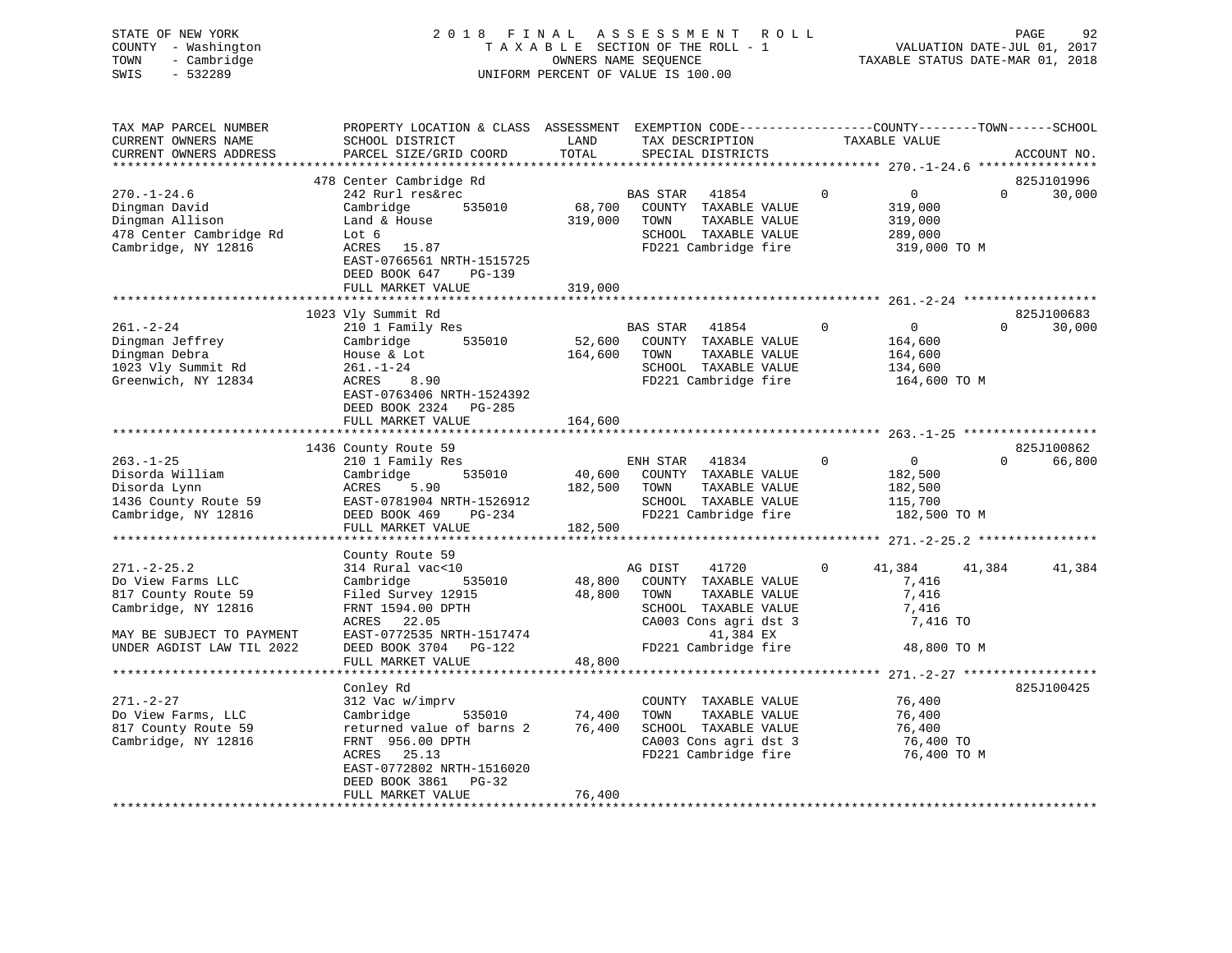# STATE OF NEW YORK 2 0 1 8 F I N A L A S S E S S M E N T R O L L PAGE 93 COUNTY - Washington T A X A B L E SECTION OF THE ROLL - 1 VALUATION DATE-JUL 01, 2017 TOWN - Cambridge OWNERS NAME SEQUENCE TAXABLE STATUS DATE-MAR 01, 2018 SWIS - 532289 UNIFORM PERCENT OF VALUE IS 100.00

| TAX MAP PARCEL NUMBER<br>CURRENT OWNERS NAME<br>CURRENT OWNERS ADDRESS                         | PROPERTY LOCATION & CLASS ASSESSMENT<br>SCHOOL DISTRICT<br>PARCEL SIZE/GRID COORD                                                                                               | LAND<br>TOTAL                | TAX DESCRIPTION<br>SPECIAL DISTRICTS                                                                                                            | EXEMPTION CODE-----------------COUNTY-------TOWN------SCHOOL<br>TAXABLE VALUE                | ACCOUNT NO.                      |
|------------------------------------------------------------------------------------------------|---------------------------------------------------------------------------------------------------------------------------------------------------------------------------------|------------------------------|-------------------------------------------------------------------------------------------------------------------------------------------------|----------------------------------------------------------------------------------------------|----------------------------------|
| ************************                                                                       |                                                                                                                                                                                 |                              |                                                                                                                                                 |                                                                                              |                                  |
| $271. - 2 - 27.3$<br>Do View Farms, LLC<br>817 County Route 59<br>Cambridge, NY 12816          | Conley Rd<br>311 Res vac land<br>Cambridge<br>535010<br>FRNT 984.00 DPTH<br>ACRES 37.23<br>EAST-0772994 NRTH-1514719<br>DEED BOOK 3861 PG-32                                    | 67,800<br>67,800             | COUNTY TAXABLE VALUE<br>TAXABLE VALUE<br>TOWN<br>SCHOOL TAXABLE VALUE<br>CA003 Cons agri dst 3<br>FD221 Cambridge fire                          | 67,800<br>67,800<br>67,800<br>67,800 TO<br>67,800 TO M                                       |                                  |
|                                                                                                | FULL MARKET VALUE                                                                                                                                                               | 67,800                       |                                                                                                                                                 |                                                                                              |                                  |
|                                                                                                | 354 Stevenson Rd                                                                                                                                                                |                              |                                                                                                                                                 |                                                                                              | 825L100505                       |
| $246. - 1 - 20$<br>Drew William C<br>370 Stevenson Rd<br>Greenwich, NY 12834                   | 210 1 Family Res<br>535010<br>Cambridge<br>Lot $C-2$<br>473/728-473/730<br>ACRES<br>5.63<br>EAST-0780812 NRTH-1537767<br>DEED BOOK 3434 PG-60                                   | 40,500<br>115,000            | COUNTY TAXABLE VALUE<br>TAXABLE VALUE<br>TOWN<br>SCHOOL TAXABLE VALUE<br>CA005 Cons agri dst 5<br>FD221 Cambridge fire                          | 115,000<br>115,000<br>115,000<br>115,000 TO<br>115,000 TO M                                  |                                  |
|                                                                                                | FULL MARKET VALUE                                                                                                                                                               | 115,000                      |                                                                                                                                                 |                                                                                              |                                  |
|                                                                                                | ***********************                                                                                                                                                         | **********                   |                                                                                                                                                 | *************************** 246.-1-20.2 *****************                                    |                                  |
| $246. - 1 - 20.2$<br>Drew William C<br>370 Stevenson Rd<br>Greenwich, NY 12834                 | 370 Stevenson Rd<br>210 1 Family Res<br>535010<br>Cambridge<br>H & L<br>891/208<br>ACRES<br>1.23<br>EAST-0781083 NRTH-1538033<br>DEED BOOK 891<br>$PG-208$<br>FULL MARKET VALUE | 21,200<br>148,300<br>148,300 | BAS STAR<br>41854<br>COUNTY TAXABLE VALUE<br>TOWN<br>TAXABLE VALUE<br>SCHOOL TAXABLE VALUE<br>CA005 Cons agri dst 5<br>FD221 Cambridge fire     | 0<br>$\overline{0}$<br>148,300<br>148,300<br>118,300<br>148,300 TO<br>148,300 TO M           | 825J101990<br>$\Omega$<br>30,000 |
|                                                                                                |                                                                                                                                                                                 |                              |                                                                                                                                                 |                                                                                              |                                  |
| $246. - 1 - 42.1$<br>Drost David C<br>Drost Marie M<br>254 Petteys Rd<br>Greenwich, NY 12834   | 254 Petteys Rd<br>210 1 Family Res<br>533401<br>Greenwich<br>ACRES<br>8.00<br>EAST-0770186 NRTH-1541009<br>DEED BOOK 761<br>$PG-42$<br>FULL MARKET VALUE                        | 171,500 TOWN                 | BAS STAR 41854<br>49,000 COUNTY TAXABLE VALUE<br>TAXABLE VALUE<br>SCHOOL TAXABLE VALUE<br>CA003 Cons agri dst 3<br>171,500 FD221 Cambridge fire | $\mathbf 0$<br>$\overline{0}$<br>171,500<br>171,500<br>141,500<br>171,500 TO<br>171,500 TO M | $\Omega$<br>30,000               |
|                                                                                                |                                                                                                                                                                                 |                              |                                                                                                                                                 |                                                                                              |                                  |
| $280. -1 - 10.3$<br>Dubrawski Edward<br>Dubrawski Sheila<br>42 Winthrop St<br>Medway, MA 02053 | Dickensen Rd<br>314 Rural vac<10<br>Cambridge<br>535010<br>Land<br>Lot 1B<br>ACRES<br>3.09<br>EAST-0772009 NRTH-1509580<br>DEED BOOK 3596<br>PG-168                             | 19,000<br>19,000             | COUNTY TAXABLE VALUE<br>TOWN<br>TAXABLE VALUE<br>SCHOOL TAXABLE VALUE<br>CA003 Cons agri dst 3<br>FD221 Cambridge fire                          | 19,000<br>19,000<br>19,000<br>19,000 TO<br>19,000 TO M                                       |                                  |
|                                                                                                | FULL MARKET VALUE                                                                                                                                                               | 19,000                       |                                                                                                                                                 |                                                                                              |                                  |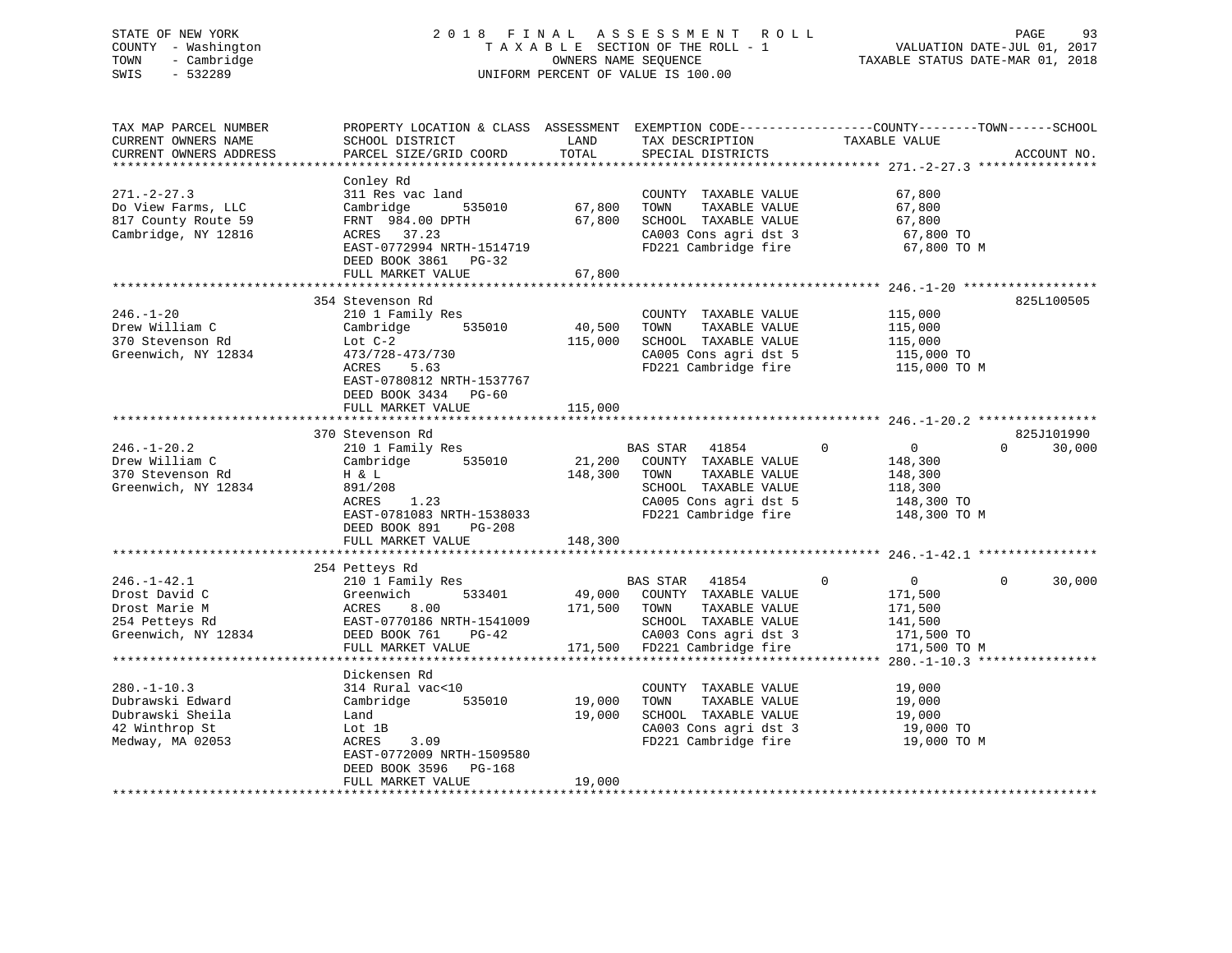# STATE OF NEW YORK 2 0 1 8 F I N A L A S S E S S M E N T R O L L PAGE 94 COUNTY - Washington T A X A B L E SECTION OF THE ROLL - 1 VALUATION DATE-JUL 01, 2017 TOWN - Cambridge OWNERS NAME SEQUENCE TAXABLE STATUS DATE-MAR 01, 2018 SWIS - 532289 UNIFORM PERCENT OF VALUE IS 100.00

| TAX MAP PARCEL NUMBER<br>CURRENT OWNERS NAME<br>CURRENT OWNERS ADDRESS                                                                                                                    | PROPERTY LOCATION & CLASS ASSESSMENT<br>SCHOOL DISTRICT<br>PARCEL SIZE/GRID COORD                                                                                            | LAND<br>TOTAL                 | TAX DESCRIPTION<br>SPECIAL DISTRICTS                                                                                                                    | EXEMPTION CODE-----------------COUNTY-------TOWN------SCHOOL<br>TAXABLE VALUE           | ACCOUNT NO.                      |
|-------------------------------------------------------------------------------------------------------------------------------------------------------------------------------------------|------------------------------------------------------------------------------------------------------------------------------------------------------------------------------|-------------------------------|---------------------------------------------------------------------------------------------------------------------------------------------------------|-----------------------------------------------------------------------------------------|----------------------------------|
|                                                                                                                                                                                           |                                                                                                                                                                              |                               |                                                                                                                                                         |                                                                                         |                                  |
| $280. - 1 - 10.4$<br>Dubrawski Edward<br>Dubrawski Sheila<br>42 Winthrop St<br>Medway, MA 02053                                                                                           | Dickensen Rd<br>314 Rural vac<10<br>Cambridge<br>535010<br>Land<br>Lot 1C<br>ACRES<br>9.29<br>EAST-0771474 NRTH-1509598<br>DEED BOOK 2515 PG-163                             | 38,000<br>38,000              | COUNTY TAXABLE VALUE<br>TOWN<br>TAXABLE VALUE<br>SCHOOL TAXABLE VALUE<br>CA003 Cons agri dst 3<br>FD221 Cambridge fire                                  | 38,000<br>38,000<br>38,000<br>38,000 TO<br>38,000 TO M                                  |                                  |
|                                                                                                                                                                                           | FULL MARKET VALUE                                                                                                                                                            | 38,000                        |                                                                                                                                                         |                                                                                         |                                  |
|                                                                                                                                                                                           |                                                                                                                                                                              |                               |                                                                                                                                                         |                                                                                         |                                  |
| $279. - 2 - 24$<br>Dzintars Edwin<br>977 South Cambridge Rd<br>Buskirk, NY 12028                                                                                                          | 977 South Cambridge Rd<br>210 1 Family Res<br>535010<br>Cambridge<br>H & L<br>FRNT 145.00 DPTH 129.00<br>ACRES<br>0.29<br>EAST-0766065 NRTH-1506707<br>DEED BOOK 3074 PG-288 | 22,300<br>59,600              | <b>BAS STAR</b><br>41854<br>COUNTY TAXABLE VALUE<br>TOWN<br>TAXABLE VALUE<br>SCHOOL TAXABLE VALUE<br>CA003 Cons agri dst 3<br>FD221 Cambridge fire      | $\mathbf 0$<br>$\overline{0}$<br>59,600<br>59,600<br>29,600<br>59,600 TO<br>59,600 TO M | 825J100332<br>30,000<br>$\Omega$ |
|                                                                                                                                                                                           | FULL MARKET VALUE                                                                                                                                                            | 59,600                        |                                                                                                                                                         |                                                                                         |                                  |
|                                                                                                                                                                                           | 324 Kenyon Rd                                                                                                                                                                |                               |                                                                                                                                                         |                                                                                         | 825J100340                       |
| $246. - 1 - 35$<br>East View Farm Partners<br>12 Damon Ln<br>Scituate, MA 02066                                                                                                           | 105 Vac farmland<br>Greenwich<br>533401<br>ACRES 156.70<br>EAST-0771051 NRTH-1537346<br>DEED BOOK 3409<br>PG-63                                                              | 238,900<br>238,900            | AG DIST<br>41720<br>COUNTY TAXABLE VALUE<br>TOWN<br>TAXABLE VALUE<br>SCHOOL TAXABLE VALUE<br>CA003 Cons agri dst 3                                      | 53,827<br>53,827<br>$\mathbf{0}$<br>185,073<br>185,073<br>185,073<br>185,073 TO         | 53,827                           |
| MAY BE SUBJECT TO PAYMENT<br>UNDER AGDIST LAW TIL 2022                                                                                                                                    | FULL MARKET VALUE                                                                                                                                                            | 238,900                       | 53,827 EX<br>FD221 Cambridge fire                                                                                                                       | 238,900 TO M                                                                            |                                  |
|                                                                                                                                                                                           |                                                                                                                                                                              |                               |                                                                                                                                                         |                                                                                         |                                  |
| $246. - 1 - 41$<br>East View Farm Partners<br>12 Damon Ln<br>Scituate, MA 02066                                                                                                           | Kenyon Rd/e Off<br>314 Rural vac<10<br>533401<br>Greenwich<br>Wood Lot<br>3.00<br>ACRES<br>EAST-0771293 NRTH-1538830<br>DEED BOOK 3409 PG-63<br>FULL MARKET VALUE            | 2,100<br>2,100<br>2,100       | COUNTY TAXABLE VALUE<br>TOWN<br>TAXABLE VALUE<br>SCHOOL TAXABLE VALUE<br>CA003 Cons agri dst 3<br>FD221 Cambridge fire                                  | 2,100<br>2,100<br>2,100<br>2,100 TO<br>2,100 TO M                                       | 825J100870                       |
|                                                                                                                                                                                           |                                                                                                                                                                              |                               |                                                                                                                                                         |                                                                                         |                                  |
| $246. - 1 - 26$<br>East View Farm Partners, LLC<br>12 Damon Ln<br>Scituate, MA 02066<br>MAY BE SUBJECT TO PAYMENT<br>UNDER AGDIST LAW TIL 2022<br>* * * * * * * * * * * * * * * * * * * * | 833 County Route 60<br>241 Rural res&ag<br>Greenwich<br>533401<br>ACRES 111.50<br>EAST-0773077 NRTH-1537449<br>DEED BOOK 3129<br><b>PG-50</b><br>FULL MARKET VALUE           | 184,400<br>544,400<br>544,400 | AG DIST<br>41720<br>COUNTY TAXABLE VALUE<br>TAXABLE VALUE<br>TOWN<br>SCHOOL TAXABLE VALUE<br>CA003 Cons agri dst 3<br>28,324 EX<br>FD221 Cambridge fire | 28,324<br>28,324<br>0<br>516,076<br>516,076<br>516,076<br>516,076 TO<br>544,400 TO M    | 825J100507<br>28,324             |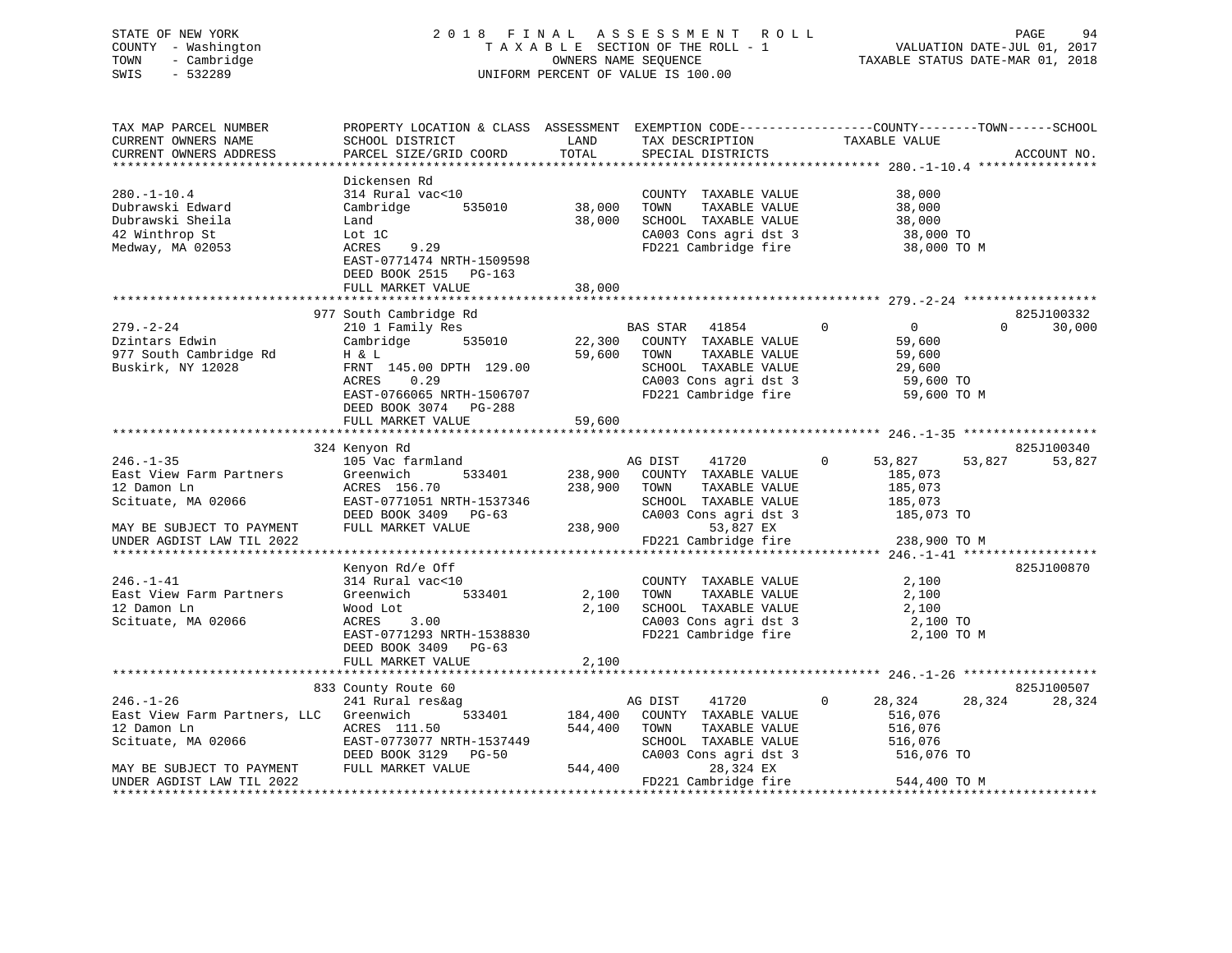# STATE OF NEW YORK 2 0 1 8 F I N A L A S S E S S M E N T R O L L PAGE 95 COUNTY - Washington T A X A B L E SECTION OF THE ROLL - 1 VALUATION DATE-JUL 01, 2017 TOWN - Cambridge The Cambridge Cambridge Comments owners NAME SEQUENCE TAXABLE STATUS DATE-MAR 01, 2018 SWIS - 532289 UNIFORM PERCENT OF VALUE IS 100.00

TAX MAP PARCEL NUMBER PROPERTY LOCATION & CLASS ASSESSMENT EXEMPTION CODE------------------COUNTY--------TOWN------SCHOOL

CURRENT OWNERS NAME SCHOOL DISTRICT THE LAND TAX DESCRIPTION TAXABLE VALUE CURRENT OWNERS ADDRESS PARCEL SIZE/GRID COORD TOTAL SPECIAL DISTRICTS ACCOUNT NO. \*\*\*\*\*\*\*\*\*\*\*\*\*\*\*\*\*\*\*\*\*\*\*\*\*\*\*\*\*\*\*\*\*\*\*\*\*\*\*\*\*\*\*\*\*\*\*\*\*\*\*\*\*\*\*\*\*\*\*\*\*\*\*\*\*\*\*\*\*\*\*\*\*\*\*\*\*\*\*\*\*\*\*\*\*\*\*\*\*\*\*\*\*\*\*\*\*\*\*\*\*\*\* 254.-1-5.3 \*\*\*\*\*\*\*\*\*\*\*\*\*\*\*\*\* County Route 60 825J100846 254.-1-5.3 322 Rural vac>10 COUNTY TAXABLE VALUE 68,800 East View Farm Partners, LLC Cambridge 535010 68,800 TOWN TAXABLE VALUE 68,800 12 Damon Ln 943/328 & 328 68,800 SCHOOL TAXABLE VALUE 68,800 Scituate, MA 02066 ACRES 35.00 CA003 Cons agri dst 3 68,800 TO EAST-0773249 NRTH-1535693 FD221 Cambridge fire 68,800 TO M DEED BOOK 3129 PG-86 FULL MARKET VALUE 68,800 \*\*\*\*\*\*\*\*\*\*\*\*\*\*\*\*\*\*\*\*\*\*\*\*\*\*\*\*\*\*\*\*\*\*\*\*\*\*\*\*\*\*\*\*\*\*\*\*\*\*\*\*\*\*\*\*\*\*\*\*\*\*\*\*\*\*\*\*\*\*\*\*\*\*\*\*\*\*\*\*\*\*\*\*\*\*\*\*\*\*\*\*\*\*\*\*\*\*\*\*\*\*\* 262.-1-15.1 \*\*\*\*\*\*\*\*\*\*\*\*\*\*\*\* 1012 County Route 59 262.-1-15.1 210 1 Family Res COUNTY TAXABLE VALUE 230,000 Eastman Bradley A Cambridge 535010 37,200 TOWN TAXABLE VALUE 230,000 1012 County Route 59 House & Land 230,000 SCHOOL TAXABLE VALUE 230,000 Cambridge, NY 12816 ACRES 4.23 CA003 Cons agri dst 3 230,000 TO EAST-0774523 NRTH-1519995 FD221 Cambridge fire 230,000 TO M DEED BOOK 3446 PG-267 FULL MARKET VALUE 230,000 \*\*\*\*\*\*\*\*\*\*\*\*\*\*\*\*\*\*\*\*\*\*\*\*\*\*\*\*\*\*\*\*\*\*\*\*\*\*\*\*\*\*\*\*\*\*\*\*\*\*\*\*\*\*\*\*\*\*\*\*\*\*\*\*\*\*\*\*\*\*\*\*\*\*\*\*\*\*\*\*\*\*\*\*\*\*\*\*\*\*\*\*\*\*\*\*\*\*\*\*\*\*\* 279.-1-2.3 \*\*\*\*\*\*\*\*\*\*\*\*\*\*\*\*\* Center Cambridge Rd 279.-1-2.3 322 Rural vac>10 COUNTY TAXABLE VALUE 49,700 Eastman Caroline L Cambridge 535010 49,700 TOWN TAXABLE VALUE 49,700 183 Center Cambridge Rd Vac Land 49,700 SCHOOL TAXABLE VALUE 49,700 Valley Falls, NY 12185 Sub Lot 3 CA003 Cons agri dst 3 49,700 TO ACRES 10.83 FORD 21 CA003 Cons agri dst 3 49,700 TO<br>ACRES 10.83 FORD FORD FORD FORD FORD FORD 49,700 TO M EAST-0760839 NRTH-1513164 DEED BOOK 2440 PG-162FULL MARKET VALUE 49,700 \*\*\*\*\*\*\*\*\*\*\*\*\*\*\*\*\*\*\*\*\*\*\*\*\*\*\*\*\*\*\*\*\*\*\*\*\*\*\*\*\*\*\*\*\*\*\*\*\*\*\*\*\*\*\*\*\*\*\*\*\*\*\*\*\*\*\*\*\*\*\*\*\*\*\*\*\*\*\*\*\*\*\*\*\*\*\*\*\*\*\*\*\*\*\*\*\*\*\*\*\*\*\* 255.-1-20.7 \*\*\*\*\*\*\*\*\*\*\*\*\*\*\*\* 159 State Route 372 255.-1-20.7 210 1 Family Res ENH STAR 41834 0 0 0 66,800 Eddy Nelson L Cambridge 535010 56,100 COUNTY TAXABLE VALUE 261,500 Eddy Sally Beelen Lot 3-A 261,500 TOWN TAXABLE VALUE 261,500 159 State Route 372 ACRES 9.03 SCHOOL TAXABLE VALUE 194,700 Cambridge, NY 12816 EAST-0784724 NRTH-1533929 CA005 Cons agri dst 5 261,500 TO DEED BOOK 2507 PG-135 FD221 Cambridge fire 261,500 TO M FULL MARKET VALUE 261,500 \*\*\*\*\*\*\*\*\*\*\*\*\*\*\*\*\*\*\*\*\*\*\*\*\*\*\*\*\*\*\*\*\*\*\*\*\*\*\*\*\*\*\*\*\*\*\*\*\*\*\*\*\*\*\*\*\*\*\*\*\*\*\*\*\*\*\*\*\*\*\*\*\*\*\*\*\*\*\*\*\*\*\*\*\*\*\*\*\*\*\*\*\*\*\*\*\*\*\*\*\*\*\* 279.-1-6.4 \*\*\*\*\*\*\*\*\*\*\*\*\*\*\*\*\* 290 Whiteside Rd 279.-1-6.4 210 1 Family Res BAS STAR 41854 0 0 0 30,000 Edwards Mark A Cambridge 535010 38,000 COUNTY TAXABLE VALUE 240,800 Edwards Jennifer A Lot 2 240,800 TOWN TAXABLE VALUE 240,800 290 Whiteside Rd ACRES 3.48 SCHOOL TAXABLE VALUE 210,800 Cambridge, NY 12094 EAST-0764968 NRTH-1510614 CA003 Cons agri dst 3 240,800 TO DEED BOOK 3434 PG-171 FD221 Cambridge fire 240,800 TO M FULL MARKET VALUE 240,800 \*\*\*\*\*\*\*\*\*\*\*\*\*\*\*\*\*\*\*\*\*\*\*\*\*\*\*\*\*\*\*\*\*\*\*\*\*\*\*\*\*\*\*\*\*\*\*\*\*\*\*\*\*\*\*\*\*\*\*\*\*\*\*\*\*\*\*\*\*\*\*\*\*\*\*\*\*\*\*\*\*\*\*\*\*\*\*\*\*\*\*\*\*\*\*\*\*\*\*\*\*\*\*\*\*\*\*\*\*\*\*\*\*\*\*\*\*\*\*\*\*\*\*\*\*\*\*\*\*\*\*\*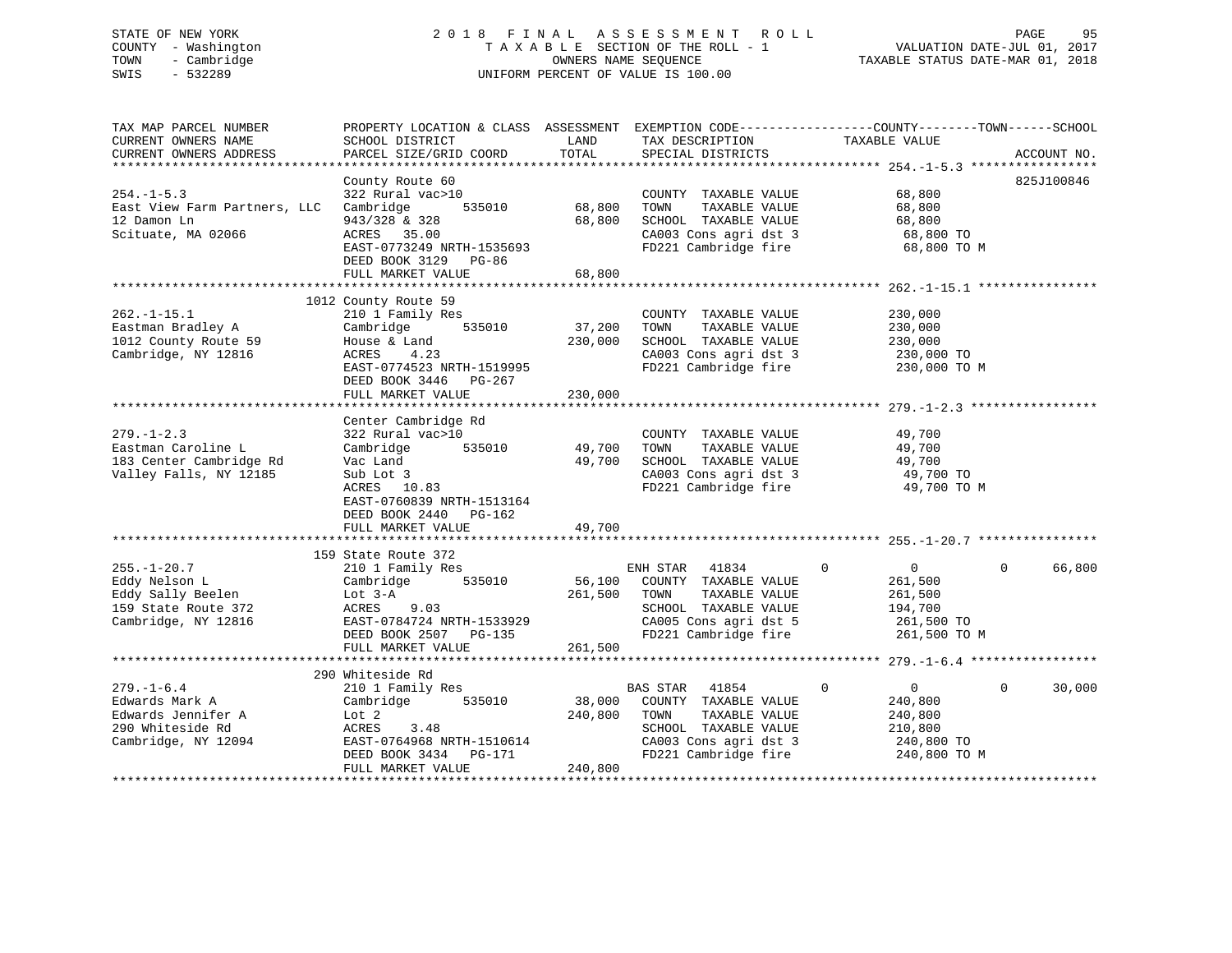| STATE OF NEW YORK<br>COUNTY - Washington<br>- Cambridge<br>TOWN<br>$-532289$<br>SWIS | 2018 FINAL                                |                        | A S S E S S M E N T<br>ROLL<br>TAXABLE SECTION OF THE ROLL - 1<br>OWNERS NAME SEQUENCE<br>UNIFORM PERCENT OF VALUE IS 100.00 | VALUATION DATE-JUL 01, 2017<br>TAXABLE STATUS DATE-MAR 01, 2018                                                  | PAGE<br>96  |
|--------------------------------------------------------------------------------------|-------------------------------------------|------------------------|------------------------------------------------------------------------------------------------------------------------------|------------------------------------------------------------------------------------------------------------------|-------------|
| TAX MAP PARCEL NUMBER<br>CURRENT OWNERS NAME<br>CURRENT OWNERS ADDRESS               | SCHOOL DISTRICT<br>PARCEL SIZE/GRID COORD | LAND<br>TOTAL          | TAX DESCRIPTION<br>SPECIAL DISTRICTS                                                                                         | PROPERTY LOCATION & CLASS ASSESSMENT EXEMPTION CODE----------------COUNTY-------TOWN-----SCHOOL<br>TAXABLE VALUE | ACCOUNT NO. |
| ***********************                                                              |                                           |                        |                                                                                                                              |                                                                                                                  |             |
| $254. - 1 - 5.6$                                                                     | 125 Stevenson Rd<br>242 Rurl res&rec      |                        | COUNTY TAXABLE VALUE                                                                                                         | 374,300                                                                                                          | 825J100970  |
| Eliopulos Denise M                                                                   | Cambridge<br>535010                       | 67,600                 | TOWN<br>TAXABLE VALUE                                                                                                        | 374,300                                                                                                          |             |
| Eliopulos James A                                                                    | House & Land                              | 374,300                | SCHOOL TAXABLE VALUE                                                                                                         | 374,300                                                                                                          |             |
| 75 Woodlawn Ave                                                                      | 13 Ad                                     |                        | CA003 Cons agri dst 3                                                                                                        | 374,300 TO                                                                                                       |             |
| Saratoga Springs, NY 12866                                                           | ACRES<br>15.30                            |                        | FD221 Cambridge fire                                                                                                         | 374,300 TO M                                                                                                     |             |
|                                                                                      | EAST-0775280 NRTH-1536185                 |                        |                                                                                                                              |                                                                                                                  |             |
|                                                                                      | DEED BOOK 684<br>PG-207                   |                        |                                                                                                                              |                                                                                                                  |             |
|                                                                                      | FULL MARKET VALUE                         | 374,300<br>*********** |                                                                                                                              |                                                                                                                  |             |
|                                                                                      | 1369 County Route 59                      |                        |                                                                                                                              |                                                                                                                  | 825J100306  |
| $263. - 1 - 22$                                                                      | 242 Rurl res&rec                          |                        | BAS STAR<br>41854                                                                                                            | $\mathbf 0$<br>0<br>$\Omega$                                                                                     | 30,000      |
| Ellard Revocable Trust Elizabe Cambridge                                             | 535010                                    | 172,900                | COUNTY TAXABLE VALUE                                                                                                         | 332,000                                                                                                          |             |
| Ellard Elizabeth Langtry Trust Rural Residence                                       |                                           | 332,000                | TOWN<br>TAXABLE VALUE                                                                                                        | 332,000                                                                                                          |             |
| 1369 County Route 59                                                                 | ACRES 96.70                               |                        | SCHOOL TAXABLE VALUE                                                                                                         | 302,000                                                                                                          |             |
| Cambridge, NY 12816                                                                  | EAST-0781192 NRTH-1525630                 |                        | CA003 Cons agri dst 3                                                                                                        | 332,000 TO                                                                                                       |             |
|                                                                                      | DEED BOOK 3546<br><b>PG-91</b>            |                        | FD221 Cambridge fire                                                                                                         | 332,000 TO M                                                                                                     |             |
|                                                                                      | FULL MARKET VALUE                         | 332,000                |                                                                                                                              |                                                                                                                  |             |
|                                                                                      |                                           |                        |                                                                                                                              |                                                                                                                  |             |
|                                                                                      | Petteys Rd                                |                        |                                                                                                                              |                                                                                                                  |             |
| $246. - 1 - 34.1$<br>Ellis Frank P IV                                                | 314 Rural vac<10<br>533401                |                        | COUNTY TAXABLE VALUE<br>TAXABLE VALUE                                                                                        | 33,800                                                                                                           |             |
| 9707 Woodlake Pl                                                                     | Greenwich<br>ACRES<br>6.44                | 33,800<br>33,800       | TOWN<br>SCHOOL TAXABLE VALUE                                                                                                 | 33,800<br>33,800                                                                                                 |             |
| New Market, MD 21774                                                                 | EAST-0768623 NRTH-1539058                 |                        | CA003 Cons agri dst 3                                                                                                        | 33,800 TO                                                                                                        |             |
|                                                                                      | DEED BOOK 3748 PG-34                      |                        | FD221 Cambridge fire                                                                                                         | 33,800 TO M                                                                                                      |             |
| MAY BE SUBJECT TO PAYMENT                                                            | FULL MARKET VALUE                         | 33,800                 |                                                                                                                              |                                                                                                                  |             |
| UNDER AGDIST LAW TIL 2021                                                            |                                           |                        |                                                                                                                              |                                                                                                                  |             |
|                                                                                      |                                           |                        |                                                                                                                              |                                                                                                                  |             |
|                                                                                      | Petteys Rd                                |                        |                                                                                                                              |                                                                                                                  |             |
| $246. - 1 - 34.2$                                                                    | 314 Rural vac<10                          |                        | COUNTY TAXABLE VALUE                                                                                                         | 28,400                                                                                                           |             |
| Ellis Frank P IV                                                                     | Greenwich<br>533401                       | 28,400                 | TAXABLE VALUE<br>TOWN                                                                                                        | 28,400                                                                                                           |             |
| 9707 Woodlake Pl                                                                     | 4.68<br>ACRES                             | 28,400                 | SCHOOL TAXABLE VALUE                                                                                                         | 28,400                                                                                                           |             |
| New Market, MD 21774                                                                 | EAST-0769096 NRTH-1539228                 |                        | CA003 Cons agri dst 3                                                                                                        | 28,400 TO                                                                                                        |             |
| MAY BE SUBJECT TO PAYMENT                                                            | DEED BOOK 3748 PG-34<br>FULL MARKET VALUE | 28,400                 | FD221 Cambridge fire                                                                                                         | 28,400 TO M                                                                                                      |             |
| UNDER AGDIST LAW TIL 2021                                                            |                                           |                        |                                                                                                                              |                                                                                                                  |             |
|                                                                                      |                                           |                        |                                                                                                                              |                                                                                                                  |             |
|                                                                                      | 139 Petteys Rd                            |                        |                                                                                                                              |                                                                                                                  | 825J100334  |
| $246. - 1 - 40$                                                                      | 210 1 Family Res                          |                        | COUNTY TAXABLE VALUE                                                                                                         | 200,600                                                                                                          |             |
| Ellis Frank P IV                                                                     | Greenwich<br>533401                       | 34,700                 | TAXABLE VALUE<br>TOWN                                                                                                        | 200,600                                                                                                          |             |
| 9707 Woodlake Pl                                                                     | ACRES<br>3.14                             | 200,600                | SCHOOL TAXABLE VALUE                                                                                                         | 200,600                                                                                                          |             |
| New Market, MD 21774                                                                 | EAST-0768258 NRTH-1538900                 |                        | CA003 Cons agri dst 3                                                                                                        | 200,600 TO                                                                                                       |             |
|                                                                                      | DEED BOOK 3748 PG-34                      |                        | FD221 Cambridge fire                                                                                                         | 200,600 TO M                                                                                                     |             |
| MAY BE SUBJECT TO PAYMENT                                                            | FULL MARKET VALUE                         | 200,600                |                                                                                                                              |                                                                                                                  |             |
| UNDER AGDIST LAW TIL 2021                                                            |                                           |                        |                                                                                                                              |                                                                                                                  |             |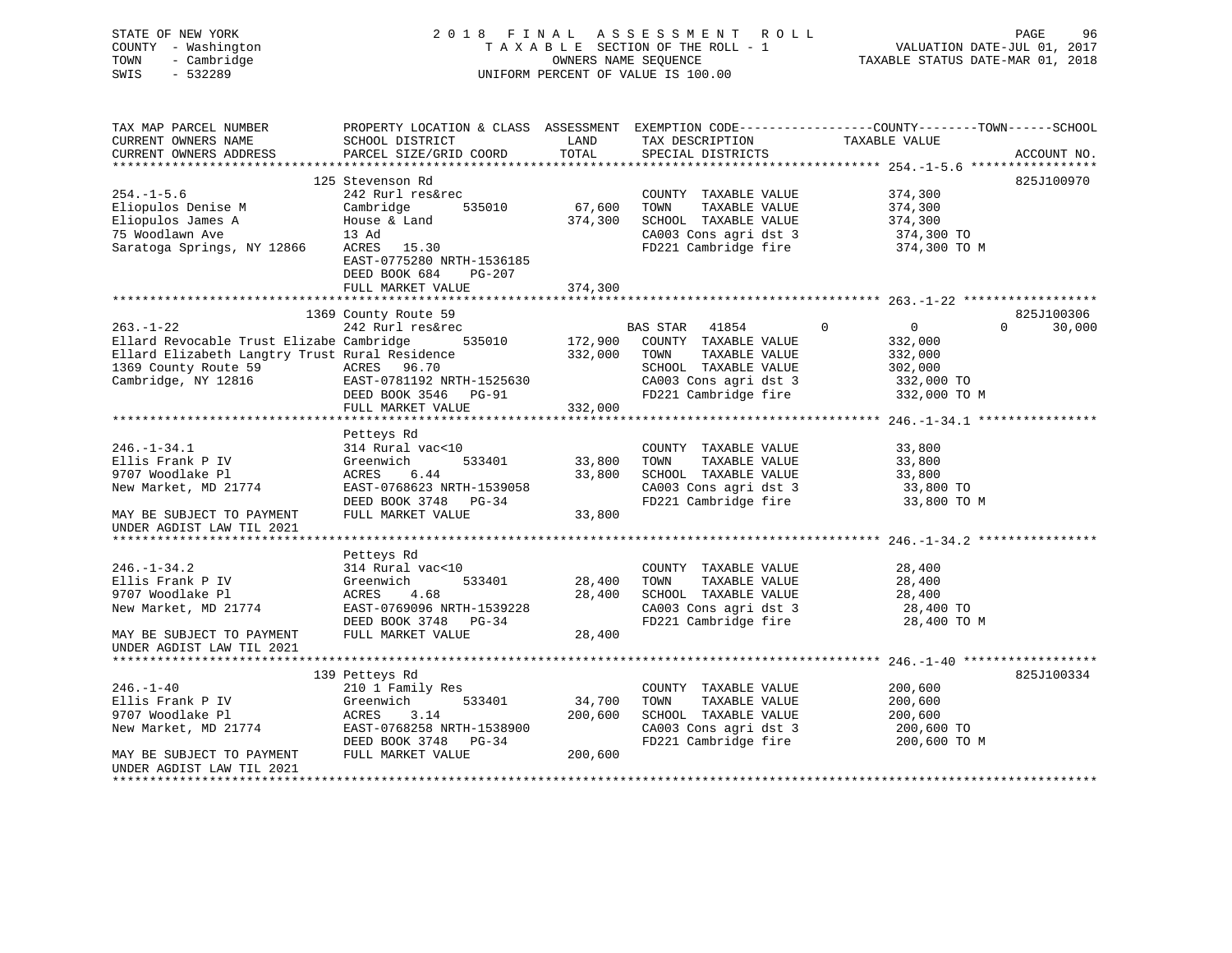STATE OF NEW YORK 2 0 1 8 F I N A L A S S E S S M E N T R O L L PAGE 97 COUNTY - Washington T A X A B L E SECTION OF THE ROLL - 1 VALUATION DATE-JUL 01, 2017 TOWN - Cambridge OWNERS NAME SEQUENCE TAXABLE STATUS DATE-MAR 01, 2018 SWIS - 532289 UNIFORM PERCENT OF VALUE IS 100.00

| SCHOOL DISTRICT<br>LAND<br>TAX DESCRIPTION<br>TAXABLE VALUE<br>CURRENT OWNERS NAME                                                    | PROPERTY LOCATION & CLASS ASSESSMENT EXEMPTION CODE---------------COUNTY-------TOWN------SCHOOL |
|---------------------------------------------------------------------------------------------------------------------------------------|-------------------------------------------------------------------------------------------------|
| TOTAL<br>CURRENT OWNERS ADDRESS<br>PARCEL SIZE/GRID COORD<br>SPECIAL DISTRICTS<br>**************************<br>********************* | ACCOUNT NO.                                                                                     |
| 348 Wright Rd                                                                                                                         |                                                                                                 |
| 210 1 Family Res<br>$271. - 3 - 4.2$<br>$\Omega$<br>BAS STAR 41854<br>$\Omega$<br>$\Omega$                                            | 30,000                                                                                          |
| 53,400 VETCOM CTS 41130<br>$\Omega$<br>Emerson Tedric L Jr<br>Cambridge<br>535010<br>45,000<br>45,750                                 | 10,000                                                                                          |
| 348 Wright Rd<br>FRNT 257.82 DPTH<br>183,000 VETDIS CTS 41140<br>18,300<br>18,300<br>$\mathbf{0}$                                     | 18,300                                                                                          |
| Cambridge, NY 12816<br>5.85<br>118,950<br>ACRES<br>COUNTY TAXABLE VALUE                                                               |                                                                                                 |
| EAST-0780320 NRTH-1519857<br>TOWN<br>TAXABLE VALUE<br>119,700                                                                         |                                                                                                 |
| SCHOOL TAXABLE VALUE<br>DEED BOOK 3788 PG-185<br>124,700                                                                              |                                                                                                 |
| FULL MARKET VALUE<br>183,000 CA003 Cons agri dst 3<br>183,000 TO                                                                      |                                                                                                 |
| FD221 Cambridge fire<br>183,000 TO M                                                                                                  |                                                                                                 |
|                                                                                                                                       |                                                                                                 |
| 326 Wright Rd<br>72 PCT OF VALUE USED FOR EXEMPTION PURPOSES                                                                          | 825J100432                                                                                      |
| 28,134<br>271.-3-4<br>241 Rural res&ag<br>VETWAR CTS 41120<br>27,000<br>$\mathbf{0}$                                                  | 6,000                                                                                           |
| 535010<br>$\mathbf 0$<br>Emerson Tedric L Sr<br>Cambridge<br>145,300 AG DIST<br>41720<br>32,988<br>32,988                             | 32,988                                                                                          |
| 260,500 BAS STAR 41854<br>$\mathbf 0$<br>$\overline{0}$<br>$\Omega$<br>Emerson Mary E<br>ACRES 74.60                                  | 30,000                                                                                          |
| 326 Wright Rd<br>EAST-0779801 NRTH-1519580<br>COUNTY TAXABLE VALUE<br>199,378                                                         |                                                                                                 |
| Cambridge, NY 12816<br>DEED BOOK 2648 PG-248<br>TOWN<br>TAXABLE VALUE<br>200,512                                                      |                                                                                                 |
| FULL MARKET VALUE<br>260,500<br>SCHOOL TAXABLE VALUE<br>191,512                                                                       |                                                                                                 |
| CA003 Cons agri dst 3<br>MAY BE SUBJECT TO PAYMENT<br>227,512 TO                                                                      |                                                                                                 |
| 32,988 EX<br>UNDER AGDIST LAW TIL 2022                                                                                                |                                                                                                 |
| FD221 Cambridge fire<br>260,500 TO M                                                                                                  |                                                                                                 |
|                                                                                                                                       |                                                                                                 |
| 221 Stump Church Rd<br>$\mathbf 0$                                                                                                    | 825J100640<br>$\Omega$                                                                          |
| $262 - 1 - 4$<br>BAS STAR 41854<br>$\overline{0}$<br>210 1 Family Res                                                                 | 30,000                                                                                          |
| 535010<br>38,100<br>English Benjamin<br>Cambridge<br>COUNTY TAXABLE VALUE<br>121,800<br>121,800<br>TOWN<br>121,800                    |                                                                                                 |
| English Anne Marie<br>TAXABLE VALUE<br>H & L<br>221 Stump Church Rd<br>2.61<br>SCHOOL TAXABLE VALUE<br>ACRES<br>91,800                |                                                                                                 |
| 121,800 TO<br>Greenwich, NY 12834<br>EAST-0769982 NRTH-1528967<br>CA003 Cons agri dst 3                                               |                                                                                                 |
| FD221 Cambridge fire<br>DEED BOOK 606<br>PG-255<br>121,800 TO M                                                                       |                                                                                                 |
| 121,800<br>FULL MARKET VALUE                                                                                                          |                                                                                                 |
|                                                                                                                                       |                                                                                                 |
| Stage Rd                                                                                                                              | 825J100716                                                                                      |
| $281. - 4 - 3$<br>314 Rural vac<10<br>COUNTY TAXABLE VALUE<br>5,800                                                                   |                                                                                                 |
| 535010<br>TAXABLE VALUE<br>5,800<br>English Brian<br>Cambridge<br>5,800<br>TOWN                                                       |                                                                                                 |
| English Wendy<br>5,800<br>SCHOOL TAXABLE VALUE<br>5,800<br>Land                                                                       |                                                                                                 |
| 413 Stage Rd<br>FD221 Cambridge fire<br>$281. - 1 - 3$<br>5,800 TO M                                                                  |                                                                                                 |
| Buskirk, NY 12028<br>2.90<br>ACRES                                                                                                    |                                                                                                 |
| EAST-0785275 NRTH-1508891                                                                                                             |                                                                                                 |
| DEED BOOK 693<br>PG-66                                                                                                                |                                                                                                 |
| FULL MARKET VALUE<br>5,800                                                                                                            |                                                                                                 |
|                                                                                                                                       |                                                                                                 |
| 413 Stage Rd                                                                                                                          | 825J100616                                                                                      |
| $281. -4 -7$<br>$\mathbf 0$<br>$\overline{0}$<br>210 1 Family Res<br>BAS STAR 41854<br>$\Omega$                                       | 30,000                                                                                          |
| English Brian N<br>Cambridge<br>535010<br>27,500<br>COUNTY TAXABLE VALUE<br>123,800                                                   |                                                                                                 |
| English Wendy H<br>123,800<br>Η&l<br>TOWN<br>TAXABLE VALUE<br>123,800                                                                 |                                                                                                 |
| 413 Stage Rd<br>$281. - 1 - 7$<br>SCHOOL TAXABLE VALUE<br>93,800                                                                      |                                                                                                 |
| Buskirk, NY 12028<br>1.30<br>FD221 Cambridge fire<br>123,800 TO M<br>ACRES<br>EAST-0785987 NRTH-1510002                               |                                                                                                 |
| DEED BOOK 675<br>$PG-21$                                                                                                              |                                                                                                 |
| 123,800<br>FULL MARKET VALUE                                                                                                          |                                                                                                 |
|                                                                                                                                       |                                                                                                 |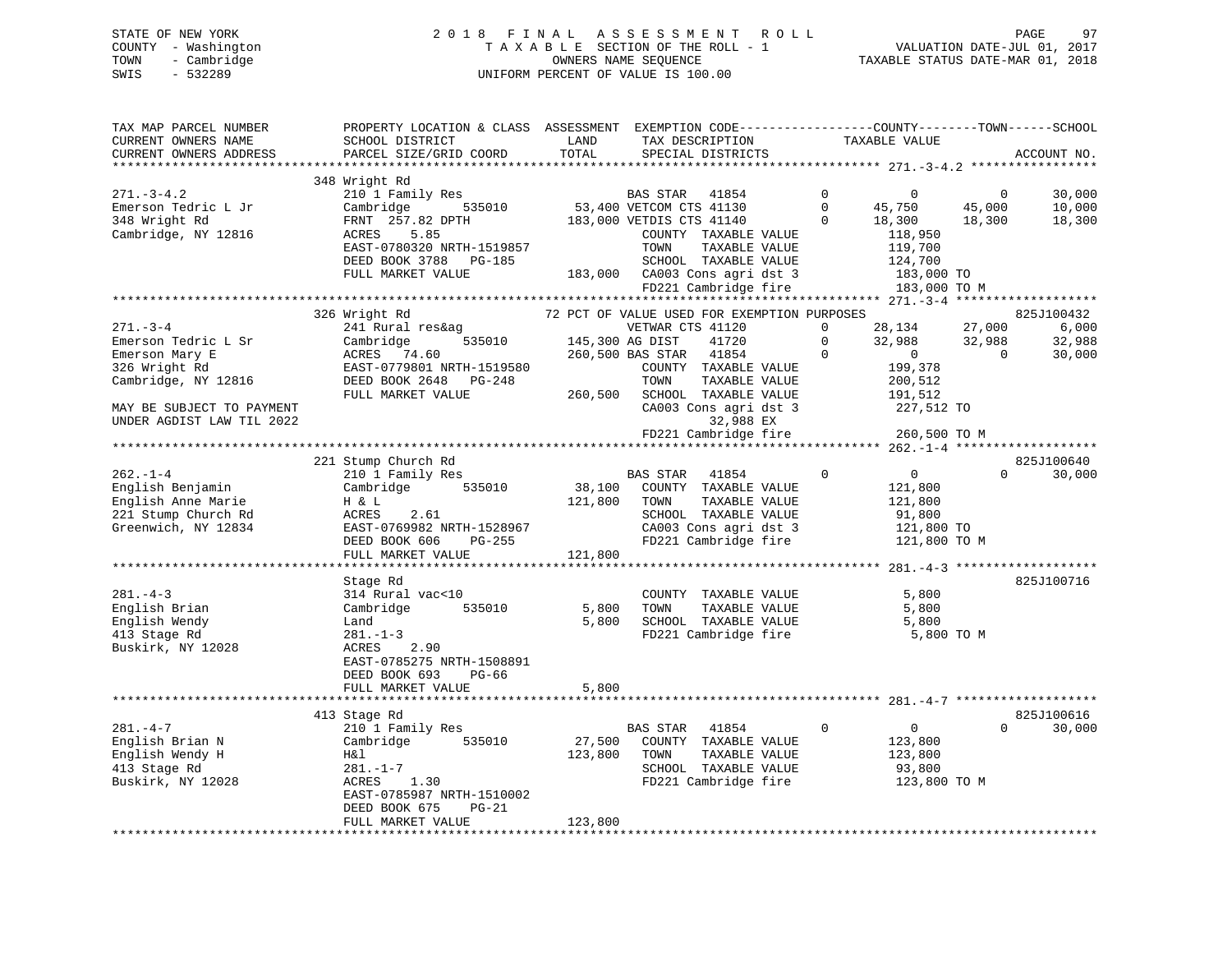# STATE OF NEW YORK 2 0 1 8 F I N A L A S S E S S M E N T R O L L PAGE 98 COUNTY - Washington T A X A B L E SECTION OF THE ROLL - 1 VALUATION DATE-JUL 01, 2017 TOWN - Cambridge OWNERS NAME SEQUENCE TAXABLE STATUS DATE-MAR 01, 2018 SWIS - 532289 UNIFORM PERCENT OF VALUE IS 100.00

| TAX MAP PARCEL NUMBER<br>CURRENT OWNERS NAME<br>CURRENT OWNERS ADDRESS                          | PROPERTY LOCATION & CLASS ASSESSMENT EXEMPTION CODE----------------COUNTY-------TOWN-----SCHOOL<br>SCHOOL DISTRICT<br>PARCEL SIZE/GRID COORD                                 | LAND<br>TOTAL                | TAX DESCRIPTION<br>SPECIAL DISTRICTS                                                                                                               | TAXABLE VALUE                                                                            | ACCOUNT NO.                                          |
|-------------------------------------------------------------------------------------------------|------------------------------------------------------------------------------------------------------------------------------------------------------------------------------|------------------------------|----------------------------------------------------------------------------------------------------------------------------------------------------|------------------------------------------------------------------------------------------|------------------------------------------------------|
|                                                                                                 |                                                                                                                                                                              |                              |                                                                                                                                                    |                                                                                          |                                                      |
| $270. - 1 - 29$<br>English David A<br>67 Brownell Rd<br>Cambridge, NY 12816                     | 49 Brownell Rd<br>312 Vac w/imprv<br>535010<br>Cambridge<br>Sub Lot 2<br>2.80<br>ACRES<br>EAST-0764115 NRTH-1516753<br>DEED BOOK 1885 PG-61<br>FULL MARKET VALUE             | 17,000<br>20,500<br>20,500   | COUNTY TAXABLE VALUE<br>TAXABLE VALUE<br>TOWN<br>SCHOOL TAXABLE VALUE<br>CA003 Cons agri dst 3<br>FD221 Cambridge fire                             | 20,500<br>20,500<br>20,500<br>20,500 TO<br>20,500 TO M                                   | 825J100411                                           |
|                                                                                                 |                                                                                                                                                                              |                              |                                                                                                                                                    |                                                                                          |                                                      |
| $270. - 1 - 29.1$<br>English David A<br>English Bonnie<br>67 Brownell Rd<br>Cambridge, NY 12816 | 67 Brownell Rd<br>210 1 Family Res<br>535010<br>Cambridge<br>House & Land<br>Lot 1<br>1.60<br>ACRES<br>EAST-0764025 NRTH-1517144<br>DEED BOOK 779<br>PG-192                  | 25,000<br>126,600            | <b>BAS STAR</b><br>41854<br>COUNTY TAXABLE VALUE<br>TOWN<br>TAXABLE VALUE<br>SCHOOL TAXABLE VALUE<br>CA003 Cons agri dst 3<br>FD221 Cambridge fire | $\Omega$<br>$\overline{0}$<br>126,600<br>126,600<br>96,600<br>126,600 TO<br>126,600 TO M | $\Omega$<br>30,000                                   |
|                                                                                                 | FULL MARKET VALUE                                                                                                                                                            | 126,600                      |                                                                                                                                                    |                                                                                          |                                                      |
| $262 - 2 - 1$<br>English Donald J                                                               | 128 English Rd<br>112 Dairy farm<br>Cambridge<br>535010                                                                                                                      |                              | 38 PCT OF VALUE USED FOR EXEMPTION PURPOSES<br>AG DIST<br>41720<br>307,600 AGED-ALL 41800                                                          | 158,656<br>0<br>$\mathbf 0$<br>73,150                                                    | 825J100309<br>158,656<br>158,656<br>73,150<br>73,150 |
| 128 English Rd<br>Cambridge, NY 12816<br>MAY BE SUBJECT TO PAYMENT<br>UNDER AGDIST LAW TIL 2022 | Farm<br>639/69<br>ACRES 205.30<br>EAST-0775771 NRTH-1526997<br>DEED BOOK 924<br><b>PG-105</b>                                                                                |                              | 385,000 ENH STAR 41834<br>COUNTY TAXABLE VALUE<br>TAXABLE VALUE<br>TOWN<br>SCHOOL TAXABLE VALUE<br>CA003 Cons agri dst 3                           | $\Omega$<br>$\overline{0}$<br>153,194<br>153,194<br>86,394                               | $\Omega$<br>66,800                                   |
|                                                                                                 | FULL MARKET VALUE                                                                                                                                                            | 385,000                      | 158,656 EX<br>FD221 Cambridge fire                                                                                                                 | 226,344 TO<br>385,000 TO M                                                               |                                                      |
|                                                                                                 |                                                                                                                                                                              |                              |                                                                                                                                                    |                                                                                          |                                                      |
| $262 - 2 - 11$<br>English Donald J<br>152 English Rd<br>Cambridge, NY 12816                     | 152 English Rd<br>314 Rural vac<10<br>Cambridge<br>535010<br>Lot<br>0.67<br>ACRES<br>EAST-0776458 NRTH-1526085<br>DEED BOOK 412<br>PG-780<br>FULL MARKET VALUE               | 1,700<br>1,700<br>1,700      | COUNTY TAXABLE VALUE<br>TAXABLE VALUE<br>TOWN<br>SCHOOL TAXABLE VALUE<br>FD221 Cambridge fire                                                      | 1,700<br>1,700<br>1,700<br>1,700 TO M                                                    | 825J100311                                           |
|                                                                                                 |                                                                                                                                                                              |                              |                                                                                                                                                    |                                                                                          |                                                      |
| $262 - 1 - 9.1$<br>Eriksen Darlene C<br>448 County Route 60<br>Cambridge, NY 12816              | 448 County Route 60<br>210 1 Family Res<br>Cambridge<br>535010<br>House & Land<br>ACRES<br>1.31<br>EAST-0773242 NRTH-1528009<br>DEED BOOK 766<br>PG-284<br>FULL MARKET VALUE | 26,600<br>168,000<br>168,000 | BAS STAR<br>41854<br>COUNTY TAXABLE VALUE<br>TOWN<br>TAXABLE VALUE<br>SCHOOL TAXABLE VALUE<br>FD221 Cambridge fire                                 | 0<br>$\overline{0}$<br>168,000<br>168,000<br>138,000<br>168,000 TO M                     | $\mathbf{0}$<br>30,000                               |
|                                                                                                 |                                                                                                                                                                              |                              |                                                                                                                                                    |                                                                                          |                                                      |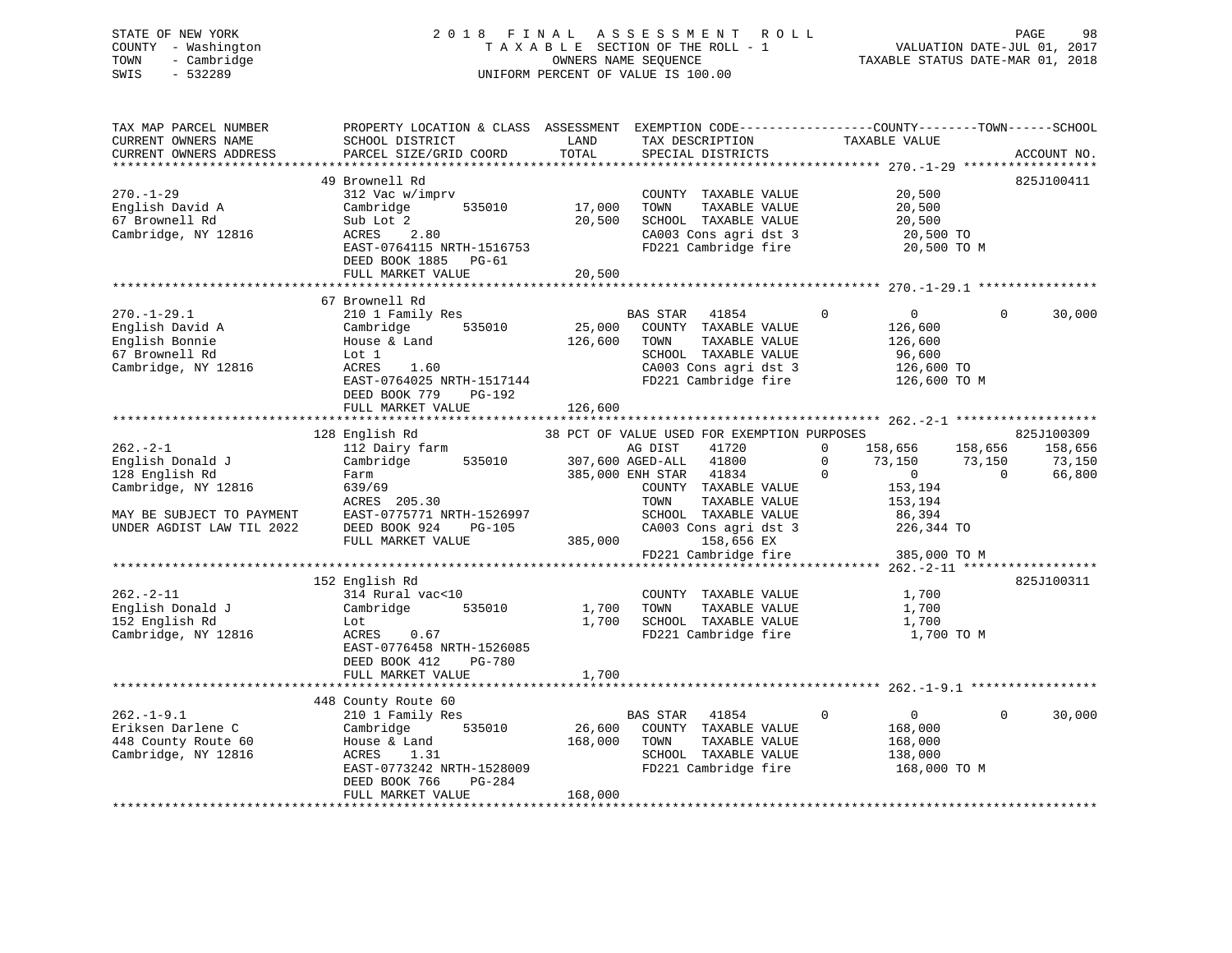# STATE OF NEW YORK 2 0 1 8 F I N A L A S S E S S M E N T R O L L PAGE 99 COUNTY - Washington T A X A B L E SECTION OF THE ROLL - 1 VALUATION DATE-JUL 01, 2017 TOWN - Cambridge OWNERS NAME SEQUENCE TAXABLE STATUS DATE-MAR 01, 2018 SWIS - 532289 UNIFORM PERCENT OF VALUE IS 100.00

| TAX MAP PARCEL NUMBER<br>CURRENT OWNERS NAME<br>CURRENT OWNERS ADDRESS | PROPERTY LOCATION & CLASS ASSESSMENT EXEMPTION CODE----------------COUNTY-------TOWN------SCHOOL<br>SCHOOL DISTRICT<br>PARCEL SIZE/GRID COORD | LAND<br>TOTAL | TAX DESCRIPTION<br>SPECIAL DISTRICTS | TAXABLE VALUE          | ACCOUNT NO.        |
|------------------------------------------------------------------------|-----------------------------------------------------------------------------------------------------------------------------------------------|---------------|--------------------------------------|------------------------|--------------------|
|                                                                        |                                                                                                                                               |               |                                      |                        |                    |
|                                                                        | King Rd/e Off                                                                                                                                 |               |                                      |                        | 825J100857         |
| $272. - 1 - 4$                                                         | 323 Vacant rural                                                                                                                              |               | COUNTY TAXABLE VALUE                 | 4,600                  |                    |
| Errion Frances                                                         | 535010<br>Cambridge                                                                                                                           | 4,600         | TOWN<br>TAXABLE VALUE                | 4,600                  |                    |
| 637 King Rd                                                            | Wood Lot                                                                                                                                      | 4,600         | SCHOOL TAXABLE VALUE                 | 4,600                  |                    |
| Buskirk, NY 12028                                                      | ACRES 6.50                                                                                                                                    |               | CA003 Cons agri dst 3                | 4,600 TO               |                    |
|                                                                        | EAST-0783830 NRTH-1517380                                                                                                                     |               | FD221 Cambridge fire                 | 4,600 TO M             |                    |
|                                                                        | DEED BOOK 477<br>PG-478                                                                                                                       |               |                                      |                        |                    |
|                                                                        | FULL MARKET VALUE                                                                                                                             | 4,600         |                                      |                        |                    |
|                                                                        |                                                                                                                                               |               |                                      |                        |                    |
|                                                                        | King Rd                                                                                                                                       |               |                                      |                        | 825J100450         |
| $272. - 1 - 13$                                                        | 322 Rural vac>10                                                                                                                              |               | COUNTY TAXABLE VALUE                 | 95,100                 |                    |
| Errion Frances                                                         | Cambridge<br>535010                                                                                                                           | 95,100        | TAXABLE VALUE<br>TOWN                | 95,100                 |                    |
| 637 King Rd                                                            | House & Lot                                                                                                                                   | 95,100        | SCHOOL TAXABLE VALUE                 | 95,100                 |                    |
| Buskirk, NY 12028                                                      | ACRES 43.30                                                                                                                                   |               | CA003 Cons agri dst 3                | 95,100 TO              |                    |
|                                                                        | EAST-0782112 NRTH-1518574                                                                                                                     |               | FD221 Cambridge fire                 | 95,100 TO M            |                    |
|                                                                        | DEED BOOK 833<br>PG-273                                                                                                                       |               |                                      |                        |                    |
|                                                                        | FULL MARKET VALUE                                                                                                                             | 95,100        |                                      |                        |                    |
|                                                                        | 637 King Rd                                                                                                                                   |               |                                      |                        |                    |
| $272. - 1 - 13.1$                                                      | 242 Rurl res&rec                                                                                                                              |               | ENH STAR<br>41834                    | $\Omega$<br>$\Omega$   | 66,800<br>$\Omega$ |
| Errion Frances                                                         | Cambridge<br>535010                                                                                                                           | 79,200        | COUNTY TAXABLE VALUE                 | 246,000                |                    |
| 637 King Rd                                                            | Vac Land                                                                                                                                      | 246,000       | TOWN<br>TAXABLE VALUE                | 246,000                |                    |
| Buskirk, NY 12028-2423                                                 | Sub Lot 1                                                                                                                                     |               | SCHOOL TAXABLE VALUE                 | 179,200                |                    |
|                                                                        | ACRES 21.76                                                                                                                                   |               | CA003 Cons agri dst 3                | 246,000 TO             |                    |
|                                                                        | EAST-0780741 NRTH-1518470                                                                                                                     |               | FD221 Cambridge fire                 | 246,000 TO M           |                    |
|                                                                        | DEED BOOK 833<br>PG-273                                                                                                                       |               |                                      |                        |                    |
|                                                                        | FULL MARKET VALUE                                                                                                                             | 246,000       |                                      |                        |                    |
|                                                                        |                                                                                                                                               |               |                                      |                        |                    |
|                                                                        | King Rd/e Off                                                                                                                                 |               |                                      |                        | 825J100454         |
| $272. - 1 - 6$                                                         | 323 Vacant rural                                                                                                                              |               | COUNTY TAXABLE VALUE                 | 9,700                  |                    |
| Estate of Enid Kotschnig                                               | Cambridge<br>535010                                                                                                                           | 9,700         | TOWN<br>TAXABLE VALUE                | 9,700                  |                    |
| c/o Klotz & Gould PC                                                   | Woodlot                                                                                                                                       | 9,700         | SCHOOL TAXABLE VALUE                 | 9,700                  |                    |
| 36 West 44th St 1215                                                   | ACRES 13.80                                                                                                                                   |               | CA003 Cons agri dst 3                | 9,700 TO               |                    |
| New York, NY 10036                                                     | EAST-0783791 NRTH-1516498                                                                                                                     |               | FD221 Cambridge fire                 | 9,700 TO M             |                    |
|                                                                        | PG-729<br>DEED BOOK 405                                                                                                                       |               |                                      |                        |                    |
|                                                                        | FULL MARKET VALUE                                                                                                                             | 9,700         |                                      |                        |                    |
|                                                                        | 171 Brownell Rd                                                                                                                               |               |                                      |                        |                    |
| $270. - 1 - 35.4$                                                      | 242 Rurl res&rec                                                                                                                              |               | AG DIST<br>41720                     | $\mathbf{0}$<br>27,761 | 27,761<br>27,761   |
| Evans David L                                                          | 535010<br>Cambridge                                                                                                                           |               | 70,000 BAS STAR<br>41854             | $\Omega$<br>0          | 30,000<br>$\Omega$ |
| Evans Mia                                                              | Sublot 2                                                                                                                                      |               | 231,000 COUNTY TAXABLE VALUE         | 203,239                |                    |
| 171 Brownell Rd                                                        | ACRES 16.48                                                                                                                                   |               | TOWN<br>TAXABLE VALUE                | 203,239                |                    |
| Cambridge, NY 12816                                                    | EAST-0763145 NRTH-1519409                                                                                                                     |               | SCHOOL TAXABLE VALUE                 | 173,239                |                    |
|                                                                        | DEED BOOK 1947 PG-194                                                                                                                         |               | CA003 Cons agri dst 3                | 203,239 TO             |                    |
| MAY BE SUBJECT TO PAYMENT                                              | FULL MARKET VALUE                                                                                                                             | 231,000       | 27,761 EX                            |                        |                    |
| UNDER AGDIST LAW TIL 2022                                              |                                                                                                                                               |               | FD221 Cambridge fire                 | 231,000 TO M           |                    |
|                                                                        |                                                                                                                                               |               |                                      |                        |                    |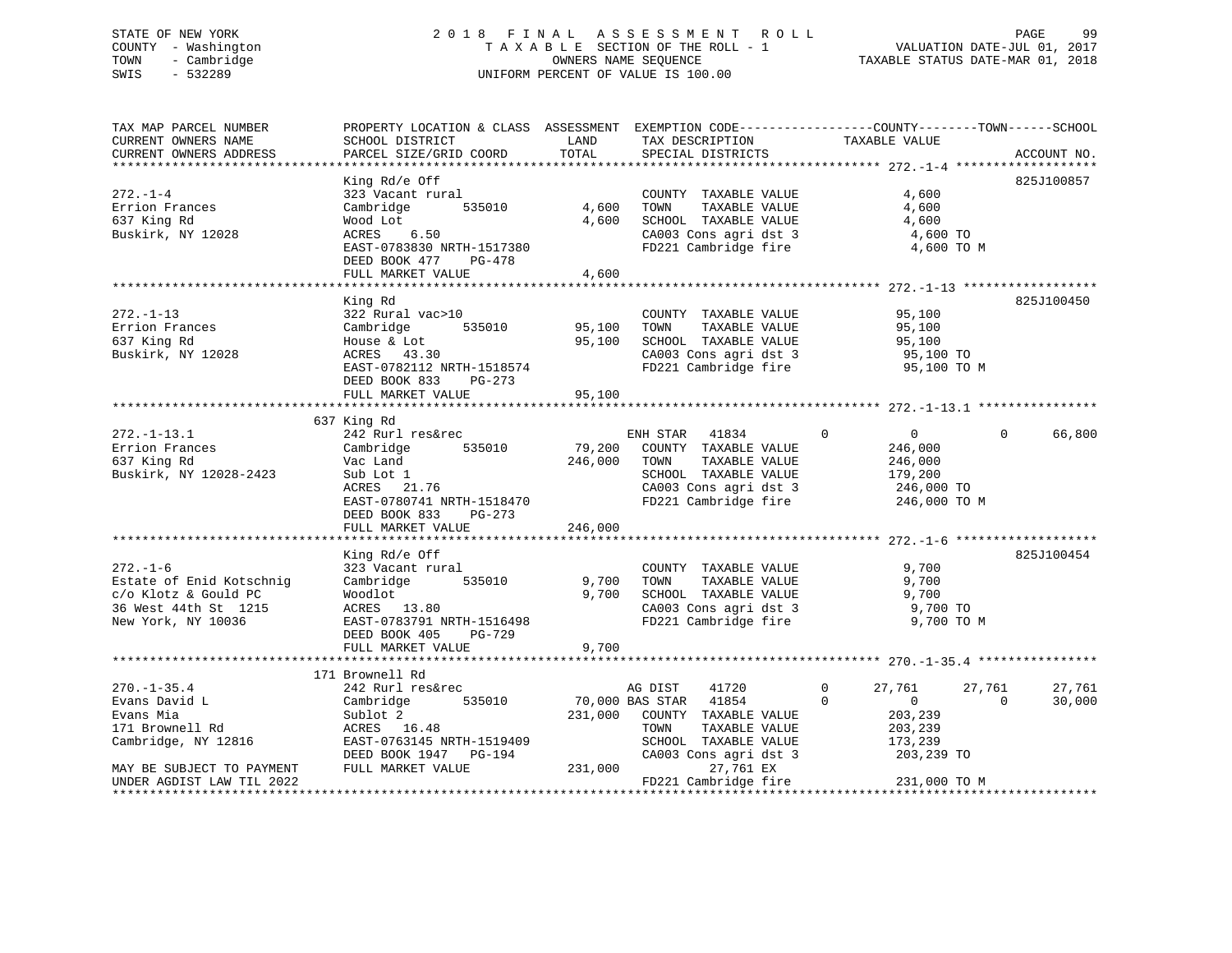# STATE OF NEW YORK 2 0 1 8 F I N A L A S S E S S M E N T R O L L PAGE 100 COUNTY - Washington T A X A B L E SECTION OF THE ROLL - 1 VALUATION DATE-JUL 01, 2017 TOWN - Cambridge OWNERS NAME SEQUENCE TAXABLE STATUS DATE-MAR 01, 2018 SWIS - 532289 UNIFORM PERCENT OF VALUE IS 100.00

| TAX MAP PARCEL NUMBER      | PROPERTY LOCATION & CLASS ASSESSMENT EXEMPTION CODE----------------COUNTY-------TOWN-----SCHOOL |         |                                             |                            |          |             |
|----------------------------|-------------------------------------------------------------------------------------------------|---------|---------------------------------------------|----------------------------|----------|-------------|
| CURRENT OWNERS NAME        | SCHOOL DISTRICT                                                                                 | LAND    | TAX DESCRIPTION                             | TAXABLE VALUE              |          |             |
| CURRENT OWNERS ADDRESS     | PARCEL SIZE/GRID COORD                                                                          | TOTAL   | SPECIAL DISTRICTS                           |                            |          | ACCOUNT NO. |
|                            |                                                                                                 |         |                                             |                            |          |             |
|                            | 183 Brownell Rd                                                                                 |         | 95 PCT OF VALUE USED FOR EXEMPTION PURPOSES |                            |          | 825J100270  |
| $270. -1 - 35.1$           | 242 Rurl res&rec                                                                                |         | ENH STAR 41834                              | $\overline{0}$<br>$\Omega$ | $\Omega$ | 66,800      |
| Evans Maryann F            | 535010<br>Cambridge                                                                             |         | 41802<br>79,300 AGED-CO                     | $\Omega$<br>48,127         | $\Omega$ | $\mathbf 0$ |
| 183 Brownell Rd            | H & L                                                                                           | 253,300 | COUNTY TAXABLE VALUE                        | 205,173                    |          |             |
| Cambridge, NY 12816        | Sublot 1                                                                                        |         | TAXABLE VALUE<br>TOWN                       | 253,300                    |          |             |
|                            | ACRES 21.80                                                                                     |         | SCHOOL TAXABLE VALUE                        | 186,500                    |          |             |
|                            | EAST-0763106 NRTH-1519952                                                                       |         | CA003 Cons agri dst 3                       | 253,300 TO                 |          |             |
|                            | DEED BOOK 551<br>PG-310                                                                         |         | FD221 Cambridge fire                        | 253,300 TO M               |          |             |
|                            | FULL MARKET VALUE                                                                               | 253,300 |                                             |                            |          |             |
|                            |                                                                                                 |         |                                             |                            |          |             |
|                            | 179 Dickensen Rd                                                                                |         |                                             |                            |          |             |
| $280. -1 - 12.2$           | 242 Rurl res&rec                                                                                |         | COUNTY TAXABLE VALUE                        | 269,900                    |          |             |
| Execusuite LLC             | Cambridge<br>535010                                                                             | 126,000 | TAXABLE VALUE<br>TOWN                       | 269,900                    |          |             |
| 31 Elm St                  | ACRES 64.79                                                                                     | 269,900 | SCHOOL TAXABLE VALUE                        | 269,900                    |          |             |
| Lebanon, NH 03766          | EAST-0773753 NRTH-1507990                                                                       |         | CA003 Cons agri dst 3                       | 269,900 TO                 |          |             |
|                            | DEED BOOK 3422 PG-121                                                                           |         | FD221 Cambridge fire                        | 269,900 TO M               |          |             |
|                            | FULL MARKET VALUE                                                                               | 269,900 |                                             |                            |          |             |
|                            |                                                                                                 |         |                                             |                            |          |             |
|                            | 1001 Turnpike Rd                                                                                |         |                                             |                            |          | 825J100423  |
| $263. - 2 - 11$            | 210 1 Family Res                                                                                |         | COUNTY TAXABLE VALUE                        | 168,000                    |          |             |
| Farrara Heather            | 535010<br>Cambridge                                                                             | 24,600  | TAXABLE VALUE<br>TOWN                       | 168,000                    |          |             |
| 1061 Granger Hollow Rd     | H & L                                                                                           | 168,000 | SCHOOL TAXABLE VALUE                        | 168,000                    |          |             |
| North Bennington, VT 05257 | 399/81 :436/1054                                                                                |         | FD221 Cambridge fire                        | 168,000 TO M               |          |             |
|                            | FRNT 125.00 DPTH 275.00                                                                         |         |                                             |                            |          |             |
|                            | EAST-0789002 NRTH-1525562                                                                       |         |                                             |                            |          |             |
|                            | DEED BOOK 3524 PG-16                                                                            |         |                                             |                            |          |             |
|                            | FULL MARKET VALUE                                                                               | 168,000 |                                             |                            |          |             |
|                            | 143 Tingue Rd                                                                                   |         |                                             |                            |          | 825J102016  |
| $261 - 2 - 5.1$            | 210 1 Family Res                                                                                |         | COUNTY TAXABLE VALUE                        | 200,000                    |          |             |
| Farrell Bonnie             | 535010<br>Cambridge                                                                             | 33,500  | TAXABLE VALUE<br>TOWN                       | 200,000                    |          |             |
| 143 Tingue Rd              | H & L                                                                                           | 200,000 | SCHOOL TAXABLE VALUE                        | 200,000                    |          |             |
| Cambridge, NY 12816        | 2007 SCAR DECISION                                                                              |         | CA003 Cons agri dst 3                       | 200,000 TO                 |          |             |
|                            | $261. -1 - 5.1$                                                                                 |         | FD221 Cambridge fire                        | 200,000 TO M               |          |             |
|                            | ACRES<br>2.50                                                                                   |         |                                             |                            |          |             |
|                            | EAST-0768647 NRTH-1523547                                                                       |         |                                             |                            |          |             |
|                            | DEED BOOK 3716<br><b>PG-109</b>                                                                 |         |                                             |                            |          |             |
|                            | FULL MARKET VALUE                                                                               | 200,000 |                                             |                            |          |             |
|                            |                                                                                                 |         |                                             |                            |          |             |
|                            |                                                                                                 |         |                                             |                            |          |             |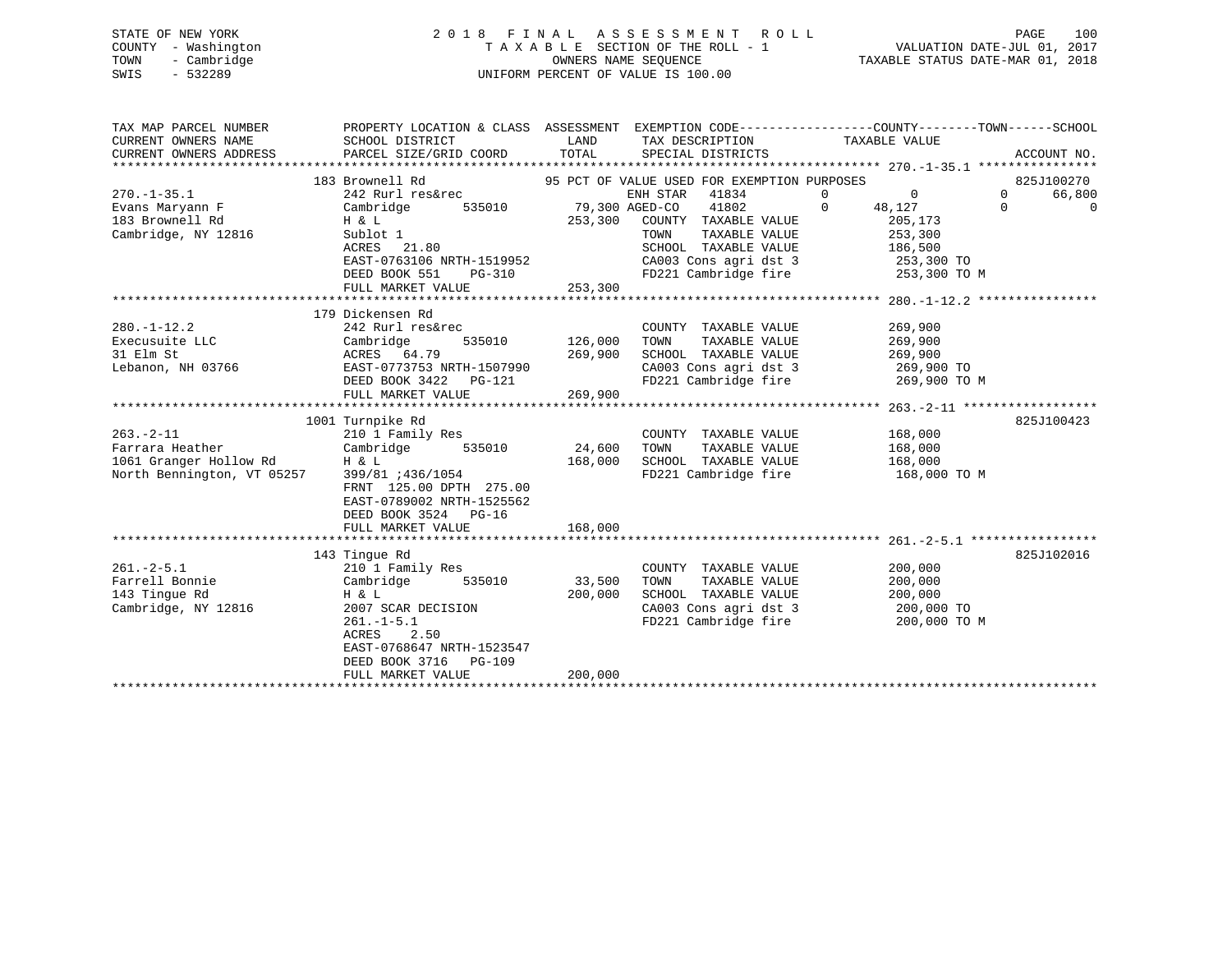# STATE OF NEW YORK 2 0 1 8 F I N A L A S S E S S M E N T R O L L PAGE 101 COUNTY - Washington T A X A B L E SECTION OF THE ROLL - 1 VALUATION DATE-JUL 01, 2017 TOWN - Cambridge OWNERS NAME SEQUENCE TAXABLE STATUS DATE-MAR 01, 2018 SWIS - 532289 UNIFORM PERCENT OF VALUE IS 100.00

| TAX MAP PARCEL NUMBER<br>CURRENT OWNERS NAME<br>CURRENT OWNERS ADDRESS                                                                                                       | PROPERTY LOCATION & CLASS ASSESSMENT EXEMPTION CODE----------------COUNTY-------TOWN------SCHOOL<br>SCHOOL DISTRICT<br>PARCEL SIZE/GRID COORD                                                | LAND<br>TOTAL      | TAX DESCRIPTION<br>SPECIAL DISTRICTS                                                                                                                                                                                                                                 |                      | TAXABLE VALUE                                                                                     |           | ACCOUNT NO.                    |
|------------------------------------------------------------------------------------------------------------------------------------------------------------------------------|----------------------------------------------------------------------------------------------------------------------------------------------------------------------------------------------|--------------------|----------------------------------------------------------------------------------------------------------------------------------------------------------------------------------------------------------------------------------------------------------------------|----------------------|---------------------------------------------------------------------------------------------------|-----------|--------------------------------|
| $261. - 2 - 5.4$<br>Farrell Bonnie<br>143 Tinque Rd<br>Cambridge, NY 12816<br>MAY BE SUBJECT TO PAYMENT<br>UNDER AGDIST LAW TIL 2022                                         | Tinque Rd<br>105 Vac farmland<br>535010<br>Cambridge<br>$lot$ #1<br>$261. -1-5.4$<br>$-20.70$<br>$-27.00$<br>EAST-0768379 NRTH-1524643<br>DEED BOOK 3716 PG-112<br>FULL MARKET VALUE         | 102,300<br>102,300 | AG DIST<br>41720<br>102,300 COUNTY TAXABLE VALUE<br>TAXABLE VALUE<br>TOWN<br>SCHOOL TAXABLE VALUE<br>CA003 Cons agri dst 3<br>85,114 EX<br>FD221 Cambridge fire                                                                                                      | $\Omega$             | 85,114<br>17,186<br>17,186<br>17,186<br>17,186 TO<br>102,300 TO M                                 | 85,114    | 85,114                         |
|                                                                                                                                                                              |                                                                                                                                                                                              |                    |                                                                                                                                                                                                                                                                      |                      |                                                                                                   |           |                                |
|                                                                                                                                                                              | Petteys Road Off                                                                                                                                                                             |                    |                                                                                                                                                                                                                                                                      |                      |                                                                                                   |           | 825J100336                     |
| $246. - 1 - 34$<br>Fedler Catherine H<br>Fedler Hugh J<br>237 Petteys Rd<br>Greenwich, NY 12834<br>MAY BE SUBJECT TO PAYMENT<br>UNDER AGDIST LAW TIL 2022<br>$246. - 1 - 42$ | 105 Vac farmland<br>533401<br>Greenwich<br>Farm<br>ACRES 52.50<br>EAST-0768482 NRTH-1540024<br>DEED BOOK 778<br>PG-207<br>FULL MARKET VALUE<br>237 Petteys Rd<br>112 Dairy farm<br>Greenwich | 63,200             | AG DIST<br>41720 0<br>63,200 COUNTY TAXABLE VALUE<br>TAXABLE VALUE<br>TOWN<br>SCHOOL TAXABLE VALUE<br>SCHOOL TAXABLE VALUE<br>CA003 Cons agri dst 3<br>36,219 EX<br>36,219 EX<br>63,200    FD221 Cambridge fire<br>AG BUILD 41700<br>533401 172,000 AG DIST<br>41720 | $\Omega$<br>$\Omega$ | 36,219<br>26,981<br>26,981<br>26,981<br>26,981 TO<br>63,200 TO M<br>33,700 33,700                 | 36,219    | 36,219<br>825J100335<br>33,700 |
| Fedler Catherine H<br>Fedler Hugh H<br>237 Petteys Rd<br>Greenwich, NY 12834<br>MAY BE SUBJECT TO PAYMENT<br>UNDER AGDIST LAW TIL 2022                                       | Farm<br>ACRES 85.60<br>EAST-0770013 NRTH-1540048<br>DEED BOOK 778<br>PG-207<br>FULL MARKET VALUE                                                                                             | 440,000            | 440,000 BAS STAR 41854<br>COUNTY TAXABLE VALUE<br>TOWN<br>TAXABLE VALUE<br>SCHOOL TAXABLE VALUE<br>CA003 Cons agri dst 3<br>106,994 EX<br>FD221 Cambridge fire                                                                                                       | $\Omega$             | 106,994 106,994<br>$\sim$ 0 $\sim$<br>299,306<br>299,306<br>269,306<br>333,006 TO<br>440,000 TO M | $\bigcap$ | 106,994<br>30,000              |
|                                                                                                                                                                              |                                                                                                                                                                                              |                    |                                                                                                                                                                                                                                                                      |                      |                                                                                                   |           |                                |
| $246. - 1 - 18$<br>Fedory, Irrevoc Trust William Cambridge 535010<br>Ragoni Anne F<br>$372$<br>459 State Route 372<br>Greenwich, NY 12834                                    | 459 State Route 372<br>210 1 Family Res<br>Lot & House<br>ACRES<br>3.30<br>EAST-0780394 NRTH-1538481<br>DEED BOOK 3120 PG-195<br>FULL MARKET VALUE                                           | 254,400<br>254,400 | <b>BAS STAR</b><br>41854<br>39,900 COUNTY TAXABLE VALUE<br>TOWN<br>TAXABLE VALUE<br>SCHOOL TAXABLE VALUE<br>CA005 Cons agri dst 5<br>FD221 Cambridge fire                                                                                                            | $\Omega$             | $\overline{0}$<br>254,400<br>254,400<br>224,400<br>254,400 TO<br>254,400 TO M                     | $\Omega$  | 825J100319<br>30,000           |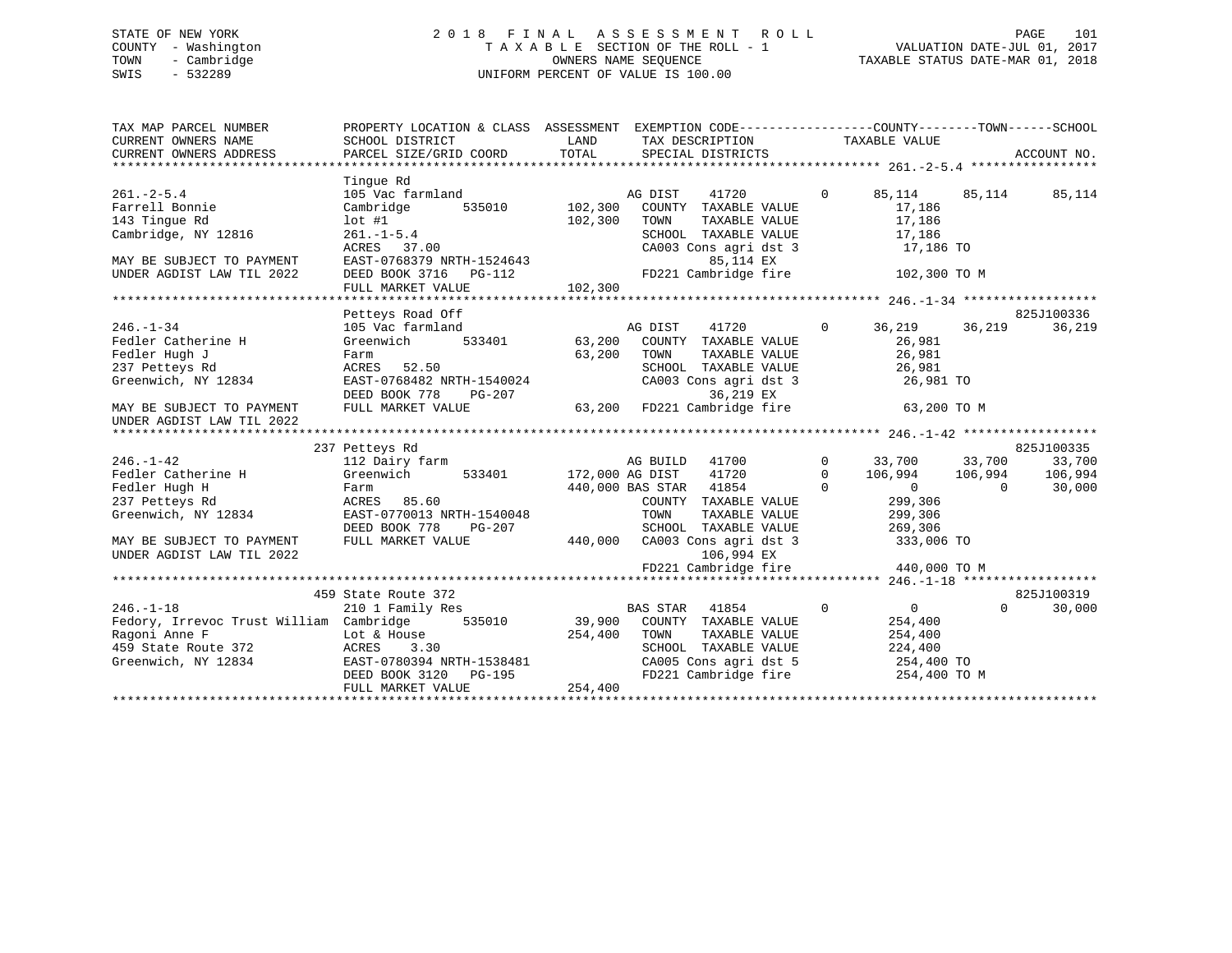# STATE OF NEW YORK 2 0 1 8 F I N A L A S S E S S M E N T R O L L PAGE 102 COUNTY - Washington T A X A B L E SECTION OF THE ROLL - 1 VALUATION DATE-JUL 01, 2017 TOWN - Cambridge OWNERS NAME SEQUENCE TAXABLE STATUS DATE-MAR 01, 2018 SWIS - 532289 UNIFORM PERCENT OF VALUE IS 100.00

| TAX MAP PARCEL NUMBER<br>CURRENT OWNERS NAME<br>CURRENT OWNERS ADDRESS                               | PROPERTY LOCATION & CLASS ASSESSMENT EXEMPTION CODE----------------COUNTY-------TOWN-----SCHOOL<br>SCHOOL DISTRICT<br>PARCEL SIZE/GRID COORD                      | LAND<br>TOTAL                    | TAX DESCRIPTION<br>SPECIAL DISTRICTS                                                                                                               | TAXABLE VALUE                                                                             | ACCOUNT NO.                      |
|------------------------------------------------------------------------------------------------------|-------------------------------------------------------------------------------------------------------------------------------------------------------------------|----------------------------------|----------------------------------------------------------------------------------------------------------------------------------------------------|-------------------------------------------------------------------------------------------|----------------------------------|
| $280. - 2 - 23.1$<br>Ferguson Sarah E<br>99 Dickensen Rd<br>Buskirk, NY 12028                        | 99 Dickensen Rd<br>210 1 Family Res<br>Cambridge<br>535010<br>H & L<br>ACRES<br>2.46<br>EAST-0775665 NRTH-1507967<br>DEED BOOK 691<br>PG-235<br>FULL MARKET VALUE | 37,300<br>224,200<br>224,200     | <b>BAS STAR</b><br>41854<br>COUNTY TAXABLE VALUE<br>TOWN<br>TAXABLE VALUE<br>SCHOOL TAXABLE VALUE<br>CA003 Cons agri dst 3<br>FD221 Cambridge fire | $\mathbf 0$<br>0<br>224,200<br>224,200<br>194,200<br>224,200 TO<br>224,200 TO M           | $\Omega$<br>30,000               |
|                                                                                                      |                                                                                                                                                                   |                                  |                                                                                                                                                    |                                                                                           |                                  |
| $261. - 2 - 9$<br>Ferst D. Leslie<br>19 Horton Ln<br>Cambridge, NY 12816                             | 19 Horton Ln<br>210 1 Family Res<br>535010<br>Cambridge<br>H & L<br>$261. - 1 - 9$<br>ACRES<br>9.60<br>EAST-0765212 NRTH-1523103<br>DEED BOOK 3173 PG-163         | 43,400<br>149,600                | <b>BAS STAR</b><br>41854<br>COUNTY TAXABLE VALUE<br>TAXABLE VALUE<br>TOWN<br>SCHOOL TAXABLE VALUE<br>CA003 Cons agri dst 3<br>FD221 Cambridge fire | $\Omega$<br>$\overline{0}$<br>149,600<br>149,600<br>119,600<br>149,600 TO<br>149,600 TO M | 825J100422<br>30,000<br>$\Omega$ |
|                                                                                                      | FULL MARKET VALUE                                                                                                                                                 | 149,600                          |                                                                                                                                                    |                                                                                           |                                  |
| $272. - 2 - 15.2$<br>Fichtelberg Dawn M<br>25 Knight Ln<br>Kings Park, NY 11754                      | Turnpike Rd<br>314 Rural vac<10<br>535010<br>Cambridge<br>V Land<br>ACRES<br>3.00<br>EAST-0788688 NRTH-1514905<br>DEED BOOK 483<br>PG-140<br>FULL MARKET VALUE    | 18,000<br>18,000<br>18,000       | COUNTY TAXABLE VALUE<br>TAXABLE VALUE<br>TOWN<br>SCHOOL TAXABLE VALUE<br>FD221 Cambridge fire                                                      | 18,000<br>18,000<br>18,000<br>18,000 TO M                                                 | 825J100889                       |
|                                                                                                      |                                                                                                                                                                   |                                  |                                                                                                                                                    |                                                                                           |                                  |
| $272 - 2 - 9$<br>Fiel Heather<br>Fiel Sirell<br>679 Turnpike Rd<br>Eagle Bridge, NY 12057            | 679 Turnpike Rd<br>210 1 Family Res<br>Cambridge<br>535010<br>House & Lot<br>FRNT 179.00 DPTH 190.00<br>EAST-0789641 NRTH-1517665<br>DEED BOOK 3804 PG-1          | 25,500<br>159,700                | COUNTY TAXABLE VALUE<br>TAXABLE VALUE<br>TOWN<br>SCHOOL TAXABLE VALUE<br>FD221 Cambridge fire                                                      | 159,700<br>159,700<br>159,700<br>159,700 TO M                                             | 825J100577                       |
|                                                                                                      | FULL MARKET VALUE<br>***************************                                                                                                                  | 159,700<br>* * * * * * * * * * * |                                                                                                                                                    |                                                                                           |                                  |
|                                                                                                      | 15 Frog Way                                                                                                                                                       |                                  |                                                                                                                                                    |                                                                                           | 825J100855                       |
| $271. - 2 - 10.2$<br>Figlozzi William D<br>Waterson Margaret A<br>15 Frog Way<br>Cambridge, NY 12816 | 242 Rurl res&rec<br>535010<br>Cambridge<br>H & L<br>ACRES<br>20.10<br>EAST-0772509 NRTH-1520430<br>DEED BOOK 466<br>PG-656<br>FULL MARKET VALUE                   | 80,100<br>258,100<br>258,100     | <b>BAS STAR</b><br>41854<br>COUNTY TAXABLE VALUE<br>TOWN<br>TAXABLE VALUE<br>SCHOOL TAXABLE VALUE<br>FD221 Cambridge fire                          | $\mathbf 0$<br>$\overline{0}$<br>258,100<br>258,100<br>228,100<br>258,100 TO M            | $\Omega$<br>30,000               |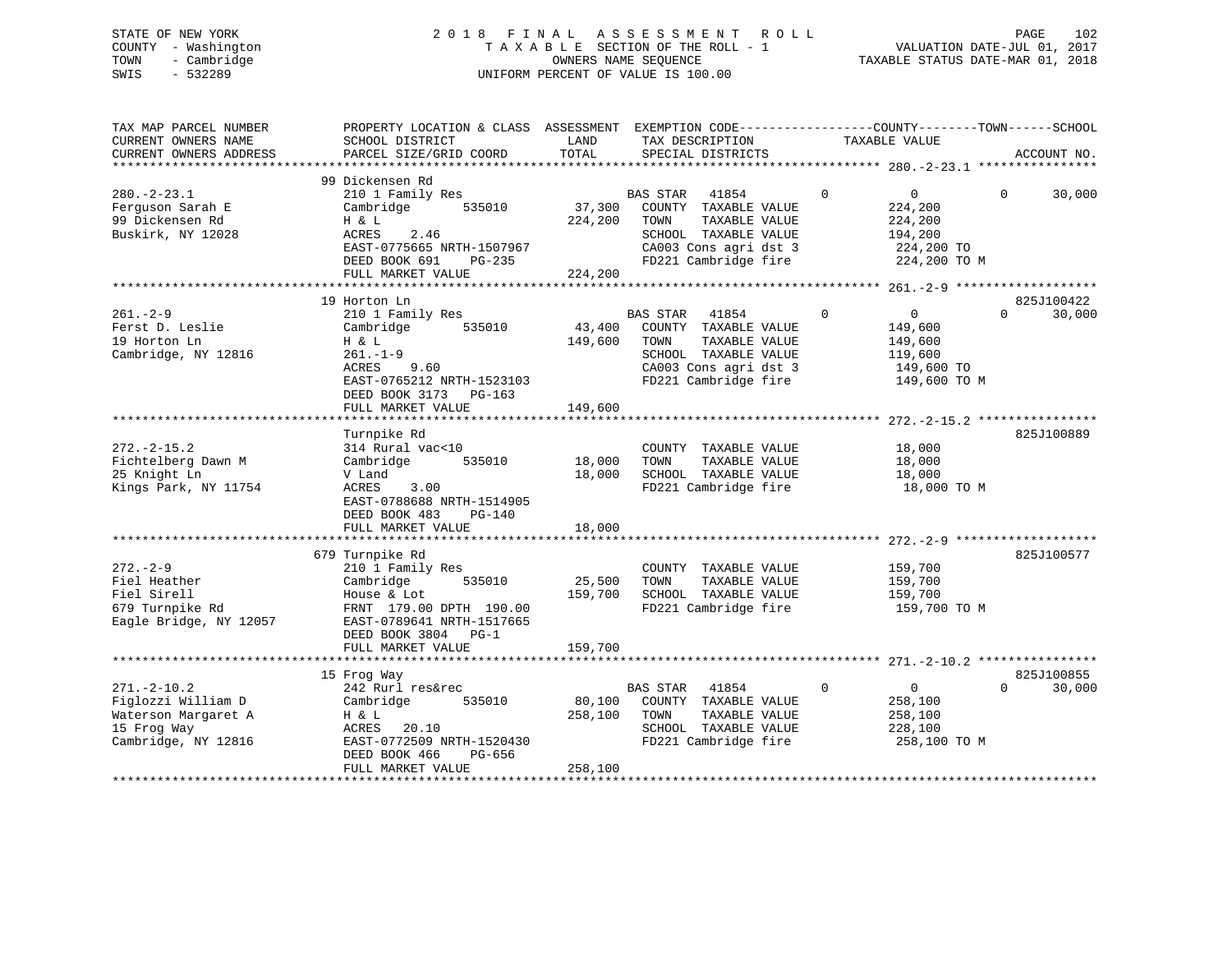# STATE OF NEW YORK 2 0 1 8 F I N A L A S S E S S M E N T R O L L PAGE 103 COUNTY - Washington T A X A B L E SECTION OF THE ROLL - 1 VALUATION DATE-JUL 01, 2017 TOWN - Cambridge TAXABLE STATUS DATE-MAR 01, 2018 SWIS - 532289 UNIFORM PERCENT OF VALUE IS 100.00

TAX MAP PARCEL NUMBER PROPERTY LOCATION & CLASS ASSESSMENT EXEMPTION CODE------------------COUNTY--------TOWN------SCHOOL

CURRENT OWNERS NAME SCHOOL DISTRICT LAND TAX DESCRIPTION TAXABLE VALUE CURRENT OWNERS ADDRESS PARCEL SIZE/GRID COORD TOTAL SPECIAL DISTRICTS ACCOUNT NO. \*\*\*\*\*\*\*\*\*\*\*\*\*\*\*\*\*\*\*\*\*\*\*\*\*\*\*\*\*\*\*\*\*\*\*\*\*\*\*\*\*\*\*\*\*\*\*\*\*\*\*\*\*\*\*\*\*\*\*\*\*\*\*\*\*\*\*\*\*\*\*\*\*\*\*\*\*\*\*\*\*\*\*\*\*\*\*\*\*\*\*\*\*\*\*\*\*\*\*\*\*\*\* 280.-1-10 \*\*\*\*\*\*\*\*\*\*\*\*\*\*\*\*\*\* Dickensen Rd 825J100323280.-1-10 314 Rural vac<10 COUNTY TAXABLE VALUE 19,000 Fillmore Roger V Cambridge 535010 19,000 TOWN TAXABLE VALUE 19,000 Fillmore Erika Vacant Lot 19,000 SCHOOL TAXABLE VALUE 19,000 PO Box 145 Lot 1A CA003 Cons agri dst 3 19,000 TO Woodhull, NY 14898 ACRES 3.09 ACRES 3.09 FD221 Cambridge fire 19,000 TO M EAST-0771810 NRTH-1509854 DEED BOOK 664 PG-83 FULL MARKET VALUE 19,000 \*\*\*\*\*\*\*\*\*\*\*\*\*\*\*\*\*\*\*\*\*\*\*\*\*\*\*\*\*\*\*\*\*\*\*\*\*\*\*\*\*\*\*\*\*\*\*\*\*\*\*\*\*\*\*\*\*\*\*\*\*\*\*\*\*\*\*\*\*\*\*\*\*\*\*\*\*\*\*\*\*\*\*\*\*\*\*\*\*\*\*\*\*\*\*\*\*\*\*\*\*\*\* 270.-1-33 \*\*\*\*\*\*\*\*\*\*\*\*\*\*\*\*\*\* 854 County Route 74 825J100365 270.-1-33 322 Rural vac>10 COUNTY TAXABLE VALUE 32,000 Fisher Christopher Cambridge 535010 32,000 TOWN TAXABLE VALUE 32,000 Fisher Jennifer Vac Land 32,000 SCHOOL TAXABLE VALUE 32,000 264 County Route 71 MLS listing CA003 Cons agri dst 3 32,000 TO Stillwater, NY 12170 ACRES 32.80 FD221 Cambridge fire 32,000 TO M EAST-0765125 NRTH-1518459 DEED BOOK 3278 PG-5 FULL MARKET VALUE 32,000 \*\*\*\*\*\*\*\*\*\*\*\*\*\*\*\*\*\*\*\*\*\*\*\*\*\*\*\*\*\*\*\*\*\*\*\*\*\*\*\*\*\*\*\*\*\*\*\*\*\*\*\*\*\*\*\*\*\*\*\*\*\*\*\*\*\*\*\*\*\*\*\*\*\*\*\*\*\*\*\*\*\*\*\*\*\*\*\*\*\*\*\*\*\*\*\*\*\*\*\*\*\*\* 262.-2-7.4 \*\*\*\*\*\*\*\*\*\*\*\*\*\*\*\*\* 480 Cobble Rd 262.-2-7.4 242 Rurl res&rec BAS STAR 41854 0 0 0 30,000 Flint Edmund D Cambridge 535010 71,000 COUNTY TAXABLE VALUE 244,500 Flint Natasha Kim Lot 1 244,500 TOWN TAXABLE VALUE 244,500 480 Cobble Rd 810' Frt Ft SCHOOL TAXABLE VALUE 214,500 Cambridge, NY 12816 ACRES 17.00 FD221 Cambridge fire 244,500 TO M EAST-0777683 NRTH-1528398 DEED BOOK 3652 PG-288FULL MARKET VALUE 244,500 \*\*\*\*\*\*\*\*\*\*\*\*\*\*\*\*\*\*\*\*\*\*\*\*\*\*\*\*\*\*\*\*\*\*\*\*\*\*\*\*\*\*\*\*\*\*\*\*\*\*\*\*\*\*\*\*\*\*\*\*\*\*\*\*\*\*\*\*\*\*\*\*\*\*\*\*\*\*\*\*\*\*\*\*\*\*\*\*\*\*\*\*\*\*\*\*\*\*\*\*\*\*\* 271.-2-11 \*\*\*\*\*\*\*\*\*\*\*\*\*\*\*\*\*\* 42 Frog Way 825J100686 271.-2-11 242 Rurl res&rec COUNTY TAXABLE VALUE 319,000 Flynn Andrew Cambridge 535010 90,000 TOWN TAXABLE VALUE 319,000 42 Frog Way House & Land 319,000 SCHOOL TAXABLE VALUE 319,000 Cambridge, NY 12816 ACRES 20.00 CA003 Cons agri dst 3 319,000 TO EAST-0773303 NRTH-1521529 FD221 Cambridge fire 319,000 TO M MAY BE SUBJECT TO PAYMENT DEED BOOK 3537 PG-273 UNDER AGDIST LAW TIL 2020 FULL MARKET VALUE 319,000 \*\*\*\*\*\*\*\*\*\*\*\*\*\*\*\*\*\*\*\*\*\*\*\*\*\*\*\*\*\*\*\*\*\*\*\*\*\*\*\*\*\*\*\*\*\*\*\*\*\*\*\*\*\*\*\*\*\*\*\*\*\*\*\*\*\*\*\*\*\*\*\*\*\*\*\*\*\*\*\*\*\*\*\*\*\*\*\*\*\*\*\*\*\*\*\*\*\*\*\*\*\*\* 280.-2-12.1 \*\*\*\*\*\*\*\*\*\*\*\*\*\*\*\* 207 Stage Rd 825J100903 280.-2-12.1 210 1 Family Res BAS STAR 41854 0 0 0 30,000 Flynn Timothy R Cambridge 535010 63,000 COUNTY TAXABLE VALUE 183,700 207 Stage Rd Land & House 183,700 TOWN TAXABLE VALUE 183,700 Buskirk, NY 12028 2966/269 SCHOOL TAXABLE VALUE 153,700 ACRES 11.59 CA003 Cons agri dst 3 183,700 TO EAST-0781913 NRTH-1507429 FD221 Cambridge fire 183,700 TO M DEED BOOK 490 PG-981 FULL MARKET VALUE 183,700 \*\*\*\*\*\*\*\*\*\*\*\*\*\*\*\*\*\*\*\*\*\*\*\*\*\*\*\*\*\*\*\*\*\*\*\*\*\*\*\*\*\*\*\*\*\*\*\*\*\*\*\*\*\*\*\*\*\*\*\*\*\*\*\*\*\*\*\*\*\*\*\*\*\*\*\*\*\*\*\*\*\*\*\*\*\*\*\*\*\*\*\*\*\*\*\*\*\*\*\*\*\*\*\*\*\*\*\*\*\*\*\*\*\*\*\*\*\*\*\*\*\*\*\*\*\*\*\*\*\*\*\*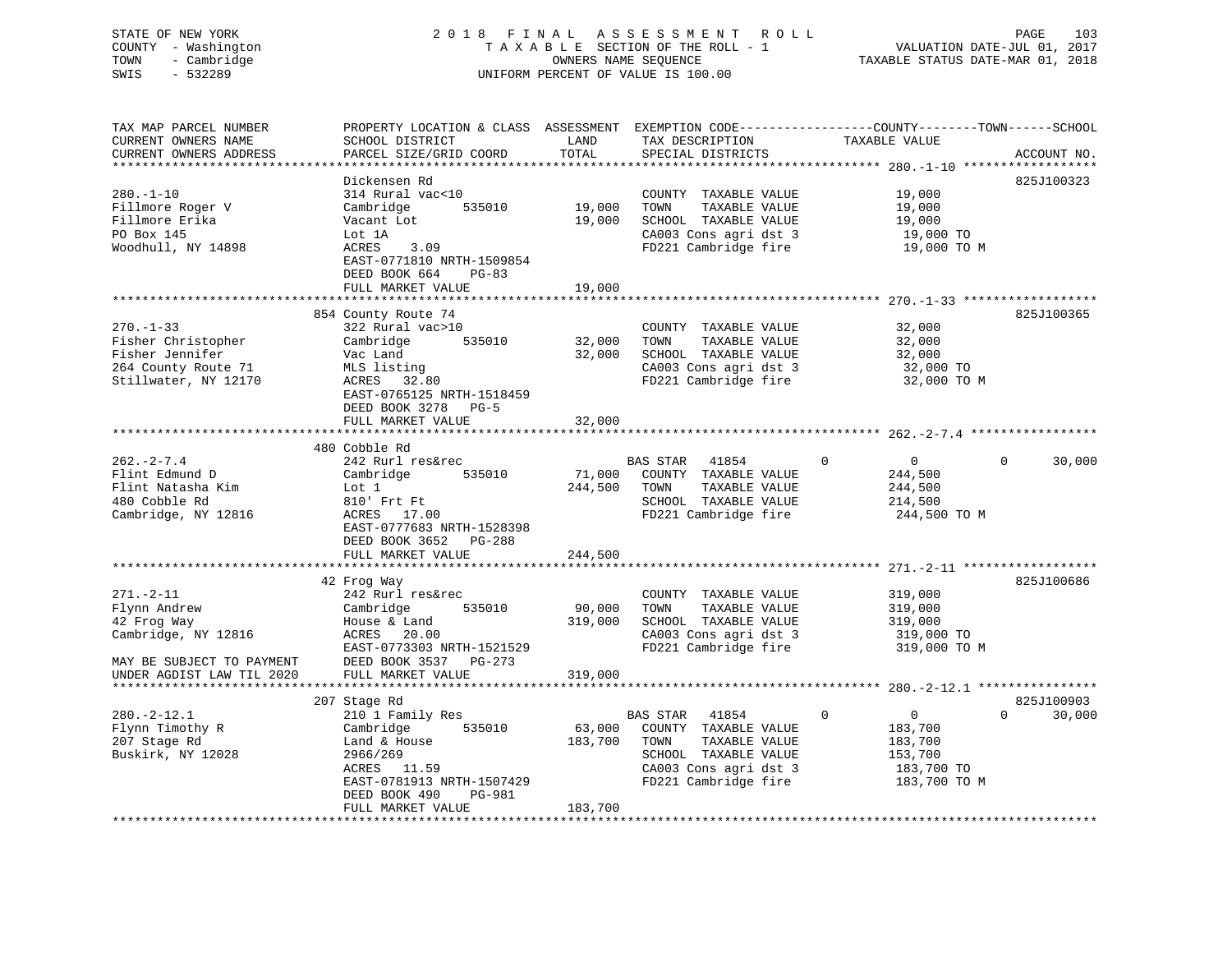# STATE OF NEW YORK 2 0 1 8 F I N A L A S S E S S M E N T R O L L PAGE 104 COUNTY - Washington T A X A B L E SECTION OF THE ROLL - 1 VALUATION DATE-JUL 01, 2017 TOWN - Cambridge OWNERS NAME SEQUENCE TAXABLE STATUS DATE-MAR 01, 2018 SWIS - 532289 UNIFORM PERCENT OF VALUE IS 100.00

| 88 Edie Rd                                                                                                 | 825J100325 |
|------------------------------------------------------------------------------------------------------------|------------|
| $246. - 1 - 23$<br>41720 0<br>241 Rural res&ag<br>AG DIST<br>43,673 43,673                                 | 43,673     |
| 535010 105,000 ENH STAR 41834 0<br>Ford Cleo B LE<br>$\overline{0}$<br>Cambridge<br>$\Omega$               | 66,800     |
| 424,200 COUNTY TAXABLE VALUE<br>380,527<br>380,527<br>Ford Martha E LE<br>Farm                             |            |
| 88 Edie Rd<br>ACRES 49.10<br>TOWN<br>TAXABLE VALUE                                                         |            |
| Greenwich, NY 12834<br>313,727<br>EAST-0775452 NRTH-1537318<br>SCHOOL TAXABLE VALUE                        |            |
| CA003 Cons agri dst 3 380,527 TO<br>DEED BOOK 3229 PG-334 CA003<br>FULL MARKET VALUE 424,200               |            |
| MAY BE SUBJECT TO PAYMENT FULL MARKET VALUE<br>43,673 EX                                                   |            |
| FD221 Cambridge fire 424,200 TO M<br>UNDER AGDIST LAW TIL 2022                                             |            |
|                                                                                                            |            |
| 132 Stevenson Rd                                                                                           | 825J100598 |
| AG DIST<br>41720 0 71,430 71,430<br>$254. -1 - 5.1$<br>241 Rural res&ag                                    | 71,430     |
| 535010 149,000 BAS STAR 41854 0<br>$\sim$ 0<br>Ford Douglas<br>Cambridge<br>$\Omega$                       | 30,000     |
| Ford Wendy<br>2898/76<br>385,900 COUNTY TAXABLE VALUE<br>314,470<br>314,470<br>2898/76<br>ACRES      78.00 |            |
| 132 Stevenson Rd<br>TOWN<br>TAXABLE VALUE                                                                  |            |
| SCHOOL TAXABLE VALUE 284,470<br>Greenwich, NY 12834<br>EAST-0775868 NRTH-1534523                           |            |
| CA003 Cons agri dst 3 314,470 TO                                                                           |            |
| DEED BOOK 3022 PG-135 CA003<br>FULL MARKET VALUE 385,900 FD221<br>MAY BE SUBJECT TO PAYMENT<br>71,430 EX   |            |
| FD221 Cambridge fire 385,900 TO M<br>UNDER AGDIST LAW TIL 2022                                             |            |
|                                                                                                            |            |
| State Route 372                                                                                            | 825J100542 |
| 72,737 72,737 72,737<br>$255. - 1 - 4$<br>105 Vac farmland<br>AG DIST 41720<br>$\sim$ 0                    |            |
| Cambridge 535010 96,900 COUNTY TAXABLE VALUE<br>Ford Ronald<br>34,163                                      |            |
| 34,163<br>TOWN<br>TAXABLE VALUE<br>Ford Kerysa                                                             |            |
| SCHOOL TAXABLE VALUE 34,163<br>CA005 Cons agri dst 5 34,163 TO<br>77 Edie Rd<br>ACRES 41.50                |            |
| EAST-0783349 NRTH-1536584<br>Greenwich, NY 12834                                                           |            |
| DEED BOOK 3201 PG-105 $\overline{2737}$ EX<br>FULL MARKET VALUE 106,900 FD221 Cambridge fire 106,900 TO M  |            |
| MAY BE SUBJECT TO PAYMENT<br>UNDER AGDIST LAW TIL 2022                                                     |            |
|                                                                                                            |            |
| 77 Edie Rd                                                                                                 | 825J100914 |
| $\overline{0}$<br>$\overline{0}$<br>$246. - 1 - 23.1$<br>210 1 Family Res<br>BAS STAR 41854<br>$\Omega$    | 30,000     |
| 535010 27,900 COUNTY TAXABLE VALUE<br>Ford Ronald R<br>Cambridge<br>158,600                                |            |
| Ford Kerysa A<br>158,600<br>TAXABLE VALUE<br>TOWN<br>158,600<br>Res                                        |            |
| 77 Edie Rd<br>496/223<br>SCHOOL TAXABLE VALUE 128,600<br>CA003 Cons agri dst 3 158,600 TO                  |            |
| Greenwich, NY 12834<br>0.69<br>ACRES                                                                       |            |
| EAST-0776010 NRTH-1538150<br>FD221 Cambridge fire 158,600 TO M                                             |            |
| DEED BOOK 3201 PG-101<br>158,600                                                                           |            |
| FULL MARKET VALUE                                                                                          |            |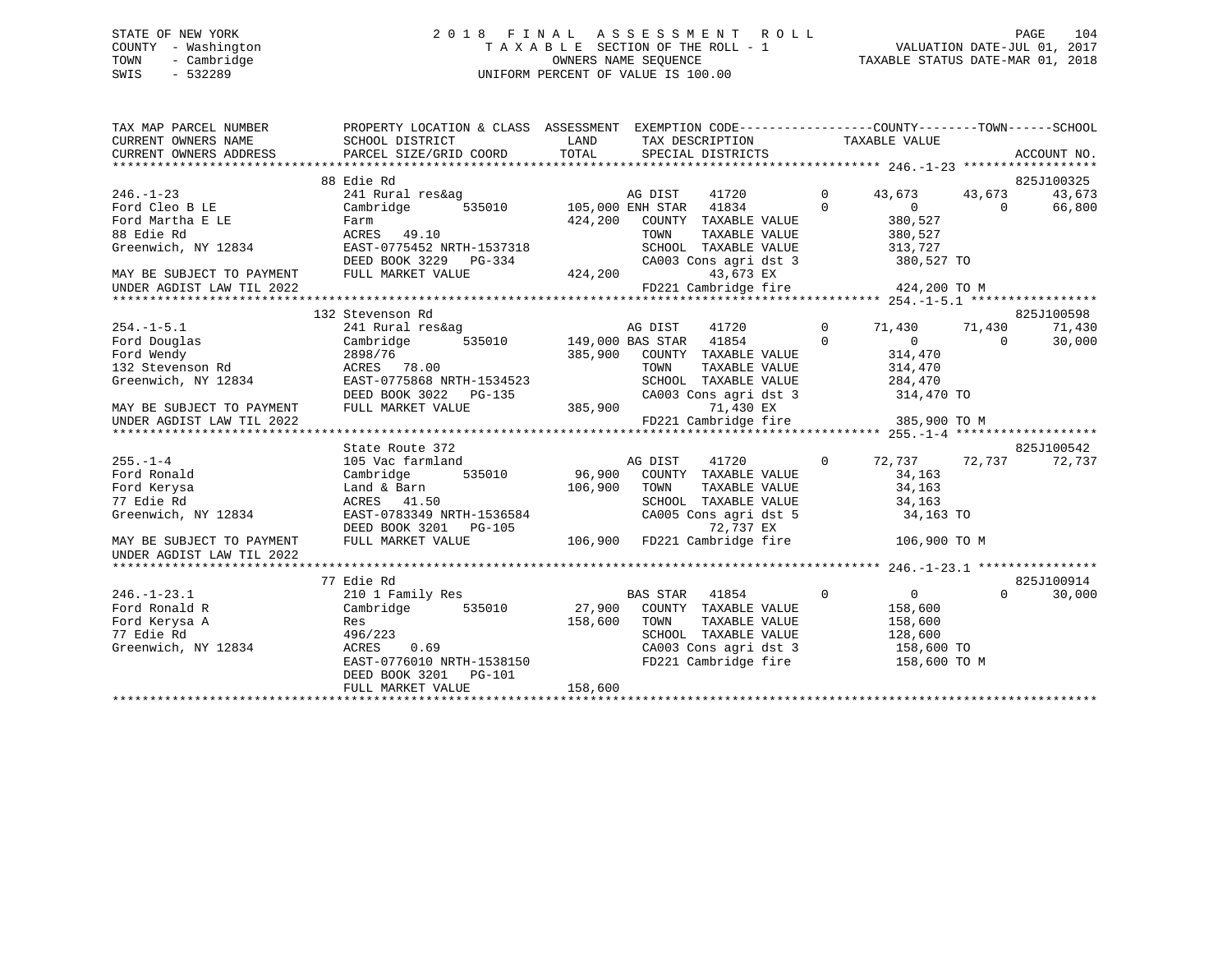| STATE OF NEW YORK<br>COUNTY - Washington<br>- Cambridge<br>TOWN<br>$-532289$<br>SWIS | 2018 FINAL ASSESSMENT ROLL<br>TAXABLE SECTION OF THE ROLL - 1<br>OWNERS NAME SEOUENCE<br>UNIFORM PERCENT OF VALUE IS 100.00 | 105<br>PAGE<br>VALUATION DATE-JUL 01, 2017<br>TAXABLE STATUS DATE-MAR 01, 2018 |  |
|--------------------------------------------------------------------------------------|-----------------------------------------------------------------------------------------------------------------------------|--------------------------------------------------------------------------------|--|
| TAX MAP PARCEL NUMBER                                                                | PROPERTY LOCATION & CLASS ASSESSMENT                                                                                        | EXEMPTION CODE------------------COUNTY--------TOWN------SCHOOL                 |  |

| CURRENT OWNERS NAME<br>CURRENT OWNERS ADDRESS                                                                  | SCHOOL DISTRICT<br>PARCEL SIZE/GRID COORD                                                                                                                                                | LAND<br>TOTAL                | TAX DESCRIPTION<br>SPECIAL DISTRICTS                                                                                                                                             | TAXABLE VALUE                                |                                                          | ACCOUNT NO. |
|----------------------------------------------------------------------------------------------------------------|------------------------------------------------------------------------------------------------------------------------------------------------------------------------------------------|------------------------------|----------------------------------------------------------------------------------------------------------------------------------------------------------------------------------|----------------------------------------------|----------------------------------------------------------|-------------|
|                                                                                                                |                                                                                                                                                                                          |                              |                                                                                                                                                                                  |                                              |                                                          |             |
| $246. - 1 - 23.4$<br>Ford Ronald R<br>Ford Kerysa A<br>77 Edie Rd<br>Greenwich, NY 12834                       | 131 Edie Rd<br>312 Vac w/imprv<br>Cambridge<br>535010<br>lot 3<br>ACRES 49.00<br>EAST-0776822 NRTH-1537596<br>DEED BOOK 3201 PG-96                                                       | 88,800<br>92,800             | AG DIST<br>41720<br>COUNTY TAXABLE VALUE<br>TOWN<br>TAXABLE VALUE<br>SCHOOL TAXABLE VALUE<br>CA003 Cons agri dst 3<br>67,761 EX                                                  | $\overline{0}$<br>67,761                     | 67,761<br>25,039<br>25,039<br>25,039<br>25,039 TO        | 67,761      |
| MAY BE SUBJECT TO PAYMENT<br>UNDER AGDIST LAW TIL 2022                                                         | FULL MARKET VALUE                                                                                                                                                                        | 92,800                       | FD221 Cambridge fire                                                                                                                                                             |                                              | 92,800 TO M                                              |             |
| $271. - 2 - 21$<br>Franklin Shane M<br>Franklin Ann S<br>12 Woodward Ln<br>Cambridge, NY 12816                 | 12 Woodward Ln<br>242 Rurl res&rec<br>535010 154,900<br>Cambridge<br>House & Lot<br>3578/305<br>$ACRES$ 72.30<br>EAST-0776120 NRTH-1516865<br>DEED BOOK 3623 PG-264<br>FULL MARKET VALUE | 366,000<br>366,000           | COUNTY TAXABLE VALUE<br>TOWN<br>TAXABLE VALUE<br>SCHOOL TAXABLE VALUE<br>CA003 Cons agri dst 3<br>FD221 Cambridge fire                                                           | 366,000<br>366,000<br>366,000<br>366,000 TO  | 366,000 TO M                                             | 825J100712  |
| $279. - 1 - 2.1$<br>Freed Bertram H<br>Eastman Caroline L<br>183 Center Cambridge Rd<br>Valley Falls, NY 12185 | 183 Center Cambridge Rd<br>242 Rurl res&rec<br>Cambridge<br>448,700<br>House & Land<br>ACRES 39.64<br>EAST-0760119 NRTH-1513701<br>DEED BOOK 911<br>$PG-322$<br>FULL MARKET VALUE        | 448,700                      | BAS STAR 41854<br>535010 101,600 COUNTY TAXABLE VALUE<br>TOWN<br>TAXABLE VALUE<br>SCHOOL TAXABLE VALUE<br>CA003 Cons agri dst 3<br>CA003 Cons agri dst 3<br>FD221 Cambridge fire | $\mathbf 0$<br>448,700<br>448,700<br>418,700 | $\overline{0}$<br>$\Omega$<br>448,700 TO<br>448,700 TO M | 30,000      |
|                                                                                                                |                                                                                                                                                                                          |                              |                                                                                                                                                                                  |                                              |                                                          |             |
| $246. - 1 - 11.1$<br>French Walter L<br>French Vivian R<br>583 State Route 372<br>Greenwich, NY 12834-5208     | 583 State Route 372<br>210 1 Family Res<br>535010<br>Cambridge<br>Vac land<br>399/195<br>ACRES 23.79<br>EAST-0778964 NRTH-1540908<br>DEED BOOK 879<br>PG-149<br>FULL MARKET VALUE        | 71,700<br>187,000<br>187,000 | COUNTY TAXABLE VALUE<br>TOWN<br>TAXABLE VALUE<br>SCHOOL TAXABLE VALUE<br>CA005 Cons agri dst 5 187,000 TO<br>FD221 Cambridge fire                                                | 187,000<br>187,000<br>187,000                | 187,000 TO M                                             |             |
|                                                                                                                |                                                                                                                                                                                          |                              |                                                                                                                                                                                  |                                              |                                                          |             |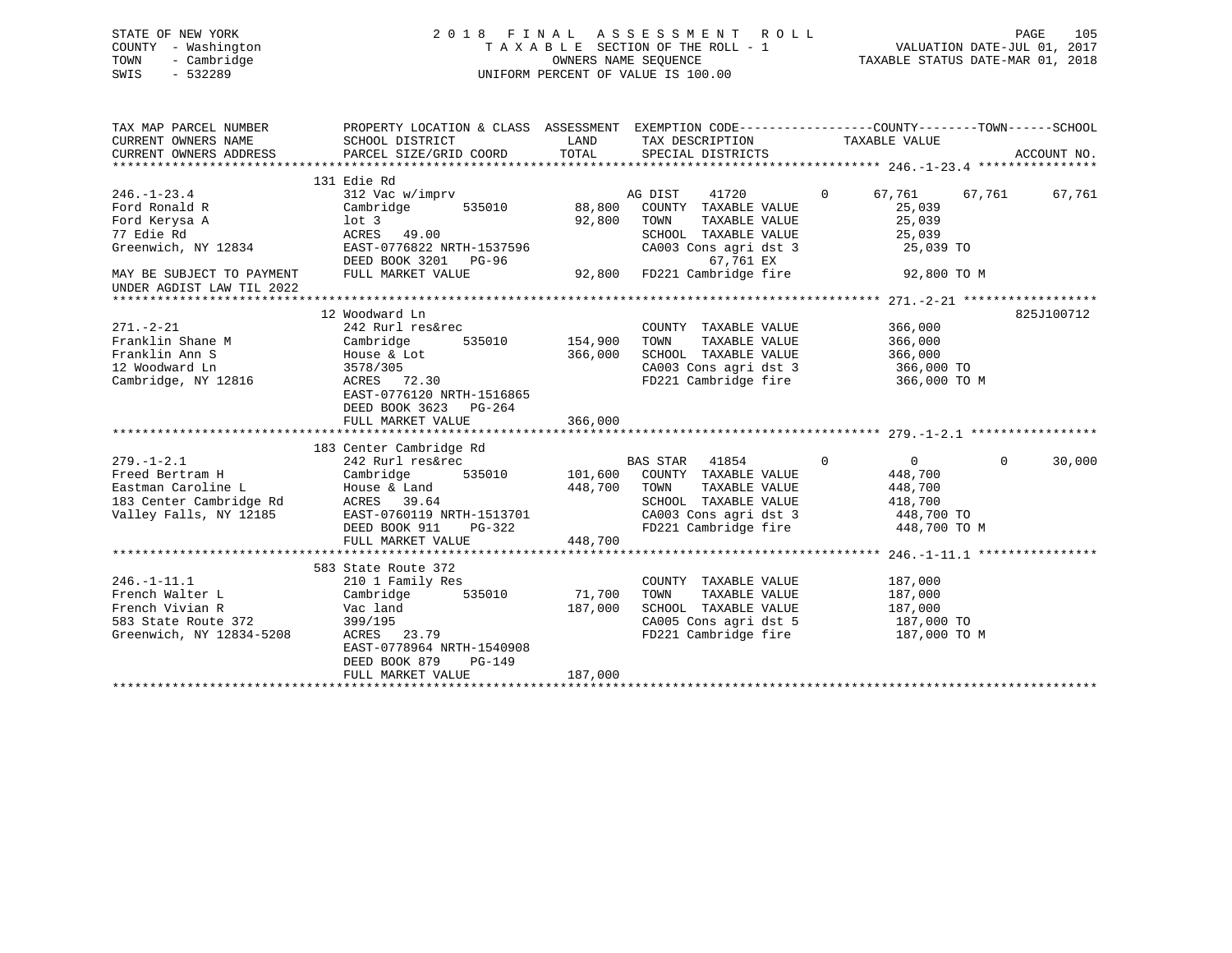# STATE OF NEW YORK 2 0 1 8 F I N A L A S S E S S M E N T R O L L PAGE 106 COUNTY - Washington T A X A B L E SECTION OF THE ROLL - 1 VALUATION DATE-JUL 01, 2017 TOWN - Cambridge OWNERS NAME SEQUENCE TAXABLE STATUS DATE-MAR 01, 2018 SWIS - 532289 UNIFORM PERCENT OF VALUE IS 100.00

| TAX MAP PARCEL NUMBER<br>CURRENT OWNERS NAME<br>CURRENT OWNERS ADDRESS                                            | PROPERTY LOCATION & CLASS ASSESSMENT EXEMPTION CODE-----------------COUNTY-------TOWN------SCHOOL<br>SCHOOL DISTRICT<br>PARCEL SIZE/GRID COORD            | LAND<br>TOTAL              | TAX DESCRIPTION<br>SPECIAL DISTRICTS                                                                                            |               | TAXABLE VALUE                                                           |                    | ACCOUNT NO.          |
|-------------------------------------------------------------------------------------------------------------------|-----------------------------------------------------------------------------------------------------------------------------------------------------------|----------------------------|---------------------------------------------------------------------------------------------------------------------------------|---------------|-------------------------------------------------------------------------|--------------------|----------------------|
| ***********************                                                                                           |                                                                                                                                                           |                            |                                                                                                                                 |               |                                                                         |                    |                      |
| $279. - 1 - 2.2$<br>Galbraith Jeffrey R<br>Galbraith Megan G<br>233 Center Cambridge Rd<br>Valley Falls, NY 12185 | 233 Center Cambridge Rd<br>242 Rurl res&rec<br>Cambridge<br>535010<br>House & Land<br>ACRES 10.25<br>EAST-0761010 NRTH-1513993<br>DEED BOOK 838<br>PG-276 | 60,500 BAS STAR<br>247,500 | AG DIST<br>41720<br>41854<br>COUNTY TAXABLE VALUE<br>TOWN<br>TAXABLE VALUE<br>SCHOOL TAXABLE VALUE<br>CA003 Cons agri dst 3     | 0<br>$\Omega$ | 43,485<br>$\overline{0}$<br>204,015<br>204,015<br>174,015<br>204,015 TO | 43,485<br>$\Omega$ | 43,485<br>30,000     |
| MAY BE SUBJECT TO PAYMENT<br>UNDER AGDIST LAW TIL 2022                                                            | FULL MARKET VALUE                                                                                                                                         | 247,500                    | 43,485 EX<br>FD221 Cambridge fire                                                                                               |               | 247,500 TO M                                                            |                    |                      |
|                                                                                                                   |                                                                                                                                                           |                            |                                                                                                                                 |               |                                                                         |                    |                      |
| $262. - 1 - 12$<br>Gallo Revocable Trust<br>Gallo Thomas J Trustee<br>60 English Rd<br>Cambridge, NY 12816        | 60 English Rd<br>241 Rural res&ag<br>535010<br>Cambridge<br>Ag Commit 706/137<br>ACRES 78.62<br>EAST-0774617 NRTH-1524927<br>DEED BOOK 2202 PG-36         | 150,300<br>435,000         | AG DIST<br>41720<br>COUNTY TAXABLE VALUE<br>TOWN<br>TAXABLE VALUE<br>SCHOOL TAXABLE VALUE<br>CA003 Cons agri dst 3<br>97,747 EX | $\mathbf{0}$  | 97,747<br>337,253<br>337,253<br>337,253<br>337,253 TO                   | 97,747             | 825J100360<br>97,747 |
| MAY BE SUBJECT TO PAYMENT                                                                                         | FULL MARKET VALUE                                                                                                                                         |                            | 435,000 FD221 Cambridge fire                                                                                                    |               | 435,000 TO M                                                            |                    |                      |
| UNDER AGDIST LAW TIL 2022<br>******************************                                                       |                                                                                                                                                           |                            |                                                                                                                                 |               |                                                                         |                    |                      |
|                                                                                                                   | English Rd                                                                                                                                                |                            |                                                                                                                                 |               |                                                                         |                    |                      |
| $262. - 1 - 25.3$<br>Gallo Thomas J Trustee<br>Gallo Marisa V Trustee<br>60 English Rd<br>Cambridge, NY 12816     | 314 Rural vac<10<br>Cambridge<br>535010<br>$1$ ot $4$<br>ACRES<br>4.06<br>EAST-0773308 NRTH-1525710<br>DEED BOOK 2637 PG-59                               | 25,300<br>25,300           | AGRI-D IND 41730<br>COUNTY TAXABLE VALUE<br>TAXABLE VALUE<br>TOWN<br>SCHOOL TAXABLE VALUE<br>FD221 Cambridge fire               | $\mathbf{0}$  | 24,230<br>1,070<br>1,070<br>1,070<br>25,300 TO M                        | 24,230             | 24,230               |
| MAY BE SUBJECT TO PAYMENT<br>UNDER AGDIST LAW TIL 2025                                                            | FULL MARKET VALUE                                                                                                                                         | 25,300                     |                                                                                                                                 |               |                                                                         |                    |                      |
| ******************************                                                                                    |                                                                                                                                                           |                            |                                                                                                                                 |               |                                                                         |                    |                      |
| $262. - 1 - 25.4$<br>Gallo Thomas J Trustee<br>Gallo Marisa V Trustee<br>60 English Rd<br>Cambridge, NY 12816     | English Rd<br>314 Rural vac<10<br>Cambridge<br>535010<br>lot 5<br>ACRES<br>2.47<br>EAST-0773504 NRTH-1525592<br>DEED BOOK 2637 PG-59                      | 15,400<br>15,400           | AGRI-D IND 41730<br>COUNTY TAXABLE VALUE<br>TOWN<br>TAXABLE VALUE<br>SCHOOL TAXABLE VALUE<br>FD221 Cambridge fire               | $\Omega$      | 14,392<br>1,008<br>1,008<br>1,008<br>15,400 TO M                        | 14,392             | 14,392               |
| MAY BE SUBJECT TO PAYMENT<br>UNDER AGDIST LAW TIL 2025                                                            | FULL MARKET VALUE                                                                                                                                         | 15,400                     |                                                                                                                                 |               |                                                                         |                    |                      |
| *****************************                                                                                     |                                                                                                                                                           |                            |                                                                                                                                 |               |                                                                         |                    |                      |
| $262. -1 - 25.5$<br>Gallo Thomas J Trustee<br>Gallo Marisa V Trustee<br>60 English Rd<br>Cambridge, NY 12816      | English Rd<br>314 Rural vac<10<br>Cambridge<br>535010<br>lot <sub>6</sub><br>ACRES<br>4.67<br>EAST-0773291 NRTH-1525228<br>DEED BOOK 2637 PG-59           | 26,400<br>26,400           | AGRI-D IND 41730<br>COUNTY TAXABLE VALUE<br>TOWN<br>TAXABLE VALUE<br>SCHOOL TAXABLE VALUE<br>FD221 Cambridge fire               | 0             | 24,421<br>1,979<br>1,979<br>1,979<br>26,400 TO M                        | 24,421             | 24,421               |
| MAY BE SUBJECT TO PAYMENT<br>UNDER AGDIST LAW TIL 2025                                                            | FULL MARKET VALUE                                                                                                                                         | 26,400                     |                                                                                                                                 |               |                                                                         |                    |                      |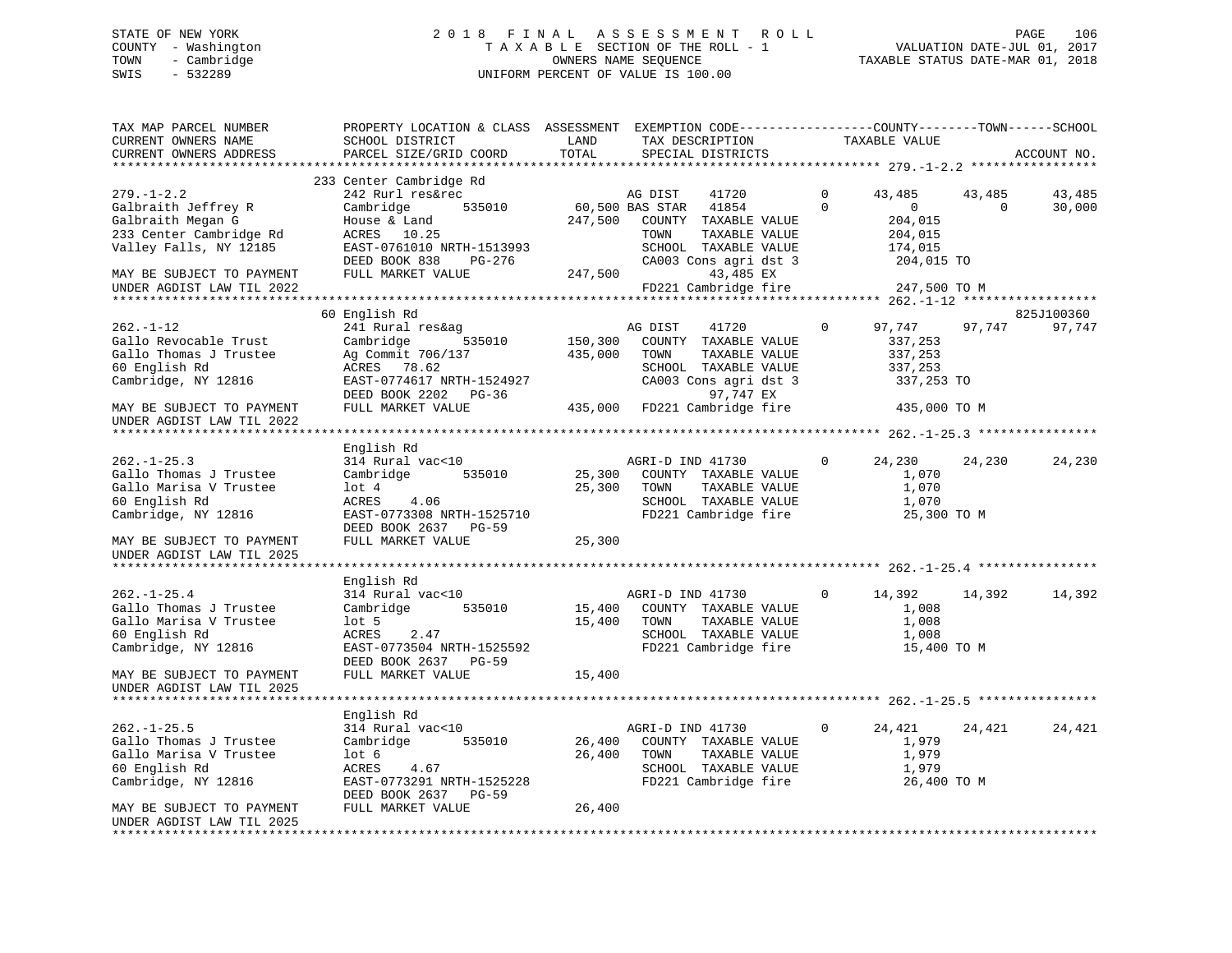| STATE OF NEW YORK<br>COUNTY - Washington<br>- Cambridge<br>TOWN<br>$-532289$<br>SWIS                                                     |                                                                                                                                                                                     |                               | 2018 FINAL ASSESSMENT<br><b>ROLL</b><br>TAXABLE SECTION OF THE ROLL - 1<br>OWNERS NAME SEQUENCE<br>UNIFORM PERCENT OF VALUE IS 100.00 |                                                                             | PAGE<br>107<br>VALUATION DATE-JUL 01, 2017<br>TAXABLE STATUS DATE-MAR 01, 2018       |
|------------------------------------------------------------------------------------------------------------------------------------------|-------------------------------------------------------------------------------------------------------------------------------------------------------------------------------------|-------------------------------|---------------------------------------------------------------------------------------------------------------------------------------|-----------------------------------------------------------------------------|--------------------------------------------------------------------------------------|
| TAX MAP PARCEL NUMBER<br>CURRENT OWNERS NAME<br>CURRENT OWNERS ADDRESS                                                                   | PROPERTY LOCATION & CLASS ASSESSMENT EXEMPTION CODE----------------COUNTY-------TOWN-----SCHOOL<br>SCHOOL DISTRICT<br>PARCEL SIZE/GRID COORD                                        | LAND<br>TOTAL                 | TAX DESCRIPTION<br>SPECIAL DISTRICTS                                                                                                  | TAXABLE VALUE                                                               | ACCOUNT NO.                                                                          |
| $254. - 1 - 36$<br>Gangloff Ryan<br>125 Kenyon Rd<br>Greenwich, NY 12834                                                                 | 125 Kenyon Rd<br>210 1 Family Res<br>Greenwich<br>533401<br>H & L<br>Road AGMT. 1947/30<br>ACRES<br>4.70<br>EAST-0769029 NRTH-1532438<br>DEED BOOK 3274 PG-226<br>FULL MARKET VALUE | 36,500<br>178,900<br>178,900  | COUNTY TAXABLE VALUE<br>TAXABLE VALUE<br>TOWN<br>SCHOOL TAXABLE VALUE<br>CA003 Cons agri dst 3<br>FD221 Cambridge fire                | 178,900<br>178,900<br>178,900<br>178,900 TO<br>178,900 TO M                 | 825J100971                                                                           |
|                                                                                                                                          |                                                                                                                                                                                     |                               |                                                                                                                                       |                                                                             |                                                                                      |
| $254. - 1 - 27$<br>Gardineer Raymond T<br>Gardineer Leila W                                                                              | 157 Kenyon Rd<br>210 1 Family Res<br>Greenwich<br>533401<br>H & L                                                                                                                   |                               | VET WAR T 41123<br>42,000 BAS STAR<br>41854<br>152,000 VET WAR C 41122                                                                | 0<br>$\mathbf{0}$<br>$\mathbf 0$<br>$\mathbf 0$<br>22,800<br>$\mathbf{0}$   | 825J100508<br>22,800<br>$\overline{0}$<br>30,000<br>0<br>$\mathbf{0}$<br>$\mathbf 0$ |
| 157 Kenyon Rd<br>Greenwich, NY 12834                                                                                                     | ACRES<br>6.24<br>EAST-0769536 NRTH-1532882<br>DEED BOOK 845<br>PG-181<br>FULL MARKET VALUE                                                                                          | 152,000                       | COUNTY TAXABLE VALUE<br>TOWN<br>TAXABLE VALUE<br>SCHOOL TAXABLE VALUE<br>CA003 Cons agri dst 3<br>FD221 Cambridge fire                | 129,200<br>129,200<br>122,000<br>152,000 TO<br>152,000 TO M                 |                                                                                      |
|                                                                                                                                          |                                                                                                                                                                                     |                               |                                                                                                                                       |                                                                             |                                                                                      |
| $246. - 1 - 32.6$<br>Gates Family Trust<br>Wilkinson Susann J Trustee<br>12 Petteys Rd Ext<br>Greenwich, NY 12834                        | Petteys Road Ext<br>314 Rural vac<10<br>Greenwich<br>533401<br>Sub lot 4B<br>ACRES<br>2.26<br>EAST-0769746 NRTH-1543492<br>DEED BOOK 3667 PG-233<br>FULL MARKET VALUE               | 5,000<br>5,000<br>5,000       | COUNTY TAXABLE VALUE<br>TOWN<br>TAXABLE VALUE<br>SCHOOL TAXABLE VALUE<br>CA003 Cons agri dst 3<br>FD221 Cambridge fire                | 5,000<br>5,000<br>5,000<br>5,000 TO<br>5,000 TO M                           |                                                                                      |
|                                                                                                                                          |                                                                                                                                                                                     |                               |                                                                                                                                       |                                                                             |                                                                                      |
| $255. - 1 - 11.1$<br>Gebo John<br>Gebo Tammy<br>34 Perry Ln<br>Cambridge, NY 12816                                                       | 34 Perry Ln<br>210 1 Family Res<br>Cambridge<br>535010<br>Lot 2<br>Lease 901/63<br>FRNT 203.00 DPTH 200.00<br>0.73<br>ACRES<br>EAST-0785510 NRTH-1531741<br>DEED BOOK 873<br>PG-203 | 28,200<br>197,900<br>197,900  | <b>BAS STAR</b><br>41854<br>COUNTY TAXABLE VALUE<br>TOWN<br>TAXABLE VALUE<br>SCHOOL TAXABLE VALUE<br>FD221 Cambridge fire             | $\Omega$<br>$\overline{0}$<br>197,900<br>197,900<br>167,900<br>197,900 TO M | 825J100295<br>$\Omega$<br>30,000                                                     |
|                                                                                                                                          | FULL MARKET VALUE                                                                                                                                                                   |                               |                                                                                                                                       |                                                                             |                                                                                      |
| 263.-1-1<br>Genevick Bryan F<br>Genevick Erin M<br>123 Irish Ln<br>Cambridge, NY 12816<br>PRIOR OWNER ON 3/01/2018<br>Presler Lawrence W | 123 Irish Ln<br>270 Mfg housing<br>535010<br>Cambridge<br>Barn & Land<br>Trailer<br>51.66<br>ACRES<br>EAST-0779959 NRTH-1530093<br>DEED BOOK 3910<br>PG-259<br>FULL MARKET VALUE    | 114,600<br>146,000<br>146,000 | COUNTY TAXABLE VALUE<br>TOWN<br>TAXABLE VALUE<br>SCHOOL TAXABLE VALUE<br>CA003 Cons agri dst 3<br>FD221 Cambridge fire                | 146,000<br>146,000<br>146,000<br>146,000 TO<br>146,000 TO M                 | 825J100561                                                                           |
| MAY BE SUBJECT TO PAYMENT<br>UNDER AGDIST LAW TIL 2021                                                                                   |                                                                                                                                                                                     |                               |                                                                                                                                       |                                                                             |                                                                                      |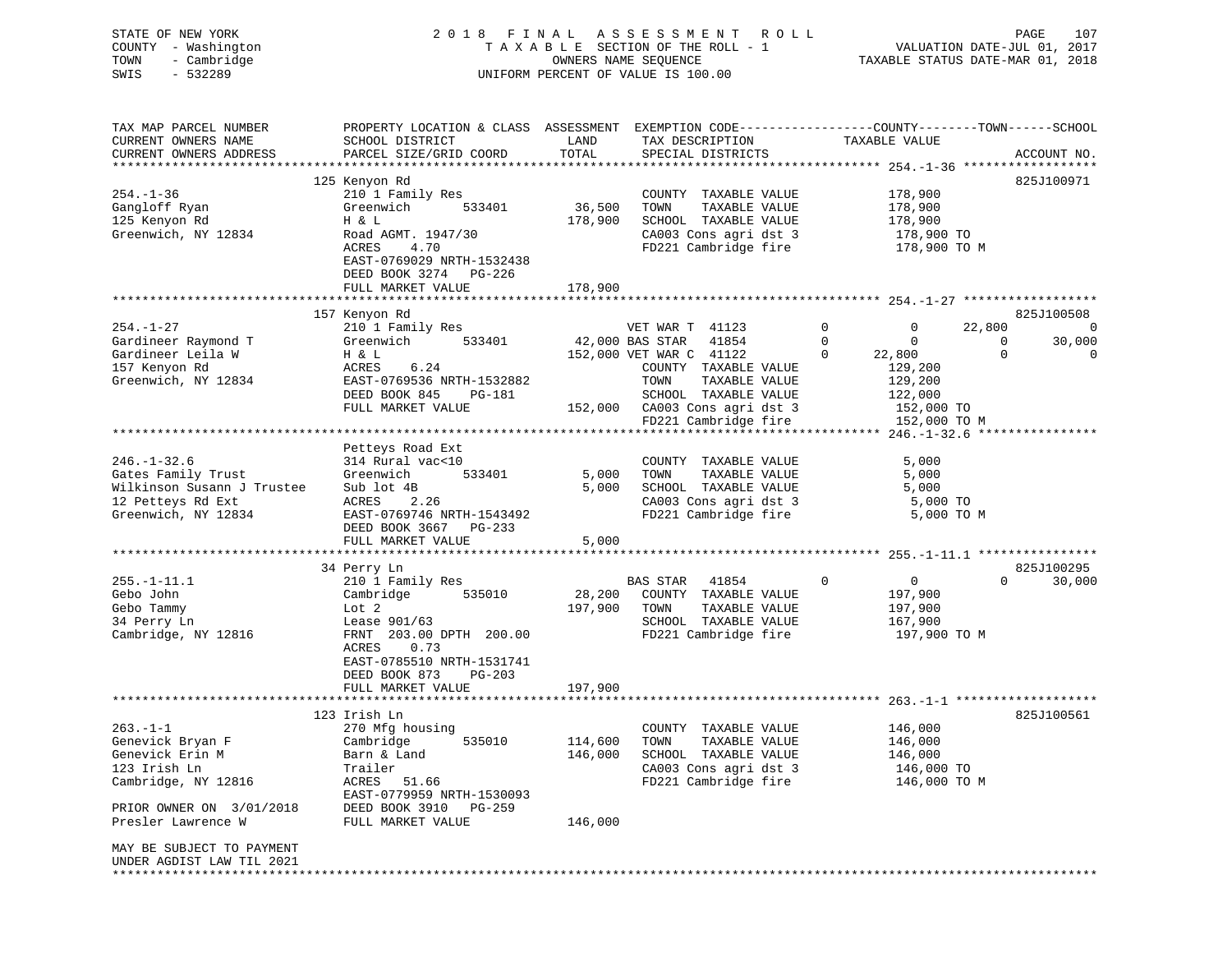# STATE OF NEW YORK 2 0 1 8 F I N A L A S S E S S M E N T R O L L PAGE 108 COUNTY - Washington T A X A B L E SECTION OF THE ROLL - 1 VALUATION DATE-JUL 01, 2017 TOWN - Cambridge OWNERS NAME SEQUENCE TAXABLE STATUS DATE-MAR 01, 2018 SWIS - 532289 UNIFORM PERCENT OF VALUE IS 100.00

| TAX MAP PARCEL NUMBER<br>CURRENT OWNERS NAME<br>CURRENT OWNERS ADDRESS                                                      | PROPERTY LOCATION & CLASS ASSESSMENT EXEMPTION CODE----------------COUNTY-------TOWN------SCHOOL<br>SCHOOL DISTRICT<br>PARCEL SIZE/GRID COORD                                                                                                                                                                  | LAND<br>TOTAL                | TAX DESCRIPTION<br>SPECIAL DISTRICTS                                                                                                                            | TAXABLE VALUE                                                                              | ACCOUNT NO.                                             |
|-----------------------------------------------------------------------------------------------------------------------------|----------------------------------------------------------------------------------------------------------------------------------------------------------------------------------------------------------------------------------------------------------------------------------------------------------------|------------------------------|-----------------------------------------------------------------------------------------------------------------------------------------------------------------|--------------------------------------------------------------------------------------------|---------------------------------------------------------|
|                                                                                                                             |                                                                                                                                                                                                                                                                                                                |                              |                                                                                                                                                                 |                                                                                            |                                                         |
| $271. - 1 - 5$<br>Gibney Brian<br>Gibney Sabrina Smith<br>3 County Route 60<br>Cambridge, NY 12816                          | 3 County Route 60<br>210 1 Family Res<br>Cambridge<br>H & L<br>ACRES<br>1.81<br>EAST-0771379 NRTH-1517853<br>DEED BOOK 825<br>PG-177<br>FULL MARKET VALUE                                                                                                                                                      | 190,600                      | BAS STAR 41854<br>535010 30,000 COUNTY TAXABLE VALUE<br>190,600 TOWN<br>TAXABLE VALUE<br>SCHOOL TAXABLE VALUE<br>FD221 Cambridge fire                           | $\overline{0}$<br>$\overline{0}$<br>190,600<br>190,600<br>160,600<br>190,600 TO M          | 825J100409<br>$\Omega$<br>30,000                        |
|                                                                                                                             |                                                                                                                                                                                                                                                                                                                |                              |                                                                                                                                                                 |                                                                                            |                                                         |
| $262. - 1 - 6$<br>Giemza Irrev Trust Eugene W<br>Giemza Irrev Trust Lucinda C<br>431 County Route 60<br>Cambridge, NY 12816 | 431 County Route 60<br>$242 \text{ Rurl} \text{ res\&rec} \qquad \qquad \text{ENH STAR} \qquad 41834 \\ \text{Cambridge} \qquad \qquad 535010 \qquad \qquad 64,600 \text{ VETWAR} \text{ CTS} \qquad 41120$<br>H & L<br>ACRES 13.80<br>EAST-0772674 NRTH-1527475<br>DEED BOOK 3425 PG-182<br>FULL MARKET VALUE | 226,900                      | 226,900 COUNTY TAXABLE VALUE<br>TAXABLE VALUE<br>TOWN<br>SCHOOL TAXABLE VALUE<br>FD221 Cambridge fire 326,900 TO M                                              | $\overline{0}$<br>$\mathbf 0$<br>$\overline{0}$<br>33,000<br>193,900<br>199,900<br>154,100 | 825J100313<br>66,800<br>$\mathbf{0}$<br>27,000<br>6,000 |
|                                                                                                                             | County Route 60                                                                                                                                                                                                                                                                                                |                              |                                                                                                                                                                 |                                                                                            | 825J100225                                              |
| $262 - 1 - 7$<br>Giemza Irrev Trust Eugene W<br>Giemza Irrev Trust Lucinda C<br>431 County Route 60<br>Cambridge, NY 12816  | 323 Vacant rural<br>Cambridge 535010<br>Lot<br>ACRES 4.30<br>EAST-0772820 NRTH-1528250<br>DEED BOOK 3609 PG-130                                                                                                                                                                                                | 3,000<br>3,000               | COUNTY TAXABLE VALUE<br>TOWN<br>TAXABLE VALUE<br>SCHOOL TAXABLE VALUE<br>FD221 Cambridge fire                                                                   | 3,000<br>3,000<br>3,000<br>3,000 TO M                                                      |                                                         |
|                                                                                                                             | FULL MARKET VALUE                                                                                                                                                                                                                                                                                              | 3,000                        |                                                                                                                                                                 |                                                                                            |                                                         |
| $271. - 2 - 27.2$<br>Giglio Christopher<br>7 Gilmore Ave<br>Cambridge, NY 12816                                             | Conley Rd<br>310 Res Vac<br>Cambridge<br>535010<br>FRNT 984.00 DPTH<br>ACRES 38.65<br>EAST-0774196 NRTH-1516532<br>DEED BOOK 3678 PG-291                                                                                                                                                                       | 69,600<br>69,600             | COUNTY TAXABLE VALUE<br>TAXABLE VALUE<br>TOWN<br>SCHOOL TAXABLE VALUE<br>SCHOOL TAXABLE VALUE 69,600<br>CA003 Cons agri dst 3 69,600 TO<br>FD221 Cambridge fire | 69,600<br>69,600<br>69,600<br>69,600 TO M                                                  |                                                         |
|                                                                                                                             | FULL MARKET VALUE                                                                                                                                                                                                                                                                                              | 69,600                       |                                                                                                                                                                 |                                                                                            |                                                         |
|                                                                                                                             |                                                                                                                                                                                                                                                                                                                |                              |                                                                                                                                                                 |                                                                                            |                                                         |
| $270. - 1 - 26.10$<br>Giglio Dominick<br>Giglio Maryann<br>386 Center Cambridge Rd<br>Valley Falls, NY 12185                | 386 Center Cambridge Rd<br>210 1 Family Res<br>535010<br>Cambridge<br>Sub Lot 7<br>ACRES 2.76<br>EAST-0764329 NRTH-1515202<br>DEED BOOK 3789 $PG-221$<br>FULL MARKET VALUE                                                                                                                                     | 38,800<br>237,000<br>237,000 | VETWAR CTS 41120<br>COUNTY TAXABLE VALUE<br>TOWN<br>TAXABLE VALUE<br>SCHOOL TAXABLE VALUE<br>CA003 Cons agri dst 3<br>FD221 Cambridge fire                      | $\overline{0}$<br>33,000<br>204,000<br>210,000<br>231,000<br>237,000 TO<br>237,000 TO M    | 6,000<br>27,000                                         |
|                                                                                                                             |                                                                                                                                                                                                                                                                                                                |                              |                                                                                                                                                                 |                                                                                            |                                                         |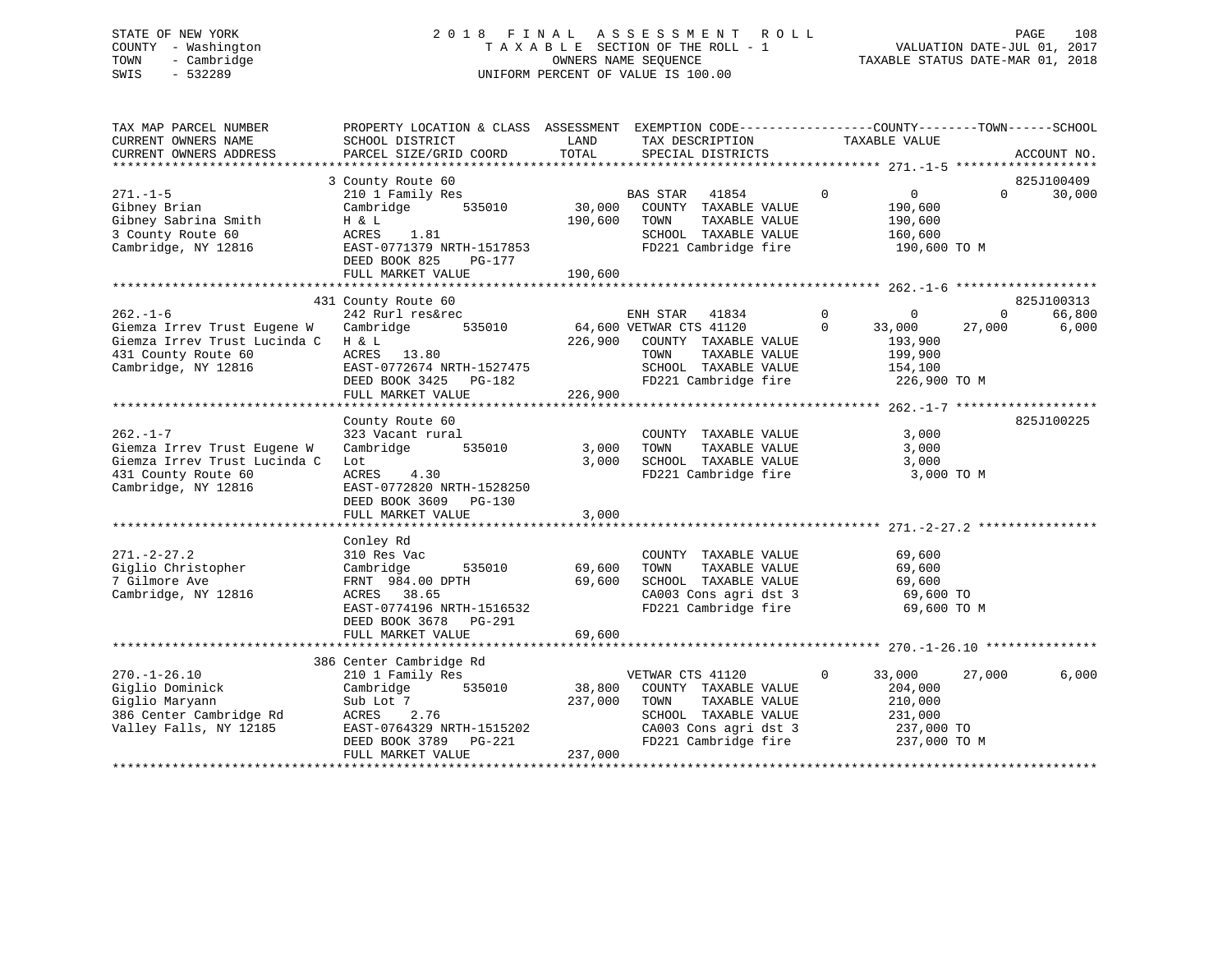# STATE OF NEW YORK 2 0 1 8 F I N A L A S S E S S M E N T R O L L PAGE 109 COUNTY - Washington T A X A B L E SECTION OF THE ROLL - 1 VALUATION DATE-JUL 01, 2017 TOWN - Cambridge OWNERS NAME SEQUENCE TAXABLE STATUS DATE-MAR 01, 2018 SWIS - 532289 UNIFORM PERCENT OF VALUE IS 100.00

| TAX MAP PARCEL NUMBER<br>CURRENT OWNERS NAME<br>CURRENT OWNERS ADDRESS                            | PROPERTY LOCATION & CLASS ASSESSMENT EXEMPTION CODE---------------COUNTY-------TOWN-----SCHOOL<br>SCHOOL DISTRICT<br>PARCEL SIZE/GRID COORD                               | LAND<br>TOTAL                | TAX DESCRIPTION<br>SPECIAL DISTRICTS                                                                                                               | TAXABLE VALUE                                                                             | ACCOUNT NO.          |
|---------------------------------------------------------------------------------------------------|---------------------------------------------------------------------------------------------------------------------------------------------------------------------------|------------------------------|----------------------------------------------------------------------------------------------------------------------------------------------------|-------------------------------------------------------------------------------------------|----------------------|
|                                                                                                   |                                                                                                                                                                           |                              |                                                                                                                                                    |                                                                                           |                      |
| $280. - 2 - 14$<br>Giglio Nancy A<br>Giglio Robert L<br>10 Greenleaf Rd<br>Hampton Bays, NY 11946 | 57 Stage Rd<br>242 Rurl res&rec<br>Cambridge<br>535010<br>H & L<br>ACRES<br>20.40<br>EAST-0778558 NRTH-1506413                                                            | 77,500<br>168,000            | COUNTY TAXABLE VALUE<br>TOWN<br>TAXABLE VALUE<br>SCHOOL TAXABLE VALUE<br>CA003 Cons agri dst 3<br>FD221 Cambridge fire                             | 168,000<br>168,000<br>168,000<br>168,000 TO<br>168,000 TO M                               | 825J100199           |
|                                                                                                   | DEED BOOK 2004 PG-306                                                                                                                                                     |                              |                                                                                                                                                    |                                                                                           |                      |
|                                                                                                   | FULL MARKET VALUE                                                                                                                                                         | 168,000                      |                                                                                                                                                    |                                                                                           |                      |
|                                                                                                   |                                                                                                                                                                           |                              |                                                                                                                                                    |                                                                                           |                      |
| $288. - 1 - 4$<br>Giles Kerry<br>Giles Thor<br>221 North Mountain Ave<br>Montclair, NJ 07042      | 17 Zito Way<br>312 Vac w/imprv<br>Cambridge<br>535010<br>House & Lot<br>1707/82, 2498/142, 3560/1<br>ACRES 142.76<br>EAST-0763230 NRTH-1504841                            | 208,200<br>226,200           | AG DIST<br>41720<br>COUNTY TAXABLE VALUE<br>TOWN<br>TAXABLE VALUE<br>SCHOOL TAXABLE VALUE<br>CA003 Cons agri dst 3<br>38,779 EX                    | 38,779<br>38,779<br>$\circ$<br>187,421<br>187,421<br>187,421<br>187,421 TO                | 825J100333<br>38,779 |
| MAY BE SUBJECT TO PAYMENT                                                                         | DEED BOOK 3793<br>PG-141<br>FULL MARKET VALUE                                                                                                                             | 226,200                      | FD221 Cambridge fire                                                                                                                               | 226,200 TO M                                                                              |                      |
| UNDER AGDIST LAW TIL 2022                                                                         |                                                                                                                                                                           |                              |                                                                                                                                                    |                                                                                           |                      |
|                                                                                                   | 485 State Route 372                                                                                                                                                       |                              |                                                                                                                                                    |                                                                                           | 825J100381           |
| $246. - 1 - 15$<br>Gilliland Todd S<br>485 State Route 372<br>Greenwich, NY 12834                 | 210 1 Family Res<br>Cambridge 535010<br>H & L<br>2.00<br>ACRES<br>EAST-0780332 NRTH-1539241<br>DEED BOOK 3243 PG-321<br>FULL MARKET VALUE                                 | 30,800<br>115,000<br>115,000 | <b>BAS STAR</b><br>41854<br>COUNTY TAXABLE VALUE<br>TOWN<br>TAXABLE VALUE<br>SCHOOL TAXABLE VALUE<br>CA005 Cons agri dst 5<br>FD221 Cambridge fire | $\Omega$<br>0<br>115,000<br>115,000<br>85,000<br>115,000 TO<br>115,000 TO M               | $\Omega$<br>30,000   |
|                                                                                                   |                                                                                                                                                                           |                              |                                                                                                                                                    |                                                                                           |                      |
| $262 - 2 - 14.3$<br>Goodhart Laurie<br>PO Box 545<br>Cambridge, NY 12816                          | 1159 County Route 59<br>210 1 Family Res<br>535010<br>Cambridge<br>Sub lot 1A<br>7.90<br>ACRES<br>EAST-0777057 NRTH-1523048<br>DEED BOOK 3403 PG-292<br>FULL MARKET VALUE | 48,600<br>205,000<br>205,000 | BAS STAR 41854<br>COUNTY TAXABLE VALUE<br>TAXABLE VALUE<br>TOWN<br>SCHOOL TAXABLE VALUE<br>CA003 Cons agri dst 3<br>FD221 Cambridge fire           | $\Omega$<br>$\overline{0}$<br>205,000<br>205,000<br>175,000<br>205,000 TO<br>205,000 TO M | $\Omega$<br>30,000   |
|                                                                                                   | ********************                                                                                                                                                      |                              |                                                                                                                                                    |                                                                                           |                      |
| $261 - 2 - 31$<br>Goodling Cynthia<br>2128 County Route 74<br>Greenwich, NY 12834                 | County Route 74/E Off<br>323 Vacant rural<br>Greenwich<br>533401<br>Land<br>$261. - 1 - 31$<br>ACRES<br>0.75<br>EAST-0763902 NRTH-1525253                                 | 500<br>500                   | COUNTY TAXABLE VALUE<br>TOWN<br>TAXABLE VALUE<br>SCHOOL TAXABLE VALUE<br>FD221 Cambridge fire                                                      | 500<br>500<br>500<br>500 TO M                                                             | 825J102018           |
|                                                                                                   | DEED BOOK 782<br>PG-305<br>FULL MARKET VALUE                                                                                                                              | 500                          |                                                                                                                                                    |                                                                                           |                      |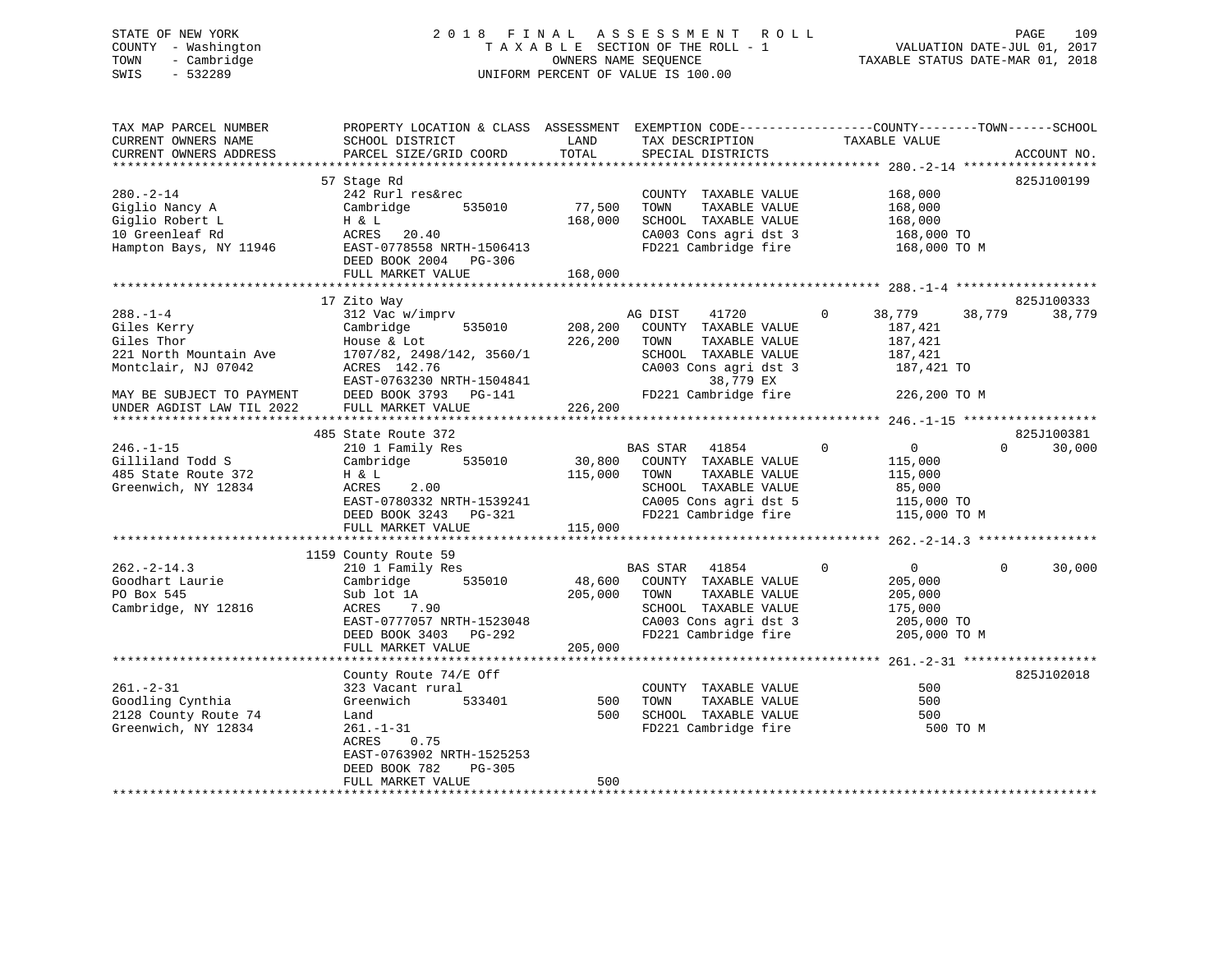| STATE OF NEW YORK<br>COUNTY - Washington<br>TOWN<br>- Cambridge<br>$-532289$<br>SWIS |                                                                                                 |                          | 2018 FINAL ASSESSMENT ROLL<br>TAXABLE SECTION OF THE ROLL - 1<br>OWNERS NAME SEQUENCE<br>UNIFORM PERCENT OF VALUE IS 100.00 |                               | PAGE<br>110<br>VALUATION DATE-JUL 01, 2017<br>TAXABLE STATUS DATE-MAR 01, 2018 |
|--------------------------------------------------------------------------------------|-------------------------------------------------------------------------------------------------|--------------------------|-----------------------------------------------------------------------------------------------------------------------------|-------------------------------|--------------------------------------------------------------------------------|
| TAX MAP PARCEL NUMBER                                                                | PROPERTY LOCATION & CLASS ASSESSMENT EXEMPTION CODE----------------COUNTY-------TOWN-----SCHOOL |                          |                                                                                                                             |                               |                                                                                |
| CURRENT OWNERS NAME<br>CURRENT OWNERS ADDRESS                                        | SCHOOL DISTRICT<br>PARCEL SIZE/GRID COORD                                                       | LAND<br>TOTAL            | TAX DESCRIPTION<br>SPECIAL DISTRICTS                                                                                        | TAXABLE VALUE                 | ACCOUNT NO.                                                                    |
|                                                                                      |                                                                                                 |                          |                                                                                                                             |                               |                                                                                |
|                                                                                      | 319 County Route 60                                                                             |                          |                                                                                                                             |                               | 825J100929                                                                     |
| $262. - 1 - 24.1$                                                                    | 210 1 Family Res                                                                                |                          | COUNTY TAXABLE VALUE                                                                                                        | 200,900                       |                                                                                |
| Gooley Michael A.                                                                    | Cambridge<br>535010                                                                             | 37,000                   | TOWN<br>TAXABLE VALUE                                                                                                       | 200,900                       |                                                                                |
| Gooley Zoveida                                                                       | House & Lot                                                                                     | 200,900                  | SCHOOL TAXABLE VALUE                                                                                                        | 200,900                       |                                                                                |
| 17 St Charles Pl                                                                     | ACRES<br>5.00                                                                                   |                          | FD221 Cambridge fire                                                                                                        | 200,900 TO M                  |                                                                                |
| Saratoga Springs, NY 12866                                                           | EAST-0772132 NRTH-1525076<br>DEED BOOK 3569 PG-145                                              |                          |                                                                                                                             |                               |                                                                                |
|                                                                                      | FULL MARKET VALUE                                                                               | 200,900                  |                                                                                                                             |                               |                                                                                |
|                                                                                      |                                                                                                 |                          |                                                                                                                             |                               |                                                                                |
|                                                                                      | 261 Irish Ln                                                                                    |                          |                                                                                                                             |                               | 825J100307                                                                     |
| $255. - 1 - 21$                                                                      | 242 Rurl res&rec                                                                                |                          | <b>BAS STAR</b><br>41854                                                                                                    | $\Omega$<br>$0 \qquad \qquad$ | 30,000<br>$\Omega$                                                             |
| Gordon Russell W                                                                     | 535010<br>Cambridge                                                                             | 73,000                   | COUNTY TAXABLE VALUE                                                                                                        | 219,000                       |                                                                                |
| Gordon Cynthia                                                                       | Res                                                                                             | 219,000                  | TOWN<br>TAXABLE VALUE                                                                                                       | 219,000                       |                                                                                |
| 261 Irish Ln                                                                         | 890/119, 3426/204                                                                               |                          | SCHOOL TAXABLE VALUE                                                                                                        | 189,000                       |                                                                                |
| Cambridge, NY 12816                                                                  | ACRES 16.35                                                                                     |                          | FD221 Cambridge fire                                                                                                        | 219,000 TO M                  |                                                                                |
|                                                                                      | EAST-0780430 NRTH-1533478                                                                       |                          |                                                                                                                             |                               |                                                                                |
|                                                                                      | DEED BOOK 2387 PG-126                                                                           |                          |                                                                                                                             |                               |                                                                                |
|                                                                                      | FULL MARKET VALUE<br>*************************                                                  | 219,000<br>************* |                                                                                                                             |                               |                                                                                |
|                                                                                      | State Route 372 W/Off                                                                           |                          |                                                                                                                             |                               | 825J102033                                                                     |
| $255. - 1 - 20.3$                                                                    | 323 Vacant rural                                                                                |                          | COUNTY TAXABLE VALUE                                                                                                        | 30,800                        |                                                                                |
| Grande Willard II                                                                    | Cambridge<br>535010                                                                             | 30,800                   | TOWN<br>TAXABLE VALUE                                                                                                       | 30,800                        |                                                                                |
| 25 Monterey Dr                                                                       | Lot $3-B$                                                                                       | 30,800                   | SCHOOL TAXABLE VALUE                                                                                                        | 30,800                        |                                                                                |
| Trophy Club, TX 76262                                                                | ACRES 15.53                                                                                     |                          | CA005 Cons agri dst 5                                                                                                       | 30,800 TO                     |                                                                                |
|                                                                                      | EAST-0783732 NRTH-1533789                                                                       |                          | FD221 Cambridge fire                                                                                                        | 30,800 TO M                   |                                                                                |
|                                                                                      | DEED BOOK 659<br>PG-96                                                                          |                          |                                                                                                                             |                               |                                                                                |
|                                                                                      | FULL MARKET VALUE                                                                               | 30,800                   |                                                                                                                             |                               |                                                                                |
|                                                                                      |                                                                                                 |                          |                                                                                                                             |                               |                                                                                |
|                                                                                      | State Route 372                                                                                 |                          |                                                                                                                             |                               |                                                                                |
| $255. - 1 - 20.6$                                                                    | 322 Rural vac>10                                                                                |                          | COUNTY TAXABLE VALUE                                                                                                        | 50,000                        |                                                                                |
| Grande Willard J                                                                     | Cambridge<br>535010                                                                             | 50,000                   | TOWN<br>TAXABLE VALUE                                                                                                       | 50,000                        |                                                                                |
| Grande Linda M                                                                       | Lot $4-A$                                                                                       | 50,000                   | SCHOOL TAXABLE VALUE                                                                                                        | 50,000                        |                                                                                |
| 25 Monterey Dr                                                                       | ACRES 10.00                                                                                     |                          | CA005 Cons agri dst 5                                                                                                       | 50,000 TO                     |                                                                                |
| Trophy Club, TX 76262                                                                | EAST-0785096 NRTH-1533517                                                                       |                          | FD221 Cambridge fire                                                                                                        | 50,000 TO M                   |                                                                                |
|                                                                                      | DEED BOOK 2778 PG-167                                                                           |                          |                                                                                                                             |                               |                                                                                |
|                                                                                      | FULL MARKET VALUE                                                                               | 50,000                   |                                                                                                                             |                               |                                                                                |
|                                                                                      |                                                                                                 |                          |                                                                                                                             |                               |                                                                                |
|                                                                                      | State Route 372 W/Off                                                                           |                          |                                                                                                                             |                               | 825J102034                                                                     |

255.-1-20.4 323 Vacant rural COUNTY TAXABLE VALUE 31,200 Grande Willard J II Cambridge 535010 31,200 TOWN TAXABLE VALUE 31,200 25 Monterey Dr Lot 4-B 31,200 SCHOOL TAXABLE VALUE 31,200 EAST-0783951 NRTH-1533291 DEED BOOK 659 PG-96

FULL MARKET VALUE 31,200 \*\*\*\*\*\*\*\*\*\*\*\*\*\*\*\*\*\*\*\*\*\*\*\*\*\*\*\*\*\*\*\*\*\*\*\*\*\*\*\*\*\*\*\*\*\*\*\*\*\*\*\*\*\*\*\*\*\*\*\*\*\*\*\*\*\*\*\*\*\*\*\*\*\*\*\*\*\*\*\*\*\*\*\*\*\*\*\*\*\*\*\*\*\*\*\*\*\*\*\*\*\*\*\*\*\*\*\*\*\*\*\*\*\*\*\*\*\*\*\*\*\*\*\*\*\*\*\*\*\*\*\*

CA005 Cons agri dst 5 31,200 TO<br>FD221 Cambridge fire 31,200 TO M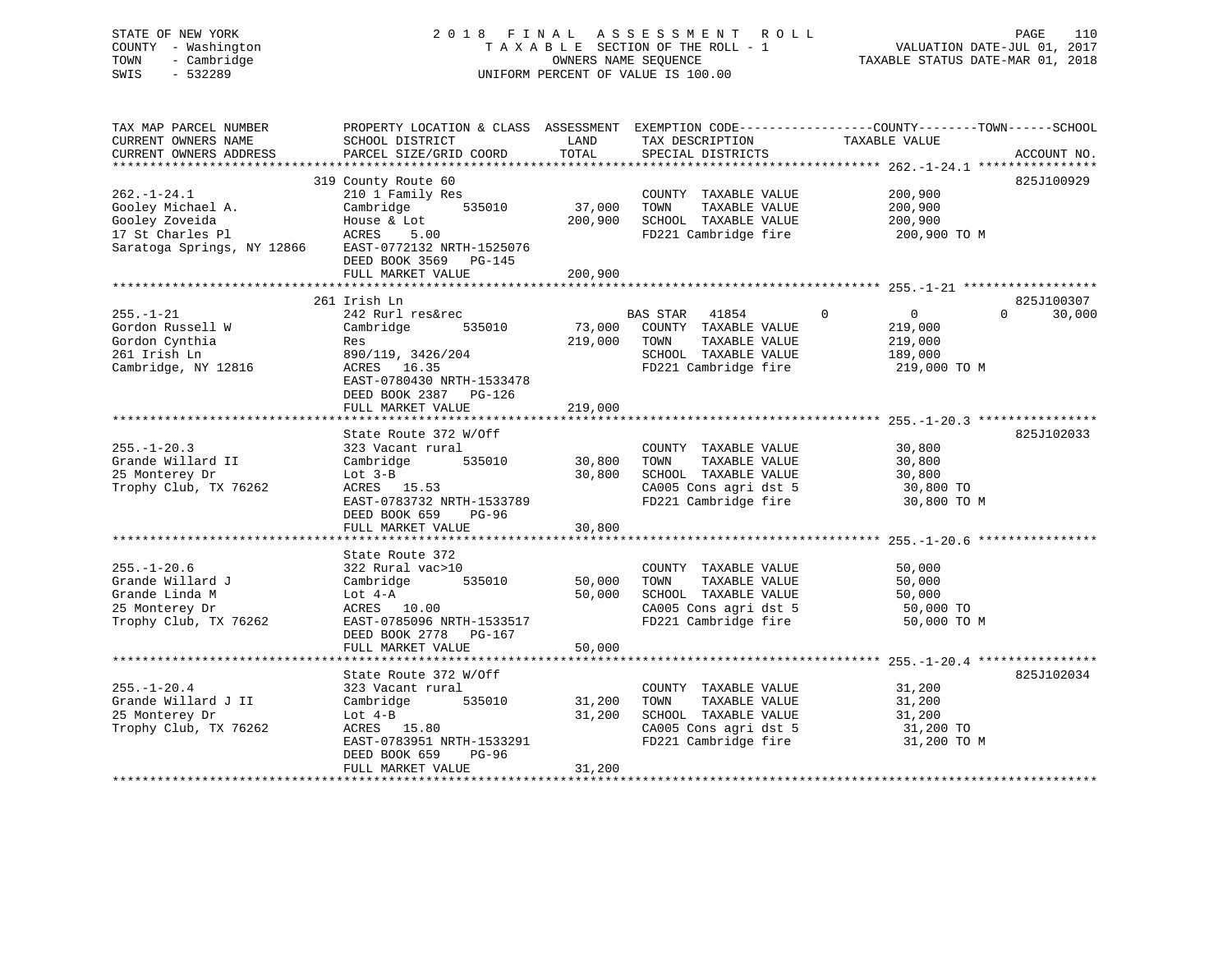| STATE OF NEW YORK<br>COUNTY - Washington<br>- Cambridge<br>TOWN<br>SWIS<br>$-532289$                                                                                         |                                                                                                                                                                                                                                                                               |                                        | 2018 FINAL ASSESSMENT ROLL<br>TAXABLE SECTION OF THE ROLL - 1<br>OWNERS NAME SEOUENCE<br>UNIFORM PERCENT OF VALUE IS 100.00                                                                                                                    |                            | TAXABLE STATUS DATE-MAR 01, 2018                                                                                    | VALUATION DATE-JUL 01, 2017 | PAGE<br>111                                 |
|------------------------------------------------------------------------------------------------------------------------------------------------------------------------------|-------------------------------------------------------------------------------------------------------------------------------------------------------------------------------------------------------------------------------------------------------------------------------|----------------------------------------|------------------------------------------------------------------------------------------------------------------------------------------------------------------------------------------------------------------------------------------------|----------------------------|---------------------------------------------------------------------------------------------------------------------|-----------------------------|---------------------------------------------|
| TAX MAP PARCEL NUMBER<br>CURRENT OWNERS NAME<br>CURRENT OWNERS ADDRESS<br>*************************                                                                          | PROPERTY LOCATION & CLASS ASSESSMENT EXEMPTION CODE----------------COUNTY-------TOWN------SCHOOL<br>SCHOOL DISTRICT<br>PARCEL SIZE/GRID COORD                                                                                                                                 | LAND<br>TOTAL                          | TAX DESCRIPTION<br>SPECIAL DISTRICTS                                                                                                                                                                                                           |                            | TAXABLE VALUE                                                                                                       |                             | ACCOUNT NO.                                 |
| $288. - 1 - 12.3$<br>Gray James J<br>Gray Viola M<br>22 Morris Rd<br>Buskirk, NY 12028                                                                                       | 22 Morris Rd<br>242 Rurl res&rec<br>Cambridge<br>535010<br>House & Land<br>Sub Lot 3<br>ACRES<br>1.07<br>EAST-0769526 NRTH-1501372<br>DEED BOOK 739<br>PG-284<br>FULL MARKET VALUE                                                                                            | 23,500<br>174,400<br>174,400           | ENH STAR<br>41834<br>COUNTY TAXABLE VALUE<br>TAXABLE VALUE<br>TOWN<br>SCHOOL TAXABLE VALUE<br>CA003 Cons agri dst 3<br>FD221 Cambridge fire                                                                                                    | $\mathbf 0$                | $\overline{0}$<br>174,400<br>174,400<br>107,600<br>174,400 TO<br>174,400 TO M                                       | $\mathbf{0}$                | 66,800                                      |
|                                                                                                                                                                              |                                                                                                                                                                                                                                                                               |                                        |                                                                                                                                                                                                                                                |                            |                                                                                                                     |                             |                                             |
| $262. - 1 - 16.2$<br>Green Edmund<br>Green Ellen<br>18 Frog Way<br>Cambridge, NY 12816<br>$263 - 2 - 9$<br>Green-Witham Leslie Anne<br>Witham Clifton J<br>90 South Union St | 18 Frog Way<br>210 1 Family Res<br>535010<br>Cambridge<br>House & Land<br>474/745<br><b>ACRES</b><br>3.30<br>EAST-0773582 NRTH-1520653<br>DEED BOOK 476<br>PG-802<br>FULL MARKET VALUE<br>Turnpike Rd<br>312 Vac w/imprv<br>Cambridge<br>535010<br>Barns & Lot<br>ACRES 31.30 | 182,200<br>182,200<br>31,300<br>32,300 | VETWAR CTS 41120<br>37,500 BAS STAR<br>41854<br>COUNTY TAXABLE VALUE<br>TAXABLE VALUE<br>TOWN<br>SCHOOL TAXABLE VALUE<br>FD221 Cambridge fire<br>COUNTY TAXABLE VALUE<br>TAXABLE VALUE<br>TOWN<br>SCHOOL TAXABLE VALUE<br>FD221 Cambridge fire | $\mathbf{0}$<br>$\Omega$   | 27,330<br>$\mathbf 0$<br>154,870<br>155,200<br>146,200<br>182,200 TO M<br>32,300<br>32,300<br>32,300<br>32,300 TO M | 27,000<br>$\Omega$          | 825J100877<br>6,000<br>30,000<br>825J100351 |
| Cambridge, NY 12816                                                                                                                                                          | EAST-0788153 NRTH-1526302<br>DEED BOOK 3358 PG-340<br>FULL MARKET VALUE                                                                                                                                                                                                       | 32,300                                 |                                                                                                                                                                                                                                                |                            |                                                                                                                     |                             |                                             |
|                                                                                                                                                                              | 24 Welling Ln                                                                                                                                                                                                                                                                 |                                        |                                                                                                                                                                                                                                                |                            |                                                                                                                     |                             | 825J100689                                  |
| $279. - 2 - 6$<br>Greenawalt Heather A<br>Greenawalt Ralph A<br>24 Welling Ln<br>Buskirk, NY 12028<br>MAY BE SUBJECT TO PAYMENT<br>UNDER AGDIST LAW TIL 2022                 | 241 Rural res&ag<br>Cambridge<br>535010<br>ACRES 86.40<br>EAST-0769263 NRTH-1509558<br>DEED BOOK 1723 PG-215<br>FULL MARKET VALUE                                                                                                                                             | 240,800<br>240,800                     | 41720<br>AG DIST<br>160,000 BAS STAR 41854<br>COUNTY TAXABLE VALUE<br>TAXABLE VALUE<br>TOWN<br>SCHOOL TAXABLE VALUE<br>CA003 Cons agri dst 3<br>58,364 EX<br>FD221 Cambridge fire                                                              | $\mathbf 0$<br>$\mathbf 0$ | 58,364<br>$\overline{0}$<br>182,436<br>182,436<br>152,436<br>182,436 TO<br>240,800 TO M                             | 58,364<br>$\mathbf 0$       | 58,364<br>30,000                            |
|                                                                                                                                                                              |                                                                                                                                                                                                                                                                               |                                        |                                                                                                                                                                                                                                                |                            |                                                                                                                     |                             |                                             |
| <b>270 1 26 12</b>                                                                                                                                                           | 712 County Route 74<br>$210 \pm 7$ cand $\overline{1}$ is $\overline{2}$                                                                                                                                                                                                      |                                        | 110EA תגרדים מגרו                                                                                                                                                                                                                              | $\sim$                     | $\cap$                                                                                                              |                             | $\sim$ 20 000                               |

|                     | 712 County Route 74       |         |          |                       |              |        |
|---------------------|---------------------------|---------|----------|-----------------------|--------------|--------|
| 270.-1-26.13        | 210 1 Family Res          |         | BAS STAR | 41854                 |              | 30,000 |
| Gregory Stephen     | Cambridge<br>535010       | 43,000  | COUNTY   | TAXABLE VALUE         | 284,900      |        |
| Gregory Kim A       | Sub Lot 8                 | 284,900 | TOWN     | TAXABLE VALUE         | 284,900      |        |
| 712 County Route 74 | 5.52<br>ACRES             |         | SCHOOL   | TAXABLE VALUE         | 254,900      |        |
| Cambridge, NY 12816 | EAST-0765297 NRTH-1515711 |         |          | CA003 Cons agri dst 3 | 284,900 TO   |        |
|                     | DEED BOOK 901<br>PG-58    |         |          | FD221 Cambridge fire  | 284,900 TO M |        |
|                     | FULL MARKET VALUE         | 284,900 |          |                       |              |        |
|                     |                           |         |          |                       |              |        |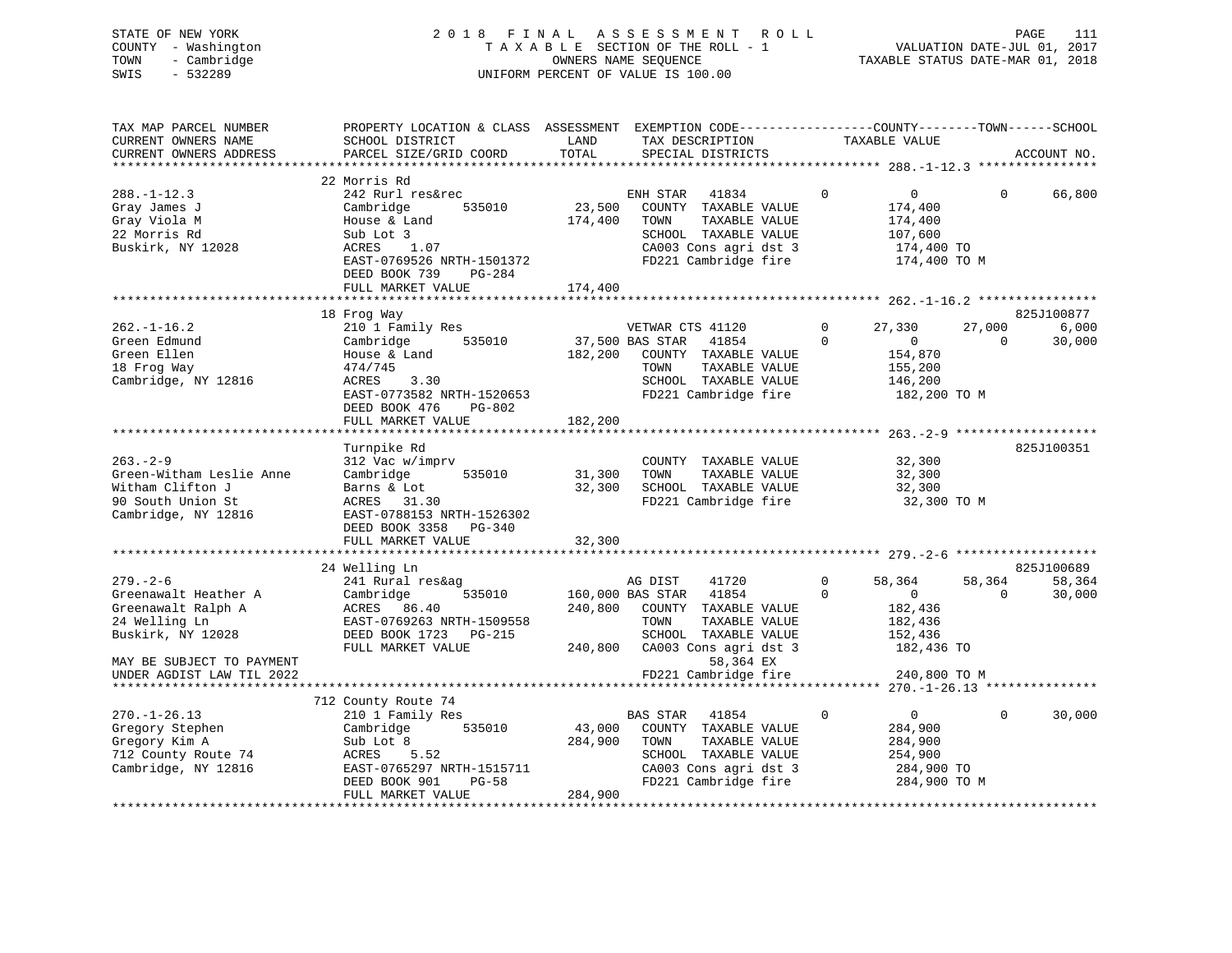# STATE OF NEW YORK 2 0 1 8 F I N A L A S S E S S M E N T R O L L PAGE 112 COUNTY - Washington T A X A B L E SECTION OF THE ROLL - 1 VALUATION DATE-JUL 01, 2017 TOWN - Cambridge OWNERS NAME SEQUENCE TAXABLE STATUS DATE-MAR 01, 2018 SWIS - 532289 UNIFORM PERCENT OF VALUE IS 100.00

| TAX MAP PARCEL NUMBER<br>CURRENT OWNERS NAME<br>CURRENT OWNERS ADDRESS | PROPERTY LOCATION & CLASS ASSESSMENT EXEMPTION CODE----------------COUNTY-------TOWN------SCHOOL<br>SCHOOL DISTRICT<br>PARCEL SIZE/GRID COORD | LAND<br>TOTAL    | TAX DESCRIPTION<br>SPECIAL DISTRICTS          | TAXABLE VALUE           |                  | ACCOUNT NO. |
|------------------------------------------------------------------------|-----------------------------------------------------------------------------------------------------------------------------------------------|------------------|-----------------------------------------------|-------------------------|------------------|-------------|
|                                                                        |                                                                                                                                               |                  |                                               |                         |                  |             |
|                                                                        | 88 Darwin Rd                                                                                                                                  |                  |                                               |                         |                  |             |
| $262 - 1 - 20.3$                                                       | 312 Vac w/imprv                                                                                                                               |                  | AG BUILD<br>41700                             | $\Omega$<br>43,000      | 43,000           | 43,000      |
| Griffin Terry                                                          | 535010<br>Cambridge                                                                                                                           | 57,000 AG DIST   | 41720                                         | $\Omega$<br>49,027      | 49,027           | 49,027      |
| 771 West End Ave Apt 7B                                                | Lot <sub>2</sub>                                                                                                                              | 100,000          | COUNTY TAXABLE VALUE                          |                         | 7,973            |             |
| New York, NY 10025-5538                                                | ACRES 15.98                                                                                                                                   |                  | TAXABLE VALUE<br>TOWN                         |                         | 7,973            |             |
|                                                                        | EAST-0770165 NRTH-1521417                                                                                                                     |                  | SCHOOL TAXABLE VALUE                          |                         | 7,973            |             |
| MAY BE SUBJECT TO PAYMENT                                              | DEED BOOK 810<br>PG-230                                                                                                                       |                  | CA003 Cons agri dst 3                         |                         | 50,973 TO        |             |
| UNDER AGDIST LAW TIL 2022                                              | FULL MARKET VALUE                                                                                                                             | 100,000          | 49,027 EX                                     |                         |                  |             |
|                                                                        |                                                                                                                                               |                  | FD221 Cambridge fire                          |                         | 100,000 TO M     |             |
|                                                                        |                                                                                                                                               |                  |                                               |                         |                  |             |
|                                                                        | 105 County Route 60                                                                                                                           |                  |                                               |                         |                  | 825J100260  |
| $271. - 1 - 7$                                                         | 250 Estate                                                                                                                                    |                  | AG DIST<br>41720                              | $\mathbf{0}$<br>113,550 | 113,550          | 113,550     |
| Griffin Terry                                                          | Cambridge<br>535010                                                                                                                           | 193,800          | COUNTY TAXABLE VALUE                          |                         | 445,050          |             |
| 771 West End Ave Apt 7B                                                | House & Land                                                                                                                                  | 558,600          | TOWN<br>TAXABLE VALUE                         |                         | 445,050          |             |
| New York, NY 10025-5538                                                | Ag Commit 595/14                                                                                                                              |                  | SCHOOL TAXABLE VALUE                          |                         | 445,050          |             |
|                                                                        | ACRES 79.00                                                                                                                                   |                  | CA003 Cons agri dst 3                         |                         | 445,050 TO       |             |
| MAY BE SUBJECT TO PAYMENT<br>UNDER AGDIST LAW TIL 2022                 | EAST-0770304 NRTH-1520121<br>PG-226                                                                                                           |                  | 113,550 EX<br>FD221 Cambridge fire            |                         | 558,600 TO M     |             |
|                                                                        | DEED BOOK 810<br>FULL MARKET VALUE                                                                                                            | 558,600          |                                               |                         |                  |             |
|                                                                        |                                                                                                                                               |                  |                                               |                         |                  |             |
|                                                                        | 90 County Route 60                                                                                                                            |                  |                                               |                         |                  |             |
| $271. - 1 - 7.1$                                                       | 117 Horse farm                                                                                                                                |                  | 41720<br>AG DIST                              | $\Omega$                | 62,101<br>62,101 | 62,101      |
| Griffin Terry                                                          | 535010<br>Cambridge                                                                                                                           | 72,400           | COUNTY TAXABLE VALUE                          |                         | 217,799          |             |
| 771 West End Ave Apt 7B                                                | Horse Farm                                                                                                                                    | 279,900          | TAXABLE VALUE<br>TOWN                         |                         | 217,799          |             |
| New York, NY 10025-5538                                                | ACRES 16.22                                                                                                                                   |                  | SCHOOL TAXABLE VALUE                          |                         | 217,799          |             |
|                                                                        | EAST-0771301 NRTH-1520558                                                                                                                     |                  | CA003 Cons agri dst 3                         |                         | 217,799 TO       |             |
| MAY BE SUBJECT TO PAYMENT                                              | DEED BOOK 810<br>$PG-223$                                                                                                                     |                  | 62,101 EX                                     |                         |                  |             |
| UNDER AGDIST LAW TIL 2022                                              | FULL MARKET VALUE                                                                                                                             | 279,900          | FD221 Cambridge fire                          |                         | 279,900 TO M     |             |
|                                                                        |                                                                                                                                               |                  |                                               |                         |                  |             |
|                                                                        | 150 County Route 60                                                                                                                           |                  |                                               |                         |                  | 825J100592  |
| $271. - 1 - 8$                                                         | 314 Rural vac<10                                                                                                                              |                  | AGRI-D IND 41730                              | $\mathbf 0$             | 14,184<br>14,184 | 14,184      |
| Griffin Terry                                                          | Cambridge<br>535010                                                                                                                           | 15,000           | COUNTY TAXABLE VALUE                          |                         | 816              |             |
| 771 West End Ave Apt 7B                                                | H & L                                                                                                                                         | 15,000           | TOWN<br>TAXABLE VALUE                         |                         | 816              |             |
| New York, NY 10025-5538                                                | 2.00<br>ACRES                                                                                                                                 |                  | SCHOOL TAXABLE VALUE                          |                         | 816              |             |
|                                                                        | EAST-0771140 NRTH-1521427                                                                                                                     |                  | FD221 Cambridge fire                          |                         | 15,000 TO M      |             |
| MAY BE SUBJECT TO PAYMENT                                              | DEED BOOK 810<br>PG-233                                                                                                                       |                  |                                               |                         |                  |             |
| UNDER AGDIST LAW TIL 2025                                              | FULL MARKET VALUE                                                                                                                             | 15,000           |                                               |                         |                  |             |
|                                                                        |                                                                                                                                               |                  |                                               |                         |                  |             |
|                                                                        | Cobble Rd                                                                                                                                     |                  |                                               |                         |                  | 825J100920  |
| $262 - 2 - 7.3$                                                        | 322 Rural vac>10                                                                                                                              |                  | COUNTY TAXABLE VALUE                          |                         | 61,800           |             |
| Grimes Peter W<br>Grimes Pauline                                       | Cambridge<br>535010<br>ACRES 26.90                                                                                                            | 61,800<br>61,800 | TOWN<br>TAXABLE VALUE<br>SCHOOL TAXABLE VALUE |                         | 61,800<br>61,800 |             |
| 495 Cobble Rd                                                          | EAST-0777731 NRTH-1529046                                                                                                                     |                  | FD221 Cambridge fire                          |                         | 61,800 TO M      |             |
| Cambridge, NY 12816                                                    | DEED BOOK 497<br>PG-983                                                                                                                       |                  |                                               |                         |                  |             |
|                                                                        | FULL MARKET VALUE                                                                                                                             | 61,800           |                                               |                         |                  |             |
|                                                                        |                                                                                                                                               |                  |                                               |                         |                  |             |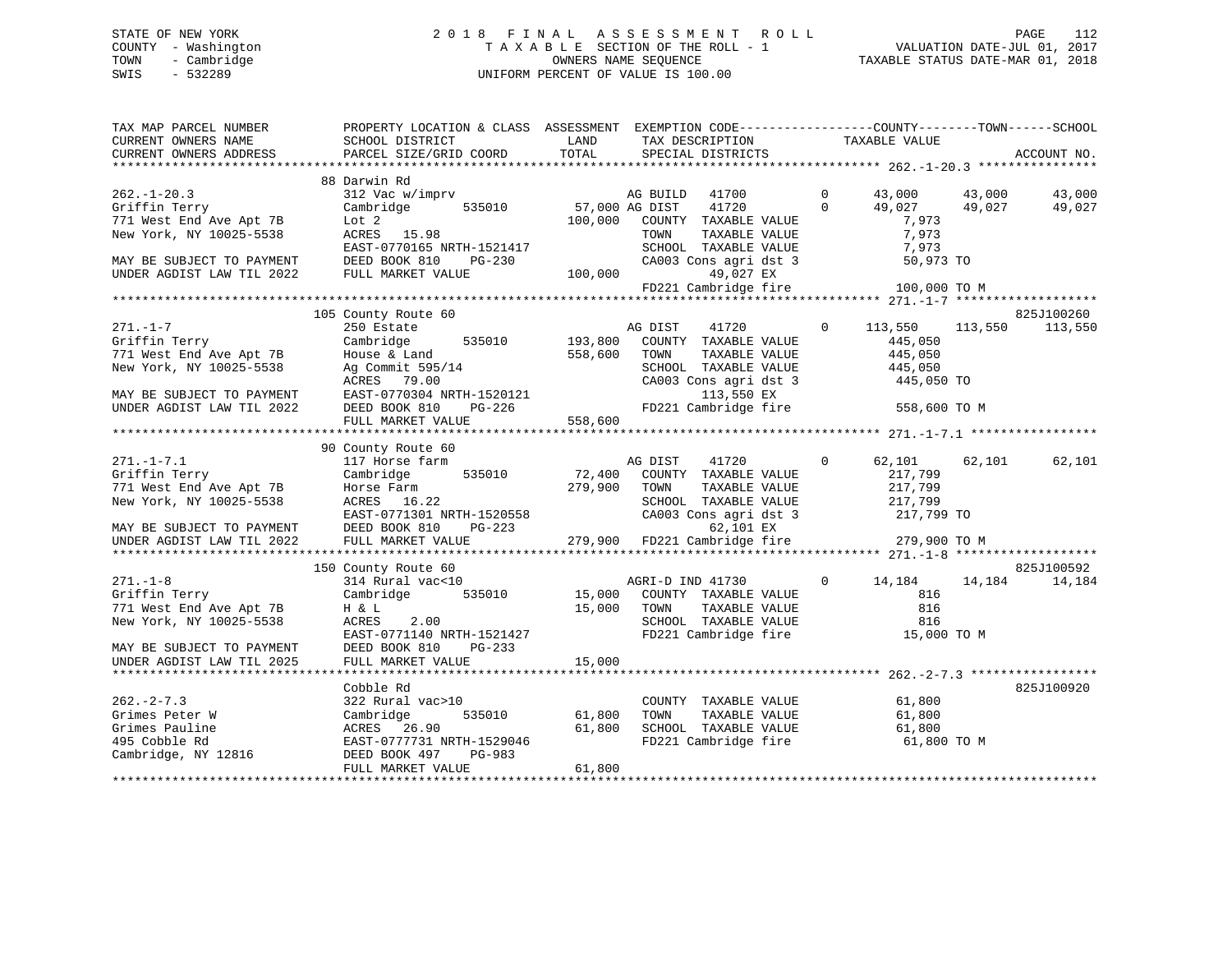# STATE OF NEW YORK 2 0 1 8 F I N A L A S S E S S M E N T R O L L PAGE 113 COUNTY - Washington T A X A B L E SECTION OF THE ROLL - 1 VALUATION DATE-JUL 01, 2017 TOWN - Cambridge OWNERS NAME SEQUENCE TAXABLE STATUS DATE-MAR 01, 2018 SWIS - 532289 UNIFORM PERCENT OF VALUE IS 100.00

| TAX MAP PARCEL NUMBER     | PROPERTY LOCATION & CLASS ASSESSMENT EXEMPTION CODE----------------COUNTY-------TOWN------SCHOOL |         |                              |                               |                        |
|---------------------------|--------------------------------------------------------------------------------------------------|---------|------------------------------|-------------------------------|------------------------|
| CURRENT OWNERS NAME       | SCHOOL DISTRICT                                                                                  | LAND    | TAX DESCRIPTION              | TAXABLE VALUE                 |                        |
| CURRENT OWNERS ADDRESS    | PARCEL SIZE/GRID COORD                                                                           | TOTAL   | SPECIAL DISTRICTS            |                               | ACCOUNT NO.            |
|                           |                                                                                                  |         |                              |                               |                        |
|                           | 495 Cobble Rd                                                                                    |         |                              |                               |                        |
| $262 - 2 - 7.5$           | 210 1 Family Res                                                                                 |         | ENH STAR 41834               | $\mathbf 0$<br>$\overline{0}$ | $\mathbf{0}$<br>66,800 |
| Grimes Peter W            | 535010<br>Cambridge                                                                              | 58,500  | COUNTY TAXABLE VALUE         | 187,500                       |                        |
| Grimes Pauline            | Lot 2                                                                                            | 187,500 | TOWN<br>TAXABLE VALUE        | 187,500                       |                        |
| 495 Cobble Rd             | ACRES<br>10.00                                                                                   |         | SCHOOL TAXABLE VALUE         | 120,700                       |                        |
| Cambridge, NY 12816       | EAST-0778505 NRTH-1528508                                                                        |         | FD221 Cambridge fire         | 187,500 TO M                  |                        |
|                           | DEED BOOK 497<br>PG-983                                                                          |         |                              |                               |                        |
|                           | FULL MARKET VALUE                                                                                | 187,500 |                              |                               |                        |
|                           |                                                                                                  |         |                              |                               |                        |
|                           | 568 South Cambridge Rd                                                                           |         |                              |                               | 825J100352             |
| $279. - 1 - 14$           | 241 Rural res&ag                                                                                 |         | AG DIST<br>41720             | $\mathbf 0$<br>65,756         | 65,756<br>65,756       |
| Grinko Theodore JR LU     | 533401<br>Greenwich                                                                              | 134,300 | COUNTY TAXABLE VALUE         | 129,544                       |                        |
| Wilbur Clifford           | Farm/beef                                                                                        | 195,300 | TOWN<br>TAXABLE VALUE        | 129,544                       |                        |
| 568 South Cambridge Rd    | ACRES 65.80                                                                                      |         | SCHOOL TAXABLE VALUE         | 129,544                       |                        |
| Johnsonville, NY 12094    | EAST-0757229 NRTH-1510369                                                                        |         | CA003 Cons agri dst 3        | 129,544 TO                    |                        |
|                           | DEED BOOK 1734 PG-178                                                                            |         | 65,756 EX                    |                               |                        |
| MAY BE SUBJECT TO PAYMENT | FULL MARKET VALUE                                                                                |         | 195,300 FD221 Cambridge fire | 195,300 TO M                  |                        |
| UNDER AGDIST LAW TIL 2022 |                                                                                                  |         |                              |                               |                        |
|                           |                                                                                                  |         |                              |                               |                        |
|                           | 34 County Route 59A                                                                              |         |                              |                               | 825J100677             |
| $279. - 2 - 16$           | 210 1 Family Res                                                                                 |         | COUNTY TAXABLE VALUE         | 174,000                       |                        |
| Grogan William J III      | 535010<br>Cambridge                                                                              | 24,200  | TOWN<br>TAXABLE VALUE        | 174,000                       |                        |
| 34 County Route 59A       | H & L                                                                                            | 174,000 | SCHOOL TAXABLE VALUE         | 174,000                       |                        |
| Buskirk, NY 12027         | 900/156;900/158                                                                                  |         | CA003 Cons agri dst 3        | 174,000 TO                    |                        |
|                           | ACRES<br>1.45                                                                                    |         | FD221 Cambridge fire         | 174,000 TO M                  |                        |
|                           | EAST-0767056 NRTH-1506986                                                                        |         |                              |                               |                        |
|                           | DEED BOOK 3830<br>PG-138                                                                         |         |                              |                               |                        |
|                           | FULL MARKET VALUE                                                                                | 174,000 |                              |                               |                        |
|                           |                                                                                                  |         |                              |                               |                        |
|                           | 39 Coila Rd                                                                                      |         |                              |                               | 825J100355             |
| $255. - 2 - 4$            | 283 Res w/Comuse                                                                                 |         | VETWAR CTS 41120             | $\mathbf{0}$<br>33,000        | 27,000<br>6,000        |
| Gruber Paul J             | 535010<br>Cambridge                                                                              |         | 42,200 BAS STAR<br>41854     | $\Omega$<br>$\overline{0}$    | $\Omega$<br>30,000     |
| Gruber Andrianna          | Η & L                                                                                            | 316,000 | COUNTY TAXABLE VALUE         | 283,000                       |                        |
| 39 Coila Rd               | 438/569                                                                                          |         | TAXABLE VALUE<br>TOWN        | 289,000                       |                        |
| Cambridge, NY 12816       | 6.30<br>ACRES                                                                                    |         | SCHOOL TAXABLE VALUE         | 280,000                       |                        |
|                           | EAST-0787520 NRTH-1531119                                                                        |         | FD221 Cambridge fire         | 316,000 TO M                  |                        |
|                           | DEED BOOK 417<br>PG-880                                                                          |         |                              |                               |                        |
|                           | FULL MARKET VALUE                                                                                | 316,000 |                              |                               |                        |
|                           |                                                                                                  |         |                              |                               |                        |
|                           | State Route 372                                                                                  |         |                              |                               | 825J100356             |
| $255.14 - 3 - 10$         | 311 Res vac land                                                                                 |         | COUNTY TAXABLE VALUE         | 4,100                         |                        |
|                           |                                                                                                  |         |                              |                               |                        |
| Gruber Paul J             | 535010<br>Cambridge                                                                              | 4,100   | TAXABLE VALUE<br>TOWN        | 4,100                         |                        |
| Gruber Andrianna          | Lot                                                                                              | 4,100   | SCHOOL TAXABLE VALUE         | 4,100                         |                        |
| 39 Coila Rd               | $255. - 3 - 10$                                                                                  |         | CA005 Cons agri dst 5        | 4,100 TO                      |                        |
| Cambridge, NY 12816       | ACRES<br>0.41                                                                                    |         | FD221 Cambridge fire         | 4,100 TO M                    |                        |
|                           | EAST-0786367 NRTH-1532219                                                                        |         |                              |                               |                        |
|                           | DEED BOOK 434<br>PG-554                                                                          |         |                              |                               |                        |
|                           | FULL MARKET VALUE                                                                                | 4,100   |                              |                               |                        |
|                           |                                                                                                  |         |                              |                               |                        |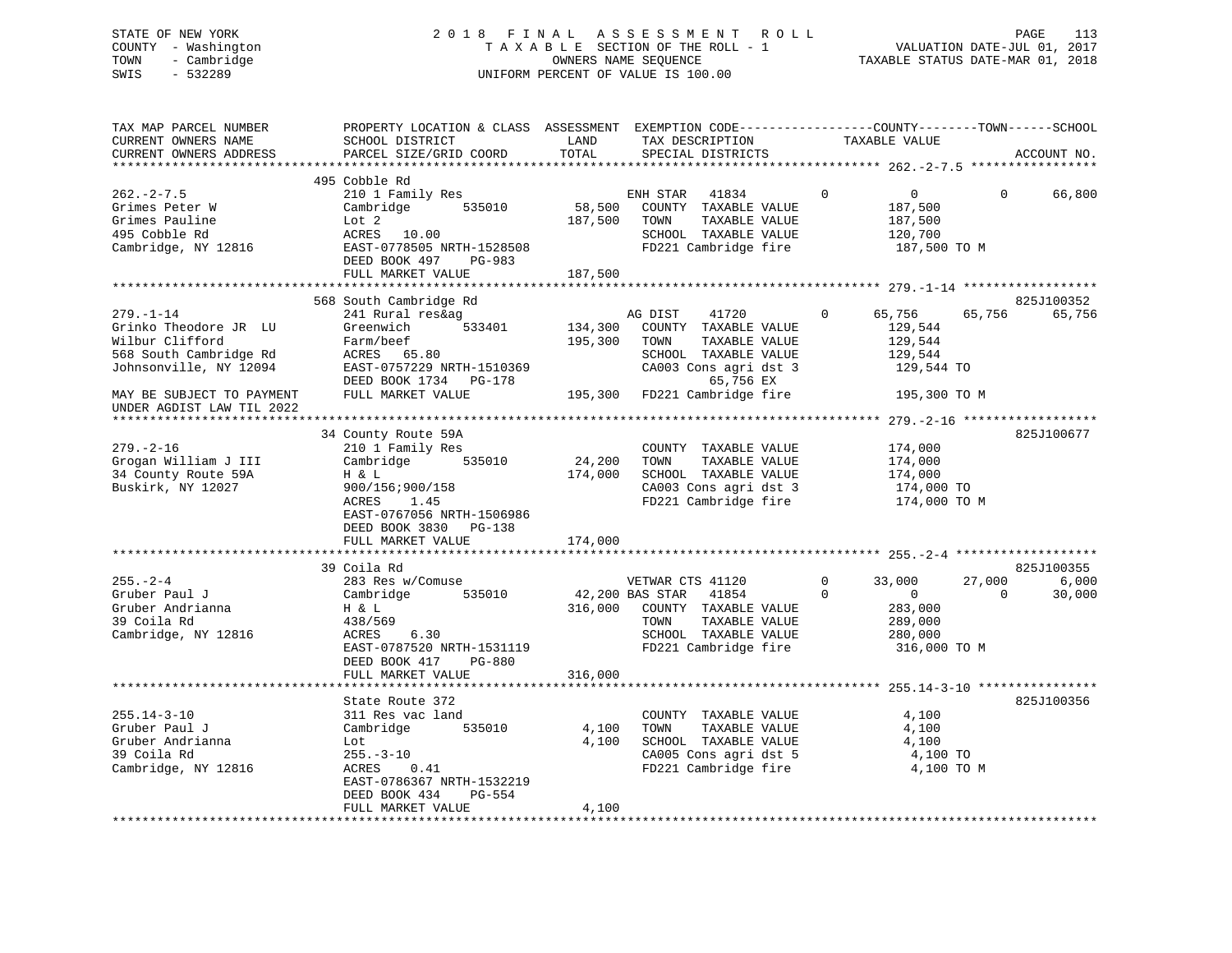# STATE OF NEW YORK 2 0 1 8 F I N A L A S S E S S M E N T R O L L PAGE 114 COUNTY - Washington T A X A B L E SECTION OF THE ROLL - 1 VALUATION DATE-JUL 01, 2017 TOWN - Cambridge OWNERS NAME SEQUENCE TAXABLE STATUS DATE-MAR 01, 2018 SWIS - 532289 UNIFORM PERCENT OF VALUE IS 100.00

| TAX MAP PARCEL NUMBER<br>CURRENT OWNERS NAME                           | PROPERTY LOCATION & CLASS ASSESSMENT<br>SCHOOL DISTRICT                    | LAND                       | TAX DESCRIPTION                                                       | EXEMPTION CODE-----------------COUNTY-------TOWN------SCHOOL<br>TAXABLE VALUE |                    |
|------------------------------------------------------------------------|----------------------------------------------------------------------------|----------------------------|-----------------------------------------------------------------------|-------------------------------------------------------------------------------|--------------------|
| CURRENT OWNERS ADDRESS                                                 | PARCEL SIZE/GRID COORD<br>**************                                   | TOTAL<br>* * * * * * * * * | SPECIAL DISTRICTS                                                     |                                                                               | ACCOUNT NO.        |
|                                                                        |                                                                            |                            |                                                                       | ********************************* 254.-1-13.2 ****************                |                    |
| $254. - 1 - 13.2$<br>Guidon Edward L LE<br>Guidon Irrov Trust Edward L | County Route 60<br>311 Res vac land<br>Cambridge<br>535010<br>Survey 13042 | 39,000<br>39,000           | COUNTY TAXABLE VALUE<br>TOWN<br>TAXABLE VALUE<br>SCHOOL TAXABLE VALUE | 39,000<br>39,000<br>39,000                                                    |                    |
| c/o Elaine Heckman<br>23 Tower Heights                                 | FRNT 1357.00 DPTH<br>ACRES 14.52                                           |                            | CA003 Cons agri dst 3<br>FD221 Cambridge fire                         | 39,000 TO<br>39,000 TO M                                                      |                    |
| Loudonville, NY 12211                                                  | EAST-0772504 NRTH-1530130<br>DEED BOOK 3442<br>PG-262<br>FULL MARKET VALUE | 39,000                     |                                                                       |                                                                               |                    |
|                                                                        | ************************                                                   | * * * * * * * * * * * * *  |                                                                       |                                                                               |                    |
|                                                                        | 232 County Route 60                                                        |                            |                                                                       |                                                                               | 825L100485         |
| $262. - 1 - 19$<br>Guidon Martin                                       | 210 1 Family Res<br>535010<br>Cambridge                                    | 43,500                     | BAS STAR<br>41854<br>COUNTY TAXABLE VALUE                             | $\Omega$<br>$\Omega$<br>86,000                                                | $\Omega$<br>30,000 |
| 232 County Route 60                                                    | H & L                                                                      | 86,000                     | TOWN<br>TAXABLE VALUE                                                 | 86,000                                                                        |                    |
| Cambridge, NY 12816                                                    | ACRES<br>4.30                                                              |                            | SCHOOL TAXABLE VALUE                                                  | 56,000                                                                        |                    |
|                                                                        | EAST-0771357 NRTH-1523049                                                  |                            | CA003 Cons agri dst 3                                                 | 86,000 TO                                                                     |                    |
|                                                                        | DEED BOOK 592<br>PG-335                                                    |                            | FD221 Cambridge fire                                                  | 86,000 TO M                                                                   |                    |
|                                                                        | FULL MARKET VALUE                                                          | 86,000                     |                                                                       |                                                                               |                    |
|                                                                        | ******************                                                         | **********                 |                                                                       | ************** 279. -2-30 *******************                                 |                    |
|                                                                        | 55 County Route 59A                                                        |                            |                                                                       |                                                                               | 825L100457         |
| $279. - 2 - 30$                                                        | 210 1 Family Res                                                           |                            | COUNTY TAXABLE VALUE                                                  | 115,400                                                                       |                    |
| Guidon Patrick                                                         | Cambridge<br>535010                                                        | 28,900                     | TOWN<br>TAXABLE VALUE                                                 | 115,400                                                                       |                    |
| 52 East Main St                                                        | partial assessment                                                         | 115,400                    | SCHOOL TAXABLE VALUE                                                  | 115,400                                                                       |                    |
| Cambridge, NY 12816                                                    | ACRES<br>2.70                                                              |                            | CA003 Cons agri dst 3                                                 | 115,400 TO                                                                    |                    |
|                                                                        | EAST-0767396 NRTH-1507525                                                  |                            | FD221 Cambridge fire                                                  | 115,400 TO M                                                                  |                    |
|                                                                        | DEED BOOK 2451<br>PG-226                                                   |                            |                                                                       |                                                                               |                    |
|                                                                        | FULL MARKET VALUE                                                          | 115,400                    |                                                                       |                                                                               |                    |
|                                                                        |                                                                            |                            |                                                                       | ************************ 271.-2-22.1 ****************                         |                    |
| $271. - 2 - 22.1$                                                      | 88 Wright Rd<br>314 Rural vac<10                                           |                            |                                                                       |                                                                               | 825J100909         |
| Guidon Patrick J                                                       | Cambridge<br>535010                                                        | 27,600                     | COUNTY TAXABLE VALUE<br>TOWN<br>TAXABLE VALUE                         | 27,600<br>27,600                                                              |                    |
| 52 East Main St                                                        | $1$ ot #3                                                                  | 27,600                     | SCHOOL TAXABLE VALUE                                                  | 27,600                                                                        |                    |
|                                                                        | ACRES                                                                      |                            | CA003 Cons agri dst 3                                                 |                                                                               |                    |
| Cambridge, NY 12816                                                    | 4.00<br>EAST-0775172 NRTH-1517738                                          |                            | FD221 Cambridge fire                                                  | 27,600 TO<br>27,600 TO M                                                      |                    |
|                                                                        | DEED BOOK 2928<br>$PG-65$                                                  |                            |                                                                       |                                                                               |                    |
|                                                                        | FULL MARKET VALUE                                                          | 27,600                     |                                                                       |                                                                               |                    |
|                                                                        |                                                                            |                            |                                                                       |                                                                               |                    |
|                                                                        | 9 Cobble Rd                                                                |                            |                                                                       |                                                                               | 825J100358         |
| $254. -1 - 13$                                                         | 241 Rural res&ag                                                           |                            | COUNTY TAXABLE VALUE                                                  | 230,000                                                                       |                    |
| Guidon Supplmntl Needs Trust E Cambridge                               | 535010                                                                     | 82,200                     | TOWN<br>TAXABLE VALUE                                                 | 230,000                                                                       |                    |
| Guidon Mary Jane Trustee                                               | Trans Exempt Repay 2018                                                    | 230,000                    | SCHOOL TAXABLE VALUE                                                  | 230,000                                                                       |                    |
| 23 Tower Rd                                                            | FRNT 3475.00 DPTH                                                          |                            | CA003 Cons agri dst 3                                                 | 230,000 TO                                                                    |                    |
| Loudenville, NY 12211                                                  | ACRES 16.12                                                                |                            | FD221 Cambridge fire                                                  | 230,000 TO M                                                                  |                    |
|                                                                        | EAST-0773598 NRTH-1530675                                                  |                            | TE533 Trans exmt repay-flg                                            | $.00$ MT                                                                      |                    |
| PRIOR OWNER ON 3/01/2018                                               | DEED BOOK 3892 PG-233                                                      |                            |                                                                       |                                                                               |                    |
| Guidon Supplmntl Needs Trust E FULL MARKET VALUE                       |                                                                            | 230,000                    |                                                                       |                                                                               |                    |
|                                                                        |                                                                            |                            |                                                                       |                                                                               |                    |
| MAY BE SUBJECT TO PAYMENT                                              |                                                                            |                            |                                                                       |                                                                               |                    |
| UNDER AGDIST LAW TIL 2022                                              |                                                                            |                            |                                                                       |                                                                               |                    |
|                                                                        |                                                                            |                            |                                                                       |                                                                               |                    |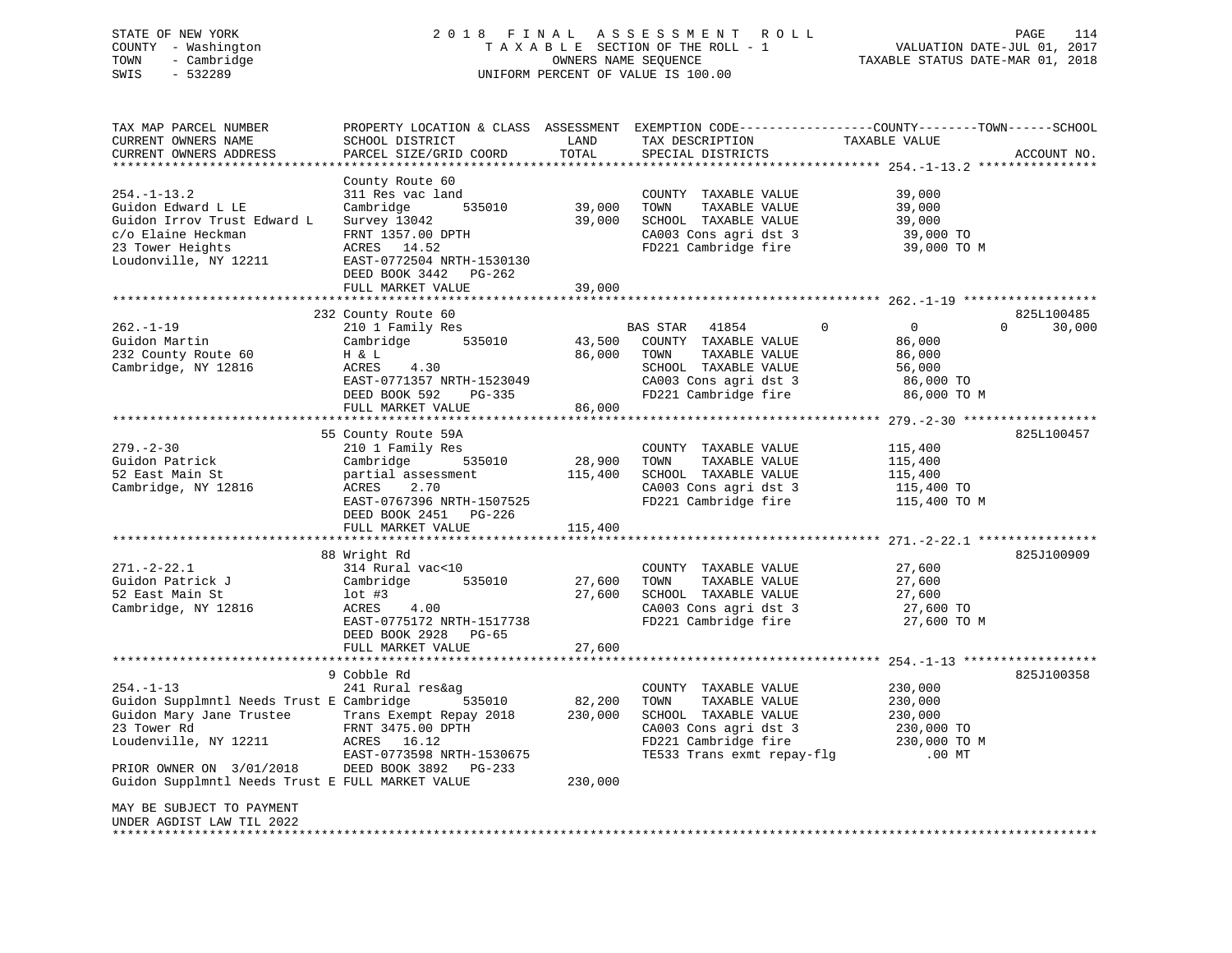# STATE OF NEW YORK 2 0 1 8 F I N A L A S S E S S M E N T R O L L PAGE 115 COUNTY - Washington T A X A B L E SECTION OF THE ROLL - 1 VALUATION DATE-JUL 01, 2017 TOWN - Cambridge OWNERS NAME SEQUENCE TAXABLE STATUS DATE-MAR 01, 2018 SWIS - 532289 UNIFORM PERCENT OF VALUE IS 100.00

| TAX MAP PARCEL NUMBER                              | PROPERTY LOCATION & CLASS ASSESSMENT |               |                                               | EXEMPTION CODE-----------------COUNTY-------TOWN------SCHOOL |             |
|----------------------------------------------------|--------------------------------------|---------------|-----------------------------------------------|--------------------------------------------------------------|-------------|
| CURRENT OWNERS NAME                                | SCHOOL DISTRICT                      | LAND          | TAX DESCRIPTION                               | TAXABLE VALUE                                                |             |
| CURRENT OWNERS ADDRESS                             | PARCEL SIZE/GRID COORD               | TOTAL         | SPECIAL DISTRICTS                             |                                                              | ACCOUNT NO. |
|                                                    |                                      |               |                                               |                                                              |             |
|                                                    | King Rd                              |               |                                               |                                                              |             |
| $263. - 2 - 23.4$                                  | 314 Rural vac<10                     |               | COUNTY TAXABLE VALUE                          | 10,000                                                       |             |
| Guilianelli Robert J                               | Cambridge<br>535010                  | 10,000        | TOWN<br>TAXABLE VALUE                         | 10,000                                                       |             |
| Guilianelli Ursuala M                              | Vacant                               | 10,000        | SCHOOL TAXABLE VALUE                          | 10,000                                                       |             |
| 1 Harris Ave                                       | ACRES<br>1.00                        |               | CA003 Cons agri dst 3                         | 10,000 TO                                                    |             |
| Mechanicville, NY 12118                            | EAST-0785835 NRTH-1524364            |               | FD221 Cambridge fire                          | 10,000 TO M                                                  |             |
|                                                    | DEED BOOK 713<br>$PG-102$            |               |                                               |                                                              |             |
|                                                    | FULL MARKET VALUE                    | 10,000        |                                               |                                                              |             |
|                                                    |                                      |               |                                               |                                                              |             |
|                                                    | 1229 King Rd                         |               |                                               |                                                              | 825L100590  |
| $263. - 2 - 24$                                    | 220 2 Family Res                     |               | COUNTY TAXABLE VALUE                          | 147,000                                                      |             |
|                                                    |                                      | 535010 27,000 | TAXABLE VALUE<br>TOWN                         | 147,000                                                      |             |
|                                                    |                                      |               | SCHOOL TAXABLE VALUE                          | 147,000                                                      |             |
|                                                    |                                      |               | CA003 Cons agri dst 3                         | 147,000 TO                                                   |             |
|                                                    |                                      |               | FD221 Cambridge fire                          | 147,000 TO M                                                 |             |
|                                                    | DEED BOOK 3897 PG-293                |               |                                               |                                                              |             |
|                                                    | FULL MARKET VALUE                    | 147,000       |                                               |                                                              |             |
|                                                    |                                      |               |                                               |                                                              |             |
|                                                    | 1826 Meeting House Rd                |               |                                               |                                                              |             |
|                                                    |                                      |               |                                               |                                                              |             |
| $270. - 1 - 38.3$                                  | 240 Rural res                        |               | COUNTY TAXABLE VALUE                          | 195,000                                                      |             |
| Hackler Brooke A                                   | 535010<br>Cambridge                  | 61,500        | TAXABLE VALUE<br>TOWN                         | 195,000                                                      |             |
| 1826 Meeting House Rd                              | $1$ ot 3                             | 195,000       | SCHOOL TAXABLE VALUE                          | 195,000                                                      |             |
| Cambridge, NY 12816                                | ACRES 11.77                          |               | CA003 Cons agri dst 3<br>FD221 Cambridge fire | 195,000 TO                                                   |             |
|                                                    | EAST-0763285 NRTH-1517725            |               |                                               | 195,000 TO M                                                 |             |
|                                                    | DEED BOOK 2170 PG-165                |               |                                               |                                                              |             |
|                                                    | FULL MARKET VALUE                    | 195,000       |                                               |                                                              |             |
|                                                    |                                      |               |                                               |                                                              |             |
|                                                    | Lees Crossing Rd/s Off               |               |                                               |                                                              | 825J100830  |
| $288. - 1 - 29$                                    | 322 Rural vac>10                     |               | COUNTY TAXABLE VALUE                          | 45,000                                                       |             |
| Hadley Evan C                                      | Hoosic Valley 384201 45,000          |               | TOWN<br>TAXABLE VALUE                         | 45,000                                                       |             |
| Hadley Julian L                                    | Wood Lot                             | 45,000        | SCHOOL TAXABLE VALUE                          | 45,000                                                       |             |
| 11825 Trailridge Dr                                | ACRES 23.10                          |               | CA003 Cons agri dst 3                         | 45,000 TO                                                    |             |
| Potomac, MD 20854                                  | EAST-0756076 NRTH-1502219            |               | FD221 Cambridge fire                          | 45,000 TO M                                                  |             |
|                                                    | DEED BOOK 475<br>PG-554              |               |                                               |                                                              |             |
|                                                    | FULL MARKET VALUE                    | 45,000        |                                               |                                                              |             |
|                                                    |                                      |               |                                               |                                                              |             |
|                                                    | 584 Lees Crossing Rd                 |               |                                               |                                                              | 825J100362  |
| $288. - 1 - 26$                                    | 241 Rural res&ag                     |               | AG DIST<br>41720                              | 49,284<br>$\Omega$<br>49,284                                 | 49,284      |
| Hadley Julian                                      | Hoosic Valley 384201                 | 131,400       | COUNTY TAXABLE VALUE                          | 249,716                                                      |             |
| Hadley Evan                                        | House & Lot                          | 299,000       | TOWN<br>TAXABLE VALUE                         | 249,716                                                      |             |
| 584 Lees Crossing Rd                               | ACRES<br>63.49                       |               | SCHOOL TAXABLE VALUE                          | 249,716                                                      |             |
| Johnsonville, NY 12094                             |                                      |               |                                               |                                                              |             |
|                                                    | EAST-0759247 NRTH-1502478            |               | CA003 Cons agri dst 3                         | 249,716 TO                                                   |             |
|                                                    | DEED BOOK 475<br>PG-554              |               | 49,284 EX                                     |                                                              |             |
| MAY BE SUBJECT TO PAYMENT                          | FULL MARKET VALUE                    |               | 299,000 FD221 Cambridge fire                  | 299,000 TO M                                                 |             |
| UNDER AGDIST LAW TIL 2022<br>********************* |                                      |               |                                               |                                                              |             |
|                                                    |                                      |               |                                               |                                                              |             |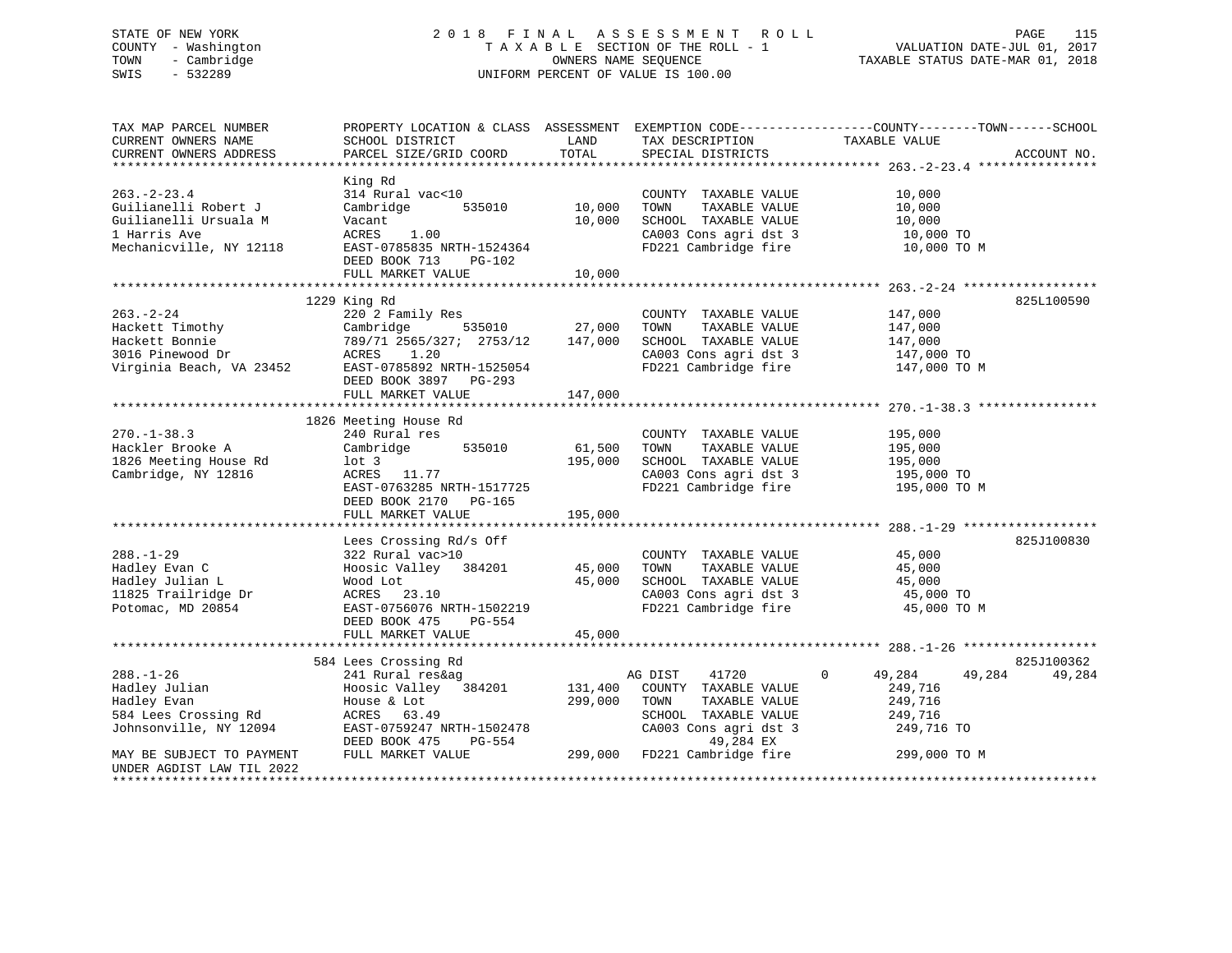# STATE OF NEW YORK 2 0 1 8 F I N A L A S S E S S M E N T R O L L PAGE 116 COUNTY - Washington T A X A B L E SECTION OF THE ROLL - 1 VALUATION DATE-JUL 01, 2017 TOWN - Cambridge OWNERS NAME SEQUENCE TAXABLE STATUS DATE-MAR 01, 2018 SWIS - 532289 UNIFORM PERCENT OF VALUE IS 100.00

| TAX MAP PARCEL NUMBER<br>CURRENT OWNERS NAME<br>CURRENT OWNERS ADDRESS | PROPERTY LOCATION & CLASS ASSESSMENT<br>SCHOOL DISTRICT<br>PARCEL SIZE/GRID COORD | LAND<br>TOTAL    | EXEMPTION CODE-----------------COUNTY-------TOWN------SCHOOL<br>TAX DESCRIPTION<br>SPECIAL DISTRICTS |                   | TAXABLE VALUE      |                | ACCOUNT NO.    |
|------------------------------------------------------------------------|-----------------------------------------------------------------------------------|------------------|------------------------------------------------------------------------------------------------------|-------------------|--------------------|----------------|----------------|
|                                                                        |                                                                                   |                  |                                                                                                      |                   |                    |                |                |
|                                                                        | 30 County Route 59                                                                |                  |                                                                                                      |                   |                    |                | 825J100860     |
| $280. - 2 - 17.2$                                                      | 242 Rurl res&rec                                                                  |                  | COUNTY TAXABLE VALUE                                                                                 |                   | 220,000            |                |                |
| Hall James A                                                           | Cambridge<br>535010                                                               | 78,300           | TOWN<br>TAXABLE VALUE                                                                                |                   | 220,000            |                |                |
| Hall Stephanie A                                                       | Trans Exempt Repay 2018                                                           | 220,000          | SCHOOL TAXABLE VALUE                                                                                 |                   | 220,000            |                |                |
| 30 County Route 59                                                     | ACRES 26.60                                                                       |                  | CA003 Cons agri dst 3                                                                                |                   | 220,000 TO         |                |                |
| Buskirk, NY 12028                                                      | EAST-0777632 NRTH-1505659                                                         |                  | FD221 Cambridge fire<br>TE533 Trans                                                                  |                   | 220,000 TO M       |                |                |
|                                                                        | DEED BOOK 3800 PG-204                                                             |                  | TE533 Trans exmt repay-flg                                                                           |                   | $.00$ MT           |                |                |
|                                                                        | FULL MARKET VALUE                                                                 | 220,000          |                                                                                                      |                   |                    |                |                |
|                                                                        |                                                                                   |                  |                                                                                                      |                   |                    |                |                |
|                                                                        | 1107 County Route 59                                                              |                  |                                                                                                      |                   |                    |                |                |
| $262. -1 - 13.1$                                                       | 242 Rurl res&rec                                                                  |                  | ENH STAR<br>41834                                                                                    | $\mathbf{0}$      | 0                  | $\Omega$       | 66,800         |
| Halsey Michael                                                         | 535010<br>Cambridge                                                               | 45,200           | COUNTY TAXABLE VALUE                                                                                 |                   | 285,500            |                |                |
| 1111 County Route 59                                                   | Sub Lot 2                                                                         | 285,500          | TAXABLE VALUE<br>TOWN                                                                                |                   | 285,500            |                |                |
| Cambridge, NY 12816                                                    | ACRES 10.11                                                                       |                  | SCHOOL TAXABLE VALUE                                                                                 |                   | 218,700            |                |                |
|                                                                        | EAST-0776021 NRTH-1522390                                                         |                  | CA003 Cons agri dst 3                                                                                |                   | 285,500 TO         |                |                |
|                                                                        | DEED BOOK 1669 PG-91                                                              |                  | FD221 Cambridge fire                                                                                 |                   | 285,500 TO M       |                |                |
|                                                                        | FULL MARKET VALUE                                                                 | 285,500          |                                                                                                      |                   |                    |                |                |
|                                                                        | 240 Center Cambridge Rd                                                           |                  |                                                                                                      |                   |                    |                | 825J100369     |
| $279. - 1 - 12$                                                        | 241 Rural res&ag                                                                  |                  | AG DIST<br>41720                                                                                     | $\Omega$          | 78,748             | 78,748         | 78,748         |
| Hamilton Donald H                                                      | 535010<br>Cambridge                                                               | 197,400 BAS STAR | 41854                                                                                                | $\Omega$          | $\overline{0}$     | $\Omega$       | 30,000         |
| Hamilton Courtney                                                      | 839/94                                                                            | 329,900          | COUNTY TAXABLE VALUE                                                                                 |                   | 251,152            |                |                |
| 240 Center Cambridge Rd                                                | ACRES 116.34                                                                      |                  | TOWN<br>TAXABLE VALUE                                                                                |                   | 251,152            |                |                |
| Valley Falls, NY 12185                                                 | EAST-0760229 NRTH-1512017                                                         |                  | SCHOOL TAXABLE VALUE                                                                                 |                   | 221,152            |                |                |
|                                                                        | DEED BOOK 2731 PG-344                                                             |                  | CA003 Cons agri dst 3                                                                                |                   | 251,152 TO         |                |                |
| MAY BE SUBJECT TO PAYMENT                                              | FULL MARKET VALUE                                                                 | 329,900          | 78,748 EX                                                                                            |                   |                    |                |                |
| UNDER AGDIST LAW TIL 2022                                              |                                                                                   |                  | FD221 Cambridge fire                                                                                 |                   | 329,900 TO M       |                |                |
|                                                                        |                                                                                   |                  |                                                                                                      |                   |                    |                |                |
|                                                                        | 10 County Route 74                                                                |                  |                                                                                                      |                   |                    |                | 825J100372     |
| $288. - 1 - 20$                                                        | 210 1 Family Res                                                                  |                  | 41804<br>AGED-SCH                                                                                    | $0 \qquad \qquad$ | $\overline{0}$     | $\overline{0}$ | 64,845         |
| Hamilton Hazel B LE                                                    | 535010<br>Cambridge                                                               |                  | 26,500 AGED-CO/TN 41801                                                                              | $\overline{0}$    | 72,050             | 72,050         | $\overline{0}$ |
| Hamilton R. Wayne                                                      | ACRES<br>0.48                                                                     |                  | 144,100 ENH STAR<br>41834                                                                            | $\Omega$          | $\overline{0}$     | $\Omega$       | 66,800         |
| 10 County Route 74                                                     | EAST-0763410 NRTH-1499463                                                         |                  | COUNTY TAXABLE VALUE                                                                                 |                   | 72,050             |                |                |
| Buskirk, NY 12028-1906                                                 | DEED BOOK 3307 PG-112                                                             |                  | TOWN<br>TAXABLE VALUE                                                                                |                   | 72,050             |                |                |
|                                                                        | FULL MARKET VALUE                                                                 |                  | 144,100 SCHOOL TAXABLE VALUE                                                                         |                   | 12,455             |                |                |
|                                                                        |                                                                                   |                  | FD221 Cambridge fire                                                                                 |                   | 144,100 TO M       |                |                |
|                                                                        |                                                                                   |                  |                                                                                                      |                   |                    |                | 825J100370     |
|                                                                        | 235 Whiteside Rd                                                                  |                  |                                                                                                      |                   |                    |                |                |
| $279. - 1 - 7$<br>Hamilton Helen                                       | 241 Rural res&ag<br>Cambridge<br>535010                                           | 221,100          | AG DIST<br>41720<br>COUNTY TAXABLE VALUE                                                             | $\mathbf{0}$      | 104,979<br>174,721 | 104,979        | 104,979        |
| 235 Whiteside Rd                                                       | Farm/h                                                                            | 279,700          | TOWN<br>TAXABLE VALUE                                                                                |                   | 174,721            |                |                |
| Johnsonville, NY 12094                                                 | ACRES 128.90                                                                      |                  | SCHOOL TAXABLE VALUE                                                                                 |                   | 174,721            |                |                |
|                                                                        | EAST-0765213 NRTH-1509576                                                         |                  | CA003 Cons agri dst 3                                                                                |                   | 174,721 TO         |                |                |
| MAY BE SUBJECT TO PAYMENT                                              | DEED BOOK 229<br>PG-460                                                           |                  | 104,979 EX                                                                                           |                   |                    |                |                |
| UNDER AGDIST LAW TIL 2022                                              | FULL MARKET VALUE                                                                 |                  | 279,700 FD221 Cambridge fire                                                                         |                   | 279,700 TO M       |                |                |
|                                                                        |                                                                                   |                  |                                                                                                      |                   |                    |                |                |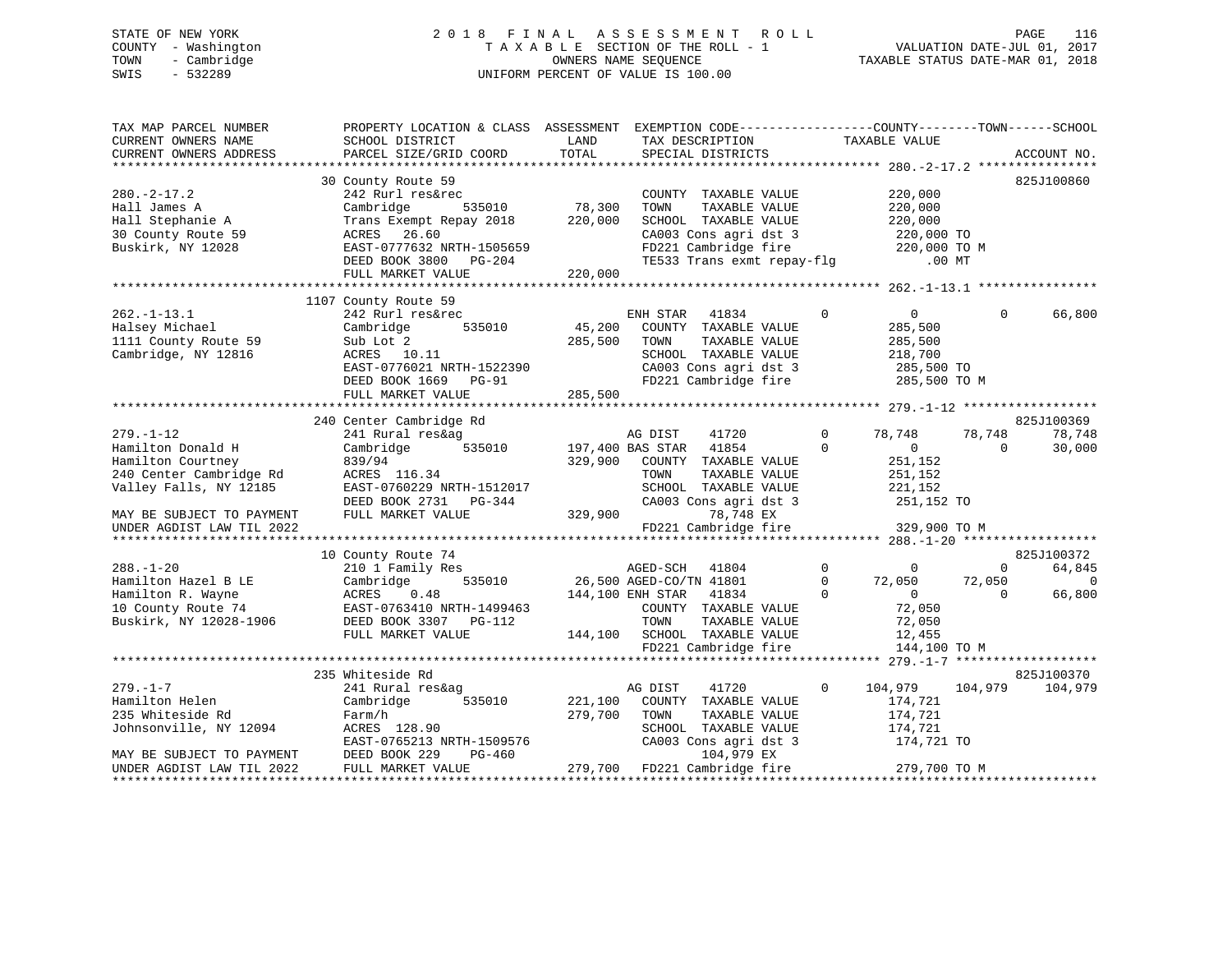# STATE OF NEW YORK 2 0 1 8 F I N A L A S S E S S M E N T R O L L PAGE 117 COUNTY - Washington T A X A B L E SECTION OF THE ROLL - 1 VALUATION DATE-JUL 01, 2017 TOWN - Cambridge OWNERS NAME SEQUENCE TAXABLE STATUS DATE-MAR 01, 2018 SWIS - 532289 UNIFORM PERCENT OF VALUE IS 100.00

| TAX MAP PARCEL NUMBER<br>CURRENT OWNERS NAME                                                               | PROPERTY LOCATION & CLASS ASSESSMENT EXEMPTION CODE----------------COUNTY-------TOWN------SCHOOL<br>SCHOOL DISTRICT                          | LAND                         | TAX DESCRIPTION                                                                                                        | TAXABLE VALUE                                          |                                  |
|------------------------------------------------------------------------------------------------------------|----------------------------------------------------------------------------------------------------------------------------------------------|------------------------------|------------------------------------------------------------------------------------------------------------------------|--------------------------------------------------------|----------------------------------|
| CURRENT OWNERS ADDRESS<br>***********************************                                              | PARCEL SIZE/GRID COORD                                                                                                                       | TOTAL                        | SPECIAL DISTRICTS                                                                                                      |                                                        | ACCOUNT NO.                      |
| $279. - 1 - 8$                                                                                             | 886 South Cambridge Rd<br>280 Res Multiple                                                                                                   |                              | 41720<br>AG DIST                                                                                                       | $\mathbf{0}$<br>105,491<br>105,491                     | 825J100271<br>105,491            |
| Hamilton John M<br>895 South Cambridge Rd<br>Johnsonville, NY 12094-2014                                   | Cambridge<br>535010<br>Crop Farm<br>ACRES 141.05<br>EAST-0763560 NRTH-1506970                                                                | 228,300<br>374,100           | COUNTY TAXABLE VALUE<br>TOWN<br>TAXABLE VALUE<br>SCHOOL TAXABLE VALUE<br>CA003 Cons agri dst 3                         | 268,609<br>268,609<br>268,609<br>268,609 TO            |                                  |
| MAY BE SUBJECT TO PAYMENT<br>UNDER AGDIST LAW TIL 2022                                                     | DEED BOOK 468<br><b>PG-808</b><br>FULL MARKET VALUE                                                                                          | 374,100                      | 105,491 EX<br>FD221 Cambridge fire                                                                                     | 374,100 TO M                                           |                                  |
|                                                                                                            | 34 Rogers Ln                                                                                                                                 |                              |                                                                                                                        |                                                        | 825J100552                       |
| $271. - 2 - 5$<br>Hamilton Joseph M<br>34 Rogers Ln<br>Cambridge, NY 12816                                 | 210 1 Family Res<br>Cambridge<br>535010<br>H & L<br>ACRES<br>0.75<br>EAST-0772131 NRTH-1518875<br>DEED BOOK 3543 PG-214<br>FULL MARKET VALUE | 25,000<br>102,800<br>102,800 | COUNTY TAXABLE VALUE<br>TOWN<br>TAXABLE VALUE<br>SCHOOL TAXABLE VALUE<br>FD221 Cambridge fire                          | 102,800<br>102,800<br>102,800<br>102,800 TO M          |                                  |
|                                                                                                            |                                                                                                                                              |                              |                                                                                                                        |                                                        |                                  |
| $279. - 1 - 7.2$<br>Hamilton Nicholas E<br>Hamilton Sarah M<br>186 Whiteside Rd<br>Johnsonville, NY 12094  | 186 Whiteside Rd<br>270 Mfg housing<br>535010<br>Cambridge<br>Lot 2<br>ACRES<br>3.16<br>EAST-0765068 NRTH-1508120<br>DEED BOOK 3600 PG-308   | 40,800<br>56,200             | COUNTY TAXABLE VALUE<br>TOWN<br>TAXABLE VALUE<br>SCHOOL TAXABLE VALUE<br>CA003 Cons agri dst 3<br>FD221 Cambridge fire | 56,200<br>56,200<br>56,200<br>56,200 TO<br>56,200 TO M |                                  |
|                                                                                                            | FULL MARKET VALUE                                                                                                                            | 56,200                       |                                                                                                                        |                                                        |                                  |
| $262. - 1 - 10.1$                                                                                          | 430 County Route 60<br>210 1 Family Res                                                                                                      |                              | <b>BAS STAR</b><br>41854                                                                                               | $\mathbf{0}$<br>$\overline{0}$                         | 825J102040<br>$\Omega$<br>30,000 |
| Hamilton Randy<br>Hamilton Margaret<br>430 County Route 60<br>Cambridge, NY 12816                          | Cambridge<br>535010<br>H & L<br>ACRES<br>6.99<br>EAST-0774097 NRTH-1528370<br>DEED BOOK 721<br>PG-261<br>FULL MARKET VALUE                   | 46,000<br>240,000<br>240,000 | COUNTY TAXABLE VALUE<br>TOWN<br>TAXABLE VALUE<br>SCHOOL TAXABLE VALUE<br>FD221 Cambridge fire                          | 240,000<br>240,000<br>210,000<br>240,000 TO M          |                                  |
|                                                                                                            |                                                                                                                                              |                              |                                                                                                                        |                                                        |                                  |
| $262. - 1 - 10.4$<br>Hamilton Randy S<br>Hamilton Margaret E<br>430 County Route 60<br>Cambridge, NY 12816 | 430 County Route 60<br>314 Rural vac<10<br>535010<br>Cambridge<br>8.23<br>ACRES<br>EAST-0773567 NRTH-1528113<br>DEED BOOK 3364<br>$PG-26$    | 36,500<br>36,500             | COUNTY TAXABLE VALUE<br>TOWN<br>TAXABLE VALUE<br>SCHOOL TAXABLE VALUE<br>FD221 Cambridge fire                          | 36,500<br>36,500<br>36,500<br>36,500 TO M              |                                  |
|                                                                                                            | FULL MARKET VALUE                                                                                                                            | 36,500                       |                                                                                                                        |                                                        |                                  |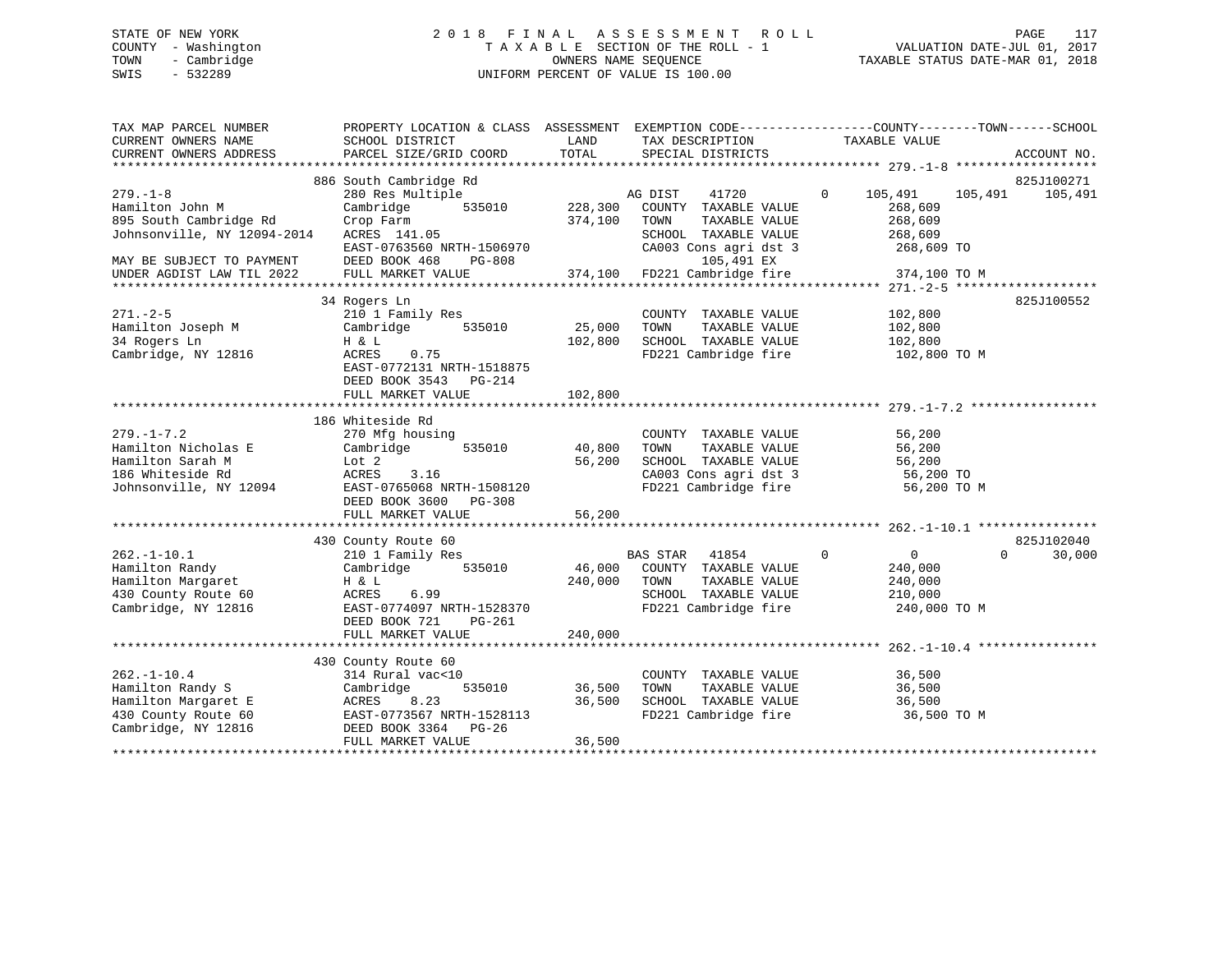# STATE OF NEW YORK 2 0 1 8 F I N A L A S S E S S M E N T R O L L PAGE 118 COUNTY - Washington T A X A B L E SECTION OF THE ROLL - 1 VALUATION DATE-JUL 01, 2017 TOWN - Cambridge OWNERS NAME SEQUENCE TAXABLE STATUS DATE-MAR 01, 2018 SWIS - 532289 UNIFORM PERCENT OF VALUE IS 100.00

| TAX MAP PARCEL NUMBER<br>CURRENT OWNERS NAME<br>CURRENT OWNERS ADDRESS                                 | PROPERTY LOCATION & CLASS ASSESSMENT<br>SCHOOL DISTRICT<br>PARCEL SIZE/GRID COORD                                                                | LAND<br>TOTAL                | EXEMPTION CODE-----------------COUNTY-------TOWN------SCHOOL<br>TAX DESCRIPTION<br>SPECIAL DISTRICTS                      | TAXABLE VALUE                                                                 | ACCOUNT NO.                              |
|--------------------------------------------------------------------------------------------------------|--------------------------------------------------------------------------------------------------------------------------------------------------|------------------------------|---------------------------------------------------------------------------------------------------------------------------|-------------------------------------------------------------------------------|------------------------------------------|
|                                                                                                        |                                                                                                                                                  |                              |                                                                                                                           |                                                                               |                                          |
|                                                                                                        | 835 Turnpike Rd                                                                                                                                  |                              |                                                                                                                           |                                                                               | 825J100371                               |
| $272 - 2 - 2$<br>Hamilton Robert F LE<br>Hamilton Jason R<br>835 Turnpike Rd<br>Eagle Bridge, NY 12057 | 210 1 Family Res<br>535010<br>Cambridge<br>H & L<br>FRNT 216.00 DPTH 242.00<br>EAST-0789201 NRTH-1521502                                         | 152,600                      | BAS STAR<br>41854<br>26,000 VETWAR CTS 41120<br>COUNTY TAXABLE VALUE<br>TAXABLE VALUE<br>TOWN<br>SCHOOL TAXABLE VALUE     | $\mathbf 0$<br>0<br>$\Omega$<br>22,890<br>129,710<br>129,710<br>116,600       | 30,000<br>$\mathbf 0$<br>22,890<br>6,000 |
|                                                                                                        | DEED BOOK 3337<br>PG-170                                                                                                                         |                              | FD221 Cambridge fire                                                                                                      | 152,600 TO M                                                                  |                                          |
|                                                                                                        | FULL MARKET VALUE                                                                                                                                | 152,600                      |                                                                                                                           |                                                                               |                                          |
|                                                                                                        |                                                                                                                                                  |                              |                                                                                                                           |                                                                               |                                          |
|                                                                                                        | Darwin Rd                                                                                                                                        |                              |                                                                                                                           |                                                                               |                                          |
| $270. - 1 - 26.4$<br>Hamilton Terry<br>26 Darwin Rd<br>Cambridge, NY 12816                             | 314 Rural vac<10<br>Cambridge<br>535010<br>Vac Land<br>FRNT 400.00 DPTH<br>50.00<br>0.60<br>ACRES<br>EAST-0765096 NRTH-1516852                   | 1,500<br>1,500               | COUNTY TAXABLE VALUE<br>TOWN<br>TAXABLE VALUE<br>SCHOOL TAXABLE VALUE<br>CA003 Cons agri dst 3<br>FD221 Cambridge fire    | 1,500<br>1,500<br>1,500<br>1,500 TO<br>1,500 TO M                             |                                          |
|                                                                                                        | DEED BOOK 808<br>$PG-309$                                                                                                                        |                              |                                                                                                                           |                                                                               |                                          |
|                                                                                                        | FULL MARKET VALUE                                                                                                                                | 1,500                        |                                                                                                                           |                                                                               |                                          |
|                                                                                                        |                                                                                                                                                  |                              |                                                                                                                           |                                                                               |                                          |
|                                                                                                        | 26 Darwin Rd                                                                                                                                     |                              |                                                                                                                           |                                                                               | 825J100952                               |
| $270. - 1 - 24.1$<br>Hamilton Terry G<br>Hamilton Jacqueline<br>26 Darwin Rd<br>Cambridge, NY 12816    | 210 1 Family Res<br>Cambridge<br>535010<br>Trailer<br>ACRES<br>8.09<br>EAST-0765608 NRTH-1517223<br>DEED BOOK 536<br>PG-204<br>FULL MARKET VALUE | 49,400<br>114,000<br>114,000 | <b>BAS STAR</b><br>41854<br>COUNTY TAXABLE VALUE<br>TAXABLE VALUE<br>TOWN<br>SCHOOL TAXABLE VALUE<br>FD221 Cambridge fire | $\mathbf 0$<br>$\overline{0}$<br>114,000<br>114,000<br>84,000<br>114,000 TO M | $\Omega$<br>30,000                       |
|                                                                                                        |                                                                                                                                                  |                              |                                                                                                                           |                                                                               |                                          |
| $288. - 1 - 21.1$<br>Hamilton Virginia F<br>1040 Master St<br>Buskirk, NY 12028                        | County Route 74<br>322 Rural vac>10<br>535010<br>Cambridge<br>Land<br>664/103<br>ACRES 11.60<br>EAST-0763702 NRTH-1499520                        | 31,200<br>31,200             | COUNTY TAXABLE VALUE<br>TAXABLE VALUE<br>TOWN<br>SCHOOL TAXABLE VALUE<br>FD221 Cambridge fire                             | 31,200<br>31,200<br>31,200<br>31,200 TO M                                     |                                          |
|                                                                                                        | DEED BOOK 3233<br>PG-308                                                                                                                         |                              |                                                                                                                           |                                                                               |                                          |
|                                                                                                        | FULL MARKET VALUE                                                                                                                                | 31,200                       |                                                                                                                           |                                                                               |                                          |
|                                                                                                        |                                                                                                                                                  |                              |                                                                                                                           |                                                                               |                                          |
| $255. - 1 - 13$<br>Hammond Jeffrey T<br>Barnard Brittany<br>21 Perry Ln<br>Cambridge, NY 12816         | 21 Perry Ln<br>242 Rurl res&rec<br>Cambridge<br>535010<br>H & L<br>ACRES 12.00<br>EAST-0785660 NRTH-1531080<br>DEED BOOK 3797 PG-1               | 61,000<br>200,000            | COUNTY TAXABLE VALUE<br>TOWN<br>TAXABLE VALUE<br>SCHOOL TAXABLE VALUE<br>FD221 Cambridge fire                             | 200,000<br>200,000<br>200,000<br>200,000 TO M                                 | 825J100696                               |
|                                                                                                        | FULL MARKET VALUE                                                                                                                                | 200,000                      |                                                                                                                           |                                                                               |                                          |
|                                                                                                        |                                                                                                                                                  |                              |                                                                                                                           |                                                                               |                                          |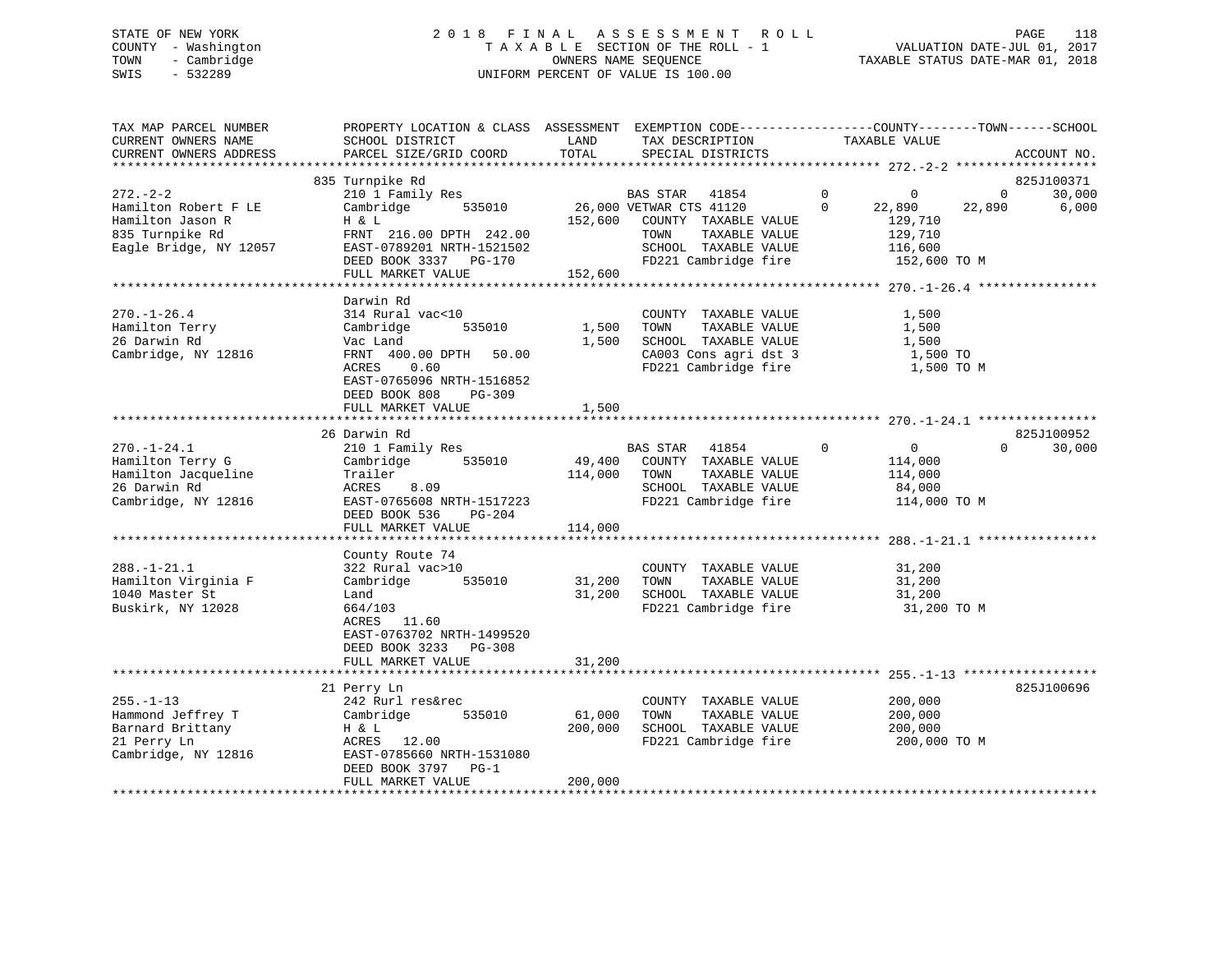|      | STATE OF NEW YORK   | 2018 FINAL ASSESSMENT ROLL         | 119<br>PAGE                      |
|------|---------------------|------------------------------------|----------------------------------|
|      | COUNTY - Washington | TAXABLE SECTION OF THE ROLL - 1    | VALUATION DATE-JUL 01, 2017      |
|      | TOWN - Cambridge    | OWNERS NAME SEOUENCE               | TAXABLE STATUS DATE-MAR 01, 2018 |
| SWIS | - 532289            | UNIFORM PERCENT OF VALUE IS 100.00 |                                  |
|      |                     |                                    |                                  |
|      |                     |                                    |                                  |

| TAX MAP PARCEL NUMBER<br>CURRENT OWNERS NAME<br>CURRENT OWNERS ADDRESS                        | PROPERTY LOCATION & CLASS ASSESSMENT EXEMPTION CODE---------------COUNTY-------TOWN-----SCHOOL<br>SCHOOL DISTRICT<br>PARCEL SIZE/GRID COORD                                               | LAND<br>TOTAL                | TAX DESCRIPTION<br>SPECIAL DISTRICTS                                                                                                                                                                                        | TAXABLE VALUE                                                                                                                                                           |                                                | ACCOUNT NO.                                 |
|-----------------------------------------------------------------------------------------------|-------------------------------------------------------------------------------------------------------------------------------------------------------------------------------------------|------------------------------|-----------------------------------------------------------------------------------------------------------------------------------------------------------------------------------------------------------------------------|-------------------------------------------------------------------------------------------------------------------------------------------------------------------------|------------------------------------------------|---------------------------------------------|
|                                                                                               |                                                                                                                                                                                           |                              |                                                                                                                                                                                                                             |                                                                                                                                                                         |                                                |                                             |
|                                                                                               | 51 County Route 59A                                                                                                                                                                       |                              |                                                                                                                                                                                                                             |                                                                                                                                                                         |                                                | 825J100620                                  |
| $279. - 2 - 28$<br>Haner Taunia Z<br>51 County Route 59A<br>Buskirk, NY 12028                 | 210 1 Family Res<br>Cambridge<br>535010<br>$1$ ot $2$<br>FRNT 101.00 DPTH 158.00<br>ACRES<br>0.37<br>EAST-0767185 NRTH-1507294<br>DEED BOOK 2518 PG-160<br>FULL MARKET VALUE              | 22,300<br>120,000<br>120,000 | BAS STAR 41854<br>COUNTY TAXABLE VALUE<br>TOWN<br>TAXABLE VALUE<br>SCHOOL TAXABLE VALUE<br>CA003 Cons agri dst 3<br>FD221 Cambridge fire                                                                                    | $\mathbf{0}$<br>$\Omega$<br>120,000<br>120,000<br>90,000<br>120,000 TO<br>120,000 TO M                                                                                  | $\Omega$                                       | 30,000                                      |
|                                                                                               |                                                                                                                                                                                           |                              |                                                                                                                                                                                                                             |                                                                                                                                                                         |                                                |                                             |
|                                                                                               | 84 King Rd                                                                                                                                                                                |                              |                                                                                                                                                                                                                             |                                                                                                                                                                         |                                                | 825J100374                                  |
| $280. - 2 - 22$<br>Hansen Annabelle<br>84 King Rd<br>Buskirk, NY 12028                        | 210 1 Family Res<br>535010<br>Cambridge<br>H & L<br>ACRES<br>2.10<br>EAST-0776545 NRTH-1506537<br>DEED BOOK 398<br>PG-1086<br>FULL MARKET VALUE                                           |                              | AGED-SCH<br>41804<br>17,800 AGED-TOWN 41803<br>104,600 AGED-CO<br>41802<br>ENH STAR 41834<br>COUNTY TAXABLE VALUE<br>TOWN<br>TAXABLE VALUE<br>104,600 SCHOOL TAXABLE VALUE<br>CA003 Cons agri dst 3<br>FD221 Cambridge fire | $\mathbf 0$<br>$\mathbf 0$<br>$\mathbf 0$<br>$\mathbf 0$<br>$\Omega$<br>52,300<br>$\Omega$<br>$\overline{0}$<br>52,300<br>57,530<br>1,190<br>104,600 TO<br>104,600 TO M | $\mathbf{0}$<br>47,070<br>$\Omega$<br>$\Omega$ | 36,610<br>$\mathbf 0$<br>$\Omega$<br>66,800 |
|                                                                                               |                                                                                                                                                                                           |                              |                                                                                                                                                                                                                             |                                                                                                                                                                         |                                                |                                             |
|                                                                                               | 340 Gannon Rd                                                                                                                                                                             |                              |                                                                                                                                                                                                                             |                                                                                                                                                                         |                                                | 825J100190                                  |
| $270. - 1 - 20$<br>Hansen Jeffery J<br>Hansen Melissa A<br>340 Gannon Rd<br>Buskirk, NY 12028 | 242 Rurl res&rec<br>Cambridge<br>535010<br>Residence<br>ACRES 35.41<br>EAST-0768279 NRTH-1515555<br>DEED BOOK 792 PG-291<br>FULL MARKET VALUE                                             | 70,300<br>242,000<br>242,000 | BAS STAR 41854<br>COUNTY TAXABLE VALUE<br>TAXABLE VALUE<br>TOWN<br>SCHOOL TAXABLE VALUE<br>CA003 Cons agri dst 3<br>FD221 Cambridge fire                                                                                    | $\Omega$<br>$\overline{0}$<br>242,000<br>242,000<br>212,000<br>242,000 TO<br>242,000 TO M                                                                               | $\Omega$                                       | 30,000                                      |
|                                                                                               | * * * * * * * * * * * * * * * * * * * *                                                                                                                                                   | ***************              |                                                                                                                                                                                                                             |                                                                                                                                                                         |                                                |                                             |
| $246. - 1 - 10$<br>Hansmann Cynthia Anne<br>4723 Clipper Dr<br>Bradenton, FL 34208            | State Route 372<br>322 Rural vac>10<br>535010<br>Cambridge<br>Land<br>ACRES 25.50<br>EAST-0777880 NRTH-1541440<br>DEED BOOK 841<br>PG-274<br>FULL MARKET VALUE                            | 72,900<br>72,900<br>72,900   | COUNTY TAXABLE VALUE<br>TAXABLE VALUE<br>TOWN<br>SCHOOL TAXABLE VALUE<br>CA005 Cons agri dst 5<br>FD221 Cambridge fire                                                                                                      | 72,900<br>72,900<br>72,900<br>72,900 TO<br>72,900 TO M                                                                                                                  |                                                | 825J100455                                  |
|                                                                                               |                                                                                                                                                                                           |                              |                                                                                                                                                                                                                             |                                                                                                                                                                         |                                                |                                             |
| $261. - 2 - 11$<br>Harding Shirley<br>1073 Vly Summit Rd<br>Greenwich, NY 12834-5501          | Vly Summit Rd<br>314 Rural vac<10<br>535010<br>Cambridge<br>V Land<br>$261. - 1 - 11$<br>FRNT 202.00 DPTH 353.00<br>ACRES<br>0.14<br>EAST-0764515 NRTH-1524237<br>DEED BOOK 501<br>PG-191 | 1,400<br>1,400               | COUNTY TAXABLE VALUE<br>TOWN<br>TAXABLE VALUE<br>SCHOOL TAXABLE VALUE<br>FD221 Cambridge fire                                                                                                                               | 1,400<br>1,400<br>1,400<br>1,400 TO M                                                                                                                                   |                                                | 825J100444                                  |
|                                                                                               | FULL MARKET VALUE                                                                                                                                                                         | 1,400                        |                                                                                                                                                                                                                             |                                                                                                                                                                         |                                                |                                             |

119<br>2017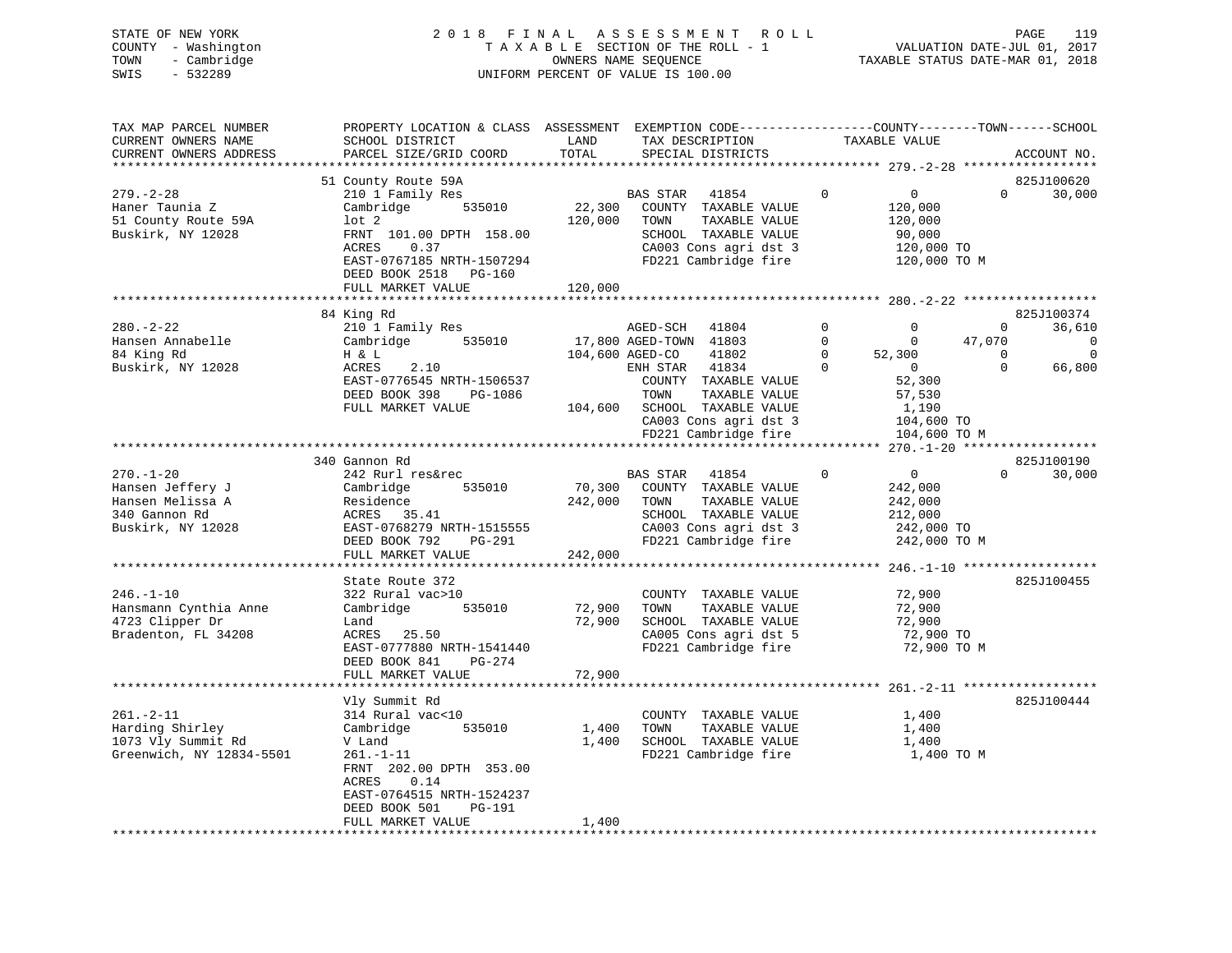| STATE OF NEW YORK<br>COUNTY - Washington<br>- Cambridge<br>TOWN<br>SWIS<br>$-532289$ |                                                                                                   |               | 2018 FINAL ASSESSMENT ROLL<br>TAXABLE SECTION OF THE ROLL - 1<br>OWNERS NAME SEQUENCE<br>UNIFORM PERCENT OF VALUE IS 100.00 |                                          | PAGE<br>120<br>VALUATION DATE-JUL 01, 2017<br>TAXABLE STATUS DATE-MAR 01, 2018 |
|--------------------------------------------------------------------------------------|---------------------------------------------------------------------------------------------------|---------------|-----------------------------------------------------------------------------------------------------------------------------|------------------------------------------|--------------------------------------------------------------------------------|
| TAX MAP PARCEL NUMBER                                                                | PROPERTY LOCATION & CLASS ASSESSMENT EXEMPTION CODE-----------------COUNTY-------TOWN------SCHOOL |               |                                                                                                                             |                                          |                                                                                |
| CURRENT OWNERS NAME<br>CURRENT OWNERS ADDRESS                                        | SCHOOL DISTRICT<br>PARCEL SIZE/GRID COORD                                                         | LAND<br>TOTAL | TAX DESCRIPTION<br>SPECIAL DISTRICTS                                                                                        | TAXABLE VALUE                            | ACCOUNT NO.                                                                    |
|                                                                                      |                                                                                                   |               |                                                                                                                             |                                          |                                                                                |
|                                                                                      | 1073 Vly Summit Rd                                                                                |               |                                                                                                                             |                                          | 825J100375                                                                     |
| $261. - 2 - 17$                                                                      | 210 1 Family Res                                                                                  |               | COUNTY TAXABLE VALUE                                                                                                        |                                          |                                                                                |
| Harding Shirley                                                                      | Cambridge 535010                                                                                  | 35,500        | TOWN<br>TAXABLE VALUE                                                                                                       | 186,300<br>186,300                       |                                                                                |
| 1073 Vly Summit Rd                                                                   | H & L                                                                                             | 186,300       | SCHOOL TAXABLE VALUE                                                                                                        | 186,300<br>186,300 TO M                  |                                                                                |
| Greenwich, NY 12834-5501                                                             | Trans Exempt Repay 2018                                                                           |               | FD221 Cambridge fire                                                                                                        |                                          |                                                                                |
|                                                                                      | ACRES<br>3.10<br>EAST-0764133 NRTH-1524209<br>DEED BOOK 366<br>PG-128<br>FULL MARKET VALUE        | 186,300       | TE533 Trans exmt repay-flg .00 MT                                                                                           |                                          |                                                                                |
|                                                                                      |                                                                                                   |               |                                                                                                                             |                                          |                                                                                |
|                                                                                      | 1054 County Route 74                                                                              |               |                                                                                                                             |                                          | 825J100250                                                                     |
| $261. - 2 - 20$                                                                      | 210 1 Family Res                                                                                  |               | BAS STAR 41854                                                                                                              | $\overline{0}$<br>$\overline{0}$         | $\Omega$<br>30,000                                                             |
| Harko Okkyung                                                                        | Cambridge 535010                                                                                  |               | 23,500 COUNTY TAXABLE VALUE                                                                                                 | 126,800                                  |                                                                                |
| 1054 Vly Summit Rd                                                                   | lot 2                                                                                             | 126,800       | TAXABLE VALUE<br>TOWN                                                                                                       | 126,800                                  |                                                                                |
| Greenwich, NY 12834                                                                  | $261. - 1 - 20$                                                                                   |               | SCHOOL TAXABLE VALUE                                                                                                        | 96,800                                   |                                                                                |
|                                                                                      | 1.10<br>ACRES                                                                                     |               | CA003 Cons agri dst 3                                                                                                       | 126,800 TO                               |                                                                                |
|                                                                                      | EAST-0764101 NRTH-1523816                                                                         |               | FD221 Cambridge fire                                                                                                        | 126,800 TO M                             |                                                                                |
|                                                                                      | DEED BOOK 2554 PG-220                                                                             |               |                                                                                                                             |                                          |                                                                                |
|                                                                                      | FULL MARKET VALUE                                                                                 | 126,800       |                                                                                                                             |                                          |                                                                                |
|                                                                                      | 1048 County Route 74                                                                              |               |                                                                                                                             |                                          |                                                                                |
| $261. - 2 - 20.1$                                                                    | 210 1 Family Res                                                                                  |               | BAS STAR 41854                                                                                                              | $\overline{0}$<br>$\overline{0}$         | $\Omega$<br>30,000                                                             |
| Harko Peter P                                                                        | Cambridge 535010                                                                                  | 33,000        | COUNTY TAXABLE VALUE                                                                                                        | 169,800                                  |                                                                                |
| 1048 County Route 74                                                                 | lot 1                                                                                             | 169,800       | TOWN<br>TAXABLE VALUE                                                                                                       | 169,800                                  |                                                                                |
| Greenwich, NY 12834                                                                  | $261. -1 - 20.1$<br>ACRES 2 59                                                                    |               | SCHOOL TAXABLE VALUE                                                                                                        | 139,800                                  |                                                                                |
|                                                                                      | ACRES 2.59                                                                                        |               | CA003 Cons agri dst 3                                                                                                       | 169,800 TO                               |                                                                                |
|                                                                                      | EAST-0764194 NRTH-1523459                                                                         |               | FD221 Cambridge fire 169,800 TO M                                                                                           |                                          |                                                                                |
|                                                                                      | DEED BOOK 2529 PG-183                                                                             |               |                                                                                                                             |                                          |                                                                                |
|                                                                                      | FULL MARKET VALUE                                                                                 | 169,800       |                                                                                                                             |                                          |                                                                                |
|                                                                                      |                                                                                                   |               |                                                                                                                             |                                          |                                                                                |
| $281. - 4 - 5$                                                                       | 253 Oak Hill Rd                                                                                   |               |                                                                                                                             | $\Omega$                                 | 825J100377                                                                     |
| Harrington Robert J                                                                  | 241 Rural res&ag<br>535010                                                                        |               | 41720<br>AG DIST<br>174,600 BAS STAR 41854                                                                                  | 77,602<br>$\mathbf{0}$<br>$\overline{0}$ | 77,602<br>77,602<br>$\circ$                                                    |
| Harrington Nancy A                                                                   | Cambridge<br>House & Land                                                                         | 300,300       | COUNTY TAXABLE VALUE                                                                                                        | 222,698                                  | 30,000                                                                         |
| 253 Oak Hill Rd                                                                      | 549/148                                                                                           |               | TAXABLE VALUE<br>TOWN                                                                                                       | 222,698                                  |                                                                                |
| Buskirk, NY 12028                                                                    | $281. - 1 - 5$                                                                                    |               | SCHOOL TAXABLE VALUE                                                                                                        | 192,698                                  |                                                                                |
|                                                                                      | ACRES 98.11                                                                                       |               | CA003 Cons agri dst 3                                                                                                       | 222,698 TO                               |                                                                                |
| MAY BE SUBJECT TO PAYMENT                                                            | $RSKE5$ $>0.11$<br>$RAST-0784222$ $NRTH-1509808$                                                  |               | 77,602 EX                                                                                                                   |                                          |                                                                                |
| UNDER AGDIST LAW TIL 2022                                                            |                                                                                                   |               | FD221 Cambridge fire                                                                                                        | 300,300 TO M                             |                                                                                |
|                                                                                      | FULL MARKET VALUE                                                                                 | 300,300       |                                                                                                                             |                                          |                                                                                |
|                                                                                      |                                                                                                   |               |                                                                                                                             |                                          |                                                                                |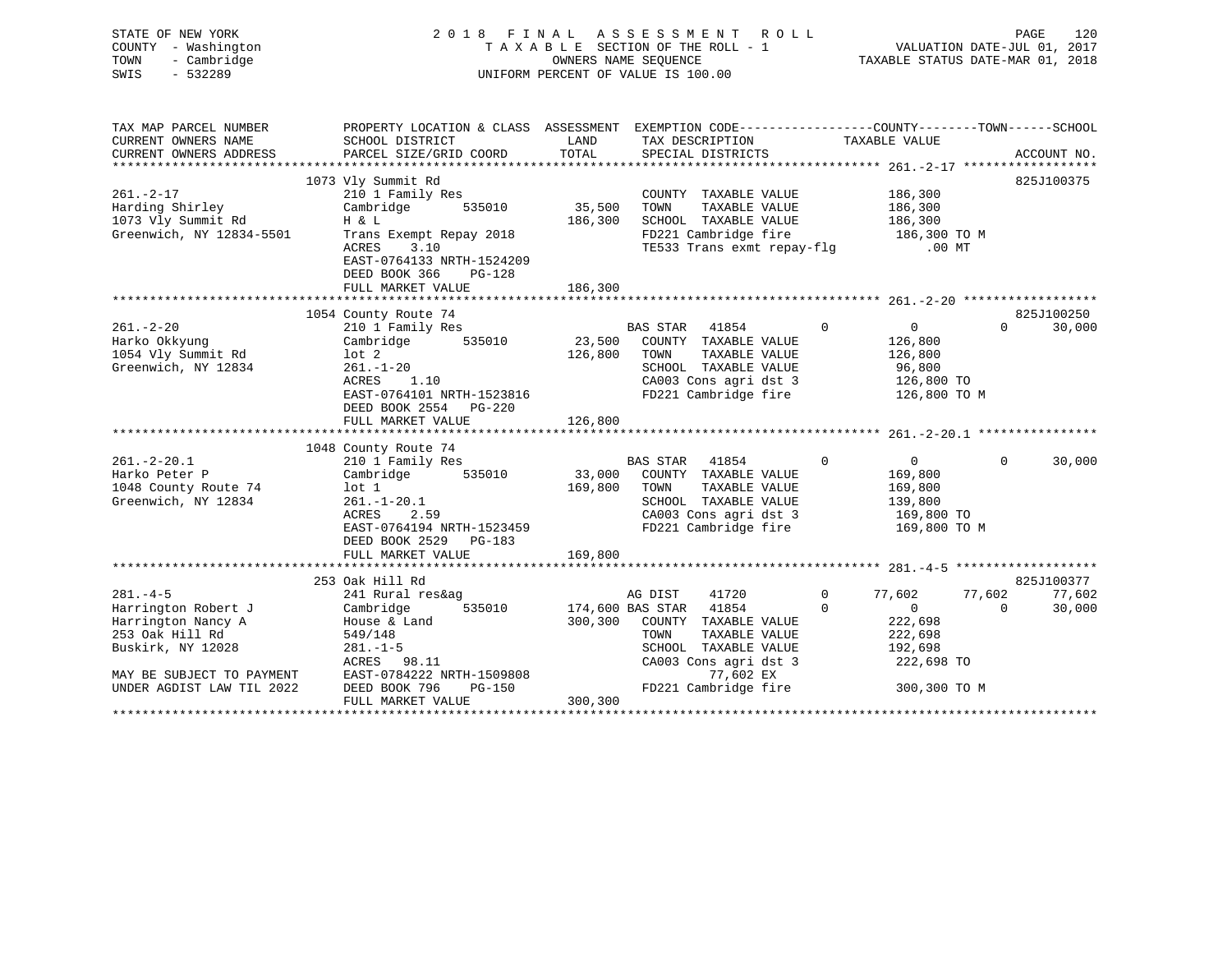| STATE OF NEW YORK<br>COUNTY - Washington<br>- Cambridge<br>TOWN<br>SWIS<br>$-532289$ | 2018 FINAL ASSESSMENT ROLL<br>TAXABLE SECTION OF THE ROLL - 1<br>OWNERS NAME SEOUENCE<br>UNIFORM PERCENT OF VALUE IS 100.00 | 121<br>PAGE<br>VALUATION DATE-JUL 01, 2017<br>TAXABLE STATUS DATE-MAR 01, 2018 |  |
|--------------------------------------------------------------------------------------|-----------------------------------------------------------------------------------------------------------------------------|--------------------------------------------------------------------------------|--|
| TAX MAP PARCEL NIIMBER                                                               | PROPERTY LOCATION & CLASS ASSESSMENT EXEMPTION CODE----------------COUNTY-------TOWN------SCHOOL                            |                                                                                |  |

| TAX MAP PARCEL NUMBER    | PROPERTY LOCATION & CLASS ASSESSMENT EXEMPTION CODE----------------COUNTY-------TOWN------SCHOOL |         |                             |              |                |          |             |
|--------------------------|--------------------------------------------------------------------------------------------------|---------|-----------------------------|--------------|----------------|----------|-------------|
| CURRENT OWNERS NAME      | SCHOOL DISTRICT                                                                                  | LAND    | TAX DESCRIPTION             |              | TAXABLE VALUE  |          |             |
| CURRENT OWNERS ADDRESS   | PARCEL SIZE/GRID COORD                                                                           | TOTAL   | SPECIAL DISTRICTS           |              |                |          | ACCOUNT NO. |
|                          |                                                                                                  |         |                             |              |                |          |             |
|                          | 105 County Route 74                                                                              |         |                             |              |                |          | 825J100823  |
| $288. - 1 - 24.2$        | 210 1 Family Res                                                                                 |         | BAS STAR 41854              | $\Omega$     | $\Omega$       | $\Omega$ | 30,000      |
| Harrington Theodora A    | 535010<br>Cambridge                                                                              | 24,700  | COUNTY TAXABLE VALUE        |              | 122,500        |          |             |
| Pratt Cynthia A          | Doublewide & Lot                                                                                 | 122,500 | TAXABLE VALUE<br>TOWN       |              | 122,500        |          |             |
| 105 County Route 74      | 893/130                                                                                          |         | SCHOOL TAXABLE VALUE        |              | 92,500         |          |             |
| Buskirk, NY 12028        | 0.80<br>ACRES                                                                                    |         | CA003 Cons agri dst 3       |              | 122,500 TO     |          |             |
|                          | EAST-0764179 NRTH-1501668                                                                        |         | FD221 Cambridge fire        |              | 122,500 TO M   |          |             |
|                          | DEED BOOK 2846 PG-232                                                                            |         |                             |              |                |          |             |
|                          | FULL MARKET VALUE                                                                                | 122,500 |                             |              |                |          |             |
|                          |                                                                                                  |         |                             |              |                |          |             |
|                          | 1022 Vly Summit Rd                                                                               |         |                             |              |                |          | 825J100676  |
| $261. - 2 - 27$          | 210 1 Family Res                                                                                 |         | ENH STAR<br>41834           | $\mathbf{0}$ | $\overline{0}$ | $\Omega$ | 66,800      |
| Harris Paula M           | 535010<br>Cambridge                                                                              |         | 25,500 COUNTY TAXABLE VALUE |              | 110,000        |          |             |
| 1022 Vly Summit Rd       | $261. - 1 - 27$                                                                                  | 110,000 | TAXABLE VALUE<br>TOWN       |              | 110,000        |          |             |
| Cambridge, NY 12816      | ACRES 0.33                                                                                       |         | SCHOOL TAXABLE VALUE        |              | 43,200         |          |             |
|                          |                                                                                                  |         |                             |              |                |          |             |
|                          | EAST-0763288 NRTH-1523686                                                                        |         | CA003 Cons agri dst 3       |              | 110,000 TO     |          |             |
|                          | DEED BOOK 3132 PG-346                                                                            |         | FD221 Cambridge fire        |              | 110,000 TO M   |          |             |
|                          | FULL MARKET VALUE                                                                                | 110,000 |                             |              |                |          |             |
|                          |                                                                                                  |         |                             |              |                |          |             |
|                          | Dickensen Rd/n Off                                                                               |         |                             |              |                |          | 825J100547  |
| $280. - 2 - 6.1$         | 322 Rural vac>10                                                                                 |         | COUNTY TAXABLE VALUE        |              | 84,100         |          |             |
| Harrop Dorothy J         | Cambridge<br>535010                                                                              | 84,100  | TAXABLE VALUE<br>TOWN       |              | 84,100         |          |             |
| Kievit David             | Vac Land                                                                                         | 84,100  | SCHOOL TAXABLE VALUE        |              | 84,100         |          |             |
| 60 Dickensen Rd          | ACRES 53.50                                                                                      |         | CA003 Cons agri dst 3       |              | 84,100 TO      |          |             |
| Buskirk, NY 12028        | EAST-0777165 NRTH-1509637                                                                        |         | FD221 Cambridge fire        |              | 84,100 TO M    |          |             |
|                          | DEED BOOK 1748 PG-107                                                                            |         |                             |              |                |          |             |
|                          | FULL MARKET VALUE                                                                                | 84,100  |                             |              |                |          |             |
|                          |                                                                                                  |         |                             |              |                |          |             |
|                          | 60 Dickensen Rd                                                                                  |         |                             |              |                |          | 825J100829  |
| $280. - 2 - 6.2$         | 242 Rurl res&rec                                                                                 |         | COUNTY TAXABLE VALUE        |              | 250,000        |          |             |
| Harrop Dorothy J         | Cambridge<br>535010                                                                              | 79,100  | TAXABLE VALUE<br>TOWN       |              | 250,000        |          |             |
| Kievit David             | House & Lot                                                                                      | 250,000 | SCHOOL TAXABLE VALUE        |              | 250,000        |          |             |
| 60 Dickensen Rd          | ACRES 21.70                                                                                      |         | CA003 Cons agri dst 3       |              | 250,000 TO     |          |             |
| Buskirk, NY 12028        | EAST-0777043 NRTH-1508527                                                                        |         | FD221 Cambridge fire        |              | 250,000 TO M   |          |             |
|                          | DEED BOOK 1748 PG-107                                                                            |         |                             |              |                |          |             |
|                          | FULL MARKET VALUE                                                                                | 250,000 |                             |              |                |          |             |
|                          |                                                                                                  |         |                             |              |                |          |             |
|                          | 324 County Route 60                                                                              |         |                             |              |                |          | 825J100882  |
| $262. - 1 - 18.2$        | 210 1 Family Res                                                                                 |         | BAS STAR 41854              | $\mathbf 0$  | $\overline{0}$ | $\Omega$ | 30,000      |
| Hartwell Eric S          | 535010<br>Cambridge                                                                              | 29,900  | COUNTY TAXABLE VALUE        |              | 193,000        |          |             |
| Hartwell Nicole M        | House & Land                                                                                     | 193,000 | TAXABLE VALUE<br>TOWN       |              | 193,000        |          |             |
| 313 Mountain Rd          | FRNT 313.00 DPTH                                                                                 |         | SCHOOL TAXABLE VALUE        |              | 163,000        |          |             |
| Greenwich, NY 12834      | ACRES<br>0.90                                                                                    |         | FD221 Cambridge fire        |              | 193,000 ТО М   |          |             |
|                          | EAST-0772633 NRTH-1525022                                                                        |         |                             |              |                |          |             |
| PRIOR OWNER ON 3/01/2018 | DEED BOOK 3915 PG-17                                                                             |         |                             |              |                |          |             |
| Tartaglia Lauren M       | FULL MARKET VALUE                                                                                | 193,000 |                             |              |                |          |             |
|                          |                                                                                                  |         |                             |              |                |          |             |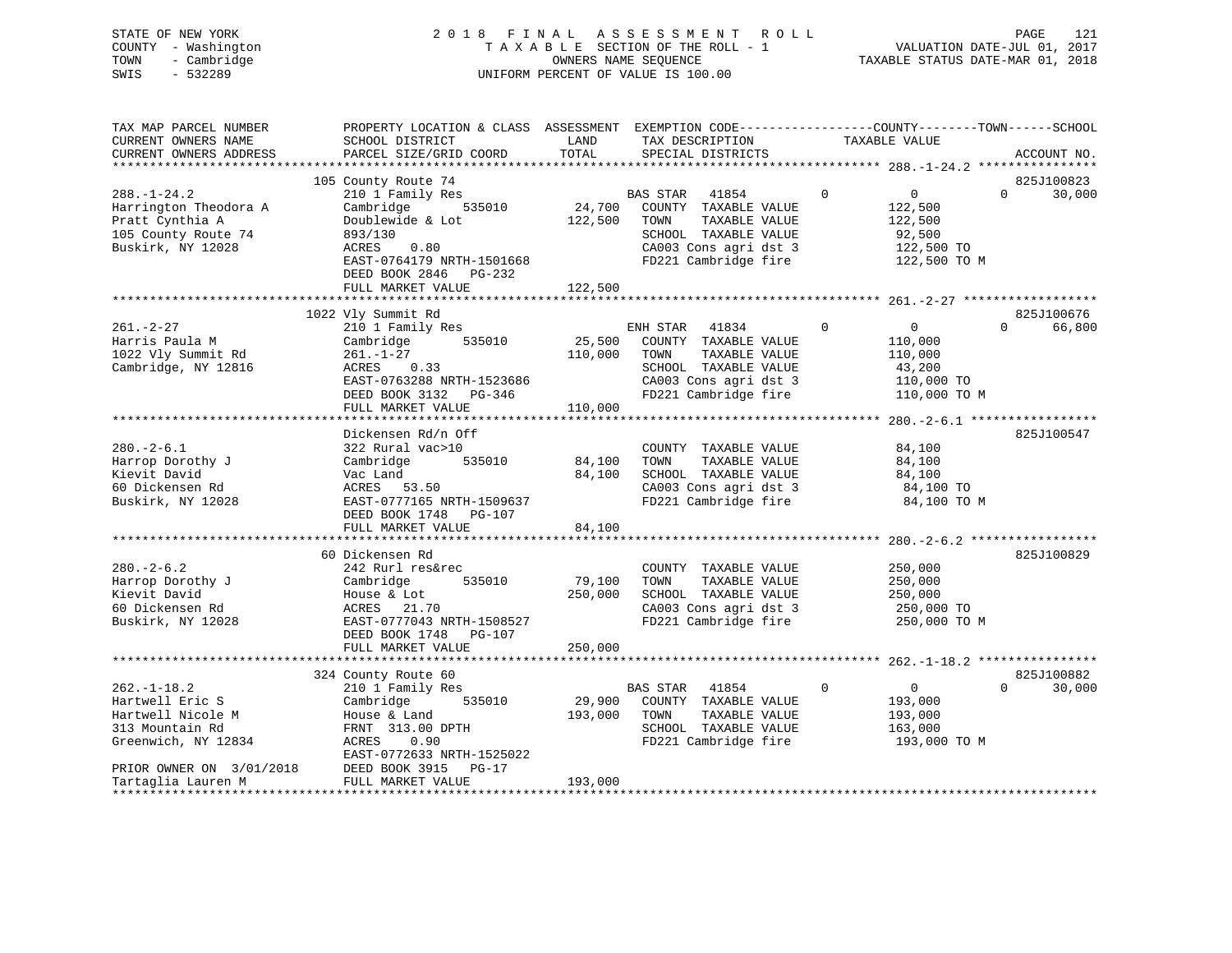# STATE OF NEW YORK 2 0 1 8 F I N A L A S S E S S M E N T R O L L PAGE 122 COUNTY - Washington T A X A B L E SECTION OF THE ROLL - 1 VALUATION DATE-JUL 01, 2017 TOWN - Cambridge OWNERS NAME SEQUENCE TAXABLE STATUS DATE-MAR 01, 2018 SWIS - 532289 UNIFORM PERCENT OF VALUE IS 100.00

| TAX MAP PARCEL NUMBER<br>CURRENT OWNERS NAME<br>CURRENT OWNERS ADDRESS | PROPERTY LOCATION & CLASS ASSESSMENT EXEMPTION CODE----------------COUNTY-------TOWN-----SCHOOL<br>SCHOOL DISTRICT<br>PARCEL SIZE/GRID COORD   | LAND<br>TOTAL       | TAX DESCRIPTION<br>SPECIAL DISTRICTS                            | TAXABLE VALUE              | ACCOUNT NO.                      |
|------------------------------------------------------------------------|------------------------------------------------------------------------------------------------------------------------------------------------|---------------------|-----------------------------------------------------------------|----------------------------|----------------------------------|
| $280. - 2 - 29.1$                                                      | King Rd<br>314 Rural vac<10                                                                                                                    |                     | COUNTY TAXABLE VALUE                                            | 5,000                      |                                  |
| Hatfield Johnnie S                                                     | Cambridge<br>535010                                                                                                                            | 5,000               | TOWN<br>TAXABLE VALUE                                           | 5,000                      |                                  |
| 75 King Rd                                                             | FRNT 65.00 DPTH 660.00                                                                                                                         | 5,000               | SCHOOL TAXABLE VALUE                                            | 5,000                      |                                  |
| Buskirk, NY 12028                                                      | EAST-0776095 NRTH-1506292                                                                                                                      |                     | SCHOOL TAXABLE VALUE<br>CA003 Cons agri dst 3                   | 5,000 TO                   |                                  |
|                                                                        | DEED BOOK 2664 PG-149                                                                                                                          |                     | FD221 Cambridge fire                                            | 5,000 TO M                 |                                  |
|                                                                        | FULL MARKET VALUE                                                                                                                              | 5,000               |                                                                 |                            |                                  |
|                                                                        | ********************************                                                                                                               |                     |                                                                 |                            |                                  |
| $280. - 2 - 31$                                                        | 75 King Rd<br>210 1 Family Res                                                                                                                 |                     | BAS STAR 41854                                                  | $\Omega$<br>$\overline{0}$ | 825J100924<br>$\Omega$<br>30,000 |
| Hattfield Johnnie S                                                    | 535010<br>Cambridge                                                                                                                            | 46,500              | COUNTY TAXABLE VALUE                                            | 114,900                    |                                  |
| 75 King Rd                                                             | House/ Lot 8                                                                                                                                   | 114,900             | TOWN<br>TAXABLE VALUE                                           | 114,900                    |                                  |
| Buskirk, NY 12028                                                      | 5.12<br>ACRES                                                                                                                                  |                     | SCHOOL TAXABLE VALUE                                            | 84,900                     |                                  |
|                                                                        | EAST-0775940 NRTH-1506052                                                                                                                      |                     | CA003 Cons agri dst 3                                           |                            |                                  |
|                                                                        | DEED BOOK 724                                                                                                                                  | H-1506052<br>PG-252 | FD221 Cambridge fire                                            | 114,900 TO<br>114,900 TO M |                                  |
|                                                                        | FULL MARKET VALUE                                                                                                                              | 114,900             |                                                                 |                            |                                  |
|                                                                        |                                                                                                                                                |                     |                                                                 |                            |                                  |
|                                                                        | 16 Greene Rd                                                                                                                                   |                     |                                                                 |                            | 825J100484                       |
| $263. -1 - 15$                                                         | 210 1 Family Res                                                                                                                               |                     | CW_10_VET/ 41152                                                | 8,000<br>$\mathbf 0$       | $\mathbf 0$<br>$\Omega$          |
| Haviland Stephen                                                       | 535010<br>Cambridge                                                                                                                            |                     | 53,000 BAS STAR $41854$                                         | $\overline{0}$<br>$\Omega$ | $\Omega$<br>30,000               |
| Haviland Stacey                                                        | Woodlot                                                                                                                                        | 235,700             | COUNTY TAXABLE VALUE                                            | 227,700                    |                                  |
| 16 Greene Rd                                                           |                                                                                                                                                |                     |                                                                 | 235,700                    |                                  |
| Cambridge, NY 12816                                                    |                                                                                                                                                |                     |                                                                 | 205,700<br>235,700 TO      |                                  |
|                                                                        |                                                                                                                                                |                     |                                                                 | 235,700 TO M               |                                  |
|                                                                        | ACRES 9.00<br>EAST-0782473 NRTH-1522736<br>DEED BOOK 820 PG-98 235,700 FO231 Cons agri dst 3<br>FULL MARKET VALUE 235,700 FD231 Cambridge fire |                     |                                                                 |                            |                                  |
|                                                                        | 795 South Cambridge Rd                                                                                                                         |                     | 30 PCT OF VALUE USED FOR EXEMPTION PURPOSES                     |                            | 825J100383                       |
| $279. - 1 - 9$                                                         | 241 Rural res&ag                                                                                                                               |                     | VETCOM CTS 41130                                                | $\Omega$<br>28,830         | 10,000<br>28,830                 |
| Hayden William W                                                       | 535010<br>Cambridge                                                                                                                            | 221,900 AG DIST     | 41720                                                           | $\mathbf 0$<br>67,011      | 67,011<br>67,011                 |
| Hayden Sandra J                                                        | House & Lot                                                                                                                                    |                     | 384,400 ENH STAR 41834                                          | $\Omega$<br>$\overline{0}$ | $\Omega$<br>66,800               |
| 795 South Cambridge Rd                                                 | 393/682                                                                                                                                        |                     | COUNTY TAXABLE VALUE                                            | 288,559                    |                                  |
| Johnsonville, NY 12094-2012                                            | ACRES 135.90                                                                                                                                   |                     | TAXABLE VALUE<br>TOWN                                           | 288,559                    |                                  |
|                                                                        | EAST-0761471 NRTH-1507302                                                                                                                      |                     | SCHOOL TAXABLE VALUE                                            | 240,589                    |                                  |
| MAY BE SUBJECT TO PAYMENT                                              | DEED BOOK 2100 PG-1                                                                                                                            |                     | CA003 Cons agri dst 3                                           | 317,389 TO                 |                                  |
| UNDER AGDIST LAW TIL 2022                                              | FULL MARKET VALUE                                                                                                                              | 384,400             | 67,011 EX                                                       |                            |                                  |
|                                                                        |                                                                                                                                                |                     | FD221 Cambridge fire                                            | 384,400 TO M               |                                  |
|                                                                        |                                                                                                                                                |                     |                                                                 |                            |                                  |
| $288. - 1 - 24.1$                                                      | 680 Lees Crossing Rd<br>240 Rural res                                                                                                          |                     | 65 PCT OF VALUE USED FOR EXEMPTION PURPOSES<br>VETCOM CTS 41130 | 55,000<br>$\Omega$         | 825J100392<br>45,000<br>10,000   |
| Hayes Karen L                                                          | 535010<br>Cambridge                                                                                                                            |                     | 189,500 VETDIS CTS 41140                                        | $\mathbf 0$<br>110,000     | 90,000<br>20,000                 |
| 680 Lees Crossing Rd                                                   | ACRES 109.58                                                                                                                                   | 416,900 AG DIST     | 41720                                                           | $\Omega$<br>41,421         | 41,421<br>41,421                 |
| Johnsonville, NY 12094                                                 | EAST-0762196 NRTH-1502650                                                                                                                      |                     | BAS STAR<br>41854                                               | $\Omega$<br>$\overline{0}$ | $\Omega$<br>30,000               |
|                                                                        | DEED BOOK 2935<br>PG-225                                                                                                                       |                     | COUNTY TAXABLE VALUE                                            | 210,479                    |                                  |
| MAY BE SUBJECT TO PAYMENT                                              | FULL MARKET VALUE                                                                                                                              | 416,900             | TAXABLE VALUE<br>TOWN                                           | 240,479                    |                                  |
| UNDER AGDIST LAW TIL 2022                                              |                                                                                                                                                |                     | SCHOOL TAXABLE VALUE                                            | 315,479                    |                                  |
|                                                                        |                                                                                                                                                |                     | CA003 Cons agri dst 3                                           | 375,479 TO                 |                                  |
|                                                                        |                                                                                                                                                |                     | 41,421 EX                                                       |                            |                                  |
|                                                                        |                                                                                                                                                |                     | FD221 Cambridge fire                                            | 416,900 TO M               |                                  |
|                                                                        |                                                                                                                                                |                     |                                                                 |                            |                                  |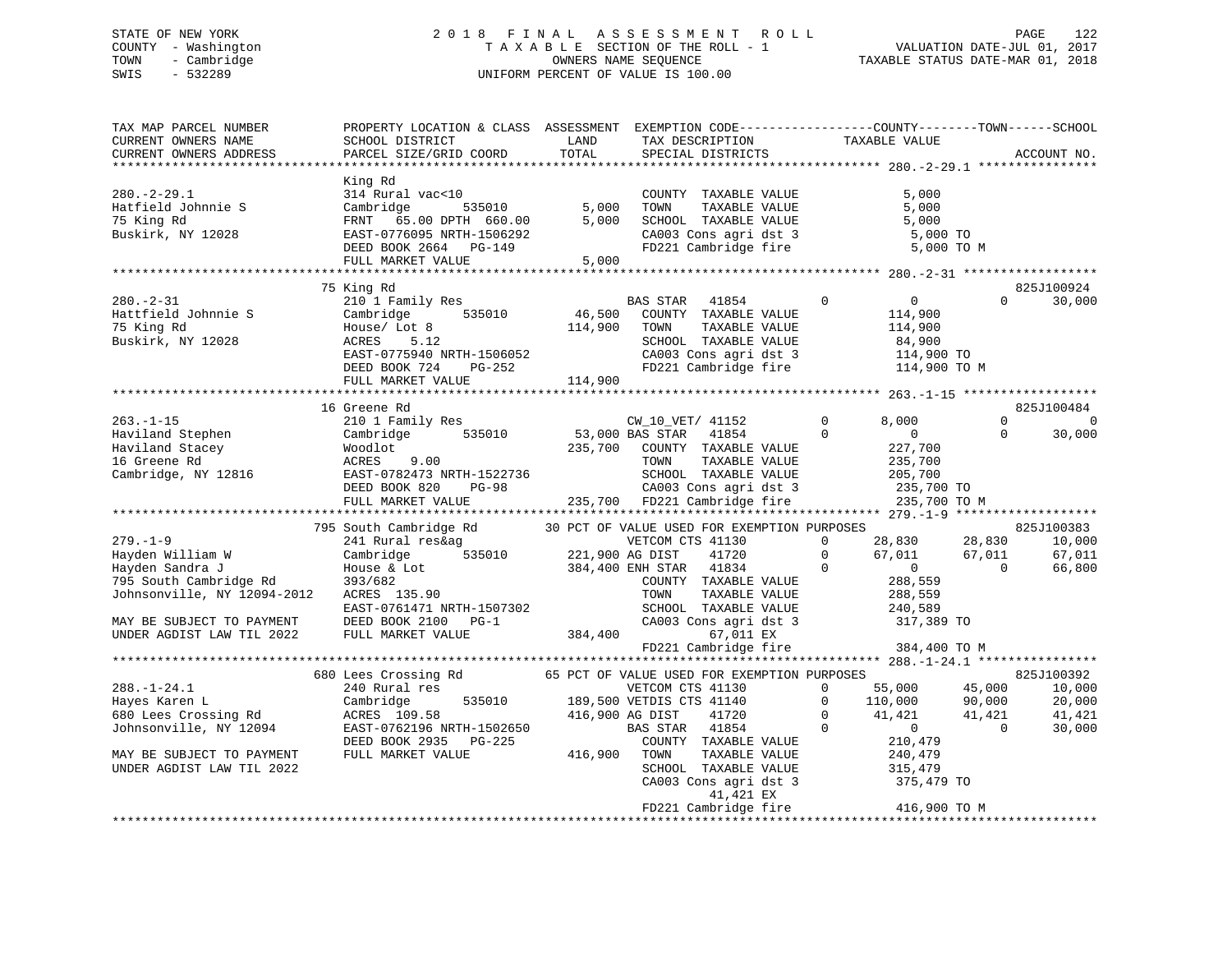| STATE OF NEW YORK<br>COUNTY - Washington<br>TOWN<br>- Cambridge<br>SWIS<br>$-532289$                                                                   |                                                                                                                                                                                       |                               | 2018 FINAL ASSESSMENT ROLL<br>TAXABLE SECTION OF THE ROLL - 1<br>OWNERS NAME SEQUENCE<br>UNIFORM PERCENT OF VALUE IS 100.00                                                          |                         | VALUATION DATE-JUL 01, 2017<br>TAXABLE STATUS DATE-MAR 01, 2018                   | <b>PAGE</b><br>123                                   |
|--------------------------------------------------------------------------------------------------------------------------------------------------------|---------------------------------------------------------------------------------------------------------------------------------------------------------------------------------------|-------------------------------|--------------------------------------------------------------------------------------------------------------------------------------------------------------------------------------|-------------------------|-----------------------------------------------------------------------------------|------------------------------------------------------|
| TAX MAP PARCEL NUMBER<br>CURRENT OWNERS NAME<br>CURRENT OWNERS ADDRESS                                                                                 | PROPERTY LOCATION & CLASS ASSESSMENT EXEMPTION CODE---------------COUNTY-------TOWN-----SCHOOL<br>SCHOOL DISTRICT<br>PARCEL SIZE/GRID COORD                                           | LAND<br>TOTAL                 | TAX DESCRIPTION<br>SPECIAL DISTRICTS                                                                                                                                                 |                         | TAXABLE VALUE                                                                     | ACCOUNT NO.                                          |
| $261 - 2 - 5.2$<br>Headwell Roy J<br>Headwell Teresa L<br>175 Tinque Rd<br>Cambridge, NY 12816                                                         | 175 Tingue Rd<br>210 1 Family Res<br>Cambridge<br>535010<br>2011 SCAR<br>$261 - 1 - 5.2$<br>ACRES 14.58<br>EAST-0769012 NRTH-1524592<br>DEED BOOK 2901<br>PG-209<br>FULL MARKET VALUE | 66,200<br>388,594<br>388,594  | <b>BAS STAR</b><br>41854<br>COUNTY TAXABLE VALUE<br>TOWN<br>TAXABLE VALUE<br>SCHOOL TAXABLE VALUE<br>CA003 Cons agri dst 3<br>FD221 Cambridge fire                                   | $\Omega$                | $\overline{0}$<br>388,594<br>388,594<br>358,594<br>388,594 TO<br>388,594 TO M     | $\Omega$<br>30,000                                   |
| $262 - 1 - 1$<br>Heaney James P<br>1371 Vly Summit Rd<br>Greenwich, NY 12834                                                                           | 1371 Vly Summit Rd<br>210 1 Family Res<br>Cambridge<br>535010<br>H & L<br>ACRES<br>8.50<br>EAST-0768682 NRTH-1528647<br>DEED BOOK 932<br>PG-168<br>FULL MARKET VALUE                  | 51,000<br>93,000<br>93,000    | <b>BAS STAR</b><br>41854<br>COUNTY TAXABLE VALUE<br>TAXABLE VALUE<br>TOWN<br>SCHOOL TAXABLE VALUE<br>FD221 Cambridge fire                                                            | $\Omega$                | $\overline{0}$<br>93,000<br>93,000<br>63,000<br>93,000 TO M                       | 825J100442<br>30,000<br>$\Omega$                     |
| $263. - 1 - 20$<br>Heinrich George F<br>19 East 83rd St Apt 1B<br>New York, NY 10028                                                                   | 23 Heinrich Way<br>242 Rurl res&rec<br>Cambridge<br>535010<br>ACRES 116.30<br>EAST-0781057 NRTH-1523205<br>DEED BOOK 2624 PG-183<br>FULL MARKET VALUE                                 | 197,400<br>412,600<br>412,600 | COUNTY TAXABLE VALUE<br>TAXABLE VALUE<br>TOWN<br>SCHOOL TAXABLE VALUE<br>CA003 Cons agri dst 3<br>FD221 Cambridge fire                                                               |                         | 412,600<br>412,600<br>412,600<br>412,600 TO<br>412,600 TO M                       | 825J100204                                           |
| $288. - 1 - 23$<br>Hepp Edward P<br>Hepp Patricia<br>97 County Route 74<br>Buskirk, NY 12028<br>MAY BE SUBJECT TO PAYMENT<br>UNDER AGDIST LAW TIL 2022 | 97 County Route 74<br>241 Rural res&ag<br>535010<br>Cambridge<br>ACRES 100.30<br>EAST-0762293 NRTH-1501315<br>DEED BOOK 416<br>PG-1024<br>FULL MARKET VALUE                           | 459,700<br>459,700            | 41720<br>AG DIST<br>177,400 ENH STAR<br>41834<br>COUNTY TAXABLE VALUE<br>TOWN<br>TAXABLE VALUE<br>SCHOOL TAXABLE VALUE<br>CA003 Cons agri dst 3<br>76,467 EX<br>FD221 Cambridge fire | $\mathbf 0$<br>$\Omega$ | 76,467<br>$\Omega$<br>383,233<br>383,233<br>316,433<br>383,233 TO<br>459,700 TO M | 825J100386<br>76,467<br>76,467<br>66,800<br>$\Omega$ |
| $262. -1 - 18.1$                                                                                                                                       | County Route 60<br>105 Vac farmland                                                                                                                                                   |                               | 41720<br>AG DIST                                                                                                                                                                     | $\Omega$                | 78,943                                                                            | 825J100359<br>78,943<br>78,943                       |

| $262. - 1 - 18.1$         | 105 Vac farmland          |         | AG DIST | 41720                 | 78,943       | 78,943 | 78,943 |
|---------------------------|---------------------------|---------|---------|-----------------------|--------------|--------|--------|
| Herbig Edward             | Cambridge<br>535010       | 164,500 | COUNTY  | TAXABLE VALUE         | 85,557       |        |        |
| Guidon Martin             | ACRES 99.59               | 164,500 | TOWN    | TAXABLE VALUE         | 85,557       |        |        |
| 58 Hart Hill Ln           | EAST-0772704 NRTH-1523905 |         | SCHOOL  | TAXABLE VALUE         | 85,557       |        |        |
| Shushan, NY 12873         | DEED BOOK 3369 PG-247     |         |         | CA003 Cons agri dst 3 | 85,557 TO    |        |        |
|                           | FULL MARKET VALUE         | 164,500 |         | 78,943 EX             |              |        |        |
| MAY BE SUBJECT TO PAYMENT |                           |         |         | FD221 Cambridge fire  | 164,500 TO M |        |        |
| UNDER AGDIST LAW TIL 2022 |                           |         |         |                       |              |        |        |
|                           |                           |         |         |                       |              |        |        |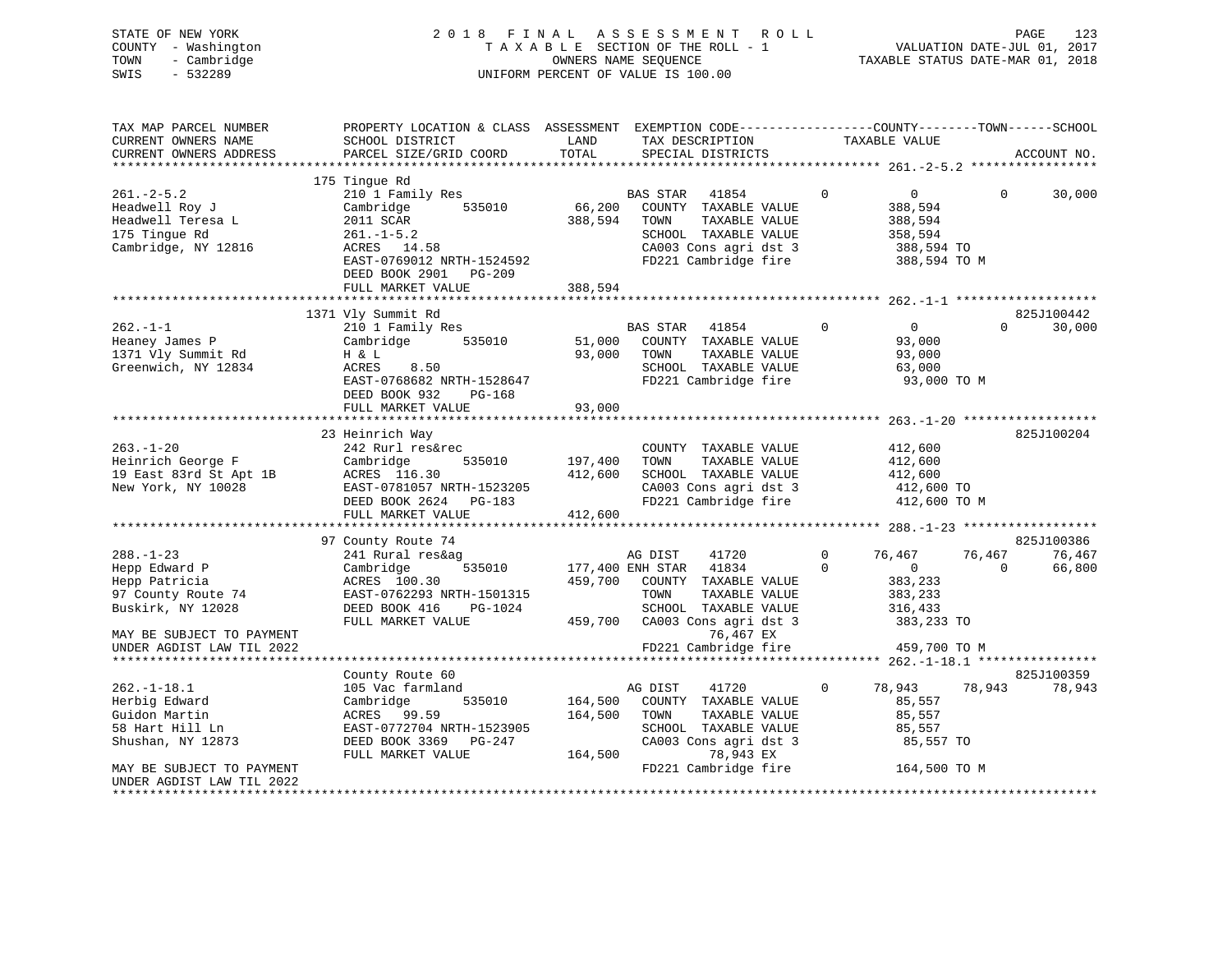# STATE OF NEW YORK 2 0 1 8 F I N A L A S S E S S M E N T R O L L PAGE 124 COUNTY - Washington T A X A B L E SECTION OF THE ROLL - 1 VALUATION DATE-JUL 01, 2017 TOWN - Cambridge OWNERS NAME SEQUENCE TAXABLE STATUS DATE-MAR 01, 2018 SWIS - 532289 UNIFORM PERCENT OF VALUE IS 100.00

| TAX MAP PARCEL NUMBER<br>CURRENT OWNERS NAME<br>CURRENT OWNERS ADDRESS                                                                                                                | SCHOOL DISTRICT<br>PARCEL SIZE/GRID COORD                                                                                                                                                                         | LAND<br>TOTAL                                  | TAX DESCRIPTION<br>SPECIAL DISTRICTS                                                                                                                                                                                     | PROPERTY LOCATION & CLASS ASSESSMENT EXEMPTION CODE---------------COUNTY-------TOWN------SCHOOL<br>TAXABLE VALUE                                                               | ACCOUNT NO.                |
|---------------------------------------------------------------------------------------------------------------------------------------------------------------------------------------|-------------------------------------------------------------------------------------------------------------------------------------------------------------------------------------------------------------------|------------------------------------------------|--------------------------------------------------------------------------------------------------------------------------------------------------------------------------------------------------------------------------|--------------------------------------------------------------------------------------------------------------------------------------------------------------------------------|----------------------------|
| $279. - 2 - 31.3$<br>Herrington Bryan<br>Herrington William<br>768 Lees Crossing Rd<br>Johnsonville, NY 12094                                                                         | 350 County Route 74<br>312 Vac w/imprv<br>Cambridge<br>535010<br>Barn & Lot<br>FRNT 164.00 DPTH 173.00<br>EAST-0766475 NRTH-1507125<br>DEED BOOK 3023 PG-324<br>FULL MARKET VALUE<br>**************************** | 1,900<br>11,800<br>11,800<br>*************     | COUNTY TAXABLE VALUE<br>TAXABLE VALUE<br>TOWN<br>SCHOOL TAXABLE VALUE<br>CA003 Cons agri dst 3<br>FD221 Cambridge fire                                                                                                   | 11,800<br>11,800<br>11,800<br>11,800 TO<br>11,800 TO M                                                                                                                         | 825J100235                 |
| $270. - 1 - 24$<br>Herrington Donald J<br>Herrington Debra A<br>475 Center Cambridge Rd<br>Cambridge, NY 12816                                                                        | 475 Center Cambridge Rd<br>210 1 Family Res<br>Cambridge<br>535010<br>ACRES<br>4.41<br>EAST-0765861 NRTH-1516684<br>DEED BOOK 752<br>PG-168<br>FULL MARKET VALUE                                                  | 39,500<br>71,400<br>71,400                     | COUNTY TAXABLE VALUE<br>TOWN<br>TAXABLE VALUE<br>SCHOOL TAXABLE VALUE<br>FD221 Cambridge fire                                                                                                                            | 71,400<br>71,400<br>71,400<br>71,400 TO M                                                                                                                                      | 825L100440                 |
| $288. - 1 - 24.4$<br>Herrington Eleanor M -LE-<br>Herrington Bryan M<br>768 Lees Crossing Rd<br>Johnsonville, NY 12094-1815<br>MAY BE SUBJECT TO PAYMENT<br>UNDER AGDIST LAW TIL 2022 | 768 Lees Crossing Rd<br>241 Rural res&ag<br>Cambridge<br>535010<br>Life Estate Eleanor Herri<br>1819/30<br>ACRES 35.00<br>EAST-0763284 NRTH-1502972<br>DEED BOOK 1819 PG-29<br>FULL MARKET VALUE                  | 95,800 ENH STAR<br>210,800 AGED-ALL<br>210,800 | 70 PCT OF VALUE USED FOR EXEMPTION PURPOSES<br>AG DIST<br>41720<br>41834<br>41800<br>COUNTY TAXABLE VALUE<br>TOWN<br>TAXABLE VALUE<br>SCHOOL TAXABLE VALUE<br>CA003 Cons agri dst 3<br>40,373 EX<br>FD221 Cambridge fire | $\mathbf 0$<br>40,373<br>40,373<br>$\mathbf 0$<br>$\overline{0}$<br>$\overline{0}$<br>$\Omega$<br>73,780<br>73,780<br>96,647<br>96,647<br>29,847<br>170,427 TO<br>210,800 TO M | 40,373<br>66,800<br>73,780 |
| $270. -1 - 15$<br>Herrington Howard<br>Herrington Susan<br>515 Center Cambridge Rd<br>Cambridge, NY 12816                                                                             | 515 Center Cambridge Rd<br>242 Rurl res&rec<br>535010<br>Cambridge<br>2011 SCAR<br>ACRES 14.66<br>EAST-0766671 NRTH-1517336<br>DEED BOOK 526<br>$PG-260$<br>FULL MARKET VALUE                                     | 63,300<br>282,000<br>282,000                   | ENH STAR<br>41834<br>COUNTY TAXABLE VALUE<br>TOWN<br>TAXABLE VALUE<br>SCHOOL TAXABLE VALUE<br>FD221 Cambridge fire                                                                                                       | $\mathbf 0$<br>$\overline{0}$<br>$\Omega$<br>282,000<br>282,000<br>215,200<br>282,000 TO M                                                                                     | 825J100639<br>66,800       |
| $270. -1 - 13$<br>Herrington Howard P<br>Herrington Susan E<br>515 Center Cambridge Rd<br>Cambridge, NY 12816                                                                         | Darwin Rd<br>322 Rural vac>10<br>535010<br>Cambridge<br>Vacant Lot<br>ACRES 11.20<br>EAST-0766042 NRTH-1517609<br>DEED BOOK 755<br>$PG-123$<br>FULL MARKET VALUE                                                  | 41,300<br>41,300<br>41,300                     | COUNTY TAXABLE VALUE<br>TAXABLE VALUE<br>TOWN<br>SCHOOL TAXABLE VALUE<br>FD221 Cambridge fire                                                                                                                            | 41,300<br>41,300<br>41,300<br>41,300 TO M                                                                                                                                      | 825J100216                 |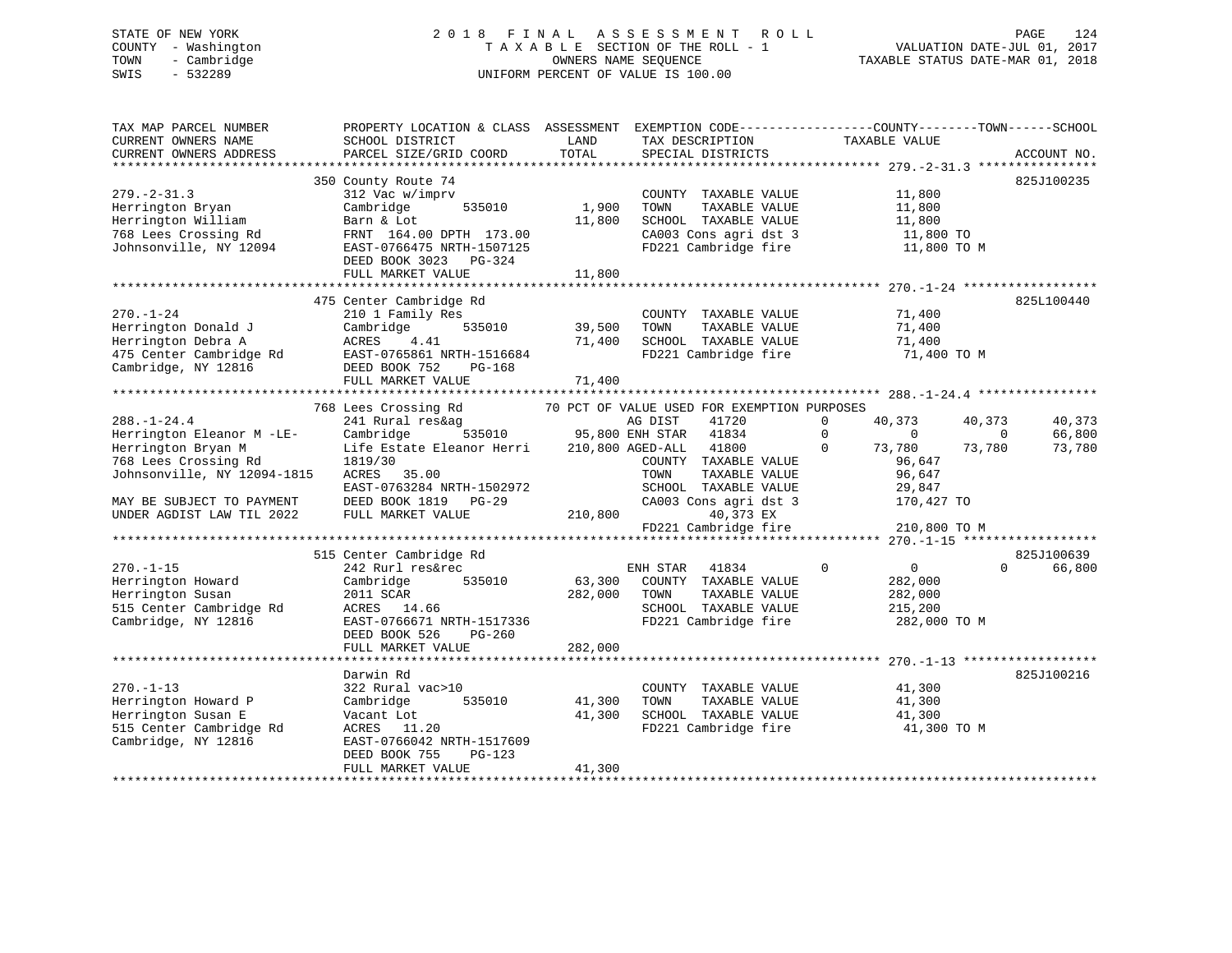STATE OF NEW YORK 2 0 1 8 F I N A L A S S E S S M E N T R O L L PAGE 125 COUNTY - Washington T A X A B L E SECTION OF THE ROLL - 1 VALUATION DATE-JUL 01, 2017 TOWN - Cambridge OWNERS NAME SEQUENCE TAXABLE STATUS DATE-MAR 01, 2018 SWIS - 532289 UNIFORM PERCENT OF VALUE IS 100.00UNIFORM PERCENT OF VALUE IS 100.00 TAX MAP PARCEL NUMBER PROPERTY LOCATION & CLASS ASSESSMENT EXEMPTION CODE------------------COUNTY--------TOWN------SCHOOL CURRENT OWNERS NAME SCHOOL DISTRICT LAND TAX DESCRIPTION TAXABLE VALUE CURRENT OWNERS ADDRESS PARCEL SIZE/GRID COORD TOTAL SPECIAL DISTRICTS ACCOUNT NO. \*\*\*\*\*\*\*\*\*\*\*\*\*\*\*\*\*\*\*\*\*\*\*\*\*\*\*\*\*\*\*\*\*\*\*\*\*\*\*\*\*\*\*\*\*\*\*\*\*\*\*\*\*\*\*\*\*\*\*\*\*\*\*\*\*\*\*\*\*\*\*\*\*\*\*\*\*\*\*\*\*\*\*\*\*\*\*\*\*\*\*\*\*\*\*\*\*\*\*\*\*\*\* 261.-2-15 \*\*\*\*\*\*\*\*\*\*\*\*\*\*\*\*\*\*825.T100634  $1140$  Vly Summit Rd

|                        | $\pm\pm\pm\circ$ $\sqrt{2}$ $\pm\circ$ $\pm\circ\cdot\cdot\cdot$ |         |                          |                               |                    |
|------------------------|------------------------------------------------------------------|---------|--------------------------|-------------------------------|--------------------|
| $261. - 2 - 15$        | 210 1 Family Res                                                 |         | COUNTY TAXABLE VALUE     | 216,900                       |                    |
| Herrington Lillian     | Cambridge<br>535010                                              | 53,400  | TOWN<br>TAXABLE VALUE    | 216,900                       |                    |
| 1140 Vly Summit Rd     | $261. - 1 - 15$                                                  | 216,900 | SCHOOL TAXABLE VALUE     | 216,900                       |                    |
| Greenwich, NY 12834    | 9.10<br>ACRES                                                    |         | FD221 Cambridge fire     |                               | 216,900 TO M       |
|                        | EAST-0764811 NRTH-1525385                                        |         |                          |                               |                    |
|                        | DEED BOOK 782<br>PG-160                                          |         |                          |                               |                    |
|                        |                                                                  |         |                          |                               |                    |
|                        | FULL MARKET VALUE                                                | 216,900 |                          |                               |                    |
|                        |                                                                  |         |                          |                               |                    |
|                        | 137 County Route 74                                              |         |                          |                               | 825J102008         |
| $288. - 1 - 24.3$      | 210 1 Family Res                                                 |         | COUNTY TAXABLE VALUE     |                               | 82,000             |
| Herrington Tyler       | Cambridge<br>535010                                              | 38,000  | TOWN<br>TAXABLE VALUE    |                               | 82,000             |
| Herrington Nicole A    | H & L                                                            | 82,000  | SCHOOL TAXABLE VALUE     |                               | 82,000             |
| 137 County Route 74    | 3.20<br>ACRES                                                    |         | CA003 Cons agri dst 3    |                               | 82,000 TO          |
| Johnsonville, NY 12094 | EAST-0764188 NRTH-1502155                                        |         | FD221 Cambridge fire     |                               | 82,000 TO M        |
|                        | DEED BOOK 3324 PG-153                                            |         |                          |                               |                    |
|                        | FULL MARKET VALUE                                                | 82,000  |                          |                               |                    |
|                        |                                                                  |         |                          |                               |                    |
|                        | English Rd                                                       |         |                          |                               |                    |
| $262 - 2 - 12.4$       | 314 Rural vac<10                                                 |         | COUNTY TAXABLE VALUE     |                               | 18,000             |
|                        | 535010                                                           | 18,000  | TOWN<br>TAXABLE VALUE    |                               | 18,000             |
| Herrington William F   | Cambridge                                                        |         |                          |                               |                    |
| English Patricia       | Lot 3                                                            | 18,000  | SCHOOL TAXABLE VALUE     |                               | 18,000             |
| 768 Lee's Crossing Rd  | ACRES<br>4.70                                                    |         | CA003 Cons agri dst 3    |                               | 18,000 TO          |
| Johnsonville, NY 12094 | EAST-0776547 NRTH-1526348                                        |         | FD221 Cambridge fire     |                               | 18,000 TO M        |
|                        | DEED BOOK 3436 PG-277                                            |         |                          |                               |                    |
|                        | FULL MARKET VALUE                                                | 18,000  |                          |                               |                    |
|                        |                                                                  |         |                          |                               |                    |
|                        | 418 County Route 60                                              |         |                          |                               | 825J100395         |
| $262. -1 - 10$         | 242 Rurl res&rec                                                 |         | VETWAR CTS 41120         | 0<br>27,210                   | 27,000<br>6,000    |
| Hersey Jacqualyne A LE | Cambridge<br>535010                                              |         | 65,400 ENH STAR 41834    | $\Omega$<br>$\Omega$          | 66,800<br>$\Omega$ |
| Hersey Christopher J   | H&l                                                              | 181,400 | COUNTY TAXABLE VALUE     | 154,190                       |                    |
| 418 County Route 60    | ACRES 10.26                                                      |         | TAXABLE VALUE<br>TOWN    | 154,400                       |                    |
| Cambridge, NY 12816    | EAST-0773807 NRTH-1527557                                        |         | SCHOOL TAXABLE VALUE     | 108,600                       |                    |
|                        |                                                                  |         |                          |                               |                    |
|                        | DEED BOOK 1918 PG-156                                            |         | FD221 Cambridge fire     |                               | 181,400 TO M       |
|                        | FULL MARKET VALUE                                                | 181,400 |                          |                               |                    |
|                        |                                                                  |         |                          |                               |                    |
|                        | 79 State Route 372                                               |         |                          |                               | 825J100194         |
| $255.14 - 3 - 19$      | 283 Res w/Comuse                                                 |         | <b>BAS STAR</b><br>41854 | $\mathbf 0$<br>$\overline{0}$ | $\Omega$<br>30,000 |
| Hewitt Benjamin J      | Cambridge<br>535010                                              | 26,700  | COUNTY TAXABLE VALUE     | 180,000                       |                    |
| Hewitt Alissa A        | H & L                                                            | 180,000 | TAXABLE VALUE<br>TOWN    | 180,000                       |                    |
| 79 State Route 372     | ACRES<br>0.50                                                    |         | SCHOOL TAXABLE VALUE     | 150,000                       |                    |
| Cambridge, NY 12816    | EAST-0786100 NRTH-1532312                                        |         | FD221 Cambridge fire     |                               | 180,000 TO M       |
|                        | DEED BOOK 3298<br>$PG-11$                                        |         |                          |                               |                    |
|                        | FULL MARKET VALUE                                                | 180,000 |                          |                               |                    |
|                        |                                                                  |         |                          |                               |                    |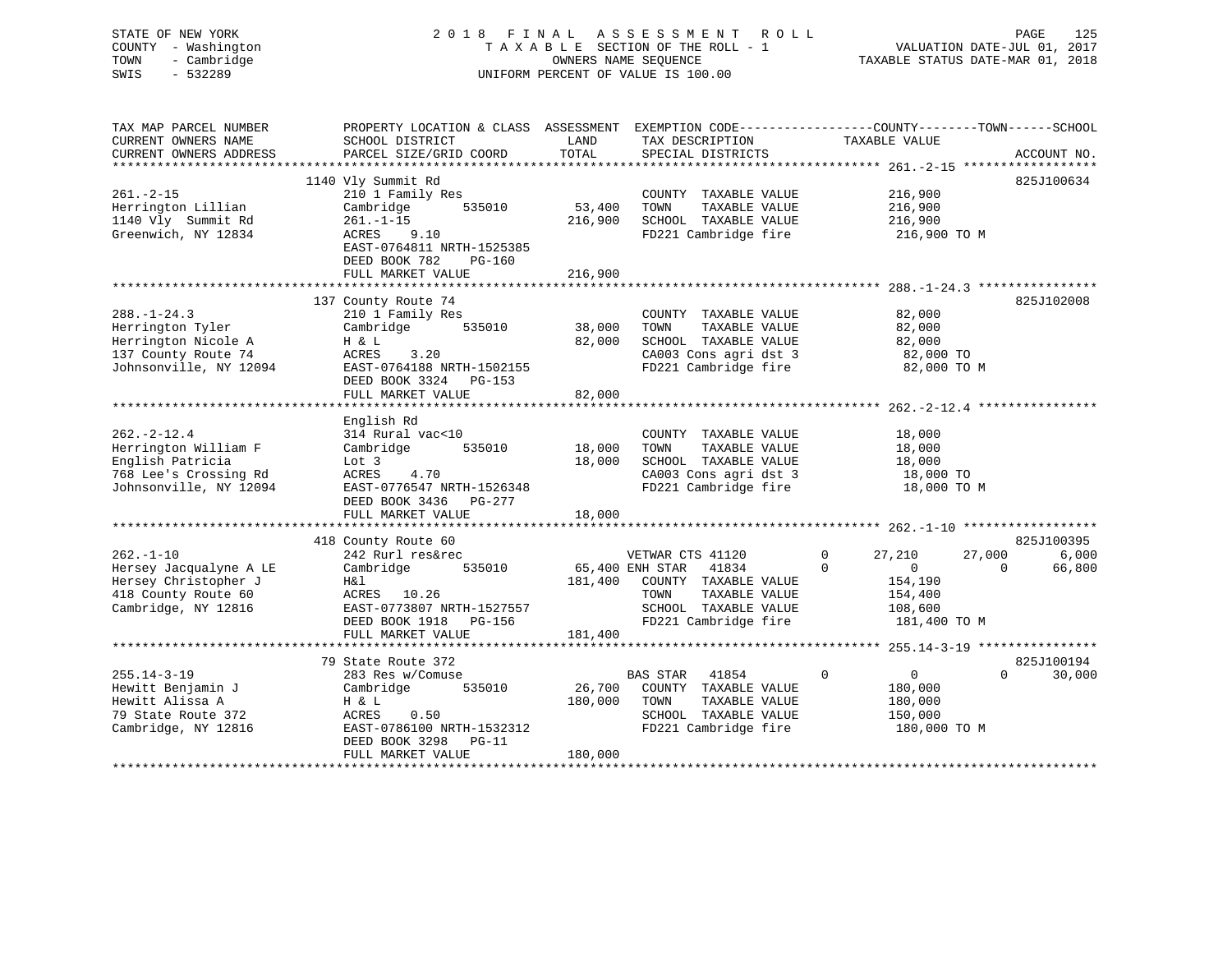| STATE OF NEW YORK<br>COUNTY - Washington<br>- Cambridge<br>TOWN<br>$-532289$<br>SWIS |                                                                                                                                              |                 | 2018 FINAL ASSESSMENT<br>R O L L<br>TAXABLE SECTION OF THE ROLL - 1<br>OWNERS NAME SEQUENCE<br>UNIFORM PERCENT OF VALUE IS 100.00 |              | VALUATION DATE-JUL 01, 2017<br>TAXABLE STATUS DATE-MAR 01, 2018 |          | PAGE<br>126 |
|--------------------------------------------------------------------------------------|----------------------------------------------------------------------------------------------------------------------------------------------|-----------------|-----------------------------------------------------------------------------------------------------------------------------------|--------------|-----------------------------------------------------------------|----------|-------------|
| TAX MAP PARCEL NUMBER<br>CURRENT OWNERS NAME<br>CURRENT OWNERS ADDRESS               | PROPERTY LOCATION & CLASS ASSESSMENT EXEMPTION CODE---------------COUNTY-------TOWN------SCHOOL<br>SCHOOL DISTRICT<br>PARCEL SIZE/GRID COORD | LAND<br>TOTAL   | TAX DESCRIPTION<br>SPECIAL DISTRICTS                                                                                              |              | TAXABLE VALUE                                                   |          | ACCOUNT NO. |
|                                                                                      |                                                                                                                                              |                 |                                                                                                                                   |              |                                                                 |          |             |
| $246. - 1 - 32.2$                                                                    | 399 Petteys Rd<br>242 Rurl res&rec                                                                                                           |                 | COUNTY TAXABLE VALUE                                                                                                              |              | 222,500                                                         |          | 825J102011  |
| Hewlett Patrick B                                                                    | Greenwich<br>533401                                                                                                                          | 60,300          | TOWN<br>TAXABLE VALUE                                                                                                             |              | 222,500                                                         |          |             |
| Hewlett Elizabeth A                                                                  | H & L                                                                                                                                        | 222,500         | SCHOOL TAXABLE VALUE                                                                                                              |              | 222,500                                                         |          |             |
| 399 Petteys Rd                                                                       | Lot 1                                                                                                                                        |                 | CA003 Cons agri dst 3                                                                                                             |              | 222,500 TO                                                      |          |             |
| Greenwich, NY 12834                                                                  | ACRES<br>11.13                                                                                                                               |                 | FD221 Cambridge fire                                                                                                              |              | 222,500 TO M                                                    |          |             |
|                                                                                      | EAST-0770693 NRTH-1543957<br>DEED BOOK 3034 PG-142                                                                                           |                 |                                                                                                                                   |              |                                                                 |          |             |
|                                                                                      | FULL MARKET VALUE                                                                                                                            | 222,500         |                                                                                                                                   |              |                                                                 |          |             |
|                                                                                      |                                                                                                                                              |                 |                                                                                                                                   |              |                                                                 |          |             |
|                                                                                      | 369 State Route 372                                                                                                                          |                 |                                                                                                                                   |              |                                                                 |          | 825J100968  |
| $246. - 1 - 20.1$                                                                    | 210 1 Family Res                                                                                                                             |                 | AGED-ALL<br>41800                                                                                                                 | 0            | 60,450                                                          | 60,450   | 60,450      |
| Hoffmeister James                                                                    | Cambridge<br>535010                                                                                                                          | 31,700 ENH STAR | 41834                                                                                                                             | $\Omega$     | $\overline{0}$                                                  | $\Omega$ | 60,450      |
| 369 State Route 372                                                                  | ACRES<br>2.77                                                                                                                                | 120,900         | COUNTY TAXABLE VALUE<br>TOWN                                                                                                      |              | 60,450                                                          |          |             |
| Cambridge, NY 12816                                                                  | EAST-0782074 NRTH-1537741<br>DEED BOOK 1770 PG-190                                                                                           |                 | TAXABLE VALUE<br>SCHOOL TAXABLE VALUE                                                                                             |              | 60,450<br>$\mathbf 0$                                           |          |             |
|                                                                                      | FULL MARKET VALUE                                                                                                                            |                 | 120,900 CA005 Cons agri dst 5                                                                                                     |              | 120,900 TO                                                      |          |             |
|                                                                                      |                                                                                                                                              |                 | FD221 Cambridge fire                                                                                                              |              | 120,900 TO M                                                    |          |             |
|                                                                                      |                                                                                                                                              |                 |                                                                                                                                   |              |                                                                 |          |             |
|                                                                                      | 5 Rogers Lane Ext                                                                                                                            |                 |                                                                                                                                   |              |                                                                 |          | 825J100551  |
| $271. - 2 - 1$                                                                       | 210 1 Family Res                                                                                                                             |                 | BAS STAR<br>41854                                                                                                                 | $\Omega$     | $\overline{0}$                                                  | $\Omega$ | 30,000      |
| Holcomb Roger                                                                        | Cambridge<br>535010                                                                                                                          | 25,600          | COUNTY TAXABLE VALUE                                                                                                              |              | 114,300                                                         |          |             |
| Vogel-Holcomb Karel                                                                  | H & L                                                                                                                                        | 114,300         | TAXABLE VALUE<br>TOWN                                                                                                             |              | 114,300                                                         |          |             |
| 5 Rogers Lane Ext                                                                    | ACRES<br>0.79                                                                                                                                |                 | SCHOOL TAXABLE VALUE                                                                                                              |              | 84,300                                                          |          |             |
| Cambridge, NY 12816                                                                  | EAST-0771939 NRTH-1518353                                                                                                                    |                 | FD221 Cambridge fire                                                                                                              |              | 114,300 TO M                                                    |          |             |
|                                                                                      | DEED BOOK 911<br>PG-168                                                                                                                      |                 |                                                                                                                                   |              |                                                                 |          |             |
|                                                                                      | FULL MARKET VALUE                                                                                                                            | 114,300         |                                                                                                                                   |              |                                                                 |          |             |
|                                                                                      |                                                                                                                                              |                 |                                                                                                                                   |              |                                                                 |          |             |
| $272. - 2 - 6.1$                                                                     | 739 Turnpike Rd<br>240 Rural res                                                                                                             |                 | AGRI-D IND 41730                                                                                                                  | $\mathbf 0$  | 24,391                                                          | 24,391   | 24,391      |
| Hommel Jeffrey A                                                                     | Cambridge<br>535010                                                                                                                          |                 | 65,400 BAS STAR<br>41854                                                                                                          | $\Omega$     | $\overline{0}$                                                  | $\Omega$ | 30,000      |
| Hommel Lisa J                                                                        | ACRES 12.72                                                                                                                                  | 251,700         | COUNTY TAXABLE VALUE                                                                                                              |              | 227,309                                                         |          |             |
| 739 Turnpike Rd                                                                      | EAST-0788988 NRTH-1519069                                                                                                                    |                 | TOWN<br>TAXABLE VALUE                                                                                                             |              | 227,309                                                         |          |             |
| Eagle Bridge, NY 12057                                                               | DEED BOOK 706<br>PG-85                                                                                                                       |                 | SCHOOL TAXABLE VALUE                                                                                                              |              | 197,309                                                         |          |             |
|                                                                                      | FULL MARKET VALUE                                                                                                                            |                 | 251,700 FD221 Cambridge fire                                                                                                      |              | 251,700 TO M                                                    |          |             |
| MAY BE SUBJECT TO PAYMENT<br>UNDER AGDIST LAW TIL 2025                               |                                                                                                                                              |                 |                                                                                                                                   |              |                                                                 |          |             |
|                                                                                      |                                                                                                                                              |                 |                                                                                                                                   |              |                                                                 |          |             |
|                                                                                      | 721 Turnpike Rd                                                                                                                              |                 |                                                                                                                                   |              |                                                                 |          | 825J100400  |
| $272. - 2 - 6$                                                                       | 210 1 Family Res                                                                                                                             |                 | AGRI-D IND 41730                                                                                                                  | $\mathbf 0$  | 11,456                                                          | 11,456   | 11,456      |
| Hommel John H                                                                        | 535010<br>Cambridge                                                                                                                          |                 | 42,400 BAS STAR 41854                                                                                                             | $\mathbf{0}$ | $\overline{0}$                                                  | 0        | 30,000      |
| 721 Turnpike Rd                                                                      | House & Lot                                                                                                                                  | 179,000         | COUNTY TAXABLE VALUE                                                                                                              |              | 167,544                                                         |          |             |
| Eagle Bridge, NY 12057                                                               | ACRES<br>4.67                                                                                                                                |                 | TAXABLE VALUE<br>TOWN                                                                                                             |              | 167,544                                                         |          |             |
|                                                                                      | EAST-0789379 NRTH-1518520                                                                                                                    |                 | SCHOOL TAXABLE VALUE                                                                                                              |              | 137,544                                                         |          |             |
| MAY BE SUBJECT TO PAYMENT<br>UNDER AGDIST LAW TIL 2025                               | PG-193<br>DEED BOOK 1907<br>FULL MARKET VALUE                                                                                                | 179,000         | FD221 Cambridge fire                                                                                                              |              | 179,000 TO M                                                    |          |             |
|                                                                                      |                                                                                                                                              |                 |                                                                                                                                   |              |                                                                 |          |             |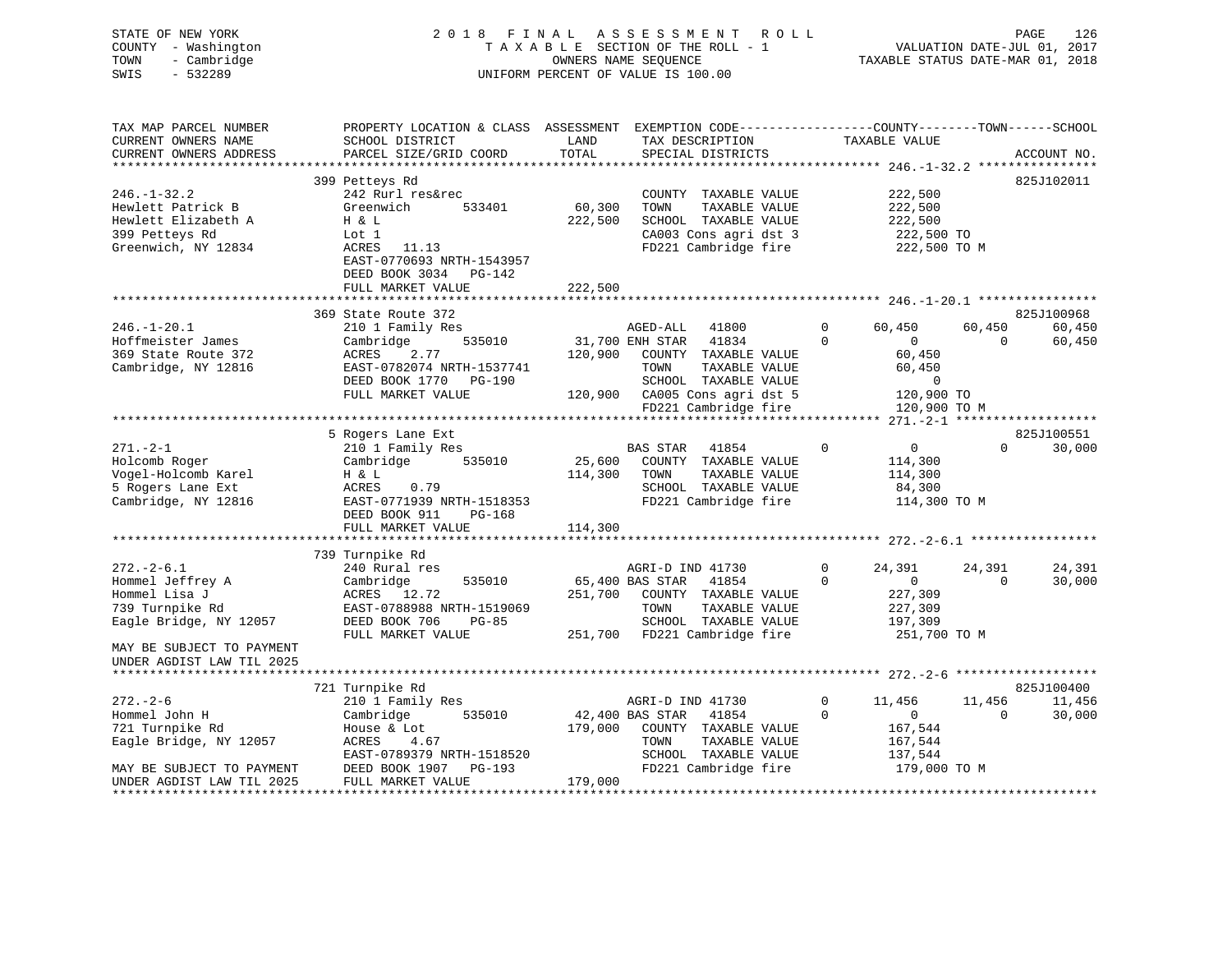# STATE OF NEW YORK 2 0 1 8 F I N A L A S S E S S M E N T R O L L PAGE 127 COUNTY - Washington T A X A B L E SECTION OF THE ROLL - 1 VALUATION DATE-JUL 01, 2017 TOWN - Cambridge OWNERS NAME SEQUENCE TAXABLE STATUS DATE-MAR 01, 2018 SWIS - 532289 UNIFORM PERCENT OF VALUE IS 100.00

| TAX MAP PARCEL NUMBER<br>CURRENT OWNERS NAME<br>CURRENT OWNERS ADDRESS                                                                  | PROPERTY LOCATION & CLASS ASSESSMENT<br>SCHOOL DISTRICT<br>PARCEL SIZE/GRID COORD                                                                          | LAND<br>TOTAL                | EXEMPTION CODE-----------------COUNTY-------TOWN------SCHOOL<br>TAX DESCRIPTION<br>SPECIAL DISTRICTS                                               | TAXABLE VALUE                                                                                | ACCOUNT NO.                      |
|-----------------------------------------------------------------------------------------------------------------------------------------|------------------------------------------------------------------------------------------------------------------------------------------------------------|------------------------------|----------------------------------------------------------------------------------------------------------------------------------------------------|----------------------------------------------------------------------------------------------|----------------------------------|
|                                                                                                                                         |                                                                                                                                                            |                              |                                                                                                                                                    |                                                                                              |                                  |
| $272 - 2 - 6.2$<br>Hommel John H<br>721 Turnpike Rd<br>Eagle Bridge, NY 12057<br>MAY BE SUBJECT TO PAYMENT<br>UNDER AGDIST LAW TIL 2025 | Turnpike Rd<br>322 Rural vac>10<br>Cambridge<br>535010<br>Land<br>ACRES 10.09<br>EAST-0788878 NRTH-1518449<br>DEED BOOK 690<br>PG-213<br>FULL MARKET VALUE | 47,200<br>47,200<br>47,200   | AGRI-D IND 41730<br>COUNTY TAXABLE VALUE<br>TOWN<br>TAXABLE VALUE<br>SCHOOL TAXABLE VALUE<br>FD221 Cambridge fire                                  | $\Omega$<br>18,794<br>28,406<br>28,406<br>28,406<br>47,200 TO M                              | 18,794<br>18,794                 |
|                                                                                                                                         |                                                                                                                                                            |                              |                                                                                                                                                    |                                                                                              |                                  |
| $255. - 1 - 20.1$<br>Honyoust David<br>8 Dr Brown Ln<br>Cambridge, NY 12816                                                             | 8 Dr Brown Ln<br>210 1 Family Res<br>Cambridge<br>535010<br>H & L<br>Lot 1<br>FRNT 470.00 DPTH<br>4.10<br>ACRES<br>EAST-0783687 NRTH-1535217               | 38,500<br>240,000            | <b>BAS STAR</b><br>41854<br>COUNTY TAXABLE VALUE<br>TOWN<br>TAXABLE VALUE<br>SCHOOL TAXABLE VALUE<br>CA005 Cons agri dst 5<br>FD221 Cambridge fire | $\Omega$<br>$\Omega$<br>240,000<br>240,000<br>210,000<br>240,000 TO<br>240,000 TO M          | 825J102031<br>$\Omega$<br>30,000 |
|                                                                                                                                         | DEED BOOK 826<br>PG-268<br>FULL MARKET VALUE                                                                                                               | 240,000                      |                                                                                                                                                    |                                                                                              |                                  |
|                                                                                                                                         | State Route 372                                                                                                                                            |                              |                                                                                                                                                    |                                                                                              |                                  |
| $255. - 1 - 20.9$<br>Honyoust David W<br>8 Dr Brown Ln<br>Cambridge, NY 12816                                                           | 314 Rural vac<10<br>Cambridge<br>535010<br>$1$ ot $2$<br>FRNT 422.63 DPTH<br><b>ACRES</b><br>4.79<br>EAST-0783660 NRTH-1535620<br>DEED BOOK 826<br>PG-268  | 28,000<br>28,000             | COUNTY TAXABLE VALUE<br>TOWN<br>TAXABLE VALUE<br>SCHOOL TAXABLE VALUE<br>CA005 Cons agri dst 5<br>FD221 Cambridge fire                             | 28,000<br>28,000<br>28,000<br>28,000 TO<br>28,000 TO M                                       |                                  |
|                                                                                                                                         | FULL MARKET VALUE                                                                                                                                          | 28,000                       |                                                                                                                                                    |                                                                                              |                                  |
|                                                                                                                                         | ***********************                                                                                                                                    |                              |                                                                                                                                                    |                                                                                              |                                  |
|                                                                                                                                         | 475 County Route 59                                                                                                                                        |                              |                                                                                                                                                    |                                                                                              | 825J100348                       |
| $279. - 2 - 9$<br>Honyoust Delshay<br>475 County Route 59<br>Buskirk, NY 12028                                                          | 210 1 Family Res<br>535010<br>Cambridge<br>H & L<br>4.55<br>ACRES<br>EAST-0769997 NRTH-1509209<br>DEED BOOK 3267<br>PG-221                                 | 43,800<br>197,600            | BAS STAR<br>41854<br>COUNTY TAXABLE VALUE<br>TOWN<br>TAXABLE VALUE<br>SCHOOL TAXABLE VALUE<br>CA003 Cons agri dst 3<br>FD221 Cambridge fire        | $\mathbf 0$<br>$\mathbf 0$<br>197,600<br>197,600<br>167,600<br>197,600 TO<br>197,600 TO M    | 30,000<br>$\Omega$               |
|                                                                                                                                         | FULL MARKET VALUE                                                                                                                                          | 197,600                      |                                                                                                                                                    |                                                                                              | $246. - 1 - 35.1$ ***********    |
|                                                                                                                                         | 78 Petteys Rd                                                                                                                                              |                              |                                                                                                                                                    |                                                                                              | 825J100969                       |
| $246. - 1 - 35.1$<br>Hood Elizabeth M Trustee<br>78 Petteys Rd<br>Greenwich, NY 12834                                                   | 210 1 Family Res<br>Greenwich<br>533401<br>H & L<br>ACRES<br>1.57<br>EAST-0767850 NRTH-1537006<br>DEED BOOK 3370<br>PG-315<br>FULL MARKET VALUE            | 30,000<br>200,800<br>200,800 | BAS STAR<br>41854<br>COUNTY TAXABLE VALUE<br>TOWN<br>TAXABLE VALUE<br>SCHOOL TAXABLE VALUE<br>CA003 Cons agri dst 3<br>FD221 Cambridge fire        | $\mathbf 0$<br>$\overline{0}$<br>200,800<br>200,800<br>170,800<br>200,800 TO<br>200,800 TO M | $\Omega$<br>30,000               |
|                                                                                                                                         |                                                                                                                                                            |                              |                                                                                                                                                    |                                                                                              |                                  |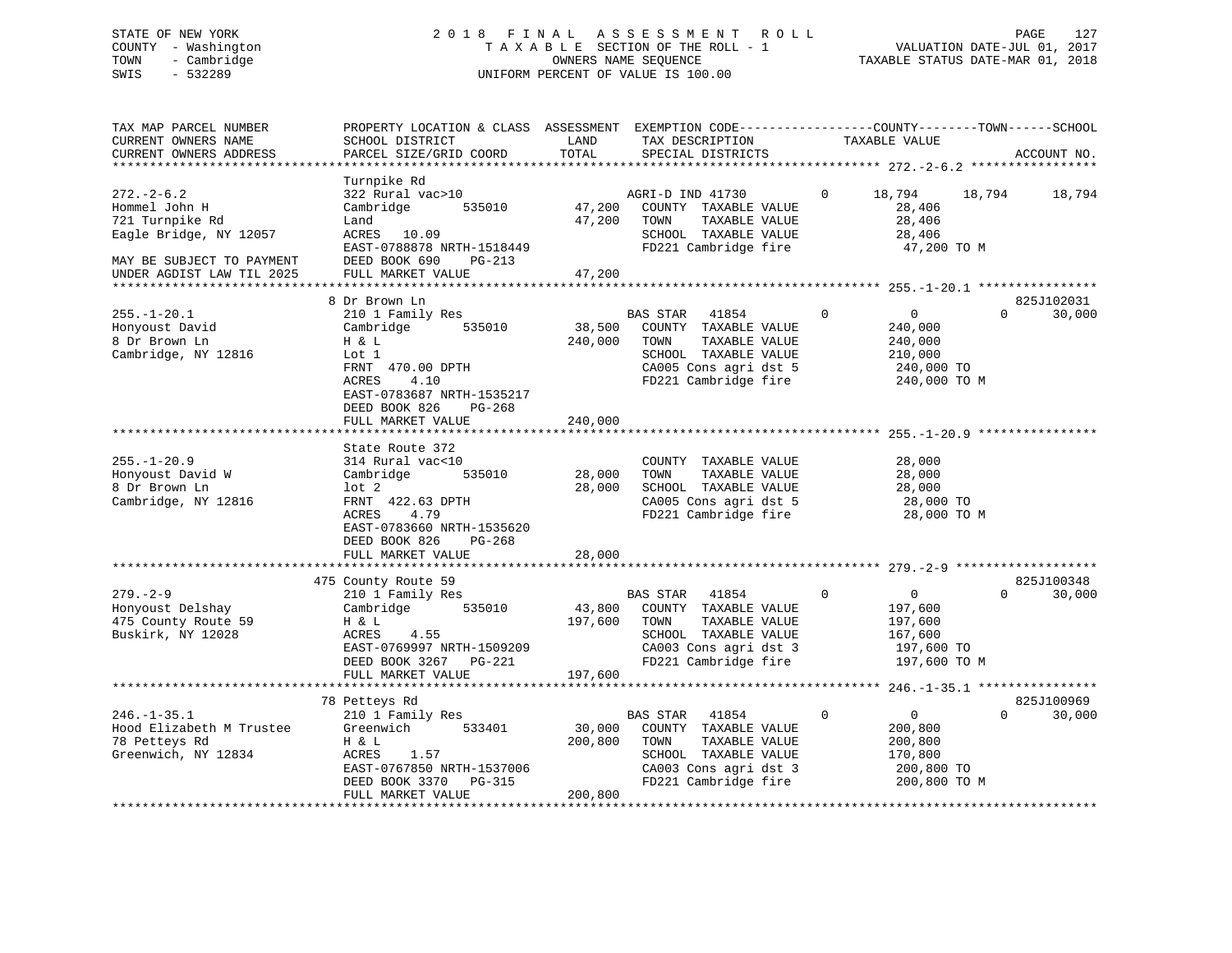## STATE OF NEW YORK 2018 FINAL ASSESSMENT ROLL PAGE 128 COUNTY - Washington  $T A X A B L E$  SECTION OF THE ROLL - 1<br>TOWN - Cambridge  $\sim$  000NERS NAME SEQUENCE TOWN - Cambridge OWNERS NAME SEQUENCE TAXABLE STATUS DATE-MAR 01, 2018 SWIS - 532289 UNIFORM PERCENT OF VALUE IS 100.00

| TAX MAP PARCEL NUMBER<br>CURRENT OWNERS NAME                                                       | PROPERTY LOCATION & CLASS ASSESSMENT EXEMPTION CODE----------------COUNTY-------TOWN------SCHOOL<br>SCHOOL DISTRICT                                                          | LAND                       | TAX DESCRIPTION                                                                                                                             | TAXABLE VALUE                                                                         |                                                        |  |
|----------------------------------------------------------------------------------------------------|------------------------------------------------------------------------------------------------------------------------------------------------------------------------------|----------------------------|---------------------------------------------------------------------------------------------------------------------------------------------|---------------------------------------------------------------------------------------|--------------------------------------------------------|--|
| CURRENT OWNERS ADDRESS                                                                             | PARCEL SIZE/GRID COORD                                                                                                                                                       | TOTAL                      | SPECIAL DISTRICTS                                                                                                                           |                                                                                       | ACCOUNT NO.                                            |  |
|                                                                                                    |                                                                                                                                                                              |                            |                                                                                                                                             |                                                                                       |                                                        |  |
| $270. - 1 - 6. - 8801$<br>Horton Amber J<br>247 Brownell Rd<br>Cambridge, NY 12816                 | 247 Brownell Rd<br>210 1 Family Res<br>Cambridge<br>535010<br>ACRES 0.20<br>FULL MARKET VALUE                                                                                | 15,000<br>52,500<br>52,500 | ENH STAR<br>41834<br>COUNTY TAXABLE VALUE<br>TOWN<br>TAXABLE VALUE<br>SCHOOL TAXABLE VALUE<br>CA003 Cons agri dst 3<br>FD221 Cambridge fire | $\overline{0}$<br>0<br>52,500<br>52,500<br>$\overline{0}$<br>52,500 TO<br>52,500 TO M | $\mathbf{0}$<br>52,500                                 |  |
|                                                                                                    |                                                                                                                                                                              |                            |                                                                                                                                             |                                                                                       |                                                        |  |
| $270. - 1 - 4$<br>Horton Raymond Earl<br>Horton Donna Marie<br>53 Horton Rd<br>Cambridge, NY 12816 | 926 County Route 74<br>270 Mfg housing<br>Cambridge<br>535010<br>Lot & Tra<br>FRNT 195.00 DPTH 222.00<br>0.96<br>ACRES<br>EAST-0764648 NRTH-1520756<br>DEED BOOK 3380 PG-176 | 24,700<br>53,300           | COUNTY TAXABLE VALUE<br>TOWN<br>TAXABLE VALUE<br>SCHOOL TAXABLE VALUE<br>CA003 Cons agri dst 3<br>CA003 Cons agri dst 3                     | 53,300<br>53,300<br>53,300<br>53,300 TO<br>53,300 TO M                                | 825J100361                                             |  |
|                                                                                                    | FULL MARKET VALUE                                                                                                                                                            | 53,300                     |                                                                                                                                             |                                                                                       |                                                        |  |
|                                                                                                    |                                                                                                                                                                              |                            |                                                                                                                                             |                                                                                       |                                                        |  |
| $270. - 1 - 6$<br>Horton Raymond Earl<br>53 Horton Rd<br>Cambridge, NY 12816                       | 53 Horton Rd<br>112 Dairy farm<br>Cambridge<br>535010<br>multiple residences<br>573/174<br>ACRES 331.00                                                                      |                            | 41720<br>AG DIST<br>419,000 ENH STAR 41834<br>955,000 COUNTY TAXABLE VALUE<br>TOWN<br>TAXABLE VALUE<br>SCHOOL TAXABLE VALUE                 | $\Omega$<br>163,041<br>$\Omega$<br>$\overline{0}$<br>791,959<br>791,959<br>725,159    | 825J100404<br>163,041<br>163,041<br>$\Omega$<br>66,800 |  |
| MAY BE SUBJECT TO PAYMENT<br>UNDER AGDIST LAW TIL 2022                                             | EAST-0766187 NRTH-1521191<br>DEED BOOK 453<br>PG-753                                                                                                                         |                            | CA003 Cons agri dst 3<br>163,041 EX                                                                                                         | 791,959 TO                                                                            |                                                        |  |
|                                                                                                    | FULL MARKET VALUE                                                                                                                                                            | 955,000                    | FD221 Cambridge fire                                                                                                                        | 955,000 TO M                                                                          |                                                        |  |
|                                                                                                    | 73 Darwin Rd                                                                                                                                                                 |                            |                                                                                                                                             |                                                                                       | 825J100951                                             |  |
| $270. - 1 - 7.1$<br>Horton Raymond Earl<br>53 Horton Rd<br>Cambridge, NY 12816                     | 210 1 Family Res<br>535010<br>Cambridge<br>H & L<br>FRNT 335.00 DPTH 133.00<br>0.93<br>ACRES<br>EAST-0768552 NRTH-1520463<br>DEED BOOK 535<br>$PG-173$                       | 27,100<br>89,900           | COUNTY TAXABLE VALUE<br>TAXABLE VALUE<br>TOWN<br>SCHOOL TAXABLE VALUE<br>CA003 Cons agri dst 3<br>FD221 Cambridge fire                      | 89,900<br>89,900<br>89,900<br>89,900 TO<br>89,900 TO M                                |                                                        |  |
|                                                                                                    | FULL MARKET VALUE                                                                                                                                                            | 89,900                     |                                                                                                                                             |                                                                                       |                                                        |  |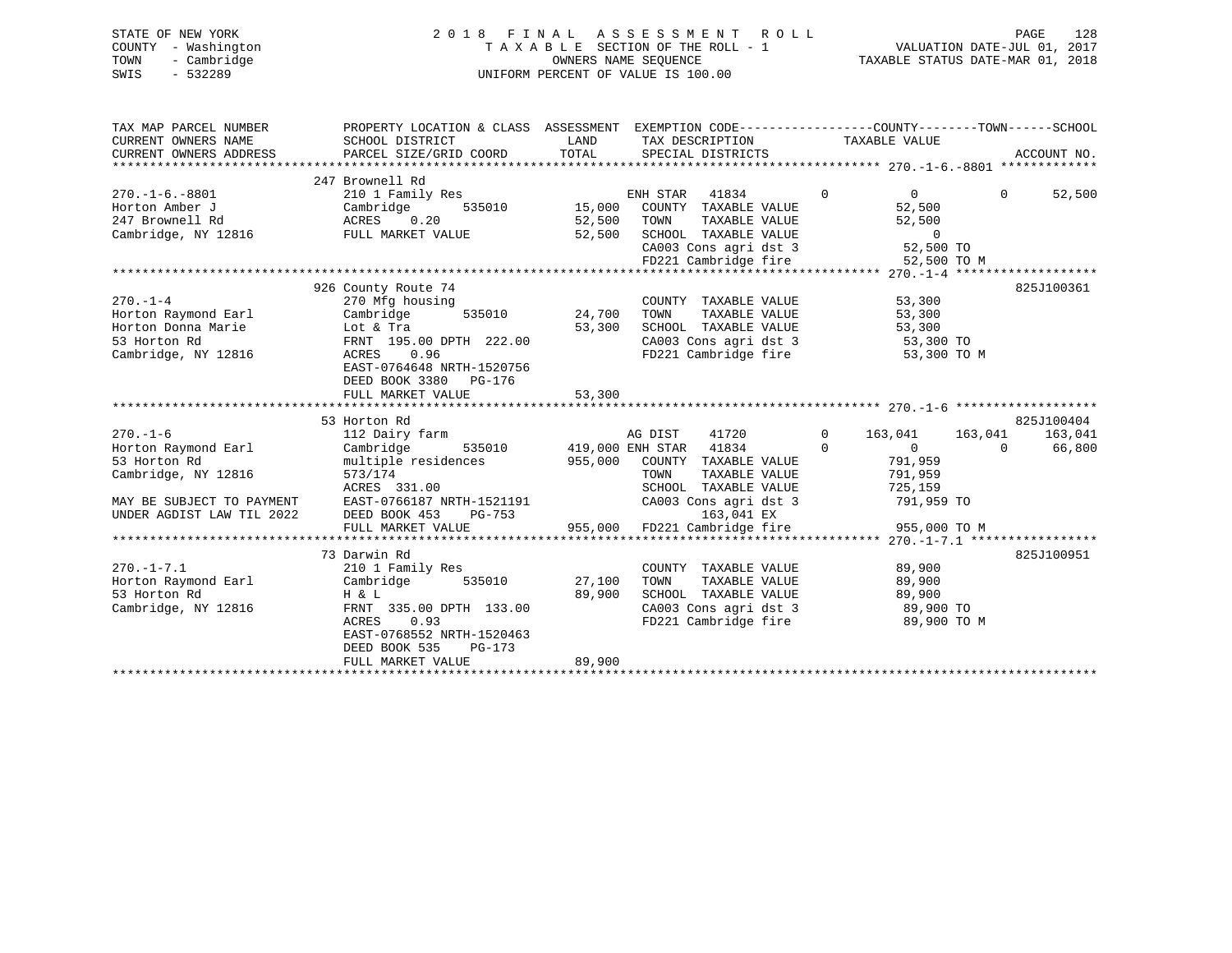# STATE OF NEW YORK 2 0 1 8 F I N A L A S S E S S M E N T R O L L PAGE 129 COUNTY - Washington T A X A B L E SECTION OF THE ROLL - 1 VALUATION DATE-JUL 01, 2017 TOWN - Cambridge OWNERS NAME SEQUENCE TAXABLE STATUS DATE-MAR 01, 2018 SWIS - 532289 UNIFORM PERCENT OF VALUE IS 100.00

| TAX MAP PARCEL NUMBER<br>CURRENT OWNERS NAME<br>CURRENT OWNERS ADDRESS                              | PROPERTY LOCATION & CLASS ASSESSMENT EXEMPTION CODE----------------COUNTY-------TOWN-----SCHOOL<br>SCHOOL DISTRICT<br>PARCEL SIZE/GRID COORD       | LAND<br>TOTAL     | TAX DESCRIPTION<br>SPECIAL DISTRICTS                                                                                                                                                                              |                      | TAXABLE VALUE                                           |                    | ACCOUNT NO.          |
|-----------------------------------------------------------------------------------------------------|----------------------------------------------------------------------------------------------------------------------------------------------------|-------------------|-------------------------------------------------------------------------------------------------------------------------------------------------------------------------------------------------------------------|----------------------|---------------------------------------------------------|--------------------|----------------------|
| **********************                                                                              |                                                                                                                                                    |                   |                                                                                                                                                                                                                   |                      |                                                         |                    |                      |
| $270. - 1 - 8.1$<br>Horton Raymond Earl<br>53 Horton Rd<br>Cambridge, NY 12816                      | 11 Horton Rd<br>241 Rural res&ag<br>Cambridge<br>535010<br>ACRES 47.02<br>EAST-0766387 NRTH-1519210                                                | 190,800           | AG DIST<br>41720<br>110,800 BAS STAR 41854<br>COUNTY TAXABLE VALUE<br>TOWN<br>TAXABLE VALUE                                                                                                                       | $\Omega$<br>$\Omega$ | 49,840<br>$\Omega$<br>140,960<br>140,960                | 49,840<br>$\Omega$ | 49,840<br>30,000     |
| MAY BE SUBJECT TO PAYMENT<br>UNDER AGDIST LAW TIL 2022                                              | DEED BOOK 883<br>PG-93<br>FULL MARKET VALUE                                                                                                        |                   | SCHOOL TAXABLE VALUE<br>190,800 CA003 Cons agri dst 3<br>49,840 EX<br>FD221 Cambridge fire                                                                                                                        |                      | 110,960<br>140,960 TO<br>190,800 TO M                   |                    |                      |
|                                                                                                     |                                                                                                                                                    |                   |                                                                                                                                                                                                                   |                      |                                                         |                    |                      |
| $270. - 1 - 26.2$<br>Horton Raymond Earl<br>53 Horton Rd                                            | Darwin Rd<br>105 Vac farmland<br>Cambridge<br>535010<br>Pasture                                                                                    | 36,700<br>36,700  | AG DIST<br>41720<br>COUNTY TAXABLE VALUE<br>TOWN<br>TAXABLE VALUE                                                                                                                                                 | $\mathbf{0}$         | 34,196<br>2,504<br>2,504                                | 34,196             | 825J100848<br>34,196 |
| Cambridge, NY 12816<br>MAY BE SUBJECT TO PAYMENT<br>UNDER AGDIST LAW TIL 2022                       | 573/174<br>6.67<br>ACRES<br>EAST-0765083 NRTH-1517222<br>DEED BOOK 453<br>PG-753<br>FULL MARKET VALUE                                              | 36,700            | SCHOOL TAXABLE VALUE<br>CA003 Cons agri dst 3<br>34,196 EX<br>FD221 Cambridge fire                                                                                                                                |                      | 2,504<br>2,504 TO<br>36,700 TO M                        |                    |                      |
|                                                                                                     |                                                                                                                                                    |                   |                                                                                                                                                                                                                   |                      |                                                         |                    |                      |
|                                                                                                     | 1858 Meeting House Rd                                                                                                                              |                   |                                                                                                                                                                                                                   |                      |                                                         |                    | 825J100364           |
| $270. - 1 - 28$<br>Houle Gene R Jr<br>1858 Meeting House Rd<br>Cambridge, NY 12816                  | 210 1 Family Res<br>Cambridge<br>535010<br>H & L<br>Trans Exempt Repay 2018<br>ACRES<br>6.30<br>EAST-0763857 NRTH-1516812<br>DEED BOOK 3813 PG-330 | 42,200<br>230,900 | COUNTY TAXABLE VALUE<br>TOWN<br>TAXABLE VALUE<br>SCHOOL TAXABLE VALUE<br>CA003 Cons agri dst 3<br>CA003 Cons agri dst 3 (230,900 TO<br>FD221 Cambridge fire (230,900 TO M<br>TE533 Trans exmt repay-flg (0.00 MT) |                      | 230,900<br>230,900<br>230,900<br>230,900 TO             |                    |                      |
|                                                                                                     | FULL MARKET VALUE                                                                                                                                  | 230,900           |                                                                                                                                                                                                                   |                      |                                                         |                    |                      |
|                                                                                                     |                                                                                                                                                    |                   |                                                                                                                                                                                                                   |                      |                                                         |                    |                      |
| $262. - 1 - 25$<br>Hovish Lawrence<br>Hovish Erin S<br>339 County Route 60<br>Cambridge, NY 12816   | 339 County Route 60<br>242 Rurl res&rec<br>Cambridge<br>535010<br>lot 1<br>ACRES 26.01<br>EAST-0771824 NRTH-1525665<br>DEED BOOK 3660 PG-288       | 84,000<br>242,500 | 41720<br>AG DIST<br>COUNTY TAXABLE VALUE<br>TOWN<br>TAXABLE VALUE<br>SCHOOL TAXABLE VALUE<br>FD221 Cambridge fire                                                                                                 | $\Omega$             | 48,076<br>194,424<br>194,424<br>194,424<br>242,500 TO M | 48,076             | 825J100350<br>48,076 |
| MAY BE SUBJECT TO PAYMENT<br>UNDER AGDIST LAW TIL 2024                                              | FULL MARKET VALUE                                                                                                                                  | 242,500           |                                                                                                                                                                                                                   |                      |                                                         |                    |                      |
|                                                                                                     | County Route 60                                                                                                                                    |                   |                                                                                                                                                                                                                   |                      |                                                         |                    |                      |
| $262. - 1 - 25.1$<br>Hovish Lawrence<br>Hovish Erin S<br>339 County Route 60<br>Cambridge, NY 12816 | 314 Rural vac<10<br>535010<br>Cambridge<br>lot 2<br>ACRES<br>6.45<br>EAST-0772207 NRTH-1525374                                                     | 30,800<br>30,800  | AG DIST<br>41720<br>COUNTY TAXABLE VALUE<br>TOWN<br>TAXABLE VALUE<br>SCHOOL TAXABLE VALUE<br>FD221 Cambridge fire                                                                                                 | $\mathbf{0}$         | 21,610<br>9,190<br>9,190<br>9,190<br>30,800 TO M        | 21,610             | 21,610               |
| MAY BE SUBJECT TO PAYMENT<br>UNDER AGDIST LAW TIL 2024                                              | DEED BOOK 3660 PG-288<br>FULL MARKET VALUE                                                                                                         | 30,800            |                                                                                                                                                                                                                   |                      |                                                         |                    |                      |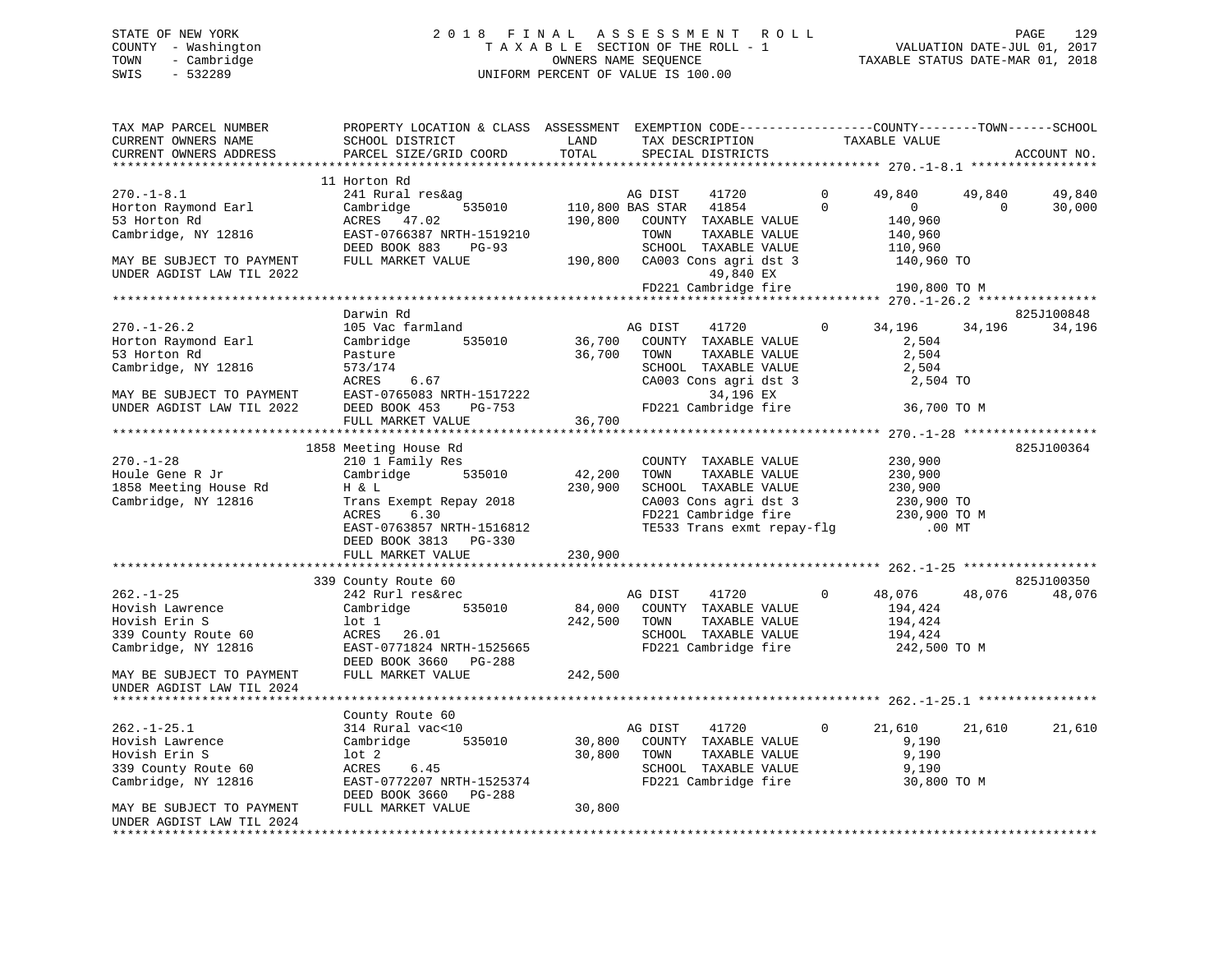| STATE OF NEW YORK<br>COUNTY - Washington<br>- Cambridge<br>TOWN<br>SWIS<br>$-532289$             | 2 0 1 8                                                                                                                                                                                      | TAXABLE SECTION OF THE ROLL - 1<br>OWNERS NAME SEQUENCE<br>UNIFORM PERCENT OF VALUE IS 100.00 |                                              | FINAL ASSESSMENT ROLL                                                                                                          |              | VALUATION DATE-JUL 01, 2017<br>TAXABLE STATUS DATE-MAR 01, 2018               | PAGE     | 130                  |
|--------------------------------------------------------------------------------------------------|----------------------------------------------------------------------------------------------------------------------------------------------------------------------------------------------|-----------------------------------------------------------------------------------------------|----------------------------------------------|--------------------------------------------------------------------------------------------------------------------------------|--------------|-------------------------------------------------------------------------------|----------|----------------------|
| TAX MAP PARCEL NUMBER<br>CURRENT OWNERS NAME<br>CURRENT OWNERS ADDRESS                           | PROPERTY LOCATION & CLASS ASSESSMENT EXEMPTION CODE----------------COUNTY-------TOWN------SCHOOL<br>SCHOOL DISTRICT<br>PARCEL SIZE/GRID COORD                                                | LAND<br>TOTAL                                                                                 |                                              | TAX DESCRIPTION<br>SPECIAL DISTRICTS                                                                                           |              | TAXABLE VALUE                                                                 |          | ACCOUNT NO.          |
|                                                                                                  |                                                                                                                                                                                              |                                                                                               |                                              |                                                                                                                                |              |                                                                               |          |                      |
| $261. - 2 - 30$<br>Hudson Robert J<br>Hudson Leigh A<br>715 Vly Summit Rd<br>Cambridge, NY 12816 | 715 Vly Summit Rd<br>210 1 Family Res<br>Cambridge<br>535010<br>H&l<br>$261. - 1 - 30$<br>FRNT 125.00 DPTH 227.00<br>1.51<br>ACRES<br>EAST-0762847 NRTH-1523849<br>DEED BOOK 865<br>$PG-144$ | 32,600<br>152,800                                                                             | ENH STAR<br>TOWN                             | 41834<br>COUNTY TAXABLE VALUE<br>TAXABLE VALUE<br>SCHOOL TAXABLE VALUE<br>FD221 Cambridge fire                                 | $\mathbf{0}$ | $\overline{0}$<br>152,800<br>152,800<br>86,000<br>152,800 TO M                | $\Omega$ | 825J100832<br>66,800 |
|                                                                                                  | FULL MARKET VALUE                                                                                                                                                                            | 152,800                                                                                       |                                              |                                                                                                                                |              |                                                                               |          |                      |
|                                                                                                  |                                                                                                                                                                                              |                                                                                               |                                              |                                                                                                                                |              |                                                                               |          |                      |
|                                                                                                  | 540 King Rd                                                                                                                                                                                  |                                                                                               |                                              |                                                                                                                                |              |                                                                               |          | 825J100710           |
| $272. - 1 - 8.1$<br>Hunt Larry D<br>Hunt Theresa A<br>540 King Rd<br>Buskirk, NY 12028-1204      | 210 1 Family Res<br>535010<br>Cambridge<br>ACRES<br>6.46<br>EAST-0782074 NRTH-1515764<br>DEED BOOK 798<br>PG-167<br>FULL MARKET VALUE                                                        | 49,800<br>90,900                                                                              | ENH STAR<br>TOWN                             | 41834<br>COUNTY TAXABLE VALUE<br>TAXABLE VALUE<br>SCHOOL TAXABLE VALUE<br>CA003 Cons agri dst 3<br>90,900 FD221 Cambridge fire | $\mathbf 0$  | $\overline{0}$<br>90,900<br>90,900<br>24,100<br>90,900 TO<br>90,900 TO M      | $\Omega$ | 66,800               |
|                                                                                                  |                                                                                                                                                                                              |                                                                                               |                                              |                                                                                                                                |              |                                                                               |          |                      |
|                                                                                                  | 960 King Rd                                                                                                                                                                                  |                                                                                               |                                              |                                                                                                                                |              |                                                                               |          | 825J100939           |
| $263. - 2 - 23.1$<br>Hurley Robert<br>960 King Rd<br>Cambridge, NY 12816                         | 210 1 Family Res<br>535010<br>Cambridge<br>Land & Barn<br>4.10<br><b>ACRES</b><br>EAST-0785178 NRTH-1523509<br>DEED BOOK 804<br>$PG-53$<br>FULL MARKET VALUE                                 | 40,000<br>172,800<br>172,800                                                                  | <b>BAS STAR</b><br>TOWN                      | 41854<br>COUNTY TAXABLE VALUE<br>TAXABLE VALUE<br>SCHOOL TAXABLE VALUE<br>CA003 Cons agri dst 3<br>FD221 Cambridge fire        | $\mathbf 0$  | $\overline{0}$<br>172,800<br>172,800<br>142,800<br>172,800 TO<br>172,800 TO M | $\Omega$ | 30,000               |
|                                                                                                  |                                                                                                                                                                                              |                                                                                               |                                              |                                                                                                                                |              |                                                                               |          |                      |
| $279. - 1 - 6.3$<br>Hutson Terry L<br>$2000 - 200$                                               | 367 Whiteside Rd<br>210 1 Family Res<br>Cambridge<br>535010<br>$\mathbf{r}$ $\mathbf{r}$ $\mathbf{r}$ $\mathbf{r}$ $\mathbf{r}$                                                              | 29,000                                                                                        | <b>BAS STAR</b><br>COUNTY<br>$110,000$ mount | 41854<br>TAXABLE VALUE<br>max1255777                                                                                           | $\Omega$     | $\overline{0}$<br>119,900<br>110 000                                          | $\Omega$ | 825J100982<br>30,000 |

| 367 Whiteside Rd       | H & L                     | 119,900 | TOWN     | TAXABLE VALUE         |          | 119,900          |                   |
|------------------------|---------------------------|---------|----------|-----------------------|----------|------------------|-------------------|
| Johnsonville, NY 12094 | 2.00<br>ACRES             |         | SCHOOL   | TAXABLE VALUE         |          | 89,900           |                   |
|                        | EAST-0764601 NRTH-1512553 |         |          | CA003 Cons agri dst 3 |          | 119,900 TO       |                   |
|                        | DEED BOOK 606<br>PG-233   |         |          | FD221 Cambridge fire  |          | 119,900 TO M     |                   |
|                        | FULL MARKET VALUE         | 119,900 |          |                       |          |                  |                   |
|                        |                           |         |          |                       |          | $255. - 1 - 6.1$ | ***************** |
|                        | 23 Dr Brown Ln            |         |          |                       |          |                  | 825J102052        |
| $255. - 1 - 6.1$       | 242 Rurl res&rec          |         | BAS STAR | 41854                 | $\Omega$ |                  | 30,000            |
| Idleman Kathleen       | Cambridge<br>535010       | 57,100  | COUNTY   | TAXABLE VALUE         |          | 300,900          |                   |
| 23 Dr Brown Ln         | House &Land               | 300,900 | TOWN     | TAXABLE VALUE         |          | 300,900          |                   |
| Cambridge, NY 12816    | Lot 2                     |         | SCHOOL   | TAXABLE VALUE         |          | 270,900          |                   |
|                        | 10.06<br>ACRES            |         |          | CA005 Cons agri dst 5 |          | 300,900 TO       |                   |
|                        | EAST-0783322 NRTH-1534514 |         |          | FD221 Cambridge fire  |          | 300,900 TO M     |                   |
|                        | DEED BOOK 3850<br>PG-311  |         |          |                       |          |                  |                   |
|                        | FULL MARKET VALUE         | 300,900 |          |                       |          |                  |                   |
|                        |                           |         |          |                       |          |                  |                   |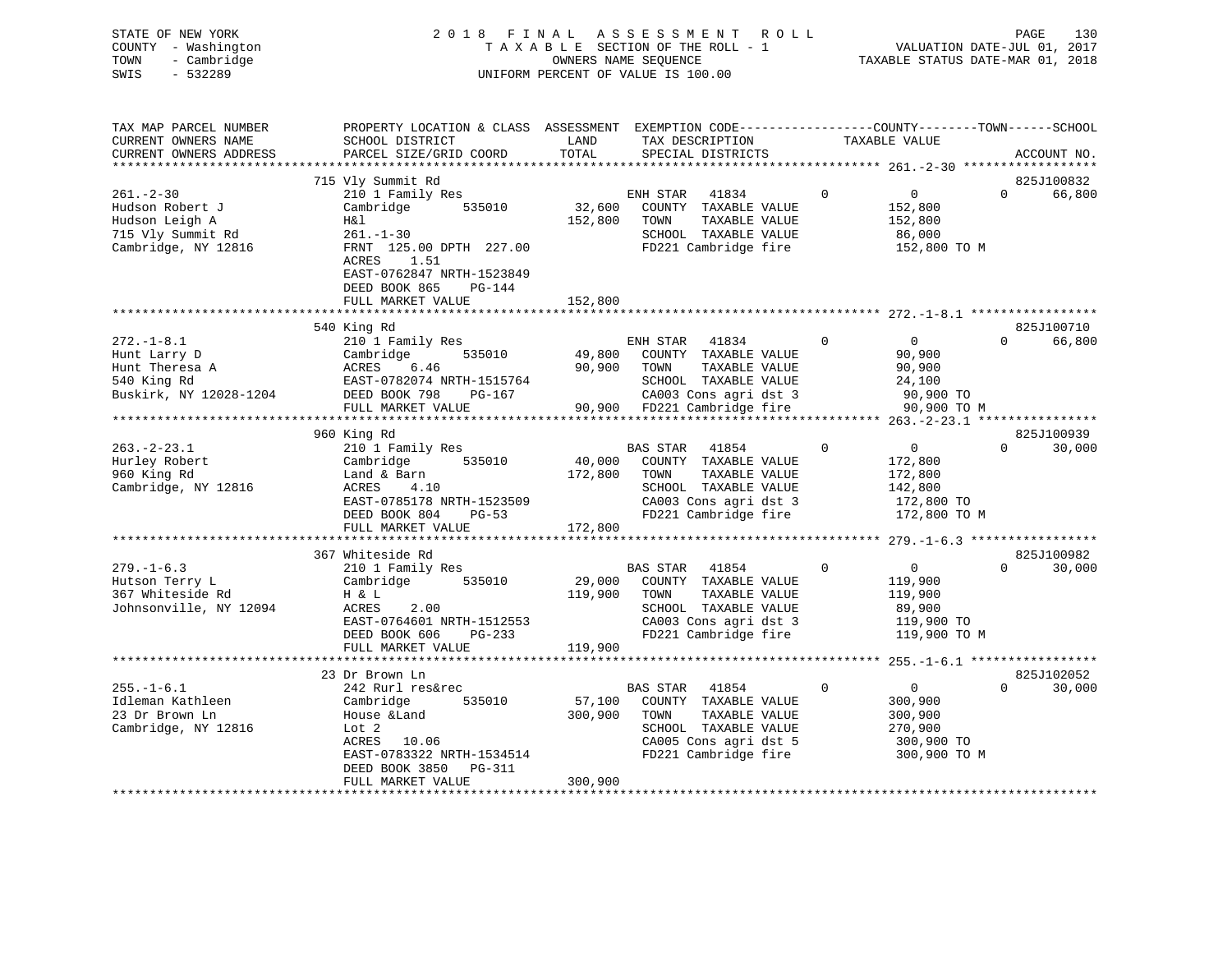STATE OF NEW YORK 2 0 1 8 F I N A L A S S E S S M E N T R O L L PAGE 131 COUNTY - Washington T A X A B L E SECTION OF THE ROLL - 1 VALUATION DATE-JUL 01, 2017 TOWN - Cambridge OWNERS NAME SEQUENCE TAXABLE STATUS DATE-MAR 01, 2018 SWIS - 532289 UNIFORM PERCENT OF VALUE IS 100.00 TAX MAP PARCEL NUMBER PROPERTY LOCATION & CLASS ASSESSMENT EXEMPTION CODE------------------COUNTY--------TOWN------SCHOOL CURRENT OWNERS NAME SCHOOL DISTRICT LAND TAX DESCRIPTION TAXABLE VALUE CURRENT OWNERS ADDRESS PARCEL SIZE/GRID COORD TOTAL SPECIAL DISTRICTS ACCOUNT NO. \*\*\*\*\*\*\*\*\*\*\*\*\*\*\*\*\*\*\*\*\*\*\*\*\*\*\*\*\*\*\*\*\*\*\*\*\*\*\*\*\*\*\*\*\*\*\*\*\*\*\*\*\*\*\*\*\*\*\*\*\*\*\*\*\*\*\*\*\*\*\*\*\*\*\*\*\*\*\*\*\*\*\*\*\*\*\*\*\*\*\*\*\*\*\*\*\*\*\*\*\*\*\* 246.-1-39.1 \*\*\*\*\*\*\*\*\*\*\*\*\*\*\*\*825J100338 117 Petteys Rd 825J100338 246.-1-39.1 242 Rurl res&rec AG DIST 41720 0 61,980 61,980 61,980 Idleman Sara S Greenwich 533401 94,900 COUNTY TAXABLE VALUE 201,120 30 Academy St Rural Residence 263,100 TOWN TAXABLE VALUE 201,120 Greenwich, NY 12834 Addition SCHOOL TAXABLE VALUE 201,120 ACRES 34.70 CA003 Cons agri dst 3 201,120 TO MAY BE SUBJECT TO PAYMENT EAST-0768379 NRTH-1538403 61,980 EX UNDER AGDIST LAW TIL 2022 DEED BOOK 522 PG-115 FD221 Cambridge fire 263,100 TO M FULL MARKET VALUE 263,100 \*\*\*\*\*\*\*\*\*\*\*\*\*\*\*\*\*\*\*\*\*\*\*\*\*\*\*\*\*\*\*\*\*\*\*\*\*\*\*\*\*\*\*\*\*\*\*\*\*\*\*\*\*\*\*\*\*\*\*\*\*\*\*\*\*\*\*\*\*\*\*\*\*\*\*\*\*\*\*\*\*\*\*\*\*\*\*\*\*\*\*\*\*\*\*\*\*\*\*\*\*\*\* 254.-1-4.2 \*\*\*\*\*\*\*\*\*\*\*\*\*\*\*\*\* 217 Kenyon Rd 57 PCT OF VALUE USED FOR EXEMPTION PURPOSES 825J100418 254.-1-4.2 241 Rural res&ag VET WAR C 41122 0 33,000 0 0 Imhof Louis Greenwich 533401 192,700 VET WAR T 41123 0 0 27,000 0 Imhof Carol 2570/151 464,800 AG DIST 41720 0 83,075 83,075 83,075 217 Kenyon Rd ACRES 113.35 BAS STAR 41854 0 0 0 30,000 Greenwich, NY 12834-5311 EAST-0768225 NRTH-1534546 COUNTY TAXABLE VALUE 348,725 DEED BOOK 438 PG-1099 TOWN TAXABLE VALUE 354,725 MAY BE SUBJECT TO PAYMENT FULL MARKET VALUE 464,800 SCHOOL TAXABLE VALUE 351,725

UNDER AGDIST LAW TIL 2022 CA003 Cons agri dst 3 381,725 TO 83,075 EX FD221 Cambridge fire 464,800 TO M \*\*\*\*\*\*\*\*\*\*\*\*\*\*\*\*\*\*\*\*\*\*\*\*\*\*\*\*\*\*\*\*\*\*\*\*\*\*\*\*\*\*\*\*\*\*\*\*\*\*\*\*\*\*\*\*\*\*\*\*\*\*\*\*\*\*\*\*\*\*\*\*\*\*\*\*\*\*\*\*\*\*\*\*\*\*\*\*\*\*\*\*\*\*\*\*\*\*\*\*\*\*\* 262.-1-22 \*\*\*\*\*\*\*\*\*\*\*\*\*\*\*\*\*\*825J100420 252 Tingue Rd 825J100420 262.-1-22 242 Rurl res&rec COUNTY TAXABLE VALUE 220,000 Ipe Bruce J Cambridge 535010 137,000 TOWN TAXABLE VALUE 220,000 31 Rivergate Dr Land & Improved Barn 220,000 SCHOOL TAXABLE VALUE 220,000 Wilton, CT 06897 ACRES 68.40 FD221 Cambridge fire 220,000 TO M EAST-0770373 NRTH-1523465 DEED BOOK 424 PG-1081 FULL MARKET VALUE 220,000 \*\*\*\*\*\*\*\*\*\*\*\*\*\*\*\*\*\*\*\*\*\*\*\*\*\*\*\*\*\*\*\*\*\*\*\*\*\*\*\*\*\*\*\*\*\*\*\*\*\*\*\*\*\*\*\*\*\*\*\*\*\*\*\*\*\*\*\*\*\*\*\*\*\*\*\*\*\*\*\*\*\*\*\*\*\*\*\*\*\*\*\*\*\*\*\*\*\*\*\*\*\*\* 271.-1-2.1 \*\*\*\*\*\*\*\*\*\*\*\*\*\*\*\*\*825J102020 635 Center Cambridge Rd 825J102020 271.-1-2.1 210 1 Family Res BAS STAR 41854 0 0 0 30,000 Jackson Glenn Cambridge 535010 53,800 COUNTY TAXABLE VALUE 328,000 Jackson Ruth H & L 328,000 TOWN TAXABLE VALUE 328,000 635 Center Cambridge Rd ACRES 9.20 SCHOOL TAXABLE VALUE 298,000 Cambridge, NY 12816-5017 EAST-0769626 NRTH-1517699 CA003 Cons agri dst 3 328,000 TO DEED BOOK 1942 PG-157 FD221 Cambridge fire 328,000 TO M FULL MARKET VALUE 328,000 \*\*\*\*\*\*\*\*\*\*\*\*\*\*\*\*\*\*\*\*\*\*\*\*\*\*\*\*\*\*\*\*\*\*\*\*\*\*\*\*\*\*\*\*\*\*\*\*\*\*\*\*\*\*\*\*\*\*\*\*\*\*\*\*\*\*\*\*\*\*\*\*\*\*\*\*\*\*\*\*\*\*\*\*\*\*\*\*\*\*\*\*\*\*\*\*\*\*\*\*\*\*\*\*\*\*\*\*\*\*\*\*\*\*\*\*\*\*\*\*\*\*\*\*\*\*\*\*\*\*\*\*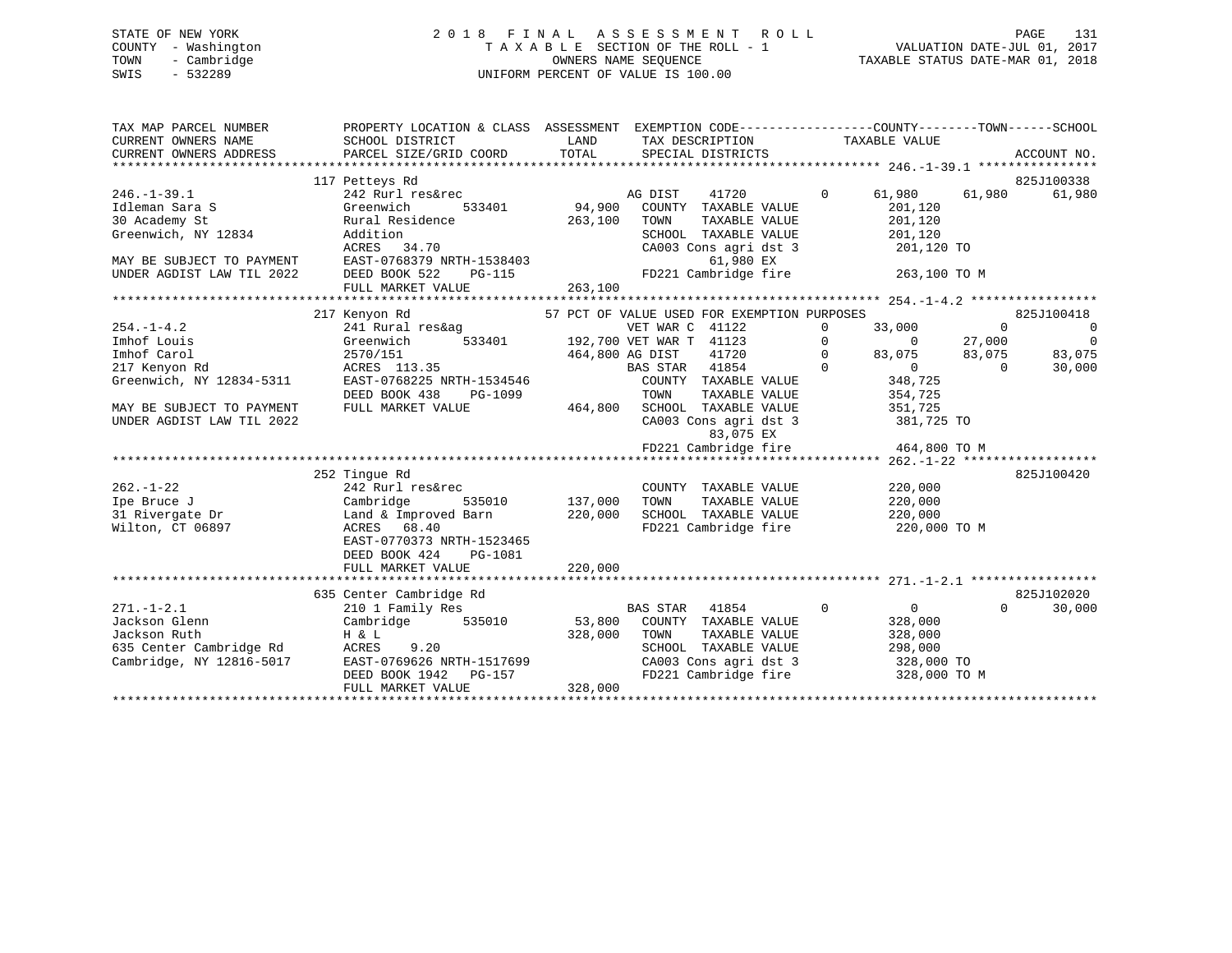# STATE OF NEW YORK 2 0 1 8 F I N A L A S S E S S M E N T R O L L PAGE 132 COUNTY - Washington T A X A B L E SECTION OF THE ROLL - 1 VALUATION DATE-JUL 01, 2017 TOWN - Cambridge OWNERS NAME SEQUENCE TAXABLE STATUS DATE-MAR 01, 2018 SWIS - 532289 UNIFORM PERCENT OF VALUE IS 100.00

| TAX MAP PARCEL NUMBER<br>CURRENT OWNERS NAME<br>CURRENT OWNERS ADDRESS                                  | PROPERTY LOCATION & CLASS ASSESSMENT<br>SCHOOL DISTRICT<br>PARCEL SIZE/GRID COORD                                                             | LAND<br>TOTAL                | EXEMPTION CODE-----------------COUNTY-------TOWN------SCHOOL<br>TAX DESCRIPTION<br>SPECIAL DISTRICTS                            | TAXABLE VALUE                                                          |          | ACCOUNT NO. |
|---------------------------------------------------------------------------------------------------------|-----------------------------------------------------------------------------------------------------------------------------------------------|------------------------------|---------------------------------------------------------------------------------------------------------------------------------|------------------------------------------------------------------------|----------|-------------|
|                                                                                                         |                                                                                                                                               |                              |                                                                                                                                 |                                                                        |          |             |
|                                                                                                         | County Route 59                                                                                                                               |                              |                                                                                                                                 |                                                                        |          | 825J102006  |
| $280. - 1 - 10.1$<br>Jacobs Michael<br>PO Box 33<br>Irvington, NY 10533                                 | 322 Rural vac>10<br>535010<br>Cambridge<br>lot 2A<br>ACRES 18.94<br>EAST-0770486 NRTH-1508572                                                 | 65,900<br>65,900             | AG DIST<br>41720<br>COUNTY TAXABLE VALUE<br>TAXABLE VALUE<br>TOWN<br>SCHOOL TAXABLE VALUE<br>CA003 Cons agri dst 3              | $\Omega$<br>46,068<br>19,832<br>19,832<br>19,832<br>19,832 TO          | 46,068   | 46,068      |
| MAY BE SUBJECT TO PAYMENT<br>UNDER AGDIST LAW TIL 2022                                                  | DEED BOOK 3401 PG-82<br>FULL MARKET VALUE                                                                                                     | 65,900                       | 46,068 EX<br>FD221 Cambridge fire                                                                                               | 65,900 TO M                                                            |          |             |
|                                                                                                         |                                                                                                                                               |                              |                                                                                                                                 |                                                                        |          |             |
|                                                                                                         | 21 Filmore Ln                                                                                                                                 |                              |                                                                                                                                 |                                                                        |          | 825J102007  |
| $280. - 1 - 10.2$<br>Jacobs Michael<br>Jacobs Sheridan Hay<br>635 South Broadway<br>Tarrytown, NY 10591 | 241 Rural res&ag<br>535010<br>Cambridge<br>House & Lot<br>Trans Exempt Repay 2018<br>ACRES 67.24<br>EAST-0771331 NRTH-1507678                 | 136,100<br>318,100           | 41720<br>AG DIST<br>COUNTY TAXABLE VALUE<br>TOWN<br>TAXABLE VALUE<br>SCHOOL TAXABLE VALUE<br>CA003 Cons agri dst 3<br>86,244 EX | 86,244<br>$\mathbf{0}$<br>231,856<br>231,856<br>231,856<br>231,856 TO  | 86,244   | 86,244      |
| MAY BE SUBJECT TO PAYMENT                                                                               | DEED BOOK 3841<br>PG-132                                                                                                                      |                              | FD221 Cambridge fire                                                                                                            | 318,100 TO M                                                           |          |             |
| UNDER AGDIST LAW TIL 2022                                                                               | FULL MARKET VALUE                                                                                                                             |                              | 318,100 TE533 Trans exmt repay-flg                                                                                              |                                                                        | $.00$ MT |             |
|                                                                                                         |                                                                                                                                               |                              |                                                                                                                                 |                                                                        |          |             |
| $280. - 1 - 10.5$<br>Jacobs Michael<br>PO Box 33<br>Irvington, NY 10533                                 | 481 County Route 59<br>260 Seasonal res<br>Cambridge 535010<br>lot 2B<br>ACRES 48.29<br>EAST-0771322 NRTH-1509080                             | 210,400<br>333,700           | 41720<br>AG DIST<br>COUNTY TAXABLE VALUE<br>TOWN<br>TAXABLE VALUE<br>SCHOOL TAXABLE VALUE<br>CA003 Cons agri dst 3              | $\mathbf{0}$<br>166,355<br>167,345<br>167,345<br>167,345<br>167,345 TO | 166,355  | 166,355     |
| MAY BE SUBJECT TO PAYMENT                                                                               | DEED BOOK 2112 PG-1                                                                                                                           |                              | 166,355 EX                                                                                                                      |                                                                        |          |             |
| UNDER AGDIST LAW TIL 2022                                                                               | FULL MARKET VALUE                                                                                                                             | 333,700                      | FD221 Cambridge fire                                                                                                            | 333,700 TO M                                                           |          |             |
|                                                                                                         | 42 Durfee Rd                                                                                                                                  |                              |                                                                                                                                 |                                                                        |          | 825J100667  |
| $288. - 1 - 8$<br>Jaffe Deborah<br>42 Durfee Rd<br>Buskirk, NY 12028                                    | 242 Rurl res&rec<br>Cambridge<br>535010<br>House & Lot<br>ACRES 15.19<br>EAST-0765903 NRTH-1501643<br>DEED BOOK 763<br>$PG-66$                | 80,400<br>245,900<br>245,900 | COUNTY TAXABLE VALUE<br>TOWN<br>TAXABLE VALUE<br>SCHOOL TAXABLE VALUE<br>CA003 Cons agri dst 3<br>FD221 Cambridge fire          | 245,900<br>245,900<br>245,900<br>245,900 TO<br>245,900 TO M            |          |             |
|                                                                                                         | FULL MARKET VALUE                                                                                                                             |                              |                                                                                                                                 |                                                                        |          |             |
|                                                                                                         | Stump Church Rd/n Off                                                                                                                         |                              |                                                                                                                                 |                                                                        |          | 825J100864  |
| $254. - 1 - 25$<br>Jeffords Jason R<br>Jeffords Kristy L<br>121 Kenyon Rd<br>Greenwich, NY 12834        | 314 Rural vac<10<br>535010<br>Cambridge<br>Wood Lot<br>ROW 1845/280<br>7.90<br>ACRES<br>EAST-0768768 NRTH-1531512<br>DEED BOOK 1972<br>PG-255 | 13,400<br>13,400             | COUNTY TAXABLE VALUE<br>TAXABLE VALUE<br>TOWN<br>SCHOOL TAXABLE VALUE<br>CA003 Cons agri dst 3<br>FD221 Cambridge fire          | 13,400<br>13,400<br>13,400<br>13,400 TO<br>13,400 TO M                 |          |             |
|                                                                                                         | FULL MARKET VALUE                                                                                                                             | 13,400                       |                                                                                                                                 |                                                                        |          |             |
|                                                                                                         |                                                                                                                                               |                              |                                                                                                                                 |                                                                        |          |             |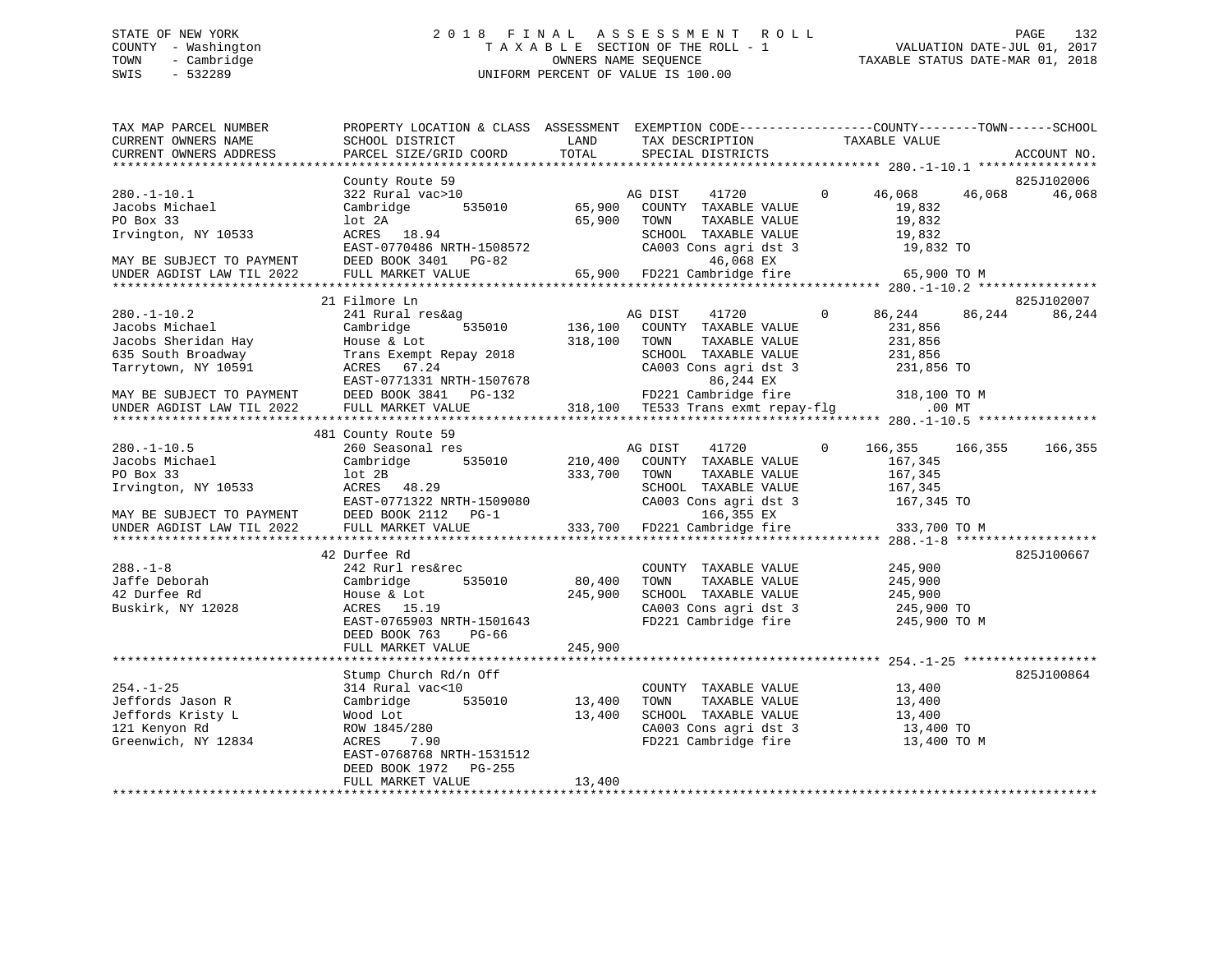| STATE OF NEW YORK      | 2 0 1 8                              | F I N A L | ASSESSMENT ROLL                                                   |                                  | 133<br>PAGE       |
|------------------------|--------------------------------------|-----------|-------------------------------------------------------------------|----------------------------------|-------------------|
| - Washington<br>COUNTY |                                      |           | T A X A B L E SECTION OF THE ROLL - 1 WALUATION DATE-JUL 01, 2017 |                                  |                   |
| TOWN<br>- Cambridge    |                                      |           | OWNERS NAME SEQUENCE                                              | TAXABLE STATUS DATE-MAR 01, 2018 |                   |
| SWIS<br>$-532289$      |                                      |           | UNIFORM PERCENT OF VALUE IS 100.00                                |                                  |                   |
|                        |                                      |           |                                                                   |                                  |                   |
| TAX MAP PARCEL NUMBER  | PROPERTY LOCATION & CLASS ASSESSMENT |           | EXEMPTION CODE-----------------COUNTY-------TOWN------SCHOOL      |                                  |                   |
| CURRENT OWNERS NAME    | SCHOOL DISTRICT                      | LAND      | TAX DESCRIPTION                                                   | TAXABLE VALUE                    |                   |
| CURRENT OWNERS ADDRESS | PARCEL SIZE/GRID COORD               | TOTAL     | SPECIAL DISTRICTS                                                 |                                  | ACCOUNT NO.       |
|                        |                                      |           |                                                                   |                                  |                   |
|                        | 121 Kenyon Rd                        |           |                                                                   |                                  |                   |
| $254. - 1 - 33.2$      | 210 1 Family Res                     |           | 41854<br>BAS STAR                                                 | $\mathbf 0$<br>0                 | 30,000<br>$\circ$ |
| Jeffords Jason R       | Cambridge 535010 38,200              |           | COUNTY TAXABLE VALUE                                              | 182,000                          |                   |
| Jeffords Kristy L      | ROW: 1845/284 & 286 182,000          |           | TOWN<br>TAXABLE VALUE                                             | 182,000                          |                   |
| 121 Kenyon Rd          | 1856/323 RD agmt 1947/30             |           | TAXABLE VALUE<br>SCHOOL                                           | 152,000                          |                   |
| Greenwich, NY 12834    | ACRES 4.03                           |           | CA003 Cons agri dst 3                                             | 182,000 TO                       |                   |
|                        | EAST-0768683 NRTH-1532026            |           | FD221 Cambridge fire the 182,000 TO M                             |                                  |                   |
|                        | DEED BOOK 1922 PG-45                 |           |                                                                   |                                  |                   |
|                        | FULL MARKET VALUE                    | 182,000   |                                                                   |                                  |                   |
|                        |                                      |           |                                                                   |                                  |                   |
|                        | 77 Dickensen Rd                      |           |                                                                   |                                  | 825J100601        |
| $280 - 2 - 23$         | 270 Mfg housing                      |           | COUNTY<br>TAXABLE VALUE                                           | 50,600                           |                   |
| Jeffords William G     | Cambridge<br>535010                  | 28,300    | TAXABLE VALUE<br>TOWN                                             | 50,600                           |                   |
| Bibee Kimberly L       | ACRES<br>2.00                        | 50,600    | SCHOOL<br>TAXABLE VALUE                                           | 50,600                           |                   |

77 Dickensen Rd EAST-0776077 NRTH-1508027 CA003 Cons agri dst 3 50,600 TO Buskirk, NY 12028 DEED BOOK 3582 PG-52 FD221 Cambridge fire 50,600 TO M

|                           | FULL MARKET VALUE         | 50,600  |                          |   |                                    |          |            |
|---------------------------|---------------------------|---------|--------------------------|---|------------------------------------|----------|------------|
|                           |                           |         |                          |   | $280 - 2 - 2$ ******************** |          |            |
|                           | Conley Rd                 |         |                          |   |                                    |          | 825J100842 |
| $280 - 2 - 2$             | 322 Rural vac>10          |         | TAXABLE VALUE<br>COUNTY  |   | 50,000                             |          |            |
| Jensen Gloria LE          | 535010<br>Cambridge       | 50,000  | TOWN<br>TAXABLE VALUE    |   | 50,000                             |          |            |
| Jensen Gail               | Vacant Lot                | 50,000  | TAXABLE VALUE<br>SCHOOL  |   | 50,000                             |          |            |
| Richard Jensen            | ACRES 14.90               |         | CA003 Cons agri dst 3    |   | 50,000 TO                          |          |            |
| 19 Academy St             | EAST-0776047 NRTH-1509451 |         | FD221 Cambridge fire     |   | 50,000 TO M                        |          |            |
| Greenwich, NY 12834       | DEED BOOK 2101<br>PG-335  |         |                          |   |                                    |          |            |
|                           | FULL MARKET VALUE         | 50,000  |                          |   |                                    |          |            |
|                           |                           |         |                          |   |                                    |          |            |
|                           | 28 King Rd                |         |                          |   |                                    |          | 825J100665 |
| $280. - 2 - 18$           | 210 1 Family Res          |         | TAXABLE VALUE<br>COUNTY  |   | 162,000                            |          |            |
| Jensen Richard F          | 535010<br>Cambridge       | 25,500  | TOWN<br>TAXABLE VALUE    |   | 162,000                            |          |            |
| Jensen Gail G             | H&l                       | 162,000 | SCHOOL<br>TAXABLE VALUE  |   | 162,000                            |          |            |
| 19 Academy St             | ACRES<br>1.10             |         | CA003 Cons agri dst 3    |   | 162,000 TO                         |          |            |
| Greenwich, NY 12834       | EAST-0776645 NRTH-1505258 |         | FD221 Cambridge fire     |   | 162,000 TO M                       |          |            |
|                           | DEED BOOK 468<br>PG-913   |         |                          |   |                                    |          |            |
|                           | FULL MARKET VALUE         | 162,000 |                          |   |                                    |          |            |
|                           |                           |         |                          |   |                                    |          |            |
|                           | 253 Stump Church Rd       |         |                          |   |                                    |          |            |
| $262 - 1 - 3.1$           | 240 Rural res             |         | 41720<br>AG DIST         | 0 | 5,574                              | 5,574    | 5,574      |
| Jepson Donald J JR        | Cambridge<br>535010       |         | 41854<br>60,400 BAS STAR |   | $\Omega$                           | $\Omega$ | 30,000     |
| Jepson Leitha M           | ACRES 18.67               | 193,200 | COUNTY<br>TAXABLE VALUE  |   | 187,626                            |          |            |
| 253 Stump Church Rd       | EAST-0770709 NRTH-1527852 |         | TOWN<br>TAXABLE VALUE    |   | 187,626                            |          |            |
| Greenwich, NY 12834       | DEED BOOK 2761<br>$PG-80$ |         | SCHOOL<br>TAXABLE VALUE  |   | 157,626                            |          |            |
|                           | FULL MARKET VALUE         | 193,200 | CA003 Cons agri dst 3    |   | 187,626 TO                         |          |            |
| MAY BE SUBJECT TO PAYMENT |                           |         | 5,574 EX                 |   |                                    |          |            |
| UNDER AGDIST LAW TIL 2022 |                           |         | FD221 Cambridge fire     |   | 193,200 TO M                       |          |            |
|                           |                           |         |                          |   |                                    |          |            |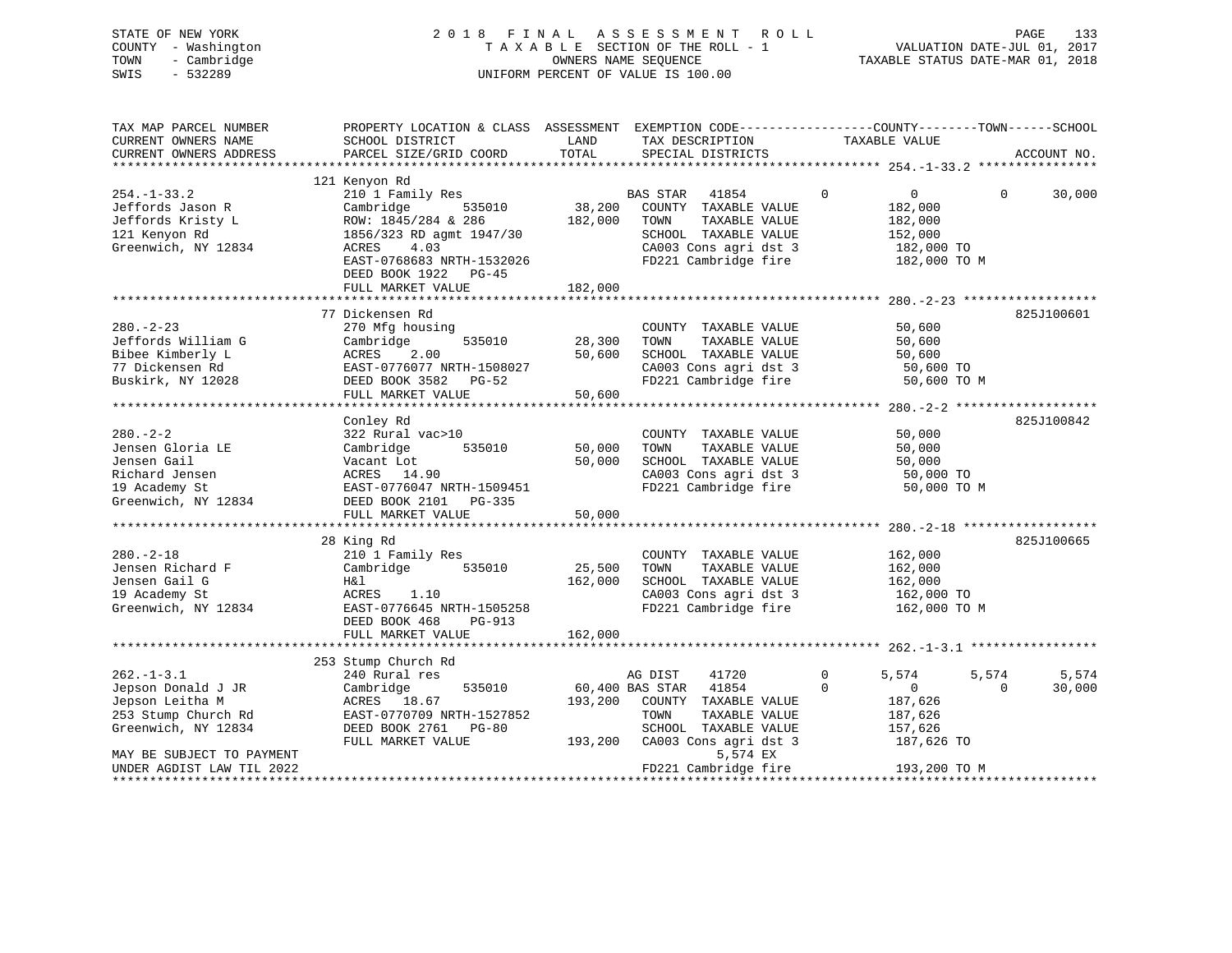# STATE OF NEW YORK 2 0 1 8 F I N A L A S S E S S M E N T R O L L PAGE 134 COUNTY - Washington T A X A B L E SECTION OF THE ROLL - 1 VALUATION DATE-JUL 01, 2017 TOWN - Cambridge OWNERS NAME SEQUENCE TAXABLE STATUS DATE-MAR 01, 2018 SWIS - 532289 UNIFORM PERCENT OF VALUE IS 100.00

| TAX MAP PARCEL NUMBER<br>CURRENT OWNERS NAME<br>CURRENT OWNERS ADDRESS                                                                                       | PROPERTY LOCATION & CLASS ASSESSMENT<br>SCHOOL DISTRICT<br>PARCEL SIZE/GRID COORD                                                                                                                          | LAND<br>TOTAL                | EXEMPTION CODE-----------------COUNTY-------TOWN------SCHOOL<br>TAX DESCRIPTION<br>SPECIAL DISTRICTS                                                                                                                   | TAXABLE VALUE                                                                                       | ACCOUNT NO.                                      |
|--------------------------------------------------------------------------------------------------------------------------------------------------------------|------------------------------------------------------------------------------------------------------------------------------------------------------------------------------------------------------------|------------------------------|------------------------------------------------------------------------------------------------------------------------------------------------------------------------------------------------------------------------|-----------------------------------------------------------------------------------------------------|--------------------------------------------------|
| $262. -1 - 3$<br>Jepson Marilyn D<br>Jepson Dwight J<br>243 Stump Church Rd<br>Greenwich, NY 12834<br>MAY BE SUBJECT TO PAYMENT<br>UNDER AGDIST LAW TIL 2022 | 243 Stump Church Rd<br>240 Rural res<br>Cambridge<br>535010<br>Rural Residence<br>Garage<br>ACRES 40.83<br>EAST-0770215 NRTH-1527690<br>DEED BOOK 3159 PG-97<br>FULL MARKET VALUE                          | 95,700 AG DIST<br>348,000    | 50 PCT OF VALUE USED FOR EXEMPTION PURPOSES<br>VETCOM CTS 41130<br>41720<br>COUNTY TAXABLE VALUE<br>TOWN<br>TAXABLE VALUE<br>SCHOOL TAXABLE VALUE<br>CA003 Cons agri dst 3<br>4,831 EX<br>348,000 FD221 Cambridge fire | 43,500<br>0<br>4,831<br>$\mathbf{0}$<br>299,669<br>299,669<br>333,169<br>343,169 TO<br>348,000 TO M | 825J100424<br>43,500<br>10,000<br>4,831<br>4,831 |
| $261. -2 - 16.5$<br>Jerabek Daryl J<br>1083 Vly Summit Rd<br>Greenwich, NY 12834                                                                             | 1083 Vly Summit Rd<br>210 1 Family Res<br>Cambridge<br>535010<br>Land & House<br>3507/156<br>$261. - 1 - 16.5$<br>ACRES<br>2.02<br>EAST-0764276 NRTH-1524465<br>DEED BOOK 3773 PG-209<br>FULL MARKET VALUE | 30,100<br>215,000<br>215,000 | 41854<br>BAS STAR<br>COUNTY TAXABLE VALUE<br>TAXABLE VALUE<br>TOWN<br>SCHOOL TAXABLE VALUE<br>FD221 Cambridge fire                                                                                                     | 0<br>$\overline{0}$<br>215,000<br>215,000<br>185,000<br>215,000 TO M                                | 30,000<br>$\mathbf{0}$                           |
|                                                                                                                                                              |                                                                                                                                                                                                            |                              |                                                                                                                                                                                                                        |                                                                                                     |                                                  |
| $281 - 4 - 9$<br>Jeskie George R<br>Jeskie Gregory<br>443 Stage Rd<br>Eagle Bridge, NY 12057                                                                 | 443 Stage Rd<br>210 1 Family Res<br>Cambridge<br>535010<br>H & L<br>$281. - 1 - 9$<br>ACRES<br>0.76<br>EAST-0786545 NRTH-1510477<br>DEED BOOK 603<br>$PG-53$                                               | 31,000<br>183,400            | BAS STAR<br>41854<br>COUNTY TAXABLE VALUE<br>TOWN<br>TAXABLE VALUE<br>SCHOOL TAXABLE VALUE<br>FD221 Cambridge fire                                                                                                     | $\mathbf{0}$<br>$\overline{0}$<br>183,400<br>183,400<br>153,400<br>183,400 TO M                     | 825J100293<br>30,000<br>$\Omega$                 |
|                                                                                                                                                              | FULL MARKET VALUE                                                                                                                                                                                          | 183,400                      |                                                                                                                                                                                                                        |                                                                                                     |                                                  |
| $281. -4 - 6.1$<br>Jeskie Gregory J<br>443 Stage Rd<br>Buskirk, NY 12028                                                                                     | Stage Rd<br>322 Rural vac>10<br>Cambridge<br>535010<br>Camp & Lot<br>898/144;898/147<br>$281. - 1 - 6.1$<br>ACRES 63.80<br>EAST-0785069 NRTH-1511001<br>DEED BOOK 688<br>PG-321                            | 120,800<br>120,800           | COUNTY TAXABLE VALUE<br>TAXABLE VALUE<br>TOWN<br>SCHOOL TAXABLE VALUE<br>CA003 Cons agri dst 3<br>FD221 Cambridge fire                                                                                                 | 120,800<br>120,800<br>120,800<br>120,800 TO<br>120,800 TO M                                         | 825J100200                                       |
|                                                                                                                                                              | FULL MARKET VALUE                                                                                                                                                                                          | 120,800                      |                                                                                                                                                                                                                        |                                                                                                     |                                                  |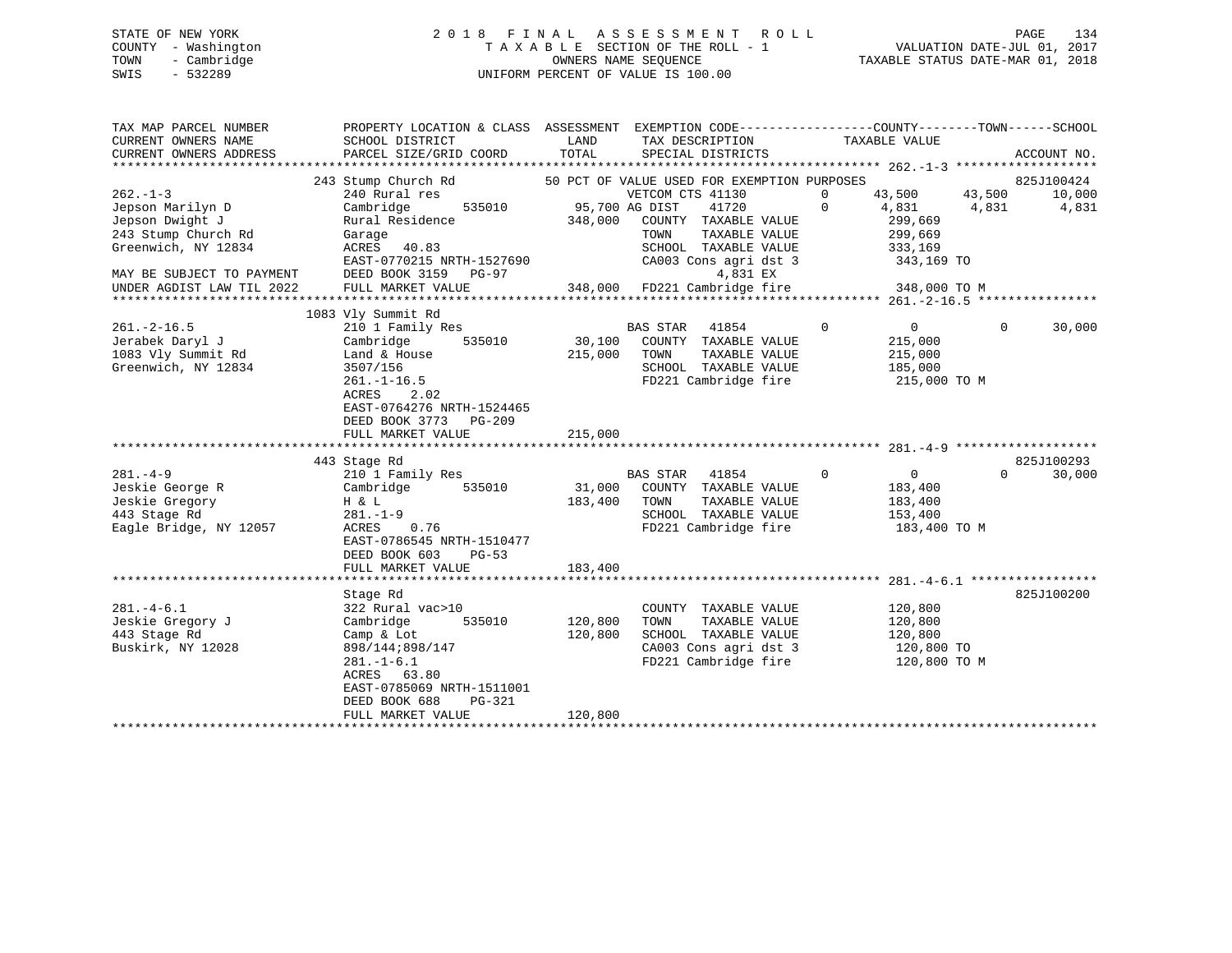| STATE OF NEW YORK      | 2 0 1 8<br>FINAL                            |                      | A S S E S S M E N T<br>R O L L                               |                                                | PAGE<br>135                      |
|------------------------|---------------------------------------------|----------------------|--------------------------------------------------------------|------------------------------------------------|----------------------------------|
| COUNTY - Washington    |                                             |                      | TAXABLE SECTION OF THE ROLL - 1                              |                                                | VALUATION DATE-JUL 01, 2017      |
| - Cambridge<br>TOWN    |                                             | OWNERS NAME SEQUENCE |                                                              |                                                | TAXABLE STATUS DATE-MAR 01, 2018 |
| SWIS<br>$-532289$      |                                             |                      | UNIFORM PERCENT OF VALUE IS 100.00                           |                                                |                                  |
|                        |                                             |                      |                                                              |                                                |                                  |
|                        |                                             |                      |                                                              |                                                |                                  |
| TAX MAP PARCEL NUMBER  | PROPERTY LOCATION & CLASS ASSESSMENT        |                      | EXEMPTION CODE-----------------COUNTY-------TOWN------SCHOOL |                                                |                                  |
| CURRENT OWNERS NAME    | SCHOOL DISTRICT                             | LAND                 | TAX DESCRIPTION                                              | TAXABLE VALUE                                  |                                  |
| CURRENT OWNERS ADDRESS | PARCEL SIZE/GRID COORD                      | TOTAL                | SPECIAL DISTRICTS                                            |                                                | ACCOUNT NO.                      |
|                        |                                             | * * * * * * * * *    |                                                              | ********* 281.-4-8 ******                      |                                  |
|                        | Stage Rd                                    |                      |                                                              |                                                | 825J100427                       |
| $281. -4 - 8$          | 314 Rural vac<10                            |                      | COUNTY TAXABLE VALUE                                         | 44,000                                         |                                  |
| Jeskie Gregory J       | Cambridge<br>535010                         | 44,000               | TAXABLE VALUE<br>TOWN                                        | 44,000                                         |                                  |
| 47 Stage Rd            | Vacant Lot                                  | 44,000               | SCHOOL TAXABLE VALUE                                         | 44,000                                         |                                  |
| Buskirk, NY 12028      | $281. - 1 - 8$                              |                      | FD221 Cambridge fire                                         | 44,000 TO M                                    |                                  |
|                        | ACRES<br>9.00                               |                      |                                                              |                                                |                                  |
|                        | EAST-0786080 NRTH-1510428                   |                      |                                                              |                                                |                                  |
|                        | DEED BOOK 859<br>$PG-35$                    |                      |                                                              |                                                |                                  |
|                        | FULL MARKET VALUE                           | 44,000               |                                                              |                                                |                                  |
|                        | * * * * * * * * * * * * * * * * * *         | ***********          |                                                              | **************** 281.-4-11 ******************* |                                  |
|                        | 507 Stage Rd                                |                      |                                                              |                                                | 825J100331                       |
| $281. -4 - 11$         | 242 Rurl res&rec                            |                      | COUNTY TAXABLE VALUE                                         | 270,500                                        |                                  |
| Jeskie Leo J           | 535010<br>Cambridge                         | 129,700              | TOWN<br>TAXABLE VALUE                                        | 270,500                                        |                                  |
| 507 Stage Rd           | 905/246                                     | 270,500              | SCHOOL TAXABLE VALUE                                         | 270,500                                        |                                  |
| Buskirk, NY 12028      | $281. - 1 - 11$                             |                      | CA003 Cons agri dst 3                                        | 270,500 TO                                     |                                  |
|                        | ACRES 42.13                                 |                      | FD221 Cambridge fire                                         | 270,500 TO M                                   |                                  |
|                        | EAST-0785616 NRTH-1512227                   |                      |                                                              |                                                |                                  |
|                        |                                             |                      |                                                              |                                                |                                  |
|                        |                                             |                      |                                                              |                                                |                                  |
|                        | DEED BOOK 3651<br>PG-327                    |                      |                                                              |                                                |                                  |
|                        | FULL MARKET VALUE<br>********************** | 270,500              |                                                              |                                                |                                  |
|                        |                                             | ************         |                                                              |                                                |                                  |
|                        | 63 Stump Church Rd                          |                      |                                                              |                                                |                                  |
| $254. - 1 - 33.1$      | 210 1 Family Res                            |                      | BAS STAR<br>41854                                            | $\overline{0}$<br>$\Omega$                     | $\Omega$<br>30,000               |
| Johncox Timothy        | 535010<br>Cambridge                         | 25,100               | COUNTY TAXABLE VALUE                                         | 188,700                                        |                                  |
| Johncox Maria          | Land House                                  | 188,700              | TOWN<br>TAXABLE VALUE                                        | 188,700                                        |                                  |
| 63 Stump Church Rd     | ACRES<br>1.02                               |                      | SCHOOL TAXABLE VALUE                                         | 158,700                                        |                                  |
| Greenwich, NY 12834    | EAST-0767396 NRTH-1531344                   |                      | CA003 Cons agri dst 3                                        | 188,700 TO                                     |                                  |
|                        | DEED BOOK 2392 PG-13                        |                      | FD221 Cambridge fire                                         | 188,700 TO M                                   |                                  |
|                        | FULL MARKET VALUE                           | 188,700              |                                                              |                                                |                                  |
|                        | *************                               |                      |                                                              | ********** 271. -2-3.4 *****************       |                                  |
|                        | 23 Rogers Ln                                |                      |                                                              |                                                |                                  |
| $271 - 2 - 3.4$        | 210 1 Family Res                            |                      | COUNTY TAXABLE VALUE                                         | 122,200                                        |                                  |
| Johnson April Lee      | 535010<br>Cambridge                         | 24,400               | TOWN<br>TAXABLE VALUE                                        | 122,200                                        |                                  |
| 23 Rogers Ln           | Sub lot D                                   | 122,200              | SCHOOL TAXABLE VALUE                                         | 122,200                                        |                                  |
| Cambridge, NY 12816    | ACRES<br>0.81                               |                      | FD221 Cambridge fire                                         | 122,200 TO M                                   |                                  |
|                        | EAST-0772002 NRTH-1518610                   |                      |                                                              |                                                |                                  |
|                        | DEED BOOK 3532 PG-76                        |                      |                                                              |                                                |                                  |
|                        | FULL MARKET VALUE                           | 122,200              |                                                              |                                                |                                  |
|                        | * * * * * * * * * * * * * * * * * * * *     |                      |                                                              |                                                |                                  |
|                        | 219 Dickensen Rd                            |                      |                                                              |                                                | 825J100626                       |
| $280. -1 - 11$         | 242 Rurl res&rec                            |                      | ENH STAR<br>41834                                            | 0<br>$\overline{0}$                            | $\Omega$<br>66,800               |
| Johnston Darwin L      | 535010<br>Cambridge                         | 109,600              | COUNTY TAXABLE VALUE                                         | 248,000                                        |                                  |
| Johnston Dawn          | House & Lot                                 | 248,000              | TOWN<br>TAXABLE VALUE                                        | 248,000                                        |                                  |
| 219 Dickensen Rd       | ACRES 46.06                                 |                      | SCHOOL TAXABLE VALUE                                         | 181,200                                        |                                  |
| Buskirk, NY 12028      | EAST-0772801 NRTH-1508850                   |                      | CA003 Cons agri dst 3                                        | 248,000 TO                                     |                                  |
|                        | PG-133<br>DEED BOOK 586                     |                      | FD221 Cambridge fire                                         | 248,000 TO M                                   |                                  |
|                        | FULL MARKET VALUE                           | 248,000              |                                                              |                                                |                                  |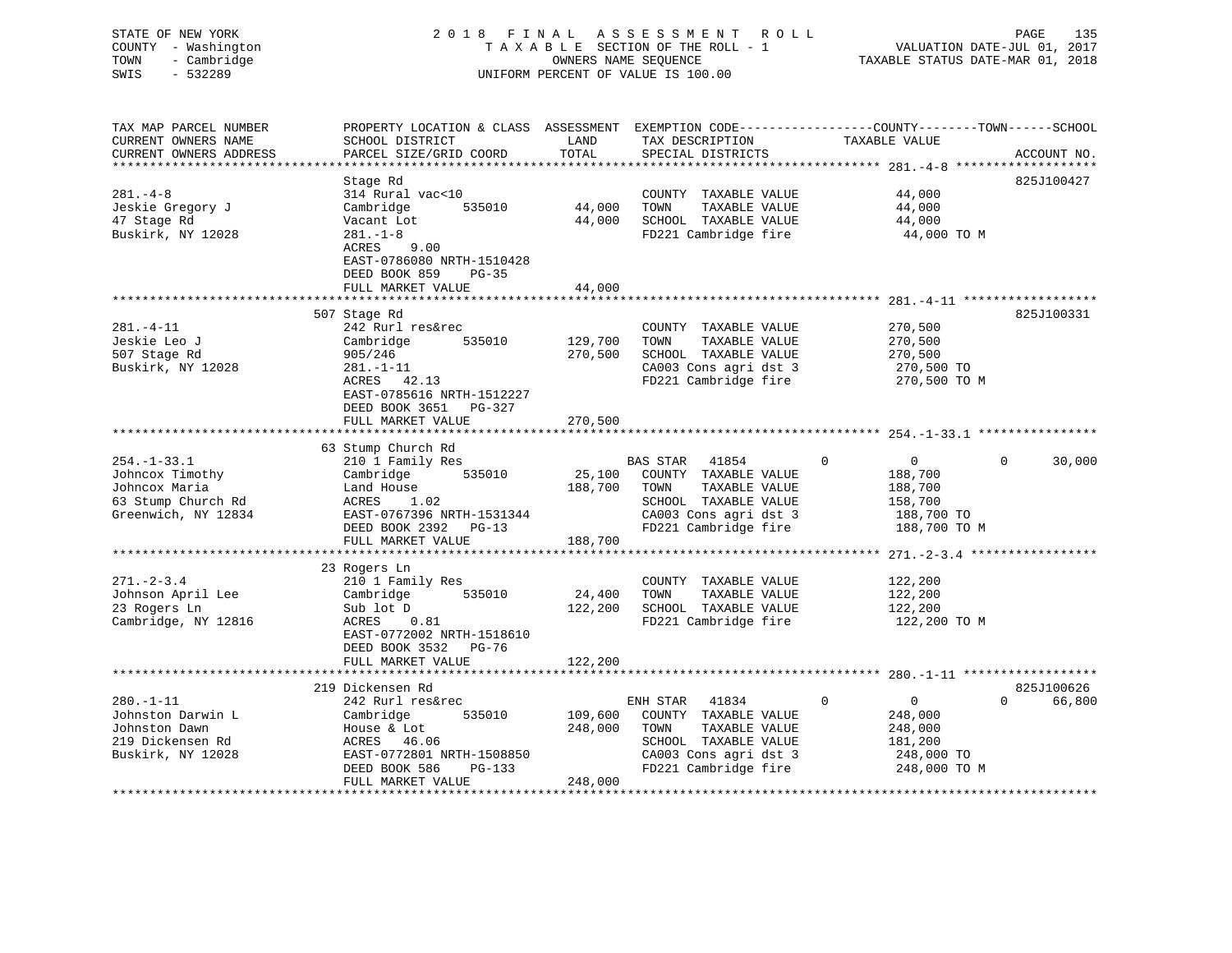| STATE OF NEW YORK<br>COUNTY - Washington<br>- Cambridge<br>TOWN<br>$-532289$<br>SWIS                                 | 2018 FINAL ASSESSMENT ROLL                                                                                                                                                                       | OWNERS NAME SEOUENCE<br>UNIFORM PERCENT OF VALUE IS 100.00 |                        |                                                                                                                                               |                         | TAXABLE STATUS DATE-MAR 01, 2018                                                  |                    | PAGE                   | 136              |
|----------------------------------------------------------------------------------------------------------------------|--------------------------------------------------------------------------------------------------------------------------------------------------------------------------------------------------|------------------------------------------------------------|------------------------|-----------------------------------------------------------------------------------------------------------------------------------------------|-------------------------|-----------------------------------------------------------------------------------|--------------------|------------------------|------------------|
| TAX MAP PARCEL NUMBER<br>CURRENT OWNERS NAME<br>CURRENT OWNERS ADDRESS                                               | PROPERTY LOCATION & CLASS ASSESSMENT EXEMPTION CODE---------------COUNTY-------TOWN-----SCHOOL<br>SCHOOL DISTRICT<br>PARCEL SIZE/GRID COORD                                                      | LAND<br>TOTAL                                              |                        | TAX DESCRIPTION<br>SPECIAL DISTRICTS                                                                                                          |                         | TAXABLE VALUE                                                                     |                    | ACCOUNT NO.            |                  |
| $270. - 1 - 11$<br>Jones Morgan M<br>428 Lincoln Hill Rd<br>Eagle Bridge, NY 12057                                   | 21 Darwin Rd<br>210 1 Family Res<br>535010<br>Cambridge<br>H & L<br>FRNT 180.00 DPTH 180.00<br>ACRES<br>0.51<br>EAST-0765400 NRTH-1517470<br>DEED BOOK 2237<br><b>PG-29</b><br>FULL MARKET VALUE | 74,000<br>74,000                                           | BAS STAR 41854<br>TOWN | 28,300 COUNTY TAXABLE VALUE<br>TAXABLE VALUE<br>SCHOOL TAXABLE VALUE<br>SCHOOL TAXABLE VALUE<br>CA003 Cons agri dst 3<br>FD221 Cambridge fire | $\Omega$                | $\Omega$<br>74,000<br>74,000<br>44,000<br>$74,000$ TO<br>74,000 TO M              |                    | 825J100215<br>$\Omega$ | 30,000           |
| $246. - 1 - 21$<br>Joseph Caron Irrevocable Trust Cambridge<br>Caron William S<br>153 Main St<br>Greenwich, NY 12834 | 271 Stevenson Rd<br>220 2 Family Res<br>535010<br>House & Lot<br>ACRES<br>1.16<br>EAST-0778799 NRTH-1537124<br>DEED BOOK 3020<br>PG-335<br>FULL MARKET VALUE                                     | 24,800<br>240,100<br>240,100                               | TOWN                   | COUNTY TAXABLE VALUE<br>TAXABLE VALUE<br>SCHOOL TAXABLE VALUE<br>FD221 Cambridge fire                                                         |                         | 240,100<br>240,100<br>240,100<br>CA005 Cons agri dst 5 240,100 TO<br>240,100 TO M |                    | 825J100262             |                  |
|                                                                                                                      |                                                                                                                                                                                                  |                                                            |                        |                                                                                                                                               |                         |                                                                                   |                    |                        |                  |
| $271. - 3 - 8$<br>Kalbfliesh John H<br>Kalbfliesh Patricia A<br>48 DeMarco Ln<br>Buskirk, NY 12028                   | 48 DeMarco Ln<br>210 1 Family Res<br>Cambridge<br>535010<br>H & L<br>ACRES<br>6.80<br>EAST-0780805 NRTH-1517621<br>DEED BOOK 432<br>$PG-443$<br>FULL MARKET VALUE                                | 376,400 TOWN<br>376,400                                    | BAS STAR 41854         | 44,200 COUNTY TAXABLE VALUE<br>TAXABLE VALUE<br>SCHOOL TAXABLE VALUE<br>CA003 Cons agri dst 3<br>FD221 Cambridge fire                         | $\Omega$                | $\overline{0}$<br>376,400<br>376,400<br>346,400<br>376,400 TO<br>376,400 TO M     | $\Omega$           | 825J100430             | 30,000           |
|                                                                                                                      | 1312 Vly Summit Rd                                                                                                                                                                               |                                                            |                        |                                                                                                                                               |                         |                                                                                   |                    | 825J100559             |                  |
| $261. - 2 - 4.1$<br>Karhan Barry L<br>Karhan Barbara                                                                 | 242 Rurl res&rec<br>535010<br>Cambridge<br>House & Land                                                                                                                                          | 113,300 BAS STAR                                           | AG DIST                | 41720<br>41854<br>260,000 COUNTY TAXABLE VALUE                                                                                                | $\mathbf 0$<br>$\Omega$ | 22,431<br>$\overline{0}$<br>237,569                                               | 22,431<br>$\Omega$ |                        | 22,431<br>30,000 |

Particle 1-4.1 SCHOOL TAXABLE VALUE 207,569<br>ACRES 49.81 TD221 Cambridge fire 260,000 TO M

\*\*\*\*\*\*\*\*\*\*\*\*\*\*\*\*\*\*\*\*\*\*\*\*\*\*\*\*\*\*\*\*\*\*\*\*\*\*\*\*\*\*\*\*\*\*\*\*\*\*\*\*\*\*\*\*\*\*\*\*\*\*\*\*\*\*\*\*\*\*\*\*\*\*\*\*\*\*\*\*\*\*\*\*\*\*\*\*\*\*\*\*\*\*\*\*\*\*\*\*\*\*\*\*\*\*\*\*\*\*\*\*\*\*\*\*\*\*\*\*\*\*\*\*\*\*\*\*\*\*\*\*

Karhan Barbara House & Land 260,000 COUNTY TAXABLE VALUE 237,569 1312 Vly Summit Rd Garage TOWN TAXABLE VALUE 237,569

ACRES 49.81 FD221 Cambridge fire<br>MAY BE SUBJECT TO PAYMENT EAST-0768217 NRTH-1527154 EAST-0768217 NRTH-1527154 DEED BOOK 472 PG-771

FULL MARKET VALUE 260,000

UNDER AGDIST LAW TIL 2022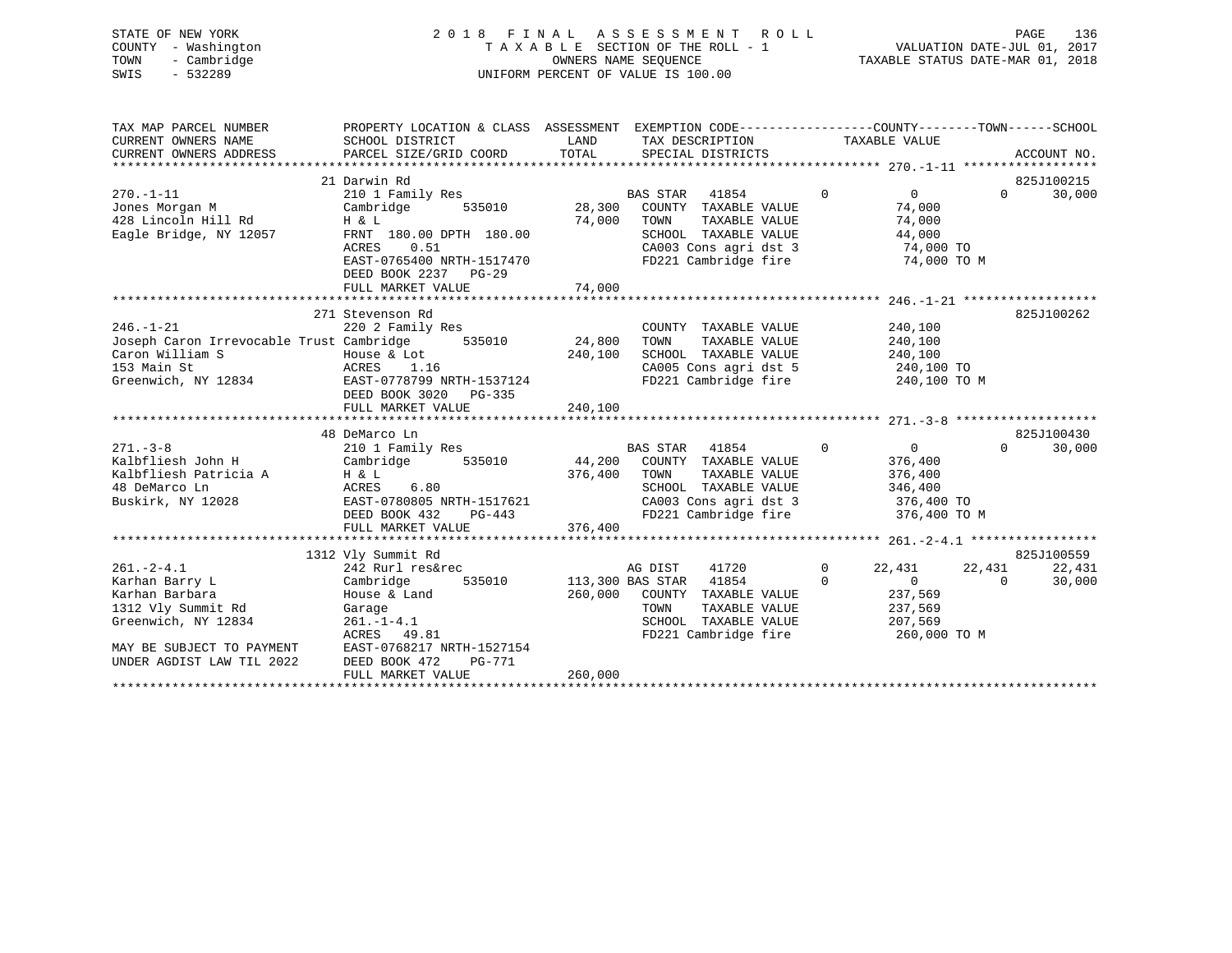# STATE OF NEW YORK 2 0 1 8 F I N A L A S S E S S M E N T R O L L PAGE 137 COUNTY - Washington T A X A B L E SECTION OF THE ROLL - 1 VALUATION DATE-JUL 01, 2017 TOWN - Cambridge OWNERS NAME SEQUENCE TAXABLE STATUS DATE-MAR 01, 2018 SWIS - 532289 UNIFORM PERCENT OF VALUE IS 100.00

| 1113 County Route 60<br>81 PCT OF VALUE USED FOR EXEMPTION PURPOSES<br>825J100642<br>210 1 Family Res<br>ENH STAR<br>41834<br>$\mathbf 0$<br>$\mathbf{0}$<br>66,800<br>$\mathbf{0}$<br>$\mathbf 0$<br>Kehrt Revocable Trust Edwin G Greenwich<br>533401<br>42,900 AGED-ALL<br>41800<br>72,900<br>72,900<br>72,900<br>Kehrt Revocable Trust Beatrice House & Land<br>180,000<br>COUNTY TAXABLE VALUE<br>107,100<br>Carol A. Kehrt<br>ACRES<br>6.22<br>TAXABLE VALUE<br>107,100<br>TOWN<br>1113 County Route 60 EAST-0771757 NRTH-1543777<br>SCHOOL TAXABLE VALUE<br>40,300<br>Greenwich, NY 12834-5107 DEED BOOK 1777 PG-276<br>CA003 Cons agri dst 3<br>180,000 TO<br>FD221 Cambridge fire<br>FULL MARKET VALUE<br>180,000<br>180,000 TO M<br>************************<br>825J100431<br>319 Brownell Rd<br>$261. - 2 - 29$<br>242 Rurl res&rec<br><b>BAS STAR</b><br>$\mathbf 0$<br>0<br>30,000<br>41854<br>$\Omega$<br>Kelleher Katherine R<br>58,000<br>Cambridge<br>535010<br>COUNTY TAXABLE VALUE<br>194,000<br>319 Brownell Rd<br>194,000<br>TOWN<br>TAXABLE VALUE<br>194,000<br>Res<br>Cambridge, NY 12816<br>$261. - 1 - 29$<br>SCHOOL TAXABLE VALUE<br>164,000<br>CA003 Cons agri dst 3<br>ACRES 10.50<br>194,000 TO<br>FD221 Cambridge fire<br>EAST-0763097 NRTH-1523348<br>194,000 TO M<br>DEED BOOK 885<br><b>PG-70</b><br>194,000<br>FULL MARKET VALUE<br>356 County Route 60<br>VETDIS CTS 41140<br>44,100<br>20,000<br>210 1 Family Res<br>$\mathbf 0$<br>44,100<br>$\Omega$<br>535010<br>$\overline{0}$<br>$\mathbf 0$<br>30,000<br>Cambridge<br>38,000 BAS STAR<br>41854<br>Keller Jennifer S<br>220,500 VETCOM CTS 41130<br>45,000<br>10,000<br>$1$ ot $3$<br>$\Omega$<br>55,000<br>356 County Route 60<br>ACRES<br>3.61<br>COUNTY TAXABLE VALUE<br>121,400<br>Cambridge, NY 12816<br>EAST-0773068 NRTH-1525724<br>TOWN<br>TAXABLE VALUE<br>131,400<br>SCHOOL TAXABLE VALUE<br>DEED BOOK 2340<br>$PG-1$<br>160,500<br>220,500 FD221 Cambridge fire<br>FULL MARKET VALUE<br>220,500 TO M<br>**** 263.-1-12 ******************<br>825J100438<br>13 Hopkins Ln<br>$263. - 1 - 12$<br>210 1 Family Res<br>BAS STAR<br>41854<br>$\mathbf 0$<br>$\overline{0}$<br>$\Omega$<br>30,000<br>Kennedy James E<br>535010<br>35,500<br>125,000<br>Cambridge<br>COUNTY TAXABLE VALUE<br>Kennedy Kelly E<br>125,000<br>H & L<br>TOWN<br>TAXABLE VALUE<br>125,000<br>13 Hopkins Ln<br>SCHOOL TAXABLE VALUE<br>ACRES<br>3.10<br>95,000<br>Cambridge, NY 12816<br>CA003 Cons agri dst 3<br>EAST-0782147 NRTH-1525505<br>125,000 TO<br>FD221 Cambridge fire<br>DEED BOOK 3454<br>$PG-238$<br>125,000 TO M<br>125,000<br>FULL MARKET VALUE<br>955 Turnpike Rd | TAX MAP PARCEL NUMBER<br>CURRENT OWNERS NAME<br>CURRENT OWNERS ADDRESS | PROPERTY LOCATION & CLASS ASSESSMENT<br>SCHOOL DISTRICT<br>PARCEL SIZE/GRID COORD | LAND<br>TOTAL | EXEMPTION CODE-----------------COUNTY-------TOWN------SCHOOL<br>TAX DESCRIPTION<br>SPECIAL DISTRICTS | TAXABLE VALUE                 |          | ACCOUNT NO. |
|-----------------------------------------------------------------------------------------------------------------------------------------------------------------------------------------------------------------------------------------------------------------------------------------------------------------------------------------------------------------------------------------------------------------------------------------------------------------------------------------------------------------------------------------------------------------------------------------------------------------------------------------------------------------------------------------------------------------------------------------------------------------------------------------------------------------------------------------------------------------------------------------------------------------------------------------------------------------------------------------------------------------------------------------------------------------------------------------------------------------------------------------------------------------------------------------------------------------------------------------------------------------------------------------------------------------------------------------------------------------------------------------------------------------------------------------------------------------------------------------------------------------------------------------------------------------------------------------------------------------------------------------------------------------------------------------------------------------------------------------------------------------------------------------------------------------------------------------------------------------------------------------------------------------------------------------------------------------------------------------------------------------------------------------------------------------------------------------------------------------------------------------------------------------------------------------------------------------------------------------------------------------------------------------------------------------------------------------------------------------------------------------------------------------------------------------------------------------------------------------------------------------------------------------------------------------------------------------------------------------------------------------------------------|------------------------------------------------------------------------|-----------------------------------------------------------------------------------|---------------|------------------------------------------------------------------------------------------------------|-------------------------------|----------|-------------|
|                                                                                                                                                                                                                                                                                                                                                                                                                                                                                                                                                                                                                                                                                                                                                                                                                                                                                                                                                                                                                                                                                                                                                                                                                                                                                                                                                                                                                                                                                                                                                                                                                                                                                                                                                                                                                                                                                                                                                                                                                                                                                                                                                                                                                                                                                                                                                                                                                                                                                                                                                                                                                                                           | ***********************                                                |                                                                                   |               |                                                                                                      |                               |          |             |
|                                                                                                                                                                                                                                                                                                                                                                                                                                                                                                                                                                                                                                                                                                                                                                                                                                                                                                                                                                                                                                                                                                                                                                                                                                                                                                                                                                                                                                                                                                                                                                                                                                                                                                                                                                                                                                                                                                                                                                                                                                                                                                                                                                                                                                                                                                                                                                                                                                                                                                                                                                                                                                                           |                                                                        |                                                                                   |               |                                                                                                      |                               |          |             |
|                                                                                                                                                                                                                                                                                                                                                                                                                                                                                                                                                                                                                                                                                                                                                                                                                                                                                                                                                                                                                                                                                                                                                                                                                                                                                                                                                                                                                                                                                                                                                                                                                                                                                                                                                                                                                                                                                                                                                                                                                                                                                                                                                                                                                                                                                                                                                                                                                                                                                                                                                                                                                                                           | $246. - 1 - 31.1$                                                      |                                                                                   |               |                                                                                                      |                               |          |             |
|                                                                                                                                                                                                                                                                                                                                                                                                                                                                                                                                                                                                                                                                                                                                                                                                                                                                                                                                                                                                                                                                                                                                                                                                                                                                                                                                                                                                                                                                                                                                                                                                                                                                                                                                                                                                                                                                                                                                                                                                                                                                                                                                                                                                                                                                                                                                                                                                                                                                                                                                                                                                                                                           |                                                                        |                                                                                   |               |                                                                                                      |                               |          |             |
|                                                                                                                                                                                                                                                                                                                                                                                                                                                                                                                                                                                                                                                                                                                                                                                                                                                                                                                                                                                                                                                                                                                                                                                                                                                                                                                                                                                                                                                                                                                                                                                                                                                                                                                                                                                                                                                                                                                                                                                                                                                                                                                                                                                                                                                                                                                                                                                                                                                                                                                                                                                                                                                           |                                                                        |                                                                                   |               |                                                                                                      |                               |          |             |
|                                                                                                                                                                                                                                                                                                                                                                                                                                                                                                                                                                                                                                                                                                                                                                                                                                                                                                                                                                                                                                                                                                                                                                                                                                                                                                                                                                                                                                                                                                                                                                                                                                                                                                                                                                                                                                                                                                                                                                                                                                                                                                                                                                                                                                                                                                                                                                                                                                                                                                                                                                                                                                                           |                                                                        |                                                                                   |               |                                                                                                      |                               |          |             |
|                                                                                                                                                                                                                                                                                                                                                                                                                                                                                                                                                                                                                                                                                                                                                                                                                                                                                                                                                                                                                                                                                                                                                                                                                                                                                                                                                                                                                                                                                                                                                                                                                                                                                                                                                                                                                                                                                                                                                                                                                                                                                                                                                                                                                                                                                                                                                                                                                                                                                                                                                                                                                                                           |                                                                        |                                                                                   |               |                                                                                                      |                               |          |             |
|                                                                                                                                                                                                                                                                                                                                                                                                                                                                                                                                                                                                                                                                                                                                                                                                                                                                                                                                                                                                                                                                                                                                                                                                                                                                                                                                                                                                                                                                                                                                                                                                                                                                                                                                                                                                                                                                                                                                                                                                                                                                                                                                                                                                                                                                                                                                                                                                                                                                                                                                                                                                                                                           |                                                                        |                                                                                   |               |                                                                                                      |                               |          |             |
|                                                                                                                                                                                                                                                                                                                                                                                                                                                                                                                                                                                                                                                                                                                                                                                                                                                                                                                                                                                                                                                                                                                                                                                                                                                                                                                                                                                                                                                                                                                                                                                                                                                                                                                                                                                                                                                                                                                                                                                                                                                                                                                                                                                                                                                                                                                                                                                                                                                                                                                                                                                                                                                           |                                                                        |                                                                                   |               |                                                                                                      |                               |          |             |
|                                                                                                                                                                                                                                                                                                                                                                                                                                                                                                                                                                                                                                                                                                                                                                                                                                                                                                                                                                                                                                                                                                                                                                                                                                                                                                                                                                                                                                                                                                                                                                                                                                                                                                                                                                                                                                                                                                                                                                                                                                                                                                                                                                                                                                                                                                                                                                                                                                                                                                                                                                                                                                                           |                                                                        |                                                                                   |               |                                                                                                      |                               |          |             |
|                                                                                                                                                                                                                                                                                                                                                                                                                                                                                                                                                                                                                                                                                                                                                                                                                                                                                                                                                                                                                                                                                                                                                                                                                                                                                                                                                                                                                                                                                                                                                                                                                                                                                                                                                                                                                                                                                                                                                                                                                                                                                                                                                                                                                                                                                                                                                                                                                                                                                                                                                                                                                                                           |                                                                        |                                                                                   |               |                                                                                                      |                               |          |             |
|                                                                                                                                                                                                                                                                                                                                                                                                                                                                                                                                                                                                                                                                                                                                                                                                                                                                                                                                                                                                                                                                                                                                                                                                                                                                                                                                                                                                                                                                                                                                                                                                                                                                                                                                                                                                                                                                                                                                                                                                                                                                                                                                                                                                                                                                                                                                                                                                                                                                                                                                                                                                                                                           |                                                                        |                                                                                   |               |                                                                                                      |                               |          |             |
|                                                                                                                                                                                                                                                                                                                                                                                                                                                                                                                                                                                                                                                                                                                                                                                                                                                                                                                                                                                                                                                                                                                                                                                                                                                                                                                                                                                                                                                                                                                                                                                                                                                                                                                                                                                                                                                                                                                                                                                                                                                                                                                                                                                                                                                                                                                                                                                                                                                                                                                                                                                                                                                           |                                                                        |                                                                                   |               |                                                                                                      |                               |          |             |
|                                                                                                                                                                                                                                                                                                                                                                                                                                                                                                                                                                                                                                                                                                                                                                                                                                                                                                                                                                                                                                                                                                                                                                                                                                                                                                                                                                                                                                                                                                                                                                                                                                                                                                                                                                                                                                                                                                                                                                                                                                                                                                                                                                                                                                                                                                                                                                                                                                                                                                                                                                                                                                                           |                                                                        |                                                                                   |               |                                                                                                      |                               |          |             |
|                                                                                                                                                                                                                                                                                                                                                                                                                                                                                                                                                                                                                                                                                                                                                                                                                                                                                                                                                                                                                                                                                                                                                                                                                                                                                                                                                                                                                                                                                                                                                                                                                                                                                                                                                                                                                                                                                                                                                                                                                                                                                                                                                                                                                                                                                                                                                                                                                                                                                                                                                                                                                                                           |                                                                        |                                                                                   |               |                                                                                                      |                               |          |             |
|                                                                                                                                                                                                                                                                                                                                                                                                                                                                                                                                                                                                                                                                                                                                                                                                                                                                                                                                                                                                                                                                                                                                                                                                                                                                                                                                                                                                                                                                                                                                                                                                                                                                                                                                                                                                                                                                                                                                                                                                                                                                                                                                                                                                                                                                                                                                                                                                                                                                                                                                                                                                                                                           |                                                                        |                                                                                   |               |                                                                                                      |                               |          |             |
|                                                                                                                                                                                                                                                                                                                                                                                                                                                                                                                                                                                                                                                                                                                                                                                                                                                                                                                                                                                                                                                                                                                                                                                                                                                                                                                                                                                                                                                                                                                                                                                                                                                                                                                                                                                                                                                                                                                                                                                                                                                                                                                                                                                                                                                                                                                                                                                                                                                                                                                                                                                                                                                           |                                                                        |                                                                                   |               |                                                                                                      |                               |          |             |
|                                                                                                                                                                                                                                                                                                                                                                                                                                                                                                                                                                                                                                                                                                                                                                                                                                                                                                                                                                                                                                                                                                                                                                                                                                                                                                                                                                                                                                                                                                                                                                                                                                                                                                                                                                                                                                                                                                                                                                                                                                                                                                                                                                                                                                                                                                                                                                                                                                                                                                                                                                                                                                                           |                                                                        |                                                                                   |               |                                                                                                      |                               |          |             |
|                                                                                                                                                                                                                                                                                                                                                                                                                                                                                                                                                                                                                                                                                                                                                                                                                                                                                                                                                                                                                                                                                                                                                                                                                                                                                                                                                                                                                                                                                                                                                                                                                                                                                                                                                                                                                                                                                                                                                                                                                                                                                                                                                                                                                                                                                                                                                                                                                                                                                                                                                                                                                                                           |                                                                        |                                                                                   |               |                                                                                                      |                               |          |             |
|                                                                                                                                                                                                                                                                                                                                                                                                                                                                                                                                                                                                                                                                                                                                                                                                                                                                                                                                                                                                                                                                                                                                                                                                                                                                                                                                                                                                                                                                                                                                                                                                                                                                                                                                                                                                                                                                                                                                                                                                                                                                                                                                                                                                                                                                                                                                                                                                                                                                                                                                                                                                                                                           |                                                                        |                                                                                   |               |                                                                                                      |                               |          |             |
|                                                                                                                                                                                                                                                                                                                                                                                                                                                                                                                                                                                                                                                                                                                                                                                                                                                                                                                                                                                                                                                                                                                                                                                                                                                                                                                                                                                                                                                                                                                                                                                                                                                                                                                                                                                                                                                                                                                                                                                                                                                                                                                                                                                                                                                                                                                                                                                                                                                                                                                                                                                                                                                           | $262. - 1 - 25.2$                                                      |                                                                                   |               |                                                                                                      |                               |          |             |
|                                                                                                                                                                                                                                                                                                                                                                                                                                                                                                                                                                                                                                                                                                                                                                                                                                                                                                                                                                                                                                                                                                                                                                                                                                                                                                                                                                                                                                                                                                                                                                                                                                                                                                                                                                                                                                                                                                                                                                                                                                                                                                                                                                                                                                                                                                                                                                                                                                                                                                                                                                                                                                                           | Keller Brian J                                                         |                                                                                   |               |                                                                                                      |                               |          |             |
|                                                                                                                                                                                                                                                                                                                                                                                                                                                                                                                                                                                                                                                                                                                                                                                                                                                                                                                                                                                                                                                                                                                                                                                                                                                                                                                                                                                                                                                                                                                                                                                                                                                                                                                                                                                                                                                                                                                                                                                                                                                                                                                                                                                                                                                                                                                                                                                                                                                                                                                                                                                                                                                           |                                                                        |                                                                                   |               |                                                                                                      |                               |          |             |
|                                                                                                                                                                                                                                                                                                                                                                                                                                                                                                                                                                                                                                                                                                                                                                                                                                                                                                                                                                                                                                                                                                                                                                                                                                                                                                                                                                                                                                                                                                                                                                                                                                                                                                                                                                                                                                                                                                                                                                                                                                                                                                                                                                                                                                                                                                                                                                                                                                                                                                                                                                                                                                                           |                                                                        |                                                                                   |               |                                                                                                      |                               |          |             |
|                                                                                                                                                                                                                                                                                                                                                                                                                                                                                                                                                                                                                                                                                                                                                                                                                                                                                                                                                                                                                                                                                                                                                                                                                                                                                                                                                                                                                                                                                                                                                                                                                                                                                                                                                                                                                                                                                                                                                                                                                                                                                                                                                                                                                                                                                                                                                                                                                                                                                                                                                                                                                                                           |                                                                        |                                                                                   |               |                                                                                                      |                               |          |             |
|                                                                                                                                                                                                                                                                                                                                                                                                                                                                                                                                                                                                                                                                                                                                                                                                                                                                                                                                                                                                                                                                                                                                                                                                                                                                                                                                                                                                                                                                                                                                                                                                                                                                                                                                                                                                                                                                                                                                                                                                                                                                                                                                                                                                                                                                                                                                                                                                                                                                                                                                                                                                                                                           |                                                                        |                                                                                   |               |                                                                                                      |                               |          |             |
|                                                                                                                                                                                                                                                                                                                                                                                                                                                                                                                                                                                                                                                                                                                                                                                                                                                                                                                                                                                                                                                                                                                                                                                                                                                                                                                                                                                                                                                                                                                                                                                                                                                                                                                                                                                                                                                                                                                                                                                                                                                                                                                                                                                                                                                                                                                                                                                                                                                                                                                                                                                                                                                           |                                                                        |                                                                                   |               |                                                                                                      |                               |          |             |
|                                                                                                                                                                                                                                                                                                                                                                                                                                                                                                                                                                                                                                                                                                                                                                                                                                                                                                                                                                                                                                                                                                                                                                                                                                                                                                                                                                                                                                                                                                                                                                                                                                                                                                                                                                                                                                                                                                                                                                                                                                                                                                                                                                                                                                                                                                                                                                                                                                                                                                                                                                                                                                                           |                                                                        |                                                                                   |               |                                                                                                      |                               |          |             |
|                                                                                                                                                                                                                                                                                                                                                                                                                                                                                                                                                                                                                                                                                                                                                                                                                                                                                                                                                                                                                                                                                                                                                                                                                                                                                                                                                                                                                                                                                                                                                                                                                                                                                                                                                                                                                                                                                                                                                                                                                                                                                                                                                                                                                                                                                                                                                                                                                                                                                                                                                                                                                                                           |                                                                        |                                                                                   |               |                                                                                                      |                               |          |             |
|                                                                                                                                                                                                                                                                                                                                                                                                                                                                                                                                                                                                                                                                                                                                                                                                                                                                                                                                                                                                                                                                                                                                                                                                                                                                                                                                                                                                                                                                                                                                                                                                                                                                                                                                                                                                                                                                                                                                                                                                                                                                                                                                                                                                                                                                                                                                                                                                                                                                                                                                                                                                                                                           |                                                                        |                                                                                   |               |                                                                                                      |                               |          |             |
|                                                                                                                                                                                                                                                                                                                                                                                                                                                                                                                                                                                                                                                                                                                                                                                                                                                                                                                                                                                                                                                                                                                                                                                                                                                                                                                                                                                                                                                                                                                                                                                                                                                                                                                                                                                                                                                                                                                                                                                                                                                                                                                                                                                                                                                                                                                                                                                                                                                                                                                                                                                                                                                           |                                                                        |                                                                                   |               |                                                                                                      |                               |          |             |
|                                                                                                                                                                                                                                                                                                                                                                                                                                                                                                                                                                                                                                                                                                                                                                                                                                                                                                                                                                                                                                                                                                                                                                                                                                                                                                                                                                                                                                                                                                                                                                                                                                                                                                                                                                                                                                                                                                                                                                                                                                                                                                                                                                                                                                                                                                                                                                                                                                                                                                                                                                                                                                                           |                                                                        |                                                                                   |               |                                                                                                      |                               |          |             |
|                                                                                                                                                                                                                                                                                                                                                                                                                                                                                                                                                                                                                                                                                                                                                                                                                                                                                                                                                                                                                                                                                                                                                                                                                                                                                                                                                                                                                                                                                                                                                                                                                                                                                                                                                                                                                                                                                                                                                                                                                                                                                                                                                                                                                                                                                                                                                                                                                                                                                                                                                                                                                                                           |                                                                        |                                                                                   |               |                                                                                                      |                               |          |             |
|                                                                                                                                                                                                                                                                                                                                                                                                                                                                                                                                                                                                                                                                                                                                                                                                                                                                                                                                                                                                                                                                                                                                                                                                                                                                                                                                                                                                                                                                                                                                                                                                                                                                                                                                                                                                                                                                                                                                                                                                                                                                                                                                                                                                                                                                                                                                                                                                                                                                                                                                                                                                                                                           |                                                                        |                                                                                   |               |                                                                                                      |                               |          |             |
|                                                                                                                                                                                                                                                                                                                                                                                                                                                                                                                                                                                                                                                                                                                                                                                                                                                                                                                                                                                                                                                                                                                                                                                                                                                                                                                                                                                                                                                                                                                                                                                                                                                                                                                                                                                                                                                                                                                                                                                                                                                                                                                                                                                                                                                                                                                                                                                                                                                                                                                                                                                                                                                           |                                                                        |                                                                                   |               |                                                                                                      |                               |          |             |
|                                                                                                                                                                                                                                                                                                                                                                                                                                                                                                                                                                                                                                                                                                                                                                                                                                                                                                                                                                                                                                                                                                                                                                                                                                                                                                                                                                                                                                                                                                                                                                                                                                                                                                                                                                                                                                                                                                                                                                                                                                                                                                                                                                                                                                                                                                                                                                                                                                                                                                                                                                                                                                                           |                                                                        |                                                                                   |               |                                                                                                      |                               |          |             |
|                                                                                                                                                                                                                                                                                                                                                                                                                                                                                                                                                                                                                                                                                                                                                                                                                                                                                                                                                                                                                                                                                                                                                                                                                                                                                                                                                                                                                                                                                                                                                                                                                                                                                                                                                                                                                                                                                                                                                                                                                                                                                                                                                                                                                                                                                                                                                                                                                                                                                                                                                                                                                                                           |                                                                        |                                                                                   |               |                                                                                                      |                               |          |             |
|                                                                                                                                                                                                                                                                                                                                                                                                                                                                                                                                                                                                                                                                                                                                                                                                                                                                                                                                                                                                                                                                                                                                                                                                                                                                                                                                                                                                                                                                                                                                                                                                                                                                                                                                                                                                                                                                                                                                                                                                                                                                                                                                                                                                                                                                                                                                                                                                                                                                                                                                                                                                                                                           | $263. - 2 - 14.1$                                                      | 210 1 Family Res                                                                  |               | <b>BAS STAR</b><br>41854                                                                             | $\mathbf 0$<br>$\overline{0}$ | $\Omega$ | 30,000      |
| Cambridge<br>535010<br>50,500<br>COUNTY TAXABLE VALUE<br>191,900                                                                                                                                                                                                                                                                                                                                                                                                                                                                                                                                                                                                                                                                                                                                                                                                                                                                                                                                                                                                                                                                                                                                                                                                                                                                                                                                                                                                                                                                                                                                                                                                                                                                                                                                                                                                                                                                                                                                                                                                                                                                                                                                                                                                                                                                                                                                                                                                                                                                                                                                                                                          | Kenney James J                                                         |                                                                                   |               |                                                                                                      |                               |          |             |
| 191,900<br>$1$ ot $2$<br>TOWN<br>TAXABLE VALUE<br>191,900                                                                                                                                                                                                                                                                                                                                                                                                                                                                                                                                                                                                                                                                                                                                                                                                                                                                                                                                                                                                                                                                                                                                                                                                                                                                                                                                                                                                                                                                                                                                                                                                                                                                                                                                                                                                                                                                                                                                                                                                                                                                                                                                                                                                                                                                                                                                                                                                                                                                                                                                                                                                 | Kenney Lori A                                                          |                                                                                   |               |                                                                                                      |                               |          |             |
| 8.12<br>SCHOOL TAXABLE VALUE<br>ACRES<br>161,900                                                                                                                                                                                                                                                                                                                                                                                                                                                                                                                                                                                                                                                                                                                                                                                                                                                                                                                                                                                                                                                                                                                                                                                                                                                                                                                                                                                                                                                                                                                                                                                                                                                                                                                                                                                                                                                                                                                                                                                                                                                                                                                                                                                                                                                                                                                                                                                                                                                                                                                                                                                                          | 955 Turnpike Rd                                                        |                                                                                   |               |                                                                                                      |                               |          |             |
| FD221 Cambridge fire<br>EAST-0787984 NRTH-1524395<br>191,900 TO M                                                                                                                                                                                                                                                                                                                                                                                                                                                                                                                                                                                                                                                                                                                                                                                                                                                                                                                                                                                                                                                                                                                                                                                                                                                                                                                                                                                                                                                                                                                                                                                                                                                                                                                                                                                                                                                                                                                                                                                                                                                                                                                                                                                                                                                                                                                                                                                                                                                                                                                                                                                         | Cambridge, NY 12816                                                    |                                                                                   |               |                                                                                                      |                               |          |             |
| DEED BOOK 2509<br>$PG-33$                                                                                                                                                                                                                                                                                                                                                                                                                                                                                                                                                                                                                                                                                                                                                                                                                                                                                                                                                                                                                                                                                                                                                                                                                                                                                                                                                                                                                                                                                                                                                                                                                                                                                                                                                                                                                                                                                                                                                                                                                                                                                                                                                                                                                                                                                                                                                                                                                                                                                                                                                                                                                                 |                                                                        |                                                                                   |               |                                                                                                      |                               |          |             |
| FULL MARKET VALUE<br>191,900                                                                                                                                                                                                                                                                                                                                                                                                                                                                                                                                                                                                                                                                                                                                                                                                                                                                                                                                                                                                                                                                                                                                                                                                                                                                                                                                                                                                                                                                                                                                                                                                                                                                                                                                                                                                                                                                                                                                                                                                                                                                                                                                                                                                                                                                                                                                                                                                                                                                                                                                                                                                                              |                                                                        |                                                                                   |               |                                                                                                      |                               |          |             |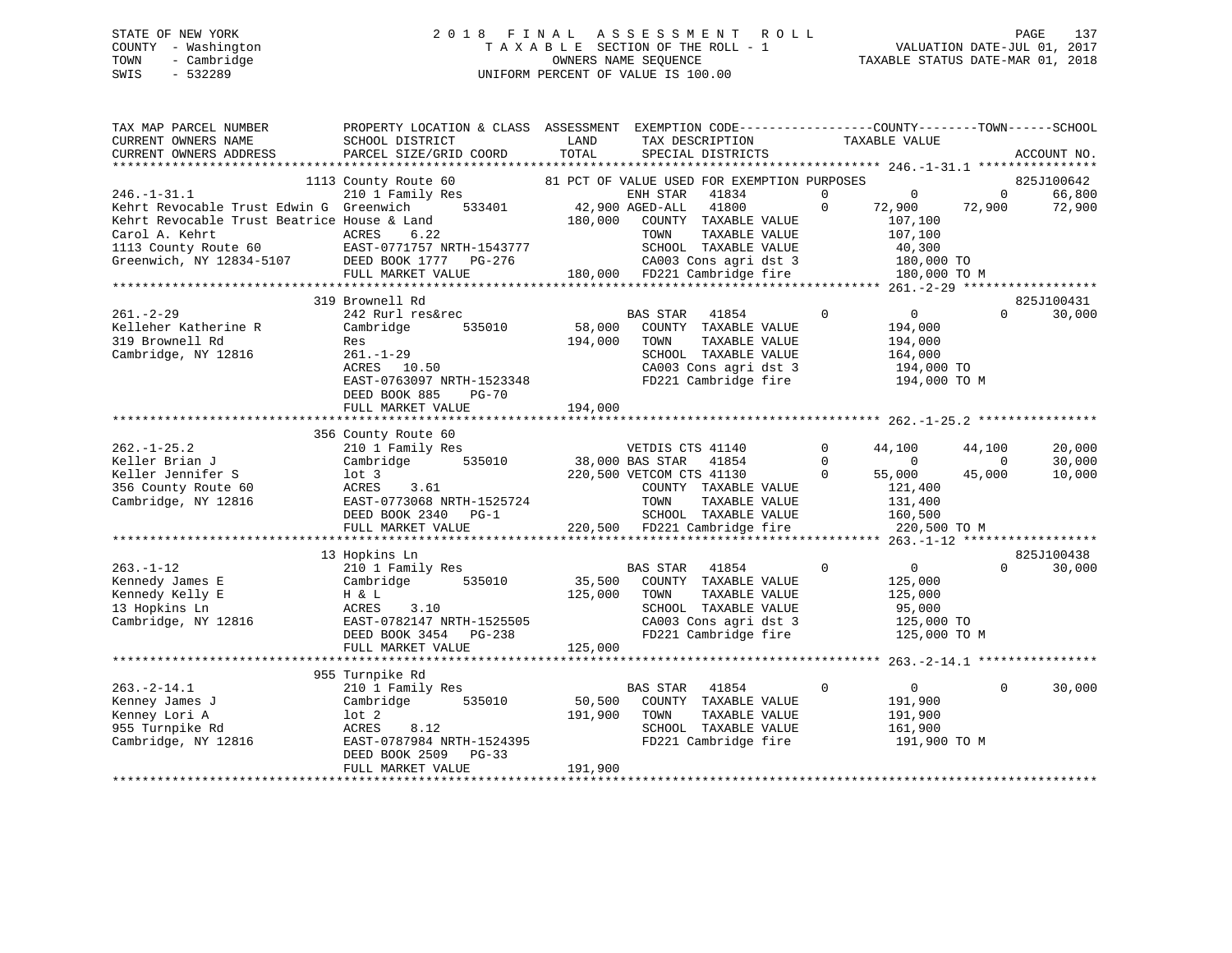STATE OF NEW YORK 2 0 1 8 F I N A L A S S E S S M E N T R O L L PAGE 138 COUNTY - Washington T A X A B L E SECTION OF THE ROLL - 1 VALUATION DATE-JUL 01, 2017 TOWN - Cambridge **OWNERS NAME SEQUENCE TAXABLE STATUS DATE-MAR 01, 2018** SWIS - 532289 UNIFORM PERCENT OF VALUE IS 100.00 TAX MAP PARCEL NUMBER PROPERTY LOCATION & CLASS ASSESSMENT EXEMPTION CODE------------------COUNTY--------TOWN------SCHOOL CURRENT OWNERS NAME SCHOOL DISTRICT THE LAND TAX DESCRIPTION TAXABLE VALUE CURRENT OWNERS ADDRESS PARCEL SIZE/GRID COORD TOTAL SPECIAL DISTRICTS ACCOUNT NO. \*\*\*\*\*\*\*\*\*\*\*\*\*\*\*\*\*\*\*\*\*\*\*\*\*\*\*\*\*\*\*\*\*\*\*\*\*\*\*\*\*\*\*\*\*\*\*\*\*\*\*\*\*\*\*\*\*\*\*\*\*\*\*\*\*\*\*\*\*\*\*\*\*\*\*\*\*\*\*\*\*\*\*\*\*\*\*\*\*\*\*\*\*\*\*\*\*\*\*\*\*\*\* 263.-2-20 \*\*\*\*\*\*\*\*\*\*\*\*\*\*\*\*\*\* 863 Turnpike Rd 825J100198 (2551100198 COUNTY TAXABLE VALUE 41,000 263.-2-20 210 1 Family Res COUNTY TAXABLE VALUE 41,000 Kent Joseph B Cambridge 535010 25,500 TOWN TAXABLE VALUE 41,000

PO Box 126 H & L 41,000 SCHOOL TAXABLE VALUE 41,000 Cambridge, NY 12816 ACRES 2.10 FD221 Cambridge fire 41,000 TO M

FULL MARKET VALUE 41,000

H & L<br>ACRES 2.10<br>EAST-0789126 NRTH-1522136

DEED BOOK 2447 PG-300

281.-4-10 242 Rurl res&rec BAS STAR 41854 0 0 0 30,000 Kenyon Susan L Cambridge 535010 91,400 CW\_10\_VET/ 41152 0 8,000 0 0 475 Stage Rd House & Lot 223,200 COUNTY TAXABLE VALUE 215,200 Buskirk, NY 12028 281.-1-10 TOWN TAXABLE VALUE 223,200 ACRES 31.50 SCHOOL TAXABLE VALUE 223,200<br>SCHOOL TAXABLE VALUE 193,200<br>EAST-0786218 NETH-1511270 EAST-0786218 NRTH-1511270 FD221 Cambridge fire 223,200 TO M DEED BOOK 1837 PG-116FULL MARKET VALUE 223,200 \*\*\*\*\*\*\*\*\*\*\*\*\*\*\*\*\*\*\*\*\*\*\*\*\*\*\*\*\*\*\*\*\*\*\*\*\*\*\*\*\*\*\*\*\*\*\*\*\*\*\*\*\*\*\*\*\*\*\*\*\*\*\*\*\*\*\*\*\*\*\*\*\*\*\*\*\*\*\*\*\*\*\*\*\*\*\*\*\*\*\*\*\*\*\*\*\*\*\*\*\*\*\* 254.-1-2.2 \*\*\*\*\*\*\*\*\*\*\*\*\*\*\*\*\* 289 Kenyon Rd 825J100836 254.-1-2.2 210 1 Family Res BAS STAR 41854 0 0 0 30,000 Keraga Kelvin Greenwich 533401 35,000 COUNTY TAXABLE VALUE 196,200

\*\*\*\*\*\*\*\*\*\*\*\*\*\*\*\*\*\*\*\*\*\*\*\*\*\*\*\*\*\*\*\*\*\*\*\*\*\*\*\*\*\*\*\*\*\*\*\*\*\*\*\*\*\*\*\*\*\*\*\*\*\*\*\*\*\*\*\*\*\*\*\*\*\*\*\*\*\*\*\*\*\*\*\*\*\*\*\*\*\*\*\*\*\*\*\*\*\*\*\*\*\*\* 281.-4-10 \*\*\*\*\*\*\*\*\*\*\*\*\*\*\*\*\*\*

475 Stage Rd 825J100327

| Reraga Reivin          | Greenwich<br>533401       | 35,000<br>COUNTI TRAABLE VALUE    | 190,200                        |
|------------------------|---------------------------|-----------------------------------|--------------------------------|
| Keraga Gale            | H & L                     | 196,200<br>TAXABLE VALUE<br>TOWN  | 196,200                        |
| 289 Kenyon Rd          | 4.00<br>ACRES             | SCHOOL<br>TAXABLE VALUE           | 166,200                        |
| Greenwich, NY 12834    | EAST-0769672 NRTH-1536601 | CA003 Cons agri dst 3             | 196,200 TO                     |
|                        | DEED BOOK 717<br>PG-194   | FD221 Cambridge fire              | 196,200 TO M                   |
|                        | FULL MARKET VALUE         | 196,200                           |                                |
|                        |                           |                                   |                                |
|                        | 304 Stevenson Rd          |                                   | 825J100217                     |
| $255. - 1 - 1$         | 210 1 Family Res          | 41854<br>BAS STAR<br>0            | 30,000<br>$\Omega$<br>$\Omega$ |
| Kerr Kevin             | Cambridge<br>535010       | 25,200<br>COUNTY<br>TAXABLE VALUE | 168,000                        |
| Kerr Katie             | FRNT 130.00 DPTH 95.00    | 168,000<br>TAXABLE VALUE<br>TOWN  | 168,000                        |
| 304 Stevenson Rd       | EAST-0779699 NRTH-1537115 | SCHOOL<br>TAXABLE VALUE           | 138,000                        |
| Greenwich, NY 12834    | DEED BOOK 1710<br>PG-34   | CA005 Cons agri dst 5             | 168,000 TO                     |
|                        | FULL MARKET VALUE         | FD221 Cambridge fire<br>168,000   | 168,000 TO M                   |
|                        |                           |                                   |                                |
|                        | County Route 60           |                                   | 825J100812                     |
| $262. -1 - 11$         | 322 Rural vac>10          | TAXABLE VALUE<br>COUNTY           | 85,500                         |
| Ketonen Joel P II      | Cambridge<br>535010       | TAXABLE VALUE<br>85,500<br>TOWN   | 85,500                         |
| 814 Walnut Pkwy        | Land                      | 85,500<br>SCHOOL<br>TAXABLE VALUE | 85,500                         |
| Garland, TX 75042-6050 | 35.56<br>ACRES            | FD221 Cambridge fire              | 85,500 TO M                    |
|                        | EAST-0773844 NRTH-1526747 |                                   |                                |
|                        | DEED BOOK 802<br>$PG-34$  |                                   |                                |
|                        | FULL MARKET VALUE         | 85,500                            |                                |
|                        |                           |                                   |                                |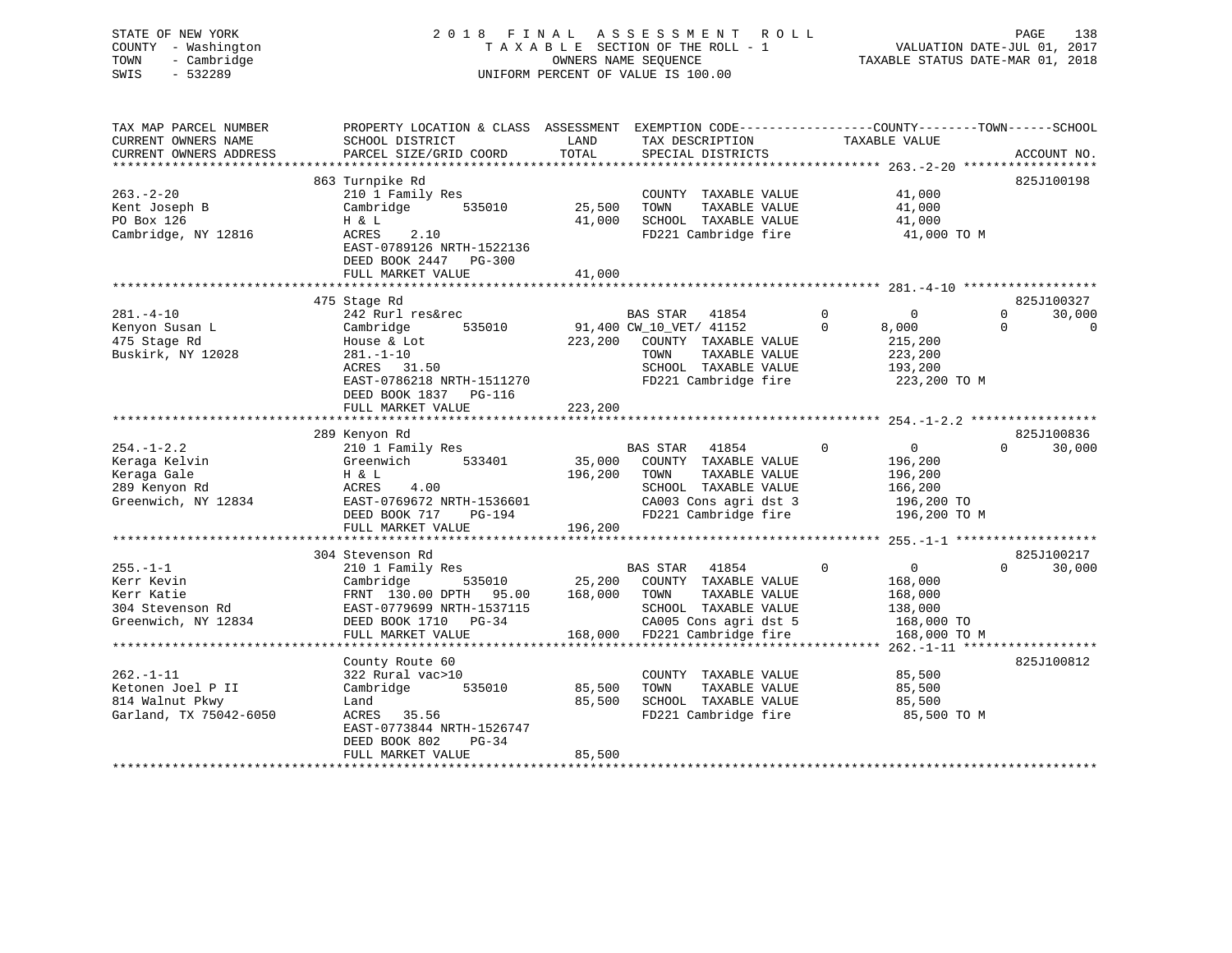# STATE OF NEW YORK 2 0 1 8 F I N A L A S S E S S M E N T R O L L PAGE 139 COUNTY - Washington T A X A B L E SECTION OF THE ROLL - 1 VALUATION DATE-JUL 01, 2017 TOWN - Cambridge OWNERS NAME SEQUENCE TAXABLE STATUS DATE-MAR 01, 2018 SWIS - 532289 UNIFORM PERCENT OF VALUE IS 100.00

| TAX MAP PARCEL NUMBER     | PROPERTY LOCATION & CLASS ASSESSMENT EXEMPTION CODE----------------COUNTY-------TOWN------SCHOOL |                 |                                               |                |                            |          |                |
|---------------------------|--------------------------------------------------------------------------------------------------|-----------------|-----------------------------------------------|----------------|----------------------------|----------|----------------|
| CURRENT OWNERS NAME       | SCHOOL DISTRICT                                                                                  | LAND            | TAX DESCRIPTION                               |                | TAXABLE VALUE              |          |                |
| CURRENT OWNERS ADDRESS    | PARCEL SIZE/GRID COORD                                                                           | TOTAL           | SPECIAL DISTRICTS                             |                |                            |          | ACCOUNT NO.    |
|                           | 937 King Rd                                                                                      |                 |                                               |                |                            |          | 825J100518     |
| $263 - 2 - 23$            |                                                                                                  |                 | BAS STAR 41854                                | $\overline{0}$ |                            | $\Omega$ |                |
| Kim Amos                  | 241 Rural res&ag<br>535010<br>Cambridge                                                          | 103,900         | COUNTY TAXABLE VALUE                          |                | $\overline{0}$<br>388,600  |          | 30,000         |
| Kim Chun Hee              | ACRES 41.50                                                                                      | 388,600         | TOWN<br>TAXABLE VALUE                         |                | 388,600                    |          |                |
| 937 King Rd               | EAST-0784906 NRTH-1522887                                                                        |                 | SCHOOL TAXABLE VALUE                          |                | 358,600                    |          |                |
| Cambridge, NY 12816       | DEED BOOK 3107 PG-227                                                                            |                 | CA003 Cons agri dst 3                         |                | 388,600 TO                 |          |                |
|                           | FULL MARKET VALUE                                                                                |                 | 388,600 FD221 Cambridge fire                  |                | 388,600 TO M               |          |                |
| MAY BE SUBJECT TO PAYMENT |                                                                                                  |                 |                                               |                |                            |          |                |
| UNDER AGDIST LAW TIL 2019 |                                                                                                  |                 |                                               |                |                            |          |                |
|                           |                                                                                                  |                 |                                               |                |                            |          |                |
|                           | 655 Turnpike Rd                                                                                  |                 |                                               |                |                            |          | 825J100248     |
| $272. - 2 - 10$           | 241 Rural res&ag                                                                                 |                 | AGRI-D IND 41730                              | $\mathbf{0}$   | 25,888                     | 25,888   | 25,888         |
| King Todd M               | 535010<br>Cambridge                                                                              | 72,100 BAS STAR | 41854                                         | $\Omega$       | $\overline{0}$             | $\Omega$ | 30,000         |
| 1130 State Route 22       | House & Lot                                                                                      | 224,600         | COUNTY TAXABLE VALUE                          |                | 198,712                    |          |                |
| Cambridge, NY 12816       | ACRES 38.40                                                                                      |                 | TOWN<br>TAXABLE VALUE                         |                | 198,712                    |          |                |
|                           | EAST-0788779 NRTH-1516670                                                                        |                 | SCHOOL TAXABLE VALUE                          |                | 168,712                    |          |                |
| MAY BE SUBJECT TO PAYMENT | DEED BOOK 3107 PG-89                                                                             |                 | FD221 Cambridge fire                          |                | 224,600 TO M               |          |                |
| UNDER AGDIST LAW TIL 2025 | FULL MARKET VALUE                                                                                | 224,600         |                                               |                |                            |          |                |
|                           |                                                                                                  |                 |                                               |                |                            |          |                |
|                           | 67 Center Cambridge Rd                                                                           |                 |                                               |                |                            |          |                |
| $279. - 1 - 14.1$         | 240 Rural res                                                                                    |                 | COUNTY TAXABLE VALUE                          |                | 266,900                    |          |                |
| Kirk Jonathan             | 533401<br>Greenwich                                                                              | 60,200          | TAXABLE VALUE<br>TOWN                         |                | 266,900                    |          |                |
| Kirk Jessica              | $1$ ot $1$                                                                                       | 266,900         | SCHOOL TAXABLE VALUE                          |                | 266,900                    |          |                |
| 67 Center Cambridge Rd    | 7.11<br>ACRES                                                                                    |                 | CA003 Cons agri dst 3                         |                | 266,900 TO                 |          |                |
| Valley Falls, NY 12185    | EAST-0757009 NRTH-1513106                                                                        |                 | FD221 Cambridge fire                          |                | 266,900 TO M               |          |                |
|                           | DEED BOOK 2319 PG-61                                                                             |                 |                                               |                |                            |          |                |
|                           | FULL MARKET VALUE                                                                                | 266,900         |                                               |                |                            |          |                |
|                           |                                                                                                  |                 |                                               |                |                            |          |                |
|                           | 210 County Route 59                                                                              |                 |                                               |                |                            |          | 825J100317     |
| $280. -1 - 19$            | 242 Rurl res&rec                                                                                 |                 | COUNTY TAXABLE VALUE                          |                | 270,000                    |          |                |
| Kish Rachel M             | Cambridge<br>535010                                                                              | 80,300          | TOWN<br>TAXABLE VALUE                         |                | 270,000                    |          |                |
| Yurschak Joseph G         | Trans Exempt Repay 2018                                                                          | 270,000         | SCHOOL TAXABLE VALUE                          |                | 270,000                    |          |                |
| 1022 State Route 29       | ACRES 22.60                                                                                      |                 | CA003 Cons agri dst 3                         |                |                            |          |                |
| Greenwich, NY 12834       | EAST-0771893 NRTH-1504799                                                                        |                 | CA003 Cons agri dst 3<br>FD221 Cambridge fire |                | 270,000 ТО<br>270,000 ТО М |          |                |
|                           | DEED BOOK 3897 PG-91                                                                             |                 | TE533 Trans exmt repay-flg                    |                | $.00$ MT                   |          |                |
|                           | FULL MARKET VALUE                                                                                | 270,000         |                                               |                |                            |          |                |
|                           |                                                                                                  |                 |                                               |                |                            |          |                |
|                           | 855 Turnpike Rd                                                                                  |                 |                                               |                |                            |          | 825J100436     |
| $263. - 2 - 21$           | 241 Rural res&ag                                                                                 |                 | <b>BAS STAR</b><br>41854                      | $\Omega$       | $\overline{0}$             | $\Omega$ | 30,000         |
| Kittell John C            | 535010<br>Cambridge                                                                              | 195,500         | COUNTY TAXABLE VALUE                          |                | 370,000                    |          |                |
| 147 Center Cambridge Rd   | ACRES 104.40                                                                                     | 370,000         | TOWN<br>TAXABLE VALUE                         |                | 370,000                    |          |                |
| Valley Falls, NY 12185    | EAST-0786960 NRTH-1521995                                                                        |                 | SCHOOL TAXABLE VALUE                          |                | 340,000                    |          |                |
|                           | DEED BOOK 3128<br>PG-290                                                                         |                 | CA003 Cons agri dst 3                         |                | 370,000 TO                 |          |                |
|                           | FULL MARKET VALUE                                                                                |                 | 370,000 FD221 Cambridge fire                  |                | 370,000 TO M               |          |                |
|                           |                                                                                                  |                 |                                               |                |                            |          | ************** |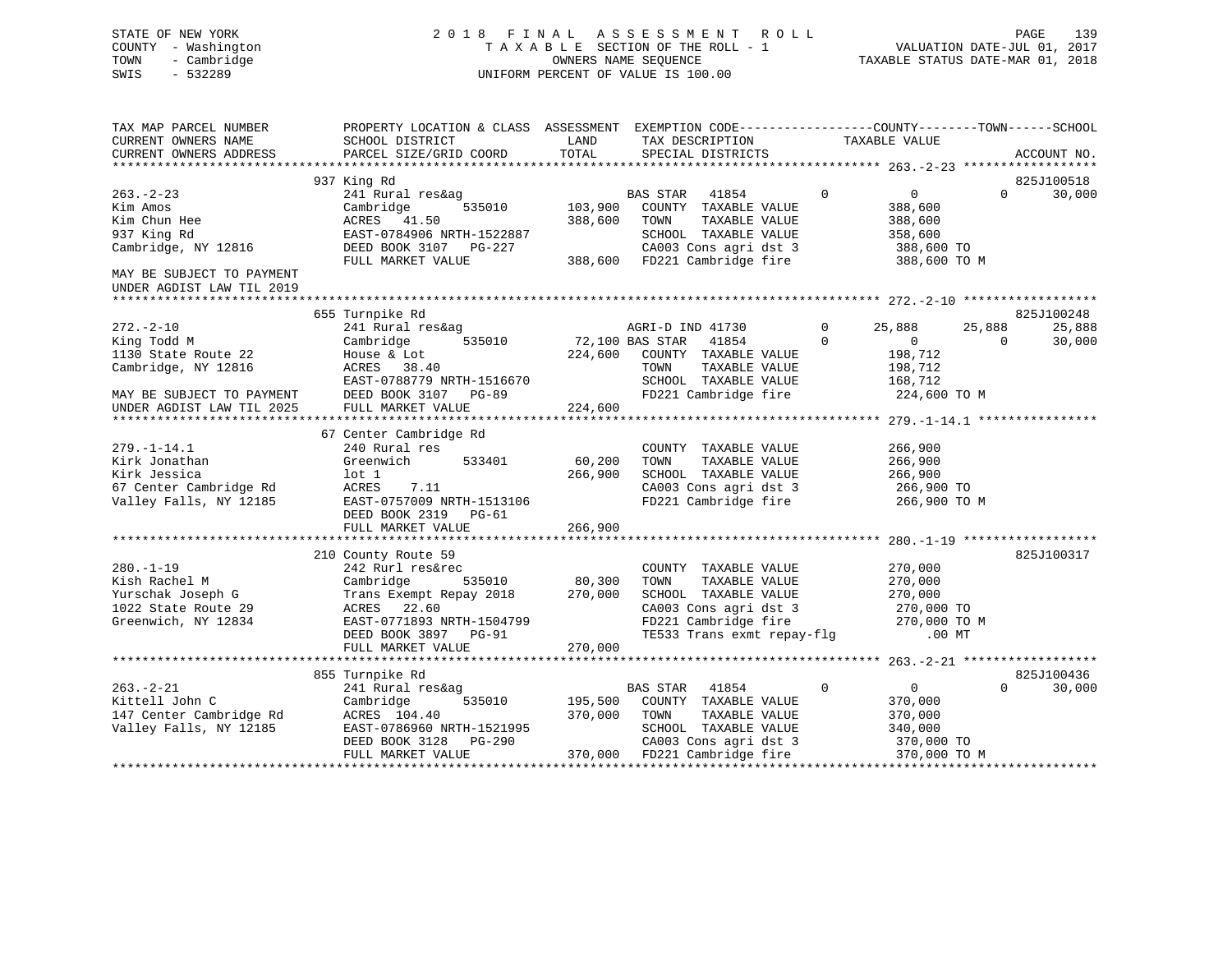# STATE OF NEW YORK 2 0 1 8 F I N A L A S S E S S M E N T R O L L PAGE 140 COUNTY - Washington T A X A B L E SECTION OF THE ROLL - 1 VALUATION DATE-JUL 01, 2017 TOWN - Cambridge OWNERS NAME SEQUENCE TAXABLE STATUS DATE-MAR 01, 2018 SWIS - 532289 UNIFORM PERCENT OF VALUE IS 100.00

| TAX MAP PARCEL NUMBER<br>CURRENT OWNERS NAME<br>CURRENT OWNERS ADDRESS                                                | PROPERTY LOCATION & CLASS ASSESSMENT EXEMPTION CODE----------------COUNTY-------TOWN------SCHOOL<br>SCHOOL DISTRICT<br>PARCEL SIZE/GRID COORD                              | LAND<br>TOTAL                | TAX DESCRIPTION<br>SPECIAL DISTRICTS                                                                                                                     | TAXABLE VALUE                                                                                   | ACCOUNT NO.                            |
|-----------------------------------------------------------------------------------------------------------------------|----------------------------------------------------------------------------------------------------------------------------------------------------------------------------|------------------------------|----------------------------------------------------------------------------------------------------------------------------------------------------------|-------------------------------------------------------------------------------------------------|----------------------------------------|
| $279. - 1 - 1.1$<br>Kittell John C<br>147 Center Cambridge Rd<br>Valley Falls, NY 12185                               | 147 Center Cambridge Rd<br>483 Converted Re<br>Cambridge<br>535010<br>Office<br>ACRES<br>1.00<br>EAST-0759055 NRTH-1513336<br>DEED BOOK 1740<br>PG-65<br>FULL MARKET VALUE | 25,000<br>119,500<br>119,500 | COUNTY TAXABLE VALUE<br>TOWN<br>TAXABLE VALUE<br>SCHOOL TAXABLE VALUE<br>CA003 Cons agri dst 3<br>FD221 Cambridge fire                                   | 119,500<br>119,500<br>119,500<br>119,500 TO<br>119,500 TO M                                     |                                        |
|                                                                                                                       | 135 Center Cambridge Rd                                                                                                                                                    |                              |                                                                                                                                                          |                                                                                                 | 825J100516                             |
| $279. - 1 - 1$<br>Kittell Melinda M<br>135 Center Cambridge Rd<br>Valley Falls, NY 12185<br>MAY BE SUBJECT TO PAYMENT | 242 Rurl res&rec<br>Cambridge<br>535010<br>Bdy Line Agreement 614/73<br>ACRES 15.62<br>EAST-0758734 NRTH-1513668<br>DEED BOOK 3152 PG-1                                    | 68,200<br>262,100            | <b>BAS STAR</b><br>41854<br>COUNTY TAXABLE VALUE<br>TAXABLE VALUE<br>TOWN<br>SCHOOL TAXABLE VALUE<br>CA003 Cons agri dst 3<br>FD221 Cambridge fire       | $\mathbf 0$<br>$\overline{0}$<br>262,100<br>262,100<br>232,100<br>262,100 TO<br>262,100 TO M    | $\Omega$<br>30,000                     |
| UNDER AGDIST LAW TIL 2018                                                                                             | FULL MARKET VALUE                                                                                                                                                          | 262,100                      |                                                                                                                                                          |                                                                                                 |                                        |
|                                                                                                                       |                                                                                                                                                                            |                              |                                                                                                                                                          |                                                                                                 | 825J100329                             |
| $271 - 3 - 3$<br>Klein Philip<br>Pikulski Sandra<br>747 King Rd<br>Cambridge, NY 12816<br>MAY BE SUBJECT TO PAYMENT   | 747 King Rd<br>242 Rurl res&rec<br>Cambridge<br>535010<br>Land/house<br>431/474<br>ACRES<br>22.60<br>EAST-0780431 NRTH-1520772<br>DEED BOOK 2940 PG-174                    | 279,000                      | AG DIST<br>41720<br>83,200 BAS STAR 41854<br>COUNTY TAXABLE VALUE<br>TOWN<br>TAXABLE VALUE<br>SCHOOL TAXABLE VALUE<br>CA003 Cons agri dst 3<br>35,912 EX | $\Omega$<br>35,912<br>$\Omega$<br>$\overline{0}$<br>243,088<br>243,088<br>213,088<br>243,088 TO | 35,912<br>35,912<br>30,000<br>$\Omega$ |
| UNDER AGDIST LAW TIL 2022                                                                                             | FULL MARKET VALUE                                                                                                                                                          | 279,000                      | FD221 Cambridge fire                                                                                                                                     | 279,000 TO M                                                                                    |                                        |
| $280. - 2 - 25$<br>Knobel Lynne<br>26 Naugatuck Ave Apt 1<br>Milford, CT 06460                                        | 49 Dickensen Rd<br>312 Vac w/imprv<br>Cambridge<br>535010<br>Camp/ Lots 1 & 2<br>ACRES 10.23<br>EAST-0775952 NRTH-1507699<br>DEED BOOK 826<br>PG-321<br>FULL MARKET VALUE  | 46,500<br>50,300<br>50,300   | COUNTY TAXABLE VALUE<br>TOWN<br>TAXABLE VALUE<br>SCHOOL TAXABLE VALUE<br>CA003 Cons agri dst 3<br>FD221 Cambridge fire                                   | 50,300<br>50,300<br>50,300<br>50,300 TO<br>50,300 TO M                                          | 825J100921                             |
|                                                                                                                       |                                                                                                                                                                            |                              |                                                                                                                                                          |                                                                                                 |                                        |
| $280. - 2 - 35$<br>Koblensky Edward D<br>Koblensky Kathleen<br>90 County Route 59<br>Buskirk, NY 12028                | 90 County Route 59<br>242 Rurl res&rec<br>Cambridge<br>535010<br>lot 11<br>21.03<br>ACRES<br>EAST-0775938 NRTH-1504782<br>DEED BOOK 2889<br>PG-278<br>FULL MARKET VALUE    | 78,300<br>209,000<br>209,000 | BAS STAR<br>41854<br>COUNTY TAXABLE VALUE<br>TAXABLE VALUE<br>TOWN<br>SCHOOL TAXABLE VALUE<br>CA003 Cons agri dst 3<br>FD221 Cambridge fire              | $\mathbf 0$<br>$\overline{0}$<br>209,000<br>209,000<br>179,000<br>209,000 TO<br>209,000 TO M    | 825J100907<br>$\Omega$<br>30,000       |
|                                                                                                                       |                                                                                                                                                                            |                              |                                                                                                                                                          |                                                                                                 |                                        |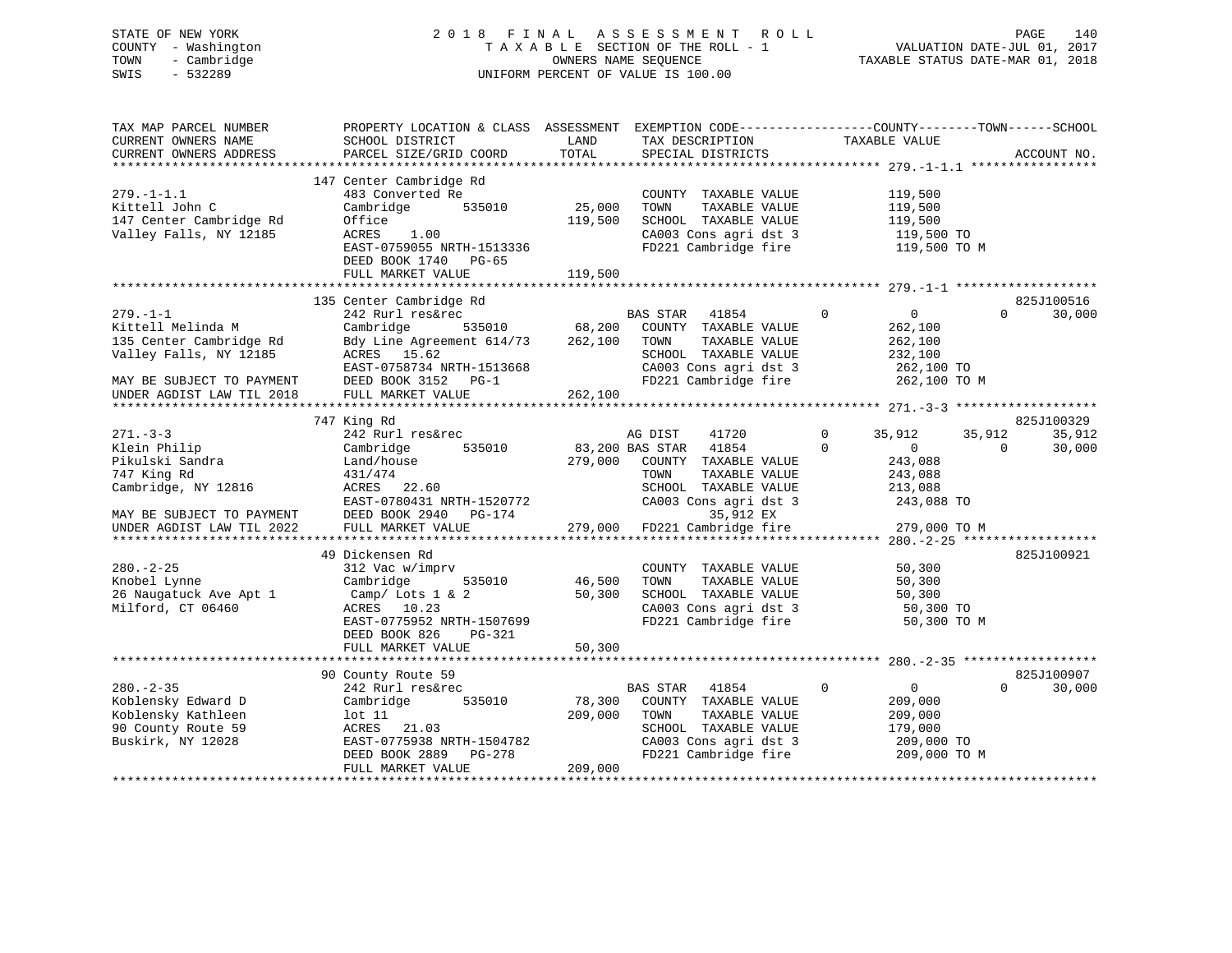# STATE OF NEW YORK 2 0 1 8 F I N A L A S S E S S M E N T R O L L PAGE 141 COUNTY - Washington T A X A B L E SECTION OF THE ROLL - 1 VALUATION DATE-JUL 01, 2017 TOWN - Cambridge OWNERS NAME SEQUENCE TAXABLE STATUS DATE-MAR 01, 2018 SWIS - 532289 UNIFORM PERCENT OF VALUE IS 100.00

| TAX MAP PARCEL NUMBER<br>CURRENT OWNERS NAME<br>CURRENT OWNERS ADDRESS<br>**********************     | PROPERTY LOCATION & CLASS ASSESSMENT<br>SCHOOL DISTRICT<br>PARCEL SIZE/GRID COORD                                                                                                        | LAND<br>TOTAL                | EXEMPTION CODE-----------------COUNTY-------TOWN------SCHOOL<br>TAX DESCRIPTION<br>SPECIAL DISTRICTS                                                 | TAXABLE VALUE                  |                                                                               | ACCOUNT NO.                      |
|------------------------------------------------------------------------------------------------------|------------------------------------------------------------------------------------------------------------------------------------------------------------------------------------------|------------------------------|------------------------------------------------------------------------------------------------------------------------------------------------------|--------------------------------|-------------------------------------------------------------------------------|----------------------------------|
|                                                                                                      | 150 Irish Ln                                                                                                                                                                             |                              |                                                                                                                                                      |                                |                                                                               | 825J102037                       |
| $255. - 1 - 24.2$<br>Kohler Jeffrey W<br>Kohler Kelsey M<br>150 Irish Ln<br>Cambridge, NY 12816      | 242 Rurl res&rec<br>Cambridge<br>535010<br>House & Land<br>Lot 4<br>ACRES 13.04<br>EAST-0781007 NRTH-1532060<br>DEED BOOK 1971 PG-299<br>FULL MARKET VALUE                               | 86,100<br>418,000<br>418,000 | 41854<br>BAS STAR<br>COUNTY TAXABLE VALUE<br>TAXABLE VALUE<br>TOWN<br>SCHOOL TAXABLE VALUE<br>CA005 Cons agri dst 5<br>FD221 Cambridge fire          | $\mathbf{0}$                   | $\overline{0}$<br>418,000<br>418,000<br>388,000<br>418,000 TO<br>418,000 TO M | $\Omega$<br>30,000               |
|                                                                                                      | ******************                                                                                                                                                                       |                              |                                                                                                                                                      | ****************** 270.-1-38.6 |                                                                               |                                  |
| $270. - 1 - 38.6$<br>Koopmann Mark<br>Koopmann Olive G<br>824 County Route 59<br>Cambridge, NY 12816 | Meeting House Rd<br>322 Rural vac>10<br>535010<br>Cambridge<br>lot <sub>6</sub><br>ACRES<br>17.63<br>EAST-0763022 NRTH-1516525<br>DEED BOOK 3378<br>PG-223                               | 42,800<br>42,800             | COUNTY TAXABLE VALUE<br>TAXABLE VALUE<br>TOWN<br>SCHOOL TAXABLE VALUE<br>CA003 Cons agri dst 3<br>FD221 Cambridge fire                               |                                | 42,800<br>42,800<br>42,800<br>42,800 TO<br>42,800 TO M                        |                                  |
|                                                                                                      | FULL MARKET VALUE                                                                                                                                                                        | 42,800                       |                                                                                                                                                      |                                |                                                                               |                                  |
|                                                                                                      |                                                                                                                                                                                          |                              |                                                                                                                                                      |                                |                                                                               |                                  |
| $255. - 1 - 24.3$<br>Kopp Steven<br>Kopp Megan<br>142 Irish Ln<br>Cambridge, NY 12816                | 142 Irish Ln<br>210 1 Family Res<br>Cambridge<br>535010<br>Lot 5<br>Trans Exempt Repay 2018<br>ACRES 13.34<br>EAST-0781266 NRTH-1531282<br>DEED BOOK 3896<br>PG-274<br>FULL MARKET VALUE | 57,000<br>285,900<br>285,900 | COUNTY TAXABLE VALUE<br>TOWN<br>TAXABLE VALUE<br>SCHOOL TAXABLE VALUE<br>CA005 Cons agri dst 5<br>FD221 Cambridge fire<br>TE533 Trans exmt repay-flg |                                | 285,900<br>285,900<br>285,900<br>285,900 TO<br>285,900 TO M<br>$.00$ MT       | 825J102038                       |
|                                                                                                      |                                                                                                                                                                                          |                              |                                                                                                                                                      |                                |                                                                               |                                  |
| $280. - 1 - 13.8$<br>Korb Barry W<br>33 Conley Rd<br>Buskirk, NY 12028                               | 33 Conley Rd<br>210 1 Family Res<br>Cambridge<br>535010<br>ACRES<br>9.20<br>EAST-0775082 NRTH-1509128<br>DEED BOOK 2984 PG-102                                                           | 50,400<br>171,300            | BAS STAR 41854<br>COUNTY TAXABLE VALUE<br>TOWN<br>TAXABLE VALUE<br>SCHOOL TAXABLE VALUE<br>CA003 Cons agri dst 3                                     | $\Omega$                       | $\overline{0}$<br>171,300<br>171,300<br>141,300<br>171,300 TO                 | $\Omega$<br>30,000               |
|                                                                                                      | FULL MARKET VALUE                                                                                                                                                                        | 171,300                      | FD221 Cambridge fire                                                                                                                                 |                                | 171,300 TO M                                                                  |                                  |
|                                                                                                      | **************************                                                                                                                                                               |                              |                                                                                                                                                      |                                | $280 - 2 - 34$ *******************                                            |                                  |
| $280. - 2 - 34$<br>Korb Walter F<br>Korb Bertha R<br>35 King Rd<br>Buskirk, NY 12028                 | 35 King Rd<br>210 1 Family Res<br>535010<br>Cambridge<br>H & L<br>490/67<br>ACRES<br>15.60<br>EAST-0776079 NRTH-1505485<br>DEED BOOK 2621<br>PG-188<br>FULL MARKET VALUE                 | 52,500<br>135,300<br>135,300 | ENH STAR<br>41834<br>COUNTY TAXABLE VALUE<br>TAXABLE VALUE<br>TOWN<br>SCHOOL TAXABLE VALUE<br>CA003 Cons agri dst 3<br>FD221 Cambridge fire          | $\Omega$                       | $\overline{0}$<br>135,300<br>135,300<br>68,500<br>135,300 TO<br>135,300 TO M  | 825J100452<br>$\Omega$<br>66,800 |
|                                                                                                      |                                                                                                                                                                                          |                              |                                                                                                                                                      |                                |                                                                               |                                  |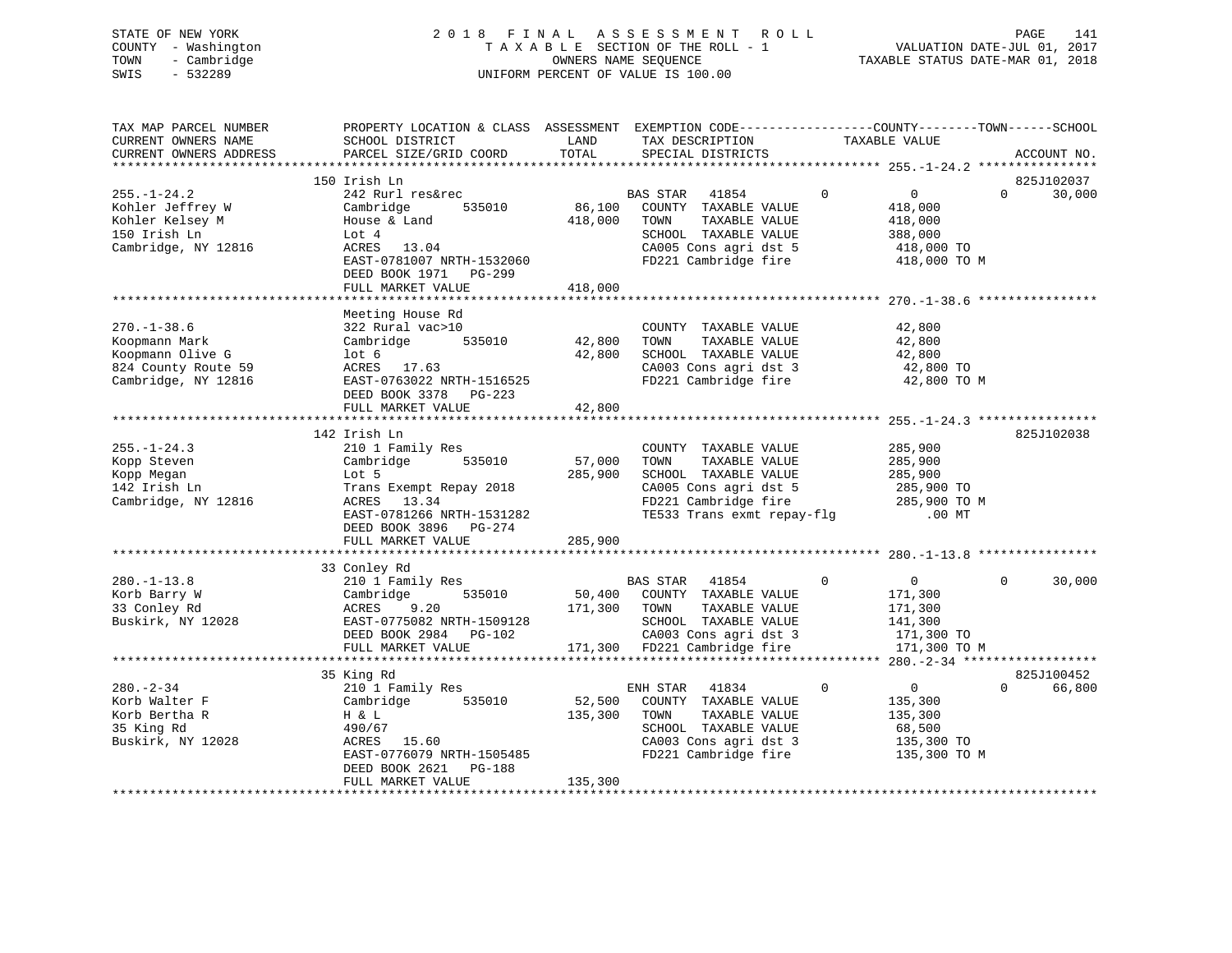# STATE OF NEW YORK 2 0 1 8 F I N A L A S S E S S M E N T R O L L PAGE 142 COUNTY - Washington T A X A B L E SECTION OF THE ROLL - 1 VALUATION DATE-JUL 01, 2017 TOWN - Cambridge OWNERS NAME SEQUENCE TAXABLE STATUS DATE-MAR 01, 2018 SWIS - 532289 UNIFORM PERCENT OF VALUE IS 100.00

| TAX MAP PARCEL NUMBER<br>CURRENT OWNERS NAME<br>CURRENT OWNERS ADDRESS | PROPERTY LOCATION & CLASS ASSESSMENT EXEMPTION CODE----------------COUNTY-------TOWN-----SCHOOL<br>SCHOOL DISTRICT<br>PARCEL SIZE/GRID COORD | LAND<br>TOTAL | TAX DESCRIPTION<br>SPECIAL DISTRICTS                                  | TAXABLE VALUE                    | ACCOUNT NO.          |
|------------------------------------------------------------------------|----------------------------------------------------------------------------------------------------------------------------------------------|---------------|-----------------------------------------------------------------------|----------------------------------|----------------------|
|                                                                        |                                                                                                                                              |               |                                                                       |                                  |                      |
|                                                                        | 126 Dickensen Rd                                                                                                                             |               |                                                                       |                                  | 825J100943           |
| $280. - 1 - 13.4$                                                      | 242 Rurl res&rec                                                                                                                             |               | $\sim$ 0<br>BAS STAR 41854                                            | $\overline{0}$                   | $\Omega$<br>30,000   |
| Korb Walter F Jr                                                       | Cambridge                                                                                                                                    |               | 535010 81,800 COUNTY TAXABLE VALUE                                    | 212,700                          |                      |
| Korb Jean K                                                            | House & Lot                                                                                                                                  | 212,700 TOWN  | TAXABLE VALUE                                                         | 212,700                          |                      |
| 126 Dickensen Rd                                                       | ACRES 12.97                                                                                                                                  |               | SCHOOL TAXABLE VALUE                                                  | 182,700                          |                      |
| Buskirk, NY 12028                                                      | EAST-0775037 NRTH-1508486                                                                                                                    | $PG-311$      | CA003 Cons agri dst 3 212,700 TO<br>FD221 Cambridge fire 212,700 TO M |                                  |                      |
|                                                                        | DEED BOOK 718                                                                                                                                |               |                                                                       |                                  |                      |
|                                                                        | FULL MARKET VALUE                                                                                                                            | 212,700       |                                                                       |                                  |                      |
|                                                                        | County Route 74                                                                                                                              |               |                                                                       |                                  |                      |
| $279. - 2 - 31.5$                                                      | 721 Sand&gravel                                                                                                                              |               | COUNTY TAXABLE VALUE                                                  | 52,300                           |                      |
| Korb Walter JR                                                         | 535010<br>Cambridge                                                                                                                          | 52,300        | TOWN<br>TAXABLE VALUE                                                 | 52,300                           |                      |
| 126 Dickenson Rd                                                       | lot <sub>3</sub>                                                                                                                             | 52,300        | SCHOOL TAXABLE VALUE                                                  | 52,300                           |                      |
| Buskirk, NY 12028                                                      | 341/176, 341/180                                                                                                                             |               |                                                                       |                                  |                      |
|                                                                        | ACRES 39.29                                                                                                                                  |               | CA003 Cons agri dst 3 52,300 TO<br>FD221 Cambridge fire 52,300 TO     | 52,300 TO M                      |                      |
|                                                                        | EAST-0767149 NRTH-1510986                                                                                                                    |               |                                                                       |                                  |                      |
|                                                                        | DEED BOOK 3142 PG-337                                                                                                                        |               |                                                                       |                                  |                      |
|                                                                        | FULL MARKET VALUE                                                                                                                            | 52,300        |                                                                       |                                  |                      |
|                                                                        |                                                                                                                                              |               |                                                                       |                                  |                      |
|                                                                        | 111 Conley Rd                                                                                                                                |               |                                                                       |                                  | 825J100946           |
| $280. - 1 - 13.7$                                                      | 210 1 Family Res                                                                                                                             |               | BAS STAR 41854                                                        | $\overline{0}$<br>$\overline{0}$ | $\Omega$<br>30,000   |
| Korb William M                                                         | Cambridge 535010                                                                                                                             | 35,000        | COUNTY TAXABLE VALUE                                                  | 125,300                          |                      |
| Martin Sarah M                                                         | H & L                                                                                                                                        | 125,300       | TAXABLE VALUE<br>TOWN                                                 | 125,300                          |                      |
| 111 Conley Rd                                                          | ACRES<br>3.72                                                                                                                                |               | SCHOOL TAXABLE VALUE                                                  | 95,300                           |                      |
| Buskirk, NY 12028                                                      | EAST-0775000 NRTH-1510912                                                                                                                    |               |                                                                       |                                  |                      |
|                                                                        | THE<br>DG-158<br>"<br>DEED BOOK 866                                                                                                          |               | CA003 Cons agri dst 3 125,300 TO<br>FD221 Cambridge fire 125,300 TO M |                                  |                      |
|                                                                        | FULL MARKET VALUE                                                                                                                            | 125,300       |                                                                       |                                  |                      |
|                                                                        |                                                                                                                                              |               |                                                                       |                                  |                      |
|                                                                        | 545 Stage Rd                                                                                                                                 |               |                                                                       |                                  |                      |
| $272. - 2 - 19.2$                                                      | 242 Rurl res&rec                                                                                                                             |               | ENH STAR 41834                                                        | $\Omega$<br>$\overline{0}$       | $\Omega$<br>66,800   |
| Korte Karl                                                             | 535010<br>Cambridge                                                                                                                          |               | 62,700 CW_10_VET/ 41152                                               | $\mathbf 0$<br>8,000             | $\Omega$<br>$\Omega$ |
| Korte Freda C                                                          | H & L                                                                                                                                        |               | 226,000 COUNTY TAXABLE VALUE                                          | 218,000                          |                      |
| 545 Stage Rd                                                           | ACRES 12.84                                                                                                                                  |               | TOWN<br>TAXABLE VALUE                                                 | 226,000                          |                      |
| Buskirk, NY 12028                                                      | EAST-0787594 NRTH-1513383<br>DEED BOOK 640                                                                                                   |               | SCHOOL TAXABLE VALUE                                                  | 159,200                          |                      |
|                                                                        | DEED BOOK 649<br>PG-104                                                                                                                      |               | FD221 Cambridge fire 226,000 TO M                                     |                                  |                      |
|                                                                        | FULL MARKET VALUE                                                                                                                            | 226,000       |                                                                       |                                  |                      |
|                                                                        |                                                                                                                                              |               |                                                                       |                                  |                      |
|                                                                        | Conley Rd                                                                                                                                    |               |                                                                       |                                  |                      |
| $271. - 2 - 28.2$                                                      | 300 Vacant Land                                                                                                                              |               | COUNTY TAXABLE VALUE                                                  | 500                              |                      |
| Kourofsky Brian M Jr                                                   | Cambridge<br>535010                                                                                                                          | 500           | TAXABLE VALUE<br>TOWN                                                 | 500                              |                      |
| Kourofsky Samantha L                                                   | FRNT 11.00 DPTH 447.00                                                                                                                       | 500           | SCHOOL TAXABLE VALUE                                                  | 500                              |                      |
| 515 4th Ave Apt 2                                                      | EAST-0775231 NRTH-1514190                                                                                                                    |               | CA003 Cons agri dst 3<br>FD221 Cambridge fire                         | 500 TO                           |                      |
| Watervliet, NY 12189                                                   | DEED BOOK 3552 PG-14                                                                                                                         |               |                                                                       | 500 TO M                         |                      |
|                                                                        | FULL MARKET VALUE                                                                                                                            | 500           |                                                                       |                                  |                      |
|                                                                        |                                                                                                                                              |               |                                                                       |                                  |                      |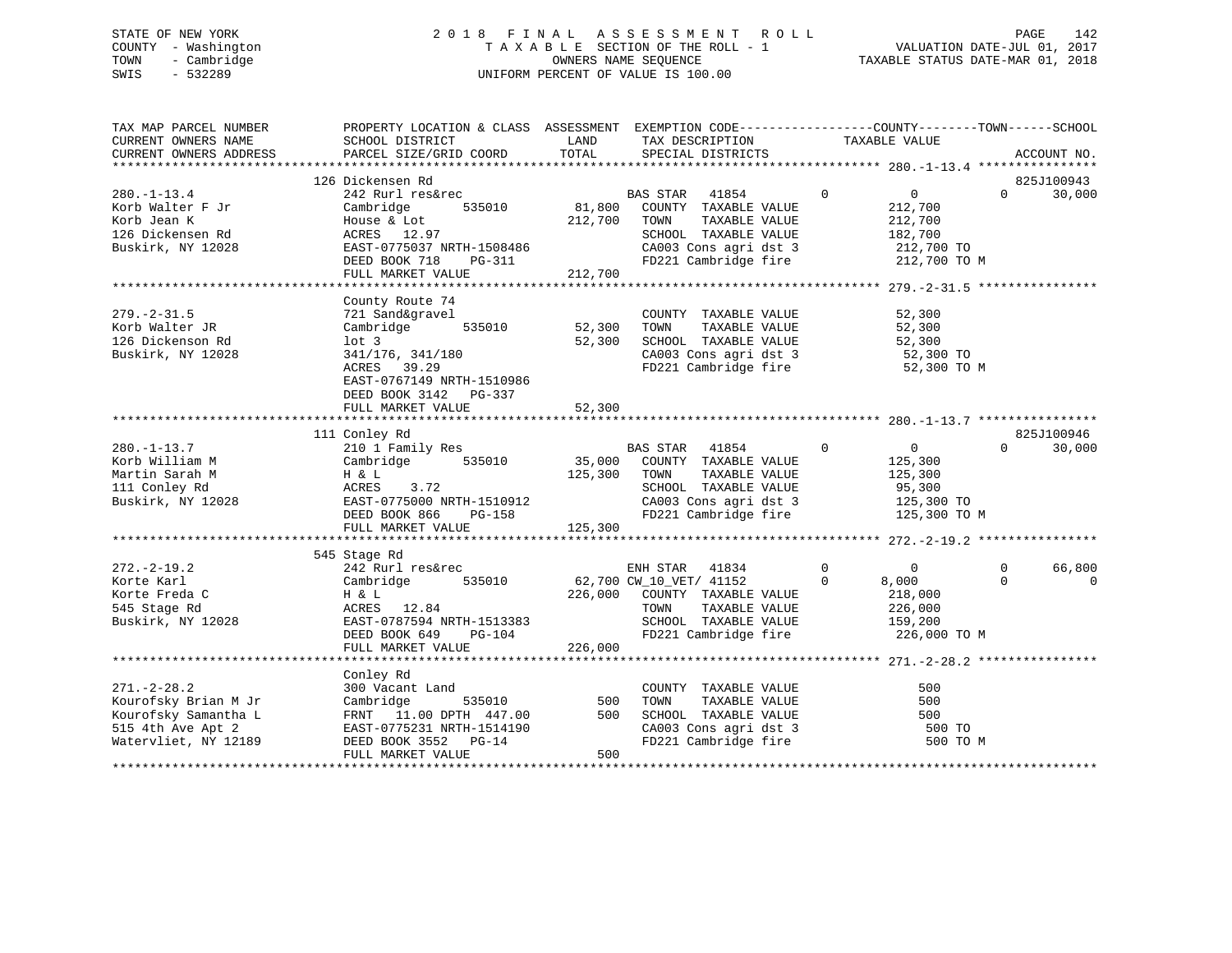# STATE OF NEW YORK 2 0 1 8 F I N A L A S S E S S M E N T R O L L PAGE 143 COUNTY - Washington T A X A B L E SECTION OF THE ROLL - 1 VALUATION DATE-JUL 01, 2017 TOWN - Cambridge OWNERS NAME SEQUENCE TAXABLE STATUS DATE-MAR 01, 2018 SWIS - 532289 UNIFORM PERCENT OF VALUE IS 100.00

| TAX MAP PARCEL NUMBER<br>CURRENT OWNERS NAME<br>CURRENT OWNERS ADDRESS                                                              | PROPERTY LOCATION & CLASS ASSESSMENT<br>SCHOOL DISTRICT<br>PARCEL SIZE/GRID COORD                                                                                                                                                                                            | LAND<br>TOTAL                | TAX DESCRIPTION<br>SPECIAL DISTRICTS                                                                                                               | EXEMPTION CODE----------------COUNTY-------TOWN------SCHOOL<br>TAXABLE VALUE                | ACCOUNT NO.                      |
|-------------------------------------------------------------------------------------------------------------------------------------|------------------------------------------------------------------------------------------------------------------------------------------------------------------------------------------------------------------------------------------------------------------------------|------------------------------|----------------------------------------------------------------------------------------------------------------------------------------------------|---------------------------------------------------------------------------------------------|----------------------------------|
| *******************<br>$271. - 2 - 29$<br>Kourofsky Brian M Jr<br>Kourofsky Samantha L<br>515 4th Ave Apt 2<br>Watervliet, NY 12189 | **************************<br>244 Conley Rd<br>210 1 Family Res<br>Cambridge<br>535010<br>H & L<br>ACRES<br>2.56<br>EAST-0775309 NRTH-1514081<br>DEED BOOK 3552 PG-14<br>FULL MARKET VALUE                                                                                   | 33,000<br>151,000<br>151,000 | COUNTY TAXABLE VALUE<br>TOWN<br>TAXABLE VALUE<br>SCHOOL TAXABLE VALUE<br>CA003 Cons agri dst 3<br>FD221 Cambridge fire                             | 151,000<br>151,000<br>151,000<br>151,000 TO<br>151,000 TO M                                 | 825J100632                       |
| $280. - 2 - 16$<br>Koziol Nathan S<br>10 County Route 59<br>Buskirk, NY 12028                                                       | 10 County Route 59<br>210 1 Family Res<br>535010<br>Cambridge<br>ACRES<br>1.61<br>EAST-0777573 NRTH-1504930<br>DEED BOOK 859<br>PG-179<br>FULL MARKET VALUE                                                                                                                  | 28,000<br>170,400<br>170,400 | <b>BAS STAR</b><br>41854<br>COUNTY TAXABLE VALUE<br>TOWN<br>TAXABLE VALUE<br>SCHOOL TAXABLE VALUE<br>CA003 Cons agri dst 3<br>FD221 Cambridge fire | $\Omega$<br>$\overline{0}$<br>170,400<br>170,400<br>140,400<br>170,400 TO<br>170,400 TO M   | 825J100550<br>30,000<br>$\Omega$ |
| $280 - 2 - 6.3$<br>Kutti Leena<br>PO Box 247<br>Cambridge, NY 12816                                                                 | 56 Dickensen Rd<br>210 1 Family Res<br>Cambridge<br>535010<br>H & Land<br>ACRES<br>3.40<br>EAST-0776688 NRTH-1507737<br>DEED BOOK 467<br>PG-72<br>FULL MARKET VALUE                                                                                                          | 37,000<br>100,000<br>100,000 | BAS STAR<br>41854<br>COUNTY TAXABLE VALUE<br>TAXABLE VALUE<br>TOWN<br>SCHOOL TAXABLE VALUE<br>CA003 Cons agri dst 3<br>FD221 Cambridge fire        | $\mathbf 0$<br>$\overline{0}$<br>100,000<br>100,000<br>70,000<br>100,000 TO<br>100,000 TO M | 825J100859<br>$\Omega$<br>30,000 |
| $255.14 - 3 - 12$<br>Kyer Francis T II<br>Kyer Susan L<br>2 Perry Ln<br>Cambridge, NY 12816                                         | *******************<br>2 Perry Ln<br>283 Res w/Comuse<br>535010<br>Cambridge<br>H&l<br>740/2<br>$255. - 3 - 12$<br>ACRES<br>0.72<br>EAST-0786169 NRTH-1531607<br>DEED BOOK 866<br>$PG-258$<br>FULL MARKET VALUE                                                              | 24,100<br>175,000<br>175,000 | 41854<br>BAS STAR<br>COUNTY TAXABLE VALUE<br>TOWN<br>TAXABLE VALUE<br>SCHOOL TAXABLE VALUE<br>FD221 Cambridge fire                                 | $\mathbf 0$<br>$\overline{0}$<br>175,000<br>175,000<br>145,000<br>175,000 TO M              | 825J100434<br>$\Omega$<br>30,000 |
| $255.14 - 3 - 2$<br>LaBrake Brian D<br>LaBrake Cynthia J<br>119 State Route 372<br>Cambridge, NY 12816                              | * * * * * * * * * * * * * * * * *<br>119 State Route 372<br>283 Res w/Comuse<br>Cambridge<br>535010<br>H & L<br>Easement 591/300<br>$255. - 3 - 2$<br>FRNT 125.00 DPTH 185.00<br>ACRES<br>0.47<br>EAST-0785790 NRTH-1533174<br>DEED BOOK 1845<br>PG-276<br>FULL MARKET VALUE | 26,500<br>242,600<br>242,600 | <b>BAS STAR</b><br>41854<br>COUNTY TAXABLE VALUE<br>TOWN<br>TAXABLE VALUE<br>SCHOOL TAXABLE VALUE<br>FD221 Cambridge fire                          | $\mathbf 0$<br>$\mathbf 0$<br>242,600<br>242,600<br>212,600<br>242,600 TO M                 | 825J100435<br>$\Omega$<br>30,000 |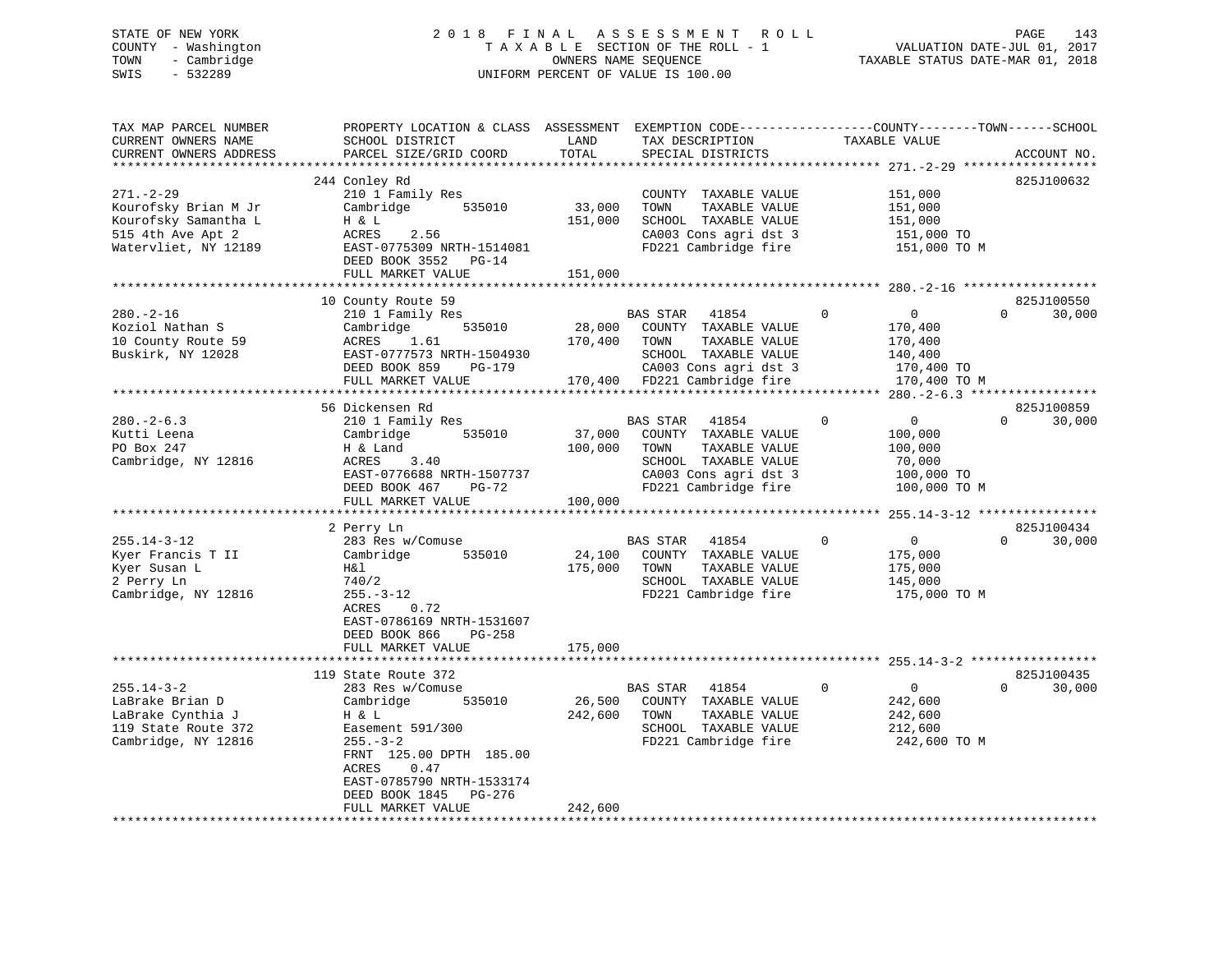# STATE OF NEW YORK 2 0 1 8 F I N A L A S S E S S M E N T R O L L PAGE 144 COUNTY - Washington T A X A B L E SECTION OF THE ROLL - 1 VALUATION DATE-JUL 01, 2017 TOWN - Cambridge OWNERS NAME SEQUENCE TAXABLE STATUS DATE-MAR 01, 2018 SWIS - 532289 UNIFORM PERCENT OF VALUE IS 100.00

| TAX MAP PARCEL NUMBER<br>CURRENT OWNERS NAME<br>CURRENT OWNERS ADDRESS<br>********************          | PROPERTY LOCATION & CLASS ASSESSMENT<br>SCHOOL DISTRICT<br>PARCEL SIZE/GRID COORD                                                                                          | LAND<br>TOTAL                | TAX DESCRIPTION<br>SPECIAL DISTRICTS                                                                                      | EXEMPTION CODE-----------------COUNTY-------TOWN------SCHOOL<br>TAXABLE VALUE  | ACCOUNT NO.        |
|---------------------------------------------------------------------------------------------------------|----------------------------------------------------------------------------------------------------------------------------------------------------------------------------|------------------------------|---------------------------------------------------------------------------------------------------------------------------|--------------------------------------------------------------------------------|--------------------|
| $272. - 2 - 16.1$<br>LaBrake Brian D<br>LaBrake Cynthia J<br>119 State Route 372<br>Cambridge, NY 12816 | 491+495 Turnpike Rd<br>220 2 Family Res<br>Cambridge<br>535010<br>Multiple R<br>ACRES<br>2.50<br>EAST-0788191 NRTH-1513931<br>DEED BOOK 2151<br>PG-62<br>FULL MARKET VALUE | 31,500<br>152,100<br>152,100 | COUNTY TAXABLE VALUE<br>TOWN<br>TAXABLE VALUE<br>SCHOOL TAXABLE VALUE<br>FD221 Cambridge fire                             | 152,100<br>152,100<br>152,100<br>152,100 TO M                                  |                    |
| $262. - 1 - 17.1$<br>Lacasse Kenneth<br>Lacasse Kathleen<br>114 Frog Way<br>Cambridge, NY 12816         | County Route 60/E Off<br>322 Rural vac>10<br>Cambridge<br>535010<br>Vl<br>ACRES 11.40<br>EAST-0771588 NRTH-1522208<br>DEED BOOK 1667 PG-333<br>FULL MARKET VALUE           | 30,800<br>30,800<br>30,800   | COUNTY TAXABLE VALUE<br>TOWN<br>TAXABLE VALUE<br>SCHOOL TAXABLE VALUE<br>FD221 Cambridge fire                             | 30,800<br>30,800<br>30,800<br>30,800 TO M                                      | 825J100917         |
|                                                                                                         |                                                                                                                                                                            |                              |                                                                                                                           |                                                                                | 825J100918         |
| $262. - 1 - 17.2$<br>Lacasse Kenneth<br>Lacasse Kathleen<br>114 Frog Way<br>Cambridge, NY 12816         | 114 Frog Way<br>242 Rurl res&rec<br>Cambridge<br>535010<br>House $\&$ L<br>ACRES 10.00<br>EAST-0772524 NRTH-1522375<br>DEED BOOK 499<br>PG-515<br>FULL MARKET VALUE        | 57,000<br>288,100<br>288,100 | <b>BAS STAR</b><br>41854<br>COUNTY TAXABLE VALUE<br>TOWN<br>TAXABLE VALUE<br>SCHOOL TAXABLE VALUE<br>FD221 Cambridge fire | $\mathbf 0$<br>$\overline{0}$<br>288,100<br>288,100<br>258,100<br>288,100 TO M | $\Omega$<br>30,000 |
|                                                                                                         |                                                                                                                                                                            |                              |                                                                                                                           |                                                                                |                    |
| $262. - 1 - 17.3$<br>Lacasse Kenneth<br>Lacasse Kathleen<br>114 Frog Way<br>Cambridge, NY 12816         | County Route 60/E Off<br>314 Rural vac<10<br>Cambridge<br>535010<br>Vl<br>ACRES<br>7.40<br>EAST-0772987 NRTH-1522445<br>DEED BOOK 499<br><b>PG-519</b>                     | 34,600<br>34,600             | COUNTY TAXABLE VALUE<br>TOWN<br>TAXABLE VALUE<br>SCHOOL TAXABLE VALUE<br>FD221 Cambridge fire                             | 34,600<br>34,600<br>34,600<br>34,600 TO M                                      | 825J100919         |
|                                                                                                         | FULL MARKET VALUE                                                                                                                                                          | 34,600                       |                                                                                                                           |                                                                                |                    |
| $262. - 1 - 17.5$<br>Lacasse Kenneth<br>Lacasse Katherine<br>114 Frog Way<br>Cambridge, NY 12816        | County Route 60/Off<br>314 Rural vac<10<br>Cambridge<br>535010<br>Vl<br>ACRES<br>7.00<br>EAST-0772053 NRTH-1522359<br>DEED BOOK 1667 PG-326<br>FULL MARKET VALUE           | 20,000<br>20,000<br>20,000   | COUNTY TAXABLE VALUE<br>TAXABLE VALUE<br>TOWN<br>SCHOOL TAXABLE VALUE<br>FD221 Cambridge fire                             | 20,000<br>20,000<br>20,000<br>20,000 TO M                                      | 825J100965         |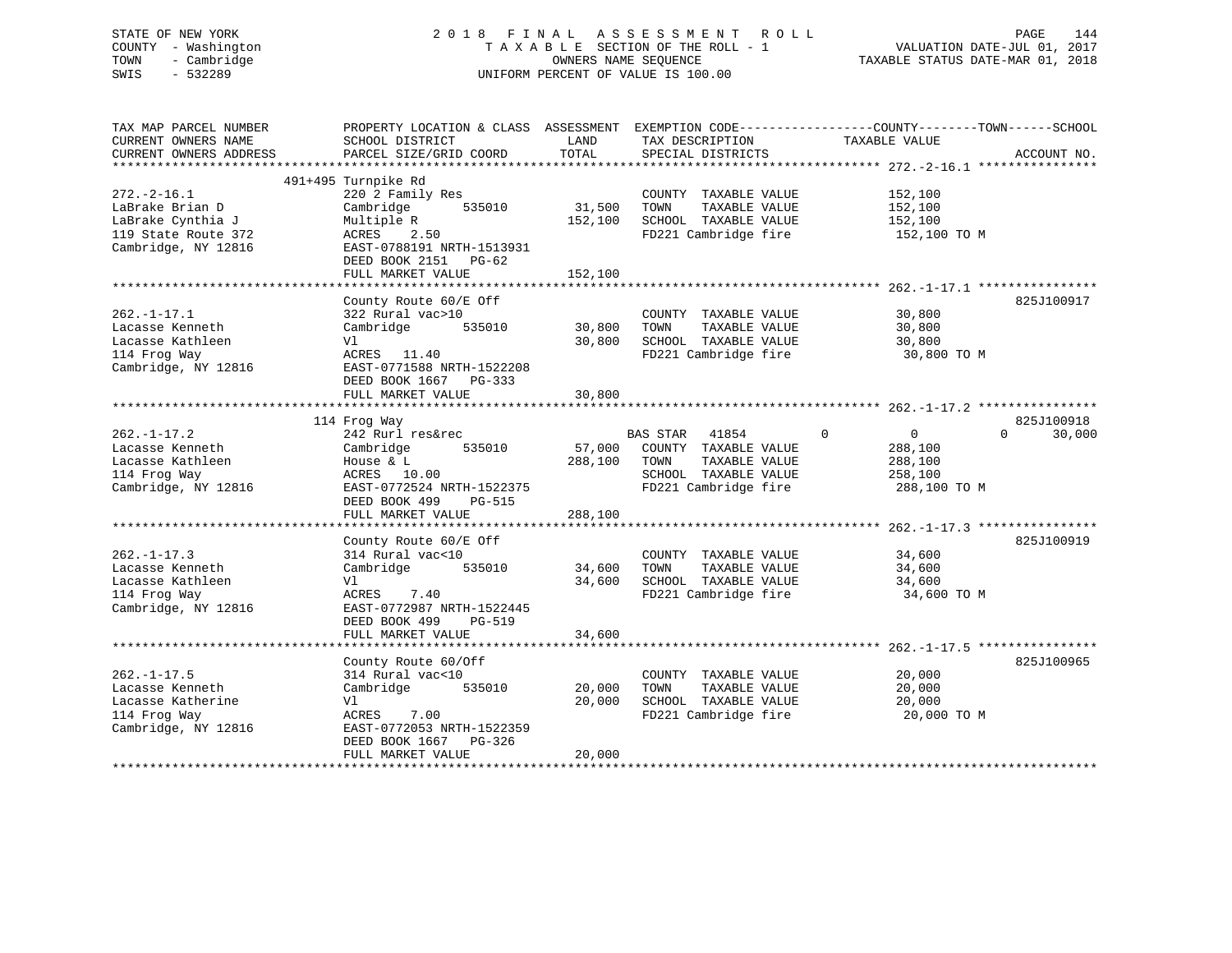#### STATE OF NEW YORK 2 0 1 8 F I N A L A S S E S S M E N T R O L L PAGE 145COUNTY - Washington T A X A B L E SECTION OF THE ROLL - 1 VALUATION DATE-JUL 01, 2017 TOWN - Cambridge OWNERS NAME SEQUENCE TAXABLE STATUS DATE-MAR 01, 2018 SWIS - 532289 UNIFORM PERCENT OF VALUE IS 100.00

| TAX MAP PARCEL NUMBER  | PROPERTY LOCATION & CLASS ASSESSMENT EXEMPTION CODE---------------COUNTY-------TOWN-----SCHOOL |              |                             |                            |                    |
|------------------------|------------------------------------------------------------------------------------------------|--------------|-----------------------------|----------------------------|--------------------|
| CURRENT OWNERS NAME    | SCHOOL DISTRICT                                                                                | LAND         | TAX DESCRIPTION             | TAXABLE VALUE              |                    |
| CURRENT OWNERS ADDRESS | PARCEL SIZE/GRID COORD                                                                         | TOTAL        | SPECIAL DISTRICTS           |                            | ACCOUNT NO.        |
|                        |                                                                                                |              |                             |                            |                    |
|                        | County Route 60/E Off                                                                          |              |                             |                            | 825J100276         |
| $262. -1 - 17$         | 322 Rural vac>10                                                                               |              | COUNTY TAXABLE VALUE        | 32,800                     |                    |
| Lacasse Kenneth M      | Cambridge<br>535010                                                                            | 32,800       | TOWN<br>TAXABLE VALUE       | 32,800                     |                    |
| Lacasse Kathleen M     | Land                                                                                           | 32,800       | SCHOOL TAXABLE VALUE        | 32,800                     |                    |
| 114 Frog Way           | ACRES 12.89                                                                                    |              | FD221 Cambridge fire        | 32,800 TO M                |                    |
| Cambridge, NY 12816    | EAST-0772923 NRTH-1523158                                                                      |              |                             |                            |                    |
|                        | DEED BOOK 1667 PG-330                                                                          |              |                             |                            |                    |
|                        | FULL MARKET VALUE                                                                              | 32,800       |                             |                            |                    |
|                        | 57 State Route 372                                                                             |              |                             |                            | 825J100305         |
| $255.14 - 3 - 15$      | 210 1 Family Res                                                                               |              | <b>BAS STAR</b><br>41854    | $\Omega$<br>$\overline{0}$ | 30,000<br>$\Omega$ |
| LaFountain Paul JR     | 535010<br>Cambridge                                                                            | 28,300       | COUNTY TAXABLE VALUE        | 185,700                    |                    |
| LaFountain Amy         | Office                                                                                         | 185,700      | TOWN<br>TAXABLE VALUE       | 185,700                    |                    |
| 57 State Route 372     | $255. - 3 - 15$                                                                                |              | SCHOOL TAXABLE VALUE        | 155,700                    |                    |
| Cambridge, NY 12816    | ACRES<br>0.90                                                                                  |              | FD221 Cambridge fire        | 185,700 TO M               |                    |
|                        | EAST-0786119 NRTH-1531821                                                                      |              |                             |                            |                    |
|                        | DEED BOOK 2124 PG-147                                                                          |              |                             |                            |                    |
|                        | FULL MARKET VALUE                                                                              | 185,700      |                             |                            |                    |
|                        |                                                                                                |              |                             |                            |                    |
|                        | 656 County Route 74                                                                            |              |                             |                            | 825J101995         |
| $270. - 1 - 24.5$      | 242 Rurl res&rec                                                                               |              | <b>BAS STAR</b><br>41854    | $\Omega$<br>$\mathbf 0$    | 30,000<br>$\Omega$ |
| LaJara John E          | Cambridge<br>535010                                                                            |              | 59,800 COUNTY TAXABLE VALUE | 294,200                    |                    |
| Stein Joan A           | Land & Modular                                                                                 | 294,200 TOWN | TAXABLE VALUE               | 294,200                    |                    |
| 656 County Route 74    | Lot $4$                                                                                        |              | SCHOOL TAXABLE VALUE        | 264,200                    |                    |
| Cambridge, NY 12816    | 11.42<br>ACRES                                                                                 |              | FD221 Cambridge fire        | 294,200 TO M               |                    |
|                        | EAST-0765946 NRTH-1514193                                                                      |              |                             |                            |                    |
|                        | DEED BOOK 576<br>$PG-269$                                                                      |              |                             |                            |                    |
|                        | FULL MARKET VALUE                                                                              | 294,200      |                             |                            |                    |
|                        |                                                                                                |              |                             |                            |                    |
|                        | 887 County Route 59                                                                            |              |                             |                            | 825J100253         |
| $271. - 2 - 25$        | 242 Rurl res&rec                                                                               |              | COUNTY TAXABLE VALUE        | 225,000                    |                    |
| Landers Michael        | Cambridge<br>535010                                                                            | 68,300       | TAXABLE VALUE<br>TOWN       | 225,000                    |                    |
| Deming Esther          | FRNT 410.00 DPTH                                                                               | 225,000      | SCHOOL TAXABLE VALUE        | 225,000                    |                    |
| 300 W 109th St Apt 5J  | 9.58<br>ACRES                                                                                  |              | CA003 Cons agri dst 3       | 225,000 TO                 |                    |
| New York, NY 10025     | EAST-0772405 NRTH-1518744                                                                      |              | FD221 Cambridge fire        | 225,000 TO M               |                    |
|                        | DEED BOOK 3737 PG-339                                                                          |              |                             |                            |                    |
|                        | FULL MARKET VALUE                                                                              | 225,000      |                             |                            |                    |
|                        |                                                                                                |              |                             |                            |                    |
|                        | 142 Greene Rd                                                                                  |              |                             |                            | 825J100950         |
| $263 - 1 - 14$ 1       | 210 1 Family Rec                                                                               |              | RAS STAR<br>41854           | $\cap$<br>$\cap$           |                    |

00950 142 Greene Rd 825J100950263.-1-14.1 210 1 Family Res BAS STAR 41854 0 0 0 30,000 Langlois Ricky Cambridge 535010 38,500 COUNTY TAXABLE VALUE 240,500 Langlois Tammy H & Lot 240,500 TOWN TAXABLE VALUE 240,500 142 Greene Rd ACRES 3.50 SCHOOL TAXABLE VALUE 210,500 EAST-0782216 NRTH-1525954 CA003 Cons agri dst 3 DEED BOOK 526 PG-139 FD221 Cambridge fire 240,500 TO M FULL MARKET VALUE 240,500 \*\*\*\*\*\*\*\*\*\*\*\*\*\*\*\*\*\*\*\*\*\*\*\*\*\*\*\*\*\*\*\*\*\*\*\*\*\*\*\*\*\*\*\*\*\*\*\*\*\*\*\*\*\*\*\*\*\*\*\*\*\*\*\*\*\*\*\*\*\*\*\*\*\*\*\*\*\*\*\*\*\*\*\*\*\*\*\*\*\*\*\*\*\*\*\*\*\*\*\*\*\*\*\*\*\*\*\*\*\*\*\*\*\*\*\*\*\*\*\*\*\*\*\*\*\*\*\*\*\*\*\*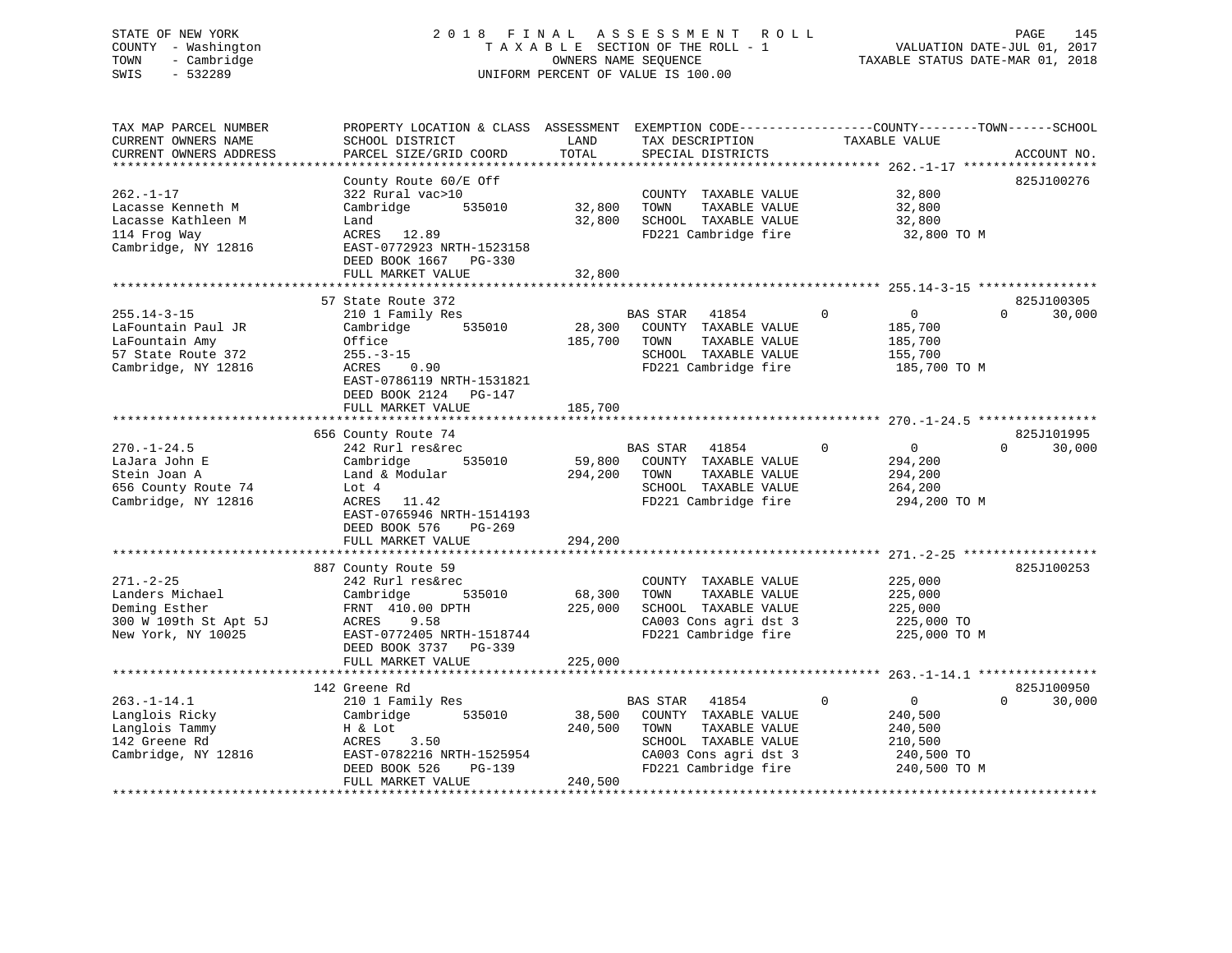# STATE OF NEW YORK 2 0 1 8 F I N A L A S S E S S M E N T R O L L PAGE 146 COUNTY - Washington T A X A B L E SECTION OF THE ROLL - 1 VALUATION DATE-JUL 01, 2017 TOWN - Cambridge OWNERS NAME SEQUENCE TAXABLE STATUS DATE-MAR 01, 2018 SWIS - 532289 UNIFORM PERCENT OF VALUE IS 100.00

| TAX MAP PARCEL NUMBER<br>CURRENT OWNERS NAME<br>CURRENT OWNERS ADDRESS | PROPERTY LOCATION & CLASS ASSESSMENT EXEMPTION CODE---------------COUNTY-------TOWN------SCHOOL<br>SCHOOL DISTRICT<br>PARCEL SIZE/GRID COORD                                                                                         | LAND<br>TOTAL | TAX DESCRIPTION TAXABLE VALUE SPECIAL DISTRICTS                                           |                                                                              | ACCOUNT NO. |                          |
|------------------------------------------------------------------------|--------------------------------------------------------------------------------------------------------------------------------------------------------------------------------------------------------------------------------------|---------------|-------------------------------------------------------------------------------------------|------------------------------------------------------------------------------|-------------|--------------------------|
|                                                                        |                                                                                                                                                                                                                                      |               |                                                                                           |                                                                              |             |                          |
|                                                                        | 160 Dickensen Rd                                                                                                                                                                                                                     |               | 73 PCT OF VALUE USED FOR EXEMPTION PURPOSES                                               |                                                                              | 825J100697  |                          |
| $280. - 1 - 12$                                                        | 241 Rural res&ag                                                                                                                                                                                                                     |               | VETCOM CTS 41130                                                                          | $\begin{array}{ccc} 47,432 & & 45,000 \\ 24,992 & & 24,992 \end{array}$<br>0 |             | 10,000                   |
|                                                                        |                                                                                                                                                                                                                                      |               | 105,600 AG DIST 41720 105,600 AG DIST 41720                                               | $\Omega$                                                                     |             | 24,992                   |
|                                                                        |                                                                                                                                                                                                                                      |               |                                                                                           | $0$ 0<br>0 65,127<br>$\overline{0}$                                          |             | 62,904                   |
|                                                                        |                                                                                                                                                                                                                                      |               |                                                                                           |                                                                              |             | $\overline{\phantom{0}}$ |
|                                                                        | Example 2 and Caroline J LE<br>Cambridge Caroline I Cambridge 535010 105,600 AG DIST<br>Crawford Deborah K 1747/30 259,900 AGED-SCH<br>160 Dickensen Rd ACRES 30.50 AGED-TOWN<br>Buskirk, NY 12028 EAST-0774415 NRTH-1509337 AGED-CO |               | 105,600 AG DISI 41720<br>259,900 AGED-SCH 41804 0<br>AGED-TOWN 41803 0<br>AGED-CO 41802 0 | 71,148                                                                       | $\bigcirc$  | $\overline{0}$           |
|                                                                        | DEED BOOK 2949 PG-101                                                                                                                                                                                                                |               | G-101 ENH STAR $41834$ 0<br>259,900 COUNTY TAXABLE VALUE                                  | $0$<br>116,328                                                               | $\Omega$    | 66,800                   |
| MAY BE SUBJECT TO PAYMENT FULL MARKET VALUE                            |                                                                                                                                                                                                                                      |               |                                                                                           |                                                                              |             |                          |
| UNDER AGDIST LAW TIL 2022                                              |                                                                                                                                                                                                                                      |               | TOWN                                                                                      | TAXABLE VALUE 124,781                                                        |             |                          |
|                                                                        |                                                                                                                                                                                                                                      |               |                                                                                           |                                                                              |             |                          |
|                                                                        |                                                                                                                                                                                                                                      |               | SCHOOL TAXABLE VALUE 95,204<br>CA003 Cons agri dst 3 234,908 TO                           |                                                                              |             |                          |
|                                                                        |                                                                                                                                                                                                                                      |               | 24,992 EX<br>FD221 Cambridge fire 259,900 TO M                                            |                                                                              |             |                          |
|                                                                        |                                                                                                                                                                                                                                      |               |                                                                                           |                                                                              |             |                          |
|                                                                        |                                                                                                                                                                                                                                      |               |                                                                                           |                                                                              |             |                          |
|                                                                        | Old King Road Ln                                                                                                                                                                                                                     |               |                                                                                           |                                                                              |             |                          |
| $272. - 1 - 10.3$                                                      | 314 Rural vac<10                                                                                                                                                                                                                     |               | COUNTY TAXABLE VALUE                                                                      | 25,000                                                                       |             |                          |
|                                                                        | 535010 25,000                                                                                                                                                                                                                        |               | TOWN TAXABLE VALUE 25,000<br>SCHOOL TAXABLE VALUE 25,000<br>TOWN                          |                                                                              |             |                          |
|                                                                        |                                                                                                                                                                                                                                      |               |                                                                                           |                                                                              |             |                          |
|                                                                        |                                                                                                                                                                                                                                      |               | CA003 Cons agri dst 3 25,000 TO                                                           |                                                                              |             |                          |
|                                                                        |                                                                                                                                                                                                                                      | 25,000        | FD221 Cambridge fire                                                                      | 25,000 TO M                                                                  |             |                          |
|                                                                        | FULL MARKET VALUE                                                                                                                                                                                                                    |               |                                                                                           |                                                                              |             |                          |
|                                                                        | 14 Old King Road Ln                                                                                                                                                                                                                  |               |                                                                                           |                                                                              |             |                          |
| $280. - 2 - 42$                                                        | 242 Rurl res&rec                                                                                                                                                                                                                     |               |                                                                                           |                                                                              |             |                          |
| Larrabee Brian                                                         |                                                                                                                                                                                                                                      | 74,000        | COUNTY TAXABLE VALUE 124,000<br>TAXABLE VALUE<br>TOWN                                     | 124,000                                                                      |             |                          |
| 45 Oscaleto Rd                                                         |                                                                                                                                                                                                                                      | 124,000       | SCHOOL TAXABLE VALUE 124,000                                                              |                                                                              |             |                          |
| South Salem, NY 10507                                                  | $271.-3-11.3$                                                                                                                                                                                                                        |               |                                                                                           |                                                                              |             |                          |
|                                                                        | ACRES 14.48                                                                                                                                                                                                                          |               | CA003 Cons agri dst 3 124,000 TO<br>FD221 Cambridge fire 124,000 TO M                     |                                                                              |             |                          |
|                                                                        |                                                                                                                                                                                                                                      |               |                                                                                           |                                                                              |             |                          |
|                                                                        | MAY BE SUBJECT TO PAYMENT<br>UNDER AGDIST LAW TIL 2018 DEED BOOK 959 PG-163<br>DEED BOOK 959                                                                                                                                         |               |                                                                                           |                                                                              |             |                          |
|                                                                        | FULL MARKET VALUE                                                                                                                                                                                                                    | 124,000       |                                                                                           |                                                                              |             |                          |
|                                                                        |                                                                                                                                                                                                                                      |               |                                                                                           |                                                                              |             |                          |
|                                                                        | Oak Hill Rd                                                                                                                                                                                                                          |               |                                                                                           |                                                                              | 825J100715  |                          |
| $281 - 4 - 1$                                                          |                                                                                                                                                                                                                                      |               | COUNTY TAXABLE VALUE                                                                      | 207,500                                                                      |             |                          |
| Larrabee Brian T                                                       | 312 Vac w/imprv<br>Cambridge 535010                                                                                                                                                                                                  | 197,500       | TOWN<br>TAXABLE VALUE                                                                     | 207,500                                                                      |             |                          |
| Dahle Michael S                                                        | Land                                                                                                                                                                                                                                 | 207,500       | SCHOOL TAXABLE VALUE 207,500                                                              |                                                                              |             |                          |
| 45 Oscaleta Rd                                                         | Lot 4                                                                                                                                                                                                                                |               |                                                                                           | 207,500 TO                                                                   |             |                          |
| South Salem, NY 10590                                                  | 281.-1-1                                                                                                                                                                                                                             |               | CA003 Cons agri dst 3 207,500 TO<br>FD221 Cambridge fire 207,500 TO M                     |                                                                              |             |                          |
|                                                                        | ACRES 176.31                                                                                                                                                                                                                         |               |                                                                                           |                                                                              |             |                          |
|                                                                        | EAST-0782632 NRTH-1512375                                                                                                                                                                                                            |               |                                                                                           |                                                                              |             |                          |
|                                                                        | DEED BOOK 894<br>PG-321                                                                                                                                                                                                              |               |                                                                                           |                                                                              |             |                          |
|                                                                        | FULL MARKET VALUE                                                                                                                                                                                                                    | 207,500       |                                                                                           |                                                                              |             |                          |
|                                                                        |                                                                                                                                                                                                                                      |               |                                                                                           |                                                                              |             |                          |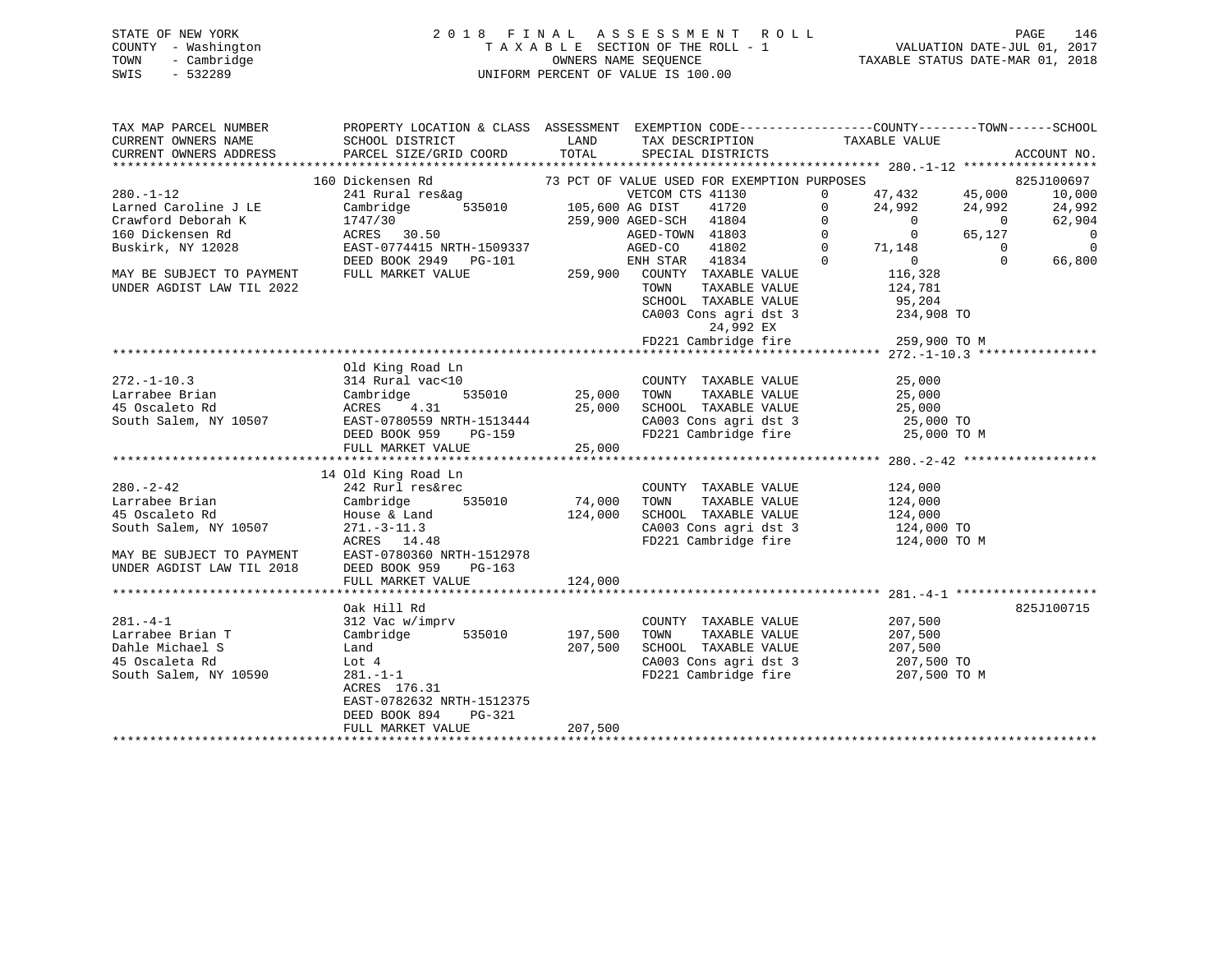| STATE OF NEW YORK<br>COUNTY - Washington<br>- Cambridge<br>TOWN<br>SWIS<br>$-532289$ |                                                                                                                    |         | 2018 FINAL ASSESSMENT<br><b>ROLL</b><br>TAXABLE SECTION OF THE ROLL - 1<br>OWNERS NAME SEQUENCE<br>UNIFORM PERCENT OF VALUE IS 100.00 |                               | PAGE<br>147<br>VALUATION DATE-JUL 01, 2017<br>TAXABLE STATUS DATE-MAR 01, 2018 |
|--------------------------------------------------------------------------------------|--------------------------------------------------------------------------------------------------------------------|---------|---------------------------------------------------------------------------------------------------------------------------------------|-------------------------------|--------------------------------------------------------------------------------|
| TAX MAP PARCEL NUMBER<br>CURRENT OWNERS NAME                                         | PROPERTY LOCATION & CLASS ASSESSMENT EXEMPTION CODE----------------COUNTY-------TOWN-----SCHOOL<br>SCHOOL DISTRICT | LAND    | TAX DESCRIPTION                                                                                                                       | TAXABLE VALUE                 |                                                                                |
| CURRENT OWNERS ADDRESS                                                               | PARCEL SIZE/GRID COORD                                                                                             | TOTAL   | SPECIAL DISTRICTS                                                                                                                     |                               | ACCOUNT NO.                                                                    |
| ***********************                                                              |                                                                                                                    |         |                                                                                                                                       |                               |                                                                                |
|                                                                                      | Oak Hill Rd                                                                                                        |         |                                                                                                                                       |                               |                                                                                |
| $281 - 4 - 1.4$                                                                      | 314 Rural vac<10                                                                                                   |         | COUNTY TAXABLE VALUE                                                                                                                  | 36,200                        |                                                                                |
| Larrabee Brian T                                                                     | Cambridge<br>535010                                                                                                | 36,200  | TOWN<br>TAXABLE VALUE                                                                                                                 | 36,200                        |                                                                                |
| Dahle Michael S                                                                      | Land                                                                                                               | 36,200  | SCHOOL TAXABLE VALUE                                                                                                                  | 36,200                        |                                                                                |
| 45 Oscaleta Rd                                                                       | Lot 3                                                                                                              |         | CA003 Cons agri dst 3                                                                                                                 |                               | 36,200 TO                                                                      |
| South Salem, NY 10590                                                                | $281. - 1 - 1.4$<br>ACRES<br>7.04                                                                                  |         | FD221 Cambridge fire                                                                                                                  |                               | 36,200 TO M                                                                    |
|                                                                                      | EAST-0783531 NRTH-1510241                                                                                          |         |                                                                                                                                       |                               |                                                                                |
|                                                                                      | DEED BOOK 894<br>PG-321                                                                                            |         |                                                                                                                                       |                               |                                                                                |
|                                                                                      | FULL MARKET VALUE                                                                                                  | 36,200  |                                                                                                                                       |                               |                                                                                |
|                                                                                      |                                                                                                                    |         |                                                                                                                                       |                               |                                                                                |
|                                                                                      | 65 King Rd                                                                                                         |         |                                                                                                                                       |                               | 825J100905                                                                     |
| $280 - 2 - 32$                                                                       | 210 1 Family Res                                                                                                   |         | BAS STAR 41854                                                                                                                        | $\mathbf 0$<br>$\overline{0}$ | $\Omega$<br>30,000                                                             |
| Larson Brian A                                                                       | Cambridge<br>535010                                                                                                | 50,600  | COUNTY TAXABLE VALUE                                                                                                                  | 135,500                       |                                                                                |
| 65 King Rd                                                                           | Lot 9                                                                                                              | 135,500 | TOWN<br>TAXABLE VALUE                                                                                                                 | 135,500                       |                                                                                |
| Buskirk, NY 12028                                                                    | ACRES<br>5.13                                                                                                      |         | SCHOOL TAXABLE VALUE                                                                                                                  | 105,500                       |                                                                                |
|                                                                                      | EAST-0775965 NRTH-1505854<br>$PG-78$                                                                               |         | CA003 Cons agri dst 3                                                                                                                 |                               | 135,500 TO                                                                     |
|                                                                                      | DEED BOOK 490<br>FULL MARKET VALUE                                                                                 | 135,500 | FD221 Cambridge fire                                                                                                                  |                               | 135,500 TO M                                                                   |
|                                                                                      |                                                                                                                    |         |                                                                                                                                       |                               |                                                                                |
|                                                                                      | 92 County Route 74                                                                                                 |         |                                                                                                                                       |                               | 825J100458                                                                     |
| $288. - 1 - 19$                                                                      | 210 1 Family Res                                                                                                   |         | VETCOM CTS 41130                                                                                                                      | $\mathbf 0$<br>39,100         | 39,100<br>10,000                                                               |
| Lavarnway Robert E                                                                   | 535010<br>Cambridge                                                                                                |         | 28,500 ENH STAR<br>41834                                                                                                              | $\mathbf 0$<br>$\overline{0}$ | 66,800<br>$\mathbf 0$                                                          |
| Lavarnway Eleanor B                                                                  | H & L                                                                                                              | 156,400 | COUNTY TAXABLE VALUE                                                                                                                  | 117,300                       |                                                                                |
| 92 County Route 74                                                                   | 429/481                                                                                                            |         | TAXABLE VALUE<br>TOWN                                                                                                                 | 117,300                       |                                                                                |
| Buskirk, NY 12028                                                                    | 9.10<br>ACRES                                                                                                      |         | SCHOOL TAXABLE VALUE                                                                                                                  | 79,600                        |                                                                                |
|                                                                                      | EAST-0764495 NRTH-1501211                                                                                          |         | FD221 Cambridge fire                                                                                                                  |                               | 156,400 TO M                                                                   |
|                                                                                      | DEED BOOK 486<br>PG-1086                                                                                           |         |                                                                                                                                       |                               |                                                                                |
|                                                                                      | FULL MARKET VALUE                                                                                                  | 156,400 |                                                                                                                                       |                               |                                                                                |
|                                                                                      | 7 Darwin Rd                                                                                                        |         |                                                                                                                                       |                               | 825J100459                                                                     |
| $270. - 1 - 30$                                                                      | 210 1 Family Res                                                                                                   |         | ENH STAR<br>41834                                                                                                                     | $\mathbf 0$<br>$\mathbf 0$    | $\mathbf{0}$<br>66,800                                                         |
| Laverty Wayne C                                                                      | Cambridge<br>535010                                                                                                |         | 54,400 VETCOM CTS 41130                                                                                                               | $\Omega$<br>32,650            | 10,000<br>32,650                                                               |
| Laverty Janice                                                                       | ACRES<br>8.60                                                                                                      |         | 130,600 COUNTY TAXABLE VALUE                                                                                                          | 97,950                        |                                                                                |
| 7 Darwin Rd                                                                          | EAST-0764530 NRTH-1517003                                                                                          |         | TOWN<br>TAXABLE VALUE                                                                                                                 | 97,950                        |                                                                                |
| Cambridge, NY 12816                                                                  | DEED BOOK 698<br>PG-186                                                                                            |         | SCHOOL TAXABLE VALUE                                                                                                                  | 53,800                        |                                                                                |
|                                                                                      | FULL MARKET VALUE                                                                                                  |         | 130,600 CA003 Cons agri dst 3                                                                                                         |                               | 130,600 TO                                                                     |
|                                                                                      |                                                                                                                    |         | FD221 Cambridge fire                                                                                                                  |                               | 130,600 TO M                                                                   |
|                                                                                      |                                                                                                                    |         |                                                                                                                                       |                               |                                                                                |
| $270. - 1 - 31$                                                                      | 60 Brownell Rd<br>210 1 Family Res                                                                                 |         | COUNTY TAXABLE VALUE                                                                                                                  | 91,900                        | 825J100811                                                                     |
|                                                                                      |                                                                                                                    |         |                                                                                                                                       |                               |                                                                                |

|                     | 60 Brownell Rd            |        |                         | 825J100811  |
|---------------------|---------------------------|--------|-------------------------|-------------|
| $270. - 1 - 31$     | 210 1 Family Res          |        | TAXABLE VALUE<br>COUNTY | 91,900      |
| Laverty Wayne C     | Cambridge<br>535010       | 25,900 | TAXABLE VALUE<br>TOWN   | 91,900      |
| Laverty Janice      | Trailer & Land            | 91,900 | TAXABLE VALUE<br>SCHOOL | 91,900      |
| 7 Darwin Rd         | FRNT 170.00 DPTH 225.00   |        | CA003 Cons agri dst 3   | 91,900 TO   |
| Cambridge, NY 12816 | 0.98<br>ACRES             |        | FD221 Cambridge fire    | 91,900 TO M |
|                     | EAST-0764309 NRTH-1517054 |        |                         |             |
|                     | DEED BOOK 803<br>PG-62    |        |                         |             |
|                     | FULL MARKET VALUE         | 91,900 |                         |             |
|                     |                           |        |                         |             |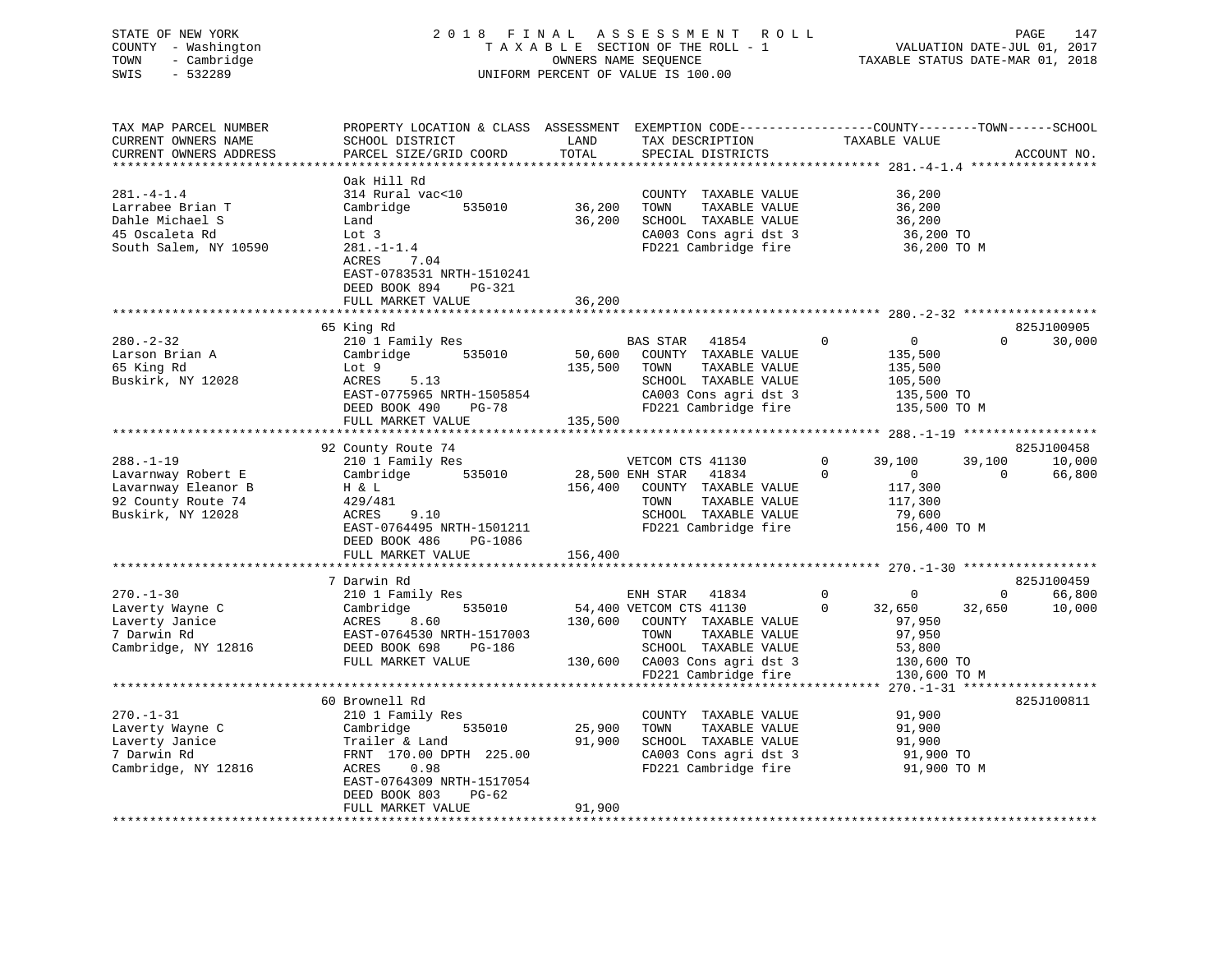# STATE OF NEW YORK 2 0 1 8 F I N A L A S S E S S M E N T R O L L PAGE 148 COUNTY - Washington T A X A B L E SECTION OF THE ROLL - 1 VALUATION DATE-JUL 01, 2017 TOWN - Cambridge OWNERS NAME SEQUENCE TAXABLE STATUS DATE-MAR 01, 2018 SWIS - 532289 UNIFORM PERCENT OF VALUE IS 100.00

| TAX MAP PARCEL NUMBER<br>CURRENT OWNERS NAME<br>CURRENT OWNERS ADDRESS | PROPERTY LOCATION & CLASS ASSESSMENT<br>SCHOOL DISTRICT<br>PARCEL SIZE/GRID COORD | LAND<br>TOTAL | EXEMPTION CODE-----------------COUNTY-------TOWN------SCHOOL<br>TAX DESCRIPTION TAXABLE VALUE<br>SPECIAL DISTRICTS |                |                            |          | ACCOUNT NO. |
|------------------------------------------------------------------------|-----------------------------------------------------------------------------------|---------------|--------------------------------------------------------------------------------------------------------------------|----------------|----------------------------|----------|-------------|
|                                                                        | 19 Darwin Rd                                                                      |               |                                                                                                                    |                |                            |          | 825J100460  |
| $270. - 1 - 12$                                                        | 210 1 Family Res                                                                  |               | AGED-ALL 41800                                                                                                     | $\Omega$       | 24,600                     | 24,600   | 24,600      |
| LeBarron Barbara LE                                                    | Cambridge                                                                         |               | 535010 24,000 ENH STAR 41834                                                                                       | $\Omega$       | $\Omega$                   | $\Omega$ | 24,600      |
| LeBarron Larry D                                                       | $H$ & $L$                                                                         | 49,200        | COUNTY TAXABLE VALUE                                                                                               |                | 24,600                     |          |             |
| 19 Darwin Rd                                                           | FRNT 130.00 DPTH 155.00                                                           |               | TOWN<br>TAXABLE VALUE                                                                                              |                | 24,600                     |          |             |
| Cambridge, NY 12816                                                    | 0.10<br>ACRES                                                                     |               | SCHOOL TAXABLE VALUE                                                                                               |                | $\overline{0}$             |          |             |
|                                                                        | EAST-0765366 NRTH-1517354                                                         |               |                                                                                                                    |                | 49,200 TO                  |          |             |
|                                                                        | DEED BOOK 758<br>PG-151                                                           |               | CA003 Cons agri dst 3<br>FD221 Cambridge fire                                                                      |                | 49,200 TO M                |          |             |
|                                                                        | FULL MARKET VALUE                                                                 | 49,200        |                                                                                                                    |                |                            |          |             |
|                                                                        |                                                                                   |               |                                                                                                                    |                |                            |          |             |
|                                                                        | 73 State Route 372                                                                |               |                                                                                                                    |                |                            |          | 825J100625  |
| $255.14 - 3 - 18$                                                      | 220 2 Family Res                                                                  |               | <b>BAS STAR</b><br>41854                                                                                           | $\overline{0}$ | $\overline{0}$             | $\Omega$ | 30,000      |
| LeBarron Keith                                                         | 535010<br>Cambridge                                                               |               | 29,500 COUNTY TAXABLE VALUE                                                                                        |                | 131,100                    |          |             |
| LeBarron Anna                                                          | H & L                                                                             | 131,100       | TOWN<br>TAXABLE VALUE                                                                                              |                | 131,100                    |          |             |
| 73 State Route 372                                                     | $255. - 3 - 18$                                                                   |               | SCHOOL TAXABLE VALUE                                                                                               |                | 101,100                    |          |             |
| Cambridge, NY 12816                                                    | 1.30<br>ACRES                                                                     |               | FD221 Cambridge fire                                                                                               |                | 131,100 TO M               |          |             |
|                                                                        | EAST-0786029 NRTH-1532176                                                         |               |                                                                                                                    |                |                            |          |             |
|                                                                        | DEED BOOK 2364<br>PG-25                                                           |               |                                                                                                                    |                |                            |          |             |
|                                                                        | FULL MARKET VALUE                                                                 | 131,100       |                                                                                                                    |                |                            |          |             |
|                                                                        |                                                                                   |               |                                                                                                                    |                |                            |          |             |
|                                                                        | 204 Stevenson Rd                                                                  |               | 55 PCT OF VALUE USED FOR EXEMPTION PURPOSES                                                                        |                |                            |          | 825J100461  |
| $254. - 1 - 6$                                                         | 241 Rural res&ag                                                                  |               | 41720<br>AG DIST                                                                                                   | $\mathbf{0}$   | 119,983                    | 119,983  | 119,983     |
| LeBarron Marilyn                                                       | Cambridge                                                                         |               | 535010 202,000 ENH STAR 41834                                                                                      | $\mathbf 0$    | $\Omega$                   | $\Omega$ | 66,800      |
| Larado Justine E                                                       | AG.EASEMENT 2285/132 384,000 AGED-SCH 41804                                       |               |                                                                                                                    | $\Omega$       | $\Omega$                   | $\Omega$ | 84,480      |
| 204 Stevenson Rd                                                       | ACRES 137.10                                                                      |               | AGED-CO/TN 41801                                                                                                   | $\Omega$       | 105,600                    | 105,600  | $\Omega$    |
| Greenwich, NY 12834                                                    | EAST-0777389 NRTH-1535155                                                         |               | COUNTY TAXABLE VALUE                                                                                               |                | 158,417                    |          |             |
|                                                                        | DEED BOOK 3109 PG-269                                                             |               | TAXABLE VALUE<br>TOWN                                                                                              |                | 158,417                    |          |             |
| MAY BE SUBJECT TO PAYMENT                                              | FULL MARKET VALUE                                                                 | 384,000       | SCHOOL TAXABLE VALUE                                                                                               |                | 112,737                    |          |             |
| UNDER AGDIST LAW TIL 2022                                              |                                                                                   |               | CA003 Cons agri dst 3                                                                                              |                | 264,017 TO                 |          |             |
|                                                                        |                                                                                   |               | 119,983 EX                                                                                                         |                |                            |          |             |
|                                                                        |                                                                                   |               | FD221 Cambridge fire                                                                                               |                | 384,000 TO M               |          |             |
|                                                                        |                                                                                   |               |                                                                                                                    |                |                            |          |             |
|                                                                        | 347 Center Cambridge Rd                                                           |               |                                                                                                                    |                |                            |          |             |
| $270. - 1 - 26.8$                                                      | 210 1 Family Res                                                                  |               | COUNTY TAXABLE VALUE                                                                                               |                | 259,000                    |          |             |
| Lebarron Terrance D                                                    | 535010<br>Cambridge                                                               | 43,200        | TAXABLE VALUE<br>TOWN                                                                                              |                | 259,000                    |          |             |
| 347 Center Cambridge Rd                                                | Sub Lot 5                                                                         | 259,000       | SCHOOL TAXABLE VALUE                                                                                               |                | 259,000                    |          |             |
| Valley Falls, NY 12185-2238                                            | ACRES 8.31                                                                        |               |                                                                                                                    |                |                            |          |             |
|                                                                        | EAST-0763560 NRTH-1515311                                                         |               | CA003 Cons agri dst 3<br>CA003 Cons agri dst 3                                                                     |                | 259,000 TO<br>259,000 TO M |          |             |
|                                                                        | DEED BOOK 3119<br>$PG-17$                                                         |               |                                                                                                                    |                |                            |          |             |
|                                                                        | FULL MARKET VALUE                                                                 | 259,000       |                                                                                                                    |                |                            |          |             |
|                                                                        |                                                                                   |               |                                                                                                                    |                |                            |          |             |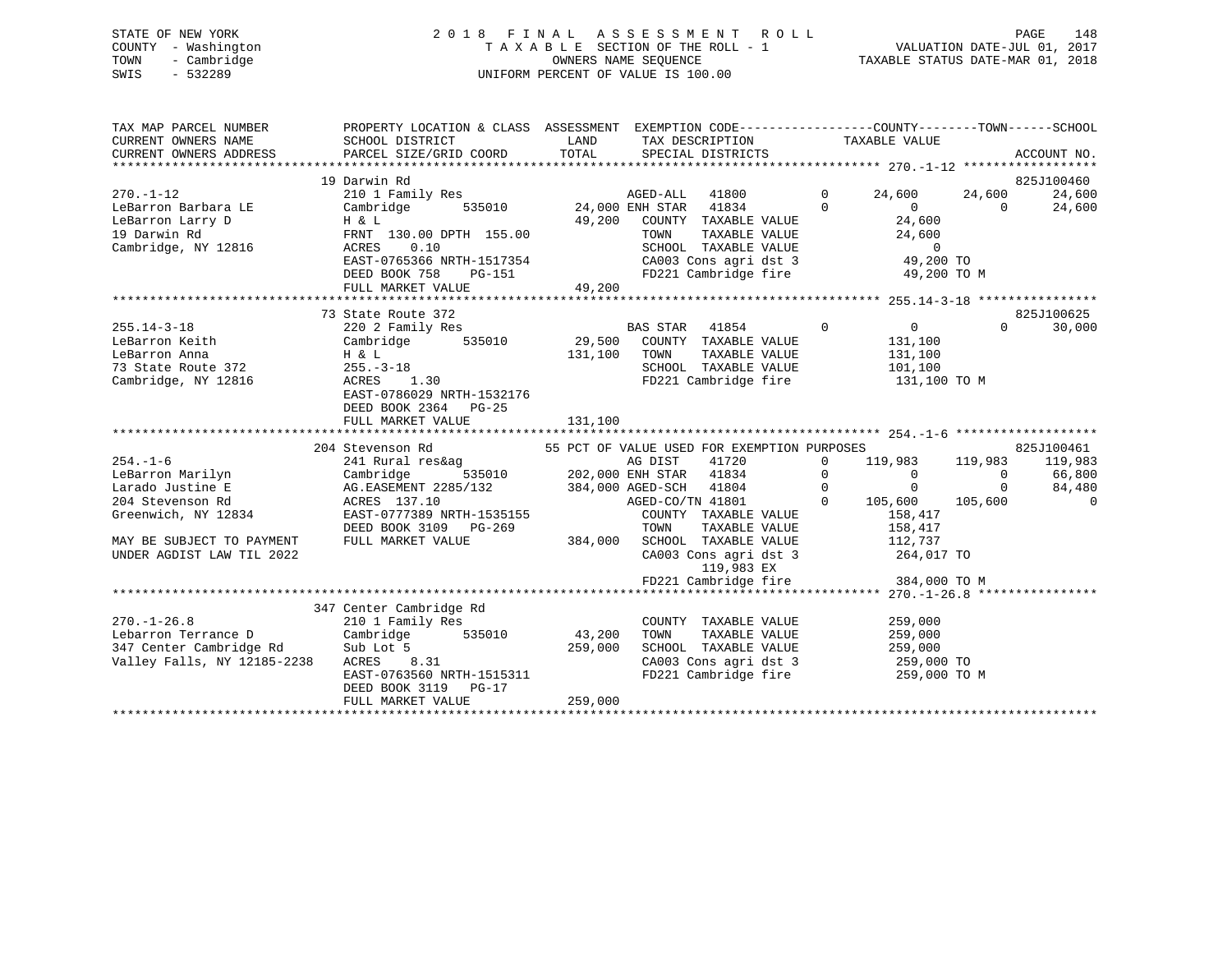# STATE OF NEW YORK 2 0 1 8 F I N A L A S S E S S M E N T R O L L PAGE 149 COUNTY - Washington T A X A B L E SECTION OF THE ROLL - 1 VALUATION DATE-JUL 01, 2017 TOWN - Cambridge OWNERS NAME SEQUENCE TAXABLE STATUS DATE-MAR 01, 2018 SWIS - 532289 UNIFORM PERCENT OF VALUE IS 100.00

| TAX MAP PARCEL NUMBER<br>CURRENT OWNERS NAME<br>CURRENT OWNERS ADDRESS<br>************************                            | PROPERTY LOCATION & CLASS ASSESSMENT<br>SCHOOL DISTRICT<br>PARCEL SIZE/GRID COORD                                                                                                                       | LAND<br>TOTAL                                  | EXEMPTION CODE-----------------COUNTY-------TOWN------SCHOOL<br>TAX DESCRIPTION<br>SPECIAL DISTRICTS                                                     | TAXABLE VALUE                                                                                     | ACCOUNT NO.                                          |
|-------------------------------------------------------------------------------------------------------------------------------|---------------------------------------------------------------------------------------------------------------------------------------------------------------------------------------------------------|------------------------------------------------|----------------------------------------------------------------------------------------------------------------------------------------------------------|---------------------------------------------------------------------------------------------------|------------------------------------------------------|
| $254. - 1 - 10.3$<br>Ledek Linda Jean<br>275 Cobble Rd<br>Cambridge, NY 12816                                                 | 275 Cobble Rd<br>210 1 Family Res<br>Cambridge<br>535010<br>FRNT 230.00 DPTH 198.00<br>0.78<br>ACRES<br>EAST-0776968 NRTH-1531160<br>DEED BOOK 2719<br>PG-246<br>FULL MARKET VALUE                      | 28,500<br>103,700<br>103,700                   | 41834<br>ENH STAR<br>COUNTY TAXABLE VALUE<br>TOWN<br>TAXABLE VALUE<br>SCHOOL TAXABLE VALUE<br>FD221 Cambridge fire                                       | $\Omega$<br>0<br>103,700<br>103,700<br>36,900<br>103,700 TO M                                     | $\Omega$<br>66,800                                   |
| $272. - 2 - 15.1$<br>Lees Gerard<br>Lees Courtney<br>4 Willow Ln<br>Old Greenwich, CT 06870                                   | 517 Turnpike Rd<br>242 Rurl res&rec<br>Cambridge<br>535010<br>House & Lot<br>ACRES<br>50.12<br>EAST-0787310 NRTH-1515014<br>DEED BOOK 678<br>PG-244<br>FULL MARKET VALUE<br>*************************** | 157,700<br>429,700<br>429,700<br>************* | COUNTY TAXABLE VALUE<br>TAXABLE VALUE<br>TOWN<br>SCHOOL TAXABLE VALUE<br>FD221 Cambridge fire                                                            | 429,700<br>429,700<br>429,700<br>429,700 TO M                                                     | 825J100586                                           |
|                                                                                                                               | 141 Gillis Rd                                                                                                                                                                                           |                                                |                                                                                                                                                          |                                                                                                   | 825J102024                                           |
| $254. - 1 - 37$<br>Lennon Mary E<br>PO Box 7<br>Cambridge, NY 12816<br>MAY BE SUBJECT TO PAYMENT<br>UNDER AGDIST LAW TIL 2022 | 250 Estate<br>Greenwich<br>533401<br>$246. - 1 - 35.3$<br>ACRES 83.90<br>EAST-0768800 NRTH-1537029<br>DEED BOOK 611<br>$PG-73$<br>FULL MARKET VALUE                                                     | 199,900<br>510,800<br>510,800                  | 41720<br>AG DIST<br>COUNTY TAXABLE VALUE<br>TOWN<br>TAXABLE VALUE<br>SCHOOL TAXABLE VALUE<br>CA003 Cons agri dst 3<br>132,041 EX<br>FD221 Cambridge fire | $\Omega$<br>132,041<br>378,759<br>378,759<br>378,759<br>378,759 TO<br>510,800 TO M                | 132,041<br>132,041                                   |
|                                                                                                                               |                                                                                                                                                                                                         |                                                |                                                                                                                                                          |                                                                                                   |                                                      |
| $272. - 2 - 17$<br>Lentz Francis<br>Lentz Hazel<br>PO Box 145<br>Cambridge, NY 12816-0145                                     | 483 Turnpike Rd<br>210 1 Family Res<br>Cambridge<br>535010<br>House & Lot<br>ACRES<br>1.30<br>EAST-0788137 NRTH-1513728<br>$PG-539$<br>DEED BOOK 418                                                    | 114,800                                        | VETCOM CTS 41130<br>26,500 ENH STAR<br>41834<br>COUNTY TAXABLE VALUE<br>TOWN<br>TAXABLE VALUE<br>SCHOOL TAXABLE VALUE<br>FD221 Cambridge fire            | $\mathbf 0$<br>28,700<br>$\overline{0}$<br>$\Omega$<br>86,100<br>86,100<br>38,000<br>114,800 TO M | 825J100464<br>28,700<br>10,000<br>$\Omega$<br>66,800 |
|                                                                                                                               | FULL MARKET VALUE                                                                                                                                                                                       | 114,800                                        |                                                                                                                                                          |                                                                                                   |                                                      |
| $271. - 1 - 6$<br>Lewis Steven M<br>15 County Route 60<br>Cambridge, NY 12816                                                 | 15 County Route 60<br>210 1 Family Res<br>Cambridge<br>535010<br>H & L<br>ACRES<br>2.40<br>EAST-0771325 NRTH-1518125<br>DEED BOOK 888<br>$PG-183$<br>FULL MARKET VALUE                                  | 35,000<br>73,000<br>73,000                     | BAS STAR 41854<br>COUNTY TAXABLE VALUE<br>TAXABLE VALUE<br>TOWN<br>SCHOOL TAXABLE VALUE<br>FD221 Cambridge fire                                          | $\overline{0}$<br>$\Omega$<br>73,000<br>73,000<br>43,000<br>73,000 TO M                           | 825J100466<br>$\Omega$<br>30,000                     |
|                                                                                                                               |                                                                                                                                                                                                         |                                                |                                                                                                                                                          |                                                                                                   |                                                      |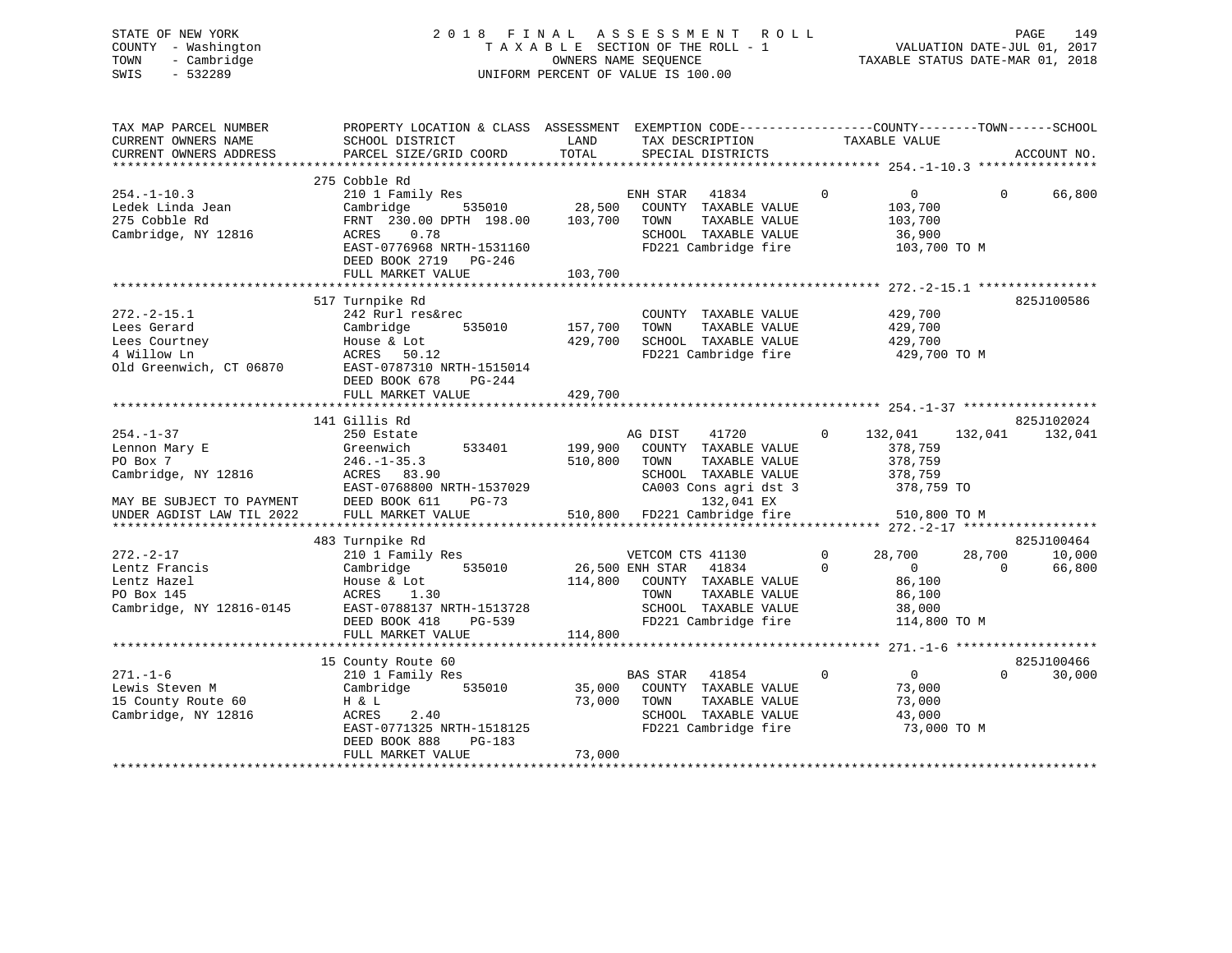| STATE OF NEW YORK<br>COUNTY - Washington<br>- Cambridge<br>TOWN<br>SWIS<br>$-532289$                                |                                                                                                                                                                       |                         | 2018 FINAL ASSESSMENT ROLL<br>TAXABLE SECTION OF THE ROLL - 1<br>OWNERS NAME SEOUENCE<br>UNIFORM PERCENT OF VALUE IS 100.00                |                                                                                                | PAGE<br>150<br>VALUATION DATE-JUL 01, 2017<br>TAXABLE STATUS DATE-MAR 01, 2018 |
|---------------------------------------------------------------------------------------------------------------------|-----------------------------------------------------------------------------------------------------------------------------------------------------------------------|-------------------------|--------------------------------------------------------------------------------------------------------------------------------------------|------------------------------------------------------------------------------------------------|--------------------------------------------------------------------------------|
| TAX MAP PARCEL NUMBER<br>CURRENT OWNERS NAME<br>CURRENT OWNERS ADDRESS                                              | PROPERTY LOCATION & CLASS ASSESSMENT EXEMPTION CODE----------------COUNTY-------TOWN------SCHOOL<br>SCHOOL DISTRICT<br>PARCEL SIZE/GRID COORD                         | LAND<br>TOTAL           | TAX DESCRIPTION<br>SPECIAL DISTRICTS                                                                                                       | TAXABLE VALUE                                                                                  | ACCOUNT NO.                                                                    |
|                                                                                                                     |                                                                                                                                                                       |                         |                                                                                                                                            |                                                                                                |                                                                                |
| $262 - 2 - 7.2$<br>Lisanti Anthony V<br>Lisanti Gena<br>75 Timberlane Dr<br>Nanuet, NY 10954                        | Cobble Rd<br>322 Rural vac>10<br>Cambridge<br>535010<br>Land<br>FRNT 600.00 DPTH<br>ACRES 13.57<br>EAST-0778192 NRTH-1527788                                          |                         | COUNTY TAXABLE VALUE<br>32,600 TOWN<br>TAXABLE VALUE<br>32,600 SCHOOL TAXABLE VALUE<br>FD221 Cambridge fire                                | 32,600<br>32,600<br>32,600<br>32,600 TO M                                                      | 825J100844                                                                     |
|                                                                                                                     | DEED BOOK 2046 PG-44<br>FULL MARKET VALUE                                                                                                                             | 32,600                  |                                                                                                                                            |                                                                                                |                                                                                |
|                                                                                                                     |                                                                                                                                                                       |                         |                                                                                                                                            |                                                                                                |                                                                                |
|                                                                                                                     | 10 County Route 59A                                                                                                                                                   |                         |                                                                                                                                            |                                                                                                | 825J100413                                                                     |
| $279. - 2 - 20$<br>Litwin Thomas J<br>Litwin Roselyn G<br>10 County Route 59A<br>Buskirk, NY 12028                  | 210 1 Family Res<br>535010<br>Cambridge<br>House & Lot<br>FRNT 50.00 DPTH<br>ACRES<br>0.25<br>EAST-0766374 NRTH-1506659<br>DEED BOOK 3522 PG-238<br>FULL MARKET VALUE | 134,000 TOWN<br>134,000 | ENH STAR<br>41834<br>23,100 COUNTY TAXABLE VALUE<br>TAXABLE VALUE<br>SCHOOL TAXABLE VALUE<br>CA003 Cons agri dst 3<br>FD221 Cambridge fire | $\overline{0}$<br>$\overline{0}$<br>134,000<br>134,000<br>67,200<br>134,000 TO<br>134,000 TO M | $\Omega$<br>66,800                                                             |
|                                                                                                                     | Oak Hill Rd                                                                                                                                                           |                         |                                                                                                                                            |                                                                                                |                                                                                |
| $281. -4 - 1.3$<br>Lohnes Gary M<br>21 E Hoosick Rd<br>Hoosick Falls, NY 12090                                      | 322 Rural vac>10<br>Cambridge<br>535010<br>Land<br>Lot 2<br>$281 - 1 - 1.3$<br>ACRES 10.07<br>EAST-0783096 NRTH-1510048<br>DEED BOOK 771<br>$PG-55$                   | 48,100<br>48,100        | COUNTY TAXABLE VALUE<br>TOWN<br>TAXABLE VALUE<br>SCHOOL TAXABLE VALUE<br>CA003 Cons agri dst 3<br>FD221 Cambridge fire                     | 48,100<br>48,100<br>48,100<br>48,100 TO<br>48,100 TO M                                         |                                                                                |
|                                                                                                                     | FULL MARKET VALUE                                                                                                                                                     | 48,100                  |                                                                                                                                            |                                                                                                |                                                                                |
|                                                                                                                     |                                                                                                                                                                       |                         |                                                                                                                                            |                                                                                                |                                                                                |
|                                                                                                                     | 84 Dr Brown Ln                                                                                                                                                        |                         |                                                                                                                                            |                                                                                                | 825J102032                                                                     |
| $255. - 1 - 20.2$<br>Long Shadows Equestrian Est<br>PO Box 161<br>Cleverdale, NY 12820<br>MAY BE SUBJECT TO PAYMENT | 240 Rural res<br>Cambridge<br>535010<br>Res & Barn<br>$P/O$ Lot $2$<br>ACRES 60.79<br>EAST-0781892 NRTH-1535077                                                       | 387,300 TOWN            | 41720<br>AG DIST<br>137,500 COUNTY TAXABLE VALUE<br>TAXABLE VALUE<br>SCHOOL TAXABLE VALUE<br>CA005 Cons agri dst 5<br>75,219 EX            | $\Omega$<br>75,219<br>312,081<br>312,081<br>312,081<br>312,081 TO                              | 75,219<br>75,219                                                               |

UNDER AGDIST LAW TIL 2022 DEED BOOK 3436 PG-74 FD221 Cambridge fire 387,300 TO M

\*\*\*\*\*\*\*\*\*\*\*\*\*\*\*\*\*\*\*\*\*\*\*\*\*\*\*\*\*\*\*\*\*\*\*\*\*\*\*\*\*\*\*\*\*\*\*\*\*\*\*\*\*\*\*\*\*\*\*\*\*\*\*\*\*\*\*\*\*\*\*\*\*\*\*\*\*\*\*\*\*\*\*\*\*\*\*\*\*\*\*\*\*\*\*\*\*\*\*\*\*\*\*\*\*\*\*\*\*\*\*\*\*\*\*\*\*\*\*\*\*\*\*\*\*\*\*\*\*\*\*\*

FULL MARKET VALUE 387,300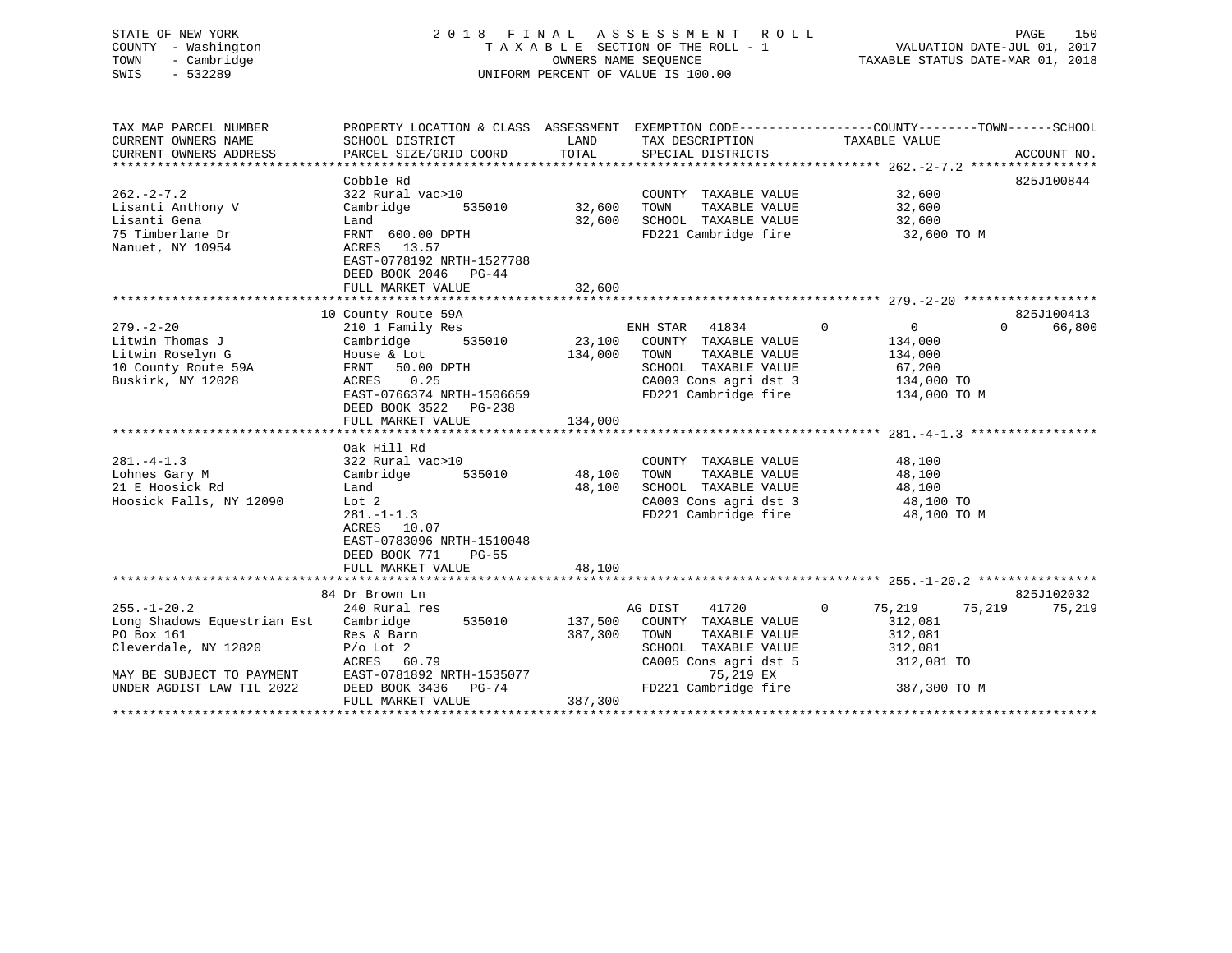# STATE OF NEW YORK 2 0 1 8 F I N A L A S S E S S M E N T R O L L PAGE 151 COUNTY - Washington T A X A B L E SECTION OF THE ROLL - 1 VALUATION DATE-JUL 01, 2017 TOWN - Cambridge OWNERS NAME SEQUENCE TAXABLE STATUS DATE-MAR 01, 2018 SWIS - 532289 UNIFORM PERCENT OF VALUE IS 100.00

| TAX MAP PARCEL NUMBER<br>CURRENT OWNERS NAME<br>CURRENT OWNERS ADDRESS             | PROPERTY LOCATION & CLASS ASSESSMENT EXEMPTION CODE---------------COUNTY-------TOWN------SCHOOL<br>SCHOOL DISTRICT<br>PARCEL SIZE/GRID COORD | LAND<br>TOTAL      | TAX DESCRIPTION<br>SPECIAL DISTRICTS                                                      | TAXABLE VALUE                                              | ACCOUNT NO.                            |
|------------------------------------------------------------------------------------|----------------------------------------------------------------------------------------------------------------------------------------------|--------------------|-------------------------------------------------------------------------------------------|------------------------------------------------------------|----------------------------------------|
|                                                                                    |                                                                                                                                              |                    |                                                                                           |                                                            |                                        |
|                                                                                    | 49 Dr Brown Ln                                                                                                                               |                    |                                                                                           |                                                            |                                        |
| $255. - 1 - 20.8$<br>Long Shadows Estate LLC<br>PO Box 161<br>Cleverdale, NY 12820 | 250 Estate<br>Cambridge 535010<br>H & L<br>$P/O$ Lot 2                                                                                       | 208,300<br>586,900 | AG DIST<br>41720<br>COUNTY TAXABLE VALUE<br>TOWN<br>TAXABLE VALUE<br>SCHOOL TAXABLE VALUE | $\overline{0}$<br>131,728<br>455,172<br>455,172<br>455,172 | 131,728<br>131,728                     |
| MAY BE SUBJECT TO PAYMENT                                                          | ACRES 104.61<br>EAST-0782042 NRTH-1533612                                                                                                    |                    | CA005 Cons agri dst 5<br>131,728 EX                                                       | 455,172 TO                                                 |                                        |
| UNDER AGDIST LAW TIL 2022                                                          | DEED BOOK 3436 PG-70<br>FULL MARKET VALUE                                                                                                    | 586,900            | FD221 Cambridge fire                                                                      | 586,900 TO M                                               |                                        |
|                                                                                    |                                                                                                                                              |                    |                                                                                           |                                                            |                                        |
|                                                                                    | 709 County Route 60                                                                                                                          |                    |                                                                                           |                                                            | 825J100723                             |
| $254. - 1 - 16$<br>Lorber Jillian Denby                                            | 241 Rural res&ag<br>535010<br>Cambridge                                                                                                      |                    | AG DIST<br>41720<br>145,100 BAS STAR 41854                                                | 0<br>18,760<br>$\Omega$<br>$\overline{0}$                  | 18,760<br>18,760<br>30,000<br>$\Omega$ |
| 709 County Route 60<br>Greenwich, NY 12834                                         | ACRES 75.30<br>EAST-0772489 NRTH-1533607                                                                                                     |                    | 320,100 COUNTY TAXABLE VALUE<br>TOWN<br>TAXABLE VALUE                                     | 301,340<br>301,340                                         |                                        |
| MAY BE SUBJECT TO PAYMENT<br>UNDER AGDIST LAW TIL 2022                             | DEED BOOK 631<br>PG-51<br>FULL MARKET VALUE                                                                                                  |                    | SCHOOL TAXABLE VALUE<br>320,100 CA003 Cons agri dst 3<br>18,760 EX                        | 271,340<br>301,340 TO                                      |                                        |
|                                                                                    |                                                                                                                                              |                    | FD221 Cambridge fire                                                                      | 320,100 TO M                                               |                                        |
|                                                                                    |                                                                                                                                              |                    |                                                                                           |                                                            |                                        |
|                                                                                    | 151 Irish Ln                                                                                                                                 |                    |                                                                                           |                                                            | 825J100245                             |
| $255. - 1 - 24$                                                                    | 241 Rural res&ag                                                                                                                             |                    | COUNTY TAXABLE VALUE                                                                      | 535,800                                                    |                                        |
| Lozman Michael                                                                     | Cambridge<br>535010                                                                                                                          | 99,000             | TOWN<br>TAXABLE VALUE                                                                     | 535,800                                                    |                                        |
| Lozman Sharon                                                                      | Lot 2                                                                                                                                        | 535,800            | SCHOOL TAXABLE VALUE                                                                      | 535,800                                                    |                                        |
| 12 Graffunder Dr<br>Menands, NY 12204                                              | ACRES 27.76<br>EAST-0779888 NRTH-1531338<br>DEED BOOK 3043 PG-186                                                                            |                    | CA005 Cons agri dst 5<br>FD221 Cambridge fire                                             | 535,800 TO<br>535,800 TO M                                 |                                        |
|                                                                                    | FULL MARKET VALUE                                                                                                                            | 535,800            |                                                                                           |                                                            |                                        |
|                                                                                    | 466 County Route 60                                                                                                                          |                    |                                                                                           |                                                            | 825J100874                             |
| $262. - 1 - 28$                                                                    | 210 1 Family Res                                                                                                                             |                    | ENH STAR 41834                                                                            | $\mathbf 0$<br>$\overline{0}$                              | $\Omega$<br>66,800                     |
| Lucrezio Frederick V                                                               | Cambridge<br>535010                                                                                                                          | 38,300             | COUNTY TAXABLE VALUE                                                                      | 271,100                                                    |                                        |
| Lucrezio Donna                                                                     | Res                                                                                                                                          | 271,100            | TOWN<br>TAXABLE VALUE                                                                     | 271,100                                                    |                                        |
| 466 County Route 60                                                                | ACRES 3.26                                                                                                                                   |                    | SCHOOL TAXABLE VALUE                                                                      | 204,300                                                    |                                        |
| Cambridge, NY 12816                                                                | EAST-0773237 NRTH-1528386<br>DEED BOOK 474<br>PG-513<br>FULL MARKET VALUE                                                                    | 271,100            | FD221 Cambridge fire                                                                      | 271,100 TO M                                               |                                        |
|                                                                                    |                                                                                                                                              |                    |                                                                                           |                                                            |                                        |
|                                                                                    | Cobble Rd                                                                                                                                    |                    |                                                                                           |                                                            |                                        |
| $254. - 1 - 13.1$                                                                  | 314 Rural vac<10                                                                                                                             |                    | COUNTY TAXABLE VALUE                                                                      | 128,800                                                    |                                        |
| Lutgens Farms, LLC                                                                 | Cambridge<br>535010                                                                                                                          | 128,800            | TOWN<br>TAXABLE VALUE                                                                     | 128,800                                                    |                                        |
| 25 Stump Church Rd                                                                 | FRNT 2918.00 DPTH                                                                                                                            | 128,800            | SCHOOL TAXABLE VALUE                                                                      | 128,800                                                    |                                        |
| Greenwich, NY 12834                                                                | ACRES 86.00                                                                                                                                  |                    | CA003 Cons agri dst 3                                                                     | 128,800 TO                                                 |                                        |
| PRIOR OWNER ON 3/01/2018                                                           | EAST-0774193 NRTH-1529571<br>DEED BOOK 3910 PG-7                                                                                             |                    | FD221 Cambridge fire 128,800 TO M                                                         |                                                            |                                        |
| Guidon Irrevocable Trust Edwar FULL MARKET VALUE                                   |                                                                                                                                              | 128,800            |                                                                                           |                                                            |                                        |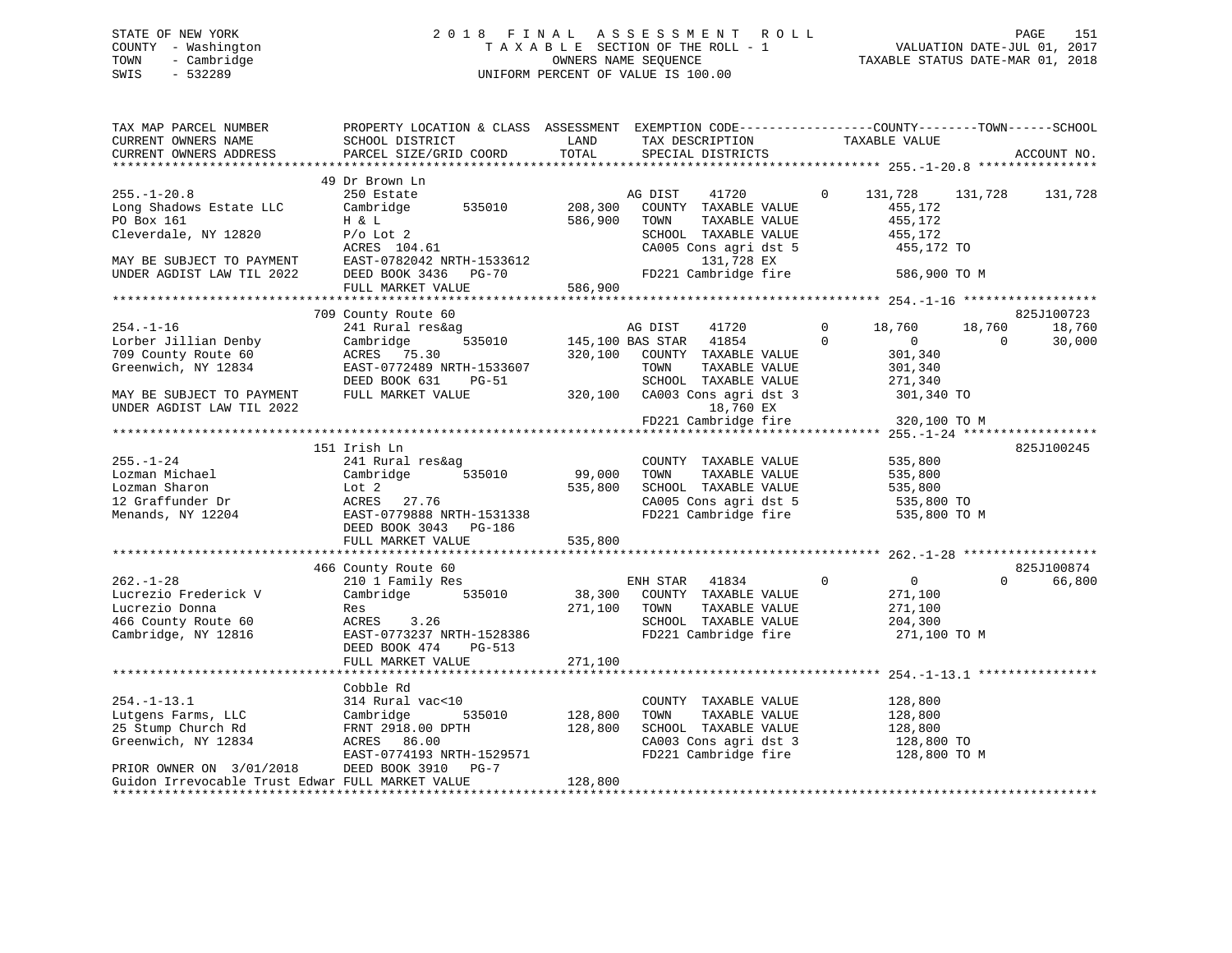# STATE OF NEW YORK 2 0 1 8 F I N A L A S S E S S M E N T R O L L PAGE 152 COUNTY - Washington T A X A B L E SECTION OF THE ROLL - 1 VALUATION DATE-JUL 01, 2017 TOWN - Cambridge OWNERS NAME SEQUENCE TAXABLE STATUS DATE-MAR 01, 2018 SWIS - 532289 UNIFORM PERCENT OF VALUE IS 100.00

| TAX MAP PARCEL NUMBER<br>CURRENT OWNERS NAME<br>CURRENT OWNERS ADDRESS | PROPERTY LOCATION & CLASS ASSESSMENT EXEMPTION CODE---------------COUNTY-------TOWN-----SCHOOL<br>SCHOOL DISTRICT<br>PARCEL SIZE/GRID COORD | LAND<br>TOTAL           | TAX DESCRIPTION<br>SPECIAL DISTRICTS |              | TAXABLE VALUE  |          | ACCOUNT NO. |
|------------------------------------------------------------------------|---------------------------------------------------------------------------------------------------------------------------------------------|-------------------------|--------------------------------------|--------------|----------------|----------|-------------|
|                                                                        |                                                                                                                                             |                         |                                      |              |                |          |             |
|                                                                        | 25 Stump Church Rd                                                                                                                          |                         |                                      |              |                |          | 825J100384  |
| $254. - 1 - 32$                                                        | 242 Rurl res&rec                                                                                                                            |                         | AG DIST<br>41720                     | $\mathbf{0}$ | 61,161         | 61,161   | 61,161      |
| Lutgens Kurt H                                                         | 535010<br>Cambridge                                                                                                                         | 131,900 BAS STAR        | 41854                                | $\Omega$     | $\Omega$       | $\Omega$ | 30,000      |
| Allen Gretchen M                                                       | House & Lot                                                                                                                                 | 305,500                 | COUNTY TAXABLE VALUE                 |              | 244,339        |          |             |
| 25 Stump Church Rd                                                     | ACRES 64.30                                                                                                                                 |                         | TOWN<br>TAXABLE VALUE                |              | 244,339        |          |             |
| Greenwich, NY 12834                                                    | EAST-0767446 NRTH-1532887                                                                                                                   |                         | SCHOOL TAXABLE VALUE                 |              | 214,339        |          |             |
|                                                                        | DEED BOOK 493<br>PG-813                                                                                                                     |                         | CA003 Cons agri dst 3                |              | 244,339 TO     |          |             |
| MAY BE SUBJECT TO PAYMENT                                              | FULL MARKET VALUE                                                                                                                           | 305,500                 | 61,161 EX                            |              |                |          |             |
| UNDER AGDIST LAW TIL 2022                                              |                                                                                                                                             |                         | FD221 Cambridge fire                 |              | 305,500 TO M   |          |             |
|                                                                        |                                                                                                                                             |                         |                                      |              |                |          |             |
|                                                                        | 393 County Route 60                                                                                                                         |                         |                                      |              |                |          | 825J100827  |
| $262. - 1 - 27$                                                        | 241 Rural res&ag                                                                                                                            |                         | AGRI-D IND 41730                     | $\Omega$     | 62,321         | 62,321   | 62,321      |
| Lutgens Timothy                                                        | Cambridge                                                                                                                                   | 535010 126,200 BAS STAR | 41854                                | $\Omega$     | $\overline{0}$ | $\Omega$ | 30,000      |
| 393 County Route 60                                                    | Ag Commit 705/163                                                                                                                           |                         | 334,900 COUNTY TAXABLE VALUE         |              | 272,579        |          |             |
| Cambridge, NY 12816                                                    | 606/199 614/121                                                                                                                             |                         | TOWN<br>TAXABLE VALUE                |              | 272,579        |          |             |
|                                                                        | ACRES 59.33                                                                                                                                 |                         | SCHOOL TAXABLE VALUE                 |              | 242,579        |          |             |
| MAY BE SUBJECT TO PAYMENT                                              | EAST-0771883 NRTH-1526548                                                                                                                   |                         | FD221 Cambridge fire                 |              | 334,900 TO M   |          |             |
| UNDER AGDIST LAW TIL 2025                                              | DEED BOOK 2465 PG-8                                                                                                                         |                         |                                      |              |                |          |             |
|                                                                        | FULL MARKET VALUE                                                                                                                           | 334,900                 |                                      |              |                |          |             |
|                                                                        |                                                                                                                                             |                         |                                      |              |                |          |             |
|                                                                        | 1224 King Rd                                                                                                                                |                         |                                      |              |                |          | 825J102025  |
| $263. - 2 - 24.1$                                                      | 280 Res Multiple                                                                                                                            |                         | COUNTY TAXABLE VALUE                 |              | 214,100        |          |             |
| LYCO Partners, LLC                                                     | 535010<br>Cambridge                                                                                                                         | 37,000                  | TOWN<br>TAXABLE VALUE                |              | 214,100        |          |             |
| 114 Bell Rd                                                            | ACRES<br>6.05                                                                                                                               | 214,100                 | SCHOOL TAXABLE VALUE                 |              | 214,100        |          |             |
| Scarsdale, NY 10583                                                    | EAST-0786162 NRTH-1524895                                                                                                                   |                         | FD221 Cambridge fire                 |              | 214,100 TO M   |          |             |
|                                                                        | DEED BOOK 2295 PG-148                                                                                                                       |                         |                                      |              |                |          |             |
|                                                                        | FULL MARKET VALUE                                                                                                                           | 214,100                 |                                      |              |                |          |             |
|                                                                        |                                                                                                                                             |                         |                                      |              |                |          |             |
|                                                                        | 935 County Route 59                                                                                                                         |                         |                                      |              |                |          | 825J100473  |
| $271. - 2 - 8$                                                         | 210 1 Family Res                                                                                                                            |                         | COUNTY TAXABLE VALUE                 |              | 281,100        |          |             |
| Lynch Charles E                                                        | Cambridge<br>535010                                                                                                                         | 47,200                  | TOWN<br>TAXABLE VALUE                |              | 281,100        |          |             |
| Lynch Sandra J                                                         | ACRES<br>7.31                                                                                                                               | 281,100                 | SCHOOL TAXABLE VALUE                 |              | 281,100        |          |             |
| 935 County Route 59                                                    | EAST-0772968 NRTH-1519006                                                                                                                   |                         | FD221 Cambridge fire                 |              | 281,100 TO M   |          |             |
| Cambridge, NY 12816                                                    | DEED BOOK 945<br>PG-135                                                                                                                     |                         |                                      |              |                |          |             |
|                                                                        | FULL MARKET VALUE                                                                                                                           | 281,100                 |                                      |              |                |          |             |
|                                                                        |                                                                                                                                             |                         |                                      |              |                |          |             |
|                                                                        | County Route 59                                                                                                                             |                         |                                      |              |                |          |             |
| $271. - 2 - 25.1$                                                      | 310 Res Vac                                                                                                                                 |                         | COUNTY TAXABLE VALUE                 |              | 21,700         |          |             |
| Lynch Charles E                                                        | Cambridge<br>535010                                                                                                                         | 21,700                  | TAXABLE VALUE<br>TOWN                |              | 21,700         |          |             |
| Lynch Sandra                                                           | ACRES<br>5.86                                                                                                                               | 21,700                  | SCHOOL TAXABLE VALUE                 |              | 21,700         |          |             |
| 935 County Route 59                                                    | EAST-0772661 NRTH-1518910                                                                                                                   |                         | CA003 Cons agri dst 3                |              | 21,700 TO      |          |             |
| Cambridge, NY 12816                                                    | DEED BOOK 3708 PG-250                                                                                                                       |                         | FD221 Cambridge fire                 |              | 21,700 TO M    |          |             |
|                                                                        | FULL MARKET VALUE                                                                                                                           | 21,700                  |                                      |              |                |          |             |
|                                                                        |                                                                                                                                             |                         |                                      |              |                |          |             |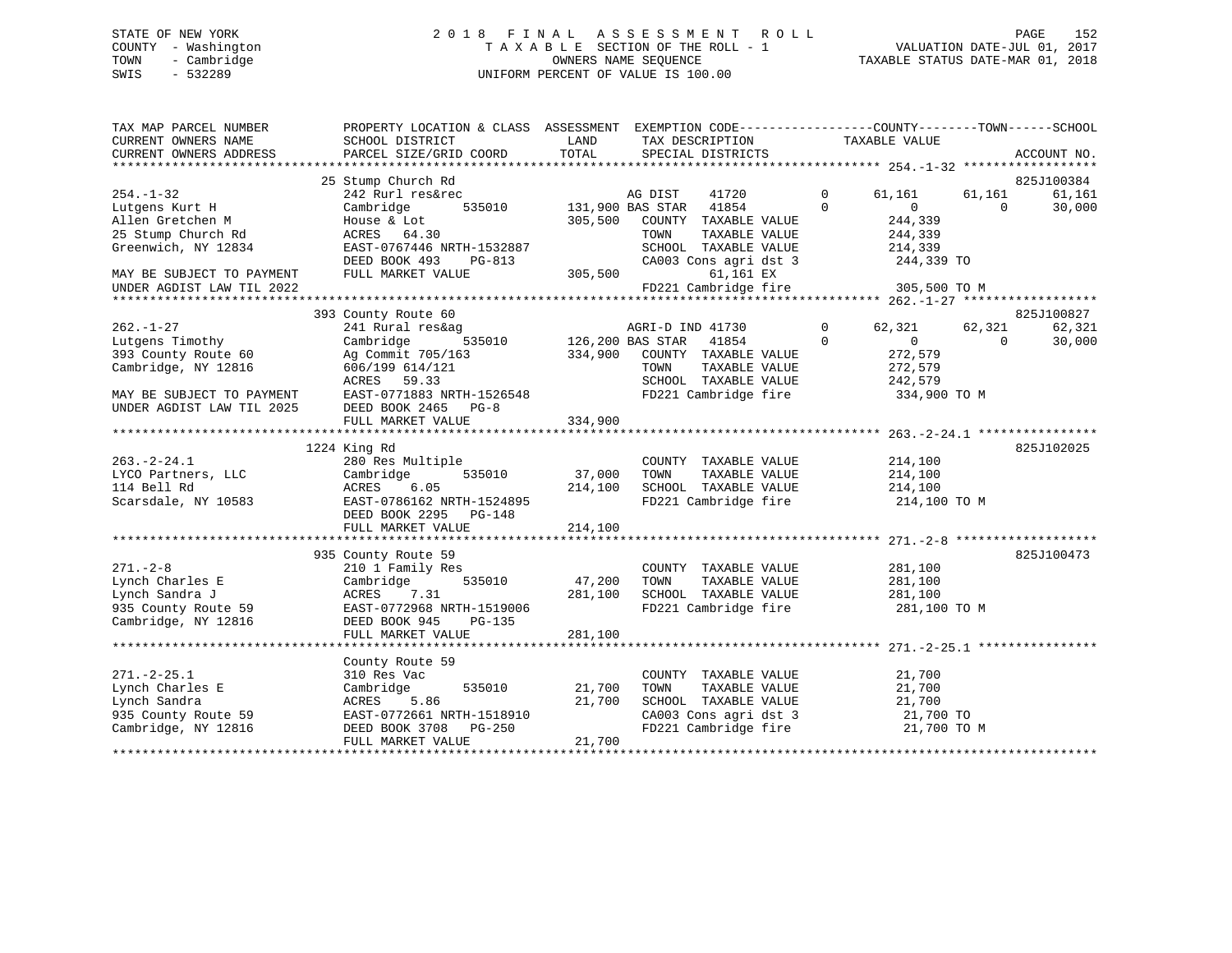# STATE OF NEW YORK 2 0 1 8 F I N A L A S S E S S M E N T R O L L PAGE 153 COUNTY - Washington T A X A B L E SECTION OF THE ROLL - 1 VALUATION DATE-JUL 01, 2017 TOWN - Cambridge OWNERS NAME SEQUENCE TAXABLE STATUS DATE-MAR 01, 2018 SWIS - 532289 UNIFORM PERCENT OF VALUE IS 100.00

| TAX MAP PARCEL NUMBER<br>CURRENT OWNERS NAME<br>CURRENT OWNERS ADDRESS | PROPERTY LOCATION & CLASS ASSESSMENT<br>SCHOOL DISTRICT<br>PARCEL SIZE/GRID COORD | LAND<br>TOTAL | SPECIAL DISTRICTS       | EXEMPTION CODE----------------COUNTY-------TOWN------SCHOOL<br>TAX DESCRIPTION |                | TAXABLE VALUE  |          | ACCOUNT NO. |
|------------------------------------------------------------------------|-----------------------------------------------------------------------------------|---------------|-------------------------|--------------------------------------------------------------------------------|----------------|----------------|----------|-------------|
|                                                                        |                                                                                   |               |                         |                                                                                |                |                |          |             |
|                                                                        | 23 Lebarron Ln                                                                    |               |                         |                                                                                |                |                |          | 825J100462  |
| $246. - 1 - 12$                                                        | 241 Rural res&ag                                                                  |               | AG DIST                 | 41720                                                                          | $\overline{0}$ | 94,813         | 94,813   | 94,813      |
| Lynch John James Jr                                                    | 535010<br>Cambridge                                                               | 128,400       |                         | COUNTY TAXABLE VALUE                                                           |                | 216,087        |          |             |
| Lynch Patricia Joyce                                                   | House & Lot                                                                       | 310,900       | TOWN                    | TAXABLE VALUE                                                                  |                | 216,087        |          |             |
| 23 Lebarron Ln                                                         | ACRES 62.70                                                                       |               |                         | SCHOOL TAXABLE VALUE                                                           |                | 216,087        |          |             |
| Greenwich, NY 12834                                                    | EAST-0778815 NRTH-1540011<br>DEED BOOK 3671 PG-320                                |               |                         | CA005 Cons agri dst 5<br>94,813 EX                                             |                | 216,087 TO     |          |             |
| MAY BE SUBJECT TO PAYMENT                                              | FULL MARKET VALUE                                                                 | 310,900       |                         | FD221 Cambridge fire                                                           |                | 310,900 TO M   |          |             |
| UNDER AGDIST LAW TIL 2022                                              |                                                                                   |               |                         |                                                                                |                |                |          |             |
|                                                                        |                                                                                   |               |                         |                                                                                |                |                |          |             |
|                                                                        | 94 Durfee Rd                                                                      |               |                         |                                                                                |                |                |          | 825J100976  |
| $288. - 1 - 15.2$                                                      | 210 1 Family Res                                                                  |               | ENH STAR 41834          |                                                                                | $\Omega$       | $\Omega$       | $\Omega$ | 66,800      |
| Mabeus Richard E                                                       | Cambridge<br>535010                                                               |               | 56,500 AGED-CO          | 41802                                                                          | $\overline{0}$ | 70,175         | $\Omega$ | $\Omega$    |
| Mabeus Nancy                                                           | H & L                                                                             |               | 200,500 AGED-TOWN 41803 |                                                                                | $\Omega$       | $\overline{0}$ | 10,025   | $\Omega$    |
| 94 Durfee Rd                                                           | Lot 2                                                                             |               |                         | COUNTY TAXABLE VALUE                                                           |                | 130,325        |          |             |
| Buskirk, NY 12028                                                      | 6.63<br>ACRES                                                                     |               | TOWN                    | TAXABLE VALUE                                                                  |                | 190,475        |          |             |
|                                                                        | EAST-0765631 NRTH-1499809                                                         |               |                         | SCHOOL TAXABLE VALUE                                                           |                | 133,700        |          |             |
|                                                                        | DEED BOOK 3589 PG-94                                                              |               |                         | FD221 Cambridge fire                                                           |                | 200,500 TO M   |          |             |
|                                                                        | FULL MARKET VALUE                                                                 | 200,500       |                         |                                                                                |                |                |          |             |
|                                                                        |                                                                                   |               |                         |                                                                                |                |                |          |             |
|                                                                        | 64 Wright Rd                                                                      |               |                         |                                                                                |                |                |          | 825J100266  |
| $271. - 2 - 17.1$                                                      | 242 Rurl res&rec                                                                  |               | BAS STAR 41854          | $\sim$ 0                                                                       |                | $\overline{0}$ | $\Omega$ | 30,000      |
| MacDonald Jeri C                                                       | Cambridge                                                                         |               |                         | 535010 87,300 COUNTY TAXABLE VALUE                                             |                | 190,500        |          |             |
| 64 Wright Rd                                                           | House & Land                                                                      | 190,500 TOWN  |                         | TAXABLE VALUE                                                                  |                | 190,500        |          |             |
| Cambridge, NY 12816                                                    | ACRES 28.20                                                                       |               |                         | SCHOOL TAXABLE VALUE                                                           |                | 160,500        |          |             |
|                                                                        | EAST-0774046 NRTH-1517985                                                         |               |                         | CA003 Cons agri dst 3<br>FD221 Cambridge fire                                  |                | 190,500 TO     |          |             |
|                                                                        | PG-241<br>DEED BOOK 485                                                           |               |                         |                                                                                |                | 190,500 TO M   |          |             |
|                                                                        | FULL MARKET VALUE                                                                 | 190,500       |                         |                                                                                |                |                |          |             |
|                                                                        |                                                                                   |               |                         |                                                                                |                |                |          |             |
|                                                                        | Petteys Rd                                                                        |               |                         |                                                                                |                |                |          | 825J102012  |
| $246. - 1 - 32.3$                                                      | 314 Rural vac<10                                                                  |               |                         | COUNTY TAXABLE VALUE                                                           |                | 31,500         |          |             |
| MacNeil Jonathan D G                                                   | Greenwich<br>533401                                                               | 31,500        | TOWN                    | TAXABLE VALUE                                                                  |                | 31,500         |          |             |
| 7 Corliss Ave                                                          | Vac Land                                                                          | 31,500        |                         | SCHOOL TAXABLE VALUE                                                           |                | 31,500         |          |             |
| Greenwich, NY 12834                                                    | Lot 2                                                                             |               |                         | CA003 Cons agri dst 3<br>FD221 Cambridge fire                                  |                | 31,500 TO      |          |             |
|                                                                        | ACRES<br>6.06                                                                     |               |                         |                                                                                |                | 31,500 TO M    |          |             |
|                                                                        | EAST-0770232 NRTH-1543827                                                         |               |                         |                                                                                |                |                |          |             |
|                                                                        | DEED BOOK 2027 PG-57                                                              |               |                         |                                                                                |                |                |          |             |
|                                                                        | FULL MARKET VALUE                                                                 | 31,500        |                         |                                                                                |                |                |          |             |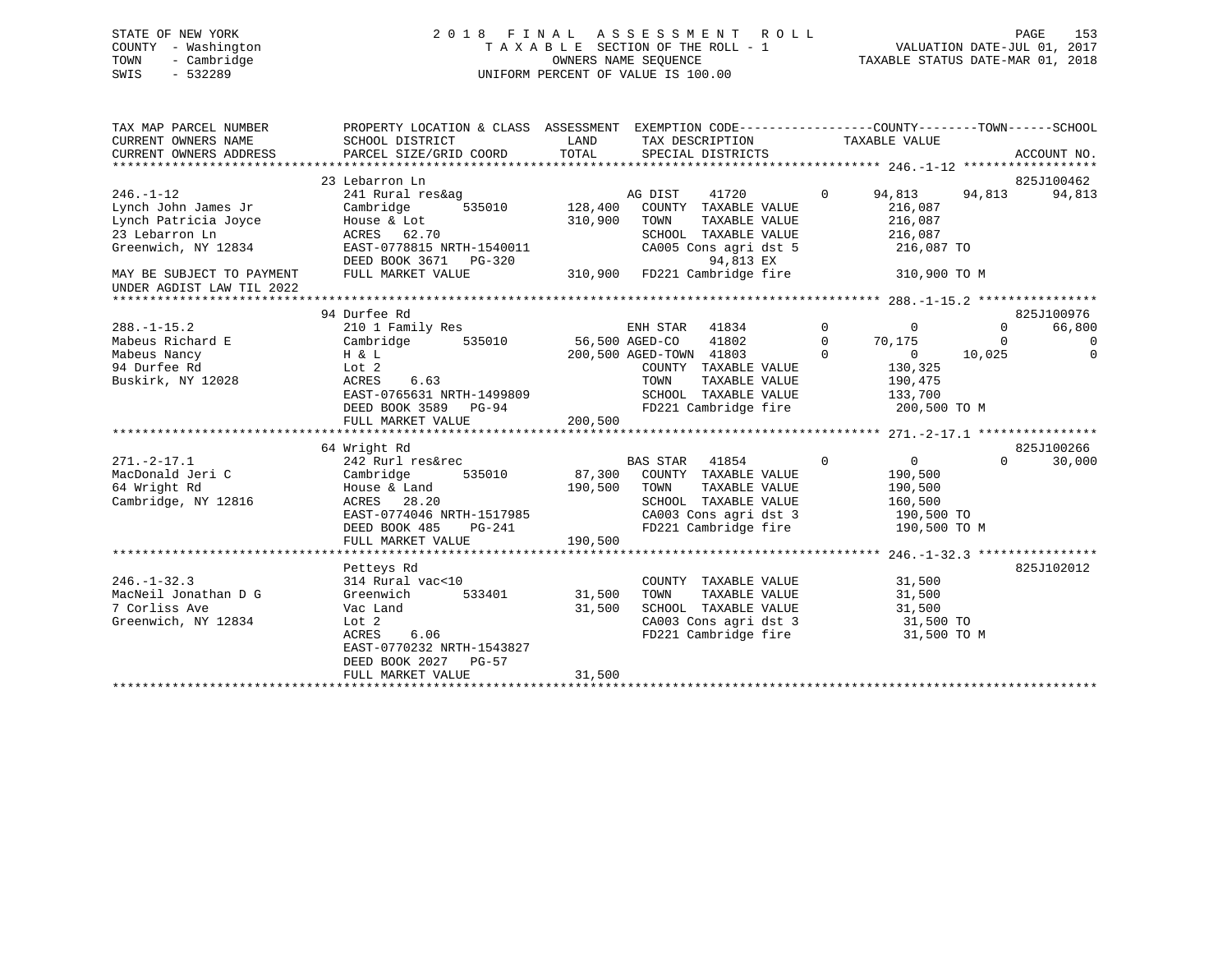# STATE OF NEW YORK 2 0 1 8 F I N A L A S S E S S M E N T R O L L PAGE 154 COUNTY - Washington T A X A B L E SECTION OF THE ROLL - 1 VALUATION DATE-JUL 01, 2017 TOWN - Cambridge OWNERS NAME SEQUENCE TAXABLE STATUS DATE-MAR 01, 2018 SWIS - 532289 UNIFORM PERCENT OF VALUE IS 100.00

| TAX MAP PARCEL NUMBER<br>CURRENT OWNERS NAME<br>CURRENT OWNERS ADDRESS                                       | PROPERTY LOCATION & CLASS ASSESSMENT<br>SCHOOL DISTRICT<br>PARCEL SIZE/GRID COORD                                                          | LAND<br>TOTAL     | TAX DESCRIPTION<br>SPECIAL DISTRICTS                                                                                                        | EXEMPTION CODE-----------------COUNTY-------TOWN------SCHOOL<br>TAXABLE VALUE                |                      | ACCOUNT NO.           |
|--------------------------------------------------------------------------------------------------------------|--------------------------------------------------------------------------------------------------------------------------------------------|-------------------|---------------------------------------------------------------------------------------------------------------------------------------------|----------------------------------------------------------------------------------------------|----------------------|-----------------------|
|                                                                                                              |                                                                                                                                            |                   |                                                                                                                                             |                                                                                              |                      |                       |
|                                                                                                              | 253 Belle Rd                                                                                                                               |                   |                                                                                                                                             |                                                                                              |                      | 825J102000            |
| $280. - 2 - 1.1$<br>Macura Elyssa M<br>253 Belle Rd<br>Buskirk, NY 12028                                     | 242 Rurl res&rec<br>Cambridge<br>535010<br>House & Lot<br>ACRES 12.16<br>EAST-0775990 NRTH-1513287                                         | 185,600           | BAS STAR<br>41854<br>61,300 CW_10_VET/ 41152<br>COUNTY TAXABLE VALUE<br>TOWN<br>TAXABLE VALUE<br>SCHOOL TAXABLE VALUE                       | $\mathbf 0$<br>$\mathbf 0$<br>$\Omega$<br>8,000<br>177,600<br>185,600<br>155,600             | $\Omega$<br>$\Omega$ | 30,000<br>$\mathbf 0$ |
|                                                                                                              | DEED BOOK 828<br>PG-96                                                                                                                     |                   | CA003 Cons agri dst 3                                                                                                                       | 185,600 TO                                                                                   |                      |                       |
|                                                                                                              | FULL MARKET VALUE                                                                                                                          |                   | 185,600 FD221 Cambridge fire                                                                                                                | 185,600 TO M                                                                                 |                      |                       |
|                                                                                                              |                                                                                                                                            |                   |                                                                                                                                             |                                                                                              |                      |                       |
| $270. - 1 - 24.9$<br>MaGuire James P<br>MaGuire Cynthia J<br>487 Center Cambridge Rd<br>Cambridge, NY 12816  | 487 Center Cambridge Rd<br>210 1 Family Res<br>535010<br>Cambridge<br>House & Lot<br>Lot 2<br>2.54<br>ACRES                                | 34,900<br>208,600 | BAS STAR<br>41854<br>COUNTY TAXABLE VALUE<br>TOWN<br>TAXABLE VALUE<br>SCHOOL TAXABLE VALUE<br>FD221 Cambridge fire                          | $\Omega$<br>$\overline{0}$<br>208,600<br>208,600<br>178,600<br>208,600 TO M                  | $\mathbf 0$          | 30,000                |
|                                                                                                              | EAST-0766283 NRTH-1516879<br>DEED BOOK 793<br>PG-325<br>FULL MARKET VALUE                                                                  | 208,600           |                                                                                                                                             |                                                                                              |                      |                       |
|                                                                                                              |                                                                                                                                            |                   |                                                                                                                                             |                                                                                              |                      |                       |
|                                                                                                              | 21 County Route 59A                                                                                                                        |                   |                                                                                                                                             |                                                                                              |                      | 825J100515            |
| $279. - 2 - 27$<br>Margison Sally M<br>21 County Route 59A<br>Buskirk, NY 12028                              | 210 1 Family Res<br>Cambridge 535010<br>H & L<br>ACRES<br>0.44<br>EAST-0766553 NRTH-1506985<br>DEED BOOK 2063 PG-71                        | 23,300<br>177,000 | BAS STAR<br>41854<br>COUNTY TAXABLE VALUE<br>TAXABLE VALUE<br>TOWN<br>SCHOOL TAXABLE VALUE<br>CA003 Cons agri dst 3<br>FD221 Cambridge fire | $\mathbf 0$<br>$\overline{0}$<br>177,000<br>177,000<br>147,000<br>177,000 TO<br>177,000 TO M | $\Omega$             | 30,000                |
|                                                                                                              | FULL MARKET VALUE                                                                                                                          | 177,000           |                                                                                                                                             |                                                                                              |                      |                       |
|                                                                                                              |                                                                                                                                            |                   |                                                                                                                                             |                                                                                              |                      |                       |
| $271. - 1 - 1$<br>Marital Trust<br>Iseman Robert H Trustee<br>609 Center Cambridge Rd<br>Cambridge, NY 12816 | 609 Center Cambridge Rd<br>250 Estate<br>Cambridge<br>535010<br>H & L<br>ACRES 15.20<br>EAST-0769093 NRTH-1517178<br>DEED BOOK 3923 PG-302 | 67,400<br>455,000 | COUNTY TAXABLE VALUE<br>TOWN<br>TAXABLE VALUE<br>SCHOOL TAXABLE VALUE<br>CA003 Cons agri dst 3<br>FD221 Cambridge fire                      | 455,000<br>455,000<br>455,000<br>455,000 TO<br>455,000 TO M                                  |                      | 825J100433            |
| PRIOR OWNER ON 3/01/2018<br>Iseman Stana H                                                                   | FULL MARKET VALUE                                                                                                                          | 455,000           |                                                                                                                                             |                                                                                              |                      |                       |
|                                                                                                              |                                                                                                                                            |                   |                                                                                                                                             |                                                                                              |                      |                       |
|                                                                                                              | 973 King Rd                                                                                                                                |                   |                                                                                                                                             |                                                                                              |                      |                       |
| $263. - 2 - 23.5$<br>Maroney George<br>Maroney Maureen<br>PO Box 284<br>Cambridge, NY 12816                  | 210 1 Family Res<br>535010<br>Cambridge<br>House & Land<br>3.75<br>ACRES<br>EAST-0785028 NRTH-1523991<br>DEED BOOK 732<br>PG-317           | 38,800<br>182,800 | BAS STAR<br>41854<br>COUNTY TAXABLE VALUE<br>TOWN<br>TAXABLE VALUE<br>SCHOOL TAXABLE VALUE<br>CA003 Cons agri dst 3<br>FD221 Cambridge fire | $\Omega$<br>$\overline{0}$<br>182,800<br>182,800<br>152,800<br>182,800 TO<br>182,800 TO M    | $\Omega$             | 30,000                |
|                                                                                                              | FULL MARKET VALUE                                                                                                                          | 182,800           |                                                                                                                                             |                                                                                              |                      |                       |
|                                                                                                              |                                                                                                                                            |                   |                                                                                                                                             |                                                                                              |                      |                       |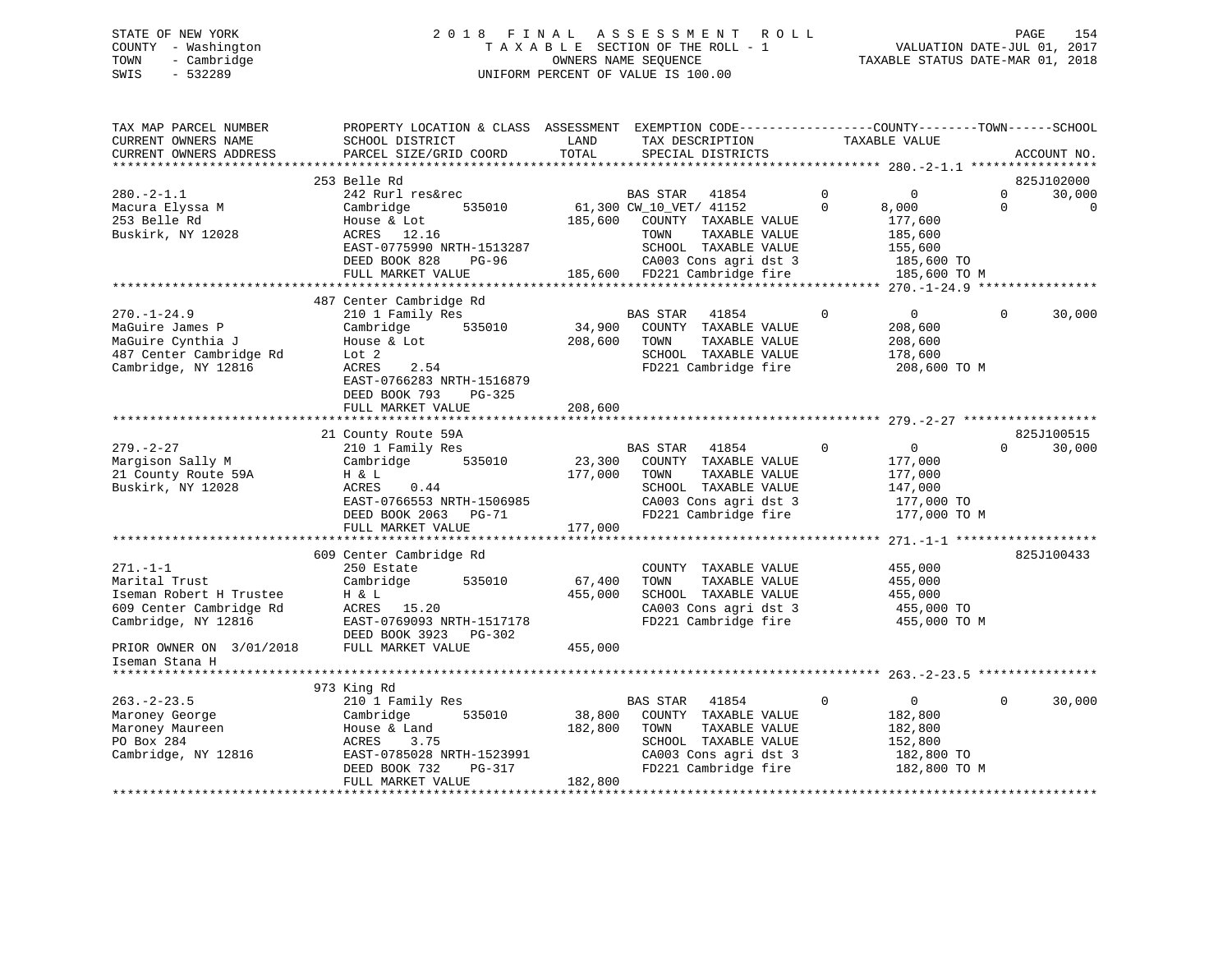# STATE OF NEW YORK 2 0 1 8 F I N A L A S S E S S M E N T R O L L PAGE 155 COUNTY - Washington T A X A B L E SECTION OF THE ROLL - 1 VALUATION DATE-JUL 01, 2017 TOWN - Cambridge OWNERS NAME SEQUENCE TAXABLE STATUS DATE-MAR 01, 2018 SWIS - 532289 UNIFORM PERCENT OF VALUE IS 100.00

| SCHOOL DISTRICT<br>PARCEL SIZE/GRID COORD                                                                                                 | LAND<br>TOTAL                                                                                                                                | SPECIAL DISTRICTS                                                                                 |                                                                                                                                                                                                                                                                                                   |                                                                                                                      | ACCOUNT NO.                                                                                                                                                                                                                                         |
|-------------------------------------------------------------------------------------------------------------------------------------------|----------------------------------------------------------------------------------------------------------------------------------------------|---------------------------------------------------------------------------------------------------|---------------------------------------------------------------------------------------------------------------------------------------------------------------------------------------------------------------------------------------------------------------------------------------------------|----------------------------------------------------------------------------------------------------------------------|-----------------------------------------------------------------------------------------------------------------------------------------------------------------------------------------------------------------------------------------------------|
| 210 1 Family Res<br>535010<br>Cambridge<br>House & Lot<br>3.17<br>ACRES<br>DEED BOOK 585<br>$PG-18$<br>FULL MARKET VALUE                  |                                                                                                                                              | <b>BAS STAR</b><br>41854<br>COUNTY TAXABLE VALUE<br>TAXABLE VALUE<br>TOWN<br>SCHOOL TAXABLE VALUE | $\mathbf 0$<br>$\overline{0}$<br>248,200<br>248,200<br>218,200                                                                                                                                                                                                                                    | $\Omega$                                                                                                             | 825J101999<br>30,000                                                                                                                                                                                                                                |
|                                                                                                                                           |                                                                                                                                              |                                                                                                   |                                                                                                                                                                                                                                                                                                   |                                                                                                                      | 825J100476                                                                                                                                                                                                                                          |
| 210 1 Family Res<br>Cambridge<br>535010                                                                                                   |                                                                                                                                              | VETWAR CTS 41120                                                                                  | $\mathbf 0$<br>20,250<br>$\Omega$<br>57,375                                                                                                                                                                                                                                                       | 57,375                                                                                                               | 6,000<br>$\overline{0}$                                                                                                                                                                                                                             |
| <b>ACRES</b><br>1.50<br>EAST-0768719 NRTH-1520350                                                                                         |                                                                                                                                              | ENH STAR 41834<br>COUNTY TAXABLE VALUE                                                            | $\Omega$<br>$\overline{0}$<br>57,375                                                                                                                                                                                                                                                              | $\overline{0}$<br>$\Omega$                                                                                           | 58,050<br>66,800                                                                                                                                                                                                                                    |
| FULL MARKET VALUE                                                                                                                         |                                                                                                                                              | CA003 Cons agri dst 3<br>FD221 Cambridge fire                                                     | 4,150                                                                                                                                                                                                                                                                                             |                                                                                                                      |                                                                                                                                                                                                                                                     |
|                                                                                                                                           |                                                                                                                                              |                                                                                                   |                                                                                                                                                                                                                                                                                                   |                                                                                                                      |                                                                                                                                                                                                                                                     |
|                                                                                                                                           |                                                                                                                                              |                                                                                                   |                                                                                                                                                                                                                                                                                                   |                                                                                                                      | 825J100973                                                                                                                                                                                                                                          |
| Cambridge<br>535010<br>Land & House<br>Deck<br>ACRES<br>EAST-0764342 NRTH-1517499                                                         |                                                                                                                                              | TOWN<br>TAXABLE VALUE<br>SCHOOL<br>TAXABLE VALUE<br>CA003 Cons agri dst 3<br>FD221 Cambridge fire | 211,700<br>211,700<br>181,700                                                                                                                                                                                                                                                                     |                                                                                                                      | 30,000                                                                                                                                                                                                                                              |
| FULL MARKET VALUE                                                                                                                         |                                                                                                                                              |                                                                                                   |                                                                                                                                                                                                                                                                                                   |                                                                                                                      |                                                                                                                                                                                                                                                     |
|                                                                                                                                           |                                                                                                                                              |                                                                                                   |                                                                                                                                                                                                                                                                                                   |                                                                                                                      |                                                                                                                                                                                                                                                     |
| 322 Rural vac>10<br>533401<br>Greenwich<br>ACRES<br>30.00<br>EAST-0770671 NRTH-1542990<br>DEED BOOK 3088<br>$PG-263$<br>FULL MARKET VALUE |                                                                                                                                              | COUNTY TAXABLE VALUE<br>TOWN<br>TAXABLE VALUE<br>SCHOOL TAXABLE VALUE<br>CA003 Cons agri dst 3    | 79,000<br>79,000<br>79,000                                                                                                                                                                                                                                                                        |                                                                                                                      | 825J102005                                                                                                                                                                                                                                          |
|                                                                                                                                           | 557 King Rd<br>74 Darwin Rd<br>H & L<br>DEED BOOK 376<br>PG-691<br>84 Brownell Rd<br>210 1 Family Res<br>DEED BOOK 3456 PG-240<br>Petteys Rd | EAST-0781463 NRTH-1516237<br>3.00 BANK 997                                                        | PROPERTY LOCATION & CLASS ASSESSMENT<br>32,000<br>248,200<br>248,200<br>29,500 AGED-CO/TN 41801<br>135,000 AGED-SCH 41804<br>TOWN<br>TAXABLE VALUE<br>135,000 SCHOOL TAXABLE VALUE<br><b>BAS STAR</b><br>41854<br>32,000 COUNTY TAXABLE VALUE<br>211,700<br>211,700<br>79,000<br>79,000<br>79,000 | TAX DESCRIPTION TAXABLE VALUE<br>$\mathbf 0$<br>$\overline{0}$<br>57,375<br>$\mathbf 0$<br>0<br>FD221 Cambridge fire | EXEMPTION CODE-----------------COUNTY-------TOWN------SCHOOL<br>CA003 Cons agri dst 3 248,200 TO<br>FD221 Cambridge fire 248,200 TO M<br>20,250<br>135,000 TO<br>135,000 TO M<br>$\Omega$<br>211,700 TO<br>211,700 TO M<br>79,000 TO<br>79,000 TO M |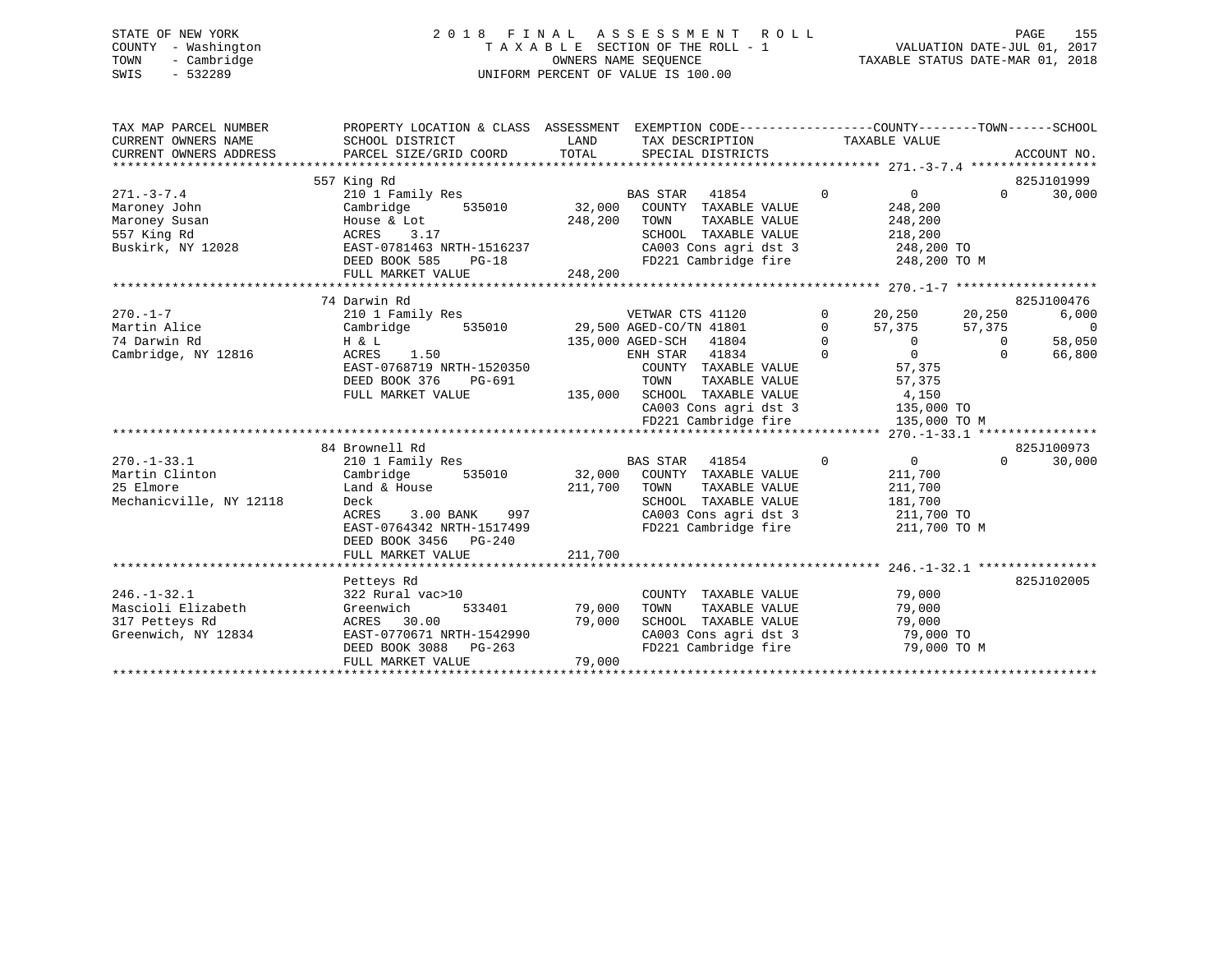# STATE OF NEW YORK 2 0 1 8 F I N A L A S S E S S M E N T R O L L PAGE 156 COUNTY - Washington T A X A B L E SECTION OF THE ROLL - 1 VALUATION DATE-JUL 01, 2017 TOWN - Cambridge OWNERS NAME SEQUENCE TAXABLE STATUS DATE-MAR 01, 2018 SWIS - 532289 UNIFORM PERCENT OF VALUE IS 100.00

| TAX MAP PARCEL NUMBER<br>CURRENT OWNERS NAME                                                | PROPERTY LOCATION & CLASS ASSESSMENT EXEMPTION CODE----------------COUNTY-------TOWN------SCHOOL<br>SCHOOL DISTRICT                  | LAND              | TAX DESCRIPTION                                                                                                                             | TAXABLE VALUE                                                                                   |          |                      |
|---------------------------------------------------------------------------------------------|--------------------------------------------------------------------------------------------------------------------------------------|-------------------|---------------------------------------------------------------------------------------------------------------------------------------------|-------------------------------------------------------------------------------------------------|----------|----------------------|
| CURRENT OWNERS ADDRESS                                                                      | PARCEL SIZE/GRID COORD                                                                                                               | TOTAL             | SPECIAL DISTRICTS                                                                                                                           |                                                                                                 |          | ACCOUNT NO.          |
|                                                                                             |                                                                                                                                      |                   |                                                                                                                                             |                                                                                                 |          |                      |
| $246. - 1 - 33$                                                                             | 317 Petteys Rd<br>241 Rural res&ag                                                                                                   |                   | AG DIST<br>41720                                                                                                                            | $\mathbf{0}$<br>44,353                                                                          | 44,353   | 825J100498<br>44,353 |
| Mascioli Elizabeth M<br>317 Petteys Rd<br>Greenwich, NY 12834                               | 533401<br>Greenwich<br>ACRES<br>36.74<br>EAST-0770155 NRTH-1541989                                                                   | 305,500           | 97,900 BAS STAR 41854<br>COUNTY TAXABLE VALUE<br>TAXABLE VALUE<br>TOWN                                                                      | $\Omega$<br>$\overline{0}$<br>261,147<br>261,147                                                | $\Omega$ | 30,000               |
|                                                                                             | DEED BOOK 3088 PG-259                                                                                                                |                   | SCHOOL TAXABLE VALUE                                                                                                                        | 231,147                                                                                         |          |                      |
| MAY BE SUBJECT TO PAYMENT<br>UNDER AGDIST LAW TIL 2022                                      | FULL MARKET VALUE                                                                                                                    | 305,500           | CA003 Cons agri dst 3<br>44,353 EX                                                                                                          | 261,147 TO                                                                                      |          |                      |
|                                                                                             |                                                                                                                                      |                   | FD221 Cambridge fire                                                                                                                        | 305,500 TO M                                                                                    |          |                      |
|                                                                                             | 101 Wright Rd                                                                                                                        |                   |                                                                                                                                             |                                                                                                 |          | 825J100803           |
| $271. - 2 - 19$<br>Matala John<br>Matala Nicole<br>10 Wright Rd<br>Cambridge, NY 12816-4426 | 210 1 Family Res<br>Cambridge<br>535010<br>House & Lot<br>ACRES<br>3.64<br>EAST-0775341 NRTH-1518538<br>DEED BOOK 858<br>PG-181      | 37,200<br>143,400 | BAS STAR<br>41854<br>COUNTY TAXABLE VALUE<br>TAXABLE VALUE<br>TOWN<br>SCHOOL TAXABLE VALUE<br>CA003 Cons agri dst 3<br>FD221 Cambridge fire | $\mathbf{0}$<br>$\overline{0}$<br>143,400<br>143,400<br>113,400<br>143,400 TO<br>143,400 TO M   | $\Omega$ | 30,000               |
|                                                                                             | FULL MARKET VALUE                                                                                                                    | 143,400           |                                                                                                                                             |                                                                                                 |          |                      |
|                                                                                             |                                                                                                                                      |                   |                                                                                                                                             |                                                                                                 |          |                      |
|                                                                                             | 145+147 Wright Rd                                                                                                                    |                   |                                                                                                                                             |                                                                                                 |          | 825J100588           |
| $271. - 2 - 20$<br>Matcovich Peter<br>145+147 Wright Rd<br>Cambridge, NY 12816              | 280 Res Multiple<br>535010<br>Cambridge<br>Lot 3<br>ACRES<br>8.01<br>EAST-0776265 NRTH-1518570<br>DEED BOOK 2947 PG-87               | 44,000<br>158,100 | ENH STAR<br>41834<br>COUNTY TAXABLE VALUE<br>TOWN<br>TAXABLE VALUE<br>SCHOOL TAXABLE VALUE<br>CA003 Cons agri dst 3<br>FD221 Cambridge fire | $\mathbf{0}$<br>$0 \qquad \qquad$<br>158,100<br>158,100<br>91,300<br>158,100 TO<br>158,100 TO M | $\Omega$ | 66,800               |
|                                                                                             | FULL MARKET VALUE                                                                                                                    | 158,100           |                                                                                                                                             |                                                                                                 |          |                      |
| $271. - 2 - 20.1$<br>Matcovich Peter<br>147 Wright Rd<br>Cambridge, NY 12816                | Wright Rd<br>322 Rural vac>10<br>535010<br>Cambridge<br>Lot 1<br>ACRES<br>40.33<br>EAST-0776817 NRTH-1517669<br>DEED BOOK 3427 PG-21 | 90,000<br>90,000  | COUNTY TAXABLE VALUE<br>TOWN<br>TAXABLE VALUE<br>SCHOOL TAXABLE VALUE<br>CA003 Cons agri dst 3<br>FD221 Cambridge fire                      | 90,000<br>90,000<br>90,000<br>90,000 TO<br>90,000 TO M                                          |          |                      |
|                                                                                             | FULL MARKET VALUE                                                                                                                    | 90,000            |                                                                                                                                             |                                                                                                 |          |                      |
|                                                                                             |                                                                                                                                      |                   |                                                                                                                                             |                                                                                                 |          |                      |
| $271. - 2 - 20.2$<br>Matcovich Peter<br>145+147 Wright Rd<br>Cambridge, NY 12816            | Wright Rd<br>322 Rural vac>10<br>Cambridge<br>535010<br>Lot 2<br>ACRES<br>27.51<br>EAST-0776519 NRTH-1519185<br>DEED BOOK 2947 PG-87 | 28,000<br>28,000  | COUNTY TAXABLE VALUE<br>TAXABLE VALUE<br>TOWN<br>SCHOOL TAXABLE VALUE<br>CA003 Cons agri dst 3<br>FD221 Cambridge fire                      | 28,000<br>28,000<br>28,000<br>28,000 TO<br>28,000 TO M                                          |          |                      |
|                                                                                             | FULL MARKET VALUE                                                                                                                    | 28,000            |                                                                                                                                             |                                                                                                 |          |                      |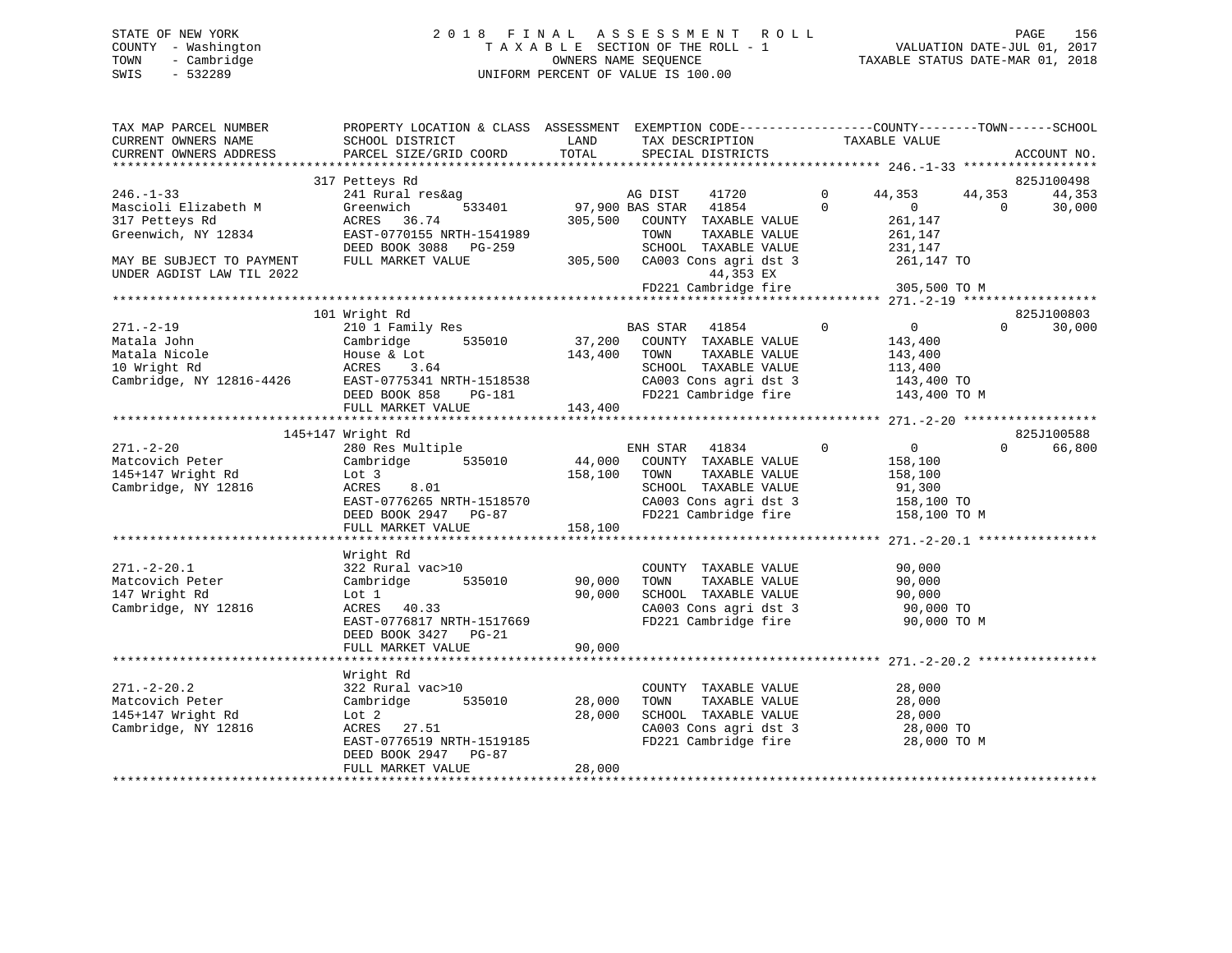# STATE OF NEW YORK 2 0 1 8 F I N A L A S S E S S M E N T R O L L PAGE 157 COUNTY - Washington T A X A B L E SECTION OF THE ROLL - 1 VALUATION DATE-JUL 01, 2017 TOWN - Cambridge OWNERS NAME SEQUENCE TAXABLE STATUS DATE-MAR 01, 2018 SWIS - 532289 UNIFORM PERCENT OF VALUE IS 100.00

| TAX MAP PARCEL NUMBER<br>CURRENT OWNERS NAME<br>CURRENT OWNERS ADDRESS                        | PROPERTY LOCATION & CLASS ASSESSMENT<br>SCHOOL DISTRICT<br>PARCEL SIZE/GRID COORD                                                                              | LAND<br>TOTAL              | EXEMPTION CODE----------------COUNTY-------TOWN------SCHOOL<br>TAX DESCRIPTION<br>SPECIAL DISTRICTS                                           | TAXABLE VALUE                                                   | ACCOUNT NO.                      |
|-----------------------------------------------------------------------------------------------|----------------------------------------------------------------------------------------------------------------------------------------------------------------|----------------------------|-----------------------------------------------------------------------------------------------------------------------------------------------|-----------------------------------------------------------------|----------------------------------|
| $271 - 2 - 20.3$<br>Matcovich Peter<br>145+147 Wright Rd<br>Cambridge, NY 12816               | Wright Rd<br>322 Rural vac>10<br>535010<br>Cambridge<br>Lot 4<br>ACRES<br>28.95<br>EAST-0775634 NRTH-1519031<br>DEED BOOK 2947 PG-87<br>FULL MARKET VALUE      | 29,000<br>29,000<br>29,000 | COUNTY TAXABLE VALUE<br>TOWN<br>TAXABLE VALUE<br>SCHOOL TAXABLE VALUE<br>CA003 Cons agri dst 3<br>FD221 Cambridge fire                        | 29,000<br>29,000<br>29,000<br>29,000 TO<br>29,000 TO M          |                                  |
| $272. - 2 - 19.1$<br>Matte Ivan G<br>Matte Wanda L<br>573 Stage Rd<br>Buskirk, NY 12028       | 573 Stage Rd<br>210 1 Family Res<br>535010<br>Cambridge<br>H & L<br>3.00<br>ACRES<br>EAST-0787885 NRTH-1513452<br>DEED BOOK 600<br>PG-190<br>FULL MARKET VALUE | 154,200<br>154,200         | BAS STAR 41854<br>$\sim$ 0<br>28,000 COUNTY TAXABLE VALUE<br>TOWN<br>TAXABLE VALUE<br>SCHOOL TAXABLE VALUE<br>FD221 Cambridge fire            | $\overline{0}$<br>154,200<br>154,200<br>124,200<br>154,200 TO M | 825J102021<br>$\Omega$<br>30,000 |
|                                                                                               |                                                                                                                                                                |                            |                                                                                                                                               |                                                                 | 825J100347                       |
| $262 - 1 - 23$<br>Mattern Thomas R<br>Mattern Lorna W<br>253 Tinque Rd<br>Cambridge, NY 12816 | 253 Tingue Rd<br>242 Rurl res&rec<br>Cambridge<br>535010<br>House & Land<br>ACRES 39.80<br>EAST-0770675 NRTH-1524589<br>DEED BOOK 3066 PG-318                  | 337,200                    | <b>BAS STAR</b><br>$\sim$ 0<br>41854<br>101,300 COUNTY TAXABLE VALUE<br>TAXABLE VALUE<br>TOWN<br>SCHOOL TAXABLE VALUE<br>FD221 Cambridge fire | $\overline{0}$<br>337,200<br>337,200<br>307,200<br>337,200 TO M | $\Omega$<br>30,000               |
|                                                                                               | FULL MARKET VALUE                                                                                                                                              | 337,200                    |                                                                                                                                               |                                                                 |                                  |
| $254. - 1 - 5.4$<br>Mauro Brian<br>11 Magnolia Way<br>Ballston Lake, NY 12019                 | 154 Stevenson Rd<br>210 1 Family Res<br>535010<br>Cambridge<br>House & Lot<br>ACRES<br>9.60<br>EAST-0776101 NRTH-1535979<br>DEED BOOK 3459 PG-134              | 55,400<br>332,600          | COUNTY TAXABLE VALUE<br>TOWN<br>TAXABLE VALUE<br>SCHOOL TAXABLE VALUE<br>CA003 Cons agri dst 3<br>FD221 Cambridge fire                        | 332,600<br>332,600<br>332,600<br>332,600 TO<br>332,600 TO M     | 825J100871                       |
|                                                                                               | FULL MARKET VALUE                                                                                                                                              | 332,600                    |                                                                                                                                               |                                                                 |                                  |
| $246. - 1 - 8$                                                                                | 744 State Route 372<br>241 Rural res&ag                                                                                                                        |                            | AG DIST<br>41720                                                                                                                              | 80,287<br>$\mathbf{0}$                                          | 825J100685<br>80,287<br>80,287   |
| Mayer Eric<br>355 Master St<br>Valley Falls, NY 12185                                         | Cambridge<br>535010 144,700<br>ACRES 63.73<br>EAST-0774786 NRTH-1543173<br>DEED BOOK 3810 PG-211                                                               | 242,900                    | COUNTY TAXABLE VALUE<br>TAXABLE VALUE<br>TOWN<br>SCHOOL TAXABLE VALUE<br>CA003 Cons agri dst 3                                                | 162,613<br>162,613<br>162,613<br>162,613 TO                     |                                  |
| MAY BE SUBJECT TO PAYMENT<br>UNDER AGDIST LAW TIL 2022                                        | FULL MARKET VALUE                                                                                                                                              | 242,900                    | 80,287 EX<br>FD221 Cambridge fire                                                                                                             | 242,900 TO M                                                    |                                  |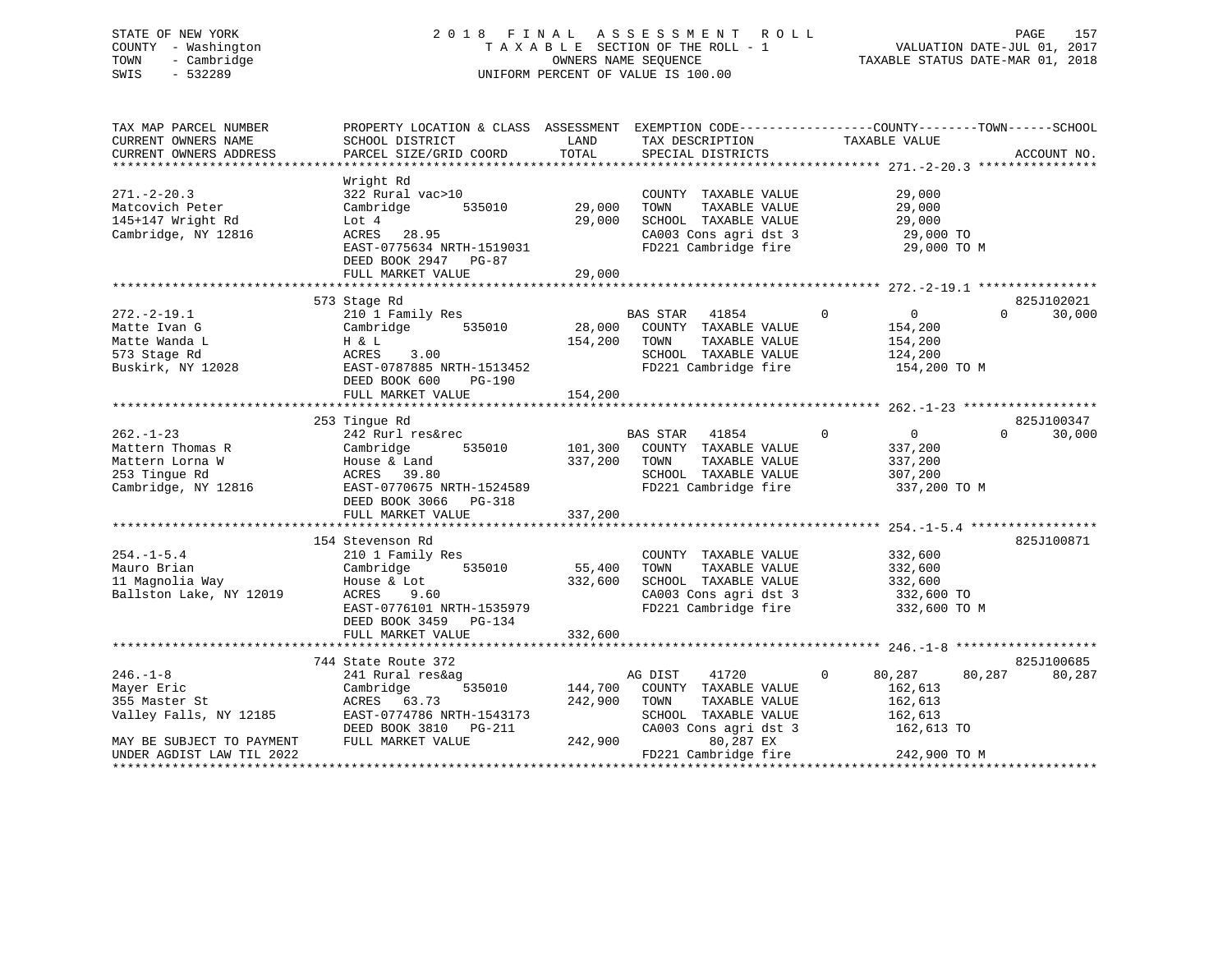# STATE OF NEW YORK 2 0 1 8 F I N A L A S S E S S M E N T R O L L PAGE 158 COUNTY - Washington T A X A B L E SECTION OF THE ROLL - 1 VALUATION DATE-JUL 01, 2017 TOWN - Cambridge OWNERS NAME SEQUENCE TAXABLE STATUS DATE-MAR 01, 2018 SWIS - 532289 UNIFORM PERCENT OF VALUE IS 100.00

| TAX MAP PARCEL NUMBER<br>CURRENT OWNERS NAME<br>CURRENT OWNERS ADDRESS                                                              | PROPERTY LOCATION & CLASS ASSESSMENT EXEMPTION CODE----------------COUNTY-------TOWN------SCHOOL<br>SCHOOL DISTRICT<br>PARCEL SIZE/GRID COORD        | LAND<br>TOTAL                 | TAX DESCRIPTION<br>SPECIAL DISTRICTS                                                                                                                                    | TAXABLE VALUE  |                                                                            | ACCOUNT NO.           |
|-------------------------------------------------------------------------------------------------------------------------------------|------------------------------------------------------------------------------------------------------------------------------------------------------|-------------------------------|-------------------------------------------------------------------------------------------------------------------------------------------------------------------------|----------------|----------------------------------------------------------------------------|-----------------------|
|                                                                                                                                     |                                                                                                                                                      |                               |                                                                                                                                                                         |                |                                                                            |                       |
| $246. - 1 - 8.1$<br>Mayer Eric<br>355 Master St<br>Valley Falls, NY 12185<br>MAY BE SUBJECT TO PAYMENT<br>UNDER AGDIST LAW TIL 2022 | State Route 372<br>105 Vac farmland<br>Cambridge<br>535010<br>ACRES 73.44<br>EAST-0774804 NRTH-1541173<br>DEED BOOK 3810 PG-211<br>FULL MARKET VALUE | 156,800<br>156,800<br>156,800 | $\overline{0}$<br>AG DIST 41720<br>COUNTY TAXABLE VALUE<br>TOWN<br>TAXABLE VALUE<br>SCHOOL TAXABLE VALUE<br>CA003 Cons agri dst 3<br>122,707 EX<br>FD221 Cambridge fire |                | 122,707 122,707<br>34,093<br>34,093<br>34,093<br>34,093 TO<br>156,800 TO M | 122,707               |
|                                                                                                                                     |                                                                                                                                                      |                               |                                                                                                                                                                         |                |                                                                            |                       |
| $246. - 1 - 8.2$<br>Mayer Eric<br>355 Master St<br>Valley Falls, NY 12185<br>MAY BE SUBJECT TO PAYMENT                              | State Route 372<br>105 Vac farmland<br>535010<br>Cambridge<br>lot 2<br>ACRES 43.80<br>EAST-0775866 NRTH-1541050<br>DEED BOOK 3810 PG-211             | 119,800                       | 41720<br>AG DIST<br>119,800 COUNTY TAXABLE VALUE<br>TOWN<br>TAXABLE VALUE<br>SCHOOL TAXABLE VALUE<br>CA003 Cons agri dst 3<br>99,484 EX                                 | $\Omega$       | 99,484<br>99,484<br>20,316<br>20,316<br>20,316<br>20,316 TO                | 99,484                |
| UNDER AGDIST LAW TIL 2022                                                                                                           | FULL MARKET VALUE                                                                                                                                    |                               | 119,800 FD221 Cambridge fire                                                                                                                                            |                | 119,800 TO M                                                               |                       |
|                                                                                                                                     |                                                                                                                                                      |                               |                                                                                                                                                                         |                |                                                                            |                       |
| $288. - 1 - 3.1$<br>Mayer Eric<br>355 Master St<br>Valley Falls, NY 12185<br>MAY BE SUBJECT TO PAYMENT                              | Lees Crossing Rd<br>105 Vac farmland<br>Cambridge 535010<br>Vac Land<br>ACRES 92.10<br>EAST-0760289 NRTH-1505173<br>DEED BOOK 3667 PG-115            | 153,100                       | AG DIST<br>41720<br>153,100 COUNTY TAXABLE VALUE<br>TOWN<br>TAXABLE VALUE<br>SCHOOL TAXABLE VALUE<br>CA003 Cons agri dst 3<br>104,585 EX                                | $\Omega$       | 104,585<br>104,585<br>48,515<br>48,515<br>48,515<br>48,515 TO              | 825J100211<br>104,585 |
| UNDER AGDIST LAW TIL 2022                                                                                                           | FULL MARKET VALUE                                                                                                                                    |                               | 153,100 FD221 Cambridge fire 153,100 TO M                                                                                                                               |                |                                                                            |                       |
|                                                                                                                                     |                                                                                                                                                      |                               |                                                                                                                                                                         |                |                                                                            |                       |
| $288. - 1 - 3.2$<br>Mayer Eric<br>355 Master St<br>Valley Falls, NY 12185<br>MAY BE SUBJECT TO PAYMENT                              | Lees Crossing Rd/n Off<br>322 Rural vac>10<br>535010<br>Cambridge<br>Wood Lot<br>ACRES 18.00<br>EAST-0759358 NRTH-1506754<br>DEED BOOK 3667 PG-115   | 12,600                        | 41720<br>AG DIST<br>12,600 COUNTY TAXABLE VALUE<br>TOWN<br>TAXABLE VALUE<br>SCHOOL TAXABLE VALUE<br>CA003 Cons agri dst 3<br>5,256 EX                                   | $\Omega$       | 5,256<br>5,256<br>7,344<br>7,344<br>7,344<br>7,344 TO                      | 825J100888<br>5,256   |
|                                                                                                                                     |                                                                                                                                                      |                               |                                                                                                                                                                         |                |                                                                            |                       |
| $279. - 2 - 25$<br>Maynard Kenneth T<br>Maynard Teresa M<br>9 County Route 59A<br>Buskirk, NY 12028                                 | 9 County Route 59A<br>220 2 Family Res<br>Cambridge<br>535010<br>2 Family House & Lot<br>0.65<br>ACRES<br>EAST-0766312 NRTH-1506842                  | 24,700<br>156,000             | BAS STAR 41854<br>COUNTY TAXABLE VALUE<br>TAXABLE VALUE<br>TOWN<br>SCHOOL TAXABLE VALUE                                                                                 | $\overline{0}$ | $\overline{0}$<br>$\Omega$<br>156,000<br>156,000<br>126,000<br>156,000 TO  | 825J100720<br>30,000  |
|                                                                                                                                     | PG-251<br>DEED BOOK 557<br>FULL MARKET VALUE                                                                                                         | 156,000                       | coves agri dst 3 سمت<br>FD221 Cambridge fire                                                                                                                            |                | 156,000 TO M                                                               |                       |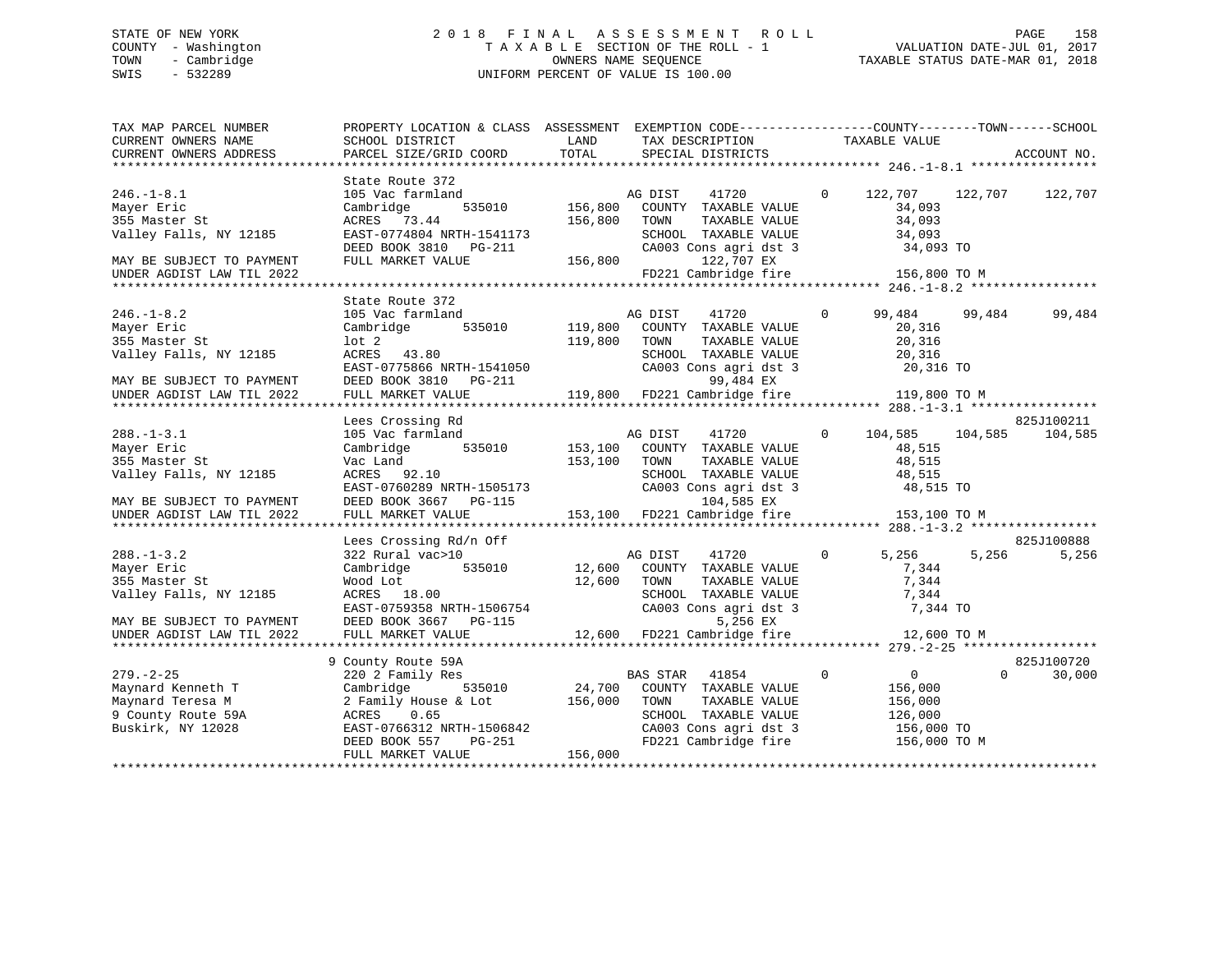# STATE OF NEW YORK 2 0 1 8 F I N A L A S S E S S M E N T R O L L PAGE 159 COUNTY - Washington T A X A B L E SECTION OF THE ROLL - 1 VALUATION DATE-JUL 01, 2017 TOWN - Cambridge OWNERS NAME SEQUENCE TAXABLE STATUS DATE-MAR 01, 2018 SWIS - 532289 UNIFORM PERCENT OF VALUE IS 100.00

| TAX MAP PARCEL NUMBER<br>CURRENT OWNERS NAME<br>CURRENT OWNERS ADDRESS                                                   | SCHOOL DISTRICT<br>PARCEL SIZE/GRID COORD                                                                                                                                         | LAND<br>TOTAL                | TAX DESCRIPTION<br>SPECIAL DISTRICTS                                                                                                               | PROPERTY LOCATION & CLASS ASSESSMENT EXEMPTION CODE----------------COUNTY-------TOWN------SCHOOL<br>TAXABLE VALUE | ACCOUNT NO.                      |
|--------------------------------------------------------------------------------------------------------------------------|-----------------------------------------------------------------------------------------------------------------------------------------------------------------------------------|------------------------------|----------------------------------------------------------------------------------------------------------------------------------------------------|-------------------------------------------------------------------------------------------------------------------|----------------------------------|
|                                                                                                                          |                                                                                                                                                                                   |                              |                                                                                                                                                    |                                                                                                                   |                                  |
| $272 - 2 - 22$<br>McAuliffe Gerald Joseph<br>McAuliffe Gerald James<br>18 Hampton St<br>Hoosick Falls, NY 12090          | 509 Stage Rd<br>242 Rurl res&rec<br>Cambridge<br>535010<br>Forest Tax 2328/228, 3771<br>ACRES 186.20<br>EAST-0785300 NRTH-1514099<br>DEED BOOK 3287 PG-267                        | 214,100<br>236,300           | FOR 480A 47460<br>COUNTY TAXABLE VALUE<br>TOWN<br>TAXABLE VALUE<br>SCHOOL TAXABLE VALUE<br>CA003 Cons agri dst 3<br>FD221 Cambridge fire           | $\mathbf{0}$<br>131,280<br>131,280<br>105,020<br>105,020<br>105,020<br>236,300 TO<br>236,300 TO M                 | 825J100517<br>131,280            |
| MAY BE SUBJECT TO PAYMENT<br>UNDER RPTL480A UNTIL 2027<br>**************************                                     | FULL MARKET VALUE                                                                                                                                                                 | 236,300                      |                                                                                                                                                    |                                                                                                                   |                                  |
| $272. - 2 - 23.2$<br>McAuliffe Gerald Joseph<br>McAuliffe Gerald James<br>18 Hampton St<br>Hoosick Falls, NY 12090       | King Rd/e Off<br>323 Vacant rural<br>535010<br>Cambridge<br>Wood Lot<br>7.00<br>ACRES<br>EAST-0783500 NRTH-1514523<br>DEED BOOK 3287<br>PG-272<br>FULL MARKET VALUE               | 1,500<br>1,500<br>1,500      | COUNTY TAXABLE VALUE<br>TAXABLE VALUE<br>TOWN<br>SCHOOL TAXABLE VALUE<br>CA003 Cons agri dst 3<br>FD221 Cambridge fire                             | 1,500<br>1,500<br>1,500<br>1,500 TO<br>1,500 TO M                                                                 | 825J100825                       |
|                                                                                                                          |                                                                                                                                                                                   |                              |                                                                                                                                                    |                                                                                                                   |                                  |
| $271. - 1 - 9$<br>McCall John E L LE<br>McCall Living Trust John E L H & L<br>103 Copeland St<br>Brockton, MA 02301-6963 | 35 County Route 60<br>242 Rurl res&rec<br>Cambridge<br>535010<br>ACRES 17.60<br>EAST-0771442 NRTH-1518696<br>DEED BOOK 875<br>PG-92<br>FULL MARKET VALUE                          | 73,200<br>221,900<br>221,900 | COUNTY TAXABLE VALUE<br>TOWN<br>TAXABLE VALUE<br>SCHOOL TAXABLE VALUE<br>CA003 Cons agri dst 3<br>FD221 Cambridge fire                             | 221,900<br>221,900<br>221,900<br>221,900 TO<br>221,900 TO M                                                       | 825J100480                       |
|                                                                                                                          |                                                                                                                                                                                   |                              |                                                                                                                                                    |                                                                                                                   |                                  |
| $271. - 2 - 7$<br>McCall John E L LE<br>McCall Lvng Trust John E L<br>103 Copeland St<br>Brockton, MA 02301-6963         | County Route 60<br>322 Rural vac>10<br>Cambridge<br>535010<br>Vac Land<br>ACRES 20.00<br>EAST-0771974 NRTH-1519698<br>DEED BOOK 875<br><b>PG-92</b>                               | 67,000<br>67,000             | COUNTY TAXABLE VALUE<br>TAXABLE VALUE<br>TOWN<br>SCHOOL TAXABLE VALUE<br>CA003 Cons agri dst 3<br>FD221 Cambridge fire                             | 67,000<br>67,000<br>67,000<br>67,000 TO<br>67,000 TO M                                                            | 825J100493                       |
|                                                                                                                          | FULL MARKET VALUE                                                                                                                                                                 | 67,000                       |                                                                                                                                                    |                                                                                                                   |                                  |
|                                                                                                                          |                                                                                                                                                                                   |                              |                                                                                                                                                    |                                                                                                                   |                                  |
| $280. - 1 - 13.6$<br>McCauliffe Deborah<br>87 Conley Rd<br>Buskirk, NY 12028                                             | 87 Conley Rd<br>210 1 Family Res<br>Cambridge<br>535010<br>House & Lot<br>2nd Story<br>ACRES<br>2.33<br>EAST-0774962 NRTH-1510351<br>DEED BOOK 949<br>PG-255<br>FULL MARKET VALUE | 30,700<br>161,000<br>161,000 | <b>BAS STAR</b><br>41854<br>COUNTY TAXABLE VALUE<br>TAXABLE VALUE<br>TOWN<br>SCHOOL TAXABLE VALUE<br>CA003 Cons agri dst 3<br>FD221 Cambridge fire | $\mathbf 0$<br>$\overline{0}$<br>161,000<br>161,000<br>131,000<br>161,000 TO<br>161,000 TO M                      | 825J100945<br>$\Omega$<br>30,000 |
|                                                                                                                          |                                                                                                                                                                                   |                              |                                                                                                                                                    |                                                                                                                   |                                  |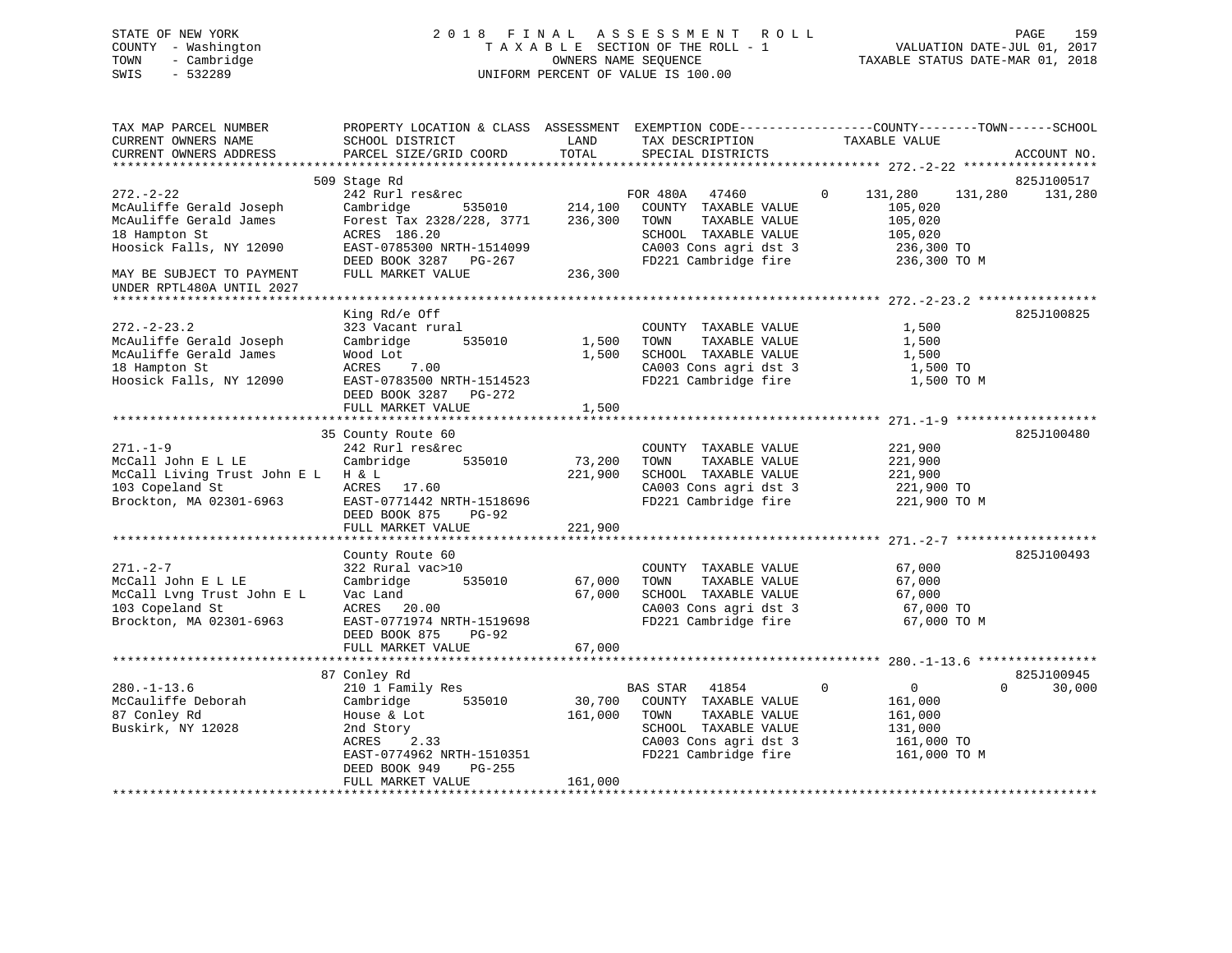| STATE OF NEW YORK<br>COUNTY - Washington<br>TOWN<br>- Cambridge<br>$-532289$<br>SWIS | 2018 FINAL<br>UNIFORM PERCENT OF VALUE IS 100.00                                                                                             |                                | A S S E S S M E N T<br>OWNERS NAME SEQUENCE | TAXABLE SECTION OF THE ROLL - 1      | ROLL | TAXABLE STATUS DATE-MAR 01, 2018                 | VALUATION DATE-JUL 01, 2017 | PAGE<br>160 |
|--------------------------------------------------------------------------------------|----------------------------------------------------------------------------------------------------------------------------------------------|--------------------------------|---------------------------------------------|--------------------------------------|------|--------------------------------------------------|-----------------------------|-------------|
| TAX MAP PARCEL NUMBER<br>CURRENT OWNERS NAME<br>CURRENT OWNERS ADDRESS               | PROPERTY LOCATION & CLASS ASSESSMENT EXEMPTION CODE---------------COUNTY-------TOWN------SCHOOL<br>SCHOOL DISTRICT<br>PARCEL SIZE/GRID COORD | LAND<br>TOTAL                  |                                             | TAX DESCRIPTION<br>SPECIAL DISTRICTS |      | TAXABLE VALUE                                    |                             | ACCOUNT NO. |
|                                                                                      | 99 Darwin Rd                                                                                                                                 |                                |                                             |                                      |      |                                                  |                             |             |
| $262. - 1 - 20.1$                                                                    | 242 Rurl res&rec                                                                                                                             |                                | BAS STAR                                    | 41854                                |      | $\Omega$<br>$\overline{0}$                       | $\Omega$                    | 30,000      |
| McDonald Anthony H                                                                   | Cambridge<br>535010                                                                                                                          | 69,100                         |                                             | COUNTY TAXABLE VALUE                 |      | 323,500                                          |                             |             |
| McDonald Colleen D                                                                   | Lot $4$                                                                                                                                      | 323,500                        | TOWN                                        | TAXABLE VALUE                        |      | 323,500                                          |                             |             |
| PO Box 176                                                                           | Addition                                                                                                                                     |                                |                                             | SCHOOL TAXABLE VALUE                 |      | 293,500                                          |                             |             |
| Cambridge, NY 12816                                                                  | ACRES<br>16.06                                                                                                                               |                                |                                             | FD221 Cambridge fire                 |      | 323,500 TO M                                     |                             |             |
|                                                                                      | EAST-0770178 NRTH-1522136                                                                                                                    |                                |                                             |                                      |      |                                                  |                             |             |
|                                                                                      | DEED BOOK 646<br>PG-310                                                                                                                      |                                |                                             |                                      |      |                                                  |                             |             |
|                                                                                      | FULL MARKET VALUE                                                                                                                            | 323,500                        |                                             |                                      |      |                                                  |                             |             |
|                                                                                      |                                                                                                                                              |                                |                                             |                                      |      | ******************** 279.-1-14.12 ************** |                             |             |
| $279. - 1 - 14.12$                                                                   | 571 South Cambridge Rd                                                                                                                       |                                | VETCOM CTS 41130                            |                                      |      | 0<br>50,000                                      | 45,000                      | 0           |
| McFarren Scott J                                                                     | 210 1 Family Res<br>Greenwich<br>533401                                                                                                      |                                | 31,200 BAS STAR                             | 41854                                |      | $\Omega$<br>$\mathbf{0}$                         | $\Omega$                    | 30,000      |
| McFarren Amy M                                                                       | 1.24<br>ACRES                                                                                                                                | 200,000                        |                                             | COUNTY TAXABLE VALUE                 |      | 150,000                                          |                             |             |
| 571 South Cambridge Rd                                                               | EAST-0757589 NRTH-1511100                                                                                                                    |                                | TOWN                                        | TAXABLE VALUE                        |      | 155,000                                          |                             |             |
| Johnsonville, NY 12094                                                               | DEED BOOK 3411 PG-106                                                                                                                        |                                |                                             | SCHOOL TAXABLE VALUE                 |      | 170,000                                          |                             |             |
|                                                                                      | FULL MARKET VALUE                                                                                                                            |                                |                                             | 200,000 CA003 Cons agri dst 3        |      | 200,000 TO                                       |                             |             |
|                                                                                      |                                                                                                                                              |                                |                                             | FD221 Cambridge fire                 |      | 200,000 TO M                                     |                             |             |
|                                                                                      |                                                                                                                                              |                                |                                             |                                      |      |                                                  |                             |             |
|                                                                                      | 865 County Route 59                                                                                                                          |                                |                                             |                                      |      |                                                  |                             | 825J100525  |
| $271. - 2 - 26$                                                                      | 210 1 Family Res                                                                                                                             |                                |                                             | COUNTY TAXABLE VALUE                 |      | 115,500                                          |                             |             |
| McGeoch William G                                                                    | Cambridge<br>535010                                                                                                                          | 40,500                         | TOWN                                        | TAXABLE VALUE                        |      | 115,500                                          |                             |             |
| 865 County Route 59                                                                  | H & L                                                                                                                                        | 115,500                        |                                             | SCHOOL TAXABLE VALUE                 |      | 115,500                                          |                             |             |
| Cambridge, NY 12816                                                                  | 890/26                                                                                                                                       |                                |                                             | CA003 Cons agri dst 3                |      | 115,500 TO                                       |                             |             |
|                                                                                      | 5.11<br>ACRES                                                                                                                                |                                |                                             | FD221 Cambridge fire                 |      | 115,500 TO M                                     |                             |             |
|                                                                                      | EAST-0772059 NRTH-1517811                                                                                                                    |                                |                                             |                                      |      |                                                  |                             |             |
|                                                                                      | DEED BOOK 2428 PG-232                                                                                                                        |                                |                                             |                                      |      |                                                  |                             |             |
|                                                                                      | FULL MARKET VALUE                                                                                                                            | 115,500                        |                                             |                                      |      |                                                  |                             |             |
|                                                                                      |                                                                                                                                              |                                |                                             |                                      |      |                                                  |                             |             |
|                                                                                      | 21 Rogers Lane Ext                                                                                                                           |                                |                                             |                                      |      |                                                  |                             |             |
| $271 - 2 - 3.5$                                                                      | 210 1 Family Res                                                                                                                             |                                |                                             | COUNTY TAXABLE VALUE                 |      | 172,800                                          |                             |             |
| McGill Jesse C                                                                       | 535010<br>Cambridge                                                                                                                          | 25,200                         | TOWN                                        | TAXABLE VALUE                        |      | 172,800                                          |                             |             |
| 21 Rogers Lane Ext                                                                   | Sub lot G                                                                                                                                    | 172,800                        |                                             | SCHOOL TAXABLE VALUE                 |      | 172,800                                          |                             |             |
| Cambridge, NY 12816                                                                  | ACRES<br>0.88                                                                                                                                |                                |                                             | FD221 Cambridge fire                 |      | 172,800 TO M                                     |                             |             |
|                                                                                      | EAST-0771824 NRTH-1518845                                                                                                                    |                                |                                             |                                      |      |                                                  |                             |             |
|                                                                                      | DEED BOOK 3830 PG-226<br>FULL MARKET VALUE                                                                                                   |                                |                                             |                                      |      |                                                  |                             |             |
|                                                                                      | * * * * * * * * * * * * * * * * * * *                                                                                                        | 172,800<br>******************* |                                             |                                      |      |                                                  |                             |             |
|                                                                                      | 860 County Route 59                                                                                                                          |                                |                                             |                                      |      |                                                  |                             | 825J100388  |
| $271. - 1 - 11$                                                                      | 210 1 Family Res                                                                                                                             |                                | BAS STAR                                    | 41854                                |      | $\Omega$<br>$\overline{0}$                       | $\Omega$                    | 30,000      |
| McGreevy Paul J                                                                      | 535010<br>Cambridge                                                                                                                          | 28,900                         |                                             | COUNTY TAXABLE VALUE                 |      | 178,900                                          |                             |             |
| McGreevy Jennifer                                                                    | ACRES<br>1.38                                                                                                                                | 178,900                        | TOWN                                        | TAXABLE VALUE                        |      | 178,900                                          |                             |             |
| 860 County Route 59                                                                  | EAST-0771870 NRTH-1517700                                                                                                                    |                                |                                             | SCHOOL TAXABLE VALUE                 |      | 148,900                                          |                             |             |
| Cambridge, NY 12816                                                                  | DEED BOOK 3135 PG-125                                                                                                                        |                                |                                             | CA003 Cons agri dst 3                |      | 178,900 TO                                       |                             |             |
|                                                                                      | FULL MARKET VALUE                                                                                                                            |                                |                                             | 178,900 FD221 Cambridge fire         |      | 178,900 TO M                                     |                             |             |
| ***************                                                                      |                                                                                                                                              |                                |                                             |                                      |      |                                                  |                             |             |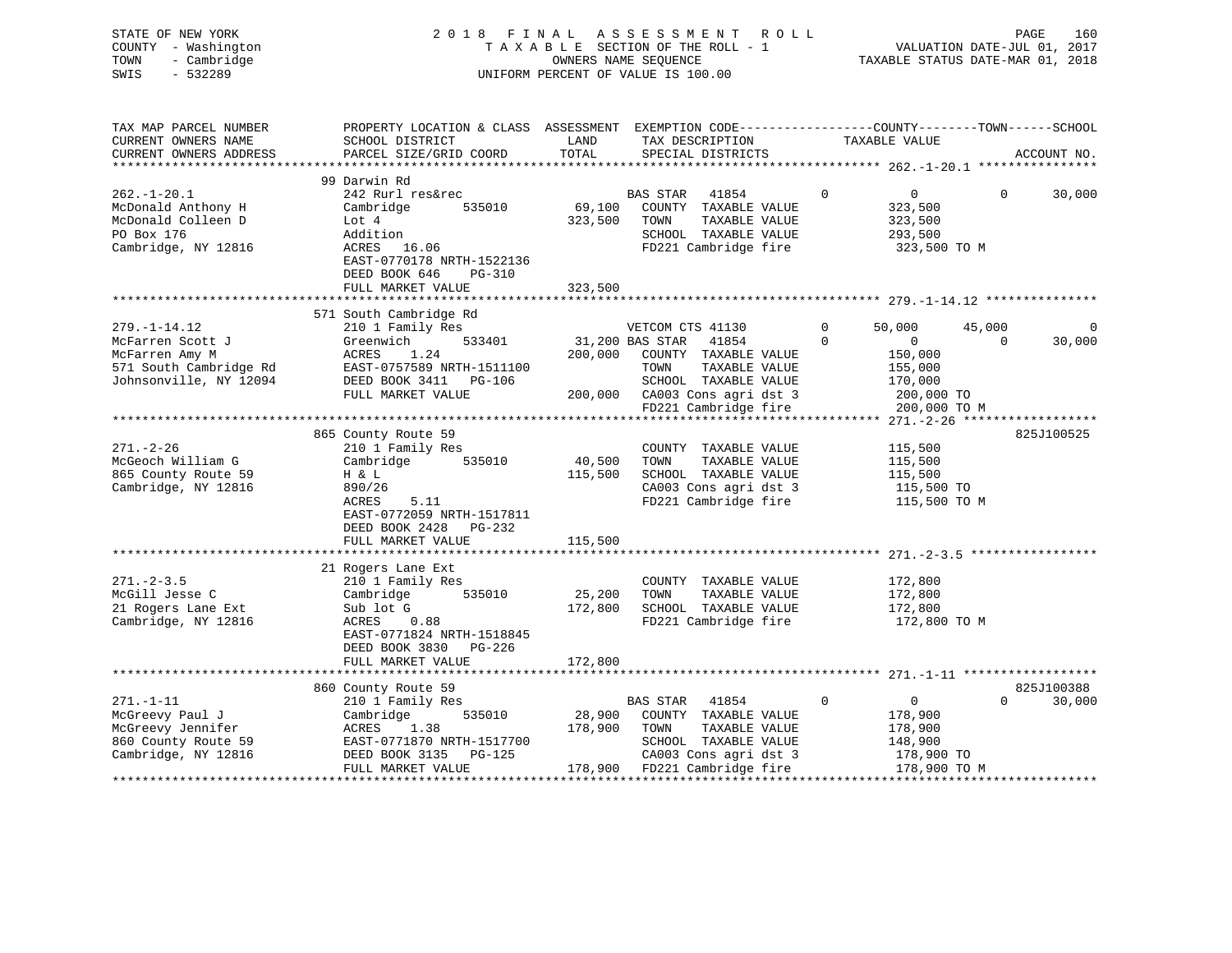# STATE OF NEW YORK 2 0 1 8 F I N A L A S S E S S M E N T R O L L PAGE 161 COUNTY - Washington T A X A B L E SECTION OF THE ROLL - 1 VALUATION DATE-JUL 01, 2017 TOWN - Cambridge OWNERS NAME SEQUENCE TAXABLE STATUS DATE-MAR 01, 2018 SWIS - 532289 UNIFORM PERCENT OF VALUE IS 100.00

| TAX MAP PARCEL NUMBER<br>CURRENT OWNERS NAME                                                     | PROPERTY LOCATION & CLASS ASSESSMENT EXEMPTION CODE-----------------COUNTY-------TOWN------SCHOOL<br>SCHOOL DISTRICT                                                                                                                                     | <b>LAND</b>     | TAX DESCRIPTION                                                                                                                                                                | TAXABLE VALUE             |                                              |                |
|--------------------------------------------------------------------------------------------------|----------------------------------------------------------------------------------------------------------------------------------------------------------------------------------------------------------------------------------------------------------|-----------------|--------------------------------------------------------------------------------------------------------------------------------------------------------------------------------|---------------------------|----------------------------------------------|----------------|
| CURRENT OWNERS ADDRESS                                                                           | PARCEL SIZE/GRID COORD                                                                                                                                                                                                                                   | LAND<br>TOTAL   | SPECIAL DISTRICTS                                                                                                                                                              |                           |                                              | ACCOUNT NO.    |
|                                                                                                  |                                                                                                                                                                                                                                                          |                 |                                                                                                                                                                                |                           |                                              |                |
|                                                                                                  | King Rd                                                                                                                                                                                                                                                  |                 |                                                                                                                                                                                |                           |                                              | 825J100821     |
| $280 - 2 - 8$                                                                                    | 314 Rural vac<10                                                                                                                                                                                                                                         |                 |                                                                                                                                                                                | $\overline{0}$<br>9,325   | 9,325                                        | 9,325          |
| McInerney Alma                                                                                   | Cambridge 535010                                                                                                                                                                                                                                         |                 | AG DIST 41720<br>10,000 COUNTY TAXABLE VALUE                                                                                                                                   | 675                       |                                              |                |
| 165 King Rd                                                                                      | Improved Lot                                                                                                                                                                                                                                             | 10,000          | TOWN TAXABLE VALUE<br>SCHOOL TAXABLE VALUE<br>CA003 Cons agri dst 3                                                                                                            | 675                       |                                              |                |
| Buskirk, NY 12028                                                                                | ACRES 1.20                                                                                                                                                                                                                                               |                 |                                                                                                                                                                                | 675                       |                                              |                |
|                                                                                                  | ACRES 1.20<br>EAST-0778504 NRTH-1508482<br>EAST-0778544 NRTH-1508482                                                                                                                                                                                     |                 |                                                                                                                                                                                | 675 TO                    |                                              |                |
| MAY BE SUBJECT TO PAYMENT                                                                        | DEED BOOK 448 PG-701                                                                                                                                                                                                                                     |                 | 9,325 EX                                                                                                                                                                       |                           |                                              |                |
| UNDER AGDIST LAW TIL 2022                                                                        | FULL MARKET VALUE 10,000 FD221 Cambridge fire 10,000 TO M                                                                                                                                                                                                |                 |                                                                                                                                                                                |                           |                                              |                |
|                                                                                                  |                                                                                                                                                                                                                                                          |                 |                                                                                                                                                                                |                           |                                              |                |
|                                                                                                  | King Rd                                                                                                                                                                                                                                                  |                 |                                                                                                                                                                                |                           |                                              | 825J100486     |
| $280. -2 - 17.1$                                                                                 | 322 Rural vac>10                                                                                                                                                                                                                                         |                 | AG DIST<br>41720                                                                                                                                                               | 86,673<br>$\Omega$        | 86,673                                       | 86,673         |
| McInerney Alma                                                                                   | Cambridge                                                                                                                                                                                                                                                |                 | 535010 111,500 COUNTY TAXABLE VALUE                                                                                                                                            | 24,827                    |                                              |                |
| 165 King Rd                                                                                      | Vl                                                                                                                                                                                                                                                       | 111,500 TOWN    | TAXABLE VALUE                                                                                                                                                                  | 24,827                    |                                              |                |
| Buskirk, NY 12028                                                                                | ACRES 57.20                                                                                                                                                                                                                                              |                 | $\begin{tabular}{lllllllll} \texttt{SCHODL} & \texttt{TAXABLE VALUE} & & & 24,827 \\ \texttt{CA003 Cons agri dst 3} & & 24,827\texttt{\color{red}{\textbf{TO}}} \end{tabular}$ |                           |                                              |                |
|                                                                                                  | EAST-0777463 NRTH-1506853<br>DEED BOOK 471 PG-325                                                                                                                                                                                                        |                 |                                                                                                                                                                                |                           |                                              |                |
| MAY BE SUBJECT TO PAYMENT                                                                        |                                                                                                                                                                                                                                                          |                 | 86,673 EX                                                                                                                                                                      |                           |                                              |                |
| UNDER AGDIST LAW TIL 2022                                                                        | FULL MARKET VALUE                                                                                                                                                                                                                                        |                 | $111,500$ FD221 Cambridge fire 111,500 TO M                                                                                                                                    |                           |                                              |                |
|                                                                                                  |                                                                                                                                                                                                                                                          |                 |                                                                                                                                                                                |                           |                                              |                |
|                                                                                                  | 165 King Rd                                                                                                                                                                                                                                              |                 | 72 PCT OF VALUE USED FOR EXEMPTION PURPOSES                                                                                                                                    |                           |                                              | 825J100487     |
| $280 - 2 - 7$                                                                                    | 242 Rurl res&rec                                                                                                                                                                                                                                         |                 | AG DIST<br>41720                                                                                                                                                               | $\Omega$<br>86,734 86,734 |                                              | 86,734         |
| McInerney Alma J                                                                                 | Cambridge                                                                                                                                                                                                                                                |                 | 535010 120,000 ENH STAR 41834                                                                                                                                                  | $\overline{0}$            | $\begin{matrix} 0 & 0 \\ 0 & 0 \end{matrix}$ | 66,800         |
| 165 King Rd                                                                                      | Beet Farm<br>ACRES   54.40                                                                                                                                                                                                                               | 237,100 AGED-CO | 41802                                                                                                                                                                          | $\mathbf{0}$<br>42,678    | $\overline{0}$                               | $\overline{0}$ |
| Buskirk, NY 12028                                                                                |                                                                                                                                                                                                                                                          |                 | COUNTY TAXABLE VALUE                                                                                                                                                           | 107,688                   |                                              |                |
|                                                                                                  | EAST-0777953 NRTH-1508450                                                                                                                                                                                                                                |                 | TOWN<br>TAXABLE VALUE                                                                                                                                                          | 150,366                   |                                              |                |
| MAY BE SUBJECT TO PAYMENT DEED BOOK 522 INDER AGDIST LAW TIL 2022 FULL MARKET VALUE              | PG-272                                                                                                                                                                                                                                                   |                 |                                                                                                                                                                                |                           |                                              |                |
|                                                                                                  |                                                                                                                                                                                                                                                          |                 |                                                                                                                                                                                |                           |                                              |                |
|                                                                                                  |                                                                                                                                                                                                                                                          |                 | G-272 SCHOOL TAXABLE VALUE 83,566<br>237,100 CA003 Cons agri dst 3 150,366 TO<br>83,566 237,100 CA003 Cons agri dst 3 150,366 TO                                               |                           |                                              |                |
|                                                                                                  |                                                                                                                                                                                                                                                          |                 |                                                                                                                                                                                |                           |                                              |                |
|                                                                                                  | Cobble Rd/w Off                                                                                                                                                                                                                                          |                 |                                                                                                                                                                                |                           |                                              | 825J100530     |
| $262 - 2 - 3$                                                                                    | 323 Vacant rural                                                                                                                                                                                                                                         |                 | COUNTY TAXABLE VALUE                                                                                                                                                           | 6,900                     |                                              |                |
| McIntosh Robert G                                                                                | Cambridge<br>535010                                                                                                                                                                                                                                      |                 | 6,900 TOWN                                                                                                                                                                     | TAXABLE VALUE 6,900       |                                              |                |
|                                                                                                  |                                                                                                                                                                                                                                                          |                 |                                                                                                                                                                                |                           |                                              |                |
|                                                                                                  | 9.90                                                                                                                                                                                                                                                     |                 | 6,900 SCHOOL TAXABLE VALUE 6,900<br>FD221 Cambridge fire 6,900                                                                                                                 |                           | 6,900 TO M                                   |                |
| Montrosh Novel<br>McIntosh Bliss W<br>1318 County Route 59<br>Cambridge, NY 12816<br>THE REAST-0 | EAST-0776290 NRTH-1528716                                                                                                                                                                                                                                |                 |                                                                                                                                                                                |                           |                                              |                |
|                                                                                                  | DEED BOOK 3436 PG-272                                                                                                                                                                                                                                    |                 |                                                                                                                                                                                |                           |                                              |                |
|                                                                                                  | FULL MARKET VALUE                                                                                                                                                                                                                                        | 6,900           |                                                                                                                                                                                |                           |                                              |                |
|                                                                                                  |                                                                                                                                                                                                                                                          |                 |                                                                                                                                                                                |                           |                                              |                |
|                                                                                                  | 1324 County Route 59                                                                                                                                                                                                                                     |                 |                                                                                                                                                                                |                           |                                              | 825J100931     |
|                                                                                                  |                                                                                                                                                                                                                                                          |                 | $\overline{0}$                                                                                                                                                                 | $\overline{0}$            | $\Omega$                                     | 30,000         |
|                                                                                                  |                                                                                                                                                                                                                                                          |                 | BAS STAR 41854 0<br>92,900 COUNTY TAXABLE VALUE                                                                                                                                | 248,800                   |                                              |                |
|                                                                                                  |                                                                                                                                                                                                                                                          |                 | TAXABLE VALUE                                                                                                                                                                  | 248,800                   |                                              |                |
|                                                                                                  |                                                                                                                                                                                                                                                          |                 | SCHOOL TAXABLE VALUE                                                                                                                                                           | 218,800                   |                                              |                |
|                                                                                                  |                                                                                                                                                                                                                                                          |                 | CA003 Cons agri dst 3 248,800 TO                                                                                                                                               |                           |                                              |                |
|                                                                                                  | 263.-1-28<br>McIntosh Robert G<br>McIntosh Bliss W<br>1837/348, 2789/148<br>1837/348, 2789/148<br>1837/348, 2789/148<br>248,800 TOWN<br>248,800 TOWN<br>248,800 Countridge, NY 12816<br>Cambridge, NY 12816<br>DEED BOOK 505<br>PG-171<br>248.800<br>248 |                 | FD221 Cambridge fire                                                                                                                                                           | 248,800 TO M              |                                              |                |
|                                                                                                  | FULL MARKET VALUE                                                                                                                                                                                                                                        | 248,800         |                                                                                                                                                                                |                           |                                              |                |
|                                                                                                  |                                                                                                                                                                                                                                                          |                 |                                                                                                                                                                                |                           |                                              |                |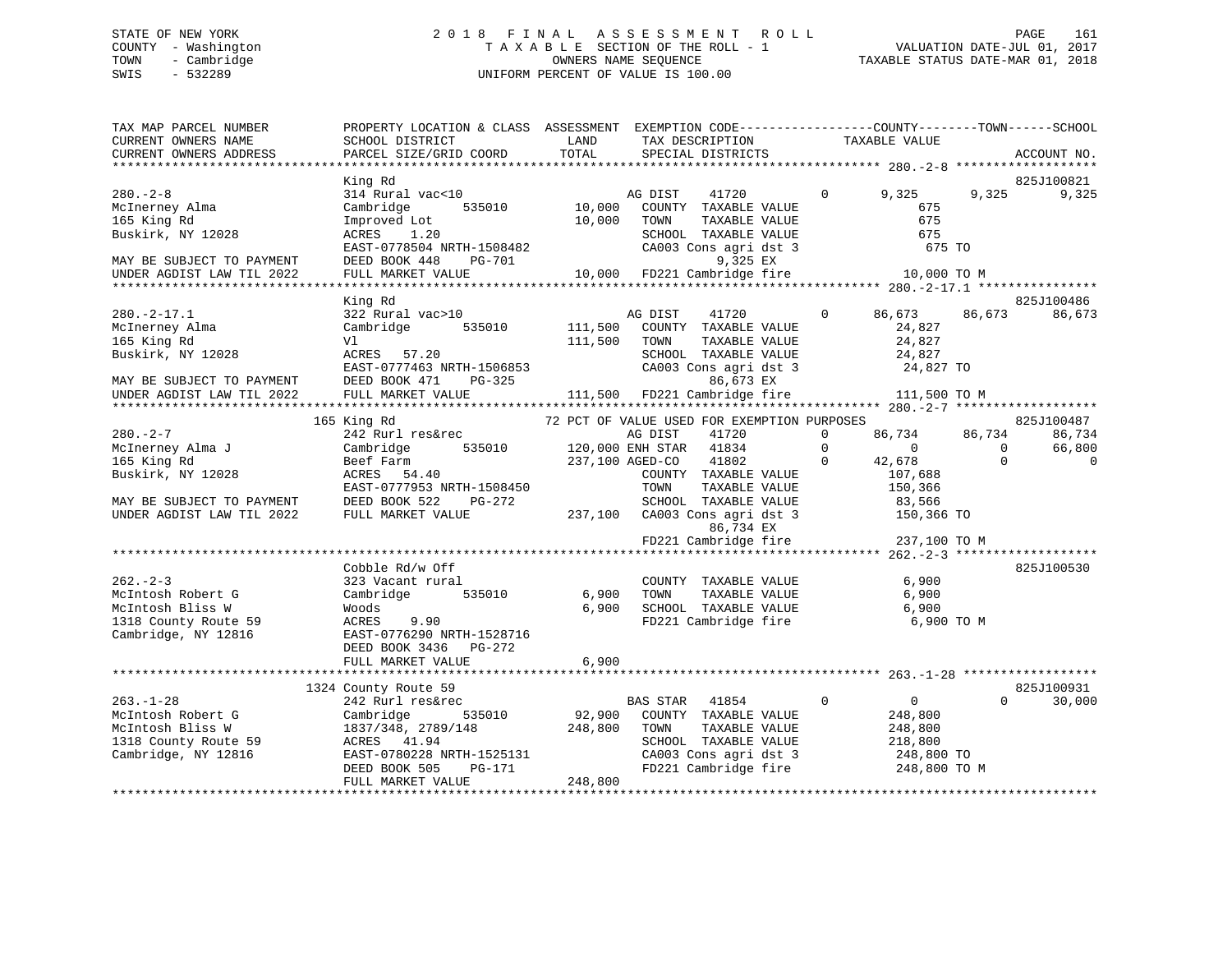# STATE OF NEW YORK 2 0 1 8 F I N A L A S S E S S M E N T R O L L PAGE 162 COUNTY - Washington T A X A B L E SECTION OF THE ROLL - 1 VALUATION DATE-JUL 01, 2017 TOWN - Cambridge OWNERS NAME SEQUENCE TAXABLE STATUS DATE-MAR 01, 2018 SWIS - 532289 UNIFORM PERCENT OF VALUE IS 100.00

| TAX MAP PARCEL NUMBER<br>CURRENT OWNERS NAME<br>CURRENT OWNERS ADDRESS                  | SCHOOL DISTRICT<br>PARCEL SIZE/GRID COORD                                                                                                                                     | LAND<br>TOTAL                | TAX DESCRIPTION<br>SPECIAL DISTRICTS                                                                                                        | PROPERTY LOCATION & CLASS ASSESSMENT EXEMPTION CODE---------------COUNTY-------TOWN-----SCHOOL<br>TAXABLE VALUE | ACCOUNT NO.        |
|-----------------------------------------------------------------------------------------|-------------------------------------------------------------------------------------------------------------------------------------------------------------------------------|------------------------------|---------------------------------------------------------------------------------------------------------------------------------------------|-----------------------------------------------------------------------------------------------------------------|--------------------|
|                                                                                         |                                                                                                                                                                               |                              |                                                                                                                                             |                                                                                                                 |                    |
| $263. - 1 - 30$<br>McIntosh Robert G<br>1318 County Route 59<br>Cambridge, NY 12816     | 1318 County Route 59<br>312 Vac w/imprv<br>Cambridge<br>535010<br>FRNT 309.00 DPTH 214.00<br>EAST-0779374 NRTH-1525053<br>DEED BOOK 579<br>PG-74                              | 7,000<br>17,400              | COUNTY TAXABLE VALUE<br>TOWN<br>TAXABLE VALUE<br>SCHOOL TAXABLE VALUE<br>CA003 Cons agri dst 3<br>FD221 Cambridge fire                      | 17,400<br>17,400<br>17,400<br>17,400 TO<br>17,400 TO M                                                          | 825J100933         |
|                                                                                         | FULL MARKET VALUE                                                                                                                                                             | 17,400                       |                                                                                                                                             |                                                                                                                 |                    |
| $246. - 1 - 1$<br>McLeland Jana Vaye<br>355 Petteys Rd Ext<br>Greenwich, NY 12834       | 357 Petteys Rd<br>210 1 Family Res<br>Greenwich<br>533401<br>H & L<br>New House 50%<br>ACRES<br>1.28<br>EAST-0769859 NRTH-1543150<br>DEED BOOK 937<br>$PG-87$                 | 30,400<br>139,500            | COUNTY TAXABLE VALUE<br>TOWN<br>TAXABLE VALUE<br>SCHOOL TAXABLE VALUE<br>CA003 Cons agri dst 3<br>FD221 Cambridge fire                      | 139,500<br>139,500<br>139,500<br>139,500 TO<br>139,500 TO M                                                     | 825J100682         |
|                                                                                         | FULL MARKET VALUE                                                                                                                                                             | 139,500                      |                                                                                                                                             |                                                                                                                 |                    |
| $246. - 1 - 32.5$<br>McLeland Jana Vaye<br>355 Petteys Rd<br>Greenwich, NY 12834        | Petteys Road Ext<br>314 Rural vac<10<br>533401<br>Greenwich<br>Vac Land<br>Lot 4A<br>ACRES<br>1.02<br>EAST-0769824 NRTH-1543296<br>DEED BOOK 937 PG-87<br>FULL MARKET VALUE   | 9,100<br>9,100<br>9,100      | COUNTY TAXABLE VALUE<br>TAXABLE VALUE<br>TOWN<br>SCHOOL TAXABLE VALUE<br>CA003 Cons agri dst 3<br>FD221 Cambridge fire                      | 9,100<br>9,100<br>9,100<br>9,100 TO<br>9,100 TO M                                                               | 825J102014         |
|                                                                                         | 1059 County Route 59                                                                                                                                                          |                              |                                                                                                                                             |                                                                                                                 | 825J100414         |
| $262. -1 - 14$<br>McLenithan Thomas W<br>1059 County Route 59<br>Cambridge, NY 12816    | 242 Rurl res&rec<br>Cambridge<br>535010<br>2644/121<br>FRNT 225.00 DPTH<br>ACRES<br>2.03 BANK<br>40<br>EAST-0775298 NRTH-1521305<br>DEED BOOK 3599 PG-62<br>FULL MARKET VALUE | 35,200<br>164,800<br>164,800 | BAS STAR<br>41854<br>COUNTY TAXABLE VALUE<br>TOWN<br>TAXABLE VALUE<br>SCHOOL TAXABLE VALUE<br>CA003 Cons agri dst 3<br>FD221 Cambridge fire | $\mathbf 0$<br>$\overline{0}$<br>164,800<br>164,800<br>134,800<br>164,800 TO<br>164,800 TO M                    | 30,000<br>$\Omega$ |
|                                                                                         |                                                                                                                                                                               |                              |                                                                                                                                             |                                                                                                                 |                    |
| $262. - 1 - 14.2$<br>McLenithan Thomas W<br>1059 County Route 59<br>Cambridge, NY 12816 | 1061 County Route 59<br>312 Vac w/imprv<br>Cambridge<br>535010<br>Land<br>ACRES 11.59<br>EAST-0775032 NRTH-1522730<br>DEED BOOK 693<br>PG-324<br>FULL MARKET VALUE            | 27,700<br>40,300<br>40,300   | COUNTY TAXABLE VALUE<br>TOWN<br>TAXABLE VALUE<br>SCHOOL TAXABLE VALUE<br>CA003 Cons agri dst 3<br>FD221 Cambridge fire                      | 40,300<br>40,300<br>40,300<br>40,300 TO<br>40,300 TO M                                                          |                    |
|                                                                                         |                                                                                                                                                                               |                              |                                                                                                                                             |                                                                                                                 |                    |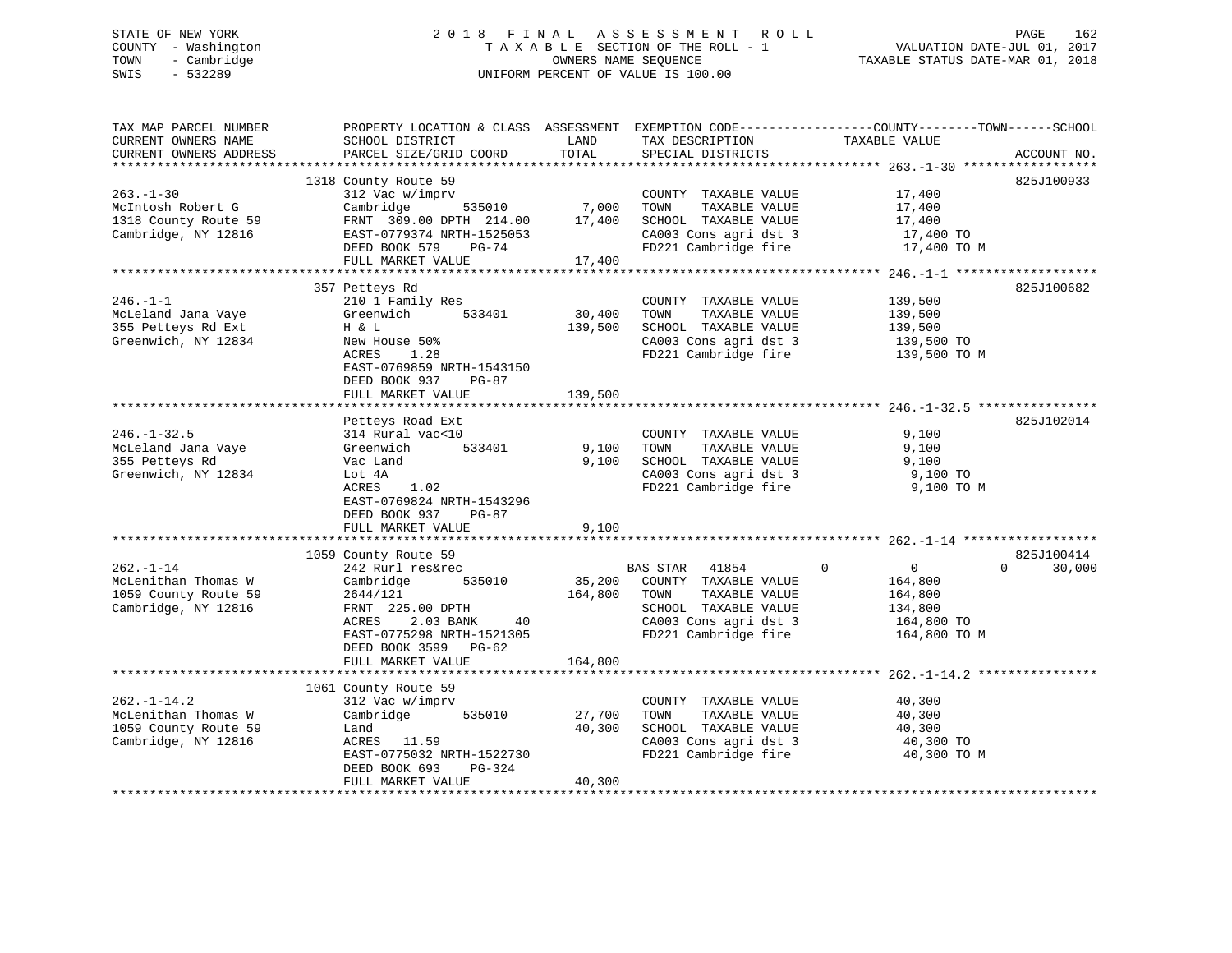| STATE OF NEW YORK<br>COUNTY - Washington<br>- Cambridge<br>TOWN<br>SWIS<br>$-532289$                 | 2018 FINAL ASSESSMENT ROLL<br>TAXABLE SECTION OF THE ROLL - 1<br>UNIFORM PERCENT OF VALUE IS 100.00                                                                                        | VALUATION DATE-JUL 01, 2017<br>TAXABLE STATUS DATE-MAR 01, 2018 | PAGE<br>163                                                                                                                                         |                                                                                           |                    |
|------------------------------------------------------------------------------------------------------|--------------------------------------------------------------------------------------------------------------------------------------------------------------------------------------------|-----------------------------------------------------------------|-----------------------------------------------------------------------------------------------------------------------------------------------------|-------------------------------------------------------------------------------------------|--------------------|
| TAX MAP PARCEL NUMBER<br>CURRENT OWNERS NAME<br>CURRENT OWNERS ADDRESS                               | PROPERTY LOCATION & CLASS ASSESSMENT EXEMPTION CODE----------------COUNTY-------TOWN------SCHOOL<br>SCHOOL DISTRICT<br>PARCEL SIZE/GRID COORD                                              | LAND<br>TOTAL                                                   | TAX DESCRIPTION TAXABLE VALUE<br>SPECIAL DISTRICTS                                                                                                  |                                                                                           | ACCOUNT NO.        |
| $262. - 1 - 14.4$<br>McLenithan Thomas W<br>1059 County Route 59<br>Cambridge, NY 12816              | 1047 County Route 59<br>311 Res vac land<br>535010<br>Cambridge<br>2644/121<br>FRNT 140.00 DPTH<br>ACRES<br>5.99<br>EAST-0775081 NRTH-1521654<br>DEED BOOK 3599 PG-62<br>FULL MARKET VALUE | 22,000<br>22,000<br>22,000                                      | COUNTY TAXABLE VALUE<br>TAXABLE VALUE<br>TOWN<br>SCHOOL TAXABLE VALUE<br>CA003 Cons agri dst 3<br>FD221 Cambridge fire                              | 22,000<br>22,000<br>22,000<br>22,000 TO<br>22,000 TO M                                    |                    |
| $262. - 1 - 14.5$<br>McLenithan Thomas W<br>1059 County Route 59<br>Cambridge, NY 12816              | 1021 County Route 59<br>311 Res vac land<br>535010<br>Cambridge<br>2644/121<br>FRNT 326.00 DPTH<br>ACRES<br>4.73<br>EAST-0774996 NRTH-1521256<br>DEED BOOK 3599 PG-62<br>FULL MARKET VALUE | 18,900<br>18,900<br>18,900                                      | COUNTY TAXABLE VALUE<br>TOWN<br>TAXABLE VALUE<br>SCHOOL TAXABLE VALUE<br>CA003 Cons agri dst 3<br>FD221 Cambridge fire                              | 18,900<br>18,900<br>18,900<br>18,900 TO<br>18,900 TO M                                    |                    |
| $246. -1 - 4.3$<br>McMurray Robin<br>McMurray Holly<br>50 Camb-Battenville Rd<br>Greenwich, NY 12834 | 50 Cambridge Battenville Rd<br>210 1 Family Res<br>Greenwich 533401<br>H & L<br>ACRES<br>1.00<br>EAST-0772007 NRTH-1545533<br>DEED BOOK 650<br>PG-235<br>FULL MARKET VALUE                 | 28,000<br>113,000<br>113,000                                    | BAS STAR 41854<br>COUNTY TAXABLE VALUE<br>TAXABLE VALUE<br>TOWN<br>SCHOOL TAXABLE VALUE<br>CA003 Cons agri dst 3 113,000 TO<br>FD221 Cambridge fire | $\mathbf 0$<br>$0 \qquad \qquad$<br>113,000<br>113,000<br>83,000<br>113,000 TO M          | $\Omega$<br>30,000 |
| $246. - 1 - 24.3$<br>McNeice Annelise<br>75 Edie Rd<br>Greenwich, NY 12834                           | 75 Edie Rd<br>240 Rural res<br>Cambridge<br>535010<br>FRNT 323.00 DPTH<br>1.53<br>ACRES<br>EAST-0775724 NRTH-1538315<br>DEED BOOK 3254 PG-55<br>FULL MARKET VALUE                          | 36,000<br>197,700<br>197,700                                    | BAS STAR 41854<br>COUNTY TAXABLE VALUE<br>TAXABLE VALUE<br>TOWN<br>SCHOOL TAXABLE VALUE<br>CA003 Cons agri dst 3<br>FD221 Cambridge fire            | $\Omega$<br>$\overline{0}$<br>197,700<br>197,700<br>167,700<br>197,700 TO<br>197,700 TO M | $\Omega$<br>30,000 |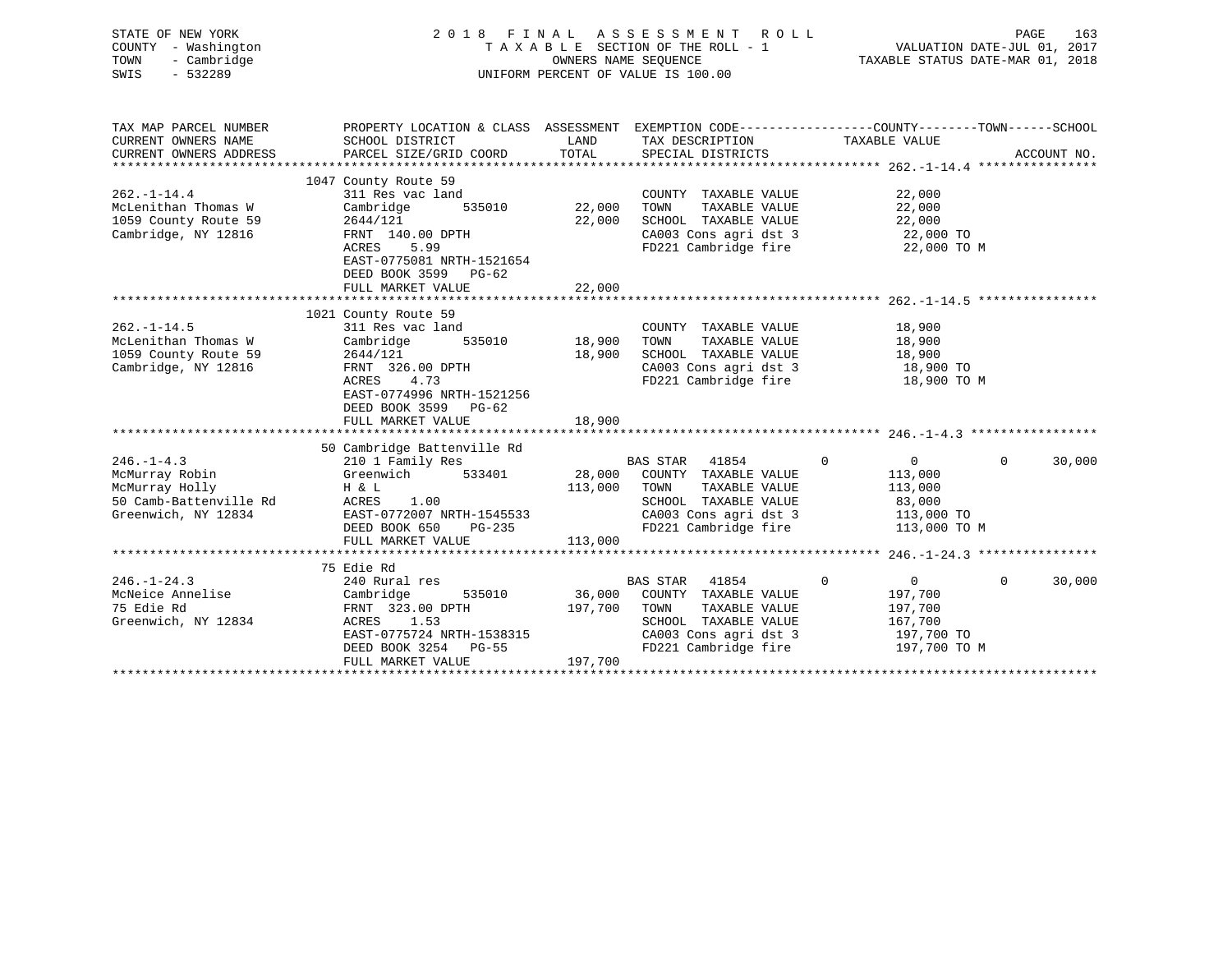# STATE OF NEW YORK 2 0 1 8 F I N A L A S S E S S M E N T R O L L PAGE 164 COUNTY - Washington T A X A B L E SECTION OF THE ROLL - 1 VALUATION DATE-JUL 01, 2017 TOWN - Cambridge OWNERS NAME SEQUENCE TAXABLE STATUS DATE-MAR 01, 2018 SWIS - 532289 UNIFORM PERCENT OF VALUE IS 100.00

| TAX MAP PARCEL NUMBER<br>CURRENT OWNERS NAME<br>CURRENT OWNERS ADDRESS                                                   | PROPERTY LOCATION & CLASS ASSESSMENT EXEMPTION CODE----------------COUNTY-------TOWN------SCHOOL<br>SCHOOL DISTRICT<br>PARCEL SIZE/GRID COORD                                               | LAND<br>TOTAL              | TAX DESCRIPTION<br>SPECIAL DISTRICTS                                                                                                                 |                          | TAXABLE VALUE                                                         |                    | ACCOUNT NO.                    |
|--------------------------------------------------------------------------------------------------------------------------|---------------------------------------------------------------------------------------------------------------------------------------------------------------------------------------------|----------------------------|------------------------------------------------------------------------------------------------------------------------------------------------------|--------------------------|-----------------------------------------------------------------------|--------------------|--------------------------------|
|                                                                                                                          |                                                                                                                                                                                             |                            |                                                                                                                                                      |                          |                                                                       |                    |                                |
| $246. - 1 - 24$<br>McNeice Virginia R<br>73 Edie Rd<br>Greenwich, NY 12834<br>MAY BE SUBJECT TO PAYMENT                  | 73 Edie Rd<br>250 Estate<br>Cambridge<br>535010<br>ACRES 85.80<br>EAST-0776199 NRTH-1539145<br>DEED BOOK 3037 PG-271<br>FULL MARKET VALUE                                                   | 683,000                    | AG DIST<br>41720<br>208,100 ENH STAR 41834<br>COUNTY TAXABLE VALUE<br>TOWN<br>TAXABLE VALUE<br>SCHOOL TAXABLE VALUE<br>683,000 CA003 Cons agri dst 3 | $\mathbf{0}$<br>$\Omega$ | 75,713<br>$\mathbf{0}$<br>607,287<br>607,287<br>540,487<br>607,287 TO | 75,713<br>$\Omega$ | 825J100494<br>75,713<br>66,800 |
| UNDER AGDIST LAW TIL 2022                                                                                                |                                                                                                                                                                                             |                            | 75,713 EX<br>FD221 Cambridge fire                                                                                                                    |                          | 683,000 TO M                                                          |                    |                                |
|                                                                                                                          |                                                                                                                                                                                             |                            |                                                                                                                                                      |                          |                                                                       |                    |                                |
| $246. - 1 - 24.1$<br>McNeice Virginia R<br>75 Edie Rd<br>Greenwich, NY 12834                                             | Edie Rd<br>314 Rural vac<10<br>535010<br>Cambridge<br>Vac Land<br>ACRES<br>4.80<br>EAST-0774851 NRTH-1538413<br>DEED BOOK 3037 PG-271<br>FULL MARKET VALUE                                  | 27,500<br>27,500<br>27,500 | COUNTY TAXABLE VALUE<br>TOWN<br>TAXABLE VALUE<br>SCHOOL TAXABLE VALUE<br>CA003 Cons agri dst 3<br>FD221 Cambridge fire                               |                          | 27,500<br>27,500<br>27,500<br>27,500 TO<br>27,500 TO M                |                    |                                |
|                                                                                                                          |                                                                                                                                                                                             |                            |                                                                                                                                                      |                          |                                                                       |                    |                                |
|                                                                                                                          | 334 County Route 59                                                                                                                                                                         |                            |                                                                                                                                                      |                          |                                                                       |                    | 825J100346                     |
| $280. - 1 - 20$<br>McNeil Hollie H<br>334 County Route 59<br>Buskirk, NY 12028<br>MAY BE SUBJECT TO PAYMENT              | 117 Horse farm<br>535010<br>Cambridge<br>Farm<br>ACRES 71.71<br>EAST-0771259 NRTH-1506376<br>DEED BOOK 3690 PG-147<br>DEED BOOK 3690 PG-147                                                 | 184,600<br>698,800         | AG DIST<br>41720<br>COUNTY TAXABLE VALUE<br>TOWN<br>TAXABLE VALUE<br>SCHOOL TAXABLE VALUE<br>CA003 Cons agri dst 3<br>111,792 EX                     | $\overline{0}$           | 111,792<br>587,008<br>587,008<br>587,008<br>587,008 TO                | 111,792            | 111,792                        |
| UNDER AGDIST LAW TIL 2022                                                                                                | FULL MARKET VALUE                                                                                                                                                                           |                            | 698,800 FD221 Cambridge fire 698,800 TO M                                                                                                            |                          |                                                                       |                    |                                |
|                                                                                                                          | 45 Edie Rd                                                                                                                                                                                  |                            |                                                                                                                                                      |                          |                                                                       |                    |                                |
| $246. - 1 - 24.2$<br>McNiece Katherine J<br>45 Edie Rd<br>Greenwich, NY 12834<br>MAY BE SUBJECT TO PAYMENT DEED BOOK 789 | 242 Rurl res&rec<br>Cambridge 535010<br>H & L<br>ACRES 14.30<br>EAST-0774809 NRTH-1539202<br>PG-249                                                                                         | 66,600 BAS STAR            | AG DIST<br>41720<br>41854<br>339,900 COUNTY TAXABLE VALUE<br>TOWN<br>TAXABLE VALUE<br>SCHOOL TAXABLE VALUE<br>$CAO03$ Cons agri dst 3                | $\mathbf{0}$<br>$\Omega$ | 16,707<br>$\Omega$<br>323,193<br>323,193<br>293,193<br>323,193 TO     | 16,707<br>$\Omega$ | 16,707<br>30,000               |
| UNDER AGDIST LAW TIL 2022                                                                                                | FULL MARKET VALUE                                                                                                                                                                           | 339,900                    | 16,707 EX                                                                                                                                            |                          |                                                                       |                    |                                |
|                                                                                                                          |                                                                                                                                                                                             |                            | FD221 Cambridge fire                                                                                                                                 |                          | 339,900 TO M                                                          |                    |                                |
|                                                                                                                          |                                                                                                                                                                                             |                            |                                                                                                                                                      |                          |                                                                       |                    |                                |
| $279. - 1 - 3$<br>Meadow Patricia<br>48 Elm St<br>Canton, MA 02021                                                       | 327 Center Cambridge Rd<br>210 1 Family Res<br>535010<br>Cambridge<br>H & L<br>FRNT 256.00 DPTH<br>ACRES<br>0.66<br>EAST-0763363 NRTH-1514448<br>DEED BOOK 1979 PG-232<br>FULL MARKET VALUE | 23,000<br>69,100<br>69,100 | COUNTY TAXABLE VALUE<br>TOWN<br>TAXABLE VALUE<br>SCHOOL TAXABLE VALUE<br>CA003 Cons agri dst 3<br>FD221 Cambridge fire                               |                          | 69,100<br>69,100<br>69,100<br>69,100 TO<br>69,100 TO M                |                    | 825J100624                     |
|                                                                                                                          |                                                                                                                                                                                             |                            |                                                                                                                                                      |                          |                                                                       |                    |                                |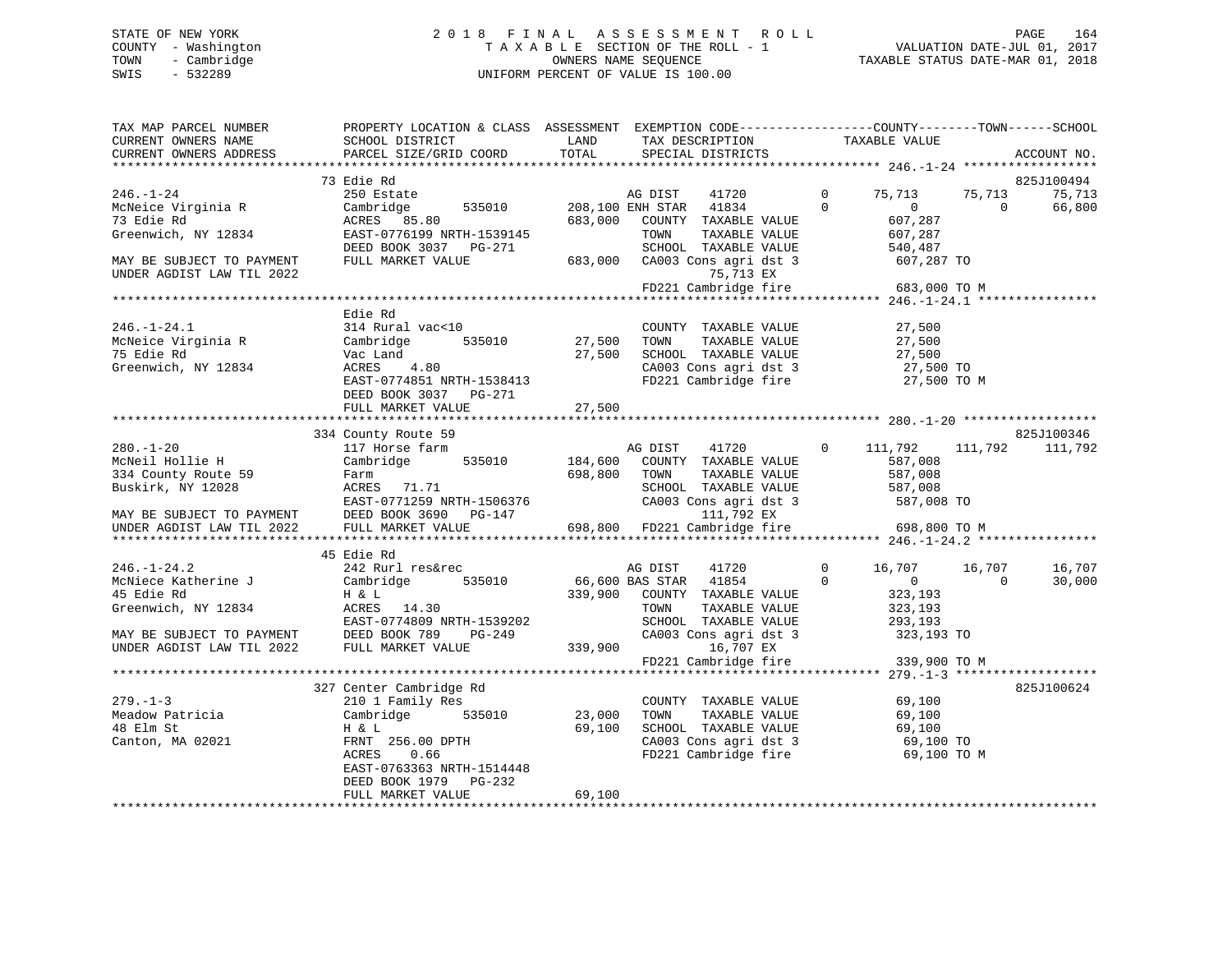# STATE OF NEW YORK 2 0 1 8 F I N A L A S S E S S M E N T R O L L PAGE 165 COUNTY - Washington T A X A B L E SECTION OF THE ROLL - 1 VALUATION DATE-JUL 01, 2017 TOWN - Cambridge OWNERS NAME SEQUENCE TAXABLE STATUS DATE-MAR 01, 2018 SWIS - 532289 UNIFORM PERCENT OF VALUE IS 100.00

| TAX MAP PARCEL NUMBER<br>CURRENT OWNERS NAME<br>CURRENT OWNERS ADDRESS                                                                                         | PROPERTY LOCATION & CLASS ASSESSMENT EXEMPTION CODE----------------COUNTY-------TOWN------SCHOOL<br>SCHOOL DISTRICT<br>PARCEL SIZE/GRID COORD                                                                                      | LAND<br>TOTAL                | TAX DESCRIPTION<br>SPECIAL DISTRICTS                                                                                                                                       | TAXABLE VALUE                                                                           | ACCOUNT NO.                      |
|----------------------------------------------------------------------------------------------------------------------------------------------------------------|------------------------------------------------------------------------------------------------------------------------------------------------------------------------------------------------------------------------------------|------------------------------|----------------------------------------------------------------------------------------------------------------------------------------------------------------------------|-----------------------------------------------------------------------------------------|----------------------------------|
|                                                                                                                                                                |                                                                                                                                                                                                                                    |                              |                                                                                                                                                                            |                                                                                         |                                  |
| $279. - 1 - 5$<br>Meadow Patricia<br>48 Elm St<br>Canton, MA 02021<br>MAY BE SUBJECT TO PAYMENT<br>UNDER AGDIST LAW TIL 2022                                   | 313 Center Cambridge Rd<br>312 Vac w/imprv<br>535010<br>Cambridge<br>Row 587/203<br>ACRES 178.00<br>ACRES 178.00<br>EAST-0763038 NRTH-1513491                                                                                      | 300,800                      | AG DIST 41720<br>277,500 COUNTY TAXABLE VALUE<br>TOWN<br>TAXABLE VALUE<br><b>TOWN TAXABLE VALUE</b><br>SCHOOL TAXABLE VALUE<br>CA003 Cons agri dst 3 170,781 TO 130,019 EX | $\overline{0}$<br>130,019<br>170,781<br>170,781<br>170,781<br>170,781                   | 825J100488<br>130,019<br>130,019 |
|                                                                                                                                                                | Brownell Ln                                                                                                                                                                                                                        |                              |                                                                                                                                                                            |                                                                                         |                                  |
| $270. - 1 - 27.2$<br>Meadow Patricia E<br>48 Elm St<br>Canton, MA 02021<br>MAY BE SUBJECT TO PAYMENT<br>UNDER AGDIST LAW TIL 2022<br>UNDER AGDIST LAW TIL 2022 | 320 Rural vacant<br>Cambridge<br>Field Survey 12909 85,100 TOWN<br>Lot 2<br>FRNT 348.00 DPTH<br>ACRES 51.04<br>ACRES 51.04<br>EAST-0761672 NRTH-1515435<br>EAST-0761672 NRTH-1515435 FD221 Cambridge fire<br>DEED BOOK 3725 PG-144 |                              | AG DIST<br>41720<br>535010 85,100 COUNTY TAXABLE VALUE<br>TOWN      TAXABLE  VALUE<br>SCHOOL   TAXABLE  VALUE<br>CA003 Cons agri dst 3<br>38,530 EX                        | 38,530 38,530<br>$\mathbf{0}$<br>46,570<br>46,570<br>46,570<br>46,570 TO<br>85,100 TO M | 38,530                           |
|                                                                                                                                                                | FULL MARKET VALUE                                                                                                                                                                                                                  | 85,100                       |                                                                                                                                                                            |                                                                                         |                                  |
|                                                                                                                                                                | 33 Mead Rd                                                                                                                                                                                                                         |                              |                                                                                                                                                                            |                                                                                         |                                  |
| $288. - 1 - 30.2$<br>Meager Jack E<br>33 Mead Rd<br>Johnsonville, NY 12094 ACRES                                                                               | 210 1 Family Res<br>Hoosic Valley 384201 50,100<br>FRNT 378.00 DPTH 100,000<br>5.23<br>EAST-0756829 NRTH-1499784<br>DEED BOOK 2418 PG-280                                                                                          | 100,000                      | COUNTY TAXABLE VALUE<br>TOWN<br>SCHOOL TAXABLE VALUE<br>CA003 Cons agri dst 3<br>The 100,000 TO<br>The 100,000 TO M<br>The 100,000 TO M                                    | 100,000<br>TAXABLE VALUE 100,000<br>100,000                                             |                                  |
|                                                                                                                                                                | FULL MARKET VALUE                                                                                                                                                                                                                  | 100,000                      |                                                                                                                                                                            |                                                                                         |                                  |
|                                                                                                                                                                |                                                                                                                                                                                                                                    |                              |                                                                                                                                                                            |                                                                                         |                                  |
|                                                                                                                                                                | 1069 County Route 60<br>246.-1-29.12<br>Melite Brenda L (210 1 Family Res<br>Melite Michael A (3290/8) 24,000<br>4 Melrose Valley Falls Rd (2920/8) 87,400<br>Melrose, NY 12121 EAST-0772115 NRTH-1542847                          |                              | COUNTY TAXABLE VALUE<br>TOWN<br>SCHOOL TAXABLE VALUE<br>CA003 Cons agri dst 3 87,400 TO<br>FD221 Cambridge fire                                                            | 87,400<br>TAXABLE VALUE 87,400<br>87,400<br>87,400 TO M                                 | 825J102028                       |
|                                                                                                                                                                | DEED BOOK 645 PG-232<br>FULL MARKET VALUE                                                                                                                                                                                          | 87,400                       |                                                                                                                                                                            |                                                                                         |                                  |
|                                                                                                                                                                |                                                                                                                                                                                                                                    |                              |                                                                                                                                                                            |                                                                                         |                                  |
| $271. - 2 - 17.2$<br>Merrill Bruce<br>Cambridge<br>31 Wright Rd<br>Cambridge, NY 12816                                                                         | 31 Wright Rd<br>242 Rurl res&rec<br>535010<br>House & Land<br>724/242<br>ACRES 13.00<br>EAST-0773865 NRTH-1519091<br>DEED BOOK 2843 PG-330<br>FULL MARKET VALUE                                                                    | 66,000<br>249,800<br>249,800 | COUNTY TAXABLE VALUE<br>TOWN<br>SCHOOL TAXABLE VALUE<br>CA003 Cons agri dst 3 249,800 TO<br>FD221 Cambridge fire 249,800 TO M                                              | 249,800<br>TAXABLE VALUE 249,800<br>TAXABLE VALUE 249,800                               | 825J100896                       |
|                                                                                                                                                                |                                                                                                                                                                                                                                    |                              |                                                                                                                                                                            |                                                                                         |                                  |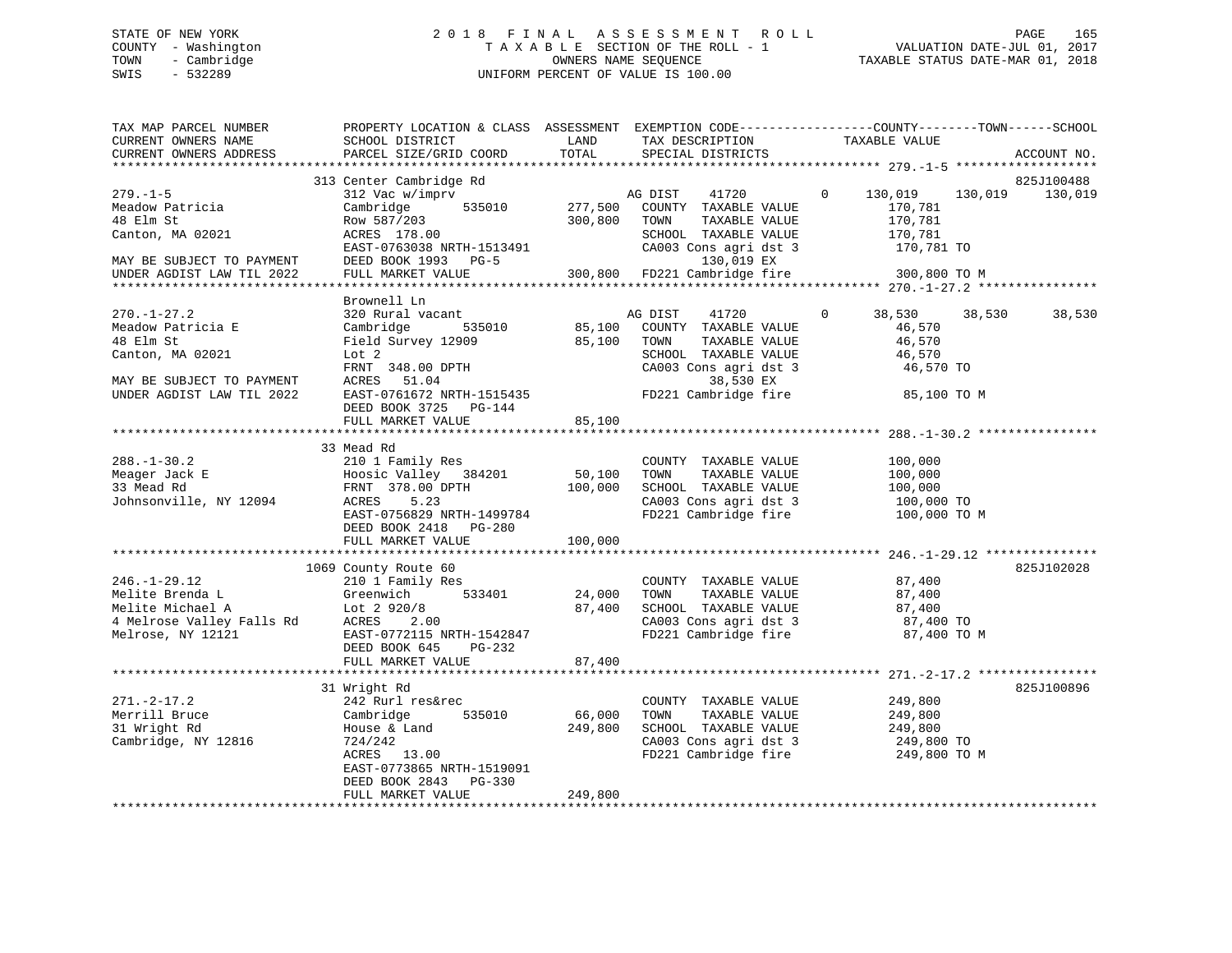# STATE OF NEW YORK 2 0 1 8 F I N A L A S S E S S M E N T R O L L PAGE 166 COUNTY - Washington T A X A B L E SECTION OF THE ROLL - 1 VALUATION DATE-JUL 01, 2017 TOWN - Cambridge OWNERS NAME SEQUENCE TAXABLE STATUS DATE-MAR 01, 2018 SWIS - 532289 UNIFORM PERCENT OF VALUE IS 100.00

| TAX MAP PARCEL NUMBER<br>CURRENT OWNERS NAME                                                                                                              | PROPERTY LOCATION & CLASS ASSESSMENT<br>SCHOOL DISTRICT                                                                                                                         | LAND                         | EXEMPTION CODE-----------------COUNTY-------TOWN------SCHOOL<br>TAX DESCRIPTION                                                                                                      | TAXABLE VALUE                                                                                      |                                        |
|-----------------------------------------------------------------------------------------------------------------------------------------------------------|---------------------------------------------------------------------------------------------------------------------------------------------------------------------------------|------------------------------|--------------------------------------------------------------------------------------------------------------------------------------------------------------------------------------|----------------------------------------------------------------------------------------------------|----------------------------------------|
| CURRENT OWNERS ADDRESS                                                                                                                                    | PARCEL SIZE/GRID COORD                                                                                                                                                          | TOTAL                        | SPECIAL DISTRICTS                                                                                                                                                                    |                                                                                                    | ACCOUNT NO.                            |
|                                                                                                                                                           | 573 Center Cambridge Rd                                                                                                                                                         |                              |                                                                                                                                                                                      |                                                                                                    | 825J100581                             |
| $270. - 1 - 18$<br>Michaels Kevin L<br>573 Center Cambridge Rd<br>Cambridge, NY 12816                                                                     | 210 1 Family Res<br>Cambridge<br>535010<br>FRNT 170.00 DPTH 162.00<br>EAST-0768521 NRTH-1516944<br>DEED BOOK 2678 PG-257<br>FULL MARKET VALUE                                   | 27,500<br>215,800            | BAS STAR 41854<br>COUNTY TAXABLE VALUE<br>TOWN<br>TAXABLE VALUE<br>SCHOOL TAXABLE VALUE<br>CA003 Cons agri dst 3<br>215,800 FD221 Cambridge fire                                     | $\mathbf 0$<br>$\overline{0}$<br>215,800<br>215,800<br>185,800<br>215,800 TO<br>215,800 TO M       | $\Omega$<br>30,000                     |
|                                                                                                                                                           |                                                                                                                                                                                 |                              |                                                                                                                                                                                      |                                                                                                    |                                        |
| $270. - 1 - 35.2$<br>Milet Walter<br>Price Mary Sheldon<br>217 Brownell Rd<br>Cambridge, NY 12816                                                         | Brownell Rd/w Off-Town Li<br>321 Abandoned ag<br>Cambridge<br>535010<br>Wood Lot<br>ACRES<br>5.00<br>EAST-0762478 NRTH-1520882<br>DEED BOOK 3828<br>PG-315<br>FULL MARKET VALUE | 3,500<br>3,500<br>3,500      | COUNTY TAXABLE VALUE<br>TAXABLE VALUE<br>TOWN<br>SCHOOL TAXABLE VALUE<br>CA003 Cons agri dst 3<br>FD221 Cambridge fire                                                               | 3,500<br>3,500<br>3,500<br>3,500 TO<br>3,500 TO M                                                  | 825J100854                             |
|                                                                                                                                                           | 217 Brownell Rd                                                                                                                                                                 |                              |                                                                                                                                                                                      |                                                                                                    | 825J100506                             |
| $270. -1 - 1$<br>Milet Walter A<br>Price Mary Sheldon<br>217 Brownell Rd<br>Cambridge, NY 12816<br>MAY BE SUBJECT TO PAYMENT<br>UNDER AGDIST LAW TIL 2022 | 241 Rural res&ag<br>Cambridge<br>535010<br>House & Lot<br>Addition<br>ACRES 47.40<br>EAST-0763474 NRTH-1520920<br>DEED BOOK 3829 PG-26<br>FULL MARKET VALUE                     | 216,600<br>216,600           | 41720<br>AG DIST<br>41854<br>111,300 BAS STAR<br>COUNTY TAXABLE VALUE<br>TAXABLE VALUE<br>TOWN<br>SCHOOL TAXABLE VALUE<br>CA003 Cons agri dst 3<br>54,824 EX<br>FD221 Cambridge fire | $\Omega$<br>54,824<br>$\Omega$<br>0<br>161,776<br>161,776<br>131,776<br>161,776 TO<br>216,600 TO M | 54,824<br>54,824<br>$\Omega$<br>30,000 |
| $280. -2 - 17.4$<br>Miller John M Jr<br>Miller Adele M<br>34 County Route 59<br>Buskirk, NY 12028-2311                                                    | 34 County Route 59<br>242 Rurl res&rec<br>Cambridge<br>535010<br>House Land<br>ACRES 15.44<br>EAST-0776939 NRTH-1505419<br>PG-266<br>DEED BOOK 930<br>FULL MARKET VALUE         | 92,900<br>400,800<br>400,800 | BAS STAR<br>41854<br>COUNTY TAXABLE VALUE<br>TAXABLE VALUE<br>TOWN<br>SCHOOL TAXABLE VALUE<br>CA003 Cons agri dst 3<br>FD221 Cambridge fire                                          | $\mathbf 0$<br>$\overline{0}$<br>400,800<br>400,800<br>370,800<br>400,800 TO<br>400,800 TO M       | $\Omega$<br>30,000                     |
|                                                                                                                                                           |                                                                                                                                                                                 |                              |                                                                                                                                                                                      |                                                                                                    |                                        |
| $270. - 1 - 26.11$<br>Miller Larry J<br>Austin-Miller Terry<br>701 County Route 74<br>Cambridge, NY 12816                                                 | 701 County Route 74<br>210 1 Family Res<br>535010<br>Cambridge<br>sub lot 13<br>ACRES<br>6.96<br>EAST-0764701 NRTH-1515324<br>DEED BOOK 3023<br>PG-65<br>FULL MARKET VALUE      | 45,300<br>169,000<br>169,000 | 41834<br>ENH STAR<br>COUNTY TAXABLE VALUE<br>TOWN<br>TAXABLE VALUE<br>SCHOOL TAXABLE VALUE<br>CA003 Cons agri dst 3<br>FD221 Cambridge fire                                          | $\mathbf 0$<br>$\overline{0}$<br>169,000<br>169,000<br>102,200<br>169,000 TO<br>169,000 TO M       | 66,800<br>$\mathbf{0}$                 |
|                                                                                                                                                           |                                                                                                                                                                                 |                              |                                                                                                                                                                                      |                                                                                                    |                                        |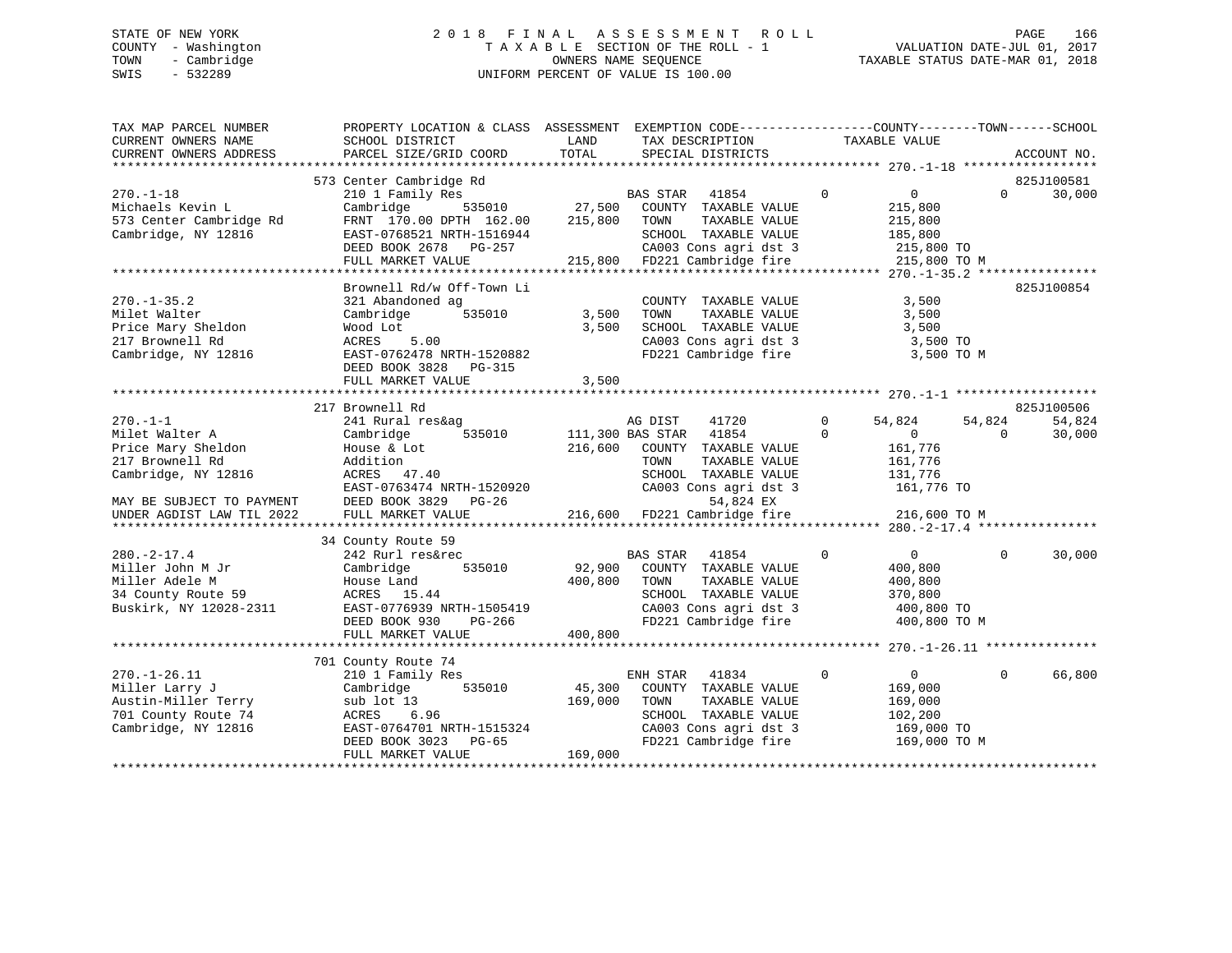# STATE OF NEW YORK 2 0 1 8 F I N A L A S S E S S M E N T R O L L PAGE 167 COUNTY - Washington T A X A B L E SECTION OF THE ROLL - 1 VALUATION DATE-JUL 01, 2017 TOWN - Cambridge OWNERS NAME SEQUENCE TAXABLE STATUS DATE-MAR 01, 2018 SWIS - 532289 UNIFORM PERCENT OF VALUE IS 100.00

| TAX MAP PARCEL NUMBER<br>CURRENT OWNERS NAME<br>CURRENT OWNERS ADDRESS                                                    | PROPERTY LOCATION & CLASS ASSESSMENT EXEMPTION CODE---------------COUNTY-------TOWN-----SCHOOL<br>SCHOOL DISTRICT<br>PARCEL SIZE/GRID COORD                               | LAND<br>TOTAL                 | TAX DESCRIPTION<br>SPECIAL DISTRICTS                                                                                                                                                                                  |                                                        | TAXABLE VALUE                                                                                                    |                                         | ACCOUNT NO.                                        |
|---------------------------------------------------------------------------------------------------------------------------|---------------------------------------------------------------------------------------------------------------------------------------------------------------------------|-------------------------------|-----------------------------------------------------------------------------------------------------------------------------------------------------------------------------------------------------------------------|--------------------------------------------------------|------------------------------------------------------------------------------------------------------------------|-----------------------------------------|----------------------------------------------------|
| $279. - 2 - 31.4$<br>Miner Christopher E<br>32 County Route 59A<br>Buskirk, NY 12028                                      | 32 County Route 59A<br>283 Res w/Comuse<br>535010<br>Cambridge<br>House & Lot<br>1.87<br>ACRES<br>EAST-0766907 NRTH-1506760<br>DEED BOOK 3168 PG-241<br>FULL MARKET VALUE | 29,400<br>179,300<br>179,300  | <b>BAS STAR</b><br>41854<br>COUNTY TAXABLE VALUE<br>TAXABLE VALUE<br>TOWN<br>SCHOOL TAXABLE VALUE<br>CA003 Cons agri dst 3<br>FD221 Cambridge fire                                                                    | $\mathbf 0$                                            | $\overline{0}$<br>179,300<br>179,300<br>149,300<br>179,300 TO<br>179,300 TO M                                    | $\Omega$                                | 825J100901<br>30,000                               |
|                                                                                                                           |                                                                                                                                                                           |                               |                                                                                                                                                                                                                       |                                                        |                                                                                                                  |                                         | 825J100567                                         |
| $262 - 2 - 8$<br>Molea Richard A<br>Molea Virginia M<br>560 Cobble Rd<br>Cambridge, NY 12816<br>MAY BE SUBJECT TO PAYMENT | 560 Cobble Rd<br>242 Rurl res&rec<br>Cambridge<br>535010<br>Rural Residence<br>ACRES 47.60<br>EAST-0778527 NRTH-1526661<br>DEED BOOK 3760<br>PG-306<br>FULL MARKET VALUE  | 111,500<br>343,300<br>343,300 | AGRI-D IND 41730<br>COUNTY TAXABLE VALUE<br>TOWN<br>TAXABLE VALUE<br>SCHOOL TAXABLE VALUE<br>FD221 Cambridge fire                                                                                                     | $\mathbf{0}$                                           | 56,736<br>286,564<br>286,564<br>286,564<br>343,300 TO M                                                          | 56,736                                  | 56,736                                             |
| UNDER AGDIST LAW TIL 2025                                                                                                 |                                                                                                                                                                           |                               |                                                                                                                                                                                                                       |                                                        |                                                                                                                  |                                         |                                                    |
|                                                                                                                           |                                                                                                                                                                           |                               |                                                                                                                                                                                                                       |                                                        |                                                                                                                  |                                         |                                                    |
|                                                                                                                           | 855 County Route 59                                                                                                                                                       |                               |                                                                                                                                                                                                                       |                                                        |                                                                                                                  |                                         | 825J100321                                         |
| $271. - 1 - 10$<br>Molea-Marotta Michelle<br>855 County Route 59<br>Cambridge, NY 12816                                   | 210 1 Family Res<br>535010<br>Cambridge<br>H & L<br>ACRES<br>0.49<br>EAST-0771812 NRTH-1517944<br>DEED BOOK 1800 PG-155                                                   | 24,600<br>128,600             | BAS STAR<br>41854<br>COUNTY TAXABLE VALUE<br>TAXABLE VALUE<br>TOWN<br>SCHOOL TAXABLE VALUE<br>FD221 Cambridge fire                                                                                                    | $\mathbf 0$                                            | $\overline{0}$<br>128,600<br>128,600<br>98,600<br>128,600 TO M                                                   | $\Omega$                                | 30,000                                             |
|                                                                                                                           | FULL MARKET VALUE                                                                                                                                                         | 128,600                       |                                                                                                                                                                                                                       |                                                        |                                                                                                                  |                                         |                                                    |
|                                                                                                                           |                                                                                                                                                                           |                               |                                                                                                                                                                                                                       |                                                        |                                                                                                                  |                                         |                                                    |
| $280. - 2 - 5$<br>Moon Francis<br>Moon Isabelle<br>74 Dickensen Rd<br>Buskirk, NY 12028                                   | 74 Dickensen Rd<br>210 1 Family Res<br>Cambridge<br>535010<br>ACRES<br>3.40<br>EAST-0776301 NRTH-1508388<br>DEED BOOK 395<br>PG-1191<br>FULL MARKET VALUE                 | 113,700                       | VETCOM CTS 41130<br>37,000 AGED-CO<br>41802<br>113,700 AGED-TOWN 41803<br>ENH STAR<br>41834<br>COUNTY TAXABLE VALUE<br>TOWN<br>TAXABLE VALUE<br>SCHOOL TAXABLE VALUE<br>CA003 Cons agri dst 3<br>FD221 Cambridge fire | $\mathbf 0$<br>$\mathbf{0}$<br>$\mathbf 0$<br>$\Omega$ | 28,425<br>34,110<br>$\overline{0}$<br>$\overline{0}$<br>51,165<br>76,747<br>36,900<br>113,700 TO<br>113,700 TO M | 28,425<br>$\Omega$<br>8,528<br>$\Omega$ | 825J100512<br>10,000<br>0<br>$\mathbf 0$<br>66,800 |
|                                                                                                                           |                                                                                                                                                                           |                               |                                                                                                                                                                                                                       |                                                        |                                                                                                                  |                                         |                                                    |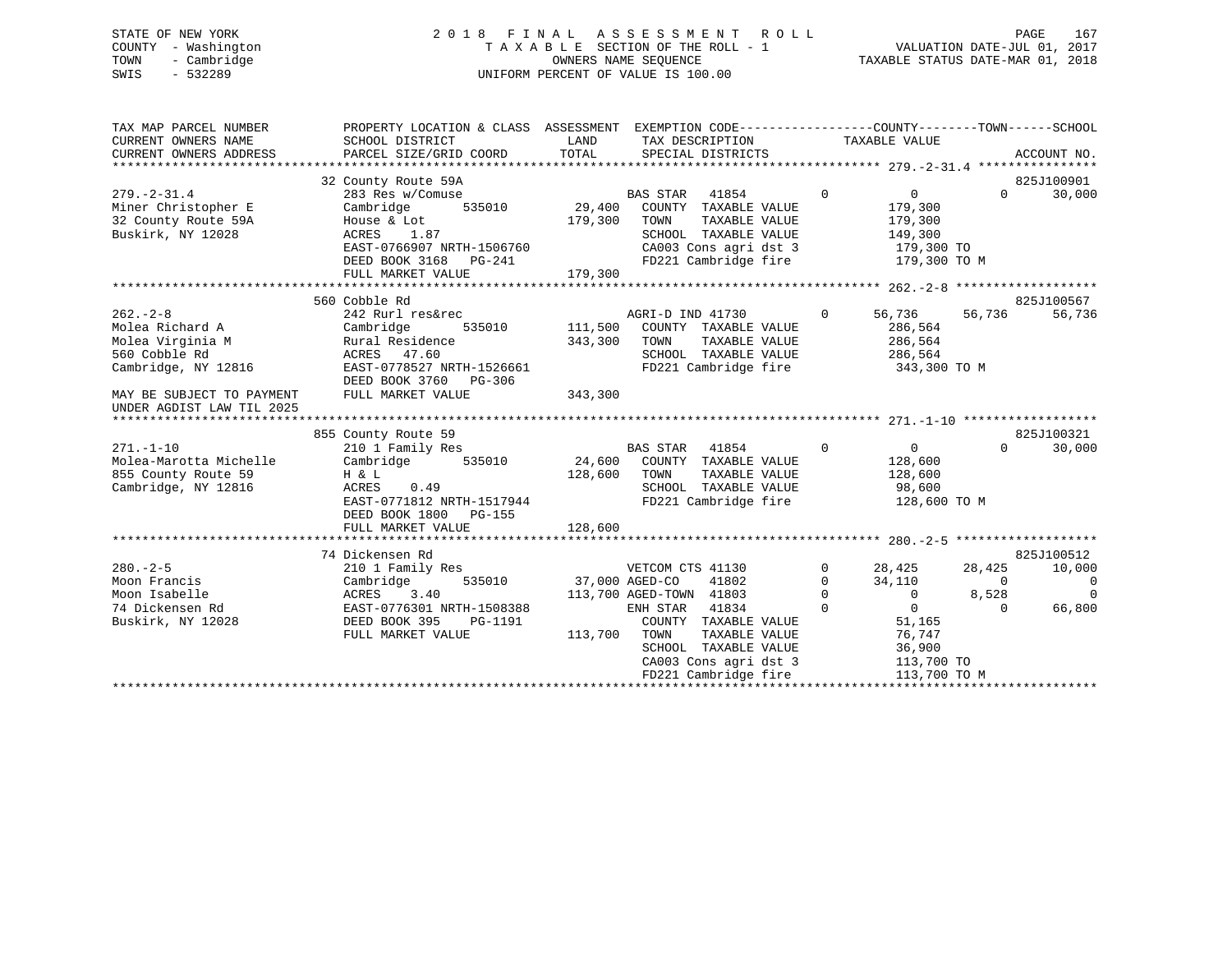# STATE OF NEW YORK 2 0 1 8 F I N A L A S S E S S M E N T R O L L PAGE 168 COUNTY - Washington T A X A B L E SECTION OF THE ROLL - 1 VALUATION DATE-JUL 01, 2017 TOWN - Cambridge OWNERS NAME SEQUENCE TAXABLE STATUS DATE-MAR 01, 2018 SWIS - 532289 UNIFORM PERCENT OF VALUE IS 100.00

| TAX MAP PARCEL NUMBER<br>CURRENT OWNERS NAME<br>CURRENT OWNERS ADDRESS                                       | PROPERTY LOCATION & CLASS ASSESSMENT EXEMPTION CODE----------------COUNTY-------TOWN-----SCHOOL<br>SCHOOL DISTRICT<br>PARCEL SIZE/GRID COORD                                              | LAND<br>TOTAL                | TAX DESCRIPTION<br>SPECIAL DISTRICTS                                                                                                                   |                         | TAXABLE VALUE                                                               |                    | ACCOUNT NO.                    |
|--------------------------------------------------------------------------------------------------------------|-------------------------------------------------------------------------------------------------------------------------------------------------------------------------------------------|------------------------------|--------------------------------------------------------------------------------------------------------------------------------------------------------|-------------------------|-----------------------------------------------------------------------------|--------------------|--------------------------------|
|                                                                                                              |                                                                                                                                                                                           |                              |                                                                                                                                                        |                         |                                                                             |                    |                                |
| $246. - 1 - 32$<br>Moore James D<br>Moore Allison S<br>21 Georges Way<br>Cambridge, NY 12816                 | Petteys Rd<br>322 Rural vac>10<br>Greenwich<br>533401<br>Farm Land<br>FRNT 803.00 DPTH<br>ACRES 52.91<br>EAST-0768879 NRTH-1541931                                                        | 80,000<br>80,000             | AG DIST<br>41720<br>COUNTY TAXABLE VALUE<br>TOWN<br>TAXABLE VALUE<br>SCHOOL TAXABLE VALUE<br>CA003 Cons agri dst 3<br>58,286 EX                        | $\Omega$                | 58,286<br>21,714<br>21,714<br>21,714<br>21,714 TO                           | 58,286             | 825J100497<br>58,286           |
| MAY BE SUBJECT TO PAYMENT<br>UNDER AGDIST LAW TIL 2022                                                       | DEED BOOK 3854 PG-215<br>FULL MARKET VALUE                                                                                                                                                | 80,000                       | FD221 Cambridge fire                                                                                                                                   |                         | 80,000 TO M                                                                 |                    |                                |
|                                                                                                              |                                                                                                                                                                                           |                              |                                                                                                                                                        |                         |                                                                             |                    |                                |
| $246. - 1 - 30.1$<br>Moore Laurie<br>Moore Terry<br>1094 County Route 60<br>Greenwich, NY 12834              | 1094 County Route 60<br>210 1 Family Res<br>533401<br>Greenwich<br>H & L<br>581/243;844/269<br>ACRES<br>2.10<br>EAST-0772363 NRTH-1543409<br>DEED BOOK 498<br>PG-106<br>FULL MARKET VALUE | 30,000<br>171,600<br>171,600 | <b>BAS STAR</b><br>41854<br>COUNTY TAXABLE VALUE<br>TAXABLE VALUE<br>TOWN<br>SCHOOL TAXABLE VALUE<br>CA003 Cons agri dst 3<br>FD221 Cambridge fire     | $\mathbf 0$             | 0<br>171,600<br>171,600<br>141,600<br>171,600 TO<br>171,600 TO M            | $\Omega$           | 825J100916<br>30,000           |
|                                                                                                              |                                                                                                                                                                                           |                              |                                                                                                                                                        |                         |                                                                             |                    |                                |
|                                                                                                              | 79 Morris Rd                                                                                                                                                                              |                              |                                                                                                                                                        |                         |                                                                             |                    | 825J102001                     |
| $289. -1 - 1.1$<br>Moore Murray J<br>Moore Nancy L<br>79 Morris Rd<br>Buskirk, NY 12028                      | 210 1 Family Res<br>Cambridge<br>535010<br>ACRES<br>8.54<br>EAST-0770192 NRTH-1502602<br>DEED BOOK 586 PG-146<br>FULL MARKET VALUE                                                        | 52,200<br>204,500            | ENH STAR<br>41834<br>COUNTY TAXABLE VALUE<br>TOWN<br>TAXABLE VALUE<br>SCHOOL TAXABLE VALUE<br>CA003 Cons agri dst 3<br>204,500 FD221 Cambridge fire    | $\Omega$                | $\mathbf{0}$<br>204,500<br>204,500<br>137,700<br>204,500 TO<br>204,500 TO M | $\Omega$           | 66,800                         |
|                                                                                                              |                                                                                                                                                                                           |                              |                                                                                                                                                        |                         |                                                                             |                    |                                |
| $254. - 1 - 9$<br>Moppert Gerald A<br>263 Cobble Rd<br>Cambridge, NY 12816-2228<br>MAY BE SUBJECT TO PAYMENT | 263 Cobble Rd<br>242 Rurl res&rec<br>Cambridge<br>535010<br>ACRES 106.45<br>EAST-0777962 NRTH-1531682<br>DEED BOOK 2806 PG-235<br>FULL MARKET VALUE                                       | 362,900                      | 41720<br>AG DIST<br>177,200 ENH STAR<br>41834<br>COUNTY TAXABLE VALUE<br>TOWN<br>TAXABLE VALUE<br>SCHOOL TAXABLE VALUE<br>362,900 FD221 Cambridge fire | $\mathbf 0$<br>$\Omega$ | 58,524<br>$\overline{0}$<br>304,376<br>304,376<br>237,576<br>362,900 TO M   | 58,524<br>$\Omega$ | 825J100357<br>58,524<br>66,800 |
| UNDER AGDIST LAW TIL 2025                                                                                    |                                                                                                                                                                                           |                              |                                                                                                                                                        |                         |                                                                             |                    |                                |
|                                                                                                              | Cobble Rd                                                                                                                                                                                 |                              |                                                                                                                                                        |                         |                                                                             |                    | 825J100893                     |
| $254. - 1 - 10.2$<br>Moppert Gerald A<br>263 Cobble Rd<br>Cambridge, NY 12816                                | 323 Vacant rural<br>535010<br>Cambridge<br>1.20<br>ACRES<br>EAST-0777557 NRTH-1530265<br>DEED BOOK 3862<br>PG-227<br>FULL MARKET VALUE                                                    | 1,200<br>1,200<br>1,200      | COUNTY TAXABLE VALUE<br>TOWN<br>TAXABLE VALUE<br>SCHOOL TAXABLE VALUE<br>FD221 Cambridge fire                                                          |                         | 1,200<br>1,200<br>1,200<br>1,200 TO M                                       |                    |                                |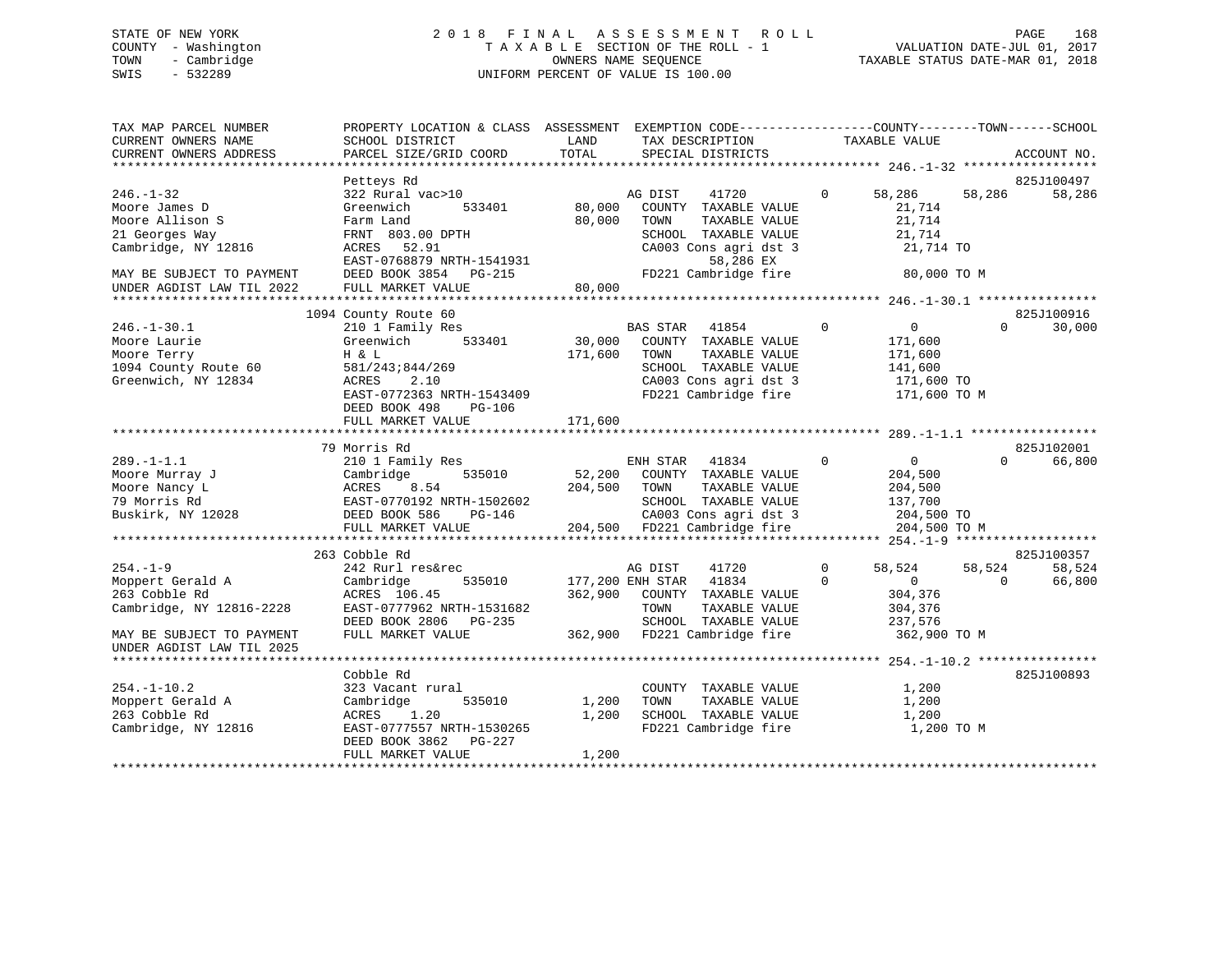# STATE OF NEW YORK 2 0 1 8 F I N A L A S S E S S M E N T R O L L PAGE 169 COUNTY - Washington T A X A B L E SECTION OF THE ROLL - 1 VALUATION DATE-JUL 01, 2017 TOWN - Cambridge OWNERS NAME SEQUENCE TAXABLE STATUS DATE-MAR 01, 2018 SWIS - 532289 UNIFORM PERCENT OF VALUE IS 100.00

| TAX MAP PARCEL NUMBER<br>CURRENT OWNERS NAME<br>CURRENT OWNERS ADDRESS | PROPERTY LOCATION & CLASS ASSESSMENT<br>SCHOOL DISTRICT<br>PARCEL SIZE/GRID COORD | LAND<br>TOTAL | EXEMPTION CODE-----------------COUNTY-------TOWN------SCHOOL<br>TAX DESCRIPTION<br>SPECIAL DISTRICTS | TAXABLE VALUE              | ACCOUNT NO.                       |
|------------------------------------------------------------------------|-----------------------------------------------------------------------------------|---------------|------------------------------------------------------------------------------------------------------|----------------------------|-----------------------------------|
| ********************                                                   |                                                                                   |               |                                                                                                      |                            |                                   |
|                                                                        | 382 Cobble Rd                                                                     |               |                                                                                                      |                            | 825J100533                        |
| $262 - 2 - 5$                                                          | 242 Rurl res&rec                                                                  |               | COUNTY TAXABLE VALUE                                                                                 | 154,800                    |                                   |
| Moppert Gerald A                                                       | Cambridge<br>535010                                                               | 76,100        | TOWN<br>TAXABLE VALUE                                                                                | 154,800                    |                                   |
| 263 Cobble Rd                                                          | ACRES<br>29.72                                                                    | 154,800       | SCHOOL TAXABLE VALUE                                                                                 | 154,800                    |                                   |
| Cambridge, NY 12816                                                    | EAST-0776685 NRTH-1529622<br>DEED BOOK 3276<br>PG-171                             |               | FD221 Cambridge fire                                                                                 | 154,800 TO M               |                                   |
|                                                                        | FULL MARKET VALUE                                                                 | 154,800       |                                                                                                      |                            |                                   |
|                                                                        | 3 Perry Ln                                                                        |               | 90 PCT OF VALUE USED FOR EXEMPTION PURPOSES                                                          |                            | 825J100622                        |
| $255. - 1 - 14$                                                        | 210 1 Family Res                                                                  |               | VETCOM CTS 41130                                                                                     | $\Omega$<br>55,000         | 45,000<br>10,000                  |
| Morgan James D                                                         | Cambridge<br>535010                                                               |               | 56,100 VETCOM CTS 41130                                                                              | 55,000<br>$\mathbf 0$      | 45,000<br>10,000                  |
| Morgan Kerri L                                                         | H & L                                                                             |               | 400,000 VETDIS CTS 41140                                                                             | $\Omega$<br>90,000         | 90,000<br>20,000                  |
| 3 Perry Ln                                                             | ACRES<br>6.53 BANK<br>997                                                         |               | VETDIS CTS 41140                                                                                     | $\Omega$<br>110,000        | 20,000<br>90,000                  |
| Cambridge, NY 12816                                                    | EAST-0786184 NRTH-1531114                                                         |               | 41854<br>BAS STAR                                                                                    | $\Omega$<br>$\overline{0}$ | $\Omega$<br>30,000                |
|                                                                        | DEED BOOK 2192 PG-173                                                             |               | COUNTY TAXABLE VALUE                                                                                 | 90,000                     |                                   |
|                                                                        | FULL MARKET VALUE                                                                 | 400,000       | TOWN<br>TAXABLE VALUE                                                                                | 130,000                    |                                   |
|                                                                        |                                                                                   |               | SCHOOL TAXABLE VALUE                                                                                 | 310,000                    |                                   |
|                                                                        |                                                                                   |               | FD221 Cambridge fire                                                                                 | 400,000 TO M               |                                   |
|                                                                        |                                                                                   |               |                                                                                                      |                            |                                   |
|                                                                        | 14 Durfee Rd                                                                      |               |                                                                                                      |                            | 825J100522                        |
| $288. - 1 - 18$                                                        | 210 1 Family Res                                                                  |               | <b>BAS STAR</b><br>41854                                                                             | $\Omega$<br>$\Omega$       | 30,000<br>$\Omega$                |
| Morigerato Gerald N                                                    | Cambridge<br>535010                                                               | 58,400        | COUNTY TAXABLE VALUE                                                                                 | 262,300                    |                                   |
| Morigerato Valerie E                                                   | $\bullet$                                                                         | 262,300       | TAXABLE VALUE<br>TOWN                                                                                | 262,300                    |                                   |
| 14 Durfee Rd                                                           | ACRES<br>7.10                                                                     |               | SCHOOL TAXABLE VALUE                                                                                 | 232,300                    |                                   |
| Buskirk, NY 12028                                                      | EAST-0764845 NRTH-1501338                                                         |               | FD221 Cambridge fire                                                                                 | 262,300 TO M               |                                   |
|                                                                        | DEED BOOK 2640<br>$PG-224$                                                        |               |                                                                                                      |                            |                                   |
|                                                                        | FULL MARKET VALUE                                                                 | 262,300       |                                                                                                      |                            |                                   |
|                                                                        |                                                                                   |               |                                                                                                      |                            |                                   |
|                                                                        | 207 Belle Rd                                                                      |               |                                                                                                      |                            | 825J100875<br>$\Omega$            |
| $280. -1 - 7.2$                                                        | 242 Rurl res&rec                                                                  |               | <b>BAS STAR</b><br>41854                                                                             | $\Omega$<br>$\overline{0}$ | 30,000                            |
| Morton Robert S<br>Morton Barbara                                      | Cambridge<br>535010<br>ACRES<br>12.20                                             | 74,400        | COUNTY TAXABLE VALUE<br>TOWN                                                                         | 188,900                    |                                   |
| 207 Belle Rd                                                           | EAST-0775289 NRTH-1512155                                                         | 188,900       | TAXABLE VALUE<br>SCHOOL TAXABLE VALUE                                                                | 188,900<br>158,900         |                                   |
| Buskirk, NY 12028                                                      | DEED BOOK 471<br>$PG-450$                                                         |               | CA003 Cons agri dst 3                                                                                | 188,900 TO                 |                                   |
|                                                                        | FULL MARKET VALUE                                                                 | 188,900       | FD221 Cambridge fire                                                                                 | 188,900 TO M               |                                   |
|                                                                        | *******************************                                                   |               | ************************************                                                                 |                            | $270 - 1 - 24.2$ **************** |
|                                                                        | 682 County Route 74                                                               |               |                                                                                                      |                            | 825J101992                        |
| $270. - 1 - 24.2$                                                      | 312 Vac w/imprv                                                                   |               | COUNTY TAXABLE VALUE                                                                                 | 44,000                     |                                   |
| Mothes Alfred T                                                        | Cambridge<br>535010                                                               | 43,400        | TOWN<br>TAXABLE VALUE                                                                                | 44,000                     |                                   |
| Mothes Mary L                                                          | Land & Barn                                                                       | 44,000        | SCHOOL TAXABLE VALUE                                                                                 | 44,000                     |                                   |
| PO Box 101                                                             | Lot 1                                                                             |               | FD221 Cambridge fire                                                                                 | 44,000 TO M                |                                   |
| Oregon House, CA 95962-0101                                            | ACRES<br>8.35                                                                     |               |                                                                                                      |                            |                                   |
|                                                                        | EAST-0765695 NRTH-1515004                                                         |               |                                                                                                      |                            |                                   |
|                                                                        | DEED BOOK 576<br>$PG-271$                                                         |               |                                                                                                      |                            |                                   |
|                                                                        | FULL MARKET VALUE                                                                 | 44,000        |                                                                                                      |                            |                                   |
|                                                                        |                                                                                   |               |                                                                                                      |                            |                                   |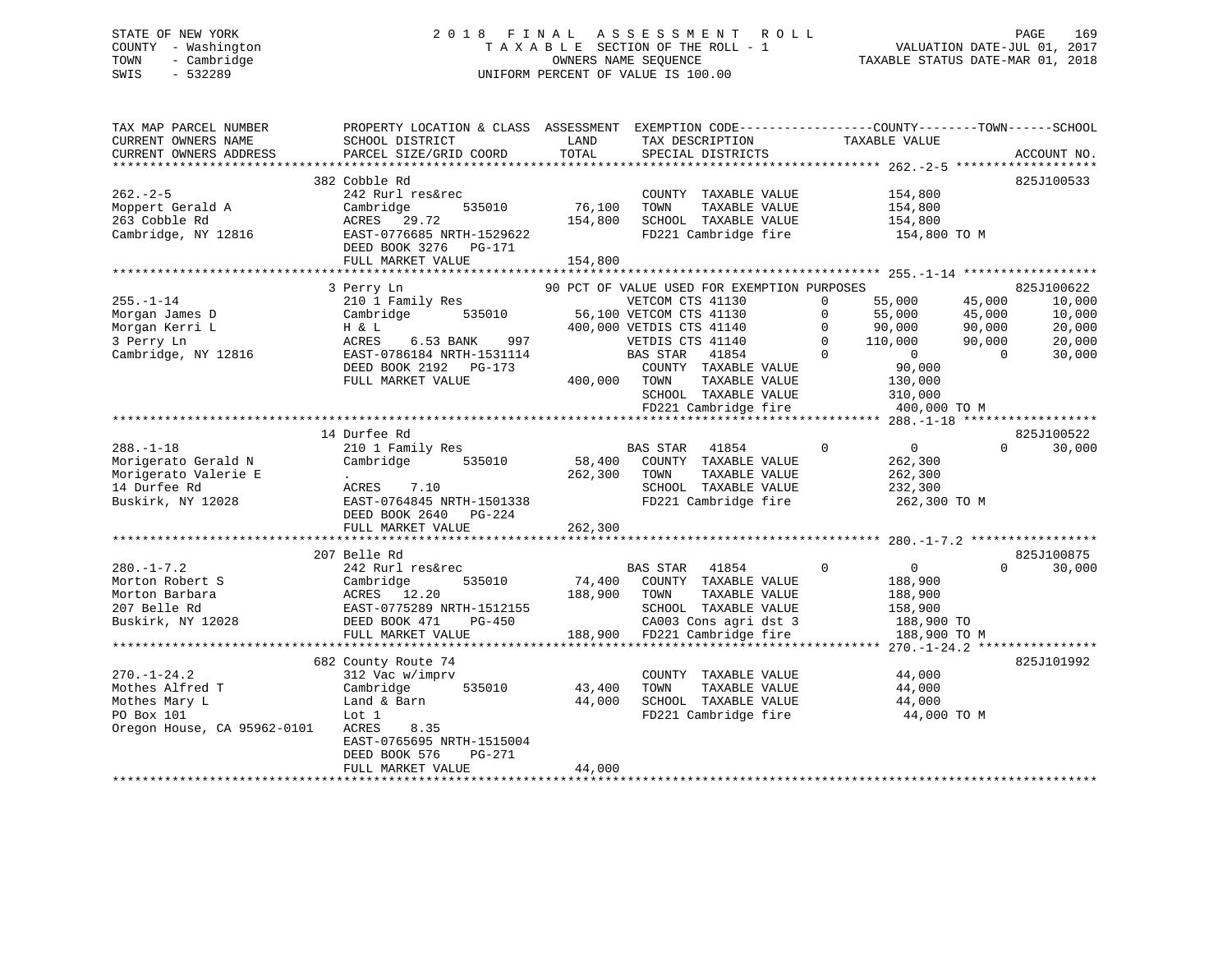#### STATE OF NEW YORK 2018 FINAL ASSESSMENT ROLL PAGE 170 COUNTY - Washington  $T A X A B L E$  SECTION OF THE ROLL - 1<br>TOWN - Cambridge  $\qquad$  OWNERS NAME SEQUENCE TOWN - Cambridge OWNERS NAME SEQUENCE TAXABLE STATUS DATE-MAR 01, 2018 SWIS - 532289 UNIFORM PERCENT OF VALUE IS 100.00

VALUATION DATE-JUL 01, 2017

| TAX MAP PARCEL NUMBER<br>CURRENT OWNERS NAME<br>CURRENT OWNERS ADDRESS | PROPERTY LOCATION & CLASS ASSESSMENT EXEMPTION CODE---------------COUNTY-------TOWN-----SCHOOL<br>SCHOOL DISTRICT<br>PARCEL SIZE/GRID COORD | LAND<br>TOTAL          |                         | TAX DESCRIPTION<br>SPECIAL DISTRICTS |             | TAXABLE VALUE  |             | ACCOUNT NO.    |
|------------------------------------------------------------------------|---------------------------------------------------------------------------------------------------------------------------------------------|------------------------|-------------------------|--------------------------------------|-------------|----------------|-------------|----------------|
|                                                                        |                                                                                                                                             |                        |                         |                                      |             |                |             |                |
|                                                                        | 599 Turnpike Rd                                                                                                                             |                        |                         |                                      |             |                |             | 825J100294     |
| $272. - 2 - 12$                                                        | 210 1 Family Res                                                                                                                            |                        | <b>BAS STAR</b>         | 41854                                | $\mathbf 0$ | $\overline{0}$ | $\Omega$    | 30,000         |
| Motsiff Deane E                                                        | 535010<br>Cambridge                                                                                                                         | 42,900                 |                         | COUNTY TAXABLE VALUE                 |             | 160,000        |             |                |
| Robertson Susan L                                                      | H & L                                                                                                                                       | 160,000                | TOWN                    | TAXABLE VALUE                        |             | 160,000        |             |                |
| 599 Turnpike Rd                                                        | 6.22<br>ACRES                                                                                                                               |                        |                         | SCHOOL TAXABLE VALUE                 |             | 130,000        |             |                |
| Buskirk, NY 12028                                                      | EAST-0789532 NRTH-1516239                                                                                                                   |                        |                         | FD221 Cambridge fire                 |             | 160,000 TO M   |             |                |
|                                                                        | DEED BOOK 662<br>PG-273<br>FULL MARKET VALUE                                                                                                | 160,000                |                         |                                      |             |                |             |                |
|                                                                        |                                                                                                                                             |                        |                         |                                      |             |                |             |                |
|                                                                        | 26 Rogers Ln                                                                                                                                |                        |                         |                                      |             |                |             | 825J100655     |
| $271 - 2 - 3.1$                                                        | 210 1 Family Res                                                                                                                            |                        | AGED-CO                 | 41802                                | $\Omega$    | 51,500         | $\Omega$    | $\overline{0}$ |
| Muller Katherine                                                       | Cambridge                                                                                                                                   | 535010 25,500 AGED-SCH |                         | 41804                                | $\mathbf 0$ | $\mathbf 0$    | $\mathbf 0$ | 36,050         |
| 26 Rogers Ln                                                           | FRNT 195.00 DPTH 166.00                                                                                                                     |                        | 103,000 AGED-TOWN 41803 |                                      | $\Omega$    | $\overline{0}$ | 46,350      | $\mathbf 0$    |
| Cambridge, NY 12816                                                    | 0.77<br>ACRES                                                                                                                               |                        | ENH STAR                | 41834                                | $\Omega$    | $\overline{0}$ | $\Omega$    | 66,800         |
|                                                                        | EAST-0772169 NRTH-1518682                                                                                                                   |                        |                         | COUNTY TAXABLE VALUE                 |             | 51,500         |             |                |
|                                                                        | DEED BOOK 944<br>PG-250                                                                                                                     |                        | TOWN                    | TAXABLE VALUE                        |             | 56,650         |             |                |
|                                                                        | FULL MARKET VALUE                                                                                                                           |                        |                         | 103,000 SCHOOL TAXABLE VALUE         |             | 150            |             |                |
|                                                                        |                                                                                                                                             |                        |                         | FD221 Cambridge fire                 |             | 103,000 TO M   |             |                |
|                                                                        |                                                                                                                                             |                        |                         |                                      |             |                |             |                |
|                                                                        | 583 Turnpike Rd                                                                                                                             |                        |                         |                                      |             |                |             | 825J100224     |
| $272. - 2 - 13$                                                        | 210 1 Family Res                                                                                                                            |                        | ENH STAR                | 41834                                | $\Omega$    | $\overline{0}$ | $\Omega$    | 66,800         |
| Mulligan Kenneth F Trustee                                             | 535010<br>Cambridge                                                                                                                         |                        |                         | 39,500 COUNTY TAXABLE VALUE          |             | 284,300        |             |                |
| Mulligan Family Trust                                                  | H & L                                                                                                                                       | 284,300                | TOWN                    | TAXABLE VALUE                        |             | 284,300        |             |                |
| 583 Turnpike Rd                                                        | ACRES<br>3.70                                                                                                                               |                        |                         | SCHOOL TAXABLE VALUE                 |             | 217,500        |             |                |
| Buskirk, NY 12028                                                      | EAST-0789202 NRTH-1516016                                                                                                                   |                        |                         | FD221 Cambridge fire                 |             | 284,300 TO M   |             |                |
|                                                                        | DEED BOOK 946<br>PG-238                                                                                                                     |                        |                         |                                      |             |                |             |                |
|                                                                        | FULL MARKET VALUE                                                                                                                           | 284,300                |                         |                                      |             |                |             |                |
|                                                                        | State Route 372                                                                                                                             |                        |                         |                                      |             |                |             | 825J100519     |
| $246. - 1 - 11$                                                        | 314 Rural vac<10                                                                                                                            |                        |                         | COUNTY TAXABLE VALUE                 |             | 47,800         |             |                |
| Mulligan Shirley May                                                   | 535010<br>Cambridge                                                                                                                         | 47,800                 | TOWN                    | TAXABLE VALUE                        |             | 47,800         |             |                |
| 624 State Route 372                                                    | 912/185                                                                                                                                     | 47,800                 |                         | SCHOOL TAXABLE VALUE                 |             | 47,800         |             |                |
| Greenwich, NY 12834                                                    | ACRES 10.42                                                                                                                                 |                        |                         | CA005 Cons agri dst 5                |             | 47,800 TO      |             |                |
|                                                                        | EAST-0778591 NRTH-1541654                                                                                                                   |                        |                         | FD221 Cambridge fire                 |             | 47,800 TO M    |             |                |
|                                                                        | DEED BOOK 399<br>PG-195                                                                                                                     |                        |                         |                                      |             |                |             |                |
|                                                                        | FULL MARKET VALUE                                                                                                                           | 47,800                 |                         |                                      |             |                |             |                |
|                                                                        |                                                                                                                                             |                        |                         |                                      |             |                |             |                |
|                                                                        | 29 Maxwell Ln                                                                                                                               |                        |                         |                                      |             |                |             | 825J100837     |
| $255. - 1 - 3.3$                                                       | 240 Rural res                                                                                                                               |                        | AG DIST                 | 41720                                | $\mathbf 0$ | 17,094         | 17,094      | 17,094         |
| Mullineaux-Sauer Dottie                                                | 535010<br>Cambridge                                                                                                                         |                        | 68,200 BAS STAR         | 41854                                | $\Omega$    | $\mathbf{0}$   | $\Omega$    | 30,000         |
| 29 Maxwell Rd                                                          | ACRES 15.61                                                                                                                                 | 210,000                |                         | COUNTY TAXABLE VALUE                 |             | 192,906        |             |                |
| Cambridge, NY 12816                                                    | EAST-0782129 NRTH-1537330                                                                                                                   |                        | TOWN                    | TAXABLE VALUE                        |             | 192,906        |             |                |
|                                                                        | DEED BOOK 2184 PG-15                                                                                                                        |                        |                         | SCHOOL TAXABLE VALUE                 |             | 162,906        |             |                |
| MAY BE SUBJECT TO PAYMENT                                              | FULL MARKET VALUE                                                                                                                           | 210,000                |                         | CA005 Cons agri dst 5                |             | 192,906 TO     |             |                |
| UNDER AGDIST LAW TIL 2022                                              |                                                                                                                                             |                        |                         | 17,094 EX                            |             |                |             |                |
|                                                                        |                                                                                                                                             |                        |                         | FD221 Cambridge fire                 |             | 210,000 TO M   |             |                |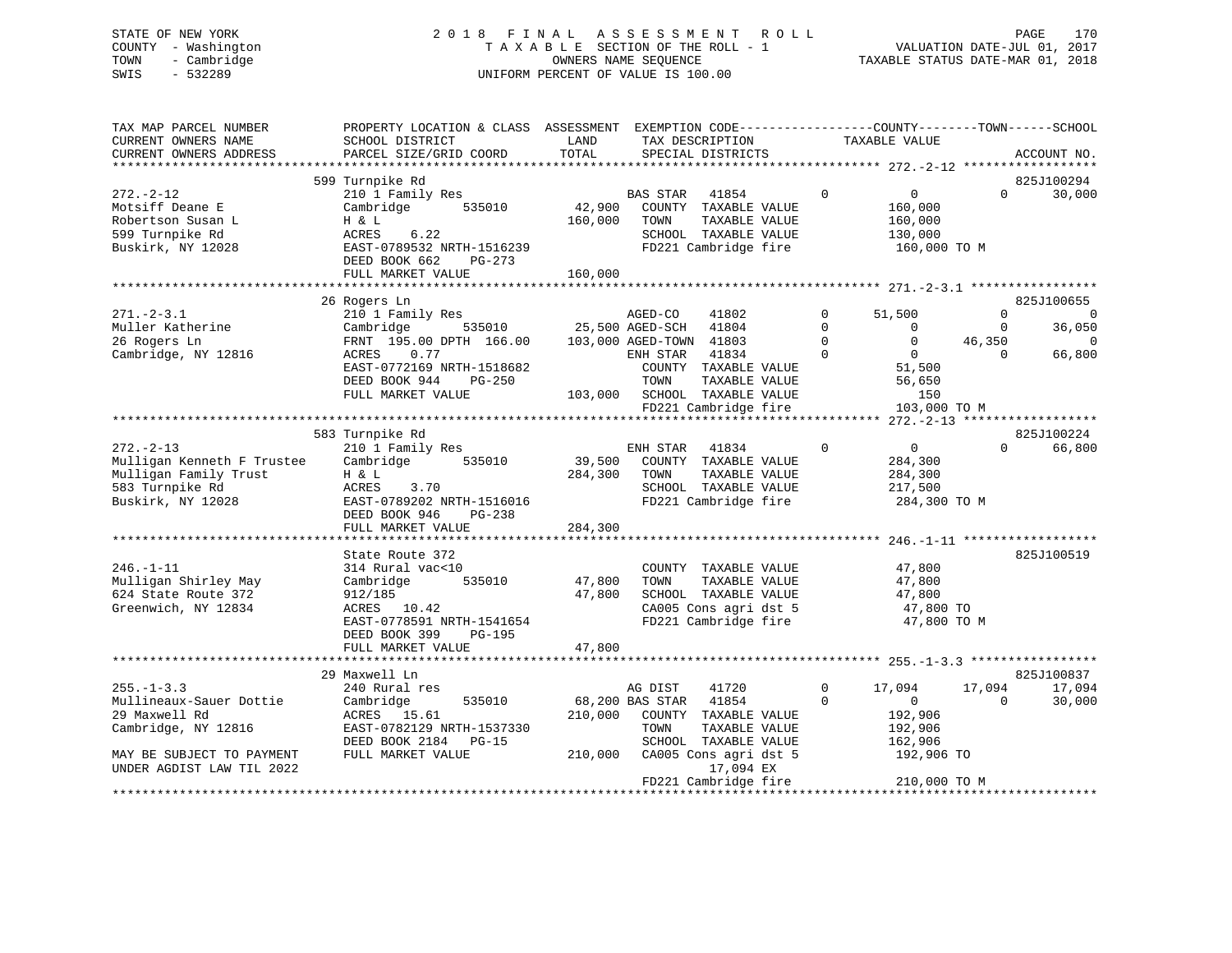| STATE OF NEW YORK   | 2018 FINAL ASSESSMENT ROLL         | 171<br>PAGE                      |
|---------------------|------------------------------------|----------------------------------|
| COUNTY - Washington | TAXABLE SECTION OF THE ROLL - 1    | VALUATION DATE-JUL 01, 2017      |
| TOWN - Cambridge    | OWNERS NAME SEOUENCE               | TAXABLE STATUS DATE-MAR 01, 2018 |
| SWIS<br>- 532289    | UNIFORM PERCENT OF VALUE IS 100.00 |                                  |
|                     |                                    |                                  |
|                     |                                    |                                  |

| TAX MAP PARCEL NUMBER     | PROPERTY LOCATION & CLASS ASSESSMENT EXEMPTION CODE----------------COUNTY-------TOWN------SCHOOL |         |                                                         |                |                       |          |             |
|---------------------------|--------------------------------------------------------------------------------------------------|---------|---------------------------------------------------------|----------------|-----------------------|----------|-------------|
| CURRENT OWNERS NAME       | SCHOOL DISTRICT                                                                                  | LAND    | TAX DESCRIPTION                                         | TAXABLE VALUE  |                       |          |             |
| CURRENT OWNERS ADDRESS    | PARCEL SIZE/GRID COORD                                                                           | TOTAL   | SPECIAL DISTRICTS                                       |                |                       |          | ACCOUNT NO. |
|                           |                                                                                                  |         |                                                         |                |                       |          |             |
|                           | 151 Oak Hill Rd                                                                                  |         |                                                         |                |                       |          |             |
| $281. -4 - 1.5$           | 210 1 Family Res                                                                                 |         | BAS STAR 41854                                          | $\Omega$       | $\overline{0}$        | $\Omega$ | 30,000      |
| Murphy John R             | 535010<br>Cambridge                                                                              | 57,500  | COUNTY TAXABLE VALUE                                    |                | 184,000               |          |             |
| 151 Oak Hill Rd           | House & Land                                                                                     | 184,000 | TOWN<br>TAXABLE VALUE                                   |                | 184,000               |          |             |
| Buskirk, NY 12028         | $281. - 1 - 1.5$                                                                                 |         | SCHOOL TAXABLE VALUE                                    |                | 154,000               |          |             |
|                           | 7.87<br>ACRES                                                                                    |         |                                                         |                | 184,000 TO            |          |             |
|                           | EAST-0781981 NRTH-1509491                                                                        |         | CA003 Cons agri dst 3<br>FD221 Cambridge fire           |                | 184,000 TO M          |          |             |
|                           | DEED BOOK 848<br>PG-194                                                                          |         |                                                         |                |                       |          |             |
|                           | FULL MARKET VALUE                                                                                | 184,000 |                                                         |                |                       |          |             |
|                           |                                                                                                  |         |                                                         |                |                       |          |             |
|                           |                                                                                                  |         |                                                         |                |                       |          |             |
|                           | 180 Oak Hill Rd                                                                                  |         |                                                         |                |                       |          | 825J100967  |
| $281 - 4 - 1.1$           | 241 Rural res&ag                                                                                 |         | AG DIST<br>41720                                        | $\overline{0}$ | 131,245               | 131,245  | 131,245     |
| Murphy Robert A           | 535010<br>Cambridge                                                                              |         | 271,700 ENH STAR 41834                                  | $\Omega$       | $\Omega$              | $\Omega$ | 66,800      |
| Murphy Nancy B            |                                                                                                  | 399,000 | COUNTY TAXABLE VALUE                                    |                | 267,755               |          |             |
| 180 Oak Hill Rd           |                                                                                                  |         | TOWN<br>TAXABLE VALUE                                   |                | 267,755               |          |             |
| Buskirk, NY 12028         | $689/179$<br>281.-1-1.1<br>- 108.98                                                              |         | SCHOOL TAXABLE VALUE                                    |                | 200,955               |          |             |
|                           | EAST-0781656 NRTH-1509311                                                                        |         | CA003 Cons agri dst 3                                   |                | 267,755 TO            |          |             |
| MAY BE SUBJECT TO PAYMENT | DEED BOOK 561<br>PG-166                                                                          |         |                                                         |                |                       |          |             |
| UNDER AGDIST LAW TIL 2022 | FULL MARKET VALUE                                                                                |         | 131,245 EX<br>399,000 FD221 Cambridge fire 399,000 TO M |                |                       |          |             |
|                           |                                                                                                  |         |                                                         |                |                       |          |             |
|                           | County Route 59                                                                                  |         |                                                         |                |                       |          |             |
| $262 - 2 - 12.5$          | 322 Rural vac>10                                                                                 |         | COUNTY TAXABLE VALUE                                    |                | 117,500               |          |             |
| Murray George F           | 535010<br>Cambridge                                                                              | 117,500 | TAXABLE VALUE<br>TOWN                                   |                | 117,500               |          |             |
| 39 Nassau Ln              | ACRES 42.00                                                                                      | 117,500 | SCHOOL TAXABLE VALUE                                    |                |                       |          |             |
| East Hartford, CT 06118   | EAST-0778855 NRTH-1524632                                                                        |         | CA003 Cons agri dst 3                                   |                | 117,500<br>117,500 TO |          |             |
|                           | DEED BOOK 418<br>PG-484                                                                          |         | FD221 Cambridge fire 117,500 TO M                       |                |                       |          |             |
|                           | FULL MARKET VALUE                                                                                | 117,500 |                                                         |                |                       |          |             |
|                           |                                                                                                  |         |                                                         |                |                       |          |             |
|                           |                                                                                                  |         |                                                         |                |                       |          | 825J101986  |
|                           | 167 Stage Rd                                                                                     |         |                                                         |                |                       |          |             |
| $280. - 2 - 12.2$         | 210 1 Family Res                                                                                 |         | VETCOM CTS 41130                                        | $\overline{0}$ | 40,500                | 40,500   | 10,000      |
| Murray Joseph L Jr        | Cambridge 535010                                                                                 |         | 39,000 BAS STAR 41854                                   | $\Omega$       | $\overline{0}$        | $\Omega$ | 30,000      |
| Murray Sheila J           | House & Lot                                                                                      |         | 162,000 COUNTY TAXABLE VALUE                            |                | 121,500               |          |             |
| 167 Stage Rd              | ACRES<br>5.00                                                                                    |         | TAXABLE VALUE<br>TOWN                                   |                | 121,500               |          |             |
| Buskirk, NY 12028         | EAST-0781274 NRTH-1506761                                                                        |         | SCHOOL TAXABLE VALUE                                    |                | 122,000               |          |             |
|                           | DEED BOOK 1850 PG-86                                                                             |         | CA003 Cons agri dst 3<br>162,000 FD221 Cambridge fire   |                | 162,000 TO            |          |             |
|                           | FULL MARKET VALUE                                                                                |         |                                                         |                | 162,000 TO M          |          |             |
|                           |                                                                                                  |         |                                                         |                |                       |          |             |
|                           | 27 Darwin Rd                                                                                     |         |                                                         |                |                       |          | 825J100746  |
| $270. - 1 - 10$           | 283 Res w/Comuse                                                                                 |         | VETWAR CTS 41120                                        | $\mathbf{0}$   | 30,015                | 27,000   | 6,000       |
| Murray Joseph L Sr        | 535010<br>Cambridge                                                                              |         | 53,600 ENH STAR<br>41834                                | $\Omega$       | $\overline{0}$        | $\Omega$ | 66,800      |
| Murray Susan I            | ACRES<br>9.16                                                                                    | 200,100 | COUNTY TAXABLE VALUE                                    |                | 170,085               |          |             |
| 27 Darwin Rd              | EAST-0765644 NRTH-1518164                                                                        |         | TAXABLE VALUE<br>TOWN                                   |                | 173,100               |          |             |
| Cambridge, NY 12816       | DEED BOOK 722<br>PG-189                                                                          |         | SCHOOL TAXABLE VALUE                                    |                | 127,300               |          |             |
|                           | FULL MARKET VALUE                                                                                |         | 200,100 CA003 Cons agri dst 3                           |                | $200,100$ TO          |          |             |
|                           |                                                                                                  |         | FD221 Cambridge fire                                    |                | 200,100 TO M          |          |             |
|                           |                                                                                                  |         |                                                         |                |                       |          |             |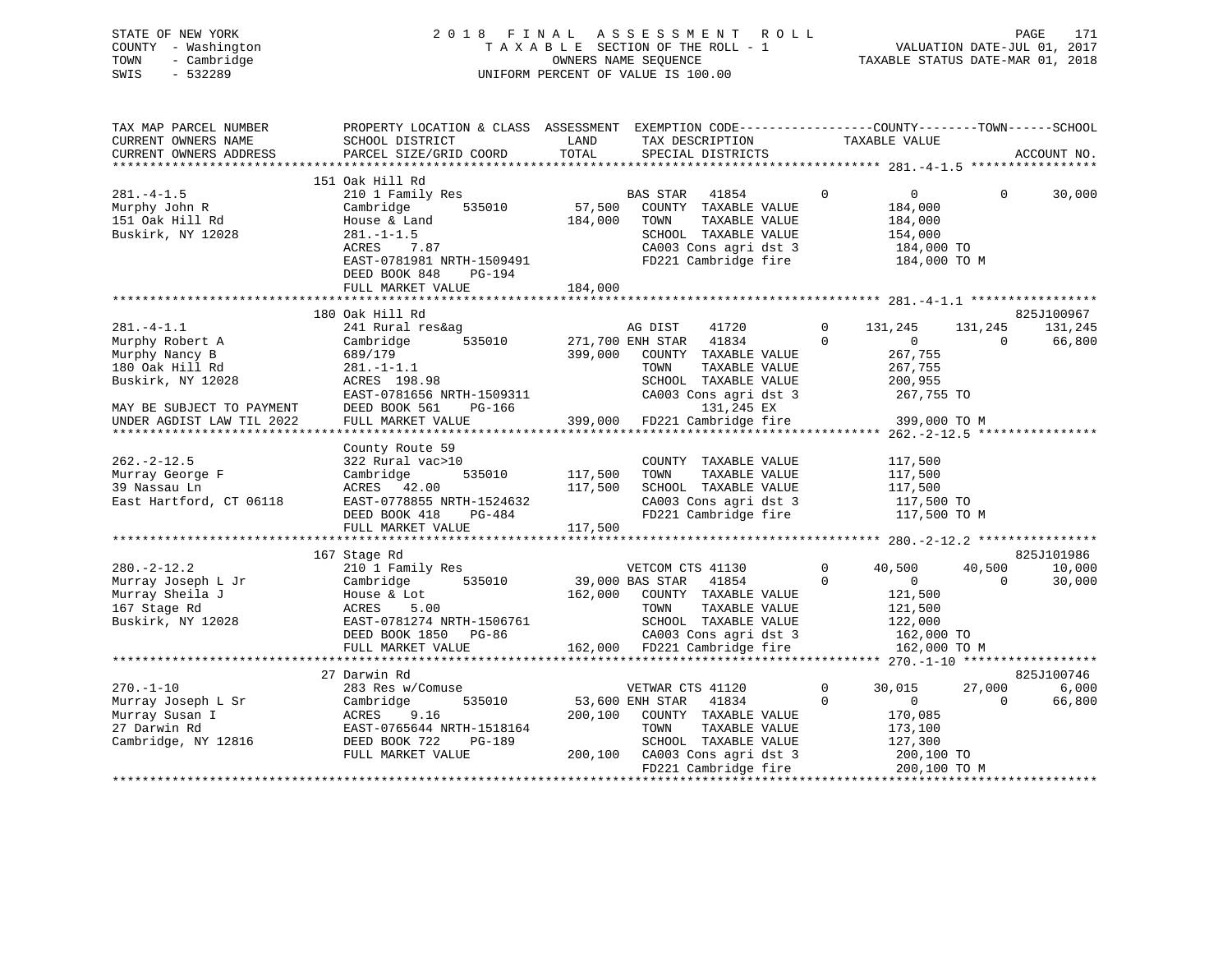# STATE OF NEW YORK 2 0 1 8 F I N A L A S S E S S M E N T R O L L PAGE 172 COUNTY - Washington T A X A B L E SECTION OF THE ROLL - 1 VALUATION DATE-JUL 01, 2017 TOWN - Cambridge OWNERS NAME SEQUENCE TAXABLE STATUS DATE-MAR 01, 2018 SWIS - 532289 UNIFORM PERCENT OF VALUE IS 100.00

| TAX MAP PARCEL NUMBER<br>CURRENT OWNERS NAME<br>CURRENT OWNERS ADDRESS                              | PROPERTY LOCATION & CLASS ASSESSMENT EXEMPTION CODE---------------COUNTY-------TOWN-----SCHOOL<br>SCHOOL DISTRICT<br>PARCEL SIZE/GRID COORD                                                 | LAND<br>TOTAL                | TAX DESCRIPTION<br>SPECIAL DISTRICTS                                                                                                                                                    |                                            | TAXABLE VALUE                                                                             |                                   | ACCOUNT NO.                                     |
|-----------------------------------------------------------------------------------------------------|---------------------------------------------------------------------------------------------------------------------------------------------------------------------------------------------|------------------------------|-----------------------------------------------------------------------------------------------------------------------------------------------------------------------------------------|--------------------------------------------|-------------------------------------------------------------------------------------------|-----------------------------------|-------------------------------------------------|
|                                                                                                     |                                                                                                                                                                                             |                              |                                                                                                                                                                                         |                                            |                                                                                           |                                   |                                                 |
| $272 - 2 - 27$<br>Muzio Edward A Jr<br>Muzio Susan<br>341 Duell Hollow Rd<br>Buskirk, NY 12028      | 341 Duell Hollow Rd<br>210 1 Family Res<br>535010<br>Cambridge<br>H & L<br>ACRES<br>1.27<br>EAST-0788347 NRTH-1518205<br>DEED BOOK 606<br>PG-116<br>FULL MARKET VALUE                       | 25,400<br>168,500<br>168,500 | BAS STAR<br>41854<br>COUNTY TAXABLE VALUE<br>TOWN<br>TAXABLE VALUE<br>SCHOOL TAXABLE VALUE<br>FD221 Cambridge fire                                                                      | $\mathbf 0$                                | 0<br>168,500<br>168,500<br>138,500<br>168,500 TO M                                        | $\Omega$                          | 825J100368<br>30,000                            |
|                                                                                                     |                                                                                                                                                                                             |                              |                                                                                                                                                                                         |                                            |                                                                                           |                                   |                                                 |
| $271. - 2 - 18.2$<br>Myers Joyce A<br>89 Wright Rd<br>Cambridge, NY 12816                           | 89 Wright Rd<br>210 1 Family Res<br>Cambridge<br>535010<br>House<br>ACRES<br>4.90<br>EAST-0775089 NRTH-1518536<br>DEED BOOK 1709 PG-1<br>FULL MARKET VALUE                                  | 41,500 ENH STAR              | VETWAR CTS 41120<br>41834<br>138,100 AGED-CO<br>41802<br>COUNTY TAXABLE VALUE<br>TOWN<br>TAXABLE VALUE<br>SCHOOL TAXABLE VALUE<br>138,100 CA003 Cons agri dst 3<br>FD221 Cambridge fire | $\mathbf{0}$<br>$\Omega$<br>$\overline{0}$ | 20,715<br>$\sim$ 0<br>35,216<br>82,169<br>117,385<br>65,300<br>138,100 TO<br>138,100 TO M | 20,715<br>$\Omega$<br>$\mathbf 0$ | 825J100856<br>6,000<br>66,800<br>$\overline{0}$ |
|                                                                                                     |                                                                                                                                                                                             |                              |                                                                                                                                                                                         |                                            |                                                                                           |                                   |                                                 |
| $261. - 2 - 16.4$<br>Nadeau Donald E<br>Nadeau Marie<br>1084 County Route 74<br>Greenwich, NY 12834 | 1084 County Route 74<br>210 1 Family Res<br>Cambridge 535010<br>H & Land<br>$261. - 1 - 16.4$<br>ACRES<br>5.56<br>EAST-0763889 NRTH-1524637<br>DEED BOOK 602<br>PG-257<br>FULL MARKET VALUE | 39,300<br>173,400<br>173,400 | ENH STAR<br>41834<br>COUNTY TAXABLE VALUE<br>TOWN<br>TAXABLE VALUE<br>SCHOOL TAXABLE VALUE<br>FD221 Cambridge fire                                                                      | $\mathbf{0}$                               | $\overline{0}$<br>173,400<br>173,400<br>106,600<br>173,400 TO M                           | $\Omega$                          | 825J102017<br>66,800                            |
|                                                                                                     |                                                                                                                                                                                             |                              |                                                                                                                                                                                         |                                            |                                                                                           |                                   |                                                 |
| $262. - 1 - 2.1$<br>Nadeau Paul J<br>200 Stump Church Rd<br>Greenwich, NY 12834                     | 200 Stump Church Rd<br>210 1 Family Res<br>Cambridge<br>535010<br>H & L<br>ACRES<br>0.61<br>EAST-0769429 NRTH-1528874<br>DEED BOOK 635<br>PG-137                                            | 27,400<br>235,500            | 41834<br>ENH STAR<br>COUNTY TAXABLE VALUE<br>TAXABLE VALUE<br>TOWN<br>SCHOOL TAXABLE VALUE<br>FD221 Cambridge fire                                                                      | $\mathbf 0$                                | $\sim$ 0<br>235,500<br>235,500<br>168,700<br>235,500 TO M                                 | $\Omega$                          | 825J102049<br>66,800                            |
|                                                                                                     | FULL MARKET VALUE                                                                                                                                                                           | 235,500                      |                                                                                                                                                                                         |                                            |                                                                                           |                                   |                                                 |
| $262. - 1 - 2$<br>Nadeau Paul Jr<br>200 Stump Church Rd<br>Greenwich, NY 12834                      | Vly Summit Rd<br>105 Vac farmland<br>Cambridge<br>535010<br>Vac Land<br>Ag Commit 705/183                                                                                                   | 84,100<br>129,900            | AG DIST<br>41720<br>COUNTY TAXABLE VALUE<br>TAXABLE VALUE<br>TOWN<br>SCHOOL TAXABLE VALUE                                                                                               | $\overline{0}$                             | 65,910<br>63,990<br>63,990<br>63,990                                                      | 65,910                            | 825J100261<br>65,910                            |
| MAY BE SUBJECT TO PAYMENT<br>UNDER AGDIST LAW TIL 2022                                              | ACRES<br>37.70<br>EAST-0769501 NRTH-1527829<br>DEED BOOK 688<br>PG-179<br>FULL MARKET VALUE                                                                                                 | 129,900                      | CA003 Cons agri dst 3<br>65,910 EX<br>FD221 Cambridge fire                                                                                                                              |                                            | 63,990 TO<br>129,900 TO M                                                                 |                                   |                                                 |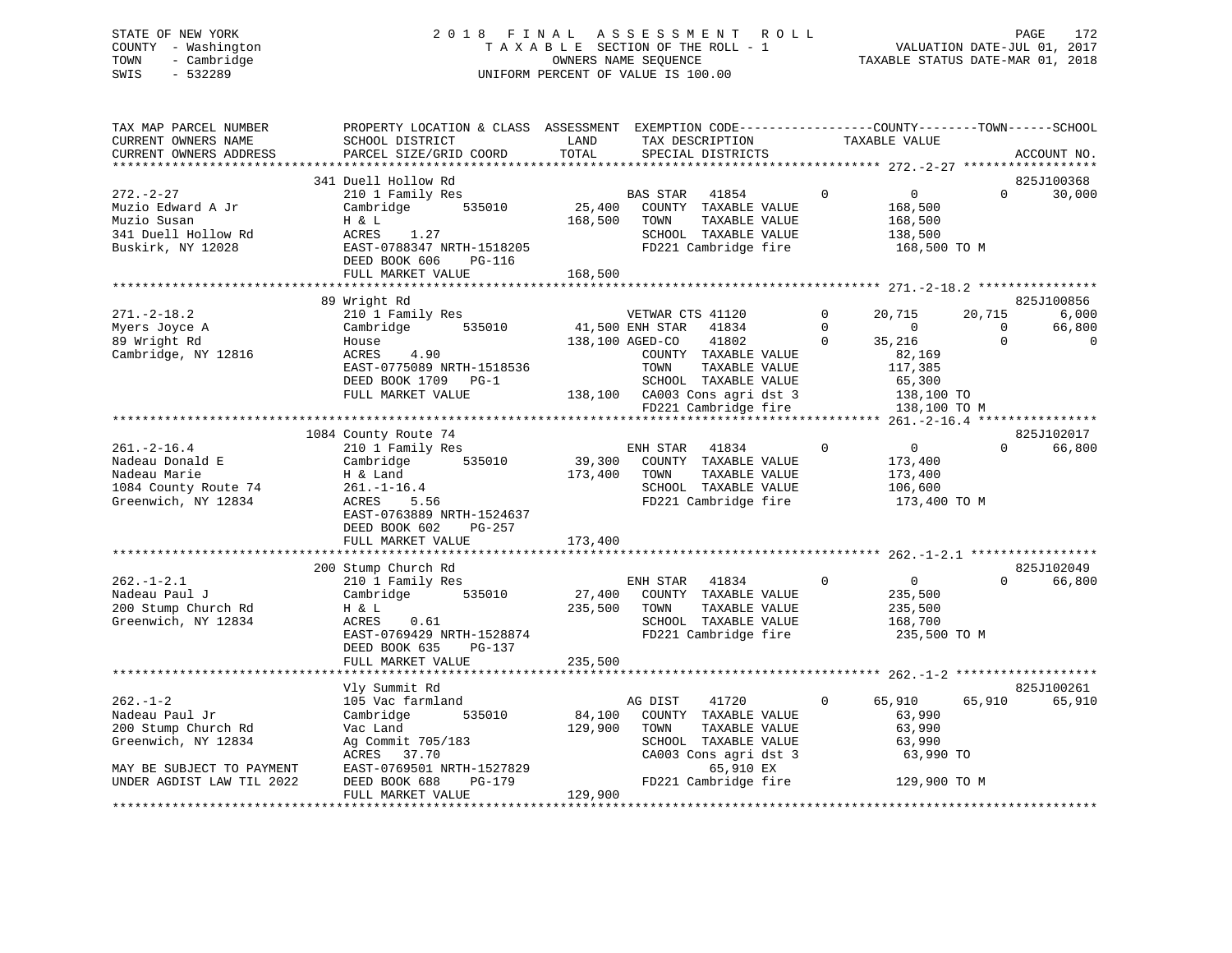# STATE OF NEW YORK 2 0 1 8 F I N A L A S S E S S M E N T R O L L PAGE 173 COUNTY - Washington T A X A B L E SECTION OF THE ROLL - 1 VALUATION DATE-JUL 01, 2017 TOWN - Cambridge OWNERS NAME SEQUENCE TAXABLE STATUS DATE-MAR 01, 2018 SWIS - 532289 UNIFORM PERCENT OF VALUE IS 100.00

| TAX MAP PARCEL NUMBER<br>CURRENT OWNERS NAME<br>CURRENT OWNERS ADDRESS<br>************************      | PROPERTY LOCATION & CLASS ASSESSMENT<br>SCHOOL DISTRICT<br>PARCEL SIZE/GRID COORD                                                                                                                     | LAND<br>TOTAL                 | TAX DESCRIPTION<br>SPECIAL DISTRICTS                                                                                   | EXEMPTION CODE-----------------COUNTY-------TOWN------SCHOOL<br>TAXABLE VALUE   | ACCOUNT NO.                      |
|---------------------------------------------------------------------------------------------------------|-------------------------------------------------------------------------------------------------------------------------------------------------------------------------------------------------------|-------------------------------|------------------------------------------------------------------------------------------------------------------------|---------------------------------------------------------------------------------|----------------------------------|
| $262 - 1 - 5$<br>Napolitano Paul F<br>Drogin Victoria R<br>51 Tooker Ave<br>Oyster Bay, NY 11771        | 285 Stump Church Rd<br>242 Rurl res&rec<br>535010<br>Cambridge<br>Rural Residence<br>ACRES 109.41<br>EAST-0771700 NRTH-1528578<br>DEED BOOK 3361 PG-330<br>FULL MARKET VALUE                          | 180,500<br>315,000<br>315,000 | COUNTY TAXABLE VALUE<br>TOWN<br>TAXABLE VALUE<br>SCHOOL TAXABLE VALUE<br>CA003 Cons agri dst 3<br>FD221 Cambridge fire | 315,000<br>315,000<br>315,000<br>315,000 TO<br>315,000 TO M                     | 825J100308                       |
|                                                                                                         |                                                                                                                                                                                                       |                               |                                                                                                                        |                                                                                 |                                  |
| $272. - 2 - 11$<br>Nelson Donna<br>627 Turnpike Rd<br>Buskirk, NY 12028                                 | 627 Turnpike Rd<br>210 1 Family Res<br>Cambridge<br>535010<br>H&l<br>2.17<br>ACRES<br>EAST-0789934 NRTH-1516483<br>DEED BOOK 926<br>PG-305<br>FULL MARKET VALUE                                       | 29,900<br>187,300<br>187,300  | BAS STAR<br>41854<br>COUNTY TAXABLE VALUE<br>TOWN<br>TAXABLE VALUE<br>SCHOOL TAXABLE VALUE<br>FD221 Cambridge fire     | $\Omega$<br>$\mathbf{0}$<br>187,300<br>187,300<br>157,300<br>187,300 TO M       | 825J100467<br>$\Omega$<br>30,000 |
|                                                                                                         |                                                                                                                                                                                                       |                               |                                                                                                                        |                                                                                 |                                  |
| $255. - 1 - 22$<br>Nemec Christine<br>267 Irish Ln<br>Cambridge, NY 12816                               | 267 Irish Ln<br>242 Rurl res&rec<br>535010<br>Cambridge<br>H & Land<br>Bndy Agmt 2806/235, 3426/<br>890/119<br>ACRES 36.39<br>EAST-0779089 NRTH-1533336<br>DEED BOOK 2533 PG-219<br>FULL MARKET VALUE | 101,700<br>285,100<br>285,100 | BAS STAR<br>41854<br>COUNTY TAXABLE VALUE<br>TOWN<br>TAXABLE VALUE<br>SCHOOL TAXABLE VALUE<br>FD221 Cambridge fire     | $\mathbf{0}$<br>$\overline{0}$<br>285,100<br>285,100<br>255,100<br>285,100 TO M | 825J100573<br>30,000<br>$\Omega$ |
|                                                                                                         |                                                                                                                                                                                                       |                               |                                                                                                                        |                                                                                 |                                  |
| $246. - 1 - 20.4$<br>Netusil Peter E III<br>62 Fish Hatchery Rd<br>Cambridge, NY 12816                  | Stevenson Rd<br>314 Rural vac<10<br>Cambridge<br>535010<br>Lot $C-1$<br>ACRES<br>3.50<br>EAST-0780473 NRTH-1537543<br>DEED BOOK 697<br>PG-187<br>FULL MARKET VALUE                                    | 9,100<br>9,100<br>9,100       | COUNTY TAXABLE VALUE<br>TOWN<br>TAXABLE VALUE<br>SCHOOL TAXABLE VALUE<br>CA005 Cons agri dst 5<br>FD221 Cambridge fire | 9,100<br>9,100<br>9,100<br>9,100 TO<br>9,100 TO M                               |                                  |
| **********************                                                                                  |                                                                                                                                                                                                       |                               |                                                                                                                        |                                                                                 |                                  |
| $262. - 1 - 20.4$<br>Neudecker Donald A<br>Neudecker Ellen M<br>45 Kaufman Ln<br>Johnsonville, NY 12094 | 154 County Route 60<br>322 Rural vac>10<br>Cambridge<br>535010<br>Lot 5<br>ACRES<br>12.11<br>EAST-0771062 NRTH-1522028<br>DEED BOOK 3679<br>PG-206<br>FULL MARKET VALUE                               | 30,600<br>30,600<br>30,600    | COUNTY TAXABLE VALUE<br>TOWN<br>TAXABLE VALUE<br>SCHOOL TAXABLE VALUE<br>FD221 Cambridge fire                          | 30,600<br>30,600<br>30,600<br>30,600 TO M                                       |                                  |
|                                                                                                         |                                                                                                                                                                                                       |                               |                                                                                                                        |                                                                                 |                                  |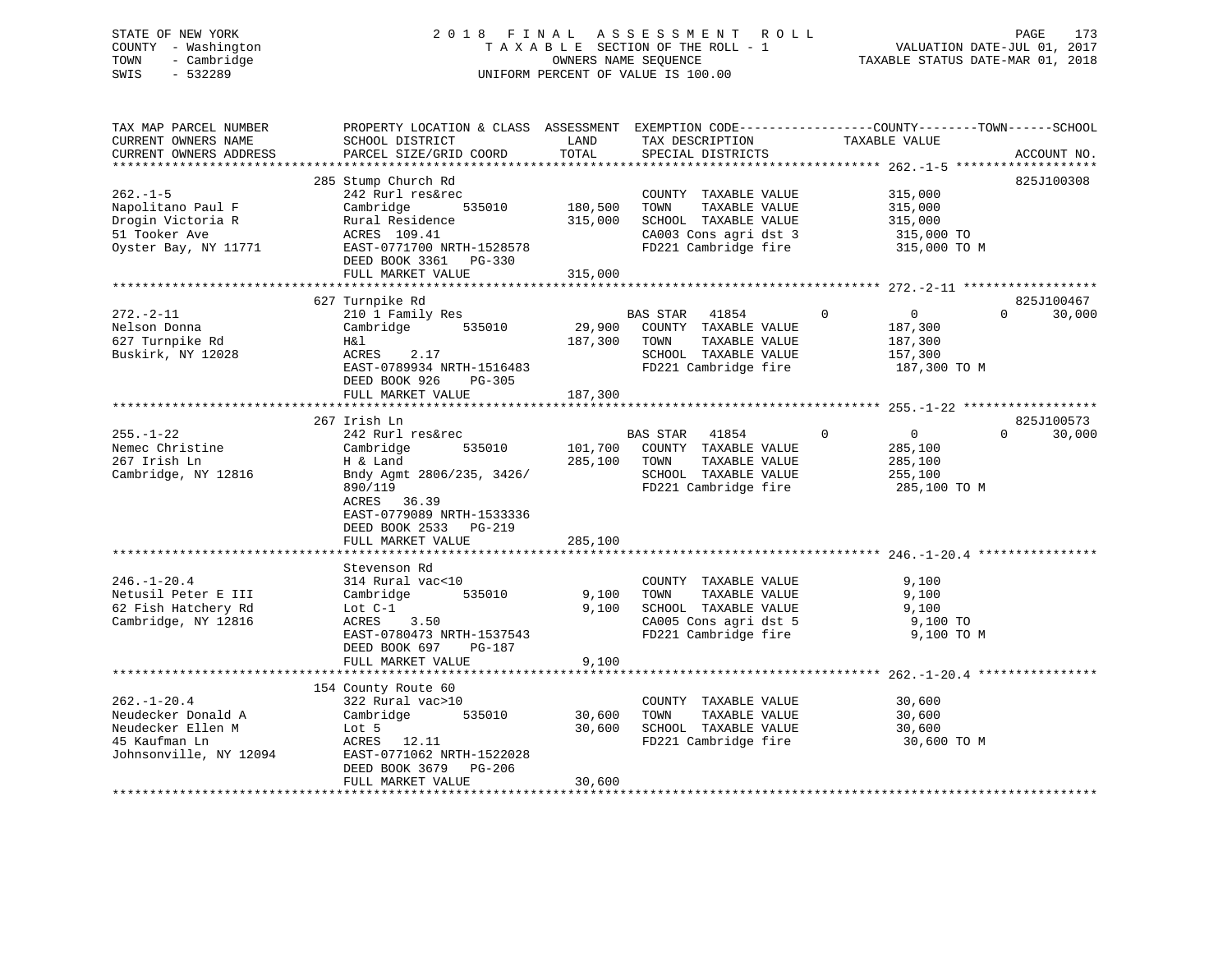# STATE OF NEW YORK 2 0 1 8 F I N A L A S S E S S M E N T R O L L PAGE 174 COUNTY - Washington T A X A B L E SECTION OF THE ROLL - 1 VALUATION DATE-JUL 01, 2017 TOWN - Cambridge OWNERS NAME SEQUENCE TAXABLE STATUS DATE-MAR 01, 2018 SWIS - 532289 UNIFORM PERCENT OF VALUE IS 100.00

| TAX MAP PARCEL NUMBER<br>CURRENT OWNERS NAME<br>CURRENT OWNERS ADDRESS | PROPERTY LOCATION & CLASS ASSESSMENT<br>SCHOOL DISTRICT<br>PARCEL SIZE/GRID COORD | LAND<br>TOTAL | EXEMPTION CODE-----------------COUNTY-------TOWN------SCHOOL<br>TAX DESCRIPTION<br>SPECIAL DISTRICTS |                      | TAXABLE VALUE              |                   | ACCOUNT NO. |
|------------------------------------------------------------------------|-----------------------------------------------------------------------------------|---------------|------------------------------------------------------------------------------------------------------|----------------------|----------------------------|-------------------|-------------|
|                                                                        |                                                                                   |               |                                                                                                      |                      |                            |                   |             |
|                                                                        | 62 Durfee Rd                                                                      |               |                                                                                                      |                      |                            |                   | 825J100531  |
| $288. - 1 - 16$                                                        | 210 1 Family Res                                                                  |               | ENH STAR<br>41834                                                                                    | $\overline{0}$       | $\overline{0}$             | $\overline{0}$    | 66,800      |
| Neveu Arthur                                                           | 535010<br>Cambridge                                                               |               | 41,200 VETCOM CTS 41130                                                                              | $\Omega$             | 38,950                     | 38,950            | 10,000      |
| 62 Durfee Rd<br>Buskirk, NY 12028                                      | House & Lot<br>ACRES<br>5.80                                                      | 155,800       | COUNTY TAXABLE VALUE<br>TOWN<br>TAXABLE VALUE                                                        |                      | 116,850<br>116,850         |                   |             |
|                                                                        | EAST-0765254 NRTH-1500771                                                         |               | SCHOOL TAXABLE VALUE                                                                                 |                      | 79,000                     |                   |             |
|                                                                        | DEED BOOK 430<br>PG-125                                                           |               | FD221 Cambridge fire                                                                                 |                      | 155,800 TO M               |                   |             |
|                                                                        | FULL MARKET VALUE                                                                 | 155,800       |                                                                                                      |                      |                            |                   |             |
|                                                                        |                                                                                   |               |                                                                                                      |                      |                            |                   |             |
|                                                                        | 154 Center Cambridge Rd                                                           |               |                                                                                                      |                      |                            |                   | 825J100443  |
| $279. - 1 - 2$                                                         | 210 1 Family Res                                                                  |               | BAS STAR<br>41854                                                                                    | $\mathbf 0$          | $\overline{0}$             | $\Omega$          | 30,000      |
| Nicholas Lorraine                                                      | Cambridge<br>535010                                                               | 92,800        | COUNTY TAXABLE VALUE                                                                                 |                      | 389,800                    |                   |             |
| Balch Elton                                                            | House & Lot                                                                       | 389,800       | TAXABLE VALUE<br>TOWN                                                                                |                      | 389,800                    |                   |             |
| 154 Center Cambridge Rd                                                | Bndy Almt 614/73 837/208                                                          |               | SCHOOL TAXABLE VALUE                                                                                 |                      | 359,800                    |                   |             |
| Valley Falls, NY 12185                                                 | ACRES<br>9.56                                                                     |               | CA003 Cons agri dst 3                                                                                |                      | 389,800 TO                 |                   |             |
|                                                                        | EAST-0759473 NRTH-1512903                                                         |               | FD221 Cambridge fire                                                                                 |                      | 389,800 TO M               |                   |             |
|                                                                        | DEED BOOK 2734 PG-105                                                             |               |                                                                                                      |                      |                            |                   |             |
|                                                                        | FULL MARKET VALUE                                                                 | 389,800       |                                                                                                      |                      |                            |                   |             |
|                                                                        |                                                                                   |               |                                                                                                      |                      |                            |                   |             |
|                                                                        | 516 King Rd                                                                       |               |                                                                                                      |                      |                            |                   | 825J100595  |
| $272. - 1 - 10$                                                        | 210 1 Family Res                                                                  |               | AG DIST<br>41720                                                                                     | $\Omega$<br>$\Omega$ | 3,098                      | 3,098<br>$\Omega$ | 3,098       |
| Nieckarz Paul M                                                        | Cambridge<br>535010                                                               |               | 41854<br>82,200 BAS STAR                                                                             |                      | $\overline{0}$             |                   | 30,000      |
| 516 King Rd                                                            | 374/553                                                                           | 169,200       | COUNTY TAXABLE VALUE<br>TOWN                                                                         |                      | 166,102                    |                   |             |
| Buskirk, NY 12028                                                      | ACRES 40.06<br>EAST-0783017 NRTH-1515345                                          |               | TAXABLE VALUE<br>SCHOOL TAXABLE VALUE                                                                |                      | 166,102<br>136,102         |                   |             |
| MAY BE SUBJECT TO PAYMENT                                              | DEED BOOK 3017 PG-19                                                              |               | CA003 Cons agri dst 3                                                                                |                      | 166,102 TO                 |                   |             |
| UNDER AGDIST LAW TIL 2022                                              | FULL MARKET VALUE                                                                 | 169,200       | 3,098 EX                                                                                             |                      |                            |                   |             |
|                                                                        |                                                                                   |               | FD221 Cambridge fire                                                                                 |                      | 169,200 TO M               |                   |             |
|                                                                        |                                                                                   |               |                                                                                                      |                      |                            |                   |             |
|                                                                        | King Rd/e Off                                                                     |               |                                                                                                      |                      |                            |                   | 825J100394  |
| $272. - 2 - 23.1$                                                      | 323 Vacant rural                                                                  |               | COUNTY TAXABLE VALUE                                                                                 |                      | 4,900                      |                   |             |
| Nieckarz Paul M                                                        | Cambridge<br>535010                                                               | 4,900         | TAXABLE VALUE<br>TOWN                                                                                |                      | 4,900                      |                   |             |
| 516 King Rd                                                            | 7.00<br>ACRES                                                                     | 4,900         | SCHOOL TAXABLE VALUE                                                                                 |                      | 4,900                      |                   |             |
| Buskirk, NY 12028                                                      | EAST-0783062 NRTH-1514565                                                         |               | CA003 Cons agri dst 3                                                                                |                      | 4,900 TO                   |                   |             |
|                                                                        | DEED BOOK 3017 PG-241                                                             |               | FD221 Cambridge fire                                                                                 |                      | 4,900 TO M                 |                   |             |
|                                                                        | FULL MARKET VALUE                                                                 | 4,900         |                                                                                                      |                      |                            |                   |             |
|                                                                        |                                                                                   |               |                                                                                                      |                      |                            |                   |             |
|                                                                        | 525 King Rd                                                                       |               |                                                                                                      |                      |                            |                   | 825J100885  |
| $272. - 1 - 8.2$                                                       | 210 1 Family Res                                                                  |               | BAS STAR<br>41854                                                                                    | $\mathbf 0$          | 0                          | $\Omega$          | 30,000      |
| Nieckarz Paul M II                                                     | 535010<br>Cambridge                                                               |               | 59,600 VETCOM CTS 41130                                                                              | $\Omega$             | 53,000                     | 45,000            | 10,000      |
| 500 King Rd                                                            | H & L                                                                             | 212,000       | COUNTY TAXABLE VALUE                                                                                 |                      | 159,000                    |                   |             |
| Buskirk, NY 12028                                                      | 7.40<br>ACRES                                                                     |               | TOWN<br>TAXABLE VALUE                                                                                |                      | 167,000                    |                   |             |
|                                                                        | EAST-0781047 NRTH-1515904                                                         |               | SCHOOL TAXABLE VALUE                                                                                 |                      | 172,000                    |                   |             |
|                                                                        | DEED BOOK 3356<br>PG-258<br>FULL MARKET VALUE                                     |               | CA003 Cons agri dst 3<br>212,000 FD221 Cambridge fire                                                |                      | 212,000 TO<br>212,000 TO M |                   |             |
|                                                                        |                                                                                   |               |                                                                                                      |                      |                            |                   |             |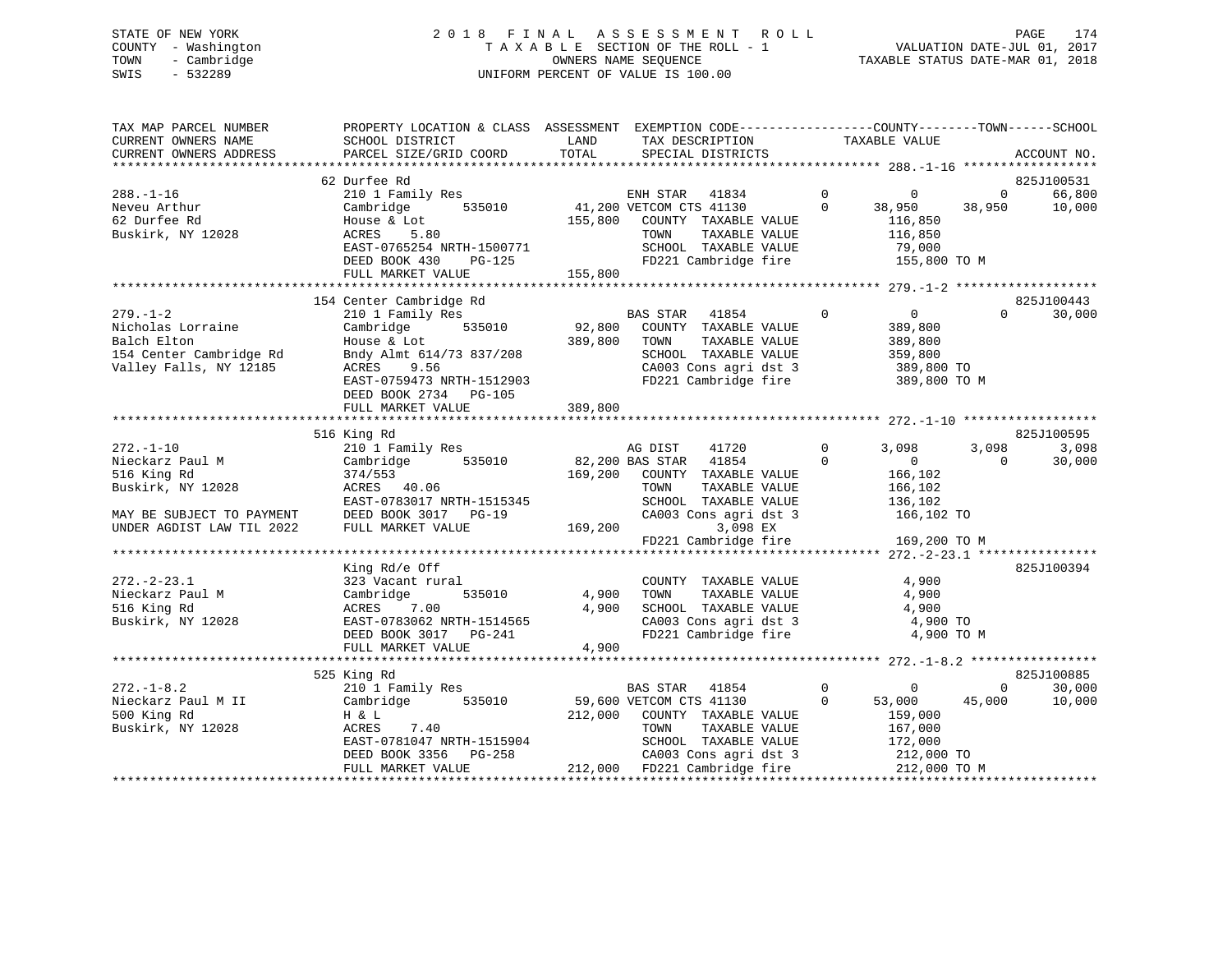# STATE OF NEW YORK 2 0 1 8 F I N A L A S S E S S M E N T R O L L PAGE 175 COUNTY - Washington T A X A B L E SECTION OF THE ROLL - 1 VALUATION DATE-JUL 01, 2017 TOWN - Cambridge OWNERS NAME SEQUENCE TAXABLE STATUS DATE-MAR 01, 2018 SWIS - 532289 UNIFORM PERCENT OF VALUE IS 100.00

| TAX MAP PARCEL NUMBER<br>CURRENT OWNERS NAME<br>CURRENT OWNERS ADDRESS | PROPERTY LOCATION & CLASS ASSESSMENT<br>SCHOOL DISTRICT<br>PARCEL SIZE/GRID COORD | LAND<br>TOTAL | TAX DESCRIPTION<br>SPECIAL DISTRICTS | EXEMPTION CODE-----------------COUNTY-------TOWN------SCHOOL<br>TAXABLE VALUE | ACCOUNT NO. |
|------------------------------------------------------------------------|-----------------------------------------------------------------------------------|---------------|--------------------------------------|-------------------------------------------------------------------------------|-------------|
|                                                                        |                                                                                   |               |                                      |                                                                               |             |
|                                                                        | King Rd/e Off                                                                     |               |                                      |                                                                               | 825J100503  |
| $272. - 1 - 9$                                                         | 323 Vacant rural                                                                  |               | COUNTY TAXABLE VALUE                 | 7,000                                                                         |             |
| Nieckarz Paul M II                                                     | 535010<br>Cambridge                                                               | 7,000         | TOWN<br>TAXABLE VALUE                | 7,000                                                                         |             |
| 500 King Rd                                                            | ACRES 10.00                                                                       | 7,000         | SCHOOL TAXABLE VALUE                 | 7,000                                                                         |             |
| Buskirk, NY 12028                                                      | EAST-0782584 NRTH-1514615                                                         |               | CA003 Cons agri dst 3                | 7,000 TO                                                                      |             |
|                                                                        | DEED BOOK 3020 PG-321<br>FULL MARKET VALUE                                        | 7,000         | FD221 Cambridge fire                 | 7,000 TO M                                                                    |             |
|                                                                        |                                                                                   |               |                                      |                                                                               |             |
|                                                                        | 500 King Rd                                                                       |               |                                      |                                                                               | 825J100913  |
| $272. - 1 - 11$                                                        | 270 Mfg housing                                                                   |               | COUNTY TAXABLE VALUE                 | 66,100                                                                        |             |
| Nieckarz Paul M II                                                     | 535010<br>Cambridge                                                               | 42,200        | TOWN<br>TAXABLE VALUE                | 66,100                                                                        |             |
| 500 King Rd                                                            | Trailer & Lot                                                                     | 66,100        | SCHOOL TAXABLE VALUE                 | 66,100                                                                        |             |
| Buskirk, NY 12028                                                      | 5.80<br>ACRES                                                                     |               | CA003 Cons agri dst 3                | 66,100 TO                                                                     |             |
|                                                                        | EAST-0781789 NRTH-1514958                                                         |               | FD221 Cambridge fire                 | 66,100 TO M                                                                   |             |
|                                                                        | DEED BOOK 2931 PG-50                                                              |               |                                      |                                                                               |             |
|                                                                        | FULL MARKET VALUE                                                                 | 66,100        |                                      |                                                                               |             |
|                                                                        |                                                                                   |               |                                      |                                                                               |             |
|                                                                        | 13 Conway Ln                                                                      |               |                                      |                                                                               | 825L100269  |
| $271. - 1 - 15$                                                        | 242 Rurl res&rec                                                                  |               | AG DIST<br>41720                     | $\overline{0}$<br>21,932<br>21,932                                            | 21,932      |
| Niles Sandra W                                                         | 535010<br>Cambridge                                                               |               | 107,200 ENH STAR 41834               | $\Omega$<br>0<br>$\Omega$                                                     | 66,800      |
| 13 Conway Ln                                                           | House & Land                                                                      | 250,600       | COUNTY TAXABLE VALUE                 | 228,668                                                                       |             |
| Buskirk, NY 12028-2102                                                 | ACRES 44.14                                                                       |               | TOWN<br>TAXABLE VALUE                | 228,668                                                                       |             |
|                                                                        | EAST-0771827 NRTH-1514152                                                         |               | SCHOOL TAXABLE VALUE                 | 161,868                                                                       |             |
| MAY BE SUBJECT TO PAYMENT                                              | DEED BOOK 882<br>PG-237<br>FULL MARKET VALUE                                      | 250,600       | CA003 Cons agri dst 3<br>21,932 EX   | 228,668 TO                                                                    |             |
| UNDER AGDIST LAW TIL 2022                                              |                                                                                   |               | FD221 Cambridge fire                 | 250,600 TO M                                                                  |             |
|                                                                        |                                                                                   |               |                                      |                                                                               |             |
|                                                                        | 366 Conley Rd                                                                     |               |                                      |                                                                               |             |
| $271. - 2 - 27.1$                                                      | 240 Rural res                                                                     |               | COUNTY TAXABLE VALUE                 | 187,700                                                                       |             |
| Nobbe Heather J                                                        | Cambridge<br>535010                                                               | 34,400        | TOWN<br>TAXABLE VALUE                | 187,700                                                                       |             |
| 366 Conley Rd                                                          | ACRES<br>3.74                                                                     | 187,700       | SCHOOL TAXABLE VALUE                 | 187,700                                                                       |             |
| Cambridge, NY 12816                                                    | EAST-0773543 NRTH-1516446                                                         |               | CA003 Cons agri dst 3                | 187,700 TO                                                                    |             |
|                                                                        | DEED BOOK 3555 PG-193                                                             |               | FD221 Cambridge fire                 | 187,700 TO M                                                                  |             |
|                                                                        | FULL MARKET VALUE                                                                 | 187,700       |                                      |                                                                               |             |
|                                                                        |                                                                                   |               |                                      |                                                                               |             |
|                                                                        | King Rd/e Off                                                                     |               |                                      |                                                                               | 8279900863  |
| $263 - 2 - 5$                                                          | 330 Vacant comm                                                                   |               | COUNTY TAXABLE VALUE                 | 80,000                                                                        |             |
| North Eastern Expan Dev Co                                             | Cambridge<br>535010                                                               | 80,000        | TOWN<br>TAXABLE VALUE                | 80,000                                                                        |             |
| 3042 Route 22 Ste 100                                                  | Vacant Lot                                                                        | 80,000        | SCHOOL TAXABLE VALUE                 | 80,000                                                                        |             |
| Dover Plains, NY 12522                                                 | Court Order<br>ACRES 19.70                                                        |               | FD221 Cambridge fire                 | 80,000 TO M                                                                   |             |
|                                                                        | EAST-0787156 NRTH-1527878                                                         |               |                                      |                                                                               |             |
|                                                                        | DEED BOOK 3764<br>PG-317                                                          |               |                                      |                                                                               |             |
|                                                                        | FULL MARKET VALUE                                                                 | 80,000        |                                      |                                                                               |             |
|                                                                        |                                                                                   |               |                                      |                                                                               |             |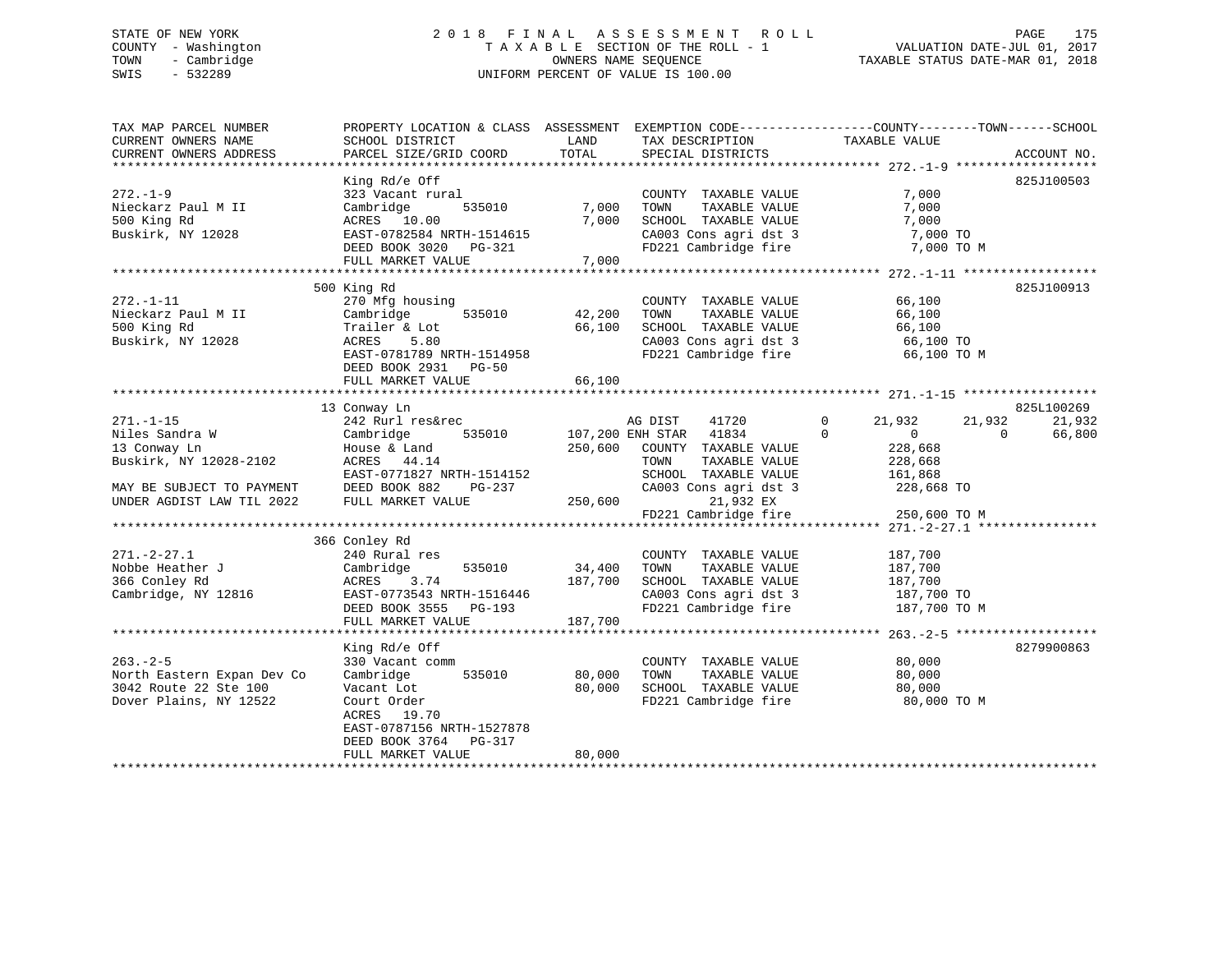# STATE OF NEW YORK 2 0 1 8 F I N A L A S S E S S M E N T R O L L PAGE 176 COUNTY - Washington T A X A B L E SECTION OF THE ROLL - 1 VALUATION DATE-JUL 01, 2017 TOWN - Cambridge OWNERS NAME SEQUENCE TAXABLE STATUS DATE-MAR 01, 2018 SWIS - 532289 UNIFORM PERCENT OF VALUE IS 100.00

| TAX MAP PARCEL NUMBER<br>CURRENT OWNERS NAME<br>CURRENT OWNERS ADDRESS                                | PROPERTY LOCATION & CLASS ASSESSMENT EXEMPTION CODE----------------COUNTY-------TOWN------SCHOOL<br>SCHOOL DISTRICT<br>PARCEL SIZE/GRID COORD  | LAND<br>TOTAL                 | TAX DESCRIPTION<br>SPECIAL DISTRICTS                                                                                                        |              | TAXABLE VALUE                                                                 |          | ACCOUNT NO.          |
|-------------------------------------------------------------------------------------------------------|------------------------------------------------------------------------------------------------------------------------------------------------|-------------------------------|---------------------------------------------------------------------------------------------------------------------------------------------|--------------|-------------------------------------------------------------------------------|----------|----------------------|
|                                                                                                       |                                                                                                                                                |                               |                                                                                                                                             |              |                                                                               |          |                      |
| $246. - 1 - 19.1$<br>O'Brien Kenneth R<br>O'Brien Marianne<br>357 Stevenson Rd<br>Greenwich, NY 12834 | 357 Stevenson Rd<br>210 1 Family Res<br>535010<br>Cambridge<br>Lot 2<br>4.55<br>ACRES<br>EAST-0780384 NRTH-1538052<br>DEED BOOK 3009 PG-229    | 40,800<br>225,000             | 41834<br>ENH STAR<br>COUNTY TAXABLE VALUE<br>TOWN<br>TAXABLE VALUE<br>SCHOOL TAXABLE VALUE<br>CA005 Cons agri dst 5<br>FD221 Cambridge fire | $\mathbf 0$  | $\overline{0}$<br>225,000<br>225,000<br>158,200<br>225,000 TO<br>225,000 TO M | $\Omega$ | 66,800               |
|                                                                                                       | FULL MARKET VALUE                                                                                                                              | 225,000                       |                                                                                                                                             |              |                                                                               |          |                      |
|                                                                                                       |                                                                                                                                                |                               |                                                                                                                                             |              |                                                                               |          | 825J100380           |
| $280 - 2 - 9$<br>Oak Hill Farm Inc<br>384 Stage Rd<br>Buskirk, NY 12028<br>MAY BE SUBJECT TO PAYMENT  | King Rd<br>105 Vac farmland<br>535010<br>Cambridge<br>ACRES 98.00<br>EAST-0778226 NRTH-1511305<br>DEED BOOK 744<br>PG-179<br>FULL MARKET VALUE | 159,000<br>159,000<br>159,000 | AG DIST<br>41720<br>COUNTY TAXABLE VALUE<br>TOWN<br>TAXABLE VALUE<br>SCHOOL TAXABLE VALUE<br>CA003 Cons agri dst 3<br>58,140 EX             | $\mathbf 0$  | 58,140<br>100,860<br>100,860<br>100,860<br>100,860 TO                         | 58,140   | 58,140               |
| UNDER AGDIST LAW TIL 2022                                                                             |                                                                                                                                                |                               | FD221 Cambridge fire                                                                                                                        |              | 159,000 TO M                                                                  |          |                      |
|                                                                                                       |                                                                                                                                                |                               |                                                                                                                                             |              |                                                                               |          |                      |
| $280. -2 - 11.1$                                                                                      | King Rd<br>105 Vac farmland                                                                                                                    |                               | AG DIST<br>41720                                                                                                                            | $\mathbf{0}$ | 73,280                                                                        | 73,280   | 73,280               |
| Oak Hill Farm Inc<br>384 Stage Rd<br>Buskirk, NY 12028                                                | 535010<br>Cambridge<br>ACRES 42.10<br>EAST-0779522 NRTH-1509835<br>DEED BOOK 744<br>PG-179                                                     | 97,600<br>97,600              | COUNTY TAXABLE VALUE<br>TOWN<br>TAXABLE VALUE<br>SCHOOL TAXABLE VALUE<br>CA003 Cons agri dst 3                                              |              | 24,320<br>24,320<br>24,320<br>24,320 TO                                       |          |                      |
| MAY BE SUBJECT TO PAYMENT                                                                             | FULL MARKET VALUE                                                                                                                              | 97,600                        | 73,280 EX                                                                                                                                   |              |                                                                               |          |                      |
| UNDER AGDIST LAW TIL 2022                                                                             |                                                                                                                                                |                               | FD221 Cambridge fire                                                                                                                        |              | 97,600 TO M                                                                   |          |                      |
|                                                                                                       |                                                                                                                                                |                               |                                                                                                                                             |              |                                                                               |          |                      |
| $288. - 1 - 15.3$<br>Ockerby Renata E<br>Ockerby Edward G<br>82 Durfee Rd<br>Buskirk, NY 12028        | 82 Durfee Rd<br>210 1 Family Res<br>Cambridge<br>535010<br>Lot 3<br>ACRES<br>7.36<br>EAST-0765411 NRTH-1499848<br>DEED BOOK 2422 PG-154        | 59,400<br>235,000             | BAS STAR<br>41854<br>COUNTY TAXABLE VALUE<br>TOWN<br>TAXABLE VALUE<br>SCHOOL TAXABLE VALUE<br>FD221 Cambridge fire                          | $\mathbf 0$  | $0 \qquad \qquad$<br>235,000<br>235,000<br>205,000<br>235,000 TO M            | $\Omega$ | 825J100977<br>30,000 |
|                                                                                                       | FULL MARKET VALUE                                                                                                                              | 235,000                       |                                                                                                                                             |              |                                                                               |          |                      |
|                                                                                                       |                                                                                                                                                |                               |                                                                                                                                             |              |                                                                               |          |                      |
| $272 - 2 - 1$                                                                                         | 48 Dailey Ln                                                                                                                                   |                               | AG DIST<br>41720                                                                                                                            | $\Omega$     | 42,113                                                                        | 42,113   | 825J100535<br>42,113 |
| Odess Robert                                                                                          | 242 Rurl res&rec<br>Cambridge<br>535010                                                                                                        | 148,000 BAS STAR              | 41854                                                                                                                                       | $\Omega$     | $\overline{0}$                                                                | $\Omega$ | 30,000               |
| 48 Dailey Ln<br>Buskirk, NY 12028                                                                     | House & Lot<br>621/157<br>76.80<br>ACRES                                                                                                       | 319,000                       | COUNTY TAXABLE VALUE<br>TOWN<br>TAXABLE VALUE<br>SCHOOL TAXABLE VALUE                                                                       |              | 276,887<br>276,887<br>246,887                                                 |          |                      |
| MAY BE SUBJECT TO PAYMENT                                                                             | EAST-0787077 NRTH-1520284                                                                                                                      |                               | CA003 Cons agri dst 3                                                                                                                       |              | 276,887 TO                                                                    |          |                      |
| UNDER AGDIST LAW TIL 2022                                                                             | DEED BOOK 407<br>PG-201                                                                                                                        |                               | 42,113 EX                                                                                                                                   |              |                                                                               |          |                      |
|                                                                                                       | FULL MARKET VALUE                                                                                                                              |                               | 319,000 FD221 Cambridge fire                                                                                                                |              | 319,000 TO M                                                                  |          |                      |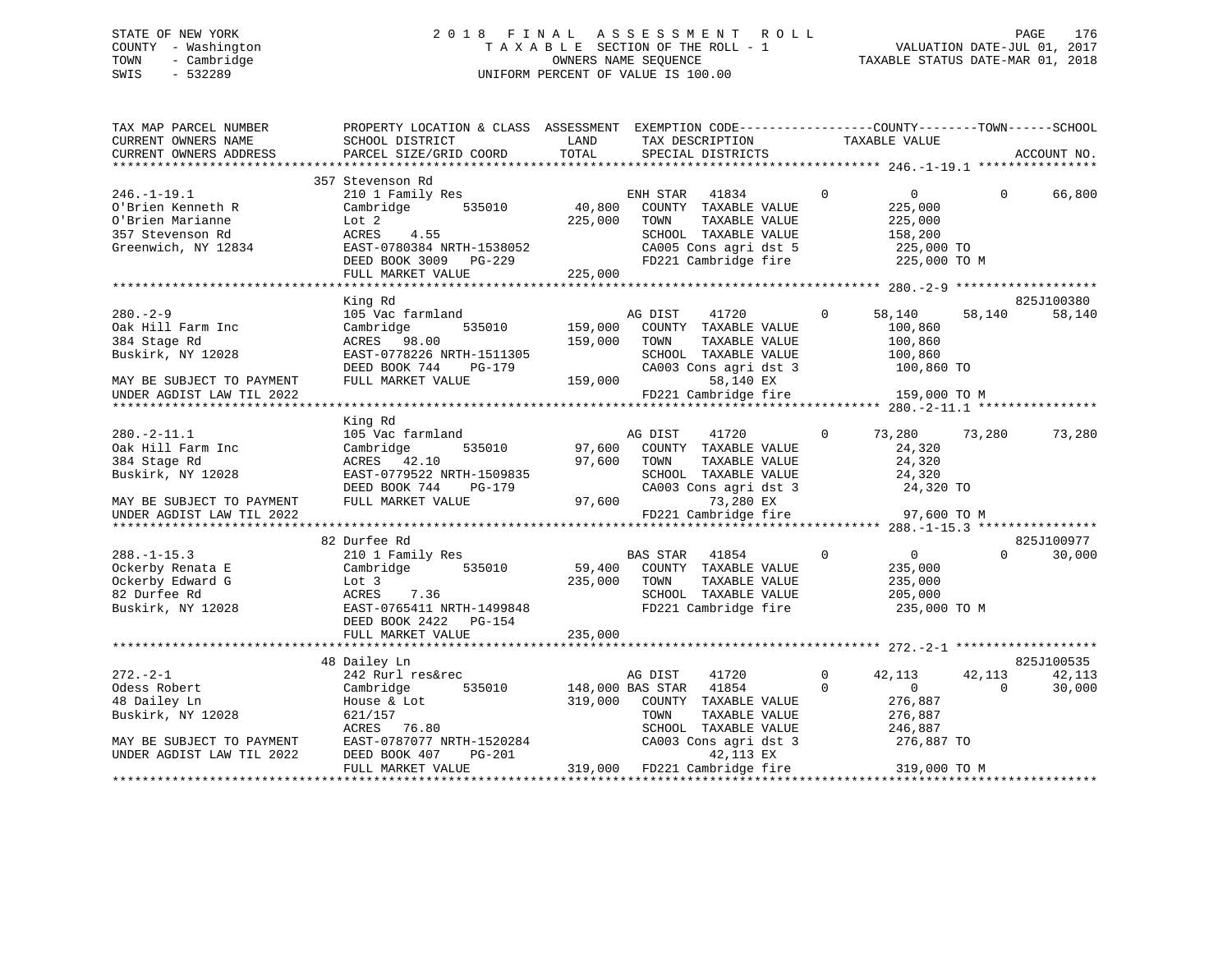| STATE OF NEW YORK   | 2018 FINAL ASSESSMENT ROLL<br>177<br>PAGE                      |  |
|---------------------|----------------------------------------------------------------|--|
| COUNTY - Washington | VALUATION DATE-JUL 01, 2017<br>TAXABLE SECTION OF THE ROLL - 1 |  |
| TOWN<br>- Cambridge | TAXABLE STATUS DATE-MAR 01, 2018<br>OWNERS NAME SEOUENCE       |  |
| SWIS<br>- 532289    | UNIFORM PERCENT OF VALUE IS 100.00                             |  |

| TAX MAP PARCEL NUMBER  | PROPERTY LOCATION & CLASS ASSESSMENT EXEMPTION CODE----------------COUNTY-------TOWN-----SCHOOL |         |                               |              |                |          |             |
|------------------------|-------------------------------------------------------------------------------------------------|---------|-------------------------------|--------------|----------------|----------|-------------|
| CURRENT OWNERS NAME    | SCHOOL DISTRICT                                                                                 | LAND    | TAX DESCRIPTION               |              | TAXABLE VALUE  |          |             |
| CURRENT OWNERS ADDRESS | PARCEL SIZE/GRID COORD                                                                          | TOTAL   | SPECIAL DISTRICTS             |              |                |          | ACCOUNT NO. |
|                        |                                                                                                 |         |                               |              |                |          |             |
|                        | 477 County Route 59                                                                             |         |                               |              |                |          | 825J100210  |
| $279. - 2 - 8$         | 210 1 Family Res                                                                                |         | BAS STAR<br>41854             | $\mathbf 0$  | 0              | $\Omega$ | 30,000      |
| Okonski Jason          | 535010<br>Cambridge                                                                             | 47,600  | COUNTY TAXABLE VALUE          |              | 165,500        |          |             |
| Dingman Barbara L      | House & Lot                                                                                     | 165,500 | TAXABLE VALUE<br>TOWN         |              | 165,500        |          |             |
| 477 County Route 59    | 450/444; 2133/174                                                                               |         | SCHOOL TAXABLE VALUE          |              | 135,500        |          |             |
| Buskirk, NY 12028      | ACRES<br>5.38                                                                                   |         | CA003 Cons agri dst 3         |              |                |          |             |
|                        | EAST-0770081 NRTH-1510025                                                                       |         |                               |              | 165,500 TO     |          |             |
|                        |                                                                                                 |         | FD221 Cambridge fire          |              | 165,500 TO M   |          |             |
|                        | DEED BOOK 3397 PG-25                                                                            |         |                               |              |                |          |             |
|                        | FULL MARKET VALUE                                                                               | 165,500 |                               |              |                |          |             |
|                        |                                                                                                 |         |                               |              |                |          |             |
|                        | 13 County Route 59A                                                                             |         |                               |              |                |          | 825J100298  |
| $279. - 2 - 26$        | 210 1 Family Res                                                                                |         | VETCOM CTS 41130              | $\mathbf{0}$ | 55,000         | 45,000   | 10,000      |
| Olivieri John V        | 535010<br>Cambridge                                                                             |         | 24,300 ENH STAR<br>41834      | $\Omega$     | $\sim$ 0       | $\Omega$ | 66,800      |
| 13 County Route 59A    | ACRES<br>0.60                                                                                   | 230,600 | COUNTY TAXABLE VALUE          |              | 175,600        |          |             |
| Buskirk, NY 12028      | EAST-0766432 NRTH-1506959                                                                       |         | TOWN<br>TAXABLE VALUE         |              | 185,600        |          |             |
|                        | DEED BOOK 888<br>PG-312                                                                         |         | SCHOOL TAXABLE VALUE          |              | 153,800        |          |             |
|                        | FULL MARKET VALUE                                                                               |         | 230,600 CA003 Cons agri dst 3 |              | 230,600 TO     |          |             |
|                        |                                                                                                 |         | FD221 Cambridge fire          |              | 230,600 TO M   |          |             |
|                        |                                                                                                 |         |                               |              |                |          |             |
|                        | 851 State Route 372                                                                             |         |                               |              |                |          | 825J100892  |
| $246. - 1 - 29.2$      | 242 Rurl res&rec                                                                                |         | COUNTY TAXABLE VALUE          |              | 261,000        |          |             |
| ONeil Virginia R       | 533401<br>Greenwich                                                                             | 63,500  | TOWN<br>TAXABLE VALUE         |              | 261,000        |          |             |
| PO Box 27              | ACRES 15.62                                                                                     | 261,000 | SCHOOL TAXABLE VALUE          |              | 261,000        |          |             |
| Greenwich, NY 12834    |                                                                                                 |         | CA003 Cons agri dst 3         |              |                |          |             |
|                        | EAST-0773206 NRTH-1543332                                                                       |         |                               |              | 261,000 TO     |          |             |
|                        | DEED BOOK 485<br>PG-692                                                                         |         | FD221 Cambridge fire          |              | 261,000 TO M   |          |             |
|                        | FULL MARKET VALUE                                                                               | 261,000 |                               |              |                |          |             |
|                        |                                                                                                 |         |                               |              |                |          |             |
|                        | 1834 Meeting House Rd                                                                           |         |                               |              |                |          |             |
| $270. - 1 - 38.5$      | 210 1 Family Res                                                                                |         | COUNTY TAXABLE VALUE          |              | 257,100        |          |             |
| Ostrowski James        | 535010<br>Cambridge                                                                             | 53,600  | TOWN<br>TAXABLE VALUE         |              | 257,100        |          |             |
| 48 Flynn Hollow Rd     | $1$ ot 5                                                                                        | 257,100 | SCHOOL TAXABLE VALUE          |              | 257,100        |          |             |
| Arlington, VT 05250    | 8.91<br>ACRES                                                                                   |         | CA003 Cons agri dst 3         |              | 257,100 TO     |          |             |
|                        | EAST-0763406 NRTH-1516936                                                                       |         | FD221 Cambridge fire          |              | 257,100 TO M   |          |             |
|                        | DEED BOOK 3895 PG-322                                                                           |         |                               |              |                |          |             |
|                        | FULL MARKET VALUE                                                                               | 257,100 |                               |              |                |          |             |
|                        |                                                                                                 |         |                               |              |                |          |             |
|                        | 1087 County Route 60                                                                            |         |                               |              |                |          | 825J102029  |
| $246. - 1 - 29.13$     | 210 1 Family Res                                                                                |         | 41854<br>BAS STAR             | $\mathbf{0}$ | $\overline{0}$ | $\Omega$ | 30,000      |
| Oswald Sandra F        | 533401<br>Greenwich                                                                             |         | 30,000 COUNTY TAXABLE VALUE   |              | 185,500        |          |             |
| 1087 County Route 60   | House Modular & Land                                                                            | 185,500 | TOWN<br>TAXABLE VALUE         |              | 185,500        |          |             |
|                        | Lot 3                                                                                           |         | SCHOOL TAXABLE VALUE          |              |                |          |             |
| Greenwich, NY 12834    |                                                                                                 |         | CA003 Cons agri dst 3         |              | 155,500        |          |             |
|                        | <b>ACRES</b><br>2.15                                                                            |         |                               |              | 185,500 TO     |          |             |
|                        | EAST-0772019 NRTH-1543087                                                                       |         | FD221 Cambridge fire          |              | 185,500 TO M   |          |             |
|                        | DEED BOOK 621<br>$PG-148$                                                                       |         |                               |              |                |          |             |
|                        | FULL MARKET VALUE                                                                               | 185,500 |                               |              |                |          |             |
|                        |                                                                                                 |         |                               |              |                |          |             |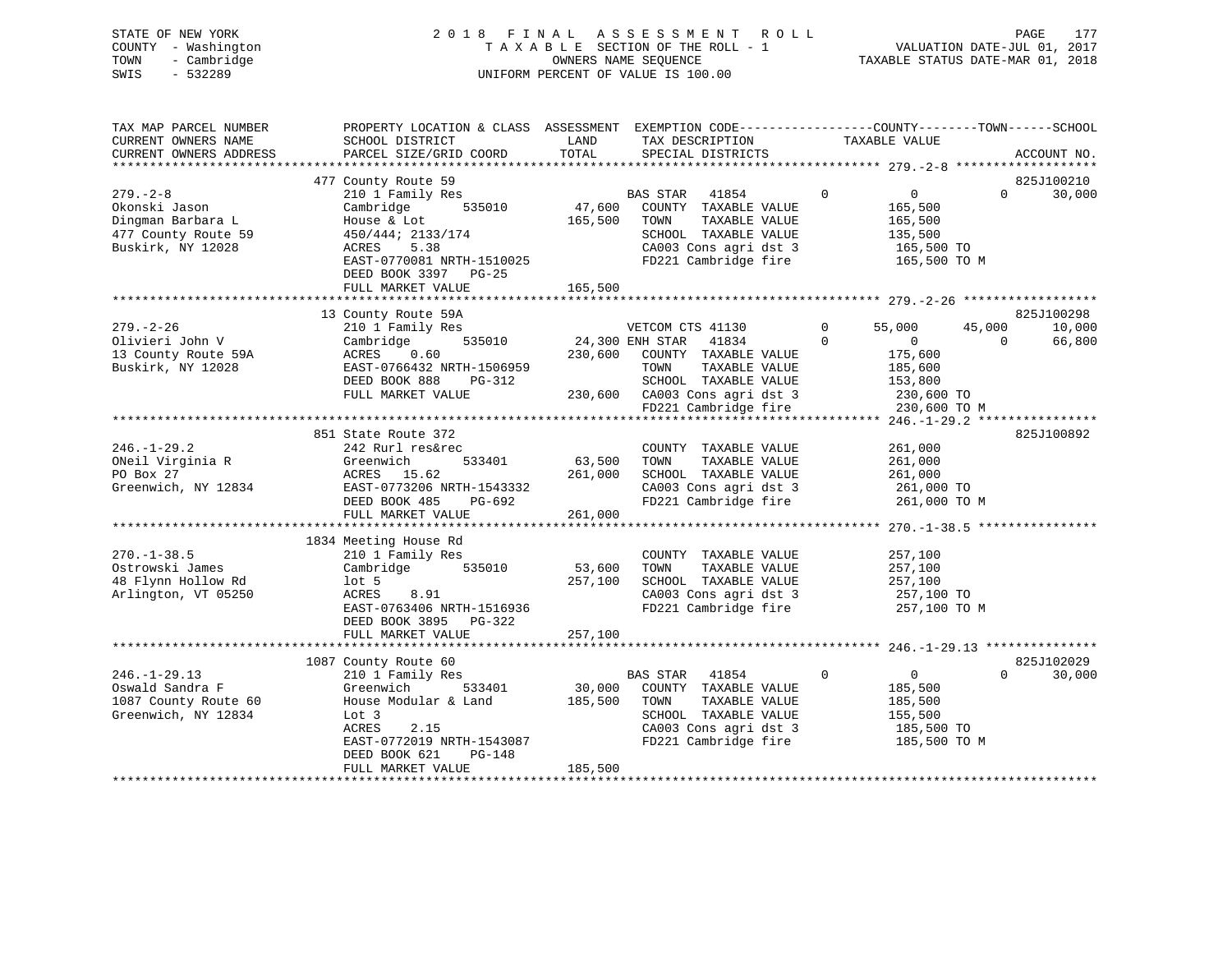# STATE OF NEW YORK 2 0 1 8 F I N A L A S S E S S M E N T R O L L PAGE 178 COUNTY - Washington T A X A B L E SECTION OF THE ROLL - 1 VALUATION DATE-JUL 01, 2017 TOWN - Cambridge OWNERS NAME SEQUENCE TAXABLE STATUS DATE-MAR 01, 2018 SWIS - 532289 UNIFORM PERCENT OF VALUE IS 100.00

| TAX MAP PARCEL NUMBER<br>CURRENT OWNERS NAME<br>CURRENT OWNERS ADDRESS                                 | PROPERTY LOCATION & CLASS ASSESSMENT<br>SCHOOL DISTRICT<br>PARCEL SIZE/GRID COORD                                                                                  | LAND<br>TOTAL                 | EXEMPTION CODE-----------------COUNTY-------TOWN------SCHOOL<br>TAX DESCRIPTION<br>SPECIAL DISTRICTS                                        |                          | TAXABLE VALUE                                                                 |                    | ACCOUNT NO.          |
|--------------------------------------------------------------------------------------------------------|--------------------------------------------------------------------------------------------------------------------------------------------------------------------|-------------------------------|---------------------------------------------------------------------------------------------------------------------------------------------|--------------------------|-------------------------------------------------------------------------------|--------------------|----------------------|
|                                                                                                        |                                                                                                                                                                    |                               |                                                                                                                                             |                          |                                                                               |                    |                      |
| $262. - 1 - 20$<br>Pacitti Aaron<br>Slack Alyson<br>89 Darwin Rd<br>Cambridge, NY 12816                | 89 Darwin Rd<br>210 1 Family Res<br>Cambridge<br>535010<br>H & L<br>5.16<br>ACRES<br>EAST-0769400 NRTH-1521609<br>DEED BOOK 3277 PG-28<br>FULL MARKET VALUE        | 37,700<br>210,600<br>210,600  | BAS STAR<br>41854<br>COUNTY TAXABLE VALUE<br>TAXABLE VALUE<br>TOWN<br>SCHOOL TAXABLE VALUE<br>FD221 Cambridge fire                          | $\mathbf{0}$             | $\overline{0}$<br>210,600<br>210,600<br>180,600<br>210,600 TO M               | $\Omega$           | 825J100563<br>30,000 |
|                                                                                                        |                                                                                                                                                                    |                               |                                                                                                                                             |                          |                                                                               |                    |                      |
| $254. - 1 - 4.1$<br>Pagano Ralph E<br>Pagano Janet K<br>246 Kenyon Rd<br>Greenwich, NY 12834           | 246 Kenyon Rd<br>210 1 Family Res<br>Greenwich<br>533401<br>Land/res<br>ACRES<br>7.68<br>EAST-0770101 NRTH-1535355<br>DEED BOOK 623<br>PG-143<br>FULL MARKET VALUE | 49,200<br>184,800<br>184,800  | BAS STAR<br>41854<br>COUNTY TAXABLE VALUE<br>TOWN<br>TAXABLE VALUE<br>SCHOOL TAXABLE VALUE<br>CA003 Cons agri dst 3<br>FD221 Cambridge fire | $\mathbf{0}$             | $\overline{0}$<br>184,800<br>184,800<br>154,800<br>184,800 TO<br>184,800 TO M | $\Omega$           | 825J100393<br>30,000 |
|                                                                                                        | State Route 372                                                                                                                                                    |                               |                                                                                                                                             |                          |                                                                               |                    | 825J100445           |
| $246. - 1 - 9$<br>Palange Martin<br>Palange Karen J<br>1153 Monroe Tpke<br>Monroe, CT 06468            | 312 Vac w/imprv<br>535010<br>Cambridge<br>Land<br>ACRES 70.98<br>EAST-0777048 NRTH-1541098<br>DEED BOOK 491<br>PG-144<br>FULL MARKET VALUE                         | 130,700<br>140,100<br>140,100 | COUNTY TAXABLE VALUE<br>TOWN<br>TAXABLE VALUE<br>SCHOOL TAXABLE VALUE<br>CA005 Cons agri dst 5<br>FD221 Cambridge fire                      |                          | 140,100<br>140,100<br>140,100<br>140,100 TO<br>140,100 TO M                   |                    |                      |
|                                                                                                        | 953 County Route 59                                                                                                                                                |                               |                                                                                                                                             |                          |                                                                               |                    | 825J100258           |
| $271. - 2 - 10.1$<br>Palinski Mark<br>Palinski Christine<br>953 County Route 59<br>Cambridge, NY 12816 | 241 Rural res&ag<br>535010<br>Cambridge<br>Ag Commit 706/58<br>ACRES<br>69.50<br>EAST-0772483 NRTH-1520823<br>DEED BOOK 466<br>PG-658                              | 138,900 BAS STAR              | 41720<br>AG DIST<br>41854<br>341,700 COUNTY TAXABLE VALUE<br>TAXABLE VALUE<br>TOWN<br>SCHOOL TAXABLE VALUE<br>CA003 Cons agri dst 3         | $\mathbf{0}$<br>$\Omega$ | 33,888<br>$\overline{0}$<br>307,812<br>307,812<br>277,812<br>307,812 TO       | 33,888<br>$\Omega$ | 33,888<br>30,000     |
| MAY BE SUBJECT TO PAYMENT<br>UNDER AGDIST LAW TIL 2022                                                 | FULL MARKET VALUE                                                                                                                                                  | 341,700                       | 33,888 EX<br>FD221 Cambridge fire                                                                                                           |                          | 341,700 TO M                                                                  |                    |                      |
| $246. - 1 - 25.1$<br>Pate Andrew<br>896 County Route 60<br>Greenwich, NY 12834                         | County Route 60<br>314 Rural vac<10<br>Greenwich<br>533401<br>V Ld<br>7.70<br>ACRES<br>EAST-0774378 NRTH-1538510<br>DEED BOOK 556<br>PG-157<br>FULL MARKET VALUE   | 40,800<br>40,800<br>40,800    | COUNTY TAXABLE VALUE<br>TOWN<br>TAXABLE VALUE<br>SCHOOL TAXABLE VALUE<br>CA003 Cons agri dst 3<br>FD221 Cambridge fire                      |                          | 40,800<br>40,800<br>40,800<br>40,800 TO<br>40,800 TO M                        |                    | 825J100537           |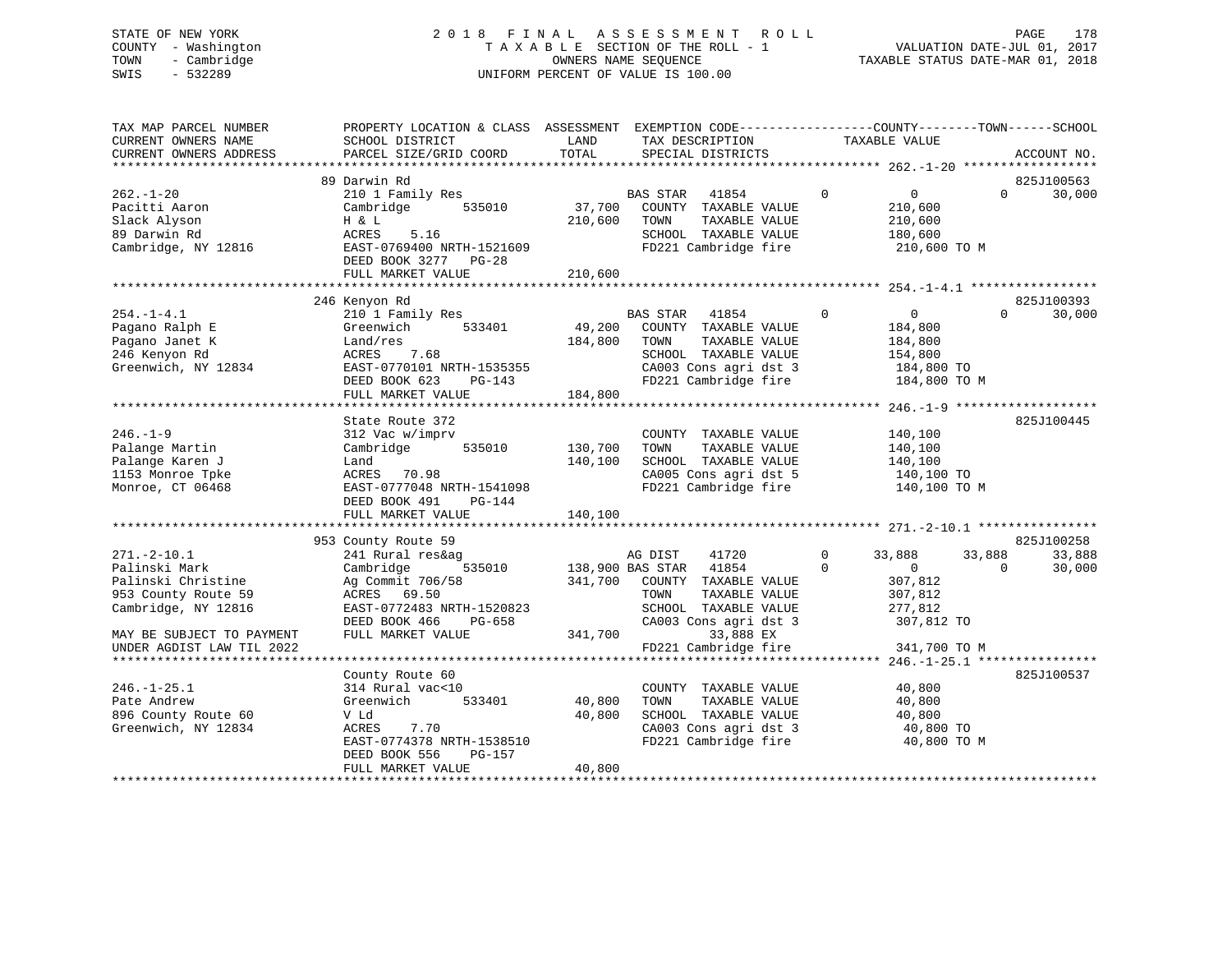# STATE OF NEW YORK 2 0 1 8 F I N A L A S S E S S M E N T R O L L PAGE 179 COUNTY - Washington T A X A B L E SECTION OF THE ROLL - 1 VALUATION DATE-JUL 01, 2017 TOWN - Cambridge OWNERS NAME SEQUENCE TAXABLE STATUS DATE-MAR 01, 2018 SWIS - 532289 UNIFORM PERCENT OF VALUE IS 100.00

| TAX MAP PARCEL NUMBER<br>CURRENT OWNERS NAME<br>CURRENT OWNERS ADDRESS | PROPERTY LOCATION & CLASS ASSESSMENT<br>SCHOOL DISTRICT<br>PARCEL SIZE/GRID COORD | LAND<br>TOTAL | TAX DESCRIPTION<br>SPECIAL DISTRICTS | EXEMPTION CODE-----------------COUNTY-------TOWN------SCHOOL<br>TAXABLE VALUE | ACCOUNT NO. |
|------------------------------------------------------------------------|-----------------------------------------------------------------------------------|---------------|--------------------------------------|-------------------------------------------------------------------------------|-------------|
|                                                                        |                                                                                   |               |                                      |                                                                               |             |
|                                                                        | 912 County Route 60                                                               |               |                                      |                                                                               | 825J102047  |
| $246. - 1 - 27$                                                        | 485 >luse sm bld                                                                  |               | COUNTY TAXABLE VALUE                 | 126,200                                                                       |             |
| Pate Andrew                                                            | Greenwich<br>533401                                                               | 25,500        | TOWN<br>TAXABLE VALUE                | 126,200                                                                       |             |
| 896 County Route 60                                                    | Wood Shop                                                                         | 126,200       | SCHOOL TAXABLE VALUE                 | 126,200                                                                       |             |
| Greenwich, NY 12834                                                    | ACRES<br>1.10                                                                     |               | CA003 Cons agri dst 3                | 126,200 TO                                                                    |             |
|                                                                        | EAST-0774075 NRTH-1539267<br>DEED BOOK 493<br>PG-560                              |               | FD221 Cambridge fire                 | 126,200 TO M                                                                  |             |
|                                                                        | FULL MARKET VALUE                                                                 | 126,200       |                                      |                                                                               |             |
|                                                                        |                                                                                   |               |                                      |                                                                               |             |
|                                                                        | County Route 60                                                                   |               |                                      |                                                                               | 825J100391  |
| $246. - 1 - 27.1$                                                      | 322 Rural vac>10                                                                  |               | COUNTY TAXABLE VALUE                 | 28,000                                                                        |             |
| Pate Andrew                                                            | 533401<br>Greenwich                                                               | 28,000        | TAXABLE VALUE<br>TOWN                | 28,000                                                                        |             |
| 896 County Route 60                                                    | Vacant Land                                                                       | 28,000        | SCHOOL TAXABLE VALUE                 | 28,000                                                                        |             |
| Greenwich, NY 12834                                                    | ACRES 40.00                                                                       |               | CA003 Cons agri dst 3                | 28,000 TO                                                                     |             |
|                                                                        | EAST-0772915 NRTH-1539064                                                         |               | FD221 Cambridge fire                 | 28,000 TO M                                                                   |             |
|                                                                        | DEED BOOK 601<br>$PG-53$                                                          |               |                                      |                                                                               |             |
|                                                                        | FULL MARKET VALUE                                                                 | 28,000        |                                      |                                                                               |             |
|                                                                        |                                                                                   |               |                                      |                                                                               |             |
|                                                                        | 896 County Route 60                                                               |               |                                      |                                                                               | 825J100890  |
| $246. - 1 - 27.2$                                                      | 210 1 Family Res                                                                  |               | BAS STAR<br>41854                    | $\Omega$<br>$\overline{0}$<br>$\Omega$                                        | 30,000      |
| Pate Andrew                                                            | 533401<br>Greenwich                                                               | 55,600        | COUNTY TAXABLE VALUE                 | 292,000                                                                       |             |
| 896 County Route 60                                                    | Land & House                                                                      | 292,000       | TOWN<br>TAXABLE VALUE                | 292,000                                                                       |             |
| Greenwich, NY 12834                                                    | ACRES 54.73                                                                       |               | SCHOOL TAXABLE VALUE                 | 262,000                                                                       |             |
|                                                                        | EAST-0774241 NRTH-1539328                                                         |               | CA003 Cons agri dst 3                | 292,000 TO                                                                    |             |
|                                                                        | DEED BOOK 482<br>PG-1047                                                          |               | FD221 Cambridge fire                 | 292,000 TO M                                                                  |             |
|                                                                        | FULL MARKET VALUE                                                                 | 292,000       |                                      |                                                                               |             |
|                                                                        |                                                                                   |               |                                      |                                                                               |             |
|                                                                        | County Route 60                                                                   |               |                                      |                                                                               | 825J102009  |
| $246. - 1 - 28.1$                                                      | 314 Rural vac<10                                                                  |               | COUNTY TAXABLE VALUE                 | 28,500                                                                        |             |
| Pate Andrew                                                            | 533401<br>Greenwich                                                               | 28,500        | TOWN<br>TAXABLE VALUE                | 28,500                                                                        |             |
| 896 County Route 60                                                    | V Land                                                                            | 28,500        | SCHOOL TAXABLE VALUE                 | 28,500                                                                        |             |
| Greenwich, NY 12834                                                    | 5.83<br>ACRES                                                                     |               | CA003 Cons agri dst 3                | 28,500 TO                                                                     |             |
|                                                                        | EAST-0774002 NRTH-1539813                                                         |               | FD221 Cambridge fire                 | 28,500 TO M                                                                   |             |
|                                                                        | DEED BOOK 601<br>$PG-55$<br>FULL MARKET VALUE                                     | 28,500        |                                      |                                                                               |             |
|                                                                        |                                                                                   |               |                                      |                                                                               |             |
|                                                                        | 570 County Route 74                                                               |               |                                      |                                                                               | 825J100456  |
| $279. - 2 - 2$                                                         | 242 Rurl res&rec                                                                  |               | AG DIST<br>41720                     | 61,854<br>$\mathbf{0}$<br>61,854                                              | 61,854      |
| Patten Donald F Jr                                                     | Cambridge<br>535010                                                               |               | 160,800 BAS STAR<br>41854            | $\Omega$<br>$\mathbf{0}$<br>$\Omega$                                          | 30,000      |
| Patten Eileen F                                                        | 615/142                                                                           | 363,200       | COUNTY TAXABLE VALUE                 | 301,346                                                                       |             |
| 570 County Route 74                                                    | 763/271                                                                           |               | TAXABLE VALUE<br>TOWN                | 301,346                                                                       |             |
| Johnsonville, NY 12094                                                 | ACRES 87.00                                                                       |               | SCHOOL TAXABLE VALUE                 | 271,346                                                                       |             |
|                                                                        | EAST-0766249 NRTH-1512773                                                         |               | CA003 Cons agri dst 3                | 301,346 TO                                                                    |             |
| MAY BE SUBJECT TO PAYMENT                                              | DEED BOOK 546<br>$PG-212$                                                         |               | 61,854 EX                            |                                                                               |             |
| UNDER AGDIST LAW TIL 2022                                              | FULL MARKET VALUE                                                                 |               | 363,200 FD221 Cambridge fire         | 363,200 TO M                                                                  |             |
|                                                                        |                                                                                   |               |                                      |                                                                               |             |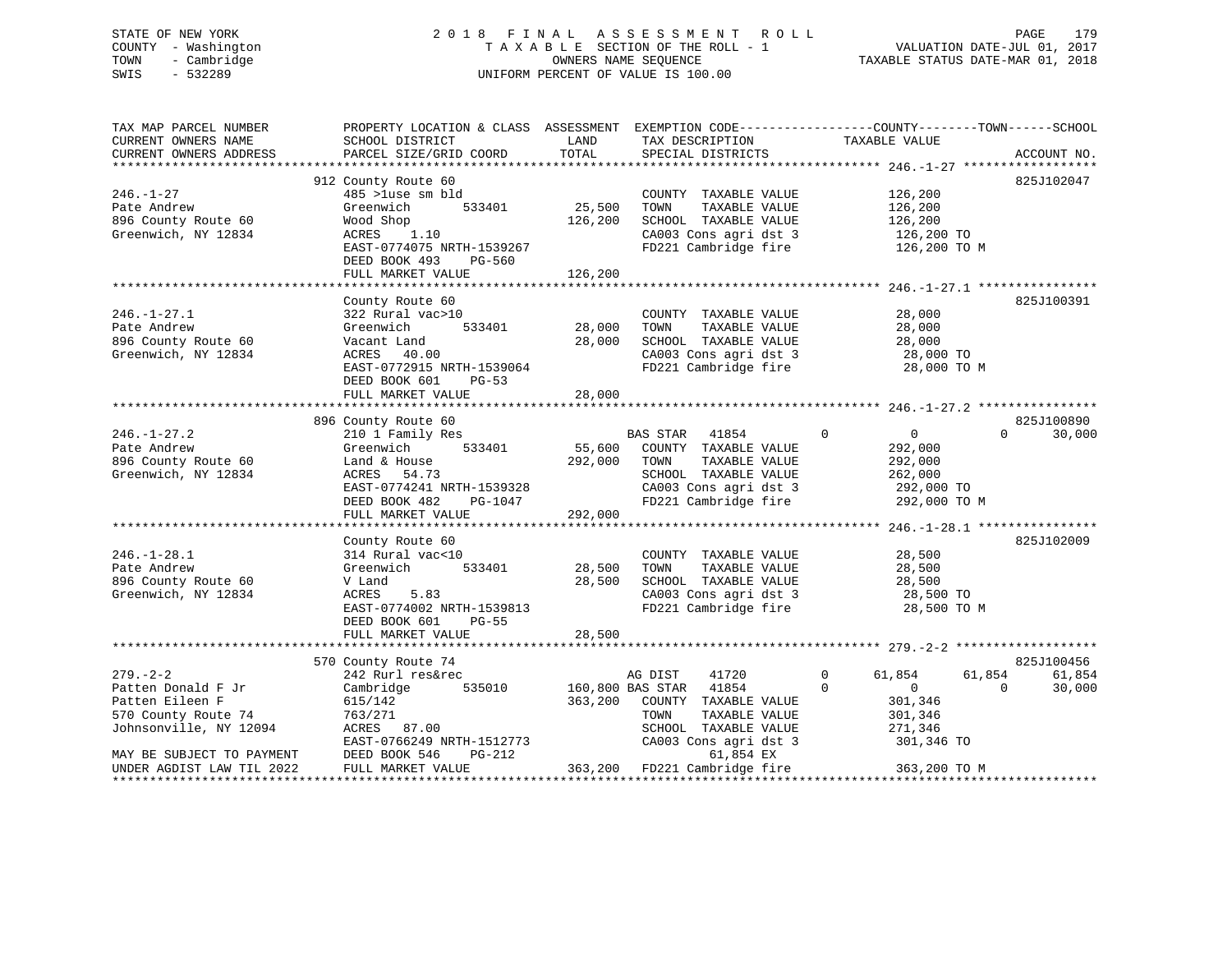# STATE OF NEW YORK 2 0 1 8 F I N A L A S S E S S M E N T R O L L PAGE 180 COUNTY - Washington T A X A B L E SECTION OF THE ROLL - 1 VALUATION DATE-JUL 01, 2017 TOWN - Cambridge OWNERS NAME SEQUENCE TAXABLE STATUS DATE-MAR 01, 2018 SWIS - 532289 UNIFORM PERCENT OF VALUE IS 100.00

| TAX MAP PARCEL NUMBER<br>CURRENT OWNERS NAME<br>CURRENT OWNERS ADDRESS                                                                          | PROPERTY LOCATION & CLASS ASSESSMENT EXEMPTION CODE----------------COUNTY-------TOWN------SCHOOL<br>SCHOOL DISTRICT<br>PARCEL SIZE/GRID COORD                                               | LAND<br>TOTAL                | TAX DESCRIPTION<br>SPECIAL DISTRICTS                                                                                                                    |              | TAXABLE VALUE                                                    |         | ACCOUNT NO.          |
|-------------------------------------------------------------------------------------------------------------------------------------------------|---------------------------------------------------------------------------------------------------------------------------------------------------------------------------------------------|------------------------------|---------------------------------------------------------------------------------------------------------------------------------------------------------|--------------|------------------------------------------------------------------|---------|----------------------|
|                                                                                                                                                 | 763 Turnpike Rd                                                                                                                                                                             |                              |                                                                                                                                                         |              |                                                                  |         | 825J100223           |
| $272 - 2 - 5$<br>Patterson Joanna L<br>763 Turnpike Rd<br>Eagle Bridge, NY 12057<br>MAY BE SUBJECT TO PAYMENT<br>UNDER AGDIST LAW TIL 2022      | 240 Rural res<br>535010<br>Cambridge<br>Residence/commercial<br>ACRES 18.94<br>EAST-0788918 NRTH-1519731<br>DEED BOOK 3801 PG-106<br>FULL MARKET VALUE                                      | 98,100<br>250,000<br>250,000 | AG DIST<br>41720<br>COUNTY TAXABLE VALUE<br>TOWN<br>TAXABLE VALUE<br>SCHOOL TAXABLE VALUE<br>FD221 Cambridge fire                                       | $\Omega$     | 82,924<br>167,076<br>167,076<br>167,076<br>250,000 TO M          | 82,924  | 82,924               |
|                                                                                                                                                 |                                                                                                                                                                                             |                              |                                                                                                                                                         |              |                                                                  |         |                      |
| $254. - 1 - 33$<br>Paula's Broad Meadows LLC<br>414 Wait Rd<br>Schaghticoke, NY 12154<br>MAY BE SUBJECT TO PAYMENT<br>UNDER AGDIST LAW TIL 2022 | Stump Church Rd<br>105 Vac farmland<br>535010<br>Cambridge<br>ROW 1856/323<br>ROW's 1845/284 & 286<br>ACRES 39.40<br>EAST-0767762 NRTH-1531449<br>DEED BOOK 3834 PG-58<br>FULL MARKET VALUE | 90,300<br>90,300<br>90,300   | AG DIST<br>41720<br>COUNTY TAXABLE VALUE<br>TOWN<br>TAXABLE VALUE<br>SCHOOL TAXABLE VALUE<br>CA003 Cons agri dst 3<br>69,391 EX<br>FD221 Cambridge fire | $\mathbf{0}$ | 69,391<br>20,909<br>20,909<br>20,909<br>20,909 TO<br>90,300 TO M | 69,391  | 825J100549<br>69,391 |
|                                                                                                                                                 |                                                                                                                                                                                             |                              |                                                                                                                                                         |              |                                                                  |         |                      |
| $288. - 1 - 21.2$<br>Paula's Broad Meadows, LLC<br>414 Waite Road<br>Schaghticoke, NY 12154<br>MAY BE SUBJECT TO PAYMENT                        | County Route 74<br>105 Vac farmland<br>535010<br>Cambridge<br>ACRES 48.80<br>EAST-0760948 NRTH-1499796<br>DEED BOOK 3018 PG-337<br>FULL MARKET VALUE                                        | 92,700<br>92,700<br>92,700   | AG DIST<br>41720<br>COUNTY TAXABLE VALUE<br>TOWN<br>TAXABLE VALUE<br>SCHOOL TAXABLE VALUE<br>CA003 Cons agri dst 3<br>51,199 EX                         | $\mathbf{0}$ | 51,199<br>41,501<br>41,501<br>41,501<br>41,501 TO                | 51,199  | 51,199               |
| UNDER AGDIST LAW TIL 2022                                                                                                                       |                                                                                                                                                                                             |                              | FD221 Cambridge fire                                                                                                                                    |              | 92,700 TO M                                                      |         |                      |
|                                                                                                                                                 |                                                                                                                                                                                             |                              |                                                                                                                                                         |              |                                                                  |         |                      |
|                                                                                                                                                 | 50 Mead Rd                                                                                                                                                                                  |                              |                                                                                                                                                         |              |                                                                  |         | 825J100499           |
| $288. - 1 - 30$<br>Paula's Broad Meadows, LLC<br>414 Waite Rd<br>Schaghticoke, NY 12154<br>MAY BE SUBJECT TO PAYMENT                            | 240 Rural res<br>Hoosic Valley 384201<br>Farm<br>ACRES 175.30<br>EAST-0756974 NRTH-1500480<br>DEED BOOK 3834 PG-286                                                                         | 722,600                      | AG DIST<br>41720<br>303,600 COUNTY TAXABLE VALUE<br>TAXABLE VALUE<br>TOWN<br>SCHOOL TAXABLE VALUE<br>CA003 Cons agri dst 3<br>143,283 EX                | $\Omega$     | 143,283<br>579,317<br>579,317<br>579,317<br>579,317 TO           | 143,283 | 143,283              |
| UNDER AGDIST LAW TIL 2022                                                                                                                       | FULL MARKET VALUE                                                                                                                                                                           |                              | 722,600 FD221 Cambridge fire                                                                                                                            |              | 722,600 TO M                                                     |         |                      |
|                                                                                                                                                 | Mead Rd                                                                                                                                                                                     |                              |                                                                                                                                                         |              |                                                                  |         | 825J100500           |
| $288. - 1 - 31$<br>Paula's Broad Meadows, LLC<br>414 Waite Rd<br>Schaghticoke, NY 12154                                                         | 105 Vac farmland<br>Hoosic Valley 384201<br>ACRES 111.89<br>EAST-0758926 NRTH-1500047<br>DEED BOOK 3834 PG-286                                                                              | 161,000<br>161,000           | AG DIST<br>41720<br>COUNTY TAXABLE VALUE<br>TAXABLE VALUE<br>TOWN<br>SCHOOL TAXABLE VALUE<br>CA003 Cons agri dst 3                                      | $\Omega$     | 102,191<br>58,809<br>58,809<br>58,809<br>58,809 TO               | 102,191 | 102,191              |
| MAY BE SUBJECT TO PAYMENT<br>UNDER AGDIST LAW TIL 2022                                                                                          | FULL MARKET VALUE                                                                                                                                                                           | 161,000                      | 102,191 EX<br>FD221 Cambridge fire                                                                                                                      |              | 161,000 TO M                                                     |         |                      |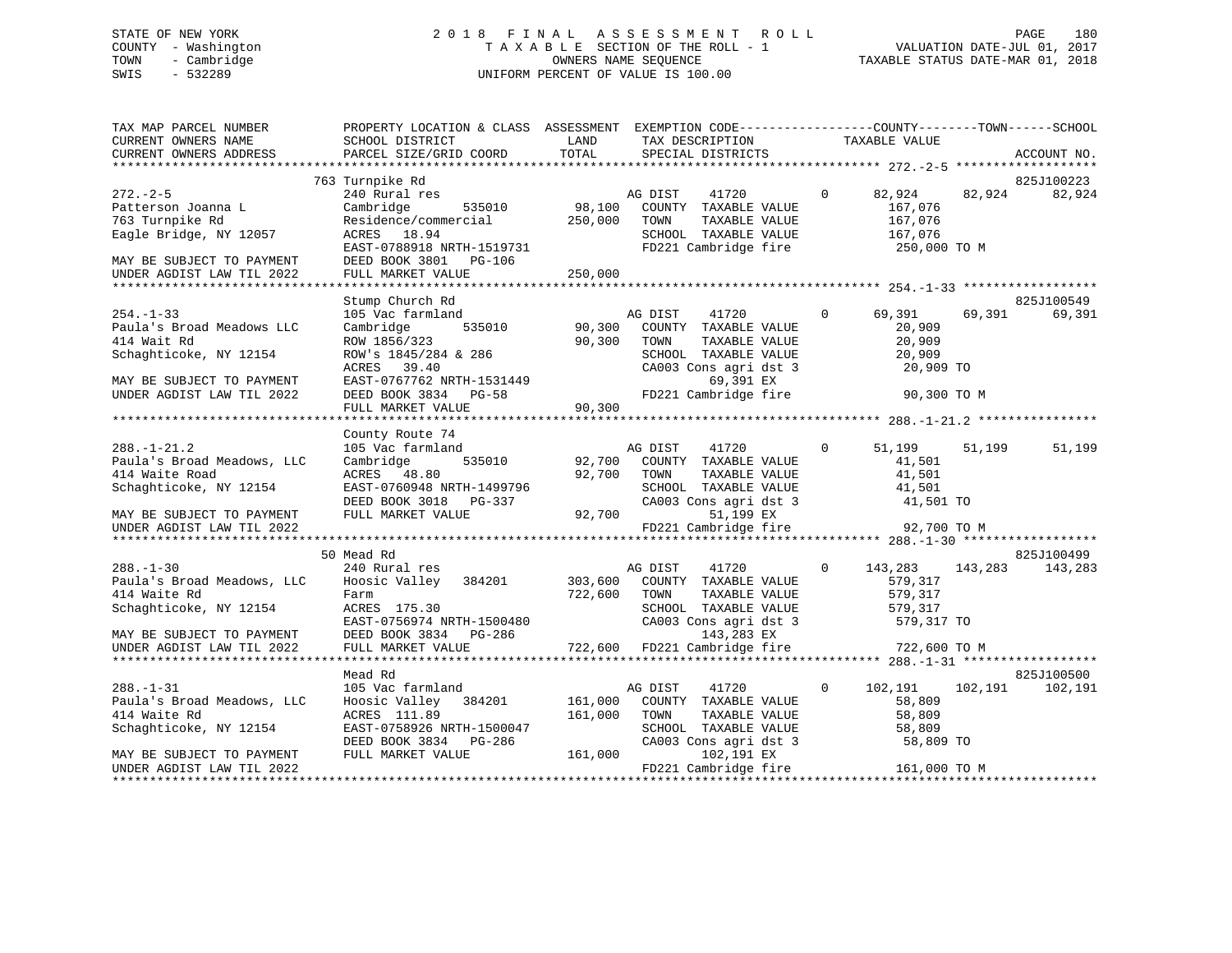# STATE OF NEW YORK 2 0 1 8 F I N A L A S S E S S M E N T R O L L PAGE 181 COUNTY - Washington T A X A B L E SECTION OF THE ROLL - 1 VALUATION DATE-JUL 01, 2017 TOWN - Cambridge OWNERS NAME SEQUENCE TAXABLE STATUS DATE-MAR 01, 2018 SWIS - 532289 UNIFORM PERCENT OF VALUE IS 100.00

| TAX MAP PARCEL NUMBER<br>CURRENT OWNERS NAME | SCHOOL DISTRICT                            | LAND    | TAX DESCRIPTION                               | PROPERTY LOCATION & CLASS ASSESSMENT EXEMPTION CODE---------------COUNTY-------TOWN------SCHOOL<br>TAXABLE VALUE |             |
|----------------------------------------------|--------------------------------------------|---------|-----------------------------------------------|------------------------------------------------------------------------------------------------------------------|-------------|
| CURRENT OWNERS ADDRESS                       | PARCEL SIZE/GRID COORD                     | TOTAL   | SPECIAL DISTRICTS                             |                                                                                                                  | ACCOUNT NO. |
|                                              | Tabor Ln/w Off                             |         |                                               |                                                                                                                  | 825J100520  |
| $272. - 2 - 25$                              | 323 Vacant rural                           |         | COUNTY TAXABLE VALUE                          | 16,500                                                                                                           |             |
| Peabody Henry                                | Cambridge<br>535010                        | 16,500  | TOWN<br>TAXABLE VALUE                         | 16,500                                                                                                           |             |
| Peabody Harriet                              | Woods                                      | 16,500  | SCHOOL TAXABLE VALUE                          |                                                                                                                  |             |
| 241 Duell Hollow Rd                          | ACRES 23.60                                |         | CA003 Cons agri dst 3                         | 16,500<br>16,500 TO                                                                                              |             |
| Buskirk, NY 12028                            | EAST-0785664 NRTH-1516603                  |         |                                               | FD221 Cambridge fire 16,500 TO M                                                                                 |             |
|                                              | DEED BOOK 2504 PG-117                      |         |                                               |                                                                                                                  |             |
|                                              | FULL MARKET VALUE                          | 16,500  |                                               |                                                                                                                  |             |
|                                              |                                            |         |                                               |                                                                                                                  |             |
|                                              | 53 Tabor Ln                                |         |                                               |                                                                                                                  | 825J100635  |
| $272. - 2 - 26$                              | 105 Vac farmland                           |         | 41720<br>AG DIST                              | $\Omega$<br>86,393<br>86,393                                                                                     | 86,393      |
| Peabody Henry                                | 535010<br>Cambridge                        | 133,800 | COUNTY TAXABLE VALUE                          | 90,907                                                                                                           |             |
| Peabody Harriet L                            | Vac farmland                               | 177,300 | TOWN<br>TAXABLE VALUE                         | 90,907                                                                                                           |             |
| 291 Duell Hollow Rd                          | ACRES 79.00                                |         | SCHOOL TAXABLE VALUE                          | 90,907                                                                                                           |             |
| Buskirk, NY 12028                            | EAST-0786964 NRTH-1517122                  |         | CA003 Cons agri dst 3                         | 90,907 TO                                                                                                        |             |
|                                              | DEED BOOK 682<br>PG-315                    |         | 86,393 EX                                     |                                                                                                                  |             |
| MAY BE SUBJECT TO PAYMENT                    | FULL MARKET VALUE                          |         | 177,300 FD221 Cambridge fire                  | 177,300 TO M                                                                                                     |             |
| UNDER AGDIST LAW TIL 2022                    |                                            |         |                                               |                                                                                                                  |             |
|                                              |                                            |         |                                               |                                                                                                                  |             |
|                                              | 291 Duell Hollow Rd                        |         |                                               |                                                                                                                  | 825J100543  |
| $272. - 2 - 28$                              | 112 Dairy farm                             |         | 41720<br>AG DIST                              | 96,742<br>$\overline{0}$<br>96,742                                                                               | 96,742      |
| Peabody Henry                                | Cambridge 535010                           |         | 175,100 ENH STAR 41834                        | $\Omega$<br>$\overline{0}$<br>$\Omega$                                                                           | 66,800      |
| 291 Duell Hollow Rd                          | Farm                                       | 373,800 | COUNTY TAXABLE VALUE                          | 277,058                                                                                                          |             |
| Buskirk, NY 12028                            | ACRES 98.50                                |         | TOWN<br>TAXABLE VALUE                         | 277,058                                                                                                          |             |
|                                              | EAST-0787071 NRTH-1518793                  |         | SCHOOL TAXABLE VALUE                          | 210,258                                                                                                          |             |
| MAY BE SUBJECT TO PAYMENT                    | DEED BOOK 385<br>PG-1081                   |         | CA003 Cons agri dst 3                         | 277,058 TO                                                                                                       |             |
| UNDER AGDIST LAW TIL 2022                    | FULL MARKET VALUE                          | 373,800 | 96,742 EX                                     |                                                                                                                  |             |
|                                              |                                            |         | FD221 Cambridge fire                          | 373,800 TO M                                                                                                     |             |
|                                              |                                            |         |                                               |                                                                                                                  |             |
|                                              | 61 Tabor Ln                                |         |                                               |                                                                                                                  | 825J102046  |
| $272. - 2 - 26.1$                            | 311 Res vac land                           |         | COUNTY TAXABLE VALUE                          | 8,000                                                                                                            |             |
| Peabody John H                               | Cambridge<br>535010                        | 8,000   | TOWN<br>TAXABLE VALUE                         | 8,000                                                                                                            |             |
| Peabody Ruth                                 | Trailer                                    | 8,000   | SCHOOL TAXABLE VALUE                          | 8,000                                                                                                            |             |
| 291 Duell Hollow Rd                          | ACRES<br>2.00                              |         | CA003 Cons agri dst 3<br>FD221 Cambridge fire | 8,000 TO                                                                                                         |             |
| Buskirk, NY 12028                            | EAST-0786860 NRTH-1516972                  |         |                                               | 8,000 TO M                                                                                                       |             |
|                                              | DEED BOOK 3542 PG-163<br>FULL MARKET VALUE | 8,000   |                                               |                                                                                                                  |             |
|                                              |                                            |         |                                               |                                                                                                                  |             |
|                                              | 697 South Cambridge Rd                     |         |                                               |                                                                                                                  | 825J100814  |
| $279. - 1 - 11$                              | 210 1 Family Res                           |         | COUNTY TAXABLE VALUE                          | 39,000                                                                                                           |             |
| Pearson Anna Marie                           | Greenwich<br>533401                        | 35,400  | TOWN<br>TAXABLE VALUE                         | 39,000                                                                                                           |             |
| 697 South Cambridge Rd                       | House & Lot                                | 39,000  | SCHOOL TAXABLE VALUE                          | 39,000                                                                                                           |             |
| Johnsonville, NY 12094                       | ACRES<br>2.07                              |         | CA003 Cons agri dst 3                         | 39,000 TO                                                                                                        |             |
|                                              | EAST-0759937 NRTH-1509490                  |         | FD221 Cambridge fire                          | 39,000 TO M                                                                                                      |             |
|                                              | DEED BOOK 1756 PG-258                      |         |                                               |                                                                                                                  |             |
|                                              | FULL MARKET VALUE                          | 39,000  |                                               |                                                                                                                  |             |
|                                              |                                            |         |                                               |                                                                                                                  |             |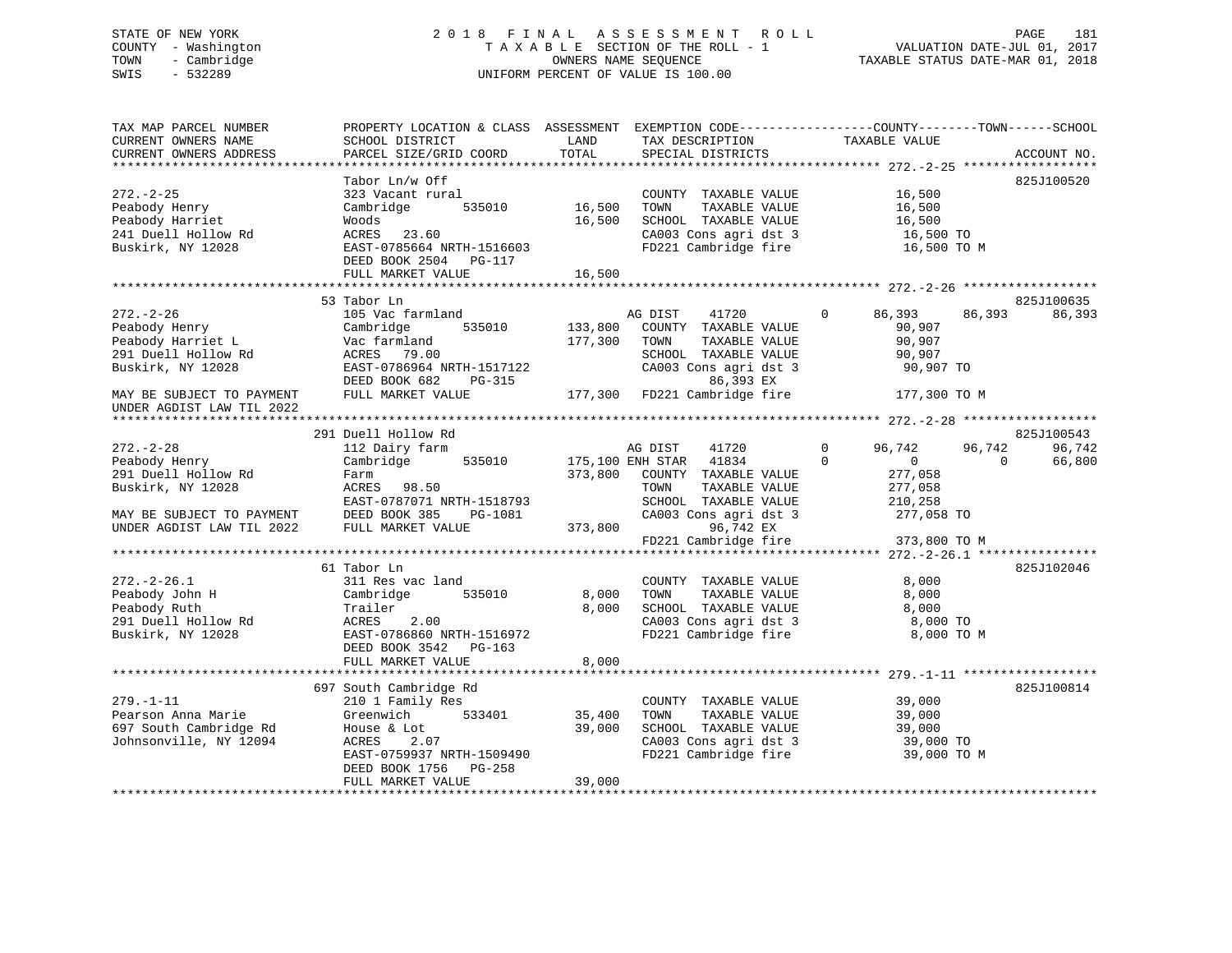# STATE OF NEW YORK 2 0 1 8 F I N A L A S S E S S M E N T R O L L PAGE 182 COUNTY - Washington T A X A B L E SECTION OF THE ROLL - 1 VALUATION DATE-JUL 01, 2017 TOWN - Cambridge OWNERS NAME SEQUENCE TAXABLE STATUS DATE-MAR 01, 2018 SWIS - 532289 UNIFORM PERCENT OF VALUE IS 100.00

| TAX MAP PARCEL NUMBER<br>CURRENT OWNERS NAME<br>CURRENT OWNERS ADDRESS                                        | PROPERTY LOCATION & CLASS ASSESSMENT EXEMPTION CODE---------------COUNTY-------TOWN------SCHOOL<br>SCHOOL DISTRICT<br>PARCEL SIZE/GRID COORD                                              | LAND<br>TOTAL                | TAX DESCRIPTION<br>SPECIAL DISTRICTS                                                                                                        | TAXABLE VALUE                                                                                | ACCOUNT NO.                      |
|---------------------------------------------------------------------------------------------------------------|-------------------------------------------------------------------------------------------------------------------------------------------------------------------------------------------|------------------------------|---------------------------------------------------------------------------------------------------------------------------------------------|----------------------------------------------------------------------------------------------|----------------------------------|
| $279. - 1 - 10.2$<br>Pearson Eric C<br>Pearson Patricia L<br>639 South Cambridge Rd<br>Johnsonville, NY 12094 | 639 South Cambridge Rd<br>210 1 Family Res<br>533401<br>Greenwich<br>Vac Land/imp<br>ACRES<br>5.73<br>EAST-0758864 NRTH-1510028<br>DEED BOOK 832<br>PG-21<br>FULL MARKET VALUE            | 45,000<br>171,100<br>171,100 | BAS STAR<br>41854<br>COUNTY TAXABLE VALUE<br>TAXABLE VALUE<br>TOWN<br>SCHOOL TAXABLE VALUE<br>CA003 Cons agri dst 3<br>FD221 Cambridge fire | $\mathbf 0$<br>$\overline{0}$<br>171,100<br>171,100<br>141,100<br>171,100 TO<br>171,100 TO M | $\Omega$<br>30,000               |
|                                                                                                               |                                                                                                                                                                                           |                              |                                                                                                                                             |                                                                                              |                                  |
| $279. - 1 - 10.4$<br>Pearson Eric C<br>Pearson Patricia<br>639 South Cambridge Rd<br>Johnsonville, NY 12094   | South Cambridge Rd<br>105 Vac farmland<br>533401<br>Greenwich<br>Lot 1<br>ACRES 38.03<br>EAST-0759669 NRTH-1510043<br>DEED BOOK 841<br>PG-259                                             | 88,500<br>88,500             | AG DIST<br>41720<br>COUNTY TAXABLE VALUE<br>TOWN<br>TAXABLE VALUE<br>SCHOOL TAXABLE VALUE<br>CA003 Cons agri dst 3<br>64,889 EX             | 64,889<br>$\Omega$<br>23,611<br>23,611<br>23,611<br>23,611 TO                                | 64,889<br>64,889                 |
| MAY BE SUBJECT TO PAYMENT<br>UNDER AGDIST LAW TIL 2022                                                        | FULL MARKET VALUE                                                                                                                                                                         | 88,500                       | FD221 Cambridge fire                                                                                                                        | 88,500 TO M                                                                                  |                                  |
|                                                                                                               |                                                                                                                                                                                           |                              |                                                                                                                                             |                                                                                              |                                  |
| $279. - 1 - 10.5$<br>Pearson Neil K<br>Pearson Debra A<br>13 Tollison Rd<br>Johnsonville, NY 12094            | South Cambridge Rd<br>312 Vac w/imprv<br>Greenwich<br>533401<br>Lot <sub>2</sub><br>ACRES 80.82<br>EAST-0761072 NRTH-1510330<br>DEED BOOK 841<br>PG-263                                   | 125,300<br>145,000           | 41720<br>AG DIST<br>COUNTY TAXABLE VALUE<br>TOWN<br>TAXABLE VALUE<br>SCHOOL TAXABLE VALUE<br>CA003 Cons agri dst 3<br>31,661 EX             | $\mathbf 0$<br>31,661<br>113,339<br>113,339<br>113,339<br>113,339 TO                         | 31,661<br>31,661                 |
| MAY BE SUBJECT TO PAYMENT<br>UNDER AGDIST LAW TIL 2022                                                        | FULL MARKET VALUE                                                                                                                                                                         | 145,000                      | FD221 Cambridge fire                                                                                                                        | 145,000 TO M                                                                                 |                                  |
|                                                                                                               |                                                                                                                                                                                           |                              |                                                                                                                                             |                                                                                              |                                  |
| $279. - 1 - 10$<br>Pearson Niel K<br>Pearson Debra A<br>13 Tollison Rd<br>Johnsonville, NY 12094              | 704 South Cambridge Rd<br>314 Rural vac<10<br>Greenwich<br>533401<br>Farm<br>Agmt 812/262<br>ACRES<br>4.13<br>EAST-0761335 NRTH-1508574<br>DEED BOOK 841<br>$PG-263$<br>FULL MARKET VALUE | 24,000<br>24,000<br>24,000   | COUNTY TAXABLE VALUE<br>TAXABLE VALUE<br>TOWN<br>SCHOOL TAXABLE VALUE<br>CA003 Cons agri dst 3<br>FD221 Cambridge fire                      | 24,000<br>24,000<br>24,000<br>24,000 TO<br>24,000 TO M                                       | 825J100544                       |
|                                                                                                               |                                                                                                                                                                                           |                              |                                                                                                                                             |                                                                                              |                                  |
| $279. - 1 - 10.1$<br>Pearson Niel K<br>Pearson Debra A<br>13 Tollison Rd<br>Johnsonville, NY 12094            | 13 Tollison Rd<br>210 1 Family Res<br>Greenwich<br>533401<br>H & L<br>4.20<br>ACRES<br>EAST-0761729 NRTH-1508831<br>DEED BOOK 698<br>$PG-44$                                              | 40,000<br>173,000            | BAS STAR 41854<br>COUNTY TAXABLE VALUE<br>TAXABLE VALUE<br>TOWN<br>SCHOOL TAXABLE VALUE<br>CA003 Cons agri dst 3<br>FD221 Cambridge fire    | $\mathbf 0$<br>$\overline{0}$<br>173,000<br>173,000<br>143,000<br>173,000 TO<br>173,000 TO M | 825J100975<br>$\Omega$<br>30,000 |
|                                                                                                               | FULL MARKET VALUE                                                                                                                                                                         | 173,000                      |                                                                                                                                             |                                                                                              |                                  |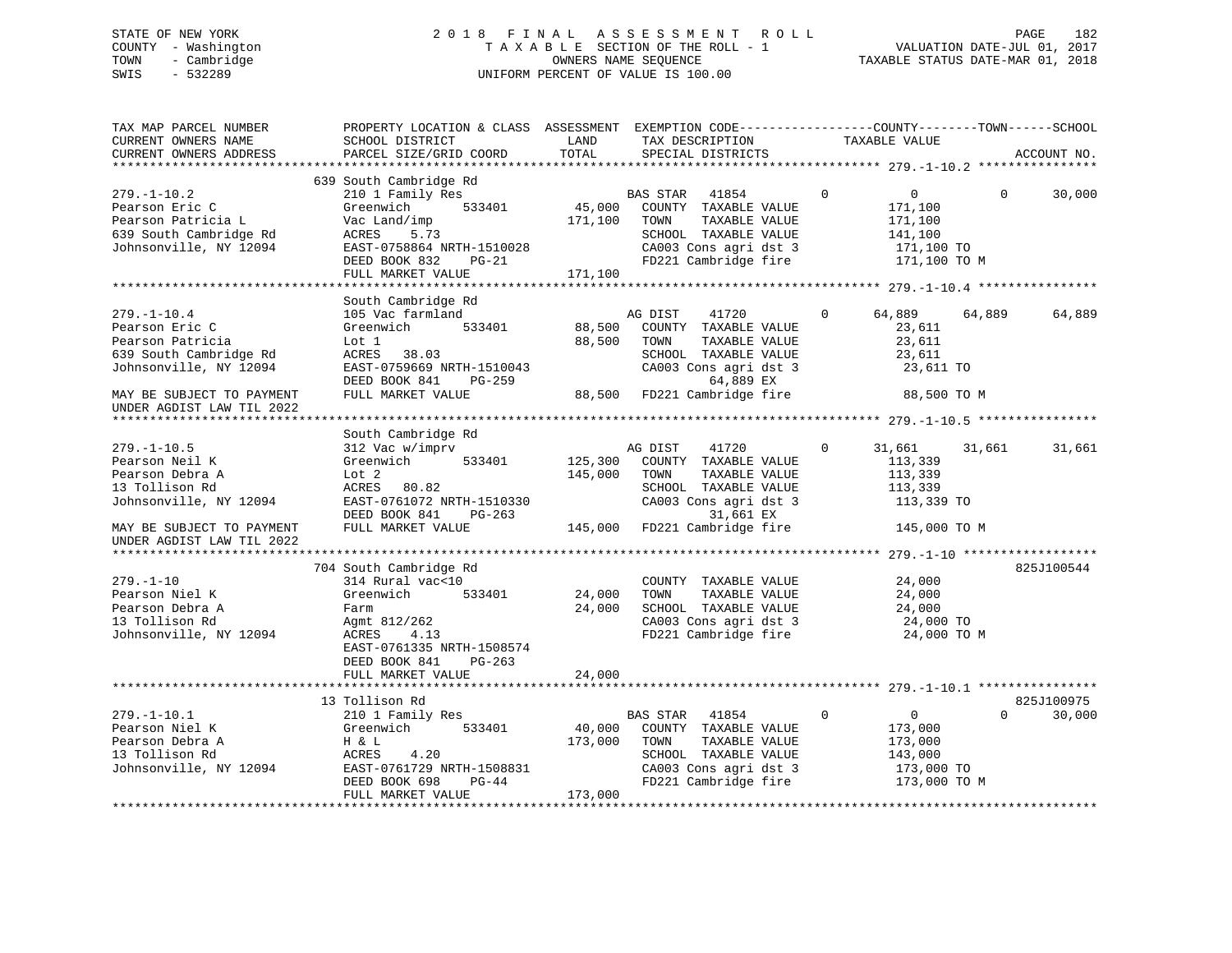# STATE OF NEW YORK 2 0 1 8 F I N A L A S S E S S M E N T R O L L PAGE 183 COUNTY - Washington T A X A B L E SECTION OF THE ROLL - 1 VALUATION DATE-JUL 01, 2017 TOWN - Cambridge OWNERS NAME SEQUENCE TAXABLE STATUS DATE-MAR 01, 2018 SWIS - 532289 UNIFORM PERCENT OF VALUE IS 100.00

| TAX MAP PARCEL NUMBER<br>CURRENT OWNERS NAME<br>CURRENT OWNERS ADDRESS                                                                                         | PROPERTY LOCATION & CLASS ASSESSMENT<br>SCHOOL DISTRICT<br>PARCEL SIZE/GRID COORD                                                                                                                           | LAND<br>TOTAL                | TAX DESCRIPTION<br>SPECIAL DISTRICTS                                                                                                               | EXEMPTION CODE-----------------COUNTY-------TOWN------SCHOOL<br>TAXABLE VALUE<br>ACCOUNT NO.                                                                          |
|----------------------------------------------------------------------------------------------------------------------------------------------------------------|-------------------------------------------------------------------------------------------------------------------------------------------------------------------------------------------------------------|------------------------------|----------------------------------------------------------------------------------------------------------------------------------------------------|-----------------------------------------------------------------------------------------------------------------------------------------------------------------------|
|                                                                                                                                                                |                                                                                                                                                                                                             |                              |                                                                                                                                                    |                                                                                                                                                                       |
| $262. -1 - 14.3$<br>Pellegrino Thomas W<br>PO Box 89<br>West Sand Lake, NY 12196                                                                               | 1063 County Route 59<br>322 Rural vac>10<br>Cambridge<br>535010<br>ACRES 10.44<br>EAST-0775372 NRTH-1522002<br>DEED BOOK 3625 PG-239<br>FULL MARKET VALUE                                                   | 34,000<br>34,000<br>34,000   | COUNTY TAXABLE VALUE<br>TOWN<br>TAXABLE VALUE<br>SCHOOL TAXABLE VALUE<br>CA003 Cons agri dst 3<br>FD221 Cambridge fire                             | 34,000<br>34,000<br>34,000<br>34,000 TO<br>34,000 TO M                                                                                                                |
|                                                                                                                                                                |                                                                                                                                                                                                             |                              |                                                                                                                                                    |                                                                                                                                                                       |
| $246. - 1 - 31.3$<br>Perkins Lawrence<br>Perkins Eugenia<br>426 Petteys Rd<br>Greenwich, NY 12834                                                              | 426 Petteys Rd<br>210 1 Family Res<br>Greenwich<br>533401<br>H Lot & Gar<br>6.00<br>ACRES<br>EAST-0771411 NRTH-1543656<br>DEED BOOK 909<br>$PG-233$                                                         | 41,000<br>114,900            | BAS STAR<br>41854<br>COUNTY TAXABLE VALUE<br>TAXABLE VALUE<br>TOWN<br>SCHOOL TAXABLE VALUE<br>CA003 Cons agri dst 3<br>FD221 Cambridge fire        | 825J100937<br>$\mathbf 0$<br>$\overline{0}$<br>30,000<br>$\Omega$<br>114,900<br>114,900<br>84,900<br>114,900 TO<br>114,900 TO M                                       |
|                                                                                                                                                                | FULL MARKET VALUE                                                                                                                                                                                           | 114,900                      |                                                                                                                                                    |                                                                                                                                                                       |
| $270. - 1 - 22$<br>Perry Erin J<br>516 Center Cambridge Rd<br>Cambridge, NY 12816<br>MAY BE SUBJECT TO PAYMENT<br>UNDER AGDIST LAW TIL 2022<br>$254. - 1 - 35$ | 516 Center Cambridge Rd<br>242 Rurl res&rec<br>Cambridge<br>535010<br>Lot 1A<br>ACRES 12.24<br>EAST-0767099 NRTH-1515720<br>DEED BOOK 3420 PG-129<br>FULL MARKET VALUE<br>127 Kenyon Rd<br>210 1 Family Res | 74,500<br>121,000<br>121,000 | 41720<br>AG DIST<br>COUNTY TAXABLE VALUE<br>TAXABLE VALUE<br>TOWN<br>SCHOOL TAXABLE VALUE<br>FD221 Cambridge fire<br>BAS STAR<br>41854             | 825J100713<br>$\mathbf 0$<br>48,792<br>48,792<br>48,792<br>72,208<br>72,208<br>72,208<br>121,000 TO M<br>825J100878<br>$\Omega$<br>$\mathbf{0}$<br>$\Omega$<br>30,000 |
| Pickering Randy<br>127 Kenyon Rd<br>Greenwich, NY 12834                                                                                                        | Greenwich<br>533401<br>House & Lot<br>Road AGMT. 1947/30<br>5.74 BANK<br>997<br>ACRES<br>EAST-0768580 NRTH-1532869<br>DEED BOOK 3105 PG-97<br>FULL MARKET VALUE                                             | 41,500<br>287,900<br>287,900 | COUNTY TAXABLE VALUE<br>TOWN<br>TAXABLE VALUE<br>SCHOOL TAXABLE VALUE<br>CA003 Cons agri dst 3<br>FD221 Cambridge fire                             | 287,900<br>287,900<br>257,900<br>287,900 TO<br>287,900 TO M                                                                                                           |
|                                                                                                                                                                |                                                                                                                                                                                                             |                              |                                                                                                                                                    |                                                                                                                                                                       |
| $255. - 1 - 24.1$<br>Pike Thomas M<br>Pike Kathryn M<br>191 Irish Ln<br>Cambridge, NY 12816                                                                    | 191 Irish Ln<br>242 Rurl res&rec<br>535010<br>Cambridge<br>House & Land<br>Lot 3<br>18.25 BANK<br>ACRES<br>997<br>EAST-0779701 NRTH-1531892<br>DEED BOOK 795<br>PG-327<br>FULL MARKET VALUE                 | 96,500<br>534,300<br>534,300 | <b>BAS STAR</b><br>41854<br>COUNTY TAXABLE VALUE<br>TOWN<br>TAXABLE VALUE<br>SCHOOL TAXABLE VALUE<br>CA005 Cons agri dst 5<br>FD221 Cambridge fire | 825J102036<br>$\Omega$<br>$\overline{0}$<br>$\Omega$<br>30,000<br>534,300<br>534,300<br>504,300<br>534,300 TO<br>534,300 TO M                                         |
|                                                                                                                                                                |                                                                                                                                                                                                             |                              |                                                                                                                                                    |                                                                                                                                                                       |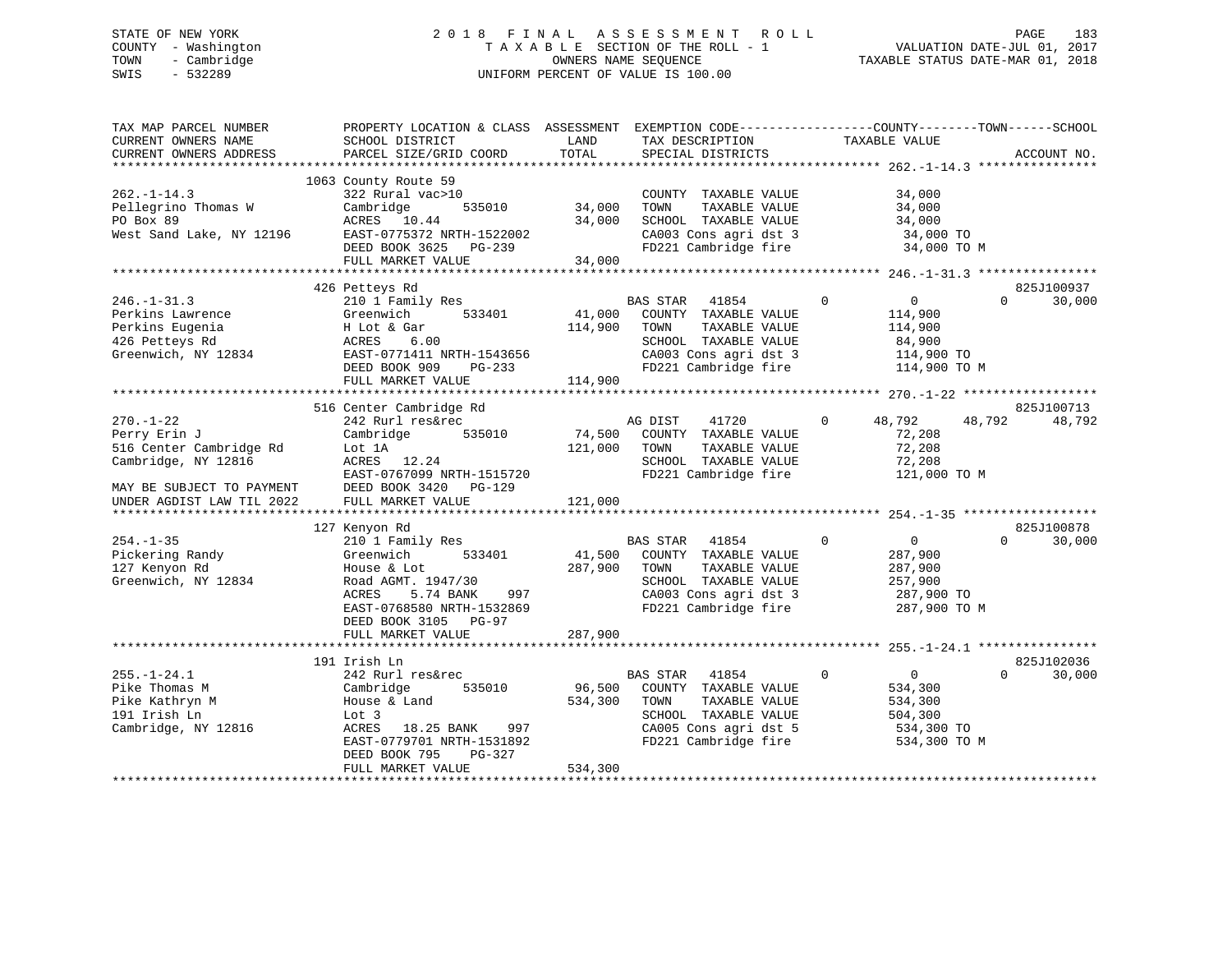# STATE OF NEW YORK 2 0 1 8 F I N A L A S S E S S M E N T R O L L PAGE 184 COUNTY - Washington T A X A B L E SECTION OF THE ROLL - 1 VALUATION DATE-JUL 01, 2017 TOWN - Cambridge OWNERS NAME SEQUENCE TAXABLE STATUS DATE-MAR 01, 2018 SWIS - 532289 UNIFORM PERCENT OF VALUE IS 100.00

| TAX MAP PARCEL NUMBER<br>CURRENT OWNERS NAME<br>CURRENT OWNERS ADDRESS                                                                                                              | PROPERTY LOCATION & CLASS ASSESSMENT EXEMPTION CODE----------------COUNTY-------TOWN------SCHOOL<br>SCHOOL DISTRICT<br>PARCEL SIZE/GRID COORD                                                           | LAND<br>TOTAL                | TAX DESCRIPTION<br>SPECIAL DISTRICTS                                                                                                                                                             | TAXABLE VALUE                                                                                                      | ACCOUNT NO.                            |
|-------------------------------------------------------------------------------------------------------------------------------------------------------------------------------------|---------------------------------------------------------------------------------------------------------------------------------------------------------------------------------------------------------|------------------------------|--------------------------------------------------------------------------------------------------------------------------------------------------------------------------------------------------|--------------------------------------------------------------------------------------------------------------------|----------------------------------------|
|                                                                                                                                                                                     |                                                                                                                                                                                                         |                              |                                                                                                                                                                                                  |                                                                                                                    |                                        |
| $254. - 1 - 31$<br>Pikulski John<br>Pikulski Constance<br>747 King Rd<br>Cambridge, NY 12816                                                                                        | Kenyon Rd/w Off<br>314 Rural vac<10<br>Greenwich<br>533401<br>Road AGMT. 1947/30<br>ACRES 5.34<br>5.34<br>ACRES<br>ACRES 5.34<br>EAST-0768492 NRTH-1532395<br>DEED BOOK 1947 PG-25<br>FULL MARKET VALUE | 46,400<br>46,400<br>46,400   | COUNTY TAXABLE VALUE<br>TOWN<br>TAXABLE VALUE<br>SCHOOL TAXABLE VALUE<br>SCHOOL TAXABLE VALUE<br>CA003 Cons agri dst 3<br>FD221 Cambridge fire                                                   | 46,400<br>46,400<br>46,400<br>46,400 TO<br>46,400 TO M                                                             | 825J100560                             |
|                                                                                                                                                                                     |                                                                                                                                                                                                         |                              |                                                                                                                                                                                                  |                                                                                                                    |                                        |
| $271. - 3 - 4.1$<br>Pinney Edward<br>Pinney Vanina<br>720 King Rd<br>Cambridge, NY 12816<br>MAY BE SUBJECT TO PAYMENT<br>UNDER AGDIST LAW TIL 2022<br>***************************** | 720 King Rd<br>240 Rural res<br>535010<br>Cambridge<br>ACRES 11.29<br>EAST-0781479 NRTH-1520433<br>DEED BOOK 2619 PG-72<br>FULL MARKET VALUE                                                            |                              | AG DIST<br>41720<br>83,100 BAS STAR 41854<br>618,000 COUNTY TAXABLE VALUE<br>TOWN<br>TAXABLE VALUE<br>SCHOOL TAXABLE VALUE<br>618,000 CA003 Cons agri dst 3<br>29,372 EX<br>FD221 Cambridge fire | 29,372<br>$\mathbf 0$<br>$\Omega$<br>$\overline{0}$<br>588,628<br>588,628<br>558,628<br>588,628 TO<br>618,000 TO M | 29,372<br>29,372<br>$\Omega$<br>30,000 |
|                                                                                                                                                                                     | King Rd                                                                                                                                                                                                 |                              |                                                                                                                                                                                                  |                                                                                                                    |                                        |
| $271 - 3 - 4.3$<br>Pinney Edward<br>Pinney Vanina<br>720 King Rd<br>Cambridge, NY 12816<br>MAY BE SUBJECT TO PAYMENT<br>UNDER AGDIST LAW TIL 2022                                   | 322 Rural vac>10<br>Cambridge<br>535010<br>FRNT 1099.00 DPTH<br>ACRES 49.96<br>EAST-0781969 NRTH-1519826<br>DEED BOOK 2619 PG-72<br>FULL MARKET VALUE                                                   | 100,000<br>100,000           | AG DIST<br>41720<br>COUNTY TAXABLE VALUE<br>TOWN<br>TAXABLE VALUE<br>SCHOOL TAXABLE VALUE<br>$CAO03$ Cons agri dst 3<br>35,979 EX<br>100,000 FD221 Cambridge fire                                | 35,979<br>$\mathbf{0}$<br>64,021<br>64,021<br>64,021<br>64,021 TO<br>100,000 TO M                                  | 35,979<br>35,979                       |
|                                                                                                                                                                                     |                                                                                                                                                                                                         |                              |                                                                                                                                                                                                  |                                                                                                                    |                                        |
| $254. - 1 - 2.3$<br>254.-1-2.3<br>Plunkett Lance R<br>Harshman Barbara L<br>1318 State Route 372<br>Greenwich, NY 12834                                                             | 200 Gillis Rd<br>210 1 Family Res<br>Greenwich<br>533401<br>Sub Lot 1<br>ACRES 3.21<br>EAST-0769842 NRTH-1536968<br>DEED BOOK 2629 PG-84<br>FULL MARKET VALUE                                           | 32,100<br>247,600<br>247,600 | COUNTY TAXABLE VALUE<br>TAXABLE VALUE<br>TOWN<br>SCHOOL TAXABLE VALUE<br>CA003 Cons agri dst 3<br>FD221 Cambridge fire                                                                           | 247,600<br>247,600<br>247,600<br>247,600 TO<br>247,600 TO M                                                        |                                        |
|                                                                                                                                                                                     |                                                                                                                                                                                                         |                              |                                                                                                                                                                                                  |                                                                                                                    |                                        |
| $270. - 1 - 25$<br>Porter Alexander M<br>Porter Keya L<br>429 Center Cambridge Rd<br>Cambridge, NY 12816<br>Cambridge, NY 12816<br>PRIOR OWNER ON 3/01/2018                         | 429 Center Cambridge Rd<br>210 1 Family Res<br>Cambridge 535010<br>H & L<br>Trans Exempt Repay 2018<br>FRNT 278.00 DPTH 151.00<br>ACRES<br>0.79<br>EAST-0765062 NRTH-1515919                            | 26,800<br>144,600            | COUNTY TAXABLE VALUE<br>TOWN<br>TAXABLE VALUE<br>SCHOOL TAXABLE VALUE<br>CA003 Cons agri dst 3 144,600 TO<br>FD221 Cambridge fire 144,600 TO M<br>TE533 Trans exmt repay-flg .00 MT              | 144,600<br>144,600<br>144,600                                                                                      | 825J100541                             |
| Patten Donald                                                                                                                                                                       | DEED BOOK 3915 PG-275<br>FULL MARKET VALUE                                                                                                                                                              | 144,600                      |                                                                                                                                                                                                  |                                                                                                                    |                                        |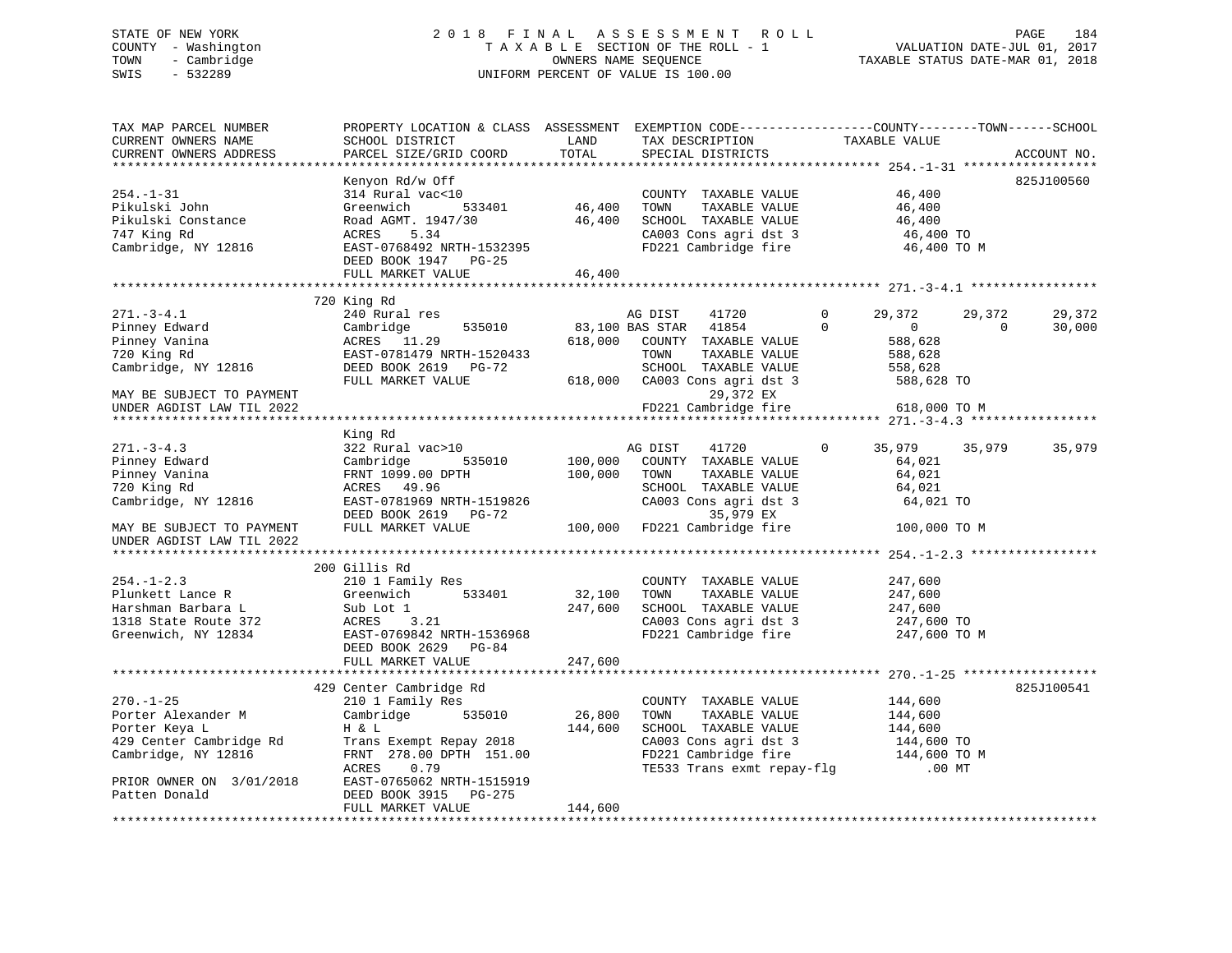# STATE OF NEW YORK 2 0 1 8 F I N A L A S S E S S M E N T R O L L PAGE 185 COUNTY - Washington T A X A B L E SECTION OF THE ROLL - 1 VALUATION DATE-JUL 01, 2017 TOWN - Cambridge OWNERS NAME SEQUENCE TAXABLE STATUS DATE-MAR 01, 2018 SWIS - 532289 UNIFORM PERCENT OF VALUE IS 100.00

| TAX MAP PARCEL NUMBER<br>CURRENT OWNERS NAME | PROPERTY LOCATION & CLASS ASSESSMENT EXEMPTION CODE---------------COUNTY-------TOWN------SCHOOL<br>SCHOOL DISTRICT | LAND    | TAX DESCRIPTION              | TAXABLE VALUE                 |                          |
|----------------------------------------------|--------------------------------------------------------------------------------------------------------------------|---------|------------------------------|-------------------------------|--------------------------|
| CURRENT OWNERS ADDRESS                       | PARCEL SIZE/GRID COORD                                                                                             | TOTAL   | SPECIAL DISTRICTS            |                               | ACCOUNT NO.              |
|                                              |                                                                                                                    |         |                              |                               |                          |
|                                              | County Route 74                                                                                                    |         |                              |                               |                          |
| $270. - 1 - 26.15$                           | 314 Rural vac<10                                                                                                   |         | COUNTY TAXABLE VALUE         | 18,100                        |                          |
| Porter Alexander M                           | 535010<br>Cambridge                                                                                                | 18,100  | TAXABLE VALUE<br>TOWN        | 18,100                        |                          |
| Porter Keya L                                | Sub Lot 10                                                                                                         | 18,100  | SCHOOL TAXABLE VALUE         | 18,100                        |                          |
| 429 Center Cambridge Rd                      | 3.02<br>ACRES                                                                                                      |         | CA003 Cons agri dst 3        | 18,100 TO                     |                          |
| Cambridge, NY 12816                          | EAST-0765383 NRTH-1516166                                                                                          |         | FD221 Cambridge fire         | 18,100 TO M                   |                          |
|                                              | DEED BOOK 3915 PG-275                                                                                              |         |                              |                               |                          |
| PRIOR OWNER ON 3/01/2018                     | FULL MARKET VALUE                                                                                                  | 18,100  |                              |                               |                          |
| Patten Donald                                |                                                                                                                    |         |                              |                               |                          |
|                                              | 35 Pratt Ln                                                                                                        |         |                              |                               | 825J100558               |
| $288. - 1 - 5$                               | 242 Rurl res&rec                                                                                                   |         | AG DIST<br>41720             | $\Omega$<br>26,154            | 26,154<br>26,154         |
| Pratt Andrea J LE                            | 535010<br>Cambridge                                                                                                |         | 145,100 ENH STAR 41834       | $\Omega$<br>$\overline{0}$    | $\overline{0}$<br>66,800 |
| Brilya Sarah J                               | 942/59                                                                                                             | 246,800 | COUNTY TAXABLE VALUE         | 220,646                       |                          |
|                                              |                                                                                                                    |         |                              |                               |                          |
| 35 Pratt Ln                                  | ACRES 74.50                                                                                                        |         | TAXABLE VALUE<br>TOWN        | 220,646                       |                          |
| Johnsonville, NY 12094                       | EAST-0766234 NRTH-1503524                                                                                          |         | SCHOOL TAXABLE VALUE         | 153,846                       |                          |
|                                              | DEED BOOK 3688 PG-265                                                                                              |         | CA003 Cons agri dst 3        | 220,646 TO                    |                          |
| MAY BE SUBJECT TO PAYMENT                    | FULL MARKET VALUE                                                                                                  | 246,800 | 26,154 EX                    |                               |                          |
| UNDER AGDIST LAW TIL 2022                    |                                                                                                                    |         | FD221 Cambridge fire         | 246,800 TO M                  |                          |
|                                              |                                                                                                                    |         |                              |                               |                          |
|                                              | 115 Durfee Rd                                                                                                      |         |                              |                               | 825J102003               |
| $288. - 1 - 15.10$                           | 210 1 Family Res                                                                                                   |         | VETCOM CTS 41130             | $\mathbf{0}$<br>38,675        | 38,675<br>10,000         |
| Pratt Floyd John                             | 535010<br>Cambridge                                                                                                |         | 28,700 BAS STAR<br>41854     | $\Omega$<br>$\overline{0}$    | $\bigcap$<br>30,000      |
| 115 Durfee Rd                                | H & L                                                                                                              |         | 154,700 COUNTY TAXABLE VALUE | 116,025                       |                          |
| Buskirk, NY 12028                            | 0.81<br>ACRES                                                                                                      |         | TAXABLE VALUE<br>TOWN        | 116,025                       |                          |
|                                              | EAST-0766615 NRTH-1500362                                                                                          |         | SCHOOL TAXABLE VALUE         | 114,700                       |                          |
|                                              | DEED BOOK 589<br>PG-214                                                                                            |         | CA003 Cons agri dst 3        | 154,700 TO                    |                          |
|                                              | FULL MARKET VALUE                                                                                                  |         | 154,700 FD221 Cambridge fire | 154,700 TO M                  |                          |
|                                              |                                                                                                                    |         |                              |                               |                          |
|                                              | 115 Brownell Rd                                                                                                    |         |                              |                               | 825J101998               |
| $270. - 1 - 33.2$                            | 210 1 Family Res                                                                                                   |         | BAS STAR 41854               | $\mathbf 0$<br>$\overline{0}$ | 30,000<br>$\Omega$       |
| Pratt Frank R                                | 535010<br>Cambridge                                                                                                | 29,100  | COUNTY TAXABLE VALUE         | 192,200                       |                          |
| 115 Brownell Rd                              | H & L                                                                                                              | 192,200 | TAXABLE VALUE<br>TOWN        | 192,200                       |                          |
| Cambridge, NY 12816                          | 2.01<br>ACRES                                                                                                      |         | SCHOOL TAXABLE VALUE         | 162,200                       |                          |
|                                              | EAST-0763900 NRTH-1518474                                                                                          |         | CA003 Cons agri dst 3        | 192,200 TO                    |                          |
|                                              | DEED BOOK 654<br>$PG-289$                                                                                          |         | FD221 Cambridge fire         | 192,200 TO M                  |                          |
|                                              | FULL MARKET VALUE                                                                                                  | 192,200 |                              |                               |                          |
|                                              |                                                                                                                    |         |                              |                               |                          |
|                                              | Brownell Rd                                                                                                        |         |                              |                               | 825J102043               |
| $270. - 1 - 33.5$                            | 314 Rural vac<10                                                                                                   |         | COUNTY TAXABLE VALUE         | 31,300                        |                          |
| Pratt Frank R                                | 535010<br>Cambridge                                                                                                | 31,300  | TOWN<br>TAXABLE VALUE        | 31,300                        |                          |
| 115 Brownell Rd                              | Vac Land                                                                                                           | 31,300  | SCHOOL TAXABLE VALUE         | 31,300                        |                          |
| Cambridge, NY 12816                          | Lot 3                                                                                                              |         | CA003 Cons agri dst 3        | 31,300 TO                     |                          |
|                                              | ACRES<br>5.31                                                                                                      |         | FD221 Cambridge fire         | 31,300 TO M                   |                          |
|                                              |                                                                                                                    |         |                              |                               |                          |
|                                              | EAST-0764364 NRTH-1518349<br>PG-287                                                                                |         |                              |                               |                          |
|                                              | DEED BOOK 946                                                                                                      |         |                              |                               |                          |
|                                              | FULL MARKET VALUE                                                                                                  | 31,300  |                              |                               |                          |
|                                              |                                                                                                                    |         |                              |                               |                          |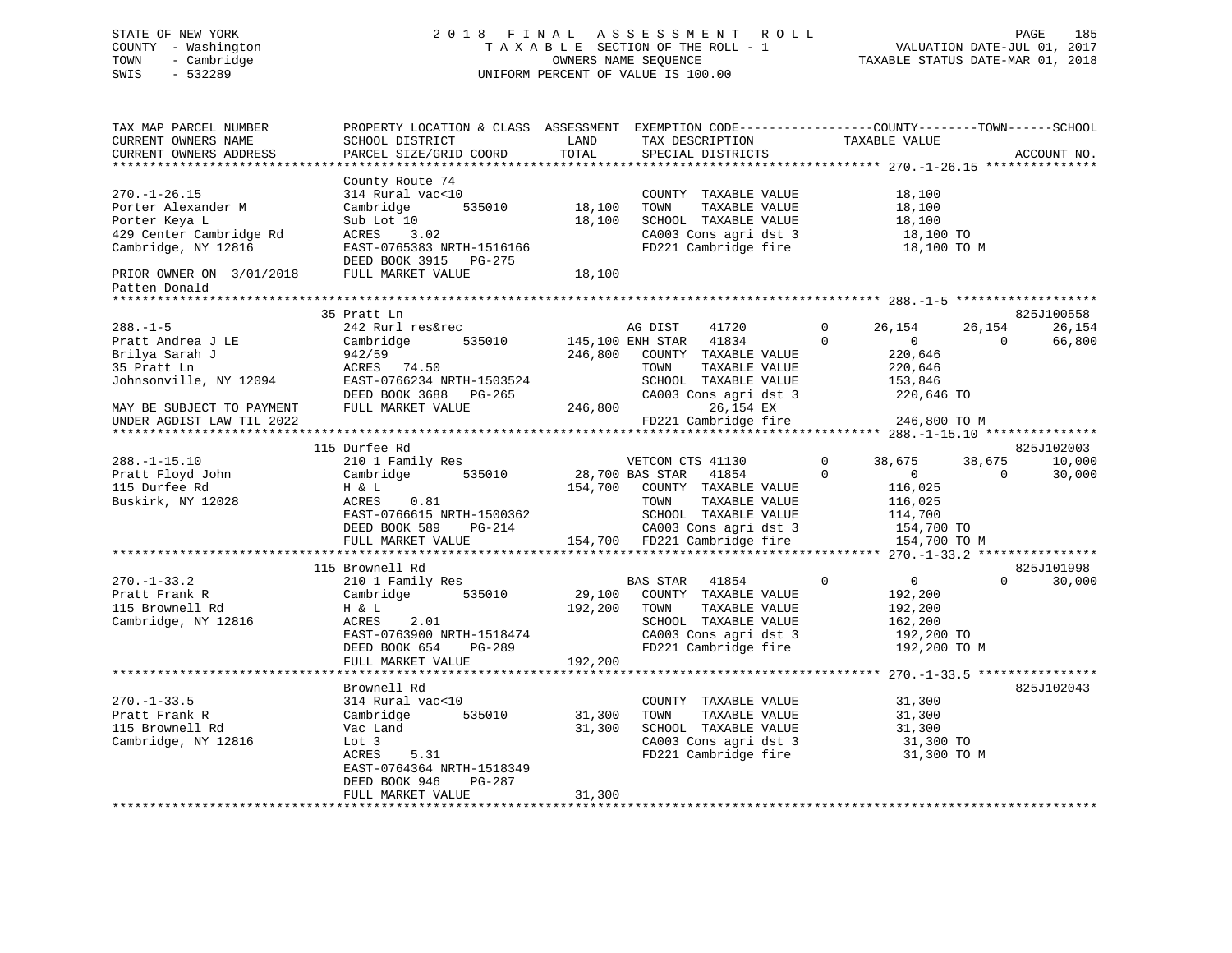# STATE OF NEW YORK 2 0 1 8 F I N A L A S S E S S M E N T R O L L PAGE 186 COUNTY - Washington T A X A B L E SECTION OF THE ROLL - 1 VALUATION DATE-JUL 01, 2017 TOWN - Cambridge OWNERS NAME SEQUENCE TAXABLE STATUS DATE-MAR 01, 2018 SWIS - 532289 UNIFORM PERCENT OF VALUE IS 100.00

| TAX MAP PARCEL NUMBER                                       | PROPERTY LOCATION & CLASS ASSESSMENT EXEMPTION CODE-----------------COUNTY--------TOWN------SCHOOL |                 |                                               |                |                |          |                      |
|-------------------------------------------------------------|----------------------------------------------------------------------------------------------------|-----------------|-----------------------------------------------|----------------|----------------|----------|----------------------|
| CURRENT OWNERS NAME                                         | SCHOOL DISTRICT                                                                                    | LAND            | TAX DESCRIPTION                               |                | TAXABLE VALUE  |          |                      |
| CURRENT OWNERS ADDRESS                                      | PARCEL SIZE/GRID COORD                                                                             | TOTAL           | SPECIAL DISTRICTS                             |                |                |          | ACCOUNT NO.          |
|                                                             |                                                                                                    |                 |                                               |                |                |          |                      |
|                                                             | 680 County Route 74                                                                                |                 | 97 PCT OF VALUE USED FOR EXEMPTION PURPOSES   |                |                |          | 825J101993           |
| $270. - 1 - 24.3$                                           | 242 Rurl res&rec                                                                                   |                 | 41834<br>ENH STAR                             | $\overline{0}$ | $\overline{0}$ | $\Omega$ | 66,800               |
| Preece Garry Trustee                                        | Cambridge                                                                                          |                 | 41802                                         | $\Omega$       | 84,536         | $\Omega$ | $\mathbf 0$          |
| Preece Irrevocable Trust Terra Land & Barn                  |                                                                                                    | 249,000         | COUNTY TAXABLE VALUE                          |                | 164,464        |          |                      |
| 330 Brownell                                                | Lot 2                                                                                              |                 | TAXABLE VALUE<br>TOWN                         |                | 249,000        |          |                      |
| Ballston Spa, NY 12020                                      | ACRES 10.33                                                                                        |                 | SCHOOL TAXABLE VALUE                          |                | 182,200        |          |                      |
|                                                             | EAST-0765862 NRTH-1514761                                                                          |                 | FD221 Cambridge fire                          |                | 249,000 TO M   |          |                      |
|                                                             | DEED BOOK 3512 PG-321                                                                              |                 |                                               |                |                |          |                      |
|                                                             | FULL MARKET VALUE                                                                                  | 249,000         |                                               |                |                |          |                      |
|                                                             |                                                                                                    |                 |                                               |                |                |          |                      |
|                                                             | Kenyon Rd/w Off                                                                                    |                 |                                               |                |                |          | 825J100816           |
| $254. - 1 - 30$                                             | 314 Rural vac<10                                                                                   |                 | COUNTY TAXABLE VALUE                          |                | 28,800         |          |                      |
| Preece, Richard & Mary Trust                                | 533401<br>Greenwich                                                                                | 28,800          | TAXABLE VALUE<br>TOWN                         |                | 28,800         |          |                      |
| Preece Richard J                                            | Land                                                                                               | 28,800          | SCHOOL TAXABLE VALUE                          |                | 28,800         |          |                      |
| 5203 Pumphrey Dr                                            | ACRES<br>5.20                                                                                      |                 | CA003 Cons agri dst 3<br>FD221 Cambridge fire |                | 28,800 TO      |          |                      |
| Fairfax, VA 22032                                           | EAST-0769065 NRTH-1532893                                                                          |                 |                                               |                | 28,800 TO M    |          |                      |
|                                                             | DEED BOOK 2928 PG-151                                                                              |                 |                                               |                |                |          |                      |
|                                                             | FULL MARKET VALUE                                                                                  | 28,800          |                                               |                |                |          |                      |
|                                                             |                                                                                                    |                 |                                               |                |                |          |                      |
| $280. -2 - 17.3$                                            | 18 County Route 59<br>210 1 Family Res                                                             |                 | BAS STAR 41854                                | $\mathbf 0$    | $\overline{0}$ | $\Omega$ | 825J100957<br>30,000 |
| Prendergast James T                                         | Cambridge                                                                                          |                 | 535010 59,600 COUNTY TAXABLE VALUE            |                | 239,200        |          |                      |
| Prendergast Lesley J                                        | H & Land                                                                                           | 239,200 TOWN    | TAXABLE VALUE                                 |                | 239,200        |          |                      |
| 18 County Route 59                                          | ACRES<br>4.68                                                                                      |                 | SCHOOL TAXABLE VALUE                          |                | 209,200        |          |                      |
| Buskirk, NY 12028                                           | EAST-0777209 NRTH-1504572                                                                          |                 | CA003 Cons agri dst 3                         |                | 239,200 TO     |          |                      |
|                                                             | DEED BOOK 525<br>PG-27                                                                             |                 |                                               |                | 239,200 TO M   |          |                      |
|                                                             | FULL MARKET VALUE                                                                                  | 239,200         | FD221 Cambridge fire                          |                |                |          |                      |
|                                                             |                                                                                                    |                 |                                               |                |                |          |                      |
|                                                             | 326 King Rd                                                                                        |                 |                                               |                |                |          | 825L100510           |
| $280. - 2 - 10$                                             | 242 Rurl res&rec                                                                                   |                 | <b>BAS STAR</b><br>41854                      | $\mathbf{0}$   | $\overline{0}$ | $\Omega$ | 30,000               |
| Presser David B                                             | Cambridge<br>535010                                                                                |                 | 108,400 COUNTY TAXABLE VALUE                  |                | 202,000        |          |                      |
| Presser Carolynn                                            |                                                                                                    | 202,000         | TAXABLE VALUE<br>TOWN                         |                | 202,000        |          |                      |
| Cambridge<br>Res & Land<br>ACRES    44.<br>629 Plank Rd 225 | ACRES 44.30                                                                                        |                 | SCHOOL TAXABLE VALUE                          |                | 172,000        |          |                      |
| Clifton Park, NY 12065-2043                                 | EAST-0779805 NRTH-1511069                                                                          |                 | CA003 Cons agri dst 3                         |                | 202,000 TO     |          |                      |
|                                                             | DEED BOOK 946<br>PG-15                                                                             |                 | FD221 Cambridge fire                          |                | 202,000 TO M   |          |                      |
|                                                             | FULL MARKET VALUE                                                                                  | 202,000         |                                               |                |                |          |                      |
|                                                             |                                                                                                    |                 |                                               |                |                |          |                      |
|                                                             | 498 Center Cambridge Rd                                                                            |                 |                                               |                |                |          |                      |
| $270. - 1 - 22.2$                                           | 210 1 Family Res                                                                                   |                 | VETCOM CTS 41130                              | $\mathbf{0}$   | 55,000         | 45,000   | 10,000               |
| Price David S                                               | 535010<br>Cambridge                                                                                | 40,000 BAS STAR | 41854                                         | $\Omega$       | $\sim$ 0       | $\Omega$ | 30,000               |
| Price Mary L                                                | $P/O$ Lot $1B$                                                                                     | 249,000         | COUNTY TAXABLE VALUE                          |                | 194,000        |          |                      |
| 498 Center Cambridge Rd                                     | ACRES<br>4.72                                                                                      |                 | TAXABLE VALUE<br>TOWN                         |                | 204,000        |          |                      |
| Cambridge, NY 12816                                         | EAST-0766651 NRTH-1516342                                                                          |                 | SCHOOL TAXABLE VALUE                          |                | 209,000        |          |                      |
|                                                             | DEED BOOK 3403 PG-59                                                                               |                 | FD221 Cambridge fire                          |                | 249,000 TO M   |          |                      |
|                                                             | FULL MARKET VALUE                                                                                  | 249,000         |                                               |                |                |          |                      |
|                                                             |                                                                                                    |                 |                                               |                |                |          |                      |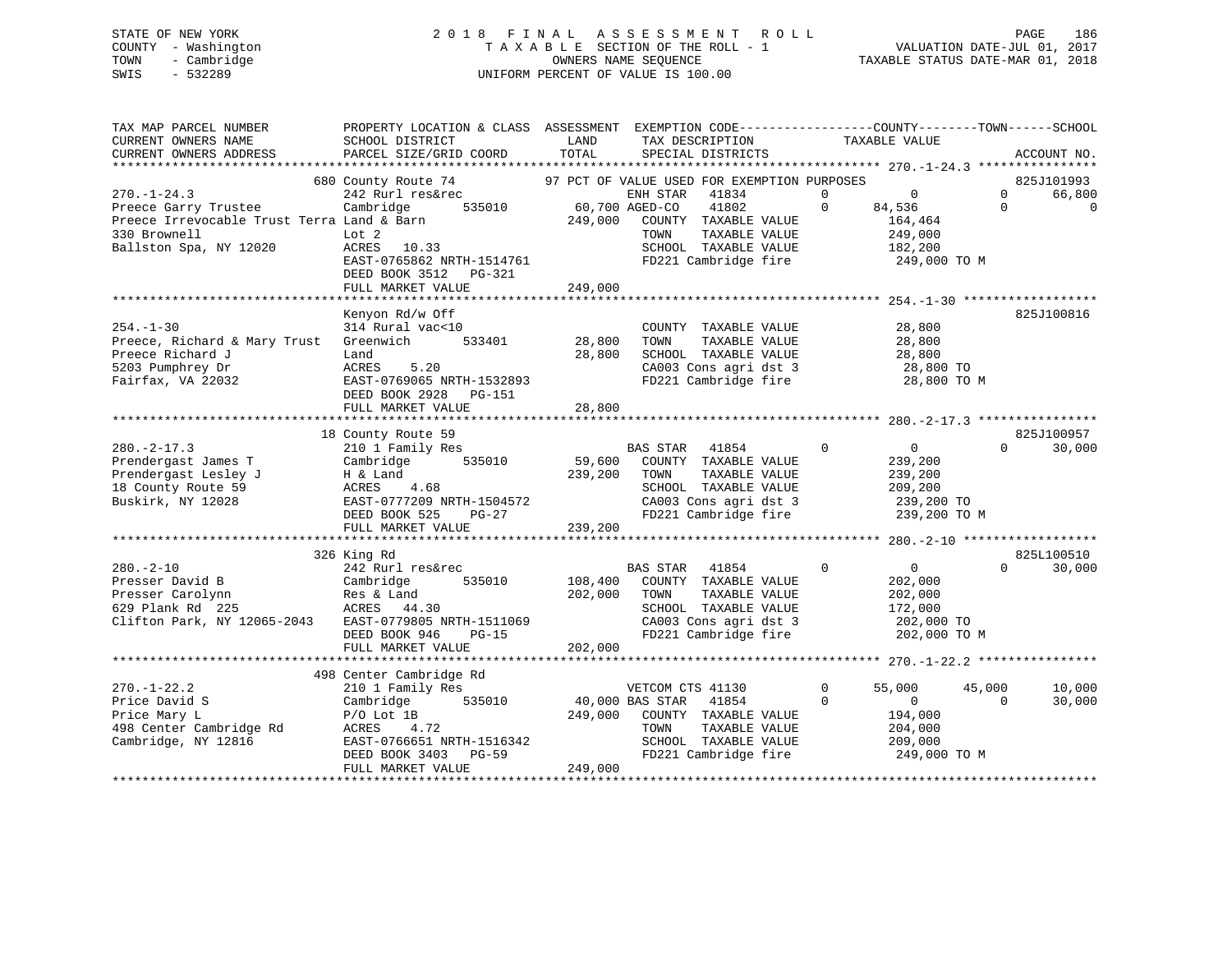# STATE OF NEW YORK 2 0 1 8 F I N A L A S S E S S M E N T R O L L PAGE 187 COUNTY - Washington T A X A B L E SECTION OF THE ROLL - 1 VALUATION DATE-JUL 01, 2017 TOWN - Cambridge OWNERS NAME SEQUENCE TAXABLE STATUS DATE-MAR 01, 2018 SWIS - 532289 UNIFORM PERCENT OF VALUE IS 100.00

| TAX MAP PARCEL NUMBER<br>CURRENT OWNERS NAME                                                                        | PROPERTY LOCATION & CLASS ASSESSMENT EXEMPTION CODE----------------COUNTY-------TOWN------SCHOOL<br>SCHOOL DISTRICT                                                                                                    | LAND                         | TAX DESCRIPTION                                                                                                                                                                                                   | TAXABLE VALUE                                                                                                                               |                              |                       |
|---------------------------------------------------------------------------------------------------------------------|------------------------------------------------------------------------------------------------------------------------------------------------------------------------------------------------------------------------|------------------------------|-------------------------------------------------------------------------------------------------------------------------------------------------------------------------------------------------------------------|---------------------------------------------------------------------------------------------------------------------------------------------|------------------------------|-----------------------|
| CURRENT OWNERS ADDRESS                                                                                              | PARCEL SIZE/GRID COORD                                                                                                                                                                                                 | TOTAL                        | SPECIAL DISTRICTS                                                                                                                                                                                                 |                                                                                                                                             |                              | ACCOUNT NO.           |
|                                                                                                                     | 1080 County Route 60                                                                                                                                                                                                   |                              |                                                                                                                                                                                                                   |                                                                                                                                             |                              |                       |
| $246. - 1 - 30.2$<br>Proch Leonard<br>Proch Sonja<br>1080 County Route 60<br>Greenwich, NY 12834                    | 210 1 Family Res<br>533401<br>Greenwich<br>1.57<br>ACRES<br>EAST-0772435 NRTH-1543187<br>DEED BOOK 886<br>$PG-8$<br>FULL MARKET VALUE                                                                                  | 223,000                      | BAS STAR 41854<br>27,900 COUNTY TAXABLE VALUE<br>TAXABLE VALUE<br>TOWN<br>SCHOOL TAXABLE VALUE<br>CA003 Cons agri dst 3<br>223,000 FD221 Cambridge fire                                                           | $\mathbf 0$<br>$\overline{0}$<br>223,000<br>223,000<br>193,000<br>223,000 TO<br>223,000 TO M                                                | $\Omega$                     | 30,000                |
|                                                                                                                     |                                                                                                                                                                                                                        |                              |                                                                                                                                                                                                                   |                                                                                                                                             |                              |                       |
|                                                                                                                     | 1068 County Route 60                                                                                                                                                                                                   |                              |                                                                                                                                                                                                                   |                                                                                                                                             |                              | 825J100562            |
| $246. - 1 - 30$<br>Proch Robert E<br>Proch Janet C<br>1068 County Route 60<br>Greenwich, NY 12834                   | 210 1 Family Res<br>533401<br>Greenwich<br>H & L<br>ACRES<br>7.40<br>EAST-0772655 NRTH-1543106<br>DEED BOOK 436<br>PG-542<br>FULL MARKET VALUE                                                                         |                              | VETWAR CTS 41120<br>47,600 AGED-ALL<br>41800<br>94,100 ENH STAR<br>41834<br>COUNTY TAXABLE VALUE<br>TOWN<br>TAXABLE VALUE<br>SCHOOL TAXABLE VALUE<br>94,100 CA003 Cons agri dst 3<br>FD221 Cambridge fire         | $\mathbf 0$<br>14,115<br>$\Omega$<br>39,993<br>$\Omega$<br>$\overline{0}$<br>39,992<br>39,992<br>$\overline{0}$<br>94,100 TO<br>94,100 TO M | 14,115<br>39,993<br>$\Omega$ | 0<br>47,050<br>47,050 |
|                                                                                                                     |                                                                                                                                                                                                                        |                              |                                                                                                                                                                                                                   |                                                                                                                                             |                              |                       |
| $288. - 1 - 10$<br>Pultorak Francis S<br>Pultorak Ellen L<br>168 South Rd<br>Buskirk, NY 12028<br>$263. - 1 - 17.1$ | 168 South Rd<br>242 Rurl res&rec<br>Cambridge<br>535010<br>H & L<br>ACRES 18.00<br>EAST-0769738 NRTH-1503581<br>DEED BOOK 2679<br>PG-74<br>FULL MARKET VALUE<br>***********************<br>King Rd<br>314 Rural vac<10 | 73,000<br>231,900<br>231,900 | 95 PCT OF VALUE USED FOR EXEMPTION PURPOSES<br>VETWAR CTS 41120<br>COUNTY TAXABLE VALUE<br>TOWN<br>TAXABLE VALUE<br>SCHOOL TAXABLE VALUE<br>CA003 Cons agri dst 3<br>FD221 Cambridge fire<br>COUNTY TAXABLE VALUE | $\Omega$<br>33,000<br>198,900<br>204,900<br>225,900<br>231,900 TO<br>231,900 TO M<br>22,200                                                 | 27,000                       | 825J100304<br>6,000   |
| Puntch Robert R<br>Dambrowski Anne M<br>839 King Rd<br>Cambridge, NY 12816                                          | 535010<br>Cambridge<br>Land<br>Lot 1<br>ACRES<br>2.36<br>EAST-0782675 NRTH-1522104<br>DEED BOOK 790<br>$PG-39$<br>FULL MARKET VALUE                                                                                    | 22,200<br>22,200<br>22,200   | TOWN<br>TAXABLE VALUE<br>SCHOOL TAXABLE VALUE<br>CA003 Cons agri dst 3<br>FD221 Cambridge fire                                                                                                                    | 22,200<br>22,200<br>22,200 TO<br>22,200 TO M                                                                                                |                              |                       |
|                                                                                                                     | Gillis Rd                                                                                                                                                                                                              |                              |                                                                                                                                                                                                                   |                                                                                                                                             |                              | 825J100569            |
| $254. - 1 - 2.1$<br>Pye John T<br>7020 Captain Kidd Ave Lot 50<br>Sarasota, FL 34231                                | 314 Rural vac<10<br>Greenwich<br>533401<br>Vac Land<br>Sub Lot 2<br>ACRES<br>3.21<br>EAST-0769521 NRTH-1536947<br>DEED BOOK 806<br>PG-336                                                                              | 21,100<br>21,100             | COUNTY TAXABLE VALUE<br>TOWN<br>TAXABLE VALUE<br>SCHOOL TAXABLE VALUE<br>CA003 Cons agri dst 3<br>FD221 Cambridge fire                                                                                            | 21,100<br>21,100<br>21,100<br>21,100 TO<br>21,100 TO M                                                                                      |                              |                       |
|                                                                                                                     | FULL MARKET VALUE                                                                                                                                                                                                      | 21,100                       |                                                                                                                                                                                                                   |                                                                                                                                             |                              |                       |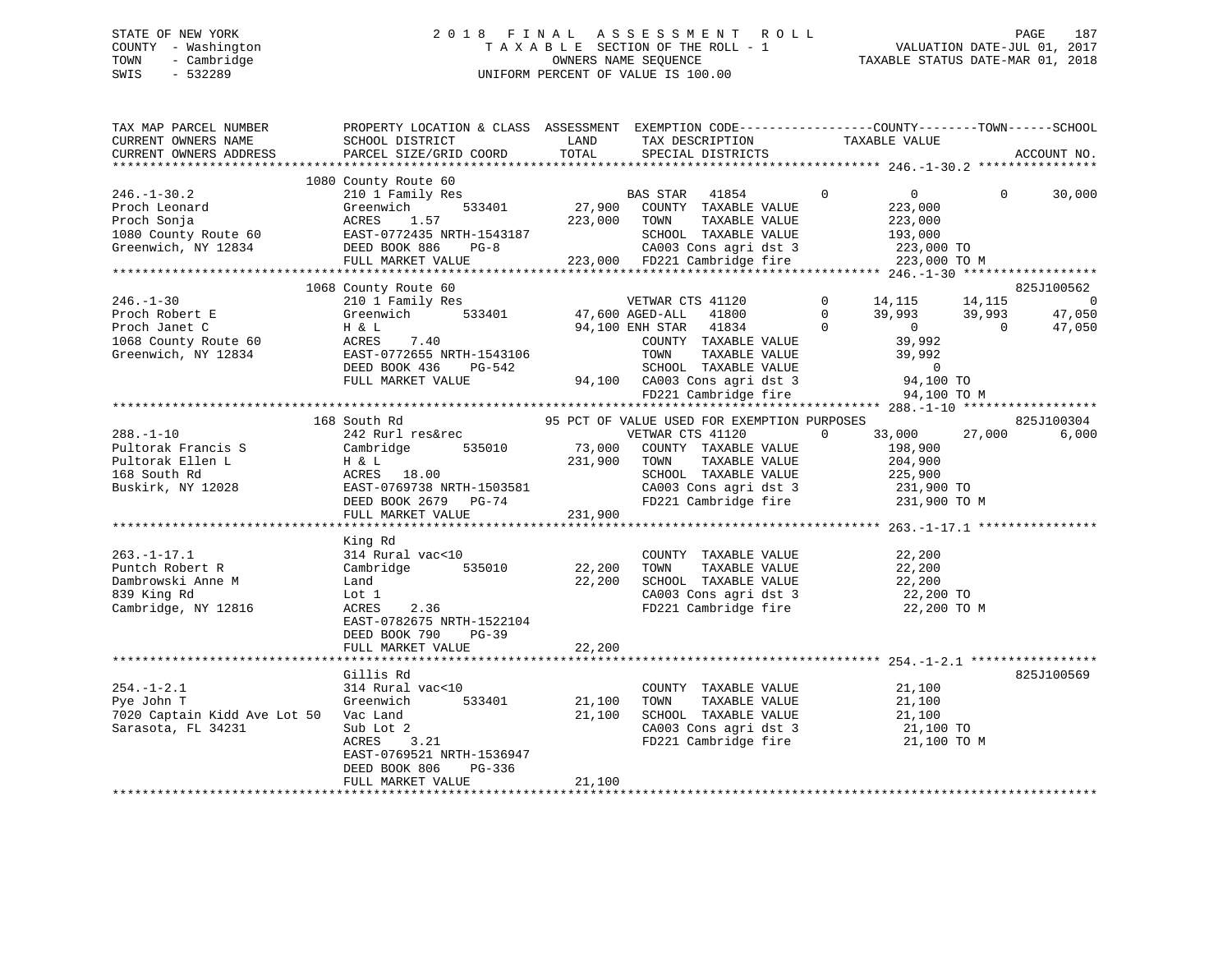# STATE OF NEW YORK 2 0 1 8 F I N A L A S S E S S M E N T R O L L PAGE 188 COUNTY - Washington T A X A B L E SECTION OF THE ROLL - 1 VALUATION DATE-JUL 01, 2017 TOWN - Cambridge OWNERS NAME SEQUENCE TAXABLE STATUS DATE-MAR 01, 2018 SWIS - 532289 UNIFORM PERCENT OF VALUE IS 100.00

| TAX MAP PARCEL NUMBER<br>CURRENT OWNERS NAME<br>CURRENT OWNERS ADDRESS | PROPERTY LOCATION & CLASS ASSESSMENT<br>SCHOOL DISTRICT<br>PARCEL SIZE/GRID COORD | LAND<br>TAX DESCRIPTION<br>TOTAL<br>SPECIAL DISTRICTS | EXEMPTION CODE-----------------COUNTY-------TOWN------SCHOOL<br>TAXABLE VALUE | ACCOUNT NO.        |
|------------------------------------------------------------------------|-----------------------------------------------------------------------------------|-------------------------------------------------------|-------------------------------------------------------------------------------|--------------------|
|                                                                        | 1360 King Rd                                                                      |                                                       |                                                                               | 825J100556         |
| $263 - 2 - 3$                                                          | 210 1 Family Res                                                                  | VETWAR CTS 41120                                      | $\mathbf{0}$<br>30,000                                                        | 6,000<br>27,000    |
| Ramsey Roy W                                                           | 535010<br>Cambridge                                                               | 39,500 VETDIS CTS 41140                               | $\mathbf 0$<br>10,000                                                         | 10,000<br>10,000   |
| Ramsey Muriel A                                                        | ACRES<br>4.50                                                                     | 200,000 ENH STAR<br>41834                             | $\Omega$<br>$\Omega$                                                          | 66,800<br>$\Omega$ |
| 1360 King Rd                                                           | EAST-0786218 NRTH-1528573                                                         | COUNTY TAXABLE VALUE                                  | 160,000                                                                       |                    |
| Cambridge, NY 12816                                                    | DEED BOOK 2629<br>PG-249                                                          | TOWN<br>TAXABLE VALUE                                 | 163,000                                                                       |                    |
|                                                                        | FULL MARKET VALUE                                                                 | 200,000 SCHOOL TAXABLE VALUE                          | 117,200                                                                       |                    |
|                                                                        |                                                                                   | FD221 Cambridge fire                                  | 200,000 TO M                                                                  |                    |
|                                                                        |                                                                                   |                                                       |                                                                               |                    |
|                                                                        | 1013 Vly Summit Rd                                                                |                                                       |                                                                               | 825J100526         |
| $261. - 2 - 26$                                                        | 210 1 Family Res                                                                  | BAS STAR<br>41854                                     | $\Omega$<br>$\overline{0}$                                                    | 30,000<br>$\Omega$ |
| Record Cory D                                                          | Cambridge<br>535010                                                               | 39,000<br>COUNTY TAXABLE VALUE                        | 140,500                                                                       |                    |
| Record Heidi L                                                         | $261. - 1 - 26$                                                                   | 140,500<br>TAXABLE VALUE<br>TOWN                      | 140,500                                                                       |                    |
| 1013 Vly Summit Rd                                                     | 4.00<br>ACRES                                                                     | SCHOOL TAXABLE VALUE                                  | 110,500                                                                       |                    |
| Cambridge, NY 12816                                                    | EAST-0763098 NRTH-1523915                                                         | FD221 Cambridge fire                                  | 140,500 TO M                                                                  |                    |
|                                                                        | DEED BOOK 885<br>PG-196                                                           |                                                       |                                                                               |                    |
|                                                                        | FULL MARKET VALUE                                                                 | 140,500                                               |                                                                               |                    |
|                                                                        |                                                                                   |                                                       |                                                                               |                    |
|                                                                        | 985 Turnpike Rd                                                                   | 80 PCT OF VALUE USED FOR EXEMPTION PURPOSES           |                                                                               | 825J100666         |
| $263 - 2 - 12$                                                         | 242 Rurl res&rec                                                                  | VETWAR CTS 41120                                      | $\Omega$<br>28,620                                                            | 6,000<br>27,000    |
| Reed Donald                                                            | 535010<br>Cambridge                                                               | 87,600 VETDIS CTS 41140                               | 9,540<br>$\Omega$                                                             | 9,540<br>9,540     |
| 985 Turnpike Rd                                                        | Rural Residence                                                                   | 238,500 ENH STAR 41834                                | $\mathbf 0$<br>$\overline{0}$                                                 | 66,800<br>$\Omega$ |
| Cambridge, NY 12816-3903                                               | ACRES<br>28.50                                                                    | COUNTY TAXABLE VALUE                                  | 200,340                                                                       |                    |
|                                                                        | EAST-0788092 NRTH-1525190                                                         | TAXABLE VALUE<br>TOWN                                 | 201,960                                                                       |                    |
|                                                                        | DEED BOOK 2781 PG-57                                                              | SCHOOL TAXABLE VALUE                                  | 156,160                                                                       |                    |
|                                                                        | FULL MARKET VALUE                                                                 | 238,500 FD221 Cambridge fire                          | 238,500 TO M                                                                  |                    |
|                                                                        | 216 Kenyon Rd                                                                     |                                                       |                                                                               | 825J102015         |
| $254. -1 - 4.3$                                                        | 242 Rurl res&rec                                                                  | COUNTY TAXABLE VALUE                                  | 353,500                                                                       |                    |
| Reilly Michael E                                                       | Greenwich<br>533401                                                               | 165,100<br>TAXABLE VALUE<br>TOWN                      | 353,500                                                                       |                    |
| Reilly Carolyn V                                                       | Vac Land                                                                          | 353,500<br>SCHOOL TAXABLE VALUE                       | 353,500                                                                       |                    |
| 39 Laurie Rd                                                           | ACRES<br>72.05                                                                    | CA003 Cons agri dst 3                                 | 353,500 TO                                                                    |                    |
| Cortland Manor, NY 10567                                               | EAST-0771106 NRTH-1535078                                                         | FD221 Cambridge fire                                  | 353,500 TO M                                                                  |                    |
|                                                                        | DEED BOOK 908<br>$PG-98$                                                          |                                                       |                                                                               |                    |
|                                                                        | FULL MARKET VALUE                                                                 | 353,500                                               |                                                                               |                    |
|                                                                        |                                                                                   |                                                       |                                                                               |                    |
|                                                                        | 1281 Vly Summit Rd                                                                |                                                       |                                                                               | 825J100873         |
| $261 - 2 - 4.3$                                                        | 241 Rural res&ag                                                                  | AGRI-D IND 41730                                      | 0<br>44,177                                                                   | 44,177<br>44,177   |
| Reinhardt Jean Mary                                                    | 535010<br>Cambridge                                                               | 93,400 ENH STAR<br>41834                              | $\mathbf 0$<br>$\overline{0}$                                                 | 66,800<br>$\Omega$ |
| PO Box 435                                                             | House & Land                                                                      | 283,100<br>COUNTY TAXABLE VALUE                       | 238,923                                                                       |                    |
| Cohoes, NY 12047-0435                                                  | 527/72                                                                            | TOWN<br>TAXABLE VALUE                                 | 238,923                                                                       |                    |
|                                                                        | $261. - 1 - 4.3$                                                                  | SCHOOL TAXABLE VALUE                                  | 172,123                                                                       |                    |
| MAY BE SUBJECT TO PAYMENT                                              | ACRES<br>33.10                                                                    | FD221 Cambridge fire                                  | 283,100 TO M                                                                  |                    |
| UNDER AGDIST LAW TIL 2025                                              | EAST-0767571 NRTH-1527523                                                         |                                                       |                                                                               |                    |
|                                                                        | DEED BOOK 527<br><b>PG-70</b>                                                     |                                                       |                                                                               |                    |
|                                                                        | FULL MARKET VALUE                                                                 | 283,100                                               |                                                                               |                    |
|                                                                        |                                                                                   |                                                       |                                                                               |                    |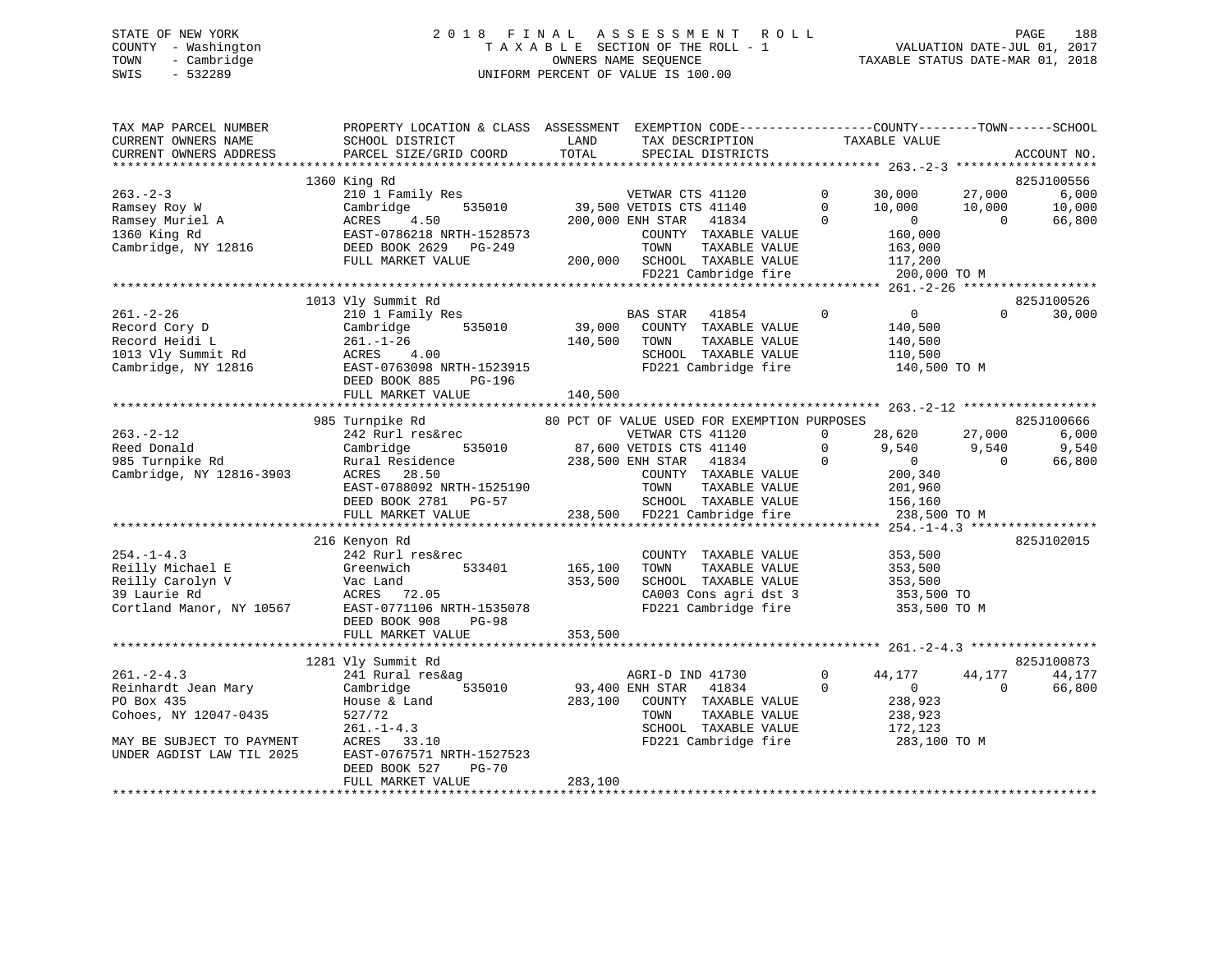# STATE OF NEW YORK 2 0 1 8 F I N A L A S S E S S M E N T R O L L PAGE 189 COUNTY - Washington T A X A B L E SECTION OF THE ROLL - 1 VALUATION DATE-JUL 01, 2017 TOWN - Cambridge OWNERS NAME SEQUENCE TAXABLE STATUS DATE-MAR 01, 2018 SWIS - 532289 UNIFORM PERCENT OF VALUE IS 100.00

| TAX MAP PARCEL NUMBER<br>CURRENT OWNERS NAME<br>CURRENT OWNERS ADDRESS                                  | PROPERTY LOCATION & CLASS ASSESSMENT EXEMPTION CODE---------------COUNTY-------TOWN------SCHOOL<br>SCHOOL DISTRICT |              | LAND TAX DESCRIPTION TAXABLE VALUE                                                             |                |                         |                          |
|---------------------------------------------------------------------------------------------------------|--------------------------------------------------------------------------------------------------------------------|--------------|------------------------------------------------------------------------------------------------|----------------|-------------------------|--------------------------|
|                                                                                                         |                                                                                                                    |              |                                                                                                |                |                         |                          |
|                                                                                                         | 187 County Route 59                                                                                                |              |                                                                                                |                |                         | 825J100197               |
| $289. - 1 - 3$                                                                                          | 312 Vac w/imprv                                                                                                    |              | E 33<br>imprv<br>535010 108,300 COUNTY TAXABLE VALUE<br>344 200 TOUNTY TAXABLE VALUE           | $0 \t 144,300$ |                         | 144,300 144,300          |
| Rensselaer Land Trust Inc                                                                               | Cambridge                                                                                                          |              |                                                                                                |                | $\Omega$                |                          |
|                                                                                                         |                                                                                                                    | 144,300      | TOWN<br>TAXABLE VALUE                                                                          |                | $\mathbf 0$<br>$\Omega$ |                          |
|                                                                                                         | ACRES 45.00                                                                                                        |              | SCHOOL TAXABLE VALUE<br>FD221 Cambridge fire                                                   |                | 0 TO M                  |                          |
|                                                                                                         |                                                                                                                    |              | 144,300 EX                                                                                     |                |                         |                          |
| PRIOR OWNER ON $3/01/2018$<br>EAST-0772529 NRTH-1503015<br>Lindquist Lisa F.J.<br>PEED BOOK 3902 PG-259 |                                                                                                                    |              |                                                                                                |                |                         |                          |
|                                                                                                         | FULL MARKET VALUE                                                                                                  | 144,300      |                                                                                                |                |                         |                          |
|                                                                                                         |                                                                                                                    |              |                                                                                                |                |                         |                          |
|                                                                                                         |                                                                                                                    |              |                                                                                                |                |                         | 825J100571               |
| $263. - 1 - 2.1$                                                                                        |                                                                                                                    |              |                                                                                                |                |                         | 138,203                  |
| Reynolds Grace E                                                                                        |                                                                                                                    |              |                                                                                                |                |                         | 66,800                   |
| Reynolds Julia Ann<br>27 Reynolds Rd                                                                    |                                                                                                                    |              |                                                                                                |                |                         | $\Omega$                 |
| 27 Reynolds Rd                                                                                          |                                                                                                                    |              | COUNTY TAXABLE VALUE 249,635<br>TOWN TAXABLE VALUE 313,297                                     |                |                         |                          |
| Cambridge, NY 12816                                                                                     | ACRES 142.50<br>EAST-0780182 NRTH-1528521                                                                          |              | TOWN                                                                                           |                |                         |                          |
|                                                                                                         | DEED BOOK 769                                                                                                      |              | SCHOOL TAXABLE VALUE 246,497                                                                   |                |                         |                          |
| MAY BE SUBJECT TO PAYMENT                                                                               | FULL MARKET VALUE                                                                                                  |              | PG-323<br>EUDE 451,500 CA003 Cons agri dst 3<br>ALUE 451,500 CA003 Cons agri dst 3             |                | 313,297 TO              |                          |
| UNDER AGDIST LAW TIL 2022                                                                               |                                                                                                                    |              | 138,203 EX                                                                                     |                |                         |                          |
|                                                                                                         |                                                                                                                    |              |                                                                                                |                |                         |                          |
|                                                                                                         |                                                                                                                    |              |                                                                                                |                |                         | 825J100838               |
| $263. - 1 - 2.2$                                                                                        | Hill Ln/n Off<br>312 Vac w/imprv                                                                                   |              | COUNTY TAXABLE VALUE 13,200                                                                    |                |                         |                          |
| Reynolds William III                                                                                    | Cambridge 535010 7,300                                                                                             |              | TOWN                                                                                           |                |                         |                          |
| Reynolds Julia                                                                                          | Lot                                                                                                                |              | TOWN TAXABLE VALUE 13,200<br>SCHOOL TAXABLE VALUE 13,200<br>CA003 Cons agri dst 3 13,200 TO    |                |                         |                          |
| 27 Reynolds Rd                                                                                          | FRNT 150.00 DPTH 201.00                                                                                            | 13,200       |                                                                                                |                |                         |                          |
| Cambridge, NY 12816                                                                                     | ACRES<br>0.73                                                                                                      |              | FD221 Cambridge fire 13,200 TO M                                                               |                |                         |                          |
|                                                                                                         | EAST-0781215 NRTH-1529449                                                                                          |              |                                                                                                |                |                         |                          |
|                                                                                                         | DEED BOOK 769 PG-323                                                                                               |              |                                                                                                |                |                         |                          |
|                                                                                                         | FULL MARKET VALUE                                                                                                  | 13,200       |                                                                                                |                |                         |                          |
|                                                                                                         |                                                                                                                    |              |                                                                                                |                |                         |                          |
|                                                                                                         | 1793 Meeting House Rd                                                                                              |              |                                                                                                |                |                         |                          |
| $270. - 1 - 38.1$                                                                                       | 210 1 Family Res                                                                                                   |              | BAS STAR 41854                                                                                 | $\overline{0}$ | $\sim$ 0                | $\overline{0}$<br>30,000 |
| Richard Mary Anne                                                                                       | Cambridge 535010 42,500 COUNTY TAXABLE VALUE 239,300                                                               |              |                                                                                                |                |                         |                          |
| Kidmard Party<br>1793 Meeting House Rd<br>- Northean NV 12816                                           | Lot 1<br>ACRES 5.72                                                                                                | 239,300 TOWN |                                                                                                |                |                         |                          |
|                                                                                                         |                                                                                                                    |              | TOWN TAXABLE VALUE 239,300<br>SCHOOL TAXABLE VALUE 209,300<br>CA003 Cons agri dst 3 239,300 TO |                |                         |                          |
|                                                                                                         |                                                                                                                    |              |                                                                                                |                |                         |                          |
|                                                                                                         | EAST-0762636 NRTH-1517059<br>DEED BOOK 904 PG-261<br>FULL MARKET VALUE 239,300                                     |              | FD221 Cambridge fire 239,300 TO M                                                              |                |                         |                          |
|                                                                                                         |                                                                                                                    |              |                                                                                                |                |                         |                          |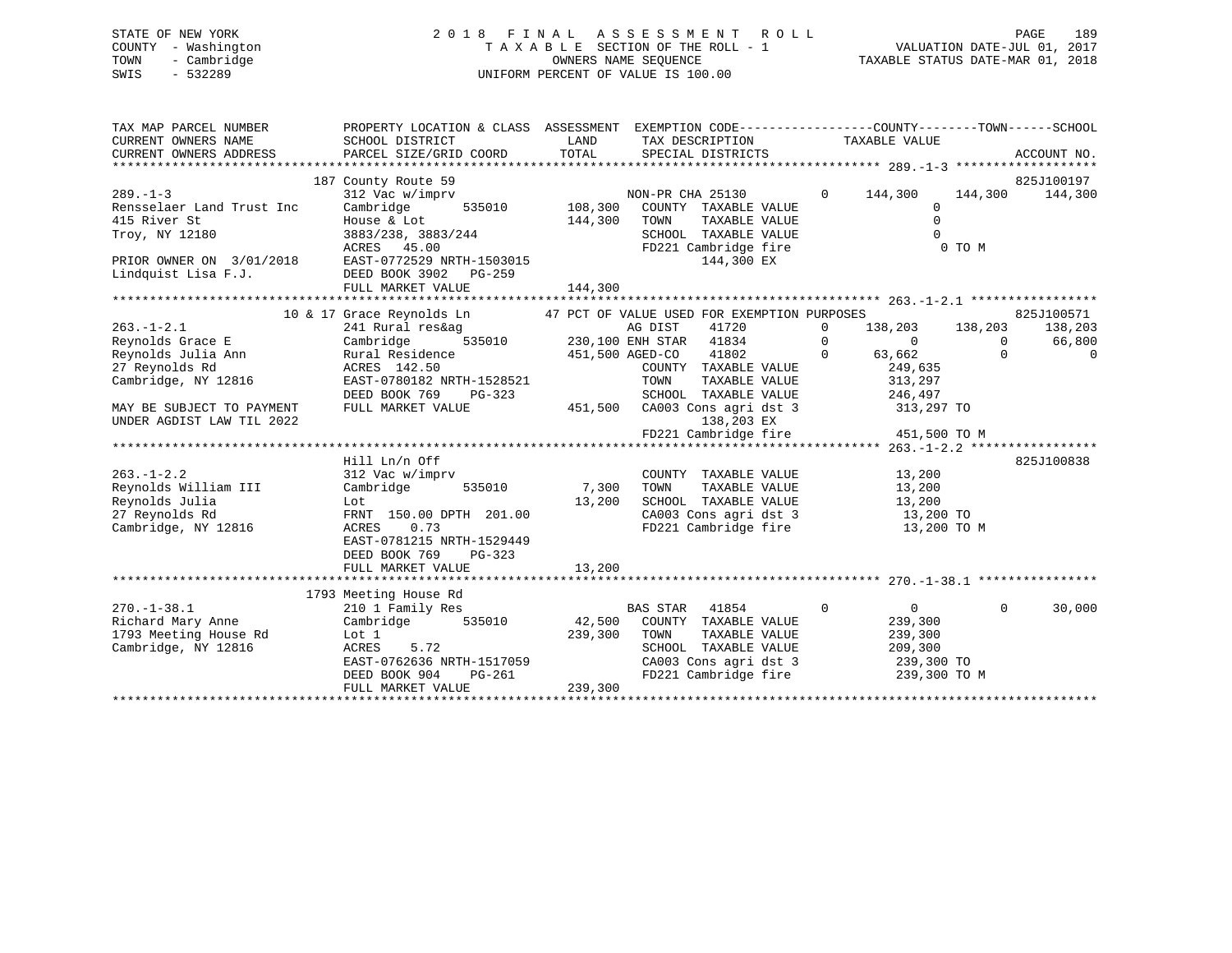# STATE OF NEW YORK 2 0 1 8 F I N A L A S S E S S M E N T R O L L PAGE 190 COUNTY - Washington T A X A B L E SECTION OF THE ROLL - 1 VALUATION DATE-JUL 01, 2017 TOWN - Cambridge OWNERS NAME SEQUENCE TAXABLE STATUS DATE-MAR 01, 2018 SWIS - 532289 UNIFORM PERCENT OF VALUE IS 100.00

| TAX MAP PARCEL NUMBER<br>CURRENT OWNERS NAME<br>CURRENT OWNERS ADDRESS                                | PROPERTY LOCATION & CLASS ASSESSMENT EXEMPTION CODE---------------COUNTY-------TOWN------SCHOOL<br>SCHOOL DISTRICT<br>PARCEL SIZE/GRID COORD                                       | LAND<br>TOTAL                | TAX DESCRIPTION<br>SPECIAL DISTRICTS                                                                                           | TAXABLE VALUE                                                                 | ACCOUNT NO.                      |
|-------------------------------------------------------------------------------------------------------|------------------------------------------------------------------------------------------------------------------------------------------------------------------------------------|------------------------------|--------------------------------------------------------------------------------------------------------------------------------|-------------------------------------------------------------------------------|----------------------------------|
|                                                                                                       |                                                                                                                                                                                    |                              |                                                                                                                                |                                                                               |                                  |
| $246. - 1 - 20.5$<br>Richter William C<br>Richter Cherise J<br>3 Maxwell Ln<br>Cambridge, NY 12816    | 3 Maxwell Ln<br>210 1 Family Res<br>Cambridge<br>535010<br>ACRES<br>1.10<br>EAST-0781727 NRTH-1537897<br>DEED BOOK 2443 PG-35                                                      | 25,000<br>140,200            | BAS STAR<br>41854<br>COUNTY TAXABLE VALUE<br>TOWN<br>TAXABLE VALUE<br>SCHOOL TAXABLE VALUE<br>CA005 Cons agri dst 5            | $\overline{0}$<br>$\mathbf{0}$<br>140,200<br>140,200<br>110,200<br>140,200 TO | $\Omega$<br>30,000               |
|                                                                                                       | FULL MARKET VALUE                                                                                                                                                                  |                              | 140,200 FD221 Cambridge fire                                                                                                   | 140,200 TO M                                                                  |                                  |
|                                                                                                       |                                                                                                                                                                                    |                              |                                                                                                                                |                                                                               |                                  |
|                                                                                                       | 12 Frog Way                                                                                                                                                                        |                              |                                                                                                                                |                                                                               | 825J100509                       |
| $271. - 2 - 12$<br>Ring Barbara<br>12 Frog Way<br>Cambridge, NY 12816-2109                            | 210 1 Family Res<br>535010<br>Cambridge<br>House & Land<br>ACRES<br>4.60<br>EAST-0773762 NRTH-1520253<br>DEED BOOK 544<br>PG-123<br>FULL MARKET VALUE                              | 40,000<br>163,500<br>163,500 | ENH STAR 41834<br>COUNTY TAXABLE VALUE<br>TOWN<br>TAXABLE VALUE<br>SCHOOL TAXABLE VALUE<br>FD221 Cambridge fire                | $\Omega$<br>0<br>163,500<br>163,500<br>96,700<br>163,500 TO M                 | 66,800<br>$\Omega$               |
|                                                                                                       |                                                                                                                                                                                    |                              |                                                                                                                                |                                                                               |                                  |
| $271. - 2 - 14$<br>Ring Barbara H<br>Figlozzi William<br>15 Frog Way<br>Cambridge, NY 12816           | County Route 59<br>314 Rural vac<10<br>Cambridge<br>535010<br>Land<br>544/126 501/43<br>8.00<br>ACRES<br>EAST-0774113 NRTH-1519886<br>DEED BOOK 921<br>PG-314<br>FULL MARKET VALUE | 33,000<br>33,000<br>33,000   | COUNTY TAXABLE VALUE<br>TAXABLE VALUE<br>TOWN<br>SCHOOL TAXABLE VALUE<br>CA003 Cons agri dst 3<br>FD221 Cambridge fire         | 33,000<br>33,000<br>33,000<br>33,000 TO<br>33,000 TO M                        | 825J100809                       |
|                                                                                                       |                                                                                                                                                                                    |                              |                                                                                                                                |                                                                               |                                  |
| $272 - 2 - 3$<br>Robertson Ricky J<br>Robertson Gloria A<br>831 Turnpike Rd<br>Eagle Bridge, NY 12057 | 831 Turnpike Rd<br>210 1 Family Res<br>Cambridge<br>535010<br>House & Lot<br>FRNT 172.00 DPTH 204.00<br>EAST-0789172 NRTH-1521323<br>DEED BOOK 497<br>PG-558<br>FULL MARKET VALUE  | 25,700<br>213,000<br>213,000 | <b>BAS STAR</b><br>41854<br>COUNTY TAXABLE VALUE<br>TOWN<br>TAXABLE VALUE<br>SCHOOL TAXABLE VALUE<br>FD221 Cambridge fire      | $\Omega$<br>$\overline{0}$<br>213,000<br>213,000<br>183,000<br>213,000 TO M   | 825J100237<br>$\Omega$<br>30,000 |
|                                                                                                       |                                                                                                                                                                                    |                              |                                                                                                                                |                                                                               |                                  |
| $262 - 2 - 9$                                                                                         | 1273 County Route 59<br>242 Rurl res&rec                                                                                                                                           |                              | <b>BAS STAR</b><br>41854                                                                                                       | $\mathbf 0$<br>$\overline{0}$                                                 | 825J100363<br>$\Omega$<br>30,000 |
| Robertson Taylor J<br>1273 County Route 59<br>Cambridge, NY 12816                                     | Cambridge<br>535010<br>ACRES 12.30<br>EAST-0778372 NRTH-1525523<br>DEED BOOK 3313 PG-186<br>FULL MARKET VALUE                                                                      | 56,200<br>187,800            | COUNTY TAXABLE VALUE<br>TAXABLE VALUE<br>TOWN<br>SCHOOL TAXABLE VALUE<br>CA003 Cons agri dst 3<br>187,800 FD221 Cambridge fire | 187,800<br>187,800<br>157,800<br>187,800 TO<br>187,800 TO M                   |                                  |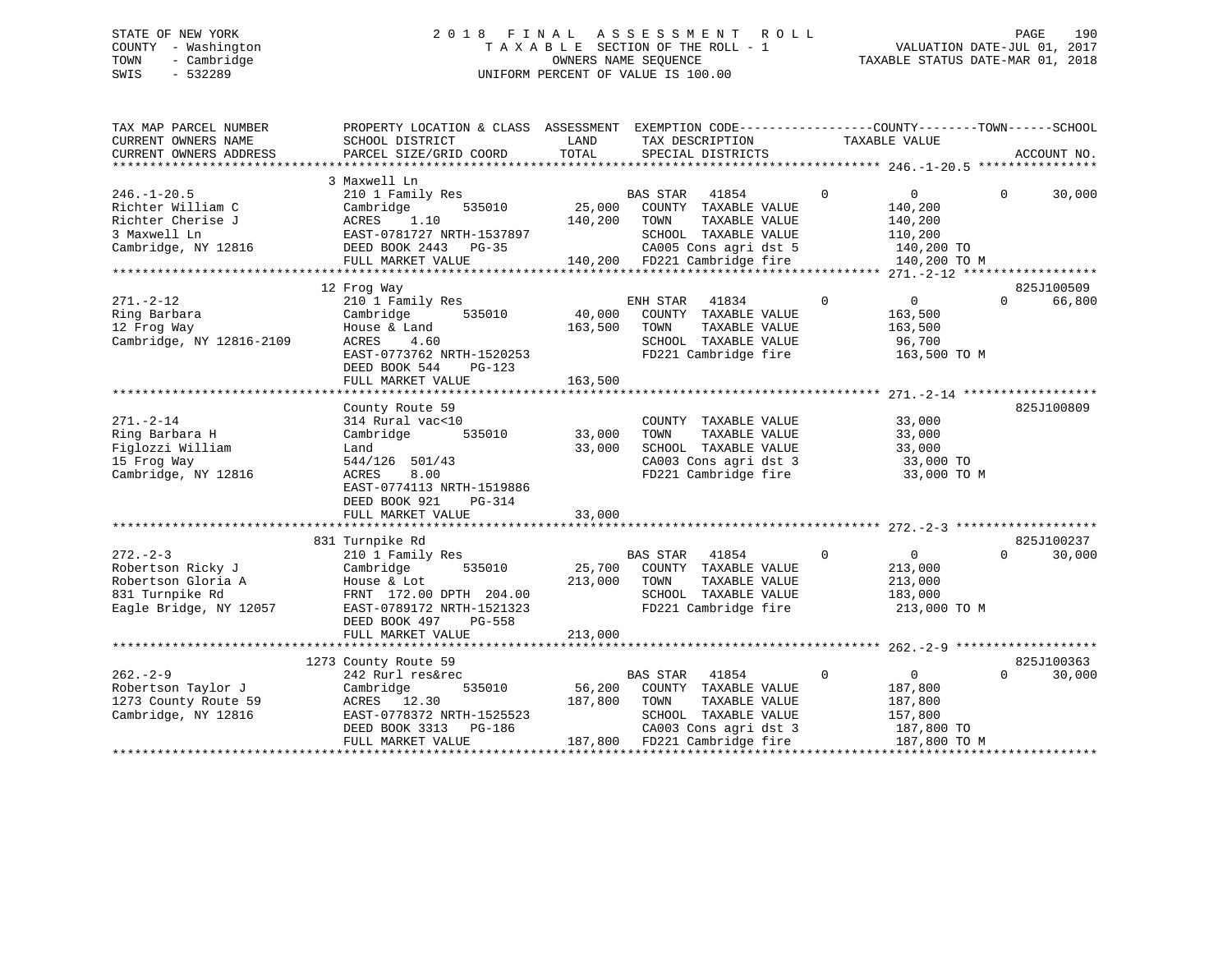| STATE OF NEW YORK<br>COUNTY - Washington<br>- Cambridge<br>TOWN<br>$-532289$<br>SWIS          | 2 0 1 8<br>FINAL                                                                                                                                     |                   | ASSESSMENT<br><b>ROLL</b><br>TAXABLE SECTION OF THE ROLL - 1<br>OWNERS NAME SEQUENCE<br>UNIFORM PERCENT OF VALUE IS 100.00 |                                     | VALUATION DATE-JUL 01, 2017<br>TAXABLE STATUS DATE-MAR 01, 2018 |                                   | PAGE<br>191                                      |
|-----------------------------------------------------------------------------------------------|------------------------------------------------------------------------------------------------------------------------------------------------------|-------------------|----------------------------------------------------------------------------------------------------------------------------|-------------------------------------|-----------------------------------------------------------------|-----------------------------------|--------------------------------------------------|
| TAX MAP PARCEL NUMBER<br>CURRENT OWNERS NAME                                                  | PROPERTY LOCATION & CLASS ASSESSMENT EXEMPTION CODE---------------COUNTY-------TOWN-----SCHOOL<br>SCHOOL DISTRICT                                    | LAND              | TAX DESCRIPTION                                                                                                            |                                     | TAXABLE VALUE                                                   |                                   |                                                  |
| CURRENT OWNERS ADDRESS                                                                        | PARCEL SIZE/GRID COORD                                                                                                                               | TOTAL             | SPECIAL DISTRICTS                                                                                                          |                                     |                                                                 |                                   | ACCOUNT NO.                                      |
|                                                                                               | 496 Cobble Rd                                                                                                                                        |                   |                                                                                                                            |                                     |                                                                 |                                   | 825L100189                                       |
| $262 - 2 - 7.1$<br>Robertson Wayne<br>496 Cobble Rd<br>Cambridge, NY 12816                    | 210 1 Family Res<br>Cambridge<br>535010<br>H & L<br>FRNT 170.00 DPTH 252.00<br>ACRES<br>0.78<br>EAST-0778379 NRTH-1528159<br>DEED BOOK 896<br>PG-322 | 28,500<br>75,000  | 41854<br><b>BAS STAR</b><br>COUNTY TAXABLE VALUE<br>TOWN<br>TAXABLE VALUE<br>SCHOOL TAXABLE VALUE<br>FD221 Cambridge fire  | $\mathbf 0$                         | $\overline{0}$<br>75,000<br>75,000<br>45,000<br>75,000 TO M     | $0 \qquad \qquad$                 | 30,000                                           |
|                                                                                               | FULL MARKET VALUE                                                                                                                                    | 75,000            |                                                                                                                            |                                     |                                                                 |                                   |                                                  |
|                                                                                               |                                                                                                                                                      |                   |                                                                                                                            |                                     |                                                                 |                                   |                                                  |
| $280 - 2 - 3$<br>Rodriguez Josh A<br>Rodriguez Angela<br>92 Dickensen Rd<br>Buskirk, NY 12028 | 92 Dickensen Rd<br>240 Rural res<br>Cambridge<br>535010<br>ACRES 10.00<br>EAST-0775733 NRTH-1508634<br>DEED BOOK 2591 PG-295                         | 43,000<br>215,300 | <b>BAS STAR</b><br>41854<br>COUNTY TAXABLE VALUE<br>TOWN<br>TAXABLE VALUE<br>SCHOOL TAXABLE VALUE<br>CA003 Cons agri dst 3 | $\overline{0}$                      | $\overline{0}$<br>215,300<br>215,300<br>185,300<br>215,300 TO   | $\Omega$                          | 825J100585<br>30,000                             |
|                                                                                               | FULL MARKET VALUE                                                                                                                                    |                   | 215,300 FD221 Cambridge fire                                                                                               |                                     | 215,300 TO M                                                    |                                   |                                                  |
| $270. - 1 - 17$<br>Rogers Agnes LE                                                            | 539 Center Cambridge Rd<br>241 Rural res&ag<br>535010<br>Cambridge                                                                                   |                   | 60 PCT OF VALUE USED FOR EXEMPTION PURPOSES<br>41720<br>AG DIST<br>41802<br>151,000 AGED-CO                                | $\Omega$<br>$\mathbf{0}$            | 74,036<br>84,000                                                | 74,036<br>$\mathbf{0}$            | 825J100579<br>74,036<br>$\overline{\phantom{0}}$ |
| Rogers John<br>539 Center Cambridge Rd<br>Cambridge, NY 12816                                 | House & Land<br>ACRES<br>79.50<br>EAST-0768308 NRTH-1517953<br>DEED BOOK 3548 PG-54                                                                  |                   | 41804<br>280,000 AGED-SCH<br>AGED-TOWN 41803<br>41834<br>ENH STAR<br>COUNTY TAXABLE VALUE                                  | $\mathbf 0$<br>$\Omega$<br>$\Omega$ | $\sim$ 0<br>$\overline{0}$<br>$\overline{0}$<br>121,964         | $\mathbf 0$<br>50,400<br>$\Omega$ | 33,600<br>$\Omega$<br>66,800                     |
| MAY BE SUBJECT TO PAYMENT<br>UNDER AGDIST LAW TIL 2022                                        | FULL MARKET VALUE                                                                                                                                    | 280,000           | TAXABLE VALUE<br>TOWN<br>SCHOOL TAXABLE VALUE<br>CA003 Cons agri dst 3<br>74,036 EX<br>FD221 Cambridge fire                |                                     | 155,564<br>105,564<br>205,964 TO<br>280,000 TO M                |                                   |                                                  |
|                                                                                               |                                                                                                                                                      |                   |                                                                                                                            |                                     |                                                                 |                                   |                                                  |
| $279. - 2 - 2.22$<br>Rogers Catherine<br>30 Martindale Way<br>Johnsonville, NY 12094          | 30 Martindale Way<br>210 1 Family Res<br>Cambridge<br>535010<br>H & L<br>ACRES<br>1.44<br>EAST-0764779 NRTH-1513447                                  | 28,000<br>199,000 | <b>BAS STAR</b><br>41854<br>COUNTY TAXABLE VALUE<br>TAXABLE VALUE<br>TOWN<br>SCHOOL TAXABLE VALUE<br>CA003 Cons agri dst 3 | $\mathbf 0$                         | 0<br>199,000<br>199,000<br>169,000<br>199,000 TO                | $\Omega$                          | 30,000                                           |

DEED BOOK 681 PG-182 FD221 Cambridge fire 199,000 TO M

\*\*\*\*\*\*\*\*\*\*\*\*\*\*\*\*\*\*\*\*\*\*\*\*\*\*\*\*\*\*\*\*\*\*\*\*\*\*\*\*\*\*\*\*\*\*\*\*\*\*\*\*\*\*\*\*\*\*\*\*\*\*\*\*\*\*\*\*\*\*\*\*\*\*\*\*\*\*\*\*\*\*\*\*\*\*\*\*\*\*\*\*\*\*\*\*\*\*\*\*\*\*\*\*\*\*\*\*\*\*\*\*\*\*\*\*\*\*\*\*\*\*\*\*\*\*\*\*\*\*\*\*

FULL MARKET VALUE 199,000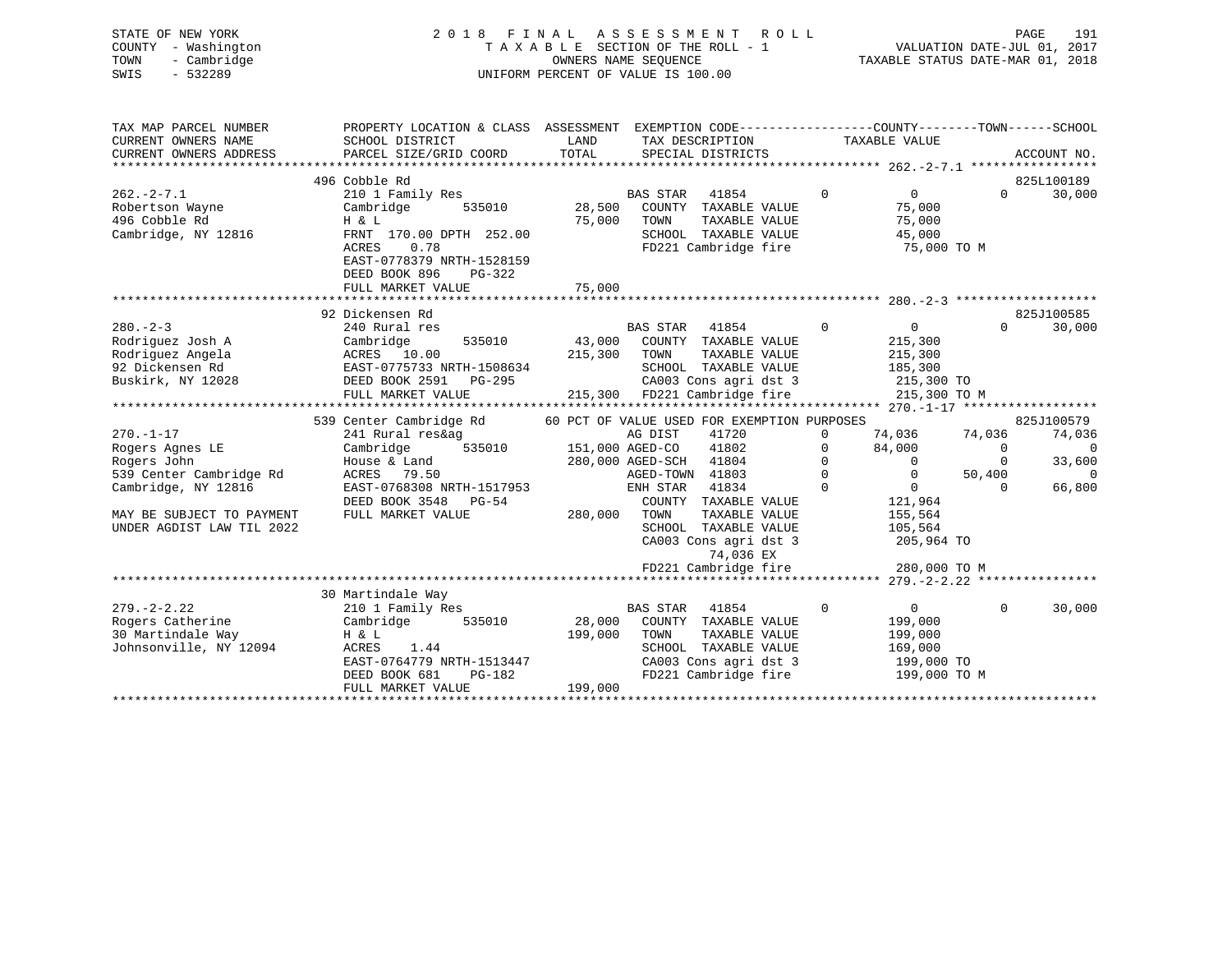# STATE OF NEW YORK 2 0 1 8 F I N A L A S S E S S M E N T R O L L PAGE 192 COUNTY - Washington T A X A B L E SECTION OF THE ROLL - 1 VALUATION DATE-JUL 01, 2017 TOWN - Cambridge OWNERS NAME SEQUENCE TAXABLE STATUS DATE-MAR 01, 2018 SWIS - 532289 UNIFORM PERCENT OF VALUE IS 100.00

| TAX MAP PARCEL NUMBER<br>CURRENT OWNERS NAME<br>CURRENT OWNERS ADDRESS                              | PROPERTY LOCATION & CLASS ASSESSMENT EXEMPTION CODE----------------COUNTY-------TOWN-----SCHOOL<br>SCHOOL DISTRICT<br>PARCEL SIZE/GRID COORD         | LAND<br>TOTAL     | TAX DESCRIPTION<br>SPECIAL DISTRICTS                                                                                                                                    |                                               | TAXABLE VALUE                                                                  |                                  | ACCOUNT NO.                |
|-----------------------------------------------------------------------------------------------------|------------------------------------------------------------------------------------------------------------------------------------------------------|-------------------|-------------------------------------------------------------------------------------------------------------------------------------------------------------------------|-----------------------------------------------|--------------------------------------------------------------------------------|----------------------------------|----------------------------|
|                                                                                                     | 14 Martindale Way                                                                                                                                    |                   |                                                                                                                                                                         |                                               |                                                                                |                                  | 825J102022                 |
| $279. - 2 - 2.21$<br>Rogers Dale J<br>Rogers Karen J<br>14 Martindale Way<br>Johnsonville, NY 12094 | 210 1 Family Res<br>535010<br>Cambridge<br>H & L<br>2.17<br>ACRES<br>EAST-0764844 NRTH-1513050                                                       | 30,000<br>197,900 | BAS STAR<br>41854<br>COUNTY TAXABLE VALUE<br>TAXABLE VALUE<br>TOWN<br>SCHOOL TAXABLE VALUE<br>CA003 Cons agri dst 3                                                     | $\mathbf 0$                                   | $\overline{0}$<br>197,900<br>197,900<br>167,900<br>197,900 TO                  | $\Omega$                         | 30,000                     |
|                                                                                                     | DEED BOOK 604<br>PG-29                                                                                                                               |                   | FD221 Cambridge fire                                                                                                                                                    |                                               | 197,900 TO M                                                                   |                                  |                            |
|                                                                                                     | FULL MARKET VALUE                                                                                                                                    | 197,900           |                                                                                                                                                                         |                                               |                                                                                |                                  |                            |
|                                                                                                     |                                                                                                                                                      |                   |                                                                                                                                                                         |                                               |                                                                                |                                  |                            |
| $271. - 2 - 3.7$<br>Rogers John P<br>Rogers Karen A<br>50 Rogers Ln<br>Cambridge, NY 12816          | Rogers Ln<br>314 Rural vac<10<br>535010<br>Cambridge<br>Sub lot F<br>ACRES<br>2.18<br>EAST-0771926 NRTH-1519128<br>DEED BOOK 1881 PG-236             | 7,500<br>7,500    | COUNTY TAXABLE VALUE<br>TAXABLE VALUE<br>TOWN<br>SCHOOL TAXABLE VALUE<br>FD221 Cambridge fire                                                                           |                                               | 7,500<br>7,500<br>7,500<br>7,500 TO M                                          |                                  |                            |
|                                                                                                     | FULL MARKET VALUE                                                                                                                                    | 7,500             |                                                                                                                                                                         |                                               |                                                                                |                                  |                            |
|                                                                                                     |                                                                                                                                                      |                   |                                                                                                                                                                         |                                               |                                                                                |                                  |                            |
|                                                                                                     | 50 Rogers Ln                                                                                                                                         |                   |                                                                                                                                                                         |                                               |                                                                                |                                  | 825J100578                 |
| $271. - 2 - 6$<br>Rogers John P<br>Rogers Karen A<br>50 Rogers Ln<br>Cambridge, NY 12816            | 210 1 Family Res<br>535010<br>Cambridge<br>H & L<br>ACRES<br>1.00<br>EAST-0772054 NRTH-1519236<br>DEED BOOK 428<br>PG-1005                           | 30,000<br>134,100 | ENH STAR<br>41834<br>COUNTY TAXABLE VALUE<br>TOWN<br>TAXABLE VALUE<br>SCHOOL TAXABLE VALUE<br>FD221 Cambridge fire                                                      | $\mathbf 0$                                   | 0<br>134,100<br>134,100<br>67,300<br>134,100 TO M                              | $\Omega$                         | 66,800                     |
|                                                                                                     | FULL MARKET VALUE                                                                                                                                    | 134,100           |                                                                                                                                                                         |                                               |                                                                                |                                  |                            |
|                                                                                                     |                                                                                                                                                      |                   |                                                                                                                                                                         |                                               |                                                                                |                                  |                            |
|                                                                                                     | 1365 County Route 59                                                                                                                                 |                   |                                                                                                                                                                         |                                               |                                                                                |                                  | 825J100672                 |
| $263. - 1 - 24$<br>Rogers Karen A<br>Rogers Suzanne M<br>50 Rogers Ln<br>Cambridge, NY 12816        | 210 1 Family Res<br>Cambridge<br>535010<br>H & L<br>FRNT 122.00 DPTH 230.00<br>ACRES<br>0.71<br>EAST-0780487 NRTH-1526544<br>DEED BOOK 917<br>PG-120 |                   | BAS STAR 41854<br>23,600 VETCOM CTS 41130<br>105,000 VETDIS CTS 41140<br>COUNTY TAXABLE VALUE<br>TOWN<br>TAXABLE VALUE<br>SCHOOL TAXABLE VALUE<br>CA003 Cons agri dst 3 | $\overline{0}$<br>$\mathbf{0}$<br>$\mathbf 0$ | $\overline{0}$<br>26,250<br>15,750<br>63,000<br>63,000<br>49,250<br>105,000 TO | $\mathbf{0}$<br>26,250<br>15,750 | 30,000<br>10,000<br>15,750 |
|                                                                                                     | FULL MARKET VALUE                                                                                                                                    |                   | 105,000 FD221 Cambridge fire                                                                                                                                            |                                               | 105,000 TO M                                                                   |                                  |                            |
|                                                                                                     |                                                                                                                                                      |                   |                                                                                                                                                                         |                                               |                                                                                |                                  |                            |
|                                                                                                     | 8 Horton Ln                                                                                                                                          |                   |                                                                                                                                                                         |                                               |                                                                                |                                  | 825J100244                 |
| $261. - 2 - 7$                                                                                      | 241 Rural res&ag                                                                                                                                     |                   | AG DIST<br>41720                                                                                                                                                        | 0                                             | 87,291                                                                         | 87,291                           | 87,291                     |
| Rogers Mark                                                                                         | 535010<br>Cambridge                                                                                                                                  | 157,300 BAS STAR  | 41854                                                                                                                                                                   | $\Omega$                                      | $\overline{0}$                                                                 | $\Omega$                         | 30,000                     |
| Rogers Marge                                                                                        | 563/155                                                                                                                                              | 338,000           | COUNTY TAXABLE VALUE                                                                                                                                                    |                                               | 250,709                                                                        |                                  |                            |
| 8 Horton Ln                                                                                         | $261. - 1 - 7$                                                                                                                                       |                   | TOWN<br>TAXABLE VALUE                                                                                                                                                   |                                               | 250,709                                                                        |                                  |                            |
| Cambridge, NY 12816                                                                                 | ACRES 85.00                                                                                                                                          |                   | SCHOOL TAXABLE VALUE                                                                                                                                                    |                                               | 220,709                                                                        |                                  |                            |
| MAY BE SUBJECT TO PAYMENT<br>UNDER AGDIST LAW TIL 2022                                              | EAST-0766120 NRTH-1523487<br>DEED BOOK 563<br>PG-153<br>FULL MARKET VALUE                                                                            |                   | CA003 Cons agri dst 3<br>87,291 EX<br>338,000 FD221 Cambridge fire                                                                                                      |                                               | 250,709 TO<br>338,000 TO M                                                     |                                  |                            |
|                                                                                                     |                                                                                                                                                      |                   |                                                                                                                                                                         |                                               |                                                                                |                                  |                            |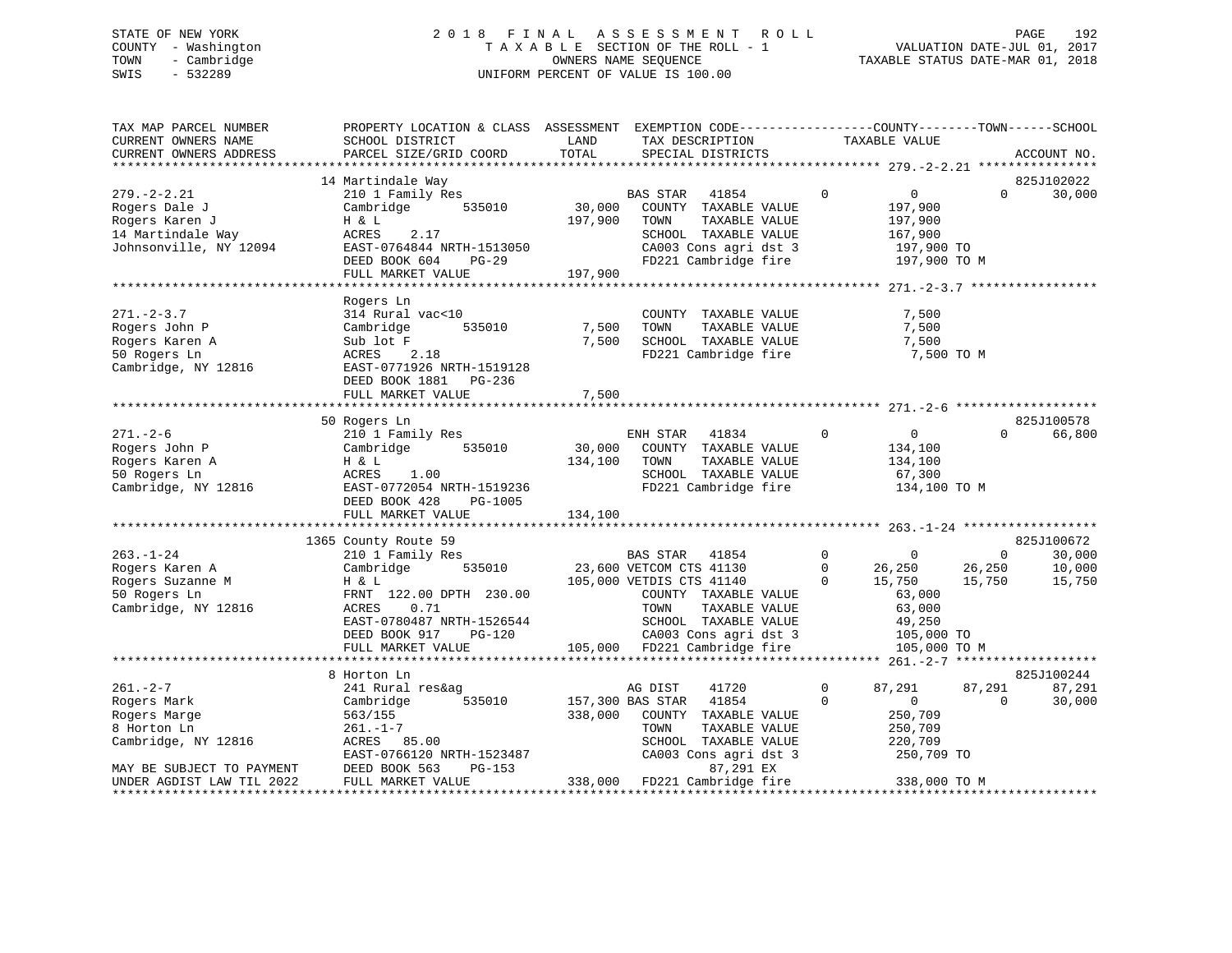# STATE OF NEW YORK 2 0 1 8 F I N A L A S S E S S M E N T R O L L PAGE 193 COUNTY - Washington T A X A B L E SECTION OF THE ROLL - 1 VALUATION DATE-JUL 01, 2017 TOWN - Cambridge OWNERS NAME SEQUENCE TAXABLE STATUS DATE-MAR 01, 2018 SWIS - 532289 UNIFORM PERCENT OF VALUE IS 100.00

| 825J100955                     |
|--------------------------------|
| 30,000                         |
|                                |
| 825J100670<br>19,160<br>66,800 |
| 825J100582                     |
| 66,800                         |
|                                |
|                                |
| 825J100583<br>66,800           |
|                                |
|                                |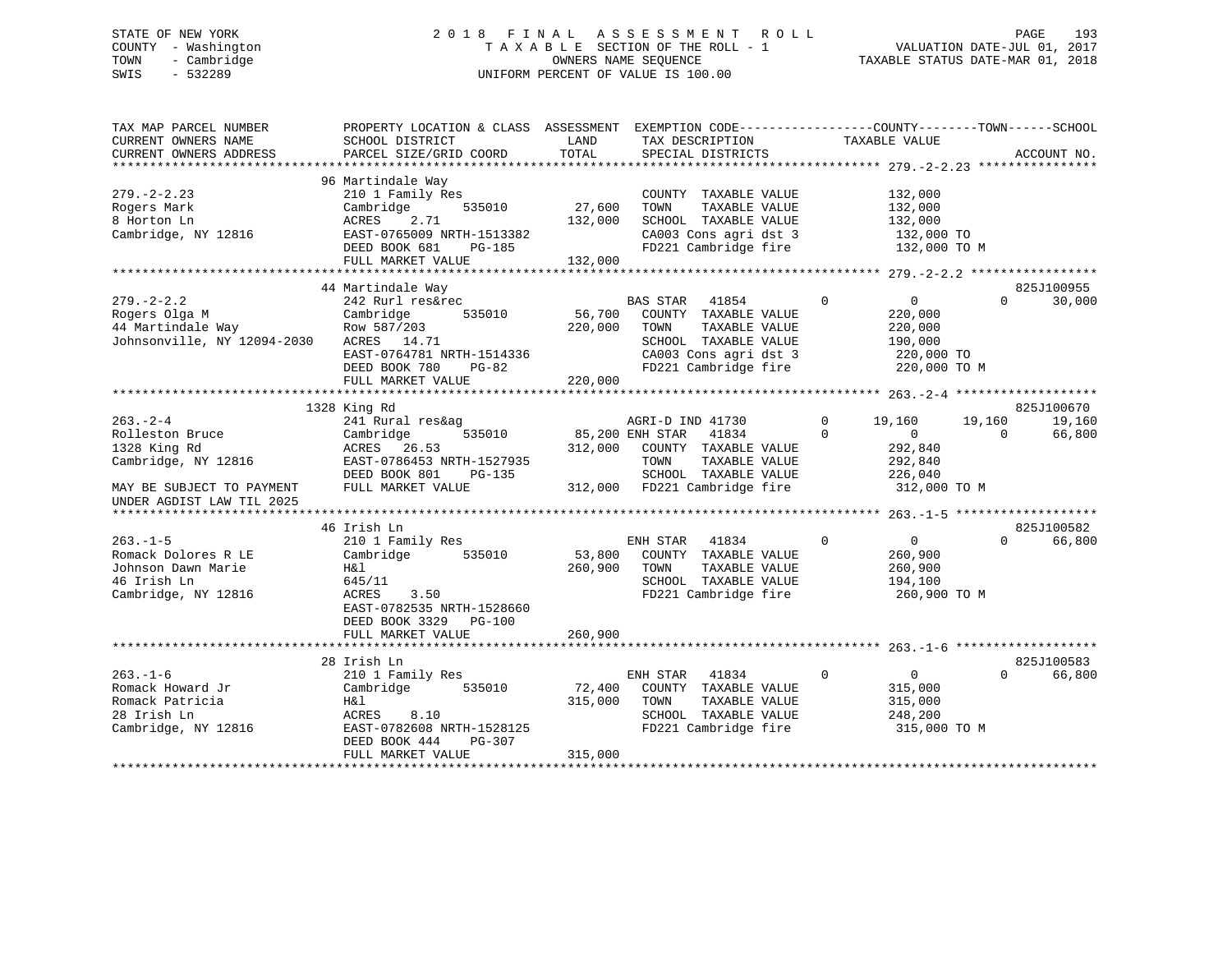# STATE OF NEW YORK 2 0 1 8 F I N A L A S S E S S M E N T R O L L PAGE 194 COUNTY - Washington T A X A B L E SECTION OF THE ROLL - 1 VALUATION DATE-JUL 01, 2017 TOWN - Cambridge OWNERS NAME SEQUENCE TAXABLE STATUS DATE-MAR 01, 2018 SWIS - 532289 UNIFORM PERCENT OF VALUE IS 100.00

| TAX MAP PARCEL NUMBER<br>CURRENT OWNERS NAME<br>CURRENT OWNERS ADDRESS                                                                          | PROPERTY LOCATION & CLASS ASSESSMENT EXEMPTION CODE----------------COUNTY-------TOWN------SCHOOL<br>SCHOOL DISTRICT<br>PARCEL SIZE/GRID COORD                        | LAND<br>TOTAL                | TAX DESCRIPTION<br>SPECIAL DISTRICTS                                                                                                                                                      | TAXABLE VALUE                                                      | ACCOUNT NO.          |
|-------------------------------------------------------------------------------------------------------------------------------------------------|----------------------------------------------------------------------------------------------------------------------------------------------------------------------|------------------------------|-------------------------------------------------------------------------------------------------------------------------------------------------------------------------------------------|--------------------------------------------------------------------|----------------------|
| $263. -1 - 13$<br>Roome Hugh R<br>Roome Katherine D<br>72 Main St<br>Greenwich, NY 12834                                                        | 29 Hopkins Ln<br>210 1 Family Res<br>Cambridge<br>535010<br>Res<br>FRNT 180.00 DPTH 160.00<br>EAST-0782545 NRTH-1525095<br>DEED BOOK 3862 PG-47<br>FULL MARKET VALUE | 23,700<br>135,000<br>135,000 | COUNTY TAXABLE VALUE<br>TAXABLE VALUE<br>TOWN<br>SCHOOL TAXABLE VALUE 135,000<br>CA003 Cons agri dst 3 135,000 TO<br>FD221 Cambridge fire 135,000 TO M                                    | 135,000<br>135,000                                                 | 825J100401           |
| $263 - 2 - 23.6$<br>Roome Hugh R<br>Roome Katherine D<br>72 Main St<br>Greenwich, NY 12834                                                      | King Rd<br>322 Rural vac>10<br>Cambridge<br>ACRES 90.61<br>EAST-0784068 NRTH-1523725<br>DEED BOOK 3862 PG-47<br>THIT MARKET VALUE 151,300                            | 535010 151,300               | COUNTY TAXABLE VALUE<br>TOWN<br>TAXABLE VALUE<br>SCHOOL TAXABLE VALUE<br>FD221 Cambridge fire 151,300 TO M                                                                                | 151,300<br>151,300<br>151,300                                      |                      |
| $263. - 1 - 14$<br>Roome Hugh R III<br>Roome Katherine<br>72 Main St<br>Greenwich, NY 12834                                                     | 48 Hopkins Ln<br>250 Estate<br>Cambridge<br>House & Land<br>535010<br>ACRES 97.73<br>EAST-0783019 NRTH-1525224<br>DEED BOOK 3862 PG-59                               | 217,200<br>700,300           | COUNTY TAXABLE VALUE<br>TAXABLE VALUE<br>TOWN<br>SCHOOL TAXABLE VALUE<br>CA003 Cons agri dst 3<br>FD221 Cambridge fire                                                                    | 700,300<br>700,300<br>700,300<br>700,300 TO<br>700,300 TO M        | 825J100402           |
| $255. - 1 - 16$<br>Roome Property Holdings LLC<br>956 North Rd<br>Greenwich, NY 12834<br>MAY BE SUBJECT TO PAYMENT<br>UNDER AGDIST LAW TIL 2022 | 1622 County Route 59<br>241 Rural res&ag<br>Cambridge<br>ACRES 102.10<br>EAST-0785157 NRTH-1529693<br>DEED BOOK 3403 PG-10<br>FULL MARKET VALUE                      | 660,000<br>660,000           | AG DIST<br>41720<br>535010 179,600 COUNTY TAXABLE VALUE<br>TOWN<br>TAXABLE VALUE<br>SCHOOL TAXABLE VALUE 574,625<br>CA003 Cons agri dst 3 574,625 TO<br>85,375 EX<br>FD221 Cambridge fire | $\Omega$<br>85,375<br>85,375<br>574,625<br>574,625<br>660,000 TO M | 825J100229<br>85,375 |
| $262. - 1 - 29$<br>Roose Shaun<br>C/O David Eriksen<br>454 County Route 60<br>Cambridge, NY 12816                                               | 454 County Route 60<br>210 1 Family Res<br>Cambridge 535010<br>2 houses<br>ACRES 1.71<br>EAST-0773240 NRTH-1528159<br>DEED BOOK 900<br>PG-39<br>FULL MARKET VALUE    | 27,600<br>290,000<br>290,000 | COUNTY TAXABLE VALUE<br>TOWN<br>TAXABLE VALUE<br>SCHOOL TAXABLE VALUE<br>FD221 Cambridge fire 290,000 TO M                                                                                | 290,000<br>290,000<br>290,000                                      | 825J100949           |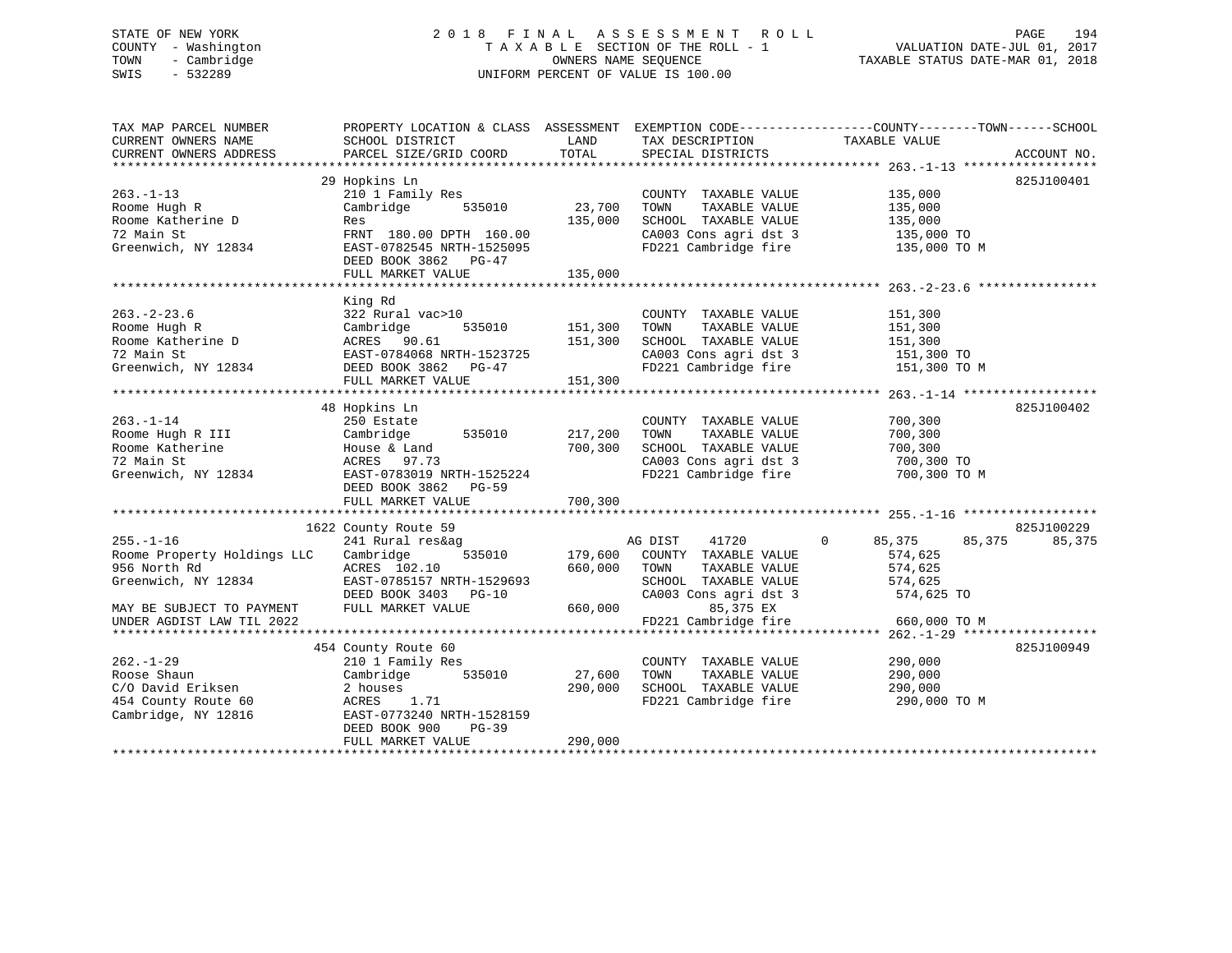# STATE OF NEW YORK 2 0 1 8 F I N A L A S S E S S M E N T R O L L PAGE 195 COUNTY - Washington T A X A B L E SECTION OF THE ROLL - 1 VALUATION DATE-JUL 01, 2017 TOWN - Cambridge OWNERS NAME SEQUENCE TAXABLE STATUS DATE-MAR 01, 2018 SWIS - 532289 UNIFORM PERCENT OF VALUE IS 100.00

| TAX MAP PARCEL NUMBER<br>CURRENT OWNERS NAME                                                                    | PROPERTY LOCATION & CLASS ASSESSMENT EXEMPTION CODE----------------COUNTY-------TOWN------SCHOOL<br>SCHOOL DISTRICT                                       | LAND              | TAX DESCRIPTION                                                                                                                                                        | TAXABLE VALUE                                                                                                  |                        |                          |
|-----------------------------------------------------------------------------------------------------------------|-----------------------------------------------------------------------------------------------------------------------------------------------------------|-------------------|------------------------------------------------------------------------------------------------------------------------------------------------------------------------|----------------------------------------------------------------------------------------------------------------|------------------------|--------------------------|
| CURRENT OWNERS ADDRESS                                                                                          | PARCEL SIZE/GRID COORD                                                                                                                                    | TOTAL             | SPECIAL DISTRICTS                                                                                                                                                      |                                                                                                                | ACCOUNT NO.            |                          |
|                                                                                                                 | 471 State Route 372                                                                                                                                       |                   |                                                                                                                                                                        |                                                                                                                | 825J100318             |                          |
| $246. - 1 - 16$<br>Root Frank<br>Root Martha<br>471 State Route 372<br>Greenwich, NY 12834                      | 210 1 Family Res<br>Cambridge<br>535010<br>House<br>Addition<br>ACRES<br>1.40<br>EAST-0780386 NRTH-1539005<br>DEED BOOK 789<br>PG-157                     | 212,400           | CW_10_VET/ 41152<br>35,000 ENH STAR<br>41834<br>COUNTY TAXABLE VALUE<br>TAXABLE VALUE<br>TOWN<br>SCHOOL TAXABLE VALUE<br>CA005 Cons agri dst 5<br>FD221 Cambridge fire | 8,000<br>$\Omega$<br>$\Omega$<br>$\overline{0}$<br>204,400<br>212,400<br>145,600<br>212,400 TO<br>212,400 TO M | $\Omega$<br>$\Omega$   | $\overline{0}$<br>66,800 |
|                                                                                                                 | FULL MARKET VALUE                                                                                                                                         | 212,400           |                                                                                                                                                                        |                                                                                                                |                        |                          |
|                                                                                                                 |                                                                                                                                                           |                   |                                                                                                                                                                        |                                                                                                                |                        |                          |
| $255. - 2 - 5$<br>Rosaday Enterprises, LLC<br>39 Coila Rd<br>Cambridge, NY 12816                                | 35 Coila Rd<br>210 1 Family Res<br>Cambridge<br>535010<br>H & L<br>ACRES<br>1.03<br>EAST-0787427 NRTH-1531244<br>DEED BOOK 2192<br>PG-198                 | 25,200<br>136,900 | COUNTY TAXABLE VALUE<br>TOWN<br>TAXABLE VALUE<br>SCHOOL TAXABLE VALUE<br>FD221 Cambridge fire                                                                          | 136,900<br>136,900<br>136,900<br>136,900 TO M                                                                  | 825J100398             |                          |
|                                                                                                                 | FULL MARKET VALUE                                                                                                                                         | 136,900           |                                                                                                                                                                        |                                                                                                                |                        |                          |
|                                                                                                                 |                                                                                                                                                           |                   |                                                                                                                                                                        |                                                                                                                |                        |                          |
| $280. - 1 - 12.1$<br>Rose Judith F<br>136 Dickensen Rd<br>Buskirk, NY 12028                                     | 136 Dickensen Rd<br>210 1 Family Res<br>535010<br>Cambridge<br>ACRES<br>1.00<br>EAST-0774533 NRTH-1508296<br>DEED BOOK 691<br>PG-207<br>FULL MARKET VALUE | 35,000<br>135,700 | 41834<br>ENH STAR<br>COUNTY TAXABLE VALUE<br>TOWN<br>TAXABLE VALUE<br>SCHOOL TAXABLE VALUE<br>CA003 Cons agri dst 3<br>135,700 FD221 Cambridge fire                    | $\mathbf{0}$<br>$\overline{0}$<br>135,700<br>135,700<br>68,900<br>135,700 TO<br>135,700 TO M                   | 825J100902<br>$\Omega$ | 66,800                   |
|                                                                                                                 | 848 County Route 60                                                                                                                                       |                   |                                                                                                                                                                        |                                                                                                                | 825J100884             |                          |
| $246. - 1 - 25.2$<br>Rosenblatt Stuart I<br>Call Elizabeth A<br>848 County Route 60<br>Greenwich, NY 12834-9124 | 241 Rural res&ag<br>Greenwich<br>533401<br>Farm<br>Addition<br>ACRES<br>30.60<br>EAST-0774431 NRTH-1537217                                                | 308,300           | AG DIST<br>41720<br>89,300 BAS STAR<br>41854<br>COUNTY TAXABLE VALUE<br>TOWN<br>TAXABLE VALUE<br>SCHOOL TAXABLE VALUE<br>CA003 Cons agri dst 3                         | $\Omega$<br>30,240<br>$\mathbf 0$<br>$\Omega$<br>278,060<br>278,060<br>248,060<br>278,060 TO                   | 30,240<br>$\Omega$     | 30,240<br>30,000         |
| MAY BE SUBJECT TO PAYMENT<br>UNDER AGDIST LAW TIL 2022                                                          | DEED BOOK 837<br>PG-332<br>FULL MARKET VALUE                                                                                                              |                   | 30,240 EX<br>308,300 FD221 Cambridge fire                                                                                                                              | 308,300 TO M                                                                                                   |                        |                          |
|                                                                                                                 | 276 Gannon Rd                                                                                                                                             |                   |                                                                                                                                                                        |                                                                                                                |                        |                          |
| $270. - 1 - 21.1$<br>Ross Randy C<br>Ross Anne S<br>276 Gannon Rd<br>Buskirk, NY 12028                          | 242 Rurl res&rec<br>535010<br>Cambridge<br>Sub Lot 1<br>ACRES 22.61<br>EAST-0768691 NRTH-1514220<br>DEED BOOK 853<br>$PG-94$                              | 242,900           | AG DIST<br>41720<br>80,300 BAS STAR<br>41854<br>COUNTY TAXABLE VALUE<br>TOWN<br>TAXABLE VALUE<br>SCHOOL TAXABLE VALUE<br>CA003 Cons agri dst 3                         | 0<br>35,747<br>$\Omega$<br>$\mathbf{0}$<br>207,153<br>207,153<br>177,153<br>207,153 TO                         | 35,747<br>$\Omega$     | 35,747<br>30,000         |
| MAY BE SUBJECT TO PAYMENT<br>UNDER AGDIST LAW TIL 2022                                                          | FULL MARKET VALUE                                                                                                                                         | 242,900           | 35,747 EX<br>FD221 Cambridge fire                                                                                                                                      | 242,900 TO M                                                                                                   |                        |                          |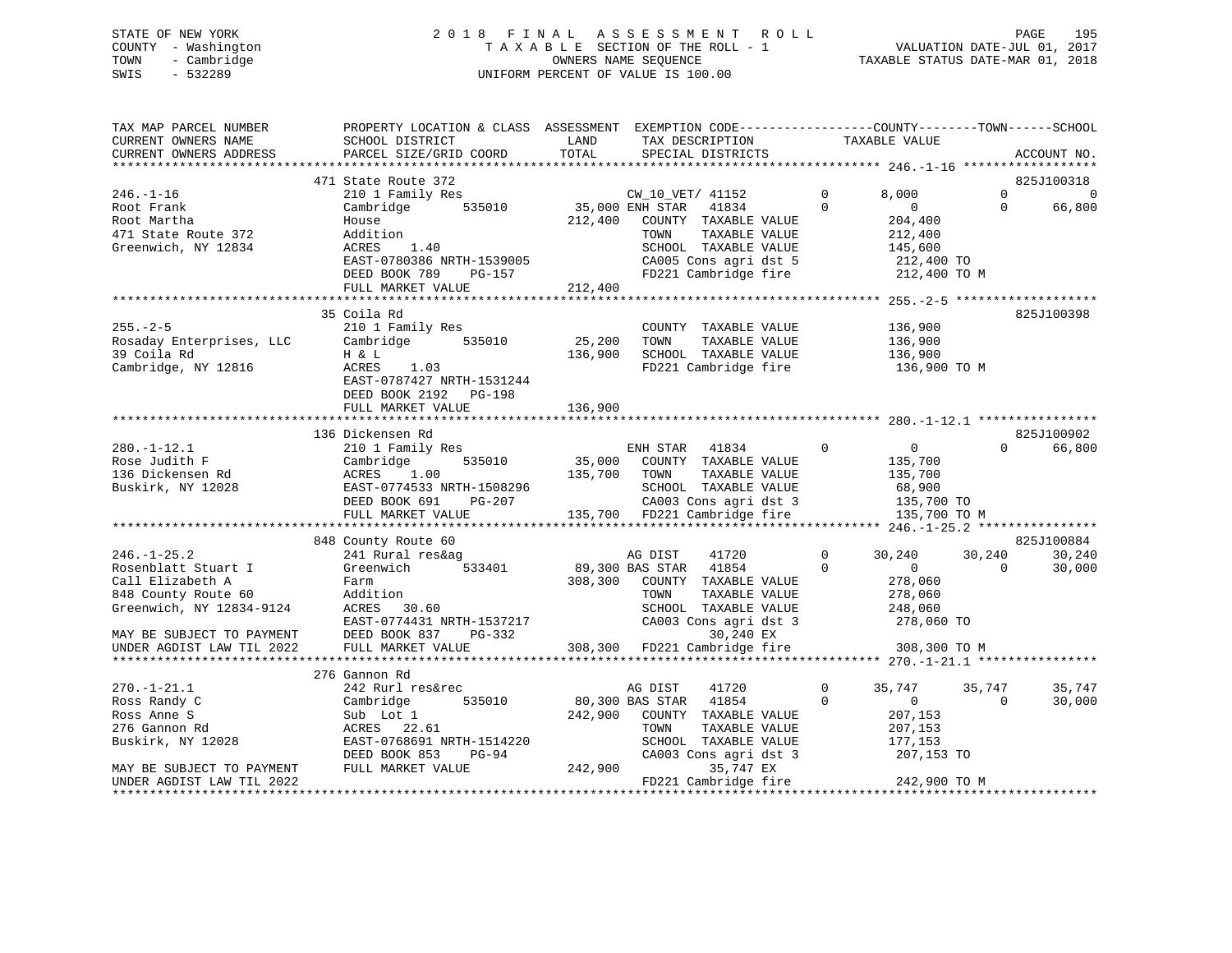STATE OF NEW YORK 2 0 1 8 F I N A L A S S E S S M E N T R O L L PAGE 196 COUNTY - Washington T A X A B L E SECTION OF THE ROLL - 1 VALUATION DATE-JUL 01, 2017 TOWN - Cambridge OWNERS NAME SEQUENCE TAXABLE STATUS DATE-MAR 01, 2018 SWIS - 532289 UNIFORM PERCENT OF VALUE IS 100.00

| TAX MAP PARCEL NUMBER<br>CURRENT OWNERS NAME<br>CURRENT OWNERS ADDRESS                                                                         | PROPERTY LOCATION & CLASS ASSESSMENT<br>SCHOOL DISTRICT<br>PARCEL SIZE/GRID COORD                                                                                                                                          | LAND<br>TOTAL                | EXEMPTION CODE-----------------COUNTY-------TOWN------SCHOOL<br>TAX DESCRIPTION<br>SPECIAL DISTRICTS                                                       |                          | TAXABLE VALUE                                                                       |             | ACCOUNT NO.          |
|------------------------------------------------------------------------------------------------------------------------------------------------|----------------------------------------------------------------------------------------------------------------------------------------------------------------------------------------------------------------------------|------------------------------|------------------------------------------------------------------------------------------------------------------------------------------------------------|--------------------------|-------------------------------------------------------------------------------------|-------------|----------------------|
| ******************                                                                                                                             | ************************                                                                                                                                                                                                   |                              |                                                                                                                                                            |                          |                                                                                     |             |                      |
| $270. - 1 - 21.2$<br>Ross Randy C<br>Ross Anne S<br>276 Gannon Rd<br>Buskirk, NY 12028<br>MAY BE SUBJECT TO PAYMENT                            | 279 Gannon Rd<br>312 Vac w/imprv<br>Cambridge<br>535010<br>Land & Pole Barn<br>Sub Lot 2<br>ACRES<br>3.00<br>EAST-0767753 NRTH-1514430<br>DEED BOOK 853<br>PG-94                                                           | 20,000<br>35,000             | AG DIST<br>41720<br>COUNTY TAXABLE VALUE<br>TOWN<br>TAXABLE VALUE<br>SCHOOL TAXABLE VALUE<br>CA003 Cons agri dst 3<br>17,864 EX<br>FD221 Cambridge fire    | $\mathbf{0}$             | 17,864<br>17,136<br>17,136<br>17,136<br>17,136 TO<br>35,000 TO M                    | 17,864      | 17,864               |
| UNDER AGDIST LAW TIL 2022                                                                                                                      | FULL MARKET VALUE                                                                                                                                                                                                          | 35,000                       |                                                                                                                                                            |                          |                                                                                     |             |                      |
| $255. - 1 - 15$<br>Ross Thomas C<br>1671 County Route 59<br>Cambridge, NY 12816                                                                | 1671 County Route 59<br>210 1 Family Res<br>Cambridge<br>535010<br>H & L<br>Bndy Agmt 744/133<br>ACRES<br>4.20<br>EAST-0786219 NRTH-1530541                                                                                | 38,000<br>230,400            | BAS STAR<br>41854<br>COUNTY TAXABLE VALUE<br>TAXABLE VALUE<br>TOWN<br>SCHOOL TAXABLE VALUE<br>FD221 Cambridge fire                                         | $\mathbf 0$              | $\overline{0}$<br>230,400<br>230,400<br>200,400<br>230,400 TO M                     | $\Omega$    | 825J100619<br>30,000 |
|                                                                                                                                                | DEED BOOK 487<br>PG-307<br>FULL MARKET VALUE                                                                                                                                                                               | 230,400                      |                                                                                                                                                            |                          |                                                                                     |             |                      |
|                                                                                                                                                | 987 County Route 60                                                                                                                                                                                                        |                              |                                                                                                                                                            |                          |                                                                                     |             | 825J100275           |
| $246. - 1 - 28$<br>Rowse Glenwood<br>987 County Route 60<br>Greenwich, NY 12834<br>MAY BE SUBJECT TO PAYMENT<br>UNDER AGDIST LAW TIL 2022      | 241 Rural res&ag<br>533401<br>Greenwich<br>House & Land<br>FRNT 3306.00 DPTH<br>ACRES 173.60<br>EAST-0772471 NRTH-1540773<br>DEED BOOK 603<br>$PG-63$                                                                      | 485,700                      | AG DIST<br>41720<br>282,000 BAS STAR 41854<br>COUNTY TAXABLE VALUE<br>TOWN<br>TAXABLE VALUE<br>SCHOOL TAXABLE VALUE<br>CA003 Cons agri dst 3<br>139,792 EX | $\mathbf{0}$<br>$\Omega$ | 139,792<br>139,792<br>$\overline{0}$<br>345,908<br>345,908<br>315,908<br>345,908 TO | $\mathbf 0$ | 139,792<br>30,000    |
|                                                                                                                                                | FULL MARKET VALUE                                                                                                                                                                                                          | 485,700                      | FD221 Cambridge fire                                                                                                                                       |                          | 485,700 TO M                                                                        |             |                      |
| *********************<br>$246. - 1 - 28.2$<br>Rowse Tarah Trustee<br>Rowse Revocable Trust Tarah<br>958 County Route 60<br>Greenwich, NY 12834 | ***************************<br>958 County Route 60<br>311 Res vac land<br>Greenwich<br>533401<br>Survey 12909<br>FRNT 934.00 DPTH<br>ACRES 18.61<br>EAST-0773774 NRTH-1540306<br>DEED BOOK 3810 PG-23<br>FULL MARKET VALUE | 67,200<br>67,200<br>67,200   | COUNTY TAXABLE VALUE<br>TOWN<br>TAXABLE VALUE<br>SCHOOL TAXABLE VALUE<br>CA003 Cons agri dst 3<br>FD221 Cambridge fire                                     |                          | 67,200<br>67,200<br>67,200<br>67,200 TO<br>67,200 TO M                              |             |                      |
|                                                                                                                                                | ************************                                                                                                                                                                                                   |                              |                                                                                                                                                            |                          | *********************** 279.-2-32 ******************                                |             |                      |
| $279. - 2 - 32$<br>Rufo Jeffrey Laurence<br>Rufo Lisa Marie<br>53 Gannon Rd<br>Buskirk, NY 12028                                               | 53 Gannon Rd<br>210 1 Family Res<br>535010<br>Cambridge<br>House & Lot<br>ACRES<br>3.87<br>EAST-0767434 NRTH-1508763<br>DEED BOOK 3651 PG-108<br>FULL MARKET VALUE                                                         | 40,400<br>265,400<br>265,400 | COUNTY TAXABLE VALUE<br>TOWN<br>TAXABLE VALUE<br>SCHOOL TAXABLE VALUE<br>CA003 Cons agri dst 3<br>FD221 Cambridge fire                                     |                          | 265,400<br>265,400<br>265,400<br>265,400 TO<br>265,400 TO M                         |             | 825L100219           |
|                                                                                                                                                |                                                                                                                                                                                                                            |                              |                                                                                                                                                            |                          |                                                                                     |             |                      |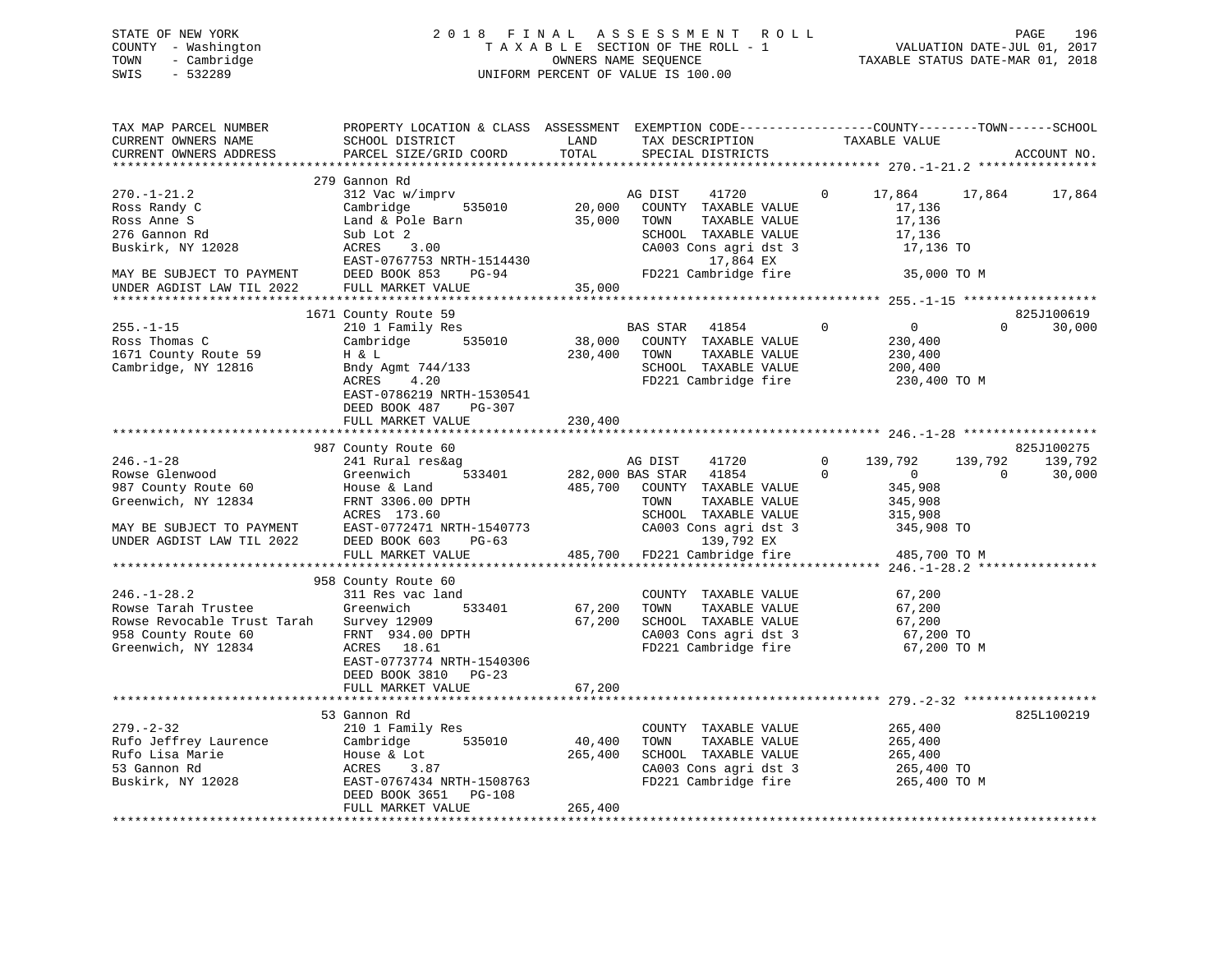# STATE OF NEW YORK 2 0 1 8 F I N A L A S S E S S M E N T R O L L PAGE 197 COUNTY - Washington T A X A B L E SECTION OF THE ROLL - 1 VALUATION DATE-JUL 01, 2017 TOWN - Cambridge OWNERS NAME SEQUENCE TAXABLE STATUS DATE-MAR 01, 2018 SWIS - 532289 UNIFORM PERCENT OF VALUE IS 100.00

| TAX MAP PARCEL NUMBER                        | PROPERTY LOCATION & CLASS ASSESSMENT          |         | EXEMPTION CODE-----------------COUNTY-------TOWN------SCHOOL |                           |                        |
|----------------------------------------------|-----------------------------------------------|---------|--------------------------------------------------------------|---------------------------|------------------------|
| CURRENT OWNERS NAME                          | SCHOOL DISTRICT                               | LAND    | TAX DESCRIPTION                                              | TAXABLE VALUE             |                        |
| CURRENT OWNERS ADDRESS                       | PARCEL SIZE/GRID COORD                        | TOTAL   | SPECIAL DISTRICTS                                            |                           | ACCOUNT NO.            |
|                                              |                                               |         |                                                              |                           |                        |
|                                              | 48 Maxwell Ln                                 |         |                                                              | $\Omega$                  | 825J100587<br>$\Omega$ |
| $255. - 1 - 2$<br>Russert Family Irrev Trust | 210 1 Family Res<br>Cambridge<br>535010       | 25,000  | BAS STAR 41854<br>COUNTY TAXABLE VALUE                       | $\overline{0}$<br>233,100 | 30,000                 |
| 48 Maxwell Ln                                | H & L                                         | 233,100 | TOWN<br>TAXABLE VALUE                                        | 233,100                   |                        |
| Cambridge, NY 12816                          | ACRES<br>1.00                                 |         | SCHOOL TAXABLE VALUE                                         | 203,100                   |                        |
|                                              | EAST-0781321 NRTH-1536879                     |         | CA005 Cons agri dst 5                                        | 233,100 TO                |                        |
|                                              | DEED BOOK 3660 PG-176                         |         | FD221 Cambridge fire                                         | 233,100 TO M              |                        |
|                                              | FULL MARKET VALUE                             | 233,100 |                                                              |                           |                        |
|                                              |                                               |         |                                                              |                           |                        |
|                                              | Maxwell Ln/w Off                              |         |                                                              |                           | 825J100840             |
| $255. - 1 - 3.2$                             | 314 Rural vac<10                              |         | COUNTY TAXABLE VALUE                                         | 23,100                    |                        |
| Russert Family Irrev Trust                   | Cambridge<br>535010                           | 23,100  | TOWN<br>TAXABLE VALUE                                        | 23,100                    |                        |
| 48 Maxwell Ln                                | Land                                          | 23,100  | SCHOOL TAXABLE VALUE                                         | 23,100                    |                        |
| Cambridge, NY 12816                          | ACRES<br>3.62                                 |         | CA005 Cons agri dst 5                                        | $23,100$ TO               |                        |
|                                              | EAST-0781007 NRTH-1537009                     |         | FD221 Cambridge fire                                         | 23,100 TO M               |                        |
|                                              | DEED BOOK 3660 PG-176                         |         |                                                              |                           |                        |
|                                              | FULL MARKET VALUE                             | 23,100  |                                                              |                           |                        |
|                                              | 4 Maxwell Ln                                  |         |                                                              |                           |                        |
| $255. - 1 - 3.4$                             | 105 Vac farmland                              |         | AG DIST<br>41720                                             | 64,760<br>$\Omega$        | 64,760<br>64,760       |
| Russert Family Irrev Trust                   | 535010<br>Cambridge                           | 73,400  | COUNTY TAXABLE VALUE                                         | 8,640                     |                        |
| 48 Maxwell Ln                                | Vac Farm Land                                 | 73,400  | TOWN<br>TAXABLE VALUE                                        | 8,640                     |                        |
| Cambridge, NY 12816                          | ACRES 25.10                                   |         | SCHOOL TAXABLE VALUE                                         | 8,640                     |                        |
|                                              | EAST-0781987 NRTH-1536686                     |         | CA005 Cons agri dst 5                                        | 8,640 TO                  |                        |
| MAY BE SUBJECT TO PAYMENT                    | DEED BOOK 3660 PG-176                         |         | 64,760 EX                                                    |                           |                        |
| UNDER AGDIST LAW TIL 2022                    | FULL MARKET VALUE                             | 73,400  | FD221 Cambridge fire                                         | 73,400 TO M               |                        |
|                                              |                                               |         |                                                              |                           |                        |
|                                              | 63 Durfee Rd                                  |         |                                                              |                           | 825J100979             |
| $288. - 1 - 15.6$                            | 210 1 Family Res                              |         | COUNTY TAXABLE VALUE                                         | 284,400                   |                        |
| Ryan Kevin M                                 | Cambridge<br>535010                           | 55,600  | TAXABLE VALUE<br>TOWN                                        | 284,400                   |                        |
| 63 Durfee Rd                                 | Lot 6                                         | 284,400 | SCHOOL TAXABLE VALUE                                         | 284,400                   |                        |
| Buskirk, NY 12028                            | ACRES<br>6.40                                 |         | CA003 Cons agri dst 3                                        | 284,400 TO                |                        |
|                                              | EAST-0766120 NRTH-1501288                     |         | FD221 Cambridge fire                                         | 284,400 TO M              |                        |
|                                              | DEED BOOK 3559<br>PG-221<br>FULL MARKET VALUE | 284,400 |                                                              |                           |                        |
|                                              | ********************************              |         |                                                              |                           |                        |
|                                              | Petteys Rd                                    |         |                                                              |                           | 825J100591             |
| $254. - 1 - 1$                               | 322 Rural vac>10                              |         | AG DIST<br>41720                                             | $\mathbf{0}$<br>24,478    | 24,478<br>24,478       |
| Ryan Thomas                                  | 533401<br>Greenwich                           | 98,300  | COUNTY TAXABLE VALUE                                         | 73,822                    |                        |
| Ryan Kenneth                                 | ACRES 61.90                                   | 98,300  | TOWN<br>TAXABLE VALUE                                        | 73,822                    |                        |
| 63 Hill St                                   | EAST-0767133 NRTH-1535619                     |         | SCHOOL TAXABLE VALUE                                         | 73,822                    |                        |
| Greenwich, NY 12834                          | DEED BOOK 2625 PG-28                          |         | CA003 Cons agri dst 3                                        | 73,822 TO                 |                        |
|                                              | FULL MARKET VALUE                             | 98,300  | 24,478 EX                                                    |                           |                        |
| MAY BE SUBJECT TO PAYMENT                    |                                               |         | FD221 Cambridge fire                                         | 98,300 TO M               |                        |
| UNDER AGDIST LAW TIL 2022                    |                                               |         |                                                              |                           |                        |
| *********************                        |                                               |         |                                                              |                           |                        |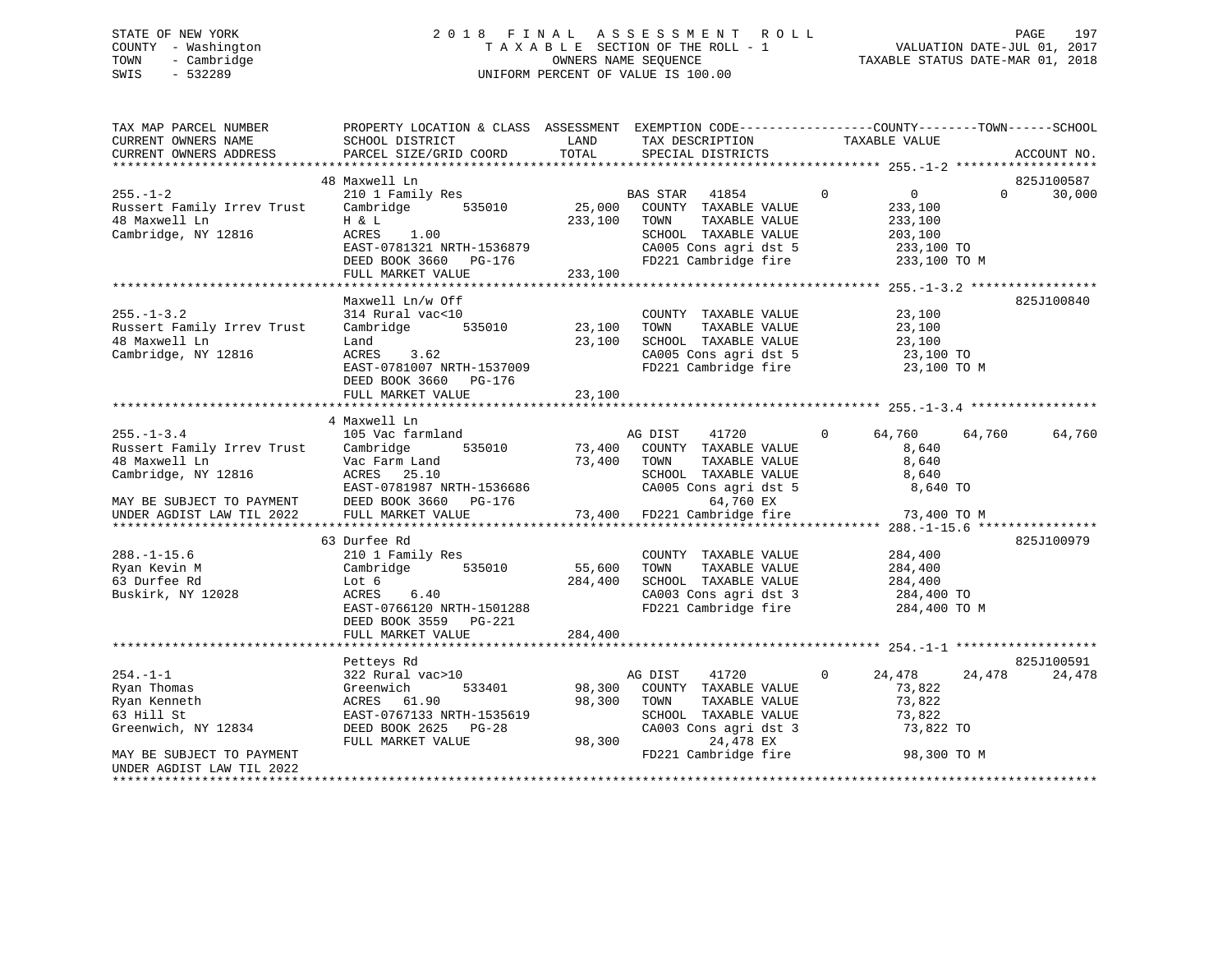|      | STATE OF NEW YORK   | 2018 FINAL ASSESSMENT ROLL         |                                  | PAGE | 198 |
|------|---------------------|------------------------------------|----------------------------------|------|-----|
|      | COUNTY - Washington | TAXABLE SECTION OF THE ROLL - 1    | VALUATION DATE-JUL 01, 2017      |      |     |
|      | TOWN - Cambridge    | OWNERS NAME SEOUENCE               | TAXABLE STATUS DATE-MAR 01, 2018 |      |     |
| SWIS | $-532289$           | UNIFORM PERCENT OF VALUE IS 100.00 |                                  |      |     |
|      |                     |                                    |                                  |      |     |
|      |                     |                                    |                                  |      |     |

| TAX MAP PARCEL NUMBER     | PROPERTY LOCATION & CLASS ASSESSMENT EXEMPTION CODE----------------COUNTY-------TOWN------SCHOOL |                        |                          |                                                                  |              |                       |                |             |
|---------------------------|--------------------------------------------------------------------------------------------------|------------------------|--------------------------|------------------------------------------------------------------|--------------|-----------------------|----------------|-------------|
| CURRENT OWNERS NAME       | SCHOOL DISTRICT                                                                                  | LAND                   |                          | TAX DESCRIPTION                                                  |              | TAXABLE VALUE         |                |             |
| CURRENT OWNERS ADDRESS    | PARCEL SIZE/GRID COORD                                                                           | TOTAL                  |                          | SPECIAL DISTRICTS                                                |              |                       |                | ACCOUNT NO. |
|                           |                                                                                                  |                        |                          |                                                                  |              |                       |                |             |
|                           | 69 State Route 372                                                                               |                        |                          |                                                                  |              |                       |                | 825J100474  |
| $255.14 - 3 - 17$         | 210 1 Family Res                                                                                 |                        | BAS STAR 41854           |                                                                  | $\Omega$     | $\overline{0}$        | $\Omega$       | 30,000      |
| Saheim Courtney A         | 535010<br>Cambridge                                                                              | 28,800                 |                          | COUNTY TAXABLE VALUE                                             |              | 181,000               |                |             |
| 60 Stonewall Dr           | H & L                                                                                            | 181,000                | TOWN                     | TAXABLE VALUE                                                    |              | 181,000               |                |             |
| Lake Luzerne, NY 12846    | $255. - 3 - 17$                                                                                  |                        |                          | SCHOOL TAXABLE VALUE                                             |              | 151,000               |                |             |
|                           | ACRES<br>0.82                                                                                    |                        |                          | FD221 Cambridge fire                                             |              | 181,000 TO M          |                |             |
|                           |                                                                                                  |                        |                          |                                                                  |              |                       |                |             |
|                           | EAST-0786086 NRTH-1532045                                                                        |                        |                          |                                                                  |              |                       |                |             |
|                           | DEED BOOK 3495 PG-323                                                                            |                        |                          |                                                                  |              |                       |                |             |
|                           | FULL MARKET VALUE                                                                                | 181,000                |                          |                                                                  |              |                       |                |             |
|                           |                                                                                                  |                        |                          |                                                                  |              |                       |                |             |
|                           | 56 County Route 74                                                                               |                        |                          |                                                                  |              |                       |                | 825J100593  |
| $288. - 1 - 22$           | 242 Rurl res&rec                                                                                 |                        |                          | COUNTY TAXABLE VALUE                                             |              | 297,300               |                |             |
| Saile David R             | Cambridge<br>535010                                                                              | 149,700                | TOWN                     | TAXABLE VALUE                                                    |              | 297,300               |                |             |
| Saile Anne F              | House & Lot                                                                                      | 297,300                |                          | SCHOOL TAXABLE VALUE                                             |              | 297,300               |                |             |
| 56 County Route 74        | ACRES 78.16                                                                                      |                        |                          | CA003 Cons agri dst 3                                            |              | 297,300 TO            |                |             |
| Buskirk, NY 12028         | EAST-0763126 NRTH-1500352                                                                        |                        |                          | FD221 Cambridge fire                                             |              | 297,300 TO M          |                |             |
|                           | DEED BOOK 474<br>PG-939                                                                          |                        |                          |                                                                  |              |                       |                |             |
|                           | FULL MARKET VALUE                                                                                | 297,300                |                          |                                                                  |              |                       |                |             |
|                           |                                                                                                  |                        |                          |                                                                  |              |                       |                |             |
|                           | 160 Gannon Rd                                                                                    |                        |                          |                                                                  |              |                       |                | 825J100373  |
| $279. - 2 - 4$            | 241 Rural res&ag                                                                                 |                        | AG DIST                  | 41720                                                            | $\Omega$     | 49,097                | 49,097         | 49,097      |
| Sanford Steven Jay        | 535010<br>Cambridge                                                                              | 135,800 ENH STAR 41834 |                          |                                                                  | $\Omega$     | $\overline{0}$        | $\Omega$       | 66,800      |
| Sullivan Susan A          | ACRES 67.04                                                                                      |                        |                          | 306,600 COUNTY TAXABLE VALUE                                     |              | 257,503               |                |             |
| 160 Gannon Rd             | EAST-0768780 NRTH-1511680                                                                        |                        | TOWN                     | TAXABLE VALUE                                                    |              | 257,503               |                |             |
|                           |                                                                                                  |                        |                          |                                                                  |              |                       |                |             |
| Buskirk, NY 12028         | DEED BOOK 750<br>PG-210                                                                          |                        |                          | SCHOOL TAXABLE VALUE<br>306,600 CA003 Cons agri dst 3 257,503 TO |              | 190,703               |                |             |
|                           | FULL MARKET VALUE                                                                                |                        |                          |                                                                  |              |                       |                |             |
| MAY BE SUBJECT TO PAYMENT |                                                                                                  |                        |                          | 49,097 EX                                                        |              |                       |                |             |
| UNDER AGDIST LAW TIL 2022 |                                                                                                  |                        |                          | FD221 Cambridge fire                                             |              | 306,600 TO M          |                |             |
|                           |                                                                                                  |                        |                          |                                                                  |              |                       |                |             |
|                           | 8 Rogers Ln                                                                                      |                        |                          |                                                                  |              |                       |                | 825J100580  |
| $271 - 2 - 3$             | 210 1 Family Res                                                                                 |                        | VETWAR CTS 41120         |                                                                  | $\mathbf 0$  | 24,045                | 24,045         | 6,000       |
| Santacroce Sarah E        | 535010<br>Cambridge                                                                              | 29,300 BAS STAR 41854  |                          |                                                                  | $\Omega$     | $\overline{0}$        | $\overline{0}$ | 30,000      |
| Santacroce Frank A Jr     | Sub lot A                                                                                        |                        | 160,300 VETDIS CTS 41140 |                                                                  | $\Omega$     | 40,075                | 40,075         | 20,000      |
| 8 Rogers Ln               | ACRES 1.06 BANK<br>997                                                                           |                        |                          | COUNTY TAXABLE VALUE                                             |              | 96,180                |                |             |
| Cambridge, NY 12816       | EAST-0772212 NRTH-1518186                                                                        |                        | TOWN                     | TAXABLE VALUE                                                    |              | 96,180                |                |             |
|                           | DEED BOOK 3305 PG-143                                                                            |                        |                          | SCHOOL TAXABLE VALUE                                             |              | 104,300               |                |             |
|                           | FULL MARKET VALUE                                                                                |                        |                          | 160,300 FD221 Cambridge fire                                     |              | 160,300 TO M          |                |             |
|                           | **************************                                                                       |                        |                          |                                                                  |              |                       |                |             |
|                           | 86 State Route 372                                                                               |                        |                          |                                                                  |              |                       |                | 825J100654  |
| $255.14 - 3 - 7$          | 210 1 Family Res                                                                                 |                        | ENH STAR 41834           |                                                                  | $\mathbf{0}$ | $\overline{0}$        | $\Omega$       | 66,800      |
| Sardi Susan E             | Cambridge 535010                                                                                 |                        |                          | 30,100 COUNTY TAXABLE VALUE                                      |              | 214,000               |                |             |
| 86 State Route 372        | H & L                                                                                            | 214,000                | TOWN                     | TAXABLE VALUE                                                    |              | 214,000               |                |             |
| Cambridge, NY 12816       | $255. - 3 - 7$                                                                                   |                        |                          | SCHOOL TAXABLE VALUE                                             |              |                       |                |             |
|                           | 1.01<br>ACRES                                                                                    |                        |                          | CA005 Cons agri dst 5                                            |              | 147,200<br>214,000 TO |                |             |
|                           |                                                                                                  |                        |                          | FD221 Cambridge fire                                             |              |                       |                |             |
|                           | EAST-0786297 NRTH-1532508<br>DEED BOOK 662<br>PG-301                                             |                        |                          |                                                                  |              | 214,000 TO M          |                |             |
|                           |                                                                                                  | 214,000                |                          |                                                                  |              |                       |                |             |
|                           | FULL MARKET VALUE                                                                                |                        |                          |                                                                  |              |                       |                |             |
|                           |                                                                                                  |                        |                          |                                                                  |              |                       |                |             |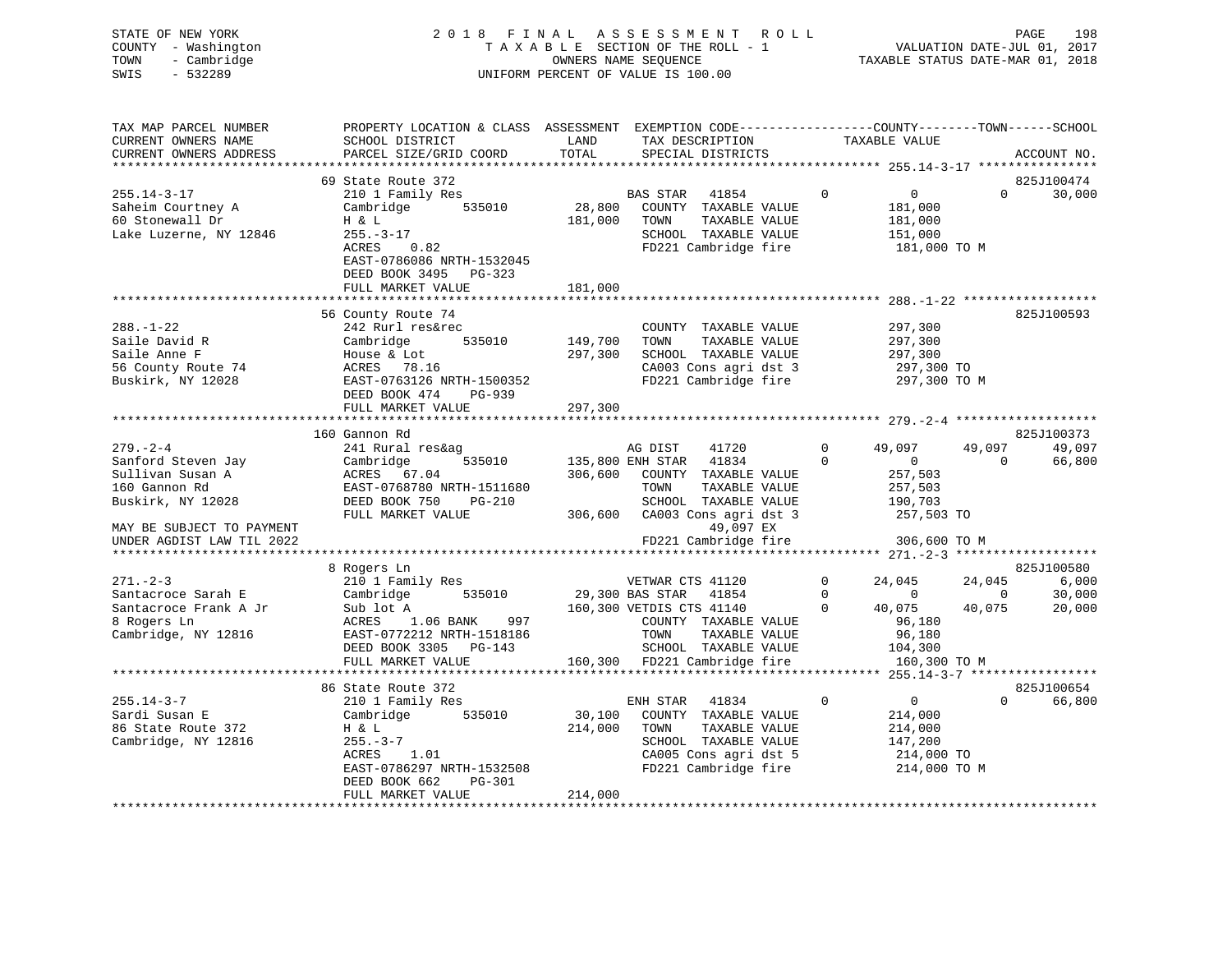| STATE OF NEW YORK<br>COUNTY - Washington<br>TOWN<br>- Cambridge<br>$-532289$<br>SWIS | 2018 FINAL                                                                                       |               | ASSESSMENT ROLL<br>TAXABLE SECTION OF THE ROLL - 1<br>OWNERS NAME SEOUENCE<br>UNIFORM PERCENT OF VALUE IS 100.00 |             | VALUATION DATE-JUL 01, 2017<br>TAXABLE STATUS DATE-MAR 01, 2018 | PAGE<br>199            |
|--------------------------------------------------------------------------------------|--------------------------------------------------------------------------------------------------|---------------|------------------------------------------------------------------------------------------------------------------|-------------|-----------------------------------------------------------------|------------------------|
| TAX MAP PARCEL NUMBER                                                                | PROPERTY LOCATION & CLASS ASSESSMENT EXEMPTION CODE----------------COUNTY-------TOWN------SCHOOL |               |                                                                                                                  |             |                                                                 |                        |
| CURRENT OWNERS NAME<br>CURRENT OWNERS ADDRESS                                        | SCHOOL DISTRICT<br>PARCEL SIZE/GRID COORD                                                        | LAND<br>TOTAL | TAX DESCRIPTION<br>SPECIAL DISTRICTS                                                                             |             | TAXABLE VALUE                                                   | ACCOUNT NO.            |
|                                                                                      |                                                                                                  |               |                                                                                                                  |             | ********************* 255.14-3-3 ******************             |                        |
|                                                                                      | 113 + 115 State Route 372                                                                        |               |                                                                                                                  |             |                                                                 | 825J100478             |
| $255.14 - 3 - 3$                                                                     | 283 Res w/Comuse                                                                                 |               | BAS STAR<br>41854                                                                                                | $\mathbf 0$ | 0                                                               | 30,000<br>$\mathbf{0}$ |
| Saunders Chad A                                                                      | Cambridge<br>535010                                                                              | 27,300        | COUNTY TAXABLE VALUE                                                                                             |             | 166,900                                                         |                        |
| Saunders Michelle L                                                                  | Easement 591/302                                                                                 | 166,900       | TOWN<br>TAXABLE VALUE                                                                                            |             | 166,900                                                         |                        |
| 115 State Route 372                                                                  | $255. - 3 - 3$                                                                                   |               | SCHOOL TAXABLE VALUE                                                                                             |             | 136,900                                                         |                        |
| Cambridge, NY 12816                                                                  | FRNT 130.00 DPTH 210.00<br>0.59<br>ACRES<br>EAST-0785840 NRTH-1533057                            |               | FD221 Cambridge fire                                                                                             |             | 166,900 ТО М                                                    |                        |
|                                                                                      | DEED BOOK 3382 PG-215<br>FULL MARKET VALUE                                                       | 166,900       |                                                                                                                  |             |                                                                 |                        |
|                                                                                      |                                                                                                  |               |                                                                                                                  |             |                                                                 |                        |
|                                                                                      | 952 County Route 59                                                                              |               |                                                                                                                  |             |                                                                 | 825J100574             |
| $271. - 2 - 15$                                                                      | 210 1 Family Res                                                                                 |               | COUNTY TAXABLE VALUE                                                                                             |             | 111,300                                                         |                        |
| Saunders Chad A                                                                      | Cambridge<br>535010                                                                              | 25,700        | TOWN<br>TAXABLE VALUE                                                                                            |             | 111,300                                                         |                        |
| Saunders Michelle L                                                                  | H & L                                                                                            | 111,300       | SCHOOL TAXABLE VALUE                                                                                             |             | 111,300                                                         |                        |
| 113&115 State Route 372                                                              | Porch                                                                                            |               | CA003 Cons agri dst 3                                                                                            |             | 111,300 TO                                                      |                        |
| Cambridge, NY 12816                                                                  | ACRES<br>1.14<br>EAST-0773562 NRTH-1519291<br>DEED BOOK 552<br>$PG-85$                           |               | FD221 Cambridge fire                                                                                             |             | 111,300 TO M                                                    |                        |
|                                                                                      | FULL MARKET VALUE                                                                                | 111,300       |                                                                                                                  |             | ************************ 261.-2-21 *******************          |                        |
|                                                                                      | 330 Brownell Rd                                                                                  |               |                                                                                                                  |             |                                                                 | 825J100296             |
| $261. - 2 - 21$                                                                      | 210 1 Family Res                                                                                 |               | COUNTY TAXABLE VALUE                                                                                             |             | 146,700                                                         |                        |
| Saunders Travis C                                                                    | Cambridge<br>535010                                                                              | 25,500        | TAXABLE VALUE<br>TOWN                                                                                            |             | 146,700                                                         |                        |
| Saunders Dana M                                                                      | H & L                                                                                            | 146,700       | SCHOOL TAXABLE VALUE                                                                                             |             | 146,700                                                         |                        |
| 330 Brownell Rd                                                                      | $261. - 1 - 21$                                                                                  |               | CA003 Cons agri dst 3                                                                                            |             | 146,700 TO                                                      |                        |
| Cambridge, NY 12816                                                                  | ACRES<br>1.10                                                                                    |               | FD221 Cambridge fire                                                                                             |             | 146,700 TO M                                                    |                        |
|                                                                                      | EAST-0763546 NRTH-1523640                                                                        |               |                                                                                                                  |             |                                                                 |                        |
|                                                                                      | DEED BOOK 3519 PG-161                                                                            |               |                                                                                                                  |             |                                                                 |                        |
|                                                                                      | FULL MARKET VALUE                                                                                | 146,700       |                                                                                                                  |             |                                                                 |                        |
|                                                                                      | 165 Duell Hollow Rd                                                                              |               |                                                                                                                  |             |                                                                 | 825J100230             |
| $272. - 1 - 3$                                                                       | 241 Rural res&ag                                                                                 |               | AG DIST<br>41720                                                                                                 | $\Omega$    | 46,075<br>46,075                                                | 46,075                 |
| Scatterday Irrevocable Trust D Cambridge                                             | 535010                                                                                           | 181,800       | COUNTY TAXABLE VALUE                                                                                             |             | 299,325                                                         |                        |
| Scatterday Douglas A Trustee                                                         | House & Lot                                                                                      | 345,400       | TOWN<br>TAXABLE VALUE                                                                                            |             | 299,325                                                         |                        |
| 76 High St                                                                           | 647/323                                                                                          |               | SCHOOL TAXABLE VALUE                                                                                             |             | 299,325                                                         |                        |
| Rockport, MA 01966                                                                   | ACRES 103.80                                                                                     |               | CA003 Cons agri dst 3                                                                                            |             | 299,325 TO                                                      |                        |
|                                                                                      | EAST-0784350 NRTH-1518647                                                                        |               | 46,075 EX                                                                                                        |             |                                                                 |                        |
| PRIOR OWNER ON 3/01/2018                                                             | DEED BOOK 3918 PG-236                                                                            |               | FD221 Cambridge fire                                                                                             |             | 345,400 TO M                                                    |                        |
| Scatterday Trust NY Realty                                                           | FULL MARKET VALUE                                                                                | 345,400       |                                                                                                                  |             |                                                                 |                        |
| MAY BE SUBJECT TO PAYMENT<br>UNDER AGDIST LAW TIL 2022<br>*************************  |                                                                                                  |               |                                                                                                                  |             |                                                                 |                        |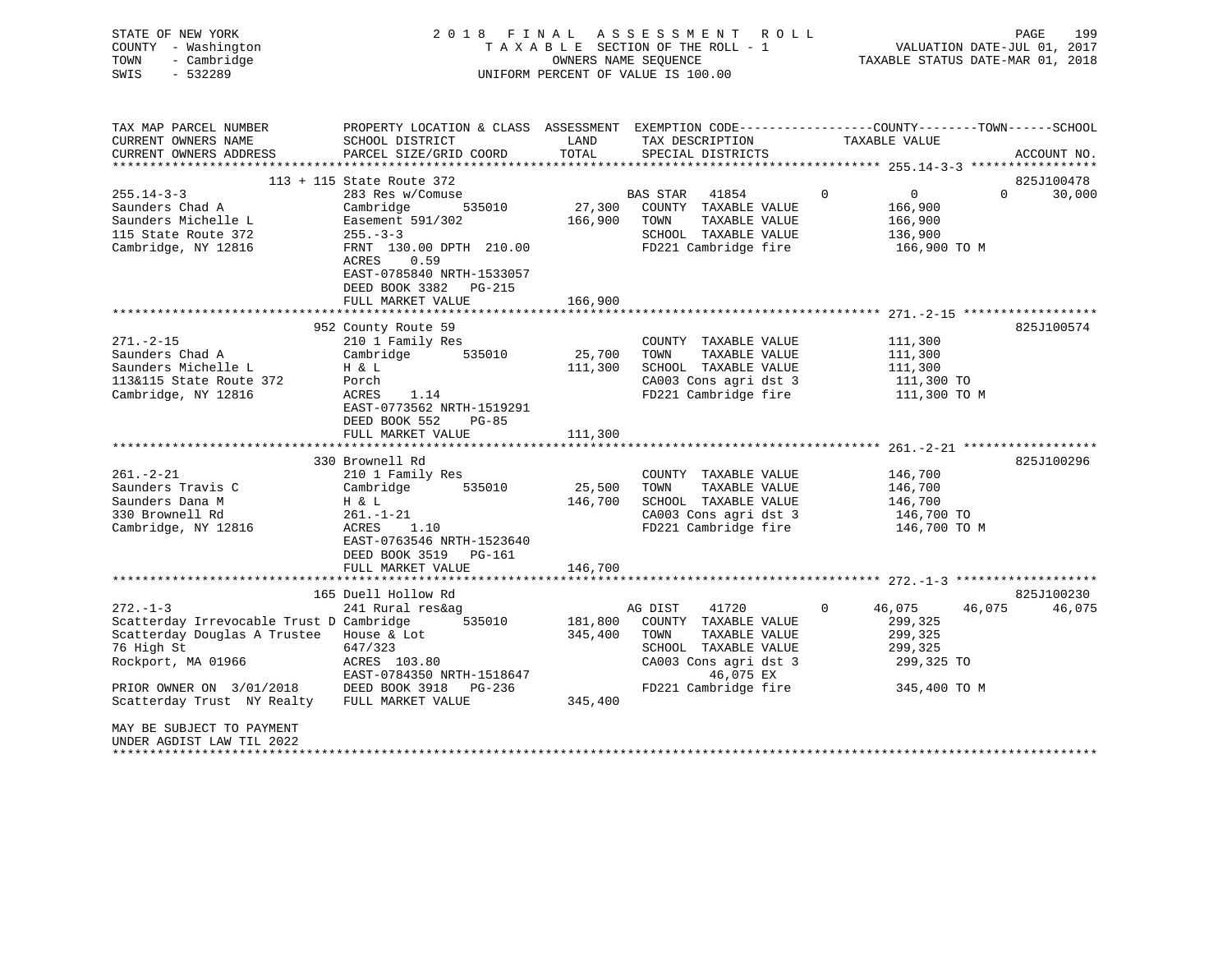# STATE OF NEW YORK 2 0 1 8 F I N A L A S S E S S M E N T R O L L PAGE 200 COUNTY - Washington T A X A B L E SECTION OF THE ROLL - 1 VALUATION DATE-JUL 01, 2017 TOWN - Cambridge OWNERS NAME SEQUENCE TAXABLE STATUS DATE-MAR 01, 2018 SWIS - 532289 UNIFORM PERCENT OF VALUE IS 100.00

| TAX MAP PARCEL NUMBER     |                                              |         |                             | PROPERTY LOCATION & CLASS ASSESSMENT EXEMPTION CODE----------------COUNTY-------TOWN------SCHOOL |             |
|---------------------------|----------------------------------------------|---------|-----------------------------|--------------------------------------------------------------------------------------------------|-------------|
| CURRENT OWNERS NAME       | SCHOOL DISTRICT                              | LAND    | TAX DESCRIPTION             | TAXABLE VALUE                                                                                    |             |
| CURRENT OWNERS ADDRESS    | PARCEL SIZE/GRID COORD                       | TOTAL   | SPECIAL DISTRICTS           |                                                                                                  | ACCOUNT NO. |
|                           |                                              |         |                             |                                                                                                  |             |
|                           | 52 King Rd                                   |         |                             |                                                                                                  | 825J100511  |
| $280. - 2 - 20$           | 210 1 Family Res                             |         | COUNTY TAXABLE VALUE        | 64,500                                                                                           |             |
| Scheerer Carly            | 535010<br>Cambridge                          | 14,100  | TAXABLE VALUE<br>TOWN       | 64,500                                                                                           |             |
| 52 King Rd                | H & L                                        | 64,500  | SCHOOL TAXABLE VALUE        | 64,500                                                                                           |             |
| Buskirk, NY 12028         |                                              |         |                             |                                                                                                  |             |
|                           | ACRES<br>0.73                                |         | CA003 Cons agri dst 3       | 64,500 TO                                                                                        |             |
|                           | EAST-0776612 NRTH-1505738                    |         | FD221 Cambridge fire        | 64,500 TO M                                                                                      |             |
|                           | DEED BOOK 3190 PG-176                        |         |                             |                                                                                                  |             |
|                           | FULL MARKET VALUE                            | 64,500  |                             |                                                                                                  |             |
|                           |                                              |         |                             |                                                                                                  |             |
|                           | 75 Belle Rd                                  |         |                             |                                                                                                  | 825J102026  |
| $280. - 1 - 4.1$          | 210 1 Family Res                             |         | BAS STAR 41854              | $\Omega$<br>$\overline{0}$<br>$\Omega$                                                           | 30,000      |
| Scheerer Diane J          | 535010<br>Cambridge                          |         | 16,300 COUNTY TAXABLE VALUE | 110,200                                                                                          |             |
| 75 Belle Rd               | H & L                                        | 110,200 | TOWN<br>TAXABLE VALUE       | 110,200                                                                                          |             |
| Buskirk, NY 12028         | 887/214 08/22/2001                           |         | SCHOOL TAXABLE VALUE        | 80,200                                                                                           |             |
|                           | ACRES<br>1.50                                |         | CA003 Cons agri dst 3       | 110,200 TO                                                                                       |             |
|                           |                                              |         |                             |                                                                                                  |             |
|                           | EAST-0771990 NRTH-1510982                    |         | FD221 Cambridge fire        | 110,200 TO M                                                                                     |             |
|                           | DEED BOOK 615<br>PG-137                      |         |                             |                                                                                                  |             |
|                           | FULL MARKET VALUE                            | 110,200 |                             |                                                                                                  |             |
|                           |                                              |         |                             |                                                                                                  |             |
|                           | King Rd                                      |         |                             |                                                                                                  |             |
| $271. - 3 - 15.1$         | 311 Res vac land                             |         | COUNTY TAXABLE VALUE        | 16,000                                                                                           |             |
| Scheuer Patrick           | 535010<br>Cambridge                          | 16,000  | TOWN<br>TAXABLE VALUE       | 16,000                                                                                           |             |
| Wilmot Elizabeth          | FRNT 545.00 DPTH                             | 16,000  | SCHOOL TAXABLE VALUE        | 16,000                                                                                           |             |
| 55 Cold Spring Ln         | ACRES 4.00                                   |         | CA003 Cons agri dst 3       | 16,000 TO                                                                                        |             |
| Eagle Bridge, NY 12057    | EAST-0780200 NRTH-1513962                    |         | FD221 Cambridge fire        | 16,000 TO M                                                                                      |             |
|                           | DEED BOOK 3892 PG-103                        |         |                             |                                                                                                  |             |
|                           |                                              |         |                             |                                                                                                  |             |
|                           | FULL MARKET VALUE<br>*********************** | 16,000  |                             |                                                                                                  |             |
|                           |                                              |         |                             | *************************** $281 - 4 - 1.2$                                                      |             |
|                           | 167 Oak Hill Rd                              |         |                             |                                                                                                  |             |
| $281. - 4 - 1.2$          | 250 Estate                                   |         | COUNTY TAXABLE VALUE        | 591,700                                                                                          |             |
| Schiele Edith B           | Cambridge 535010                             | 151,800 | TAXABLE VALUE<br>TOWN       | 591,700                                                                                          |             |
| 167 Oak Hill Rd           | House & Lot                                  | 591,700 | SCHOOL TAXABLE VALUE        | 591,700                                                                                          |             |
| Buskirk, NY 12028         | Lot 1                                        |         | CA003 Cons agri dst 3       | 591,700 TO                                                                                       |             |
|                           | $281. - 1 - 1.2$                             |         | FD221 Cambridge fire        | 591,700 TO M                                                                                     |             |
|                           | ACRES 45.41                                  |         |                             |                                                                                                  |             |
|                           | EAST-0782126 NRTH-1510280                    |         |                             |                                                                                                  |             |
|                           | DEED BOOK 949<br>PG-346                      |         |                             |                                                                                                  |             |
|                           |                                              |         |                             |                                                                                                  |             |
|                           | FULL MARKET VALUE                            | 591,700 |                             |                                                                                                  |             |
|                           | ***************************                  |         |                             |                                                                                                  |             |
|                           | 80 Perry Ln                                  |         |                             |                                                                                                  | 825J100195  |
| $255. - 1 - 19$           | 240 Rural res                                |         | AGRI-D IND 41730            | $\mathbf{0}$<br>109,981<br>109,981                                                               | 109,981     |
| Schmitz Lauren J Trustee  | 535010<br>Cambridge                          | 282,800 | COUNTY TAXABLE VALUE        | 799,119                                                                                          |             |
| 80 Perry Ln               | 622/119 637/50                               | 909,100 | TAXABLE VALUE<br>TOWN       | 799,119                                                                                          |             |
| Cambridge, NY 12816       | ACRES 150.20                                 |         | SCHOOL TAXABLE VALUE        | 799,119                                                                                          |             |
|                           | EAST-0783380 NRTH-1531571                    |         | FD221 Cambridge fire        | 909,100 TO M                                                                                     |             |
| MAY BE SUBJECT TO PAYMENT | DEED BOOK 3475 PG-138                        |         |                             |                                                                                                  |             |
| UNDER AGDIST LAW TIL 2025 | FULL MARKET VALUE                            | 909,100 |                             |                                                                                                  |             |
|                           |                                              |         |                             |                                                                                                  |             |
|                           |                                              |         |                             |                                                                                                  |             |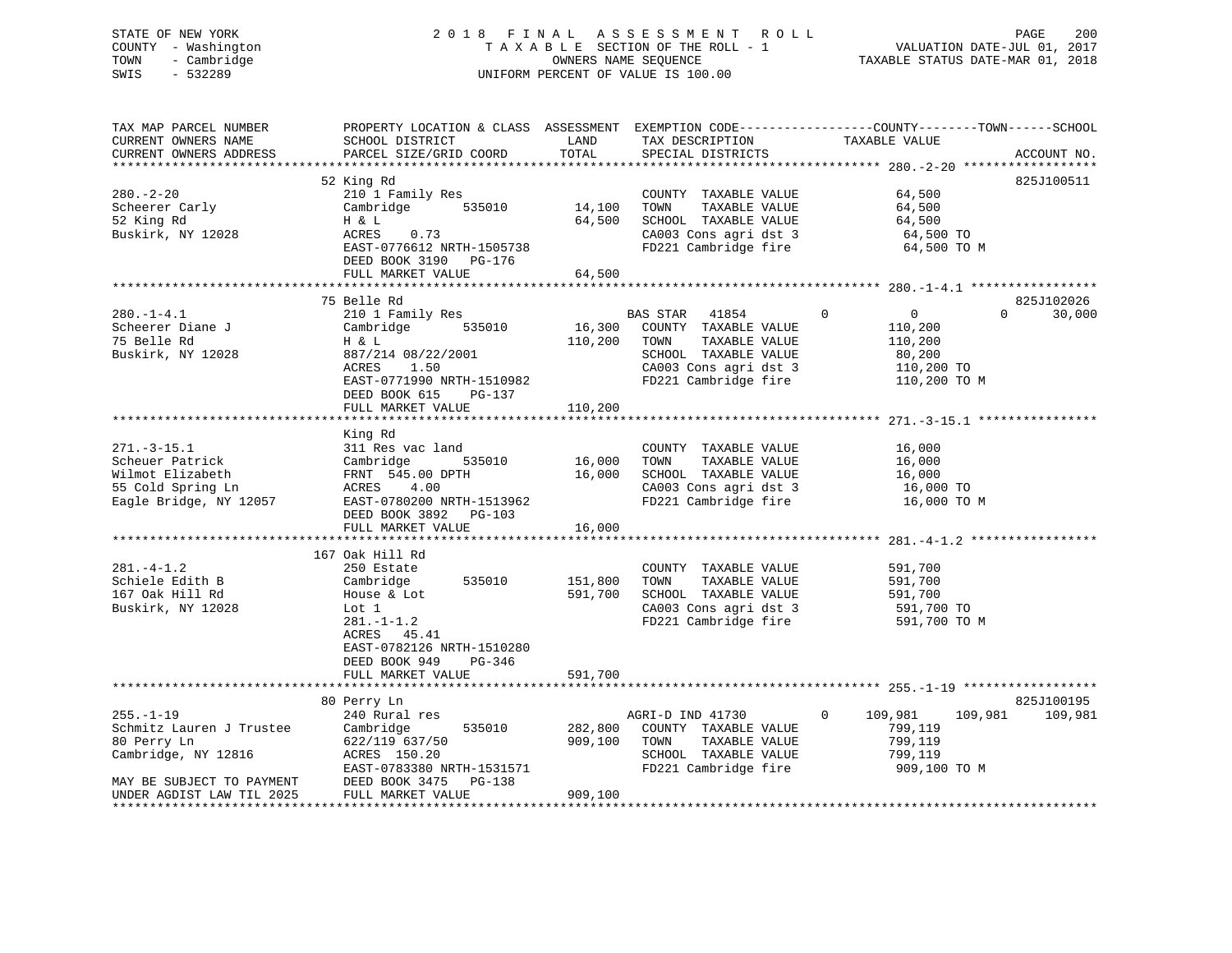# STATE OF NEW YORK 2 0 1 8 F I N A L A S S E S S M E N T R O L L PAGE 201 COUNTY - Washington T A X A B L E SECTION OF THE ROLL - 1 VALUATION DATE-JUL 01, 2017 TOWN - Cambridge OWNERS NAME SEQUENCE TAXABLE STATUS DATE-MAR 01, 2018 SWIS - 532289 UNIFORM PERCENT OF VALUE IS 100.00

| TAX MAP PARCEL NUMBER<br>CURRENT OWNERS NAME<br>CURRENT OWNERS ADDRESS                                   | PROPERTY LOCATION & CLASS ASSESSMENT EXEMPTION CODE----------------COUNTY-------TOWN------SCHOOL<br>SCHOOL DISTRICT<br>PARCEL SIZE/GRID COORD                            | LAND<br>TOTAL                | TAX DESCRIPTION<br>SPECIAL DISTRICTS                                                                                                               | TAXABLE VALUE                                                                                    |          | ACCOUNT NO.          |
|----------------------------------------------------------------------------------------------------------|--------------------------------------------------------------------------------------------------------------------------------------------------------------------------|------------------------------|----------------------------------------------------------------------------------------------------------------------------------------------------|--------------------------------------------------------------------------------------------------|----------|----------------------|
|                                                                                                          |                                                                                                                                                                          |                              |                                                                                                                                                    |                                                                                                  |          |                      |
| $255. - 1 - 20.5$<br>Schmitz Lauren J Trustee<br>80 Perry Ln<br>Cambridge, NY 12816                      | State Route 372/W Off<br>105 Vac farmland<br>Cambridge<br>535010<br>Vac Land<br>Lot 5                                                                                    | 75,000<br>75,000             | 41720<br>AG DIST<br>COUNTY TAXABLE VALUE<br>TOWN<br>TAXABLE VALUE<br>SCHOOL TAXABLE VALUE                                                          | 27,232<br>$\Omega$<br>47,768<br>47,768<br>47,768                                                 | 27,232   | 825J102035<br>27,232 |
| MAY BE SUBJECT TO PAYMENT<br>UNDER AGDIST LAW TIL 2022                                                   | 38.42<br>ACRES<br>EAST-0784047 NRTH-1532690<br>DEED BOOK 3475 PG-134<br>FULL MARKET VALUE                                                                                | 75,000                       | CA005 Cons agri dst 5<br>27,232 EX<br>FD221 Cambridge fire                                                                                         | 47,768 TO<br>75,000 TO M                                                                         |          |                      |
|                                                                                                          |                                                                                                                                                                          |                              |                                                                                                                                                    |                                                                                                  |          |                      |
| $254. - 1 - 3$<br>Schneider Joseph H<br>Schneider Nancy J<br>267 Kenyon Rd<br>Greenwich, NY 12834        | 267 Kenyon Rd<br>242 Rurl res&rec<br>533401<br>Greenwich<br>House & Land<br>ACRES<br>21.10<br>EAST-0769258 NRTH-1535874<br>DEED BOOK 772<br>$PG-65$<br>FULL MARKET VALUE | 78,400<br>385,700<br>385,700 | <b>BAS STAR</b><br>41854<br>COUNTY TAXABLE VALUE<br>TOWN<br>TAXABLE VALUE<br>SCHOOL TAXABLE VALUE<br>CA003 Cons agri dst 3<br>FD221 Cambridge fire | $\mathbf{0}$<br>$0 \qquad \qquad$<br>385,700<br>385,700<br>355,700<br>385,700 TO<br>385,700 TO M | $\Omega$ | 825J100804<br>30,000 |
|                                                                                                          |                                                                                                                                                                          |                              |                                                                                                                                                    |                                                                                                  |          |                      |
|                                                                                                          | Gannon Rd                                                                                                                                                                |                              |                                                                                                                                                    |                                                                                                  |          | 825J100603           |
| $270. - 1 - 21$<br>Schoen Sarah E<br>Schoen Douglas P<br>720 N Elberon Ave<br>Atlantic City, NJ 08401    | 105 Vac farmland<br>Cambridge<br>535010<br>Farm<br>ACRES 114.98<br>EAST-0767871 NRTH-1513549<br>DEED BOOK 893<br>PG-190                                                  | 203,700<br>203,700           | AG DIST<br>41720<br>COUNTY TAXABLE VALUE<br>TOWN<br>TAXABLE VALUE<br>SCHOOL TAXABLE VALUE<br>CA003 Cons agri dst 3<br>122,606 EX                   | 122,606<br>$\mathbf 0$<br>81,094<br>81,094<br>81,094<br>81,094 TO                                | 122,606  | 122,606              |
| MAY BE SUBJECT TO PAYMENT<br>UNDER AGDIST LAW TIL 2022                                                   | FULL MARKET VALUE                                                                                                                                                        | 203,700                      | FD221 Cambridge fire                                                                                                                               | 203,700 TO M                                                                                     |          |                      |
|                                                                                                          | 57 Conley Rd                                                                                                                                                             |                              |                                                                                                                                                    |                                                                                                  |          | 825J100944           |
| $280. -1 - 13.5$<br>Schraver Raymond P Jr<br>Schraver Rae E<br>57 Conley Rd<br>Buskirk, NY 12028         | 210 1 Family Res<br>Cambridge<br>535010<br>Lot 4<br>ACRES<br>4.70<br>EAST-0775047 NRTH-1509595<br>DEED BOOK 604<br>PG-119<br>FULL MARKET VALUE                           | 36,400<br>98,000<br>98,000   | BAS STAR<br>41854<br>COUNTY TAXABLE VALUE<br>TAXABLE VALUE<br>TOWN<br>SCHOOL TAXABLE VALUE<br>CA003 Cons agri dst 3<br>FD221 Cambridge fire        | $\overline{0}$<br>$\Omega$<br>98,000<br>98,000<br>68,000<br>98,000 TO<br>98,000 TO M             | $\Omega$ | 30,000               |
|                                                                                                          |                                                                                                                                                                          |                              |                                                                                                                                                    |                                                                                                  |          |                      |
| $270. - 1 - 26.16$<br>Sciara Catherine B<br>Sciara Kelly M<br>738 County Route 74<br>Cambridge, NY 12816 | 738 County Route 74<br>242 Rurl res&rec<br>Cambridge<br>535010<br>Sub Lot 11<br>ACRES 11.36<br>EAST-0765284 NRTH-1516526<br>DEED BOOK 3835 PG-51                         | 60,700<br>219,000            | <b>BAS STAR</b><br>41854<br>COUNTY TAXABLE VALUE<br>TAXABLE VALUE<br>TOWN<br>SCHOOL TAXABLE VALUE<br>CA003 Cons agri dst 3<br>FD221 Cambridge fire | $\mathbf 0$<br>$\overline{0}$<br>219,000<br>219,000<br>189,000<br>219,000 TO<br>219,000 TO M     | $\Omega$ | 30,000               |
|                                                                                                          | FULL MARKET VALUE                                                                                                                                                        | 219,000                      |                                                                                                                                                    |                                                                                                  |          |                      |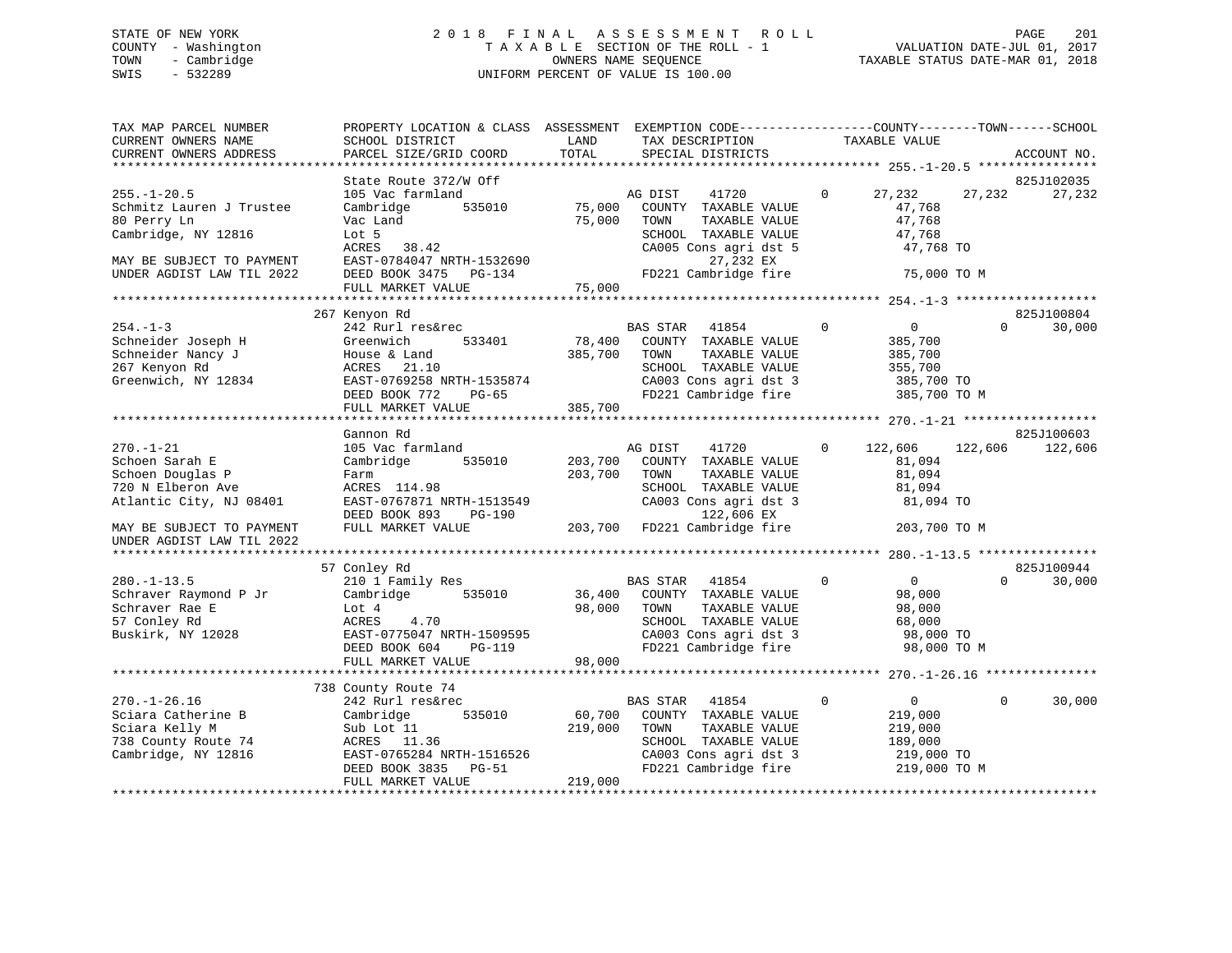# STATE OF NEW YORK 2 0 1 8 F I N A L A S S E S S M E N T R O L L PAGE 202 COUNTY - Washington T A X A B L E SECTION OF THE ROLL - 1 VALUATION DATE-JUL 01, 2017 TOWN - Cambridge OWNERS NAME SEQUENCE TAXABLE STATUS DATE-MAR 01, 2018 SWIS - 532289 UNIFORM PERCENT OF VALUE IS 100.00

| TAX MAP PARCEL NUMBER<br>CURRENT OWNERS NAME<br>CURRENT OWNERS ADDRESS | PROPERTY LOCATION & CLASS ASSESSMENT EXEMPTION CODE----------------COUNTY-------TOWN-----SCHOOL<br>SCHOOL DISTRICT<br>PARCEL SIZE/GRID COORD                                                                                                       | LAND<br>TOTAL | TAX DESCRIPTION<br>SPECIAL DISTRICTS                  |              | TAXABLE VALUE     |                | ACCOUNT NO. |
|------------------------------------------------------------------------|----------------------------------------------------------------------------------------------------------------------------------------------------------------------------------------------------------------------------------------------------|---------------|-------------------------------------------------------|--------------|-------------------|----------------|-------------|
|                                                                        |                                                                                                                                                                                                                                                    |               |                                                       |              |                   |                |             |
|                                                                        | 361 Brownell Rd                                                                                                                                                                                                                                    |               |                                                       |              |                   |                | 825J100663  |
| 261.-2-25                                                              | 210 1 Family Res                                                                                                                                                                                                                                   |               | VETCOM CTS 41130                                      | $\mathbf{0}$ | 35,975            | 35,975         | 10,000      |
| Scott John D Jr                                                        | Cambridge<br>535010                                                                                                                                                                                                                                |               | 25,000 VETDIS CTS 41140                               | $\Omega$     | 43,170            | 43,170         | 20,000      |
| 361 Brownell Rd                                                        | H & L                                                                                                                                                                                                                                              |               | 41854<br>143,900 BAS STAR                             | $\Omega$     | $\overline{0}$    | $\Omega$       | 30,000      |
| Greenwich, NY 12834                                                    | $261. - 1 - 25$                                                                                                                                                                                                                                    |               | COUNTY TAXABLE VALUE                                  |              | 64,755            |                |             |
|                                                                        | 0.25<br>ACRES                                                                                                                                                                                                                                      |               | TAXABLE VALUE<br>TOWN                                 |              | 64,755            |                |             |
|                                                                        | EAST-0763410 NRTH-1524068                                                                                                                                                                                                                          |               | SCHOOL TAXABLE VALUE                                  |              | 83,900            |                |             |
|                                                                        | DEED BOOK 3236 PG-329                                                                                                                                                                                                                              |               | FD221 Cambridge fire                                  |              | 143,900 TO M      |                |             |
|                                                                        | FULL MARKET VALUE                                                                                                                                                                                                                                  | 143,900       |                                                       |              |                   |                |             |
|                                                                        |                                                                                                                                                                                                                                                    |               |                                                       |              |                   |                |             |
|                                                                        | 1424 County Route 59                                                                                                                                                                                                                               |               |                                                       |              |                   | $\Omega$       | 825J100403  |
| $263. - 1 - 10$                                                        | 210 1 Family Res                                                                                                                                                                                                                                   |               | ENH STAR 41834                                        | $\mathbf 0$  | $\overline{0}$    |                | 66,800      |
| Scott Raymon F                                                         | Cambridge<br>535010                                                                                                                                                                                                                                | 34,500        | COUNTY TAXABLE VALUE                                  |              | 217,400           |                |             |
|                                                                        | Scott Mary R<br>1424 County Route 59<br>Cambridge, NY 12816<br>Cambridge, NY 12816<br>Cambridge, NY 12816<br>Cambridge, NY 12816<br>Cambridge, NY 12816<br>Cambridge, NY 12816<br>Cambridge, NY 12816<br>Cambridge, NY 12816<br>Cambridge, NY 1281 | 217,400       | TAXABLE VALUE<br>TOWN                                 |              | 217,400           |                |             |
|                                                                        |                                                                                                                                                                                                                                                    |               | SCHOOL TAXABLE VALUE                                  |              | 150,600           |                |             |
|                                                                        |                                                                                                                                                                                                                                                    |               | CA003 Cons agri dst 3<br>217,400 FD221 Cambridge fire |              | 217,400 TO        |                |             |
|                                                                        | FULL MARKET VALUE                                                                                                                                                                                                                                  |               |                                                       |              | 217,400 TO M      |                |             |
|                                                                        |                                                                                                                                                                                                                                                    |               |                                                       |              |                   |                |             |
|                                                                        | 134 Center Cambridge Rd                                                                                                                                                                                                                            |               |                                                       |              |                   | $\Omega$       | 825J100482  |
| $279. - 1 - 13$                                                        | 280 Res Multiple                                                                                                                                                                                                                                   |               | ENH STAR 41834                                        | $\mathbf 0$  | $\overline{0}$    |                | 66,800      |
| Scoville Maria                                                         | Cambridge<br>535010                                                                                                                                                                                                                                | 122,500       | 50,400 COUNTY TAXABLE VALUE<br>TAXABLE VALUE          |              | 122,500           |                |             |
| 134 Center Cambridge Rd<br>Valley Falls, NY 12185                      | Bndy Agmt 837/208<br>ACRES<br>7.60                                                                                                                                                                                                                 |               | TOWN<br>SCHOOL TAXABLE VALUE                          |              | 122,500<br>55,700 |                |             |
|                                                                        | EAST-0758846 NRTH-1512867                                                                                                                                                                                                                          |               | CA003 Cons agri dst 3                                 |              | 122,500 TO        |                |             |
|                                                                        | DEED BOOK 449<br>PG-987                                                                                                                                                                                                                            |               | FD221 Cambridge fire                                  |              | 122,500 TO M      |                |             |
|                                                                        | FULL MARKET VALUE                                                                                                                                                                                                                                  | 122,500       |                                                       |              |                   |                |             |
|                                                                        |                                                                                                                                                                                                                                                    |               |                                                       |              |                   |                |             |
|                                                                        | 684 County Route 59                                                                                                                                                                                                                                |               | 55 PCT OF VALUE USED FOR EXEMPTION PURPOSES           |              |                   |                | 825J100267  |
| $271. - 1 - 16$                                                        | 241 Rural res&ag                                                                                                                                                                                                                                   |               | 41720<br>AG DIST                                      | $\Omega$     | 176,845           | 176,845        | 176,845     |
| Scribner Grove N                                                       | Cambridge 535010                                                                                                                                                                                                                                   |               | 277,000 ENH STAR 41834                                | $\mathbf 0$  | $\overline{0}$    | $\overline{0}$ | 66,800      |
| 597 County Route 59                                                    | Farm                                                                                                                                                                                                                                               |               | 455,700 AGED-ALL 41800                                | $\mathbf 0$  | 125,318           | 125,318        | 125,318     |
| Buskirk, NY 12028                                                      | ACRES 145.00                                                                                                                                                                                                                                       |               | COUNTY TAXABLE VALUE                                  |              | 153,537           |                |             |
|                                                                        | EAST-0770287 NRTH-1513574                                                                                                                                                                                                                          |               | TOWN<br>TAXABLE VALUE                                 |              | 153,537           |                |             |
| MAY BE SUBJECT TO PAYMENT                                              | DEED BOOK 482<br>PG-368                                                                                                                                                                                                                            |               | SCHOOL TAXABLE VALUE                                  |              | 86,737            |                |             |
| UNDER AGDIST LAW TIL 2022                                              | FULL MARKET VALUE                                                                                                                                                                                                                                  |               | 455,700 CA003 Cons agri dst 3                         |              | 278,855 TO        |                |             |
|                                                                        |                                                                                                                                                                                                                                                    |               | 176,845 EX                                            |              |                   |                |             |
|                                                                        |                                                                                                                                                                                                                                                    |               | FD221 Cambridge fire                                  |              | 455,700 TO M      |                |             |
|                                                                        |                                                                                                                                                                                                                                                    |               |                                                       |              |                   |                |             |
|                                                                        | 114 Belle Rd                                                                                                                                                                                                                                       |               |                                                       |              |                   |                |             |
| $280. -1 - 5.1$                                                        | 314 Rural vac<10                                                                                                                                                                                                                                   |               | COUNTY TAXABLE VALUE                                  |              | 12,600            |                |             |
| Scully Jonathan                                                        | 535010<br>Cambridge                                                                                                                                                                                                                                | 12,600        | TOWN<br>TAXABLE VALUE                                 |              | 12,600            |                |             |
| 62 East Main St Apt 2                                                  | filed subdivision                                                                                                                                                                                                                                  | 12,600        | SCHOOL TAXABLE VALUE                                  |              | 12,600            |                |             |
| Cambridge, NY 12816                                                    | ACRES<br>2.79                                                                                                                                                                                                                                      |               | CA003 Cons agri dst 3                                 |              | 12,600 TO         |                |             |
|                                                                        | EAST-0773233 NRTH-1511713                                                                                                                                                                                                                          |               | FD221 Cambridge fire                                  |              | 12,600 TO M       |                |             |
|                                                                        | DEED BOOK 2815 PG-130                                                                                                                                                                                                                              |               |                                                       |              |                   |                |             |
|                                                                        |                                                                                                                                                                                                                                                    |               |                                                       |              |                   |                |             |
|                                                                        |                                                                                                                                                                                                                                                    |               |                                                       |              |                   |                |             |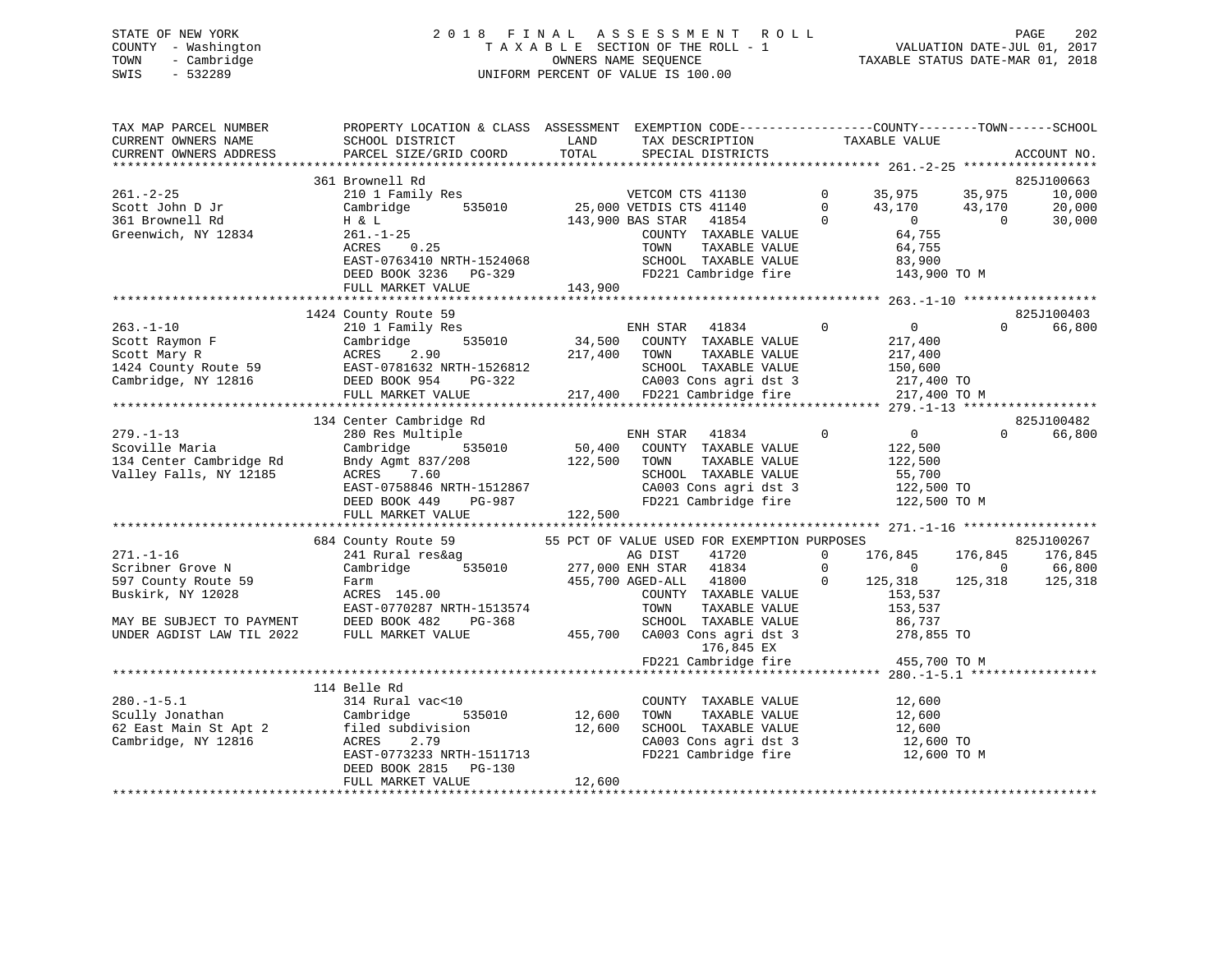| STATE OF NEW YORK<br>COUNTY - Washington<br>- Cambridge<br>TOWN<br>SWIS<br>$-532289$ |                                                                                                  |              | 2018 FINAL ASSESSMENT ROLL<br>TAXABLE SECTION OF THE ROLL - 1<br>OWNERS NAME SEQUENCE<br>UNIFORM PERCENT OF VALUE IS 100.00 |              | PAGE 203<br>VALUATION DATE-JUL 01, 2017<br>TAXABLE STATUS DATE-MAR 01, 2018 |                    |
|--------------------------------------------------------------------------------------|--------------------------------------------------------------------------------------------------|--------------|-----------------------------------------------------------------------------------------------------------------------------|--------------|-----------------------------------------------------------------------------|--------------------|
| TAX MAP PARCEL NUMBER                                                                | PROPERTY LOCATION & CLASS ASSESSMENT EXEMPTION CODE----------------COUNTY-------TOWN------SCHOOL |              |                                                                                                                             |              |                                                                             |                    |
| CURRENT OWNERS NAME                                                                  | SCHOOL DISTRICT                                                                                  | LAND         | TAX DESCRIPTION TAXABLE VALUE                                                                                               |              |                                                                             |                    |
| CURRENT OWNERS ADDRESS                                                               | PARCEL SIZE/GRID COORD                                                                           | TOTAL        | SPECIAL DISTRICTS                                                                                                           |              |                                                                             | ACCOUNT NO.        |
| **********************                                                               |                                                                                                  |              |                                                                                                                             |              |                                                                             |                    |
|                                                                                      | 96 State Route 372                                                                               |              |                                                                                                                             |              |                                                                             | 825J100536         |
| 255.14-3-5                                                                           | 210 1 Family Res                                                                                 |              | COUNTY TAXABLE VALUE                                                                                                        |              | 176,000                                                                     |                    |
| Scully Leah Mary                                                                     | 535010<br>Cambridge                                                                              | 26,200       | TOWN<br>TAXABLE VALUE<br>176,000 SCHOOL TAXABLE VALUE                                                                       |              | 176,000                                                                     |                    |
| Scully Josiah S<br>96 State Route 372                                                | H & L<br>$255. - 3 - 5$                                                                          |              | CA005 Cons agri dst 5                                                                                                       |              | 176,000<br>176,000 TO                                                       |                    |
| Cambridge, NY 12816                                                                  | FRNT 67.00 DPTH 285.00                                                                           |              | FD221 Cambridge fire                                                                                                        |              | 176,000 TO M                                                                |                    |
|                                                                                      | ACRES<br>0.43                                                                                    |              |                                                                                                                             |              |                                                                             |                    |
|                                                                                      | EAST-0786293 NRTH-1532786                                                                        |              |                                                                                                                             |              |                                                                             |                    |
|                                                                                      | DEED BOOK 3710 PG-205                                                                            |              |                                                                                                                             |              |                                                                             |                    |
|                                                                                      | FULL MARKET VALUE                                                                                | 176,000      |                                                                                                                             |              |                                                                             |                    |
|                                                                                      |                                                                                                  |              |                                                                                                                             |              |                                                                             |                    |
|                                                                                      | 123 Belle Rd                                                                                     |              |                                                                                                                             |              |                                                                             | 825J100496         |
| $280. - 1 - 5$                                                                       | 210 1 Family Res                                                                                 |              | ENH STAR 41834                                                                                                              | $\mathbf{0}$ | $\overline{0}$                                                              | 0 66,800           |
| Scully Samuel                                                                        | Cambridge 535010                                                                                 | 5,000        | COUNTY TAXABLE VALUE                                                                                                        |              | 150,000                                                                     |                    |
| Scully Pauline W<br>123 Belle Rd<br>Buskirk, NY 12028                                | House & Lot                                                                                      | 150,000 TOWN | TAXABLE VALUE                                                                                                               |              | 150,000                                                                     |                    |
|                                                                                      |                                                                                                  |              | SCHOOL TAXABLE VALUE                                                                                                        |              | 83,200                                                                      |                    |
|                                                                                      | ACRES 6.10<br>EAST-0773331 NRTH-1511354<br>DEED BOOK 485 PG-965                                  |              | CA003 Cons agri dst 3<br>FD221 Cambridge fire                                                                               |              | 150,000 TO<br>150,000 TO M                                                  |                    |
|                                                                                      | FULL MARKET VALUE 150,000                                                                        |              |                                                                                                                             |              |                                                                             |                    |
|                                                                                      |                                                                                                  |              |                                                                                                                             |              |                                                                             |                    |
|                                                                                      | 548 County Route 59                                                                              |              |                                                                                                                             |              |                                                                             | 825J100491         |
| $280. -1 - 1$                                                                        | 210 1 Family Res                                                                                 |              | BAS STAR 41854                                                                                                              | $\Omega$     | $\overline{0}$                                                              | $0 \t 30,000$      |
| Scully Steven                                                                        | Cambridge 535010                                                                                 |              | 42,000 COUNTY TAXABLE VALUE                                                                                                 |              | 182,600                                                                     |                    |
| Scully Margaret M                                                                    | H & L<br>4.20                                                                                    | 182,600 TOWN | TAXABLE VALUE                                                                                                               |              | 182,600                                                                     |                    |
| 548 County Route 59                                                                  |                                                                                                  |              |                                                                                                                             |              | 152,600                                                                     |                    |
| Buskirk, NY 12028                                                                    |                                                                                                  |              |                                                                                                                             |              | 182,600 TO                                                                  |                    |
|                                                                                      | DEED BOOK 2776 PG-345                                                                            |              | FD221 Cambridge fire                                                                                                        |              | 182,600 TO M                                                                |                    |
|                                                                                      | FULL MARKET VALUE                                                                                | 182,600      |                                                                                                                             |              |                                                                             |                    |
|                                                                                      | 31 Scully Ln                                                                                     |              |                                                                                                                             |              |                                                                             | 825J100606         |
| $261. - 2 - 1$                                                                       | 210 1 Family Res                                                                                 |              | ENH STAR 41834                                                                                                              | $\mathbf 0$  | $\overline{0}$                                                              | $\Omega$<br>66,800 |
| Scully Theresa                                                                       | Cambridge 535010                                                                                 |              | 25,800 COUNTY TAXABLE VALUE                                                                                                 |              | 119,000                                                                     |                    |
| 31 Scully Ln                                                                         | House/lot                                                                                        | 119,000 TOWN | TAXABLE VALUE                                                                                                               |              | 119,000                                                                     |                    |
| Greenwich, NY 12834                                                                  | $261. - 1 - 1$                                                                                   |              | SCHOOL TAXABLE VALUE                                                                                                        |              | 52,200                                                                      |                    |
|                                                                                      | ACRES<br>0.37                                                                                    |              | CA003 Cons agri dst 3                                                                                                       |              | 119,000 TO<br>119,000 TO M                                                  |                    |
|                                                                                      | EAST-0767141 NRTH-1529885                                                                        |              | FD221 Cambridge fire                                                                                                        |              |                                                                             |                    |
|                                                                                      | DEED BOOK W 430 PG-307                                                                           |              |                                                                                                                             |              |                                                                             |                    |
|                                                                                      | FULL MARKET VALUE                                                                                | 119,000      |                                                                                                                             |              |                                                                             |                    |
|                                                                                      | **********************                                                                           |              |                                                                                                                             |              |                                                                             |                    |
| $271. - 2 - 23$                                                                      | 90 Wright Rd                                                                                     |              |                                                                                                                             |              |                                                                             | 825J100576         |
| Sec of Veterans Affairs                                                              | 210 1 Family Res<br>Cambridge 535010                                                             | 28,000       | COUNTY TAXABLE VALUE<br>TOWN<br>TAXABLE VALUE                                                                               |              | 211,700<br>211,700                                                          |                    |
| 3401 West End Ave                                                                    | Lot 2                                                                                            | 211,700      | SCHOOL TAXABLE VALUE                                                                                                        |              | 211,700                                                                     |                    |
| Nashville, TN 37203                                                                  | Trans Exempt Repay 2018                                                                          |              |                                                                                                                             |              |                                                                             |                    |
|                                                                                      | ACRES<br>1.60 BANK 997                                                                           |              |                                                                                                                             |              |                                                                             |                    |
|                                                                                      | EAST-0775052 NRTH-1517925                                                                        |              | CA003 Cons agri dst 3 211,700 TO<br>FD221 Cambridge fire 211,700 TO M<br>TE533 Trans exmt repay-flg .00 MT                  |              |                                                                             |                    |
|                                                                                      | DEED BOOK 3850 PG-225                                                                            |              |                                                                                                                             |              |                                                                             |                    |
|                                                                                      | FULL MARKET VALUE                                                                                | 211,700      |                                                                                                                             |              |                                                                             |                    |
|                                                                                      |                                                                                                  |              | ********************************                                                                                            |              |                                                                             |                    |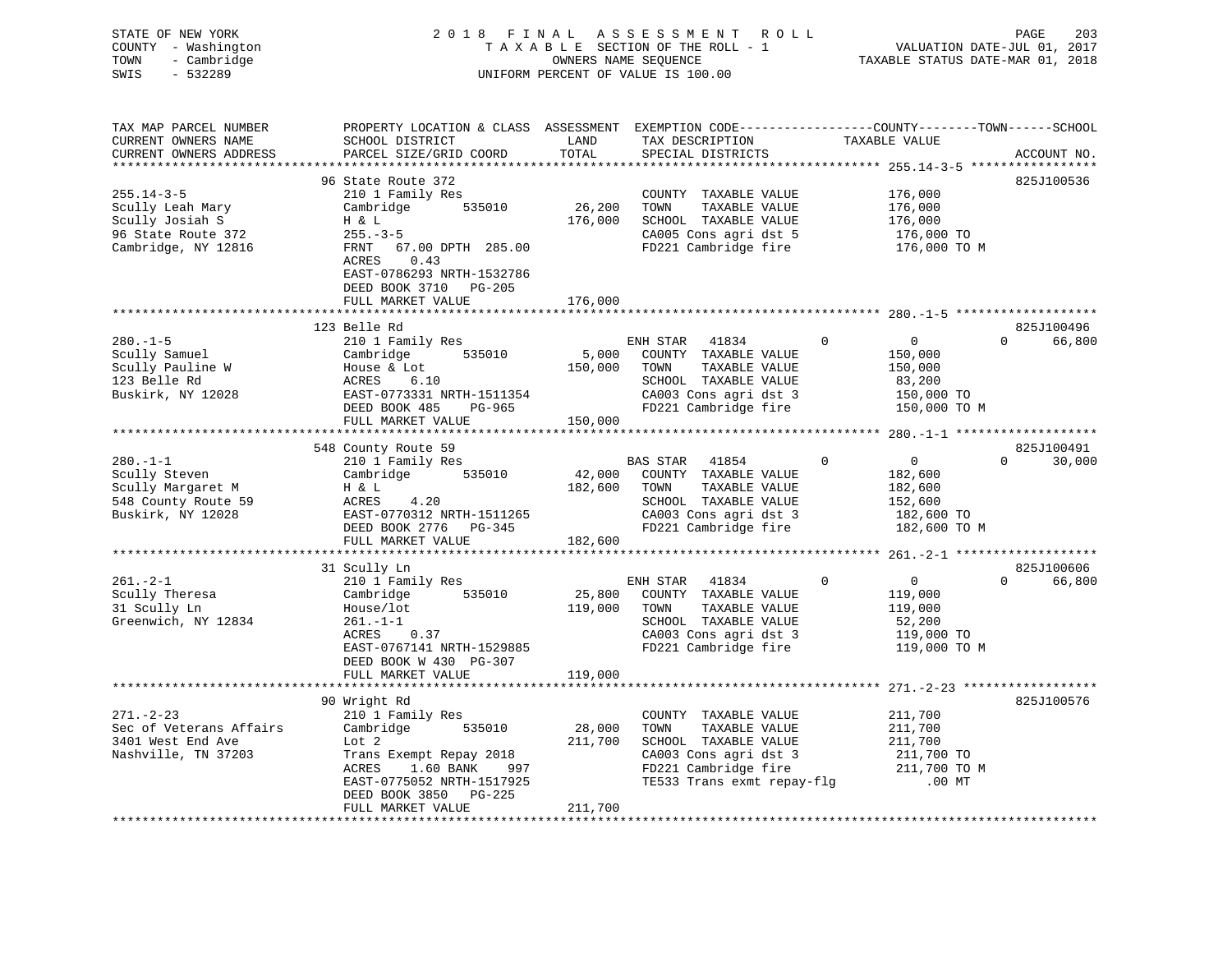# STATE OF NEW YORK 2 0 1 8 F I N A L A S S E S S M E N T R O L L PAGE 204 COUNTY - Washington T A X A B L E SECTION OF THE ROLL - 1 VALUATION DATE-JUL 01, 2017 TOWN - Cambridge OWNERS NAME SEQUENCE TAXABLE STATUS DATE-MAR 01, 2018 SWIS - 532289 UNIFORM PERCENT OF VALUE IS 100.00

| TAX MAP PARCEL NUMBER<br>CURRENT OWNERS NAME<br>CURRENT OWNERS ADDRESS                          | PROPERTY LOCATION & CLASS ASSESSMENT<br>SCHOOL DISTRICT<br>PARCEL SIZE/GRID COORD                                                                                         | LAND<br>TOTAL              | EXEMPTION CODE-----------------COUNTY-------TOWN------SCHOOL<br>TAX DESCRIPTION<br>SPECIAL DISTRICTS                                        | TAXABLE VALUE                                                                    | ACCOUNT NO.                                          |
|-------------------------------------------------------------------------------------------------|---------------------------------------------------------------------------------------------------------------------------------------------------------------------------|----------------------------|---------------------------------------------------------------------------------------------------------------------------------------------|----------------------------------------------------------------------------------|------------------------------------------------------|
| **********************                                                                          | *******************************                                                                                                                                           |                            |                                                                                                                                             |                                                                                  |                                                      |
| $263. - 1 - 18$<br>Serotta Caroline<br>812 King Rd<br>Cambridge, NY 12816                       | 812 King Rd<br>242 Rurl res&rec<br>Cambridge<br>535010<br>House & Land<br>ACRES 10.90                                                                                     | 59,000 ENH STAR<br>205,800 | VETCOM CTS 41130<br>41834<br>COUNTY TAXABLE VALUE<br>TOWN<br>TAXABLE VALUE                                                                  | 51,450<br>$\Omega$<br>$\Omega$<br>$\overline{0}$<br>154,350<br>160,800           | 825J100609<br>45,000<br>10,000<br>$\Omega$<br>66,800 |
|                                                                                                 | EAST-0782307 NRTH-1521615<br>DEED BOOK 415<br>PG-1160<br>FULL MARKET VALUE                                                                                                |                            | SCHOOL TAXABLE VALUE<br>CA003 Cons agri dst 3<br>205,800 FD221 Cambridge fire                                                               | 129,000<br>205,800 TO<br>205,800 TO M                                            |                                                      |
|                                                                                                 |                                                                                                                                                                           |                            |                                                                                                                                             |                                                                                  |                                                      |
| $270. - 1 - 26.7$<br>Shambo Jonathan<br>Shambo Britani<br>17 Brownell Rd<br>Cambridge, NY 12816 | 17 Brownell Rd<br>210 1 Family Res<br>535010<br>Cambridge<br>Sub Lot 2<br>ACRES<br>5.78<br>EAST-0763792 NRTH-1515851<br>DEED BOOK 3920 PG-91                              | 53,100<br>154,000          | COUNTY TAXABLE VALUE<br>TOWN<br>TAXABLE VALUE<br>SCHOOL TAXABLE VALUE<br>CA003 Cons agri dst 3<br>FD221 Cambridge fire                      | 154,000<br>154,000<br>154,000<br>154,000 TO<br>154,000 TO M                      |                                                      |
| PRIOR OWNER ON 3/01/2018                                                                        | FULL MARKET VALUE                                                                                                                                                         | 154,000                    |                                                                                                                                             |                                                                                  |                                                      |
| Moy Randy                                                                                       |                                                                                                                                                                           |                            |                                                                                                                                             |                                                                                  |                                                      |
|                                                                                                 | 1291 King Rd                                                                                                                                                              |                            |                                                                                                                                             |                                                                                  | 825J100326                                           |
| 263.-2-27<br>Shane Regina P<br>420 Riverside Dr Apt 12C<br>New York, NY 10025                   | 210 1 Family Res<br>535010<br>Cambridge<br>House & Land<br>ACRES<br>8.40<br>EAST-0785678 NRTH-1527343<br>DEED BOOK 490<br><b>PG-93</b>                                    | 50,600<br>310,000          | COUNTY TAXABLE VALUE<br>TOWN<br>TAXABLE VALUE<br>SCHOOL TAXABLE VALUE<br>CA003 Cons agri dst 3<br>FD221 Cambridge fire                      | 310,000<br>310,000<br>310,000<br>310,000 TO<br>310,000 TO M                      |                                                      |
|                                                                                                 | FULL MARKET VALUE                                                                                                                                                         | 310,000                    |                                                                                                                                             |                                                                                  |                                                      |
| $263. - 2 - 29$<br>Shane Regina P Trustee<br>420 River Side Dr Apt 12C                          | King Rd<br>322 Rural vac>10<br>Cambridge<br>535010<br>Land                                                                                                                | 41,600<br>41,600           | COUNTY TAXABLE VALUE<br>TAXABLE VALUE<br>TOWN<br>SCHOOL TAXABLE VALUE                                                                       | 41,600<br>41,600<br>41,600                                                       | 825J100881                                           |
| New York, NY 10025                                                                              | 561/234<br>ACRES 14.28<br>EAST-0785351 NRTH-1526795<br>DEED BOOK 498<br>PG-978<br>FULL MARKET VALUE                                                                       | 41,600                     | CA003 Cons agri dst 3<br>FD221 Cambridge fire                                                                                               | 41,600 TO<br>41,600 TO M                                                         |                                                      |
|                                                                                                 |                                                                                                                                                                           |                            |                                                                                                                                             |                                                                                  |                                                      |
| $281 - 4 - 4$<br>Shaw Margaret<br>383 Stage Rd<br>Buskirk, NY 12028                             | 383 Stage Rd<br>210 1 Family Res<br>Cambridge<br>535010<br>House & Lot<br>Barn<br>$281 - 1 - 4$<br>ACRES<br>7.30<br>EAST-0785201 NRTH-1509504<br>DEED BOOK 501<br>$PG-70$ | 48,200<br>173,900          | BAS STAR<br>41854<br>COUNTY TAXABLE VALUE<br>TOWN<br>TAXABLE VALUE<br>SCHOOL TAXABLE VALUE<br>CA003 Cons agri dst 3<br>FD221 Cambridge fire | 0<br>$\mathbf{0}$<br>173,900<br>173,900<br>143,900<br>173,900 TO<br>173,900 TO M | 825J100376<br>$\Omega$<br>30,000                     |
|                                                                                                 | FULL MARKET VALUE<br>*******************************                                                                                                                      | 173,900                    |                                                                                                                                             |                                                                                  |                                                      |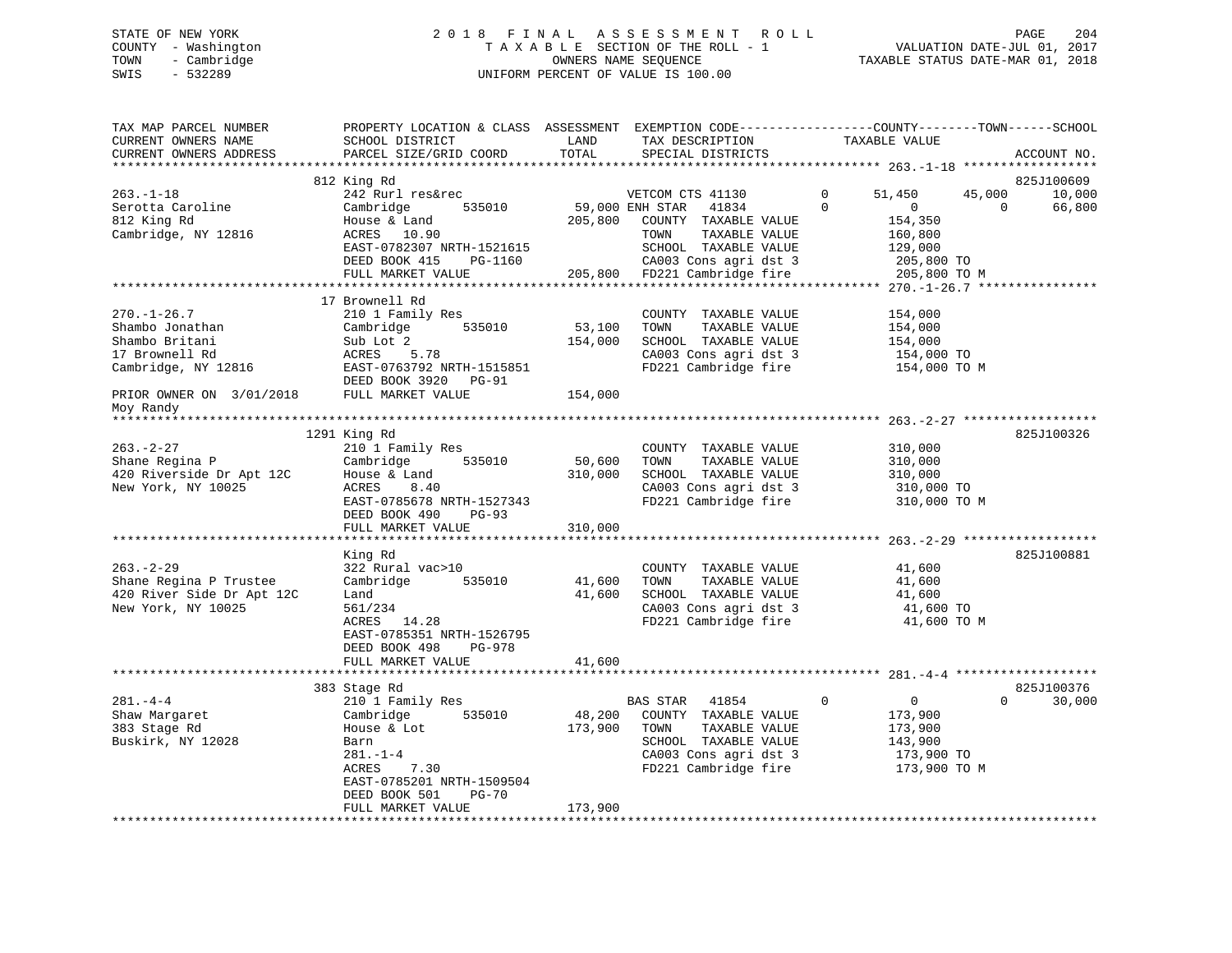| STATE OF NEW YORK   | 2018 FINAL ASSESSMENT ROLL         | PAGE                             | 205 |
|---------------------|------------------------------------|----------------------------------|-----|
| COUNTY - Washington | TAXABLE SECTION OF THE ROLL - 1    | VALUATION DATE-JUL 01, 2017      |     |
| TOWN - Cambridge    | OWNERS NAME SEOUENCE               | TAXABLE STATUS DATE-MAR 01, 2018 |     |
| $-532289$<br>SWIS   | UNIFORM PERCENT OF VALUE IS 100.00 |                                  |     |
|                     |                                    |                                  |     |

| TAX MAP PARCEL NUMBER<br>CURRENT OWNERS NAME                                                             | PROPERTY LOCATION & CLASS ASSESSMENT EXEMPTION CODE----------------COUNTY-------TOWN-----SCHOOL<br>SCHOOL DISTRICT                                           | LAND                   | TAX DESCRIPTION                                                                                                                        | TAXABLE VALUE                                                                            |                                        |
|----------------------------------------------------------------------------------------------------------|--------------------------------------------------------------------------------------------------------------------------------------------------------------|------------------------|----------------------------------------------------------------------------------------------------------------------------------------|------------------------------------------------------------------------------------------|----------------------------------------|
| CURRENT OWNERS ADDRESS                                                                                   | PARCEL SIZE/GRID COORD                                                                                                                                       | TOTAL                  | SPECIAL DISTRICTS                                                                                                                      |                                                                                          | ACCOUNT NO.                            |
|                                                                                                          | 479 Center Cambridge Rd                                                                                                                                      |                        |                                                                                                                                        |                                                                                          |                                        |
| $270. - 1 - 24.8$<br>Sherman Steven C<br>Sherman Laura<br>479 Center Cambridge Rd<br>Cambridge, NY 12816 | 210 1 Family Res<br>$\frac{134,300}{136,380}$ COUNTY TAXABLE VALUE<br>H & L<br>Lot 1<br>ACRES<br>2.46<br>EAST-0766061 NRTH-1516876<br>DEED BOOK 692<br>PG-89 | 106,000                | <b>BAS STAR</b><br>41854<br>TOWN<br>TAXABLE VALUE<br>SCHOOL TAXABLE VALUE<br>FD221 Cambridge fire                                      | $0 \qquad \qquad$<br>$\Omega$<br>106,000<br>106.000<br>106,000<br>76,000<br>106,000 TO M | $\Omega$<br>30,000                     |
|                                                                                                          |                                                                                                                                                              |                        |                                                                                                                                        |                                                                                          |                                        |
| $271. - 1 - 13$<br>Sica Randi V<br>834 County Route 59<br>Cambridge, NY 12816-2100                       | 834 County Route 59<br>H & L<br>386/1035<br>FRNT 132.00 DPTH 240.00<br>EAST-0771411 NRTH-1517499<br>DEED BOOK 2804    PG-252                                 | 115,400                | TOWN<br>SCHOOL TAXABLE VALUE 85,400<br>CA003 Cons agri dst 3 115,400 TO<br>FD221 Cambridge fire 115,400 TO M                           | $\overline{0}$<br>$\overline{0}$<br>115,400<br>TAXABLE VALUE 115,400                     | 825J100612<br>30,000<br>$\Omega$       |
|                                                                                                          | FULL MARKET VALUE                                                                                                                                            | 115,400                |                                                                                                                                        |                                                                                          |                                        |
|                                                                                                          |                                                                                                                                                              |                        |                                                                                                                                        |                                                                                          |                                        |
|                                                                                                          | 91 Darwin Rd                                                                                                                                                 |                        |                                                                                                                                        |                                                                                          |                                        |
| $262. - 1 - 20.2$                                                                                        | 210 1 Family Res                                                                                                                                             |                        | VETCOM CTS 41130                                                                                                                       | $\Omega$<br>55,000                                                                       | 45,000<br>10,000                       |
| Siegel Arlene F<br>PO Box 276                                                                            | Cambridge<br>Lot 1                                                                                                                                           |                        | 535010 47,000 VETDIS CTS 41140                                                                                                         | $\Omega$<br>27,810                                                                       | 27,810<br>20,000<br>86,835<br>$\sim$ 0 |
| Cambridge, NY 12816                                                                                      | 7.51<br>ACRES                                                                                                                                                |                        | 278,100 AGED-SCH 41804 0<br>AGED-TOWN 41803 0                                                                                          | $\begin{array}{c} 0 \\ 0 \end{array}$                                                    | 92,381<br>$\overline{0}$               |
|                                                                                                          | EAST-0769527 NRTH-1521967                                                                                                                                    |                        | AGED-CO<br>41802                                                                                                                       | $\Omega$<br>97,645                                                                       | $\Omega$<br>$\Omega$                   |
|                                                                                                          | DEED BOOK 665<br>PG-111<br>FULL MARKET VALUE                                                                                                                 |                        | ENH STAR 41834<br>278,100 COUNTY TAXABLE VALUE<br>TOWN<br>TAXABLE VALUE<br>SCHOOL TAXABLE VALUE 94,465<br>FD221 Cambridge fire 278,100 | 0<br>97,645<br>$\Omega$<br>112,909<br>278,100 TO M                                       | $\Omega$<br>66,800                     |
|                                                                                                          |                                                                                                                                                              |                        |                                                                                                                                        |                                                                                          |                                        |
|                                                                                                          | 58 Stump Church Rd                                                                                                                                           |                        | 87 PCT OF VALUE USED FOR EXEMPTION PURPOSES                                                                                            |                                                                                          | 825J100613                             |
| $254. - 1 - 34$<br>Sinnamon Rowland M                                                                    | 242 Rurl res&rec<br>Cambridge                                                                                                                                | 535010 63,000 BAS STAR | VETWAR CTS 41120<br>41854                                                                                                              | 26,883 26,883<br>$\mathbf{0}$<br>$\overline{0}$<br>$\Omega$                              | 6,000<br>$\Omega$<br>30,000            |
| Sinnamon Mary<br>58 Stump Church Rd<br>Greenwich, NY 12834                                               | H & L<br>ACRES 13.20<br>EAST-0766836 NRTH-1531285                                                                                                            |                        | 206,000 COUNTY TAXABLE VALUE<br>TOWN TAXABLE VALUE<br>SCHOOL TAXABLE VALUE                                                             | 179,117<br>179,117<br>170,000                                                            |                                        |
|                                                                                                          |                                                                                                                                                              |                        |                                                                                                                                        |                                                                                          |                                        |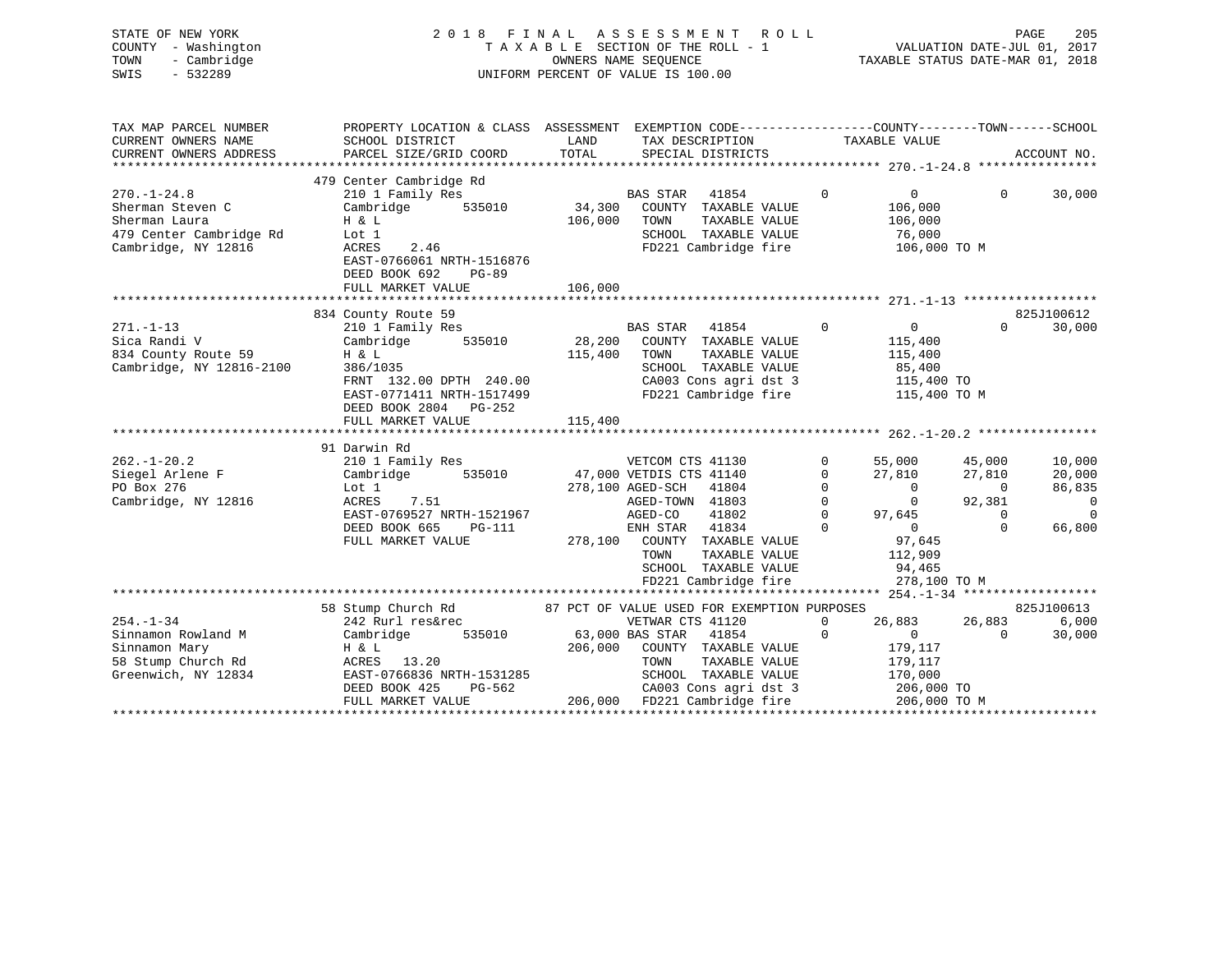# STATE OF NEW YORK 2 0 1 8 F I N A L A S S E S S M E N T R O L L PAGE 206 COUNTY - Washington T A X A B L E SECTION OF THE ROLL - 1 VALUATION DATE-JUL 01, 2017 TOWN - Cambridge OWNERS NAME SEQUENCE TAXABLE STATUS DATE-MAR 01, 2018 SWIS - 532289 UNIFORM PERCENT OF VALUE IS 100.00

| TAX MAP PARCEL NUMBER                |                                                                                                                       |        |                                                                 | PROPERTY LOCATION & CLASS ASSESSMENT EXEMPTION CODE---------------COUNTY-------TOWN------SCHOOL |
|--------------------------------------|-----------------------------------------------------------------------------------------------------------------------|--------|-----------------------------------------------------------------|-------------------------------------------------------------------------------------------------|
| CURRENT OWNERS NAME                  | SCHOOL DISTRICT                                                                                                       | LAND   | TAX DESCRIPTION TAXABLE VALUE                                   |                                                                                                 |
| CURRENT OWNERS ADDRESS               | PARCEL SIZE/GRID COORD                                                                                                | TOTAL  | SPECIAL DISTRICTS                                               | ACCOUNT NO.                                                                                     |
|                                      |                                                                                                                       |        |                                                                 |                                                                                                 |
|                                      | Content Farm Rd                                                                                                       |        |                                                                 | 825J100251                                                                                      |
| $255. - 2 - 1$                       | 322 Rural vac>10                                                                                                      |        | 41720<br>AG DIST                                                | 36,243<br>36,243<br>36,243<br>$\mathbf{0}$                                                      |
| Skellie Steven D                     | Cambridge                                                                                                             |        | 535010 53,000 COUNTY TAXABLE VALUE                              | 16,757                                                                                          |
| Skellie Melissa A                    | ACRES 19.00                                                                                                           | 53,000 | TOWN<br>TAXABLE VALUE                                           | 16,757                                                                                          |
| 100 Skellie Rd                       | EAST-0786941 NRTH-1532810                                                                                             |        | SCHOOL TAXABLE VALUE                                            | 16,757                                                                                          |
| Greenwich, NY 12834                  | DEED BOOK 3603 PG-262<br>FULL MARKET VALUE                                                                            | 53,000 | CA005 Cons agri dst 5<br>36,243 EX                              | 16,757 TO                                                                                       |
| MAY BE SUBJECT TO PAYMENT            |                                                                                                                       |        | FD221 Cambridge fire                                            | 53,000 TO M                                                                                     |
| UNDER AGDIST LAW TIL 2022            |                                                                                                                       |        |                                                                 |                                                                                                 |
|                                      |                                                                                                                       |        |                                                                 |                                                                                                 |
|                                      | South Rd                                                                                                              |        |                                                                 | 825J100617                                                                                      |
| $288. - 1 - 11$                      | 312 Vac w/imprv                                                                                                       |        | COUNTY TAXABLE VALUE                                            | 29,000                                                                                          |
|                                      | Skiff Irrevocable Gerald J Cambridge 535010 28,000                                                                    |        | TAXABLE VALUE<br>TOWN                                           | 29,000                                                                                          |
| Skiff Scott                          | $3079/313$ ; $3261/120$<br>ACRES 6.05                                                                                 | 29,000 | SCHOOL TAXABLE VALUE                                            | 29,000                                                                                          |
|                                      |                                                                                                                       |        |                                                                 | 29,000 TO                                                                                       |
| 123 South Ku<br>Buskirk, NY 12028    | 3079/313; 3261/120<br>ACRES    6.05<br>EAST-0768774 NRTH-1502611                                                      |        | CA003 Cons agri dst 3<br>FD221 Cambridge fire                   | 29,000 TO M                                                                                     |
|                                      | DEED BOOK 3079 PG-313                                                                                                 |        |                                                                 |                                                                                                 |
|                                      | FULL MARKET VALUE                                                                                                     | 29,000 |                                                                 |                                                                                                 |
|                                      |                                                                                                                       |        |                                                                 |                                                                                                 |
|                                      | 123 South Rd                                                                                                          |        |                                                                 |                                                                                                 |
| $288. - 1 - 11.1$                    | 210 1 Family Res                                                                                                      |        | BAS STAR 41854<br>28,700 COUNTY TAXABLE VALUE<br>BAS STAR 41854 | $\Omega$<br>30,000<br>$\overline{0}$<br>$\Omega$                                                |
|                                      | Skiff Irrevocable Gerald J Cambridge 535010                                                                           |        |                                                                 | 159,900                                                                                         |
| Skiff Scott                          |                                                                                                                       |        | TAXABLE VALUE                                                   | 159,900                                                                                         |
| 123 South Rd                         |                                                                                                                       |        | SCHOOL TAXABLE VALUE                                            | 129,900                                                                                         |
| Buskirk, NY 12028                    |                                                                                                                       |        | CA003 Cons agri dst 3<br>FD221 Cambridge fire                   | 159,900 TO<br>159,900 TO M                                                                      |
|                                      | 3079/313; 3261/120 159,900 TOWN<br>ACRES 1.54 SCHOO<br>EAST-0769026 NRTH-1502855 CA003<br>DEED BOOK 3079 PG-310 FD221 |        |                                                                 |                                                                                                 |
|                                      | FULL MARKET VALUE 159,900                                                                                             |        |                                                                 |                                                                                                 |
|                                      |                                                                                                                       |        |                                                                 |                                                                                                 |
|                                      | 99 South Rd                                                                                                           |        |                                                                 |                                                                                                 |
| $288. - 1 - 11.2$                    | 210 1 Family Res                                                                                                      |        | COUNTY TAXABLE VALUE                                            | 83,700                                                                                          |
| Skiff Irrevocable Gerald J Cambridge | 535010                                                                                                                | 23,000 | TAXABLE VALUE<br>TOWN                                           | 83,700                                                                                          |
| Skiff Scott                          | 3079/313; 3261/120<br>FRNT 156.00 DPTH 1                                                                              | 83,700 | SCHOOL TAXABLE VALUE                                            | 83,700                                                                                          |
| 99 South Rd                          | FRNT 156.00 DPTH 182.00                                                                                               |        |                                                                 | CA003 Cons agri dst 3 83,700 TO<br>FD221 Cambridge fire 83,700 TO M                             |
| Buskirk, NY 12028                    | ACRES<br>0.55                                                                                                         |        |                                                                 |                                                                                                 |
|                                      | EAST-0769046 NRTH-1502387                                                                                             |        |                                                                 |                                                                                                 |
|                                      | DEED BOOK 2938 PG-24                                                                                                  |        |                                                                 |                                                                                                 |
|                                      | FULL MARKET VALUE                                                                                                     | 83,700 |                                                                 |                                                                                                 |
|                                      |                                                                                                                       |        |                                                                 |                                                                                                 |
|                                      | Chase Ln                                                                                                              |        |                                                                 | 825J100618                                                                                      |
| $270. - 1 - 36$                      | 322 Rural vac>10                                                                                                      |        | COUNTY TAXABLE VALUE                                            | 5,300                                                                                           |
| Skiff Stewart                        | 535010<br>Cambridge                                                                                                   | 5,300  | TOWN<br>TAXABLE VALUE                                           | 5,300                                                                                           |
| Skiff Carol                          | Woods                                                                                                                 | 5,300  | SCHOOL TAXABLE VALUE                                            | 5,300                                                                                           |
| 642 Meeting House Rd                 | ACRES 10.00                                                                                                           |        | CA003 Cons agri dst 3                                           | 5,300 TO                                                                                        |
| Valley Falls, NY 12185               | EAST-0762498 NRTH-1518498                                                                                             |        | FD221 Cambridge fire                                            | 5,300 TO M                                                                                      |
|                                      | DEED BOOK 366<br>PG-372                                                                                               |        |                                                                 |                                                                                                 |
|                                      | FULL MARKET VALUE                                                                                                     | 5,300  |                                                                 |                                                                                                 |
|                                      |                                                                                                                       |        |                                                                 |                                                                                                 |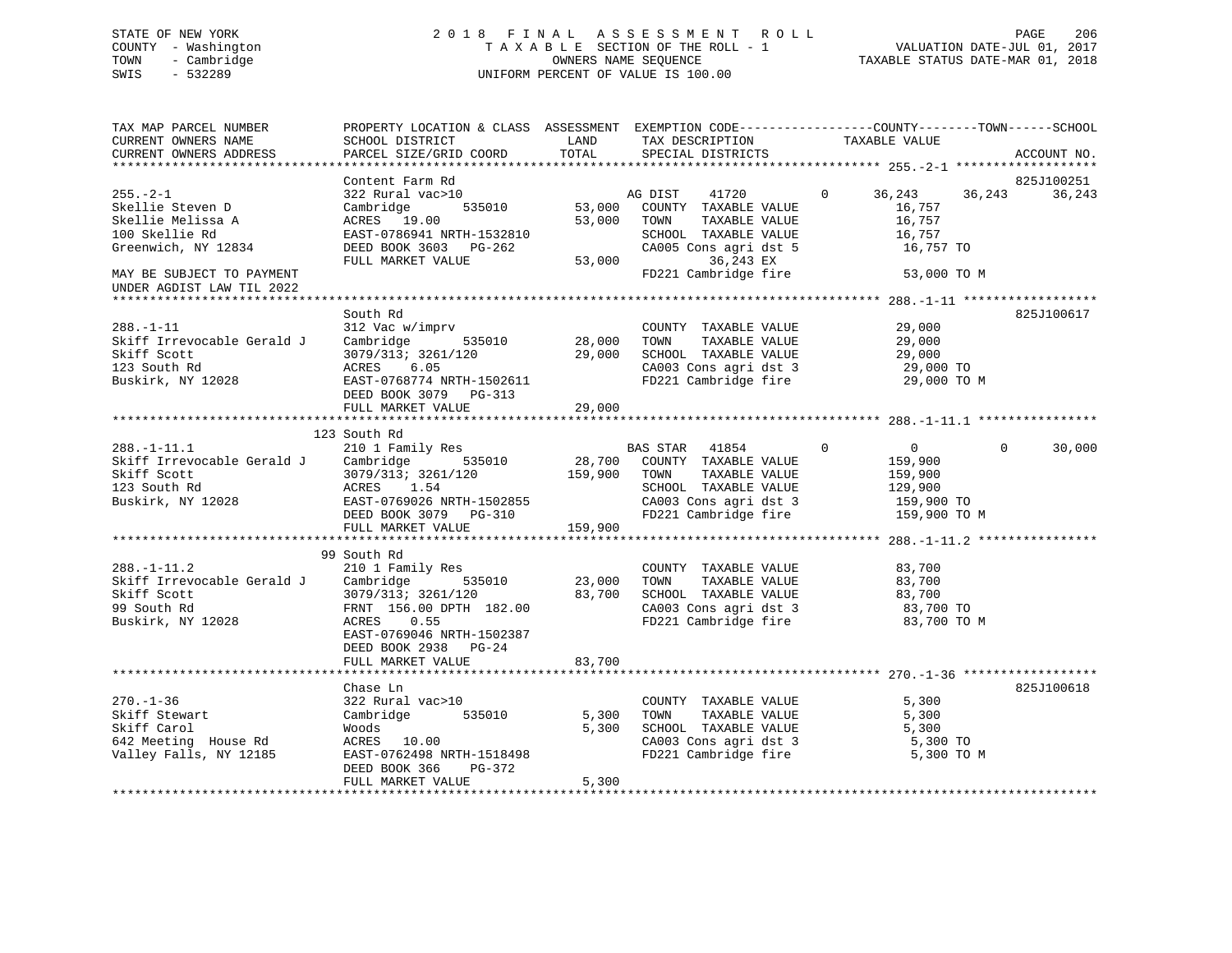# STATE OF NEW YORK 2 0 1 8 F I N A L A S S E S S M E N T R O L L PAGE 207 COUNTY - Washington T A X A B L E SECTION OF THE ROLL - 1 VALUATION DATE-JUL 01, 2017 TOWN - Cambridge OWNERS NAME SEQUENCE TAXABLE STATUS DATE-MAR 01, 2018 SWIS - 532289 UNIFORM PERCENT OF VALUE IS 100.00

| TAX MAP PARCEL NUMBER<br>CURRENT OWNERS NAME    | PROPERTY LOCATION & CLASS ASSESSMENT EXEMPTION CODE---------------COUNTY-------TOWN-----SCHOOL<br>SCHOOL DISTRICT                                                     | LAND                  | TAX DESCRIPTION                                                                        | TAXABLE VALUE              |                                   |
|-------------------------------------------------|-----------------------------------------------------------------------------------------------------------------------------------------------------------------------|-----------------------|----------------------------------------------------------------------------------------|----------------------------|-----------------------------------|
| CURRENT OWNERS ADDRESS                          | PARCEL SIZE/GRID COORD                                                                                                                                                | TOTAL                 | SPECIAL DISTRICTS                                                                      |                            | ACCOUNT NO.                       |
|                                                 |                                                                                                                                                                       |                       | 85 PCT OF VALUE USED FOR EXEMPTION PURPOSES                                            |                            |                                   |
| $270. - 1 - 27.1$                               | 1025 Brownell Ln<br>242 Rurl res&rec                                                                                                                                  |                       | VETCOM CTS 41130                                                                       | $\Omega$                   | 53,189 45,000<br>10,000           |
| Sloan Susan Brownell                            | Cambridge                                                                                                                                                             | 535010 85,800 AG DIST | 41720                                                                                  | $\Omega$                   | 52,049                            |
| Sloan Kenneth Ralph                             |                                                                                                                                                                       |                       | 250,300 BAS STAR 41854                                                                 | $\mathbf 0$                | $52,049$<br>0<br>0<br>0<br>30,000 |
| 1025 Brownell Ln                                |                                                                                                                                                                       |                       | COUNTY TAXABLE VALUE                                                                   | 145,062                    |                                   |
| Cambridge, NY 12816                             | $\begin{array}{ll}\text{House & \bar{c} \quad \text{Land}}\ \text{FRNT} & 232.00 \text{ DPTH}\ \text{ACRES} & 27.00\ \end{array}$                                     |                       | TOWN<br>TAXABLE VALUE                                                                  | 153,251                    |                                   |
|                                                 | EAST-0762879 NRTH-1515466                                                                                                                                             |                       | SCHOOL TAXABLE VALUE                                                                   | 158,251                    |                                   |
| MAY BE SUBJECT TO PAYMENT DEED BOOK 2875 PG-34  |                                                                                                                                                                       |                       | SCHOOL TAXABLE VALUE<br>CA003 Cons agri dst 3                                          |                            | $198,251$ TO                      |
| UNDER AGDIST LAW TIL 2022                       | FULL MARKET VALUE                                                                                                                                                     |                       | 250,300<br>52,049 EX                                                                   |                            |                                   |
|                                                 |                                                                                                                                                                       |                       | FD221 Cambridge fire                                                                   | 250,300 TO M               |                                   |
|                                                 |                                                                                                                                                                       |                       |                                                                                        |                            |                                   |
|                                                 | 33 Dickensen Rd                                                                                                                                                       |                       |                                                                                        |                            | 825J100922                        |
| $280. - 2 - 27$                                 | 210 1 Family Res                                                                                                                                                      |                       | BAS STAR 41854                                                                         | $\overline{0}$<br>$\Omega$ | 30,000<br>$\Omega$                |
| Slocum Martha                                   | $\begin{tabular}{lcccccc} Cambridge & & 535010 & & 67,700 & COUNTY & TAXABLE VALUE \\ 1869/174 & 1869/177 & 2648/24 & & 323,600 & Town & TAXABLE VALUE \end{tabular}$ |                       |                                                                                        |                            | 323,600                           |
| 33 Dickensen Rd                                 |                                                                                                                                                                       |                       | TAXABLE VALUE                                                                          | 323,600                    |                                   |
| Buskirk, NY 12028                               | Subd ab 2655/85                                                                                                                                                       |                       | SCHOOL TAXABLE VALUE                                                                   | 293,600                    |                                   |
|                                                 | ACRES 15.33                                                                                                                                                           |                       |                                                                                        |                            | 323,600 TO<br>323,600 TO M        |
|                                                 | EAST-0775918 NRTH-1507152                                                                                                                                             |                       | CA003 Cons agri dst 3<br>FD221 Cambridge fire                                          |                            |                                   |
|                                                 | DEED BOOK 2084 PG-1                                                                                                                                                   |                       |                                                                                        |                            |                                   |
|                                                 | FULL MARKET VALUE                                                                                                                                                     | 323,600               |                                                                                        |                            |                                   |
|                                                 |                                                                                                                                                                       |                       |                                                                                        |                            |                                   |
|                                                 | County Route 74                                                                                                                                                       |                       |                                                                                        |                            | 825J100322                        |
| $288. - 1 - 21$                                 | 105 Vac farmland                                                                                                                                                      |                       | AG DIST 41720                                                                          | 33,595<br>$\mathbf{0}$     | 33,595<br>33,595                  |
| Slocum Mary Eleanor LE                          | 535010<br>Cambridge                                                                                                                                                   |                       | 56,900 COUNTY TAXABLE VALUE<br>56,900 TOWN TAXABLE VALUE                               |                            | 23,305                            |
| Film Denise                                     | Ag Commit 704/223<br>ACRES 39.50                                                                                                                                      |                       | TAXABLE VALUE                                                                          |                            | 23,305                            |
| 1049 Master St                                  | EAST-0762369 NRTH-1499573                                                                                                                                             |                       | SCHOOL TAXABLE VALUE<br>SCHOOL TAXABLE VALUE 23,305<br>CA003 Cons agri dst 3 23,305 TO |                            | 23,305                            |
| Buskirk, NY 12028                               |                                                                                                                                                                       |                       |                                                                                        |                            |                                   |
| MAY BE SUBJECT TO PAYMENT                       | DEED BOOK 2861 PG-316<br>FULL MARKET VALUE                                                                                                                            |                       | 33,595 EX<br>56,900 FD221 Cambridge fire                                               |                            | 56,900 TO M                       |
| UNDER AGDIST LAW TIL 2022                       |                                                                                                                                                                       |                       |                                                                                        |                            |                                   |
|                                                 |                                                                                                                                                                       |                       |                                                                                        |                            |                                   |
|                                                 | 361 Stevenson Rd                                                                                                                                                      |                       |                                                                                        |                            | 825J100429                        |
| $246. - 1 - 19$                                 | 210 1 Family Res                                                                                                                                                      |                       | <b>BAS STAR 41854</b>                                                                  | $\overline{0}$<br>$\Omega$ | 30,000                            |
|                                                 | Cambridge 535010                                                                                                                                                      |                       | 31,600 COUNTY TAXABLE VALUE                                                            | 128,600                    |                                   |
| Smith Aimee A<br>Cmith Daryl W<br>Smith Daryl W | Lot 1                                                                                                                                                                 | 128,600 TOWN          | TAXABLE VALUE                                                                          | 128,600                    |                                   |
| 361 Stevenson Rd                                | ACRES<br>2.31                                                                                                                                                         |                       | SCHOOL TAXABLE VALUE                                                                   | 98,600                     |                                   |
| Greenwich, NY 12834                             | EAST-0780675 NRTH-1538248                                                                                                                                             |                       | SCHOOL TAXABLE VALUE<br>CA005 Cons agri dst 5                                          |                            |                                   |
|                                                 | $PG-29$<br>DEED BOOK 780                                                                                                                                              |                       | FD221 Cambridge fire                                                                   |                            | 128,600 TO<br>128,600 TO M        |
|                                                 | FULL MARKET VALUE                                                                                                                                                     | 128,600               |                                                                                        |                            |                                   |
|                                                 |                                                                                                                                                                       |                       |                                                                                        |                            |                                   |
|                                                 | County Route 60                                                                                                                                                       |                       |                                                                                        |                            | 825J100960                        |
| $254. -1 - 5.5$                                 | 322 Rural vac>10                                                                                                                                                      |                       | COUNTY TAXABLE VALUE                                                                   | 60,400                     |                                   |
| Smith Brett W                                   | Cambridge 535010                                                                                                                                                      | 60,400                | TOWN<br>TAXABLE VALUE                                                                  |                            | 60,400                            |
| 3 Ashlie Rd                                     |                                                                                                                                                                       | 60,400                | SCHOOL TAXABLE VALUE                                                                   |                            |                                   |
| East Kingston, NH 03827                         | $ACRES$ 22.50                                                                                                                                                         |                       | CA003 Cons agri dst 3                                                                  |                            | 60,400<br>60,400 TO               |
|                                                 | EAST-0774484 NRTH-1535692                                                                                                                                             |                       | FD221 Cambridge fire                                                                   |                            | 60,400 TO M                       |
|                                                 | DEED BOOK 3277 PG-346                                                                                                                                                 |                       |                                                                                        |                            |                                   |
|                                                 | FULL MARKET VALUE                                                                                                                                                     | 60,400                |                                                                                        |                            |                                   |
|                                                 |                                                                                                                                                                       |                       |                                                                                        |                            |                                   |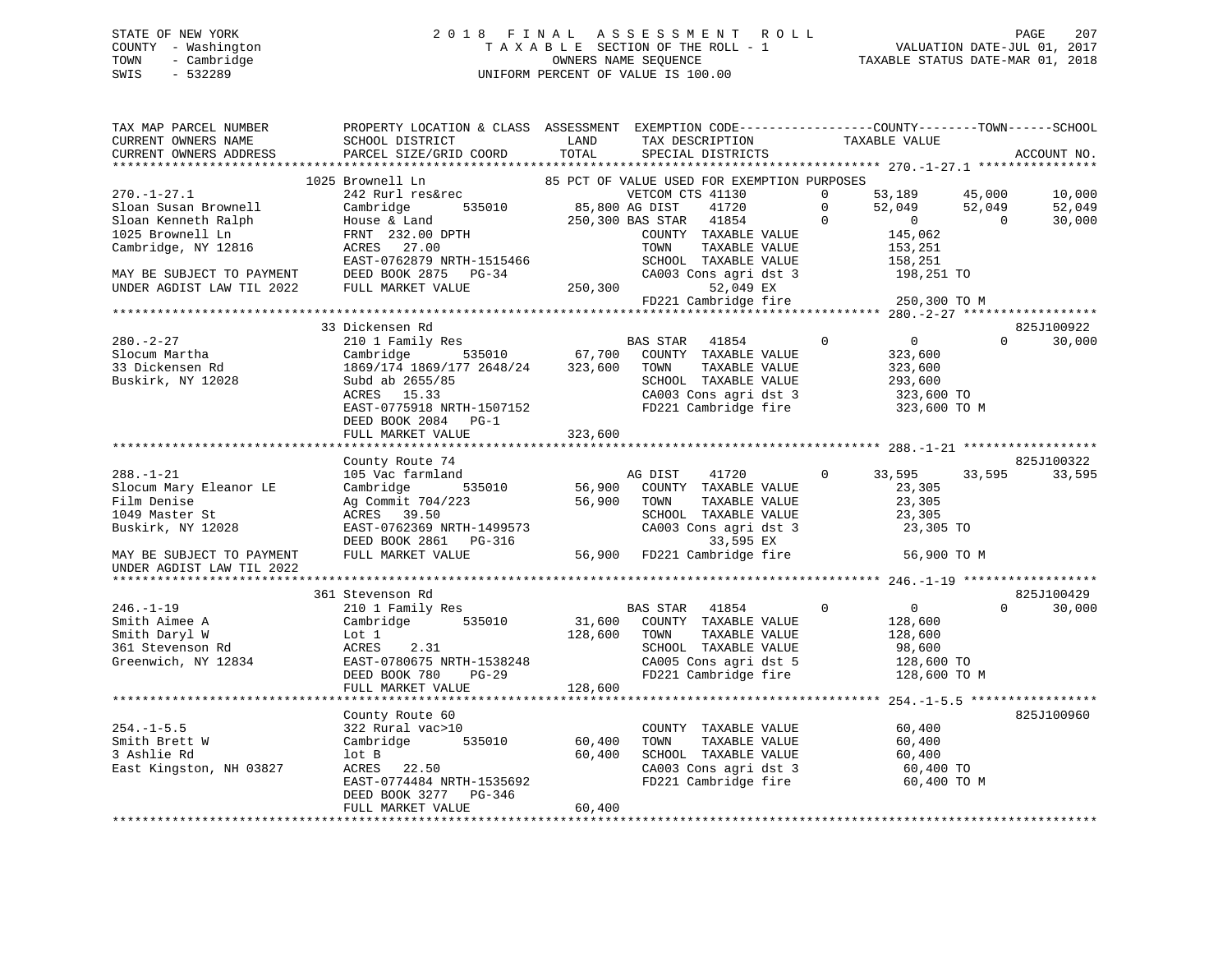| STATE OF NEW YORK      | 2 0 1 8                   | FINAL      | A S S E S S M E N T<br>R O L L     | 208<br>PAGE                                                  |
|------------------------|---------------------------|------------|------------------------------------|--------------------------------------------------------------|
| - Washington<br>COUNTY |                           |            | TAXABLE SECTION OF THE ROLL - 1    | 2017<br>VALUATION DATE-JUL 01,                               |
| - Cambridge<br>TOWN    |                           |            | OWNERS NAME SEOUENCE               | TAXABLE STATUS DATE-MAR 01, 2018                             |
| $-532289$<br>SWIS      |                           |            | UNIFORM PERCENT OF VALUE IS 100.00 |                                                              |
|                        |                           |            |                                    |                                                              |
|                        |                           |            |                                    |                                                              |
| TAX MAP PARCEL NUMBER  | PROPERTY LOCATION & CLASS | ASSESSMENT |                                    | EXEMPTION CODE-----------------COUNTY-------TOWN------SCHOOL |
| CURRENT OWNERS NAME    | SCHOOL DISTRICT           | LAND       | TAX DESCRIPTION                    | TAXABLE VALUE                                                |
| CURRENT OWNERS ADDRESS | PARCEL SIZE/GRID COORD    | TOTAL      | SPECIAL DISTRICTS                  | ACCOUNT NO.                                                  |
|                        |                           |            |                                    |                                                              |
|                        | 80 State Route 372        |            |                                    | 825J100623                                                   |
| $255.14 - 3 - 8$       | 411 Apartment             |            | COUNTY<br>TAXABLE VALUE            | 122,000                                                      |
|                        |                           |            |                                    |                                                              |
| Smith Kathleen M       | Cambridge<br>535010       | 24,800     | TOWN<br>TAXABLE VALUE              | 122,000                                                      |
| Young Mary Jane        | Apts                      | 122,000    | TAXABLE VALUE<br>SCHOOL            | 122,000                                                      |
| 5 Gilmore Ave          | 560/338                   |            | CA005 Cons agri dst 5              | 122,000 TO                                                   |
| Cambridge, NY 12816    | $255. - 3 - 8$            |            | FD221 Cambridge fire               | 122,000 TO M                                                 |
|                        | 49.00 DPTH 148.00<br>FRNT |            |                                    |                                                              |
|                        | 0.24<br>ACRES             |            |                                    |                                                              |
|                        | EAST-0786348 NRTH-1532340 |            |                                    |                                                              |
|                        | DEED BOOK 3022<br>PG-131  |            |                                    |                                                              |

|                                  | FULL MARKET VALUE          | 122,000 |                    |                       |             |              |          |            |
|----------------------------------|----------------------------|---------|--------------------|-----------------------|-------------|--------------|----------|------------|
|                                  |                            |         |                    |                       |             |              |          |            |
|                                  | Stevenson Rd               |         |                    |                       |             |              |          | 825J100193 |
| $254. -1 - 7$                    | 322 Rural vac>10           |         | COUNTY             | TAXABLE VALUE         |             | 124,800      |          |            |
| Smith Kenneth D Jr               | Cambridge<br>535010        | 124,800 | TOWN               | TAXABLE VALUE         |             | 124,800      |          |            |
| Smith Janet H                    | Vl                         | 124,800 | SCHOOL             | TAXABLE VALUE         |             | 124,800      |          |            |
| PO Box 233                       | ACRES 67.00                |         |                    | CA005 Cons agri dst 5 |             | 124,800 TO   |          |            |
| Greenland, NH 03810              | EAST-0778761 NRTH-1535201  |         |                    | FD221 Cambridge fire  |             | 124,800 TO M |          |            |
|                                  | DEED BOOK 792<br>PG-150    |         |                    |                       |             |              |          |            |
|                                  | FULL MARKET VALUE          | 124,800 |                    |                       |             |              |          |            |
|                                  |                            |         |                    |                       |             |              |          |            |
|                                  | 55 Stevenson Rd            |         |                    |                       |             | $\Omega$     |          |            |
| $254. - 1 - 5.7$<br>Smith Tadd M | 210 1 Family Res           |         | BAS STAR<br>COUNTY | 41854                 | $\mathbf 0$ |              | $\Omega$ | 30,000     |
|                                  | Cambridge<br>535010 47,400 |         |                    | TAXABLE VALUE         |             | 228,000      |          |            |
| 55 Steveson Rd                   | filed subdivision 20A-98   | 228,000 | TOWN               | TAXABLE VALUE         |             | 228,000      |          |            |
| Greenwich, NY 12834              | 8.68<br>ACRES              |         | SCHOOL             | TAXABLE VALUE         |             | 198,000      |          |            |
|                                  | EAST-0774045 NRTH-1534861  |         |                    | CA003 Cons agri dst 3 |             | 228,000 TO   |          |            |
|                                  | DEED BOOK 2750 PG-165      |         |                    | FD221 Cambridge fire  |             | 228,000 TO M |          |            |
|                                  | FULL MARKET VALUE          | 228,000 |                    |                       |             |              |          |            |
|                                  |                            |         |                    |                       |             |              |          | 825J100962 |
|                                  | 675 Turnpike Rd            |         |                    |                       |             |              |          |            |
| $272. - 2 - 10.1$                | 242 Rurl res&rec           |         | COUNTY             | TAXABLE VALUE         |             | 147,000      |          |            |
| Smith Timothy R                  | Cambridge<br>535010        | 67,200  | TOWN               | TAXABLE VALUE         |             | 147,000      |          |            |
| 675 Turnpike Rd                  | Land & House               | 147,000 | SCHOOL             | TAXABLE VALUE         |             | 147,000      |          |            |
| Eagle Bridge, NY 12057           | Easment 684/242            |         |                    | AG024 Agri dist 24    |             | 147,000 TO   |          |            |
|                                  | 15.12<br>ACRES             |         |                    | FD221 Cambridge fire  |             | 147,000 TO M |          |            |
|                                  | EAST-0788985 NRTH-1517089  |         |                    |                       |             |              |          |            |
|                                  | DEED BOOK 3656<br>PG-104   |         |                    |                       |             |              |          |            |
|                                  | FULL MARKET VALUE          | 147,000 |                    |                       |             |              |          |            |
|                                  |                            |         |                    |                       |             |              |          |            |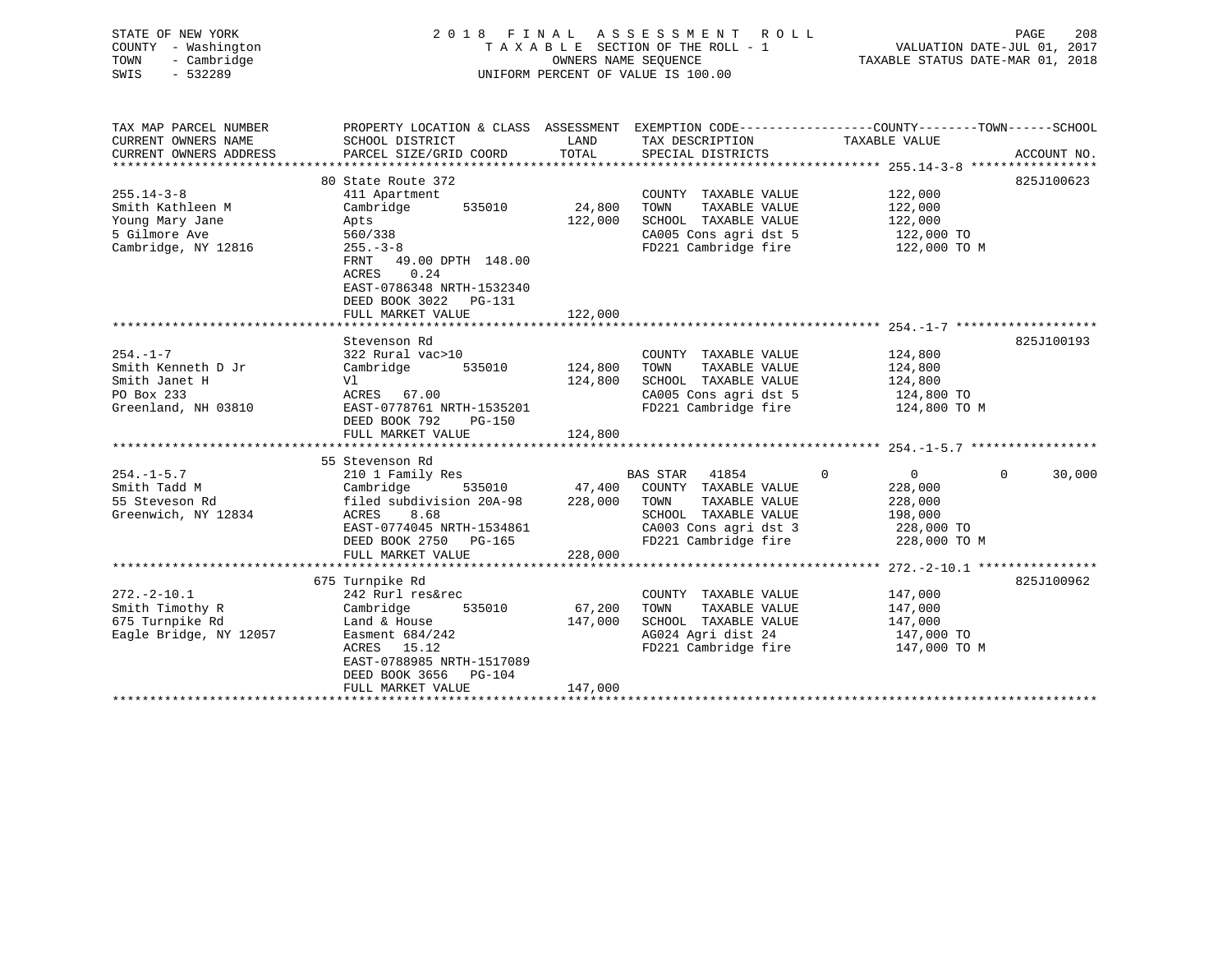# STATE OF NEW YORK 2 0 1 8 F I N A L A S S E S S M E N T R O L L PAGE 209 COUNTY - Washington T A X A B L E SECTION OF THE ROLL - 1 VALUATION DATE-JUL 01, 2017 TOWN - Cambridge OWNERS NAME SEQUENCE TAXABLE STATUS DATE-MAR 01, 2018 SWIS - 532289 UNIFORM PERCENT OF VALUE IS 100.00

| TAX MAP PARCEL NUMBER<br>CURRENT OWNERS NAME<br>CURRENT OWNERS ADDRESS                                                                           | PROPERTY LOCATION & CLASS ASSESSMENT EXEMPTION CODE----------------COUNTY-------TOWN------SCHOOL<br>SCHOOL DISTRICT<br>PARCEL SIZE/GRID COORD                                           | LAND<br>TOTAL                | TAX DESCRIPTION<br>SPECIAL DISTRICTS                                                                                                                                                                                                                                           | TAXABLE VALUE                                                   |                                                                                                                                                           | ACCOUNT NO.                                                  |
|--------------------------------------------------------------------------------------------------------------------------------------------------|-----------------------------------------------------------------------------------------------------------------------------------------------------------------------------------------|------------------------------|--------------------------------------------------------------------------------------------------------------------------------------------------------------------------------------------------------------------------------------------------------------------------------|-----------------------------------------------------------------|-----------------------------------------------------------------------------------------------------------------------------------------------------------|--------------------------------------------------------------|
|                                                                                                                                                  |                                                                                                                                                                                         |                              |                                                                                                                                                                                                                                                                                |                                                                 |                                                                                                                                                           |                                                              |
| 279. -1-14.3<br>Snell Michael<br>Snell Renee<br>109 Center Cambridge Rd<br>Valley Falls, NY 12185                                                | 109 Center Cambridge Rd<br>210 1 Family Res<br>533401<br>Greenwich<br>$1$ ot $3$<br>ACRES<br>6.71 BANK<br>997<br>EAST-0758152 NRTH-1513436<br>DEED BOOK 2315 PG-47<br>FULL MARKET VALUE | 264,600                      | VETCOM CTS 41130<br>35,000 VETDIS CTS 41140<br>COUNTY TAXABLE VALUE<br>TOWN<br>TAXABLE VALUE<br>SCHOOL TAXABLE VALUE<br>CA003 Cons agri dst 3<br>CAUO3 Cons agri dst 3<br>264,600 FD221 Cambridge fire                                                                         | 0<br>$\Omega$                                                   | 55,000<br>45,000<br>110,000<br>90,000<br>99,600<br>129,600<br>264,600<br>264,600 TO<br>264,600 TO M                                                       |                                                              |
|                                                                                                                                                  |                                                                                                                                                                                         |                              |                                                                                                                                                                                                                                                                                |                                                                 |                                                                                                                                                           |                                                              |
|                                                                                                                                                  | 193 Kenyon Rd                                                                                                                                                                           |                              |                                                                                                                                                                                                                                                                                |                                                                 |                                                                                                                                                           | 825J100421                                                   |
| 254.-1-28<br>Snow Keith C<br>Moody Lampman Janet<br>193 Kenyon Rd<br>Greenwich, NY 12834                                                         | 210 1 Family Res<br>533401<br>Greenwich<br>Res<br>ACRES 3.90<br>EAST-0769608 NRTH-1533758<br>DEED BOOK 3614 PG-328<br>FULL MARKET VALUE                                                 | 40,000<br>180,200<br>180,200 | ENH STAR 41834<br>COUNTY TAXABLE VALUE<br>TAXABLE VALUE<br>TOWN<br>SCHOOL TAXABLE VALUE<br>CA003 Cons agri dst 3<br>FD221 Cambridge fire                                                                                                                                       | $\overline{0}$                                                  | $\sim$ 0<br>$\Omega$<br>180,200<br>180,200<br>113,400<br>180,200 TO<br>180,200 TO M                                                                       | 66,800                                                       |
|                                                                                                                                                  |                                                                                                                                                                                         |                              |                                                                                                                                                                                                                                                                                |                                                                 |                                                                                                                                                           |                                                              |
|                                                                                                                                                  | 26 Maxwell Ln                                                                                                                                                                           |                              |                                                                                                                                                                                                                                                                                |                                                                 |                                                                                                                                                           | 825J102004                                                   |
| $246. - 1 - 20.3$<br>Sobing Michael<br>Sobing Karyn<br>26 Maxwell Ln<br>26 Maxwell Ln<br>Cambridge, NY 12816                                     | 210 1 Family Res<br>535010<br>Cambridge<br>Rur Res<br>ACRES<br>9.23<br>EAST-0781383 NRTH-1537726<br>DEED BOOK 591<br>PG-294<br>FULL MARKET VALUE                                        | 244,300                      | VETCOM CTS 41130<br>54,900 ENH STAR<br>41834<br>COUNTY TAXABLE VALUE<br>TOWN<br>TAXABLE VALUE<br>SCHOOL TAXABLE VALUE<br>CA005 Cons agri dst 5<br>244,300 FD221 Cambridge fire                                                                                                 | $\Omega$<br>$\Omega$                                            | 55,000<br>45,000<br>$\mathbf{0}$<br>$\Omega$<br>189,300<br>199,300<br>167,500<br>244,300 TO<br>244,300 TO M                                               | 10,000<br>66,800                                             |
|                                                                                                                                                  |                                                                                                                                                                                         |                              |                                                                                                                                                                                                                                                                                |                                                                 |                                                                                                                                                           |                                                              |
| $263 - 2 - 14$<br>Sourdiffe Gail M L E<br>Sourdiffe Larry Michael<br>957 Turnpike Rd<br>Cambridge, NY 12816                                      | 957 Turnpike Rd<br>283 Res w/Comuse<br>535010<br>Cambridge<br>lot 1<br>ACRES<br>2.93<br>EAST-0788800 NRTH-1524534<br>DEED BOOK 2509 PG-29<br>FULL MARKET VALUE                          | 200,900<br>200,900           | ENH STAR 41834<br>30,000 VETWAR CTS 41120<br>COUNTY TAXABLE VALUE<br>TAXABLE VALUE<br>TOWN<br>SCHOOL TAXABLE VALUE<br>FD221 Cambridge fire                                                                                                                                     | $\mathbf 0$<br>$\Omega$                                         | $\overline{0}$<br>$\mathbf{0}$<br>30,135<br>27,000<br>170,765<br>173,900<br>128,100<br>200,900 TO M                                                       | 825J100621<br>66,800<br>6,000                                |
|                                                                                                                                                  |                                                                                                                                                                                         |                              |                                                                                                                                                                                                                                                                                |                                                                 |                                                                                                                                                           |                                                              |
| $270. - 1 - 35.3$<br>South Dominion LTD., S.A.<br>PO Box 212<br>Schaghticoke, NY 12154<br>MAY BE SUBJECT TO PAYMENT<br>UNDER AGDIST LAW TIL 2022 | 190 Brownell Rd<br>241 Rural res&ag<br>Cambridge<br>535010<br>H & L<br>ACRES 20.39<br>EAST-0764290 NRTH-1519893<br>DEED BOOK 3540 PG-232<br>FULL MARKET VALUE                           | 346,000                      | 92 PCT OF VALUE USED FOR EXEMPTION PURPOSES<br>VETCOM CTS 41130<br>77,500 VETCOM CTS 41130<br>346,000 VETDIS CTS 41140<br>41720<br>AG DIST<br>BAS STAR<br>41854<br>COUNTY TAXABLE VALUE<br>TOWN<br>TAXABLE VALUE<br>SCHOOL TAXABLE VALUE<br>CA003 Cons agri dst 3<br>20,876 EX | $\mathbf{0}$<br>$\mathbf 0$<br>$\Omega$<br>$\Omega$<br>$\Omega$ | 55,000<br>45,000<br>55,000<br>45,000<br>63,664<br>63,664<br>20,876<br>20,876<br>$\overline{0}$<br>$\Omega$<br>151,460<br>171,460<br>255,124<br>325,124 TO | 825J100926<br>10,000<br>10,000<br>20,000<br>20,876<br>30,000 |
|                                                                                                                                                  |                                                                                                                                                                                         |                              | FD221 Cambridge fire                                                                                                                                                                                                                                                           |                                                                 | 346,000 TO M                                                                                                                                              |                                                              |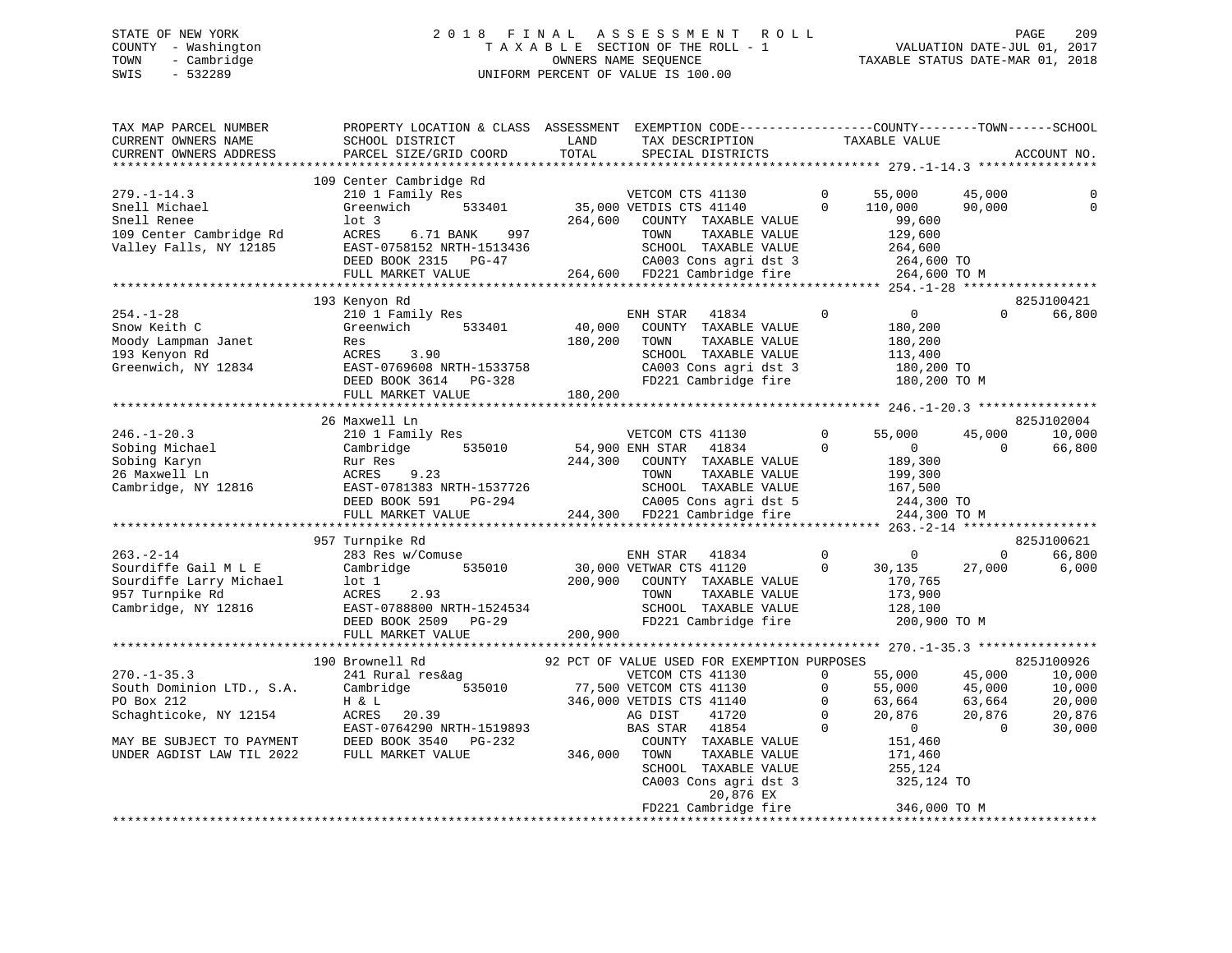# STATE OF NEW YORK 2 0 1 8 F I N A L A S S E S S M E N T R O L L PAGE 210 COUNTY - Washington T A X A B L E SECTION OF THE ROLL - 1 VALUATION DATE-JUL 01, 2017 TOWN - Cambridge OWNERS NAME SEQUENCE TAXABLE STATUS DATE-MAR 01, 2018 SWIS - 532289 UNIFORM PERCENT OF VALUE IS 100.00

| TAX MAP PARCEL NUMBER<br>CURRENT OWNERS NAME                                                                   | PROPERTY LOCATION & CLASS ASSESSMENT EXEMPTION CODE----------------COUNTY-------TOWN------SCHOOL<br>SCHOOL DISTRICT                                                      | LAND                         | TAX DESCRIPTION                                                                                                                                                  | TAXABLE VALUE                                                     |                             |
|----------------------------------------------------------------------------------------------------------------|--------------------------------------------------------------------------------------------------------------------------------------------------------------------------|------------------------------|------------------------------------------------------------------------------------------------------------------------------------------------------------------|-------------------------------------------------------------------|-----------------------------|
| CURRENT OWNERS ADDRESS                                                                                         | PARCEL SIZE/GRID COORD                                                                                                                                                   | TOTAL                        | SPECIAL DISTRICTS                                                                                                                                                |                                                                   | ACCOUNT NO.                 |
|                                                                                                                | Brownell Rd                                                                                                                                                              |                              |                                                                                                                                                                  |                                                                   | 925J102045                  |
| $270. - 1 - 33.7$<br>South Dominion, LTD., S.A                                                                 | 322 Rural vac>10<br>Cambridge 535010                                                                                                                                     | 56,400                       | 41720<br>AG DIST<br>COUNTY TAXABLE VALUE                                                                                                                         | $0 \t 44,009 \t 44,009$<br>12,391                                 | 44,009                      |
| PO Box 212<br>Schaghticoke, NY 12154                                                                           | Vac Land<br>ACRES 28.10<br>EAST-0763305 NRTH-1518677                                                                                                                     | 56,400                       | TOWN<br>TAXABLE VALUE<br>SCHOOL TAXABLE VALUE<br>SCHOOL TAXABLE VALUE<br>CA003 Cons agri dst 3<br>44,009 EX                                                      | 12,391<br>12,391<br>12,39⊥<br>12,391 TO                           |                             |
| MAY BE SUBJECT TO PAYMENT<br>UNDER AGDIST LAW TIL 2022                                                         | DEED BOOK 3541 PG-300 44,009 EX<br>FULL MARKET VALUE 56,400 FD221 Cambridge fire                                                                                         |                              |                                                                                                                                                                  | 56,400 TO M                                                       |                             |
|                                                                                                                | 93 Center Cambridge Rd                                                                                                                                                   |                              |                                                                                                                                                                  |                                                                   |                             |
| $279. - 1 - 14.2$<br>Sprague Scott                                                                             | 314 Rural vac<10 $\overline{36,200}$ COUNTY<br>Greenwich 533401 36,200 TOWN                                                                                              |                              | COUNTY TAXABLE VALUE 36,200<br>TAXABLE VALUE                                                                                                                     | 36,200                                                            |                             |
| Sprague Patricia Ann<br>27 Ives Hill Rd<br>27 Ives Hill Rd<br>Valley Falls, NY 12185 EAST-0757672 NRTH-1513328 | lot 2<br>ACRES 7.05                                                                                                                                                      | 36,200                       | SCHOOL TAXABLE VALUE<br>CA003 Cons agri dst 3<br>FD221 Cambridge fire                                                                                            | 36,200<br>36,200 TO<br>36,200 TO M                                |                             |
|                                                                                                                | DEED BOOK 2256 PG-290<br>FULL MARKET VALUE                                                                                                                               | 36,200                       |                                                                                                                                                                  |                                                                   |                             |
|                                                                                                                |                                                                                                                                                                          |                              |                                                                                                                                                                  |                                                                   |                             |
| $280. - 2 - 19$                                                                                                | 8 King Rd<br>312 Vac w/imprv                                                                                                                                             | 28,100                       | COUNTY TAXABLE VALUE                                                                                                                                             | 48,100                                                            | 825J100212                  |
| Springer Joseph<br>Springer Linda T                                                                            | Cambridge 535010<br>H & L                                                                                                                                                | 48,100                       | TOWN<br>TAXABLE VALUE<br>SCHOOL TAXABLE VALUE 48,100<br>CA003 Cons agri dst 3 48,100 TO                                                                          | 48,100                                                            |                             |
| 8 King Rd<br>Buskirk, NY 12028                                                                                 | 0.71<br>ACRES<br>EAST-0776752 NRTH-1504705<br>DEED BOOK 615 PG-173                                                                                                       |                              | FD221 Cambridge fire 48,100 TO M                                                                                                                                 |                                                                   |                             |
|                                                                                                                | FULL MARKET VALUE                                                                                                                                                        | 48,100                       |                                                                                                                                                                  |                                                                   |                             |
|                                                                                                                | King Rd                                                                                                                                                                  |                              |                                                                                                                                                                  |                                                                   | 825J100208                  |
| $280 - 2 - 36$<br>Springer Joseph<br>Springer Linda<br>8 King Rd<br>Buskirk, NY 12028-1977                     | 314 Rural vac<10<br>Cambridge<br>Vac Land<br>ACRES 1.90<br>EAST-0776693 NRTH-1504912<br>DEED BOOK 693 PG-348                                                             | 535010 1,900<br>1,900        | COUNTY TAXABLE VALUE<br>TAXABLE VALUE<br>TOWN<br>SCHOOL TAXABLE VALUE<br>SCHOOL TAXABLE VALUE 1,900<br>CA003 Cons agri dst 3 1,900 TO<br>FD221 Cambridge fire    | 1,900<br>1,900<br>1,900<br>1,900 TO M                             |                             |
|                                                                                                                | FULL MARKET VALUE                                                                                                                                                        | 1,900                        |                                                                                                                                                                  |                                                                   |                             |
|                                                                                                                | 194 Conley Rd                                                                                                                                                            |                              |                                                                                                                                                                  |                                                                   | 825J100468                  |
| $280. -1 - 7.1$<br>Squires Douglas R<br>Squires Wendy J<br>194 Conley Rd<br>Buskirk, NY 12028                  | 242 Rurl res&rec<br>535010<br>Cambridge<br>sub lot $# 3$<br>ACRES 12.44<br>EAST-0775329 NRTH-1513352<br>DEED BOOK 1718 PG-308<br>FULL MARKET WALLER<br>FULL MARKET VALUE | 61,900<br>288,000<br>288,000 | BAS STAR 41854<br>COUNTY TAXABLE VALUE<br>TAXABLE VALUE<br>TOWN<br>SCHOOL TAXABLE VALUE<br>CA003 Cons agri dst 3 288,000 TO<br>FD221 Cambridge fire 288,000 TO M | $\overline{0}$<br>$\overline{0}$<br>288,000<br>288,000<br>258,000 | 30,000<br>$0 \qquad \qquad$ |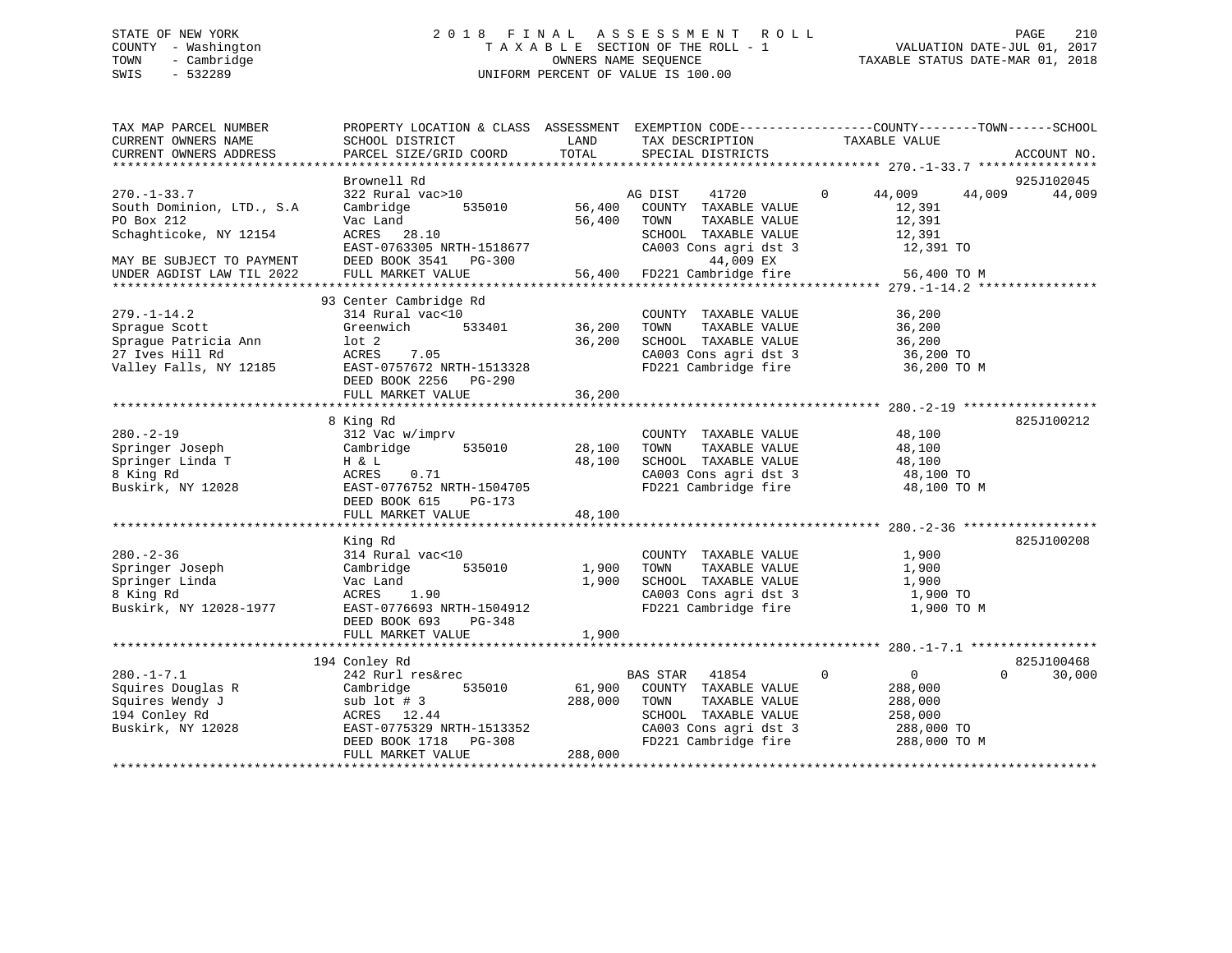# STATE OF NEW YORK 2 0 1 8 F I N A L A S S E S S M E N T R O L L PAGE 211 COUNTY - Washington T A X A B L E SECTION OF THE ROLL - 1 VALUATION DATE-JUL 01, 2017 TOWN - Cambridge OWNERS NAME SEQUENCE TAXABLE STATUS DATE-MAR 01, 2018 SWIS - 532289 UNIFORM PERCENT OF VALUE IS 100.00

| TAX MAP PARCEL NUMBER<br>CURRENT OWNERS NAME<br>CURRENT OWNERS ADDRESS                                                         | PROPERTY LOCATION & CLASS ASSESSMENT<br>SCHOOL DISTRICT<br>PARCEL SIZE/GRID COORD                                                                                   | LAND<br>TOTAL                 | EXEMPTION CODE----------------COUNTY-------TOWN------SCHOOL<br>TAX DESCRIPTION<br>SPECIAL DISTRICTS                                                                                | TAXABLE VALUE                                                                                                       |                                | ACCOUNT NO.                  |
|--------------------------------------------------------------------------------------------------------------------------------|---------------------------------------------------------------------------------------------------------------------------------------------------------------------|-------------------------------|------------------------------------------------------------------------------------------------------------------------------------------------------------------------------------|---------------------------------------------------------------------------------------------------------------------|--------------------------------|------------------------------|
|                                                                                                                                |                                                                                                                                                                     |                               |                                                                                                                                                                                    |                                                                                                                     |                                |                              |
| $279. - 1 - 7.1$<br>Stannard James W<br>Stannard Melissa O<br>256 Whiteside Rd<br>Johnsonville, NY 12094-2021                  | 256 Whiteside Rd<br>210 1 Family Res<br>Cambridge<br>535010<br>H & L<br>ACRES<br>3.20<br>EAST-0764778 NRTH-1510010<br>DEED BOOK 2147 PG-280                         | 35,000<br>180,600             | BAS STAR 41854<br>COUNTY TAXABLE VALUE<br>TOWN<br>TAXABLE VALUE<br>SCHOOL TAXABLE VALUE<br>CA003 Cons agri dst 3<br>FD221 Cambridge fire                                           | $\mathbf 0$<br>$\overline{0}$<br>180,600<br>180,600<br>150,600<br>180,600 TO<br>180,600 TO M                        | $\Omega$                       | 30,000                       |
|                                                                                                                                | FULL MARKET VALUE                                                                                                                                                   | 180,600                       |                                                                                                                                                                                    |                                                                                                                     |                                |                              |
|                                                                                                                                |                                                                                                                                                                     |                               |                                                                                                                                                                                    |                                                                                                                     |                                |                              |
| $246. - 1 - 23.2$<br>Stannard Suzanne M<br>217 Stevenson Rd<br>Greenwich, NY 12834                                             | 217 Stevenson Rd<br>210 1 Family Res<br>Cambridge<br>535010<br>Sub Lot 1<br>ACRES 1.04<br>EAST-0777470 NRTH-1536917<br>DEED BOOK 869<br>PG-260<br>FULL MARKET VALUE |                               | AGED-CO/TN 41801<br>28,200 AGED-CO/TN 41801<br>130,900 ENH STAR<br>41834<br>COUNTY TAXABLE VALUE<br>TOWN<br>TAXABLE VALUE<br>SCHOOL TAXABLE VALUE<br>130,900 CA003 Cons agri dst 3 | $\Omega$<br>$\Omega$<br>$\Omega$<br>65,450<br>$\Omega$<br>$\overline{0}$<br>65,450<br>65,450<br>5,195<br>130,900 TO | $\Omega$<br>65,450<br>$\Omega$ | 58,905<br>$\Omega$<br>66,800 |
|                                                                                                                                |                                                                                                                                                                     |                               | FD221 Cambridge fire                                                                                                                                                               | 130,900 TO M                                                                                                        |                                |                              |
|                                                                                                                                |                                                                                                                                                                     |                               |                                                                                                                                                                                    |                                                                                                                     |                                |                              |
| $288. - 1 - 7$<br>Stefanovich Michael J<br>111 Brownell Corners Rd<br>Eagle Bridge, NY 12057<br>MAY BE SUBJECT TO PAYMENT      | 35 Durfee Rd<br>312 Vac w/imprv<br>Cambridge<br>535010<br>V Land<br>ACRES 34.62<br>EAST-0765913 NRTH-1502275<br>DEED BOOK 856<br>PG-102                             | 84,300<br>93,900              | COUNTY TAXABLE VALUE<br>TOWN<br>TAXABLE VALUE<br>SCHOOL TAXABLE VALUE<br>CA003 Cons agri dst 3<br>FD221 Cambridge fire                                                             | 93,900<br>93,900<br>93,900<br>93,900 TO<br>93,900 TO M                                                              |                                | 825J100297                   |
| UNDER AGDIST LAW TIL 2021                                                                                                      | FULL MARKET VALUE                                                                                                                                                   | 93,900                        |                                                                                                                                                                                    |                                                                                                                     |                                |                              |
| $280. - 1 - 13.3$<br>Stein Harry<br>Stein Sandra<br>118 County Route 59<br>Buskirk, NY 12028                                   | 118 County Route 59<br>242 Rurl res&rec<br>Cambridge<br>535010<br>ACRES 29.90<br>EAST-0774805 NRTH-1504735<br>DEED BOOK 931<br><b>PG-78</b><br>FULL MARKET VALUE    | 112,400<br>449,500<br>449,500 | COUNTY TAXABLE VALUE<br>TOWN<br>TAXABLE VALUE<br>SCHOOL TAXABLE VALUE<br>CA003 Cons agri dst 3<br>FD221 Cambridge fire                                                             | 449,500<br>449,500<br>449,500<br>449,500 TO<br>449,500 TO M                                                         |                                | 825J100891                   |
|                                                                                                                                |                                                                                                                                                                     |                               |                                                                                                                                                                                    |                                                                                                                     |                                |                              |
| $246. - 1 - 32.4$<br>Sterling Bruce R<br>361 Petteys Rd<br>Cambridge, NY 12816<br>PRIOR OWNER ON 3/01/2018<br>Sterling Bruce R | 361 Petteys Rd<br>210 1 Family Res<br>Greenwich<br>533401<br>House & land<br>Lot 3<br>ACRES<br>5.38<br>EAST-0770030 NRTH-1543582<br>DEED BOOK 3927<br>PG-177        | 39,600<br>228,000             | BAS STAR 41854<br>COUNTY TAXABLE VALUE<br>TOWN<br>TAXABLE VALUE<br>SCHOOL TAXABLE VALUE<br>CA003 Cons agri dst 3<br>FD221 Cambridge fire                                           | $\overline{0}$<br>$\Omega$<br>228,000<br>228,000<br>198,000<br>228,000 TO<br>228,000 TO M                           | $\Omega$                       | 825J102013<br>30,000         |
|                                                                                                                                | FULL MARKET VALUE                                                                                                                                                   | 228,000                       |                                                                                                                                                                                    |                                                                                                                     |                                |                              |
|                                                                                                                                |                                                                                                                                                                     |                               |                                                                                                                                                                                    |                                                                                                                     |                                |                              |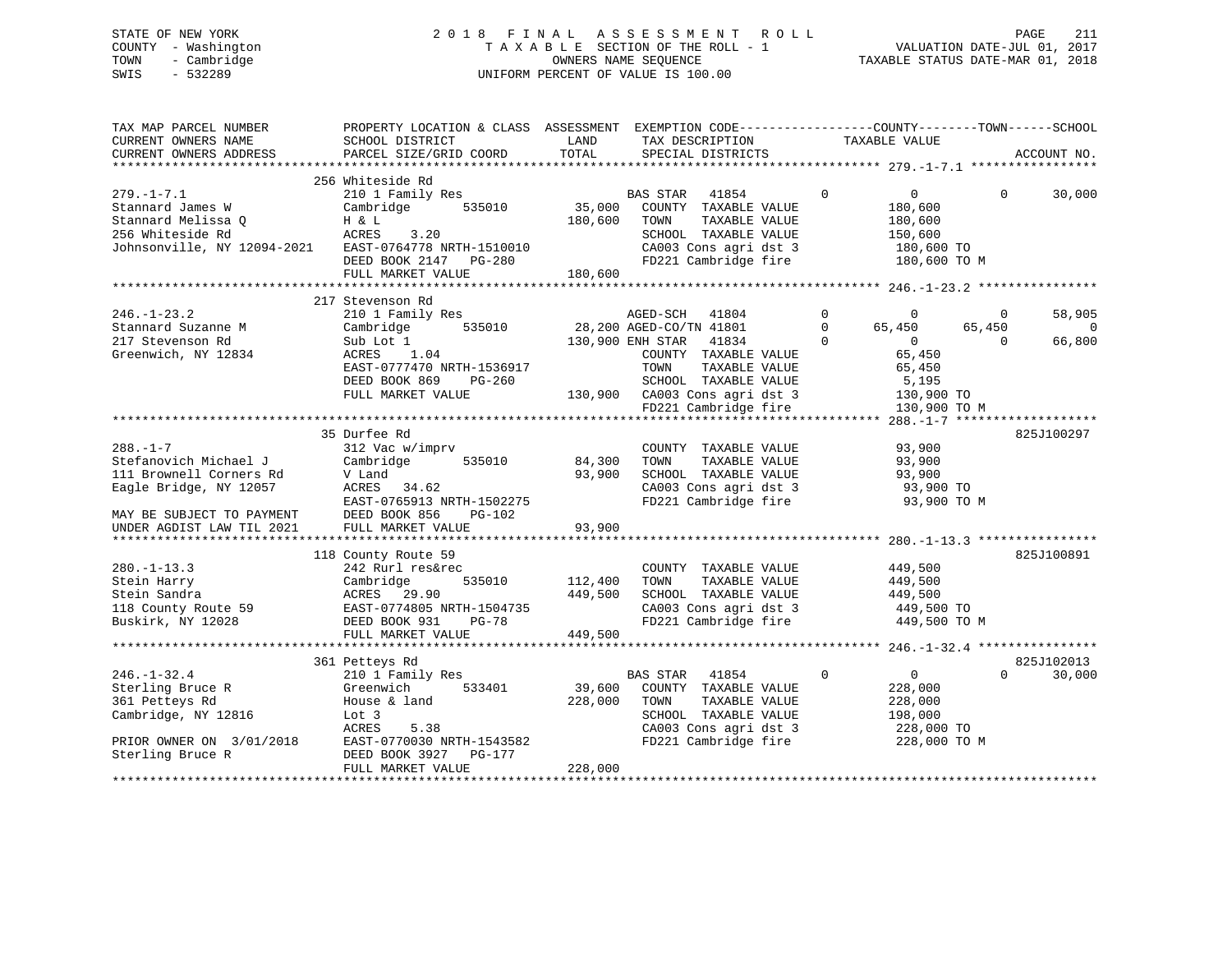# STATE OF NEW YORK 2 0 1 8 F I N A L A S S E S S M E N T R O L L PAGE 212 COUNTY - Washington T A X A B L E SECTION OF THE ROLL - 1 VALUATION DATE-JUL 01, 2017 TOWN - Cambridge OWNERS NAME SEQUENCE TAXABLE STATUS DATE-MAR 01, 2018 SWIS - 532289 UNIFORM PERCENT OF VALUE IS 100.00

| TAX MAP PARCEL NUMBER<br>CURRENT OWNERS NAME<br>CURRENT OWNERS ADDRESS                                              | PROPERTY LOCATION & CLASS ASSESSMENT<br>SCHOOL DISTRICT<br>PARCEL SIZE/GRID COORD                                                                                         | LAND<br>TOTAL                 | EXEMPTION CODE-----------------COUNTY-------TOWN------SCHOOL<br>TAX DESCRIPTION<br>SPECIAL DISTRICTS                                                                                                                                                                                                          | TAXABLE VALUE                                                                                                                                                                                                | ACCOUNT NO.                                                                                                                                                 |
|---------------------------------------------------------------------------------------------------------------------|---------------------------------------------------------------------------------------------------------------------------------------------------------------------------|-------------------------------|---------------------------------------------------------------------------------------------------------------------------------------------------------------------------------------------------------------------------------------------------------------------------------------------------------------|--------------------------------------------------------------------------------------------------------------------------------------------------------------------------------------------------------------|-------------------------------------------------------------------------------------------------------------------------------------------------------------|
|                                                                                                                     |                                                                                                                                                                           |                               |                                                                                                                                                                                                                                                                                                               |                                                                                                                                                                                                              |                                                                                                                                                             |
| $272. - 2 - 16$<br>Stevens Gerald E<br>Stevens Patricia A<br>497 Turnpike Rd<br>Buskirk, NY 12028                   | 497 Turnpike Rd<br>242 Rurl res&rec<br>Cambridge<br>535010<br>Round House & Lot<br>ACRES 19.02<br>EAST-0787469 NRTH-1514287<br>DEED BOOK 3487 PG-152                      | 103,000<br>205,700            | COUNTY TAXABLE VALUE<br>TOWN<br>TAXABLE VALUE<br>SCHOOL TAXABLE VALUE<br>FD221 Cambridge fire                                                                                                                                                                                                                 | 205,700<br>205,700<br>205,700<br>205,700 TO M                                                                                                                                                                | 825J100399                                                                                                                                                  |
|                                                                                                                     | FULL MARKET VALUE                                                                                                                                                         | 205,700                       |                                                                                                                                                                                                                                                                                                               |                                                                                                                                                                                                              |                                                                                                                                                             |
|                                                                                                                     |                                                                                                                                                                           |                               |                                                                                                                                                                                                                                                                                                               |                                                                                                                                                                                                              |                                                                                                                                                             |
| $255. - 1 - 23$<br>Stevens Hannah M<br>234 Irish Ln<br>Cambridge, NY 12816                                          | 234 Irish Ln<br>242 Rurl res&rec<br>535010<br>Cambridge<br>ACRES 51.00<br>EAST-0779617 NRTH-1532548<br>DEED BOOK 799<br>$PG-99$<br>FULL MARKET VALUE                      | 158,800<br>418,800<br>418,800 | COUNTY TAXABLE VALUE<br>TAXABLE VALUE<br>TOWN<br>SCHOOL TAXABLE VALUE<br>FD221 Cambridge fire                                                                                                                                                                                                                 | 418,800<br>418,800<br>418,800<br>418,800 TO M                                                                                                                                                                | 825J100628                                                                                                                                                  |
|                                                                                                                     |                                                                                                                                                                           |                               |                                                                                                                                                                                                                                                                                                               |                                                                                                                                                                                                              |                                                                                                                                                             |
|                                                                                                                     | 990 King Rd                                                                                                                                                               |                               |                                                                                                                                                                                                                                                                                                               |                                                                                                                                                                                                              | 825J100940                                                                                                                                                  |
| $263 - 2 - 23.2$<br>Stewart Gary<br>990 King Rd<br>Cambridge, NY 12816                                              | 270 Mfg housing<br>Cambridge<br>535010<br>ACRES 52.47<br>EAST-0786478 NRTH-1523777<br>DEED BOOK 2496 PG-149                                                               | 117,600<br>139,800            | BAS STAR 41854<br>COUNTY TAXABLE VALUE<br>TOWN<br>TAXABLE VALUE<br>SCHOOL TAXABLE VALUE<br>CA003 Cons agri dst 3                                                                                                                                                                                              | $\overline{0}$<br>$\overline{0}$<br>139,800<br>139,800<br>109,800<br>139,800 TO                                                                                                                              | $\Omega$<br>30,000                                                                                                                                          |
|                                                                                                                     | FULL MARKET VALUE                                                                                                                                                         |                               | 139,800 FD221 Cambridge fire                                                                                                                                                                                                                                                                                  | 139,800 TO M                                                                                                                                                                                                 |                                                                                                                                                             |
|                                                                                                                     |                                                                                                                                                                           |                               |                                                                                                                                                                                                                                                                                                               |                                                                                                                                                                                                              |                                                                                                                                                             |
| $270. - 1 - 24.4$<br>StGelais Michael J<br>StGelais/Landor Kathleen A<br>658 County Route 74<br>Cambridge, NY 12816 | 658 County Route 74<br>242 Rurl res&rec<br>Cambridge<br>535010<br>H & L<br>Lot 3<br>ACRES 11.38<br>EAST-0765913 NRTH-1514481<br>DEED BOOK 1744 PG-62<br>FULL MARKET VALUE | 59,900<br>200,000<br>200,000  | BAS STAR<br>41854<br>COUNTY TAXABLE VALUE<br>TAXABLE VALUE<br>TOWN<br>SCHOOL TAXABLE VALUE<br>FD221 Cambridge fire                                                                                                                                                                                            | $\overline{0}$<br>0<br>200,000<br>200,000<br>170,000<br>200,000 TO M                                                                                                                                         | 825J101994<br>0<br>30,000                                                                                                                                   |
|                                                                                                                     |                                                                                                                                                                           |                               |                                                                                                                                                                                                                                                                                                               |                                                                                                                                                                                                              |                                                                                                                                                             |
| $271. - 2 - 28$<br>Stiansen Grace Elaine<br>259 Conley Rd<br>Cambridge, NY 12816                                    | 259 Conley Rd<br>242 Rurl res&rec<br>535010<br>Cambridge<br>House & Land<br>ACRES 16.20<br>EAST-0774406 NRTH-1514052<br>DEED BOOK 2162<br>PG-224<br>FULL MARKET VALUE     | 175,000                       | 80 PCT OF VALUE USED FOR EXEMPTION PURPOSES<br>VETCOM CTS 41130<br>69,400 VETDIS CTS 41140<br>175,000 AGED-TOWN 41803<br>AGED-CO<br>41802<br>AGED-SCH<br>41804<br>41834<br>ENH STAR<br>COUNTY TAXABLE VALUE<br>TAXABLE VALUE<br>TOWN<br>SCHOOL TAXABLE VALUE<br>CA003 Cons agri dst 3<br>FD221 Cambridge fire | $\Omega$<br>35,000<br>70,000<br>$\Omega$<br>$\Omega$<br>$\Omega$<br>$\mathbf 0$<br>17,500<br>$\Omega$<br>$\mathbf{0}$<br>$\mathbf 0$<br>$\Omega$<br>52,500<br>56,000<br>45,200<br>175,000 TO<br>175,000 TO M | 825J100631<br>35,000<br>10,000<br>70,000<br>20,000<br>14,000<br>$\overline{0}$<br>$\Omega$<br>$\overline{0}$<br>$\mathbf 0$<br>33,000<br>$\Omega$<br>66,800 |
|                                                                                                                     | **************************************                                                                                                                                    |                               |                                                                                                                                                                                                                                                                                                               |                                                                                                                                                                                                              |                                                                                                                                                             |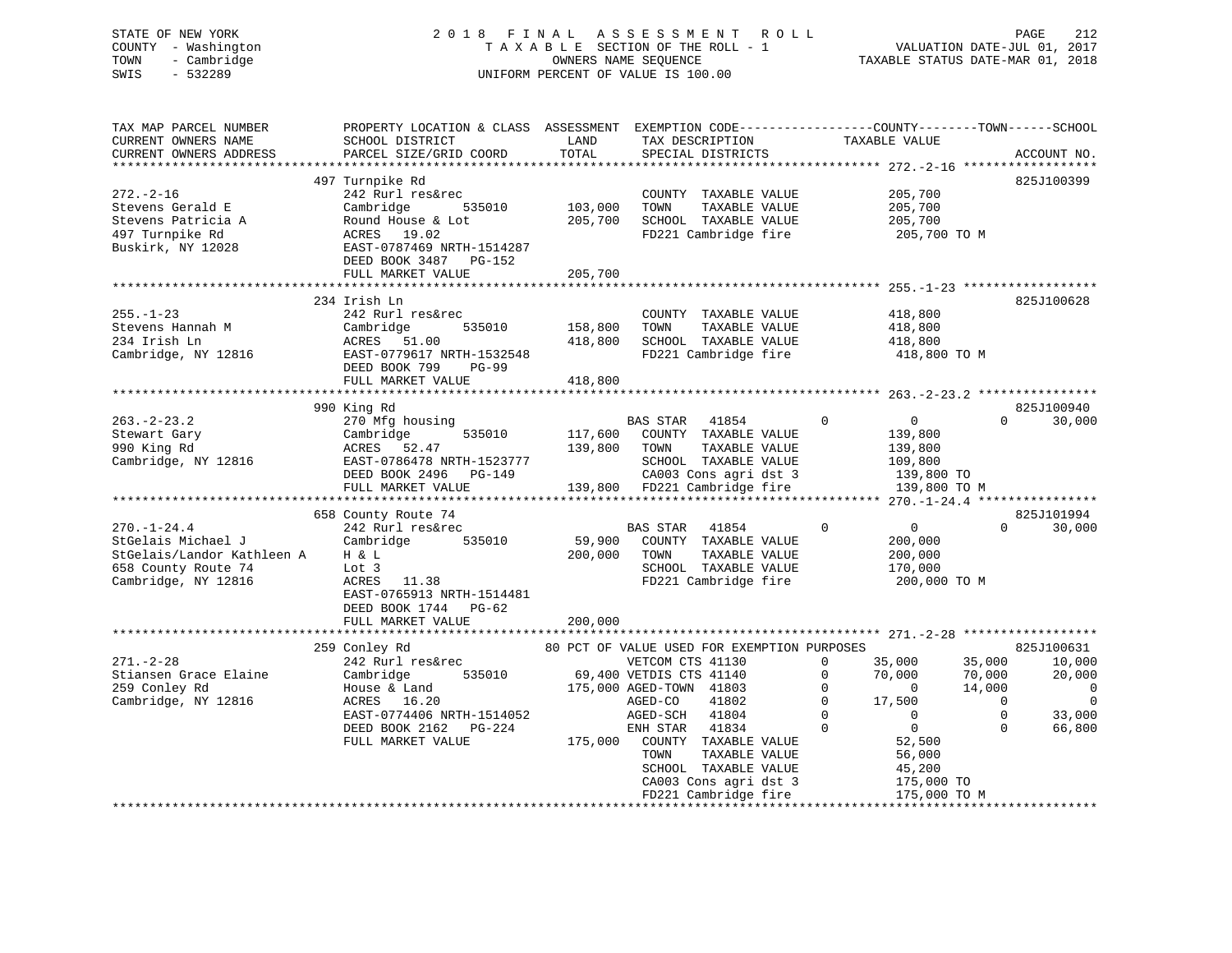# STATE OF NEW YORK 2 0 1 8 F I N A L A S S E S S M E N T R O L L PAGE 213 COUNTY - Washington T A X A B L E SECTION OF THE ROLL - 1 VALUATION DATE-JUL 01, 2017 TOWN - Cambridge OWNERS NAME SEQUENCE TAXABLE STATUS DATE-MAR 01, 2018 SWIS - 532289 UNIFORM PERCENT OF VALUE IS 100.00

| TAX MAP PARCEL NUMBER     | PROPERTY LOCATION & CLASS ASSESSMENT EXEMPTION CODE----------------COUNTY-------TOWN------SCHOOL |                  |                                                                             |                                  |                    |
|---------------------------|--------------------------------------------------------------------------------------------------|------------------|-----------------------------------------------------------------------------|----------------------------------|--------------------|
| CURRENT OWNERS NAME       | SCHOOL DISTRICT                                                                                  | LAND             | TAX DESCRIPTION TAXABLE VALUE                                               |                                  |                    |
| CURRENT OWNERS ADDRESS    | PARCEL SIZE/GRID COORD                                                                           | TOTAL            | SPECIAL DISTRICTS                                                           |                                  | ACCOUNT NO.        |
|                           |                                                                                                  |                  |                                                                             |                                  |                    |
|                           | 32 Durfee Rd                                                                                     |                  |                                                                             |                                  | 825J100633         |
| $288. - 1 - 17$           | 210 1 Family Res                                                                                 |                  | ENH STAR 41834                                                              | $\overline{0}$<br>$\overline{0}$ | 66,800<br>$\Omega$ |
| Sutherland Richard E      | 535010<br>Cambridge                                                                              | 28,000           | COUNTY TAXABLE VALUE                                                        | 158,100                          |                    |
| 32 Durfee Rd              | H L                                                                                              | 158,100          | TAXABLE VALUE<br>TOWN                                                       | 158,100                          |                    |
| Buskirk, NY 12028         | ACRES<br>0.70                                                                                    |                  | SCHOOL TAXABLE VALUE                                                        | 91,300                           |                    |
|                           | EAST-0764972 NRTH-1501559                                                                        |                  | FD221 Cambridge fire                                                        | 158,100 TO M                     |                    |
|                           | DEED BOOK 406<br>PG-571                                                                          |                  |                                                                             |                                  |                    |
|                           | FULL MARKET VALUE                                                                                | 158,100          |                                                                             |                                  |                    |
|                           |                                                                                                  |                  |                                                                             |                                  |                    |
|                           |                                                                                                  |                  |                                                                             |                                  |                    |
|                           | Dickensen Rd                                                                                     |                  |                                                                             |                                  | 825J100396         |
| $280. -1 - 13.1$          | 105 Vac farmland                                                                                 |                  | AG DIST<br>41720                                                            | $\Omega$<br>49,060               | 49,060<br>49,060   |
| Sytsma Gary               | Cambridge<br>535010                                                                              | 121,500          | COUNTY TAXABLE VALUE                                                        | 72,440                           |                    |
| Bruno Angelynn            | ACRES 65.20                                                                                      | 121,500          | TAXABLE VALUE<br>TOWN                                                       | 72,440                           |                    |
| 170 County Route 59       | EAST-0774956 NRTH-1506643                                                                        |                  | SCHOOL TAXABLE VALUE                                                        | 72,440                           |                    |
| Buskirk, NY 12028         | DEED BOOK 579<br>$PG-99$                                                                         |                  | CA003 Cons agri dst 3                                                       | 72,440 TO                        |                    |
|                           | FULL MARKET VALUE                                                                                | 121,500          | 49,060 EX                                                                   |                                  |                    |
| MAY BE SUBJECT TO PAYMENT |                                                                                                  |                  | FD221 Cambridge fire                                                        | 121,500 TO M                     |                    |
| UNDER AGDIST LAW TIL 2022 |                                                                                                  |                  |                                                                             |                                  |                    |
|                           |                                                                                                  |                  |                                                                             |                                  |                    |
|                           | 170 County Route 59                                                                              |                  |                                                                             |                                  | 825J100673         |
| $280. - 1 - 17$           | 241 Rural res&ag                                                                                 |                  | AG DIST<br>41720                                                            | $\mathbf 0$<br>37,582            | 37,582<br>37,582   |
| Sytsma Gary               | Cambridge<br>535010                                                                              |                  | 276,400 BAS STAR 41854                                                      | $\Omega$<br>$\overline{0}$       | $\Omega$<br>30,000 |
| Bruno Angelynn            | Goat Dairy                                                                                       |                  | 482,500 COUNTY TAXABLE VALUE                                                | 444,918                          |                    |
| 170 County Route 59       | 527/348 Rt 530/78                                                                                |                  | TOWN<br>TAXABLE VALUE                                                       | 444,918                          |                    |
| Buskirk, NY 12028         | ACRES 161.10                                                                                     |                  | SCHOOL TAXABLE VALUE                                                        | 414,918                          |                    |
|                           | EAST-0773269 NRTH-1505346                                                                        |                  | CA003 Cons agri dst 3                                                       | 444,918 TO                       |                    |
| MAY BE SUBJECT TO PAYMENT | DEED BOOK 505<br>PG-527                                                                          |                  | 37,582 EX                                                                   |                                  |                    |
| UNDER AGDIST LAW TIL 2022 | FULL MARKET VALUE                                                                                | 482,500          | FD221 Cambridge fire                                                        | 482,500 TO M                     |                    |
|                           |                                                                                                  |                  |                                                                             |                                  |                    |
|                           | King Rd/e Off                                                                                    |                  |                                                                             |                                  | 825J100382         |
| $272. - 2 - 24$           | 321 Abandoned ag                                                                                 |                  | COUNTY TAXABLE VALUE                                                        | 7,000                            |                    |
| Taft William J            | 535010<br>Cambridge                                                                              | 7,000            | TOWN<br>TAXABLE VALUE                                                       | 7,000                            |                    |
| 167 Tabor Ln              | Land                                                                                             | 7,000            | SCHOOL TAXABLE VALUE                                                        | 7,000                            |                    |
| Buskirk, NY 12028         | ACRES 10.00                                                                                      |                  |                                                                             | 7,000 TO                         |                    |
|                           | EAST-0784377 NRTH-1515941                                                                        |                  | CA003 Cons agri dst 3<br>FD221 Cambridge fire<br>FD221 Cambridge fire       | 7,000 TO M                       |                    |
|                           | DEED BOOK 3234<br>PG-335                                                                         |                  |                                                                             |                                  |                    |
|                           |                                                                                                  | 7,000            |                                                                             |                                  |                    |
|                           | FULL MARKET VALUE                                                                                |                  |                                                                             |                                  |                    |
|                           |                                                                                                  |                  |                                                                             |                                  | 825J102055         |
|                           | 167 Tabor Ln                                                                                     |                  | 82 PCT OF VALUE USED FOR EXEMPTION PURPOSES                                 |                                  |                    |
| $272. - 2 - 26.2$         | 242 Rurl res&rec                                                                                 |                  | AGED-ALL<br>41800                                                           | 113,160<br>$\Omega$              | 113,160<br>113,160 |
| Taft William J            | Cambridge<br>535010                                                                              | 115,800 ENH STAR | 41834                                                                       | $\mathbf 0$<br>$\overline{0}$    | $\Omega$<br>66,800 |
| 167 Tabor Ln              | ACRES 51.00                                                                                      | 276,000          | COUNTY TAXABLE VALUE                                                        | 162,840                          |                    |
| Buskirk, NY 12028         | EAST-0784851 NRTH-1517181                                                                        |                  | TOWN<br>TAXABLE VALUE                                                       | 162,840                          |                    |
|                           | DEED BOOK 3234 PG-338                                                                            |                  | SCHOOL TAXABLE VALUE                                                        | 96,040                           |                    |
|                           | FULL MARKET VALUE                                                                                |                  | 276,000 CA003 Cons agri dst 3 276,000 TO<br>FD221 Cambridge fire 276,000 TO |                                  |                    |
|                           |                                                                                                  |                  | FD221 Cambridge fire                                                        | 276,000 TO M                     |                    |
|                           |                                                                                                  |                  |                                                                             |                                  |                    |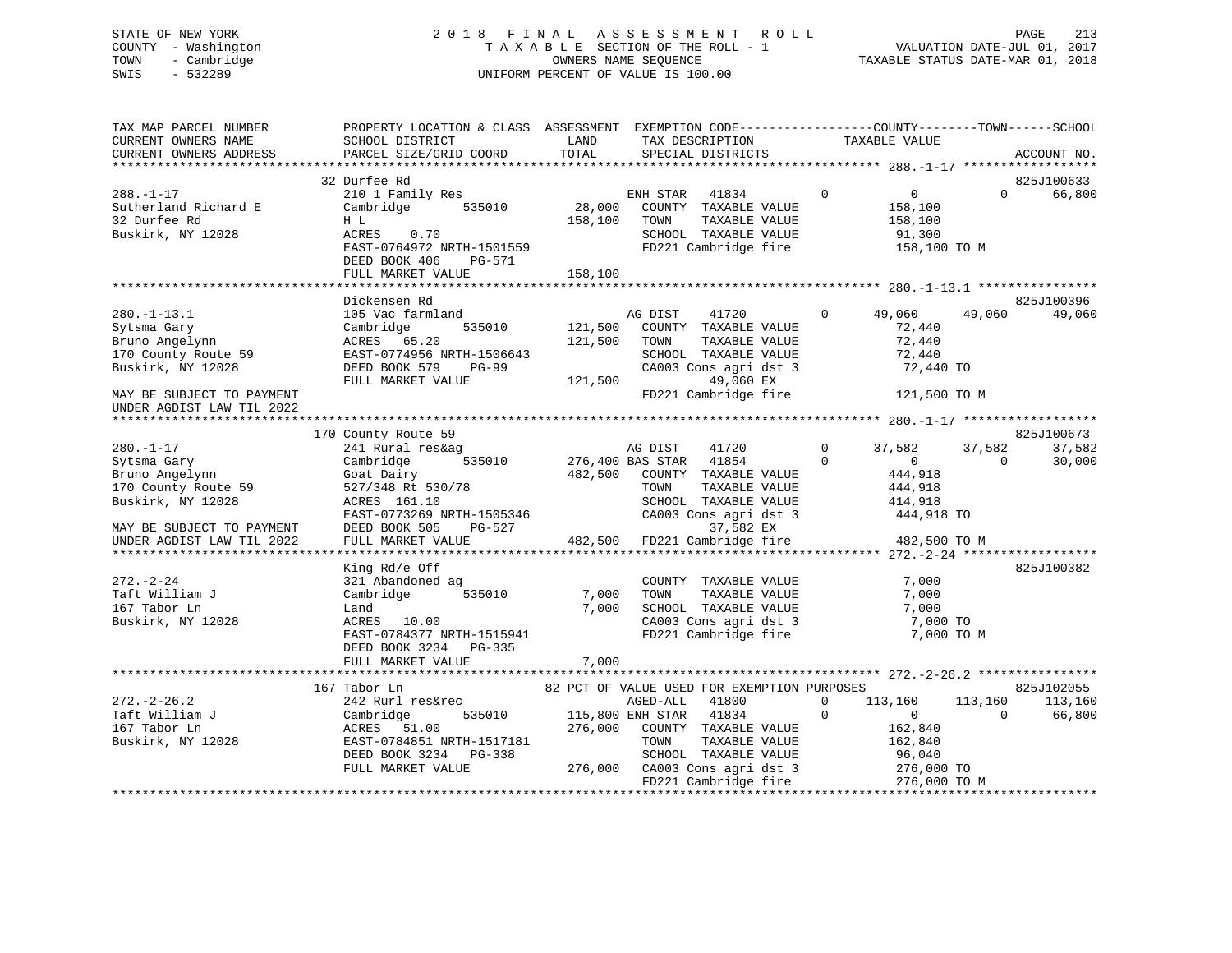# STATE OF NEW YORK 2 0 1 8 F I N A L A S S E S S M E N T R O L L PAGE 214 COUNTY - Washington T A X A B L E SECTION OF THE ROLL - 1 VALUATION DATE-JUL 01, 2017 TOWN - Cambridge OWNERS NAME SEQUENCE TAXABLE STATUS DATE-MAR 01, 2018 SWIS - 532289 UNIFORM PERCENT OF VALUE IS 100.00

| TAX MAP PARCEL NUMBER<br>CURRENT OWNERS NAME<br>CURRENT OWNERS ADDRESS                                          | PROPERTY LOCATION & CLASS ASSESSMENT EXEMPTION CODE----------------COUNTY-------TOWN------SCHOOL<br>SCHOOL DISTRICT<br>PARCEL SIZE/GRID COORD                           | LAND<br>TOTAL            | TAX DESCRIPTION TAXABLE VALUE<br>SPECIAL DISTRICTS                                                                                                                                 |                                                                                                                                      | ACCOUNT NO.                                            |
|-----------------------------------------------------------------------------------------------------------------|-------------------------------------------------------------------------------------------------------------------------------------------------------------------------|--------------------------|------------------------------------------------------------------------------------------------------------------------------------------------------------------------------------|--------------------------------------------------------------------------------------------------------------------------------------|--------------------------------------------------------|
| $262. - 1 - 10.3$<br>Taylor Brian K<br>428 County Route 60<br>Cambridge, NY 12816                               | 428 County Route 60<br>210 1 Family Res<br>535010<br>Cambridge<br>ACRES<br>6.00<br>EAST-0774173 NRTH-1527886<br>DEED BOOK 3048 PG-71<br>FULL MARKET VALUE               | 184,800<br>184,800       | BAS STAR 41854<br>35010 54,000 COUNTY TAXABLE VALUE<br>TOWN<br>TAXABLE VALUE<br>SCHOOL TAXABLE VALUE                                                                               | $\mathbf 0$<br>$\overline{0}$<br>184,800<br>184,800<br>154,800<br>FD221 Cambridge fire 184,800 TO M                                  | $\Omega$<br>30,000                                     |
|                                                                                                                 |                                                                                                                                                                         |                          |                                                                                                                                                                                    |                                                                                                                                      |                                                        |
| $263. - 2 - 26$<br>Teitelbaum Andrew<br>1269 King Rd<br>Cambridge, NY 12816                                     | 1269 King Rd<br>242 Rurl res&rec<br>Cambridge<br>H & Ld<br>ACRES<br>25.20<br>EAST-0785360 NRTH-1526192<br>DEED BOOK 480 PG-501<br>FULL MARKET VALUE                     | 535010 83,500<br>232,300 | ENH STAR 41834<br>COUNTY TAXABLE VALUE<br>TOWN<br>TAXABLE VALUE<br>SCHOOL TAXABLE VALUE                                                                                            | $\Omega$<br>$\overline{0}$<br>232,300<br>232,300<br>165,500<br>CA003 Cons agri dst 3 232,300 TO<br>FD221 Cambridge fire 232,300 TO M | 825J100638<br>$\Omega$<br>66,800                       |
|                                                                                                                 |                                                                                                                                                                         |                          |                                                                                                                                                                                    |                                                                                                                                      |                                                        |
| $279. - 2 - 13$<br>Telford Norman C Jr<br>243 South Rd<br>Buskirk, NY 12028<br>$263 - 2 - 23.7$<br>Thomas Anita | 243 South Rd<br>210 1 Family Res<br>535010 35,600<br>Cambridge<br>H & L<br>FULL MARKET VALUE<br>976 King Rd<br>210 1 Family Res<br>Cambridge 535010 27,500              | 98,700<br>98,700         | BAS STAR 41854<br>COUNTY TAXABLE VALUE<br>TOWN<br>TAXABLE VALUE<br>SCHOOL TAXABLE VALUE<br>CA003 Cons agri dst 3<br>FD221 Cambridge fire<br>BAS STAR 41854<br>COUNTY TAXABLE VALUE | $\mathbf 0$<br>$\overline{0}$<br>98,700<br>98,700<br>68,700<br>98,700 TO<br>98,700 TO M<br>$\overline{0}$<br>$\mathbf 0$<br>178,500  | 825J100449<br>$\Omega$<br>30,000<br>$\Omega$<br>30,000 |
| Thomas Jeffrey<br>976 King Rd<br>Cambridge, NY 128162                                                           | 787/215<br>ACRES<br>1.43<br>EAST-0785432 NRTH-1523755<br>DEED BOOK 795 PG-300<br>FULL MARKET VALUE<br>FULL MARKET VALUE                                                 | 178,500<br>178,500       | TAXABLE VALUE<br>TOWN<br>SCHOOL TAXABLE VALUE<br>CA003 Cons agri dst 3 178,500 TO<br>FD221 Cambridge fire 178,500 TO M                                                             | 178,500<br>148,500                                                                                                                   |                                                        |
| $271. - 1 - 14$<br>Thomas Daniel C<br>Thomas Olive G<br>817 County Route 59<br>Cambridge, NY 12816              | 824 County Route 59<br>220 2 Family Res<br>Cambridge 535010 7,000<br>H & L<br>ACRES<br>0.72<br>EAST-0771227 NRTH-1517470<br>DEED BOOK 499<br>PG-96<br>FULL MARKET VALUE | 151,900<br>151,900       | COUNTY TAXABLE VALUE<br>TOWN<br>TAXABLE VALUE<br>SCHOOL TAXABLE VALUE<br>FD221 Cambridge fire                                                                                      | 151,900<br>151,900<br>151,900<br>CA003 Cons agri dst 3 151,900 TO<br>151,900 TO M                                                    | 825J100611                                             |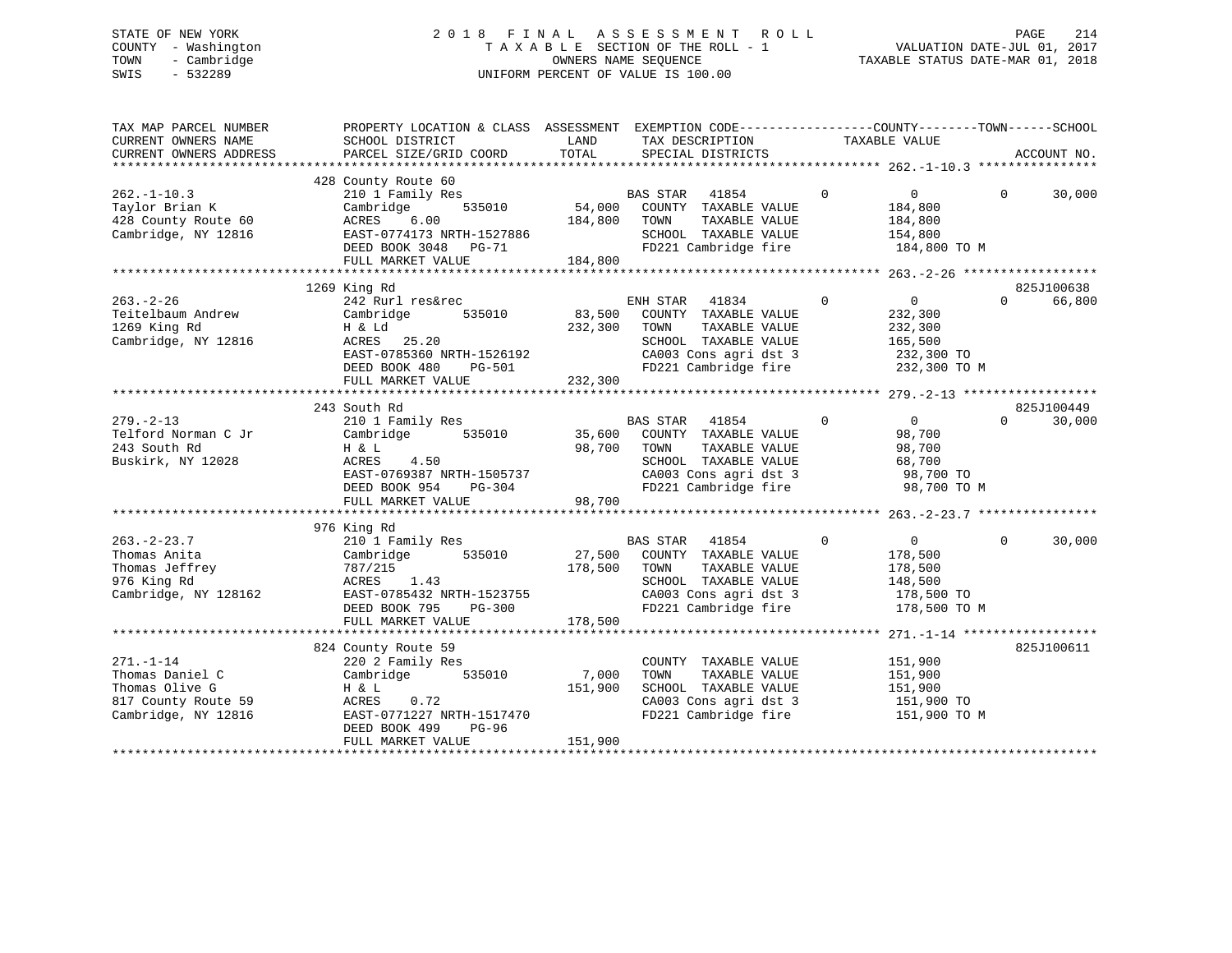# STATE OF NEW YORK 2 0 1 8 F I N A L A S S E S S M E N T R O L L PAGE 215 COUNTY - Washington T A X A B L E SECTION OF THE ROLL - 1 VALUATION DATE-JUL 01, 2017 TOWN - Cambridge OWNERS NAME SEQUENCE TAXABLE STATUS DATE-MAR 01, 2018 SWIS - 532289 UNIFORM PERCENT OF VALUE IS 100.00

| TAX MAP PARCEL NUMBER<br>CURRENT OWNERS NAME<br>CURRENT OWNERS ADDRESS | PROPERTY LOCATION & CLASS ASSESSMENT EXEMPTION CODE----------------COUNTY-------TOWN-----SCHOOL<br>SCHOOL DISTRICT<br>PARCEL SIZE/GRID COORD | LAND<br>TOTAL |                  | TAX DESCRIPTION TAXABLE VALUE<br>SPECIAL DISTRICTS |              |                                |                | ACCOUNT NO. |
|------------------------------------------------------------------------|----------------------------------------------------------------------------------------------------------------------------------------------|---------------|------------------|----------------------------------------------------|--------------|--------------------------------|----------------|-------------|
|                                                                        |                                                                                                                                              |               |                  |                                                    |              |                                |                |             |
|                                                                        | Conley Rd                                                                                                                                    |               |                  |                                                    |              |                                |                | 825J100900  |
| $271. - 2 - 24.1$<br>Thomas Family Farm Land Hld                       | 105 Vac farmland<br>Cambridge                                                                                                                | 535010 67,500 | AG DIST          | 41720<br>COUNTY TAXABLE VALUE                      | $\mathbf{0}$ | 54,311<br>13,189               | 54,311         | 54,311      |
| 817 County Route 59                                                    | Vl                                                                                                                                           | 67,500        | TOWN             | TAXABLE VALUE                                      |              | 13,189                         |                |             |
| Cambridge, NY 12816                                                    | ACRES 21.00<br>EAST-0773292 NRTH-1517880                                                                                                     |               |                  | SCHOOL TAXABLE VALUE<br>CA003 Cons agri dst 3      |              | 13,189<br>13,189 TO            |                |             |
| MAY BE SUBJECT TO PAYMENT                                              | DEED BOOK 3483 PG-322                                                                                                                        |               |                  | 54,311 EX                                          |              |                                |                |             |
| UNDER AGDIST LAW TIL 2022                                              | FULL MARKET VALUE                                                                                                                            |               |                  | 67,500 FD221 Cambridge fire                        |              | 67,500 TO M                    |                |             |
|                                                                        | 817 County Route 59                                                                                                                          |               |                  |                                                    |              |                                |                | 825J100647  |
| $271. - 1 - 3$                                                         | 112 Dairy farm                                                                                                                               |               | AG BUILD         | 41700                                              | $\mathbf{0}$ |                                |                | 26,000      |
| Thomas Family Farm Land Hldg                                           | 535010 347,600 AG BUILD<br>Cambridge                                                                                                         |               |                  | 41700                                              | $\mathbf 0$  | 26,000 26,000<br>11,700 11,700 |                | 11,700      |
| 817 County Route 59                                                    | ACRES 244.30                                                                                                                                 |               | 705,000 AG BUILD | 41700                                              | $\Omega$     | 25,000                         | 25,000         | 25,000      |
| Cambridge, NY 12816                                                    | EAST-0770588 NRTH-1516620                                                                                                                    |               | AG DIST          | 41720                                              | $\mathbf{0}$ | 210,873                        | 210,873        | 210,873     |
|                                                                        | DEED BOOK 3483 PG-313                                                                                                                        |               | BAS STAR         | 41854                                              | $\Omega$     | $\overline{0}$                 | $\overline{0}$ | 30,000      |
| MAY BE SUBJECT TO PAYMENT                                              | FULL MARKET VALUE                                                                                                                            |               |                  | 705,000 COUNTY TAXABLE VALUE                       |              | 431,427                        |                |             |
| UNDER AGDIST LAW TIL 2022                                              |                                                                                                                                              |               | TOWN             | TAXABLE VALUE                                      |              | 431,427                        |                |             |
|                                                                        |                                                                                                                                              |               |                  | SCHOOL TAXABLE VALUE                               |              | 401,427                        |                |             |
|                                                                        |                                                                                                                                              |               |                  | CA003 Cons agri dst 3<br>210,873 EX                |              | 494,127 TO                     |                |             |
|                                                                        |                                                                                                                                              |               |                  | FD221 Cambridge fire                               |              | 705,000 TO M                   |                |             |
|                                                                        |                                                                                                                                              |               |                  |                                                    |              |                                |                |             |
|                                                                        | 454 Center Cambridge Rd                                                                                                                      |               |                  |                                                    |              |                                |                |             |
| $270. - 1 - 26.14$                                                     | 210 1 Family Res                                                                                                                             |               | <b>BAS STAR</b>  | 41854                                              | $\mathbf 0$  | $\overline{0}$                 | $\Omega$       | 30,000      |
| Thomas Kimberly Anne                                                   | 535010 50,000<br>Cambridge                                                                                                                   |               |                  | COUNTY TAXABLE VALUE                               |              | 267,000                        |                |             |
| 454 Center Cambridge Rd                                                | Sub Lot 12                                                                                                                                   | 267,000       | TOWN             | TAXABLE VALUE                                      |              | 267,000                        |                |             |
| Cambridge, NY 12816                                                    | 7.00<br>ACRES                                                                                                                                |               |                  | SCHOOL TAXABLE VALUE                               |              | 237,000                        |                |             |
|                                                                        | EAST-0765753 NRTH-1515684                                                                                                                    |               |                  | CA003 Cons agri dst 3                              |              | 267,000 TO                     |                |             |
|                                                                        | $PG-76$<br>DEED BOOK 888                                                                                                                     |               |                  | FD221 Cambridge fire                               |              | 267,000 TO M                   |                |             |
|                                                                        | FULL MARKET VALUE                                                                                                                            | 267,000       |                  |                                                    |              |                                |                |             |
|                                                                        |                                                                                                                                              |               |                  |                                                    |              |                                |                |             |
|                                                                        | 621 Center Cambridge Rd                                                                                                                      |               |                  |                                                    |              |                                | $\Omega$       |             |
| $271. - 1 - 2.2$<br>Thomas Ralph H -LE-                                | 210 1 Family Res<br>Cambridge                                                                                                                |               | BAS STAR 41854   | 535010 26,000 COUNTY TAXABLE VALUE                 | $\mathsf{O}$ | $\overline{0}$<br>137,400      |                | 30,000      |
| Thomas Daniel                                                          | H & L                                                                                                                                        | 137,400       | TOWN             | TAXABLE VALUE                                      |              | 137,400                        |                |             |
| 621 Center Cambridge Rd                                                | ACRES<br>1.00                                                                                                                                |               |                  | SCHOOL TAXABLE VALUE                               |              | 107,400                        |                |             |
| Cambridge, NY 12816                                                    | EAST-0769729 NRTH-1516990                                                                                                                    |               |                  | CA003 Cons agri dst 3 137,400 TO                   |              |                                |                |             |
|                                                                        | DEED BOOK 956                                                                                                                                | $PG-145$      |                  | FD221 Cambridge fire 137,400 TO M                  |              |                                |                |             |
|                                                                        | FULL MARKET VALUE                                                                                                                            | 137,400       |                  |                                                    |              |                                |                |             |
|                                                                        |                                                                                                                                              |               |                  |                                                    |              |                                |                |             |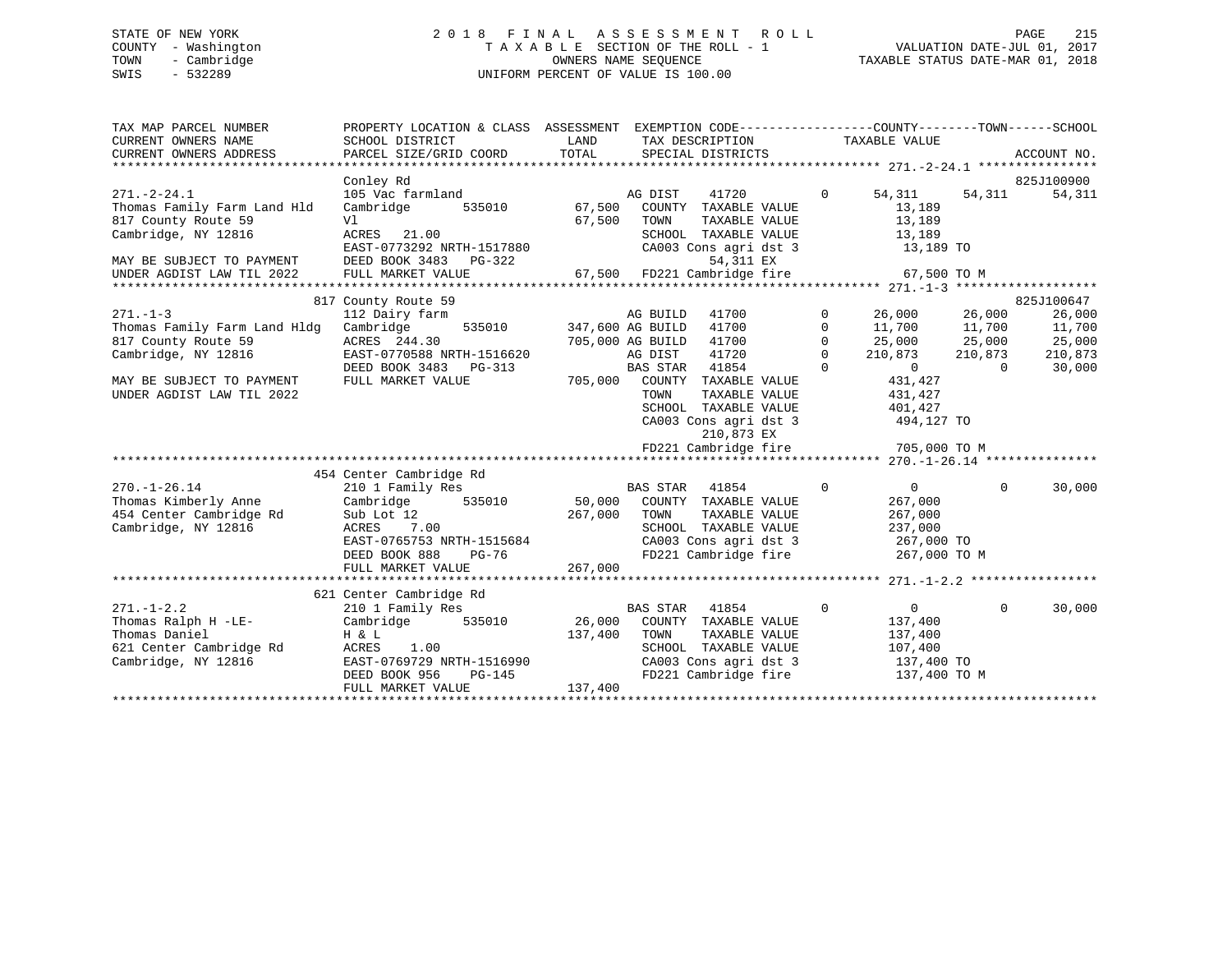# STATE OF NEW YORK 2 0 1 8 F I N A L A S S E S S M E N T R O L L PAGE 216 COUNTY - Washington T A X A B L E SECTION OF THE ROLL - 1 VALUATION DATE-JUL 01, 2017 TOWN - Cambridge OWNERS NAME SEQUENCE TAXABLE STATUS DATE-MAR 01, 2018 SWIS - 532289 UNIFORM PERCENT OF VALUE IS 100.00UNIFORM PERCENT OF VALUE IS 100.00

| TAX MAP PARCEL NUMBER<br>CURRENT OWNERS NAME<br>CURRENT OWNERS ADDRESS         | PROPERTY LOCATION & CLASS ASSESSMENT EXEMPTION CODE----------------COUNTY-------TOWN-----SCHOOL<br>SCHOOL DISTRICT<br><b>EXAMPLE SERVICE SERVICE SERVICE SERVICE SERVICE SERVICE SERVICE SERVICE SERVICE SERVICE SERVICE SERVICE SERVICE</b> |                           | TAX DESCRIPTION                                                                                                                                             | TAXABLE VALUE                                                                 |          |            |
|--------------------------------------------------------------------------------|----------------------------------------------------------------------------------------------------------------------------------------------------------------------------------------------------------------------------------------------|---------------------------|-------------------------------------------------------------------------------------------------------------------------------------------------------------|-------------------------------------------------------------------------------|----------|------------|
|                                                                                |                                                                                                                                                                                                                                              |                           |                                                                                                                                                             |                                                                               |          |            |
|                                                                                | 164 Kenyon Rd                                                                                                                                                                                                                                |                           |                                                                                                                                                             |                                                                               |          | 825J100650 |
| $254. - 1 - 18$<br>Thomas Richard G<br>164 Kenyon Rd                           | 241 Rural res&ag<br>Greenwich<br>884/174                                                                                                                                                                                                     | AG DIST<br>275,700        | 41720<br>$\frac{3}{533401}$ 125,900 COUNTY TAXABLE VALUE<br>TOWN<br>TAXABLE VALUE                                                                           | $\Omega$<br>93,231<br>182,469<br>182,469                                      | 93,231   | 93,231     |
| Greenwich, NY 12834<br>MAY BE SUBJECT TO PAYMENT                               | ACRES 59.50<br>EAST-0770692 NRTH-1533310<br>DEED BOOK 3842 PG-41                                                                                                                                                                             |                           | SCHOOL TAXABLE VALUE<br>CA003 Cons agri dst 3<br>93,231 EX                                                                                                  | 182,469<br>182,469 TO                                                         |          |            |
| UNDER AGDIST LAW TIL 2022                                                      |                                                                                                                                                                                                                                              |                           |                                                                                                                                                             |                                                                               |          |            |
|                                                                                |                                                                                                                                                                                                                                              |                           |                                                                                                                                                             |                                                                               |          |            |
| $261. - 2 - 13$<br>Thomas Richard G                                            | Vly Summit Rd/e Off<br>322 Rural vac>10<br>Cambridge                                                                                                                                                                                         | 535010 7,000              | COUNTY TAXABLE VALUE<br>TOWN<br>TAXABLE VALUE                                                                                                               | 7,000<br>7,000                                                                |          | 825J100643 |
| Thomas Estate Charles<br>164 Kenyon Rd<br>Greenwich, NY 12834                  | Woods<br>835/131<br>$261. - 1 - 13$                                                                                                                                                                                                          | 7,000                     | SCHOOL TAXABLE VALUE<br>FD221 Cambridge fire                                                                                                                | 7,000<br>7,000 TO M                                                           |          |            |
|                                                                                | ACRES 10.00<br>EAST-0765872 NRTH-1525031<br>DEED BOOK 3842 PG-41<br>FULL MARKET VALUE                                                                                                                                                        | 7,000                     |                                                                                                                                                             |                                                                               |          |            |
|                                                                                |                                                                                                                                                                                                                                              |                           |                                                                                                                                                             |                                                                               |          |            |
|                                                                                | 99 Durfee Rd                                                                                                                                                                                                                                 |                           |                                                                                                                                                             |                                                                               |          | 825J100980 |
| $288. - 1 - 15.9$<br>Thompson Lori M<br>99 Durfee Rd<br>Buskirk, NY 12028      | 210 1 Family Res<br>Cambridge 535010<br>H & L<br>Lot 9<br>ACRES<br>5.16<br>EAST-0766500 NRTH-1500938                                                                                                                                         | 146,000                   | $\sim$ 0<br>BAS STAR 41854<br>50,700 COUNTY TAXABLE VALUE<br>TOWN<br>TAXABLE VALUE<br>SCHOOL TAXABLE VALUE<br>CA003 Cons agri dst 3<br>FD221 Cambridge fire | $\overline{0}$<br>146,000<br>146,000<br>116,000<br>146,000 TO<br>146,000 TO M | $\Omega$ | 30,000     |
|                                                                                | DEED BOOK 2103 PG-162<br>FULL MARKET VALUE                                                                                                                                                                                                   | 146,000                   |                                                                                                                                                             |                                                                               |          |            |
|                                                                                |                                                                                                                                                                                                                                              |                           |                                                                                                                                                             |                                                                               |          |            |
|                                                                                | Morris Rd                                                                                                                                                                                                                                    |                           |                                                                                                                                                             |                                                                               |          | 825J100477 |
| $289. -1 - 1$<br>Tiashoke Properties LLC<br>140 Morris Rd<br>Buskirk, NY 12028 | 105 Vac farmland<br>Cambridge<br>Vacant Lot<br>ACRES 59.60                                                                                                                                                                                   | 535010 115,500<br>116,800 | 41720<br>AG DIST<br>COUNTY TAXABLE VALUE<br>TOWN<br>TAXABLE VALUE<br>SCHOOL TAXABLE VALUE<br>CA003 Cons agri dst 3                                          | $0 \t 80,954$<br>35,846<br>35,846<br>35,846<br>35,846 TO                      | 80,954   | 80,954     |
| MAY BE SUBJECT TO PAYMENT<br>UNDER AGDIST LAW TIL 2022                         | EAST-0770272 NRTH-1501178<br>DEED BOOK 897<br>$PG-125$<br>FULL MARKET VALUE                                                                                                                                                                  |                           | 80,954 EX<br>116,800 FD221 Cambridge fire 116,800 TO M                                                                                                      |                                                                               |          |            |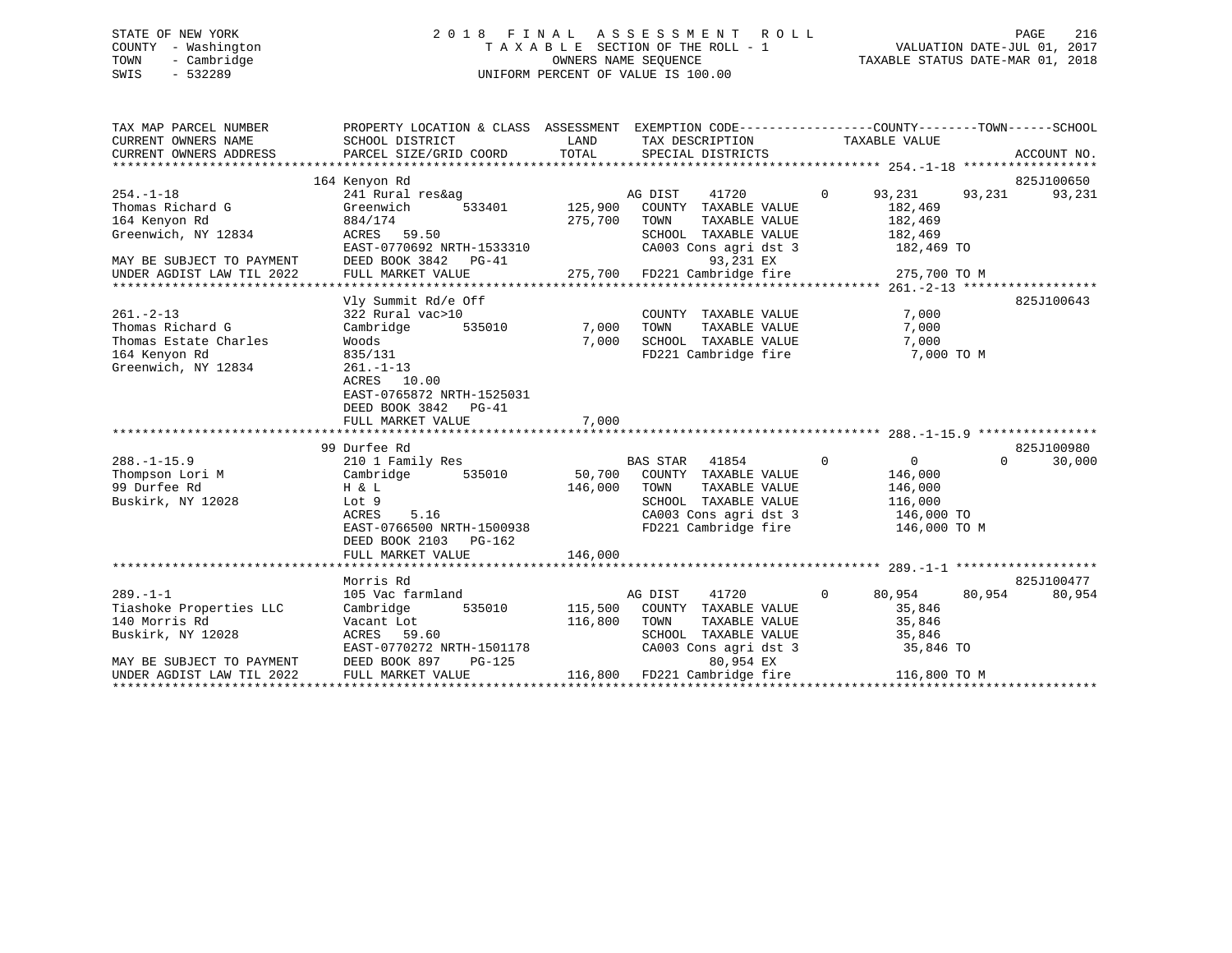# STATE OF NEW YORK 2 0 1 8 F I N A L A S S E S S M E N T R O L L PAGE 217 COUNTY - Washington T A X A B L E SECTION OF THE ROLL - 1 VALUATION DATE-JUL 01, 2017 TOWN - Cambridge OWNERS NAME SEQUENCE TAXABLE STATUS DATE-MAR 01, 2018 SWIS - 532289 UNIFORM PERCENT OF VALUE IS 100.00

| TAX MAP PARCEL NUMBER<br>CURRENT OWNERS NAME<br>CURRENT OWNERS ADDRESS                                                                        | PROPERTY LOCATION & CLASS ASSESSMENT EXEMPTION CODE---------------COUNTY-------TOWN------SCHOOL<br><b>EXAMPLE THE STATE OF STATE OF STATE</b><br>SCHOOL DISTRICT<br>PARCEL SIZE/GRID COORD               | TOTAL                   | TAX DESCRIPTION<br>SPECIAL DISTRICTS<br>SPECIAL DISTRICTS                                                                               |                |                                                                          | ACCOUNT NO.          |
|-----------------------------------------------------------------------------------------------------------------------------------------------|----------------------------------------------------------------------------------------------------------------------------------------------------------------------------------------------------------|-------------------------|-----------------------------------------------------------------------------------------------------------------------------------------|----------------|--------------------------------------------------------------------------|----------------------|
| $289. - 1 - 1.2$<br>Tiashoke Properties LLC<br>140 Morris Rd<br>Buskirk, NY 12028<br>MAY BE SUBJECT TO PAYMENT<br>UNDER AGDIST LAW TIL 2022   | Morris Rd<br>322 Rural vac>10<br>Cambridge<br>Vacant Land<br>ACRES 24.11<br>EAST-0770608 NRTH-1503385<br>DEED BOOK 3348 PG-14<br>FULL MARKET VALUE 49,000 FD221 Cambridge fire 49,000 TO M               | 535010 49,000<br>49,000 | AG DIST<br>41720<br>COUNTY TAXABLE VALUE<br>TOWN<br>TAXABLE VALUE<br>SCHOOL TAXABLE VALUE                                               | $\overline{0}$ | 32,461 32,461<br>16,539<br>16,539<br>16,539                              | 32,461               |
|                                                                                                                                               | County Route 59                                                                                                                                                                                          |                         |                                                                                                                                         |                |                                                                          |                      |
| $280. - 1 - 20.1$<br>Tiashoke Properties, LLC<br>140 Morris Rd<br>Buskirk, NY 12028<br>MAY BE SUBJECT TO PAYMENT<br>UNDER AGDIST LAW TIL 2022 | 105 Vac farmland<br>Cambridge<br>Ag Easement 2442/313<br>ACRES 90.00<br>ACRES 90.00<br>EAST-0770389 NRTH-1504994<br>DEED BOOK 2549 PG-174<br>FULL MARKET VALUE                                           |                         | $\sim$ 0<br>TAXABLE VALUE<br>SCHOOL TAXABLE VALUE<br>CA003 Cons agri dst 3<br>97,521 EX<br>153,500 FD221 Cambridge fire                 |                | 97,521 97,521<br>55,979<br>55,979<br>55,979<br>55,979 TO<br>153,500 TO M | 97,521               |
|                                                                                                                                               |                                                                                                                                                                                                          |                         |                                                                                                                                         |                |                                                                          |                      |
| $288. - 1 - 12.5$<br>Tiashoke Properties, LLC<br>140 Morris Rd<br>Buskirk, NY 12028                                                           | Morris Rd<br>105 Vac farmland<br>Cambridge<br>ACRES 39.42<br>DEED BOOK 3068 PG-130<br>FULL MARKET VALUE                                                                                                  |                         | 41720<br>AG DIST<br>535010 97,000 COUNTY TAXABLE VALUE<br>97,000 TOWN<br>TAXABLE VALUE<br>SCHOOL TAXABLE VALUE<br>CA003 Cons agri dst 3 | $\mathbf{0}$   | 71,226 71,226<br>25,774<br>25,774<br>$25,774$ TO                         | 71,226               |
| MAY BE SUBJECT TO PAYMENT<br>UNDER AGDIST LAW TIL 2022                                                                                        | FULL MARKET VALUE                                                                                                                                                                                        | 97,000                  | 71,226 EX<br>FD221 Cambridge fire                                                                                                       |                | 97,000 TO M                                                              |                      |
|                                                                                                                                               |                                                                                                                                                                                                          |                         |                                                                                                                                         |                |                                                                          |                      |
| $288. - 1 - 13$<br>Tiashoke Properties, LLC<br>140 Morris Rd<br>Buskirk, NY 12028                                                             | Schwenninger Rd<br>312 Vac w/imprv<br>Cambridge 535010 119,900 COUNTY TAXABLE VALUE<br>Ag Commit 707/59 124,900 TOWN<br>ACRES 82.90<br>ACRES 82.90<br>EAST-0767718 NRTH-1500329<br>2000 0000 0602 DG-233 |                         | TAXABLE VALUE<br>SCHOOL TAXABLE VALUE<br>CA003 Cons agri dst 3<br>54,323 EX                                                             | $\Omega$       | 54,323 54,323<br>70,577<br>70,577<br>70,577<br>70,577 TO                 | 825J100604<br>54,323 |
| MAY BE SUBJECT TO PAYMENT<br>UNDER AGDIST LAW TIL 2022                                                                                        | FULL MARKET VALUE                                                                                                                                                                                        |                         | 124,900 FD221 Cambridge fire                                                                                                            |                | 124,900 TO M                                                             |                      |
|                                                                                                                                               |                                                                                                                                                                                                          |                         |                                                                                                                                         |                |                                                                          |                      |
|                                                                                                                                               | 139 Durfee Rd                                                                                                                                                                                            |                         |                                                                                                                                         |                |                                                                          | 825J100964           |
| xxxxx<br>288.-1-13.1<br>Tiashoke Properties, LLC<br>Annris Rd<br>Buskirk, NY 12028                                                            | 210 1 Family Res<br>Cambridge 535010<br>H & Land<br>ACRES<br>4.00<br>EAST-0766989 NRTH-1500579                                                                                                           | 39,000<br>77,750        | AG DIST<br>41720<br>COUNTY TAXABLE VALUE<br>TOWN<br>TAXABLE VALUE<br>SCHOOL TAXABLE VALUE<br>CA003 Cons agri dst 3                      | $\overline{0}$ | 26,387 26,387<br>51,363<br>51,363<br>51,363<br>51,363 TO                 | 26,387               |
| MAY BE SUBJECT TO PAYMENT<br>UNDER AGDIST LAW TIL 2022                                                                                        | DEED BOOK 3762 PG-18<br>FULL MARKET VALUE                                                                                                                                                                |                         | 26,387 EX<br>77,750 FD221 Cambridge fire                                                                                                |                | 77,750 TO M                                                              |                      |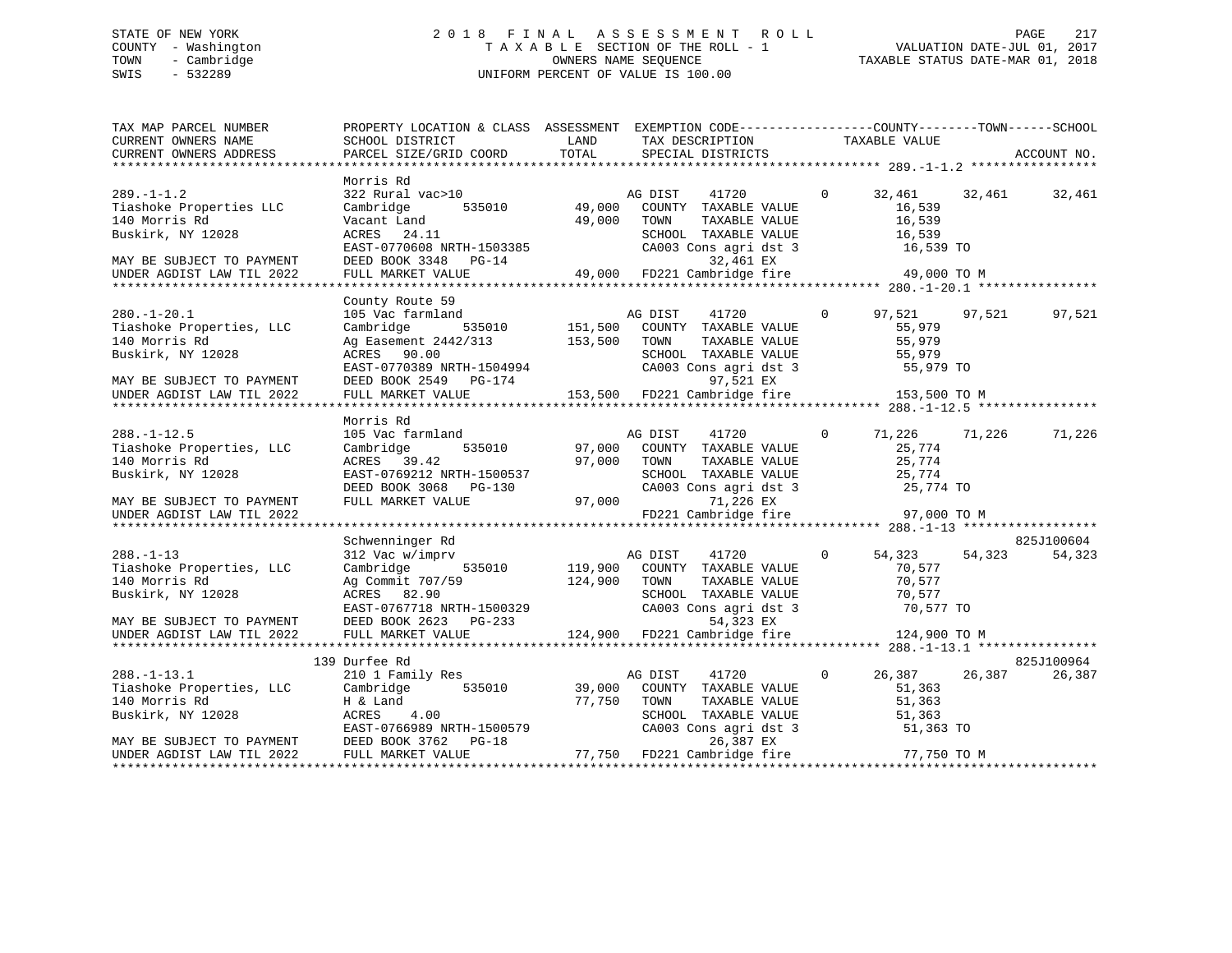# STATE OF NEW YORK 2 0 1 8 F I N A L A S S E S S M E N T R O L L PAGE 218 COUNTY - Washington T A X A B L E SECTION OF THE ROLL - 1 VALUATION DATE-JUL 01, 2017 TOWN - Cambridge OWNERS NAME SEQUENCE TAXABLE STATUS DATE-MAR 01, 2018 SWIS - 532289 UNIFORM PERCENT OF VALUE IS 100.00

| TAX MAP PARCEL NUMBER<br>CURRENT OWNERS NAME<br>CURRENT OWNERS ADDRESS | PROPERTY LOCATION & CLASS ASSESSMENT EXEMPTION CODE-----------------COUNTY-------TOWN-----SCHOOL<br>SCHOOL DISTRICT<br>PARCEL SIZE/GRID COORD | LAND<br>TOTAL | TAX DESCRIPTION<br>SPECIAL DISTRICTS          | TAXABLE VALUE                            | ACCOUNT NO.                      |
|------------------------------------------------------------------------|-----------------------------------------------------------------------------------------------------------------------------------------------|---------------|-----------------------------------------------|------------------------------------------|----------------------------------|
|                                                                        |                                                                                                                                               |               |                                               |                                          |                                  |
| $280. - 1 - 2$<br>Timmerman Jean M                                     | 560 County Route 59<br>210 1 Family Res<br>535010<br>Cambridge                                                                                | 41,500        | 41854<br>BAS STAR<br>COUNTY TAXABLE VALUE     | $\mathbf 0$<br>$\overline{0}$<br>150,200 | 825J100471<br>30,000<br>$\Omega$ |
| Timmerman Amanda M<br>560 County Route 59                              | H & L<br>4.30<br>ACRES                                                                                                                        | 150,200       | TAXABLE VALUE<br>TOWN<br>SCHOOL TAXABLE VALUE | 150,200<br>120,200                       |                                  |
| Buskirk, NY 12028                                                      | EAST-0770244 NRTH-1511784                                                                                                                     |               | CA003 Cons agri dst 3                         | 150,200 TO                               |                                  |
|                                                                        | DEED BOOK 3199 PG-276<br>FULL MARKET VALUE                                                                                                    | 150,200       | FD221 Cambridge fire                          | 150,200 TO M                             |                                  |
|                                                                        |                                                                                                                                               |               |                                               |                                          |                                  |
|                                                                        | 64 King Rd                                                                                                                                    |               |                                               |                                          | 825J100722                       |
| $280. - 2 - 21$<br>Tompkins Mark A                                     | 210 1 Family Res<br>535010<br>Cambridge                                                                                                       | 24,500        | COUNTY TAXABLE VALUE<br>TAXABLE VALUE<br>TOWN | 82,600<br>82,600                         |                                  |
| 1139 Huntley Hollow Rd                                                 | Lot & House                                                                                                                                   | 82,600        | SCHOOL TAXABLE VALUE                          | 82,600                                   |                                  |
| Delancy, NY 13752                                                      | ACRES<br>0.93                                                                                                                                 |               | CA003 Cons agri dst 3                         | 82,600 TO                                |                                  |
|                                                                        | EAST-0776615 NRTH-1506002                                                                                                                     |               | FD221 Cambridge fire                          | 82,600 TO M                              |                                  |
|                                                                        | DEED BOOK 2975 PG-59                                                                                                                          |               |                                               |                                          |                                  |
|                                                                        | FULL MARKET VALUE                                                                                                                             | 82,600        |                                               |                                          |                                  |
|                                                                        |                                                                                                                                               |               |                                               |                                          |                                  |
|                                                                        | 34 Buckley Ln                                                                                                                                 |               |                                               |                                          | 825J100256                       |
| $255. - 1 - 18$                                                        | 241 Rural res&ag                                                                                                                              |               | AG DIST<br>41720                              | 47,976<br>$\mathbf{0}$                   | 47,976<br>47,976                 |
| Towers Patricia C                                                      | Cambridge<br>535010                                                                                                                           | 177,100       | COUNTY TAXABLE VALUE                          | 314,324                                  |                                  |
| 173 Riverside Dr                                                       | Rural Residence                                                                                                                               | 362,300       | TOWN<br>TAXABLE VALUE                         | 314,324                                  |                                  |
| New York, NY 10024                                                     | Ag Commit 594/22                                                                                                                              |               | SCHOOL TAXABLE VALUE                          | 314,324                                  |                                  |
|                                                                        | ACRES 82.50                                                                                                                                   |               | CA005 Cons agri dst 5                         | 314,324 TO                               |                                  |
| MAY BE SUBJECT TO PAYMENT                                              | EAST-0782959 NRTH-1529777                                                                                                                     |               | 47,976 EX                                     |                                          |                                  |
| UNDER AGDIST LAW TIL 2022                                              | DEED BOOK 499 PG-407<br>FULL MARKET VALUE                                                                                                     | 362,300       | FD221 Cambridge fire                          | 362,300 TO M                             |                                  |
|                                                                        |                                                                                                                                               |               |                                               |                                          |                                  |
|                                                                        | 1249 County Route 59                                                                                                                          |               |                                               |                                          | 825J100527                       |
| $262 - 2 - 12$                                                         | 242 Rurl res&rec                                                                                                                              |               | COUNTY TAXABLE VALUE                          | 120,000                                  |                                  |
| Townes Robert P                                                        | 535010<br>Cambridge                                                                                                                           | 73,800        | TOWN<br>TAXABLE VALUE                         | 120,000                                  |                                  |
| Trahan Tammy L                                                         | House & Lot                                                                                                                                   | 120,000       | SCHOOL TAXABLE VALUE                          | 120,000                                  |                                  |
| 22 Depot St                                                            | ACRES 11.90                                                                                                                                   |               | CA003 Cons agri dst 3                         | 120,000 TO                               |                                  |
| Antrim, NH 03440                                                       | EAST-0777875 NRTH-1525493                                                                                                                     |               | FD221 Cambridge fire                          | 120,000 TO M                             |                                  |
|                                                                        | DEED BOOK 3471 PG-43                                                                                                                          |               |                                               |                                          |                                  |
|                                                                        | FULL MARKET VALUE                                                                                                                             | 120,000       |                                               |                                          |                                  |
|                                                                        |                                                                                                                                               |               |                                               |                                          |                                  |
|                                                                        | 472 Center Cambridge Rd                                                                                                                       |               |                                               |                                          | 825J101997                       |
| $270. - 1 - 24.7$                                                      | 242 Rurl res&rec                                                                                                                              |               | BAS STAR<br>41854                             | $\mathbf 0$<br>$\overline{0}$            | 30,000<br>$\Omega$               |
| Townsend Sherman L                                                     | Cambridge<br>535010                                                                                                                           | 61,000        | COUNTY TAXABLE VALUE                          | 318,600                                  |                                  |
| Townsend Barbara J<br>472 Center Cambridge Rd                          | H & L<br>Lot 5                                                                                                                                | 318,600       | TOWN<br>TAXABLE VALUE<br>SCHOOL TAXABLE VALUE | 318,600<br>288,600                       |                                  |
| Cambridge, NY 12816                                                    | ACRES 12.00                                                                                                                                   |               | FD221 Cambridge fire                          | 318,600 TO M                             |                                  |
|                                                                        | EAST-0766119 NRTH-1515693                                                                                                                     |               |                                               |                                          |                                  |
|                                                                        | DEED BOOK 597<br>$PG-263$                                                                                                                     |               |                                               |                                          |                                  |
|                                                                        | FULL MARKET VALUE                                                                                                                             | 318,600       |                                               |                                          |                                  |
|                                                                        |                                                                                                                                               |               |                                               |                                          |                                  |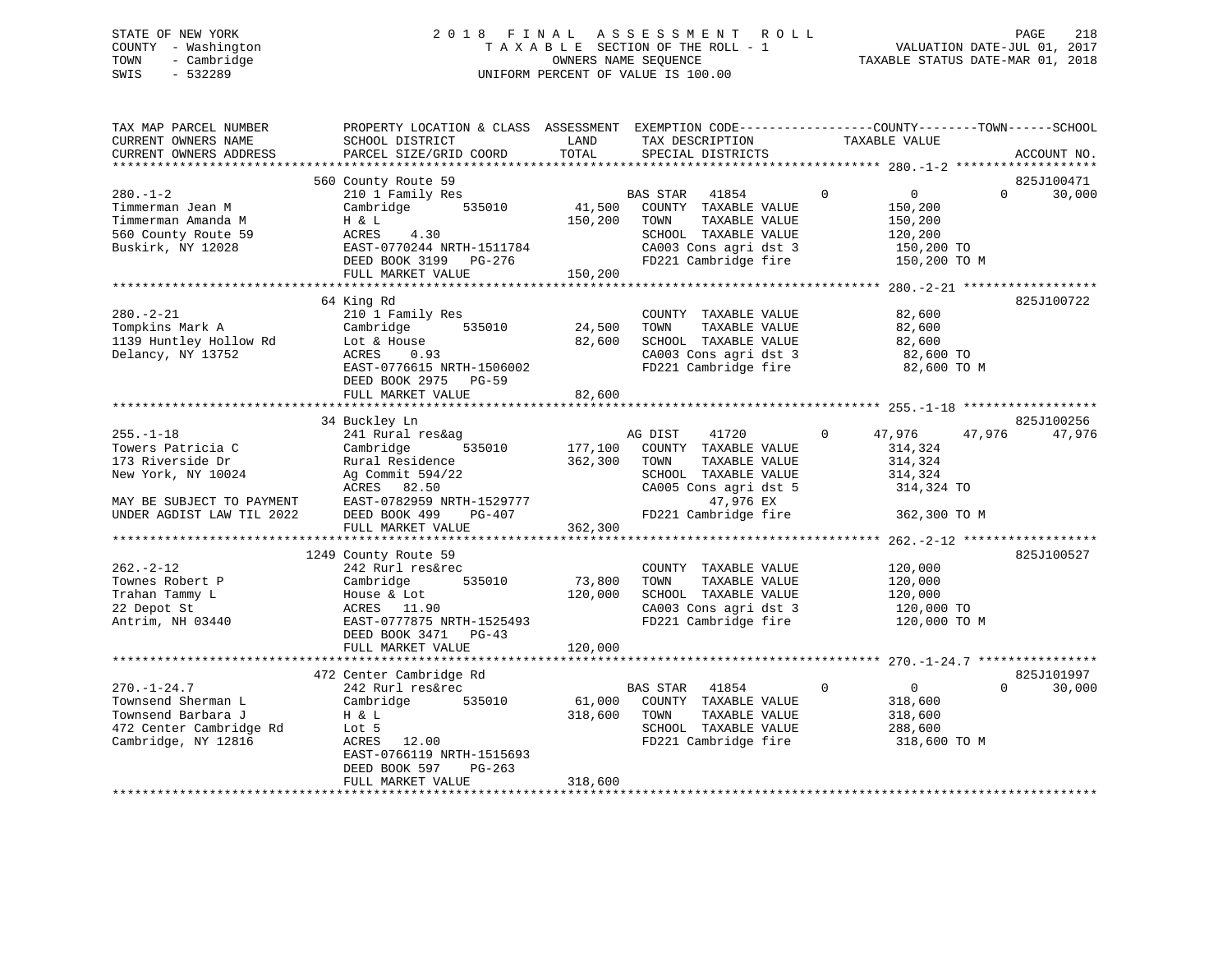# STATE OF NEW YORK 2 0 1 8 F I N A L A S S E S S M E N T R O L L PAGE 219 COUNTY - Washington T A X A B L E SECTION OF THE ROLL - 1 VALUATION DATE-JUL 01, 2017 TOWN - Cambridge OWNERS NAME SEQUENCE TAXABLE STATUS DATE-MAR 01, 2018 SWIS - 532289 UNIFORM PERCENT OF VALUE IS 100.00

| TAX MAP PARCEL NUMBER<br>CURRENT OWNERS NAME<br>CURRENT OWNERS ADDRESS | PROPERTY LOCATION & CLASS ASSESSMENT<br>SCHOOL DISTRICT<br>PARCEL SIZE/GRID COORD | LAND<br>TOTAL  | EXEMPTION CODE-----------------COUNTY-------TOWN------SCHOOL<br>TAX DESCRIPTION<br>SPECIAL DISTRICTS | TAXABLE VALUE                      | ACCOUNT NO.                  |
|------------------------------------------------------------------------|-----------------------------------------------------------------------------------|----------------|------------------------------------------------------------------------------------------------------|------------------------------------|------------------------------|
|                                                                        |                                                                                   |                |                                                                                                      |                                    |                              |
| $279. - 1 - 2.5$                                                       | 157 Center Cambridge Rd<br>210 1 Family Res                                       |                | AG DIST<br>41720                                                                                     | $\mathbf 0$<br>37,294              | 37,294<br>37,294             |
| Trabka David                                                           | 535010<br>Cambridge                                                               |                | 51,200 BAS STAR<br>41854                                                                             | $\Omega$<br>$\mathbf{0}$           | 30,000<br>$\Omega$           |
| Trabka Maria                                                           | Sub Lot 5                                                                         | 230,000        | COUNTY TAXABLE VALUE                                                                                 | 192,706                            |                              |
| 157 Center Cambridge Rd                                                | ACRES<br>7.80                                                                     |                | TOWN<br>TAXABLE VALUE                                                                                | 192,706                            |                              |
| Valley Falls, NY 12185                                                 | EAST-0759288 NRTH-1513752                                                         |                | SCHOOL TAXABLE VALUE                                                                                 | 162,706                            |                              |
|                                                                        | DEED BOOK 2036 PG-303                                                             |                | CA003 Cons agri dst 3                                                                                | 192,706 TO                         |                              |
| MAY BE SUBJECT TO PAYMENT                                              | FULL MARKET VALUE                                                                 | 230,000        | 37,294 EX                                                                                            |                                    |                              |
| UNDER AGDIST LAW TIL 2022                                              |                                                                                   |                | FD221 Cambridge fire                                                                                 | 230,000 TO M                       |                              |
|                                                                        |                                                                                   |                |                                                                                                      |                                    |                              |
|                                                                        | 69 Wright Rd                                                                      |                |                                                                                                      | $\Omega$                           | 825J100805                   |
| $271. - 2 - 18.1$                                                      | 242 Rurl res&rec<br>535010                                                        |                | 41720<br>AG DIST                                                                                     | 22,312<br>$\Omega$<br>$\mathbf{0}$ | 22,312<br>22,312<br>$\Omega$ |
| Tracy Elizabeth A<br>69 Wright Rd                                      | Cambridge                                                                         | 260,600        | 87,300 BAS STAR<br>41854<br>COUNTY TAXABLE VALUE                                                     | 238,288                            | 30,000                       |
| Cambridge, NY 12816                                                    | House & Land<br>446/134                                                           |                | TOWN<br>TAXABLE VALUE                                                                                | 238,288                            |                              |
|                                                                        | ACRES<br>25.80                                                                    |                | SCHOOL TAXABLE VALUE                                                                                 | 208,288                            |                              |
| MAY BE SUBJECT TO PAYMENT                                              | EAST-0774651 NRTH-1519073                                                         |                | CA003 Cons agri dst 3                                                                                | 238,288 TO                         |                              |
| UNDER AGDIST LAW TIL 2022                                              | DEED BOOK 860<br>$PG-103$                                                         |                | 22,312 EX                                                                                            |                                    |                              |
|                                                                        | FULL MARKET VALUE                                                                 |                | 260,600 FD221 Cambridge fire                                                                         | 260,600 TO M                       |                              |
|                                                                        |                                                                                   |                |                                                                                                      |                                    |                              |
|                                                                        | 629 King Rd                                                                       |                |                                                                                                      |                                    | 825J100426                   |
| $272. - 1 - 12$                                                        | 210 1 Family Res                                                                  |                | COUNTY TAXABLE VALUE                                                                                 | 70,400                             |                              |
| Trautwein Thomas                                                       | 535010<br>Cambridge                                                               | 30,000         | TOWN<br>TAXABLE VALUE                                                                                | 70,400                             |                              |
| 992 Turnpike Rd                                                        | H & L                                                                             | 70,400         | SCHOOL TAXABLE VALUE                                                                                 | 70,400                             |                              |
| Cambridge, NY 12816                                                    | 3.00<br>ACRES                                                                     |                | CA003 Cons agri dst 3                                                                                | 70,400 TO                          |                              |
|                                                                        | EAST-0781164 NRTH-1518023                                                         |                | FD221 Cambridge fire                                                                                 | 70,400 TO M                        |                              |
|                                                                        | DEED BOOK 3523<br>$PG-232$                                                        |                |                                                                                                      |                                    |                              |
|                                                                        | FULL MARKET VALUE                                                                 | 70,400         |                                                                                                      |                                    |                              |
|                                                                        |                                                                                   |                |                                                                                                      |                                    | 825J100834                   |
| $246. - 1 - 39.2$                                                      | 383 Kenyon Rd<br>210 1 Family Res                                                 |                | ENH STAR<br>41834                                                                                    | $\Omega$<br>$\mathbf 0$            | 66,800<br>$\Omega$           |
| Tremblay Virginia E                                                    | Greenwich<br>533401                                                               | 43,000 AGED-CO | 41802                                                                                                | $\Omega$<br>43,230                 | $\Omega$<br>$\mathbf 0$      |
| 383 Kenyon Rd                                                          | House & Land                                                                      | 144,100        | COUNTY TAXABLE VALUE                                                                                 | 100,870                            |                              |
| Greenwich, NY 12834                                                    | ACRES<br>6.50                                                                     |                | TOWN<br>TAXABLE VALUE                                                                                | 144,100                            |                              |
|                                                                        | EAST-0769572 NRTH-1538603                                                         |                | SCHOOL TAXABLE VALUE                                                                                 | 77,300                             |                              |
|                                                                        | $PG-106$<br>DEED BOOK 731                                                         |                | CA003 Cons agri dst 3                                                                                | 144,100 TO                         |                              |
|                                                                        | FULL MARKET VALUE                                                                 |                | 144,100 FD221 Cambridge fire                                                                         | 144,100 TO M                       |                              |
|                                                                        |                                                                                   |                |                                                                                                      |                                    |                              |
|                                                                        | 505 County Route 59                                                               |                |                                                                                                      |                                    | 825J100659                   |
| $279. - 2 - 7$                                                         | 210 1 Family Res                                                                  |                | ENH STAR<br>41834                                                                                    | $\mathbf 0$<br>$\Omega$            | 66,800<br>$\Omega$           |
| Trinkle Carl                                                           | 535010<br>Cambridge                                                               | 29,000         | COUNTY TAXABLE VALUE                                                                                 | 175,600                            |                              |
| Trinkle Joann                                                          | 1.80<br>ACRES                                                                     | 175,600        | TOWN<br>TAXABLE VALUE                                                                                | 175,600                            |                              |
| 505 County Route 59                                                    | EAST-0770239 NRTH-1510357                                                         |                | SCHOOL TAXABLE VALUE                                                                                 | 108,800                            |                              |
| Buskirk, NY 12028                                                      | DEED BOOK 443<br>PG-1039                                                          |                | CA003 Cons agri dst 3                                                                                | 175,600 TO                         |                              |
|                                                                        | FULL MARKET VALUE                                                                 |                | 175,600 FD221 Cambridge fire                                                                         | 175,600 TO M                       | ****************             |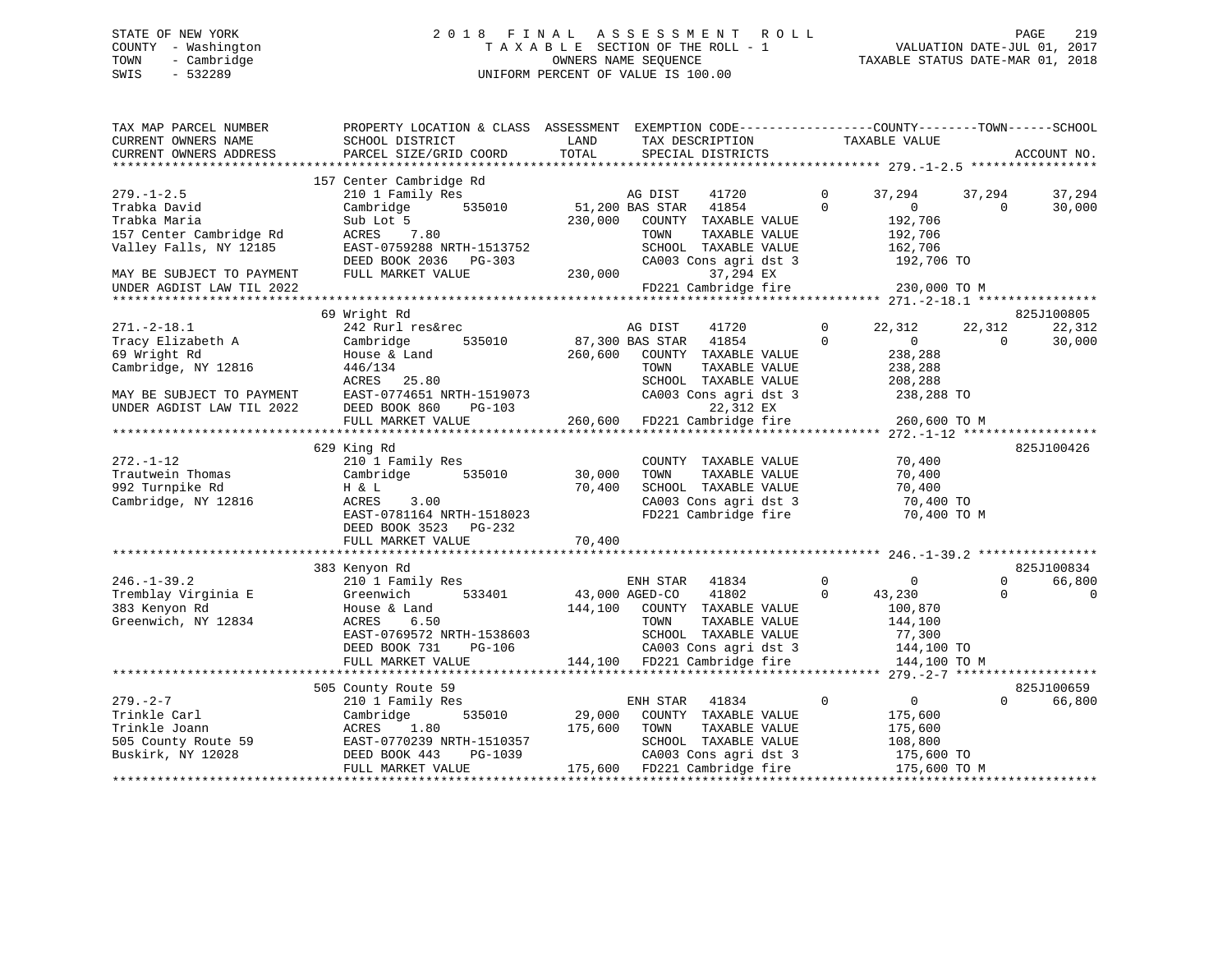# STATE OF NEW YORK 2 0 1 8 F I N A L A S S E S S M E N T R O L L PAGE 220 COUNTY - Washington T A X A B L E SECTION OF THE ROLL - 1 VALUATION DATE-JUL 01, 2017 TOWN - Cambridge OWNERS NAME SEQUENCE TAXABLE STATUS DATE-MAR 01, 2018 SWIS - 532289 UNIFORM PERCENT OF VALUE IS 100.00

| TAX MAP PARCEL NUMBER<br>CURRENT OWNERS NAME<br>CURRENT OWNERS NAME<br>CURRENT OWNERS ADDRESS | PROPERTY LOCATION & CLASS ASSESSMENT EXEMPTION CODE-----------------COUNTY-------TOWN------SCHOOL<br>SCHOOL DISTRICT                                                                         | <b>LAND</b> | TAX DESCRIPTION TAXABLE VALUE                                                                                                                                                                                                                                     |                |                                   |          |            |
|-----------------------------------------------------------------------------------------------|----------------------------------------------------------------------------------------------------------------------------------------------------------------------------------------------|-------------|-------------------------------------------------------------------------------------------------------------------------------------------------------------------------------------------------------------------------------------------------------------------|----------------|-----------------------------------|----------|------------|
|                                                                                               | County Route 59                                                                                                                                                                              |             |                                                                                                                                                                                                                                                                   |                |                                   |          | 825J100661 |
| $279. - 2 - 10$                                                                               |                                                                                                                                                                                              |             |                                                                                                                                                                                                                                                                   |                | 56,001 56,001                     |          | 56,001     |
| Trinkle Ernest F                                                                              | County Route 59<br>105 Vac farmland<br>Cambridge 535010 79,000 COUNTY TAXABLE VALUE 0 56,001<br>22,999 County Transformation 22,999                                                          |             |                                                                                                                                                                                                                                                                   |                |                                   |          |            |
| Trinkle Vera M                                                                                |                                                                                                                                                                                              |             |                                                                                                                                                                                                                                                                   |                |                                   |          |            |
| 34 Yanke Ln                                                                                   |                                                                                                                                                                                              |             |                                                                                                                                                                                                                                                                   |                | 22,999<br>22,999                  |          |            |
| Buskirk, NY 12028                                                                             | 1.41<br>ACRES 30.00<br>EAST-0769441 NRTH-1507871<br>DEED BOOK 423 PG-557<br>FULL MARKET VALUE<br>FULL MARKET VALUE<br>PG-557<br>FULL MARKET VALUE<br>29,000 FD221 Cambridge fire             |             | TOWN TAXABLE VALUE<br>SCHOOL TAXABLE VALUE<br>CA003 Cons agri dst 3                                                                                                                                                                                               |                | 22,999 TO                         |          |            |
| MAY BE SUBJECT TO PAYMENT<br>UNDER AGDIST LAW TIL 2022                                        |                                                                                                                                                                                              |             |                                                                                                                                                                                                                                                                   |                | 79,000 TO M                       |          |            |
|                                                                                               |                                                                                                                                                                                              |             |                                                                                                                                                                                                                                                                   |                |                                   |          |            |
|                                                                                               | County Route 59A                                                                                                                                                                             |             |                                                                                                                                                                                                                                                                   |                |                                   |          | 825J100910 |
| $279. -2 - 15.1$                                                                              | County Route 59A<br>105 Vac farmland<br>Cambridge 535010 76,800 COUNTY TAXABLE VALUE 16,987<br>16,987 1967                                                                                   |             |                                                                                                                                                                                                                                                                   |                |                                   |          | 59,813     |
| Trinkle Ernest F Jr                                                                           |                                                                                                                                                                                              |             |                                                                                                                                                                                                                                                                   |                |                                   |          |            |
| Trinkle Vera M<br>34 Vanke In                                                                 |                                                                                                                                                                                              |             |                                                                                                                                                                                                                                                                   |                |                                   |          |            |
| 34 Yanke Ln                                                                                   |                                                                                                                                                                                              |             | TOWN TAXABLE VALUE 16,987<br>SCHOOL TAXABLE VALUE 16,987<br>CA003 Cons agri dst 3 16,987 TO                                                                                                                                                                       |                |                                   |          |            |
| Buskirk, NY 12028                                                                             |                                                                                                                                                                                              |             |                                                                                                                                                                                                                                                                   |                |                                   |          |            |
|                                                                                               |                                                                                                                                                                                              |             | 59,813 EX                                                                                                                                                                                                                                                         |                |                                   |          |            |
| MAY BE SUBJECT TO PAYMENT                                                                     | ACRES 27.80 76,800 TOWN<br>EAST-0767525 NRTH-1506690 5CHOOL<br>DEED BOOK 494 PG-377 CA003 CC<br>FULL MARKET VALUE 76,800 FD221 Ca                                                            |             | FD221 Cambridge fire 76,800 TO M                                                                                                                                                                                                                                  |                |                                   |          |            |
|                                                                                               |                                                                                                                                                                                              |             |                                                                                                                                                                                                                                                                   |                |                                   |          |            |
|                                                                                               | 34 Yanke Ln                                                                                                                                                                                  |             |                                                                                                                                                                                                                                                                   |                |                                   |          | 825J100719 |
| $288. - 1 - 9$                                                                                | 112 Dairy farm                                                                                                                                                                               |             | AG DIST                                                                                                                                                                                                                                                           |                | 41720 0 110,919 110,919           |          | 110,919    |
|                                                                                               | Trinkle Ernest F LE Cambridge 535010 220,400 ENH STAR 41834                                                                                                                                  |             |                                                                                                                                                                                                                                                                   |                | $\begin{matrix}0&0&0\end{matrix}$ |          | 66,800     |
|                                                                                               |                                                                                                                                                                                              |             | $\begin{array}{cccc} \texttt{349,000} & \texttt{COUNTY} & \texttt{TXABLE VALUE} & \texttt{238,081} \\ \texttt{TOWN} & \texttt{TXABLE VALUE} & \texttt{238,081} \\ \texttt{RTH-1503963} & \texttt{SCHOOL} & \texttt{TAXABLE VALUE} & \texttt{171,281} \end{array}$ |                |                                   |          |            |
|                                                                                               | ACRES 134.68                                                                                                                                                                                 |             |                                                                                                                                                                                                                                                                   |                |                                   |          |            |
|                                                                                               | Buskirk, NY 12028 EAST-0768282 NRTH-1503963                                                                                                                                                  |             |                                                                                                                                                                                                                                                                   |                |                                   |          |            |
|                                                                                               |                                                                                                                                                                                              |             |                                                                                                                                                                                                                                                                   |                |                                   |          |            |
|                                                                                               |                                                                                                                                                                                              |             |                                                                                                                                                                                                                                                                   |                |                                   |          |            |
|                                                                                               |                                                                                                                                                                                              |             |                                                                                                                                                                                                                                                                   |                |                                   |          |            |
|                                                                                               |                                                                                                                                                                                              |             |                                                                                                                                                                                                                                                                   |                |                                   |          |            |
|                                                                                               | 33 Oak Hill Rd                                                                                                                                                                               |             |                                                                                                                                                                                                                                                                   |                |                                   |          |            |
| $280. -2 - 11.3$                                                                              | 210 1 Family Res AG DIST                                                                                                                                                                     |             | 41720                                                                                                                                                                                                                                                             | $\overline{0}$ | 12,480 12,480                     |          | 12,480     |
|                                                                                               | Trinkle Matthew W Cambridge 535010 53,000 BAS STAR 41854                                                                                                                                     |             |                                                                                                                                                                                                                                                                   | $\Omega$       | $\overline{0}$                    | $\Omega$ | 30,000     |
|                                                                                               |                                                                                                                                                                                              |             |                                                                                                                                                                                                                                                                   |                |                                   |          |            |
|                                                                                               |                                                                                                                                                                                              |             |                                                                                                                                                                                                                                                                   |                |                                   |          |            |
|                                                                                               | Trinkle Kristi L<br>Trinkle Kristi L<br>33 Oak Hill Rd<br>Buskirk, NY 12028 EAST-0779440 NRTH-1508941 COUNTY TAXABLE VALUE 131,620<br>DEED BOOK 3565 PG-307 CA003 Cons agri dst 3 131,620 TO |             |                                                                                                                                                                                                                                                                   |                |                                   |          |            |
|                                                                                               |                                                                                                                                                                                              |             |                                                                                                                                                                                                                                                                   |                |                                   |          |            |
|                                                                                               | DEED BOOK 3565 PG-307 CAO<br>MAY BE SUBJECT TO PAYMENT FULL MARKET VALUE 144,100<br>144,100 FD22                                                                                             |             | 12,480 EX                                                                                                                                                                                                                                                         |                |                                   |          |            |
|                                                                                               |                                                                                                                                                                                              |             |                                                                                                                                                                                                                                                                   |                |                                   |          |            |
|                                                                                               |                                                                                                                                                                                              |             |                                                                                                                                                                                                                                                                   |                |                                   |          |            |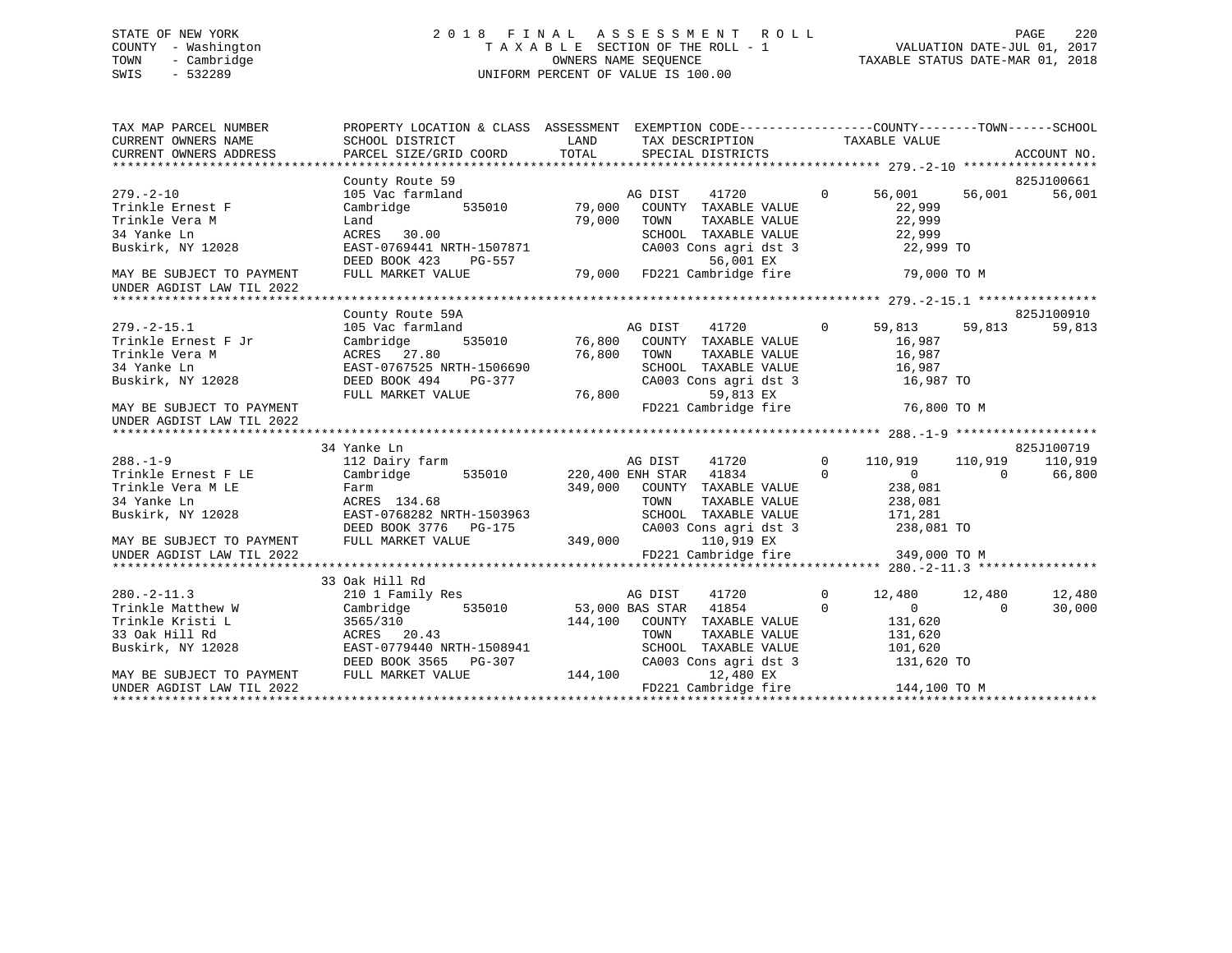# STATE OF NEW YORK 2 0 1 8 F I N A L A S S E S S M E N T R O L L PAGE 221 COUNTY - Washington T A X A B L E SECTION OF THE ROLL - 1 VALUATION DATE-JUL 01, 2017 TOWN - Cambridge OWNERS NAME SEQUENCE TAXABLE STATUS DATE-MAR 01, 2018 SWIS - 532289 UNIFORM PERCENT OF VALUE IS 100.00

| TAX MAP PARCEL NUMBER<br>CURRENT OWNERS NAME | PROPERTY LOCATION & CLASS ASSESSMENT EXEMPTION CODE---------------COUNTY-------TOWN-----SCHOOL<br>SCHOOL DISTRICT | LAND    | TAX DESCRIPTION TAXABLE VALUE |                |                   |          |             |
|----------------------------------------------|-------------------------------------------------------------------------------------------------------------------|---------|-------------------------------|----------------|-------------------|----------|-------------|
| CURRENT OWNERS ADDRESS                       | PARCEL SIZE/GRID COORD                                                                                            | TOTAL   | SPECIAL DISTRICTS             |                |                   |          | ACCOUNT NO. |
|                                              | 70 County Route 59A                                                                                               |         |                               |                |                   |          | 825J100941  |
| $279. - 2 - 15.2$                            | 210 1 Family Res                                                                                                  |         | <b>BAS STAR</b><br>41854      | $\mathbf 0$    | $0 \qquad \qquad$ | $\Omega$ | 30,000      |
| Trinkle Timothy                              | 535010<br>Cambridge                                                                                               | 26,500  | COUNTY TAXABLE VALUE          |                | 197,100           |          |             |
| Trinkle Ann                                  | H & Lot                                                                                                           | 197,100 | TOWN<br>TAXABLE VALUE         |                | 197,100           |          |             |
| 70 County Route 59A                          | Sun Room                                                                                                          |         | SCHOOL TAXABLE VALUE          |                | 167,100           |          |             |
| Buskirk, NY 12028                            | 1.10<br>ACRES                                                                                                     |         | CA003 Cons agri dst 3         |                | 197,100 TO        |          |             |
|                                              | EAST-0767727 NRTH-1507325                                                                                         |         | FD221 Cambridge fire          |                | 197,100 TO M      |          |             |
|                                              | DEED BOOK 510<br>PG-246                                                                                           |         |                               |                |                   |          |             |
|                                              | FULL MARKET VALUE                                                                                                 | 197,100 |                               |                |                   |          |             |
|                                              |                                                                                                                   |         |                               |                |                   |          |             |
|                                              | South Rd                                                                                                          |         |                               |                |                   |          | 825J100806  |
| $288. - 1 - 12.1$                            | 105 Vac farmland                                                                                                  |         | AG DIST 41720                 | $\circ$        | 78,040            | 78,040   | 78,040      |
| Trinkle Timothy                              | 535010<br>Cambridge                                                                                               | 102,100 | COUNTY TAXABLE VALUE          |                | 24,060            |          |             |
| Trinkle Ann                                  | Sub lot 1                                                                                                         | 102,100 | TOWN<br>TAXABLE VALUE         |                | 24,060            |          |             |
| 70 County Route 59A                          | ACRES 49.68                                                                                                       |         | SCHOOL TAXABLE VALUE          |                | 24,060            |          |             |
| Buskirk, NY 12028                            | EAST-0768171 NRTH-1501781                                                                                         |         | CA003 Cons agri dst 3         |                | 24,060 TO         |          |             |
|                                              | DEED BOOK 741<br>PG-205                                                                                           |         | 78,040 EX                     |                |                   |          |             |
| MAY BE SUBJECT TO PAYMENT                    | FULL MARKET VALUE                                                                                                 |         | 102,100 FD221 Cambridge fire  |                | 102,100 TO M      |          |             |
| UNDER AGDIST LAW TIL 2022                    |                                                                                                                   |         |                               |                |                   |          |             |
|                                              |                                                                                                                   |         |                               |                |                   |          |             |
|                                              | Morris Rd                                                                                                         |         |                               |                |                   |          | 825J100345  |
| $288. - 1 - 12.2$                            | 312 Vac w/imprv                                                                                                   |         | AG DIST<br>41720              | $\overline{0}$ | 51,587            | 51,587   | 51,587      |
| Trinkle Timothy                              | 535010<br>Cambridge                                                                                               |         | 75,300 COUNTY TAXABLE VALUE   |                | 27,113            |          |             |
| Trinkle Ann                                  | Land & Barns                                                                                                      | 78,700  | TOWN<br>TAXABLE VALUE         |                | 27,113            |          |             |
| 70 County Route 59A                          | Sub Lot 2                                                                                                         |         | SCHOOL TAXABLE VALUE          |                | 27,113            |          |             |
| Buskirk, NY 12028                            | ACRES 26.60                                                                                                       |         | CA003 Cons agri dst 3         |                | 27,113 TO         |          |             |
|                                              | EAST-0769528 NRTH-1502336                                                                                         |         | 51,587 EX                     |                |                   |          |             |
| MAY BE SUBJECT TO PAYMENT                    | DEED BOOK 741<br>$PG-205$                                                                                         |         | FD221 Cambridge fire          |                | 78,700 TO M       |          |             |
| UNDER AGDIST LAW TIL 2022                    | FULL MARKET VALUE                                                                                                 | 78,700  |                               |                |                   |          |             |
|                                              |                                                                                                                   |         |                               |                |                   |          |             |
|                                              | County Route 59/E Off                                                                                             |         |                               |                |                   |          | 825J100858  |
| $280. -1 - 3$                                | 105 Vac farmland                                                                                                  |         | AG DIST<br>41720              | $\mathbf{0}$   | 1,824             | 1,824    | 1,824       |
| Trinkle Timothy N                            | 535010<br>Cambridge                                                                                               | 4,600   | COUNTY TAXABLE VALUE          |                | 2,776             |          |             |
| Trinkle Ann B                                | ACRES<br>6.81                                                                                                     | 4,600   | TOWN<br>TAXABLE VALUE         |                | 2,776             |          |             |
| 70 County Route 59A                          | EAST-0771849 NRTH-1513075                                                                                         |         | SCHOOL TAXABLE VALUE          |                | 2,776             |          |             |
| Buskirk, NY 12028                            | DEED BOOK 2227 PG-302                                                                                             |         | CA003 Cons agri dst 3         |                | 2,776 TO          |          |             |
|                                              | FULL MARKET VALUE                                                                                                 | 4,600   | 1,824 EX                      |                |                   |          |             |
| MAY BE SUBJECT TO PAYMENT                    |                                                                                                                   |         | FD221 Cambridge fire          |                | 4,600 TO M        |          |             |
| UNDER AGDIST LAW TIL 2022                    |                                                                                                                   |         |                               |                |                   |          |             |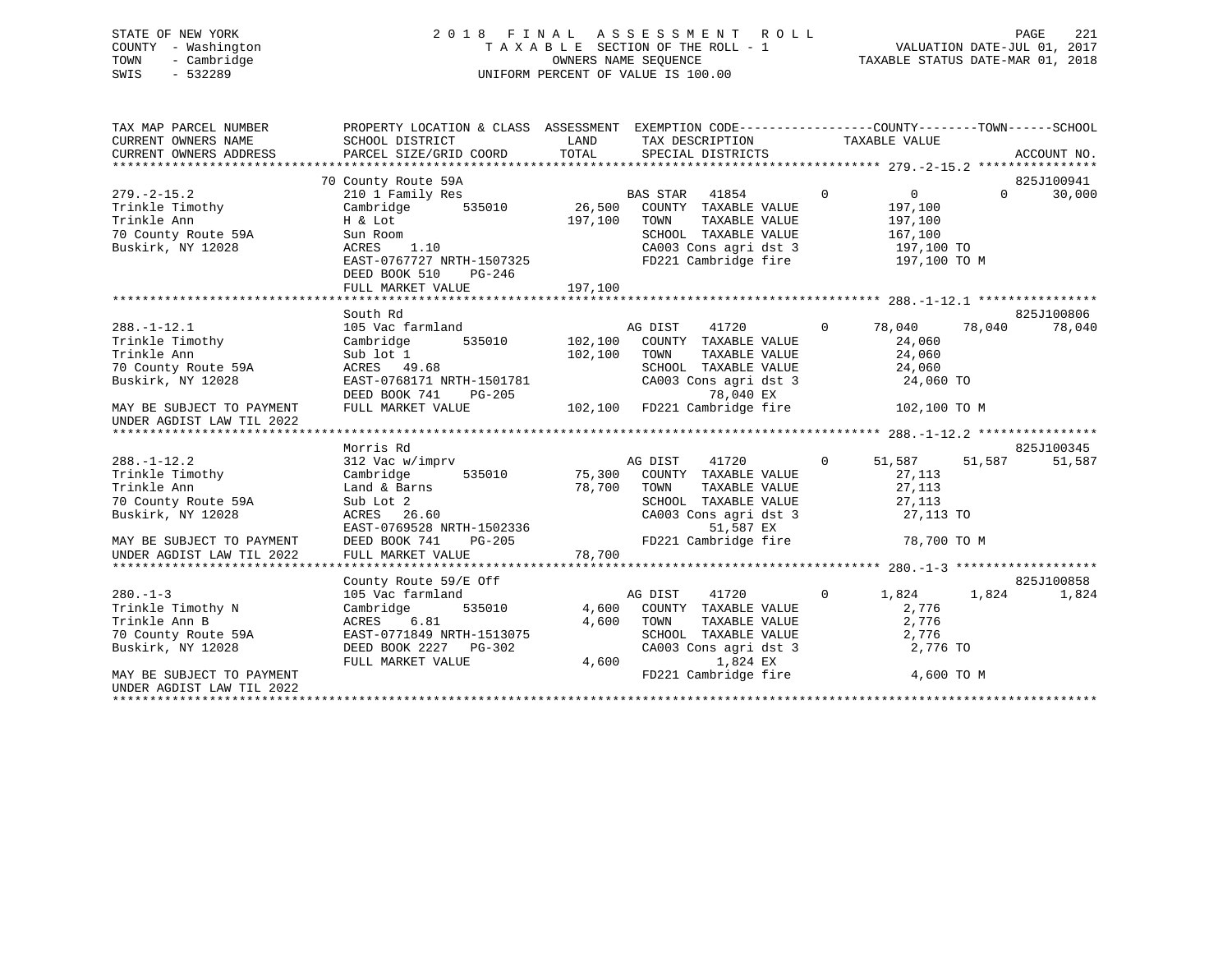# STATE OF NEW YORK 2 0 1 8 F I N A L A S S E S S M E N T R O L L PAGE 222 COUNTY - Washington T A X A B L E SECTION OF THE ROLL - 1 VALUATION DATE-JUL 01, 2017 TOWN - Cambridge OWNERS NAME SEQUENCE TAXABLE STATUS DATE-MAR 01, 2018 SWIS - 532289 UNIFORM PERCENT OF VALUE IS 100.00UNIFORM PERCENT OF VALUE IS 100.00

| TAX MAP PARCEL NUMBER<br>CURRENT OWNERS NAME<br>CURRENT OWNERS ADDRESS                                                                                                      | PROPERTY LOCATION & CLASS ASSESSMENT EXEMPTION CODE---------------COUNTY-------TOWN-----SCHOOL<br>SCHOOL DISTRICT<br>PARCEL SIZE/GRID COORD                                                  | LAND<br>TOTAL                 | TAX DESCRIPTION<br>SPECIAL DISTRICTS                                                                                                                                         | TAXABLE VALUE                                                                                            | ACCOUNT NO.                                                        |
|-----------------------------------------------------------------------------------------------------------------------------------------------------------------------------|----------------------------------------------------------------------------------------------------------------------------------------------------------------------------------------------|-------------------------------|------------------------------------------------------------------------------------------------------------------------------------------------------------------------------|----------------------------------------------------------------------------------------------------------|--------------------------------------------------------------------|
| $280. -1 - 4$<br>Trinkle Timothy N<br>Trinkle Ann B<br>70 County Route 59A<br>Buskirk, NY 12028<br>MAY BE SUBJECT TO PAYMENT<br>UNDER AGDIST LAW TIL 2022                   | Belle Rd<br>105 Vac farmland<br>Cambridge<br>535010<br>Vac Land<br>ACRES 70.25<br>EAST-0772322 NRTH-1512431<br>DEED BOOK 2227 PG-302<br>FULL MARKET VALUE                                    | 127,800<br>127,800            | 41720<br>AG DIST<br>COUNTY TAXABLE VALUE<br>TOWN<br>TAXABLE VALUE<br>SCHOOL TAXABLE VALUE<br>CA003 Cons agri dst 3<br>98,119 EX<br>127,800 FD221 Cambridge fire              | $\Omega$<br>98,119<br>29,681<br>29,681<br>29,681<br>29,681 TO<br>127,800 TO M                            | 825L100690<br>98,119<br>98,119                                     |
|                                                                                                                                                                             |                                                                                                                                                                                              |                               |                                                                                                                                                                              |                                                                                                          |                                                                    |
| $280. - 1 - 9$<br>Trinkle Timothy N<br>Trinkle Ann B<br>70 County Route 59A<br>Buskirk, NY 12028<br>MAY BE SUBJECT TO PAYMENT<br>UNDER AGDIST LAW TIL 2022<br>$280 - 2 - 1$ | 291 Dickensen Rd<br>112 Dairy farm<br>535010<br>Cambridge<br>Farm<br>ACRES 214.50<br>EAST-0772799 NRTH-1511365<br>DEED BOOK 2227 PG-302<br>FULL MARKET VALUE<br>Belle Rd<br>105 Vac farmland | 310,800<br>601,700<br>601,700 | AG DIST<br>41720<br>COUNTY TAXABLE VALUE<br>TOWN<br>TAXABLE VALUE<br>SCHOOL TAXABLE VALUE<br>CA003 Cons agri dst 3<br>154,809 EX<br>FD221 Cambridge fire<br>AG DIST<br>41720 | $\Omega$<br>154,809<br>446,891<br>446,891<br>446,891<br>446,891 TO<br>601,700 TO M<br>92,998<br>$\Omega$ | 825J100660<br>154,809<br>154,809<br>825J100637<br>92,998<br>92,998 |
| Trinkle Timothy N<br>Trinkle Ann B<br>70 County Route 59A<br>Buskirk, NY 12028<br>MAY BE SUBJECT TO PAYMENT<br>UNDER AGDIST LAW TIL 2022                                    | Cambridge<br>535010<br>ACRES 66.50<br>EAST-0775701 NRTH-1511299<br>DEED BOOK 2227 PG-302<br>FULL MARKET VALUE                                                                                | 123,100<br>123,100<br>123,100 | COUNTY TAXABLE VALUE<br>TOWN<br>TAXABLE VALUE<br>SCHOOL TAXABLE VALUE<br>CA003 Cons agri dst 3<br>92,998 EX<br>FD221 Cambridge fire                                          | 30,102<br>30,102<br>30,102<br>30,102 TO<br>123,100 TO M                                                  |                                                                    |
|                                                                                                                                                                             | Wright Rd                                                                                                                                                                                    |                               |                                                                                                                                                                              |                                                                                                          |                                                                    |
| $271. - 2 - 17.3$<br>Tudor Matthew E<br>2747 Sandgate Rd<br>Arlington, VT 05250                                                                                             | 314 Rural vac<10<br>Cambridge<br>535010<br>$P/O$ lot 1<br>FRNT 200.00 DPTH 40.00<br>EAST-0774992 NRTH-1518105<br>PG-301<br>DEED BOOK 3426<br>FULL MARKET VALUE                               | 700<br>700<br>700             | COUNTY TAXABLE VALUE<br>TOWN<br>TAXABLE VALUE<br>SCHOOL TAXABLE VALUE<br>CA003 Cons agri dst 3<br>FD221 Cambridge fire                                                       | 700<br>700<br>700<br>700 TO                                                                              | 700 TO M                                                           |
|                                                                                                                                                                             |                                                                                                                                                                                              |                               |                                                                                                                                                                              |                                                                                                          |                                                                    |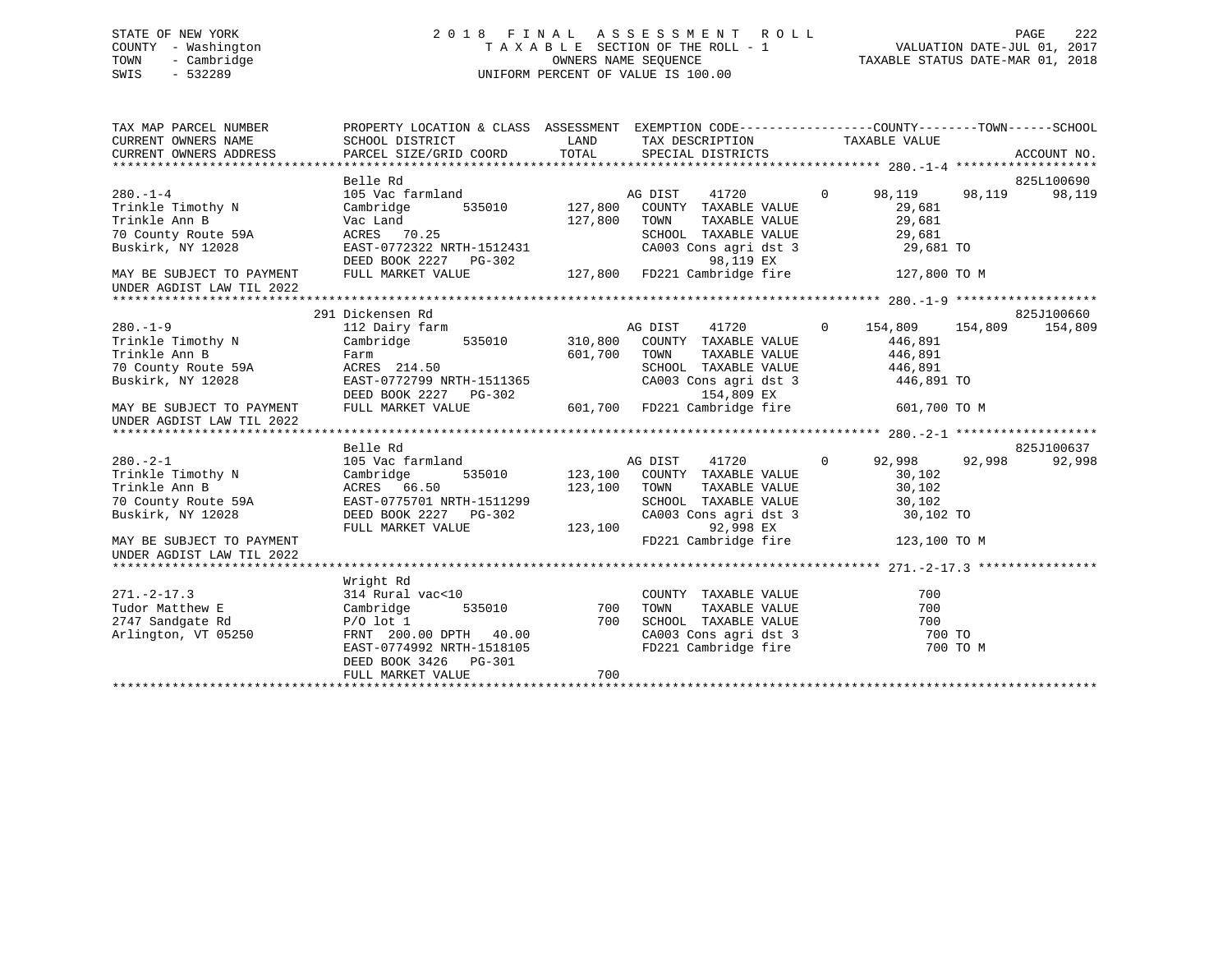# STATE OF NEW YORK 2 0 1 8 F I N A L A S S E S S M E N T R O L L PAGE 223 COUNTY - Washington T A X A B L E SECTION OF THE ROLL - 1 VALUATION DATE-JUL 01, 2017 TOWN - Cambridge OWNERS NAME SEQUENCE TAXABLE STATUS DATE-MAR 01, 2018 SWIS - 532289 UNIFORM PERCENT OF VALUE IS 100.00

| TAXABLE VALUE<br>SCHOOL DISTRICT<br><b>Example 18</b><br>TAX DESCRIPTION<br>TOTAL<br>CURRENT OWNERS ADDRESS<br>PARCEL SIZE/GRID COORD<br>SPECIAL DISTRICTS<br>ACCOUNT NO.<br>52 PCT OF VALUE USED FOR EXEMPTION PURPOSES<br>7 Galloway Ln<br>825J100664<br>27,121 27,000<br>241 Rural res&ag<br>VETWAR CTS 41120<br>6,000<br>$\mathbf{0}$<br>535010 157,100 AG DIST<br>50,309<br>Cambridge<br>41720<br>50,309<br>50, 309<br>$\overline{0}$<br>$0$<br>$0$<br>$0$<br>$0$<br>$\begin{matrix} 0 \\ 0 \end{matrix}$<br>Turi Gail S<br>347,700 ENH STAR 41834<br>66,800<br>House & Lot<br>$\sim$ 0<br>7 Galloway Ln<br>270,270<br>ACRES 84.40<br>COUNTY TAXABLE VALUE<br>Buskirk, NY 12028-2002<br>EAST-0765287 NRTH-1505510<br>TOWN      TAXABLE VALUE<br>SCHOOL   TAXABLE VALUE<br>270,391<br>224,591<br>DEED BOOK 371<br>PG-934<br>347,700 CA003 Cons agri dst 3 297,391 TO<br>FULL MARKET VALUE<br>50,309 EX<br>FD221 Cambridge fire 347,700 TO M<br>6 County Route 59A<br>825J100669<br>$279. - 2 - 21$<br>$\overline{0}$<br>210 1 Family Res<br>AGED-CO<br>41802<br>$\Omega$<br>46,000<br>$\Omega$<br>Cambridge 535010 25,900 AGED-SCH 41804<br>Ungeheuer Ann B<br>$\Omega$<br>27,600<br>$\overline{0}$<br>$\Omega$<br>$0$ 36,800<br>0 0<br>46,000<br>$\overline{0}$<br>6 County Route 59A<br>92,000 AGED-TOWN 41803<br>$\overline{0}$<br>H&l<br>ACRES 0.39<br>$\overline{0}$<br>ENH STAR 41834<br>64,400<br>EAST-0766277 NRTH-1506601<br>COUNTY TAXABLE VALUE<br>DEED BOOK 823<br>PG-178<br>TOWN TAXABLE VALUE<br>92,000 SCHOOL TAXABLE VALUE<br>CA003 Cons agri dst 3 92,000 TO<br>22,000 TO<br>22,000 TO<br>FULL MARKET VALUE<br>FD221 Cambridge fire 92,000 TO M<br>825L100206<br>170 County Route 59A<br>$279. - 2 - 12$<br>210 1 Family Res<br>COUNTY TAXABLE VALUE<br>179,400<br>Cambridge 535010<br>42,500 TOWN<br>TAXABLE VALUE<br>US Bank Trust, NA<br>179,400<br>SCHOOL TAXABLE VALUE 179,400<br>179,400<br>800 Nicollet Mall<br>$H \& L$<br>Minneapolis, MN 55402<br>CA003 Cons agri dst 3 179,400 TO<br>ACRES<br>4.50<br>EAST-0769599 NRTH-1506507<br>FD221 Cambridge fire<br>179,400 TO M<br>DEED BOOK 3746 PG-253<br>179,400<br>FULL MARKET VALUE<br>79 Duell Hollow Rd<br>825J100584<br>30,639<br>30,639<br>$272. - 1 - 1$<br>242 Rurl res&rec<br>AG DIST<br>41720<br>$\mathbf 0$<br>30,639<br>Valerio Dennis J<br>535010 108,400 BAS STAR 41854<br>30,000<br>Cambridge<br>$\overline{0}$<br>$\overline{0}$<br>$\bigcirc$<br>333,900 COUNTY TAXABLE VALUE<br>Valerio Gaye M<br>ACRES 26.70<br>303,261<br>EAST-0784900 NRTH-1520901<br>303,261<br>79 Duell Hollow Rd<br>TOWN<br>TAXABLE VALUE<br>Buskirk, NY 12028<br>DEED BOOK 750<br>PG-198<br>SCHOOL TAXABLE VALUE<br>273,261<br>333,900 CA003 Cons agridst 3<br>303,261 TO<br>FULL MARKET VALUE<br>30,639 EX<br>MAY BE SUBJECT TO PAYMENT<br>FD221 Cambridge fire 333,900 TO M<br>UNDER AGDIST LAW TIL 2022 | TAX MAP PARCEL NUMBER     | PROPERTY LOCATION & CLASS ASSESSMENT EXEMPTION CODE----------------COUNTY-------TOWN------SCHOOL |  |  |  |
|--------------------------------------------------------------------------------------------------------------------------------------------------------------------------------------------------------------------------------------------------------------------------------------------------------------------------------------------------------------------------------------------------------------------------------------------------------------------------------------------------------------------------------------------------------------------------------------------------------------------------------------------------------------------------------------------------------------------------------------------------------------------------------------------------------------------------------------------------------------------------------------------------------------------------------------------------------------------------------------------------------------------------------------------------------------------------------------------------------------------------------------------------------------------------------------------------------------------------------------------------------------------------------------------------------------------------------------------------------------------------------------------------------------------------------------------------------------------------------------------------------------------------------------------------------------------------------------------------------------------------------------------------------------------------------------------------------------------------------------------------------------------------------------------------------------------------------------------------------------------------------------------------------------------------------------------------------------------------------------------------------------------------------------------------------------------------------------------------------------------------------------------------------------------------------------------------------------------------------------------------------------------------------------------------------------------------------------------------------------------------------------------------------------------------------------------------------------------------------------------------------------------------------------------------------------------------------------------------------------------------------------------------------------------------------------------------------------------------------------------------------------------------------------------------------------------------------------------------------------------------------|---------------------------|--------------------------------------------------------------------------------------------------|--|--|--|
|                                                                                                                                                                                                                                                                                                                                                                                                                                                                                                                                                                                                                                                                                                                                                                                                                                                                                                                                                                                                                                                                                                                                                                                                                                                                                                                                                                                                                                                                                                                                                                                                                                                                                                                                                                                                                                                                                                                                                                                                                                                                                                                                                                                                                                                                                                                                                                                                                                                                                                                                                                                                                                                                                                                                                                                                                                                                                | CURRENT OWNERS NAME       |                                                                                                  |  |  |  |
|                                                                                                                                                                                                                                                                                                                                                                                                                                                                                                                                                                                                                                                                                                                                                                                                                                                                                                                                                                                                                                                                                                                                                                                                                                                                                                                                                                                                                                                                                                                                                                                                                                                                                                                                                                                                                                                                                                                                                                                                                                                                                                                                                                                                                                                                                                                                                                                                                                                                                                                                                                                                                                                                                                                                                                                                                                                                                |                           |                                                                                                  |  |  |  |
|                                                                                                                                                                                                                                                                                                                                                                                                                                                                                                                                                                                                                                                                                                                                                                                                                                                                                                                                                                                                                                                                                                                                                                                                                                                                                                                                                                                                                                                                                                                                                                                                                                                                                                                                                                                                                                                                                                                                                                                                                                                                                                                                                                                                                                                                                                                                                                                                                                                                                                                                                                                                                                                                                                                                                                                                                                                                                |                           |                                                                                                  |  |  |  |
|                                                                                                                                                                                                                                                                                                                                                                                                                                                                                                                                                                                                                                                                                                                                                                                                                                                                                                                                                                                                                                                                                                                                                                                                                                                                                                                                                                                                                                                                                                                                                                                                                                                                                                                                                                                                                                                                                                                                                                                                                                                                                                                                                                                                                                                                                                                                                                                                                                                                                                                                                                                                                                                                                                                                                                                                                                                                                |                           |                                                                                                  |  |  |  |
|                                                                                                                                                                                                                                                                                                                                                                                                                                                                                                                                                                                                                                                                                                                                                                                                                                                                                                                                                                                                                                                                                                                                                                                                                                                                                                                                                                                                                                                                                                                                                                                                                                                                                                                                                                                                                                                                                                                                                                                                                                                                                                                                                                                                                                                                                                                                                                                                                                                                                                                                                                                                                                                                                                                                                                                                                                                                                | $279. - 2 - 23$           |                                                                                                  |  |  |  |
|                                                                                                                                                                                                                                                                                                                                                                                                                                                                                                                                                                                                                                                                                                                                                                                                                                                                                                                                                                                                                                                                                                                                                                                                                                                                                                                                                                                                                                                                                                                                                                                                                                                                                                                                                                                                                                                                                                                                                                                                                                                                                                                                                                                                                                                                                                                                                                                                                                                                                                                                                                                                                                                                                                                                                                                                                                                                                | Turi Anthony R            |                                                                                                  |  |  |  |
|                                                                                                                                                                                                                                                                                                                                                                                                                                                                                                                                                                                                                                                                                                                                                                                                                                                                                                                                                                                                                                                                                                                                                                                                                                                                                                                                                                                                                                                                                                                                                                                                                                                                                                                                                                                                                                                                                                                                                                                                                                                                                                                                                                                                                                                                                                                                                                                                                                                                                                                                                                                                                                                                                                                                                                                                                                                                                |                           |                                                                                                  |  |  |  |
|                                                                                                                                                                                                                                                                                                                                                                                                                                                                                                                                                                                                                                                                                                                                                                                                                                                                                                                                                                                                                                                                                                                                                                                                                                                                                                                                                                                                                                                                                                                                                                                                                                                                                                                                                                                                                                                                                                                                                                                                                                                                                                                                                                                                                                                                                                                                                                                                                                                                                                                                                                                                                                                                                                                                                                                                                                                                                |                           |                                                                                                  |  |  |  |
|                                                                                                                                                                                                                                                                                                                                                                                                                                                                                                                                                                                                                                                                                                                                                                                                                                                                                                                                                                                                                                                                                                                                                                                                                                                                                                                                                                                                                                                                                                                                                                                                                                                                                                                                                                                                                                                                                                                                                                                                                                                                                                                                                                                                                                                                                                                                                                                                                                                                                                                                                                                                                                                                                                                                                                                                                                                                                |                           |                                                                                                  |  |  |  |
|                                                                                                                                                                                                                                                                                                                                                                                                                                                                                                                                                                                                                                                                                                                                                                                                                                                                                                                                                                                                                                                                                                                                                                                                                                                                                                                                                                                                                                                                                                                                                                                                                                                                                                                                                                                                                                                                                                                                                                                                                                                                                                                                                                                                                                                                                                                                                                                                                                                                                                                                                                                                                                                                                                                                                                                                                                                                                |                           |                                                                                                  |  |  |  |
|                                                                                                                                                                                                                                                                                                                                                                                                                                                                                                                                                                                                                                                                                                                                                                                                                                                                                                                                                                                                                                                                                                                                                                                                                                                                                                                                                                                                                                                                                                                                                                                                                                                                                                                                                                                                                                                                                                                                                                                                                                                                                                                                                                                                                                                                                                                                                                                                                                                                                                                                                                                                                                                                                                                                                                                                                                                                                | MAY BE SUBJECT TO PAYMENT |                                                                                                  |  |  |  |
|                                                                                                                                                                                                                                                                                                                                                                                                                                                                                                                                                                                                                                                                                                                                                                                                                                                                                                                                                                                                                                                                                                                                                                                                                                                                                                                                                                                                                                                                                                                                                                                                                                                                                                                                                                                                                                                                                                                                                                                                                                                                                                                                                                                                                                                                                                                                                                                                                                                                                                                                                                                                                                                                                                                                                                                                                                                                                | UNDER AGDIST LAW TIL 2022 |                                                                                                  |  |  |  |
|                                                                                                                                                                                                                                                                                                                                                                                                                                                                                                                                                                                                                                                                                                                                                                                                                                                                                                                                                                                                                                                                                                                                                                                                                                                                                                                                                                                                                                                                                                                                                                                                                                                                                                                                                                                                                                                                                                                                                                                                                                                                                                                                                                                                                                                                                                                                                                                                                                                                                                                                                                                                                                                                                                                                                                                                                                                                                |                           |                                                                                                  |  |  |  |
|                                                                                                                                                                                                                                                                                                                                                                                                                                                                                                                                                                                                                                                                                                                                                                                                                                                                                                                                                                                                                                                                                                                                                                                                                                                                                                                                                                                                                                                                                                                                                                                                                                                                                                                                                                                                                                                                                                                                                                                                                                                                                                                                                                                                                                                                                                                                                                                                                                                                                                                                                                                                                                                                                                                                                                                                                                                                                |                           |                                                                                                  |  |  |  |
|                                                                                                                                                                                                                                                                                                                                                                                                                                                                                                                                                                                                                                                                                                                                                                                                                                                                                                                                                                                                                                                                                                                                                                                                                                                                                                                                                                                                                                                                                                                                                                                                                                                                                                                                                                                                                                                                                                                                                                                                                                                                                                                                                                                                                                                                                                                                                                                                                                                                                                                                                                                                                                                                                                                                                                                                                                                                                |                           |                                                                                                  |  |  |  |
|                                                                                                                                                                                                                                                                                                                                                                                                                                                                                                                                                                                                                                                                                                                                                                                                                                                                                                                                                                                                                                                                                                                                                                                                                                                                                                                                                                                                                                                                                                                                                                                                                                                                                                                                                                                                                                                                                                                                                                                                                                                                                                                                                                                                                                                                                                                                                                                                                                                                                                                                                                                                                                                                                                                                                                                                                                                                                |                           |                                                                                                  |  |  |  |
|                                                                                                                                                                                                                                                                                                                                                                                                                                                                                                                                                                                                                                                                                                                                                                                                                                                                                                                                                                                                                                                                                                                                                                                                                                                                                                                                                                                                                                                                                                                                                                                                                                                                                                                                                                                                                                                                                                                                                                                                                                                                                                                                                                                                                                                                                                                                                                                                                                                                                                                                                                                                                                                                                                                                                                                                                                                                                |                           |                                                                                                  |  |  |  |
|                                                                                                                                                                                                                                                                                                                                                                                                                                                                                                                                                                                                                                                                                                                                                                                                                                                                                                                                                                                                                                                                                                                                                                                                                                                                                                                                                                                                                                                                                                                                                                                                                                                                                                                                                                                                                                                                                                                                                                                                                                                                                                                                                                                                                                                                                                                                                                                                                                                                                                                                                                                                                                                                                                                                                                                                                                                                                |                           |                                                                                                  |  |  |  |
|                                                                                                                                                                                                                                                                                                                                                                                                                                                                                                                                                                                                                                                                                                                                                                                                                                                                                                                                                                                                                                                                                                                                                                                                                                                                                                                                                                                                                                                                                                                                                                                                                                                                                                                                                                                                                                                                                                                                                                                                                                                                                                                                                                                                                                                                                                                                                                                                                                                                                                                                                                                                                                                                                                                                                                                                                                                                                | Buskirk, NY 12028-2013    |                                                                                                  |  |  |  |
|                                                                                                                                                                                                                                                                                                                                                                                                                                                                                                                                                                                                                                                                                                                                                                                                                                                                                                                                                                                                                                                                                                                                                                                                                                                                                                                                                                                                                                                                                                                                                                                                                                                                                                                                                                                                                                                                                                                                                                                                                                                                                                                                                                                                                                                                                                                                                                                                                                                                                                                                                                                                                                                                                                                                                                                                                                                                                |                           |                                                                                                  |  |  |  |
|                                                                                                                                                                                                                                                                                                                                                                                                                                                                                                                                                                                                                                                                                                                                                                                                                                                                                                                                                                                                                                                                                                                                                                                                                                                                                                                                                                                                                                                                                                                                                                                                                                                                                                                                                                                                                                                                                                                                                                                                                                                                                                                                                                                                                                                                                                                                                                                                                                                                                                                                                                                                                                                                                                                                                                                                                                                                                |                           |                                                                                                  |  |  |  |
|                                                                                                                                                                                                                                                                                                                                                                                                                                                                                                                                                                                                                                                                                                                                                                                                                                                                                                                                                                                                                                                                                                                                                                                                                                                                                                                                                                                                                                                                                                                                                                                                                                                                                                                                                                                                                                                                                                                                                                                                                                                                                                                                                                                                                                                                                                                                                                                                                                                                                                                                                                                                                                                                                                                                                                                                                                                                                |                           |                                                                                                  |  |  |  |
|                                                                                                                                                                                                                                                                                                                                                                                                                                                                                                                                                                                                                                                                                                                                                                                                                                                                                                                                                                                                                                                                                                                                                                                                                                                                                                                                                                                                                                                                                                                                                                                                                                                                                                                                                                                                                                                                                                                                                                                                                                                                                                                                                                                                                                                                                                                                                                                                                                                                                                                                                                                                                                                                                                                                                                                                                                                                                |                           |                                                                                                  |  |  |  |
|                                                                                                                                                                                                                                                                                                                                                                                                                                                                                                                                                                                                                                                                                                                                                                                                                                                                                                                                                                                                                                                                                                                                                                                                                                                                                                                                                                                                                                                                                                                                                                                                                                                                                                                                                                                                                                                                                                                                                                                                                                                                                                                                                                                                                                                                                                                                                                                                                                                                                                                                                                                                                                                                                                                                                                                                                                                                                |                           |                                                                                                  |  |  |  |
|                                                                                                                                                                                                                                                                                                                                                                                                                                                                                                                                                                                                                                                                                                                                                                                                                                                                                                                                                                                                                                                                                                                                                                                                                                                                                                                                                                                                                                                                                                                                                                                                                                                                                                                                                                                                                                                                                                                                                                                                                                                                                                                                                                                                                                                                                                                                                                                                                                                                                                                                                                                                                                                                                                                                                                                                                                                                                |                           |                                                                                                  |  |  |  |
|                                                                                                                                                                                                                                                                                                                                                                                                                                                                                                                                                                                                                                                                                                                                                                                                                                                                                                                                                                                                                                                                                                                                                                                                                                                                                                                                                                                                                                                                                                                                                                                                                                                                                                                                                                                                                                                                                                                                                                                                                                                                                                                                                                                                                                                                                                                                                                                                                                                                                                                                                                                                                                                                                                                                                                                                                                                                                |                           |                                                                                                  |  |  |  |
|                                                                                                                                                                                                                                                                                                                                                                                                                                                                                                                                                                                                                                                                                                                                                                                                                                                                                                                                                                                                                                                                                                                                                                                                                                                                                                                                                                                                                                                                                                                                                                                                                                                                                                                                                                                                                                                                                                                                                                                                                                                                                                                                                                                                                                                                                                                                                                                                                                                                                                                                                                                                                                                                                                                                                                                                                                                                                |                           |                                                                                                  |  |  |  |
|                                                                                                                                                                                                                                                                                                                                                                                                                                                                                                                                                                                                                                                                                                                                                                                                                                                                                                                                                                                                                                                                                                                                                                                                                                                                                                                                                                                                                                                                                                                                                                                                                                                                                                                                                                                                                                                                                                                                                                                                                                                                                                                                                                                                                                                                                                                                                                                                                                                                                                                                                                                                                                                                                                                                                                                                                                                                                |                           |                                                                                                  |  |  |  |
|                                                                                                                                                                                                                                                                                                                                                                                                                                                                                                                                                                                                                                                                                                                                                                                                                                                                                                                                                                                                                                                                                                                                                                                                                                                                                                                                                                                                                                                                                                                                                                                                                                                                                                                                                                                                                                                                                                                                                                                                                                                                                                                                                                                                                                                                                                                                                                                                                                                                                                                                                                                                                                                                                                                                                                                                                                                                                |                           |                                                                                                  |  |  |  |
|                                                                                                                                                                                                                                                                                                                                                                                                                                                                                                                                                                                                                                                                                                                                                                                                                                                                                                                                                                                                                                                                                                                                                                                                                                                                                                                                                                                                                                                                                                                                                                                                                                                                                                                                                                                                                                                                                                                                                                                                                                                                                                                                                                                                                                                                                                                                                                                                                                                                                                                                                                                                                                                                                                                                                                                                                                                                                |                           |                                                                                                  |  |  |  |
|                                                                                                                                                                                                                                                                                                                                                                                                                                                                                                                                                                                                                                                                                                                                                                                                                                                                                                                                                                                                                                                                                                                                                                                                                                                                                                                                                                                                                                                                                                                                                                                                                                                                                                                                                                                                                                                                                                                                                                                                                                                                                                                                                                                                                                                                                                                                                                                                                                                                                                                                                                                                                                                                                                                                                                                                                                                                                |                           |                                                                                                  |  |  |  |
|                                                                                                                                                                                                                                                                                                                                                                                                                                                                                                                                                                                                                                                                                                                                                                                                                                                                                                                                                                                                                                                                                                                                                                                                                                                                                                                                                                                                                                                                                                                                                                                                                                                                                                                                                                                                                                                                                                                                                                                                                                                                                                                                                                                                                                                                                                                                                                                                                                                                                                                                                                                                                                                                                                                                                                                                                                                                                |                           |                                                                                                  |  |  |  |
|                                                                                                                                                                                                                                                                                                                                                                                                                                                                                                                                                                                                                                                                                                                                                                                                                                                                                                                                                                                                                                                                                                                                                                                                                                                                                                                                                                                                                                                                                                                                                                                                                                                                                                                                                                                                                                                                                                                                                                                                                                                                                                                                                                                                                                                                                                                                                                                                                                                                                                                                                                                                                                                                                                                                                                                                                                                                                |                           |                                                                                                  |  |  |  |
|                                                                                                                                                                                                                                                                                                                                                                                                                                                                                                                                                                                                                                                                                                                                                                                                                                                                                                                                                                                                                                                                                                                                                                                                                                                                                                                                                                                                                                                                                                                                                                                                                                                                                                                                                                                                                                                                                                                                                                                                                                                                                                                                                                                                                                                                                                                                                                                                                                                                                                                                                                                                                                                                                                                                                                                                                                                                                |                           |                                                                                                  |  |  |  |
|                                                                                                                                                                                                                                                                                                                                                                                                                                                                                                                                                                                                                                                                                                                                                                                                                                                                                                                                                                                                                                                                                                                                                                                                                                                                                                                                                                                                                                                                                                                                                                                                                                                                                                                                                                                                                                                                                                                                                                                                                                                                                                                                                                                                                                                                                                                                                                                                                                                                                                                                                                                                                                                                                                                                                                                                                                                                                |                           |                                                                                                  |  |  |  |
|                                                                                                                                                                                                                                                                                                                                                                                                                                                                                                                                                                                                                                                                                                                                                                                                                                                                                                                                                                                                                                                                                                                                                                                                                                                                                                                                                                                                                                                                                                                                                                                                                                                                                                                                                                                                                                                                                                                                                                                                                                                                                                                                                                                                                                                                                                                                                                                                                                                                                                                                                                                                                                                                                                                                                                                                                                                                                |                           |                                                                                                  |  |  |  |
|                                                                                                                                                                                                                                                                                                                                                                                                                                                                                                                                                                                                                                                                                                                                                                                                                                                                                                                                                                                                                                                                                                                                                                                                                                                                                                                                                                                                                                                                                                                                                                                                                                                                                                                                                                                                                                                                                                                                                                                                                                                                                                                                                                                                                                                                                                                                                                                                                                                                                                                                                                                                                                                                                                                                                                                                                                                                                |                           |                                                                                                  |  |  |  |
|                                                                                                                                                                                                                                                                                                                                                                                                                                                                                                                                                                                                                                                                                                                                                                                                                                                                                                                                                                                                                                                                                                                                                                                                                                                                                                                                                                                                                                                                                                                                                                                                                                                                                                                                                                                                                                                                                                                                                                                                                                                                                                                                                                                                                                                                                                                                                                                                                                                                                                                                                                                                                                                                                                                                                                                                                                                                                |                           |                                                                                                  |  |  |  |
|                                                                                                                                                                                                                                                                                                                                                                                                                                                                                                                                                                                                                                                                                                                                                                                                                                                                                                                                                                                                                                                                                                                                                                                                                                                                                                                                                                                                                                                                                                                                                                                                                                                                                                                                                                                                                                                                                                                                                                                                                                                                                                                                                                                                                                                                                                                                                                                                                                                                                                                                                                                                                                                                                                                                                                                                                                                                                |                           |                                                                                                  |  |  |  |
|                                                                                                                                                                                                                                                                                                                                                                                                                                                                                                                                                                                                                                                                                                                                                                                                                                                                                                                                                                                                                                                                                                                                                                                                                                                                                                                                                                                                                                                                                                                                                                                                                                                                                                                                                                                                                                                                                                                                                                                                                                                                                                                                                                                                                                                                                                                                                                                                                                                                                                                                                                                                                                                                                                                                                                                                                                                                                |                           |                                                                                                  |  |  |  |
|                                                                                                                                                                                                                                                                                                                                                                                                                                                                                                                                                                                                                                                                                                                                                                                                                                                                                                                                                                                                                                                                                                                                                                                                                                                                                                                                                                                                                                                                                                                                                                                                                                                                                                                                                                                                                                                                                                                                                                                                                                                                                                                                                                                                                                                                                                                                                                                                                                                                                                                                                                                                                                                                                                                                                                                                                                                                                |                           |                                                                                                  |  |  |  |
|                                                                                                                                                                                                                                                                                                                                                                                                                                                                                                                                                                                                                                                                                                                                                                                                                                                                                                                                                                                                                                                                                                                                                                                                                                                                                                                                                                                                                                                                                                                                                                                                                                                                                                                                                                                                                                                                                                                                                                                                                                                                                                                                                                                                                                                                                                                                                                                                                                                                                                                                                                                                                                                                                                                                                                                                                                                                                |                           |                                                                                                  |  |  |  |
|                                                                                                                                                                                                                                                                                                                                                                                                                                                                                                                                                                                                                                                                                                                                                                                                                                                                                                                                                                                                                                                                                                                                                                                                                                                                                                                                                                                                                                                                                                                                                                                                                                                                                                                                                                                                                                                                                                                                                                                                                                                                                                                                                                                                                                                                                                                                                                                                                                                                                                                                                                                                                                                                                                                                                                                                                                                                                |                           |                                                                                                  |  |  |  |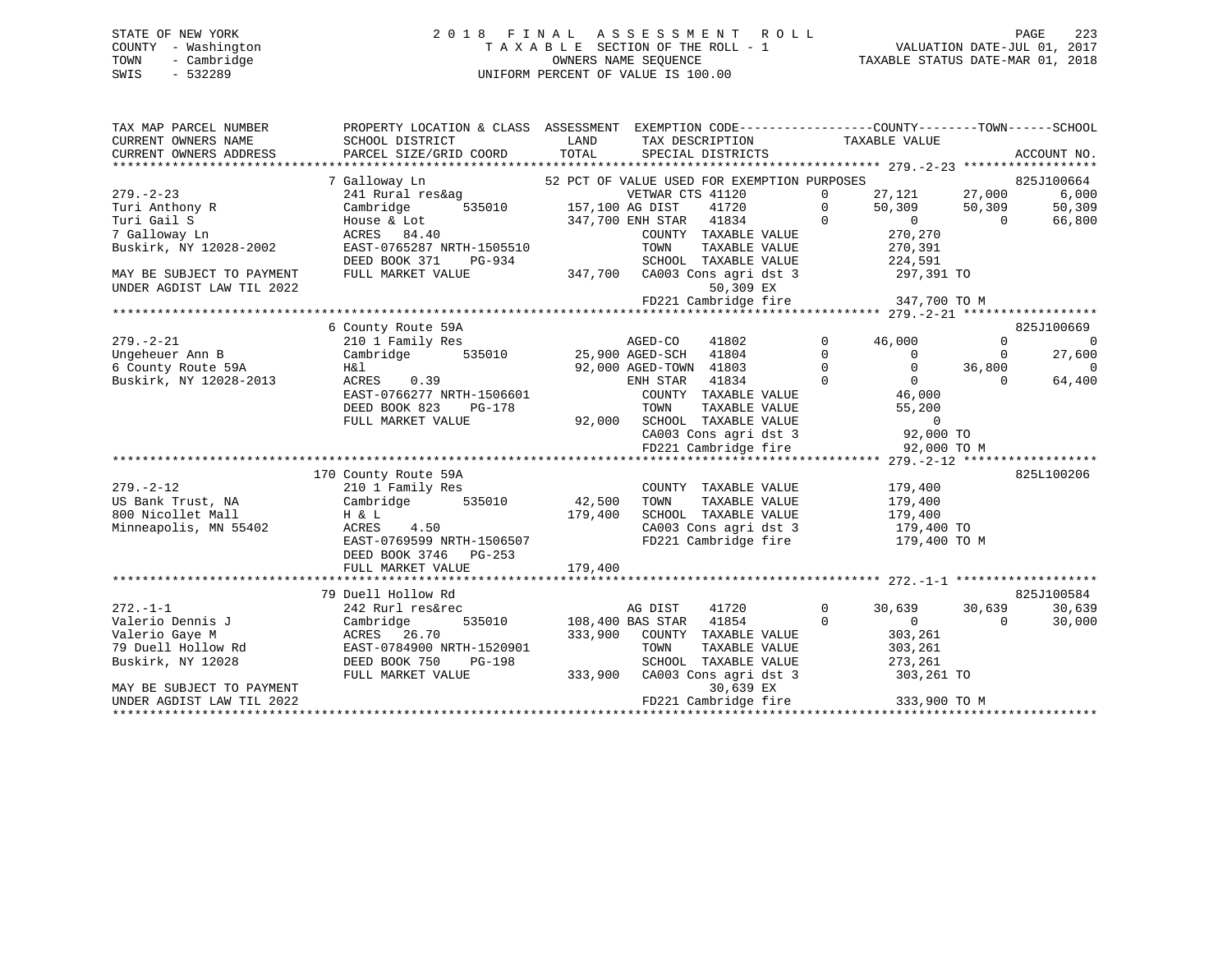# STATE OF NEW YORK 2 0 1 8 F I N A L A S S E S S M E N T R O L L PAGE 224 COUNTY - Washington T A X A B L E SECTION OF THE ROLL - 1 VALUATION DATE-JUL 01, 2017 TOWN - Cambridge OWNERS NAME SEQUENCE TAXABLE STATUS DATE-MAR 01, 2018 SWIS - 532289 UNIFORM PERCENT OF VALUE IS 100.00

| TAX MAP PARCEL NUMBER<br>CURRENT OWNERS NAME<br>CURRENT OWNERS ADDRESS                                                                                      | PROPERTY LOCATION & CLASS ASSESSMENT<br>SCHOOL DISTRICT<br>PARCEL SIZE/GRID COORD                                                                                              | LAND<br>TOTAL                 | EXEMPTION CODE-----------------COUNTY-------TOWN------SCHOOL<br>TAX DESCRIPTION<br>SPECIAL DISTRICTS                                                                | TAXABLE VALUE                                                                                                   | ACCOUNT NO.                               |
|-------------------------------------------------------------------------------------------------------------------------------------------------------------|--------------------------------------------------------------------------------------------------------------------------------------------------------------------------------|-------------------------------|---------------------------------------------------------------------------------------------------------------------------------------------------------------------|-----------------------------------------------------------------------------------------------------------------|-------------------------------------------|
| $272. - 1 - 2.1$<br>Valerio Dennis J<br>Valerio Gaye M<br>79 Duell Hollow Rd<br>Buskirk, NY 12028<br>MAY BE SUBJECT TO PAYMENT<br>UNDER AGDIST LAW TIL 2022 | Duell Hollow Rd<br>105 Vac farmland<br>535010<br>Cambridge<br>Recorded Subdivision<br>ACRES 50.44<br>EAST-0785215 NRTH-1520234<br>DEED BOOK 952<br>PG-301<br>FULL MARKET VALUE | 123,100<br>123,100<br>123,100 | 41720<br>AG DIST<br>COUNTY TAXABLE VALUE<br>TOWN<br>TAXABLE VALUE<br>SCHOOL TAXABLE VALUE<br>CA003 Cons agri dst 3<br>93,097 EX<br>FD221 Cambridge fire             | $\Omega$<br>93,097<br>30,003<br>30,003<br>30,003<br>30,003 TO<br>123,100 TO M                                   | 93,097<br>93,097                          |
|                                                                                                                                                             |                                                                                                                                                                                |                               |                                                                                                                                                                     |                                                                                                                 |                                           |
| $279. - 2 - 2.1$<br>Valla Michael E<br>Valla Valerie J<br>372 Whiteside Rd<br>Johnsonville, NY 12094                                                        | 372 Whiteside Rd<br>210 1 Family Res<br>Cambridge<br>535010<br>House & Land<br>9.62<br>ACRES<br>EAST-0765064 NRTH-1512423<br>DEED BOOK 3676<br>PG-322<br>FULL MARKET VALUE     | 55,500<br>274,900<br>274,900  | COUNTY TAXABLE VALUE<br>TOWN<br>TAXABLE VALUE<br>SCHOOL TAXABLE VALUE<br>CA003 Cons agri dst 3<br>FD221 Cambridge fire                                              | 274,900<br>274,900<br>274,900<br>274,900 TO<br>274,900 TO M                                                     | 825J100954                                |
|                                                                                                                                                             |                                                                                                                                                                                |                               |                                                                                                                                                                     |                                                                                                                 |                                           |
| $270. - 1 - 26.3$<br>Van Alstine Ronald<br>Wojtkun Dianne<br>395 Center Cambridge Rd<br>Cambridge, NY 12816                                                 | 395 Center Cambridge Rd<br>242 Rurl res&rec<br>Cambridge<br>535010<br>H & L<br>ACRES 16.55<br>EAST-0764462 NRTH-1515981<br>DEED BOOK 3588 PG-189<br>FULL MARKET VALUE          | 80,800<br>313,000<br>313,000  | COUNTY TAXABLE VALUE<br>TOWN<br>TAXABLE VALUE<br>SCHOOL TAXABLE VALUE<br>CA003 Cons agri dst 3<br>FD221 Cambridge fire                                              | 313,000<br>313,000<br>313,000<br>313,000 TO<br>313,000 TO M                                                     |                                           |
|                                                                                                                                                             | 914 County Route 74                                                                                                                                                            |                               |                                                                                                                                                                     |                                                                                                                 | 825J100671                                |
| $270. - 1 - 5$<br>VanAvery Gary<br>VanAvery Pamela Jean<br>914 County Route 74<br>Greenwich, NY 12834                                                       | 242 Rurl res&rec<br>535010<br>Cambridge<br>House & Land<br>ACRES 14.80<br>EAST-0765024 NRTH-1520027<br>DEED BOOK 434<br>PG-742<br>FULL MARKET VALUE                            | 246,100<br>246,100            | BAS STAR 41854<br>66,600 VETWAR CTS 41120<br>COUNTY TAXABLE VALUE<br>TOWN<br>TAXABLE VALUE<br>SCHOOL TAXABLE VALUE<br>CA003 Cons agri dst 3<br>FD221 Cambridge fire | $\mathbf 0$<br>$\mathbf 0$<br>$\Omega$<br>33,000<br>213,100<br>219,100<br>210,100<br>246,100 TO<br>246,100 TO M | 30,000<br>$\mathbf{0}$<br>6,000<br>27,000 |
|                                                                                                                                                             | Horton Rd                                                                                                                                                                      |                               |                                                                                                                                                                     |                                                                                                                 | 825J100658                                |
| $261. - 2 - 10$<br>Vandeusen Wayne J<br>203 Content Farm Rd<br>Cambridge, NY 12816                                                                          | 314 Rural vac<10<br>535010<br>Cambridge<br>Woodlot<br>$261. - 1 - 10$<br>8.10<br>ACRES<br>EAST-0764521 NRTH-1523769<br>DEED BOOK 830<br>PG-252                                 | 40,400<br>40,400              | COUNTY TAXABLE VALUE<br>TOWN<br>TAXABLE VALUE<br>SCHOOL TAXABLE VALUE<br>FD221 Cambridge fire                                                                       | 40,400<br>40,400<br>40,400<br>40,400 TO M                                                                       |                                           |
|                                                                                                                                                             | FULL MARKET VALUE                                                                                                                                                              | 40,400                        | ********************************                                                                                                                                    |                                                                                                                 |                                           |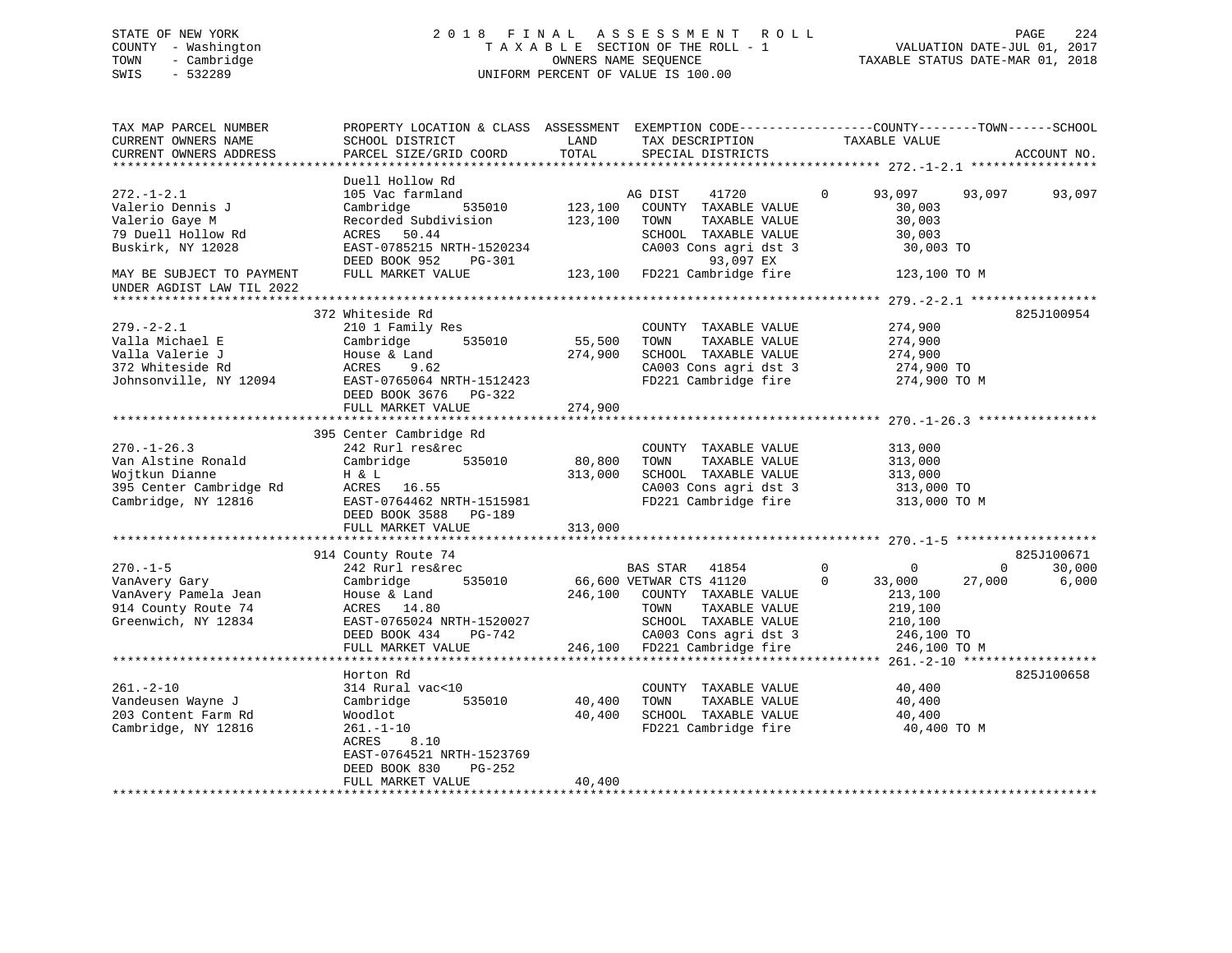#### STATE OF NEW YORK 2 0 1 8 F I N A L A S S E S S M E N T R O L L PAGE 225COUNTY - Washington  $T A X A B L E$  SECTION OF THE ROLL - 1<br>TOWN - Cambridge  $\qquad$  OWNERS NAME SEQUENCE TOWN - Cambridge OWNERS NAME SEQUENCE TAXABLE STATUS DATE-MAR 01, 2018 SWIS - 532289 UNIFORM PERCENT OF VALUE IS 100.00

VALUATION DATE-JUL 01, 2017

| TAX MAP PARCEL NUMBER<br>CURRENT OWNERS NAME<br>CURRENT OWNERS ADDRESS                              | PROPERTY LOCATION & CLASS ASSESSMENT<br>SCHOOL DISTRICT<br>PARCEL SIZE/GRID COORD                                                                                                                            | LAND<br>TOTAL                | TAX DESCRIPTION<br>SPECIAL DISTRICTS                                                                                                               | EXEMPTION CODE-----------------COUNTY-------TOWN------SCHOOL<br>TAXABLE VALUE          | ACCOUNT NO.                      |
|-----------------------------------------------------------------------------------------------------|--------------------------------------------------------------------------------------------------------------------------------------------------------------------------------------------------------------|------------------------------|----------------------------------------------------------------------------------------------------------------------------------------------------|----------------------------------------------------------------------------------------|----------------------------------|
| *************************                                                                           |                                                                                                                                                                                                              |                              |                                                                                                                                                    |                                                                                        |                                  |
| $270. - 1 - 2$<br>Vanguilder Raymond<br>Vanguilder Sandra<br>194 Summit Lake Rd<br>Argyle, NY 12809 | 938 County Route 74<br>210 1 Family Res<br>535010<br>Cambridge<br>H & Lot<br>ACRES<br>4.40<br>EAST-0764524 NRTH-1521332<br>DEED BOOK 3806 PG-294<br>FULL MARKET VALUE                                        | 40,000<br>81,100<br>81,100   | COUNTY TAXABLE VALUE<br>TOWN<br>TAXABLE VALUE<br>SCHOOL TAXABLE VALUE<br>CA003 Cons agri dst 3<br>FD221 Cambridge fire                             | 81,100<br>81,100<br>81,100<br>81,100 TO<br>81,100 TO M                                 | 825J100711                       |
|                                                                                                     |                                                                                                                                                                                                              |                              |                                                                                                                                                    |                                                                                        |                                  |
| $261 - 2 - 4.2$<br>VanMeter William<br>VanMeter Marlyn<br>1324 Vly Summit Rd<br>Greenwich, NY 12834 | 1324 Vly Summit Rd<br>241 Rural res&ag<br>535010<br>Cambridge<br>$261. - 1 - 4.2$<br>ACRES 22.90<br>EAST-0768761 NRTH-1526924<br>DEED BOOK 1775 PG-44<br>FULL MARKET VALUE                                   | 80,600<br>291,600<br>291,600 | <b>BAS STAR</b><br>41854<br>COUNTY TAXABLE VALUE<br>TOWN<br>TAXABLE VALUE<br>SCHOOL TAXABLE VALUE<br>FD221 Cambridge fire                          | $\Omega$<br>$\mathbf 0$<br>291,600<br>291,600<br>261,600<br>291,600 TO M               | 825J100872<br>30,000<br>$\Omega$ |
|                                                                                                     | *************************<br>328 Stevenson Rd                                                                                                                                                                |                              |                                                                                                                                                    | ************************ 246.-1-22.1 ****                                              | 825J100936                       |
| $246. - 1 - 22.1$<br>Vickery Joseph M<br>Vickery Rachel E<br>12 Carl Ave<br>Greenwich, NY 12834     | 210 1 Family Res<br>535010<br>Cambridge<br>House & Land<br>ACRES<br>3.31<br>EAST-0780040 NRTH-1537346<br>DEED BOOK 3617<br>PG-290<br>FULL MARKET VALUE                                                       | 35,600<br>185,500<br>185,500 | COUNTY TAXABLE VALUE<br>TOWN<br>TAXABLE VALUE<br>SCHOOL TAXABLE VALUE<br>CA005 Cons agri dst 5<br>FD221 Cambridge fire                             | 185,500<br>185,500<br>185,500<br>185,500 TO<br>185,500 TO M                            |                                  |
|                                                                                                     | 848 King Rd                                                                                                                                                                                                  |                              |                                                                                                                                                    |                                                                                        | 825J100627                       |
| $263. - 1 - 17$<br>Viera Robert A Jr<br>848 King Rd<br>Cambridge, NY 12816                          | 210 1 Family Res<br>Cambridge<br>535010<br>Lot 2<br>1718/37<br>ACRES<br>1.23<br>EAST-0782999 NRTH-1522137<br>DEED BOOK 3400<br>PG-144                                                                        | 33,700<br>148,000            | <b>BAS STAR</b><br>41854<br>COUNTY TAXABLE VALUE<br>TOWN<br>TAXABLE VALUE<br>SCHOOL TAXABLE VALUE<br>CA003 Cons agri dst 3<br>FD221 Cambridge fire | $\Omega$<br>$\mathbf 0$<br>148,000<br>148,000<br>118,000<br>148,000 TO<br>148,000 TO M | $\Omega$<br>30,000               |
|                                                                                                     | FULL MARKET VALUE                                                                                                                                                                                            | 148,000                      |                                                                                                                                                    |                                                                                        |                                  |
| $255.14 - 3 - 11$<br>Virtue Paul E<br>70 State Route 372<br>Cambridge, NY 12816                     | ****************************<br>70 State Route 372<br>270 Mfg housing<br>535010<br>Cambridge<br>Gar & Tra<br>$255. - 3 - 11$<br>ACRES<br>0.41<br>EAST-0786382 NRTH-1532116<br>DEED BOOK 697<br><b>PG-108</b> | 26,100<br>35,000             | COUNTY TAXABLE VALUE<br>TOWN<br>TAXABLE VALUE<br>SCHOOL TAXABLE VALUE<br>CA005 Cons agri dst 5<br>FD221 Cambridge fire                             | 35,000<br>35,000<br>35,000<br>35,000 TO<br>35,000 TO M                                 | 825J100675                       |
|                                                                                                     | FULL MARKET VALUE                                                                                                                                                                                            | 35,000                       |                                                                                                                                                    |                                                                                        |                                  |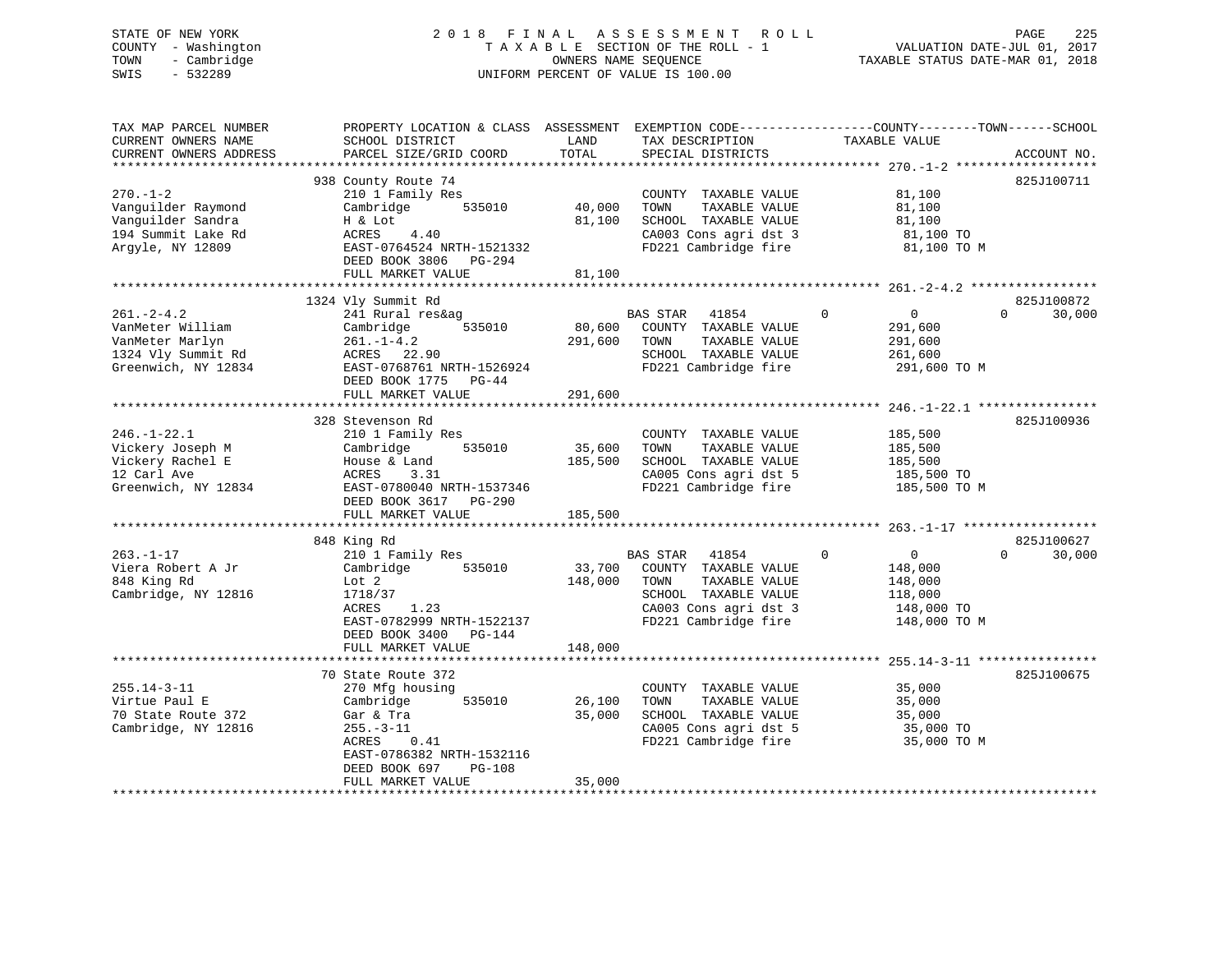# STATE OF NEW YORK 2 0 1 8 F I N A L A S S E S S M E N T R O L L PAGE 226 COUNTY - Washington T A X A B L E SECTION OF THE ROLL - 1 VALUATION DATE-JUL 01, 2017 TOWN - Cambridge OWNERS NAME SEQUENCE TAXABLE STATUS DATE-MAR 01, 2018 SWIS - 532289 UNIFORM PERCENT OF VALUE IS 100.00

| TAX MAP PARCEL NUMBER<br>CURRENT OWNERS NAME<br>CURRENT OWNERS ADDRESS                                        | PROPERTY LOCATION & CLASS ASSESSMENT EXEMPTION CODE----------------COUNTY-------TOWN------SCHOOL<br>SCHOOL DISTRICT<br>PARCEL SIZE/GRID COORD                      | LAND<br>TOTAL                | TAX DESCRIPTION<br>SPECIAL DISTRICTS                                                                                                                                                                                  | TAXABLE VALUE                                                                                                                                                                   | ACCOUNT NO.                                                                   |
|---------------------------------------------------------------------------------------------------------------|--------------------------------------------------------------------------------------------------------------------------------------------------------------------|------------------------------|-----------------------------------------------------------------------------------------------------------------------------------------------------------------------------------------------------------------------|---------------------------------------------------------------------------------------------------------------------------------------------------------------------------------|-------------------------------------------------------------------------------|
|                                                                                                               |                                                                                                                                                                    |                              |                                                                                                                                                                                                                       |                                                                                                                                                                                 |                                                                               |
|                                                                                                               | County Route 59A                                                                                                                                                   |                              |                                                                                                                                                                                                                       |                                                                                                                                                                                 | 825L100191                                                                    |
| $279. - 2 - 15$<br>Virtue Paul E Sr<br>70 State Route 372<br>Cambridge, NY 12816<br>MAY BE SUBJECT TO PAYMENT | 314 Rural vac<10<br>535010<br>Cambridge<br>8.20<br>ACRES<br>EAST-0767913 NRTH-1507964<br>DEED BOOK 553<br>$PG-287$<br>FULL MARKET VALUE                            | 41,000<br>41,000<br>41,000   | 41720<br>AG DIST<br>COUNTY TAXABLE VALUE<br>TOWN<br>TAXABLE VALUE<br>SCHOOL TAXABLE VALUE<br>CA003 Cons agri dst 3<br>33,858 EX                                                                                       | $\mathbf 0$<br>33,858<br>33,858<br>7,142<br>7,142<br>7,142<br>7,142 TO                                                                                                          | 33,858                                                                        |
| UNDER AGDIST LAW TIL 2022                                                                                     |                                                                                                                                                                    |                              | FD221 Cambridge fire                                                                                                                                                                                                  | 41,000 TO M                                                                                                                                                                     |                                                                               |
|                                                                                                               |                                                                                                                                                                    |                              |                                                                                                                                                                                                                       |                                                                                                                                                                                 |                                                                               |
| $270. - 1 - 34$<br>Voehringer Robert<br>Voehringer Katherine<br>154 Brownell Rd<br>Cambridge, NY 12816        | 154 Brownell Rd<br>210 1 Family Res<br>535010<br>Cambridge<br>H & L<br>7.00<br>ACRES<br>EAST-0764355 NRTH-1519167<br>DEED BOOK 944<br>$PG-18$<br>FULL MARKET VALUE | 301,000                      | ENH STAR<br>41834<br>47,000 VETWAR CTS 41120<br>301,000 AGED-TOWN 41803<br>41802<br>AGED-CO<br>COUNTY TAXABLE VALUE<br>TAXABLE VALUE<br>TOWN<br>SCHOOL TAXABLE VALUE<br>CA003 Cons agri dst 3<br>FD221 Cambridge fire | $\mathbf 0$<br>$\Omega$<br>$\Omega$<br>33,000<br>27,000<br>$\Omega$<br>$\Omega$<br>41,100<br>$\Omega$<br>120,600<br>147,400<br>232,900<br>228,200<br>301,000 TO<br>301,000 TO M | 825J100353<br>66,800<br>$\Omega$<br>6,000<br>$\Omega$<br>$\Omega$<br>$\Omega$ |
|                                                                                                               |                                                                                                                                                                    |                              |                                                                                                                                                                                                                       |                                                                                                                                                                                 |                                                                               |
| $271. - 2 - 24$<br>Volino Mary G<br>Peacock-Kapela Kathryn G<br>380 Conley Rd<br>Cambridge, NY 12816          | 380 Conley Rd<br>210 1 Family Res<br>535010<br>Cambridge<br>H & L<br>ACRES<br>6.60<br>EAST-0773323 NRTH-1516843<br>DEED BOOK 1723<br>PG-218<br>FULL MARKET VALUE   | 43,400<br>301,000<br>301,000 | <b>BAS STAR</b><br>41854<br>COUNTY TAXABLE VALUE<br>TAXABLE VALUE<br>TOWN<br>SCHOOL TAXABLE VALUE<br>CA003 Cons agri dst 3<br>FD221 Cambridge fire                                                                    | $\Omega$<br>$\overline{0}$<br>301,000<br>301,000<br>271,000<br>301,000 TO<br>301,000 TO M                                                                                       | 825J100446<br>$\Omega$<br>30,000                                              |
|                                                                                                               |                                                                                                                                                                    |                              |                                                                                                                                                                                                                       |                                                                                                                                                                                 |                                                                               |
|                                                                                                               | 949 State Route 372                                                                                                                                                |                              |                                                                                                                                                                                                                       |                                                                                                                                                                                 | 825J100463                                                                    |
| $246. - 1 - 2$<br>Wagar Marion<br>949 State Route 372<br>Greenwich, NY 12834                                  | 210 1 Family Res<br>Greenwich<br>533401<br>H & L<br>ACRES<br>2.61<br>EAST-0771342 NRTH-1544139<br>DEED BOOK 3196 PG-13<br>FULL MARKET VALUE                        | 36,100<br>129,100<br>129,100 | <b>BAS STAR</b><br>41854<br>COUNTY TAXABLE VALUE<br>TAXABLE VALUE<br>TOWN<br>SCHOOL TAXABLE VALUE<br>CA003 Cons agri dst 3<br>FD221 Cambridge fire                                                                    | $\Omega$<br>$\mathbf{0}$<br>129,100<br>129,100<br>99,100<br>129,100 TO<br>129,100 TO M                                                                                          | 30,000<br>$\Omega$                                                            |
|                                                                                                               |                                                                                                                                                                    |                              |                                                                                                                                                                                                                       |                                                                                                                                                                                 |                                                                               |
| $280. - 2 - 15$<br>Wagner Melvin J<br>Wagner Brigid Daly<br>80 Dunrovin Ln<br>Rochester, NY 14618             | 7 Stage Rd<br>210 1 Family Res<br>535010<br>Cambridge<br>ACRES<br>3.20<br>EAST-0777821 NRTH-1505099<br>DEED BOOK 3745<br>PG-179                                    | 48,500<br>146,800            | COUNTY TAXABLE VALUE<br>TOWN<br>TAXABLE VALUE<br>SCHOOL TAXABLE VALUE<br>CA003 Cons agri dst 3<br>FD221 Cambridge fire                                                                                                | 146,800<br>146,800<br>146,800<br>146,800 TO<br>146,800 TO M                                                                                                                     | 825J100228                                                                    |
|                                                                                                               | FULL MARKET VALUE                                                                                                                                                  | 146,800                      |                                                                                                                                                                                                                       |                                                                                                                                                                                 |                                                                               |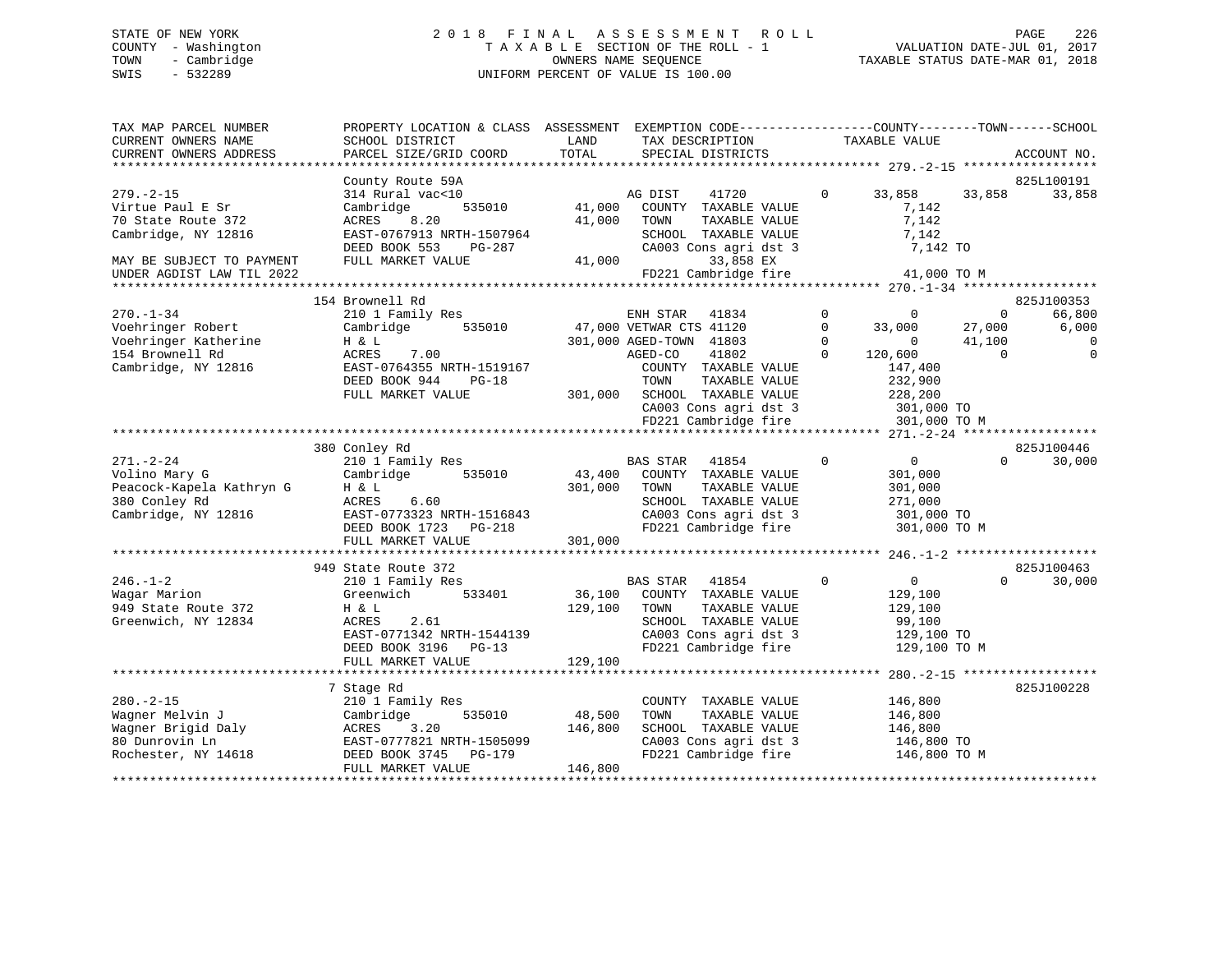# STATE OF NEW YORK 2 0 1 8 F I N A L A S S E S S M E N T R O L L PAGE 227 COUNTY - Washington T A X A B L E SECTION OF THE ROLL - 1 VALUATION DATE-JUL 01, 2017 TOWN - Cambridge OWNERS NAME SEQUENCE TAXABLE STATUS DATE-MAR 01, 2018 SWIS - 532289 UNIFORM PERCENT OF VALUE IS 100.00

| TAX MAP PARCEL NUMBER<br>CURRENT OWNERS NAME<br>CURRENT OWNERS ADDRESS                              | PROPERTY LOCATION & CLASS ASSESSMENT EXEMPTION CODE----------------COUNTY-------TOWN-----SCHOOL<br>SCHOOL DISTRICT<br>PARCEL SIZE/GRID COORD                      | LAND<br>TOTAL                         | TAX DESCRIPTION<br>SPECIAL DISTRICTS                                                                                                                    |                         | TAXABLE VALUE                                                                 |                    | ACCOUNT NO.                    |
|-----------------------------------------------------------------------------------------------------|-------------------------------------------------------------------------------------------------------------------------------------------------------------------|---------------------------------------|---------------------------------------------------------------------------------------------------------------------------------------------------------|-------------------------|-------------------------------------------------------------------------------|--------------------|--------------------------------|
| $246. - 1 - 37$<br>Waldbillig Stephen A<br>Scheeren Lydia M<br>60 Petteys Rd<br>Greenwich, NY 12834 | 68 Petteys Rd<br>210 1 Family Res<br>533401<br>Greenwich<br>H&l<br>ACRES<br>0.83<br>EAST-0767659 NRTH-1536884<br>DEED BOOK 839<br>PG-148                          |                                       | AGED-ALL<br>41800<br>26,900 ENH STAR<br>41834<br>117,000 COUNTY TAXABLE VALUE<br>TAXABLE VALUE<br>TOWN<br>SCHOOL TAXABLE VALUE<br>CA003 Cons agri dst 3 | $\Omega$<br>$\Omega$    | 58,500<br>$\Omega$<br>58,500<br>58,500<br>$\overline{0}$<br>117,000 TO        | 58,500<br>$\Omega$ | 825J100301<br>58,500<br>58,500 |
|                                                                                                     | FULL MARKET VALUE                                                                                                                                                 |                                       | 117,000 FD221 Cambridge fire                                                                                                                            |                         | 117,000 TO M                                                                  |                    |                                |
| $280. -1 - 13.2$<br>Waldron Guy E<br>79 Conley Rd<br>Buskirk, NY 12028                              | 79 Conley Rd<br>210 1 Family Res<br>Cambridge 535010<br>Lot 3<br>ACRES<br>2.80<br>EAST-0774970 NRTH-1509957<br>DEED BOOK 932<br>PG-241                            | $34,000$ <sup>BA</sup><br>170,000     | <b>BAS STAR</b><br>41854<br>COUNTY TAXABLE VALUE<br>TAXABLE VALUE<br>TOWN<br>SCHOOL TAXABLE VALUE<br>CA003 Cons agri dst 3<br>FD221 Cambridge fire      | $\Omega$                | $\overline{0}$<br>170,000<br>170,000<br>140,000<br>170,000 TO<br>170,000 TO M | $\Omega$           | 825J100876<br>30,000           |
|                                                                                                     | FULL MARKET VALUE                                                                                                                                                 | 170,000                               |                                                                                                                                                         |                         |                                                                               |                    |                                |
| $288. - 1 - 31.1$<br>Walrath Victor A<br>Barton Rd<br>Johnsonville, NY 12094                        | 17 Mead Rd<br>210 1 Family Res<br>Hoosic Valley<br>384201<br>885/35<br>ACRES<br>1.06<br>EAST-0757012 NRTH-1499205<br>DEED BOOK 715<br>$PG-1$<br>FULL MARKET VALUE | 27,300<br>200,000<br>200,000          | 41854<br>BAS STAR<br>COUNTY TAXABLE VALUE<br>TAXABLE VALUE<br>TOWN<br>SCHOOL TAXABLE VALUE<br>CA003 Cons agri dst 3<br>FD221 Cambridge fire             | $\mathbf 0$             | $\overline{0}$<br>200,000<br>200,000<br>170,000<br>200,000 TO<br>200,000 TO M | $\Omega$           | 30,000                         |
|                                                                                                     | 470 County Route 60                                                                                                                                               |                                       |                                                                                                                                                         |                         |                                                                               |                    | 825J100699                     |
| $262 - 1 - 8$<br>Walsh Anne C<br>470 County Route 60<br>Cambridge, NY 12816                         | 242 Rurl res&rec<br>Cambridge<br>535010<br>H & L<br>ACRES 12.64<br>EAST-0773463 NRTH-1528816<br>DEED BOOK 765<br>PG-327                                           | 62,300<br>200,200                     | <b>BAS STAR</b><br>41854<br>COUNTY TAXABLE VALUE<br>TOWN<br>TAXABLE VALUE<br>SCHOOL TAXABLE VALUE<br>FD221 Cambridge fire                               | $\Omega$                | $\overline{0}$<br>200,200<br>200,200<br>170,200<br>200,200 TO M               | $\Omega$           | 30,000                         |
|                                                                                                     | FULL MARKET VALUE                                                                                                                                                 | 200,200                               |                                                                                                                                                         |                         |                                                                               |                    |                                |
|                                                                                                     | 618 County Route 60                                                                                                                                               |                                       |                                                                                                                                                         |                         |                                                                               |                    | 825J100680                     |
| $254. - 1 - 14$<br>Walsh Edward J<br>Walsh James J<br>2 Fairview Rd<br>Loudonville, NY 12211        | 241 Rural res&ag<br>535010<br>Cambridge<br>ACRES 103.00<br>EAST-0773140 NRTH-1531841<br>DEED BOOK 3681 PG-39<br>FULL MARKET VALUE                                 | 180,800 AG DIST<br>403,100<br>403,100 | CLERGY<br>41400<br>41720<br>COUNTY TAXABLE VALUE<br>TOWN<br>TAXABLE VALUE<br>SCHOOL TAXABLE VALUE<br>CA003 Cons agri dst 3                              | $\mathbf 0$<br>$\Omega$ | 1,500<br>85,368<br>316,232<br>316,232<br>316,232<br>317,732 TO                | 1,500<br>85,368    | 1,500<br>85,368                |
| MAY BE SUBJECT TO PAYMENT<br>UNDER AGDIST LAW TIL 2022                                              |                                                                                                                                                                   |                                       | 85,368 EX<br>FD221 Cambridge fire                                                                                                                       |                         | 403,100 TO M                                                                  |                    |                                |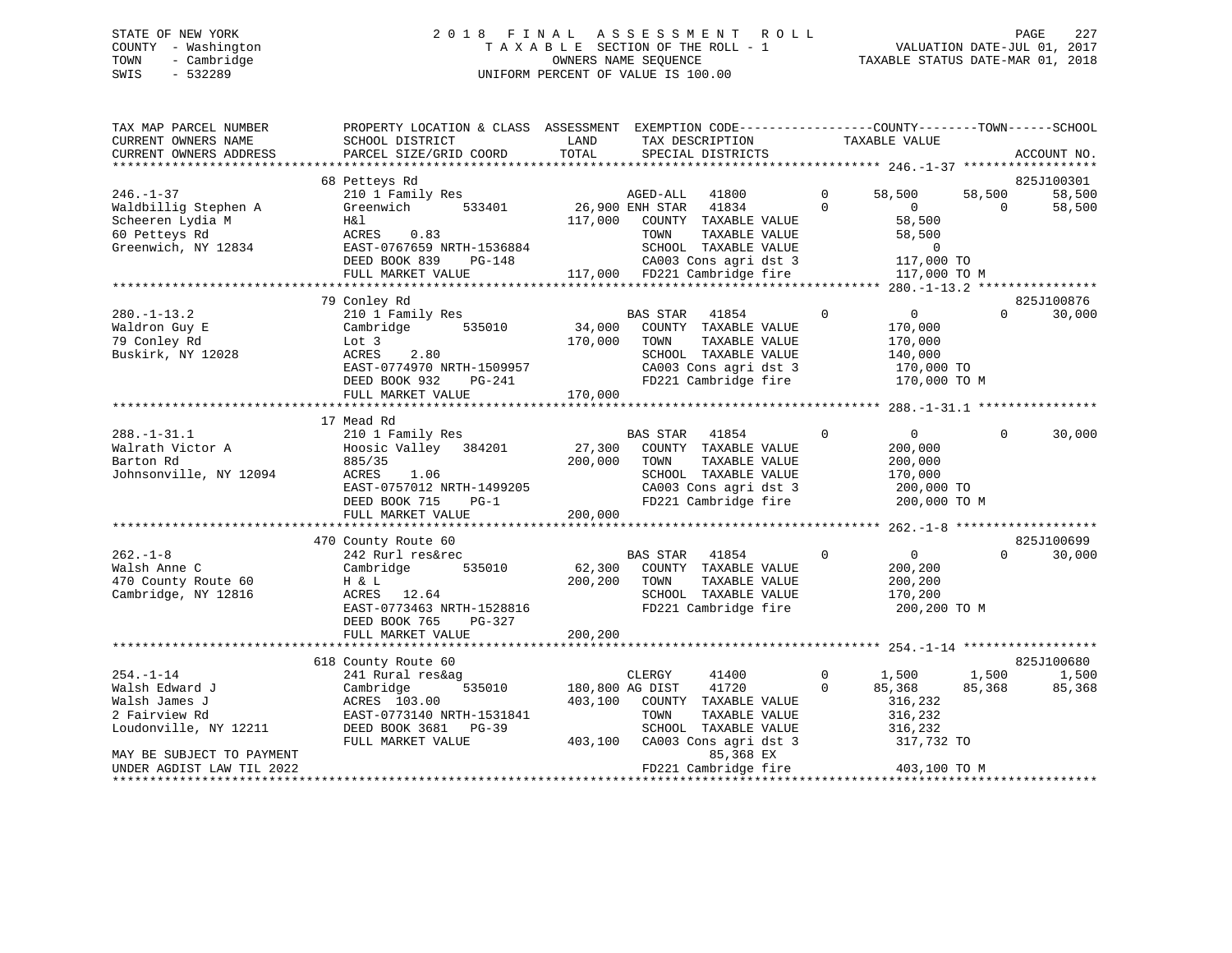# STATE OF NEW YORK 2 0 1 8 F I N A L A S S E S S M E N T R O L L PAGE 228 COUNTY - Washington T A X A B L E SECTION OF THE ROLL - 1 VALUATION DATE-JUL 01, 2017 TOWN - Cambridge OWNERS NAME SEQUENCE TAXABLE STATUS DATE-MAR 01, 2018 SWIS - 532289 UNIFORM PERCENT OF VALUE IS 100.00

TAX MAP PARCEL NUMBER PROPERTY LOCATION & CLASS ASSESSMENT EXEMPTION CODE------------------COUNTY--------TOWN------SCHOOL CURRENT OWNERS NAME SCHOOL DISTRICT LAND TAX DESCRIPTION TAXABLE VALUE CURRENT OWNERS ADDRESS PARCEL SIZE/GRID COORD TOTAL SPECIAL DISTRICTS ACCOUNT NO. \*\*\*\*\*\*\*\*\*\*\*\*\*\*\*\*\*\*\*\*\*\*\*\*\*\*\*\*\*\*\*\*\*\*\*\*\*\*\*\*\*\*\*\*\*\*\*\*\*\*\*\*\*\*\*\*\*\*\*\*\*\*\*\*\*\*\*\*\*\*\*\*\*\*\*\*\*\*\*\*\*\*\*\*\*\*\*\*\*\*\*\*\*\*\*\*\*\*\*\*\*\*\* 262.-2-2 \*\*\*\*\*\*\*\*\*\*\*\*\*\*\*\*\*\*\* Cobble Rd/w Off 825J100679 262.-2-2 323 Vacant rural COUNTY TAXABLE VALUE 7,000 Walsh Edward J Cambridge 535010 7,000 TOWN TAXABLE VALUE 7,000 Walsh James J Woods 7,000 SCHOOL TAXABLE VALUE 7,000 2 Fairview Rd ACRES 10.00 FD221 Cambridge fire 7,000 TO M Loudonville, NY 12211 EAST-0775861 NRTH-1528411 DEED BOOK 3681 PG-39FULL MARKET VALUE 7,000 \*\*\*\*\*\*\*\*\*\*\*\*\*\*\*\*\*\*\*\*\*\*\*\*\*\*\*\*\*\*\*\*\*\*\*\*\*\*\*\*\*\*\*\*\*\*\*\*\*\*\*\*\*\*\*\*\*\*\*\*\*\*\*\*\*\*\*\*\*\*\*\*\*\*\*\*\*\*\*\*\*\*\*\*\*\*\*\*\*\*\*\*\*\*\*\*\*\*\*\*\*\*\* 254.-1-12 \*\*\*\*\*\*\*\*\*\*\*\*\*\*\*\*\*\* 133 Cobble Rd 825J100681 254.-1-12 241 Rural res&ag AG DIST 41720 0 79,606 79,606 79,606 Walsh William Jr Cambridge 535010 201,500 ENH STAR 41834 0 0 0 66,800 133 Cobble Rd ACRES 120.00 407,400 COUNTY TAXABLE VALUE 327,794 Cambridge, NY 12816 EAST-0775109 NRTH-1531504 TOWN TAXABLE VALUE 327,794 DEED BOOK 377 PG-563 SCHOOL TAXABLE VALUE 260,994 MAY BE SUBJECT TO PAYMENT FULL MARKET VALUE 407,400 CA003 Cons agri dst 3 327,794 TO UNDER AGDIST LAW TIL 2022 79,606 EX FD221 Cambridge fire 407,400 TO M \*\*\*\*\*\*\*\*\*\*\*\*\*\*\*\*\*\*\*\*\*\*\*\*\*\*\*\*\*\*\*\*\*\*\*\*\*\*\*\*\*\*\*\*\*\*\*\*\*\*\*\*\*\*\*\*\*\*\*\*\*\*\*\*\*\*\*\*\*\*\*\*\*\*\*\*\*\*\*\*\*\*\*\*\*\*\*\*\*\*\*\*\*\*\*\*\*\*\*\*\*\*\* 272.-2-7 \*\*\*\*\*\*\*\*\*\*\*\*\*\*\*\*\*\*\* 17 Tabor Ln 825J100566272.-2-7 210 1 Family Res COUNTY TAXABLE VALUE 112,000 Wargo Levi Matthew Cambridge 535010 35,200 TOWN TAXABLE VALUE 112,000 17 Tabor Ln House & Lot 112,000 SCHOOL TAXABLE VALUE 112,000 Cambridge, NY 12816 FRNT 511.00 DPTH FD221 Cambridge fire 112,000 TO M ACRES 2.04 EAST-0788015 NRTH-1517640 DEED BOOK 3804 PG-24FULL MARKET VALUE 112,000 \*\*\*\*\*\*\*\*\*\*\*\*\*\*\*\*\*\*\*\*\*\*\*\*\*\*\*\*\*\*\*\*\*\*\*\*\*\*\*\*\*\*\*\*\*\*\*\*\*\*\*\*\*\*\*\*\*\*\*\*\*\*\*\*\*\*\*\*\*\*\*\*\*\*\*\*\*\*\*\*\*\*\*\*\*\*\*\*\*\*\*\*\*\*\*\*\*\*\*\*\*\*\* 272.-2-7.1 \*\*\*\*\*\*\*\*\*\*\*\*\*\*\*\*\* 689 Turnpike Rd 272.-2-7.1 210 1 Family Res BAS STAR 41854 0 0 0 30,000 Wargo Robert J Cambridge 535010 94,500 COUNTY TAXABLE VALUE 140,000 Wargo Mary E FRNT 1541.00 DPTH 140,000 TOWN TAXABLE VALUE 140,000 689 Turnpike Rd ACRES 23.60 SCHOOL TAXABLE VALUE 110,000 Eagle Bridge, NY 12057 EAST-0788636 NRTH-1517698 FD221 Cambridge fire 140,000 TO M DEED BOOK 874 PG-311FULL MARKET VALUE 140,000 \*\*\*\*\*\*\*\*\*\*\*\*\*\*\*\*\*\*\*\*\*\*\*\*\*\*\*\*\*\*\*\*\*\*\*\*\*\*\*\*\*\*\*\*\*\*\*\*\*\*\*\*\*\*\*\*\*\*\*\*\*\*\*\*\*\*\*\*\*\*\*\*\*\*\*\*\*\*\*\*\*\*\*\*\*\*\*\*\*\*\*\*\*\*\*\*\*\*\*\*\*\*\* 270.-1-33.6 \*\*\*\*\*\*\*\*\*\*\*\*\*\*\*\*825J102044 104 Brownell Rd 825J102044270.-1-33.6 210 1 Family Res BAS STAR 41854 0 0 30,000 Wasiczko Michael R Cambridge 535010 53,400 COUNTY TAXABLE VALUE 249,900 Stevens Morgan P Land & House 249,900 TOWN TAXABLE VALUE 249,900 104 Brownell Rd Lot 4 SCHOOL TAXABLE VALUE 219,900 Cambridge, NY 12816 ACRES 8.84 CA003 Cons agri dst 3 249,900 TO EAST-0764460 NRTH-1517863 FD221 Cambridge fire 249,900 TO M DEED BOOK 3466 PG-259 FULL MARKET VALUE 249,900 \*\*\*\*\*\*\*\*\*\*\*\*\*\*\*\*\*\*\*\*\*\*\*\*\*\*\*\*\*\*\*\*\*\*\*\*\*\*\*\*\*\*\*\*\*\*\*\*\*\*\*\*\*\*\*\*\*\*\*\*\*\*\*\*\*\*\*\*\*\*\*\*\*\*\*\*\*\*\*\*\*\*\*\*\*\*\*\*\*\*\*\*\*\*\*\*\*\*\*\*\*\*\*\*\*\*\*\*\*\*\*\*\*\*\*\*\*\*\*\*\*\*\*\*\*\*\*\*\*\*\*\*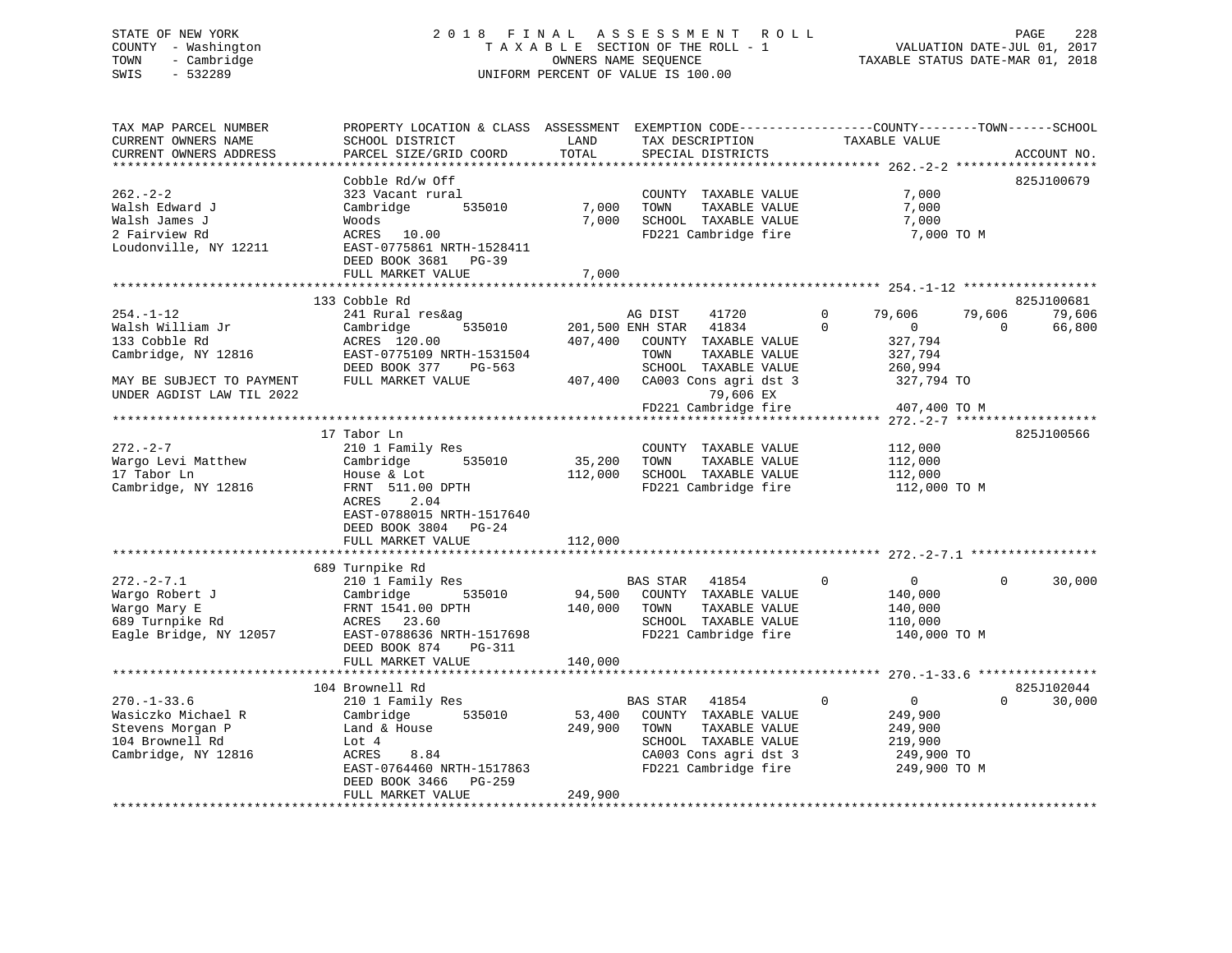# STATE OF NEW YORK 2 0 1 8 F I N A L A S S E S S M E N T R O L L PAGE 229 COUNTY - Washington T A X A B L E SECTION OF THE ROLL - 1 VALUATION DATE-JUL 01, 2017 TOWN - Cambridge OWNERS NAME SEQUENCE TAXABLE STATUS DATE-MAR 01, 2018 SWIS - 532289 UNIFORM PERCENT OF VALUE IS 100.00

| TAX MAP PARCEL NUMBER<br>CURRENT OWNERS NAME<br>CURRENT OWNERS ADDRESS                                                                                                      | PROPERTY LOCATION & CLASS ASSESSMENT EXEMPTION CODE----------------COUNTY-------TOWN-----SCHOOL<br>SCHOOL DISTRICT<br>PARCEL SIZE/GRID COORD                                         | LAND<br>TOTAL                | TAX DESCRIPTION<br>SPECIAL DISTRICTS                                                                                                                      |                            | TAXABLE VALUE                                                                                 | ACCOUNT NO.                    |
|-----------------------------------------------------------------------------------------------------------------------------------------------------------------------------|--------------------------------------------------------------------------------------------------------------------------------------------------------------------------------------|------------------------------|-----------------------------------------------------------------------------------------------------------------------------------------------------------|----------------------------|-----------------------------------------------------------------------------------------------|--------------------------------|
|                                                                                                                                                                             | 171 Belle Rd                                                                                                                                                                         |                              |                                                                                                                                                           |                            |                                                                                               | 825J100956                     |
| $280. -1 - 6.1$<br>Watkins Alan J<br>Watkins Marion A<br>55A East Main St<br>Cambridge, NY 12816                                                                            | 210 1 Family Res<br>535010<br>Cambridge<br>H & L<br>1.57<br>ACRES<br>EAST-0774265 NRTH-1511776<br>DEED BOOK 535<br>PG-135                                                            | 29,900<br>154,000            | BAS STAR<br>41854<br>COUNTY TAXABLE VALUE<br>TAXABLE VALUE<br>TOWN<br>SCHOOL TAXABLE VALUE<br>CA003 Cons agri dst 3<br>FD221 Cambridge fire               | $\mathbf 0$                | $\overline{0}$<br>$\Omega$<br>154,000<br>154,000<br>124,000<br>154,000 TO<br>154,000 TO M     | 30,000                         |
|                                                                                                                                                                             | FULL MARKET VALUE                                                                                                                                                                    | 154,000                      |                                                                                                                                                           |                            |                                                                                               |                                |
|                                                                                                                                                                             |                                                                                                                                                                                      |                              |                                                                                                                                                           |                            |                                                                                               |                                |
| $280. -1 - 7.3$<br>Watkins Alan J<br>Watkins Marion A<br>171 Belle Rd<br>Cambridge, NY 12816                                                                                | Conley Rd<br>322 Rural vac>10<br>Cambridge<br>535010<br>sub lot $# 1$<br>ACRES 19.44<br>EAST-0774800 NRTH-1512775<br>DEED BOOK 3692 PG-205<br>FULL MARKET VALUE                      | 66,000<br>66,000<br>66,000   | COUNTY TAXABLE VALUE<br>TOWN<br>TAXABLE VALUE<br>SCHOOL TAXABLE VALUE<br>CA003 Cons agri dst 3<br>FD221 Cambridge fire                                    |                            | 66,000<br>66,000<br>66,000<br>66,000 TO<br>66,000 TO M                                        |                                |
|                                                                                                                                                                             |                                                                                                                                                                                      |                              |                                                                                                                                                           |                            |                                                                                               |                                |
| $246. - 1 - 31.4$<br>Watkins Chaughn H<br>Lundberg-Watkins Connie<br>9 Camb Battenville Rd<br>Greenwich, NY 12834<br>MAY BE SUBJECT TO PAYMENT<br>UNDER AGDIST LAW TIL 2020 | 9 Cambridge Battenville Rd<br>210 1 Family Res<br>Greenwich 533401<br>H & L<br>874/68<br>FRNT 629.00 DPTH<br>4.98<br>ACRES<br>EAST-0771419 NRTH-1544484<br>DEED BOOK 599<br>$PG-104$ | 262,400                      | <b>BAS STAR</b><br>41854<br>37,000 COUNTY TAXABLE VALUE<br>TAXABLE VALUE<br>TOWN<br>SCHOOL TAXABLE VALUE<br>CA003 Cons agri dst 3<br>FD221 Cambridge fire | $\Omega$                   | $\overline{0}$<br>$\Omega$<br>262,400<br>262,400<br>232,400<br>262,400 TO<br>262,400 TO M     | 825J102010<br>30,000           |
|                                                                                                                                                                             | FULL MARKET VALUE                                                                                                                                                                    | 262,400                      |                                                                                                                                                           |                            |                                                                                               |                                |
|                                                                                                                                                                             |                                                                                                                                                                                      |                              |                                                                                                                                                           |                            |                                                                                               |                                |
| $246. - 1 - 31.2$<br>Watkins William H<br>Watkins Constance<br>1100 County Route 60<br>Greenwich, NY 12834<br>MAY BE SUBJECT TO PAYMENT                                     | 1100 County Route 60<br>241 Rural res&ag<br>Greenwich<br>533401<br>H&l<br>460/1089 821/308<br>ACRES 17.20<br>EAST-0772459 NRTH-1543961<br>DEED BOOK 483<br>PG-556                    | 223,800                      | AG DIST<br>41720<br>70,900 ENH STAR 41834<br>COUNTY TAXABLE VALUE<br>TOWN<br>TAXABLE VALUE<br>SCHOOL TAXABLE VALUE<br>CA003 Cons agri dst 3<br>49,660 EX  | $\mathbf 0$<br>$\mathbf 0$ | 49,660<br>49,660<br>$\overline{0}$<br>$\Omega$<br>174,140<br>174,140<br>107,340<br>174,140 TO | 825J100845<br>49,660<br>66,800 |
| UNDER AGDIST LAW TIL 2022                                                                                                                                                   | FULL MARKET VALUE                                                                                                                                                                    | 223,800                      | FD221 Cambridge fire                                                                                                                                      |                            | 223,800 TO M                                                                                  |                                |
|                                                                                                                                                                             |                                                                                                                                                                                      |                              |                                                                                                                                                           |                            |                                                                                               |                                |
| $280. - 2 - 12$<br>Weatherby Bruce<br>Reid Abigail<br>101 Stage Rd<br>Buskirk, NY 12028                                                                                     | 101 Stage Rd<br>242 Rurl res&rec<br>535010<br>Cambridge<br>House & Sub Lot 2<br>ACRES 22.29<br>EAST-0779895 NRTH-1506867<br>DEED BOOK 2828 PG-340<br>FULL MARKET VALUE               | 79,900<br>193,000<br>193,000 | COUNTY TAXABLE VALUE<br>TOWN<br>TAXABLE VALUE<br>SCHOOL TAXABLE VALUE<br>CA003 Cons agri dst 3<br>FD221 Cambridge fire                                    |                            | 193,000<br>193,000<br>193,000<br>193,000 TO<br>193,000 TO M                                   | 825J100324                     |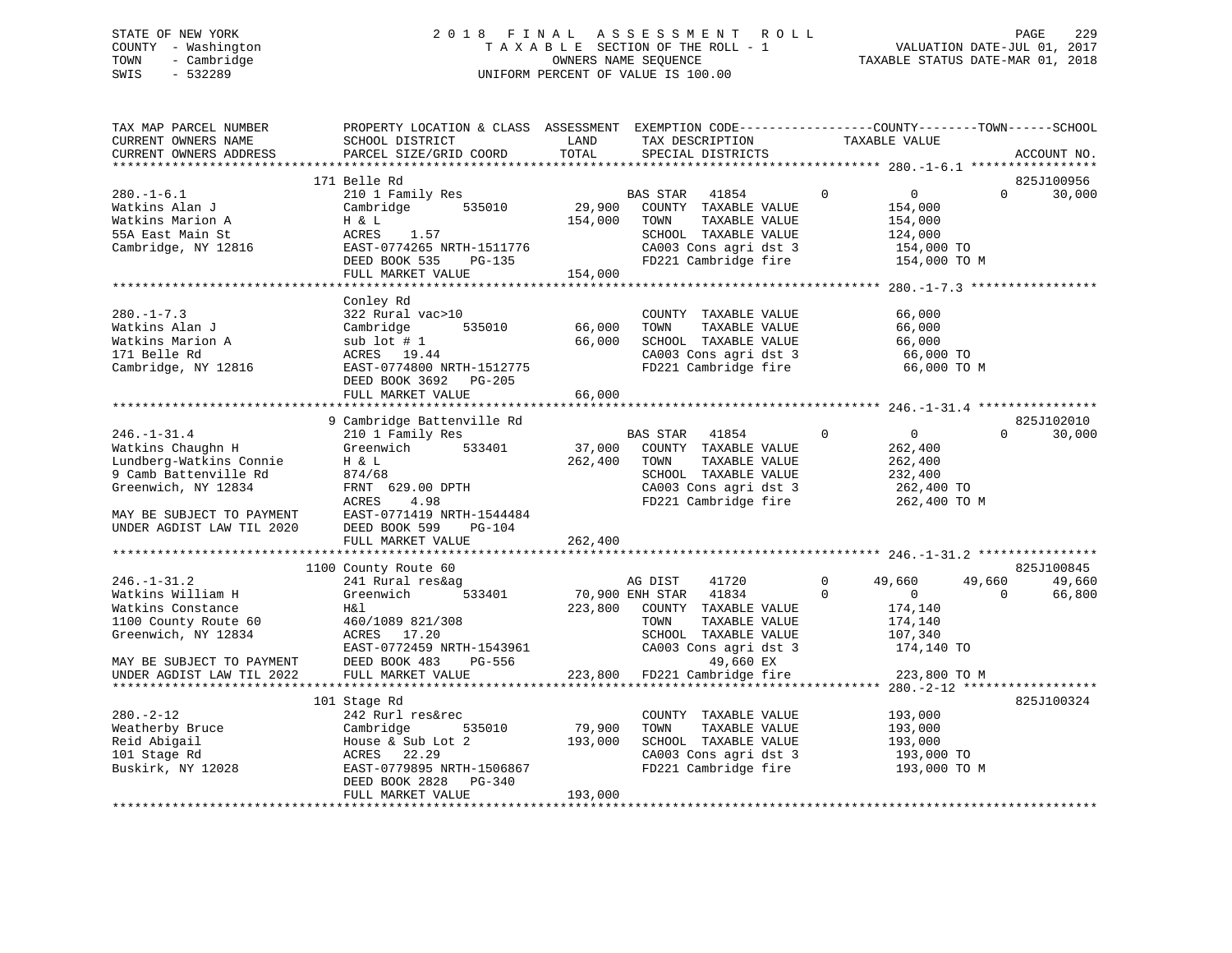#### STATE OF NEW YORK 2 0 1 8 F I N A L A S S E S S M E N T R O L L PAGE 230COUNTY - Washington  $T A X A B L E$  SECTION OF THE ROLL - 1<br>TOWN - Cambridge  $\sim$  000NERS NAME SEQUENCE TOWN - Cambridge OWNERS NAME SEQUENCE TAXABLE STATUS DATE-MAR 01, 2018 SWIS - 532289 UNIFORM PERCENT OF VALUE IS 100.00

| TAX MAP PARCEL NUMBER<br>CURRENT OWNERS NAME<br>CURRENT OWNERS ADDRESS                                        | SCHOOL DISTRICT<br>PARCEL SIZE/GRID COORD                                                                                                                       | LAND<br>TOTAL              | TAX DESCRIPTION<br>SPECIAL DISTRICTS                                                                                             | PROPERTY LOCATION & CLASS ASSESSMENT EXEMPTION CODE----------------COUNTY-------TOWN------SCHOOL<br>TAXABLE VALUE | ACCOUNT NO.           |
|---------------------------------------------------------------------------------------------------------------|-----------------------------------------------------------------------------------------------------------------------------------------------------------------|----------------------------|----------------------------------------------------------------------------------------------------------------------------------|-------------------------------------------------------------------------------------------------------------------|-----------------------|
| $280. -2 - 12.3$<br>Weatherby Bruce<br>Reid Abigail<br>101 Stage Rd<br>Buskirk, NY 12028                      | 137 Stage Rd<br>322 Rural vac>10<br>535010<br>Cambridge<br>$1$ ot 3<br>ACRES 27.70<br>EAST-0780905 NRTH-1507074<br>DEED BOOK 2066 PG-302<br>FULL MARKET VALUE   | 76,600<br>76,600<br>76,600 | COUNTY TAXABLE VALUE<br>TOWN<br>TAXABLE VALUE<br>SCHOOL TAXABLE VALUE<br>CA003 Cons agri dst 3<br>FD221 Cambridge fire           | 76,600<br>76,600<br>76,600<br>76,600 TO<br>76,600 ТО М                                                            |                       |
| $280. - 2 - 12.4$<br>Weatherby Bruce<br>Reid Abigail<br>101 Stage Rd<br>Buskirk, NY 12028                     | Stage Rd<br>322 Rural vac>10<br>535010<br>Cambridge<br>lot 1<br>ACRES 10.00<br>EAST-0779115 NRTH-1506550<br>DEED BOOK 2828 PG-344<br>FULL MARKET VALUE          | 48,000<br>48,000<br>48,000 | COUNTY TAXABLE VALUE<br>TOWN<br>TAXABLE VALUE<br>SCHOOL TAXABLE VALUE<br>CA003 Cons agri dst 3<br>FD221 Cambridge fire           | 48,000<br>48,000<br>48,000<br>48,000 TO<br>48,000 TO M                                                            |                       |
|                                                                                                               | 164 Mead Rd                                                                                                                                                     |                            |                                                                                                                                  |                                                                                                                   | 825J100700            |
| $288. - 1 - 28$<br>Weber Sarah E<br>Weber Janet<br>164 Mead Rd<br>Johnsonville, NY 12094                      | 241 Rural res&ag<br>Hoosic Valley 384201 130,500 COUNTY TAXABLE VALUE<br>ACRES 66.01<br>EAST-0757623 NRTH-1502183<br>DEED BOOK 2583 PG-231<br>FULL MARKET VALUE | 197,700 TOWN               | BAS STAR<br>41854<br>TAXABLE VALUE<br>SCHOOL TAXABLE VALUE<br>CA003 Cons agri dst 3<br>197,700 FD221 Cambridge fire              | $\mathbf 0$<br>$\overline{0}$<br>$\Omega$<br>197,700<br>197,700<br>167,700<br>197,700 TO<br>197,700 TO M          | 30,000                |
|                                                                                                               | 607 Lees Crossing Rd                                                                                                                                            |                            |                                                                                                                                  |                                                                                                                   | 825J100687            |
| $288. - 1 - 1$<br>Weber Stephen A<br>607 Lees Crossing Rd<br>Johnsonville, NY 12094                           | 210 1 Family Res<br>Hoosic Valley 384201<br>H & L<br>6.32<br>ACRES<br>EAST-0759876 NRTH-1503683<br>DEED BOOK 937<br>$PG-41$                                     | 50,300<br>94,500           | COUNTY TAXABLE VALUE<br>TOWN<br>TAXABLE VALUE<br>SCHOOL TAXABLE VALUE<br>CA003 Cons agri dst 3<br>FD221 Cambridge fire           | 94,500<br>94,500<br>94,500<br>94,500 TO<br>94,500 TO M                                                            |                       |
|                                                                                                               | FULL MARKET VALUE                                                                                                                                               | 94,500                     |                                                                                                                                  |                                                                                                                   |                       |
| $288. - 1 - 1.2$<br>Weber Stephen A<br>Weber-Coons Janice L<br>607 Lees Crossing Rd<br>Johnsonville, NY 12094 | 263 Lees Crossing Rd<br>241 Rural res&ag<br>Hoosic Valley 384201<br>House & Land<br>875/299<br>ACRES 195.80<br>EAST-0758170 NRTH-1504641                        | 307,300<br>460,000         | AG DIST<br>41720<br>COUNTY TAXABLE VALUE<br>TOWN<br>TAXABLE VALUE<br>SCHOOL TAXABLE VALUE<br>CA003 Cons agri dst 3<br>122,690 EX | $\mathbf{0}$<br>122,690<br>122,690<br>337,310<br>337,310<br>337,310<br>337,310 TO                                 | 825J102051<br>122,690 |
| MAY BE SUBJECT TO PAYMENT<br>UNDER AGDIST LAW TIL 2022                                                        | DEED BOOK 2808 PG-254<br>FULL MARKET VALUE                                                                                                                      | 460,000                    | FD221 Cambridge fire                                                                                                             | 460,000 TO M                                                                                                      |                       |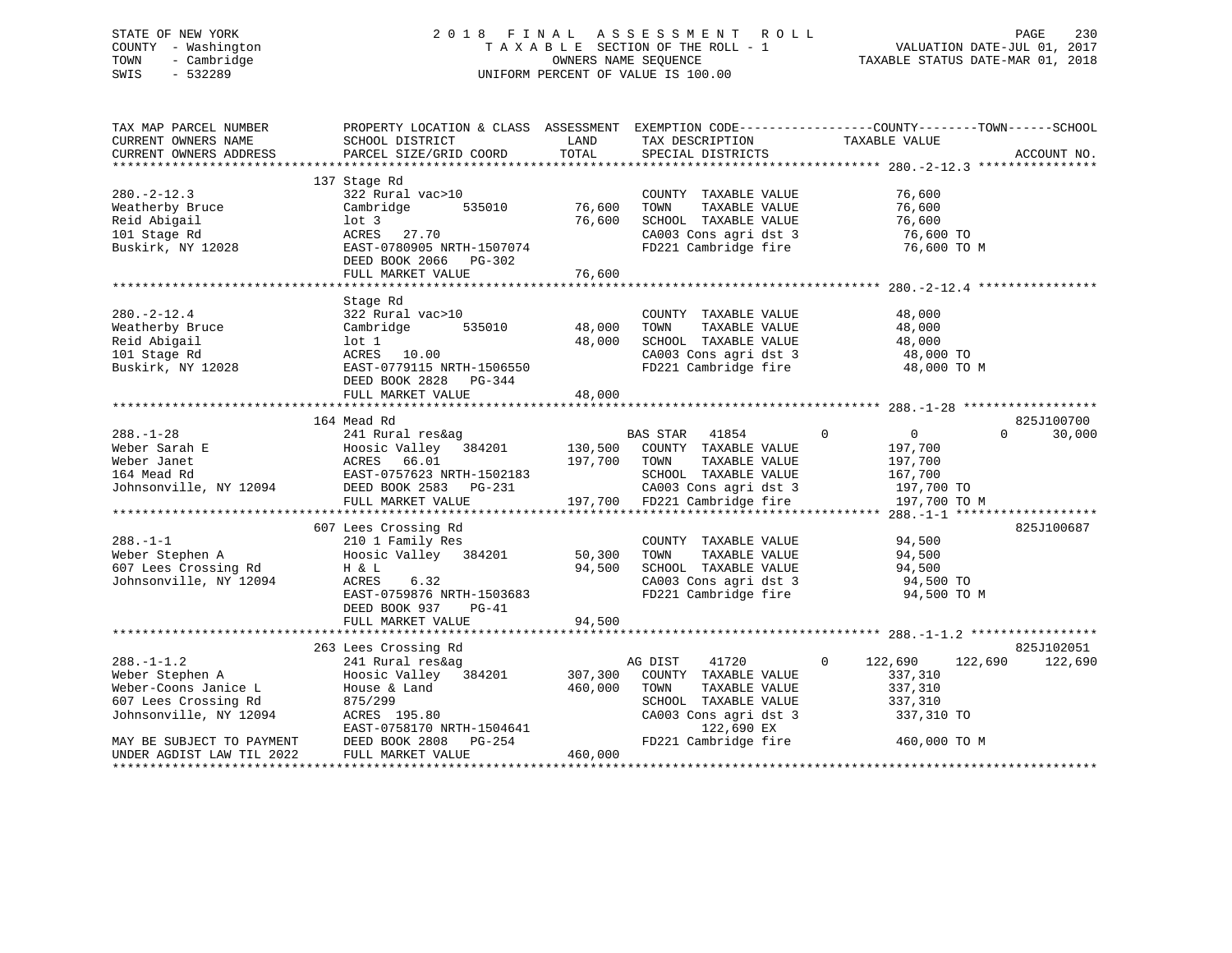# STATE OF NEW YORK 2 0 1 8 F I N A L A S S E S S M E N T R O L L PAGE 231 COUNTY - Washington T A X A B L E SECTION OF THE ROLL - 1 VALUATION DATE-JUL 01, 2017 TOWN - Cambridge OWNERS NAME SEQUENCE TAXABLE STATUS DATE-MAR 01, 2018 SWIS - 532289 UNIFORM PERCENT OF VALUE IS 100.00

| TAX MAP PARCEL NUMBER     | PROPERTY LOCATION & CLASS ASSESSMENT EXEMPTION CODE---------------COUNTY-------TOWN-----SCHOOL |               |                                                                     |                          |                  |
|---------------------------|------------------------------------------------------------------------------------------------|---------------|---------------------------------------------------------------------|--------------------------|------------------|
| CURRENT OWNERS NAME       | SCHOOL DISTRICT                                                                                | LAND          | TAX DESCRIPTION                                                     | TAXABLE VALUE            |                  |
| CURRENT OWNERS ADDRESS    | PARCEL SIZE/GRID COORD                                                                         | TOTAL         | SPECIAL DISTRICTS                                                   |                          | ACCOUNT NO.      |
|                           | Lees Crossing Rd                                                                               |               |                                                                     |                          | 825J102050       |
| $288. - 1 - 1.1$          | 322 Rural vac>10                                                                               |               | COUNTY TAXABLE VALUE                                                | 43,000                   |                  |
| Weber William             | Hoosic Valley 384201                                                                           | 43,000        | TAXABLE VALUE<br>TOWN                                               | 43,000                   |                  |
| Stoeckmann Elizabeth      | ACRES 19.55                                                                                    | 43,000        | SCHOOL TAXABLE VALUE                                                | 43,000                   |                  |
| 392 Stover Rd             | EAST-0756436 NRTH-1503088                                                                      |               |                                                                     |                          |                  |
| Valley Falls, NY 12185    | DEED BOOK 856<br>PG-183                                                                        |               | CA003 Cons agri dst 3 43,000 TO<br>FD221 Cambridge fire 43,000 TO M |                          |                  |
|                           | FULL MARKET VALUE                                                                              | 43,000        |                                                                     |                          |                  |
|                           |                                                                                                |               |                                                                     |                          |                  |
|                           | State Route 372                                                                                |               |                                                                     |                          | 825J100851       |
| $246. - 1 - 3$            | 314 Rural vac<10                                                                               |               | AG DIST<br>41720                                                    | $\overline{0}$<br>7,772  | 7,772<br>7,772   |
| Weeping Birch Farm LLC    | Greenwich                                                                                      | 533401 10,200 | COUNTY TAXABLE VALUE                                                | 2,428                    |                  |
| 12 Old Cambridge Rd       | 5.95 BANK<br>ACRES<br>997                                                                      | 10,200        | TOWN<br>TAXABLE VALUE                                               | 2,428                    |                  |
| Greenwich, NY 12834       | EAST-0770633 NRTH-1544437                                                                      |               | SCHOOL TAXABLE VALUE                                                | 2,428                    |                  |
|                           | DEED BOOK 2074 PG-198                                                                          |               | CA003 Cons agri dst 3                                               | 2,428 TO                 |                  |
| MAY BE SUBJECT TO PAYMENT | FULL MARKET VALUE                                                                              | 10,200        | 7,772 EX                                                            |                          |                  |
| UNDER AGDIST LAW TIL 2022 |                                                                                                |               | FD221 Cambridge fire                                                | 10,200 TO M              |                  |
|                           |                                                                                                |               |                                                                     |                          |                  |
|                           | Old Cambridge Rd                                                                               |               |                                                                     |                          | 825J100489       |
| $246. - 1 - 4.1$          | 105 Vac farmland                                                                               |               | AG DIST<br>41720                                                    | $\overline{0}$<br>97,272 | 97,272<br>97,272 |
| Weeping Birch Farm LLC    | Greenwich<br>533401                                                                            |               | 137,500 COUNTY TAXABLE VALUE                                        | 52,228                   |                  |
| 12 Old Cambridge Rd       | 78.80 BANK<br>997<br>ACRES                                                                     | 149,500       | TOWN<br>TAXABLE VALUE                                               | 52,228                   |                  |
| Greenwich, NY 12834       | EAST-0770888 NRTH-1545641                                                                      |               | SCHOOL TAXABLE VALUE                                                | 52,228                   |                  |
|                           | DEED BOOK 910<br>PG-273                                                                        |               | CA003 Cons agri dst 3                                               | 52,228 TO                |                  |
| MAY BE SUBJECT TO PAYMENT | FULL MARKET VALUE                                                                              | 149,500       | 97,272 EX                                                           |                          |                  |
| UNDER AGDIST LAW TIL 2022 |                                                                                                |               | FD221 Cambridge fire                                                | 149,500 TO M             |                  |
|                           |                                                                                                |               |                                                                     |                          |                  |
|                           | State Route 372                                                                                |               |                                                                     |                          | 825J100490       |
| $246. - 1 - 4.2$          | 105 Vac farmland                                                                               |               | 41720<br>AG DIST                                                    | $\overline{0}$<br>93,747 | 93,747<br>93,747 |
| Weeping Birch Farm LLC    | Greenwich                                                                                      |               | 533401 116,600 COUNTY TAXABLE VALUE                                 | 22,853                   |                  |
| 12 Old Cambridge Rd       | ACRES 62.19 BANK<br>997                                                                        | 116,600 TOWN  | TAXABLE VALUE                                                       | 22,853                   |                  |
| Greenwich, NY 12834       | EAST-0772748 NRTH-1545108                                                                      |               | SCHOOL TAXABLE VALUE                                                | 22,853                   |                  |
|                           | DEED BOOK 910<br>PG-271                                                                        |               | CA003 Cons agri dst 3                                               | 22,853 TO                |                  |
| MAY BE SUBJECT TO PAYMENT | FULL MARKET VALUE                                                                              | 116,600       | 93,747 EX                                                           |                          |                  |
| UNDER AGDIST LAW TIL 2022 |                                                                                                |               | FD221 Cambridge fire                                                | 116,600 TO M             |                  |
|                           |                                                                                                |               |                                                                     |                          |                  |
|                           | 1048 County Route 59                                                                           |               |                                                                     |                          | 825J100925       |
| $262. - 1 - 14.1$         | 242 Rurl res&rec                                                                               |               | COUNTY TAXABLE VALUE                                                | 229,000                  |                  |
| Wensley John E II         | 535010<br>Cambridge                                                                            | 73,400        | TOWN<br>TAXABLE VALUE                                               | 229,000                  |                  |
| 1048 County Route 59      | ACRES 18.20                                                                                    | 229,000       | SCHOOL TAXABLE VALUE                                                | 229,000                  |                  |
| Cambridge, NY 12816       | EAST-0775410 NRTH-1520382                                                                      |               | CA003 Cons agri dst 3<br>FD221 Cambridge fire                       | 229,000 TO               |                  |
|                           | DEED BOOK 3750 PG-253                                                                          |               |                                                                     | 229,000 TO M             |                  |
|                           | FULL MARKET VALUE                                                                              | 229,000       |                                                                     |                          |                  |
|                           |                                                                                                |               |                                                                     |                          |                  |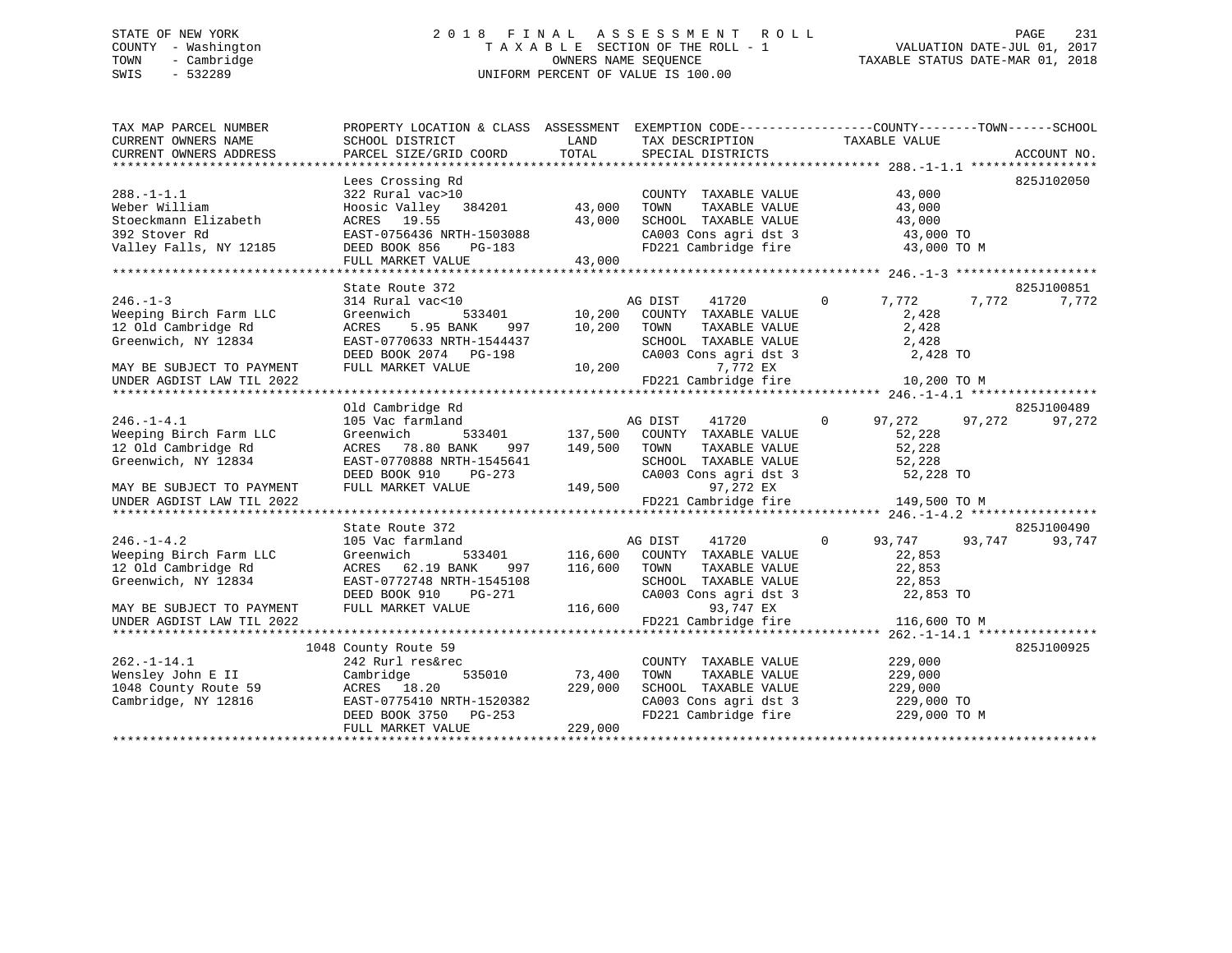| 2018 FINAL ASSESSMENT ROLL         | 232<br>PAGE                      |
|------------------------------------|----------------------------------|
| TAXABLE SECTION OF THE ROLL - 1    | VALUATION DATE-JUL 01, 2017      |
| OWNERS NAME SEOUENCE               | TAXABLE STATUS DATE-MAR 01, 2018 |
| UNIFORM PERCENT OF VALUE IS 100.00 |                                  |
|                                    |                                  |
|                                    |                                  |
|                                    |                                  |

| TAX MAP PARCEL NUMBER     | PROPERTY LOCATION & CLASS ASSESSMENT EXEMPTION CODE---------------COUNTY-------TOWN------SCHOOL |         |                             |                                     |                    |
|---------------------------|-------------------------------------------------------------------------------------------------|---------|-----------------------------|-------------------------------------|--------------------|
| CURRENT OWNERS NAME       | SCHOOL DISTRICT                                                                                 | LAND    | TAX DESCRIPTION             | TAXABLE VALUE                       |                    |
| CURRENT OWNERS ADDRESS    | PARCEL SIZE/GRID COORD                                                                          | TOTAL   | SPECIAL DISTRICTS           |                                     | ACCOUNT NO.        |
|                           |                                                                                                 |         |                             |                                     |                    |
|                           | 137 Irish Ln                                                                                    |         |                             |                                     | 825J102039         |
| $255. - 1 - 24.4$         | 250 Estate                                                                                      |         | ENH STAR 41834              | $\overline{0}$<br>$0 \qquad \qquad$ | 66,800<br>$\Omega$ |
| Werner John F             | 535010<br>Cambridge                                                                             | 129,300 | COUNTY TAXABLE VALUE        | 591,800                             |                    |
| Werner Lorraine           | H & L                                                                                           | 591,800 | TOWN<br>TAXABLE VALUE       | 591,800                             |                    |
| 137 Irish Ln              | Lot 1                                                                                           |         | SCHOOL TAXABLE VALUE        | 525,000                             |                    |
| Cambridge, NY 12816       | ACRES<br>23.45                                                                                  |         | CA005 Cons agri dst 5       | 591,800 TO                          |                    |
|                           | EAST-0780076 NRTH-1530782                                                                       |         | FD221 Cambridge fire        | 591,800 TO M                        |                    |
|                           | DEED BOOK 1740<br>PG-99                                                                         |         |                             |                                     |                    |
|                           | FULL MARKET VALUE                                                                               | 591,800 |                             |                                     |                    |
|                           |                                                                                                 |         |                             |                                     |                    |
|                           | 1244 Vly Summit Rd                                                                              |         |                             |                                     | 825J100602         |
| $261 - 2 - 3$             | 242 Rurl res&rec                                                                                |         | COUNTY TAXABLE VALUE        | 238,900                             |                    |
| Westcott Paul             | Cambridge<br>535010                                                                             | 110,300 | TAXABLE VALUE<br>TOWN       | 238,900                             |                    |
| Westcott Marie A          | House & Land                                                                                    | 238,900 | SCHOOL TAXABLE VALUE        | 238,900                             |                    |
| 1244 Vly Summit Rd        | Sub Lot A                                                                                       |         | FD221 Cambridge fire        | 238,900 TO M                        |                    |
| Greenwich, NY 12834       | $261. - 1 - 3$                                                                                  |         |                             |                                     |                    |
|                           | ACRES 47.45 BANK<br>997                                                                         |         |                             |                                     |                    |
|                           | EAST-0766243 NRTH-1526799                                                                       |         |                             |                                     |                    |
|                           | DEED BOOK 2609 PG-216                                                                           |         |                             |                                     |                    |
|                           | FULL MARKET VALUE                                                                               | 238,900 |                             |                                     |                    |
|                           |                                                                                                 |         |                             |                                     |                    |
|                           | 296 Stevenson Rd                                                                                |         |                             |                                     | 825J100629         |
| $255. - 1 - 3.1$          | 241 Rural res&ag                                                                                |         | AG DIST 41720               | $\mathbf 0$<br>86,292               | 86,292<br>86,292   |
| Wetherby Julie            | 535010<br>Cambridge                                                                             | 213,900 | COUNTY TAXABLE VALUE        | 347,508                             |                    |
| 25 Mountain View Dr       | House & Land                                                                                    | 433,800 | TOWN<br>TAXABLE VALUE       | 347,508                             |                    |
| Cambridge, NY 12816       | 370/229                                                                                         |         | SCHOOL TAXABLE VALUE        | 347,508                             |                    |
|                           | ACRES 129.50                                                                                    |         | CA005 Cons agri dst 5       | 347,508 TO                          |                    |
| MAY BE SUBJECT TO PAYMENT | EAST-0780060 NRTH-1535809                                                                       |         | 86,292 EX                   |                                     |                    |
| UNDER AGDIST LAW TIL 2022 | DEED BOOK 3764 PG-90                                                                            |         | FD221 Cambridge fire        | 433,800 TO M                        |                    |
|                           | FULL MARKET VALUE                                                                               | 433,800 |                             |                                     |                    |
|                           |                                                                                                 |         |                             |                                     |                    |
|                           | 1269 County Route 59                                                                            |         |                             |                                     | 825J100303         |
| $262 - 2 - 10$            | 210 1 Family Res                                                                                |         | BAS STAR 41854              | $\Omega$<br>$\overline{0}$          | 30,000<br>$\Omega$ |
| Whalen Deborah            | 535010<br>Cambridge                                                                             |         | 22,000 COUNTY TAXABLE VALUE | 84,300                              |                    |
| Whalen William            | Trailer & Lot                                                                                   | 84,300  | TOWN<br>TAXABLE VALUE       | 84,300                              |                    |
| 1269 County Route 59      | 0.55<br>ACRES                                                                                   |         | SCHOOL TAXABLE VALUE        | 54,300                              |                    |
| Cambridge, NY 12816       | EAST-0778427 NRTH-1525272                                                                       |         | FD221 Cambridge fire        | 84,300 TO M                         |                    |
|                           | DEED BOOK 578<br>PG-152                                                                         |         |                             |                                     |                    |
|                           | FULL MARKET VALUE                                                                               | 84,300  |                             |                                     |                    |
|                           |                                                                                                 |         |                             |                                     |                    |
|                           |                                                                                                 |         |                             |                                     |                    |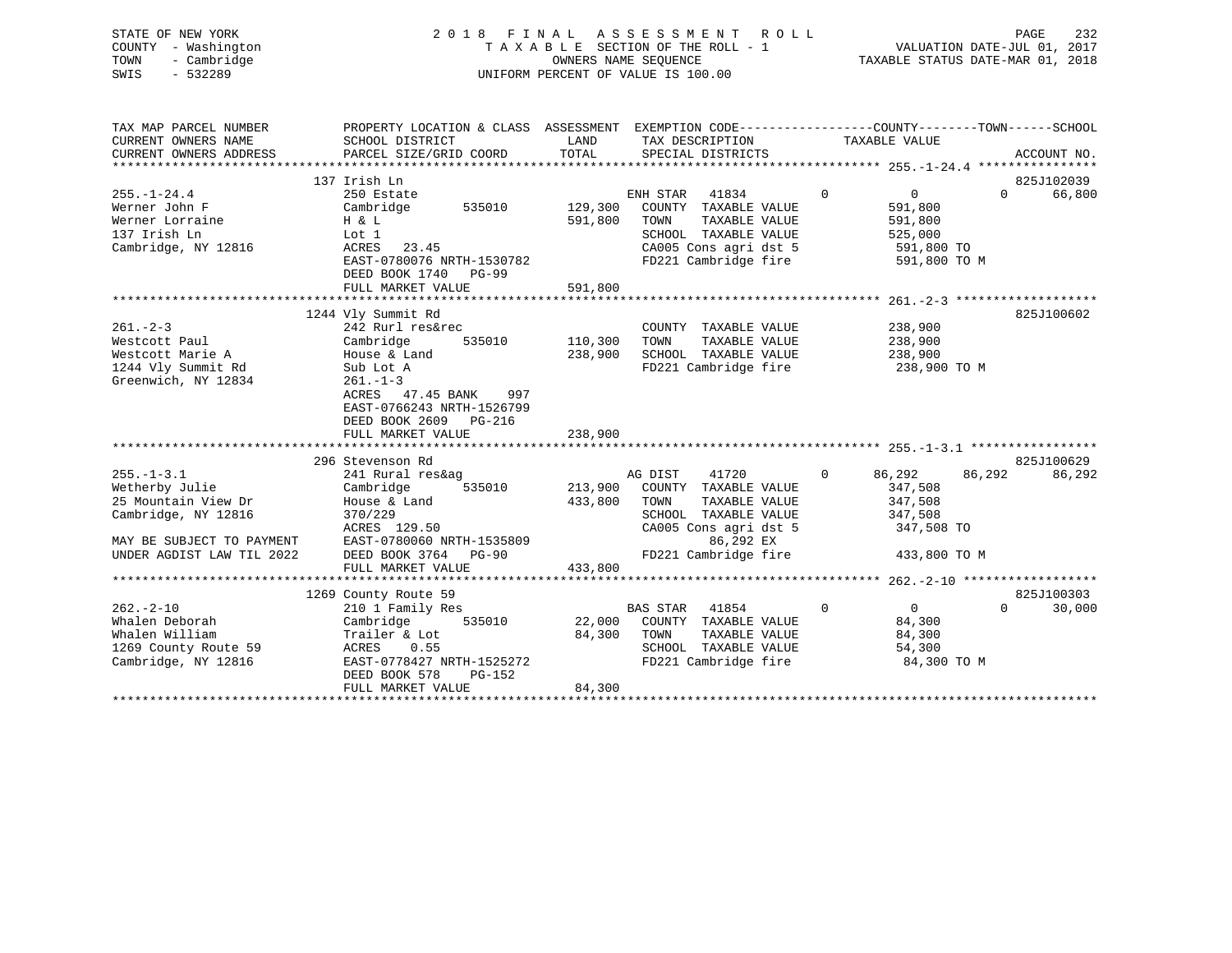# STATE OF NEW YORK 2 0 1 8 F I N A L A S S E S S M E N T R O L L PAGE 233 COUNTY - Washington T A X A B L E SECTION OF THE ROLL - 1 VALUATION DATE-JUL 01, 2017 TOWN - Cambridge OWNERS NAME SEQUENCE TAXABLE STATUS DATE-MAR 01, 2018 SWIS - 532289 UNIFORM PERCENT OF VALUE IS 100.00

| TAX MAP PARCEL NUMBER<br>CURRENT OWNERS NAME<br>CURRENT OWNERS ADDRESS | PROPERTY LOCATION & CLASS ASSESSMENT EXEMPTION CODE----------------COUNTY-------TOWN-----SCHOOL<br>SCHOOL DISTRICT<br>PARCEL SIZE/GRID COORD | LAND<br>TOTAL    | TAX DESCRIPTION<br>SPECIAL DISTRICTS          | TAXABLE VALUE                   | ACCOUNT NO.        |
|------------------------------------------------------------------------|----------------------------------------------------------------------------------------------------------------------------------------------|------------------|-----------------------------------------------|---------------------------------|--------------------|
|                                                                        |                                                                                                                                              |                  |                                               |                                 |                    |
|                                                                        | 785 King Rd                                                                                                                                  |                  |                                               |                                 | 825J100691         |
| $263. - 1 - 19$                                                        | 241 Rural res&ag                                                                                                                             |                  | AG DIST<br>41720                              | $\mathbf{0}$<br>45,944          | 45,944<br>45,944   |
| Wheelock Alan S LE                                                     | 535010<br>Cambridge<br>Rural Residence                                                                                                       | 148,300 BAS STAR | 41854                                         | $\Omega$<br>$\Omega$<br>311,056 | 30,000<br>$\Omega$ |
| Wheelock Centola Jennifer M                                            |                                                                                                                                              | 357,000          | COUNTY TAXABLE VALUE                          |                                 |                    |
| 785 King Rd<br>Cambridge, NY 12816                                     | ACRES 77.00<br>EAST-0781067 NRTH-1521610                                                                                                     |                  | TAXABLE VALUE<br>TOWN<br>SCHOOL TAXABLE VALUE | 311,056<br>281,056              |                    |
|                                                                        | DEED BOOK 2949 PG-104                                                                                                                        |                  | CA003 Cons agri dst 3                         | 311,056 TO                      |                    |
| MAY BE SUBJECT TO PAYMENT                                              | FULL MARKET VALUE                                                                                                                            | 357,000          | 45,944 EX                                     |                                 |                    |
| UNDER AGDIST LAW TIL 2022                                              |                                                                                                                                              |                  | FD221 Cambridge fire                          | 357,000 TO M                    |                    |
|                                                                        |                                                                                                                                              |                  |                                               |                                 |                    |
|                                                                        | County Route 59                                                                                                                              |                  |                                               |                                 | 825J100934         |
| $263. - 1 - 31$                                                        | 314 Rural vac<10                                                                                                                             |                  | COUNTY TAXABLE VALUE                          | 39,200                          |                    |
| White Alexander C                                                      | Cambridge<br>535010                                                                                                                          | 39,200           | TAXABLE VALUE<br>TOWN                         | 39,200                          |                    |
| 235 East 10th St 1F                                                    | Vacant Land                                                                                                                                  | 39,200           | SCHOOL TAXABLE VALUE                          | 39,200                          |                    |
| New York, NY 10003                                                     | 2250/123 3338/329                                                                                                                            |                  | CA003 Cons agri dst 3                         | 39,200 TO                       |                    |
|                                                                        | ACRES<br>7.30                                                                                                                                |                  | FD221 Cambridge fire                          | 39,200 TO M                     |                    |
|                                                                        | EAST-0779264 NRTH-1526645                                                                                                                    |                  |                                               |                                 |                    |
|                                                                        | DEED BOOK 3338 PG-329                                                                                                                        |                  |                                               |                                 |                    |
|                                                                        | FULL MARKET VALUE                                                                                                                            | 39,200           |                                               |                                 |                    |
|                                                                        |                                                                                                                                              |                  |                                               |                                 |                    |
|                                                                        | 1320 County Route 59                                                                                                                         |                  |                                               |                                 | 825J100932         |
| $263. - 1 - 29$                                                        | 242 Rurl res&rec                                                                                                                             |                  | ENH STAR 41834                                | $\Omega$<br>0                   | 66,800<br>$\Omega$ |
| White Benjamin L                                                       | Cambridge<br>535010                                                                                                                          | 89,300           | COUNTY TAXABLE VALUE                          | 219,500                         |                    |
| 1320 County Route 59                                                   | 505/176 2789/142                                                                                                                             | 219,500          | TAXABLE VALUE<br>TOWN                         | 219,500                         |                    |
| Cambridge, NY 12816                                                    | ACRES 29.85                                                                                                                                  |                  | SCHOOL TAXABLE VALUE                          | 152,700                         |                    |
|                                                                        | EAST-0779616 NRTH-1524909                                                                                                                    |                  | CA003 Cons agri dst 3                         | 219,500 TO                      |                    |
|                                                                        | DEED BOOK 2777 PG-67                                                                                                                         |                  | FD221 Cambridge fire                          | 219,500 TO M                    |                    |
|                                                                        | FULL MARKET VALUE                                                                                                                            | 219,500          |                                               |                                 |                    |
|                                                                        | ************************                                                                                                                     |                  |                                               |                                 |                    |
|                                                                        | 16 Reynolds Rd                                                                                                                               |                  |                                               |                                 | 825J100935         |
| $263. - 1 - 32$                                                        | 242 Rurl res&rec                                                                                                                             |                  | ENH STAR<br>41834                             | $\Omega$<br>0                   | $\Omega$<br>66,800 |
| White Kirby B                                                          | Cambridge<br>535010                                                                                                                          | 57,800           | COUNTY TAXABLE VALUE                          | 133,600                         |                    |
| White Nola D                                                           | House & Land                                                                                                                                 | 133,600          | TAXABLE VALUE<br>TOWN                         | 133,600                         |                    |
| 16 Reynolds Rd                                                         | ACRES 10.40                                                                                                                                  |                  | SCHOOL TAXABLE VALUE                          | 66,800                          |                    |
| Cambridge, NY 12816                                                    | EAST-0779926 NRTH-1526949                                                                                                                    |                  | CA003 Cons agri dst 3                         | 133,600 TO                      |                    |
|                                                                        | DEED BOOK 2776<br>$PG-5$                                                                                                                     |                  | FD221 Cambridge fire                          | 133,600 TO M                    |                    |
|                                                                        | FULL MARKET VALUE                                                                                                                            | 133,600          |                                               |                                 |                    |
|                                                                        |                                                                                                                                              |                  |                                               |                                 |                    |
|                                                                        | County Route 59                                                                                                                              |                  |                                               |                                 | 825J100692         |
| $263. - 1 - 23.4$                                                      | 312 Vac w/imprv                                                                                                                              |                  | COUNTY TAXABLE VALUE                          | 6,000                           |                    |
| White Kirby Etal                                                       | Cambridge<br>535010                                                                                                                          | 1,200            | TOWN<br>TAXABLE VALUE                         | 6,000                           |                    |
| White Duffield Etal                                                    | Lot 4                                                                                                                                        | 6,000            | SCHOOL TAXABLE VALUE                          | 6,000                           |                    |
| 1318 County Route 59                                                   | FRNT 70.00 DPTH 73.00                                                                                                                        |                  | CA003 Cons agri dst 3                         | 6,000 TO                        |                    |
| Cambridge, NY 12816                                                    | EAST-0779451 NRTH-1526272                                                                                                                    |                  | FD221 Cambridge fire                          | 6,000 TO M                      |                    |
|                                                                        | DEED BOOK 843<br>PG-249<br>FULL MARKET VALUE                                                                                                 | 6,000            |                                               |                                 |                    |
|                                                                        |                                                                                                                                              |                  |                                               |                                 |                    |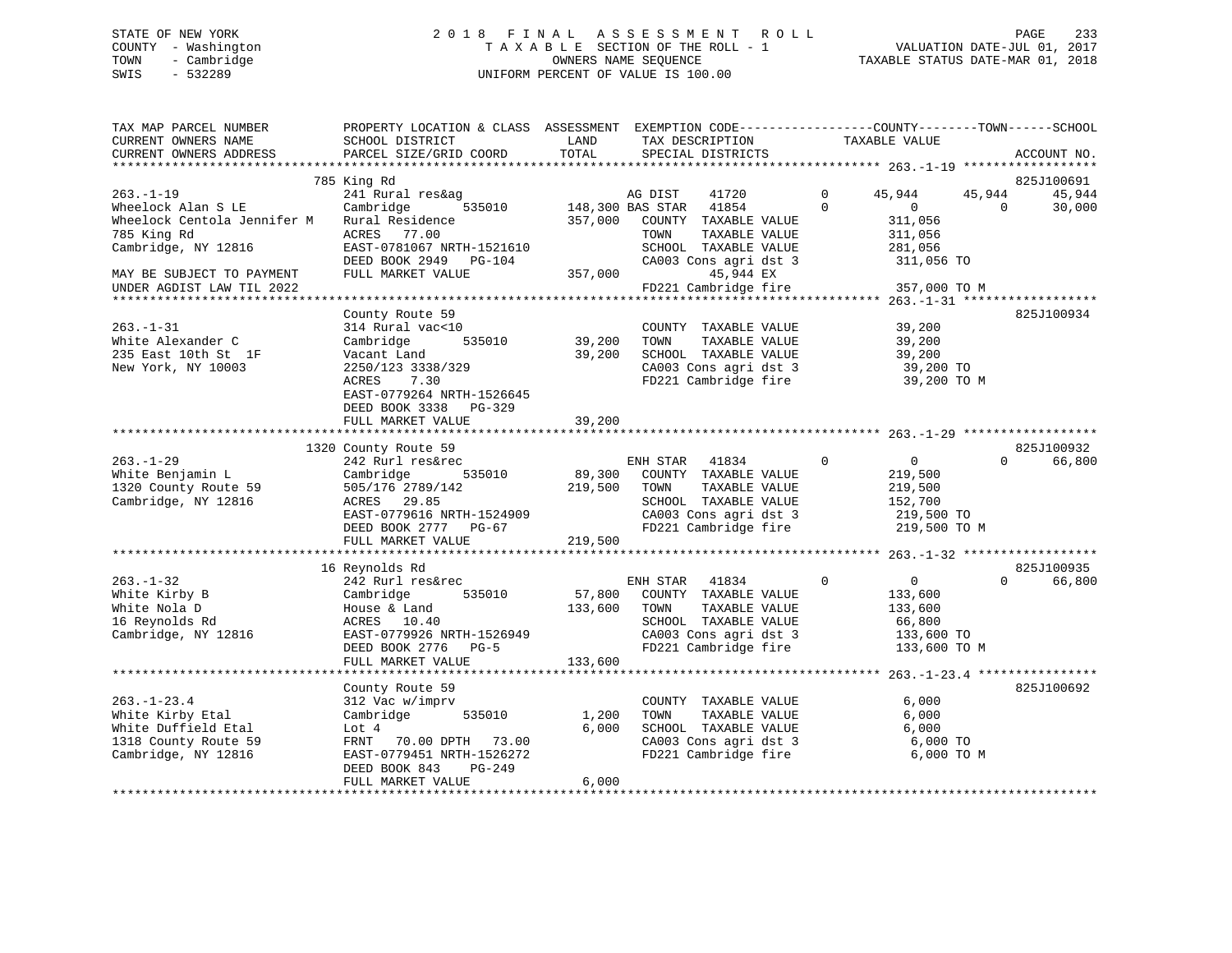# STATE OF NEW YORK 2 0 1 8 F I N A L A S S E S S M E N T R O L L PAGE 234 COUNTY - Washington T A X A B L E SECTION OF THE ROLL - 1 VALUATION DATE-JUL 01, 2017 TOWN - Cambridge OWNERS NAME SEQUENCE TAXABLE STATUS DATE-MAR 01, 2018 SWIS - 532289 UNIFORM PERCENT OF VALUE IS 100.00

| TAX MAP PARCEL NUMBER<br>CURRENT OWNERS NAME<br>CURRENT OWNERS ADDRESS                                     | PROPERTY LOCATION & CLASS ASSESSMENT EXEMPTION CODE----------------COUNTY-------TOWN------SCHOOL<br>SCHOOL DISTRICT<br>PARCEL SIZE/GRID COORD                                 | LAND<br>TOTAL                | TAX DESCRIPTION TAXABLE VALUE<br>SPECIAL DISTRICTS                                                                                                                                                          |                                                                                                                                                                    |                                                | ACCOUNT NO.                              |
|------------------------------------------------------------------------------------------------------------|-------------------------------------------------------------------------------------------------------------------------------------------------------------------------------|------------------------------|-------------------------------------------------------------------------------------------------------------------------------------------------------------------------------------------------------------|--------------------------------------------------------------------------------------------------------------------------------------------------------------------|------------------------------------------------|------------------------------------------|
| $263. - 1 - 23.1$<br>White Nancy<br>1337 County Route 59<br>Cambridge, NY 12816                            | 1337 County Route 59<br>210 1 Family Res<br>535010<br>Cambridge<br>Sub Lot 1<br>ACRES<br>3.71<br>EAST-0779715 NRTH-1526495<br>DEED BOOK 848<br>PG-241<br>FULL MARKET VALUE    | 36,600<br>263,400<br>263,400 | <b>BAS STAR</b><br>41854<br>COUNTY TAXABLE VALUE<br>TAXABLE VALUE<br>TOWN<br>SCHOOL TAXABLE VALUE<br>CA003 Cons agri dst 3<br>FD221 Cambridge fire                                                          | $\mathbf 0$<br>$\overline{0}$<br>263,400<br>263,400<br>233,400<br>263,400 TO<br>263,400 TO M                                                                       | $\Omega$                                       | 30,000                                   |
| $263. - 1 - 23.2$<br>White Nancy L<br>1337 County Route 59<br>Cambridge, NY 12816                          | County Route 59<br>314 Rural vac<10<br>Cambridge 535010<br>Lot 1<br>5.13<br>ACRES<br>EAST-0780173 NRTH-1526545<br>DEED BOOK 2815 PG-299<br>FULL MARKET VALUE                  | 27,900<br>27,900<br>27,900   | COUNTY TAXABLE VALUE<br>TAXABLE VALUE<br>TOWN<br>SCHOOL TAXABLE VALUE<br>CA003 Cons agri dst 3<br>FD221 Cambridge fire                                                                                      | 27,900<br>27,900<br>27,900<br>27,900 TO<br>27,900 TO M                                                                                                             |                                                | 825J100692                               |
| $279. - 2 - 1.1$<br>Whiteside Terry J<br>225 Midland Dr<br>Asheville, NC 28804                             | County Route 74<br>322 Rural vac>10<br>535010<br>Cambridge<br>Vac Land<br>ACRES 16.80<br>EAST-0765441 NRTH-1511221<br>DEED BOOK 632<br>PG-45<br>FULL MARKET VALUE             | 61,000<br>61,000<br>61,000   | COUNTY TAXABLE VALUE<br>TAXABLE VALUE<br>TOWN<br>SCHOOL TAXABLE VALUE<br>CA003 Cons agri dst 3<br>FD221 Cambridge fire                                                                                      | 61,000<br>61,000<br>61,000<br>61,000 TO<br>61,000 TO M                                                                                                             |                                                | 825J102048                               |
|                                                                                                            |                                                                                                                                                                               |                              |                                                                                                                                                                                                             |                                                                                                                                                                    |                                                |                                          |
| $270. - 1 - 33.8$<br>Whitney Sally J<br>93 Brownell Rd<br>Cambridge, NY 12816                              | 93 Brownell Rd<br>210 1 Family Res<br>535010<br>Cambridge<br>FRNT 415.00 DPTH 209.00<br>ACRES 0.45<br>EAST-0764013 NRTH-1517936<br>DEED BOOK 2614 PG-315<br>FULL MARKET VALUE | 13,200 AGED-SCH              | 41802<br>AGED-CO<br>41804<br>138,300 AGED-TOWN 41803<br>ENH STAR<br>41834<br>COUNTY TAXABLE VALUE<br>TAXABLE VALUE<br>TOWN<br>138,300 SCHOOL TAXABLE VALUE<br>CA003 Cons agri dst 3<br>FD221 Cambridge fire | 69,150<br>$\Omega$<br>$\Omega$<br>$\overline{0}$<br>$\Omega$<br>$\Omega$<br>$\overline{0}$<br>$\Omega$<br>69,150<br>89,895<br>36,925<br>138,300 TO<br>138,300 TO M | $\Omega$<br>$\mathbf{0}$<br>48,405<br>$\Omega$ | $\Omega$<br>34,575<br>$\Omega$<br>66,800 |
|                                                                                                            |                                                                                                                                                                               |                              |                                                                                                                                                                                                             |                                                                                                                                                                    |                                                |                                          |
| $270. - 1 - 14$<br>Widdig Christopher D<br>Widdig Lara J<br>495 Center Cambridge Rd<br>Cambridge, NY 12816 | 495 Center Cambridge Rd<br>210 1 Family Res<br>Cambridge<br>ACRES 2.82<br>EAST-0766549 NRTH-1516826<br>DEED BOOK 3130 PG-327<br>FULL MARKET VALUE                             | 231,300<br>231,300           | BAS STAR<br>41854<br>535010 37,100 COUNTY TAXABLE VALUE<br>TOWN<br>TAXABLE VALUE<br>SCHOOL TAXABLE VALUE<br>FD221 Cambridge fire                                                                            | $\mathbf 0$<br>$\overline{0}$<br>231,300<br>231,300<br>201,300<br>231,300 TO M                                                                                     | $\Omega$                                       | 825J100801<br>30,000                     |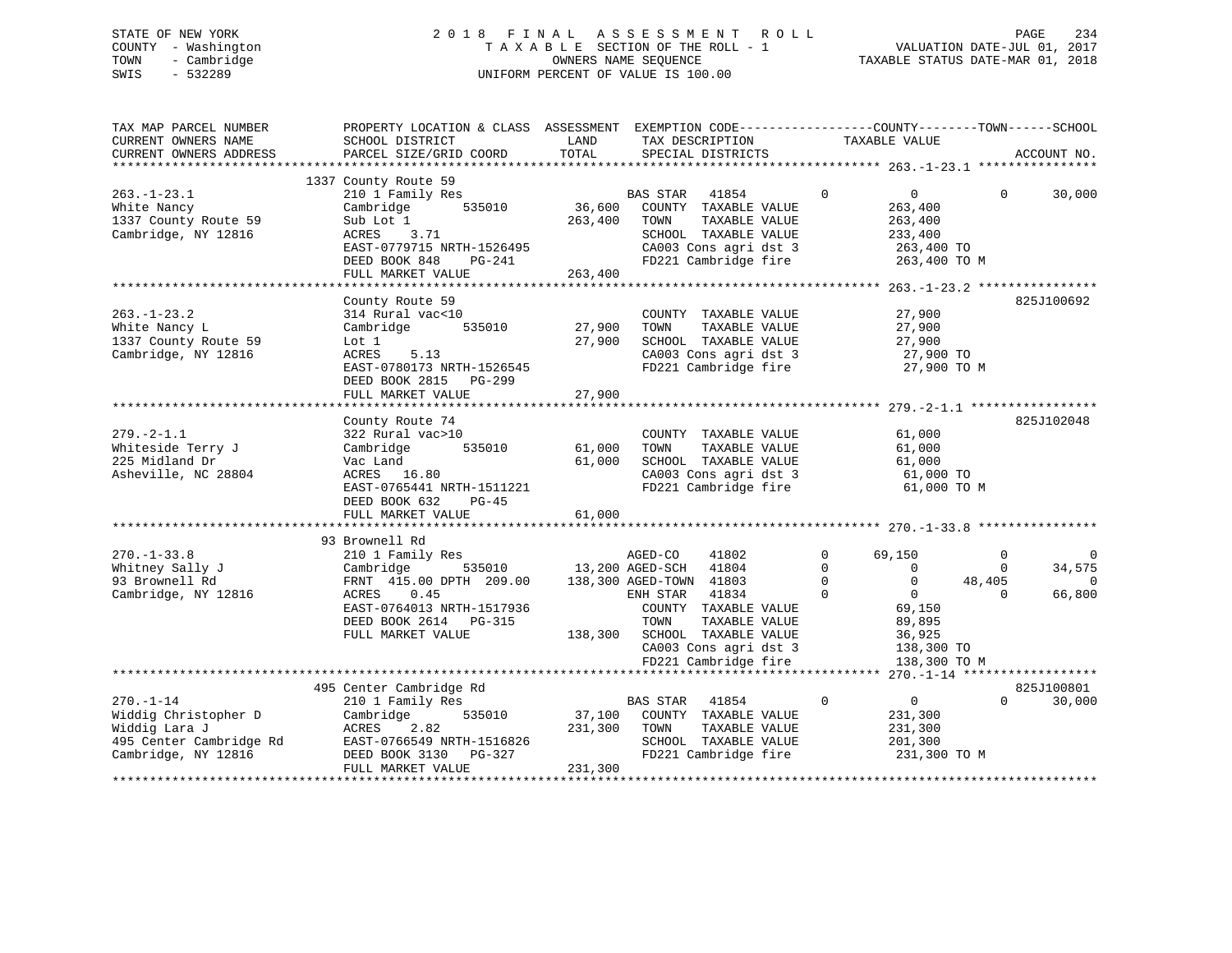# STATE OF NEW YORK 2 0 1 8 F I N A L A S S E S S M E N T R O L L PAGE 235 COUNTY - Washington T A X A B L E SECTION OF THE ROLL - 1 VALUATION DATE-JUL 01, 2017 TOWN - Cambridge OWNERS NAME SEQUENCE TAXABLE STATUS DATE-MAR 01, 2018 SWIS - 532289 UNIFORM PERCENT OF VALUE IS 100.00

| TAX MAP PARCEL NUMBER                                                                                                 | PROPERTY LOCATION & CLASS ASSESSMENT EXEMPTION CODE----------------COUNTY-------TOWN------SCHOOL                                         |          |         |                                                                                               |                                    |                 |            |
|-----------------------------------------------------------------------------------------------------------------------|------------------------------------------------------------------------------------------------------------------------------------------|----------|---------|-----------------------------------------------------------------------------------------------|------------------------------------|-----------------|------------|
|                                                                                                                       |                                                                                                                                          |          |         |                                                                                               |                                    |                 |            |
|                                                                                                                       |                                                                                                                                          |          |         |                                                                                               |                                    |                 |            |
|                                                                                                                       |                                                                                                                                          |          |         |                                                                                               |                                    |                 |            |
| $279. - 1 - 6.2$                                                                                                      | 306 Whiteside Rd                                                                                                                         |          |         |                                                                                               |                                    |                 | 825J100868 |
|                                                                                                                       | 280 Res Multiple                                                                                                                         |          |         | ENH STAR 41834 0 0 0 0                                                                        |                                    |                 | 66,800     |
| Wilbur Betty E LE                                                                                                     | Cambridge 535010 30,100 AGED-ALL 41800 0 111,950                                                                                         |          |         |                                                                                               |                                    | 111,950 111,950 |            |
|                                                                                                                       |                                                                                                                                          |          |         | COUNTY TAXABLE VALUE 111,950                                                                  |                                    |                 |            |
| Wilbur Larry Etal Sub Lot 1 223,900<br>306 Whiteside Rd 2.82<br>Johnsonville, NY 12094-2024 EAST-0764956 NRTH-1510877 |                                                                                                                                          |          |         | TOWN TAXABLE VALUE 111,950<br>SCHOOL TAXABLE VALUE 45,150<br>CA003 Cons agri dst 3 223,900 TO |                                    |                 |            |
|                                                                                                                       |                                                                                                                                          |          |         |                                                                                               |                                    |                 |            |
|                                                                                                                       | DEED BOOK 909                                                                                                                            | $PG-347$ |         |                                                                                               |                                    |                 |            |
|                                                                                                                       |                                                                                                                                          |          |         |                                                                                               |                                    |                 |            |
|                                                                                                                       |                                                                                                                                          |          |         |                                                                                               |                                    |                 |            |
|                                                                                                                       | 89 Tollison Rd                                                                                                                           |          |         |                                                                                               |                                    |                 | 825J100698 |
| $279. - 1 - 6.1$                                                                                                      | 210 1 Family Res                                                                                                                         |          |         | AG DIST 41720 0 188,336 188,336 188,336                                                       |                                    |                 |            |
| Wilbur Clifford                                                                                                       | Cambridge 535010 342,800 BAS STAR 41854 0                                                                                                |          |         |                                                                                               | $0$ 0 30,000<br>658,164<br>658,164 |                 |            |
| Wilbur Janice                                                                                                         | Farm                                                                                                                                     |          |         | 846,500 COUNTY TAXABLE VALUE<br>TOWN TAXABLE VALUE                                            |                                    |                 |            |
| 89 Tollison Rd                                                                                                        | ACRES 197.60                                                                                                                             |          |         | SCHOOL TAXABLE VALUE 628,164                                                                  |                                    |                 |            |
| Johnsonville, NY 12094                                                                                                | EAST-0763131 NRTH-1510702                                                                                                                |          |         |                                                                                               |                                    |                 |            |
|                                                                                                                       | DEED BOOK 470<br>PG-644 CA003<br>LUE 846,500                                                                                             |          |         | CA003 Cons agri dst 3 658,164 TO                                                              |                                    |                 |            |
| MAY BE SUBJECT TO PAYMENT                                                                                             | FULL MARKET VALUE                                                                                                                        |          |         | 188,336 EX                                                                                    |                                    |                 |            |
| UNDER AGDIST LAW TIL 2022                                                                                             |                                                                                                                                          |          |         | FD221 Cambridge fire 846,500 TO M                                                             |                                    |                 |            |
|                                                                                                                       |                                                                                                                                          |          |         |                                                                                               |                                    |                 |            |
|                                                                                                                       | South Cambridge Rd                                                                                                                       |          |         |                                                                                               |                                    |                 |            |
| $279. - 1 - 10.3$                                                                                                     |                                                                                                                                          |          |         |                                                                                               |                                    |                 |            |
| Wilbur Clifford                                                                                                       |                                                                                                                                          |          |         |                                                                                               |                                    |                 |            |
| Wilbur Janice                                                                                                         |                                                                                                                                          |          | TOWN    | TAXABLE VALUE 225, 213                                                                        |                                    |                 |            |
| 313 Whiteside Rd                                                                                                      |                                                                                                                                          |          |         | SCHOOL TAXABLE VALUE 225, 213                                                                 |                                    |                 |            |
| Johnsonville, NY 12094                                                                                                |                                                                                                                                          |          |         | CA003 Cons agri dst 3                                                                         | 225,213 TO                         |                 |            |
|                                                                                                                       |                                                                                                                                          |          |         | 165,787 EX                                                                                    |                                    |                 |            |
| MAY BE SUBJECT TO PAYMENT                                                                                             |                                                                                                                                          |          |         | FD221 Cambridge fire 391,000 TO M                                                             |                                    |                 |            |
| UNDER AGDIST LAW TIL 2022                                                                                             | Farm 555332<br>Ram 812/262<br>ACRES 76.74<br>EAST-0759598 NRTH-1508808<br>DEED BOOK 2987 PG-23<br>FULL MARKET VALUE<br>TULL MARKET VALUE |          |         |                                                                                               |                                    |                 |            |
|                                                                                                                       |                                                                                                                                          |          |         |                                                                                               |                                    |                 |            |
|                                                                                                                       | Center Cambridge Rd                                                                                                                      |          |         |                                                                                               |                                    |                 |            |
| $279. - 1 - 14.4$                                                                                                     | 322 Rural vac>10                                                                                                                         |          | AG DIST | 41720 0                                                                                       |                                    | 52,043 52,043   | 52,043     |
| Wilbur Clifford                                                                                                       | Greenwich 533401 61,000 COUNTY TAXABLE VALUE                                                                                             |          |         |                                                                                               | 8,957                              |                 |            |
| Wilbur Janice                                                                                                         | lot 4 61,000<br>ACRES 16.99 EAST-0756684 NRTH-1512281                                                                                    |          | TOWN    | TOWN TAXABLE VALUE 8,957<br>SCHOOL TAXABLE VALUE 8,957<br>CA003 Cons agri dst 3 8,957 TO      |                                    |                 |            |
| 313 Whiteside Rd                                                                                                      |                                                                                                                                          |          |         |                                                                                               |                                    |                 |            |
| Johnsonville, NY 12094                                                                                                |                                                                                                                                          |          |         |                                                                                               |                                    |                 |            |
|                                                                                                                       | DEED BOOK 1734 PG-178 52,043 EX<br>FULL MARKET VALUE 61,000 FD221 Cambridge fire                                                         |          |         |                                                                                               |                                    |                 |            |
| MAY BE SUBJECT TO PAYMENT                                                                                             |                                                                                                                                          |          |         |                                                                                               |                                    | 61,000 TO M     |            |
| UNDER AGDIST LAW TIL 2022                                                                                             |                                                                                                                                          |          |         |                                                                                               |                                    |                 |            |
|                                                                                                                       |                                                                                                                                          |          |         |                                                                                               |                                    |                 |            |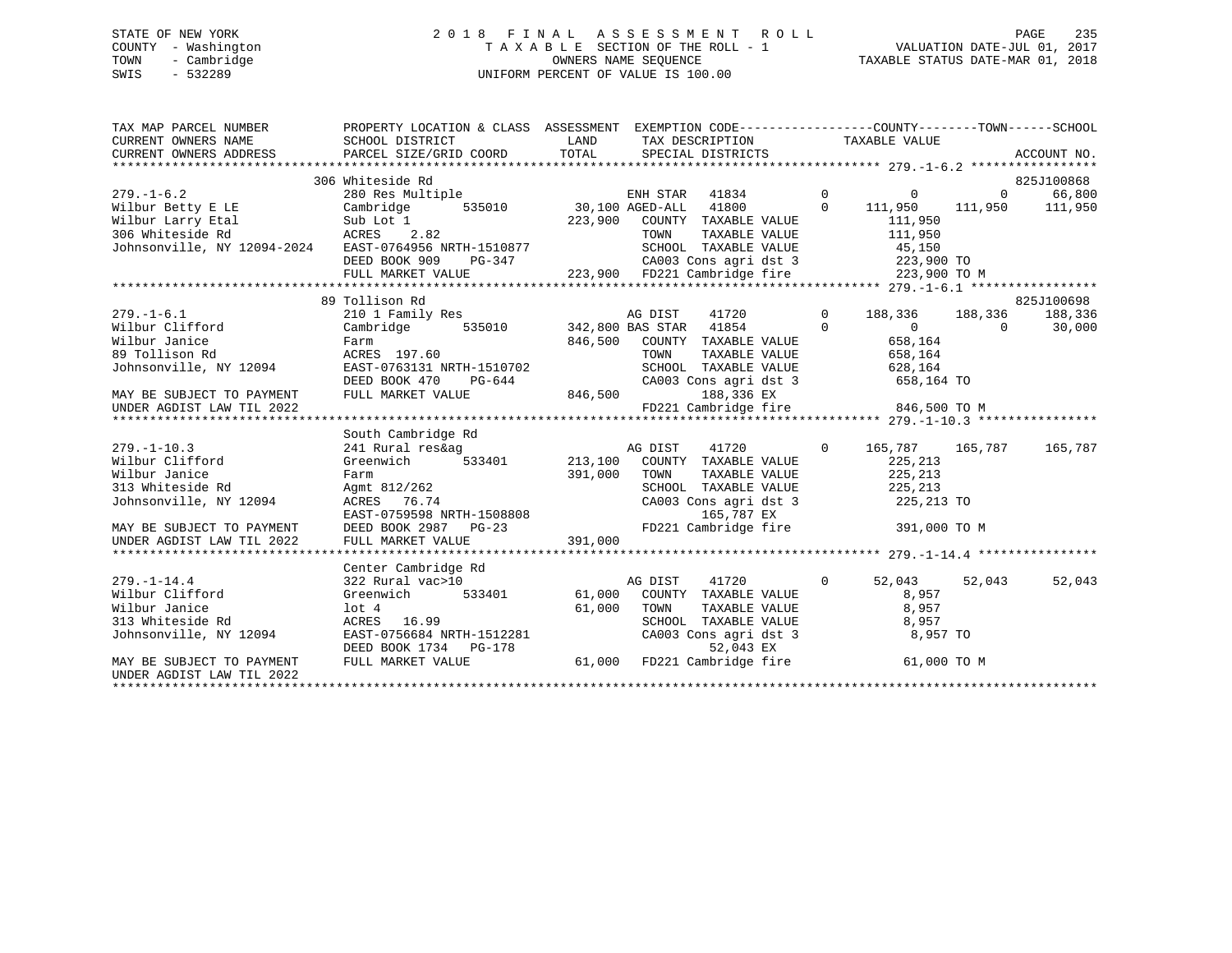# STATE OF NEW YORK 2 0 1 8 F I N A L A S S E S S M E N T R O L L PAGE 236 COUNTY - Washington T A X A B L E SECTION OF THE ROLL - 1 VALUATION DATE-JUL 01, 2017 TOWN - Cambridge OWNERS NAME SEQUENCE TAXABLE STATUS DATE-MAR 01, 2018 SWIS - 532289 UNIFORM PERCENT OF VALUE IS 100.00

| TAX MAP PARCEL NUMBER<br>CURRENT OWNERS NAME<br>CURRENT OWNERS ADDRESS | PROPERTY LOCATION & CLASS ASSESSMENT EXEMPTION CODE----------------COUNTY-------TOWN-----SCHOOL<br>SCHOOL DISTRICT<br>PARCEL SIZE/GRID COORD                                                                                                                                                                                           | LAND<br>TOTAL | TAX DESCRIPTION TAXABLE VALUE<br>SPECIAL DISTRICTS                              |                |                 |        | ACCOUNT NO. |
|------------------------------------------------------------------------|----------------------------------------------------------------------------------------------------------------------------------------------------------------------------------------------------------------------------------------------------------------------------------------------------------------------------------------|---------------|---------------------------------------------------------------------------------|----------------|-----------------|--------|-------------|
|                                                                        | Center Cambridge Rd                                                                                                                                                                                                                                                                                                                    |               |                                                                                 |                |                 |        |             |
| $279. - 1 - 14.5$                                                      |                                                                                                                                                                                                                                                                                                                                        |               |                                                                                 | $\Omega$       | 27,274 27,274   |        | 27,274      |
| Wilbur Clifford                                                        | $\begin{tabular}{lllllllllll} 314~Rural&\verb vac<10&\verb ACDIST&\verb 41720\\  \hspace{0.5cm} 41720 &\hspace{0.5cm} 41720 &\hspace{0.5cm} 41720 &\hspace{0.5cm} 41720 &\hspace{0.5cm} 4100 &\hspace{0.5cm} 4100 &\hspace{0.5cm} 4100 &\hspace{0.5cm} 4100 &\hspace{0.5cm} 4100 &\hspace{0.5cm} 4100 &\hspace{0.5cm} 4100 &\hspace{0$ |               |                                                                                 |                | 5.226           |        |             |
| Wilbur Janice                                                          | lot 5                                                                                                                                                                                                                                                                                                                                  | 32,500        | TOWN<br>TAXABLE VALUE                                                           |                | 5,226           |        |             |
| 313 Whiteside Rd                                                       | ACRES<br>6.00                                                                                                                                                                                                                                                                                                                          |               | SCHOOL TAXABLE VALUE                                                            |                | 5,226           |        |             |
| Johnsonville, NY 12094                                                 | EAST-0757199 NRTH-1512573                                                                                                                                                                                                                                                                                                              |               | SCHOOL TAXABLE VALUE<br>CA003 Cons agri dst 3                                   |                | 5,226 TO        |        |             |
|                                                                        | DEED BOOK 1734 PG-178                                                                                                                                                                                                                                                                                                                  |               | 27,274 EX                                                                       |                |                 |        |             |
| MAY BE SUBJECT TO PAYMENT                                              | FULL MARKET VALUE                                                                                                                                                                                                                                                                                                                      |               | 32,500 FD221 Cambridge fire                                                     |                | 32,500 TO M     |        |             |
| UNDER AGDIST LAW TIL 2022                                              |                                                                                                                                                                                                                                                                                                                                        |               |                                                                                 |                |                 |        |             |
|                                                                        |                                                                                                                                                                                                                                                                                                                                        |               |                                                                                 |                |                 |        |             |
|                                                                        | Center Cambridge Rd                                                                                                                                                                                                                                                                                                                    |               |                                                                                 |                |                 |        |             |
| $279. - 1 - 14.6$                                                      | 314 Rural vac<10                                                                                                                                                                                                                                                                                                                       |               |                                                                                 | $\overline{0}$ | 35, 124 35, 124 |        | 35,124      |
| Wilbur Clifford                                                        | Greenwich                                                                                                                                                                                                                                                                                                                              |               |                                                                                 |                | 2,976           |        |             |
| Wilbur Janice                                                          | lot <sub>6</sub>                                                                                                                                                                                                                                                                                                                       | 38,100        | TOWN<br>TAXABLE VALUE                                                           |                | 2,976           |        |             |
| 313 Whiteside Rd                                                       | ACRES 7.02                                                                                                                                                                                                                                                                                                                             |               |                                                                                 |                | 2,976           |        |             |
| Johnsonville, NY 12094                                                 | EAST-0757729 NRTH-1512730                                                                                                                                                                                                                                                                                                              |               | SCHOOL TAXABLE VALUE<br>CA003 Cons agri dst 3                                   |                | 2,976 TO        |        |             |
|                                                                        |                                                                                                                                                                                                                                                                                                                                        |               |                                                                                 |                |                 |        |             |
| MAY BE SUBJECT TO PAYMENT                                              | DEED BOOK 1734 PG-178<br>FULL MARKET VALUE 38,100 FD221 Cambridge fire                                                                                                                                                                                                                                                                 |               |                                                                                 |                | 38,100 TO M     |        |             |
| UNDER AGDIST LAW TIL 2022                                              |                                                                                                                                                                                                                                                                                                                                        |               |                                                                                 |                |                 |        |             |
|                                                                        |                                                                                                                                                                                                                                                                                                                                        |               |                                                                                 |                |                 |        |             |
|                                                                        | Center Cambridge Rd                                                                                                                                                                                                                                                                                                                    |               |                                                                                 |                |                 |        |             |
| $279. - 1 - 14.7$                                                      | 314 Rural vac<10                                                                                                                                                                                                                                                                                                                       |               |                                                                                 | $\overline{0}$ | 36,772          | 36,772 | 36,772      |
| Wilbur Clifford                                                        | Greenwich 533401                                                                                                                                                                                                                                                                                                                       |               | xu<br>23401 12,100 COUNTY TAXABLE VALUE<br>33401 12,100 COUNTY TAXABLE VALUE    |                | 5,328           |        |             |
| Wilbur Janice                                                          | lot 7                                                                                                                                                                                                                                                                                                                                  | 42,100        | TAXABLE VALUE<br>TOWN                                                           |                | 5,328           |        |             |
| 313 Whiteside Rd                                                       | ACRES<br>8.52                                                                                                                                                                                                                                                                                                                          |               |                                                                                 |                | 5,328           |        |             |
| Johnsonville, NY 12094                                                 | EAST-0758294 NRTH-1512701                                                                                                                                                                                                                                                                                                              |               | SCHOOL TAXABLE VALUE<br>CA003 Cons agri dst 3                                   |                | 5,328 TO        |        |             |
|                                                                        | DEED BOOK 1734 PG-178                                                                                                                                                                                                                                                                                                                  |               | 36,772 EX                                                                       |                |                 |        |             |
| MAY BE SUBJECT TO PAYMENT                                              | FULL MARKET VALUE                                                                                                                                                                                                                                                                                                                      |               | 42,100 FD221 Cambridge fire                                                     |                | 42,100 TO M     |        |             |
| UNDER AGDIST LAW TIL 2022                                              |                                                                                                                                                                                                                                                                                                                                        |               |                                                                                 |                |                 |        |             |
|                                                                        |                                                                                                                                                                                                                                                                                                                                        |               |                                                                                 |                |                 |        |             |
|                                                                        | South Cambridge Rd                                                                                                                                                                                                                                                                                                                     |               |                                                                                 |                |                 |        |             |
| $279. - 1 - 14.8$                                                      | 322 Rural vac>10                                                                                                                                                                                                                                                                                                                       |               | AG DIST<br>41720                                                                | $\overline{0}$ | 46,619 46,619   |        | 46,619      |
| Wilbur Clifford                                                        | 533401<br>Greenwich                                                                                                                                                                                                                                                                                                                    |               | 60,000 COUNTY TAXABLE VALUE                                                     |                | 13,381          |        |             |
| Wilbur Janice                                                          | $1$ ot 8                                                                                                                                                                                                                                                                                                                               | 60,000        | TOWN<br>TAXABLE VALUE                                                           |                | 13,381          |        |             |
| 313 Whiteside Rd                                                       | ACRES 16.37                                                                                                                                                                                                                                                                                                                            |               | SCHOOL TAXABLE VALUE                                                            |                | 13,381          |        |             |
| Johnsonville, NY 12094                                                 | EAST-0757357 NRTH-1511943                                                                                                                                                                                                                                                                                                              |               | CA003 Cons agri dst 3                                                           |                | 13,381 TO       |        |             |
|                                                                        | DEED BOOK 1734 PG-178                                                                                                                                                                                                                                                                                                                  |               |                                                                                 |                |                 |        |             |
| MAY BE SUBJECT TO PAYMENT                                              | FULL MARKET VALUE                                                                                                                                                                                                                                                                                                                      |               | 1511943 CA003 Cons agri dst 3<br>3-178 46,619 EX<br>60,000 FD221 Cambridge fire |                | 60,000 TO M     |        |             |
| UNDER AGDIST LAW TIL 2022                                              |                                                                                                                                                                                                                                                                                                                                        |               |                                                                                 |                |                 |        |             |
|                                                                        |                                                                                                                                                                                                                                                                                                                                        |               |                                                                                 |                |                 |        |             |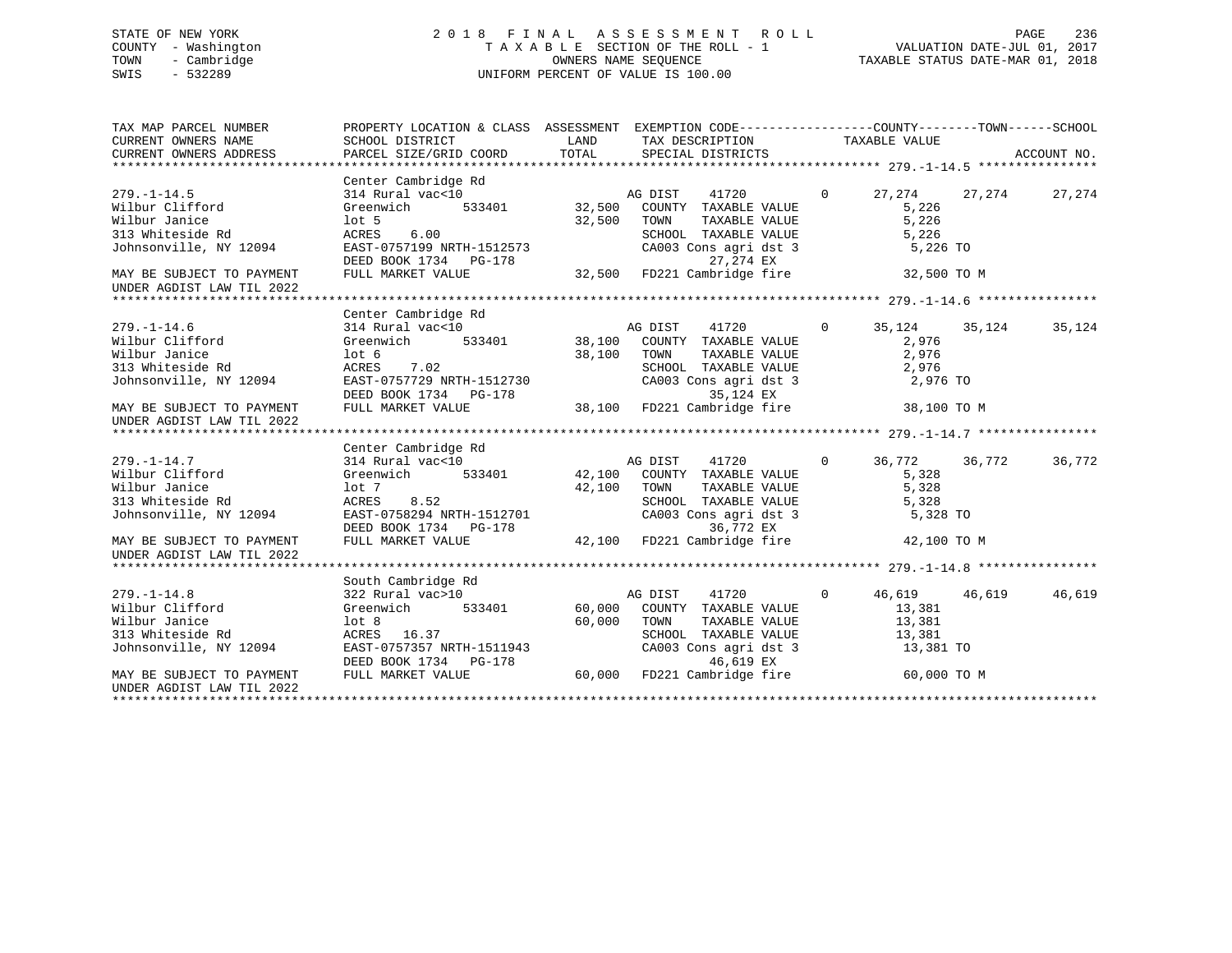# STATE OF NEW YORK 2 0 1 8 F I N A L A S S E S S M E N T R O L L PAGE 237 COUNTY - Washington T A X A B L E SECTION OF THE ROLL - 1 VALUATION DATE-JUL 01, 2017 TOWN - Cambridge OWNERS NAME SEQUENCE TAXABLE STATUS DATE-MAR 01, 2018 SWIS - 532289 UNIFORM PERCENT OF VALUE IS 100.00

| TAX MAP PARCEL NUMBER<br>CURRENT OWNERS NAME<br>CURRENT OWNERS ADDRESS | PROPERTY LOCATION & CLASS ASSESSMENT EXEMPTION CODE---------------COUNTY-------TOWN-----SCHOOL<br>SCHOOL DISTRICT | LAND    | TAX DESCRIPTION TAXABLE VALUE                                                                                                                                                                                                                                                                                                                                                                                                                                                  |                |             |        |            |
|------------------------------------------------------------------------|-------------------------------------------------------------------------------------------------------------------|---------|--------------------------------------------------------------------------------------------------------------------------------------------------------------------------------------------------------------------------------------------------------------------------------------------------------------------------------------------------------------------------------------------------------------------------------------------------------------------------------|----------------|-------------|--------|------------|
|                                                                        |                                                                                                                   |         |                                                                                                                                                                                                                                                                                                                                                                                                                                                                                |                |             |        |            |
|                                                                        | South Cambridge Rd                                                                                                |         |                                                                                                                                                                                                                                                                                                                                                                                                                                                                                |                |             |        |            |
| $279. - 1 - 14.9$                                                      | 322 Rural vac>10                                                                                                  |         | AG DIST<br>41720                                                                                                                                                                                                                                                                                                                                                                                                                                                               | $\circ$        | 52,876      | 52,876 | 52,876     |
| Wilbur Clifford                                                        | Greenwich                                                                                                         |         |                                                                                                                                                                                                                                                                                                                                                                                                                                                                                |                | 13,824      |        |            |
| Wilbur Janice                                                          | $1$ ot $9$                                                                                                        | 66,700  | TOWN<br>TAXABLE VALUE                                                                                                                                                                                                                                                                                                                                                                                                                                                          |                | 13,824      |        |            |
| 313 Whiteside Rd                                                       | ACRES 18.59                                                                                                       |         | SCHOOL TAXABLE VALUE<br>SCHOOL TAXABLE VALUE<br>CA003 Cons agri dst 3                                                                                                                                                                                                                                                                                                                                                                                                          |                | 13,824      |        |            |
| Johnsonville, NY 12094                                                 | EAST-0757890 NRTH-1511770<br>DEED BOOK 1734 PG-178                                                                |         | 52,876 EX                                                                                                                                                                                                                                                                                                                                                                                                                                                                      |                | 13,824 TO   |        |            |
| MAY BE SUBJECT TO PAYMENT                                              | FULL MARKET VALUE                                                                                                 |         | 66,700 FD221 Cambridge fire                                                                                                                                                                                                                                                                                                                                                                                                                                                    |                | 66,700 TO M |        |            |
| UNDER AGDIST LAW TIL 2022                                              |                                                                                                                   |         |                                                                                                                                                                                                                                                                                                                                                                                                                                                                                |                |             |        |            |
|                                                                        |                                                                                                                   |         |                                                                                                                                                                                                                                                                                                                                                                                                                                                                                |                |             |        |            |
|                                                                        | South Cambridge Rd                                                                                                |         |                                                                                                                                                                                                                                                                                                                                                                                                                                                                                |                |             |        |            |
| $279. - 1 - 14.10$                                                     | 312 Vac w/imprv                                                                                                   |         | $\begin{tabular}{ccccc} $\Lambda \mbox{$\sim$}$ & $\mbox{$\sim$}$ & $\mbox{$\sim$}$ & $\mbox{$\sim$}$ & $\mbox{$\sim$}$ & $\mbox{$\sim$}$ & $\mbox{$\sim$}$ & $\mbox{$\sim$}$ & $\mbox{$\sim$}$ & $\mbox{$\sim$}$ & $\mbox{$\sim$}$ & $\mbox{$\sim$}$ & $\mbox{$\sim$}$ & $\mbox{$\sim$}$ & $\mbox{$\sim$}$ & $\mbox{$\sim$}$ & $\mbox{$\sim$}$ & $\mbox{$\sim$}$ & $\mbox{$\sim$}$ & $\mbox{$\sim$}$ & $\mbox{$\sim$}$ & $\mbox{$\sim$}$ & $\mbox{$\sim$}$ & $\m$<br>$\sim$ 0 |                | 52,779      | 52,779 | 52,779     |
| Wilbur Clifford                                                        | Greenwich                                                                                                         |         |                                                                                                                                                                                                                                                                                                                                                                                                                                                                                |                | 16,021      |        |            |
| Wilbur Janice                                                          |                                                                                                                   | 68,800  | TOWN<br>TAXABLE VALUE                                                                                                                                                                                                                                                                                                                                                                                                                                                          |                | 16,021      |        |            |
| 313 Whiteside Rd                                                       | lot 10<br>ACRES 21.03                                                                                             |         |                                                                                                                                                                                                                                                                                                                                                                                                                                                                                |                | 16,021      |        |            |
| Johnsonville, NY 12094                                                 | EAST-0758280 NRTH-1511359                                                                                         |         | SCHOOL TAXABLE VALUE<br>CA003 Cons agri dst 3                                                                                                                                                                                                                                                                                                                                                                                                                                  |                | 16,021 TO   |        |            |
|                                                                        |                                                                                                                   |         |                                                                                                                                                                                                                                                                                                                                                                                                                                                                                |                |             |        |            |
| MAY BE SUBJECT TO PAYMENT<br>UNDER AGDIST LAW TIL 2022                 | DEED BOOK 1734 PG-178 $52,779$ EX<br>FULL MARKET VALUE 68,800 FD221 Cambridge fire 68,800 TO M                    |         |                                                                                                                                                                                                                                                                                                                                                                                                                                                                                |                |             |        |            |
|                                                                        |                                                                                                                   |         |                                                                                                                                                                                                                                                                                                                                                                                                                                                                                |                |             |        |            |
|                                                                        | South Cambridge Rd                                                                                                |         |                                                                                                                                                                                                                                                                                                                                                                                                                                                                                |                |             |        |            |
| $279. - 1 - 14.11$                                                     | 322 Rural vac>10                                                                                                  |         |                                                                                                                                                                                                                                                                                                                                                                                                                                                                                | $\mathbf 0$    | 52,308      | 52,308 | 52,308     |
| Wilbur Clifford                                                        | Greenwich                                                                                                         |         |                                                                                                                                                                                                                                                                                                                                                                                                                                                                                |                | 10,192      |        |            |
| Wilbur Janice                                                          | lot 11                                                                                                            | 62,500  | TOWN<br>TAXABLE VALUE                                                                                                                                                                                                                                                                                                                                                                                                                                                          |                | 10,192      |        |            |
| 313 Whiteside Rd                                                       | ACRES 17.57                                                                                                       |         |                                                                                                                                                                                                                                                                                                                                                                                                                                                                                |                | 10,192      |        |            |
| Johnsonville, NY 12094<br>Johnsonville, NY 12094                       | EAST-0758660 NRTH-1510742                                                                                         |         | SCHOOL TAXABLE VALUE<br>CA003 Cons agri dst 3                                                                                                                                                                                                                                                                                                                                                                                                                                  |                | 10,192 TO   |        |            |
|                                                                        | DEED BOOK 1734 PG-178                                                                                             |         | 52,308 EX                                                                                                                                                                                                                                                                                                                                                                                                                                                                      |                |             |        |            |
| MAY BE SUBJECT TO PAYMENT<br>UNDER AGDIST LAW TIL 2022                 | FULL MARKET VALUE                                                                                                 |         | 62,500 FD221 Cambridge fire 62,500 TO M                                                                                                                                                                                                                                                                                                                                                                                                                                        |                |             |        |            |
|                                                                        |                                                                                                                   |         |                                                                                                                                                                                                                                                                                                                                                                                                                                                                                |                |             |        |            |
|                                                                        | County Route 74                                                                                                   |         |                                                                                                                                                                                                                                                                                                                                                                                                                                                                                |                |             |        | 825J100236 |
| $279. - 2 - 31.1$                                                      | 120 Field crops                                                                                                   |         | AG DIST<br>41720                                                                                                                                                                                                                                                                                                                                                                                                                                                               | $\overline{0}$ | 69,018      | 69,018 | 69,018     |
| Wilbur Clifford                                                        | 535010<br>Cambridge                                                                                               | 115,400 | COUNTY TAXABLE VALUE                                                                                                                                                                                                                                                                                                                                                                                                                                                           |                | 46,382      |        |            |
| Wilbur Janice                                                          | lot <sub>4</sub>                                                                                                  | 115,400 | TOWN<br>TAXABLE VALUE                                                                                                                                                                                                                                                                                                                                                                                                                                                          |                | 46,382      |        |            |
| 313 Whiteside Rd                                                       | ACRES 90.37                                                                                                       |         |                                                                                                                                                                                                                                                                                                                                                                                                                                                                                |                | 46,382      |        |            |
| Johnsonville, NY 12094                                                 | EAST-0766099 NRTH-1508158                                                                                         |         | SCHOOL TAXABLE VALUE<br>CA003 Cons agri dst 3                                                                                                                                                                                                                                                                                                                                                                                                                                  |                | 46,382 TO   |        |            |
|                                                                        |                                                                                                                   |         |                                                                                                                                                                                                                                                                                                                                                                                                                                                                                |                |             |        |            |
| MAY BE SUBJECT TO PAYMENT                                              | DEED BOOK 2465 PG-14 $\overline{018}$ EX<br>FULL MARKET VALUE 115,400 FD221 Cambridge fire 115,400 TO M           |         |                                                                                                                                                                                                                                                                                                                                                                                                                                                                                |                |             |        |            |
| UNDER AGDIST LAW TIL 2022                                              |                                                                                                                   |         |                                                                                                                                                                                                                                                                                                                                                                                                                                                                                |                |             |        |            |
|                                                                        |                                                                                                                   |         |                                                                                                                                                                                                                                                                                                                                                                                                                                                                                |                |             |        |            |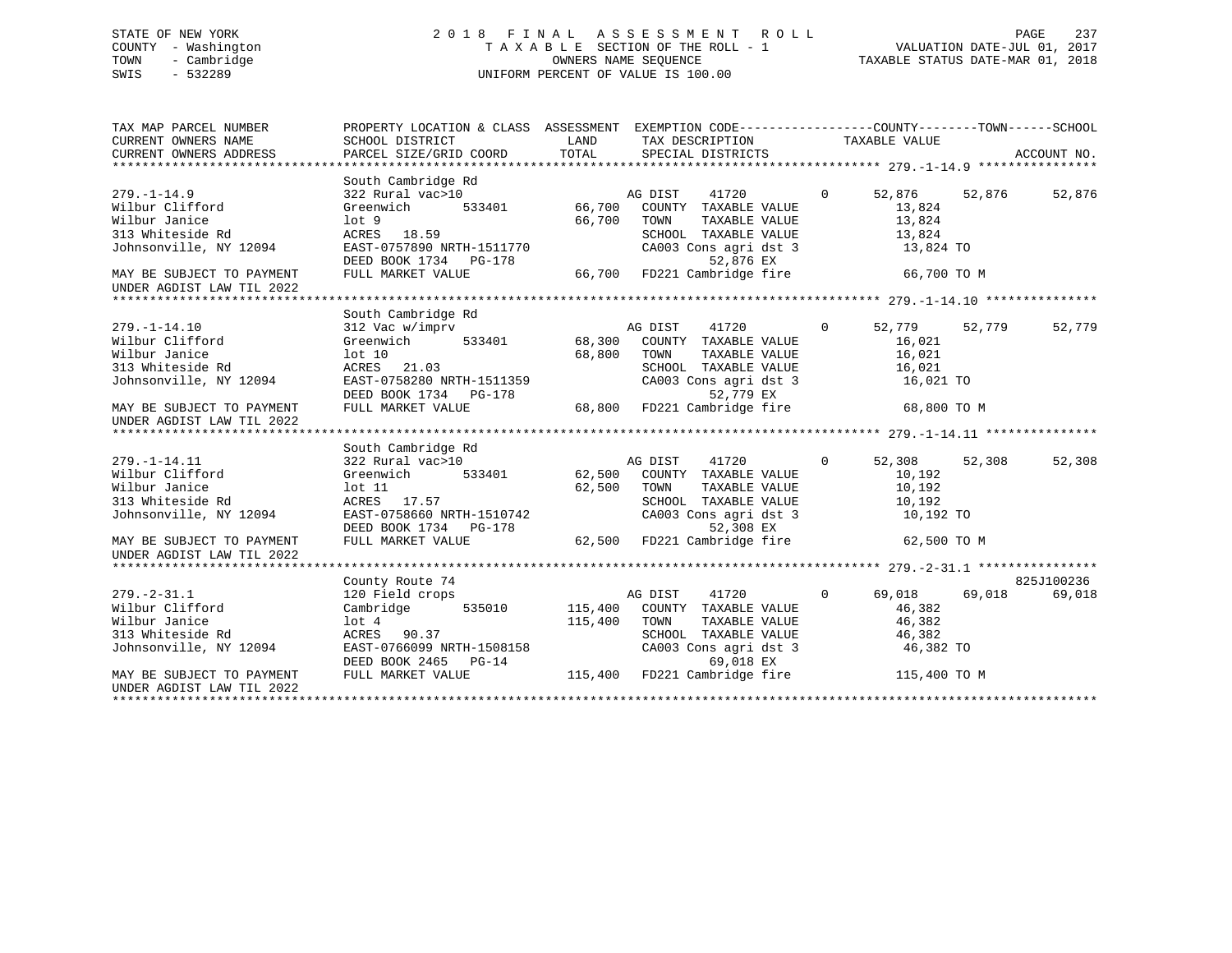# STATE OF NEW YORK 2 0 1 8 F I N A L A S S E S S M E N T R O L L PAGE 238 COUNTY - Washington T A X A B L E SECTION OF THE ROLL - 1 VALUATION DATE-JUL 01, 2017 TOWN - Cambridge OWNERS NAME SEQUENCE TAXABLE STATUS DATE-MAR 01, 2018 SWIS - 532289 UNIFORM PERCENT OF VALUE IS 100.00

| TAX MAP PARCEL NUMBER<br>CURRENT OWNERS NAME<br>CURRENT OWNERS ADDRESS                                                                                        | PROPERTY LOCATION & CLASS ASSESSMENT EXEMPTION CODE----------------COUNTY-------TOWN------SCHOOL<br>SCHOOL DISTRICT<br>PARCEL SIZE/GRID COORD                                                                                                                                                                                | LAND<br>TOTAL                   | TAX DESCRIPTION<br>SPECIAL DISTRICTS                                                                                                                                                             | TAXABLE VALUE                                                                                                                                                             | ACCOUNT NO.      |
|---------------------------------------------------------------------------------------------------------------------------------------------------------------|------------------------------------------------------------------------------------------------------------------------------------------------------------------------------------------------------------------------------------------------------------------------------------------------------------------------------|---------------------------------|--------------------------------------------------------------------------------------------------------------------------------------------------------------------------------------------------|---------------------------------------------------------------------------------------------------------------------------------------------------------------------------|------------------|
| ****************                                                                                                                                              |                                                                                                                                                                                                                                                                                                                              |                                 |                                                                                                                                                                                                  |                                                                                                                                                                           |                  |
| 279.-2-31.7<br>Wilbur Clifford<br>Wilbur Janice<br>313 Whiteside Rd<br>Johnsonville, NY 12094<br>MAY BE SUBJECT TO PAYMENT<br>UNDER AGDIST LAW TIL 2022       | County Route 74<br>105 Vac farmland<br>Cambridge 535010<br>105 6<br>341/176, 341/180<br>ACPES<br>ACRES 13.73<br>RCKES 13.73<br>EAST-0767351 NRTH-1508189<br>DEED BOOK 2465 PG-14<br>FULL MARKET VALUE                                                                                                                        | 17,300<br>17,300                | 41720<br>AG DIST 41720<br>17,300 COUNTY TAXABLE VALUE<br>TOWN<br>TAXABLE VALUE<br>TOWN      TAXABLE VALUE<br>SCHOOL   TAXABLE VALUE<br>CA003 Cons agri dst 3<br>6,607 EX<br>FD221 Cambridge fire | $\overline{0}$<br>6,607<br>10,693<br>10,693<br>10,693<br>10,693 TO<br>17,300 TO M                                                                                         | 6,607<br>6,607   |
|                                                                                                                                                               |                                                                                                                                                                                                                                                                                                                              |                                 |                                                                                                                                                                                                  |                                                                                                                                                                           |                  |
| $279. - 2 - 31.8$<br>Wilbur Clifford<br>Wilbur Janice<br>313 Whiteside Rd<br>Johnsonville, NY 12094<br>MAY BE SUBJECT TO PAYMENT<br>UNDER AGDIST LAW TIL 2022 | County Route 74<br>105 Vac farmland<br>Cambridge 535010<br>lot 5<br>341/176, 341/180<br>ACRES 5.15<br>$\begin{tabular}{lllllllll} \texttt{EAST-0766771} & & & & \\ \texttt{DEED} & \texttt{BOOK} & 2465 & & \texttt{PG-14} \\ \texttt{FULL} & \texttt{MARKET} & \texttt{VALITF} & & & \\ \end{tabular}$<br>FULL MARKET VALUE | 6,900                           | AG DIST 41720<br>6,900 COUNTY TAXABLE VALUE<br>6,900 TOWN TAXABLE VALUE<br>SCHOOL TAXABLE VALUE<br>3,037 EX                                                                                      | $\overline{0}$<br>3,037<br>3,863<br>3,863<br>3,863<br>SCHOOL TAXABLE VALUE 3,863<br>CA003 Cons agri dst 3 3,863 TO<br>FD221 Cambridge fire 6,900 TO M                     | 3,037<br>3,037   |
|                                                                                                                                                               | County Route 59A                                                                                                                                                                                                                                                                                                             |                                 |                                                                                                                                                                                                  |                                                                                                                                                                           |                  |
| $288. - 1 - 32$<br>Wilbur Clifford<br>Wilbur Janice<br>313 Whiteside Rd<br>Johnsonville, NY 12094<br>MAY BE SUBJECT TO PAYMENT<br>UNDER AGDIST LAW TIL 2022   | 105 Vac farmland<br>535010<br>Cambridge<br>lot <sub>8</sub><br>341/176, 341/180<br>ACRES 60.48<br>EAST-0766471 NRTH-1505326<br>EAST-0766471 NRTH-1505326<br>DEED BOOK 2465 PG-14<br>PUIL MONTE ----<br>FULL MARKET VALUE                                                                                                     | 77,500<br>77,500 TOWN<br>77,500 | AG DIST 41720<br>COUNTY TAXABLE VALUE<br>TAXABLE VALUE<br>CA003 Cons agri dst 3<br>51,602 EX                                                                                                     | $\overline{0}$<br>51,602<br>25,898<br>25,898<br>TOWN TAXABLE VALUE<br>SCHOOL TAXABLE VALUE 25,898<br>31003 Cons agri dst. 3 25,898 TO<br>FD221 Cambridge fire 77,500 TO M | 51,602<br>51,602 |
| $261. - 2 - 16.6$<br>Wilcox Bradley A<br>111 Meader Rd<br>Greenwich, NY 12834                                                                                 | Vly Summit Rd<br>852 Landfill<br>Cambridge<br>535010<br>.81<br>Aban Dump<br>ACRES 5.81<br>EAST-0765668 NRTH-1526607<br>DEED BOOK 2539 PG-200<br>FULL MARKET VALUE                                                                                                                                                            | 8,000<br>8,000<br>8,000         | COUNTY TAXABLE VALUE<br>TOWN TAXABLE VALUE<br>SCHOOL TAXABLE VALUE<br>FD221 Cambridge fire                                                                                                       | 8,000<br>8,000<br>8,000<br>8,000 TO M                                                                                                                                     |                  |
|                                                                                                                                                               |                                                                                                                                                                                                                                                                                                                              |                                 |                                                                                                                                                                                                  |                                                                                                                                                                           |                  |
| $271. - 2 - 17.4$<br>Wiley William A<br>Wiley William A Cambridge<br>Stanton Sharon L P/O lot 2<br>82 Wright Rd<br>Cambridge, NY 12816                        | Wright Rd<br>314 Rural vac<10<br>535010<br>Cambridge<br>FRNT 166.00 DPTH 93.00<br>FRNT 166.00 DPTH 93.00<br>EAST-0774828 NRTH-1518131<br>DEED BOOK 2272 PG-7<br>FULL MARKET VALUE                                                                                                                                            | 400<br>400                      | COUNTY TAXABLE VALUE<br>TAXABLE VALUE<br>TAXABLE VALUE<br>TOWN<br>400 SCHOOL TAXABLE VALUE<br>CA003 Cons agri dst 3<br>FD221 Cambridge fire                                                      | 400<br>400<br>400<br>400 TO<br>400 TO M                                                                                                                                   |                  |
|                                                                                                                                                               |                                                                                                                                                                                                                                                                                                                              |                                 |                                                                                                                                                                                                  |                                                                                                                                                                           |                  |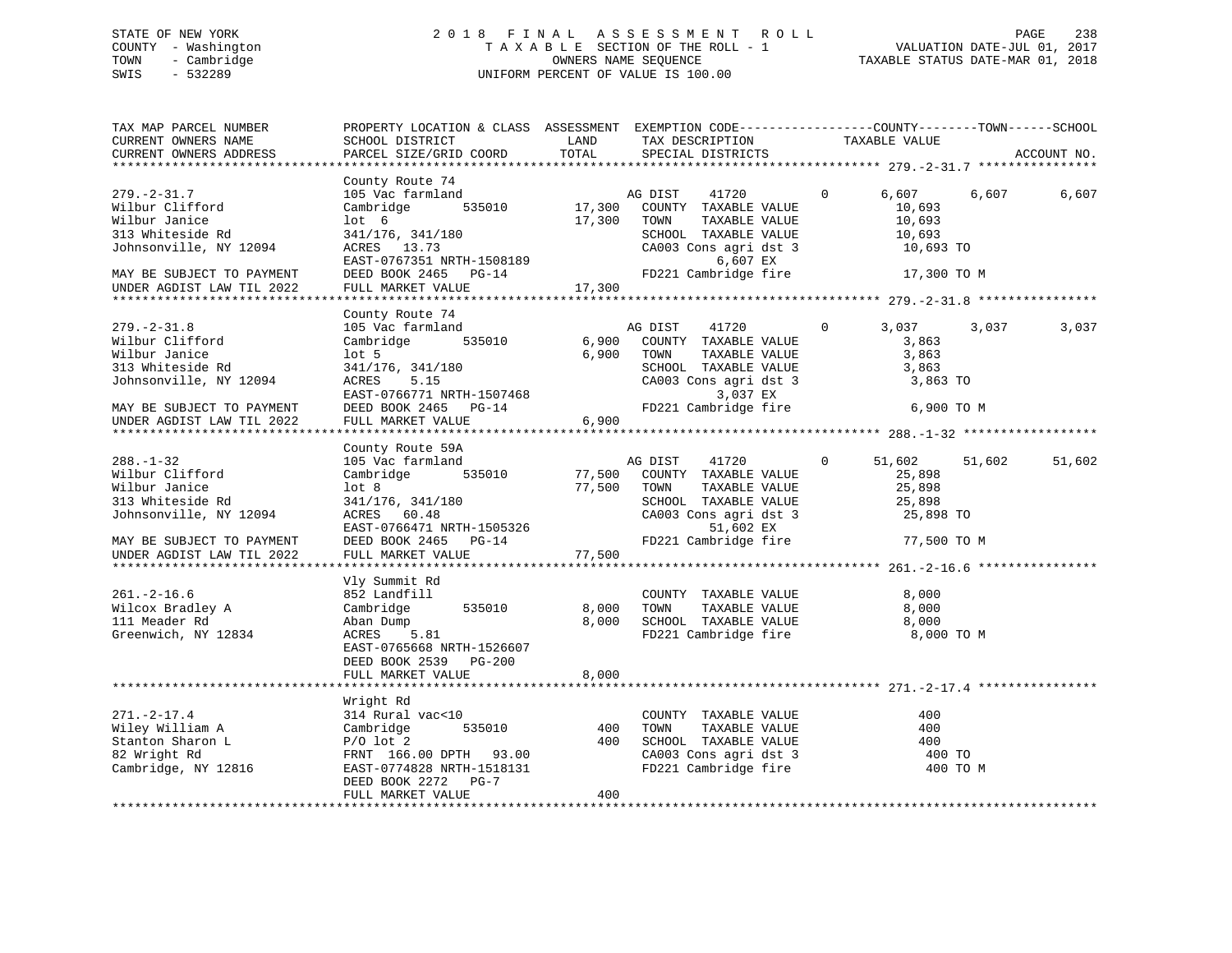# STATE OF NEW YORK 2 0 1 8 F I N A L A S S E S S M E N T R O L L PAGE 239 COUNTY - Washington T A X A B L E SECTION OF THE ROLL - 1 VALUATION DATE-JUL 01, 2017 TOWN - Cambridge OWNERS NAME SEQUENCE TAXABLE STATUS DATE-MAR 01, 2018 SWIS - 532289 UNIFORM PERCENT OF VALUE IS 100.00

| TAX MAP PARCEL NUMBER<br>CURRENT OWNERS NAME<br>CURRENT OWNERS ADDRESS                                                     | PROPERTY LOCATION & CLASS ASSESSMENT EXEMPTION CODE----------------COUNTY-------TOWN------SCHOOL<br>SCHOOL DISTRICT<br>PARCEL SIZE/GRID COORD                                                      | LAND<br>TOTAL                                 | TAX DESCRIPTION<br>SPECIAL DISTRICTS                                                                                                                        | TAXABLE VALUE                                                                                                                 | ACCOUNT NO.                      |
|----------------------------------------------------------------------------------------------------------------------------|----------------------------------------------------------------------------------------------------------------------------------------------------------------------------------------------------|-----------------------------------------------|-------------------------------------------------------------------------------------------------------------------------------------------------------------|-------------------------------------------------------------------------------------------------------------------------------|----------------------------------|
| $271. - 2 - 23.1$<br>Wiley William A<br>Wiley Sharon L<br>82 Wright Rd<br>Cambridge, NY 12816                              | 82 Wright Rd<br>210 1 Family Res<br>Cambridge<br>535010<br>$1$ ot # 1<br>6.50<br>ACRES<br>EAST-0774685 NRTH-1517719<br>DEED BOOK 2272 PG-7<br>FULL MARKET VALUE                                    | 48,500 ENH STAR<br>184,900                    | VETWAR CTS 41120<br>41834<br>COUNTY TAXABLE VALUE<br>TAXABLE VALUE<br>TOWN<br>SCHOOL TAXABLE VALUE<br>CA003 Cons agri dst 3<br>184,900 FD221 Cambridge fire | $\mathbf{0}$<br>27,735<br>27,000<br>$\Omega$<br>$\overline{0}$<br>157,165<br>157,900<br>112,100<br>184,900 TO<br>184,900 TO M | 6,000<br>66,800<br>$\Omega$      |
| $255.14 - 3 - 16$<br>Wilkins Eric J<br>Wilkins Meaghan J<br>65 State Route 372<br>Cambridge, NY 12816                      | 65 State Route 372<br>210 1 Family Res<br>Cambridge<br>535010<br>H & L<br>ACRES<br>0.68<br>EAST-0786101 NRTH-1531936<br>DEED BOOK 2871 PG-212<br>FULL MARKET VALUE                                 | 26,900<br>197,500<br>197,500                  | <b>BAS STAR</b><br>41854<br>COUNTY TAXABLE VALUE<br>TOWN<br>TAXABLE VALUE<br>SCHOOL TAXABLE VALUE<br>FD221 Cambridge fire                                   | $\Omega$<br>$\overline{0}$<br>197,500<br>197,500<br>167,500<br>197,500 TO M                                                   | 825J100684<br>$\Omega$<br>30,000 |
| $261. - 2 - 14$<br>Wilkinson Rebecca D<br>Wilkinson Jillian B<br>111 Meader Rd<br>Greenwich, NY 12834                      | Vly Summit Rd/e Off<br>312 Vac w/imprv<br>535010<br>Cambridge<br>Vl<br>765/148<br>$261. - 1 - 14$<br>43.70<br>ACRES<br>EAST-0765242 NRTH-1524833<br>DEED BOOK 763<br>$PG-219$<br>FULL MARKET VALUE | 56,900<br>59,100<br>59,100                    | COUNTY TAXABLE VALUE<br>TOWN<br>TAXABLE VALUE<br>SCHOOL TAXABLE VALUE<br>FD221 Cambridge fire                                                               | 59,100<br>59,100<br>59,100<br>59,100 TO M                                                                                     | 825J100703                       |
| $246. - 1 - 17$<br>William D Fedory Irrevoc Trust Cambridge<br>Ragoni Anne F<br>459 State Route 372<br>Greenwich, NY 12834 | ****************************<br>State Route 372<br>322 Rural vac>10<br>535010<br>Land<br>ACRES 56.80<br>EAST-0778749 NRTH-1539098<br>DEED BOOK 3123<br>$PG-53$<br>FULL MARKET VALUE                | ************<br>109,100<br>109,100<br>109,100 | COUNTY TAXABLE VALUE<br>TAXABLE VALUE<br>TOWN<br>SCHOOL TAXABLE VALUE<br>CA005 Cons agri dst 5<br>FD221 Cambridge fire                                      | 109,100<br>109,100<br>109,100<br>109,100 TO<br>109,100 TO M                                                                   | 825J100320                       |
| $255.14 - 3 - 9$<br>Williams Daniel B<br>Williams Susan I<br>1203 County Route 24<br>Granville, NY 12832                   | 78 State Route 372<br>311 Res vac land<br>Cambridge<br>535010<br>$255. - 3 - 9$<br>FRNT 60.00 DPTH 90.00<br>EAST-0786313 NRTH-1532295<br>DEED BOOK 2277 PG-99<br>FULL MARKET VALUE                 | 21,300<br>21,300<br>21,300                    | COUNTY TAXABLE VALUE<br>TOWN<br>TAXABLE VALUE<br>SCHOOL TAXABLE VALUE<br>CA005 Cons agri dst 5<br>FD221 Cambridge fire                                      | 21,300<br>21,300<br>21,300<br>21,300 TO<br>21,300 TO M                                                                        | 825J100674                       |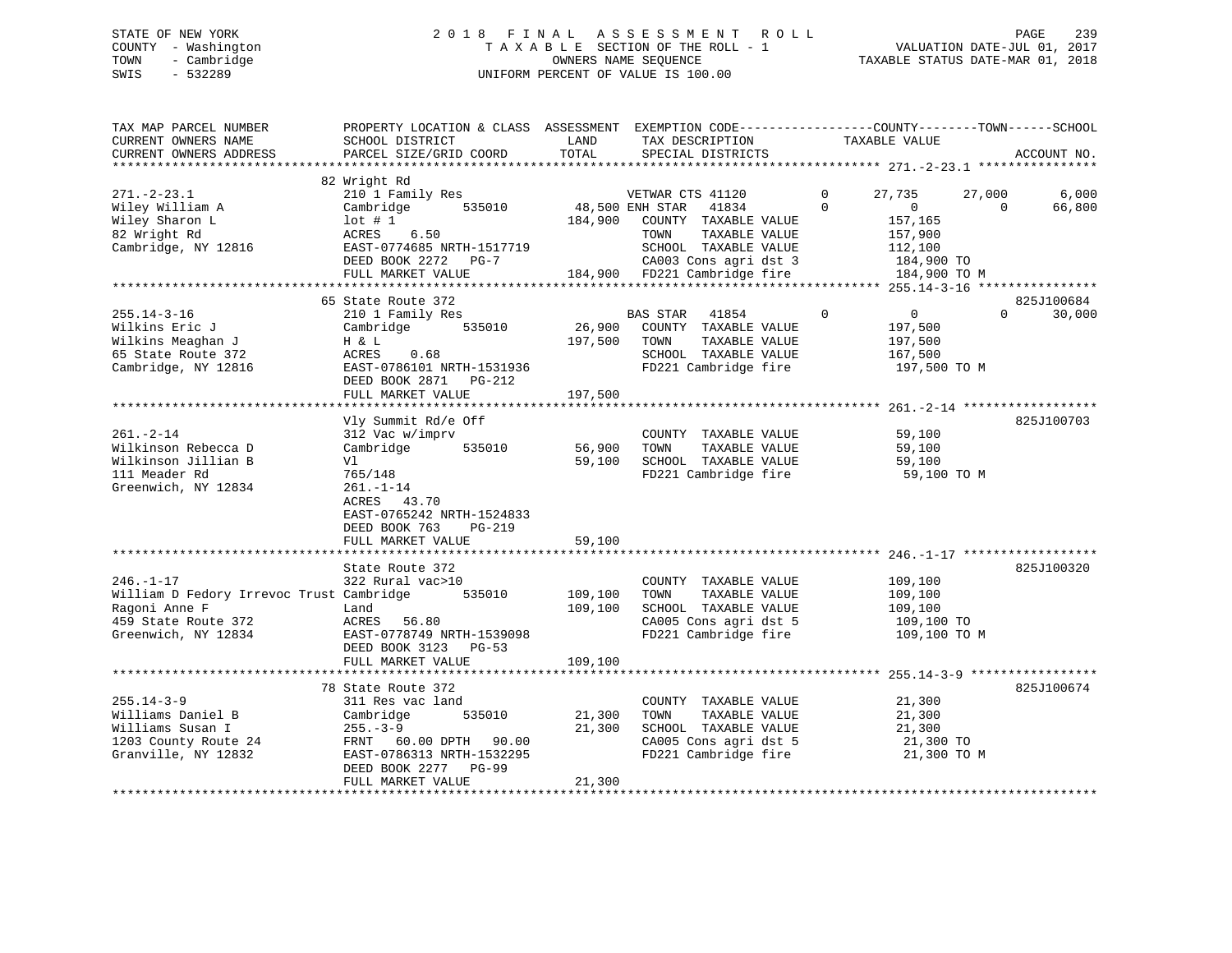# STATE OF NEW YORK 2 0 1 8 F I N A L A S S E S S M E N T R O L L PAGE 240 COUNTY - Washington T A X A B L E SECTION OF THE ROLL - 1 VALUATION DATE-JUL 01, 2017 TOWN - Cambridge OWNERS NAME SEQUENCE TAXABLE STATUS DATE-MAR 01, 2018 SWIS - 532289 UNIFORM PERCENT OF VALUE IS 100.00UNIFORM PERCENT OF VALUE IS 100.00

| TAX MAP PARCEL NUMBER<br>CURRENT OWNERS NAME | PROPERTY LOCATION & CLASS ASSESSMENT EXEMPTION CODE----------------COUNTY-------TOWN------SCHOOL                                                                                                                 |                    |                                                                                                                                                                                                                                                                                                                                                                                                                                                                                             |                             |          |            |
|----------------------------------------------|------------------------------------------------------------------------------------------------------------------------------------------------------------------------------------------------------------------|--------------------|---------------------------------------------------------------------------------------------------------------------------------------------------------------------------------------------------------------------------------------------------------------------------------------------------------------------------------------------------------------------------------------------------------------------------------------------------------------------------------------------|-----------------------------|----------|------------|
|                                              | 76 DeMarco Ln                                                                                                                                                                                                    |                    |                                                                                                                                                                                                                                                                                                                                                                                                                                                                                             |                             |          |            |
| $271 - 3 - 7.9$                              | 210 1 Family Res                                                                                                                                                                                                 |                    | BAS STAR 41854                                                                                                                                                                                                                                                                                                                                                                                                                                                                              | $\Omega$<br>$\overline{0}$  | $\Omega$ | 30,000     |
| Williams Wade A                              | Cambridge 535010 25,400 COUNTY TAXABLE VALUE                                                                                                                                                                     |                    |                                                                                                                                                                                                                                                                                                                                                                                                                                                                                             | 211,100                     |          |            |
|                                              | Williams Alicia L $\begin{array}{ccc} \text{10t} & \text{10t} & \text{211,100} \\ \text{76 DEMarco In} & \text{ACRES} & \text{1.08} \\ \text{Buskirk, NY } 12028 & \text{EAST-0779805 NRTH-1517605} \end{array}$ |                    | TOWN<br>TAXABLE VALUE                                                                                                                                                                                                                                                                                                                                                                                                                                                                       | 211,100                     |          |            |
|                                              |                                                                                                                                                                                                                  |                    | SCHOOL TAXABLE VALUE                                                                                                                                                                                                                                                                                                                                                                                                                                                                        | 181,100                     |          |            |
|                                              |                                                                                                                                                                                                                  |                    | CA003 Cons agri dst 3 211,100 TO                                                                                                                                                                                                                                                                                                                                                                                                                                                            |                             |          |            |
|                                              | DEED BOOK 2109 PG-285                                                                                                                                                                                            | $3-285$<br>211,100 | FD221 Cambridge fire 211,100 TO M                                                                                                                                                                                                                                                                                                                                                                                                                                                           |                             |          |            |
|                                              | FULL MARKET VALUE                                                                                                                                                                                                |                    |                                                                                                                                                                                                                                                                                                                                                                                                                                                                                             |                             |          |            |
|                                              | 281 Belle Rd                                                                                                                                                                                                     |                    |                                                                                                                                                                                                                                                                                                                                                                                                                                                                                             |                             |          | 825J100653 |
| $271. - 3 - 13$                              | 241 Rural res&ag                                                                                                                                                                                                 |                    | AG DIST<br>41720 0                                                                                                                                                                                                                                                                                                                                                                                                                                                                          | 30,912 30,912               |          | 30,912     |
| Wilmot David B                               | Cambridge                                                                                                                                                                                                        |                    | 535010 69,200 BAS STAR 41854                                                                                                                                                                                                                                                                                                                                                                                                                                                                | $\Omega$<br>$\sim$ 0 $\sim$ | $\Omega$ | 30,000     |
|                                              |                                                                                                                                                                                                                  |                    |                                                                                                                                                                                                                                                                                                                                                                                                                                                                                             |                             |          |            |
|                                              |                                                                                                                                                                                                                  |                    |                                                                                                                                                                                                                                                                                                                                                                                                                                                                                             | 198,688<br>198,688          |          |            |
|                                              |                                                                                                                                                                                                                  |                    | SCHOOL TAXABLE VALUE 168,688                                                                                                                                                                                                                                                                                                                                                                                                                                                                |                             |          |            |
|                                              |                                                                                                                                                                                                                  |                    | CA003 Cons agri dst 3 198,688 TO                                                                                                                                                                                                                                                                                                                                                                                                                                                            |                             |          |            |
| MAY BE SUBJECT TO PAYMENT                    | DEED BOOK 1876   PG-247   CA003   CA003   C<br>FULL MARKET VALUE   229,600                                                                                                                                       |                    | 30,912 EX                                                                                                                                                                                                                                                                                                                                                                                                                                                                                   |                             |          |            |
|                                              |                                                                                                                                                                                                                  |                    |                                                                                                                                                                                                                                                                                                                                                                                                                                                                                             |                             |          |            |
|                                              |                                                                                                                                                                                                                  |                    |                                                                                                                                                                                                                                                                                                                                                                                                                                                                                             |                             |          |            |
|                                              | 348 Belle Rd                                                                                                                                                                                                     |                    |                                                                                                                                                                                                                                                                                                                                                                                                                                                                                             |                             |          | 825J100596 |
| $280 - 2 - 39$                               | 322 Rural vac>10                                                                                                                                                                                                 |                    | AG DIST<br>41720 0                                                                                                                                                                                                                                                                                                                                                                                                                                                                          | 39,707 39,707               |          | 39,707     |
| Wilmot David B Jr                            | Cambridge                                                                                                                                                                                                        |                    | 535010 57,600 COUNTY TAXABLE VALUE                                                                                                                                                                                                                                                                                                                                                                                                                                                          | 17,893                      |          |            |
| 281 Belle Rd                                 |                                                                                                                                                                                                                  |                    | TAXABLE VALUE                                                                                                                                                                                                                                                                                                                                                                                                                                                                               | 17,893                      |          |            |
| Buskirk, NY 12028                            |                                                                                                                                                                                                                  |                    | SCHOOL TAXABLE VALUE 17,893                                                                                                                                                                                                                                                                                                                                                                                                                                                                 |                             |          |            |
|                                              |                                                                                                                                                                                                                  |                    | CA003 Cons agri dst 3 17,893 TO                                                                                                                                                                                                                                                                                                                                                                                                                                                             |                             |          |            |
| MAY BE SUBJECT TO PAYMENT                    |                                                                                                                                                                                                                  |                    | 39,707 EX                                                                                                                                                                                                                                                                                                                                                                                                                                                                                   |                             |          |            |
| UNDER AGDIST LAW TIL 2022                    | Callent 174/1<br>271.-3-12<br>ACRES 14.80<br>EAST-0777865 NRTH-1512732<br>DEED BOOK 883<br>PG-114<br>CRES CAO FO221                                                                                              |                    | FD221 Cambridge fire                                                                                                                                                                                                                                                                                                                                                                                                                                                                        | 57,600 TO M                 |          |            |
|                                              | FULL MARKET VALUE                                                                                                                                                                                                | 57,600             |                                                                                                                                                                                                                                                                                                                                                                                                                                                                                             |                             |          |            |
|                                              |                                                                                                                                                                                                                  |                    |                                                                                                                                                                                                                                                                                                                                                                                                                                                                                             |                             |          |            |
|                                              | Belle Rd                                                                                                                                                                                                         |                    |                                                                                                                                                                                                                                                                                                                                                                                                                                                                                             |                             |          | 825J100705 |
| $280 - 2 - 40$                               | 311 Res vac land                                                                                                                                                                                                 |                    | $\begin{tabular}{lllllllll} \multicolumn{2}{c}{\textbf{3}} & \multicolumn{2}{c}{\textbf{3}} & \multicolumn{2}{c}{\textbf{3}} & \multicolumn{2}{c}{\textbf{3}} & \multicolumn{2}{c}{\textbf{3}} & \multicolumn{2}{c}{\textbf{3}} & \multicolumn{2}{c}{\textbf{3}} & \multicolumn{2}{c}{\textbf{3}} & \multicolumn{2}{c}{\textbf{3}} & \multicolumn{2}{c}{\textbf{3}} & \multicolumn{2}{c}{\textbf{3}} & \multicolumn{2}{c}{\textbf{3}} & \multicolumn{2}{c}{\textbf{3}} &$<br>$\overline{0}$ | 45,630 45,630               |          | 45,630     |
| Wilmot David B Jr                            | Cambridge                                                                                                                                                                                                        |                    |                                                                                                                                                                                                                                                                                                                                                                                                                                                                                             | 15,670                      |          |            |
| Wilmot Gretchen                              | Farm/house                                                                                                                                                                                                       | 61,300             | TOWN                                                                                                                                                                                                                                                                                                                                                                                                                                                                                        | TAXABLE VALUE 15,670        |          |            |
| 281 Belle Rd                                 |                                                                                                                                                                                                                  |                    | SCHOOL TAXABLE VALUE 15,670<br>CA003 Cons agri dst 3 15,670 TO                                                                                                                                                                                                                                                                                                                                                                                                                              |                             |          |            |
| Buskirk, NY 12028                            |                                                                                                                                                                                                                  |                    |                                                                                                                                                                                                                                                                                                                                                                                                                                                                                             |                             |          |            |
|                                              |                                                                                                                                                                                                                  |                    | 45,630 EX                                                                                                                                                                                                                                                                                                                                                                                                                                                                                   |                             |          |            |
| MAY BE SUBJECT TO PAYMENT                    | Farm/house<br>Filed Survery 12958<br>271.-3-11.2<br>FRNT 4321.00 DPTH<br>ACPES 32.00                                                                                                                             |                    | FD221 Cambridge fire                                                                                                                                                                                                                                                                                                                                                                                                                                                                        | 61,300 TO M                 |          |            |
| UNDER AGDIST LAW TIL 2022                    | EAST-0779140 NRTH-1513144                                                                                                                                                                                        |                    |                                                                                                                                                                                                                                                                                                                                                                                                                                                                                             |                             |          |            |
|                                              | DEED BOOK 1782 PG-96                                                                                                                                                                                             |                    |                                                                                                                                                                                                                                                                                                                                                                                                                                                                                             |                             |          |            |
|                                              | FULL MARKET VALUE                                                                                                                                                                                                | 61,300             |                                                                                                                                                                                                                                                                                                                                                                                                                                                                                             |                             |          |            |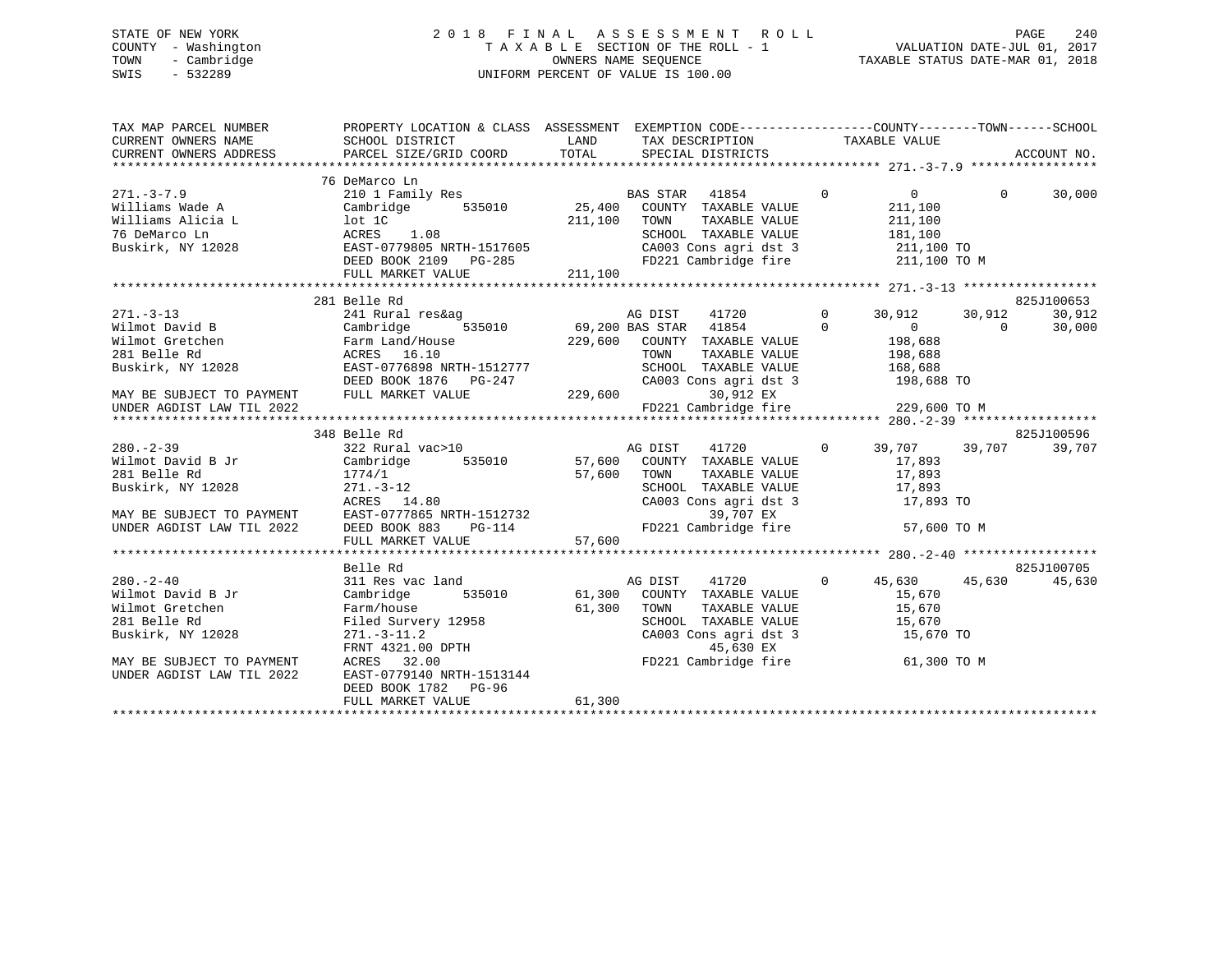# STATE OF NEW YORK 2 0 1 8 F I N A L A S S E S S M E N T R O L L PAGE 241 COUNTY - Washington T A X A B L E SECTION OF THE ROLL - 1 VALUATION DATE-JUL 01, 2017 TOWN - Cambridge OWNERS NAME SEQUENCE TAXABLE STATUS DATE-MAR 01, 2018 SWIS - 532289 UNIFORM PERCENT OF VALUE IS 100.00

| TAX MAP PARCEL NUMBER<br>CURRENT OWNERS NAME | SCHOOL DISTRICT                                                        |         | LAND TAX DESCRIPTION                          | PROPERTY LOCATION & CLASS ASSESSMENT EXEMPTION CODE----------------COUNTY-------TOWN------SCHOOL<br>TAXABLE VALUE |             |
|----------------------------------------------|------------------------------------------------------------------------|---------|-----------------------------------------------|-------------------------------------------------------------------------------------------------------------------|-------------|
| CURRENT OWNERS ADDRESS                       | PARCEL SIZE/GRID COORD                                                 | TOTAL   | SPECIAL DISTRICTS                             |                                                                                                                   | ACCOUNT NO. |
|                                              |                                                                        |         |                                               |                                                                                                                   |             |
| $280. - 2 - 40.1$                            | King Rd<br>322 Rural vac>10                                            |         | COUNTY TAXABLE VALUE                          | 55,100                                                                                                            |             |
| Wilmot David B Jr                            | Cambridge 535010                                                       | 55,100  | TOWN<br>TAXABLE VALUE                         | 55,100                                                                                                            |             |
| Wilmot Gretchen S                            | FRNT 1334.00 DPTH                                                      | 55,100  | SCHOOL TAXABLE VALUE                          | $55,100$ TO<br>$55,100$ TO                                                                                        |             |
| 281 Belle Rd                                 | ACRES 27.04                                                            |         | CA003 Cons agri dst 3<br>FD221 Cambridge fire |                                                                                                                   |             |
| Buskirk, NY 12028                            | EAST-0779972 NRTH-1512210<br>DEED BOOK 1782 PG-96<br>FULL MARKET VALUE | 55,100  |                                               | 55,100 TO M                                                                                                       |             |
|                                              |                                                                        |         |                                               |                                                                                                                   |             |
|                                              | Belle Rd                                                               |         |                                               |                                                                                                                   |             |
| $280. - 2 - 40.2$                            | 322 Rural vac>10                                                       |         | COUNTY TAXABLE VALUE                          | 32,800                                                                                                            |             |
| Wilmot David B Jr                            | 535010<br>Cambridge                                                    | 32,800  | TAXABLE VALUE<br>TOWN                         | 32,800                                                                                                            |             |
| Wilmot Gretchen S                            | Parcel B                                                               | 32,800  | SCHOOL TAXABLE VALUE                          | 32,800                                                                                                            |             |
| 281 Belle Rd                                 |                                                                        |         |                                               |                                                                                                                   |             |
| Buskirk, NY 12028                            | FRNT 1082.00 DPTH<br>20PFS 11 41<br>ACRES 11.41                        |         | CA003 Cons agri dst 3<br>FD221 Cambridge fire | 32,800 TO<br>32,800 TO M                                                                                          |             |
|                                              | EAST-0778153 NRTH-1513448<br>DEED BOOK 1782 PG-96                      |         |                                               |                                                                                                                   |             |
|                                              | FULL MARKET VALUE                                                      | 32,800  |                                               |                                                                                                                   |             |
|                                              |                                                                        |         |                                               |                                                                                                                   |             |
|                                              | 363 Belle Rd                                                           |         |                                               |                                                                                                                   |             |
| $280. - 2 - 41$                              | 411 Apartment                                                          |         | COUNTY TAXABLE VALUE                          | 222,500                                                                                                           |             |
| Wilmot David B Jr                            | Cambridge 535010                                                       | 35,100  | TOWN<br>TAXABLE VALUE                         | 222,500                                                                                                           |             |
| Wilmot Gretchen                              | $271. - 3 - 11.4$                                                      | 222,500 | SCHOOL TAXABLE VALUE                          | 222,500                                                                                                           |             |
| 281 Belle Rd                                 | ACRES 2.01                                                             |         | CA003 Cons agri dst 3                         | 222,500 TO                                                                                                        |             |
| Buskirk, NY 12028                            | EAST-0779118 NRTH-1513323                                              |         | FD221 Cambridge fire 222,500 TO M             |                                                                                                                   |             |
|                                              | DEED BOOK 1773 PG-350                                                  |         |                                               |                                                                                                                   |             |
|                                              | FULL MARKET VALUE                                                      | 222,500 |                                               |                                                                                                                   |             |
|                                              |                                                                        |         |                                               |                                                                                                                   |             |
|                                              | King Rd                                                                |         |                                               |                                                                                                                   |             |
| $271. - 3 - 15$                              | 322 Rural vac>10                                                       |         | COUNTY TAXABLE VALUE                          | 32,800                                                                                                            |             |
| Wilmot James                                 | 535010<br>Cambridge                                                    | 32,800  | TAXABLE VALUE<br>TOWN                         | 32,800                                                                                                            |             |
| 457 King Rd                                  | Lot 2                                                                  | 32,800  | SCHOOL TAXABLE VALUE                          | 32,800                                                                                                            |             |
| Buskirk, NY 12028                            | FRNT 468.00 DPTH                                                       |         | CA003 Cons agri dst 3<br>FD221 Cambridge fire | 32,800 TO                                                                                                         |             |
|                                              | ACRES 11.42                                                            |         |                                               | 32,800 TO M                                                                                                       |             |
|                                              | EAST-0780372 NRTH-1514585                                              |         |                                               |                                                                                                                   |             |
|                                              | DEED BOOK 1874 PG-137                                                  |         |                                               |                                                                                                                   |             |
|                                              | FULL MARKET VALUE                                                      | 32,800  |                                               |                                                                                                                   |             |
|                                              |                                                                        |         |                                               |                                                                                                                   |             |
|                                              | 457 King Rd                                                            |         |                                               |                                                                                                                   | 825J102002  |
| $272. - 1 - 10.2$                            | 210 1 Family Res                                                       |         | $\sim$ 0<br>BAS STAR 41854                    | $\overline{0}$<br>$\Omega$                                                                                        | 30,000      |
| Wilmot James                                 | Cambridge 535010                                                       |         | 25,100 COUNTY TAXABLE VALUE                   | 93,600                                                                                                            |             |
| Wilmot Holly                                 | H & L                                                                  | 93,600  | TOWN<br>TAXABLE VALUE                         | 93,600                                                                                                            |             |
| 457 King Rd                                  | ACRES<br>1.01                                                          |         | SCHOOL TAXABLE VALUE                          | 63,600                                                                                                            |             |
| Buskirk, NY 12028                            | EAST-0780472 NRTH-1514223<br>DEED BOOK 840 PG-203                      |         | CA003 Cons agri dst 3                         | 93,600 TO                                                                                                         |             |
|                                              |                                                                        |         | FD221 Cambridge fire                          | 93,600 TO M                                                                                                       |             |
|                                              | FULL MARKET VALUE                                                      | 93,600  |                                               |                                                                                                                   |             |
|                                              |                                                                        |         |                                               |                                                                                                                   |             |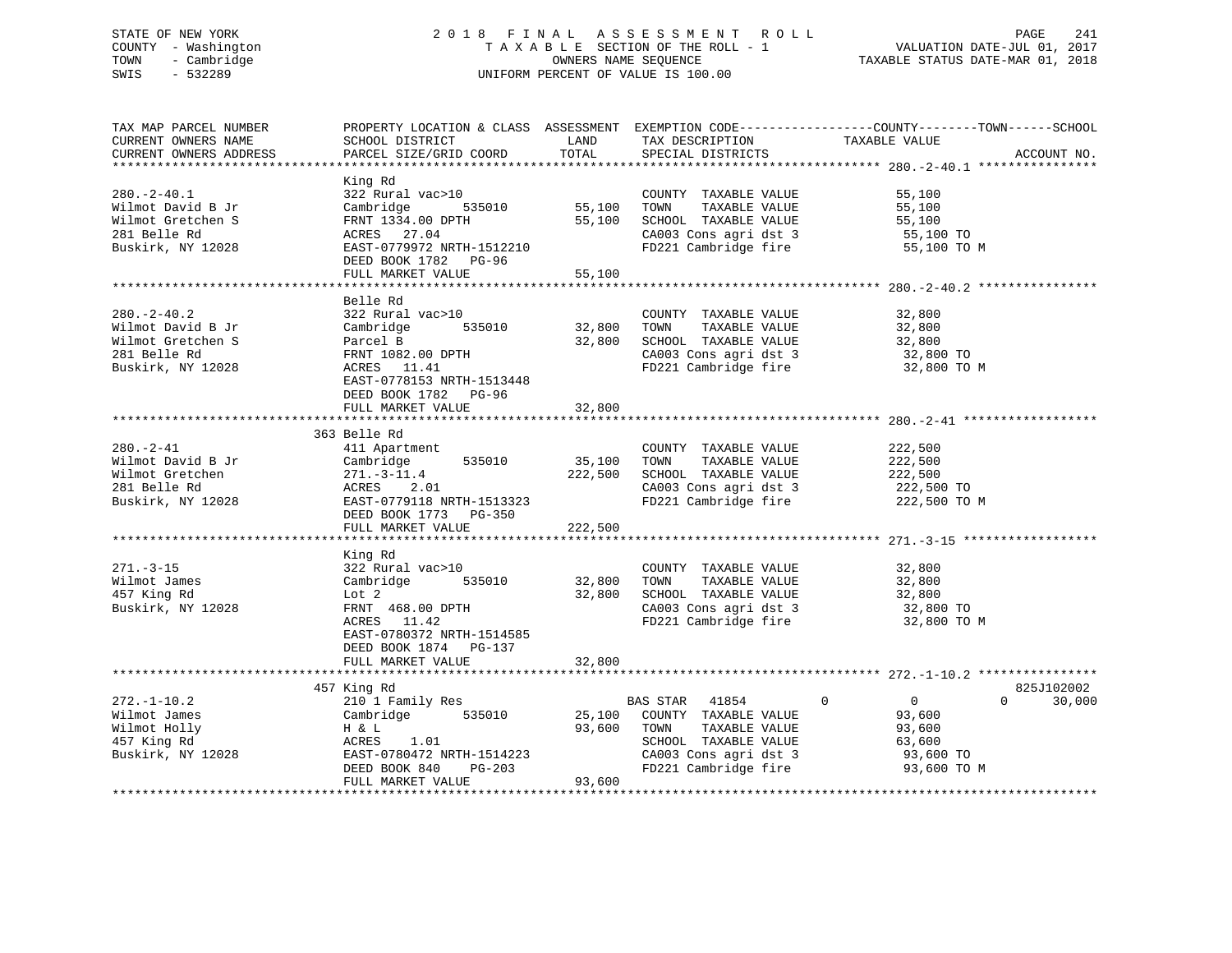# STATE OF NEW YORK 2 0 1 8 F I N A L A S S E S S M E N T R O L L PAGE 242 COUNTY - Washington T A X A B L E SECTION OF THE ROLL - 1 VALUATION DATE-JUL 01, 2017 TOWN - Cambridge OWNERS NAME SEQUENCE TAXABLE STATUS DATE-MAR 01, 2018 SWIS - 532289 UNIFORM PERCENT OF VALUE IS 100.00

| TAX MAP PARCEL NUMBER<br>CURRENT OWNERS NAME<br>CURRENT OWNERS ADDRESS                                                                  | PROPERTY LOCATION & CLASS ASSESSMENT<br>SCHOOL DISTRICT<br>PARCEL SIZE/GRID COORD                                                                                                   | LAND<br>TOTAL                 | TAX DESCRIPTION<br>SPECIAL DISTRICTS                                                                                                               | EXEMPTION CODE-----------------COUNTY-------TOWN------SCHOOL<br>TAXABLE VALUE                       | ACCOUNT NO.                                              |
|-----------------------------------------------------------------------------------------------------------------------------------------|-------------------------------------------------------------------------------------------------------------------------------------------------------------------------------------|-------------------------------|----------------------------------------------------------------------------------------------------------------------------------------------------|-----------------------------------------------------------------------------------------------------|----------------------------------------------------------|
| $271. - 3 - 11.1$<br>Wilmot Robert<br>1078 Ashgrove Rd<br>Cambridge, NY 12816<br>MAY BE SUBJECT TO PAYMENT<br>UNDER RPTL480A UNTIL 2027 | Belle Rd<br>322 Rural vac>10<br>Cambridge<br>535010<br>forest tax 3230/213<br>ACRES 117.80<br>EAST-0776769 NRTH-1514700<br>DEED BOOK 2111 PG-49<br>FULL MARKET VALUE                | 192,300<br>192,300<br>192,300 | FOR 480A<br>47460<br>COUNTY TAXABLE VALUE<br>TOWN<br>TAXABLE VALUE<br>SCHOOL TAXABLE VALUE<br>CA003 Cons agri dst 3<br>FD221 Cambridge fire        | $\overline{0}$<br>140,000<br>140,000<br>52,300<br>52,300<br>52,300<br>192,300 TO<br>192,300 TO M    | 825J100707<br>140,000                                    |
| $270. - 1 - 26.12$<br>Wilson Charles<br>Wilson Kristin<br>700 County Route 74<br>Cambridge, NY 12816                                    | 700 County Route 74<br>210 1 Family Res<br>535010<br>Cambridge<br>Sub Lot 9<br>ACRES 6.22<br>EAST-0765350 NRTH-1515310<br>DEED BOOK 3443 PG-48<br>FULL MARKET VALUE                 | 45,000<br>199,900<br>199,900  | COUNTY TAXABLE VALUE<br>TOWN<br>TAXABLE VALUE<br>SCHOOL TAXABLE VALUE<br>CA003 Cons agri dst 3<br>FD221 Cambridge fire                             | 199,900<br>199,900<br>199,900<br>199,900 TO<br>199,900 TO M                                         |                                                          |
| $262. - 1 - 17.4$<br>Wilwol Jason<br>991 County Route 59<br>Cambridge, NY 12816                                                         | County Route 59/E Off<br>322 Rural vac>10<br>535010<br>Cambridge<br>Vacant Land - Rear<br>ACRES<br>24.00<br>EAST-0773663 NRTH-1522736<br>DEED BOOK 3081 PG-122<br>FULL MARKET VALUE | 24,000<br>24,000<br>24,000    | COUNTY TAXABLE VALUE<br>TAXABLE VALUE<br>TOWN<br>SCHOOL TAXABLE VALUE<br>FD221 Cambridge fire                                                      | 24,000<br>24,000<br>24,000<br>24,000 TO M                                                           | 825J100928                                               |
| $262. - 1 - 16.1$<br>Wilwol Jason F<br>991 County Route 59<br>Cambridge, NY 12816                                                       | 991 County Route 59<br>242 Rurl res&rec<br>Cambridge<br>535010<br>ACRES 20.08<br>EAST-0773960 NRTH-1521310<br>DEED BOOK 1990 PG-56<br>FULL MARKET VALUE                             | 240,000                       | CW_10_VET/ 41152<br>57,100 ENH STAR 41834<br>COUNTY TAXABLE VALUE<br>TOWN<br>TAXABLE VALUE<br>SCHOOL TAXABLE VALUE<br>240,000 FD221 Cambridge fire | $\mathbf 0$<br>8,000<br>$\overline{0}$<br>$\Omega$<br>232,000<br>240,000<br>173,200<br>240,000 TO M | 825J100315<br>$\Omega$<br>$\Omega$<br>$\Omega$<br>66,800 |
| $270. - 1 - 26.5$<br>Winchester John<br>Winchester Mary E<br>33 Brownell Rd<br>Cambridge, NY 12816                                      | 33 Brownell Rd<br>210 1 Family Res<br>535010<br>Cambridge<br>Sub Lot 4<br>ACRES<br>1.27 BANK<br>997<br>EAST-0764161 NRTH-1516408<br>DEED BOOK 733<br>PG-131<br>FULL MARKET VALUE    | 27,400<br>249,900<br>249,900  | <b>BAS STAR</b><br>41854<br>COUNTY TAXABLE VALUE<br>TOWN<br>TAXABLE VALUE<br>SCHOOL TAXABLE VALUE<br>CA003 Cons agri dst 3<br>FD221 Cambridge fire | $\mathbf 0$<br>$\overline{0}$<br>249,900<br>249,900<br>219,900<br>249,900 TO<br>249,900 TO M        | $\Omega$<br>30,000                                       |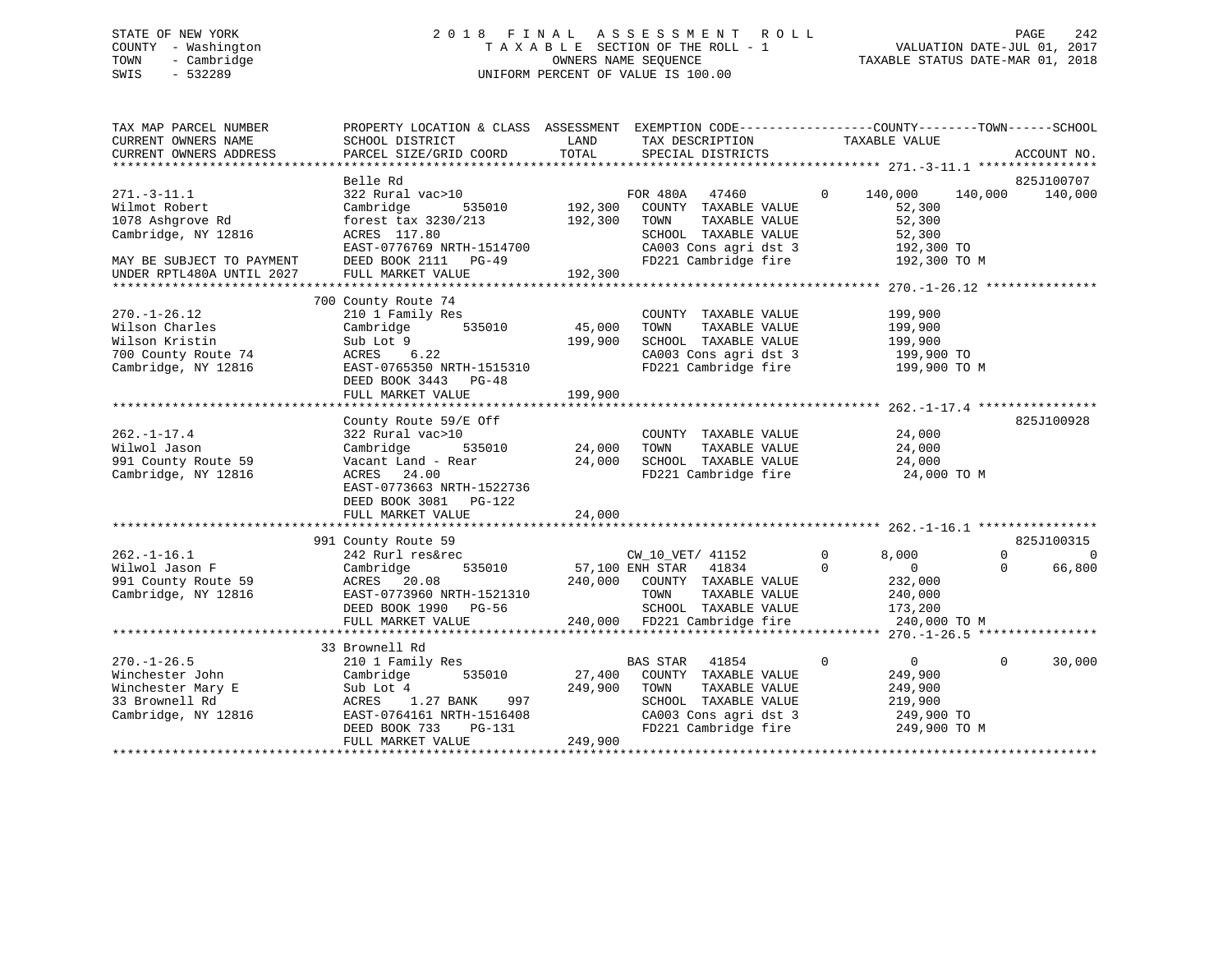| STATE OF NEW YORK<br>COUNTY - Washington<br>- Cambridge<br>TOWN<br>SWIS<br>$-532289$ |                                                                                                                                              |                   | 2018 FINAL ASSESSMENT ROLL<br>TAXABLE SECTION OF THE ROLL - 1<br>OWNERS NAME SEQUENCE<br>UNIFORM PERCENT OF VALUE IS 100.00 |               |             |                         | PAGE<br>243<br>VALUATION DATE-JUL 01, 2017<br>TAXABLE STATUS DATE-MAR 01, 2018 |
|--------------------------------------------------------------------------------------|----------------------------------------------------------------------------------------------------------------------------------------------|-------------------|-----------------------------------------------------------------------------------------------------------------------------|---------------|-------------|-------------------------|--------------------------------------------------------------------------------|
| TAX MAP PARCEL NUMBER<br>CURRENT OWNERS NAME<br>CURRENT OWNERS ADDRESS               | PROPERTY LOCATION & CLASS ASSESSMENT EXEMPTION CODE----------------COUNTY-------TOWN-----SCHOOL<br>SCHOOL DISTRICT<br>PARCEL SIZE/GRID COORD | LAND<br>TOTAL     | TAX DESCRIPTION<br>SPECIAL DISTRICTS                                                                                        |               |             | TAXABLE VALUE           | ACCOUNT NO.                                                                    |
| **********************                                                               |                                                                                                                                              |                   |                                                                                                                             |               |             |                         |                                                                                |
|                                                                                      | 539 Stage Rd                                                                                                                                 |                   |                                                                                                                             |               |             |                         | 825J100214                                                                     |
| $272 - 2 - 20$                                                                       | 242 Rurl res&rec                                                                                                                             |                   | BAS STAR<br>41854                                                                                                           |               | $\Omega$    | $\overline{0}$          | $\Omega$<br>30,000                                                             |
| Woodcock Deborah                                                                     | Cambridge<br>535010                                                                                                                          | 68,800            | COUNTY TAXABLE VALUE                                                                                                        |               |             | 230,400                 |                                                                                |
| 539 Stage Rd<br>Buskirk, NY 12028                                                    | House & Lot<br>Bdy Line Agmt 649/102                                                                                                         | 230,400           | TOWN<br>SCHOOL TAXABLE VALUE                                                                                                | TAXABLE VALUE |             | 230,400<br>200,400      |                                                                                |
|                                                                                      | ACRES 15.90                                                                                                                                  |                   | FD221 Cambridge fire                                                                                                        |               |             | 230,400 TO M            |                                                                                |
|                                                                                      | EAST-0787096 NRTH-1513552                                                                                                                    |                   |                                                                                                                             |               |             |                         |                                                                                |
|                                                                                      | DEED BOOK 3378 PG-342                                                                                                                        |                   |                                                                                                                             |               |             |                         |                                                                                |
|                                                                                      | FULL MARKET VALUE                                                                                                                            | 230,400           |                                                                                                                             |               |             |                         |                                                                                |
|                                                                                      |                                                                                                                                              |                   |                                                                                                                             |               |             |                         |                                                                                |
|                                                                                      | 201 Stevenson Rd                                                                                                                             |                   |                                                                                                                             |               |             |                         | 825J100325                                                                     |
| $246. - 1 - 23.3$                                                                    | 210 1 Family Res                                                                                                                             |                   | BAS STAR<br>41854                                                                                                           |               | $\mathbf 0$ | $\overline{0}$          | $\Omega$<br>30,000                                                             |
| Woods Rodney B<br>Woods Alysa J                                                      | 535010<br>Cambridge<br>Sub Lot 2                                                                                                             | 28,500            | COUNTY TAXABLE VALUE<br>TOWN                                                                                                | TAXABLE VALUE |             | 140,200                 |                                                                                |
| 201 Stevenson Rd                                                                     | ACRES<br>1.10                                                                                                                                | 140,200           | SCHOOL TAXABLE VALUE                                                                                                        |               |             | 140,200<br>110,200      |                                                                                |
| Greenwich, NY 12834                                                                  | EAST-0777121 NRTH-1536866                                                                                                                    |                   | CA003 Cons agri dst 3                                                                                                       |               |             | 140,200 TO              |                                                                                |
|                                                                                      | DEED BOOK 883<br>PG-213                                                                                                                      |                   | FD221 Cambridge fire                                                                                                        |               |             | 140,200 TO M            |                                                                                |
|                                                                                      | FULL MARKET VALUE                                                                                                                            | 140,200           |                                                                                                                             |               |             |                         |                                                                                |
|                                                                                      | ************************                                                                                                                     |                   |                                                                                                                             |               |             |                         |                                                                                |
|                                                                                      | 55 State Route 372                                                                                                                           |                   |                                                                                                                             |               |             |                         | 825L100272                                                                     |
| $255.14 - 3 - 14$                                                                    | 210 1 Family Res                                                                                                                             |                   | COUNTY TAXABLE VALUE                                                                                                        |               |             | 145,700                 |                                                                                |
| Wu-Norman Jonas                                                                      | 535010<br>Cambridge                                                                                                                          | 25,800            | TOWN                                                                                                                        | TAXABLE VALUE |             | 145,700                 |                                                                                |
| 55 State Route 372<br>Cambridge, NY 12816                                            | ACRES<br>0.67<br>EAST-0786138 NRTH-1531707                                                                                                   | 145,700           | SCHOOL TAXABLE VALUE<br>FD221 Cambridge fire                                                                                |               |             | 145,700<br>145,700 TO M |                                                                                |
|                                                                                      | DEED BOOK 3329 PG-150                                                                                                                        |                   |                                                                                                                             |               |             |                         |                                                                                |
|                                                                                      | FULL MARKET VALUE                                                                                                                            | 145,700           |                                                                                                                             |               |             |                         |                                                                                |
|                                                                                      |                                                                                                                                              |                   |                                                                                                                             |               |             |                         |                                                                                |
|                                                                                      | 883 Turnpike Rd                                                                                                                              |                   |                                                                                                                             |               |             |                         | 825J100557                                                                     |
| $263 - 2 - 19$                                                                       | 242 Rurl res&rec                                                                                                                             |                   | BAS STAR<br>41854                                                                                                           |               | $\mathbf 0$ | $\overline{0}$          | $\mathbf{0}$<br>30,000                                                         |
| Wulff Robert K                                                                       | 535010<br>Cambridge                                                                                                                          | 96,300            | COUNTY TAXABLE VALUE                                                                                                        |               |             | 201,500                 |                                                                                |
| Wulff Jenny L                                                                        | Land                                                                                                                                         | 201,500           | TOWN                                                                                                                        | TAXABLE VALUE |             | 201,500                 |                                                                                |
| 883 Turnpike Rd                                                                      | ACRES 35.40                                                                                                                                  |                   | SCHOOL TAXABLE VALUE                                                                                                        |               |             | 171,500                 |                                                                                |
| Eagle Bridge, NY 12057                                                               | EAST-0788231 NRTH-1522248<br>DEED BOOK 758<br>$PG-173$                                                                                       |                   | FD221 Cambridge fire                                                                                                        |               |             | 201,500 TO M            |                                                                                |
|                                                                                      | FULL MARKET VALUE                                                                                                                            | 201,500           |                                                                                                                             |               |             |                         |                                                                                |
|                                                                                      | * * * * * * * * * * * * * * * * * * *                                                                                                        |                   |                                                                                                                             |               |             |                         |                                                                                |
|                                                                                      | Durfee Rd                                                                                                                                    |                   |                                                                                                                             |               |             |                         | 825J101987                                                                     |
| $288. - 1 - 15.4$                                                                    | 322 Rural vac>10                                                                                                                             |                   | COUNTY TAXABLE VALUE                                                                                                        |               |             | 38,000                  |                                                                                |
| Wynnyk Bohdan M Trustee                                                              | Cambridge<br>535010                                                                                                                          | 38,000            | TOWN                                                                                                                        | TAXABLE VALUE |             | 38,000                  |                                                                                |
| Wynnyk Christine Trustee                                                             | Lot 4                                                                                                                                        | 38,000            | SCHOOL TAXABLE VALUE                                                                                                        |               |             | 38,000                  |                                                                                |
| 187 Old Schuylerville Rd                                                             | ACRES 12.52                                                                                                                                  |                   | FD221 Cambridge fire                                                                                                        |               |             | 38,000 TO M             |                                                                                |
| Greenwich, NY 12834                                                                  | EAST-0764975 NRTH-1499788                                                                                                                    |                   |                                                                                                                             |               |             |                         |                                                                                |
|                                                                                      | DEED BOOK 3777 PG-215                                                                                                                        |                   |                                                                                                                             |               |             |                         |                                                                                |
|                                                                                      | FULL MARKET VALUE                                                                                                                            | 38,000<br>******* |                                                                                                                             |               |             |                         |                                                                                |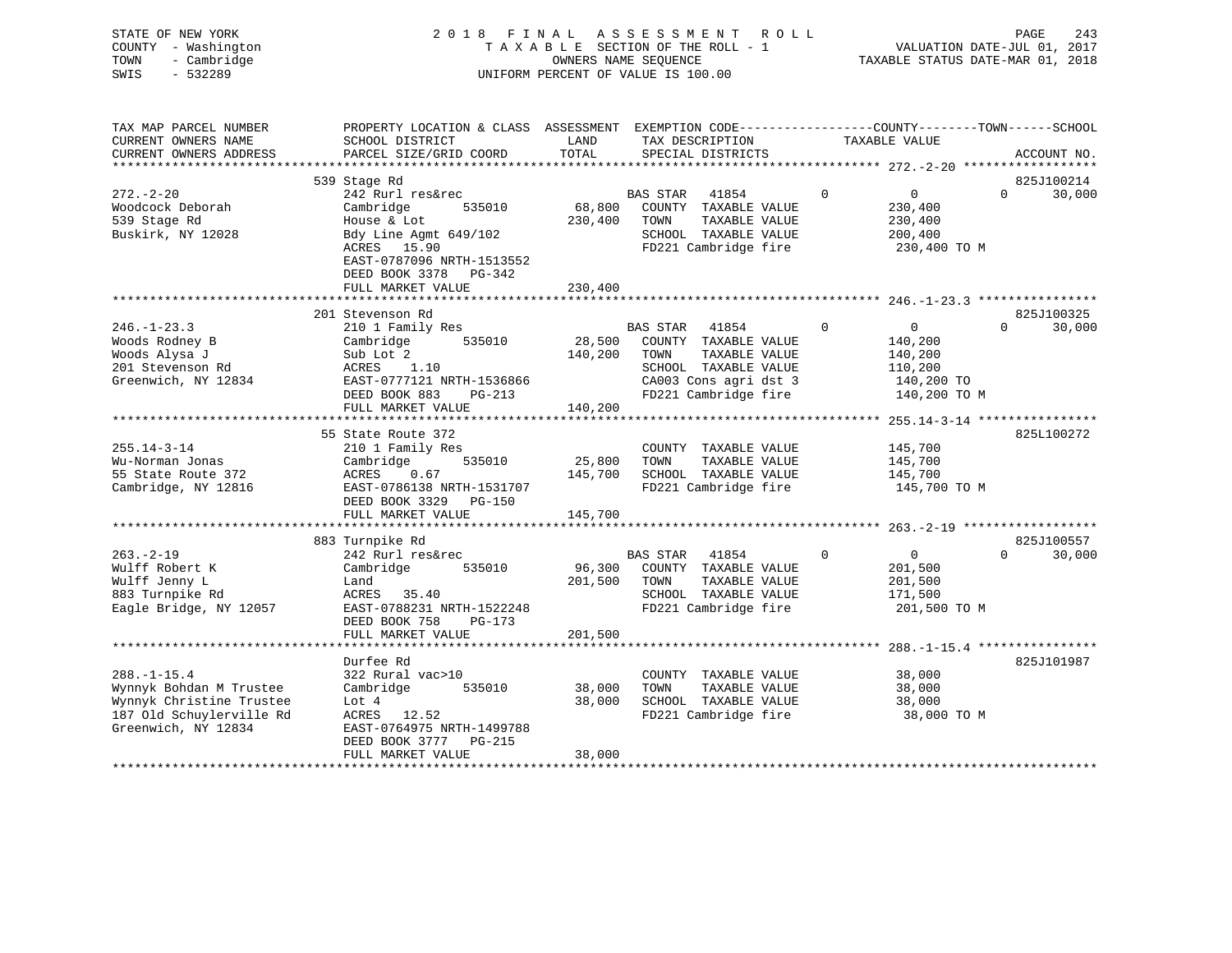# STATE OF NEW YORK 2 0 1 8 F I N A L A S S E S S M E N T R O L L PAGE 244 COUNTY - Washington T A X A B L E SECTION OF THE ROLL - 1 VALUATION DATE-JUL 01, 2017 TOWN - Cambridge OWNERS NAME SEQUENCE TAXABLE STATUS DATE-MAR 01, 2018 SWIS - 532289 UNIFORM PERCENT OF VALUE IS 100.00

| TAX MAP PARCEL NUMBER<br>CURRENT OWNERS NAME<br>CURRENT OWNERS ADDRESS                                                            | PROPERTY LOCATION & CLASS ASSESSMENT<br>SCHOOL DISTRICT<br>PARCEL SIZE/GRID COORD                                                                                           | LAND<br>TOTAL                | EXEMPTION CODE-----------------COUNTY-------TOWN------SCHOOL<br>TAX DESCRIPTION<br>SPECIAL DISTRICTS                                        |                      | TAXABLE VALUE                                                                 | ACCOUNT NO.                                     |          |
|-----------------------------------------------------------------------------------------------------------------------------------|-----------------------------------------------------------------------------------------------------------------------------------------------------------------------------|------------------------------|---------------------------------------------------------------------------------------------------------------------------------------------|----------------------|-------------------------------------------------------------------------------|-------------------------------------------------|----------|
| *******************                                                                                                               |                                                                                                                                                                             |                              |                                                                                                                                             |                      |                                                                               |                                                 |          |
| $263. - 1 - 3$<br>Young Albert R Sr<br>Young Patricia A<br>1443 County Route 59                                                   | 1443 County Route 59<br>210 1 Family Res<br>Cambridge<br>535010<br>Η&l<br>FRNT 250.00 DPTH 120.00                                                                           | 45,400                       | AGED-CO<br>41802<br>26,100 ENH STAR<br>41834<br>COUNTY TAXABLE VALUE<br>TOWN<br>TAXABLE VALUE                                               | $\Omega$<br>$\Omega$ | 4,540<br>$\mathbf{0}$<br>40,860<br>45,400                                     | 825J100495<br>$\Omega$<br>45,400<br>$\mathbf 0$ | $\Omega$ |
| Cambridge, NY 12816                                                                                                               | 0.42<br>ACRES<br>EAST-0781877 NRTH-1527456<br>DEED BOOK 583<br>PG-214<br>FULL MARKET VALUE                                                                                  | 45,400                       | SCHOOL TAXABLE VALUE<br>FD221 Cambridge fire                                                                                                |                      | 0<br>45,400 TO M                                                              |                                                 |          |
|                                                                                                                                   |                                                                                                                                                                             |                              |                                                                                                                                             |                      |                                                                               |                                                 |          |
| $270. - 1 - 3$<br>Yurschak Benjamin A<br>Yurschak Sarah L<br>934 County Route 74<br>Greenwich, NY 12834                           | 934 County Route 74<br>210 1 Family Res<br>Cambridge<br>535010<br>H&l<br>FRNT 125.00 DPTH 240.00<br>0.73<br>ACRES<br>EAST-0764612 NRTH-1520920<br>DEED BOOK 1898<br>$PG-10$ | 27,900<br>203,900            | BAS STAR<br>41854<br>COUNTY TAXABLE VALUE<br>TOWN<br>TAXABLE VALUE<br>SCHOOL TAXABLE VALUE<br>CA003 Cons agri dst 3<br>FD221 Cambridge fire | $\mathbf 0$          | $\overline{0}$<br>203,900<br>203,900<br>173,900<br>203,900 TO<br>203,900 TO M | 825J100222<br>$\Omega$<br>30,000                |          |
|                                                                                                                                   | FULL MARKET VALUE                                                                                                                                                           | 203,900                      |                                                                                                                                             |                      |                                                                               |                                                 |          |
|                                                                                                                                   | ********************<br>1038 Brownell Ln                                                                                                                                    |                              |                                                                                                                                             |                      | *********************************** 270.-1-27 ***                             | 825J100247                                      |          |
| $270. - 1 - 27$<br>Yurschak David E<br>Yurschak Dorothy S<br>1038 Brownell Ln<br>Cambridge, NY 12816<br>MAY BE SUBJECT TO PAYMENT | 242 Rurl res&rec<br>Cambridge<br>535010<br>Farm<br>FRNT<br>74.00 DPTH<br>4.94<br>ACRES<br>EAST-0762271 NRTH-1515625<br>DEED BOOK 3785<br>PG-70                              | 49,700<br>98,000             | COUNTY TAXABLE VALUE<br>TAXABLE VALUE<br>TOWN<br>SCHOOL TAXABLE VALUE<br>CA003 Cons agri dst 3<br>FD221 Cambridge fire                      |                      | 98,000<br>98,000<br>98,000<br>98,000 TO<br>98,000 TO M                        |                                                 |          |
| UNDER AGDIST LAW TIL 2022                                                                                                         | FULL MARKET VALUE                                                                                                                                                           | 98,000                       |                                                                                                                                             |                      |                                                                               |                                                 |          |
|                                                                                                                                   |                                                                                                                                                                             |                              |                                                                                                                                             |                      |                                                                               |                                                 |          |
| $271. - 2 - 28.1$<br>Yurschak David E<br>Yurschak Dorothy S<br>250 Conley Rd<br>Cambridge, NY 12816                               | 250 Conley Rd<br>240 Rural res<br>Cambridge<br>535010<br>3011/194<br>ACRES 13.84<br>EAST-0775735 NRTH-1514408<br>DEED BOOK 2391<br>PG-112<br>FULL MARKET VALUE              | 55,700<br>154,000<br>154,000 | BAS STAR<br>41854<br>COUNTY TAXABLE VALUE<br>TOWN<br>TAXABLE VALUE<br>SCHOOL TAXABLE VALUE<br>CA003 Cons agri dst 3<br>FD221 Cambridge fire | $\Omega$             | $\mathbf 0$<br>154,000<br>154,000<br>124,000<br>154,000 TO<br>154,000 TO M    | $\Omega$<br>30,000                              |          |
|                                                                                                                                   | ***************************                                                                                                                                                 |                              |                                                                                                                                             |                      |                                                                               |                                                 |          |
| $271. - 2 - 30$<br>Yurschak David E<br>Yurschak Dorothy S<br>250 Conley Rd<br>Cambridge, NY 12816                                 | Conley Rd<br>314 Rural vac<10<br>535010<br>Cambridge<br>Vac Land<br>7.19<br>ACRES<br>EAST-0775396 NRTH-1514815                                                              | 36,800<br>36,800             | COUNTY TAXABLE VALUE<br>TOWN<br>TAXABLE VALUE<br>SCHOOL TAXABLE VALUE<br>CA003 Cons agri dst 3<br>FD221 Cambridge fire                      |                      | 36,800<br>36,800<br>36,800<br>36,800 TO<br>36,800 TO M                        | 825J100898                                      |          |
|                                                                                                                                   | DEED BOOK 3502<br>PG-69<br>FULL MARKET VALUE                                                                                                                                | 36,800                       |                                                                                                                                             |                      |                                                                               |                                                 |          |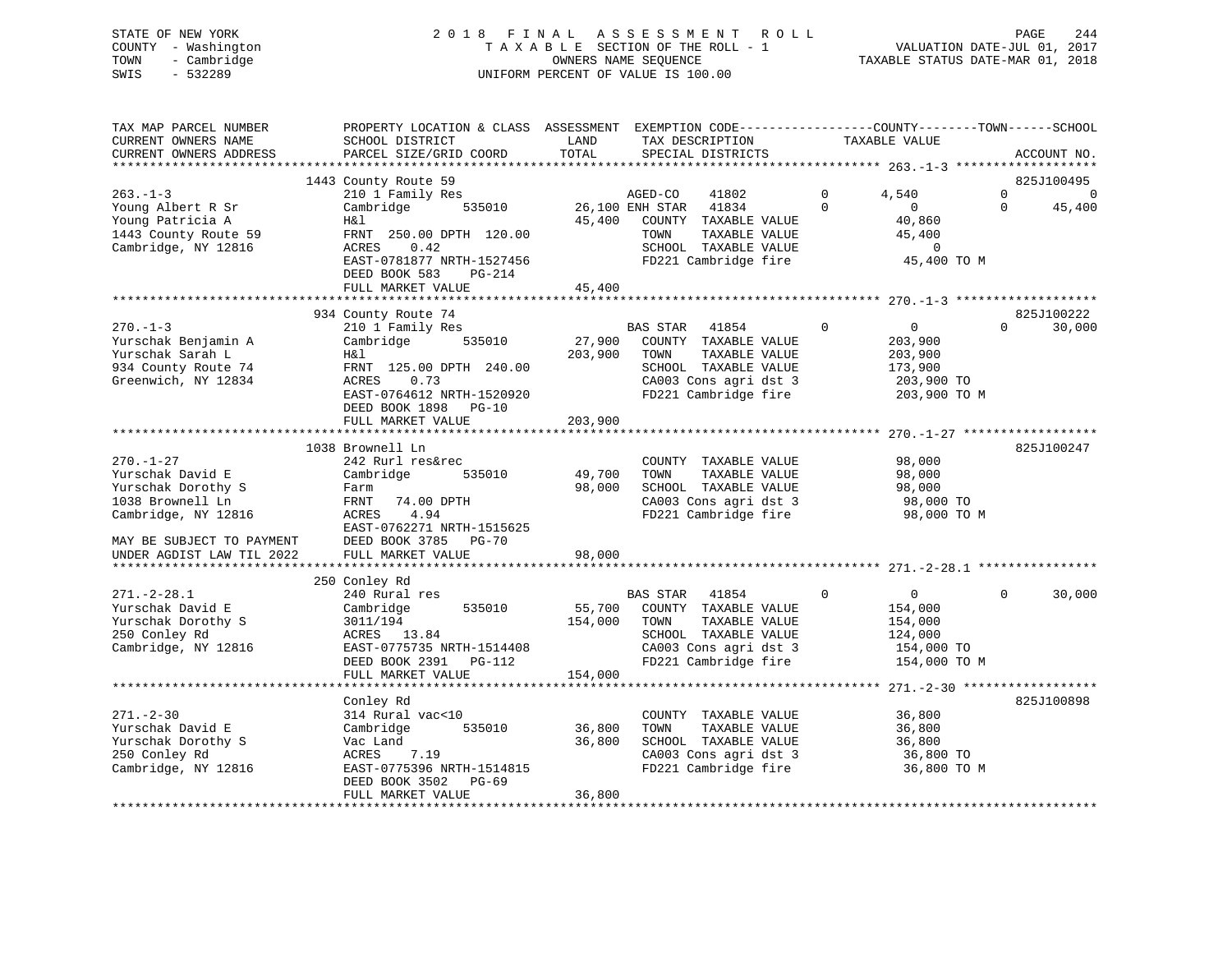# STATE OF NEW YORK 2 0 1 8 F I N A L A S S E S S M E N T R O L L PAGE 245 COUNTY - Washington T A X A B L E SECTION OF THE ROLL - 1 VALUATION DATE-JUL 01, 2017 TOWN - Cambridge OWNERS NAME SEQUENCE TAXABLE STATUS DATE-MAR 01, 2018 SWIS - 532289 UNIFORM PERCENT OF VALUE IS 100.00

| TAX MAP PARCEL NUMBER<br>CURRENT OWNERS NAME<br>CURRENT OWNERS NAME<br>CURRENT OWNERS ADDRESS               | PROPERTY LOCATION & CLASS ASSESSMENT EXEMPTION CODE----------------COUNTY-------TOWN------SCHOOL<br>SCHOOL DISTRICT<br>PARCEL SIZE/GRID COORD                         | LAND<br>TOTAL                | TAX DESCRIPTION TAXABLE VALUE<br>SPECIAL DISTRICTS                                                                                                                                                                                       |                                                                                                  | ACCOUNT NO.                                                                    |
|-------------------------------------------------------------------------------------------------------------|-----------------------------------------------------------------------------------------------------------------------------------------------------------------------|------------------------------|------------------------------------------------------------------------------------------------------------------------------------------------------------------------------------------------------------------------------------------|--------------------------------------------------------------------------------------------------|--------------------------------------------------------------------------------|
| $272 - 2 - 4$<br>Zachary William C<br>136 E 64th St Apt 6D<br>New York, NY 10021                            | 819 Turnpike Rd<br>242 Rurl res&rec<br>535010<br>Cambridge<br>House & Lot<br>ACRES 30.00<br>EAST-0788716 NRTH-1520824<br>DEED BOOK 784<br>PG-140<br>FULL MARKET VALUE | 89,500<br>315,100<br>315,100 | COUNTY TAXABLE VALUE<br>TOWN<br>TAXABLE VALUE<br>SCHOOL TAXABLE VALUE<br>CA003 Cons agri dst 3 315,100 TO<br>FD221 Cambridge fire                                                                                                        | 315,100<br>315,100<br>315,100<br>315,100 TO M                                                    | 825J100227                                                                     |
|                                                                                                             |                                                                                                                                                                       |                              |                                                                                                                                                                                                                                          |                                                                                                  |                                                                                |
| $246. -1 - 29.10$<br>Zeno Douglas R<br>Zeno Donna M<br>ACRES<br>1029 County Route 60<br>Greenwich, NY 12834 | 1057 County Route 60<br>210 1 Family Res<br>533401<br>Greenwich<br>lot 1A<br>2.51<br>-------<br>EAST-0772138 NRTH-1542394<br>DEED ROOK 880 PG-180                     | 179,600                      | BAS STAR 41854<br>BAS STAR 41854<br>30,100 COUNTY TAXABLE VALUE<br>TAXABLE VALUE<br>TOWN<br>SCHOOL TAXABLE VALUE<br>CA003 Cons agri dst 3<br>FD221 Cambridge fire                                                                        | $\overline{0}$<br>$\overline{0}$<br>179,600<br>179,600<br>149,600<br>179,600 TO<br>179,600 TO M  | $\mathbf 0$<br>30,000                                                          |
|                                                                                                             | FULL MARKET VALUE                                                                                                                                                     | 179,600                      |                                                                                                                                                                                                                                          |                                                                                                  |                                                                                |
|                                                                                                             |                                                                                                                                                                       |                              |                                                                                                                                                                                                                                          |                                                                                                  |                                                                                |
| $246. - 1 - 29.1$<br>Zeno Janet K LE<br>Melite Brenda<br>1029 County Route 60<br>Greenwich, NY 12834        | 1029 County Route 60<br>242 Rurl res&rec<br>Greenwich<br>Rural Res<br>ACRES 62.80<br>EAST-0772012 NRTH-1542234<br>DEED BOOK 3086<br>$PG-228$                          |                              | 87 PCT OF VALUE USED FOR EXEMPTION PURPOSES<br>AG DIST<br>41720<br>d AG DIST 41720<br>533401 130,000 ENH STAR 41834<br>$\overline{0}$<br>208,700 AGED-ALL 41800<br>COUNTY TAXABLE VALUE<br>TOWN<br>TAXABLE VALUE<br>SCHOOL TAXABLE VALUE | $\overline{0}$<br>51,067<br>$\overline{0}$<br>$\overline{0}$<br>90,785<br>66,848<br>66,848<br>48 | 825J100725<br>51,067<br>51,067<br>66,800<br>$\overline{0}$<br>90,785<br>90,785 |
| MAY BE SUBJECT TO PAYMENT<br>UNDER AGDIST LAW TIL 2022                                                      | FULL MARKET VALUE                                                                                                                                                     |                              | 208,700 CA003 Cons agri dst 3<br>51,067 EX                                                                                                                                                                                               | 157,633 TO                                                                                       |                                                                                |
|                                                                                                             |                                                                                                                                                                       |                              |                                                                                                                                                                                                                                          |                                                                                                  |                                                                                |
|                                                                                                             | 1089 County Route 60                                                                                                                                                  |                              |                                                                                                                                                                                                                                          |                                                                                                  | 825J102030                                                                     |
| $246. - 1 - 29.14$<br>Zeno Todd R<br>1089 County Route 60<br>Greenwich, NY 12834                            | 210 1 Family Res<br>Greenwich<br>Lot 4<br>2.17<br>ACRES<br>EAST-0771918 NRTH-1543325<br>DEED BOOK 2710<br>$PG-273$                                                    | 533401 30,300<br>80,000      | COUNTY TAXABLE VALUE<br>TOWN<br>TAXABLE VALUE<br>SCHOOL TAXABLE VALUE<br>SCHOOL TAXABLE VALUE 80,000<br>CA003 Cons agri dst 3 80,000 TO<br>FD221 Cambridge fire                                                                          | 80,000<br>80,000<br>80,000<br>80,000 TO M                                                        |                                                                                |
|                                                                                                             | FULL MARKET VALUE                                                                                                                                                     | 80,000                       |                                                                                                                                                                                                                                          |                                                                                                  |                                                                                |
|                                                                                                             |                                                                                                                                                                       |                              |                                                                                                                                                                                                                                          |                                                                                                  |                                                                                |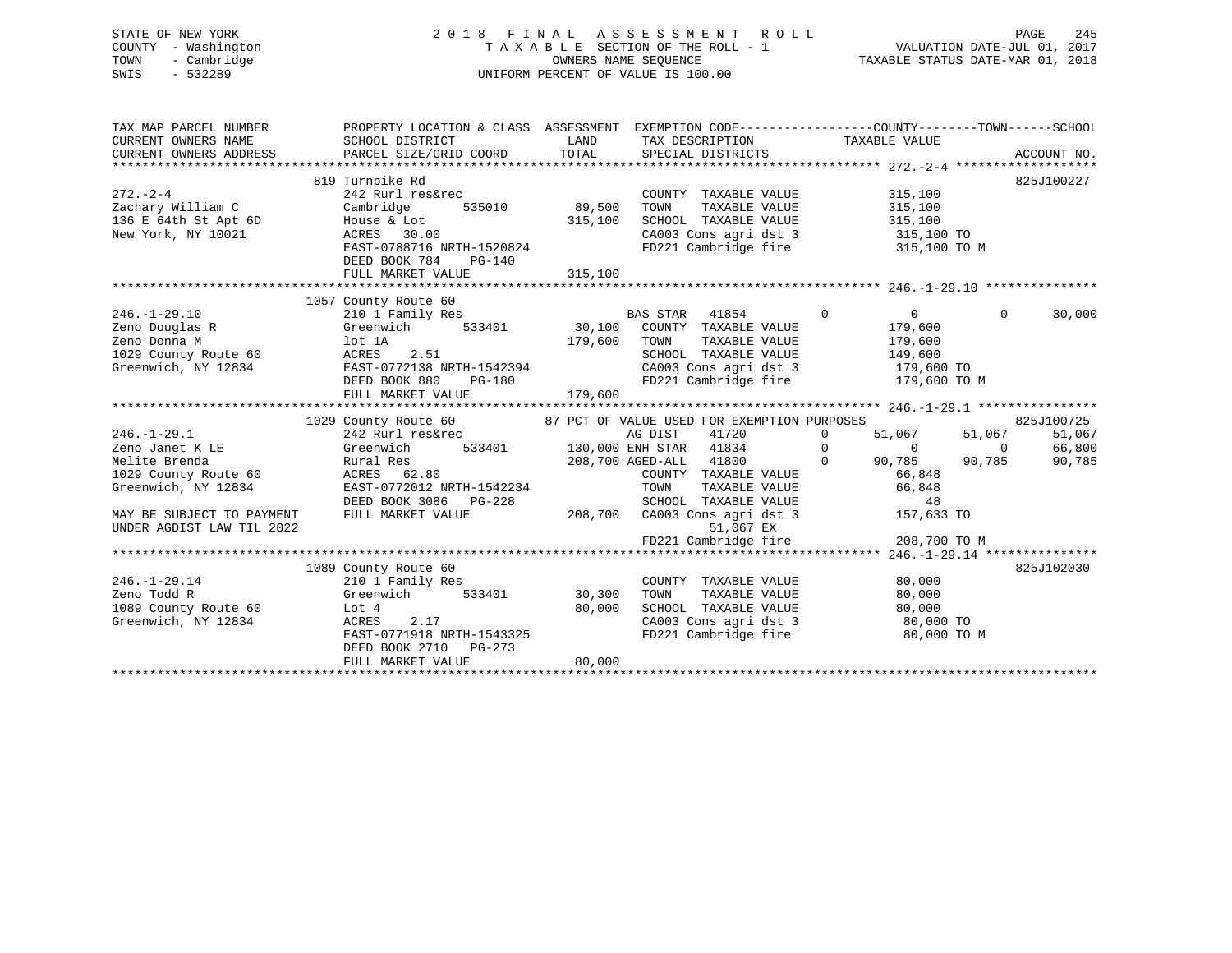# STATE OF NEW YORK 2 0 1 8 F I N A L A S S E S S M E N T R O L L PAGE 246 COUNTY - Washington T A X A B L E SECTION OF THE ROLL - 1 VALUATION DATE-JUL 01, 2017 TOWN - Cambridge OWNERS NAME SEQUENCE TAXABLE STATUS DATE-MAR 01, 2018 SWIS - 532289 UNIFORM PERCENT OF VALUE IS 100.00

| TAX MAP PARCEL NUMBER<br>CURRENT OWNERS NAME<br>CURRENT OWNERS ADDRESS | PROPERTY LOCATION & CLASS ASSESSMENT EXEMPTION CODE---------------COUNTY-------TOWN-----SCHOOL<br>SCHOOL DISTRICT<br>PARCEL SIZE/GRID COORD | LAND<br>TOTAL           | TAX DESCRIPTION<br>SPECIAL DISTRICTS          |                | TAXABLE VALUE      |                | ACCOUNT NO. |
|------------------------------------------------------------------------|---------------------------------------------------------------------------------------------------------------------------------------------|-------------------------|-----------------------------------------------|----------------|--------------------|----------------|-------------|
|                                                                        | 140 Morris Rd                                                                                                                               |                         |                                               |                |                    |                | 825J100724  |
| $289. - 1 - 2.1$                                                       | 112 Dairy farm                                                                                                                              |                         | 41700<br>AG BUILD                             | $\mathbf{0}$   | 210,100            | 210,100        | 210,100     |
| Ziehm Frank C LE                                                       | Cambridge                                                                                                                                   | 535010 243,900 AG BUILD | 41700                                         | $\mathbf 0$    | 1333,000           | 1333,000       | 1333,000    |
| Ziehm Theresa M LE                                                     | AG Easement 2442/313                                                                                                                        |                         | 41720<br>2150,100 AG DIST                     | $\mathbf{0}$   | 125,445            | 125,445        | 125,445     |
| 140 Morris Rd                                                          | ACRES 153.50                                                                                                                                |                         | 41834<br>ENH STAR                             | $\Omega$       | $\Omega$           | $\overline{0}$ | 66,800      |
| Buskirk, NY 12028                                                      | EAST-0771724 NRTH-1501650                                                                                                                   |                         | COUNTY TAXABLE VALUE                          |                | 481,555            |                |             |
|                                                                        | DEED BOOK 2549 PG-170                                                                                                                       |                         | TOWN<br>TAXABLE VALUE                         |                | 481,555            |                |             |
| MAY BE SUBJECT TO PAYMENT                                              | FULL MARKET VALUE                                                                                                                           |                         | 2150,100 SCHOOL TAXABLE VALUE                 |                | 414,755            |                |             |
| UNDER AGDIST LAW TIL 2022                                              |                                                                                                                                             |                         | CA003 Cons agri dst 3                         |                | 2024,655 TO        |                |             |
|                                                                        |                                                                                                                                             |                         | 125,445 EX                                    |                |                    |                |             |
|                                                                        |                                                                                                                                             |                         | FD221 Cambridge fire                          |                | 2150,100 TO M      |                |             |
|                                                                        |                                                                                                                                             |                         |                                               |                |                    |                |             |
|                                                                        | 152 Morris Rd                                                                                                                               |                         |                                               |                |                    |                | 825J100841  |
| $289. - 1 - 2.2$                                                       | 210 1 Family Res                                                                                                                            |                         | COUNTY TAXABLE VALUE                          |                | 58,000             |                |             |
| Ziehm Hanah Phoebe LE                                                  | Cambridge<br>535010                                                                                                                         | 6,400                   | TAXABLE VALUE<br>TOWN                         |                | 58,000             |                |             |
| Ziehm Franklin C                                                       | Modular Home                                                                                                                                | 58,000                  | SCHOOL TAXABLE VALUE                          |                | 58,000             |                |             |
| 152 Morris Rd                                                          | 0.35<br>ACRES                                                                                                                               |                         | CA003 Cons agri dst 3                         |                | 58,000 TO          |                |             |
| Buskirk, NY 12028                                                      | EAST-0771732 NRTH-1503809                                                                                                                   |                         | FD221 Cambridge fire                          |                | 58,000 TO M        |                |             |
|                                                                        | DEED BOOK 757<br>$PG-119$                                                                                                                   |                         |                                               |                |                    |                |             |
|                                                                        | FULL MARKET VALUE                                                                                                                           | 58,000                  |                                               |                |                    |                |             |
|                                                                        |                                                                                                                                             |                         |                                               |                |                    |                |             |
|                                                                        | 531 Schwenninger Rd                                                                                                                         |                         |                                               |                |                    |                |             |
| $288. - 1 - 13.2$                                                      | 240 Rural res                                                                                                                               |                         | <b>BAS STAR</b><br>41854                      | $\mathbf 0$    | $\overline{0}$     | $\Omega$       | 30,000      |
| Ziehm Stuart                                                           | Cambridge                                                                                                                                   | 535010 23,300           | COUNTY TAXABLE VALUE                          |                | 200,000            |                |             |
| Ziehm Jessica                                                          | filed subdivision 20A-102                                                                                                                   | 200,000                 | TOWN<br>TAXABLE VALUE                         |                | 200,000            |                |             |
| 531 Schweninger Rd                                                     | 1.05<br>ACRES                                                                                                                               |                         | SCHOOL TAXABLE VALUE                          |                | 170,000            |                |             |
| Buskirk, NY 12028                                                      | EAST-0767640 NRTH-1500276                                                                                                                   |                         | CA003 Cons agri dst 3                         |                | 200,000 TO         |                |             |
|                                                                        | DEED BOOK 2845 PG-271                                                                                                                       |                         | FD221 Cambridge fire                          |                | 200,000 TO M       |                |             |
|                                                                        | FULL MARKET VALUE                                                                                                                           | 200,000                 |                                               |                |                    |                |             |
|                                                                        |                                                                                                                                             |                         |                                               |                |                    |                |             |
|                                                                        | 96 Kenyon Rd                                                                                                                                |                         |                                               |                |                    |                | 825J100652  |
| $254. -1 - 19$                                                         | 241 Rural res&ag<br>533401                                                                                                                  |                         | AG DIST<br>41720                              | $\overline{0}$ | 120,914            | 120,914        | 120,914     |
| Zschoche Linda T LE<br>Thomas Richard G                                | Greenwich                                                                                                                                   | 171,600                 | COUNTY TAXABLE VALUE                          |                | 164,886            |                |             |
| 164 Kenyon Rd                                                          | Farm<br>ACRES 95.70                                                                                                                         | 285,800                 | TOWN<br>TAXABLE VALUE<br>SCHOOL TAXABLE VALUE |                | 164,886<br>164,886 |                |             |
| Greenwich, NY 12834                                                    | EAST-0770517 NRTH-1531782                                                                                                                   |                         | CA003 Cons agri dst 3                         |                | 164,886 TO         |                |             |
|                                                                        | DEED BOOK 3842<br>PG-41                                                                                                                     |                         | 120,914 EX                                    |                |                    |                |             |
| MAY BE SUBJECT TO PAYMENT                                              | FULL MARKET VALUE                                                                                                                           |                         | 285,800 FD221 Cambridge fire                  |                | 285,800 TO M       |                |             |
| UNDER AGDIST LAW TIL 2022                                              |                                                                                                                                             |                         |                                               |                |                    |                |             |
|                                                                        |                                                                                                                                             |                         |                                               |                | ****************   |                |             |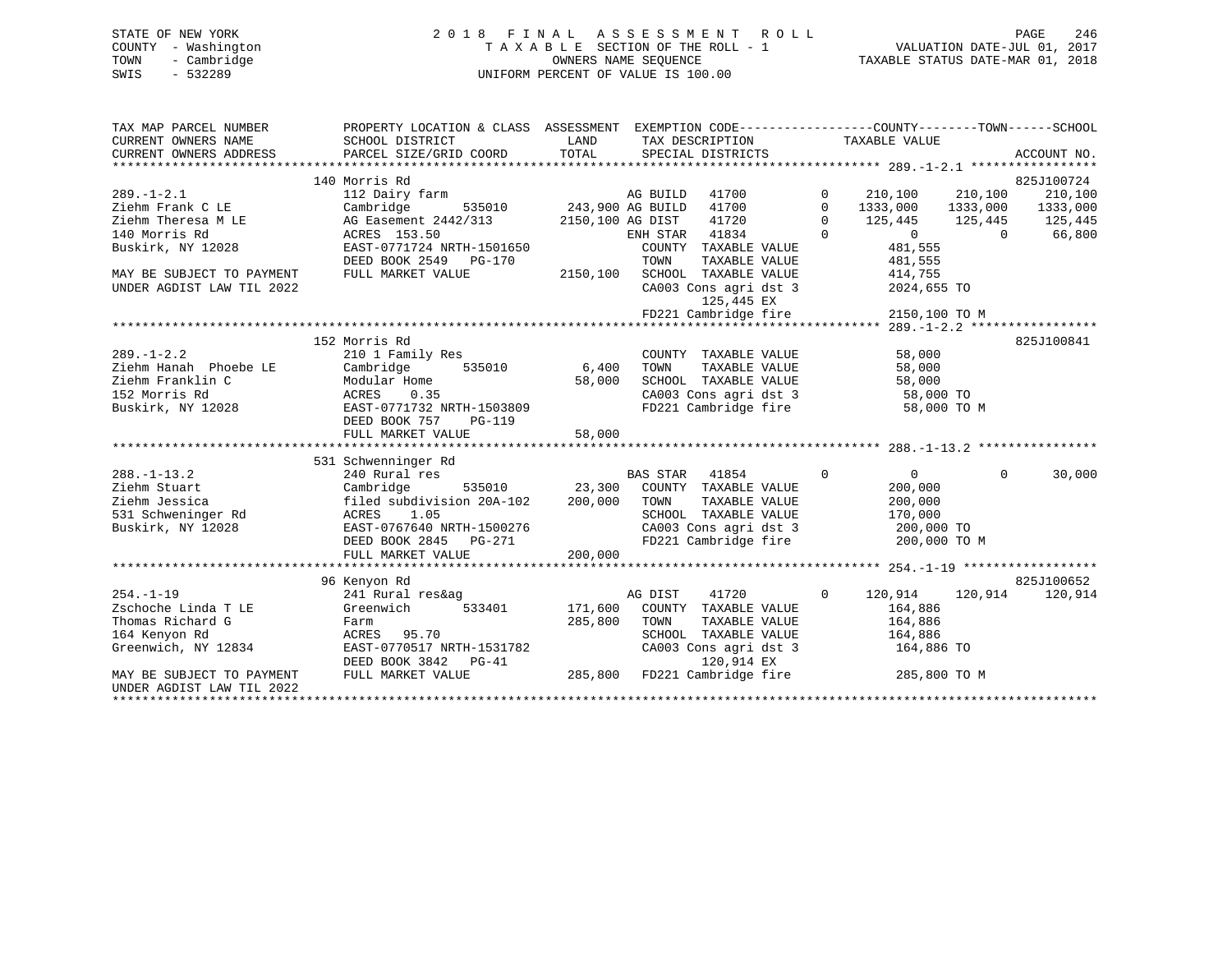R O L L S U B S E C T I O N - - T O T A L S

#### \*\*\* S P E C I A L D I S T R I C T S U M M A R Y \*\*\*

| CODE | DISTRICT NAME        | TOTAL<br>PARCELS | EXTENSION<br>TYPE | EXTENSION<br>VALUE | AD VALOREM<br>VALUE | EXEMPT<br>AMOUNT | TAXABLE<br>VALUE |
|------|----------------------|------------------|-------------------|--------------------|---------------------|------------------|------------------|
|      | TE533 Trans exmt rep |                  | 10 MOVTAX         |                    |                     |                  |                  |
|      | AG024 Agri dist 24   |                  | 1 TOTAL           |                    | 147,000             |                  | 147,000          |
|      | CA003 Cons agri dst  |                  | 651 TOTAL         |                    | 117100,144          | 12434,621        | 104665,523       |
|      | CA005 Cons agri dst  |                  | 64 TOTAL          |                    | 12818,200           | 989,682          | 11828,518        |
|      | EZ010 Empire Zone-Si |                  | 1 TOTAL           |                    | 628,550             |                  | 628,550          |
|      | FD221 Cambridge fire |                  | 928 TOTAL M       |                    | 165291,194          | 144,300          | 165146,894       |

#### \*\*\* S C H O O L D I S T R I C T S U M M A R Y \*\*\*

| CODE                       | DISTRICT NAME                           | TOTAL<br>PARCELS | ASSESSED<br>LAND                  | ASSESSED<br>TOTAL                   | EXEMPT<br>AMOUNT                 | TOTAL<br>TAXABLE                    | STAR<br>AMOUNT                   | <b>STAR</b><br>TAXABLE              |
|----------------------------|-----------------------------------------|------------------|-----------------------------------|-------------------------------------|----------------------------------|-------------------------------------|----------------------------------|-------------------------------------|
| 384201<br>533401<br>535010 | Hoosic Valley<br>Greenwich<br>Cambridge | 14<br>98<br>816  | 1429,800<br>6406,300<br>52781,100 | 2801,200<br>16583,400<br>145906,594 | 475,449<br>2492,103<br>15971,779 | 2325,751<br>14091,297<br>129934,815 | 120,000<br>1389,850<br>16433,502 | 2205,751<br>12701,447<br>113501,313 |
|                            | SUB-TOTAL                               | 928              | 60617,200                         | 165291,194                          | 18939,331                        | 146351,863                          | 17943,352                        | 128408,511                          |
|                            | TOTAL                                   | 928              | 60617,200                         | 165291,194                          | 18939,331                        | 146351,863                          | 17943,352                        | 128408,511                          |

#### \*\*\* S Y S T E M C O D E S S U M M A R Y \*\*\*

#### NO SYSTEM EXEMPTIONS AT THIS LEVEL

#### \*\*\* E X E M P T I O N S U M M A R Y \*\*\*

| CODE  | DESCRIPTION | TOTAL<br>PARCELS | COUNTY   | TOWN     | SCHOOL  |
|-------|-------------|------------------|----------|----------|---------|
| 25130 | NON-PR CHA  |                  | 144,300  | 144,300  | 144,300 |
| 41120 | VETWAR CTS  | 31               | 869,548  | 784,203  | 180,000 |
| 41122 | VET WAR C   | 4                | 81,810   |          |         |
| 41123 | VET WAR T   | 4                |          | 75,810   |         |
| 41130 | VETCOM CTS  | 33               | 1574,617 | 1415,788 | 330,000 |
| 41132 | VET COM C   |                  | 38,925   |          |         |
| 41133 | VET COM T   |                  |          | 38,925   |         |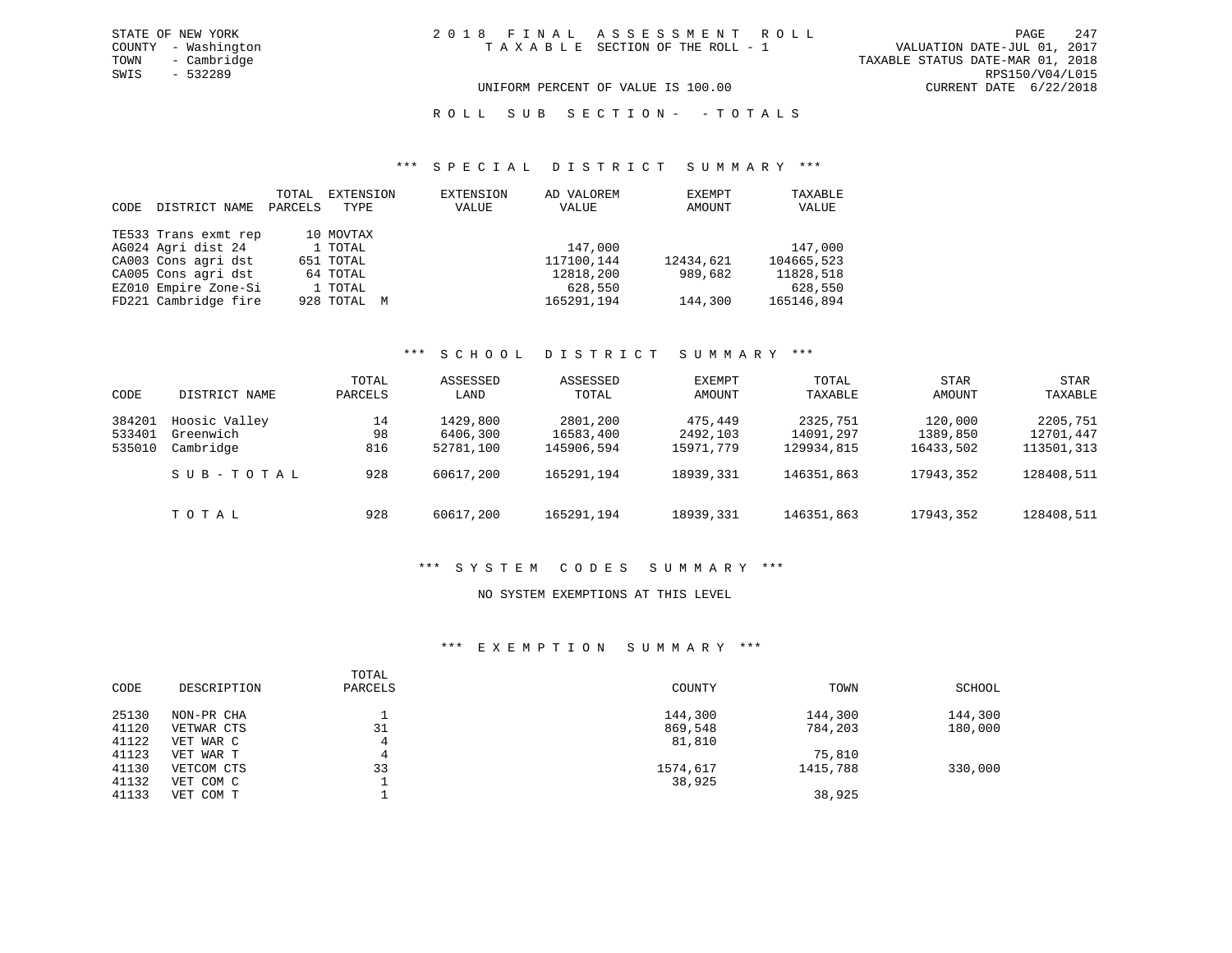| STATE OF NEW YORK   | 2018 FINAL ASSESSMENT ROLL         | -248<br>PAGE                     |
|---------------------|------------------------------------|----------------------------------|
| COUNTY - Washington | TAXABLE SECTION OF THE ROLL - 1    | VALUATION DATE-JUL 01, 2017      |
| TOWN<br>- Cambridge |                                    | TAXABLE STATUS DATE-MAR 01, 2018 |
| SWIS<br>- 532289    |                                    | RPS150/V04/L015                  |
|                     | UNIFORM PERCENT OF VALUE IS 100.00 | CURRENT DATE 6/22/2018           |

ROLL SUB SECTION - - TOTALS

#### \*\*\* E X E M P T I O N S U M M A R Y \*\*\*

|       |                 | TOTAL   |           |           |               |
|-------|-----------------|---------|-----------|-----------|---------------|
| CODE  | DESCRIPTION     | PARCELS | COUNTY    | TOWN      | <b>SCHOOL</b> |
| 41140 | VETDIS CTS      | 15      | 938,354   | 863,909   | 273,590       |
| 41152 | CW 10 VET/      |         | 56,000    |           |               |
| 41400 | CLERGY          |         | 1,500     | 1,500     | 1,500         |
| 41700 | AG BUILD        |         | 1682,500  | 1682,500  | 1682,500      |
| 41720 | AG DIST         | 220     | 13738,422 | 13738,422 | 13738,422     |
| 41730 | AGRI-D IND      | 14      | 458,148   | 458,148   | 458,148       |
| 41800 | AGED-ALL        | 15      | 1073,620  | 1077,624  | 1102,181      |
| 41801 | AGED-CO/TN      |         | 385,475   | 385,475   |               |
| 41802 | AGED-CO         | 24      | 1334,448  |           |               |
| 41803 | AGED-TOWN       | 16      |           | 575,610   |               |
| 41804 | AGED-SCH        | 15      |           |           | 757,410       |
| 41834 | ENH STAR        | 130     |           |           | 8523,352      |
| 41854 | <b>BAS STAR</b> | 314     |           |           | 9420,000      |
| 41932 | DISAB-CO        |         | 100,950   |           |               |
| 47460 | <b>FOR 480A</b> | 2       | 271,280   | 271,280   | 271,280       |
|       | TOTAL           | 858     | 22749,897 | 21513,494 | 36882,683     |

#### \*\*\* G R A N D T O T A L S \*\*\*

| ROLL<br>SEC | DESCRIPTION | TOTAI<br>PARCELS | ∟AND           | TOTAL         | TAXABLE<br><b>TOUNTY</b> | TAXABLE<br>TOWN | TAXABLE<br>SCHOOL | STAR<br>of the contract of the contract of the<br>TAXABLE |
|-------------|-------------|------------------|----------------|---------------|--------------------------|-----------------|-------------------|-----------------------------------------------------------|
|             | TAXABLE     | 928              | , 200<br>60617 | 165291<br>194 | .7297<br>142547          | 43777,700       | 146351,863        | 128408,511                                                |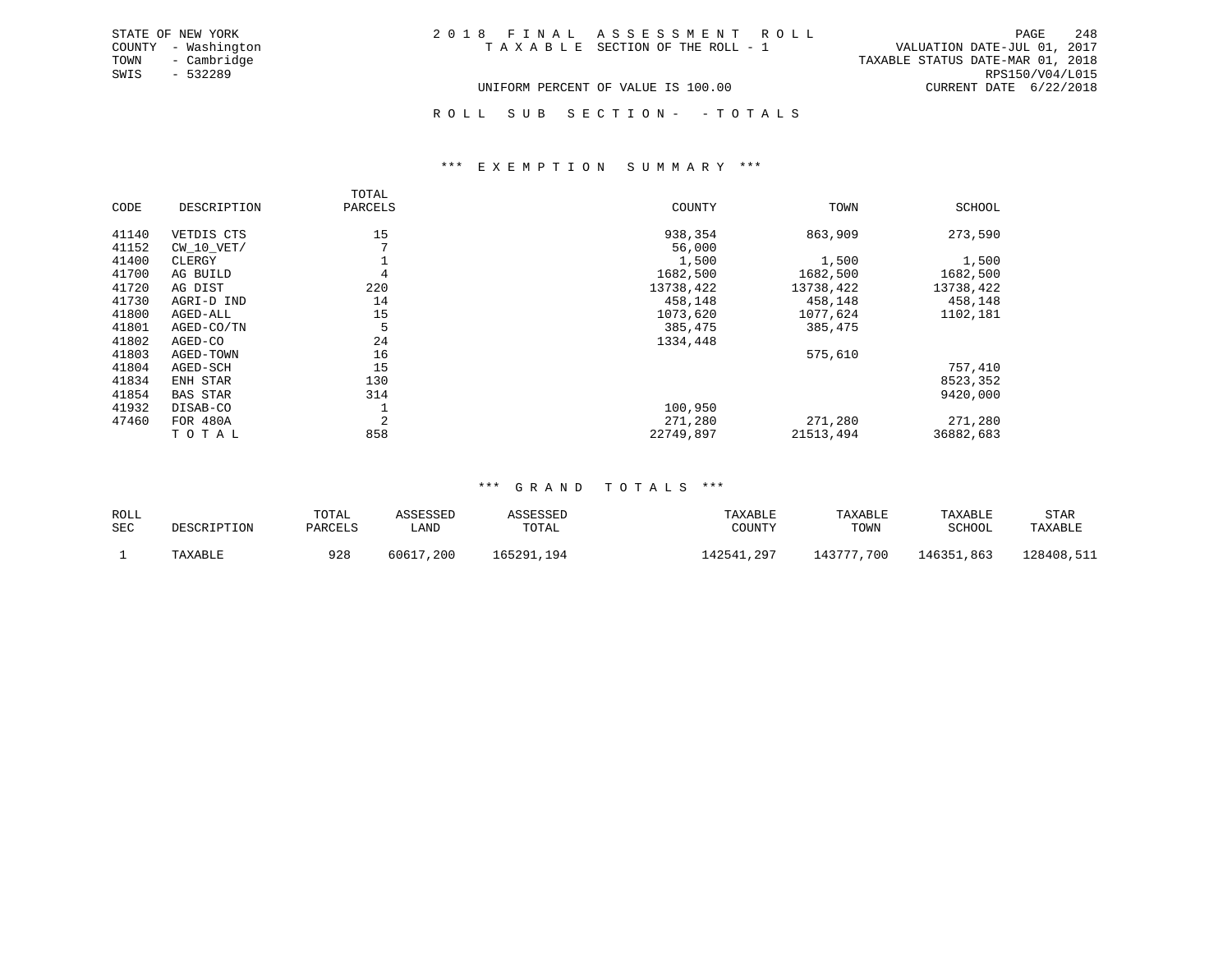| STATE OF NEW YORK   | 2018 FINAL ASSESSMENT ROLL         | 249<br>PAGE                      |
|---------------------|------------------------------------|----------------------------------|
| COUNTY - Washington | TAXABLE SECTION OF THE ROLL - 1    | VALUATION DATE-JUL 01, 2017      |
| - Cambridge<br>TOWN |                                    | TAXABLE STATUS DATE-MAR 01, 2018 |
| SWIS<br>- 532289    | UNIFORM PERCENT OF VALUE IS 100.00 | RPS150/V04/L015                  |
|                     |                                    | CURRENT DATE 6/22/2018           |

#### R O L L S E C T I O N T O T A L S

#### \*\*\* S P E C I A L D I S T R I C T S U M M A R Y \*\*\*

| CODE | DISTRICT NAME        | TOTAL<br>PARCELS | EXTENSION<br>TYPE | EXTENSION<br>VALUE | AD VALOREM<br>VALUE | EXEMPT<br>AMOUNT | TAXABLE<br>VALUE |
|------|----------------------|------------------|-------------------|--------------------|---------------------|------------------|------------------|
|      | TE533 Trans exmt rep |                  | 10 MOVTAX         |                    |                     |                  |                  |
|      | AG024 Agri dist 24   |                  | 1 TOTAL           |                    | 147,000             |                  | 147,000          |
|      | CA003 Cons agri dst  |                  | 651 TOTAL         |                    | 117100.144          | 12434,621        | 104665,523       |
|      | CA005 Cons agri dst  |                  | 64 TOTAL          |                    | 12818,200           | 989,682          | 11828,518        |
|      | EZ010 Empire Zone-Si |                  | 1 TOTAL           |                    | 628,550             |                  | 628,550          |
|      | FD221 Cambridge fire |                  | 928 TOTAL M       |                    | 165291,194          | 144,300          | 165146,894       |

#### \*\*\* S C H O O L D I S T R I C T S U M M A R Y \*\*\*

| CODE                       | DISTRICT NAME                                        | TOTAL<br>PARCELS       | ASSESSED<br>LAND                               | ASSESSED<br>TOTAL                                 | EXEMPT<br>AMOUNT                              | TOTAL<br>TAXABLE                                  | STAR<br>AMOUNT                                | STAR<br>TAXABLE                                   |
|----------------------------|------------------------------------------------------|------------------------|------------------------------------------------|---------------------------------------------------|-----------------------------------------------|---------------------------------------------------|-----------------------------------------------|---------------------------------------------------|
| 384201<br>533401<br>535010 | Hoosic Valley<br>Greenwich<br>Cambridge<br>SUB-TOTAL | 14<br>98<br>816<br>928 | 1429,800<br>6406,300<br>52781,100<br>60617,200 | 2801,200<br>16583,400<br>145906,594<br>165291,194 | 475,449<br>2492,103<br>15971,779<br>18939,331 | 2325,751<br>14091,297<br>129934,815<br>146351,863 | 120,000<br>1389,850<br>16433,502<br>17943,352 | 2205,751<br>12701,447<br>113501,313<br>128408,511 |
|                            | TOTAL                                                | 928                    | 60617,200                                      | 165291,194                                        | 18939,331                                     | 146351,863                                        | 17943,352                                     | 128408,511                                        |

#### \*\*\* S Y S T E M C O D E S S U M M A R Y \*\*\*

#### NO SYSTEM EXEMPTIONS AT THIS LEVEL

#### \*\*\* E X E M P T I O N S U M M A R Y \*\*\*

| CODE  | DESCRIPTION | TOTAL<br>PARCELS | COUNTY   | TOWN     | SCHOOL  |
|-------|-------------|------------------|----------|----------|---------|
| 25130 | NON-PR CHA  |                  | 144,300  | 144,300  | 144,300 |
| 41120 | VETWAR CTS  | 31               | 869,548  | 784,203  | 180,000 |
| 41122 | VET WAR C   | 4                | 81,810   |          |         |
| 41123 | VET WAR T   | 4                |          | 75,810   |         |
| 41130 | VETCOM CTS  | 33               | 1574,617 | 1415,788 | 330,000 |
| 41132 | VET COM C   |                  | 38,925   |          |         |
| 41133 | VET COM T   |                  |          | 38,925   |         |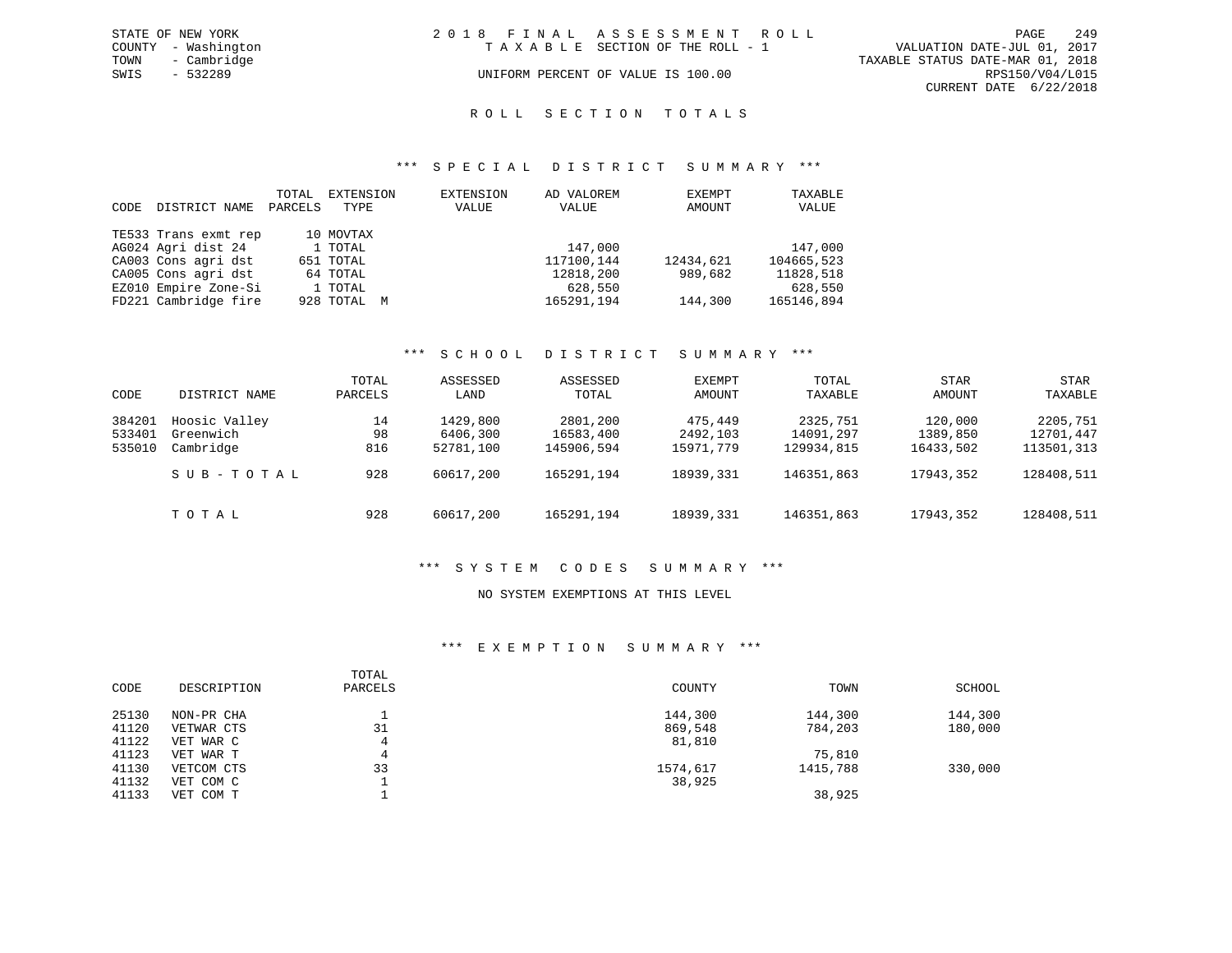|      | STATE OF NEW YORK   | 2018 FINAL ASSESSMENT ROLL |                                    |                                  |                        | PAGE | - 250 |
|------|---------------------|----------------------------|------------------------------------|----------------------------------|------------------------|------|-------|
|      | COUNTY - Washington |                            | TAXABLE SECTION OF THE ROLL - 1    | VALUATION DATE-JUL 01, 2017      |                        |      |       |
| TOWN | - Cambridge         |                            |                                    | TAXABLE STATUS DATE-MAR 01, 2018 |                        |      |       |
| SWIS | $-532289$           |                            | UNIFORM PERCENT OF VALUE IS 100.00 |                                  | RPS150/V04/L015        |      |       |
|      |                     |                            |                                    |                                  | CURRENT DATE 6/22/2018 |      |       |
|      |                     |                            |                                    |                                  |                        |      |       |

R O L L S E C T I O N T O T A L S

# \*\*\* E X E M P T I O N S U M M A R Y \*\*\*

|       |                 | TOTAL          |           |           |               |
|-------|-----------------|----------------|-----------|-----------|---------------|
| CODE  | DESCRIPTION     | PARCELS        | COUNTY    | TOWN      | <b>SCHOOL</b> |
| 41140 | VETDIS CTS      | 15             | 938,354   | 863,909   | 273,590       |
| 41152 | $CW$ 10 $VET/$  |                | 56,000    |           |               |
| 41400 | CLERGY          |                | 1,500     | 1,500     | 1,500         |
| 41700 | AG BUILD        | 4              | 1682,500  | 1682,500  | 1682,500      |
| 41720 | AG DIST         | 220            | 13738,422 | 13738,422 | 13738,422     |
| 41730 | AGRI-D IND      | 14             | 458,148   | 458,148   | 458,148       |
| 41800 | AGED-ALL        | 15             | 1073,620  | 1077,624  | 1102,181      |
| 41801 | AGED-CO/TN      | 5              | 385,475   | 385,475   |               |
| 41802 | AGED-CO         | 24             | 1334,448  |           |               |
| 41803 | AGED-TOWN       | 16             |           | 575,610   |               |
| 41804 | AGED-SCH        | 15             |           |           | 757,410       |
| 41834 | ENH STAR        | 130            |           |           | 8523,352      |
| 41854 | <b>BAS STAR</b> | 314            |           |           | 9420,000      |
| 41932 | DISAB-CO        |                | 100,950   |           |               |
| 47460 | FOR 480A        | $\overline{2}$ | 271,280   | 271,280   | 271,280       |
|       | TOTAL           | 858            | 22749,897 | 21513,494 | 36882,683     |

#### \*\*\* G R A N D T O T A L S \*\*\*

| ROLL<br>SEC | DESCRIPTION | TOTAI<br>PARCELS | LAND           | TOTAL         | TAXABLE<br>COUNT. | TAXABLE<br>TOWN | TAXABLE<br>SCHOOL | STAR<br>TAXABLE |
|-------------|-------------|------------------|----------------|---------------|-------------------|-----------------|-------------------|-----------------|
|             | TAXABLE     | 928              | , 200<br>60617 | 165291<br>194 | . . 297<br>42541  | 143777,700      | 146351,863        | L28408,511      |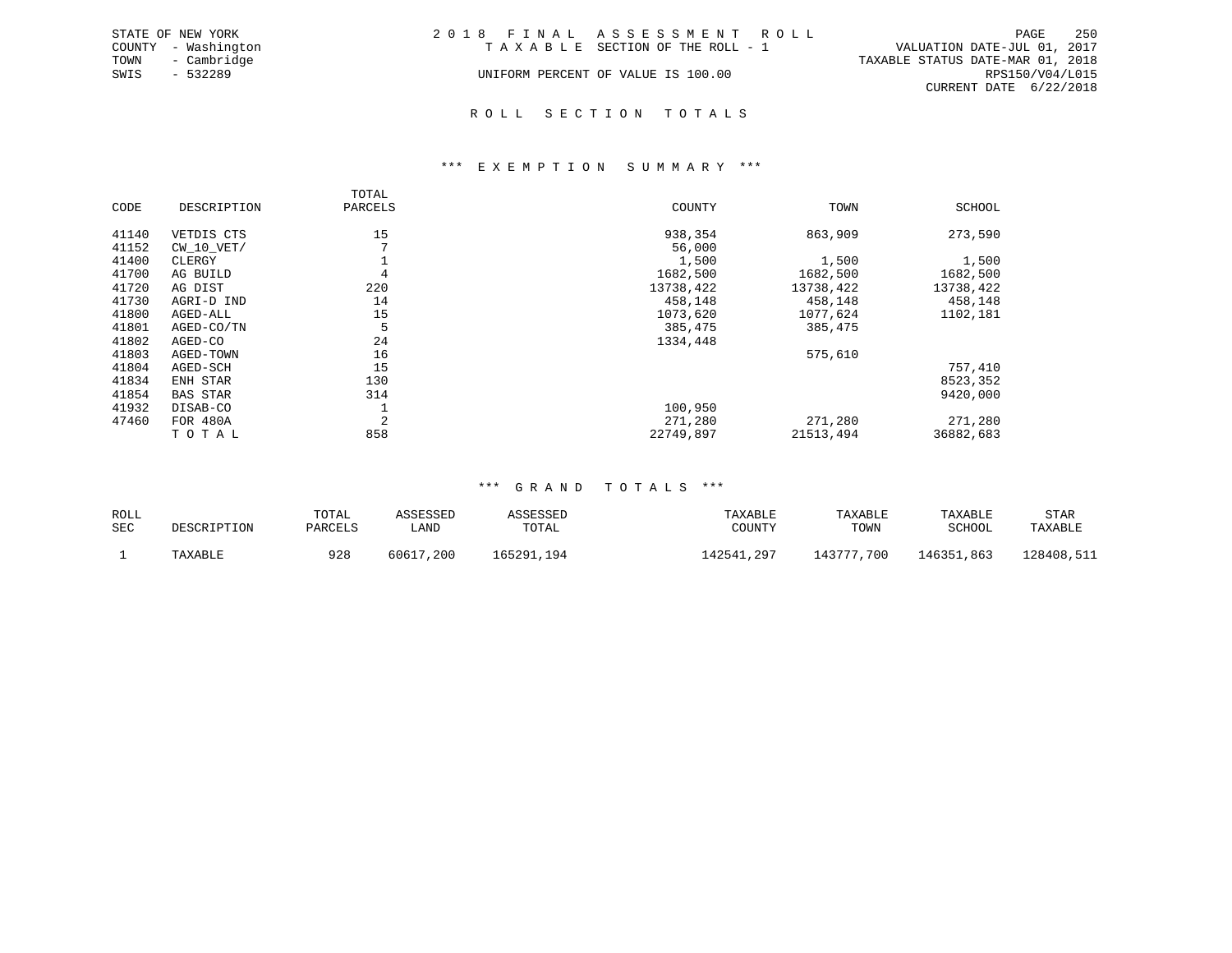# STATE OF NEW YORK 2 0 1 8 F I N A L A S S E S S M E N T R O L L PAGE 251 COUNTY - Washington SPECIAL FRANCHISE SECTION OF THE ROLL - 5 VALUATION DATE-JUL 01, 2017 TOWN - Cambridge OWNERS NAME SEQUENCE TAXABLE STATUS DATE-MAR 01, 2018 SWIS - 532289 UNIFORM PERCENT OF VALUE IS 100.00

| TAX MAP PARCEL NUMBER<br>CURRENT OWNERS NAME              | PROPERTY LOCATION & CLASS ASSESSMENT<br>SCHOOL DISTRICT | LAND        | EXEMPTION CODE-----------------COUNTY-------TOWN------SCHOOL<br>TAX DESCRIPTION | TAXABLE VALUE                          |             |
|-----------------------------------------------------------|---------------------------------------------------------|-------------|---------------------------------------------------------------------------------|----------------------------------------|-------------|
| CURRENT OWNERS ADDRESS                                    | PARCEL SIZE/GRID COORD                                  | TOTAL       | SPECIAL DISTRICTS                                                               |                                        | ACCOUNT NO. |
|                                                           |                                                         |             |                                                                                 |                                        |             |
|                                                           | Special Franchise-Town                                  |             |                                                                                 |                                        | 8250300745  |
| $500. -15 - 8. -1$                                        | 861 Elec & gas                                          |             | COUNTY TAXABLE VALUE                                                            | 2185,956                               |             |
| National Grid                                             | Cambridge<br>535010                                     | $\circ$     | TAXABLE VALUE<br>TOWN                                                           | 2185,956                               |             |
| Real Estate Tax Dept                                      | Apport For Sch 92.9999%                                 | 2185,956    | SCHOOL TAXABLE VALUE                                                            | 2185,956                               |             |
| 300 Erie Boulevard West                                   | Parcel 1 Of 2                                           |             | FD221 Cambridge fire                                                            | 2185,956 TO M                          |             |
| Syracuse, NY 13202<br>***********************             | FULL MARKET VALUE<br>***********************            | 2185,956    |                                                                                 |                                        |             |
|                                                           |                                                         |             |                                                                                 |                                        |             |
|                                                           | Special Franchise Town                                  |             |                                                                                 |                                        | 8276300780  |
| $500. -15 - 8. -2$                                        | 861 Elec & gas                                          |             | COUNTY TAXABLE VALUE                                                            | 164,537                                |             |
| National Grid                                             | Greenwich<br>533401                                     | $\mathbf 0$ | TOWN<br>TAXABLE VALUE                                                           | 164,537                                |             |
| Real Estate Tax Dept                                      | Apport For Sch 7.0001%                                  | 164,537     | SCHOOL TAXABLE VALUE                                                            | 164,537                                |             |
| 300 Erie Boulevard Dept                                   | Parcel 2 Of 2                                           |             | FD221 Cambridge fire                                                            | 164,537 TO M                           |             |
| Syracuse, NY 13202<br>* * * * * * * * * * * * * * * * * * | FULL MARKET VALUE                                       | 164,537     |                                                                                 |                                        |             |
|                                                           |                                                         |             | ******************************** 500.-72-2 ***                                  |                                        |             |
|                                                           | Special Franchise                                       |             |                                                                                 |                                        |             |
| $500. - 72 - 2$                                           | 860 Spec fran.                                          |             | COUNTY TAXABLE VALUE                                                            | 126,378                                |             |
| Primelink                                                 | Cambridge<br>535010                                     | 0           | TOWN<br>TAXABLE VALUE                                                           | 126,378                                |             |
| Champlain Tele                                            |                                                         | 126,378     | SCHOOL TAXABLE VALUE                                                            | 126,378                                |             |
| PO Box 782                                                | FULL MARKET VALUE                                       | 126,378     | FD221 Cambridge fire                                                            | 126,378 TO M                           |             |
| Champlain, NY 12919                                       |                                                         |             |                                                                                 |                                        |             |
|                                                           | Special Franchise Town                                  |             |                                                                                 |                                        | 8250300912  |
| $500. - 53 - 2$                                           | 869 Television                                          |             | COUNTY TAXABLE VALUE                                                            | 13,394                                 |             |
| Time Warner of Albany                                     | Cambridge<br>535010                                     | 0           | TOWN<br>TAXABLE VALUE                                                           | 13,394                                 |             |
| Tax Department                                            |                                                         | 13,394      | SCHOOL TAXABLE VALUE                                                            | 13,394                                 |             |
| 7800 Cresent Executive Dr                                 | FULL MARKET VALUE                                       | 13,394      | FD221 Cambridge fire                                                            | 13,394 TO M                            |             |
| Charlotte, NC 28241-7467                                  |                                                         |             |                                                                                 |                                        |             |
| *******************                                       | ***********************************                     |             |                                                                                 | ********* 500.-60-6.-1 *************** |             |
|                                                           | Special Franchise-Town                                  |             |                                                                                 |                                        | 8250300744  |
| $500. -60 - 6. -1$                                        | 866 Telephone                                           |             | COUNTY TAXABLE VALUE                                                            | 248,032                                |             |
| Verizon New York Inc                                      | Cambridge<br>535010                                     | $\Omega$    | TOWN<br>TAXABLE VALUE                                                           | 248,032                                |             |
| Property Tax Department                                   | Apport For Sch 85.0003%                                 | 248,032     | SCHOOL TAXABLE VALUE                                                            | 248,032                                |             |
| PO Box 2749                                               | Parcel 1 Of 3                                           |             | FD221 Cambridge fire                                                            | 248,032 TO M                           |             |
| Addison, TX 75001                                         | FULL MARKET VALUE                                       | 248,032     |                                                                                 |                                        |             |
| *********************                                     | ********************                                    |             |                                                                                 | ******** 500.-60-6.-2 ***************  |             |
|                                                           | Special Franchise Town                                  |             |                                                                                 |                                        | 8276300777  |
| $500 - 60 - 6 - 2$                                        | 866 Telephone                                           |             | COUNTY TAXABLE VALUE                                                            | 1,748                                  |             |
| Verizon New York Inc                                      | Hoosic Valley 384201                                    | $\mathbf 0$ | TAXABLE VALUE<br>TOWN                                                           | 1,748                                  |             |
| Property Tax Department                                   | Apport For Sch .5992%                                   | 1,748       | SCHOOL TAXABLE VALUE                                                            | 1,748                                  |             |
| 31                                                        | Parcel 2 Of 3                                           |             | FD221 Cambridge fire                                                            | 1,748 TO M                             |             |
| PO Box 2749                                               | FULL MARKET VALUE                                       | 1,748       |                                                                                 |                                        |             |
| Addison, TX 75001                                         |                                                         |             |                                                                                 |                                        |             |
| ***************************                               |                                                         |             |                                                                                 |                                        |             |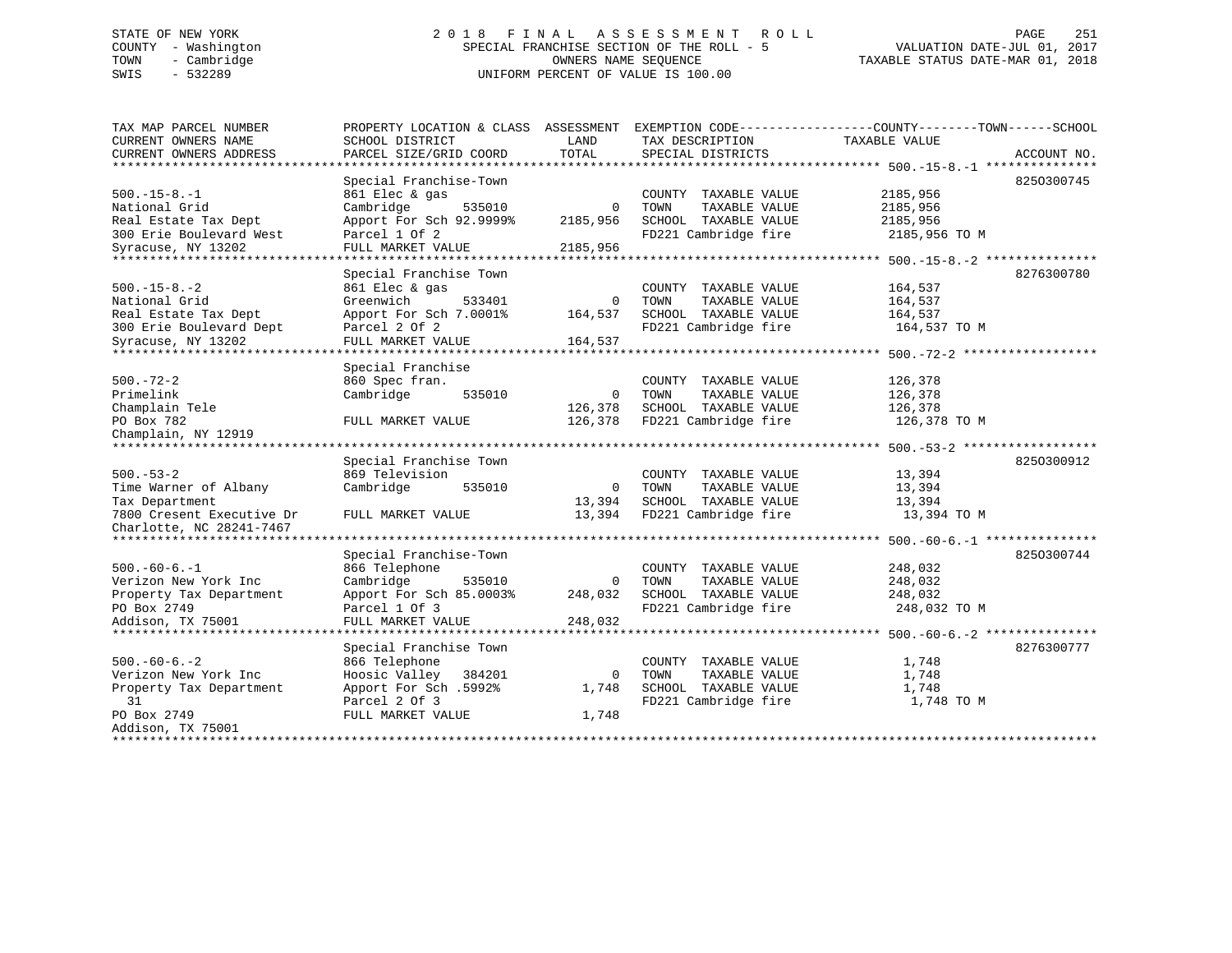|      | STATE OF NEW YORK   | 2018 FINAL ASSESSMENT ROLL                |                                  | PAGE | 252 |
|------|---------------------|-------------------------------------------|----------------------------------|------|-----|
|      | COUNTY - Washington | SPECIAL FRANCHISE SECTION OF THE ROLL - 5 | VALUATION DATE-JUL 01, 2017      |      |     |
|      | TOWN - Cambridge    | OWNERS NAME SEOUENCE                      | TAXABLE STATUS DATE-MAR 01, 2018 |      |     |
| SWIS | - 532289            | UNIFORM PERCENT OF VALUE IS 100.00        |                                  |      |     |
|      |                     |                                           |                                  |      |     |
|      |                     |                                           |                                  |      |     |

| TAX MAP PARCEL NUMBER   | PROPERTY LOCATION & CLASS | ASSESSMENT | EXEMPTION CODE-----------------COUNTY-------TOWN------SCHOOL |               |                 |
|-------------------------|---------------------------|------------|--------------------------------------------------------------|---------------|-----------------|
| CURRENT OWNERS NAME     | SCHOOL DISTRICT           | LAND       | TAX DESCRIPTION                                              | TAXABLE VALUE |                 |
| CURRENT OWNERS ADDRESS  | PARCEL SIZE/GRID COORD    | TOTAL      | SPECIAL DISTRICTS                                            |               | ACCOUNT NO.     |
|                         |                           |            |                                                              |               | *************** |
|                         | Special Franchise Town    |            |                                                              |               | 8276300778      |
| $500. -60 - 6. -3$      | 866 Telephone             |            | TAXABLE VALUE<br>COUNTY                                      | 42,021        |                 |
| Verizon New York Inc    | Greenwich<br>533401       | $\Omega$   | TAXABLE VALUE<br>TOWN                                        | 42,021        |                 |
| Property Tax Department | Apport For Sch 14.4005%   | 42,021     | SCHOOL<br>TAXABLE VALUE                                      | 42,021        |                 |
| PO Box 2749             | Parcel 3 Of 3             |            | FD221 Cambridge fire                                         | 42,021 TO M   |                 |
| Addison, TX 75001       | FULL MARKET VALUE         | 42,021     |                                                              |               |                 |
|                         |                           |            |                                                              |               |                 |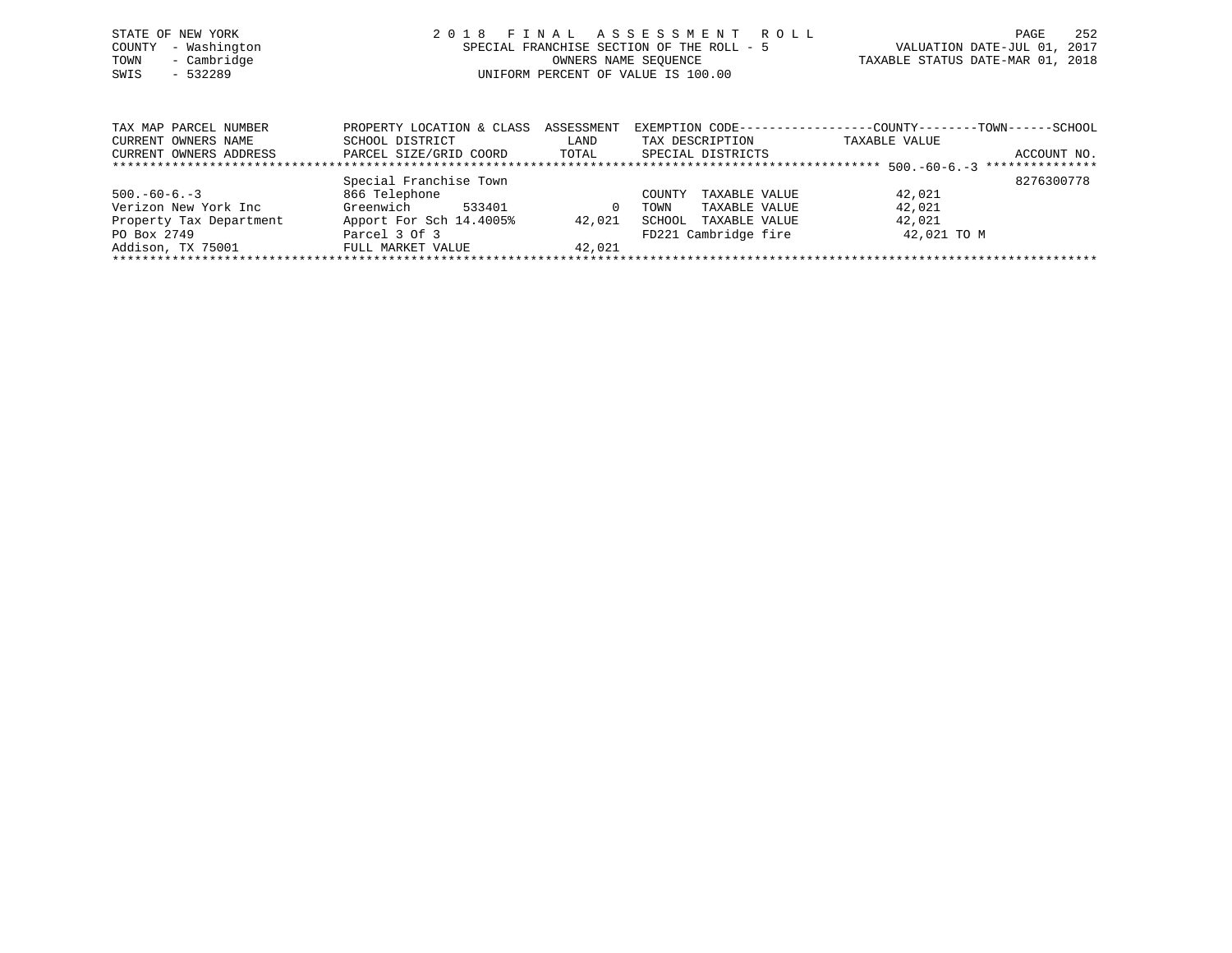| 2018 FINAL ASSESSMENT ROLL                |                                  | PAGE                        | 253 |
|-------------------------------------------|----------------------------------|-----------------------------|-----|
| SPECIAL FRANCHISE SECTION OF THE ROLL - 5 |                                  | VALUATION DATE-JUL 01, 2017 |     |
|                                           | TAXABLE STATUS DATE-MAR 01, 2018 |                             |     |
|                                           |                                  | RPS150/V04/L015             |     |
| UNIFORM PERCENT OF VALUE IS 100.00        |                                  | CURRENT DATE 6/22/2018      |     |

#### \*\*\* S P E C I A L D I S T R I C T S U M M A R Y \*\*\*

|      |                       | TOTAL | EXTENSION | EXTENSION | AD VALOREM   | <b>EXEMPT</b> | TAXABLE  |
|------|-----------------------|-------|-----------|-----------|--------------|---------------|----------|
| CODE | DISTRICT NAME PARCELS |       | TYPE.     | VALUE     | <b>VALUE</b> | AMOUNT        | VALUE    |
|      | FD221 Cambridge fire  |       | 7 TOTAL M |           | 2782,066     |               | 2782,066 |

STATE OF NEW YORK COUNTY - Washington TOWN - Cambridge SWIS - 532289

#### \*\*\* S C H O O L D I S T R I C T S U M M A R Y \*\*\*

| CODE                       | DISTRICT NAME                           | TOTAL<br>PARCELS | ASSESSED<br>LAND | ASSESSED<br>TOTAL            | <b>EXEMPT</b><br>AMOUNT | TOTAL<br>TAXABLE             | <b>STAR</b><br>AMOUNT | STAR<br>TAXABLE              |
|----------------------------|-----------------------------------------|------------------|------------------|------------------------------|-------------------------|------------------------------|-----------------------|------------------------------|
| 384201<br>533401<br>535010 | Hoosic Valley<br>Greenwich<br>Cambridge | 4                |                  | 1,748<br>206,558<br>2573,760 |                         | 1,748<br>206,558<br>2573,760 |                       | 1,748<br>206,558<br>2573,760 |
|                            | SUB-TOTAL                               |                  |                  | 2782,066                     |                         | 2782,066                     |                       | 2782,066                     |
|                            | TOTAL                                   |                  |                  | 2782,066                     |                         | 2782,066                     |                       | 2782,066                     |

### \*\*\* S Y S T E M C O D E S S U M M A R Y \*\*\*

### NO SYSTEM EXEMPTIONS AT THIS LEVEL

#### \*\*\* E X E M P T I O N S U M M A R Y \*\*\*

# NO EXEMPTIONS AT THIS LEVEL

| ROLL       | DESCRIPTION       | TOTAL   | ASSESSED | ASSESSED | TAXABLE  | TAXABLE  | TAXABLE  | STAR     |
|------------|-------------------|---------|----------|----------|----------|----------|----------|----------|
| <b>SEC</b> |                   | PARCELS | ≒AND     | TOTAL    | COUNTY   | TOWN     | SCHOOL   | TAXABLE  |
|            | SPECIAL FRANCHISE |         |          | 2782,066 | 2782,066 | 2782,066 | 2782,066 | 2782,066 |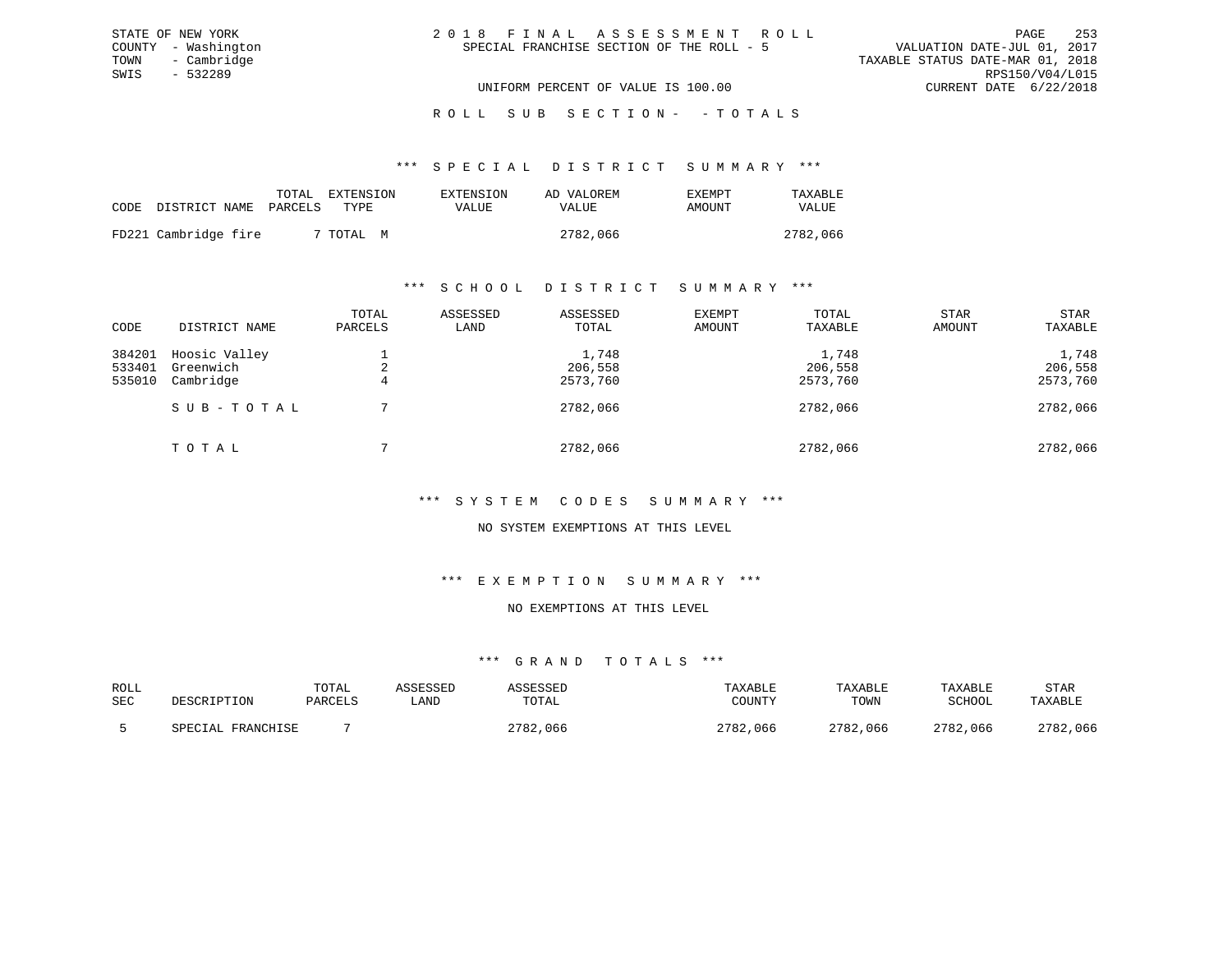|      | STATE OF NEW YORK   | 2018 FINAL ASSESSMENT ROLL                                               | PAGE            | 254 |
|------|---------------------|--------------------------------------------------------------------------|-----------------|-----|
|      | COUNTY - Washington | VALUATION DATE-JUL 01, 2017<br>SPECIAL FRANCHISE SECTION OF THE ROLL - 5 |                 |     |
|      | TOWN - Cambridge    | TAXABLE STATUS DATE-MAR 01, 2018                                         |                 |     |
| SWIS | $-532289$           | UNIFORM PERCENT OF VALUE IS 100.00                                       | RPS150/V04/L015 |     |
|      |                     | CURRENT DATE 6/22/2018                                                   |                 |     |
|      |                     |                                                                          |                 |     |

# ROLL SECTION TOTALS

#### \*\*\* S P E C I A L D I S T R I C T S U M M A R Y \*\*\*

|      |                       | TOTAL | EXTENSION | EXTENSION | AD VALOREM | <b>EXEMPT</b> | TAXABLE  |
|------|-----------------------|-------|-----------|-----------|------------|---------------|----------|
| CODE | DISTRICT NAME PARCELS |       | TYPR.     | VALUE     | VALUE      | AMOUNT        | VALUE    |
|      | FD221 Cambridge fire  |       | 7 TOTAL M |           | 2782,066   |               | 2782,066 |

### \*\*\* S C H O O L D I S T R I C T S U M M A R Y \*\*\*

| CODE                       | DISTRICT NAME                           | TOTAL<br>PARCELS | ASSESSED<br>LAND | ASSESSED<br>TOTAL            | EXEMPT<br>AMOUNT | TOTAL<br>TAXABLE             | <b>STAR</b><br>AMOUNT | STAR<br>TAXABLE              |
|----------------------------|-----------------------------------------|------------------|------------------|------------------------------|------------------|------------------------------|-----------------------|------------------------------|
| 384201<br>533401<br>535010 | Hoosic Valley<br>Greenwich<br>Cambridge | 4                |                  | 1,748<br>206,558<br>2573,760 |                  | 1,748<br>206,558<br>2573,760 |                       | 1,748<br>206,558<br>2573,760 |
|                            | SUB-TOTAL                               |                  |                  | 2782,066                     |                  | 2782,066                     |                       | 2782,066                     |
|                            | TOTAL                                   |                  |                  | 2782,066                     |                  | 2782,066                     |                       | 2782,066                     |

# \*\*\* S Y S T E M C O D E S S U M M A R Y \*\*\*

### NO SYSTEM EXEMPTIONS AT THIS LEVEL

#### \*\*\* E X E M P T I O N S U M M A R Y \*\*\*

### NO EXEMPTIONS AT THIS LEVEL

| ROLL       | DESCRIPTION       | TOTAL   | ASSESSED | ASSESSED | TAXABLE  | TAXABLE  | TAXABLE  | STAR     |
|------------|-------------------|---------|----------|----------|----------|----------|----------|----------|
| <b>SEC</b> |                   | PARCELS | ≒AND     | TOTAL    | COUNTY   | TOWN     | SCHOOL   | TAXABLE  |
|            | SPECIAL FRANCHISE |         |          | 2782,066 | 2782,066 | 2782,066 | 2782,066 | 2782,066 |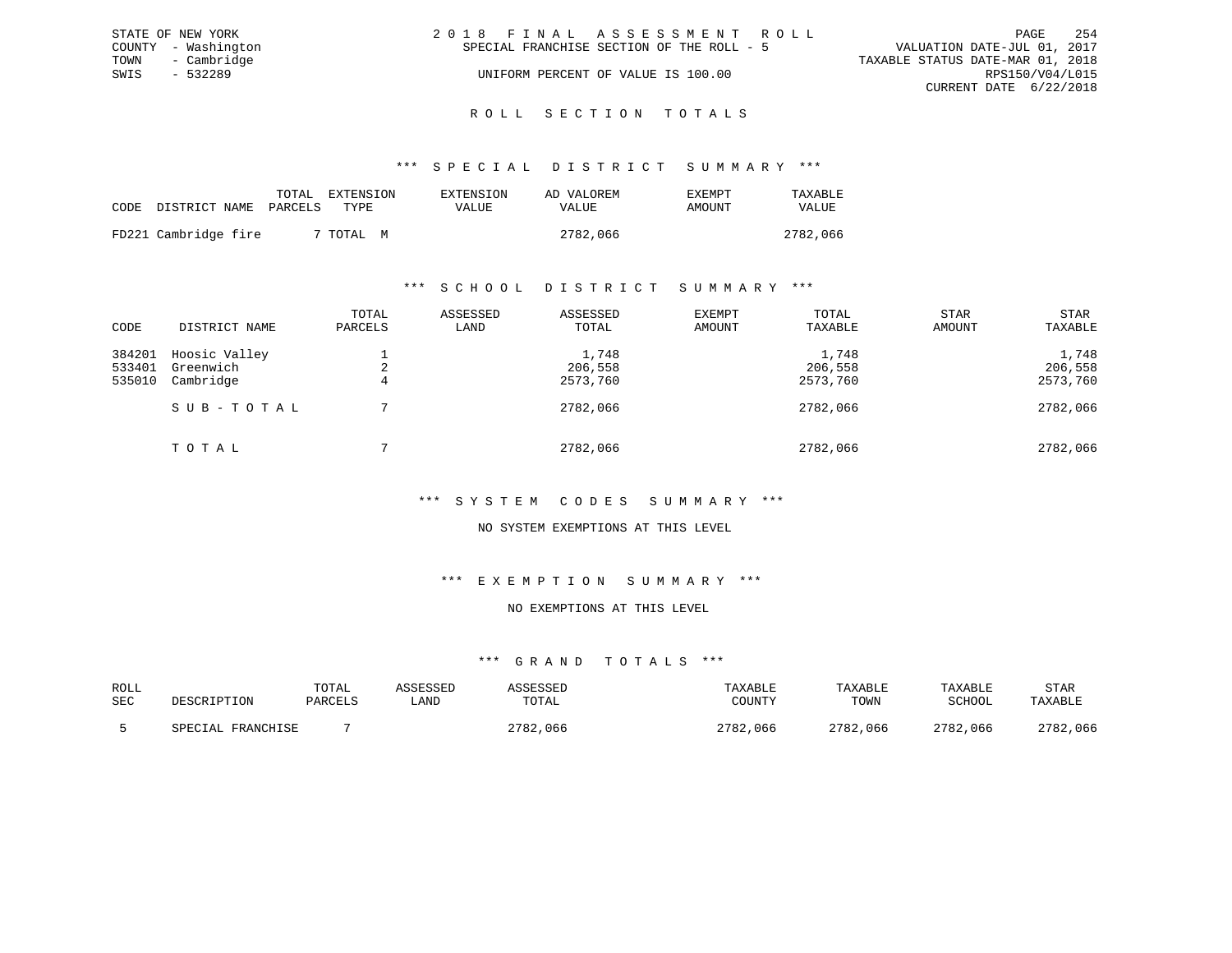# STATE OF NEW YORK 2 0 1 8 F I N A L A S S E S S M E N T R O L L PAGE 255COUNTY - Washington UTILITY & R.R. SECTION OF THE ROLL - 6 VALUATION DATE-JUL 01, 2017 TOWN - Cambridge OWNERS NAME SEQUENCE TAXABLE STATUS DATE-MAR 01, 2018 SWIS - 532289 UNIFORM PERCENT OF VALUE IS 100.00

| TAX MAP PARCEL NUMBER<br>CURRENT OWNERS NAME<br>CURRENT OWNERS ADDRESS<br>******************************                                                                         | PROPERTY LOCATION & CLASS ASSESSMENT EXEMPTION CODE----------------COUNTY-------TOWN-----SCHOOL<br>SCHOOL DISTRICT<br>PARCEL SIZE/GRID COORD               | LAND<br>TOTAL                     | TAX DESCRIPTION<br>SPECIAL DISTRICTS                                                                                   | TAXABLE VALUE                                               | ACCOUNT NO. |
|----------------------------------------------------------------------------------------------------------------------------------------------------------------------------------|------------------------------------------------------------------------------------------------------------------------------------------------------------|-----------------------------------|------------------------------------------------------------------------------------------------------------------------|-------------------------------------------------------------|-------------|
| $263.7 - 1 - 1. - 8801$<br>Cambridge Water Works<br>New York American Water Co<br>PO Box 5627<br>Cherry Hill, NJ 08034                                                           | Myrtle Ave<br>822 Water supply<br>Cambridge<br>535010<br>FULL MARKET VALUE                                                                                 | $\mathbf 0$<br>400,000<br>400,000 | COUNTY TAXABLE VALUE<br>TOWN<br>TAXABLE VALUE<br>SCHOOL TAXABLE VALUE                                                  | 400,000<br>400,000<br>400,000                               |             |
| ******************************                                                                                                                                                   |                                                                                                                                                            |                                   |                                                                                                                        |                                                             |             |
| $289. - 1 - 4$<br>Erie Blvd Hydropower LP<br>Brookfield Renewable Group<br>Paul Brenton, Sr Dir.-Land Use ACRES 119.00<br>200 Donald Lynch Blvd Ste 300<br>Marlborough, MA 01752 | County Route 59<br>874 Elec-hydro<br>Cambridge<br>535010<br>Utility Vacant Land<br>EAST-0773884 NRTH-1502324<br>DEED BOOK 833<br>PG-1<br>FULL MARKET VALUE | 137,800<br>137,800<br>137,800     | COUNTY TAXABLE VALUE<br>TOWN<br>TAXABLE VALUE<br>SCHOOL TAXABLE VALUE<br>FD221 Cambridge fire                          | 137,800<br>137,800<br>137,800<br>137,800 TO M               | 825N200734  |
|                                                                                                                                                                                  | 1031 Turnpike Rd                                                                                                                                           |                                   |                                                                                                                        |                                                             | 825N200739  |
| $263 - 2 - 8$<br>National Grid<br>Real Estate Tax Dept<br>300 Erie Boulevard West<br>Syracuse, NY 13202                                                                          | 872 Elec-Substation<br>Cambridge<br>535010<br>Union St<br>425/89<br>ACRES 13.60<br>EAST-0787655 NRTH-1525796<br>DEED BOOK 425<br>PG-86                     | $\Omega$<br>462,877               | COUNTY TAXABLE VALUE<br>TOWN<br>TAXABLE VALUE<br>SCHOOL TAXABLE VALUE<br>CA003 Cons agri dst 3<br>FD221 Cambridge fire | 462,877<br>462,877<br>462,877<br>231,439 TO<br>462,877 TO M |             |
|                                                                                                                                                                                  | FULL MARKET VALUE                                                                                                                                          | 462,877                           |                                                                                                                        |                                                             |             |
| $281 - 4 - 2$<br>National Grid<br>Real Estate Tax Dept<br>300 Erie Boulevard West<br>Syracuse, NY 13202                                                                          | 351 Stage Rd<br>330 Vacant comm<br>535010<br>Cambridge<br>Utility Vacant Land<br>$281. - 1 - 2$<br>5.40<br>ACRES<br>EAST-0784471 NRTH-1508795              | 36,000<br>36,000                  | COUNTY TAXABLE VALUE<br>TOWN<br>TAXABLE VALUE<br>SCHOOL TAXABLE VALUE<br>CA003 Cons agri dst 3<br>FD221 Cambridge fire | 36,000<br>36,000<br>36,000<br>28,800 TO<br>36,000 TO M      | 825N200736  |
|                                                                                                                                                                                  | FULL MARKET VALUE                                                                                                                                          | 36,000                            |                                                                                                                        |                                                             |             |
|                                                                                                                                                                                  | Elec Trans                                                                                                                                                 |                                   |                                                                                                                        |                                                             | 825N200737  |
| 622.089-9999-132.350-1001<br>National Grid<br>Real Estate Tax Dept<br>300 Erie Boulevard West<br>Syracuse, NY 13202                                                              | 882 Elec Trans Imp<br>Hoosic Valley 384201<br>Middle Falls-Cambridge #2<br>FULL MARKET VALUE                                                               | $\mathbf 0$<br>4,053<br>4,053     | COUNTY TAXABLE VALUE<br>TOWN<br>TAXABLE VALUE<br>SCHOOL TAXABLE VALUE<br>FD221 Cambridge fire                          | 4,053<br>4,053<br>4,053<br>4,053 TO M                       |             |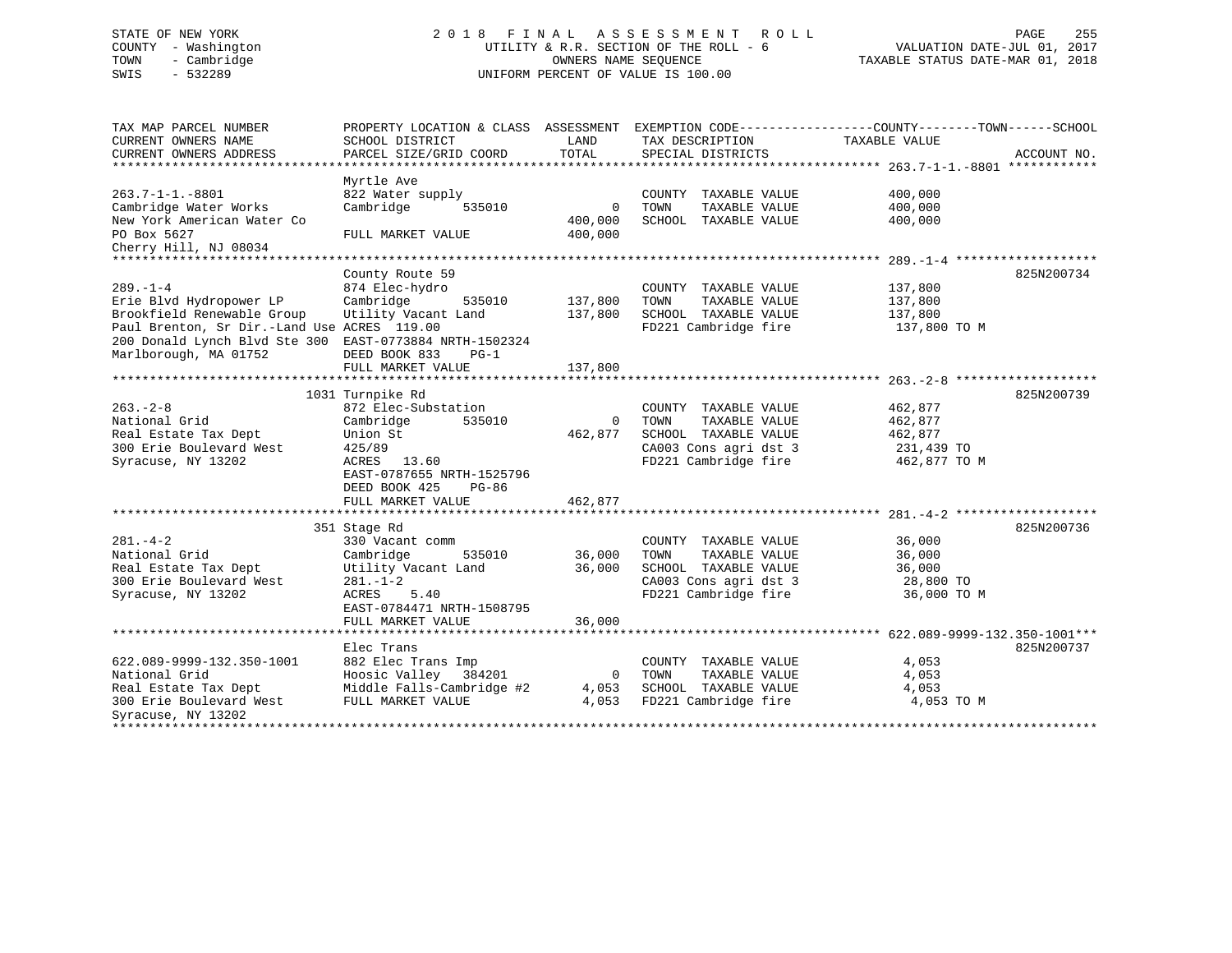# STATE OF NEW YORK 256 256 220 1 8 F I N A L A S S E S S M E N T R O L L PAGE 256 COUNTY - Washington UTILITY & R.R. SECTION OF THE ROLL - 6 VALUATION DATE-JUL 01, 2017 TOWN - Cambridge OWNERS NAME SEQUENCE TAXABLE STATUS DATE-MAR 01, 2018 SWIS - 532289 UNIFORM PERCENT OF VALUE IS 100.00

| TAX MAP PARCEL NUMBER<br>CURRENT OWNERS NAME       | PROPERTY LOCATION & CLASS ASSESSMENT<br>SCHOOL DISTRICT | LAND           | EXEMPTION CODE----------------COUNTY-------TOWN------SCHOOL<br>TAX DESCRIPTION | TAXABLE VALUE                                        |             |
|----------------------------------------------------|---------------------------------------------------------|----------------|--------------------------------------------------------------------------------|------------------------------------------------------|-------------|
| CURRENT OWNERS ADDRESS                             | PARCEL SIZE/GRID COORD                                  | TOTAL          | SPECIAL DISTRICTS                                                              |                                                      | ACCOUNT NO. |
| ************************                           |                                                         |                |                                                                                |                                                      |             |
|                                                    | Elec Trans                                              |                |                                                                                |                                                      | 825J100983  |
| 622.089-9999-132.350-1002                          | 882 Elec Trans Imp                                      |                | COUNTY TAXABLE VALUE                                                           | 23,062                                               |             |
| National Grid                                      | Greenwich<br>533401                                     | $\mathbf 0$    | TAXABLE VALUE<br>TOWN                                                          | 23,062                                               |             |
| Real Estate Tax Dept                               | Middle Falls-Cambridge #2                               | 23,062         | SCHOOL TAXABLE VALUE                                                           | 23,062                                               |             |
| 300 Erie Boulevard West                            | FULL MARKET VALUE                                       | 23,062         | FD221 Cambridge fire                                                           | 23,062 TO M                                          |             |
| Syracuse, NY 13202                                 |                                                         |                |                                                                                |                                                      |             |
| ************************                           |                                                         |                |                                                                                |                                                      |             |
|                                                    | Elec Trans                                              |                |                                                                                |                                                      | 8275200773  |
| 622.089-9999-132.350-1003                          | 882 Elec Trans Imp                                      |                | COUNTY TAXABLE VALUE                                                           | 229,409                                              |             |
| National Grid                                      | Cambridge<br>535010                                     | $\mathbf 0$    | TOWN<br>TAXABLE VALUE                                                          | 229,409                                              |             |
|                                                    |                                                         |                |                                                                                |                                                      |             |
| Real Estate Tax Dept                               | Middle Falls-Cambridge #2                               | 229,409        | SCHOOL TAXABLE VALUE                                                           | 229,409                                              |             |
| 300 Erie Boulevard West                            | FULL MARKET VALUE                                       | 229,409        | FD221 Cambridge fire                                                           | 229,409 TO M                                         |             |
| Syracuse, NY 13202<br>**************************** |                                                         |                |                                                                                | ********* 622.089-9999-132.350-1011***               |             |
|                                                    | Elec Trans                                              |                |                                                                                |                                                      | 8275200774  |
|                                                    |                                                         |                |                                                                                |                                                      |             |
| 622.089-9999-132.350-1011                          | 882 Elec Trans Imp                                      |                | COUNTY TAXABLE VALUE                                                           | 3,795                                                |             |
| National Grid                                      | Hoosic Valley<br>384201                                 | $\overline{0}$ | TOWN<br>TAXABLE VALUE                                                          | 3,795                                                |             |
| Real Estate Tax Dept                               | Cambride-Hoosick #3                                     | 3,795          | SCHOOL TAXABLE VALUE                                                           | 3,795                                                |             |
| 300 Erie Boulevard West                            | Johnsonville-Clay Hill #1                               |                | FD221 Cambridge fire                                                           | 3,795 TO M                                           |             |
| Syracuse, NY 13202                                 | FULL MARKET VALUE<br>************************           | 3,795          |                                                                                |                                                      |             |
|                                                    |                                                         |                |                                                                                | *********************** 622.089-9999-132.350-1012*** |             |
|                                                    | Elec Trans                                              |                |                                                                                |                                                      | 8275200775  |
| 622.089-9999-132.350-1012                          | 882 Elec Trans Imp                                      |                | COUNTY TAXABLE VALUE                                                           | 21,591                                               |             |
| National Grid                                      | Greenwich<br>533401                                     | $\mathbf 0$    | TOWN<br>TAXABLE VALUE                                                          | 21,591                                               |             |
| Real Estate Tax Dept                               | Cambridge-Hoosick #3                                    | 21,591         | SCHOOL TAXABLE VALUE                                                           | 21,591                                               |             |
| 300 Erie Boulevard West                            | Johnsonville-Clay Hill #1                               |                | FD221 Cambridge fire                                                           | 21,591 TO M                                          |             |
| Syracuse, NY 13202                                 | FULL MARKET VALUE                                       | 21,591         |                                                                                |                                                      |             |
|                                                    |                                                         |                |                                                                                | *********** 622.089-9999-132.350-1013***             |             |
|                                                    | Elec Trans                                              |                |                                                                                |                                                      | 825N200735  |
| 622.089-9999-132.350-1013                          | 882 Elec Trans Imp                                      |                | COUNTY TAXABLE VALUE                                                           | 214,786                                              |             |
| National Grid                                      | Cambridge<br>535010                                     | $\overline{0}$ | TAXABLE VALUE<br>TOWN                                                          | 214,786                                              |             |
| Real Estate Tax Dept                               | Cambridge-Hoosick #3                                    | 214,786        | SCHOOL TAXABLE VALUE                                                           | 214,786                                              |             |
| 300 Erie Boulevard West                            | Johnsonville-Clay Hill #1                               |                | FD221 Cambridge fire                                                           | 214,786 TO M                                         |             |
| Syracuse, NY 13202                                 | FULL MARKET VALUE                                       | 214,786        |                                                                                |                                                      |             |
| ********************                               | *******************                                     |                |                                                                                | ******** 622.089-9999-132.350-1881***                |             |
|                                                    | Outside Plant                                           |                |                                                                                |                                                      | 825J100984  |
| 622.089-9999-132.350-1881                          | 884 Elec Dist Out                                       |                | COUNTY<br>TAXABLE VALUE                                                        | 9,679                                                |             |
| National Grid                                      | Hoosic Valley<br>384201                                 | 0              | TOWN<br>TAXABLE VALUE                                                          | 9,679                                                |             |
| Real Estate Tax Dept                               | Poles Wires Cables                                      | 9,679          | SCHOOL TAXABLE VALUE                                                           | 9,679                                                |             |
| 300 Erie Boulevard West                            | FULL MARKET VALUE                                       | 9,679          | FD221 Cambridge fire                                                           | 9,679 TO M                                           |             |
| Syracuse, NY 13202                                 |                                                         |                |                                                                                |                                                      |             |
|                                                    |                                                         |                |                                                                                |                                                      |             |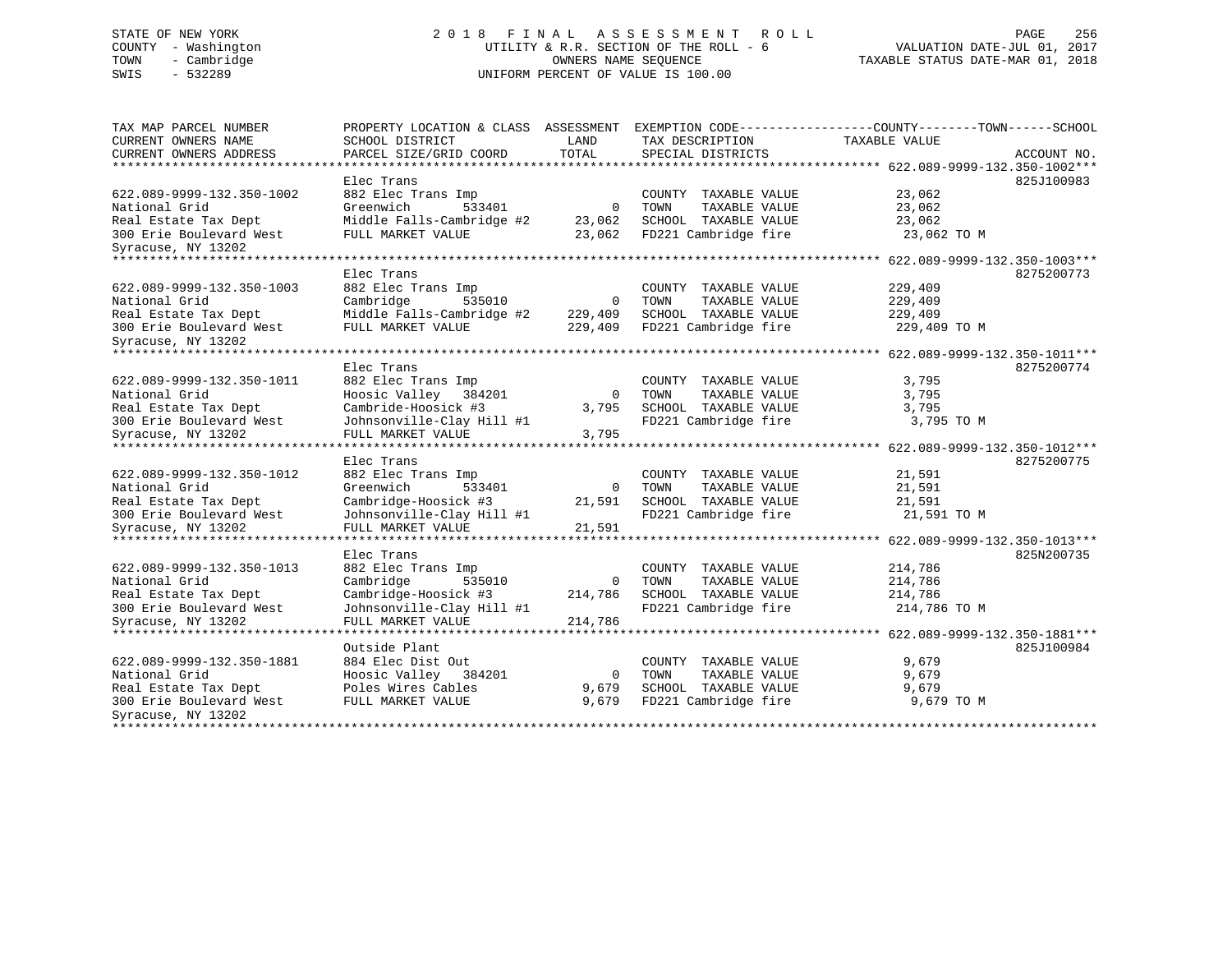# STATE OF NEW YORK 257 2018 FINAL ASSESSMENT ROLL 2012 PAGE 257 COUNTY - Washington UTILITY & R.R. SECTION OF THE ROLL - 6 VALUATION DATE-JUL 01, 2017 TOWN - Cambridge OWNERS NAME SEQUENCE TAXABLE STATUS DATE-MAR 01, 2018 SWIS - 532289 UNIFORM PERCENT OF VALUE IS 100.00

| TAX MAP PARCEL NUMBER                         | PROPERTY LOCATION & CLASS ASSESSMENT |                |                       | EXEMPTION CODE-----------------COUNTY-------TOWN------SCHOOL |
|-----------------------------------------------|--------------------------------------|----------------|-----------------------|--------------------------------------------------------------|
| CURRENT OWNERS NAME                           | SCHOOL DISTRICT                      | LAND           | TAX DESCRIPTION       | TAXABLE VALUE                                                |
| CURRENT OWNERS ADDRESS                        | PARCEL SIZE/GRID COORD               | TOTAL          | SPECIAL DISTRICTS     | ACCOUNT NO.                                                  |
|                                               |                                      |                |                       |                                                              |
|                                               | Outside Plant                        |                |                       | 825J100985                                                   |
| 622.089-9999-132.350-1882                     | 884 Elec Dist Out                    |                | COUNTY TAXABLE VALUE  | 55,074                                                       |
| National Grid                                 | Greenwich<br>533401                  | $\overline{0}$ | TOWN<br>TAXABLE VALUE | 55,074                                                       |
| Real Estate Tax Dept                          | Poles Wires Cables                   | 55,074         | SCHOOL TAXABLE VALUE  | 55,074                                                       |
| 300 Erie Boulevard West<br>Syracuse, NY 13202 | FULL MARKET VALUE                    | 55,074         | FD221 Cambridge fire  | 55,074 TO M                                                  |
|                                               |                                      |                |                       |                                                              |
|                                               | Outside Plant                        |                |                       | 825N200738                                                   |
| 622.089-9999-132.350-1883                     | 884 Elec Dist Out                    |                | COUNTY TAXABLE VALUE  | 547,861                                                      |
| National Grid                                 | Cambridge<br>535010                  | $\Omega$       | TOWN<br>TAXABLE VALUE | 547,861                                                      |
| Real Estate Tax Dept                          | Poles Wires Cables                   | 547,861        | SCHOOL TAXABLE VALUE  | 547,861                                                      |
| 300 Erie Boulevard West                       | FULL MARKET VALUE                    | 547,861        | FD221 Cambridge fire  | 547,861 TO M                                                 |
| Syracuse, NY 13202                            |                                      |                |                       |                                                              |
|                                               |                                      |                |                       |                                                              |
|                                               | Outside Plant                        |                |                       | 8275200771                                                   |
| 622.089-9999-631.900-1881                     | 836 Telecom. eq.                     |                | COUNTY TAXABLE VALUE  | 1,752                                                        |
| Verizon New York INC                          | Hoosic Valley 384201                 | $\overline{0}$ | TOWN<br>TAXABLE VALUE | 1,752                                                        |
| Property Tax Department                       | Poles Wires Cables                   | 1,752          | SCHOOL TAXABLE VALUE  | 1,752                                                        |
| PO Box 2749                                   | FULL MARKET VALUE                    | 1,752          | FD221 Cambridge fire  | 1,752 TO M                                                   |
| Addison, TX 75001                             |                                      |                |                       |                                                              |
|                                               |                                      |                |                       |                                                              |
|                                               | Outside Plant                        |                |                       | 8275200772                                                   |
| 622.089-9999-631.900-1882                     | 836 Telecom. eq.                     |                | COUNTY TAXABLE VALUE  | 10,119                                                       |
| Verizon New York INC                          | Greenwich<br>533401                  | $\mathbf{0}$   | TAXABLE VALUE<br>TOWN | 10,119                                                       |
| Property Tax Department                       | Poles Wires Cables                   | 10,119         | SCHOOL TAXABLE VALUE  | 10,119                                                       |
| PO Box 2749                                   | FULL MARKET VALUE                    | 10,119         | FD221 Cambridge fire  | 10,119 TO M                                                  |
| Addison, TX 75001                             |                                      |                |                       |                                                              |
|                                               |                                      |                |                       |                                                              |
|                                               | Outside Plant                        |                |                       | 825N200733                                                   |
| 622.089-9999-631.900-1883                     | 836 Telecom. eq.                     |                | COUNTY TAXABLE VALUE  | 91,809                                                       |
| Verizon New York INC                          | Cambridge<br>535010                  | $\overline{0}$ | TAXABLE VALUE<br>TOWN | 91,809                                                       |
| Property Tax Department                       | Poles Wires Cables                   | 91,809         | SCHOOL TAXABLE VALUE  | 91,809                                                       |
| PO Box 2749                                   | FULL MARKET VALUE                    | 91,809         | FD221 Cambridge fire  | 91,809 TO M                                                  |
| Addison, TX 75001                             |                                      |                |                       |                                                              |
|                                               |                                      |                |                       |                                                              |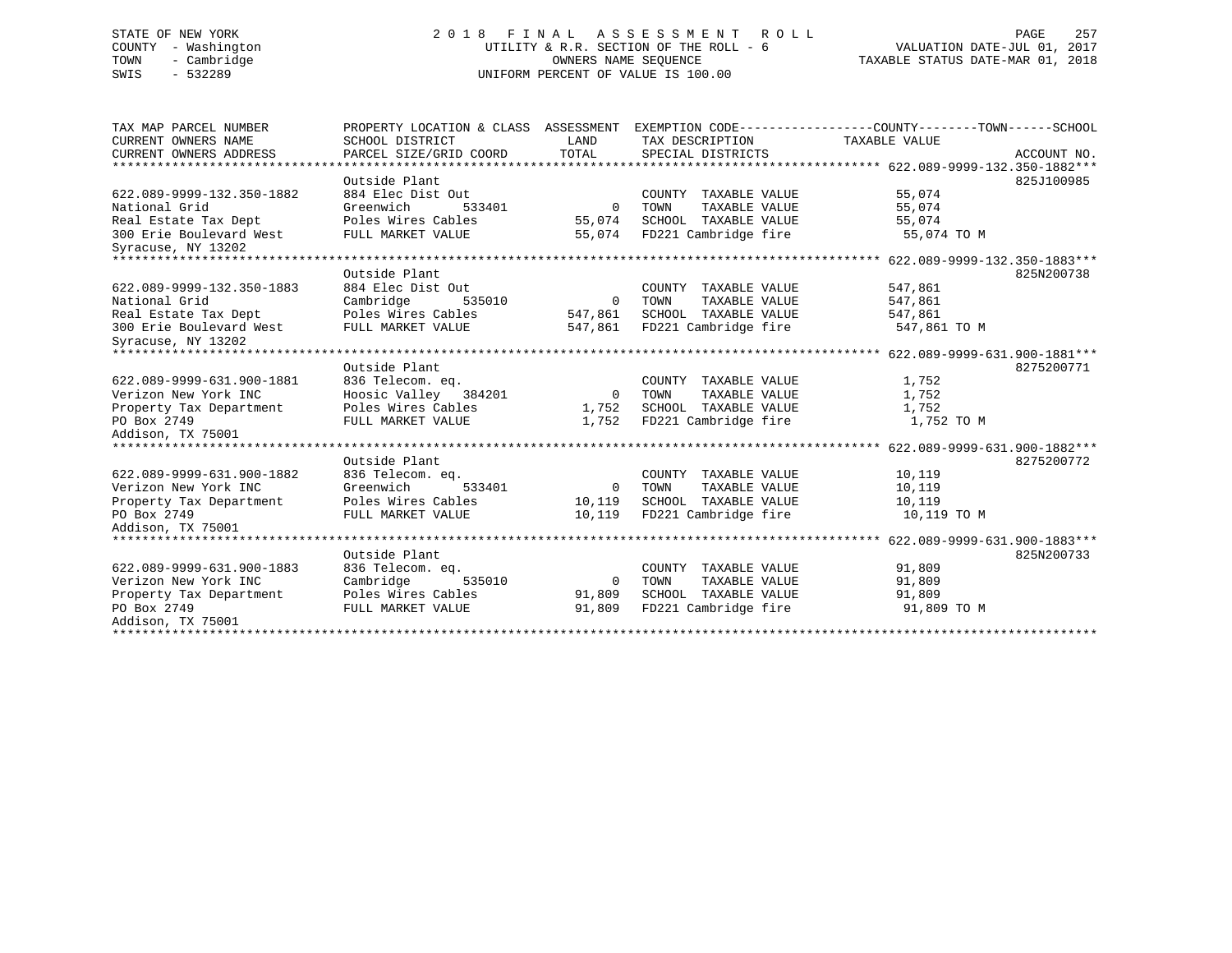# ROLL SUB SECTION - - TOTALS

#### \*\*\* S P E C I A L D I S T R I C T S U M M A R Y \*\*\*

|                                             | TOTAL<br>CODE DISTRICT NAME PARCELS | EXTENSION<br>TYPE.    | EXTENSION<br>VALUE | AD VALOREM<br>VALUE | EXEMPT<br>AMOUNT | TAXABLE<br>VALUE    |
|---------------------------------------------|-------------------------------------|-----------------------|--------------------|---------------------|------------------|---------------------|
| CA003 Cons agri dst<br>FD221 Cambridge fire |                                     | 2 TOTAL<br>15 TOTAL M |                    | 260,239<br>1849,667 |                  | 260,239<br>1849,667 |

# \*\*\* S C H O O L D I S T R I C T S U M M A R Y \*\*\*

| CODE                       | DISTRICT NAME                           | TOTAL<br>PARCELS | ASSESSED<br>LAND | ASSESSED<br>TOTAL             | <b>EXEMPT</b><br>AMOUNT | TOTAL<br>TAXABLE              | <b>STAR</b><br>AMOUNT | <b>STAR</b><br>TAXABLE        |
|----------------------------|-----------------------------------------|------------------|------------------|-------------------------------|-------------------------|-------------------------------|-----------------------|-------------------------------|
| 384201<br>533401<br>535010 | Hoosic Valley<br>Greenwich<br>Cambridge | 4<br>4<br>8      | 173,800          | 19,279<br>109,846<br>2120,542 |                         | 19,279<br>109,846<br>2120,542 |                       | 19,279<br>109,846<br>2120,542 |
|                            | SUB-TOTAL                               | 16               | 173,800          | 2249,667                      |                         | 2249,667                      |                       | 2249,667                      |
|                            | TOTAL                                   | 16               | 173,800          | 2249,667                      |                         | 2249,667                      |                       | 2249,667                      |

# \*\*\* S Y S T E M C O D E S S U M M A R Y \*\*\*

# NO SYSTEM EXEMPTIONS AT THIS LEVEL

# \*\*\* E X E M P T I O N S U M M A R Y \*\*\*

#### NO EXEMPTIONS AT THIS LEVEL

| ROLL<br>SEC | DESCRIPTION      | TOTAL<br>PARCELS | <b>LAND</b> | TOTAL    | TAXABLE<br>COUNTY | TAXABLE<br>TOWN | TAXABLE<br>SCHOOL | STAR<br><b>TAYARLE</b> |
|-------------|------------------|------------------|-------------|----------|-------------------|-----------------|-------------------|------------------------|
|             | ITTILITIES & N C |                  | 800<br>ר ה  | 2249.667 | 2249<br>,667      | 2249,667        | 2249,667          | 2249,667               |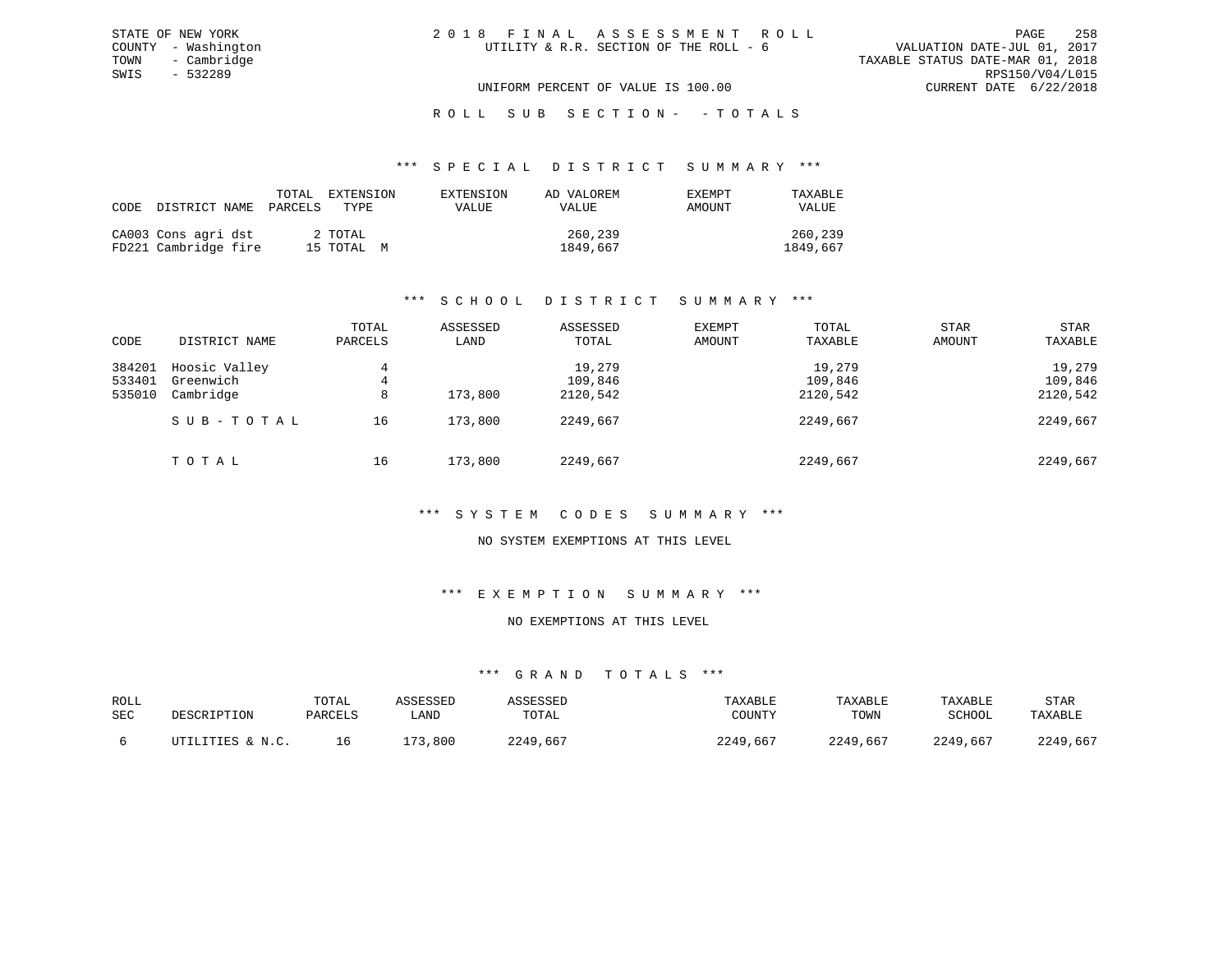|      | STATE OF NEW YORK   | 2018 FINAL ASSESSMENT ROLL |                                        |                                  |                        | PAGE | 259 |
|------|---------------------|----------------------------|----------------------------------------|----------------------------------|------------------------|------|-----|
|      | COUNTY - Washington |                            | UTILITY & R.R. SECTION OF THE ROLL - 6 | VALUATION DATE-JUL 01, 2017      |                        |      |     |
|      | TOWN - Cambridge    |                            |                                        | TAXABLE STATUS DATE-MAR 01, 2018 |                        |      |     |
| SWIS | - 532289            |                            | UNIFORM PERCENT OF VALUE IS 100.00     |                                  | RPS150/V04/L015        |      |     |
|      |                     |                            |                                        |                                  | CURRENT DATE 6/22/2018 |      |     |
|      |                     |                            |                                        |                                  |                        |      |     |

# ROLL SECTION TOTALS

#### \*\*\* S P E C I A L D I S T R I C T S U M M A R Y \*\*\*

| CODE DISTRICT NAME                          | TOTAL<br>PARCELS | EXTENSION<br>TYPE.    | EXTENSION<br>VALUE | AD VALOREM<br><b>VALUE</b> | <b>EXEMPT</b><br>AMOUNT | TAXABLE<br><b>VALUE</b> |
|---------------------------------------------|------------------|-----------------------|--------------------|----------------------------|-------------------------|-------------------------|
| CA003 Cons agri dst<br>FD221 Cambridge fire |                  | 2 TOTAL<br>15 TOTAL M |                    | 260,239<br>1849,667        |                         | 260,239<br>1849,667     |

# \*\*\* S C H O O L D I S T R I C T S U M M A R Y \*\*\*

| CODE             | DISTRICT NAME              | TOTAL<br>PARCELS | ASSESSED<br>LAND | ASSESSED<br>TOTAL | <b>EXEMPT</b><br>AMOUNT | TOTAL<br>TAXABLE  | STAR<br>AMOUNT | <b>STAR</b><br>TAXABLE |
|------------------|----------------------------|------------------|------------------|-------------------|-------------------------|-------------------|----------------|------------------------|
| 384201<br>533401 | Hoosic Valley<br>Greenwich | 4                |                  | 19,279<br>109,846 |                         | 19,279<br>109,846 |                | 19,279<br>109,846      |
| 535010           | Cambridge                  | 4<br>8           | 173,800          | 2120,542          |                         | 2120,542          |                | 2120,542               |
|                  | SUB-TOTAL                  | 16               | 173,800          | 2249,667          |                         | 2249,667          |                | 2249,667               |
|                  | TOTAL                      | 16               | 173,800          | 2249,667          |                         | 2249,667          |                | 2249,667               |

# \*\*\* S Y S T E M C O D E S S U M M A R Y \*\*\*

# NO SYSTEM EXEMPTIONS AT THIS LEVEL

### \*\*\* E X E M P T I O N S U M M A R Y \*\*\*

#### NO EXEMPTIONS AT THIS LEVEL

| ROLL<br>SEC | DESCRIPTION      | TOTAL<br>PARCELS | ASSESSED<br>LAND | ASSESSED<br>TOTAL | TAXABLE<br>COUNTY | TAXABLE<br>TOWN | TAXABLE<br>SCHOOL | STAR<br>TAXABLE |
|-------------|------------------|------------------|------------------|-------------------|-------------------|-----------------|-------------------|-----------------|
|             | UTILITIES & N.C. | 16               | 173,800          | 2249,667          | 2249,667          | 2249,667        | 2249,667          | 2249,667        |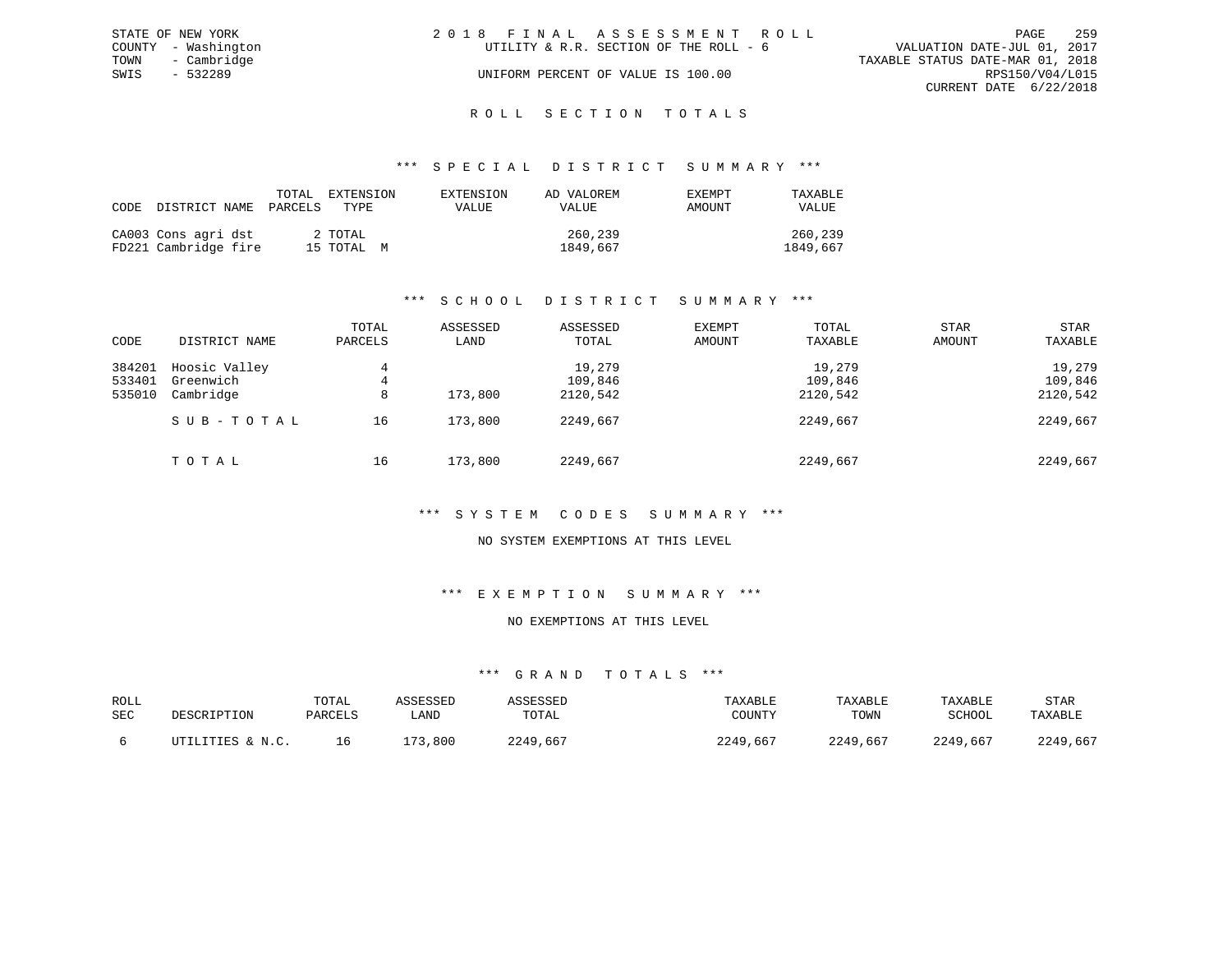| STATE OF NEW YORK<br>COUNTY - Washington<br>- Cambridge<br>TOWN<br>$-532289$<br>SWIS          |                                                                                                                                                                                             |                   | 2018 FINAL ASSESSMENT<br>ROLL<br>WHOLLY EXEMPT SECTION OF THE ROLL - 8<br>OWNERS NAME SEQUENCE<br>UNIFORM PERCENT OF VALUE IS 100.00 |                     | PAGE<br>260<br>VALUATION DATE-JUL 01, 2017<br>TAXABLE STATUS DATE-MAR 01, 2018             |
|-----------------------------------------------------------------------------------------------|---------------------------------------------------------------------------------------------------------------------------------------------------------------------------------------------|-------------------|--------------------------------------------------------------------------------------------------------------------------------------|---------------------|--------------------------------------------------------------------------------------------|
| TAX MAP PARCEL NUMBER<br>CURRENT OWNERS NAME<br>CURRENT OWNERS ADDRESS                        | PROPERTY LOCATION & CLASS ASSESSMENT EXEMPTION CODE----------------COUNTY-------TOWN------SCHOOL<br>SCHOOL DISTRICT<br>PARCEL SIZE/GRID COORD                                               | LAND<br>TOTAL     | TAX DESCRIPTION<br>SPECIAL DISTRICTS                                                                                                 | TAXABLE VALUE       | ACCOUNT NO.                                                                                |
| $255.14 - 3 - 20$<br>Assoc Cong of Cambridge<br>Coila Church<br>Cambridge, NY 12816           | 87 State Route 372<br>620 Religious<br>Cambridge<br>535010<br>Parsonage & Hall<br>Colia Church<br>$255. - 3 - 20$<br>ACRES<br>2.95<br>EAST-0785972 NRTH-1532472<br>DEED BOOK 470<br>PG-1088 | 538,100 TOWN      | NON-PR REL 25110<br>39,800 COUNTY TAXABLE VALUE<br>TAXABLE VALUE<br>SCHOOL TAXABLE VALUE<br>FD221 Cambridge fire<br>538,100 EX       | $\Omega$<br>538,100 | 8279900749<br>538,100<br>538,100<br>$\Omega$<br>$\Omega$<br>$\Omega$<br>0 TO M             |
|                                                                                               | FULL MARKET VALUE<br>6 Coila Rd                                                                                                                                                             | 538,100           |                                                                                                                                      |                     | 825J100748                                                                                 |
| $255. - 2 - 2$<br>Camb-Salem 481 Charities Inc Cambridge<br>PO Box 419<br>Cambridge, NY 12816 | 534 Social org.<br>535010<br>Lodge<br>612/164<br>ACRES<br>1.30<br>EAST-0786541 NRTH-1531341<br>DEED BOOK 847<br>PG-224                                                                      | 31,500<br>277,000 | NON-PR CHA 25130<br>COUNTY TAXABLE VALUE<br>TOWN<br>TAXABLE VALUE<br>SCHOOL TAXABLE VALUE<br>FD221 Cambridge fire<br>277,000 EX      | $\Omega$<br>277,000 | 277,000<br>277,000<br>$\mathbf{0}$<br>$\Omega$<br>$\Omega$<br>0 TO M                       |
|                                                                                               | FULL MARKET VALUE                                                                                                                                                                           | 277,000           |                                                                                                                                      |                     |                                                                                            |
| $261. - 2 - 16.3$<br>Cambridge Town of<br>844 County Route 59<br>Cambridge, NY 12816          | Vly Summit Rd & Birch Rd<br>852 Landfill<br>Cambridge<br>535010<br>Aban Dump<br>$261. - 1 - 16.3$<br>ACRES<br>7.30<br>EAST-0765742 NRTH-1527496<br>DEED BOOK 291<br>PG-413                  | 10,100<br>10,100  | OTHER TOWN 13500<br>COUNTY TAXABLE VALUE<br>TOWN<br>TAXABLE VALUE<br>SCHOOL TAXABLE VALUE<br>FD221 Cambridge fire<br>10,100 EX       | 10,100<br>$\Omega$  | 8279900867<br>10,100<br>10,100<br>$\mathbf{0}$<br>$\Omega$<br>0 TO M                       |
|                                                                                               | FULL MARKET VALUE                                                                                                                                                                           | 10,100            |                                                                                                                                      |                     |                                                                                            |
| $271. - 1 - 12$<br>Cambridge Town of<br>844 County Rte 59<br>Cambridge, NY 12816              | 844 County Route 59<br>652 Govt bldgs<br>Cambridge<br>535010<br>Town Hall/shed/g<br>449/162<br>2.50<br>ACRES<br>EAST-0771625 NRTH-1517678                                                   | 37,500<br>281,500 | OTHER TOWN 13500<br>COUNTY TAXABLE VALUE<br>TOWN<br>TAXABLE VALUE<br>SCHOOL TAXABLE VALUE<br>CA003 Cons agri dst 3<br>281,500 EX     | $\Omega$<br>281,500 | 8279900766<br>281,500<br>281,500<br>$\mathbf{0}$<br>$\Omega$<br>$\Omega$<br>0 <sub>T</sub> |

DEED BOOK 304 PG-574 FD221 Cambridge fire 0 TO M

FULL MARKET VALUE 281,500 281,500 EX \*\*\*\*\*\*\*\*\*\*\*\*\*\*\*\*\*\*\*\*\*\*\*\*\*\*\*\*\*\*\*\*\*\*\*\*\*\*\*\*\*\*\*\*\*\*\*\*\*\*\*\*\*\*\*\*\*\*\*\*\*\*\*\*\*\*\*\*\*\*\*\*\*\*\*\*\*\*\*\*\*\*\*\*\*\*\*\*\*\*\*\*\*\*\*\*\*\*\*\*\*\*\*\*\*\*\*\*\*\*\*\*\*\*\*\*\*\*\*\*\*\*\*\*\*\*\*\*\*\*\*\*

EAST-0771625 NRTH-1517678<br>DEED BOOK 304 PG-574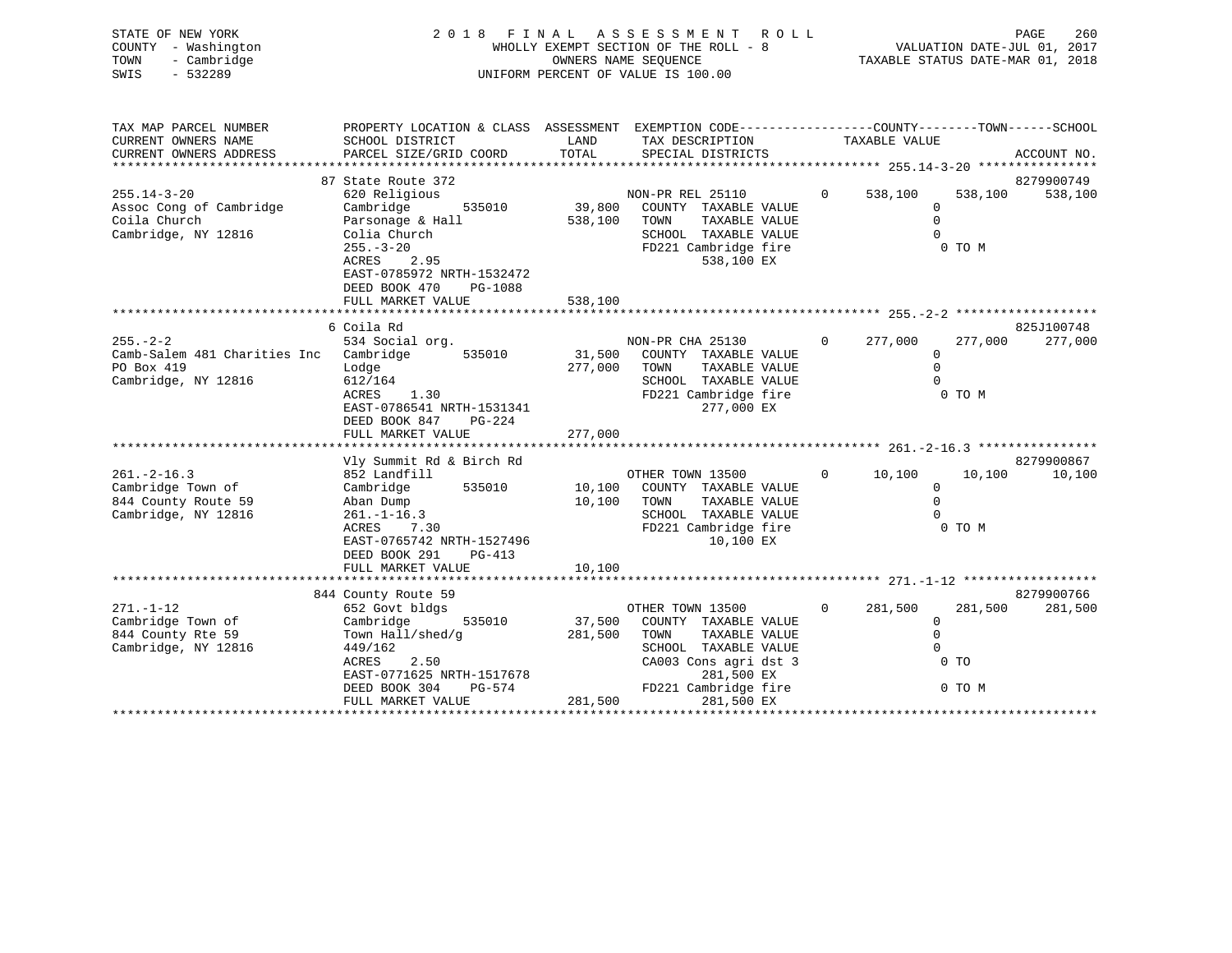| STATE OF NEW YORK   | 2018 FINAL ASSESSMENT ROLL            | 261<br>PAGE                      |
|---------------------|---------------------------------------|----------------------------------|
| COUNTY - Washington | WHOLLY EXEMPT SECTION OF THE ROLL - 8 | VALUATION DATE-JUL 01, 2017      |
| - Cambridge<br>TOWN | OWNERS NAME SEOUENCE                  | TAXABLE STATUS DATE-MAR 01, 2018 |
| SWIS<br>$-532289$   | UNIFORM PERCENT OF VALUE IS 100.00    |                                  |
|                     |                                       |                                  |

| TAX MAP PARCEL NUMBER  | PROPERTY LOCATION & CLASS ASSESSMENT EXEMPTION CODE----------------COUNTY-------TOWN-----SCHOOL |        |                       |                |                |        |             |
|------------------------|-------------------------------------------------------------------------------------------------|--------|-----------------------|----------------|----------------|--------|-------------|
| CURRENT OWNERS NAME    | SCHOOL DISTRICT                                                                                 | LAND   | TAX DESCRIPTION       |                | TAXABLE VALUE  |        |             |
| CURRENT OWNERS ADDRESS | PARCEL SIZE/GRID COORD                                                                          | TOTAL  | SPECIAL DISTRICTS     |                |                |        | ACCOUNT NO. |
|                        |                                                                                                 |        |                       |                |                |        |             |
|                        | Lees Crossing Rd                                                                                |        |                       |                |                |        |             |
| $288. - 1 - 24.5$      | 695 Cemetery                                                                                    |        | TN CEM<br>13510       | $\overline{0}$ | 21,000         | 21,000 | 21,000      |
| Cambridge Town of      | Cambridge<br>535010                                                                             | 21,000 | COUNTY TAXABLE VALUE  |                | $\mathbf 0$    |        |             |
| 844 County Route 59    | Cemetary                                                                                        | 21,000 | TOWN<br>TAXABLE VALUE |                | $\Omega$       |        |             |
| Cambridge, NY 12816    | ACRES 0.06                                                                                      |        | SCHOOL TAXABLE VALUE  |                | $\Omega$       |        |             |
|                        | EAST-0762637 NRTH-1503542                                                                       |        | CA003 Cons agri dst 3 |                | $0$ TO         |        |             |
|                        | FULL MARKET VALUE                                                                               | 21,000 | 21,000 EX             |                |                |        |             |
|                        |                                                                                                 |        | FD221 Cambridge fire  |                | 0 TO M         |        |             |
|                        |                                                                                                 |        | 21,000 EX             |                |                |        |             |
|                        |                                                                                                 |        |                       |                |                |        |             |
|                        | Turnpike Rd                                                                                     |        |                       |                |                |        | 8279900747  |
| $263. - 2 - 10$        | 695 Cemetery                                                                                    |        | TN CEM<br>13510       | $\overline{0}$ | 35,500         | 35,500 | 35,500      |
| Cambridge-Old Cemetery | Cambridge<br>535010                                                                             | 35,500 | COUNTY TAXABLE VALUE  |                | $\Omega$       |        |             |
| Cambridge, NY 12816    | 2.10<br>ACRES                                                                                   | 35,500 | TOWN<br>TAXABLE VALUE |                | $\Omega$       |        |             |
|                        | EAST-0789003 NRTH-1525792                                                                       |        | SCHOOL TAXABLE VALUE  |                |                |        |             |
|                        | FULL MARKET VALUE                                                                               | 35,500 | FD221 Cambridge fire  |                | 0 TO M         |        |             |
|                        |                                                                                                 |        | 35,500 EX             |                |                |        |             |
|                        |                                                                                                 |        |                       |                |                |        |             |
|                        | 78 County Route 59A                                                                             |        |                       |                |                |        | 825J100942  |
| $279. - 2 - 15.3$      | 695 Cemetery                                                                                    |        | TN CEM<br>13510       | $\Omega$       | 21,300         | 21,300 | 21,300      |
| Cemetery               | 535010<br>Cambridge                                                                             | 21,300 | COUNTY TAXABLE VALUE  |                | $\Omega$       |        |             |
| RD.                    | Cemetery                                                                                        | 21,300 | TOWN<br>TAXABLE VALUE |                | $\Omega$       |        |             |
| Buskirk, NY 12028      | 0.07<br>ACRES                                                                                   |        | SCHOOL TAXABLE VALUE  |                | $\Omega$       |        |             |
|                        | EAST-0767840 NRTH-1507482                                                                       |        | CA003 Cons agri dst 3 |                | 0 <sub>T</sub> |        |             |
|                        | FULL MARKET VALUE                                                                               | 21,300 | 21,300 EX             |                |                |        |             |
|                        |                                                                                                 |        | FD221 Cambridge fire  |                | 0 TO M         |        |             |
|                        |                                                                                                 |        | 21,300 EX             |                |                |        |             |
|                        |                                                                                                 |        |                       |                |                |        |             |
|                        | King Rd                                                                                         |        |                       |                |                |        | 8279900756  |
| $271 - 3 - 9$          | 695 Cemetery                                                                                    |        | NON-PR REL 25110      | $\Omega$       | 26,300         | 26,300 | 26,300      |
| Kings Church Cemetery  | Cambridge<br>535010                                                                             | 26,300 | COUNTY TAXABLE VALUE  |                | 0              |        |             |
| Cambridge, NY 12816    | Cemetary                                                                                        | 26,300 | TOWN<br>TAXABLE VALUE |                | $\mathbf 0$    |        |             |
|                        | FRNT 140.00 DPTH 140.00                                                                         |        | SCHOOL TAXABLE VALUE  |                | $\Omega$       |        |             |
|                        | EAST-0781506 NRTH-1516581                                                                       |        | CA003 Cons agri dst 3 |                | $0$ TO         |        |             |
|                        | FULL MARKET VALUE                                                                               | 26,300 | 26,300 EX             |                |                |        |             |
|                        |                                                                                                 |        | FD221 Cambridge fire  |                | 0 TO M         |        |             |
|                        |                                                                                                 |        | 26,300 EX             |                |                |        |             |
|                        |                                                                                                 |        |                       |                |                |        |             |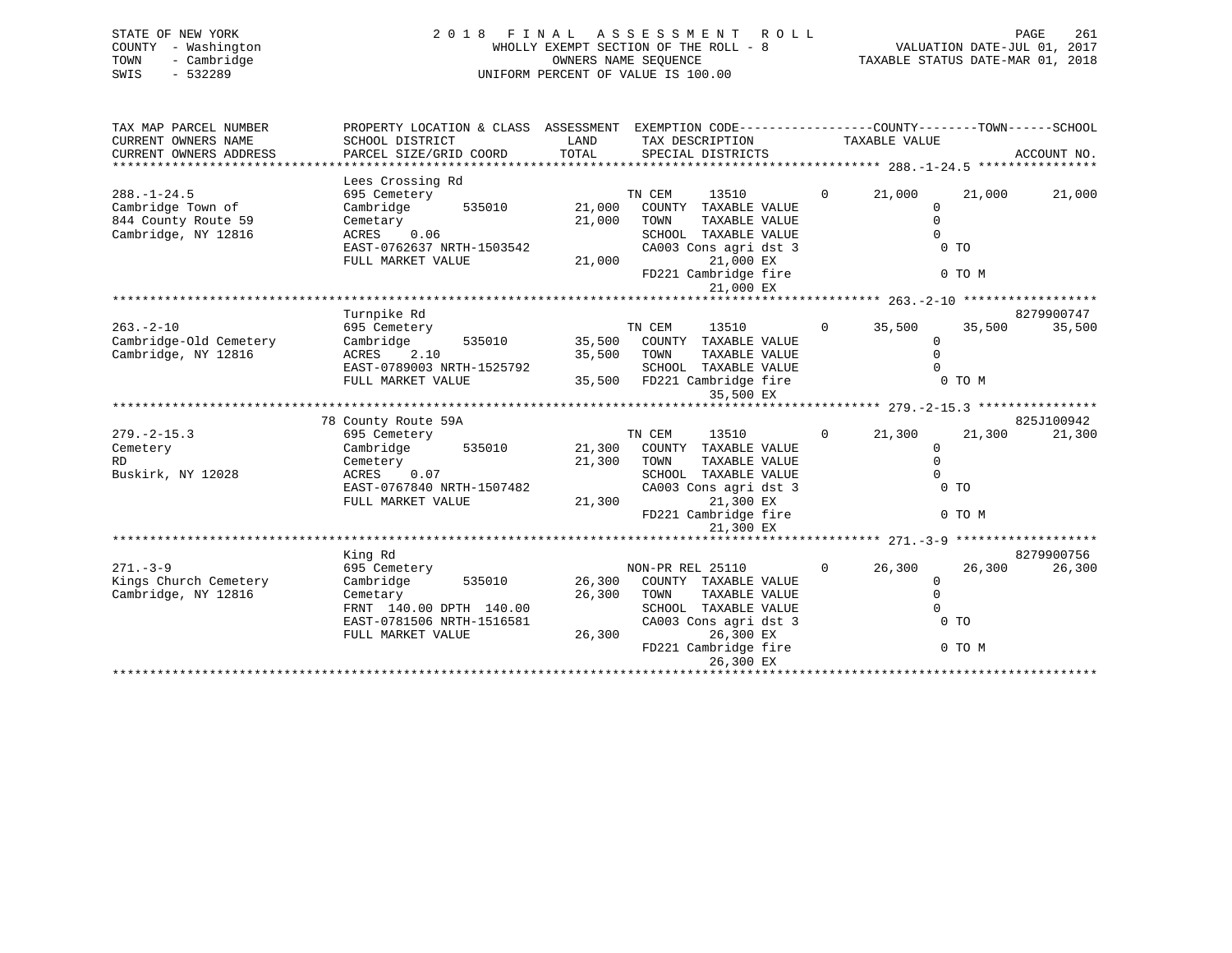| STATE OF NEW YORK   | 2018 FINAL ASSESSMENT ROLL            | 262<br>PAGE                      |
|---------------------|---------------------------------------|----------------------------------|
| COUNTY - Washington | WHOLLY EXEMPT SECTION OF THE ROLL - 8 | VALUATION DATE-JUL 01, 2017      |
| - Cambridge<br>TOWN | OWNERS NAME SEOUENCE                  | TAXABLE STATUS DATE-MAR 01, 2018 |
| SWIS<br>$-532289$   | UNIFORM PERCENT OF VALUE IS 100.00    |                                  |
|                     |                                       |                                  |

| TAX MAP PARCEL NUMBER                         |                                           |                                                                                                                                                                                                                                                                                                                                                             | PROPERTY LOCATION & CLASS ASSESSMENT EXEMPTION CODE----------------COUNTY-------TOWN------SCHOOL |
|-----------------------------------------------|-------------------------------------------|-------------------------------------------------------------------------------------------------------------------------------------------------------------------------------------------------------------------------------------------------------------------------------------------------------------------------------------------------------------|--------------------------------------------------------------------------------------------------|
| CURRENT OWNERS NAME<br>CURRENT OWNERS ADDRESS | SCHOOL DISTRICT<br>PARCEL SIZE/GRID COORD | LAND TAX DESCRIPTION                                                                                                                                                                                                                                                                                                                                        | TAXABLE VALUE<br>ACCOUNT NO.                                                                     |
|                                               |                                           | TOTAL SPECIAL DISTRICTS                                                                                                                                                                                                                                                                                                                                     |                                                                                                  |
|                                               |                                           |                                                                                                                                                                                                                                                                                                                                                             | 825J100981                                                                                       |
| $288. - 1 - 27$                               |                                           | 27350                                                                                                                                                                                                                                                                                                                                                       | $0 \t 24,000$<br>24,000<br>24,000                                                                |
| Lees Crossing Cemetary                        |                                           |                                                                                                                                                                                                                                                                                                                                                             | $\mathbf 0$                                                                                      |
| Johnsonville, NY 12094                        | Cemetery<br>ACRES 0.20                    | TAXABLE VALUE                                                                                                                                                                                                                                                                                                                                               | $\Omega$                                                                                         |
|                                               |                                           | SCHOOL TAXABLE VALUE                                                                                                                                                                                                                                                                                                                                        | $\Omega$                                                                                         |
|                                               |                                           | CA003 Cons agri dst 3<br>24,000 EX                                                                                                                                                                                                                                                                                                                          | $0$ TO                                                                                           |
|                                               |                                           | FD221 Cambridge fire                                                                                                                                                                                                                                                                                                                                        | 0 TO M                                                                                           |
|                                               |                                           | 24,000 EX                                                                                                                                                                                                                                                                                                                                                   |                                                                                                  |
|                                               |                                           |                                                                                                                                                                                                                                                                                                                                                             |                                                                                                  |
|                                               | 141 Stump Church Rd                       |                                                                                                                                                                                                                                                                                                                                                             | 8279900760                                                                                       |
| $254. - 1 - 24$                               | 695 Cemetery                              | $\begin{tabular}{lllllllll} \multicolumn{2}{c}{\textbf{TN} & \textbf{CEM} & \textbf{13510}}\\ \multicolumn{2}{c}{\textbf{535010}} & \multicolumn{2}{c}{\textbf{30,600}} & \textbf{COUNTY} & \textbf{TXABLE VALUE} \end{tabular}$                                                                                                                            | $0 \t 32,700$<br>32,700<br>32,700                                                                |
| North Cambridge Cemetery                      | Cambridge                                 |                                                                                                                                                                                                                                                                                                                                                             | $\mathbf{0}$                                                                                     |
| Cambridge, NY 12816                           | Cemetary W/bldg 32,700 TOWN<br>474/53     | TAXABLE VALUE<br>SCHOOL TAXABLE VALUE                                                                                                                                                                                                                                                                                                                       | $\mathbf 0$<br>$\bigcap$                                                                         |
|                                               |                                           | FRNT 235.00 DPTH 220.00 CA003 Cons agri dst 3                                                                                                                                                                                                                                                                                                               | 0 TO                                                                                             |
|                                               |                                           |                                                                                                                                                                                                                                                                                                                                                             |                                                                                                  |
|                                               |                                           |                                                                                                                                                                                                                                                                                                                                                             | 0 TO M                                                                                           |
|                                               |                                           |                                                                                                                                                                                                                                                                                                                                                             |                                                                                                  |
|                                               |                                           | $\begin{tabular}{lllllllllll} & & & & & & & . & . & . & . & . & . \\ \hline EAST-0768448 \; NRTH-1530390 & & & & & 32,700 \; \; \text{EX} \\ DEED \; \; \text{BOOK} \; \; 276 \; & & \; \text{PG}-192 & & & & 32,700 \; \; \text{EX} \\ FULL \; \; \; \text{MARKET} \; \; \text{VALUE} & & & 32,700 \; \; \text{EX} \\ & & & & 32,700 \; \; \text{EX} \\ &$ |                                                                                                  |
|                                               |                                           |                                                                                                                                                                                                                                                                                                                                                             |                                                                                                  |
| $254. - 1 - 23$                               | 135 Stump Church Rd                       |                                                                                                                                                                                                                                                                                                                                                             | 8279900761                                                                                       |
| North Cambridge Church                        |                                           | 620 Religious 1935010 MON-PR REL 25110 (Cambridge 1935010 12,500 COUNTY TAXABLE VALUE                                                                                                                                                                                                                                                                       | $0 \qquad 142,300 \qquad 142,300$<br>142,300<br>$\Omega$                                         |
| Cambridge, NY 12816                           | Church/lot                                | 142,300 TOWN<br>TAXABLE VALUE                                                                                                                                                                                                                                                                                                                               | $\Omega$                                                                                         |
|                                               | 1.50<br>ACRES                             | SCHOOL TAXABLE VALUE                                                                                                                                                                                                                                                                                                                                        | $\Omega$                                                                                         |
|                                               | EAST-0768348 NRTH-1530304                 | CA003 Cons agri dst 3                                                                                                                                                                                                                                                                                                                                       | $0$ TO                                                                                           |
|                                               | FULL MARKET VALUE                         | 142,300 142,300 EX                                                                                                                                                                                                                                                                                                                                          |                                                                                                  |
|                                               |                                           |                                                                                                                                                                                                                                                                                                                                                             | FD221 Cambridge fire 0 TO M                                                                      |
|                                               |                                           | 142,300 EX                                                                                                                                                                                                                                                                                                                                                  |                                                                                                  |
|                                               | 125 Gillis Rd                             |                                                                                                                                                                                                                                                                                                                                                             | 825J100337                                                                                       |
| $246. - 1 - 36$                               | 210 1 Family Res                          | HOSTEL<br>28540                                                                                                                                                                                                                                                                                                                                             | $0 \t 223,800$<br>223,800<br>223,800                                                             |
| NYS OMRⅅ                                      | Greenwich                                 | 533401 29,500 COUNTY TAXABLE VALUE                                                                                                                                                                                                                                                                                                                          | $\Omega$                                                                                         |
| Suny Plaza Albany Campus Lot & House          |                                           | 223,800 TOWN<br>TAXABLE VALUE                                                                                                                                                                                                                                                                                                                               | $\overline{0}$                                                                                   |
| Albany, NY 12207                              | FRNT 303.00 DPTH 313.00                   | SCHOOL TAXABLE VALUE                                                                                                                                                                                                                                                                                                                                        | $\Omega$                                                                                         |
|                                               | ACRES 0.92                                | CA003 Cons agri dst 3                                                                                                                                                                                                                                                                                                                                       | 0 <sub>T</sub>                                                                                   |
|                                               |                                           |                                                                                                                                                                                                                                                                                                                                                             |                                                                                                  |
|                                               |                                           | EAST-0768010 NRTH-1537385<br>DEED BOOK 788 PG-219 FD221 Cambridge fire                                                                                                                                                                                                                                                                                      | $0$ TO M                                                                                         |
|                                               | FULL MARKET VALUE                         | 223,800<br>223,800 EX                                                                                                                                                                                                                                                                                                                                       |                                                                                                  |
|                                               |                                           |                                                                                                                                                                                                                                                                                                                                                             |                                                                                                  |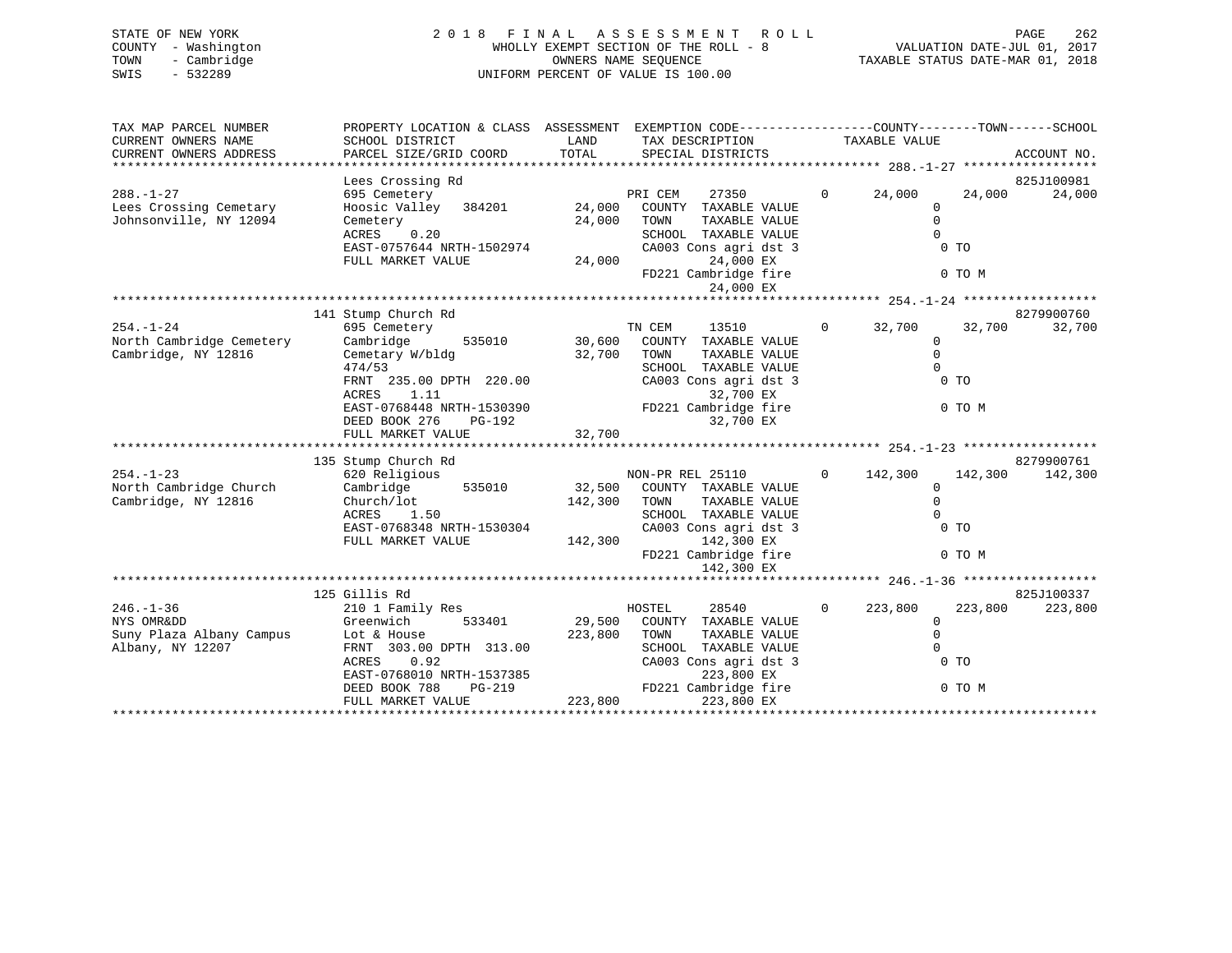| STATE OF NEW YORK   | 2018 FINAL ASSESSMENT ROLL            | 263<br>PAGE                      |
|---------------------|---------------------------------------|----------------------------------|
| COUNTY - Washington | WHOLLY EXEMPT SECTION OF THE ROLL - 8 | VALUATION DATE-JUL 01, 2017      |
| - Cambridge<br>TOWN | OWNERS NAME SEOUENCE                  | TAXABLE STATUS DATE-MAR 01, 2018 |
| $-532289$<br>SWIS   | UNIFORM PERCENT OF VALUE IS 100.00    |                                  |
|                     |                                       |                                  |
|                     |                                       |                                  |

| TAX MAP PARCEL NUMBER  | PROPERTY LOCATION & CLASS ASSESSMENT EXEMPTION CODE--------------COUNTY-------TOWN-----SCHOOL |         |                                          |                |                |         |             |
|------------------------|-----------------------------------------------------------------------------------------------|---------|------------------------------------------|----------------|----------------|---------|-------------|
| CURRENT OWNERS NAME    | SCHOOL DISTRICT                                                                               | LAND    | TAX DESCRIPTION                          |                | TAXABLE VALUE  |         |             |
| CURRENT OWNERS ADDRESS | PARCEL SIZE/GRID COORD                                                                        | TOTAL   | SPECIAL DISTRICTS                        |                |                |         | ACCOUNT NO. |
|                        |                                                                                               |         |                                          |                |                |         |             |
|                        | 2 County Route 59A                                                                            |         |                                          |                |                |         | 8279900554  |
| $279. - 2 - 22$        | 632 Benevolent                                                                                |         | 26050<br>AGRI SOC                        |                | $0 \t 98,200$  | 98,200  | 98,200      |
| Pleasant Valley Grange | Cambridge<br>535010                                                                           | 25,900  | COUNTY TAXABLE VALUE                     |                | $\mathbf{0}$   |         |             |
| Attn: Burton Welling   | Grange Hall                                                                                   | 98,200  | TOWN<br>TAXABLE VALUE                    |                | $\Omega$       |         |             |
| 25 Welling Ln          | ACRES 0.38                                                                                    |         | SCHOOL TAXABLE VALUE                     |                | $\Omega$       |         |             |
| Buskirk, NY 12028      | EAST-0766165 NRTH-1506584                                                                     |         | CA003 Cons agri dst 3                    |                | 0 <sub>T</sub> |         |             |
|                        | DEED BOOK 204<br>PG-523                                                                       |         | 98,200 EX                                |                |                |         |             |
|                        | FULL MARKET VALUE                                                                             |         | 98,200 EX<br>98,200 FD221 Cambridge fire |                | 0 TO M         |         |             |
|                        |                                                                                               |         | 98,200 EX                                |                |                |         |             |
|                        |                                                                                               |         |                                          |                |                |         |             |
|                        | 53 County Route 59A                                                                           |         |                                          |                |                |         | 8279900764  |
| $279. - 2 - 29$        | 620 Religious                                                                                 |         | NON-PR REL 25110                         |                | $0 \t 182,400$ | 182,400 | 182,400     |
| South Cambridge Church | Cambridge                                                                                     |         | 535010 27,000 COUNTY TAXABLE VALUE       |                | $\Omega$       |         |             |
| Cambridge, NY 12816    | Church & Parsonage 182,400 TOWN                                                               |         | TAXABLE VALUE                            |                | $\Omega$       |         |             |
|                        | $279. - 1 - 29$                                                                               |         | SCHOOL TAXABLE VALUE                     |                | $\Omega$       |         |             |
|                        | FRNT 150.00 DPTH 160.00                                                                       |         | CA003 Cons agri dst 3                    |                | 0 <sub>T</sub> |         |             |
|                        | ACRES 0.55                                                                                    |         | 182,400 EX                               |                |                |         |             |
|                        | EAST-0767297 NRTH-1507351 FD221 Cambridge fire                                                |         |                                          |                | 0 TO M         |         |             |
|                        | DEED BOOK 91<br>PG-299                                                                        |         | 182,400 EX                               |                |                |         |             |
|                        | FULL MARKET VALUE                                                                             | 182,400 |                                          |                |                |         |             |
|                        |                                                                                               |         |                                          |                |                |         |             |
|                        | 1513 County Route 59                                                                          |         |                                          |                |                |         | 8279900762  |
| $263. -1 - 8$          | 695 Cemetery                                                                                  |         | NON-PR REL 25110                         | $\Omega$       | 59,800         | 59,800  | 59,800      |
| St Patricks Cemetery   | Cambridge<br>535010                                                                           |         | 52,800 COUNTY TAXABLE VALUE              |                | $\Omega$       |         |             |
| Cambridge, NY 12816    | 5.70<br>ACRES                                                                                 |         | 59,800 TOWN<br>TAXABLE VALUE             |                | $\Omega$       |         |             |
|                        | EAST-0783066 NRTH-1528275                                                                     |         | SCHOOL TAXABLE VALUE                     |                |                |         |             |
|                        | FULL MARKET VALUE                                                                             |         | 59,800 FD221 Cambridge fire              |                | 0 TO M         |         |             |
|                        |                                                                                               |         | 59,800 EX                                |                |                |         |             |
|                        |                                                                                               |         |                                          |                |                |         |             |
|                        | 331 Center Cambridge Rd                                                                       |         |                                          |                |                |         | 8279900767  |
| $279. - 1 - 4$         | 620 Religious                                                                                 |         | TN CEM<br>13510                          | $\overline{0}$ | 314,800        | 314,800 | 314,800     |
| Whiteside Cemetery     | Cambridge 535010                                                                              |         | 27,000 COUNTY TAXABLE VALUE              |                | $\mathbf{0}$   |         |             |
| Cambridge, NY 12816    | Church                                                                                        | 314,800 | TOWN<br>TAXABLE VALUE                    |                | $\Omega$       |         |             |
|                        | ACRES<br>1.20                                                                                 |         | SCHOOL TAXABLE VALUE                     |                | $\cap$         |         |             |
|                        | EAST-0763446 NRTH-1514629                                                                     |         | CA003 Cons agri dst 3                    |                | 0 <sub>T</sub> |         |             |
|                        | DEED BOOK 480<br>PG-1095                                                                      |         | 314,800 EX                               |                |                |         |             |
|                        | FULL MARKET VALUE                                                                             |         | 314,800 FD221 Cambridge fire             |                | 0 TO M         |         |             |
|                        |                                                                                               |         | 314,800 EX                               |                |                |         |             |
|                        |                                                                                               |         |                                          |                |                |         |             |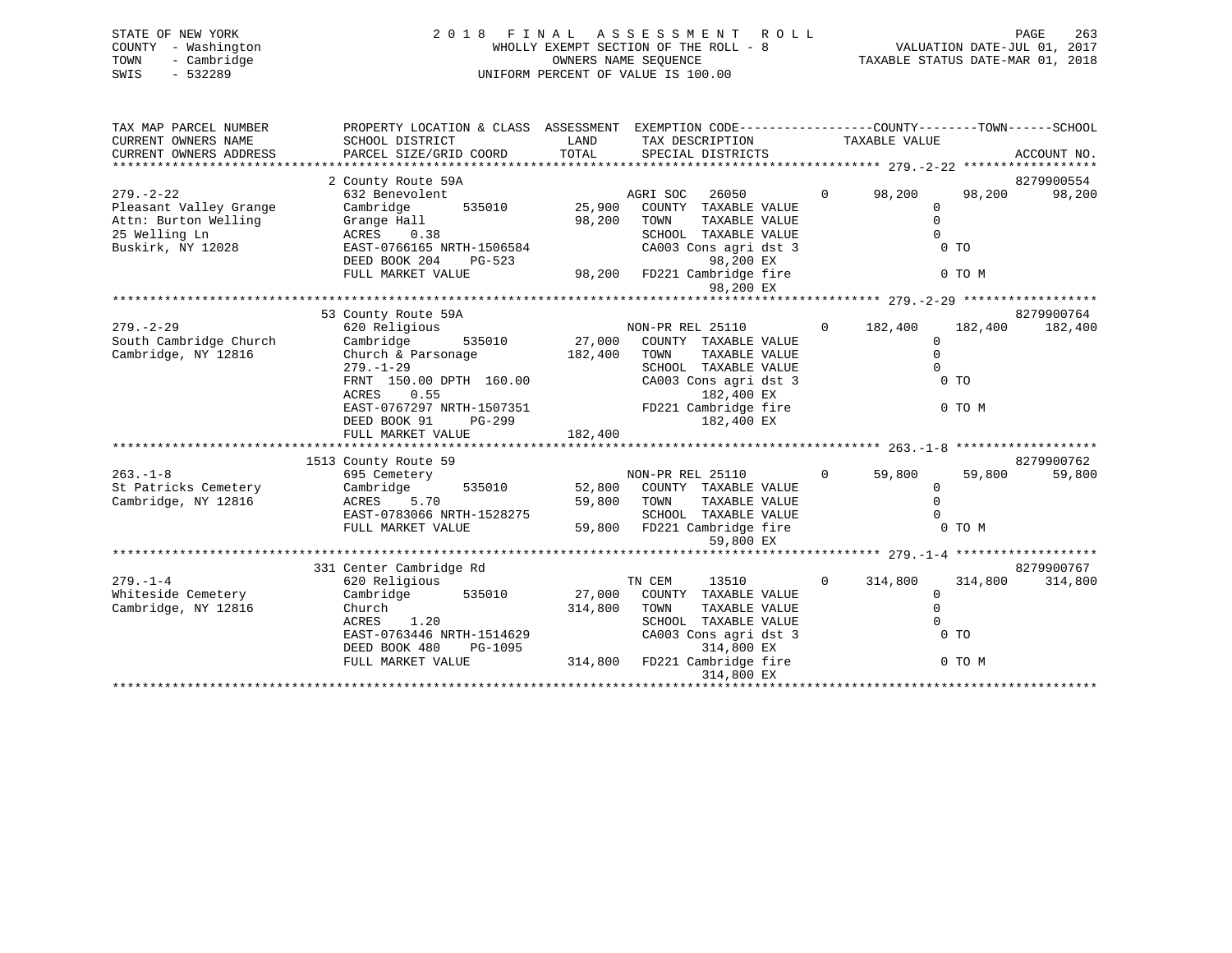# UNIFORM PERCENT OF VALUE IS 100.00 CURRENT DATE 6/22/2018

# R O L L S U B S E C T I O N - - T O T A L S

# \*\*\* S P E C I A L D I S T R I C T S U M M A R Y \*\*\*

| CODE | DISTRICT NAME                               | TOTAL<br>PARCELS | EXTENSION<br>TYPE      | EXTENSION<br>VALUE | AD VALOREM<br><b>VALUE</b> | <b>EXEMPT</b><br>AMOUNT | TAXABLE<br>VALUE |
|------|---------------------------------------------|------------------|------------------------|--------------------|----------------------------|-------------------------|------------------|
|      | CA003 Cons agri dst<br>FD221 Cambridge fire |                  | 11 TOTAL<br>16 TOTAL M |                    | 1368,300<br>2288,800       | 1368,300<br>2288,800    |                  |

# \*\*\* S C H O O L D I S T R I C T S U M M A R Y \*\*\*

| CODE                       | DISTRICT NAME                                        | TOTAL<br>PARCELS | ASSESSED<br>LAND                       | ASSESSED<br>TOTAL                         | EXEMPT<br>AMOUNT                          | TOTAL<br>TAXABLE | STAR<br>AMOUNT | STAR<br>TAXABLE |
|----------------------------|------------------------------------------------------|------------------|----------------------------------------|-------------------------------------------|-------------------------------------------|------------------|----------------|-----------------|
| 384201<br>533401<br>535010 | Hoosic Valley<br>Greenwich<br>Cambridge<br>SUB-TOTAL | 14<br>16         | 24,000<br>29,500<br>418,800<br>472,300 | 24,000<br>223,800<br>2041,000<br>2288,800 | 24,000<br>223,800<br>2041,000<br>2288,800 |                  |                |                 |
|                            | тотаь                                                | 16               | 472,300                                | 2288,800                                  | 2288,800                                  |                  |                |                 |

# \*\*\* S Y S T E M C O D E S S U M M A R Y \*\*\*

# NO SYSTEM EXEMPTIONS AT THIS LEVEL

| CODE  | DESCRIPTION | TOTAL<br>PARCELS | COUNTY   | TOWN     | SCHOOL   |
|-------|-------------|------------------|----------|----------|----------|
| 13500 | OTHER TOWN  |                  | 291,600  | 291,600  | 291,600  |
| 13510 | TN CEM      |                  | 425,300  | 425,300  | 425,300  |
| 25110 | NON-PR REL  |                  | 948,900  | 948,900  | 948,900  |
| 25130 | NON-PR CHA  |                  | 277,000  | 277,000  | 277,000  |
| 26050 | AGRI SOC    |                  | 98,200   | 98,200   | 98,200   |
| 27350 | PRI CEM     |                  | 24,000   | 24,000   | 24,000   |
| 28540 | HOSTEL      |                  | 223,800  | 223,800  | 223,800  |
|       | TOTAL       | 16               | 2288,800 | 2288,800 | 2288,800 |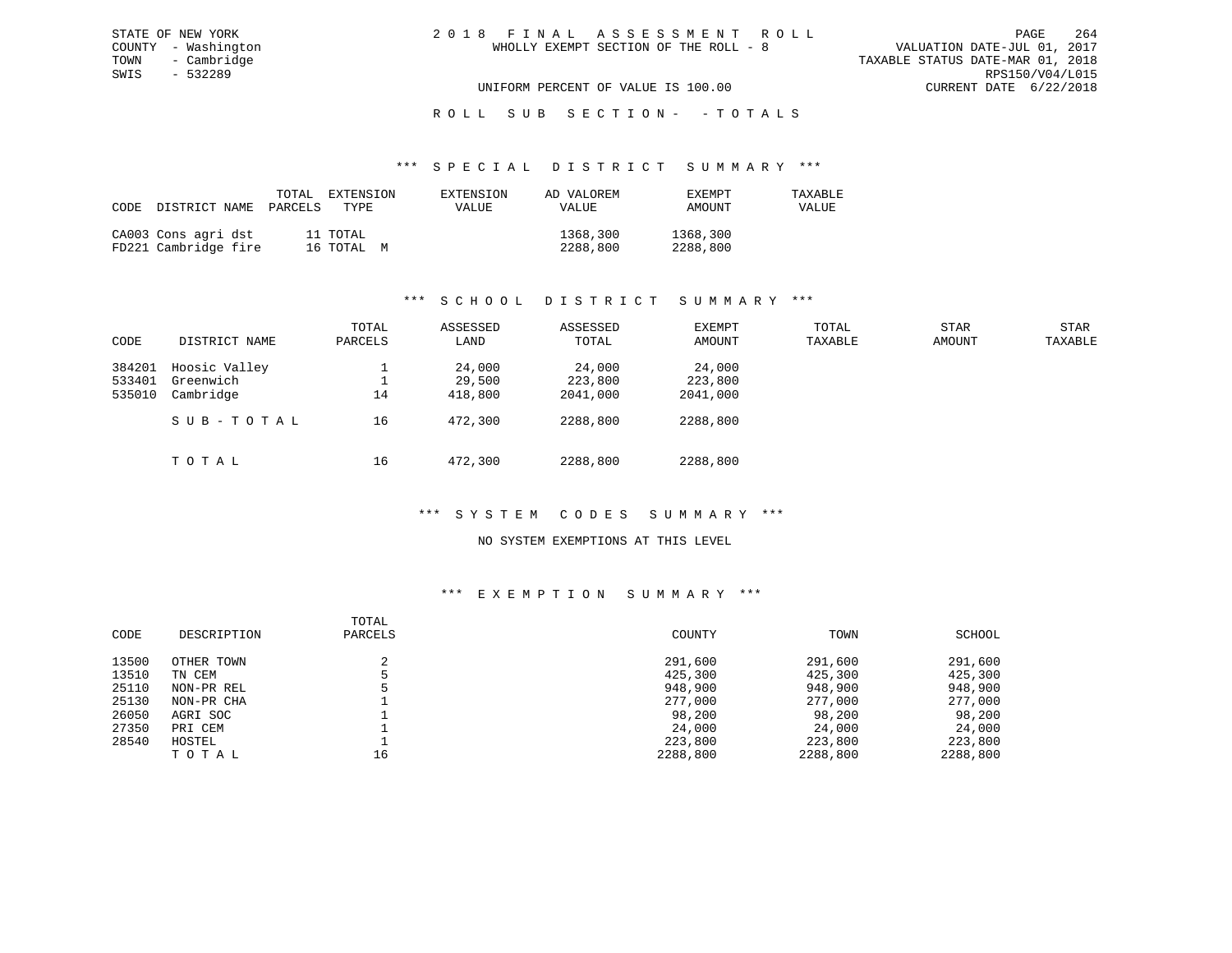| STATE OF NEW YORK   | 2018 FINAL ASSESSMENT ROLL            | 265<br>PAGE                      |
|---------------------|---------------------------------------|----------------------------------|
| COUNTY - Washington | WHOLLY EXEMPT SECTION OF THE ROLL - 8 | VALUATION DATE-JUL 01, 2017      |
| TOWN<br>- Cambridge |                                       | TAXABLE STATUS DATE-MAR 01, 2018 |
| SWIS<br>$-532289$   |                                       | RPS150/V04/L015                  |
|                     | UNIFORM PERCENT OF VALUE IS 100.00    | CURRENT DATE 6/22/2018           |
|                     |                                       |                                  |

R O L L S U B S E C T I O N - - T O T A L S

| ROLL |                        | TOTAL                        |             | SESSED   |        | TAXABLE | TAXARI.F | STAR    |
|------|------------------------|------------------------------|-------------|----------|--------|---------|----------|---------|
| SEC  |                        | $DA$ $R$ $R$ $T$ $T$ $T$ $T$ | <b>ANTT</b> | TOTAL    | COUNTY | TOWN    | SCHOOL   | TAXABLE |
|      | <b>TYTMDT</b><br>™HOT. |                              | 30C         | 2288,800 |        |         |          |         |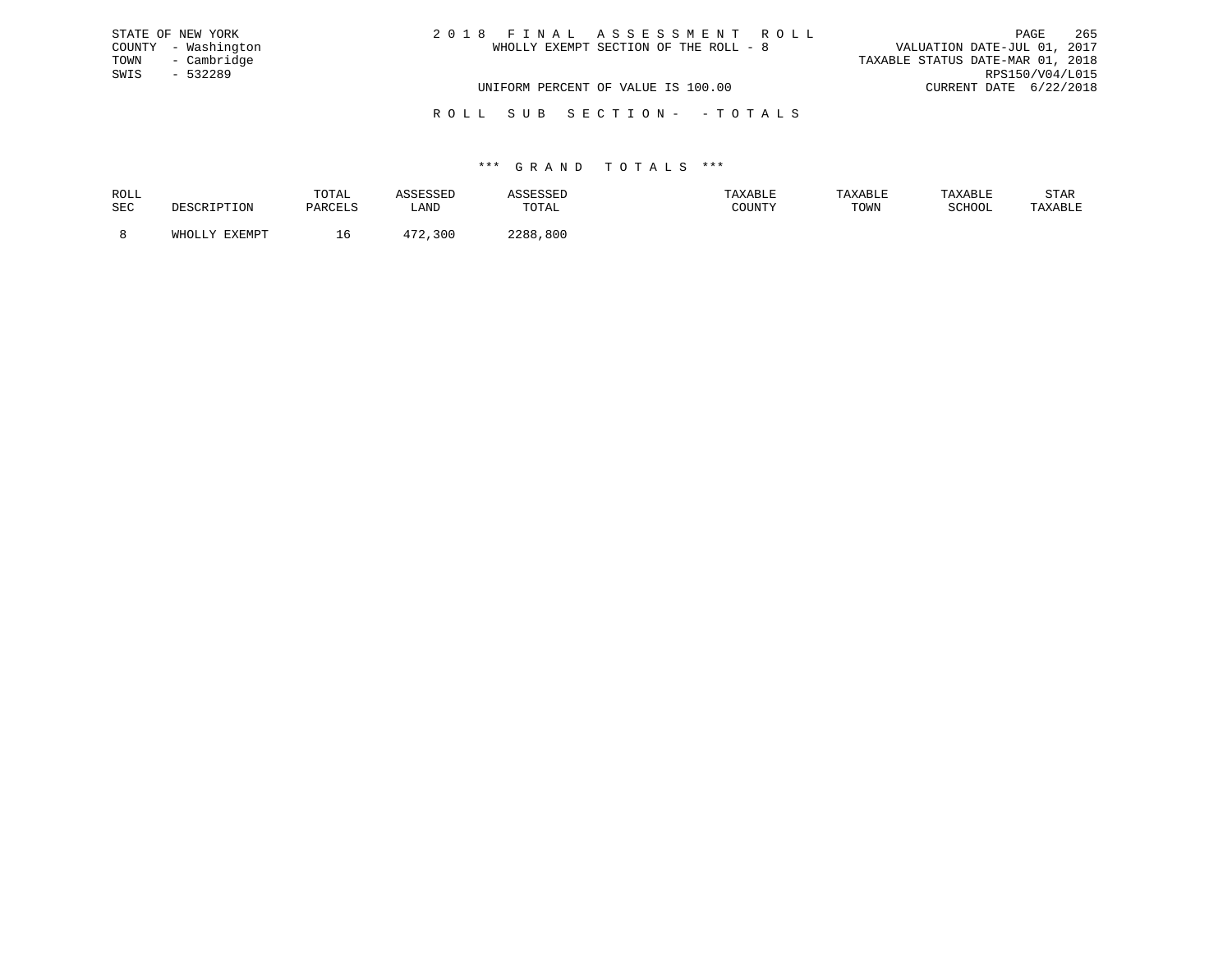|      | STATE OF NEW YORK   | 2018 FINAL ASSESSMENT ROLL |                                       |                                  | PAGE                   | 266 |
|------|---------------------|----------------------------|---------------------------------------|----------------------------------|------------------------|-----|
|      | COUNTY - Washington |                            | WHOLLY EXEMPT SECTION OF THE ROLL - 8 | VALUATION DATE-JUL 01, 2017      |                        |     |
| TOWN | - Cambridge         |                            |                                       | TAXABLE STATUS DATE-MAR 01, 2018 |                        |     |
| SWIS | - 532289            |                            | UNIFORM PERCENT OF VALUE IS 100.00    |                                  | RPS150/V04/L015        |     |
|      |                     |                            |                                       |                                  | CURRENT DATE 6/22/2018 |     |
|      |                     |                            |                                       |                                  |                        |     |

# ROLL SECTION TOTALS

#### \*\*\* S P E C I A L D I S T R I C T S U M M A R Y \*\*\*

| CODE | DISTRICT NAME                               | TOTAL<br>PARCELS | EXTENSION<br>TYPE      | EXTENSION<br>VALUE | AD VALOREM<br>VALUE  | EXEMPT<br>AMOUNT     | TAXABLE<br>VALUE |
|------|---------------------------------------------|------------------|------------------------|--------------------|----------------------|----------------------|------------------|
|      | CA003 Cons agri dst<br>FD221 Cambridge fire |                  | 11 TOTAL<br>16 TOTAL M |                    | 1368,300<br>2288,800 | 1368,300<br>2288,800 |                  |

# \*\*\* S C H O O L D I S T R I C T S U M M A R Y \*\*\*

| CODE             | DISTRICT NAME              | TOTAL<br>PARCELS | ASSESSED<br>LAND | ASSESSED<br>TOTAL | EXEMPT<br>AMOUNT  | TOTAL<br>TAXABLE | <b>STAR</b><br>AMOUNT | STAR<br>TAXABLE |
|------------------|----------------------------|------------------|------------------|-------------------|-------------------|------------------|-----------------------|-----------------|
| 384201<br>533401 | Hoosic Valley<br>Greenwich |                  | 24,000<br>29,500 | 24,000<br>223,800 | 24,000<br>223,800 |                  |                       |                 |
| 535010           | Cambridge                  | 14               | 418,800          | 2041,000          | 2041,000          |                  |                       |                 |
|                  | SUB-TOTAL                  | 16               | 472,300          | 2288,800          | 2288,800          |                  |                       |                 |
|                  | TOTAL                      | 16               | 472,300          | 2288,800          | 2288,800          |                  |                       |                 |

# \*\*\* S Y S T E M C O D E S S U M M A R Y \*\*\*

#### NO SYSTEM EXEMPTIONS AT THIS LEVEL

|       |             | TOTAL   |          |          |          |
|-------|-------------|---------|----------|----------|----------|
| CODE  | DESCRIPTION | PARCELS | COUNTY   | TOWN     | SCHOOL   |
| 13500 | OTHER TOWN  | ◠       | 291,600  | 291,600  | 291,600  |
| 13510 | TN CEM      |         | 425,300  | 425,300  | 425,300  |
| 25110 | NON-PR REL  |         | 948,900  | 948,900  | 948,900  |
| 25130 | NON-PR CHA  |         | 277,000  | 277,000  | 277,000  |
| 26050 | AGRI SOC    |         | 98,200   | 98,200   | 98,200   |
| 27350 | PRI CEM     |         | 24,000   | 24,000   | 24,000   |
| 28540 | HOSTEL      |         | 223,800  | 223,800  | 223,800  |
|       | TOTAL       | 16      | 2288,800 | 2288,800 | 2288,800 |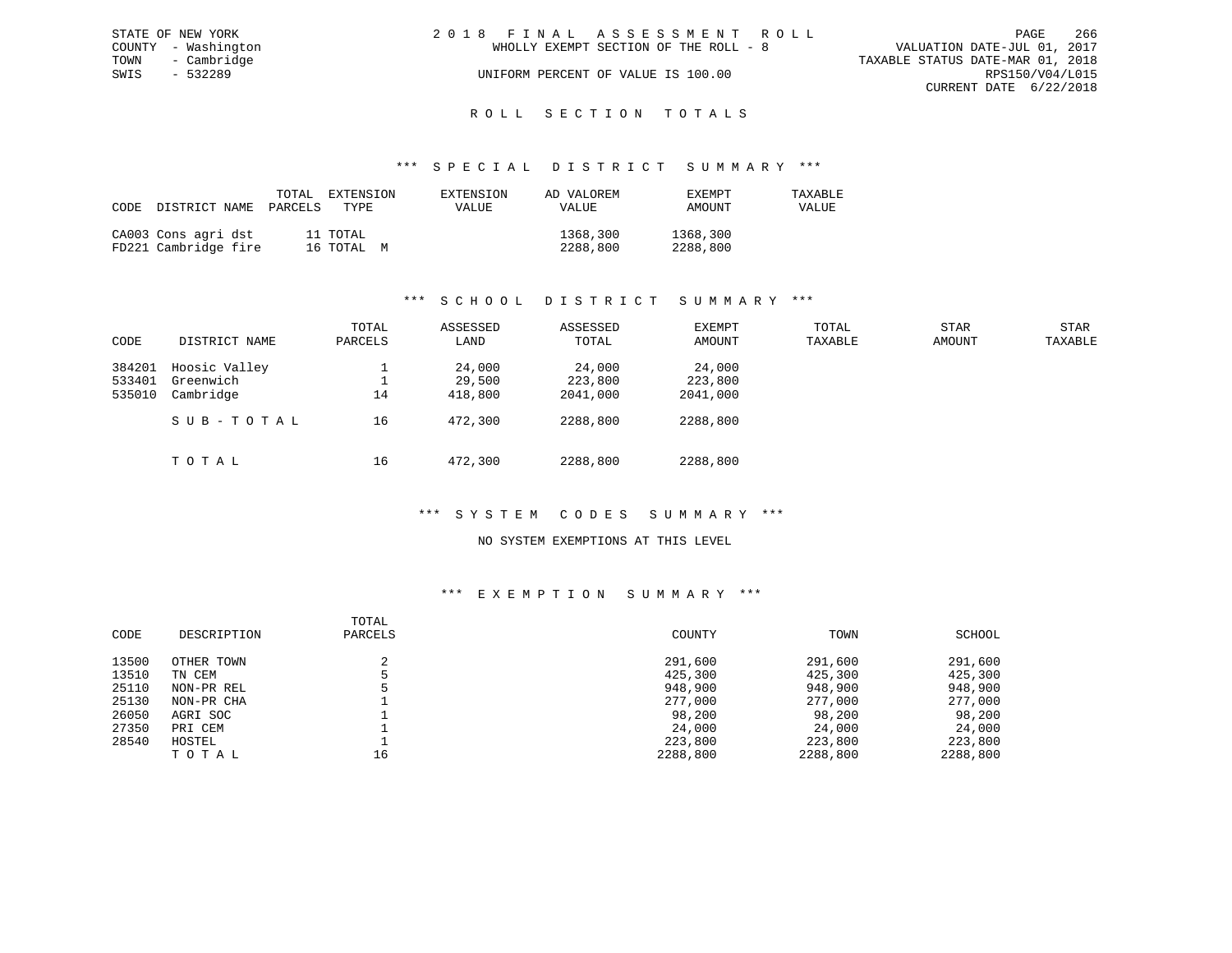|      | STATE OF NEW YORK   | 2018 FINAL ASSESSMENT ROLL            | 267<br>PAGE                      |
|------|---------------------|---------------------------------------|----------------------------------|
|      | COUNTY - Washington | WHOLLY EXEMPT SECTION OF THE ROLL - 8 | VALUATION DATE-JUL 01, 2017      |
|      | TOWN - Cambridge    |                                       | TAXABLE STATUS DATE-MAR 01, 2018 |
| SWIS | - 532289            | UNIFORM PERCENT OF VALUE IS 100.00    | RPS150/V04/L015                  |
|      |                     |                                       | CURRENT DATE 6/22/2018           |
|      |                     |                                       |                                  |

R O L L S E C T I O N T O T A L S

| ROLL |        | TOTAL |      | .           | <b>AXABLF</b> | "ABL. |        | STAR    |
|------|--------|-------|------|-------------|---------------|-------|--------|---------|
| SEC  |        |       | ∴AND | TOTAL       | CCTNTM        | TOWN  | SCHOOL | 'AXABLE |
|      |        |       |      |             |               |       |        |         |
|      | FYFMDT |       |      | 800<br>ววฉฉ |               |       |        |         |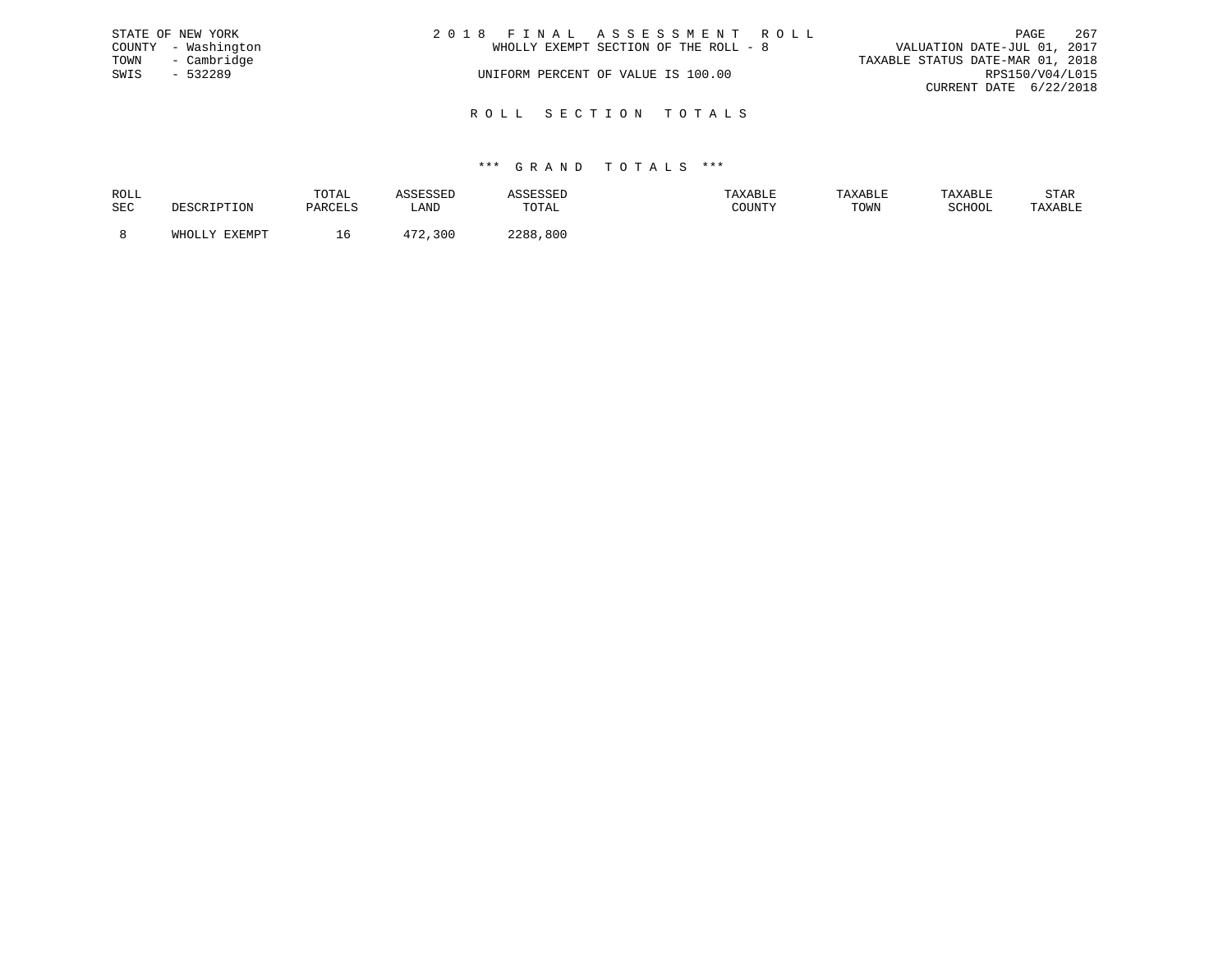COUNTY - Washington VALUATION DATE-JUL 01, 2017 TOWN - Cambridge TOWN - Cambridge S W I S T O T A L S TOO TO TOWN - CAMBLE STATUS DATE-MAR 01, 2018<br>TAXABLE STATUS DATE-MAR 01, 2018 CURRENT DATE 6/22/2018

# UNIFORM PERCENT OF VALUE IS 100.00

# \*\*\* S P E C I A L D I S T R I C T S U M M A R Y \*\*\*

| CODE | DISTRICT NAME        | TOTAL<br>PARCELS | EXTENSION<br>TYPE | EXTENSION<br>VALUE | AD VALOREM<br>VALUE | EXEMPT<br>AMOUNT | TAXABLE<br>VALUE |
|------|----------------------|------------------|-------------------|--------------------|---------------------|------------------|------------------|
|      | TE533 Trans exmt rep |                  | 10 MOVTAX         |                    |                     |                  |                  |
|      | AG024 Agri dist 24   |                  | 1 TOTAL           |                    | 147,000             |                  | 147,000          |
|      | CA003 Cons agri dst  |                  | 664 TOTAL         |                    | 118728,683          | 13802,921        | 104925,762       |
|      | CA005 Cons agri dst  |                  | 64 TOTAL          |                    | 12818,200           | 989,682          | 11828,518        |
|      | EZ010 Empire Zone-Si |                  | 1 TOTAL           |                    | 628,550             |                  | 628,550          |
|      | FD221 Cambridge fire |                  | 966 TOTAL M       |                    | 172211,727          | 2433,100         | 169778,627       |

### \*\*\* S C H O O L D I S T R I C T S U M M A R Y \*\*\*

| CODE   | DISTRICT NAME | TOTAL<br>PARCELS | ASSESSED<br>LAND | ASSESSED<br>TOTAL | EXEMPT<br>AMOUNT | TOTAL<br>TAXABLE | STAR<br>AMOUNT | STAR<br>TAXABLE |
|--------|---------------|------------------|------------------|-------------------|------------------|------------------|----------------|-----------------|
| 384201 | Hoosic Valley | 20               | 1453,800         | 2846,227          | 499,449          | 2346,778         | 120,000        | 2226,778        |
| 533401 | Greenwich     | 105              | 6435,800         | 17123,604         | 2715,903         | 14407,701        | 1389,850       | 13017,851       |
| 535010 | Cambridge     | 842              | 53373,700        | 152641,896        | 18012,779        | 134629, 117      | 16433,502      | 118195,615      |
|        | SUB-TOTAL     | 967              | 61263,300        | 172611,727        | 21228,131        | 151383,596       | 17943,352      | 133440,244      |
|        | TOTAL         | 967              | 61263,300        | 172611,727        | 21228,131        | 151383,596       | 17943,352      | 133440,244      |

### \*\*\* S Y S T E M C O D E S S U M M A R Y \*\*\*

### NO SYSTEM EXEMPTIONS AT THIS LEVEL

| CODE  | DESCRIPTION | TOTAL<br>PARCELS | COUNTY  | TOWN    | SCHOOL  |
|-------|-------------|------------------|---------|---------|---------|
| 13500 | OTHER TOWN  | ▵                | 291,600 | 291,600 | 291,600 |
| 13510 | TN CEM      |                  | 425,300 | 425,300 | 425,300 |
| 25110 | NON-PR REL  |                  | 948,900 | 948,900 | 948,900 |
| 25130 | NON-PR CHA  |                  | 421,300 | 421,300 | 421,300 |
| 26050 | AGRI SOC    |                  | 98,200  | 98,200  | 98,200  |
| 27350 | PRI CEM     |                  | 24,000  | 24,000  | 24,000  |
| 28540 | HOSTEL      |                  | 223,800 | 223,800 | 223,800 |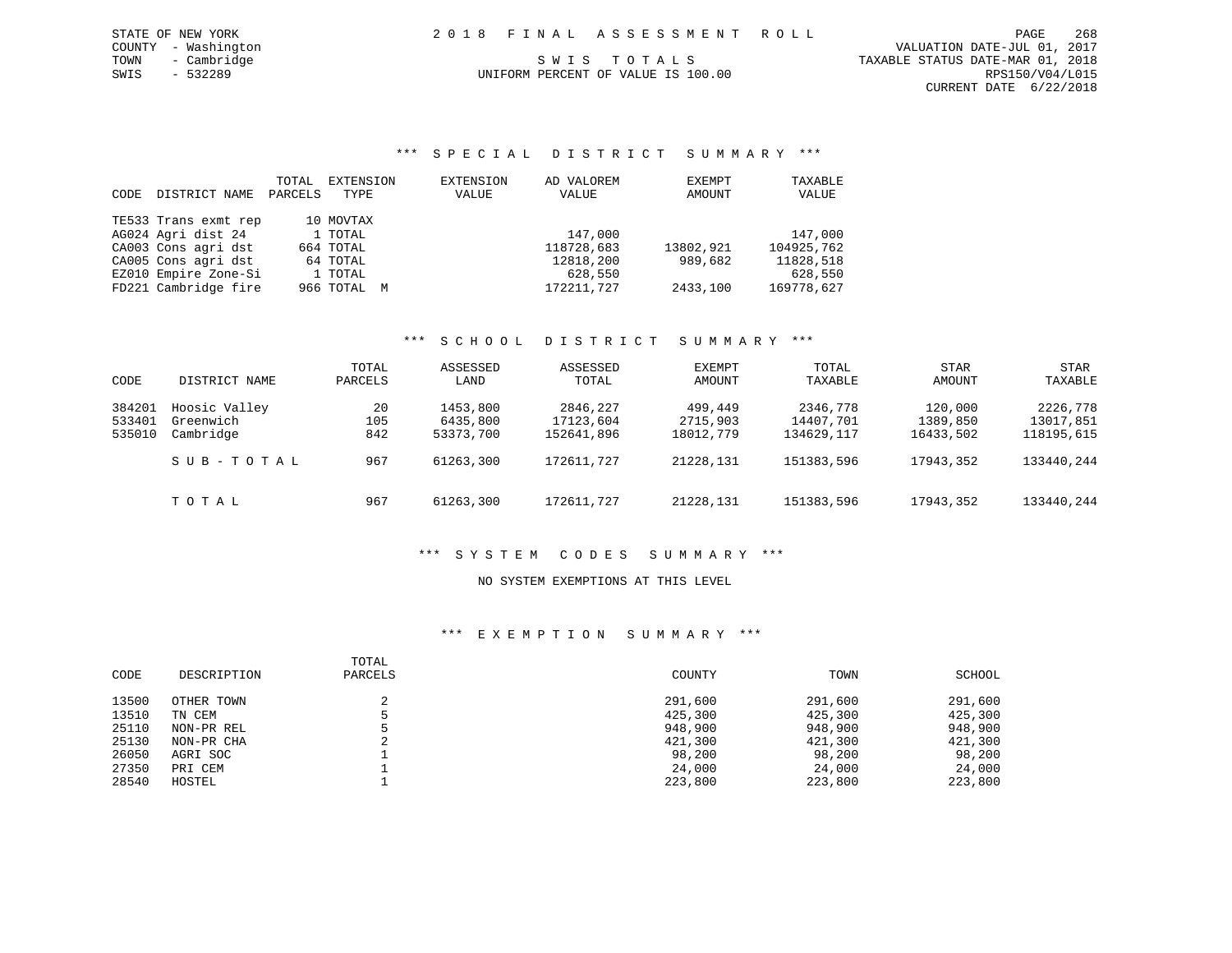COUNTY - Washington VALUATION DATE-JUL 01, 2017 CURRENT DATE 6/22/2018

# TOWN - Cambridge TOWN - Cambridge S W I S T O T A L S TOO TO TOWN - CAMBLE STATUS DATE-MAR 01, 2018<br>TAXABLE STATUS DATE-MAR 01, 2018 UNIFORM PERCENT OF VALUE IS 100.00

# \*\*\* E X E M P T I O N S U M M A R Y \*\*\*

|       |                 | TOTAL   |           |           |           |
|-------|-----------------|---------|-----------|-----------|-----------|
| CODE  | DESCRIPTION     | PARCELS | COUNTY    | TOWN      | SCHOOL    |
| 41120 | VETWAR CTS      | 31      | 869,548   | 784,203   | 180,000   |
| 41122 | VET WAR C       | 4       | 81,810    |           |           |
| 41123 | VET WAR T       | 4       |           | 75,810    |           |
| 41130 | VETCOM CTS      | 33      | 1574,617  | 1415,788  | 330,000   |
| 41132 | VET COM C       |         | 38,925    |           |           |
| 41133 | VET COM T       |         |           | 38,925    |           |
| 41140 | VETDIS CTS      | 15      | 938,354   | 863,909   | 273,590   |
| 41152 | $CW_10_VET/$    |         | 56,000    |           |           |
| 41400 | CLERGY          |         | 1,500     | 1,500     | 1,500     |
| 41700 | AG BUILD        | 4       | 1682,500  | 1682,500  | 1682,500  |
| 41720 | AG DIST         | 220     | 13738,422 | 13738,422 | 13738,422 |
| 41730 | AGRI-D IND      | 14      | 458,148   | 458,148   | 458,148   |
| 41800 | AGED-ALL        | 15      | 1073,620  | 1077,624  | 1102,181  |
| 41801 | AGED-CO/TN      | 5       | 385,475   | 385,475   |           |
| 41802 | AGED-CO         | 24      | 1334,448  |           |           |
| 41803 | AGED-TOWN       | 16      |           | 575,610   |           |
| 41804 | AGED-SCH        | 15      |           |           | 757,410   |
| 41834 | ENH STAR        | 130     |           |           | 8523,352  |
| 41854 | <b>BAS STAR</b> | 314     |           |           | 9420,000  |
| 41932 | DISAB-CO        |         | 100,950   |           |           |
| 47460 | FOR 480A        | 2       | 271,280   | 271,280   | 271,280   |
|       | TOTAL           | 874     | 25038,697 | 23802,294 | 39171,483 |

| <b>ROLL</b> |                   | TOTAL   | ASSESSED  | ASSESSED   | TAXABLE    | TAXABLE    | TAXABLE    | <b>STAR</b> |
|-------------|-------------------|---------|-----------|------------|------------|------------|------------|-------------|
| <b>SEC</b>  | DESCRIPTION       | PARCELS | LAND      | TOTAL      | COUNTY     | TOWN       | SCHOOL     | TAXABLE     |
|             | TAXABLE           | 928     | 60617,200 | 165291,194 | 142541,297 | 143777,700 | 146351,863 | 128408,511  |
|             | SPECIAL FRANCHISE |         |           | 2782,066   | 2782,066   | 2782,066   | 2782,066   | 2782,066    |
| 6           | UTILITIES & N.C.  | 16      | 173,800   | 2249,667   | 2249,667   | 2249,667   | 2249,667   | 2249,667    |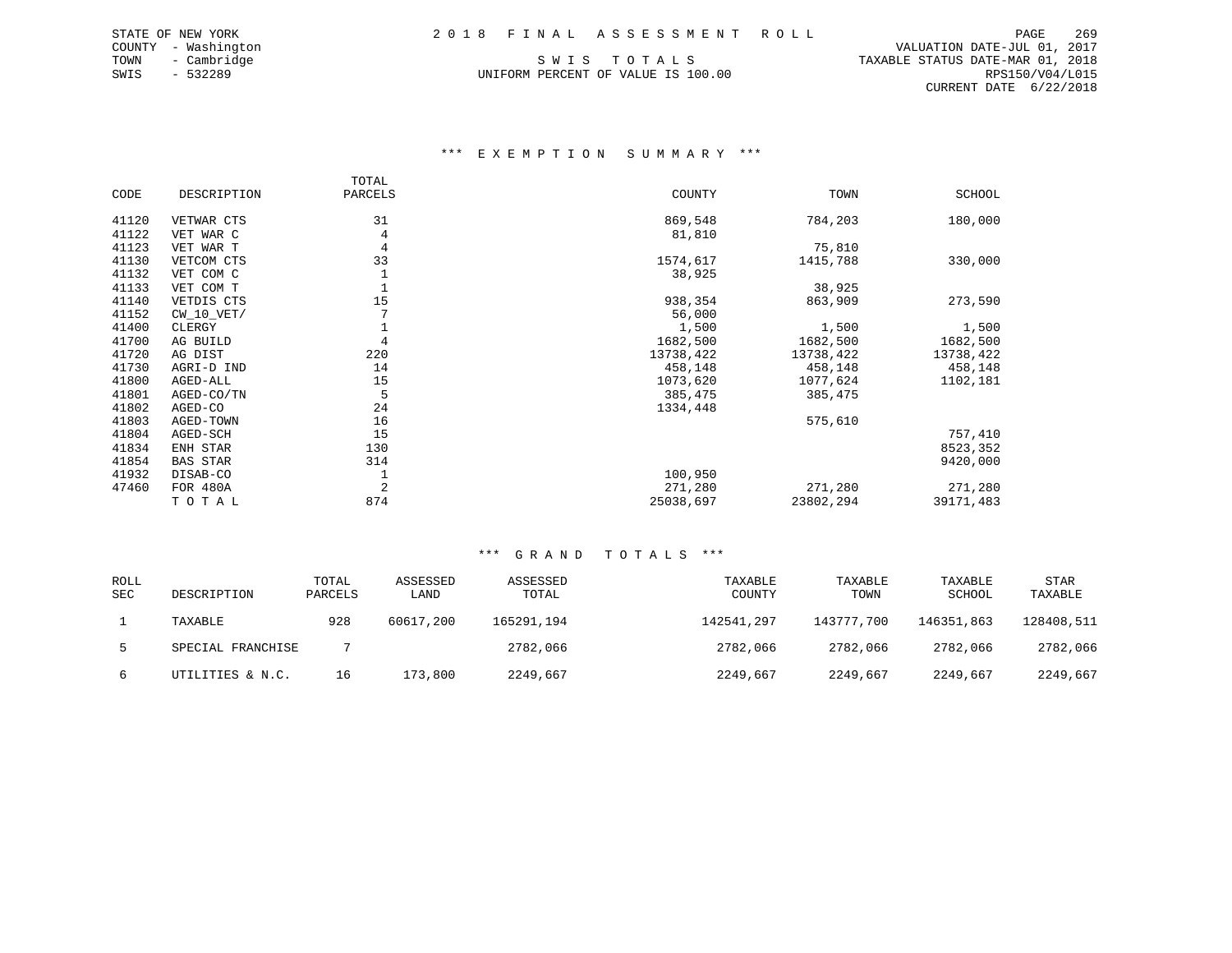| STATE OF NEW YORK   | 2018 FINAL ASSESSMENT ROLL         | 270<br>PAGE                      |
|---------------------|------------------------------------|----------------------------------|
| COUNTY - Washington |                                    | VALUATION DATE-JUL 01, 2017      |
| - Cambridge<br>TOWN | SWIS TOTALS                        | TAXABLE STATUS DATE-MAR 01, 2018 |
| SWIS<br>- 532289    | UNIFORM PERCENT OF VALUE IS 100.00 | RPS150/V04/L015                  |
|                     |                                    | CURRENT DATE 6/22/2018           |

#### \*\*\* G R A N D T O T A L S \*\*\*

| ROLL<br>SEC | DESCRIPTION         | TOTAL<br>PARCELS | ASSESSED<br>LAND | ASSESSED<br>TOTAL | TAXABLE<br>COUNTY | TAXABLE<br>TOWN | TAXABLE<br>SCHOOL | STAR<br>TAXABLE |
|-------------|---------------------|------------------|------------------|-------------------|-------------------|-----------------|-------------------|-----------------|
| 8           | WHOLLY EXEMPT       | 16               | 472,300          | 2288,800          |                   |                 |                   |                 |
| $\star$     | TOTAL<br><b>SUB</b> | 967              | 61263,300        | 172611,727        | 147573,030        | 148809,433      | 151383,596        | 133440,244      |
| $***$       | GRAND TOTAL         | 967              | 61263,300        | 172611,727        | 147573,030        | 148809,433      | 151383,596        | 133440,244      |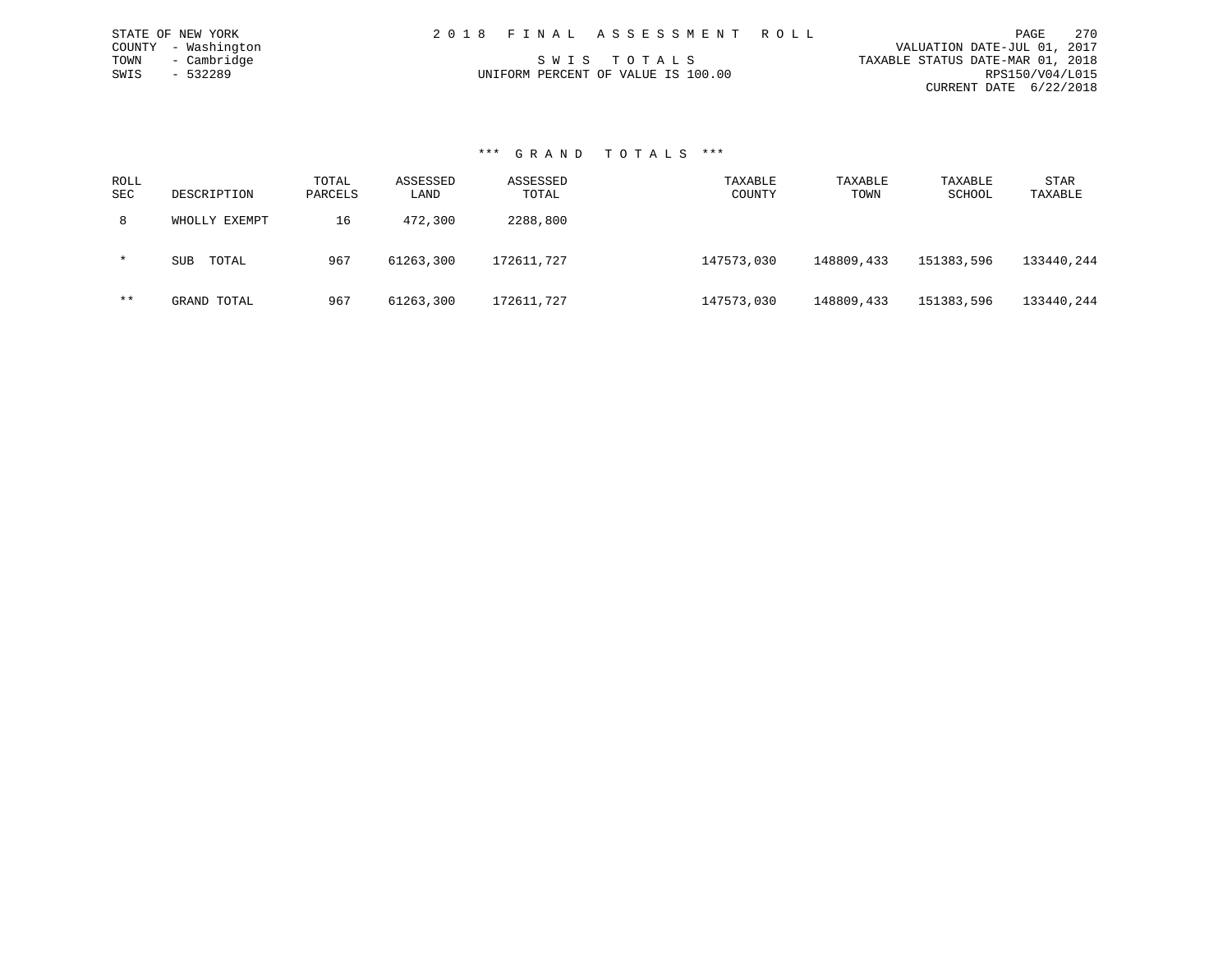| STATE OF NEW YORK   | 2018 FINAL ASSESSMENT ROLL         | 2.71<br>PAGE                     |
|---------------------|------------------------------------|----------------------------------|
| COUNTY - Washington | TOWN TOTALS                        | VALUATION DATE-JUL 01, 2017      |
| - Cambridge<br>TOWN |                                    | TAXABLE STATUS DATE-MAR 01, 2018 |
| SWIS<br>$-5322$     | UNIFORM PERCENT OF VALUE IS 100.00 | RPS150/V04/L015                  |
|                     |                                    | CURRENT DATE 6/22/2018           |

\*\*\* S P E C I A L D I S T R I C T S U M M A R Y \*\*\*

| CODE | DISTRICT NAME        | TOTAL<br>PARCELS | EXTENSION<br>TYPE | EXTENSION<br>VALUE | AD VALOREM<br>VALUE | EXEMPT<br>AMOUNT | TAXABLE<br>VALUE |
|------|----------------------|------------------|-------------------|--------------------|---------------------|------------------|------------------|
|      | EZ004 Empire Zone 4  |                  | 1 TOTAL           |                    | 370,000             | 370,000          |                  |
|      | TE533 Trans exmt rep |                  | 11 MOVTAX         |                    |                     |                  |                  |
|      | AG024 Agri dist 24   |                  | 1 TOTAL           |                    | 147,000             |                  | 147,000          |
|      | CA003 Cons agri dst  |                  | 664 TOTAL         |                    | 118728,683          | 13802,921        | 104925,762       |
|      | CA005 Cons agri dst  |                  | 64 TOTAL          |                    | 12818,200           | 989,682          | 11828,518        |
|      | EZ010 Empire Zone-Si |                  | 1 TOTAL           |                    | 628,550             |                  | 628,550          |
|      | FD221 Cambridge fire |                  | 966 ТОТАL         | M                  | 172211,727          | 2433,100         | 169778,627       |

# \*\*\* S C H O O L D I S T R I C T S U M M A R Y \*\*\*

| CODE                       | DISTRICT NAME                           | TOTAL<br>PARCELS   | ASSESSED<br>LAND                  | ASSESSED<br>TOTAL                   | EXEMPT<br>AMOUNT                 | TOTAL<br>TAXABLE                    | <b>STAR</b><br>AMOUNT            | STAR<br>TAXABLE                     |
|----------------------------|-----------------------------------------|--------------------|-----------------------------------|-------------------------------------|----------------------------------|-------------------------------------|----------------------------------|-------------------------------------|
| 384201<br>533401<br>535010 | Hoosic Valley<br>Greenwich<br>Cambridge | 20<br>105<br>⊥,030 | 1453,800<br>6435,800<br>58966,100 | 2846,227<br>17123,604<br>181161,848 | 499,449<br>2715,903<br>19450,673 | 2346,778<br>14407,701<br>161711,175 | 120,000<br>1389,850<br>19726,302 | 2226,778<br>13017,851<br>141984,873 |
|                            | SUB-TOTAL                               | 1,155              | 66855,700                         | 201131,679                          | 22666,025                        | 178465,654                          | 21236,152                        | 157229,502                          |
|                            | TOTAL                                   | 1,155              | 66855,700                         | 201131,679                          | 22666,025                        | 178465,654                          | 21236,152                        | 157229,502                          |

# \*\*\* S Y S T E M C O D E S S U M M A R Y \*\*\*

#### NO SYSTEM EXEMPTIONS AT THIS LEVEL

| CODE  | DESCRIPTION | TOTAL<br>PARCELS | COUNTY   | TOWN     | SCHOOL   |
|-------|-------------|------------------|----------|----------|----------|
| 13500 | OTHER TOWN  |                  | 291,600  | 291,600  | 291,600  |
| 13510 | TN CEM      | 6                | 653,300  | 653,300  | 653,300  |
| 13650 | OTHER VILL  |                  | 13,200   | 13,200   | 13,200   |
| 25110 | NON-PR REL  |                  | 1389,600 | 1389,600 | 1389,600 |
| 25130 | NON-PR CHA  |                  | 791,300  | 791,300  | 791,300  |
| 26050 | AGRI SOC    |                  | 98,200   | 98,200   | 98,200   |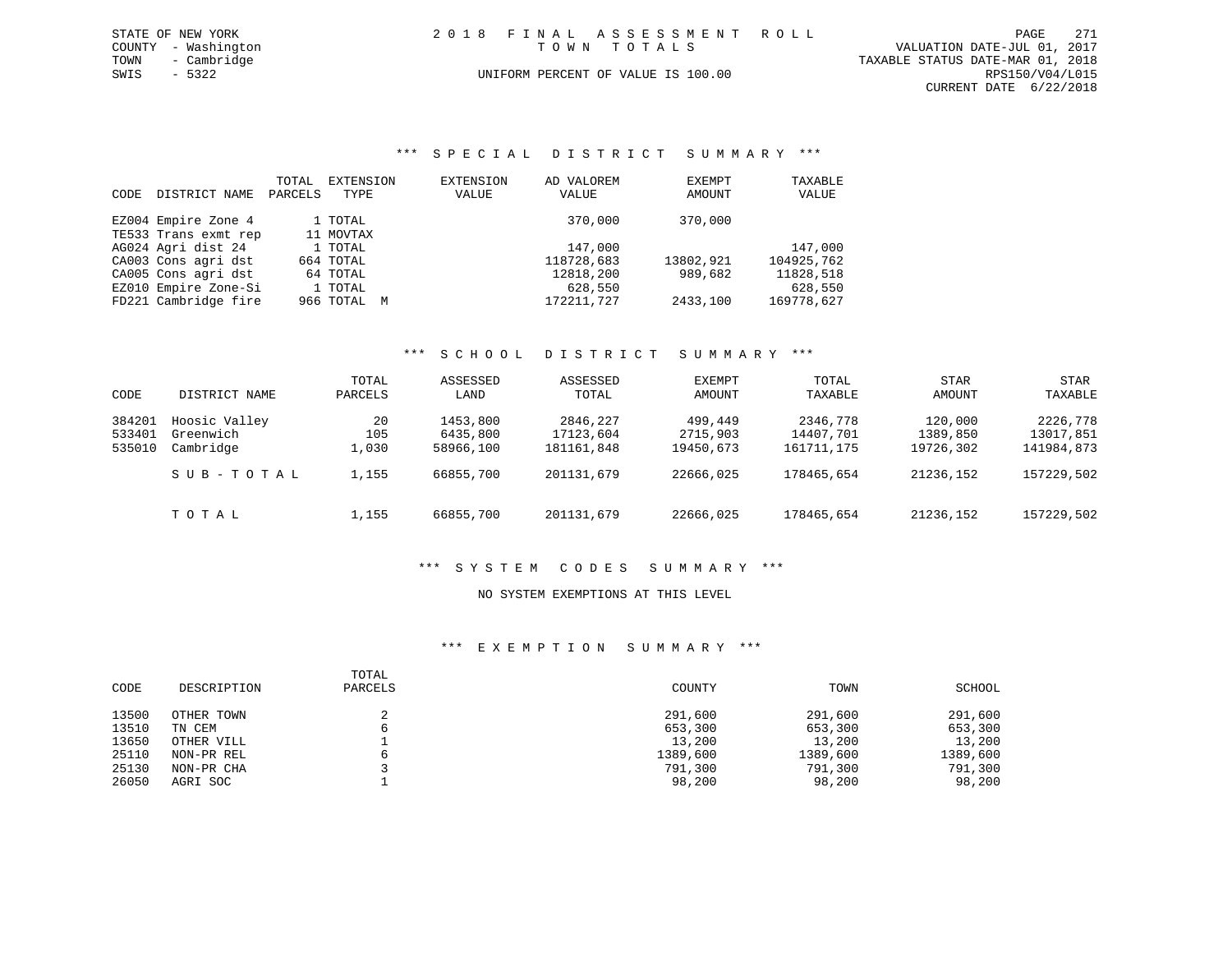|      | STATE OF NEW YORK   |  | 2018 FINAL ASSESSMENT ROLL         |                                  | PAGE            | 272 |
|------|---------------------|--|------------------------------------|----------------------------------|-----------------|-----|
|      | COUNTY - Washington |  | TOWN TOTALS                        | VALUATION DATE-JUL 01, 2017      |                 |     |
| TOWN | - Cambridge         |  |                                    | TAXABLE STATUS DATE-MAR 01, 2018 |                 |     |
| SWIS | $-5322$             |  | UNIFORM PERCENT OF VALUE IS 100.00 |                                  | RPS150/V04/L015 |     |
|      |                     |  |                                    | CURRENT DATE 6/22/2018           |                 |     |

|       |                 | TOTAL   |           |           |           |
|-------|-----------------|---------|-----------|-----------|-----------|
| CODE  | DESCRIPTION     | PARCELS | COUNTY    | TOWN      | SCHOOL    |
| 27350 | PRI CEM         |         | 24,000    | 24,000    | 24,000    |
| 28540 | HOSTEL          |         | 223,800   | 223,800   | 223,800   |
| 41101 | ELG F VET       |         | 5,000     | 5,000     |           |
| 41120 | VETWAR CTS      | 38      | 1041,793  | 942,333   | 222,000   |
| 41122 | VET WAR C       | 4       | 81,810    |           |           |
| 41123 | VET WAR T       | 4       |           | 75,810    |           |
| 41130 | VETCOM CTS      | 39      | 1816,842  | 1635,488  | 390,000   |
| 41132 | VET COM C       |         | 38,925    |           |           |
| 41133 | VET COM T       |         |           | 38,925    |           |
| 41140 | VETDIS CTS      | 18      | 997,114   | 922,669   | 327,600   |
| 41152 | CW 10 VET/      | 8       | 64,000    |           |           |
| 41153 | $CW_10_VET/$    |         |           |           |           |
| 41400 | CLERGY          |         | 1,500     | 1,500     | 1,500     |
| 41700 | AG BUILD        | 4       | 1682,500  | 1682,500  | 1682,500  |
| 41720 | AG DIST         | 221     | 13771,781 | 13771,781 | 13771,781 |
| 41730 | AGRI-D IND      | 14      | 458,148   | 458,148   | 458,148   |
| 41800 | AGED-ALL        | 17      | 1238,270  | 1242,274  | 1266,831  |
| 41801 | AGED-CO/TN      | 5       | 385,475   | 385,475   |           |
| 41802 | AGED-CO         | 27      | 1470,617  |           |           |
| 41803 | AGED-TOWN       | 17      |           | 620,375   |           |
| 41804 | AGED-SCH        | 16      |           |           | 789,385   |
| 41834 | ENH STAR        | 151     |           |           | 9926,152  |
| 41854 | <b>BAS STAR</b> | 377     |           |           | 11310,000 |
| 41932 | DISAB-CO        |         | 100,950   |           |           |
| 47460 | <b>FOR 480A</b> | 2       | 271,280   | 271,280   | 271,280   |
|       | TOTAL           | 989     | 26911,005 | 25538,558 | 43902,177 |